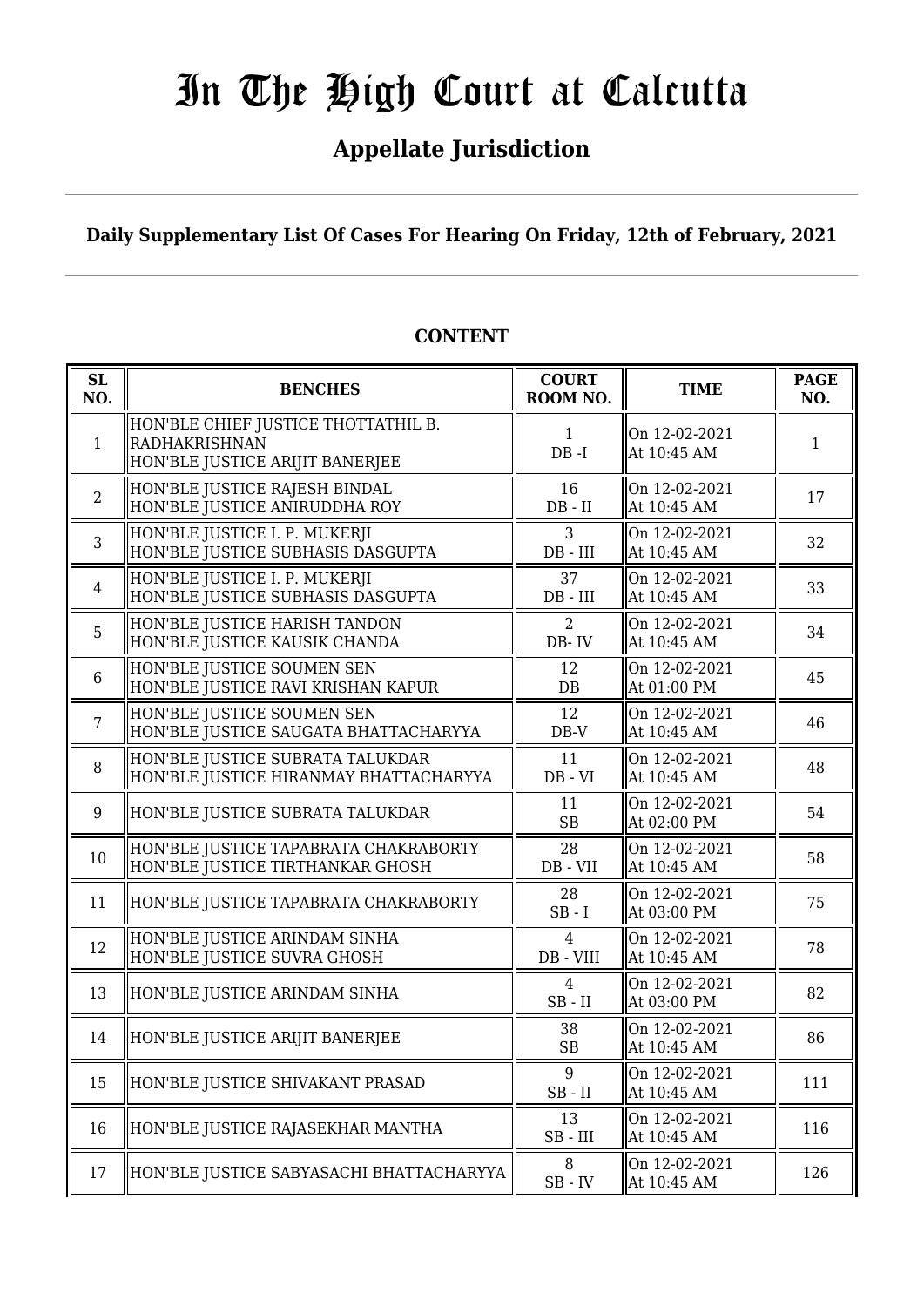| SL <sub>NO</sub> | <b>BENCHES</b>                         | <b>COURT</b><br>ROOM NO. | <b>TIME</b>                  | <b>PAGE</b><br>NO. |
|------------------|----------------------------------------|--------------------------|------------------------------|--------------------|
| 18               | HON'BLE JUSTICE SHEKHAR B. SARAF       | 26<br>$SB - VI$          | On 12-02-2021<br>At 10:45 AM | 147                |
| 19               | HON'BLE JUSTICE RAJARSHI BHARADWAJ     | 15<br>$SB - VII$         | On 12-02-2021<br>At 10:45 AM | 159                |
| 20               | HON'BLE JUSTICE SHAMPA SARKAR          | 19<br>SB - VIII          | On 12-02-2021<br>At 10:45 AM | 200                |
| 21               | HON'BLE JUSTICE RAVI KRISHAN KAPUR     | 10<br>$SB$ - $IX$        | On 12-02-2021<br>At 10:45 AM | 209                |
| 22               | HON'BLE JUSTICE ARINDAM MUKHERJEE      | 23<br>$SB - X$           | On 12-02-2021<br>At 10:45 AM | 213                |
| 23               | HON'BLE JUSTICE BISWAJIT BASU          | 18<br>$SB - XI$          | On 12-02-2021<br>At 10:45 AM | 220                |
| 24               | HON'BLE JUSTICE AMRITA SINHA           | 24<br>SB-XII             | On 12-02-2021<br>At 10:45 AM | 223                |
| 25               | HON'BLE JUSTICE ABHIJIT GANGOPADHYAY   | 22<br>SB - XIII          | On 12-02-2021<br>At 10:45 AM | 236                |
| 26               | HON'BLE JUSTICE JAY SENGUPTA           | 32<br>SB-XIV             | On 12-02-2021<br>At 10:45 AM | 241                |
| 27               | HON'BLE JUSTICE SUVRA GHOSH            | 35<br>SB-XVII            | On 12-02-2021<br>At 03:00 PM | 256                |
| 28               | HON'BLE JUSTICE TIRTHANKAR GHOSH       | 34<br>SB-XIX             | On 12-02-2021<br>At 03:00 AM | 263                |
| 29               | HON'BLE JUSTICE HIRANMAY BHATTACHARYYA | 7<br>SB - XXI            | On 12-02-2021<br>At 02:00 PM | 265                |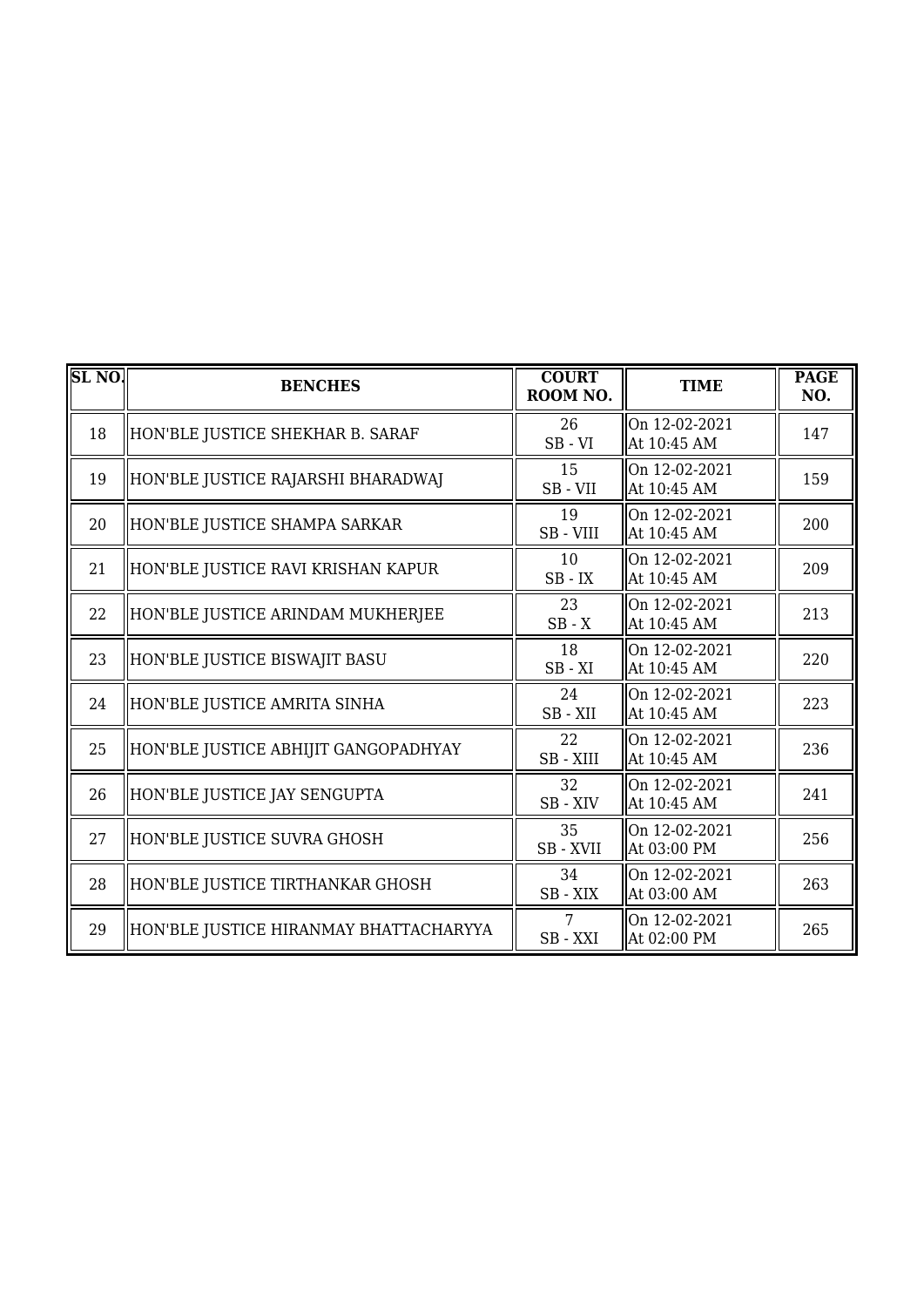

#### **Appellate Side**

**DAILY CAUSELIST For Friday The 12th February 2021**

**COURT NO. 1**

**DIVISION BENCH (DB -I)**

**AT 10:45 AM**

#### **HON'BLE CHIEF JUSTICE THOTTATHIL B. RADHAKRISHNAN HON'BLE JUSTICE ARIJIT BANERJEE**

**( VIA VIDEO CONFERENCE )**

**ON AND FROM WEDNESDAY, THE 13TH JANUARY, 2021 - APPEALS FROM ORDERS RELATING TO RESIDUARY UNDER GROUP IX INCLUDING APPLICATIONS CONNECTED THERETO; PUBLIC INTEREST LITIGATION; CRIMINAL CONTEMPT MATTERS; APPEALS UNDER SECTION 19(1)(a) OF THE CONTEMPT OF COURT'S ACT; APPLICATIONS UNDER SECTION 27 OF THE ELECTRICITY REGULATORY COMMISSION ACT, 1998, INCLUDING APPLICATIONS CONNECTED THERETO; HABEAS CORPUS; DEATH REFERENCE CASES ( INCLUDING ADMISSION OF CRIMINAL APPEALS RELATING TO SUCH REFERENCE AGAINST THE SAME CONVICTION ORDER); ADMISSION OF CRIMINAL APPEALS; HEARING OF CRIMINAL APPEALS & APPLICATIONS CONNECTED THERETO INCLUDING APPLICATION FOR SUSPENSION OF SENTENCE IN PENDING APPEALS; CRIMINAL APPEALS RELATING TO CRIMES AGAINST WOMEN. ANY OTHER MATTER, IRRESPECTIVE OF CLASSIFICATION, AS DIRECTED BY THE HON'BLE CHIEF JUSTICE. AND ON AND FROM MONDAY, THE 1ST FEB, 2021 AS LONG AS THE DIVISION BENCH COMPRISING OF HON'BLE CHIEF JUSTICE THOTTATHIL B. RAHDAKRISHNAN AND HON'BLE JUSTICE ARIJIT BANERJEE DOES NOT SIT - HON'BLE JUSTICE RAJESH BINDAL AND HON'BLE JUSTICE ANIRUDDHA ROY WILL TAKE, IN ADDITION TO THEIR OWN LIST AND DETERMINATION, URGENT MATTERS RELATING TO THE LIST AND DETERMINATION OF THE DIVISION BENCH COMPRISING OF HON'BLE CHIEF JUSTICE THOTTATHIL B RADHAKRISHNAN AND HON'BLE** *JUSTICE ARIJIT BANERIEE.* **SPL. NOTE : MONDAY : ADMISSION OF CRIMINAL APPEALS, HABEAS CORPUS, CRIMINAL CONTEMPT MATTERS, APPEALS UNDER SECTION 19(1)(a) OF THE CONTEMPT OF COURT'S ACT. APPLICATIONS UNDER SECTION 27 OF THE ELECTRICITY REGULATORY COMMISSION ACT 1998 INCLUDING APPLICATIONS CONNECTED THERETO. BAIL IN CONNECTION WITH APPEAL. TUESDAY : BAIL IN CONNECTION WITH APPEAL. WEDNESDAY : HEARING OF CRIMINAL APPEALS. THURSDAY : APPEALS FROM ORDERS RELATING TO RESIDUARY UNDER GROUP - IX INCLUDING APPLICATIONS CONNECTED THERETO. THEREAFTER PIL MATTERS WILL BE TAKEN UP IF TIME PERMITS.**

**FRIDAY : PUBLIC INTEREST LITIGATION.**

#### **NOTE: MATTERS WILL BE TAKEN UP THROUGH PHYSICAL HEARING ONLY WHEN BOTH THE PARTIES ARE AGREED.**

#### **NO MENTIONING IN COURT**

#### **TO BE MENTIONED**

AJAY DHAND

1 CRA/498/2014  $(Pt-1 + OS + 2ND J. VS$  $COPY + Pt$  $II+2PB+4LCR$ PIYARUL ISLAM STATE OF WEST BENGAL

IA NO: CRAN/2/2014(Old No:CRAN/4491/2014)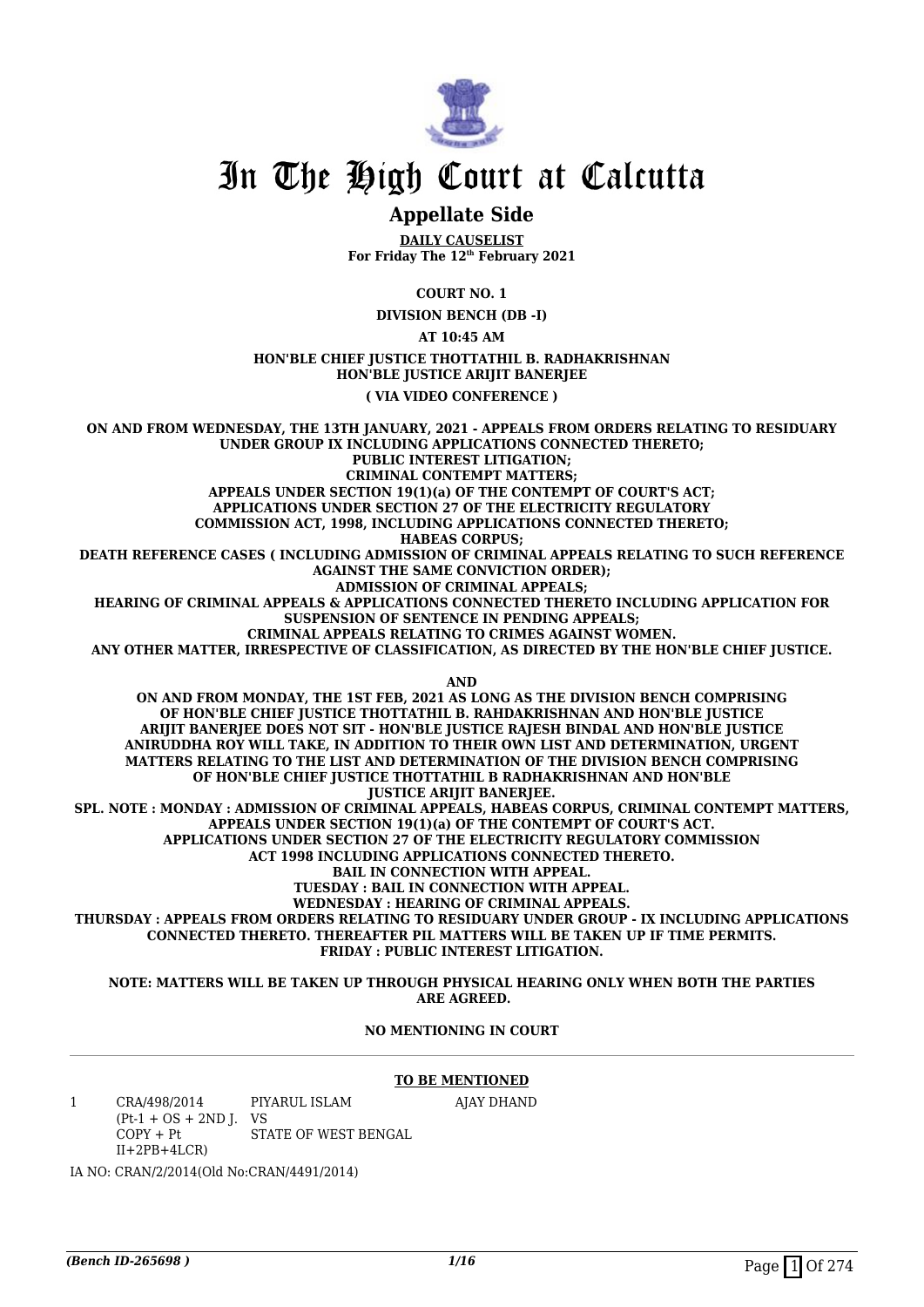| $\overline{2}$ | CRA/105/2015<br>[CRR 194/2021]            | SANJOY GIRI & ANR<br>VS<br>STATE OF WEST BENGAL                                                                                      | KAZI M. RAHMAN                 |                        |
|----------------|-------------------------------------------|--------------------------------------------------------------------------------------------------------------------------------------|--------------------------------|------------------------|
| 3              | CRA/282/2020<br>[ NO SEC 5 ]              | RADHU JAYA SHETTY<br><b>VS</b><br>State of West Bengal                                                                               | SANDIP CHAKRABORTY             |                        |
|                |                                           |                                                                                                                                      | <b>ASSIGNED MATTERS</b>        |                        |
| 4              | MAT/545/2020<br>(2PB)                     | PANCHAYAT<br>PRADHAN, SINGUR NO.2,<br><b>GRAM PANCHAYAT</b><br>,RATANPUR<br>VS<br>MOHIT LAL GHOSH                                    | <b>NEIL BASU</b>               |                        |
|                |                                           | IA NO: CAN/1/2020, CAN/2/2020, CAN/3/2020, CAN/4/2020, CAN/5/2020, CAN/6/2021                                                        |                                |                        |
| 5              | CRM/35/2021                               | K R ASHOK KUMAR AND<br><b>ORS</b><br><b>VS</b>                                                                                       | PRADYOT KUMAR DAS              |                        |
| 6              | CRM/133/2021                              | State of West Bengal<br>SANJIT SHARMA AND ANR<br>VS<br>State of West Bengal                                                          | <b>SOUMEN GHOSH</b>            |                        |
| 7              | CRM/135/2021                              | SANJIT SHARMA AND ANR<br><b>VS</b><br>State of West Bengal                                                                           | <b>SOUMEN GHOSH</b>            |                        |
|                |                                           |                                                                                                                                      | <b>SPECIALLY FIXED MATTERS</b> |                        |
| 8              | WPA/10138/2020                            | THE COURT ON ITS OWN<br>MOTION IN RE SMUGGLING<br>AND ILLEGAL TRADING OF<br>ENDANGERED SPECIES OF<br><b>BIRDS</b><br><b>VS</b><br>NA | SAIKAT BANERJEE                |                        |
|                | IA NO: CAN/1/2020, CAN/2/2020, CAN/3/2021 |                                                                                                                                      |                                |                        |
| 9              | WPA(P)/27/2021<br>[Dept.]                 | THE COURT ON ITS OWN<br>MOTION, IN RE UTP DIPAK<br>JOSHI, LODGED IN DUM<br>DUM CENTRAL<br>CORRECTIONAL HOME<br>VS<br>$\rm NA$        | NA                             | <b>SAIKAT BANERJEE</b> |
| 10             | WPA(P)/9/2020                             | ARIJIT ADHIKARY<br><b>VS</b><br>STATE OF WEST BENGAL<br>AND ORS.                                                                     | DEBASHIS BANERJEE              |                        |
|                | wt11 WPA(P)/13/2020                       | THE COURT ON ITS OWN<br>MOTION IN RE UNNATURAL<br>DEATH OF A TEENAGED BOY<br>IN MALLARPUR P.S.,<br><b>BIRBHUM</b><br><b>VS</b><br>NA | NA                             | <b>SAIKAT BANERJEE</b> |
| 12             | WPA/5327/2020<br>(COVID MATTER)           | COURT IN IT'S OWN<br><b>MOTION</b><br>VS                                                                                             |                                |                        |
|                | IA NO: CAN/1/2020                         |                                                                                                                                      |                                |                        |
| wt13           | WPA/4947/2020                             | THE COURT IN IT'S OWN<br>MOTION (IN RE:- CHILD<br>WELFARE)<br><b>VS</b>                                                              |                                |                        |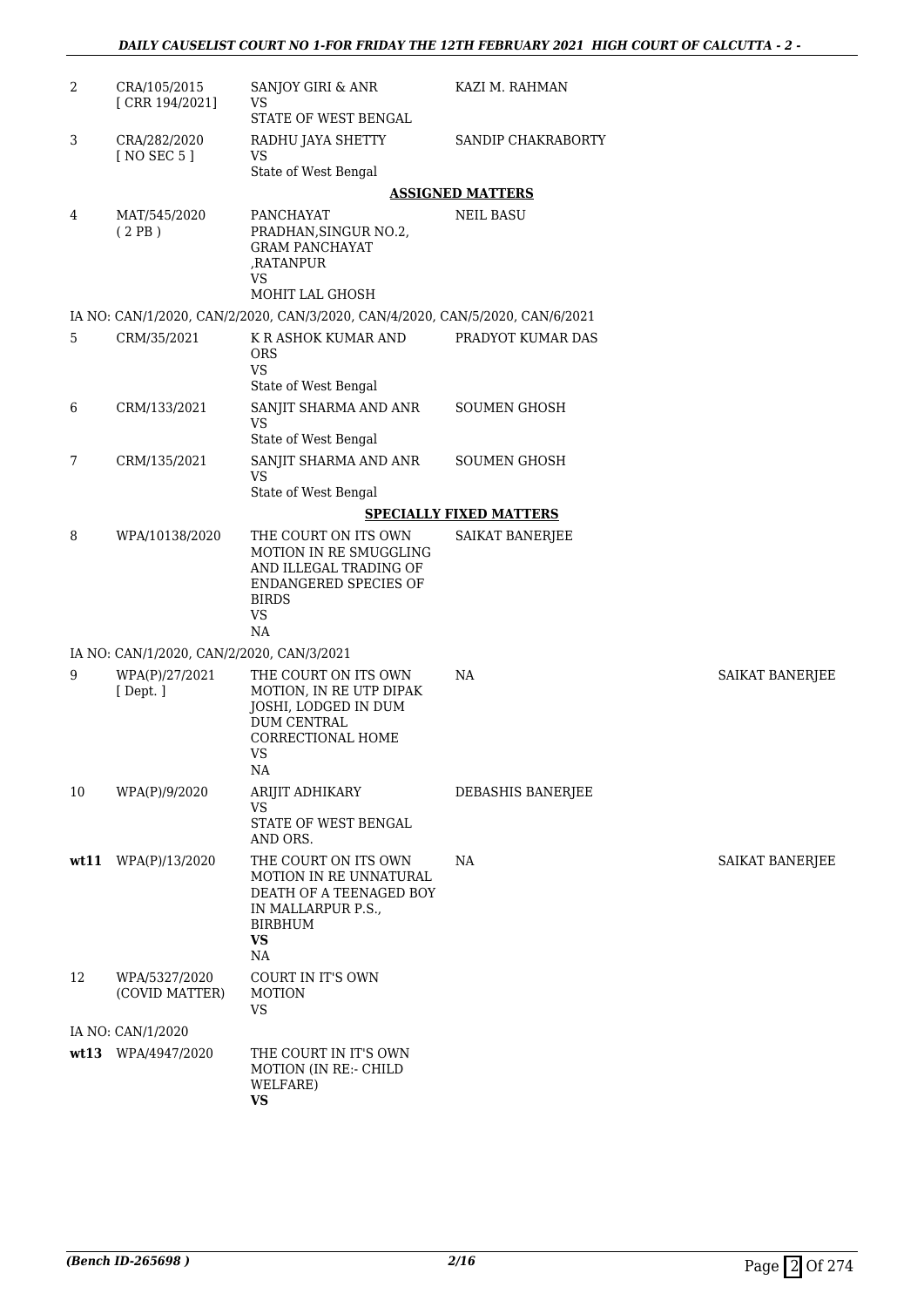| 14 | WPA/14656/2019                                                                   | <b>ATASI GHOSH &amp; ORS</b><br><b>VS</b><br>STATE OF WEST BENGAL &<br><b>ORS</b>                                                                                           | MD ZOHAB ROUF           | MR. SAIKAT<br><b>BANERJEE FOR</b><br>CALCUTTA HIGH<br>COURT<br><b>ADMINISTRATION</b> |
|----|----------------------------------------------------------------------------------|-----------------------------------------------------------------------------------------------------------------------------------------------------------------------------|-------------------------|--------------------------------------------------------------------------------------|
| 15 | WPA/4575/2020                                                                    | NIKUNJ BERLIA<br>VS<br>THE HIGH COURT AT<br>CALCUTTA                                                                                                                        | LALRATAN MONDAL         | <b>SAIKAT BANERJEE</b>                                                               |
| 16 | WPA/7807/2020<br>[ PERSUANT TO<br>COURT IN WRIT<br>PETITION (CIVIL)<br>699/2016] | THE COURT ON ITS OWN<br><b>MOTION IN RE</b><br>THE DIRECTION OF MONITORING OF PENDING<br>THE HON'BLE APEX CRIMINAL TRIALS AGAINST<br>MPS MLAS<br>VS<br>State of West Bengal | SAIKAT BANERJEE         |                                                                                      |
| 17 | WPA/7387/2020                                                                    | <b>MANIKA BARMAN</b><br><b>VS</b>                                                                                                                                           | <b>INDRAJEET DEY</b>    |                                                                                      |
|    |                                                                                  | THE STATE OF WEST<br><b>BENGAL</b>                                                                                                                                          |                         |                                                                                      |
|    | IA NO: CAN/1/2020                                                                |                                                                                                                                                                             |                         |                                                                                      |
|    | wt18 WPA/6904/2020                                                               | COURT ON ITS OWN<br><b>MOTION</b><br><b>VS</b><br>UNION OF INDIA AND ORS.                                                                                                   | SIDDHARTHA BANERJEE     |                                                                                      |
| 19 | WPA/14640/2019                                                                   | SANGITA IYER                                                                                                                                                                | KAUSTAV CHATTERJEE      |                                                                                      |
|    |                                                                                  | VS                                                                                                                                                                          |                         |                                                                                      |
|    |                                                                                  | UNION OF INDIA & ORS.                                                                                                                                                       |                         |                                                                                      |
| 20 | WPA(P)/22/2020                                                                   | PEOPLE UNITED FOR BETER<br>LIVING IN CALCUTTA AND<br>ANR<br><b>VS</b><br>STATE OF WEST BENGAL<br>AND ORS.                                                                   | RITUPARNA CHATTERJEE    |                                                                                      |
| 21 | WPA(P)/16/2020                                                                   | COURT ON ITS OWN<br>MOTION IN RE THE MAIDAN<br><b>VS</b><br>NA                                                                                                              | NA                      |                                                                                      |
|    | IA NO: CAN/1/2021, CAN/2/2021                                                    |                                                                                                                                                                             |                         |                                                                                      |
| 22 | WPA/9918/2019                                                                    | WB COURT'S EMPLOYEES<br><b>ASSOCIATION &amp; ANR</b><br>VS<br>STATE OF WEST BENGAL&                                                                                         | KARUNAMOYEE SAMANTA     | SAIKAT BANERJEE                                                                      |
|    |                                                                                  | <b>ORS</b>                                                                                                                                                                  |                         |                                                                                      |
|    |                                                                                  | IA NO: CAN/1/2020(Old No:CAN/4183/2020), CAN/2/2020, CAN/3/2020                                                                                                             |                         |                                                                                      |
| 23 | WPA/4910/2020                                                                    | <b>IQBAL KABIR</b>                                                                                                                                                          | ARUN UPADHAYA           |                                                                                      |
|    | [Dept.]                                                                          | <b>VS</b><br>THE HIGH COURT AT<br><b>CALCUTTA &amp; ORS</b>                                                                                                                 |                         |                                                                                      |
|    | IA NO: CAN/1/2021                                                                |                                                                                                                                                                             |                         |                                                                                      |
|    |                                                                                  |                                                                                                                                                                             | <b>FIXED PIL MATTER</b> |                                                                                      |
| 24 | WPA/4035/2020                                                                    | NABA KUMAR JANA (SOCIAL<br>WORKER)<br><b>VS</b><br>STATE OF WEST BENGAL &                                                                                                   | JAHAR LAL RAY           |                                                                                      |
|    |                                                                                  | <b>ORS</b>                                                                                                                                                                  |                         |                                                                                      |
| 25 | WPA/4163/2020                                                                    | NARAYAN ADHIKARY & ORS<br>VS<br>STATE OF WEST BENGAL                                                                                                                        | KUMARESH DALAL          |                                                                                      |
|    |                                                                                  | &ORS                                                                                                                                                                        |                         |                                                                                      |
| 26 | WPA/4165/2020                                                                    | MD. NAIF<br>VS<br>KMC & ORS.                                                                                                                                                | SYED NASIM AEJAZ        |                                                                                      |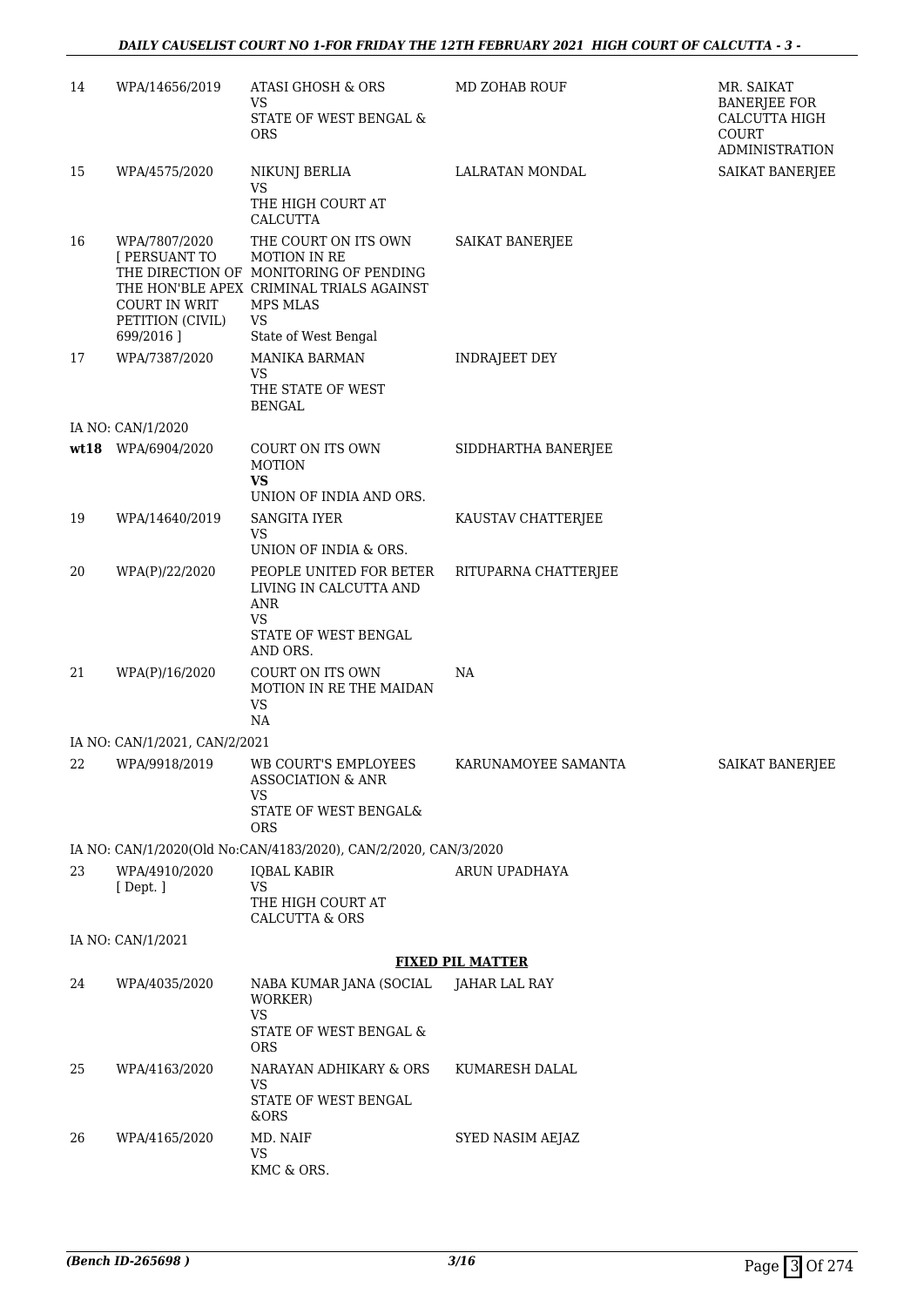| 27 | CPAN/28/2021                            | <b>SANKAR RUIDAS</b><br>VS<br>H.K. DWIVEDI                                                                               | ANINDYA HALDER        |
|----|-----------------------------------------|--------------------------------------------------------------------------------------------------------------------------|-----------------------|
|    | wt28 WPA/5882/2020                      | <b>SANKAR RUIDAS</b><br>VS.<br>STATE OF WEST BENGAL&<br><b>ORS</b>                                                       | ANINDYA HALDER        |
|    | IA NO: CAN/1/2020(Old No:CAN/3982/2020) |                                                                                                                          |                       |
| 29 | WPA/25372/2017                          | SIDDHARTHA BASU & ORS<br>VS<br>STATE OF WEST BENGAL &<br><b>ORS</b>                                                      | <b>AKBAR ALI</b>      |
| 30 | WPA/26932/2017                          | <b>BHAKTI SADHAN TATPAR</b><br>MAHARAJ @ TATPAR<br><b>MAHARAJ</b><br><b>VS</b><br>UNION OF INDIA & ORS                   | T. DEY                |
| 31 | WPA/12311/2019                          | <b>BIJAY KEDIA</b><br><b>VS</b><br>DAMODAR VALLEY<br><b>CORPORATION &amp; ORS</b>                                        | <b>SAYAN SINHA</b>    |
|    | IA NO: CAN/1/2020                       |                                                                                                                          |                       |
| 32 | WPA(P)/1/2020                           | RAMKRISHNA PAL AND ORS<br>VS<br>STATE OF WEST BENGAL                                                                     | BHASKAR CHANDRA MANNA |
|    |                                         | AND ORS.                                                                                                                 |                       |
| 33 | WPA(P)/2/2020                           | SUMAN DAS AND ANR<br><b>VS</b><br>STATE OF WEST BENGAL<br>AND ORS.                                                       | ANISH KUMAR MUKHERJEE |
| 34 | WPA(P)/3/2020                           | MD. MUSTAFA<br>VS<br>STATE OF WEST BENGAL<br>AND ORS.                                                                    | RANJIT KUMAR GHOSH    |
| 35 | WPA(P)/6/2020                           | DIBAKAR SHEE AND ORS<br>VS<br>STATE OF WEST BENGAL<br>AND ORS.                                                           | ANISH KUMAR MUKHERJEE |
| 36 | WPA(P)/7/2020                           | <b>ARUP KUMAR ROY</b><br>VS<br>STATE OF WEST BENGAL<br>AND ORS.                                                          | MOYYUKH MUKHERJEE     |
| 37 | WPA(P)/10/2020                          | CHETNA WELFARE SOCIETY<br>VS<br>JAWAHAR NAVODHYA<br><b>VIDYALAYA AND OTHERS</b>                                          | SHASHI KIRAN          |
| 38 | WPA(P)/11/2020                          | SUSHOVAN SENGUPTA<br>VS<br>DISTRICT MAGISTRATE AND<br><b>ORS</b>                                                         | DEBJANI DASGUPTA      |
| 39 | WPA(P)/19/2020                          | <b>ASSOCIATION FOR</b><br>PROTECTION OF<br>DECMCRATIC RIGHTS AND<br>ANR<br><b>VS</b><br>STATE OF WEST BENGAL<br>AND ORS. | MAHABOOB AHMED        |
| 40 | WPA(P)/20/2020                          | MUSCULAR DYSTROPHY<br>PATIENT WELFARE SOCIETY<br>VS<br>UNION OF INDIA AND ORS.                                           | SALONI BHATTACHARJEE  |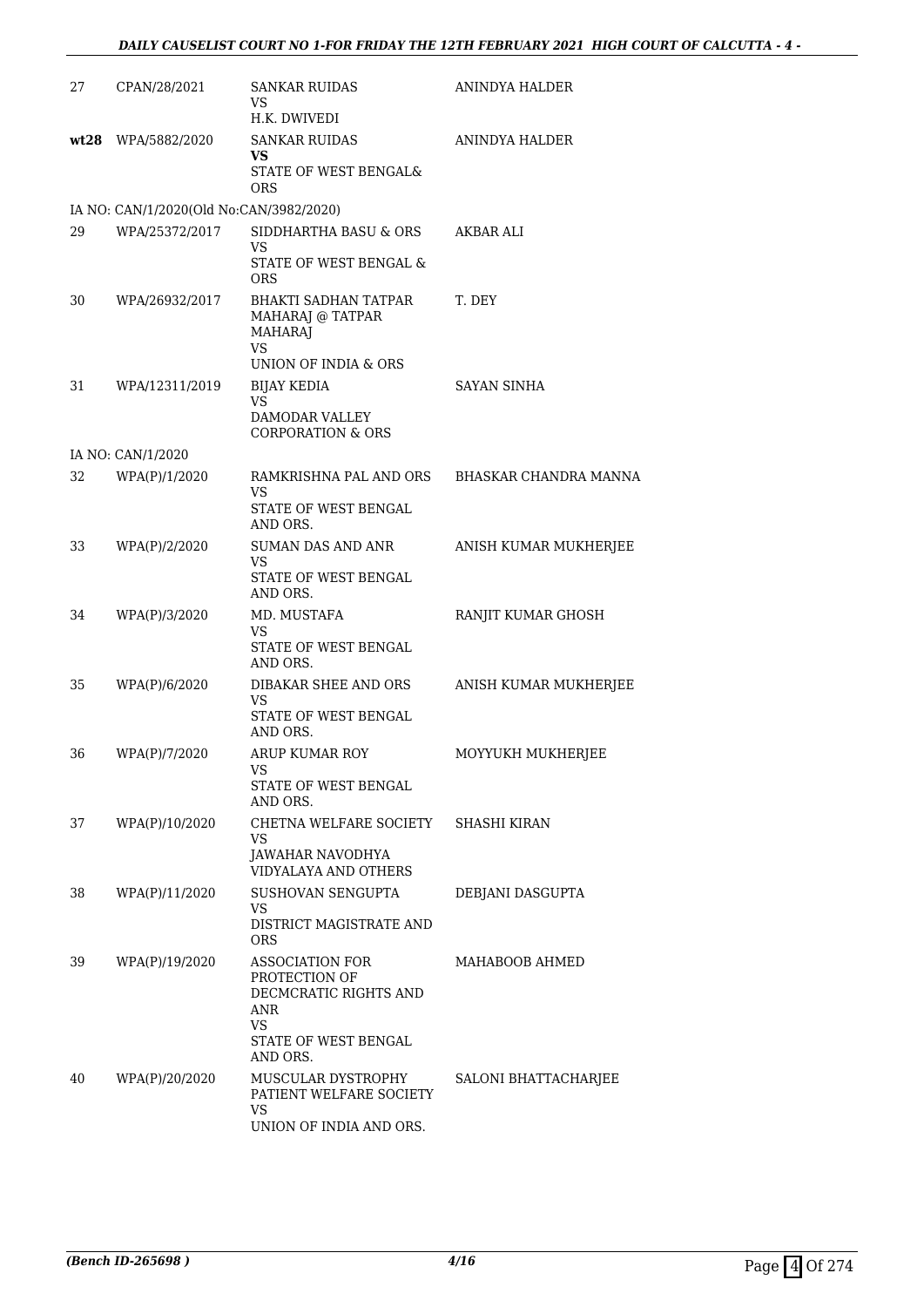#### *DAILY CAUSELIST COURT NO 1-FOR FRIDAY THE 12TH FEBRUARY 2021 HIGH COURT OF CALCUTTA - 5 -*

| 41 | WPA/2259/2020                           | SUBRATA MONDAL<br>VS<br>STATE OF WEST BENGAL &                                       | <b>SUBHRANGSU PANDA</b> |
|----|-----------------------------------------|--------------------------------------------------------------------------------------|-------------------------|
|    |                                         | <b>ORS</b>                                                                           |                         |
|    | IA NO: CAN/1/2020                       |                                                                                      |                         |
| 42 | WPA/3318/2020                           | BIJOY SHAW & ANR.<br><b>VS</b><br>STATE OF WEST BENGAL &<br>ORS.                     | SIRSENDU SINHA ROY      |
|    | wt43 AST/10/2020                        | UTTAM BASAK<br>VS<br>STATE OF WEST BENGAL &<br><b>ORS</b>                            | TARUNJYOTI TEWARI       |
| 44 | WPA/3419/2020                           | RITESH YADAV & ORS<br>VS<br>STATE OF WEST BENGAL &<br>ORS                            | ARPAN GUHA              |
| 45 | WPA/3489/2020                           | GIRIDHARI SANTRA & ORS.<br>VS<br>STATE OF WEST BENGAL &<br>ORS.                      | ARKA BHATTACHARYA       |
| 46 | WPA/3490/2020                           | AMITABHA CHAKRABORTI<br><b>VS</b><br>UNION OF INDIA & ORS.                           | SUMAN SANKAR CHATTERJEE |
| 47 | WPA/3684/2020                           | SAFIKUL ALAM<br>VS<br>STATE OF WEST BENGAL &<br><b>ORS</b>                           | <b>SUJAN DAS</b>        |
| 48 | WPA/3891/2020                           | SUBRATA MONDAL<br>VS<br>STATE OF WEST BENGAL &<br><b>ORS</b>                         | SUBHRANGSU PANDA        |
|    | IA NO: CAN/1/2020                       |                                                                                      |                         |
| 49 | WPA/4351/2020                           | RAJU ROY<br>VS<br>STATE OF WEST BENGAL &<br>ORS.                                     | ANIL KR. CHATTOPADHYAY  |
| 50 | WPA/4364/2020                           | SABYA SACHI DUTTA & ORS.<br>VS<br>STATE OF WEST BENGAL &<br>ORS.                     | DEBDEEP SINHA           |
| 51 | WPA/4377/2020                           | AMITABHA MAJUMDAR<br>VS<br>STATE OF WEST BENGAL &<br><b>ORS</b>                      | ARUNANGSHU CHAKRABORTY  |
| 52 | WPA/4993/2020                           | <b>ABHIJIT MONDAL</b><br>VS<br><b>STATE OF WEST BENGAL &amp;</b><br><b>ORS</b>       | NILANJAN ADHIKARI       |
| 53 | WPA/5183/2020                           | SIRAJ HAQ<br>VS<br>STATE OF WEST BENGAL &<br><b>ORS</b>                              | SIRAJ HAQ               |
| 54 | WPA/5425/2020                           | SOFTWARE FREEDOM LAW<br>CENTRE INDIA (SFLC.IN)<br>VS<br>STATE OF WEST BENGAL<br>ORS. | INDRAJEET DEY           |
|    | IA NO: CAN/1/2020(Old No:CAN/3119/2020) |                                                                                      |                         |
|    | wt55 WPA/3963/2020                      | <b>SFLC</b><br>VS<br>STATE OF WEST BENGAL &<br>ORS.                                  | <b>INDRAJEET DEY</b>    |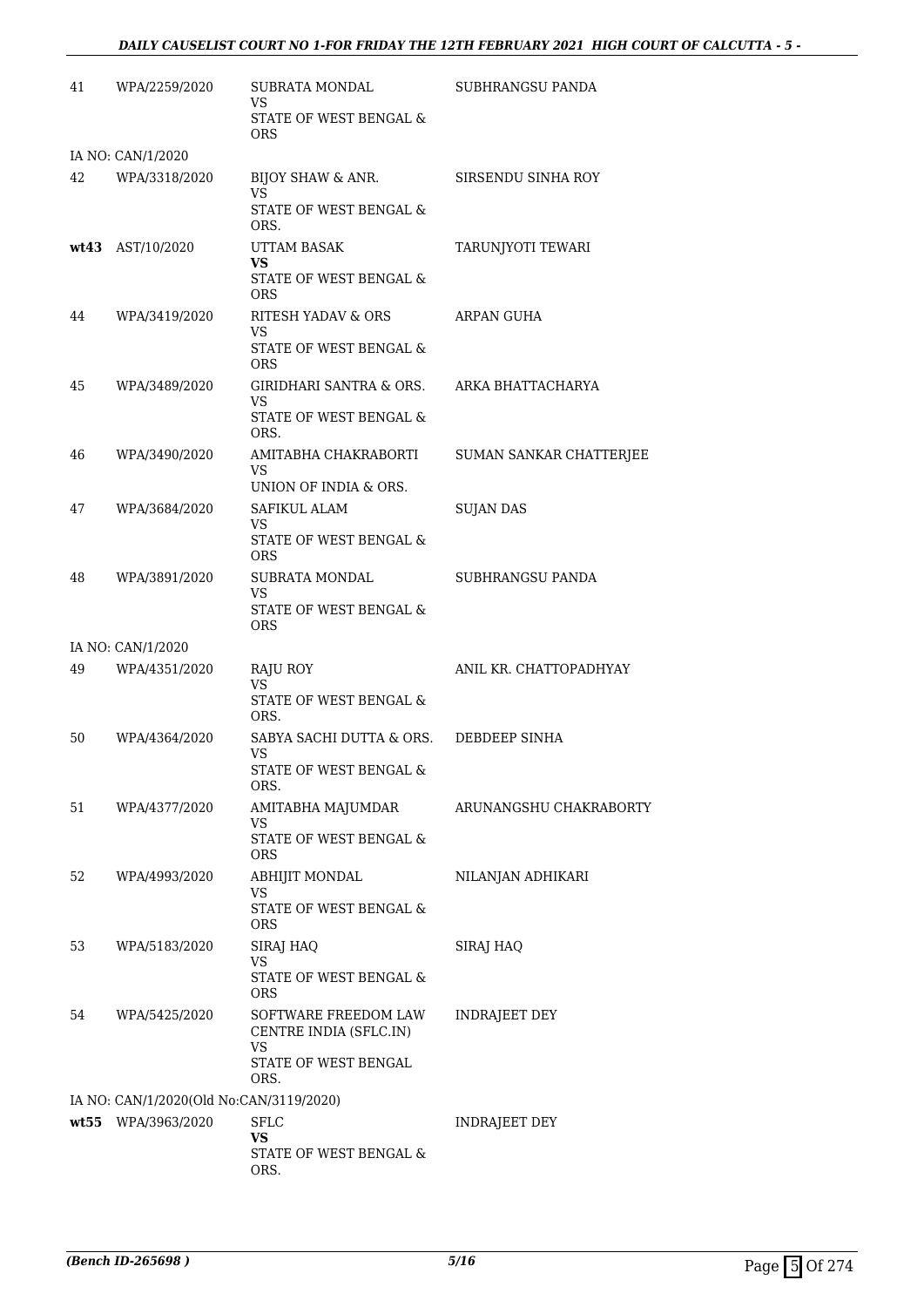| wt56  | WPA/5423/2020                           | COURT ON IT'S OWN<br><b>MOTION</b>                                                            |                          |
|-------|-----------------------------------------|-----------------------------------------------------------------------------------------------|--------------------------|
|       |                                         | VS<br><b>STATE OF WEST BENGAL &amp;</b><br>ORS.                                               |                          |
| wt:57 | WPA/5424/2020                           | PRIYANKA TIBREWAL                                                                             | PRIYANKA TIBREWAL        |
|       |                                         | VS<br>STATE OF WEST BENGAL &<br>ORS.                                                          |                          |
| 58    | WPA/5444/2020                           | DEVDUTTA MAJI<br>VS<br>UNION OF INDIA & ORS                                                   | DEBABRATA ROY            |
|       | IA NO: CAN/1/2020(Old No:CAN/3152/2020) |                                                                                               |                          |
| 59    | WPA/6076/2020                           | SWARAJ INDIA & ANR                                                                            | SURYANU SENGUPTA         |
|       |                                         | VS<br>STATE OF WEST BENGAL&<br>ORS                                                            |                          |
|       | IA NO: CAN/1/2020(Old No:CAN/4297/2020) |                                                                                               |                          |
| 60    | WPA/6511/2020                           | RANAJIT HALDER & ORS<br>VS.                                                                   | KARUNAMOYEE SAMANTA      |
|       |                                         | STATE OF WEST BENGAL &<br><b>ORS</b>                                                          |                          |
|       | IA NO: CAN/1/2020(Old No:CAN/5206/2020) |                                                                                               |                          |
| 61    | WPA/8076/2020                           | LAL BIHARI MAHATO AND<br><b>ORS</b><br>VS.                                                    | <b>SARWAR JAHAN</b>      |
|       |                                         | STATE OF WEST BENGAL<br>AND ORS.                                                              |                          |
| 62    | WPA/8129/2020                           | TARAKNATH PRAMANIK<br><b>VS</b><br>State of West Bengal                                       | TARAKNATH SAMANTA        |
| 63    | WPA/8331/2020                           | PRIYANKA S TIBERWAL<br>VS<br>STATE OF WEST BENGAL<br>AND ORS.                                 | PRIYANKA TIBERWAL        |
|       | IA NO: CAN/1/2020                       |                                                                                               |                          |
| 64    | WPA/8656/2020<br>[AT 2.00 P.M.]         | <b>TARAKESWAR GREEN</b><br><b>MATES</b><br><b>VS</b><br>STATE OF WEST BENGAL                  | <b>BIKASH SHAW</b>       |
| 65    | WPA/9027/2020                           | AND ORS.<br><b>DIPAK KUMAR SHAW</b>                                                           | DIPANKAR MULLICK         |
|       |                                         | VS<br>STATE OF WEST BENGAL                                                                    |                          |
|       |                                         | AND ORS.                                                                                      |                          |
| 66    | IA NO: CAN/1/2020<br>WPA/9037/2020      |                                                                                               |                          |
|       |                                         | SUBHAJIT DAS<br>VS<br>Union of India                                                          | SUBRATA MUKHERJEE        |
| 67    | WPA/9087/2020                           | PRTHVIJOY DAS AND ANR<br>VS<br>THE PRINCIPAL SECY<br>,MINISTRY OF HOME<br>AFFAIRS GOI AND ORS | <b>BISWAJIT DUTTA</b>    |
| 68    | WPA/9433/2020                           | KHAGENDRA KUMAR DUTTA<br>@ ORS<br><b>VS</b><br>STATE OF WEST BENGAL<br>AND ORS.               | SIDDHARTHA SANKAR MANDAL |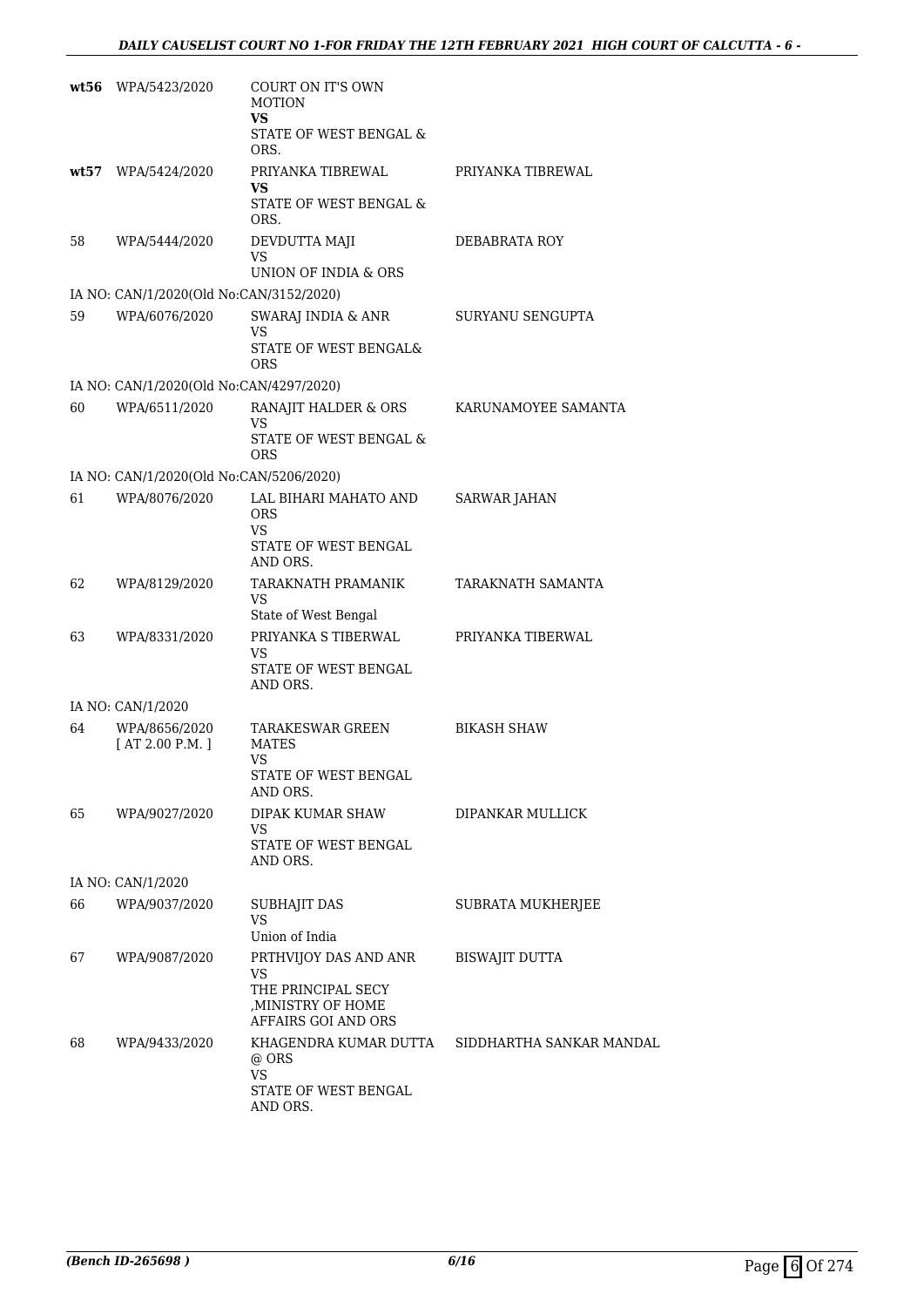| 69   | WPA/9565/2020                           | BAKIBILLA MONDAL<br>VS<br>STATE OF WEST BENGAL<br>AND ORS.                                                                 | MAZHAR HOSSAIN CHOWDHURY                                                                                     |
|------|-----------------------------------------|----------------------------------------------------------------------------------------------------------------------------|--------------------------------------------------------------------------------------------------------------|
| 70   | WPA(P)/10/2021                          | MANABENDRA RAY<br><b>VS</b><br>STATE OF WEST BENGAL<br>AND ORS.                                                            | MOYUKH MUKHERJEE                                                                                             |
|      |                                         |                                                                                                                            | <b>PIL MATTERS</b>                                                                                           |
| 71   | WPA/16975/2016                          | PRANAB JANA & ORS<br>VS                                                                                                    | A B DASH                                                                                                     |
|      |                                         | STATE OF WEST BENGAL &<br><b>ORS</b>                                                                                       |                                                                                                              |
|      | IA NO: CAN/1/2018(Old No:CAN/9017/2018) |                                                                                                                            |                                                                                                              |
| 72   | WPA/27886/2016                          | SHILADITYA HALDER<br><b>VS</b><br>UNION OF INDIA & ORS                                                                     | PRATIP KUMAR CHATTERJEE                                                                                      |
| 73   | WPA/3136/2017                           | <b>BIPLAB KUMAR</b><br><b>CHOWDHURY &amp; ANR</b><br><b>VS</b><br>UNION OF INDIA & ORS                                     | <b>SOURAV MONDAL</b>                                                                                         |
|      | IA NO: CAN/1/2017(Old No:CAN/1361/2017) |                                                                                                                            |                                                                                                              |
|      | wt74 WPA/6190/2017                      | ARIJIT GANGULY & ANR                                                                                                       | MD. APZAL ANSARI                                                                                             |
|      |                                         | <b>VS</b><br>STATE OF WEST BENGAL &<br><b>ORS</b>                                                                          |                                                                                                              |
| 75   | WPA/13936/2017                          | SHANTI GANATANTRA<br>SANGHATI MANCHA & ORS<br><b>VS</b><br>STATE OF WEST BENGAL &<br><b>ORS</b>                            | D. SENGUPTA                                                                                                  |
|      | CAN/5/2020(Old No:CAN/5813/2020)        |                                                                                                                            | IA NO: CAN/2/2017(Old No:CAN/8860/2017), CAN/3/2017(Old No:CAN/8944/2017), CAN/4/2020(Old No:CAN/5811/2020), |
| 76   | WPA/27353/2017                          | SHANTI GANATANTRA<br>SANGHATI MANCHA & ORS<br>VS<br>STATE OF WEST BENGAL &<br><b>ORS</b>                                   | <b>D K SENGUPTA</b>                                                                                          |
| 77   | WPA/9202/2018                           | DHIRENDRA NATH PARYA &<br><b>ORS</b><br>VS<br>STATE OF WEST BENGAL &                                                       | <b>DEBASISH DAS</b>                                                                                          |
| 78   | WPA/16243/2018                          | <b>ORS</b><br>DR. SUKUMAR M.K. GHOSH,<br>CHAIRMAN, COMMUNITY<br><b>HUMAN RIGHTS</b><br><b>VS</b><br>STATE OF WEST BENGAL & | <b>ABHIJIT SARKAR</b>                                                                                        |
| 79   | WPA/20390/2018                          | <b>ORS</b><br>ANJAN ROYCHOWDHURY<br>VS<br>STATE OF WEST BENGAL&<br><b>ORS</b>                                              | S. ROY                                                                                                       |
|      | IA NO: CAN/1/2020, CAN/2/2020           |                                                                                                                            |                                                                                                              |
| wt80 | WPA/5105/2016                           | BISWAJIT GHOSH<br>VS<br>STATE OF WEST BENGAL                                                                               | PINAKI BRATA GHOSH                                                                                           |
|      |                                         | IA NO: CAN/3/2018(Old No:CAN/9747/2018), CAN/4/2020, CAN/5/2020                                                            |                                                                                                              |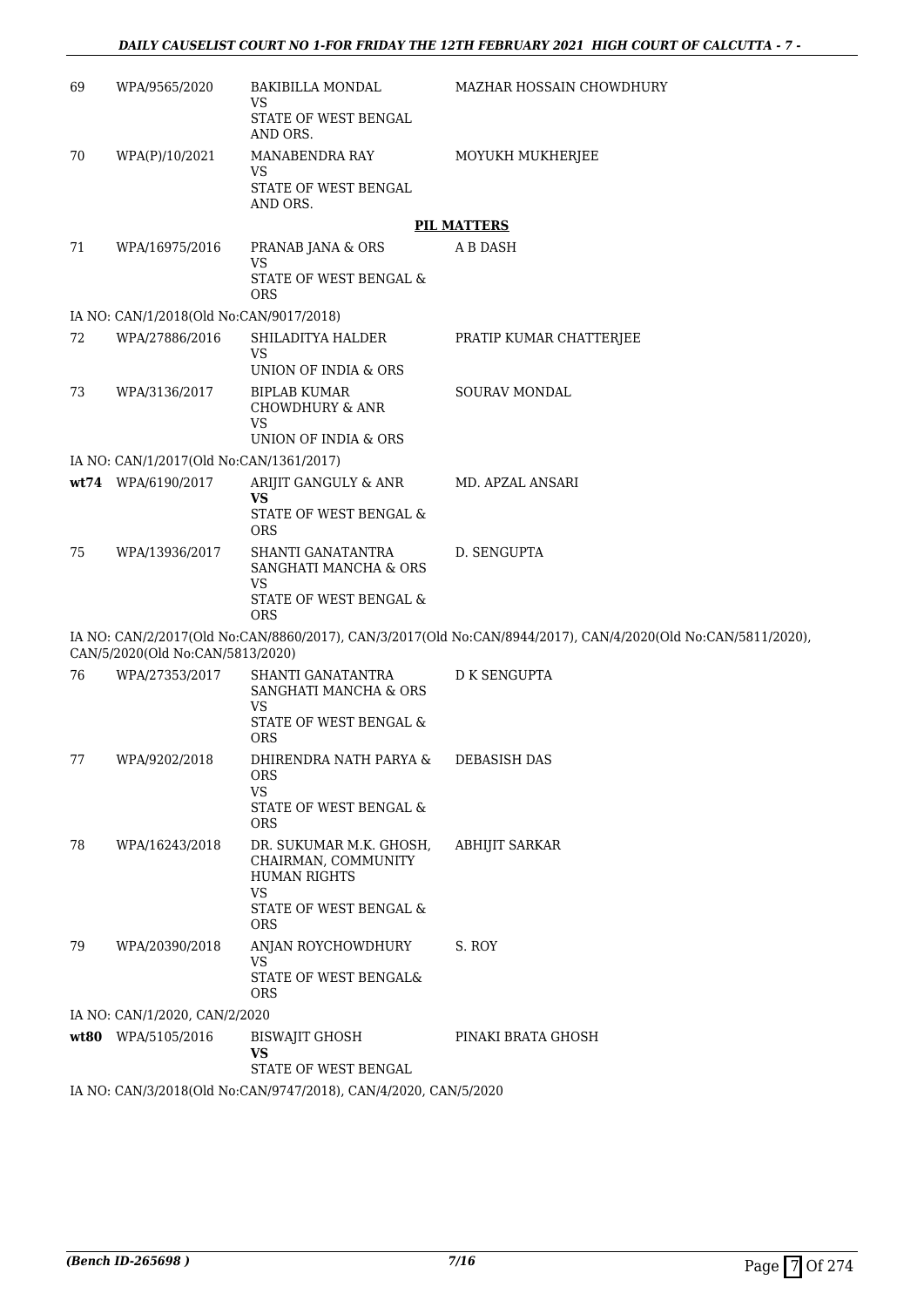| 81 | WPA/22753/2018    | <b>ADHIR RANJAN</b><br><b>CHOWDHURY</b><br><b>VS</b>         | PRATIP KUMAR CHATTERJEE  |
|----|-------------------|--------------------------------------------------------------|--------------------------|
|    |                   | STATE OF WEST BENGAL &<br><b>ORS</b>                         |                          |
| 82 | WPA/9768/2019     | <b>GANESH CHANDRA RANA</b>                                   | AMIT BARAN DASH          |
|    |                   | VS<br>STATE OF WEST BENGAL &<br><b>ORS</b>                   |                          |
| 83 | WPA/10590/2019    | MIRZA JASIM UDDIN & ORS<br>VS                                | SALONI BHATTACHARJEE     |
|    |                   | STATE OF WEST BENGAL &<br><b>ORS</b>                         |                          |
| 84 | WPA/20549/2019    | ASISH MAHAPATRA & ORS<br>VS                                  | <b>SUMAN SAHA</b>        |
|    |                   | STATE OF WEST BENGAL &<br><b>ORS</b>                         |                          |
| 85 | WPA(P)/12/2020    | NARENDRANATH MAHATO<br><b>AND ORS</b><br>VS                  | ASHIS KR PAUL            |
|    |                   | STATE OF WEST BENGAL<br>AND ORS.                             |                          |
| 86 | WPA(P)/17/2020    | KRISHNENDU MAITI AND<br><b>ORS</b><br>VS                     | PINTU KARAR              |
|    |                   | STATE OF WEST BENGAL<br>AND ORS.                             |                          |
| 87 | WPA(P)/21/2020    | BANTI BISWAS AND OTHERS<br><b>VS</b>                         | SHIBASIS CHATTERJEE      |
|    |                   | STATE OF WEST BENGAL<br>AND ORS.                             |                          |
| 88 | WPA(P)/24/2020    | TARANIKANTA KARJEE AND Firoze Hassan<br><b>ANOTHER</b><br>VS |                          |
|    |                   | STATE OF WEST BENGAL<br>AND ORS.                             |                          |
| 89 | WPA(P)/25/2020    | SANJIB KUMAR DAN<br>VS                                       | <b>ABHISHEK BANERJEE</b> |
|    |                   | STATE OF WEST BENGAL<br>AND ORS.                             |                          |
| 90 | WPA(P)/26/2020    | HAMEJUDDIN MOLLA<br>VS                                       | <b>ANKITA DEY</b>        |
|    |                   | STATE OF WEST BENGAL<br>AND ORS.                             |                          |
|    | IA NO: CAN/1/2021 |                                                              |                          |
| 91 | WPA(P)/27/2020    | DEBABRATA DAWN AND ORS<br>VS.<br><b>KMC AND ORS</b>          | ANAYPUBA BANERJEE        |
| 92 | WPA(P)/29/2020    | ARIYAN SULTAN SHAH                                           | <b>SYED NURUL AREFIN</b> |
|    |                   | VS<br>ALIAH UNIVERSITY AND<br>ORS.                           |                          |
| 93 | WPA/382/2020      | PARESH CHANDRA MAITY &<br>ORS.                               | PRADIP PAUL              |
|    |                   | <b>VS</b><br>STATE OF WEST BENGAL &<br>ORS.                  |                          |
| 94 | WPA/2901/2020     | SACHINDRA NATH COOMER<br>VS                                  | TANUJA BASAK             |
|    |                   | STATE OF WEST BENGAL &<br>ORS                                |                          |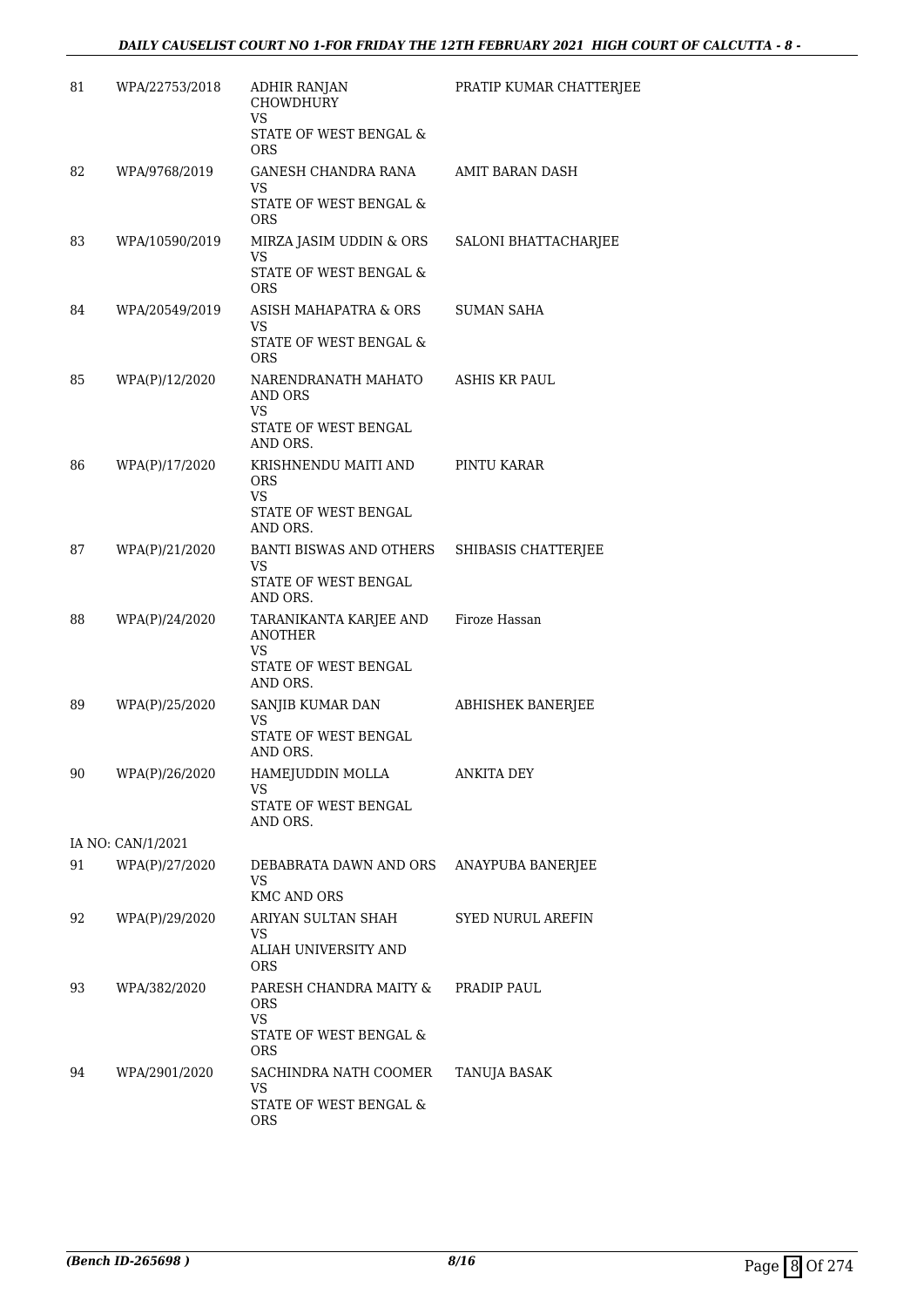#### *DAILY CAUSELIST COURT NO 1-FOR FRIDAY THE 12TH FEBRUARY 2021 HIGH COURT OF CALCUTTA - 9 -*

| 95  | WPA/3754/2020                                   | SHANKHAJIT RAY<br>VS                                                  | AMAL KR DATTA               |
|-----|-------------------------------------------------|-----------------------------------------------------------------------|-----------------------------|
|     |                                                 | STATE OF WEST BENGAL &<br><b>ORS</b>                                  |                             |
| 96  | WPA/3935/2020                                   | <b>SK ATAUL</b>                                                       | SOUMEN CHATTERJEE           |
|     |                                                 | <b>VS</b><br>STATE OF WEST BENGAL &<br><b>ORS</b>                     |                             |
| 97  | WPA/4108/2020                                   | PASCHIM BANGA VIGYAN<br>MANCHA & ANR<br>VS                            | PINTU KARAR                 |
|     |                                                 | STATE OF WEST BENGAL &<br><b>ORS</b>                                  |                             |
| 98  | WPA/4649/2020                                   | <b>BIPLAB KUMAR</b><br>CHOWDHURY<br>VS                                | SURENDRA KUMAR SHARMA       |
|     |                                                 | UNION OF INDIA & ORS                                                  |                             |
| 99  | WPA/5132/2020                                   | PRAFULLA MONDAL & ANR<br>VS<br>STATE OF WEST BENGAL &                 | CHANDRA NATH SARKAR         |
|     |                                                 | <b>ORS</b>                                                            |                             |
| 100 | WPA/5413/2020                                   | KABIR SHANKAR BOSE<br>VS                                              | <b>BRAJESH JHA</b>          |
|     |                                                 | STATE OF WEST BENGAL &<br>ORS.                                        |                             |
| 101 | WPA/5443/2020                                   | ATAUR RAHAMAN                                                         | <b>INDRAJEET DEY</b>        |
|     |                                                 | VS<br>STATE OF WEST BENGAL &<br><b>ORS</b>                            |                             |
|     | IA NO: CAN/1/2020(Old No:CAN/3151/2020)         |                                                                       |                             |
| 102 | WPA/5507/2020                                   | PRIYANKA TIBREWAL<br>VS                                               | PRIYANKA TIBREWAL IN PERSON |
|     |                                                 | STATE OF WEST BENGAL &<br><b>ORS</b>                                  |                             |
| 103 | WPA/5839/2020                                   | ARJUN SINGH<br>VS                                                     | VIKASH SINGH                |
|     |                                                 | STATE OF WEST BENGAL &<br><b>ORS</b>                                  |                             |
|     | IA NO: CAN/1/2020(Old No:CAN/3891/2020)         |                                                                       |                             |
| 104 | WPA/5961/2020                                   | <b>BIPLAB KUMAR</b><br><b>CHOWDHURY</b><br>VS.                        | PARASHAR BAIDY              |
|     |                                                 | STATE OF WEST BENGAL &<br>ORS.                                        |                             |
|     | IA NO: CAN/1/2020(Old No:CAN/4121/2020)         |                                                                       |                             |
| 105 | WPA/6293/2020<br>WITH GA 9/2020 IN & ANR        | EASTERN COAL FIELDS LTD. SHIV SHANKAR BANERJEE                        |                             |
|     | WPO 1253/2009<br>COAL INDIA LTD. & ORS.<br>ORS. | <b>VS</b><br>PARTHA GHOSH Vs. STATE OF WEST BENGAL &                  |                             |
|     | IA NO: CAN/1/2020(Old No:CAN/4755/2020)         |                                                                       |                             |
|     | 106 WPA/6405/2020                               | ANAT BANDHU HAZRA<br><b>CHOUDHURY</b><br>VS<br>STATE OF WEST BENGAL & | PRADYAT SAHA                |
|     |                                                 | ORS.                                                                  |                             |

IA NO: CAN/1/2020(Old No:CAN/5009/2020)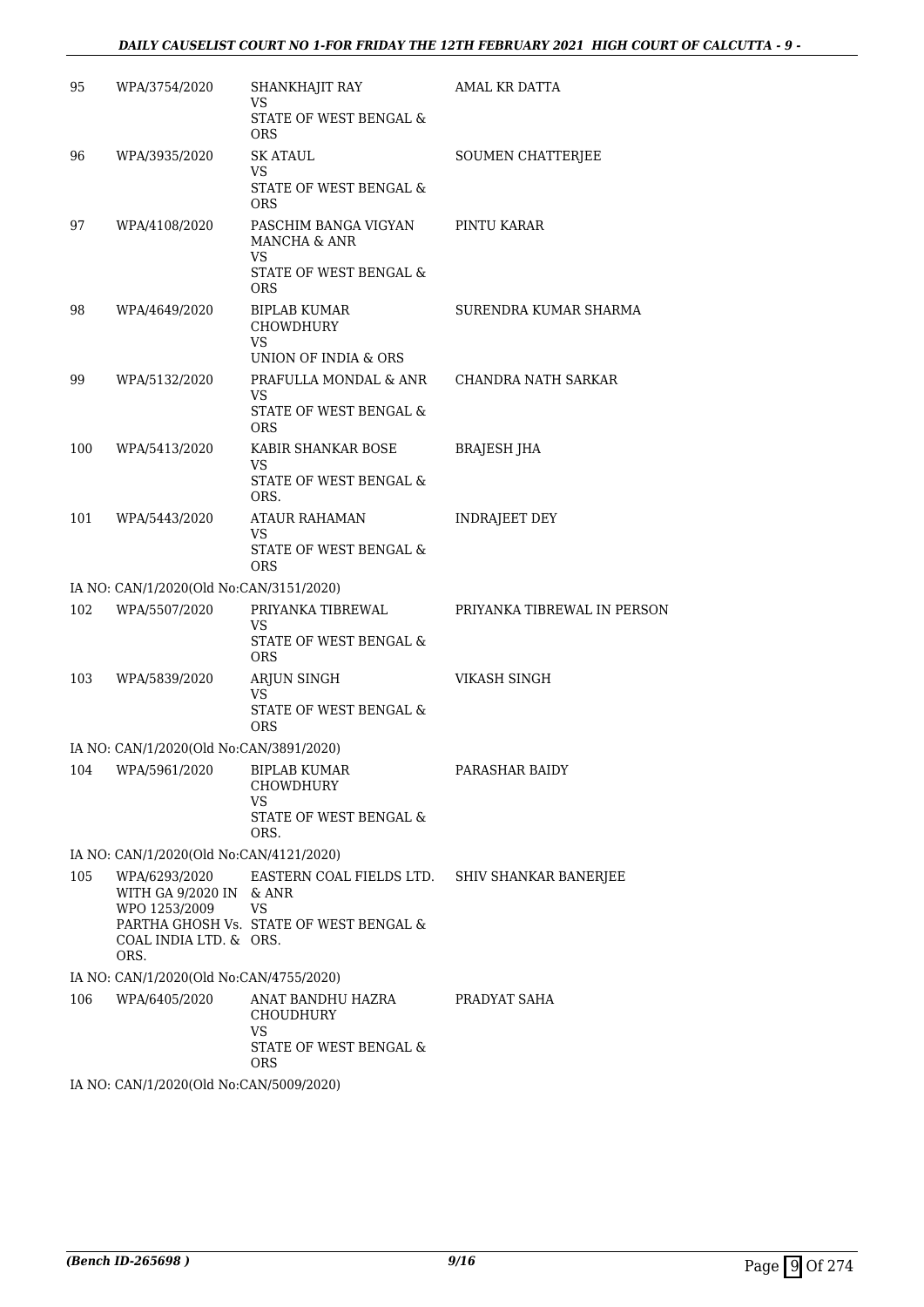| 107 | WPA/6513/2020                           | BIPLAB KR. CHOWDHURY<br>VS                           | PARASHAR BAIDYA             |
|-----|-----------------------------------------|------------------------------------------------------|-----------------------------|
|     |                                         | STATE OF WEST BENGAL &<br>ORS.                       |                             |
|     | IA NO: CAN/1/2020(Old No:CAN/5209/2020) |                                                      |                             |
| 108 | WPA/6515/2020                           | BIPLAB KR. CHOWDHURY<br>VS                           | PARASHAR BAIDYA             |
|     |                                         | STATE OF WEST BENGAL &<br>ORS.                       |                             |
|     | IA NO: CAN/1/2020(Old No:CAN/5215/2020) |                                                      |                             |
| 109 | WPA/6518/2020                           | BIPLAB KR. CHOWDHURY<br><b>VS</b>                    | PARASHAR BAIDYA             |
|     |                                         | STATE OF WEST BENGAL &<br>ORS.                       |                             |
|     | IA NO: CAN/1/2020(Old No:CAN/5219/2020) |                                                      |                             |
| 110 | WPA/6702/2020                           | TARUN CHAKRABORTY<br>VS                              | PINGAL BHATTACHRYA          |
|     |                                         | KOLKATA MUNICIPALITY<br><b>CORPORATION &amp; ORS</b> |                             |
|     | IA NO: CAN/1/2020(Old No:CAN/5600/2020) |                                                      |                             |
| 111 | WPA/6898/2020                           | CHANDRA SEKHAR JHA AND<br>ANR                        | SURENDRA KUMAR SHARMA       |
|     |                                         | VS.<br>Union of India AND ORS                        |                             |
|     | IA NO: CAN/1/2020                       |                                                      |                             |
| 112 | WPA/6920/2020                           | MD ABDUL MALEQUE<br>MOLLA AND ORS                    | SOUMAJIT CHATTERJEE         |
|     |                                         | VS<br>State of West Bengal AND<br>ORS                |                             |
|     | IA NO: CAN/1/2020, CAN/2/2020           |                                                      |                             |
| 113 | WPA/7333/2020                           | PRANABESH MANDAL                                     | PRANTICK GHOSH              |
|     |                                         | VS                                                   |                             |
|     |                                         | State of West Bengal                                 |                             |
|     | IA NO: CAN/1/2020                       |                                                      |                             |
| 114 | WPA/7787/2020                           | TATHAGATA DATTA<br>VS                                | TATHAGATA DUTTA (IN PERSON) |
|     |                                         | Union of India                                       |                             |
|     | IA NO: CAN/1/2020                       |                                                      |                             |
| 115 | WPA/7803/2020                           | MANOJ CHAKRABORTY<br>VS                              | PRATIP KUMAR CHATTERJEE     |
|     |                                         | Union of India                                       |                             |
| 116 | WPA/7853/2020                           | UMAPADA GHOSH<br>VS                                  | <b>SOURAV MONDAL</b>        |
| 117 | WPA/7877/2020                           | State of West Bengal<br>DEBOJYOTI ROY                | <b>MANAS KR DAS</b>         |
|     |                                         | VS                                                   |                             |
| 118 | WPA/7912/2020                           | State of West Bengal<br><b>SOURAV DUTTA</b>          | SALONI BHATTACHARJEE        |
|     |                                         | VS<br>STATE OF WEST BENGAL<br>AND ORS.               |                             |
| 119 | WPA/7916/2020                           | SOURAV DUTTA                                         | SALONI BHATTACHARJEE        |
|     |                                         | VS<br>STATE OF WEST BENGAL<br>AND ORS.               |                             |
| 120 | WPA/8514/2020                           | <b>KALAM PAILAN</b><br>VS                            | DEBAJYTI DEB                |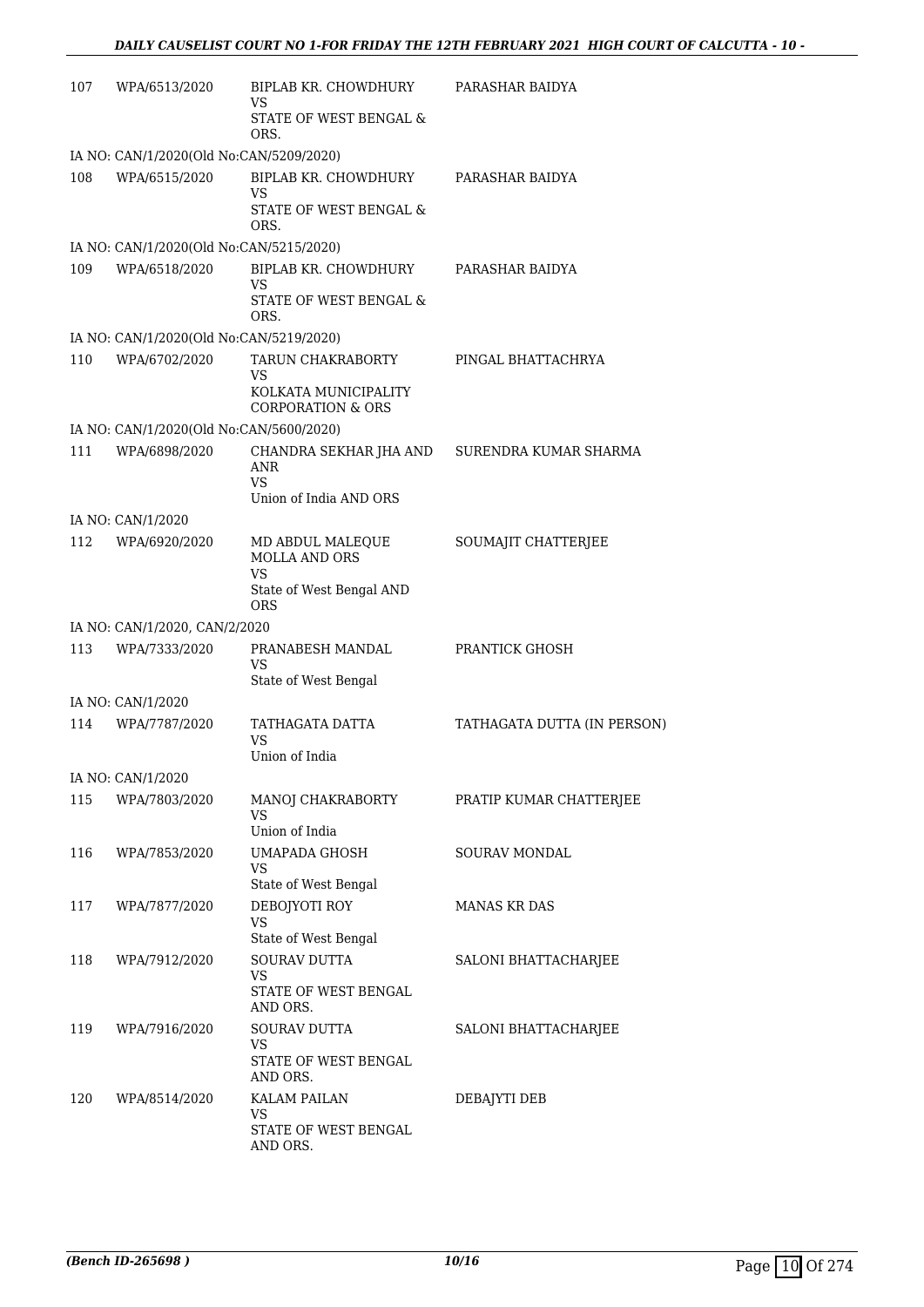#### *DAILY CAUSELIST COURT NO 1-FOR FRIDAY THE 12TH FEBRUARY 2021 HIGH COURT OF CALCUTTA - 11 -*

| 121 | WPA/8608/2020     | MOSTAQUE ALAM AND ANR ANINDYA GHOSH<br>VS                |                                |
|-----|-------------------|----------------------------------------------------------|--------------------------------|
|     |                   | THE UNION OF INDIA AND<br><b>ORS</b>                     |                                |
|     | IA NO: CAN/1/2020 |                                                          |                                |
| 122 | WPA/8787/2020     | JOYDEEP KARMAKAR<br>VS                                   | <b>SOURAV HALDAR</b>           |
|     |                   | STATE OF WEST BENGAL<br>AND ORS.                         |                                |
| 123 | WPA/8829/2020     | SANJAY BANERJEE<br>VS                                    | SARBANANDA SANYAL              |
|     |                   | THE UNION OF INDIA AND<br><b>ORS</b>                     |                                |
| 124 | WPA/8859/2020     | PRASANT KUMAR ROY<br>VS                                  | <b>Bidyut Baran Biswas</b>     |
|     |                   | STATE OF WEST BENGAL<br>AND ORS.                         |                                |
| 125 | WPA/9431/2020     | SUSHIL MONDAL AND<br><b>OTHERS</b><br>VS                 | <b>AMIT BISWAS</b>             |
|     |                   | STATE OF WEST BENGAL<br>AND ORS.                         |                                |
| 126 | WPA/9727/2020     | SOMDYUTI PAREKH<br>VS.                                   | STEVEDN SOURADIP BISWAS        |
|     |                   | STATE OF WEST BENGAL<br>AND ORS.                         |                                |
| 127 | WPA/9789/2020     | CHITTARANJAN HALDER<br><b>VS</b><br>State of West Bengal | SAIKATCHATTERJIIZINK@GMAIL.COM |
| 128 | WPA/10070/2020    | JAYDEB DAS AND ANR<br>VS                                 | RAJ KUMAR GUPTA                |
|     |                   | <b>BAR COUNCIL OF WEST</b><br><b>BENGAL AND ORS</b>      |                                |
| 129 | WPA/10184/2020    | SANDIP KONAR<br>VS                                       | <b>ANKITA DEY</b>              |
|     |                   | STATE OF WEST BENGAL<br>AND ORS.                         |                                |
| 130 | WPA/10230/2020    | RATAN SAHA<br>VS                                         | Madhurima Sarkar               |
|     |                   | STATE OF WEST BENGAL<br>AND ORS.                         |                                |
|     | IA NO: CAN/1/2021 |                                                          |                                |
| 131 | WPA/10294/2020    | BABLU SOREN AND ORS<br>VS                                | PRDIP PAUL                     |
|     |                   | STATE OF WEST BENGAL<br>AND ORS.                         |                                |
| 132 | WPA/10433/2020    | <b>MAHAR FAROZ</b><br>VS                                 | RAKESH PRASAD SHAW             |
|     |                   | THE ASSANSOL MUNICIPAL<br><b>CORPORATION</b>             |                                |
| 133 | WPA/10450/2020    | JAGANNATH ROY AND<br><b>OTHERS</b>                       | HARADHAN MONDAL                |
|     |                   | <b>VS</b><br>STATE OF WEST BENGAL<br>AND ORS.            |                                |
| 134 | WPA/10471/2020    | DAKSHINBANGA<br>MATSYAJIBI FORUM AND<br><b>OTHERS</b>    | SAYANTI SENGUPTA               |
|     |                   | <b>VS</b><br>UNION OF INDIA AND ORS.                     |                                |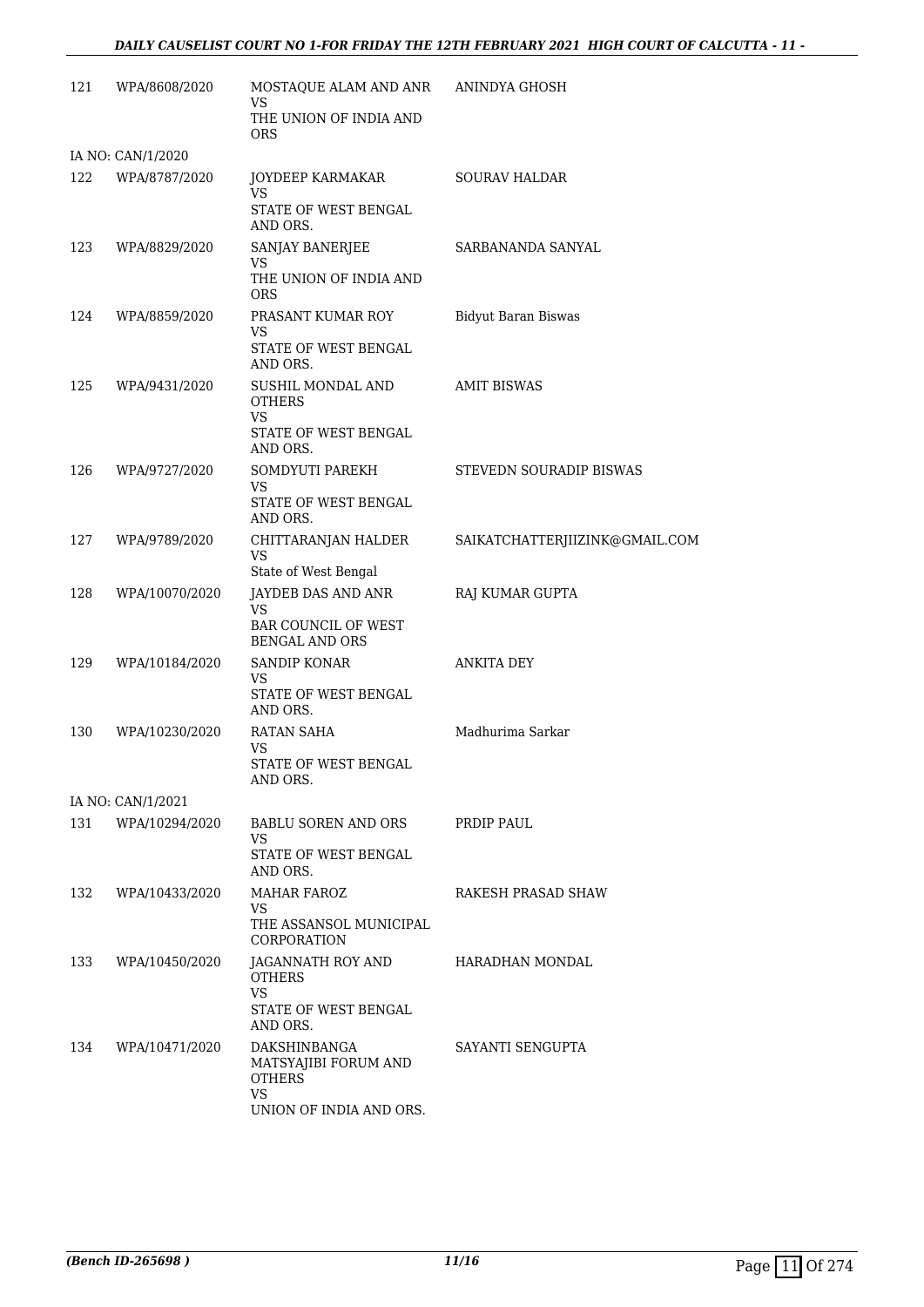| 135 | WPA/10532/2020    | GURUDAS CHATTOPADHYAY<br>AND ANOTHER<br>VS                             | SANTANU MAJI               |
|-----|-------------------|------------------------------------------------------------------------|----------------------------|
|     |                   | STATE OF WEST BENGAL<br>AND ORS.                                       |                            |
| 136 | WPA/10535/2020    | RANJIT ROY                                                             | <b>SUNNY NANDY</b>         |
|     |                   | VS<br>STATE OF WEST BENGAL<br>AND ORS.                                 |                            |
| 137 | WPA(P)/1/2021     | MANOJ MONDAL                                                           | SUBRATA GOSWAMI            |
|     |                   | VS<br>THE NATIONAL HIGHWAYS<br>AUTHORITY OF INDIA AND<br><b>OTHERS</b> |                            |
| 138 | WPA(P)/3/2021     | SK. MD. RAFIKUL ISLAM                                                  | BISWAPRIYA SAMANTA         |
|     |                   | <b>VS</b><br>STATE OF WEST BENGAL<br>AND ORS.                          |                            |
| 139 | WPA(P)/4/2021     | NEJAMUDDIN AND ORS<br>VS                                               | PRONOJIT ROY               |
|     |                   | STATE OF WEST BENGAL<br>AND ORS.                                       |                            |
| 140 | WPA(P)/5/2021     | MAHAFUJA KHATUN<br>VS.                                                 | NILENDRA NARAYAN RAY       |
|     |                   | THE PRINCIPAL SECRETARY<br>AND ORS                                     |                            |
| 141 | WPA(P)/6/2021     | SUBHASIS PACHHAL AND<br><b>ANOTHER</b><br>VS.                          | SUBHASIS CHAKRABORTY       |
|     |                   | STATE OF WEST BENGAL<br>AND ORS.                                       |                            |
| 142 | WPA(P)/7/2021     | SK EKRAM<br>VS                                                         | SK JAYED HOSSAIN           |
|     |                   | STATE OF WEST BENGAL<br>AND ORS.                                       |                            |
| 143 | WPA(P)/8/2021     | DHANANJAY<br>CHANDRAVANSHI AND<br><b>OTHERS</b><br>VS.                 | SUSMITA KUMARI SINGH       |
|     |                   | UNION OF INDIA AND ORS.                                                |                            |
|     | 144 WPA(P)/9/2021 | SOYEB SARDAR<br>VS.                                                    | RUPSHA BHOWMIK             |
|     |                   | STATE OF WEST BENGAL<br>AND ORS.                                       |                            |
| 145 | WPA(P)/12/2021    | LUTFUR RAHAMAN AND<br><b>OTHERS</b><br><b>VS</b>                       | ANINDYA GHOSH              |
|     |                   | UNION OF INDIA AND ORS.                                                |                            |
| 146 | WPA(P)/13/2021    | SK. BABU LAL<br><b>VS</b>                                              | RAJESH NASKAR              |
|     |                   | STATE OF WEST BENGAL<br>AND ORS.                                       |                            |
| 147 | WPA(P)/15/2021    | PARUL HALDAR                                                           | PRATIMA BANERJEE           |
|     |                   | VS<br>STATE OF WEST BENGAL<br>AND ORS.                                 |                            |
| 148 | WPA(P)/16/2021    | TATHAGATA DATTA<br>VS.                                                 | TATHAGATA DATTA(IN PERSON) |
|     |                   | UNION OF INDIA AND ORS.                                                |                            |
| 149 | WPA(P)/17/2021    | SWADESH MAJUMDAR<br><b>VS</b>                                          | NILENDRA NARAYAN RAY       |
|     |                   | STATE OF WEST BENGAL<br>AND ORS.                                       |                            |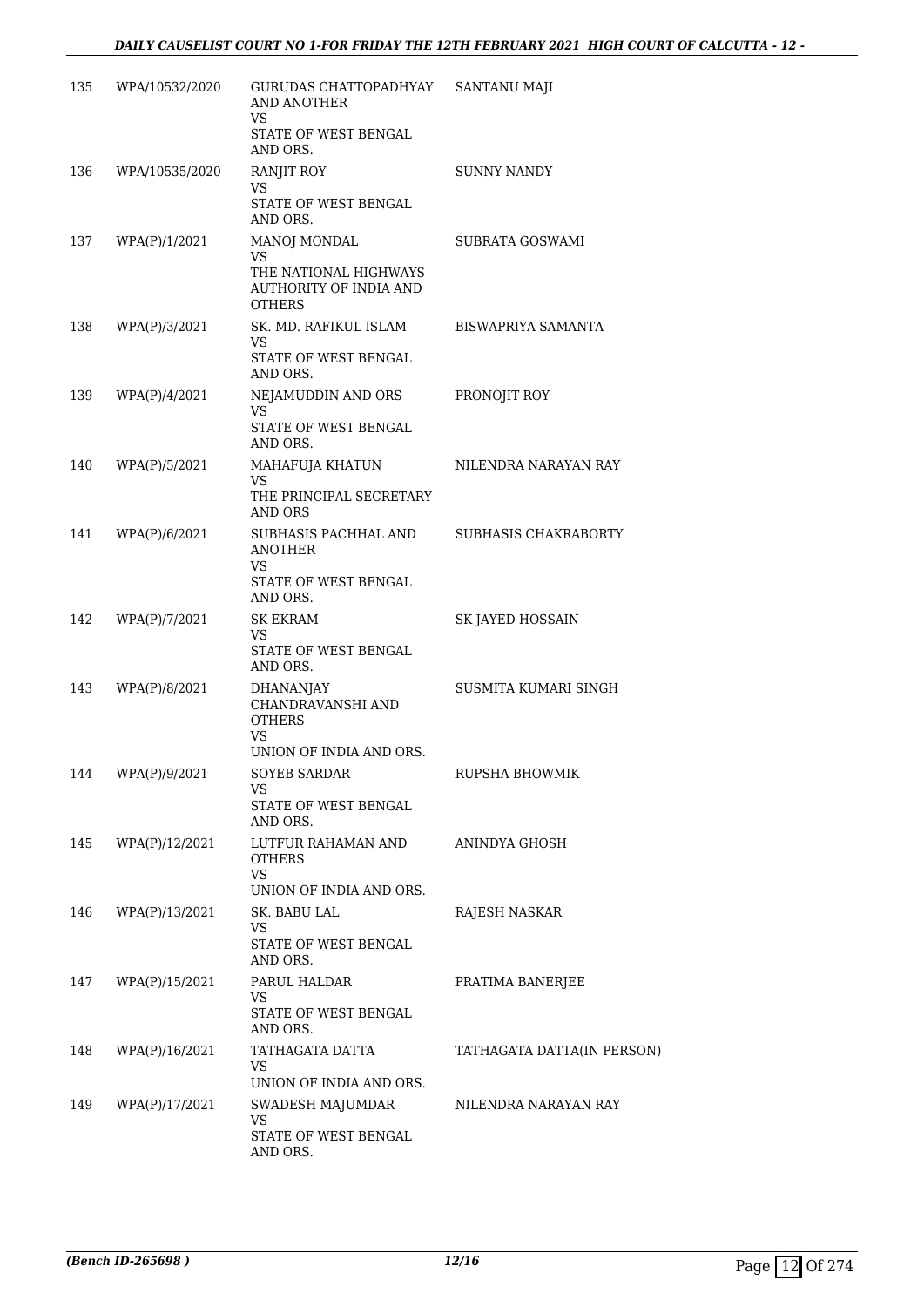| 150 | WPA(P)/18/2021 | SWADESH MAJUMDAR<br>VS<br>STATE OF WEST BENGAL                                                                     | NILENDRA NARAYAN RAY   |
|-----|----------------|--------------------------------------------------------------------------------------------------------------------|------------------------|
| 151 | WPA(P)/21/2021 | AND ORS.<br>SUKHA CHAND MITRA AND                                                                                  | ARDHENDU NAG           |
|     |                | ORS.<br><b>VS</b><br>STATE OF WEST BENGAL<br>AND ORS.                                                              |                        |
| 152 | WPA(P)/22/2021 | HOWRAH PARADISE SOCIAL<br><b>WELFARE ORGANIZATION</b><br>VS.                                                       | ABHISHEK CHAKRABORTY   |
|     |                | UNION OF INDIA AND ORS.                                                                                            |                        |
| 153 | WPA(P)/23/2021 | RANA MAHANTA<br>VS<br>UNION OF INDIA AND ORS.                                                                      | DEBAPRIYA SAMANTA      |
| 154 | WPA(P)/24/2021 | KOLKATTA<br>MUNICIPALCORPORATION<br><b>ENGINEER'S ALLIED</b><br>SERVICES ASSOCIATION<br>VS<br>STATE OF WEST BENGAL | MAHABOOB AHMED         |
|     |                | AND ORS.                                                                                                           |                        |
| 155 | WPA(P)/25/2021 | SAKHI GHOSH HAZRA<br>VS.                                                                                           | <b>BIKASH SHAW</b>     |
|     |                | STATE OF WEST BENGAL<br>AND ORS.                                                                                   |                        |
| 156 | WPA(P)/26/2021 | PROLAY JANA<br>VS<br>STATE OF WEST BENGAL<br>AND ORS.                                                              | <b>MUKTESWAR MAITY</b> |
| 157 | WPA(P)/28/2021 | <b>SUGATA SHANKAR ROY</b><br><b>VS</b><br>UNION OF INDIA AND ORS.                                                  |                        |
| 158 | WPA(P)/29/2021 | ANKUR SHARMA<br>VS<br>STATE OF WEST BENGAL<br>AND ORS.                                                             | <b>SUSHOVAN DEY</b>    |
| 159 | WPA(P)/30/2021 | <b>BIPLAB KUMAR</b><br>CHOWDHURY<br>VS<br>STATE OF WEST BENGAL<br>AND ORS.                                         | PARASHAR BAIDYA        |
| 160 | WPA(P)/31/2021 | ASHIS MANDAL<br>VS<br>STATE OF WEST BENGAL<br>AND ORS.                                                             | <b>ABHISEK ADDHYA</b>  |
| 161 | WPA(P)/32/2021 | UTTAM KUMAR PAUL<br>VS<br>THE STATE OF WEST<br><b>BENGAL AND ORS</b>                                               | TUSHAR SINHA MAHAPATRA |
| 162 | WPA(P)/34/2021 | <b>MOUSUMI DAS</b><br>VS<br>THE CHAIRPERSON AND<br><b>ORS</b>                                                      | DEBJANI DASGUPTA       |
| 163 | WPA(P)/35/2021 | SIMANTA BHATTACHARJEE<br>VS<br>STATE OF WEST BENGAL<br>AND ORS.                                                    | MADHUSHRI DUTTA        |
| 164 | WPA(P)/36/2021 | SUBRATA MONDAL<br>VS.<br>UNION OF INDIA AND ORS.                                                                   | SUBHRANGSU PANDA       |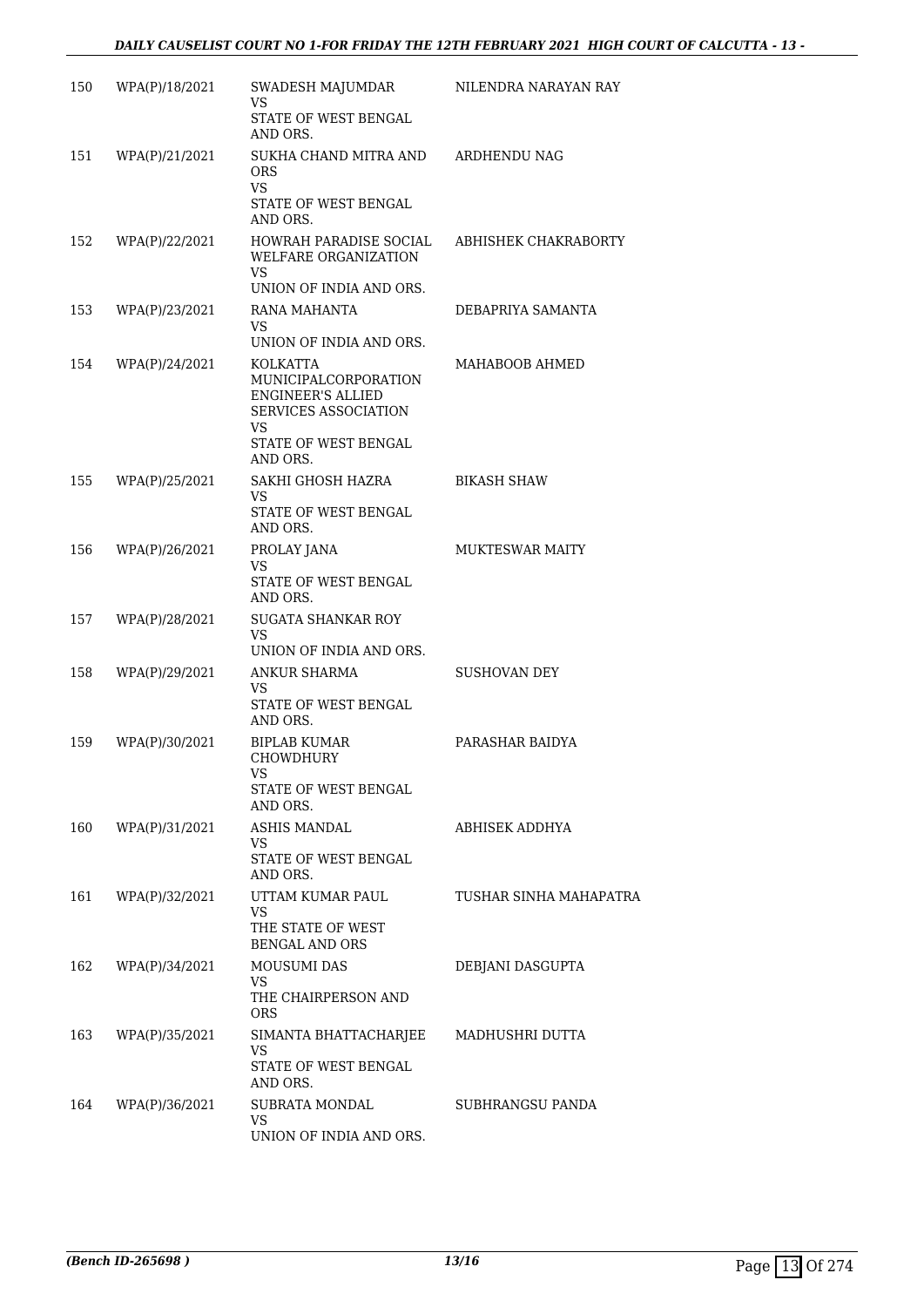| 165 | WPA(P)/37/2021 | ARUNANGSHU<br><b>CHAKRABORTY</b><br><b>VS</b>                                                   | ARUNANGSHU CHAKRABORT (IN<br>PERSON) |
|-----|----------------|-------------------------------------------------------------------------------------------------|--------------------------------------|
|     |                | THE HON'BLE HIGH COURT<br>AT CALCUTTA                                                           |                                      |
| 166 | WPA(P)/39/2021 | SOURAV DUTTA AND ORS<br>VS<br>THE STATE OF WEST                                                 | ASHIS KUMAR CHOWDHURY                |
| 167 | WPA(P)/40/2021 | <b>BENGAL AND ORS</b><br><b>BIMAL KUMAR</b><br><b>CHAKRABORTY</b><br><b>VS</b>                  | <b>ARNAB SARDAR</b>                  |
|     |                | STATE OF WEST BENGAL<br>AND ORS.                                                                |                                      |
| 168 | WPA(P)/41/2021 | SHIV SHANKAR THAKUR<br><b>VS</b><br><b>GOVERNMENT OF WEST</b><br><b>BENGAL AND ORS</b>          | HARISANKAR CHATTOPADHYAY             |
| 169 | WPA(P)/42/2021 | <b>IDAN BIBI AND ANR</b><br>VS<br>STATE OF WEST BENGAL<br>AND ORS.                              | <b>KUSHAL DAS</b>                    |
| 170 | WPA(P)/43/2021 | <b>SHIBA PRASAD</b><br><b>CHAKRABORTY</b><br>VS<br>STATE OF WEST BENGAL<br>AND ORS.             | AKASHDEEP MUKHERJEE                  |
| 171 | WPA(P)/45/2021 | TIRTHANKAR MITRA<br><b>VS</b><br>STATE OF WEST BENGAL<br>AND ORS.                               | TRIPTIMOY TALUKDER                   |
| 172 | WPA(P)/46/2021 | <b>SANDIP MODAK</b><br>VS                                                                       | SUPRATIK SYAMAL                      |
|     |                | STATE OF WEST BENGAL<br>AND ORS.                                                                |                                      |
| 173 | WPA(P)/50/2021 | <b>TUKTUKI NAG</b><br>VS<br><b>GOVERNMENT OF WEST</b><br><b>BENGAL AND ORS</b>                  | <b>SURYANEEL DAS</b>                 |
| 174 | WPA(P)/51/2021 | PABAN SINGHA AND ORS<br>STATE OF WEST BENGAL<br>AND ORS.                                        | SANDIP KUMAR AGARWAL                 |
| 175 | WPA(P)/52/2021 | NASIR AHMED KHAN<br>VS<br>THE STATE OF WEST<br><b>BENGAL AND ORS</b>                            | SAGAR SINGH                          |
| 176 | WPA(P)/56/2021 | AHAMADUR RAHAMAN<br>VS<br>STATE OF WEST BENGAL<br>AND ORS.                                      | ROBIUL ISLAM                         |
| 177 | WPA(P)/59/2021 | CHANCHAL MONDAL<br>VS                                                                           | KUSHAL DAS                           |
|     |                | UNION OF INDIA AND ORS.                                                                         |                                      |
|     |                |                                                                                                 | <b>CONTEMPT APPLICATION</b>          |
| 178 | CPAN/154/2017  | KOLKATA COMMUNITY<br>HUMAN RIGHT & WELFARE<br>ASSOCIATION@COMMUNITY<br>VS<br>ABID HOSSAIN & ANR | DR. SUKUMAR MK. GHOSH (IN<br>PERSON) |
|     |                |                                                                                                 |                                      |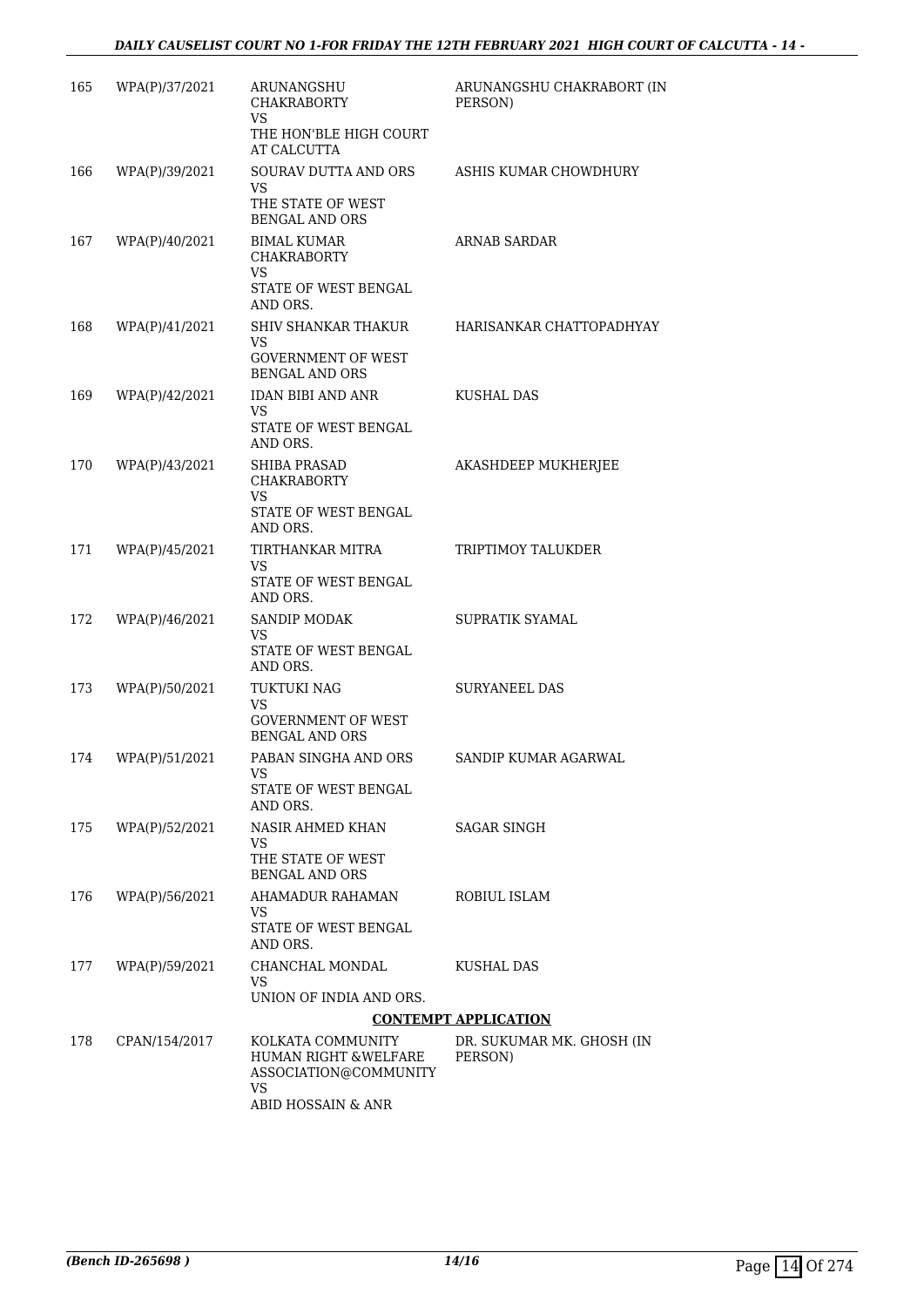|     | wt179 WPA/29909/2015                    | KOLKATA COMMUNITY<br><b>HUMAN RIGHTS &amp;</b><br>WELFARE ASSOCIATION<br><b>VS</b><br>STATE OF WEST BENGAL &<br><b>ORS</b> | DR SUKUMAR MK GHOSH IN PERSON |
|-----|-----------------------------------------|----------------------------------------------------------------------------------------------------------------------------|-------------------------------|
| 180 | CPAN/528/2020                           | AMITAVA GUHA<br>VS<br>NARAYAN SWARUP NIGAM                                                                                 | AMLAN KUMAR MUKHERJEE         |
|     | wt181 WPA/25851/2017                    | AMITAVA GUHA & ANR<br>VS<br>STATE OF WEST BENGAL &<br><b>ORS</b>                                                           | AMLAN KR MUKHERJEE            |
| 182 | CPAN/84/2021                            | SWADESH MAJUMDAR<br>VS<br>H.K DWIVEDI AND ORS.                                                                             | NILENDRA NARAYAN RAY          |
|     | wt183 WPA/14491/2019                    | SWADESH MAJUMDAR<br>VS<br>STATE OF WEST BENGAL &<br><b>ORS</b>                                                             | JYOTI PRAKASH KHAN            |
|     | wt184 WPA/21477/2019                    | THE COURT IN ITS OWN<br><b>MOTION</b><br><b>VS</b>                                                                         |                               |
|     |                                         |                                                                                                                            | <b>APPLICATION</b>            |
| 185 | RVW/144/2018                            | STATE OF WB                                                                                                                | SHUVRO PRAKASH LAHIRI         |
|     |                                         | VS<br>BISWAJIT CHAKRABORTY &<br><b>ORS</b>                                                                                 |                               |
|     | IA NO: CAN/4/2019(Old No:CAN/7075/2019) |                                                                                                                            |                               |
|     | wt186 CPAN/1193/2019                    | <b>RITA MITRA</b><br>VS<br>NARAYAN SWARUP NIGAM<br>& ORS                                                                   | SANJIB DUTTA                  |
|     | wt187 RVW/200/2019                      | <b>STATE OF WB</b><br>VS<br>BISWAJIT CHAKRABORTY &<br>ORS                                                                  | SHUVROPROKASH LAHIRI          |
|     | wt188 WPA/11848/2016                    | DEBASISH DEY & ORS<br>VS<br>STATE OF WEST BENGAL $\&$<br><b>ORS</b>                                                        | AMLAN KUMAR MUKHERJEE         |
|     | wt189 WPA/23291/2017                    | SURENDRA JENA<br>VS<br>UNION OF INDIA & ORS                                                                                | S. ROY CHOUDHURY              |
|     | wt190 WPA/25035/2014                    | ARJU CHOWDHURY & ORS<br>VS<br>STATE OF WEST BENGAL &<br><b>ORS</b>                                                         | A K MUKHERJEE                 |
|     | wt191 WPA/26933/2017                    | RITA MITRA<br>VS.<br>STATE OF WEST BENGAL &<br><b>ORS</b>                                                                  | SANJIB DUTTA                  |
|     | wt192 WPA/3930/2015                     | BURDWAN MINI BUS<br><b>OWNERS WELFARE</b><br><b>ASSOCIATION &amp; ANR</b><br>VS<br>STATE OF WEST BENGAL &<br>ORS           | SAKTI PADA JANA               |
|     | wt193 WPA/4102/2018                     | BISWAJIT CHAKRABORTY<br>VS<br>STATE OF WEST BENGAL &<br>ORS.                                                               | SANJIB DUTTA                  |
|     | IA NO: CAN/2/2021                       |                                                                                                                            |                               |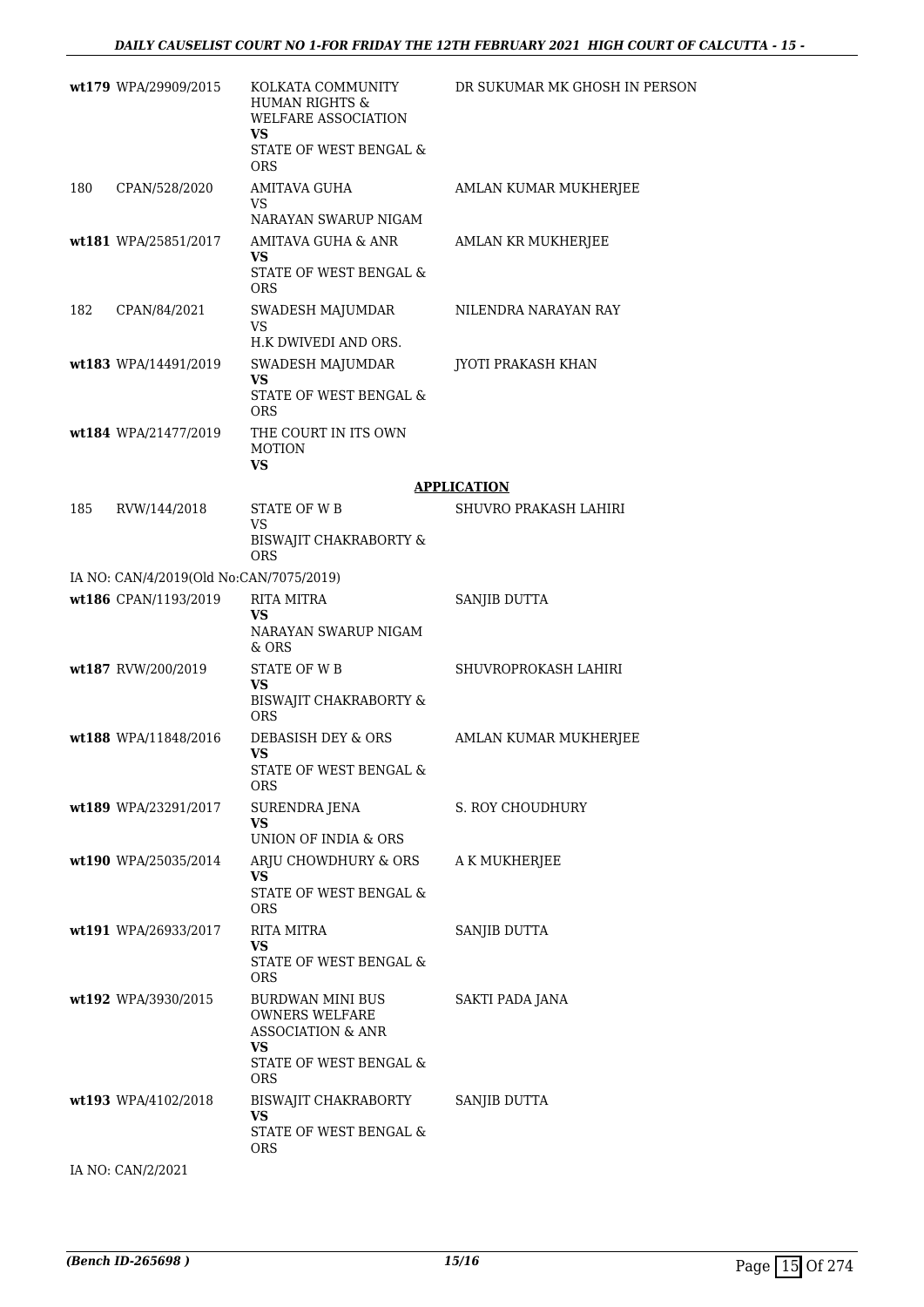|     | wt194 WPA/4446/2018     | SK TUHRAB & ORS<br>VS<br>STATE OF WEST BENGAL &<br><b>ORS</b> | AMLAN KUMAR MUKHERJEE |
|-----|-------------------------|---------------------------------------------------------------|-----------------------|
|     | wt195 WPA/9831/2015     | ABDUL AZIM & ORS.<br>VS<br>STATE OF WEST BENGAL &<br>ORS.     | AMLAN KR. MUKHERJEE   |
|     |                         |                                                               | <b>FIXED MATTER</b>   |
| 196 | MAT/303/2018<br>[Dept.] | S L ISPAT P LTD & ANR<br>VS<br>PUNJAB NATIONAL BANK &         | ARUN KUMAR UPADHYAY   |

IA NO: CAN/2/2018(Old No:CAN/3431/2018)

ORS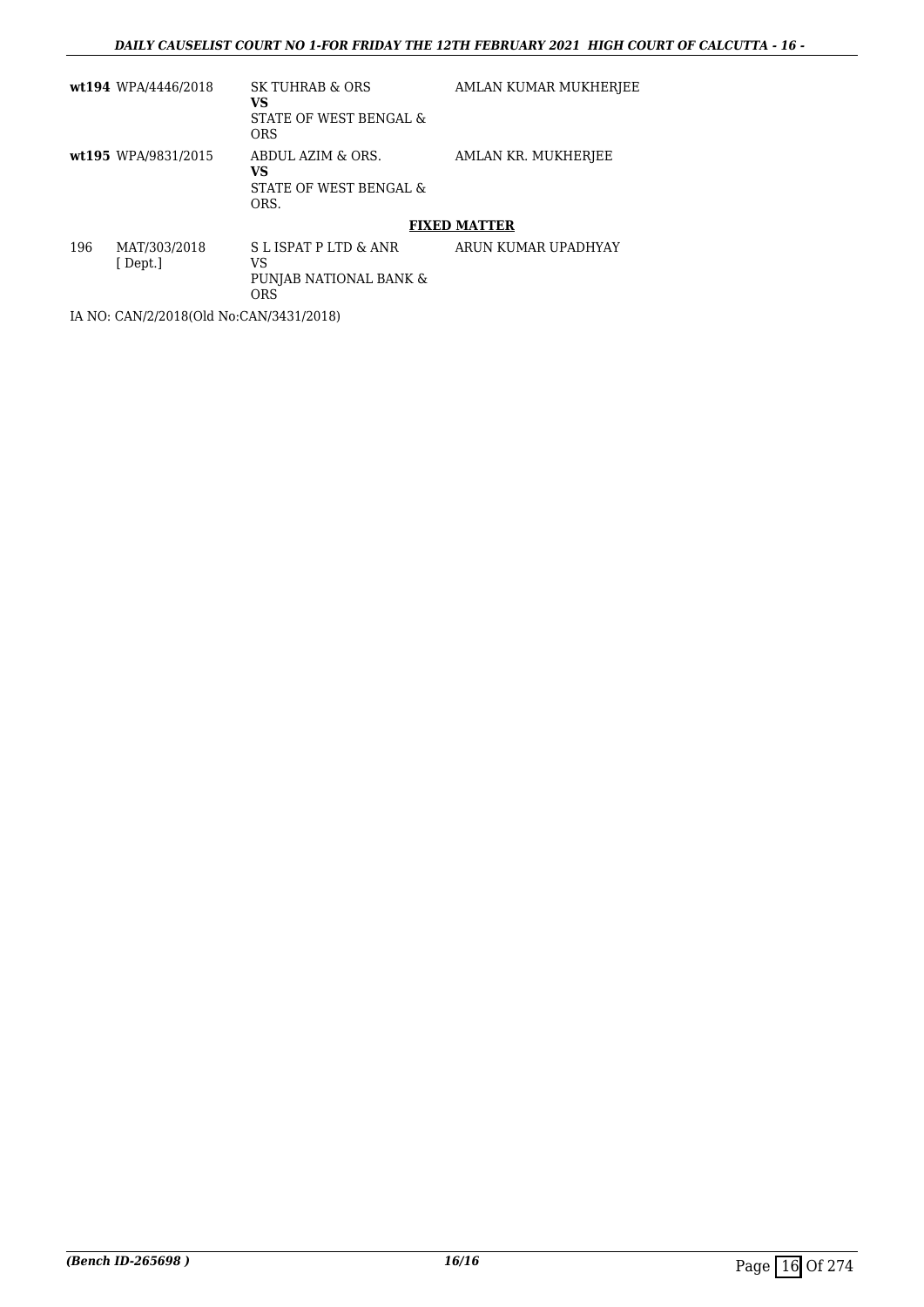

### **Appellate Side**

**DAILY CAUSELIST For Friday The 12th February 2021**

#### **COURT NO. 16**

**DIVISION BENCH (DB - II)**

#### **AT 10:45 AM**

### **HON'BLE JUSTICE RAJESH BINDAL HON'BLE JUSTICE ANIRUDDHA ROY**

#### **(VIA VIDEO CONFERENCE)**

**ON AND FROM MONDAY, THE 11TH JANUARY, 2021 – APPEALS RELATING TO LABOUR UNDER GROUP III AND APPLICATION CONNECTED THERETO;**

**APPEALS FROM ORDERS RELATING TO REVENUE UNDER GROUP – IV & ORHER STATUTORY REVENUE APPEALS EXCEPT LAND REVENUE TO BE HEARD BY DIVISION BENCH;**

**APPEALS RELATING TO CHARTERED ACCOUNTANTS ACT, COMPANY SECRETARIES ACT AND TAX TRIBUNAL MATTERS;**

**INCOME TAX REFERENCE UNDER SECTION 256 OF THE INCOME TAX ACT;**

**MATTERS RELATING TO TRIBUNALS UNDER ARTICLE 323A & 323B OF THE CONSTITUTION OF INDIA (OTHER THAN TAX TRIBUNAL) INCLUDING APPLICATION CONNECTED THERETO;**

**AND**

**ON AND FROM MONDAY, THE 1ST FEBRUARY, 2021 AS LONG AS THE DIVISION BENCH COMPRISING OF HON'BLE CHIEF JUSLTICE THOTTATHIL B. RADHAKRISHNAN AND HON'BLE JUSTICE ARIJIT BANERJEE DOES NOT SIT – WILL TAKE, IN ADDITION TO THEIR OWN LIST AND DETERMINATION, URGENT MATTERS RELATING TO THE LIST AND DETERMINATION OF THE DIVISION BENCH COMPRISING OF HON'BLE CHIEF JUSTICE THOTTATHIL B. RADHAKRISHNSN AND HON'BLE JUSTICE ARIJIT BANERJEE.**

**NOTE:**

**E-MENTIONING WILL BE TAKEN UP AT THE FIRST SITTING OF THE COURT. OUT OF WHICH ORIGINAL SIDE MATTERS WILL BE TAKEN UP FIRST AND THEN APPELLATE SIDE MATTERS WILL BE TAKEN UP.**

#### **ON AND FROM MONDAY i.e., 08-02-2021, APPELLATE SIDE LIST WILL BE TAKEN UP FIRST AND THEN ORIGINAL SIDE LIST WILL BE TAKEN UP.**

#### **NOTE: MATTERS WILL BE TAKEN UP THROUGH PHYSICAL HEARING ONLY WHEN BOTH THE PARTIES ARE AGREED.**

#### **FOR ORDERS**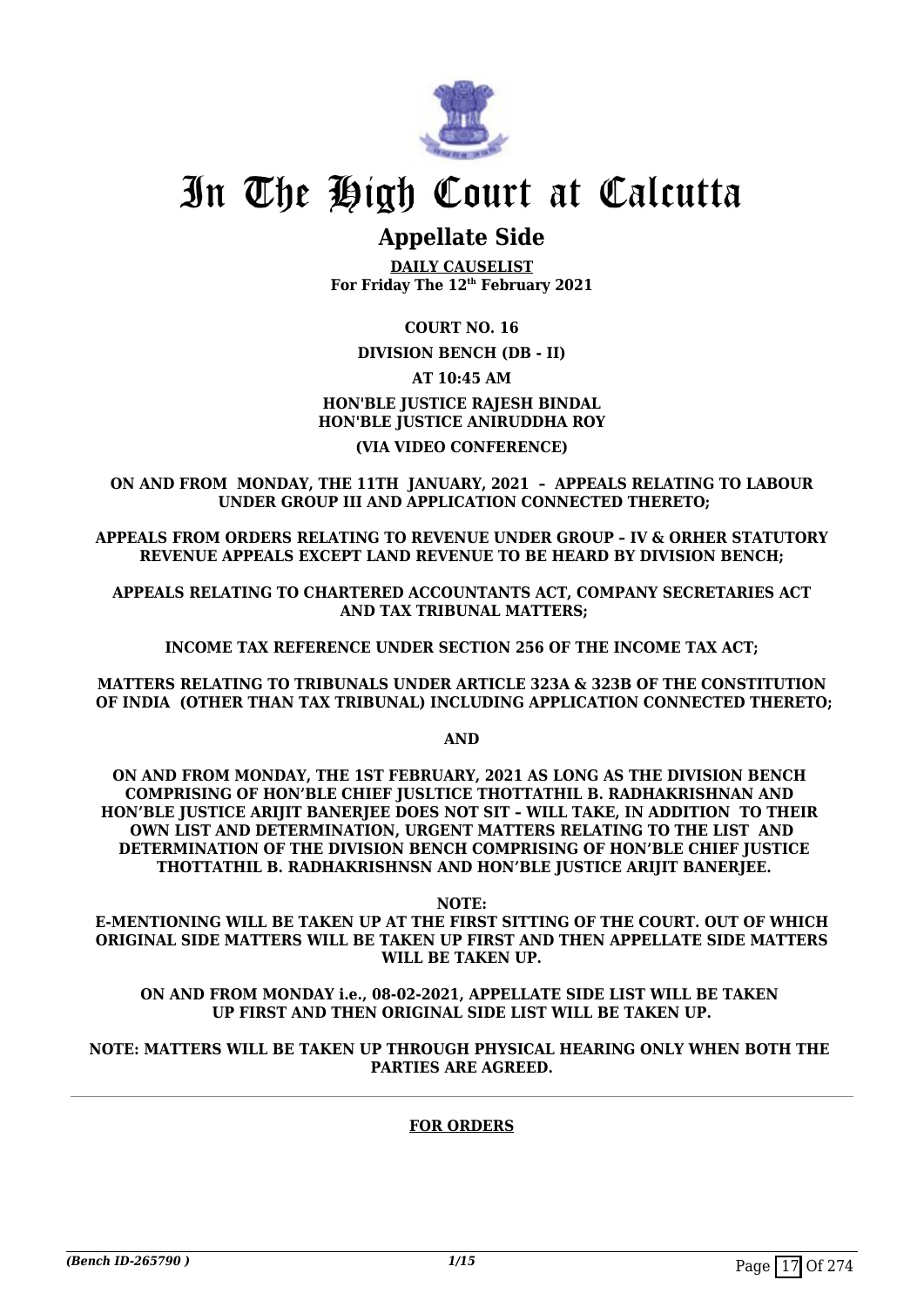| $\mathbf{1}$ | MAT/158/2021                              | THE CENTRAL BUREAU OF<br><b>INVESTIGATION</b><br><b>VS</b>            | <b>SAMRAT GOSWAMI</b>                                                                     |
|--------------|-------------------------------------------|-----------------------------------------------------------------------|-------------------------------------------------------------------------------------------|
|              |                                           | ANUP MAJEE AND ORS                                                    |                                                                                           |
|              | IA NO: CAN/1/2021                         |                                                                       |                                                                                           |
| wt2          | MAT/167/2021                              | <b>ANUP MAJEE</b><br><b>VS</b><br>UNION OF INDIA AND ORS.             | ANIRUDDHA<br><b>AGARWALLA</b>                                                             |
|              | IA NO: CAN/1/2021                         |                                                                       |                                                                                           |
|              |                                           | <b>FIXED MATTER</b>                                                   |                                                                                           |
| 3            | WPA(P)/64/2021                            | ADAMAS PARENTS FORUM<br><b>VS</b><br>STATE OF WEST BENGAL<br>AND ORS. | <b>SOMNATH</b><br>MUKHERJEE                                                               |
|              |                                           | PIL                                                                   |                                                                                           |
| 4            | WPA/6597/2020                             | TATHAGATA DATTA                                                       | TATHAGATA DATTA                                                                           |
|              |                                           | <b>VS</b><br>UNION OF INDIA & ORS                                     | (IN-PERSON)                                                                               |
|              | IA NO: CAN/1/2020(Old No:CAN/5412/2020)   |                                                                       |                                                                                           |
| 5            | WPA/7570/2020                             | TATHAGATA DATTA<br>VS                                                 | TATHAGATA DATTA                                                                           |
|              |                                           | Union of India AND OTHERS                                             |                                                                                           |
|              | IA NO: CAN/1/2020                         |                                                                       |                                                                                           |
| 6            | WPA(P)/33/2021                            | <b>RAJESH DAS</b><br><b>VS</b>                                        | <b>SORMI DUTTA</b>                                                                        |
|              |                                           | STATE OF WEST BENGAL<br>AND ORS.                                      |                                                                                           |
| 7            | WPA(P)/48/2021                            | <b>SUBHAJIT SOM</b><br><b>VS</b>                                      | <b>AVIRUP CHATTERJEE</b>                                                                  |
|              |                                           | STATE OF WEST BENGAL<br>AND ORS.                                      |                                                                                           |
| 8            | WPA(P)/62/2021                            | MONOJIT DUTTA                                                         | <b>AVIROOP</b>                                                                            |
|              |                                           | <b>VS</b><br>STATE OF WEST BENGAL<br>AND ORS.                         | <b>BHATTACHARYA</b>                                                                       |
|              |                                           | <b>BAIL IN CONNECTION WITH APPEAL</b>                                 |                                                                                           |
| 9            | CRA/361/2017                              | ARDHENDU ROY                                                          | <b>ARINDAM SEN</b>                                                                        |
|              |                                           | <b>VS</b><br>STATE OF WEST BENGAL                                     |                                                                                           |
|              |                                           | IA NO: CRAN/4/2019(Old No:CRAN/4767/2019), CRAN/6/2020, CRAN/7/2021   |                                                                                           |
| 10           | CRA/580/2019                              | SANJOY RAJBANGSHI & ANR SUDDHADEV ADAK                                |                                                                                           |
|              |                                           | VS<br>STATE OF WEST BENGAL &<br><b>ANR</b>                            |                                                                                           |
|              |                                           |                                                                       | IA NO: CRAN/1/2019(Old No:CRAN/4051/2019), CRAN/2/2020(Old No:CRAN/287/2020), CRAN/3/2020 |
|              |                                           | <b>ASSIGNED MATTERS</b>                                               |                                                                                           |
| 11           | CRM/3124/2020                             | <b>SAMAR KR SWARNAKAR</b><br>VS                                       | SANDIP<br><b>CHAKRABORTY</b>                                                              |
|              |                                           | STATE OF WEST BENGAL                                                  |                                                                                           |
|              | IA NO: CRAN/1/2020(Old No:CRAN/1511/2020) |                                                                       |                                                                                           |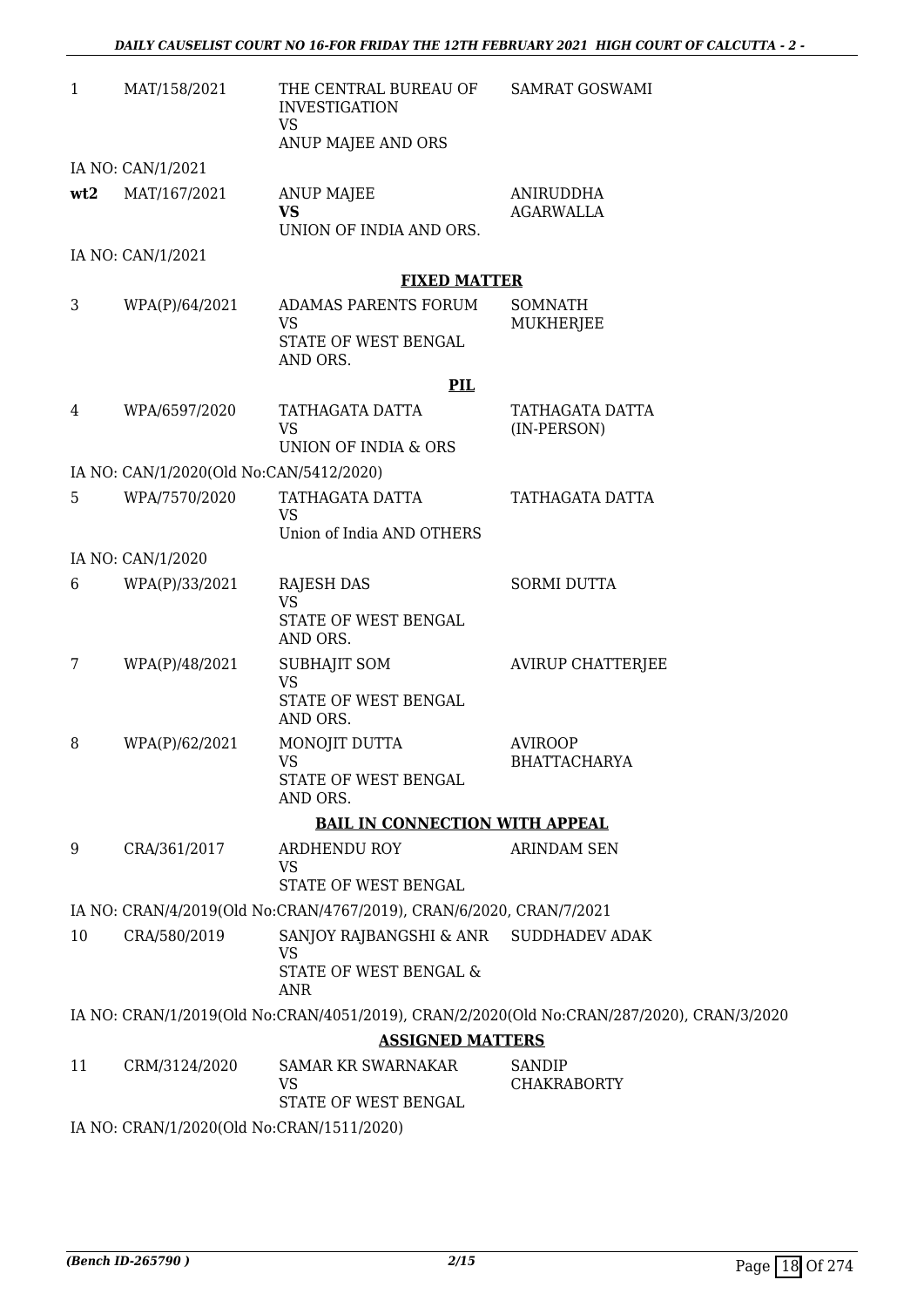| 12 | CRM/5790/2020<br>(Assigned)               | STATE OF WEST BENGAL<br>VS<br>DEBJANI PODDAR & ORS                                                                                                               | <b>MD ANWAR HOSSAIN</b>               |  |  |
|----|-------------------------------------------|------------------------------------------------------------------------------------------------------------------------------------------------------------------|---------------------------------------|--|--|
|    | IA NO: CRAN/1/2020(Old No:CRAN/4203/2020) |                                                                                                                                                                  |                                       |  |  |
| 13 | CRM/7495/2020<br>(Assigned)               | RAKHI GHOSH<br>VS<br>State of West Bengal                                                                                                                        | DEBABRATIM GUHA                       |  |  |
|    | IA NO: CRAN/1/2020                        |                                                                                                                                                                  |                                       |  |  |
|    |                                           | <b>MANDAMUS APPEAL</b>                                                                                                                                           |                                       |  |  |
| 14 | FMA/1468/2019                             | <b>SUDIN PROVAT MALLICK</b><br><b>VS</b><br>FIRST INDUSTRIAL<br>TRIBUNAL & ORS                                                                                   | <b>SUDIP PROVAT</b><br><b>MALLICK</b> |  |  |
|    | IA NO: CAN/1/2019(Old No:CAN/10740/2019)  |                                                                                                                                                                  |                                       |  |  |
| 15 | MAT/19/2021                               | DILIP JANA<br><b>VS</b><br>UNITED ORDER AND<br>SUPPLY CO-OP SOCIEITY<br>LTD AND ORS                                                                              | <b>SOMA KAR GHOSH</b>                 |  |  |
|    | IA NO: CAN/1/2021, CAN/2/2021             |                                                                                                                                                                  |                                       |  |  |
| 16 | MAT/70/2021                               | <b>ADDITIONAL</b><br>COMMISSIONER, CENTRAL<br>EXCISE AND SERVICE TAX,<br><b>BOLPUR</b><br>COMMISSIONERATE<br><b>VS</b><br>RECKITT BENCKISER<br>(INDIA) PVT. LTD. | KAUSIK KANTI MAITI                    |  |  |
|    | IA NO: CAN/1/2021, CAN/2/2021             |                                                                                                                                                                  |                                       |  |  |
| 17 | MAT/88/2021                               | <b>VALUTECH METALLIKS</b><br><b>LIMITED AND ANR</b><br><b>VS</b><br>STATE OF WEST BENGAL<br>AND ORS.                                                             | ARANYA SAHA                           |  |  |
|    | IA NO: CAN/1/2021, CAN/2/2021             |                                                                                                                                                                  |                                       |  |  |
| 18 | MAT/126/2021                              | SHRISTI-SPML JV<br><b>VS</b><br>KOLKATA MUNICIPAL<br><b>CORPORATION AND ORS</b>                                                                                  | <b>KAUSHIK</b><br>CHOWDHURY           |  |  |
|    | IA NO: CAN/1/2021                         |                                                                                                                                                                  |                                       |  |  |
| 19 | MAT/133/2021                              | AMITABH KEJRIWAL AND<br><b>ORS</b><br><b>VS</b><br>CESC LIMITED AND ORS                                                                                          | RAJESH UPADHYAY                       |  |  |
|    | IA NO: CAN/1/2021                         |                                                                                                                                                                  |                                       |  |  |
| 20 | MAT/139/2021                              | THE TEA BOARD INDIA AND<br>ORS.<br><b>VS</b><br>RAM KR JHAJHARIA AND<br>ORS.                                                                                     | RUNU MUKHERJEE                        |  |  |
|    | IA NO: CAN/1/2021                         |                                                                                                                                                                  |                                       |  |  |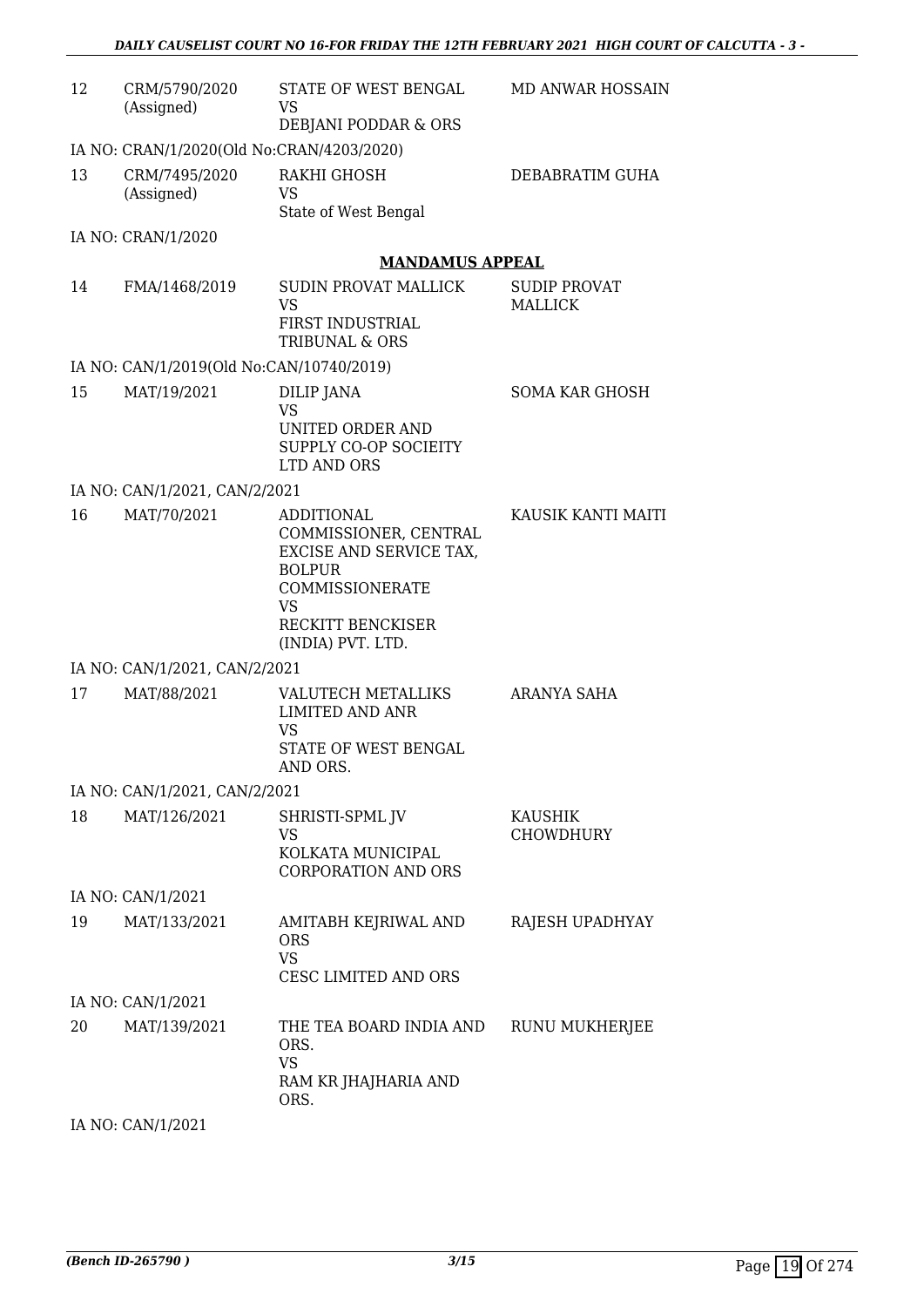| 21 | MAT/170/2021                            | SHIBA PROSAD BANERJEE SURYA MAITY<br>VS<br>STATE OF WEST BENGAL<br>AND ORS.               |                                  |
|----|-----------------------------------------|-------------------------------------------------------------------------------------------|----------------------------------|
|    | IA NO: CAN/1/2021                       |                                                                                           |                                  |
|    |                                         | WEST BENGAL STATE ADMINISTRATIVE TRIBUNAL                                                 |                                  |
| 22 | WP.ST/492/2013                          | ARUN KR DAS<br><b>VS</b><br>STATE OF WEST BENGAL &<br><b>ORS</b>                          | <b>SANKAR PRASAD RAY</b>         |
| 23 | WP.ST/103/2014                          | <b>ANISHA KHATUN</b><br>VS<br>STATE OF WEST BENGAL &<br><b>ORS</b>                        | SANDIPAN BANERJEE                |
|    | IA NO: CAN/1/2015(Old No:CAN/6710/2015) |                                                                                           |                                  |
| 24 | WP.ST/224/2015                          | NIRMAL KR CHOUDHURY P HOSSAIN<br>VS<br>STATE OF WEST BENGAL &<br><b>ORS</b>               |                                  |
|    | IA NO: CAN/2/2018(Old No:CAN/9833/2018) |                                                                                           |                                  |
| 25 | WP.ST/52/2016                           | THE STATE OF WEST<br><b>BENGAL &amp; ANR</b><br>VS                                        | <b>MUN MUN TEWARY</b>            |
|    |                                         | <b>BASUDEV DAS &amp; ORS</b>                                                              |                                  |
|    | IA NO: CAN/3/2020                       |                                                                                           |                                  |
|    | wt26 WP.ST/79/2018                      | ABDUL ALIM & ORS<br><b>VS</b><br>STATE OF WEST BENGAL &                                   | NEPESH MAJHI                     |
| 27 | WP.ST/204/2016                          | <b>ORS</b><br>SOUDIP GHOSH<br><b>VS</b><br>STATE OF WEST BENGAL &<br><b>ORS</b>           | KAKALI SAMAJPATI                 |
|    | wt28 WP.ST/107/2016                     | SHISHENDU GHOSH<br>VS<br>STATE OF WEST BENGAL &<br>ORS.                                   | MRINAL RANJAN<br><b>PRAMANIK</b> |
|    | wt29 WP.ST/210/2016                     | DR. ANUP KUMAR HAJRA &<br><b>ORS</b><br><b>VS</b><br>STATE OF WEST BENGAL &<br><b>ORS</b> | NEEPESH MAJHI                    |
| 30 | WP.ST/11/2020                           | SMRITIKANA DEY<br><b>VS</b><br>STATE OF WEST BENGAL &<br><b>ORS</b>                       | <b>INDRAJIT BISWAS</b>           |
| 31 | WP.ST/21/2020                           | SUBHAS CH. KONAR<br><b>VS</b><br>STATE OF WEST BENGAL &<br>ORS.                           | <b>SUMITRA</b>                   |

IA NO: CAN/1/2021, CAN/2/2021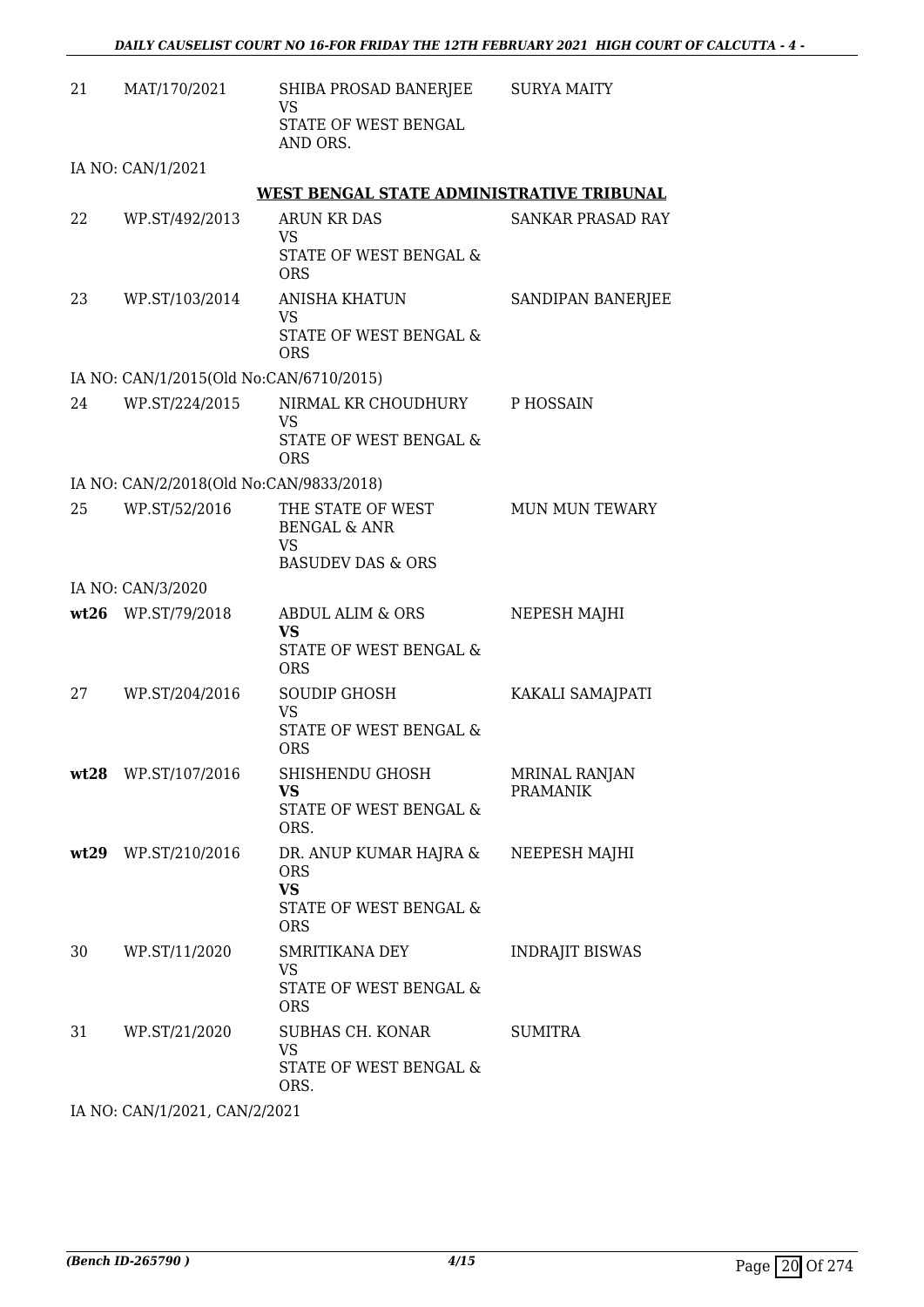| 32 | WP.ST/29/2020                           | STATE OF WEST BENGAL &<br><b>ORS</b><br><b>VS</b><br>KALIPROSAD MONDAL &<br><b>ANR</b>                 | PRANAB HALDER                       |
|----|-----------------------------------------|--------------------------------------------------------------------------------------------------------|-------------------------------------|
| 33 | WP.ST/37/2020                           | MD. JAHANGIR SK.<br><b>VS</b><br>STATE OF WEST BENGAL &                                                | PROBAL SARKAR                       |
|    | IA NO: CAN/1/2020(Old No:CAN/2389/2020) | ORS.                                                                                                   |                                     |
| 34 | WP.ST/45/2020                           | GOUTAM CHOWDHURY & SOMA CHAKRABARTY<br><b>ANR</b><br><b>VS</b><br>STATE OF WEST BENGAL &<br><b>ORS</b> |                                     |
| 35 | WP.ST/49/2020                           | THE STATE OF WEST<br><b>BENGAL &amp; ORS</b><br><b>VS</b><br><b>SUVASISH KUNDU &amp; ORS</b>           | KAKALI SAMAJPATY                    |
| 36 | WP.ST/50/2020                           | SK. ENAIT ALI<br>VS<br><b>STATE OF WEST BENGAL &amp;</b><br><b>ORS</b>                                 | <b>DIVYA TIWARY</b>                 |
| 37 | WP.ST/51/2020                           | RAJANI KANTA JANA<br><b>VS</b><br>STATE OF WEST BENGAL &<br><b>ORS</b>                                 | SANJOY KR SARKAR                    |
| 38 | WP.ST/52/2020                           | SADHAN SINGH & ORS<br><b>VS</b><br>STATE OF WEST BENGAL &<br><b>ORS</b>                                | <b>SIMANTIKA</b><br><b>DASGUPTA</b> |
|    | IA NO: CAN/1/2020                       |                                                                                                        |                                     |
| 39 | WP.ST/54/2020                           | <b>BHUSAN SINGH</b><br><b>VS</b><br>STATE OF WEST BENGAL &<br>ORS                                      | KAMAL KANTA KAR                     |
| 40 | WP.ST/55/2020                           | STATE OF WEST BENGAL &<br><b>ORS</b><br><b>VS</b><br><b>AMALENDU BIKAS</b><br><b>MAHAPATRA</b>         | <b>LALMOHAN BASU</b>                |
| 41 | WP.ST/56/2020                           | JAJNASENI DESHBANDHABI<br><b>VS</b><br>STATE OF WEST BENGAL &<br><b>ORS</b>                            | SUDIPTA DASGUPTA                    |
| 42 | WP.ST/85/2020                           | ABICHAL CHATTOPADHYAY<br><b>VS</b><br>STATE OF WEST BENGAL<br>AND ORS.                                 | <b>SUMAN</b><br><b>CHAKRABARTY</b>  |
| 43 | WP.ST/94/2020                           | <b>KENEDY RAY</b><br>VS<br>State of West Bengal                                                        | <b>BISWARUP NANDY</b>               |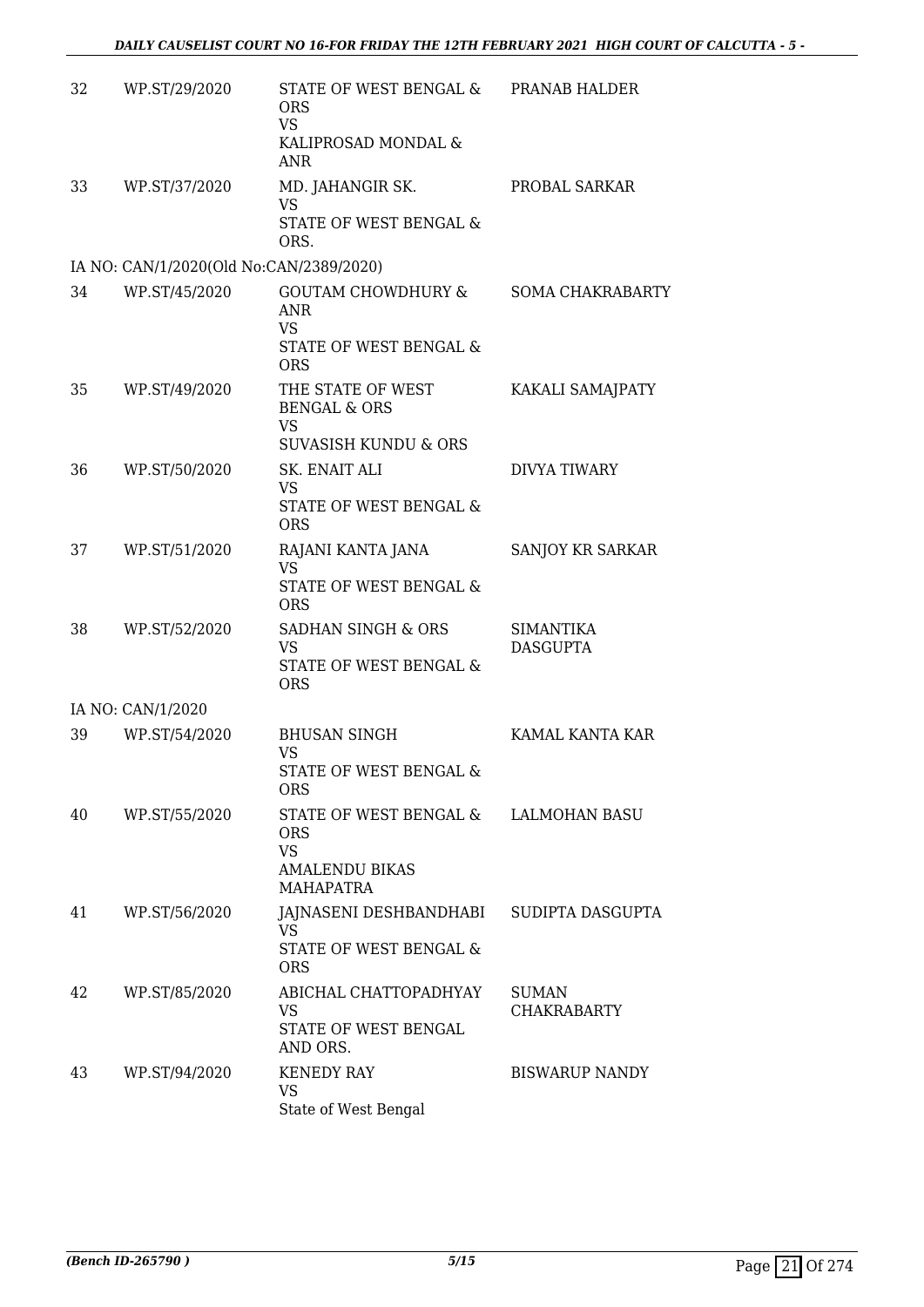| 44 | WP.ST/97/2020                           | PRADIP KR. CHATTERJEE<br>VS                                                                       | <b>MANOJIT PAL</b>                                                                         |
|----|-----------------------------------------|---------------------------------------------------------------------------------------------------|--------------------------------------------------------------------------------------------|
|    |                                         | STATE OF WEST BENGAL<br>AND ORS.                                                                  |                                                                                            |
| 45 | WP.ST/104/2020                          | <b>AMIT KUMAR</b><br>MUKHOPADHYAY AND<br><b>OTHERS</b><br>VS                                      | <b>BHARAT BHUSAN</b>                                                                       |
|    |                                         | STATE OF WEST BENGAL<br>AND ORS.                                                                  |                                                                                            |
| 46 | WP.ST/106/2020                          | SUMAN KAR AND OTHERS<br><b>VS</b><br>STATE OF WEST BENGAL<br>AND ORS.                             | <b>GOPAL DAS</b>                                                                           |
| 47 | WP.ST/1/2021                            | SUMANA SADAR (MONDAL) MRINAL KANTI MAITY<br><b>VS</b><br>STATE OF WEST BENGAL<br>AND ORS.         |                                                                                            |
| 48 | WP.ST/3/2021                            | <b>SUNITA GURUNG</b><br><b>VS</b>                                                                 | <b>RTASAMOY MONDAL</b>                                                                     |
|    |                                         | STATE OF WEST BENGAL<br>AND ORS.                                                                  |                                                                                            |
| 49 | WP.ST/4/2021                            | CHANDRAWATI DEVI<br><b>VS</b><br>STATE OF WEST BENGAL<br>AND ORS.                                 | <b>ARIJIT DEY</b>                                                                          |
| 50 | WP.ST/5/2021                            | MAMLUN NESHA @<br>MAMLUN NISHA @<br>MAMLUN NESSA<br><b>VS</b><br>STATE OF WEST BENGAL<br>AND ORS. | DEBASHIS BANERJEE                                                                          |
|    |                                         | <b>CENTRAL ADMN. TRIBUNAL</b>                                                                     |                                                                                            |
| 51 | WP.CT/225/2013                          | RADHESHYAM MRIDHA<br>VS.<br>UNION OF INDIA & ORS.                                                 | <b>APRATIM</b><br>BHATTACHARYYA                                                            |
| 52 | WP.CT/434/2013                          | TAPAS ADITYA & ORS.<br><b>VS</b><br>UNION OF INDIA & ORS.                                         | A. K. CHOUDHURY                                                                            |
|    |                                         | No:CAN/12021/2014), CAN/5/2018(Old No:CAN/3843/2018), CAN/6/2020, CAN/7/2020                      | IA NO: CAN/1/2013(Old No:CAN/12620/2013), CAN/2/2014(Old No:CAN/5470/2014), CAN/4/2014(Old |
| 53 | WP.CT/59/2014                           | UNION OF INDIA                                                                                    | SUBRATA DASGUPTA                                                                           |
|    |                                         | VS<br><b>SUBRATA MUKHERJEE &amp;</b><br>217 ORS                                                   |                                                                                            |
|    | IA NO: CAN/1/2015(Old No:CAN/9528/2015) |                                                                                                   |                                                                                            |
| 54 | WP.CT/128/2015                          | UNION OF INDIA & ORS<br><b>VS</b><br>AJITESH DAS & ORS                                            | CHANDREYI ALAM<br><b>GUPTA</b>                                                             |
| 55 | WP.CT/141/2015                          | UNION OF INDIA & ORS<br>VS<br>DR ANJAN DASGUPTA                                                   | <b>SWAPAN BANERJEE</b>                                                                     |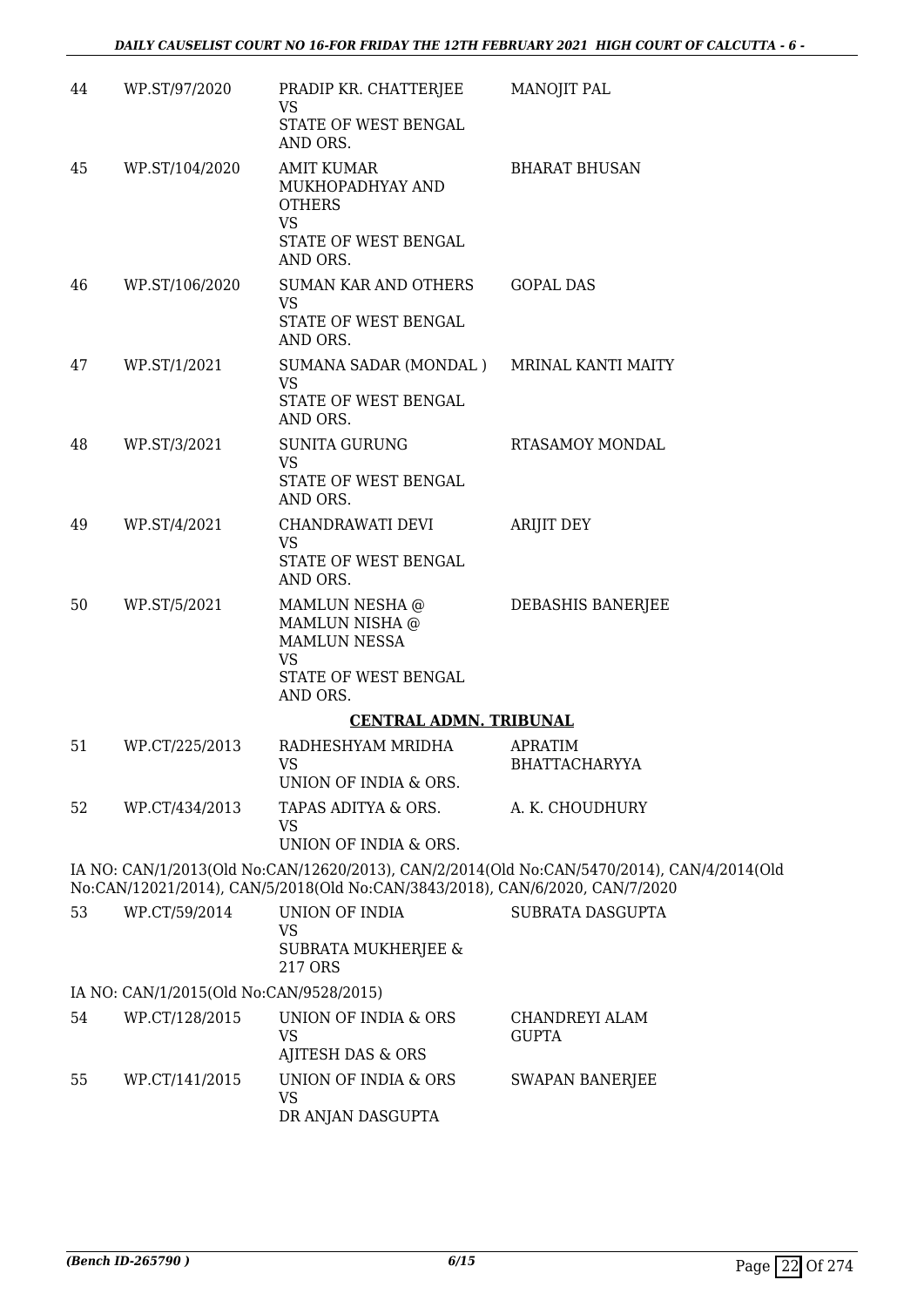| 56   | WP.CT/217/2016      | PADMABATI MITRA<br>VS.                                                      | KUNAL GANGULY                        |
|------|---------------------|-----------------------------------------------------------------------------|--------------------------------------|
|      |                     | UNION OF INDIA & ANR                                                        |                                      |
|      | IA NO: CAN/1/2020   |                                                                             |                                      |
| 57   | WP.CT/13/2017       | SHYAMAL KUMAR SARMA<br><b>VS</b>                                            | <b>RESHMI GHOSH</b>                  |
|      |                     | UNION OF INDIA & ORS                                                        |                                      |
|      | IA NO: CAN/1/2021   |                                                                             |                                      |
| 58   | WP.CT/16/2018       | UNION OF INDIA & ORS<br><b>VS</b><br><b>ANGAD MAHATO &amp; ANR</b>          | ARPA CHAKRABORTY                     |
| 59   | WP.CT/38/2018       | DHARAM PAL                                                                  | A GHOSH                              |
|      |                     | <b>VS</b><br><b>UNION OF INDIA &amp; ORS</b>                                |                                      |
| 60   | WP.CT/102/2018      | MUKUL CH. MONDAL<br>VS.                                                     | VICTOR CHATTERJEE                    |
|      |                     | UNION OF INDIA & ORS.                                                       |                                      |
| 61   | WP.CT/108/2018      | RANAJIT KUMAR PANDIT &<br><b>ORS</b><br><b>VS</b>                           | <b>SAMIT K MONDAL</b>                |
|      |                     | <b>MRINMOY PAL &amp; ORS</b>                                                |                                      |
| 62   | WP.CT/22/2019       | PRASANTA KUMAR<br><b>MONDAL</b><br><b>VS</b>                                | <b>BHARAT BHUSHAN</b>                |
|      |                     | UNION OF INDIA & ORS                                                        |                                      |
| 63   | WP.CT/23/2019       | <b>ANUP MITRA</b>                                                           | <b>BHARAT BHUSHAN</b>                |
|      |                     | <b>VS</b><br>UNION OF INDIA & ORS                                           |                                      |
| 64   | WP.CT/24/2019       | SHIBSHANKAR NASKAR<br><b>VS</b>                                             | <b>BHARAT BHUSHAN</b>                |
|      |                     | UNION OF INDIA & ORS                                                        |                                      |
| 65   | WP.CT/25/2019       | DIPANNITA DAS<br><b>VS</b>                                                  | <b>BHARAT BHUSHAN</b>                |
|      |                     | UNION OF INDIA & ORS                                                        |                                      |
| 66   | WP.CT/80/2019       | UNION OF INDIA & ORS<br>VS<br>JOY HIND PRASAD & ORS                         | <b>SANAJIT KUMAR</b><br><b>GHOSH</b> |
| 67   | WP.CT/81/2019       | UNION OF INDIA & ORS.                                                       | <b>SUMAN MAJUMDER</b>                |
|      |                     | <b>VS</b><br><b>APURBA LAL BISWAS</b>                                       |                                      |
|      |                     | IA NO: CAN/1/2019(Old No:CAN/10635/2019), CAN/2/2019(Old No:CAN/12728/2019) |                                      |
| wt68 | WP.CT/100/2019      | UNION OF INDIA & ORS                                                        | <b>SUMAN MAJUMDER</b>                |
|      |                     | VS<br><b>TARAK PAUL</b>                                                     |                                      |
|      | wt69 WP.CT/101/2019 | UNION OF INDIA & ORS<br><b>VS</b><br><b>ARVIND KUMAR</b>                    | <b>SUMAN MAJUMDER</b>                |
|      | wt70 WP.CT/102/2019 | UNION OF INDIA & ORS<br>VS                                                  | <b>SUMAN MAJUMDER</b>                |
|      |                     | <b>BHAGWAN KUMAR</b>                                                        |                                      |
| wt71 | WP.CT/103/2019      | UNION OF INDIA & ORS<br><b>VS</b><br><b>VINOD KUMAR</b>                     | <b>SUMAN MAJUMDER</b>                |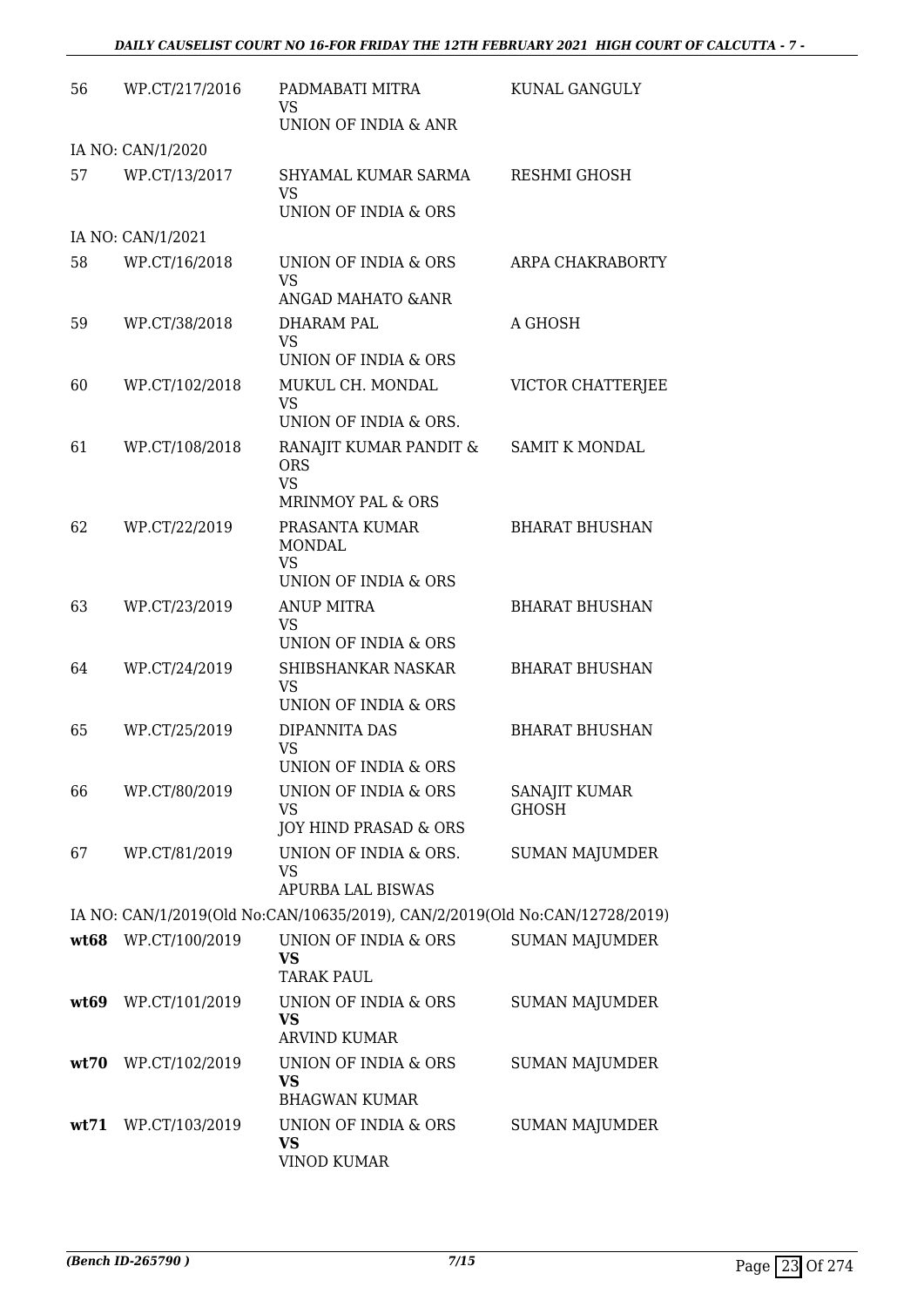| wt72  | WP.CT/82/2019      | UNION OF INDIA & ORS.<br><b>VS</b><br><b>UJJWAL BISWAS</b>      | <b>SUMAN MAJUMDER</b>  |
|-------|--------------------|-----------------------------------------------------------------|------------------------|
| wt73  | WP.CT/83/2019      | UNION OF INDIA & ORS.<br><b>VS</b><br><b>DIBAKAR SARKAR</b>     | <b>SUMAN MAJUMDER</b>  |
|       | wt74 WP.CT/84/2019 | UNION OF INDIA & ORS.<br>VS<br><b>TARAK NATH DUTTA</b>          | <b>SUMAN MAJUMDER</b>  |
|       | wt75 WP.CT/85/2019 | UNION OF INDIA & ORS.<br><b>VS</b><br>JITENDRA PRASAD SINGA     | <b>SUMAN MAJUMDER</b>  |
| wt76  | WP.CT/86/2019      | UNION OF INDIA & ORS<br><b>VS</b><br>SANJOY KUMAR DAS           | <b>SUMAN MAJUMDER</b>  |
| wt77  | WP.CT/87/2019      | UNION OF INDIA & ORS<br><b>VS</b><br>LAKSHMI SINGH              | <b>SUMAN MAJUMDER</b>  |
| wt:78 | WP.CT/88/2019      | UNION OF INDIA & ORS<br><b>VS</b><br>MITHILESH KUMAR            | <b>SUMAN MAJUMDER</b>  |
| wt79  | WP.CT/89/2019      | UNION OF INDIA & ORS<br><b>VS</b><br>RAMA SHANKAR GUPTA         | <b>SUMAN MAJUMDER</b>  |
| wt80  | WP.CT/90/2019      | UNION OF INDIA & ORS<br><b>VS</b><br>LAL BAHADUR YADAVA         | <b>SUMAN MAJUMDER</b>  |
| wt81  | WP.CT/91/2019      | UNION OF INDIA & ORS<br><b>VS</b><br>RANJIT PRASAD              | <b>SUMAN MAJUMDER</b>  |
| wt82  | WP.CT/92/2019      | UNION OF INDIA & ORS<br><b>VS</b><br><b>SUSANTA MONDAL</b>      | <b>SUMAN MAJUMDER</b>  |
|       | wt83 WP.CT/93/2019 | UNION OF INDIA & ORS<br>VS<br><b>ANUP KUMAR</b>                 | <b>SUMAN MAJUMDER</b>  |
|       | wt84 WP.CT/94/2019 | UNION OF INDIA & ORS<br><b>VS</b><br>KAUSHAL KUMAR              | <b>SUMAN MAJUMDER</b>  |
|       | wt85 WP.CT/95/2019 | UNION OF INDIA & ORS<br><b>VS</b><br>RAJESH KUMAR               | SUMAN MAJUMDER         |
|       | wt86 WP.CT/96/2019 | UNION OF INDIA & ORS<br><b>VS</b><br>JANAK RAJ GUPTA            | <b>SAUMAN MAJUMDER</b> |
|       | wt87 WP.CT/97/2019 | UNION OF INDIA & ORS<br><b>VS</b><br><b>BASANT KUMAR SHARMA</b> | <b>SUMAN MAJUMDER</b>  |
|       | wt88 WP.CT/98/2019 | UNION OF INDIA & ORS<br><b>VS</b><br>MANOJ KUMAR                | <b>SUMAN MAJUMDER</b>  |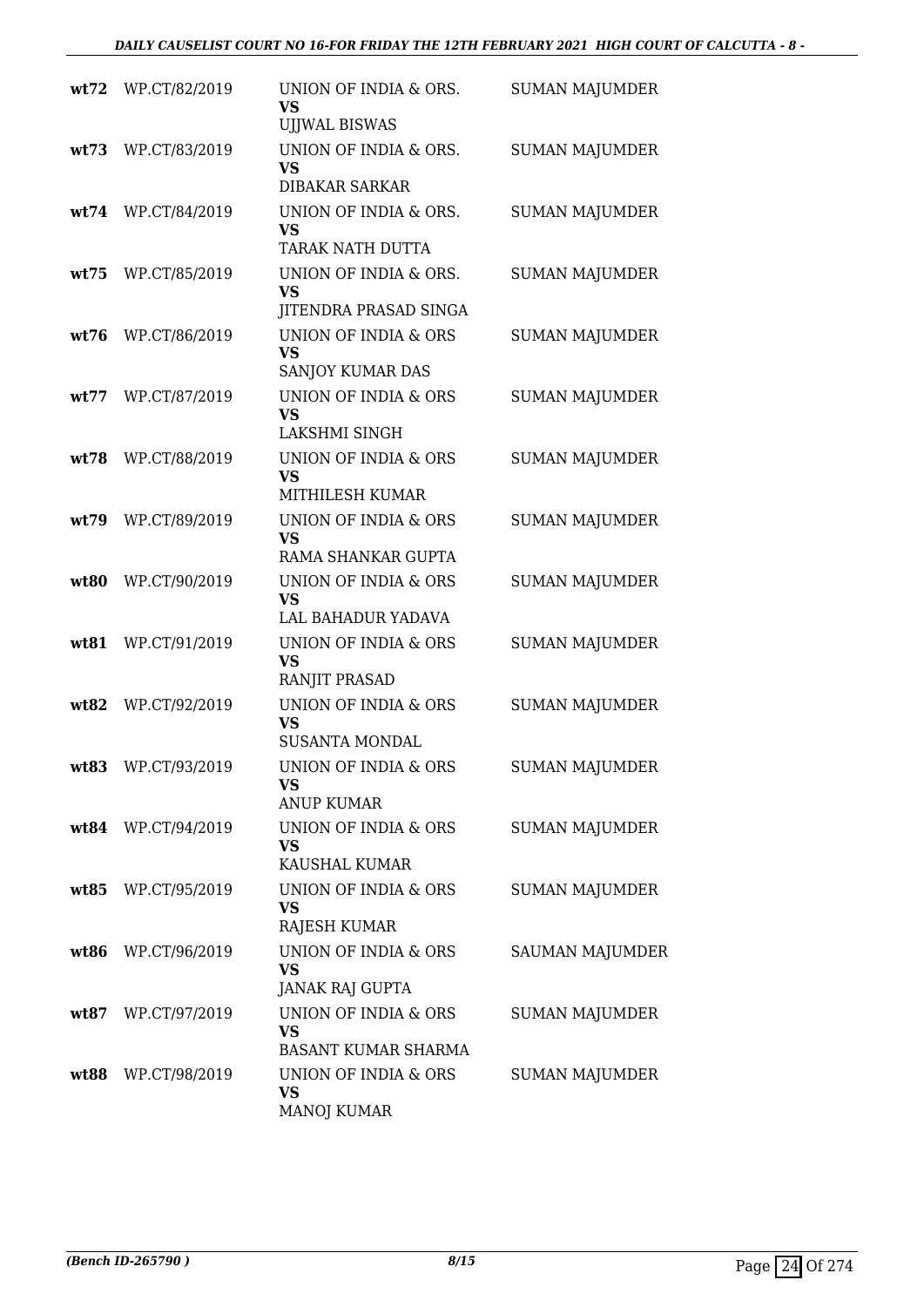#### *DAILY CAUSELIST COURT NO 16-FOR FRIDAY THE 12TH FEBRUARY 2021 HIGH COURT OF CALCUTTA - 9 -*

| wt89 | WP.CT/99/2019                           | UNION OF INDIA & ORS<br>VS<br>RAGHUNANDAN KUMAR                                                                   | <b>SUMAN MAJUMDER</b>                 |
|------|-----------------------------------------|-------------------------------------------------------------------------------------------------------------------|---------------------------------------|
| 90   | WP.CT/20/2020                           | <b>SUSHOVAN SARKAR</b><br><b>VS</b><br>UNION OF INDIA & ORS10                                                     | <b>BARUN CHATTERJEE</b>               |
| 91   | WP.CT/21/2020                           | UNION OF INDIA & ORS<br><b>VS</b><br>MONOJIT ROY                                                                  | SANAJIT KUMAR<br><b>GHOSH</b>         |
| 92   | WP.CT/23/2020                           | UNION OF INDIA & ORS<br><b>VS</b><br>RINKU CHAKRABORTY &<br><b>ORS</b>                                            | <b>SOURAV MANDAL</b>                  |
| 93   | WP.CT/24/2020                           | SURYA NARAYAN MULLICK<br><b>VS</b><br>UNION OF INDIA & ORS.                                                       | <b>BARUN CHATTERJEE</b>               |
| 94   | WP.CT/27/2020                           | UNION O INDIA & ORS.<br><b>VS</b><br>BIMAL CH. PAUL & ORS.                                                        | <b>SUSMITA SAHA</b><br><b>DUTTA</b>   |
| 95   | WP.CT/30/2020                           | ANUP KUMAR MITRA & ORS<br><b>VS</b><br>UNION OF INDIA & ORS                                                       | PAPPU ADHIKARI                        |
| 96   | WP.CT/31/2020                           | <b>AMBIA KHATUN</b><br><b>VS</b><br>UNION OF INDIA & ORS                                                          | <b>SANDIP MONDAL</b>                  |
| 97   | WP.CT/32/2020                           | <b>AMARJIT SINGH</b><br>VS<br>UNION OF INDIA & ORS.                                                               | <b>SOUMEN</b><br><b>BHATTACHARJEE</b> |
| 98   | WP.CT/34/2020                           | MRITYUNJOY GOUDA<br><b>VS</b><br>UNION OF INDIA & ORS                                                             | DEBAJIT SAMANTA                       |
|      | IA NO: CAN/1/2020(Old No:CAN/3244/2020) |                                                                                                                   |                                       |
| 99   | WP.CT/38/2020                           | <b>MANISH KUMAR</b><br>VS <b>Same</b><br>THE COMPTROLLER &<br><b>AUDITOR GENERAL OF</b><br><b>INDIA &amp; ORS</b> | <b>BHARAT BHUSAN</b>                  |
| 100  | WP.CT/49/2020                           | UNION OF INDIA AND ORS<br><b>VS</b><br>MANISH KUMAR AND ORS                                                       | <b>SUMAN BASU</b>                     |
| 101  | WP.CT/60/2020                           | MD ELIAS KHAN<br>VS<br>STEEL AUTHORITY OF<br><b>INDIA AND ORS</b>                                                 | SANDIPAN BANERJEE                     |
| 102  | WP.CT/70/2020                           | UNION OF INDIA AND ORS.<br><b>VS</b><br>RAJKUMAR PRASAD AND<br><b>ANR</b>                                         | MUKESH KUMAR<br><b>GUPTA</b>          |
| 103  | WP.CT/71/2020                           | UNION OF INDIA AND<br><b>OTHERS</b><br><b>VS</b><br>DEO RAJ RAM                                                   | SHANKAR RANJAN<br><b>SEN</b>          |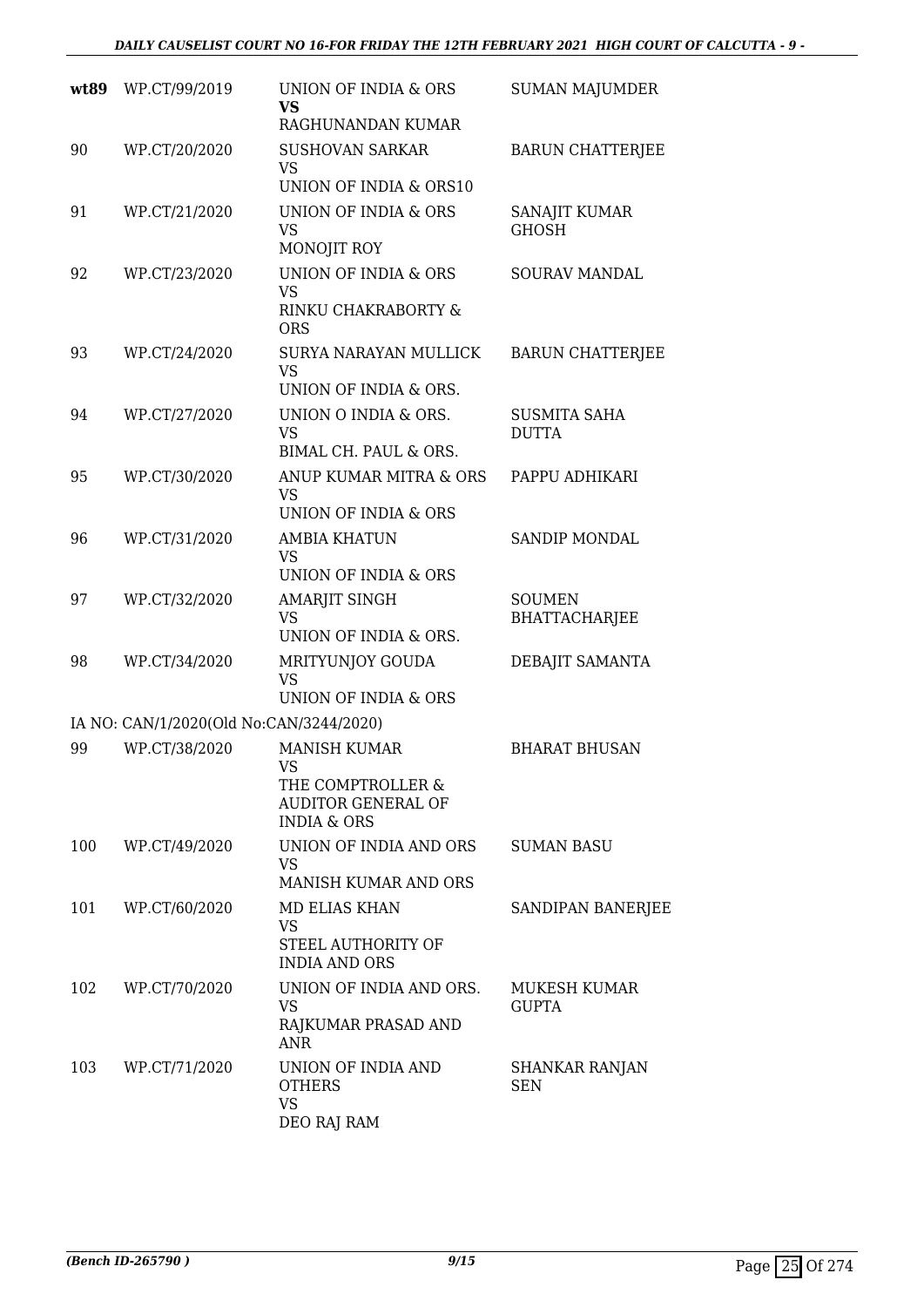#### *DAILY CAUSELIST COURT NO 16-FOR FRIDAY THE 12TH FEBRUARY 2021 HIGH COURT OF CALCUTTA - 10 -*

| 104 | WP.CT/72/2020     | UNION OF INDIA AND ORS.<br>VS<br><b>BHOLA MAHATO</b>                         | <b>SHANKAR RANJAN</b><br><b>SEN</b> |
|-----|-------------------|------------------------------------------------------------------------------|-------------------------------------|
| 105 | WP.CT/73/2020     | UNION OF INDIA AND ORS.<br>VS<br><b>GULAM RASOOL</b>                         | <b>SHANKAR RANJAN</b><br><b>SEN</b> |
| 106 | WP.CT/74/2020     | Union of India<br><b>VS</b><br>SANDIP MAITY @ MAITI                          | <b>SHANKAR RANJAN</b><br><b>SEN</b> |
| 107 | WP.CT/75/2020     | UNION OF INDIA AND ORS.<br><b>VS</b><br>CHANDI DAS KHAN AND<br><b>ORS</b>    | DEEPAK KR SINGH                     |
| 108 | WP.CT/76/2020     | Union of India<br><b>VS</b><br><b>JAIPAL KARKETTA</b>                        | <b>SHANKAR RANJAN</b><br><b>SEN</b> |
| 109 | WP.CT/77/2020     | UNION OF INDIA AND ORS.<br><b>VS</b><br><b>BANWARI MISTRY</b>                | <b>SHANKAR RANJAN</b><br><b>SEN</b> |
| 110 | WP.CT/78/2020     | UNION OF INDIA AND<br><b>OTHERS</b><br><b>VS</b><br>SHYAM PRASAD GUPTA       | <b>SHANKAR RANJAN</b><br><b>SEN</b> |
| 111 | WP.CT/79/2020     | UNION OF INDIA AND<br><b>OTHERS</b><br><b>VS</b><br><b>BAL MUKUND MAHATO</b> | <b>SHANKAR RANJAN</b><br><b>SEN</b> |
| 112 | WP.CT/1/2021      | UNION OF INDIA AND ORS.<br><b>VS</b><br>NABA KUMAR DEY AND ANR               | SANAJIT KUMAR<br><b>GHOSH</b>       |
| 113 | WP.CT/2/2021      | UNION OF INDIA AND ORS.<br>VS<br>SUBRATA RANJAN DAS                          | <b>SHANKAR RANJAN</b><br><b>SEN</b> |
| 114 | WP.CT/3/2021      | UNION OF INDIA AND ORS.<br>VS<br>VIJOY KUMAR GUPTA                           | <b>APARNA BANERJEE</b>              |
| 115 | WP.CT/4/2021      | UNION OF INDIA AND ORS.<br>VS<br><b>SUSHIL KUMAR DEY</b>                     | S.N.DUTTA                           |
|     | IA NO: CAN/1/2021 |                                                                              |                                     |
| 116 | WP.CT/5/2021      | ARKAPRAVA BANERJEE<br><b>VS</b><br>UNION OF INDIA AND ORS.                   | <b>SRINJAY DAS</b>                  |
| 117 | WP.CT/6/2021      | RAJESH KUMAR<br><b>VS</b><br>UNION OF INDIA AND ORS.                         | PHATICK CHANDRA<br><b>DAS</b>       |
| 118 | WP.CT/7/2021      | UNION OF INDIA AND ORS.<br>VS<br>MD IMRAN RAJA                               | <b>SOMA RAY</b>                     |
| 119 | WP.CT/8/2021      | NAVODAYA VIDYALAYA<br><b>SAMITI</b><br><b>VS</b><br>MRINMOY KONAR AND ORS    | PULAKESH BAJPAYEE                   |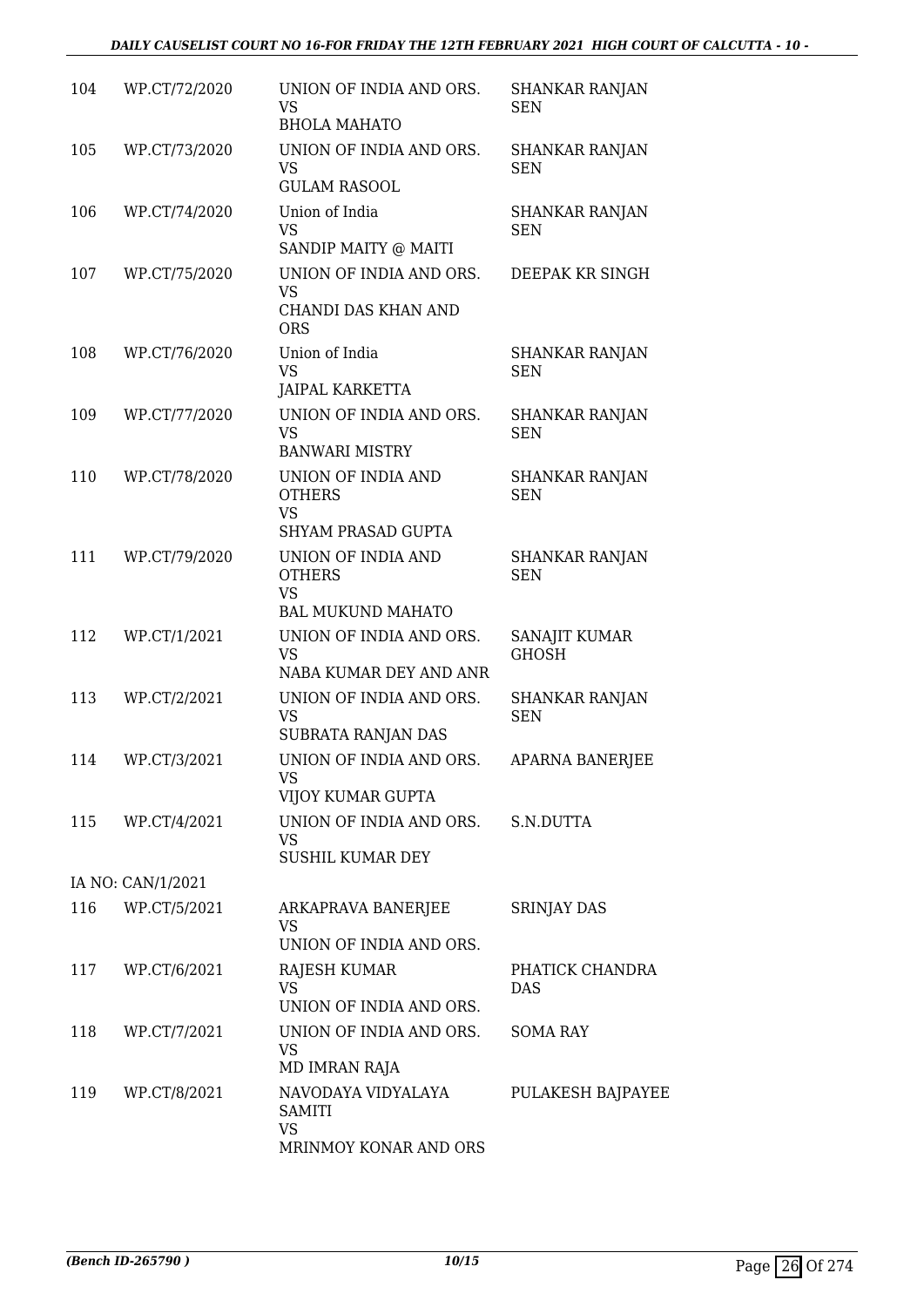| 120 | WP.CT/9/2021                            | NAVODAYA VIDYALAYA<br><b>SAMITI</b><br><b>VS</b><br>SATYASIS PRADHAN AND                                 | PULAKESH BAJPAYEE                   |
|-----|-----------------------------------------|----------------------------------------------------------------------------------------------------------|-------------------------------------|
| 121 | WP.CT/10/2021                           | <b>ORS</b><br><b>BAPPA MONDAL</b><br>VS                                                                  | <b>GORA CHAND</b><br><b>SAMANTA</b> |
| 122 | WP.CT/11/2021                           | UNION OF INDIA AND ORS.<br>PROSENJIT MONDAL                                                              | <b>GORA CHAND</b>                   |
|     |                                         | <b>VS</b><br>UNION OF INDIA AND ORS.                                                                     | <b>SAMANTA</b>                      |
| 123 | WP.CT/12/2021                           | <b>CHIRANMAY DAS</b><br>VS<br>UNION OF INDIA AND ORS                                                     | <b>GORA CHAND</b><br><b>SAMANTA</b> |
| 124 | WP.CT/13/2021                           | <b>GAUTAM SARDAR AND</b><br><b>ANOTHER</b><br><b>VS</b>                                                  | <b>BHARAT BHUSAN</b>                |
| 125 | WP.CT/14/2021                           | UNION OF INDIA AND ORS.<br>Union of India                                                                | <b>SHANKAR RANJAN</b>               |
|     |                                         | <b>VS</b><br><b>DINANATH THAKUR</b>                                                                      | <b>SEN</b>                          |
| 126 | WP.CT/15/2021                           | Union of India<br><b>VS</b><br>MAIMUL BEGUM AND ANR                                                      | <b>SHANKAR RANJAN</b><br><b>SEN</b> |
| 127 | WP.CT/16/2021                           | <b>SMEETA PAUL</b><br><b>VS</b><br>UNION OF INDIA AND ORS.                                               | <b>JOYJIT DUTTA</b>                 |
|     |                                         | <b>LAND REFORMS TENANCY TRIBUNAL</b>                                                                     |                                     |
| 128 | WPLRT/124/2015                          | <b>SWAPAN KUMAR GHOSH</b><br>VS<br>STATE OF WEST BENGAL &<br><b>ORS</b>                                  | <b>SIDDHARTHA</b><br>SANKAR MANDAL  |
|     | IA NO: CAN/1/2020                       |                                                                                                          |                                     |
|     | 129 WPLRT/70/2018                       | NASIRAM NANDI<br><b>VS</b>                                                                               | MD SHAHID                           |
|     |                                         | STATE OF WEST BENGAL &<br><b>ORS</b>                                                                     |                                     |
|     | IA NO: CAN/1/2019(Old No:CAN/2460/2019) |                                                                                                          |                                     |
| 130 | WPLRT/82/2018                           | KALPANA RANI DUTTA<br><b>VS</b><br>STATE OF WEST BENGAL &<br>ORS.                                        | ASHOK KR. JHA                       |
| 131 | WPLRT/87/2018                           | JAY SHREE TEA &<br><b>INDUSTRIES LTD. &amp; ANR</b><br><b>VS</b><br>STATE OF WEST BENGAL &<br><b>ORS</b> | P. BURMAN                           |
| 132 | WPLRT/102/2018                          | M/S. CHANDMANI TEA<br>COMPANY LTD. & ANR<br><b>VS</b><br>STATE OF WEST BENGAL &<br><b>ORS</b>            | T. CHAKRAVARTY                      |
|     |                                         |                                                                                                          |                                     |

IA NO: CAN/1/2020(Old No:CAN/2387/2020)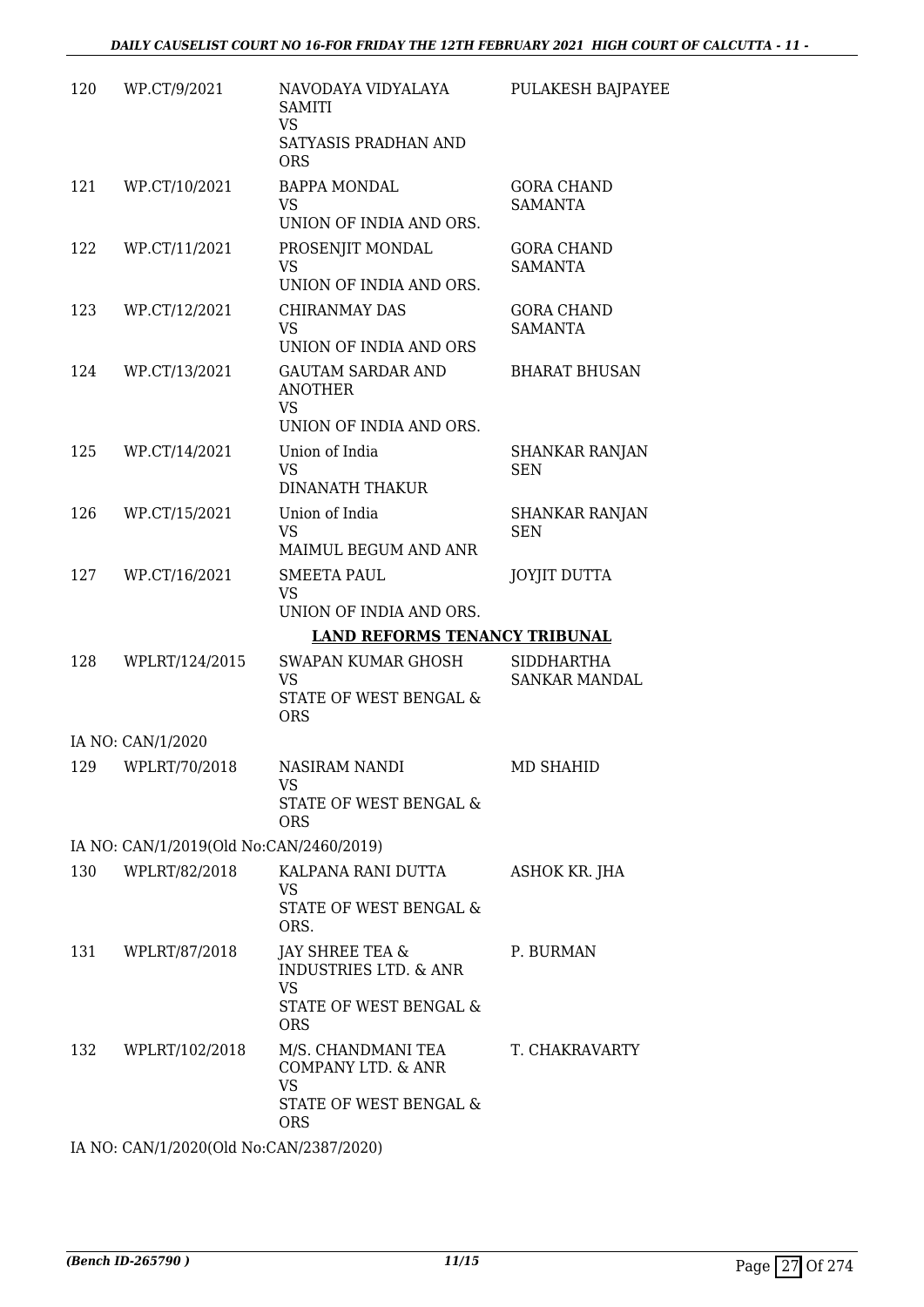| 133 | WPLRT/102/2019                | <b>MAMATA DAS</b><br><b>VS</b>                    | TANMOY KR DEY                      |
|-----|-------------------------------|---------------------------------------------------|------------------------------------|
|     |                               | STATE OF WEST BENGAL &<br><b>ORS</b>              |                                    |
| 134 | WPLRT/119/2019                | ARJU BEGAM                                        | NEMAI CHANDRA                      |
|     |                               | <b>VS</b><br>STATE OF WEST BENGAL &<br><b>ORS</b> | <b>BETAL</b>                       |
| 135 | WPLRT/139/2019                | KAJAL DUTTA PRAMANIK<br><b>VS</b>                 | MD YOUNUSH<br><b>MONDAL</b>        |
|     |                               | STATE OF WEST BENGAL &<br><b>ORS</b>              |                                    |
| 136 | WPLRT/16/2020                 | SANKAR MAHAPATRA<br><b>VS</b>                     | SAILENDRA SEKHAR<br><b>BAYERD</b>  |
|     |                               | STATE OF WEST BENGAL &<br>ORS.                    |                                    |
|     | IA NO: CAN/1/2020, CAN/2/2020 |                                                   |                                    |
| 137 | WPLRT/20/2020                 | HARI PADA JANA & ORS<br><b>VS</b>                 | RAJ DIP RAY                        |
|     |                               | STATE OF WEST BENGAL &<br><b>ORS</b>              |                                    |
| 138 | WPLRT/22/2020                 | HAREKRISHNA MONDAL &<br><b>ORS</b><br><b>VS</b>   | LAKSHMINATH<br><b>VHATTACHARYA</b> |
|     |                               | STATE OF WEST BENGAL &<br><b>ORS</b>              |                                    |
| 139 | WPLRT/23/2020                 | SMT BHABANI MAITI<br><b>VS</b>                    | <b>BISWAJIT SAU</b>                |
|     |                               | STATE OF WEST BENGAL &<br><b>ORS</b>              |                                    |
| 140 | WPLRT/24/2020                 | SK BARSHED ALI<br><b>VS</b>                       | SK. BARSHED ALI                    |
|     |                               | STATE OF WEST BENGAL &<br><b>ORS</b>              |                                    |
|     | 141 WPLRT/25/2020             | JOYDEB CHAKRABORTY<br>VS.                         | HIMADRI KUMAR<br><b>MAHATA</b>     |
|     |                               | STATE OF WEST BENGAL &<br><b>ORS</b>              |                                    |
| 142 | WPLRT/27/2020                 | PHATICK CHANDRA KHAN<br><b>VS</b>                 | MD HOSSAIN                         |
|     |                               | STATE OF WEST BENGAL &<br><b>ORS</b>              |                                    |
| 143 | WPLRT/28/2020                 | NAMITA GHOSH<br><b>VS</b>                         | <b>DEBASIS SUR</b>                 |
|     |                               | STATE OF WEST BENGAL &<br><b>ORS</b>              |                                    |
| 144 | WPLRT/32/2020                 | AMARNATH DATTA<br>VS                              | P K BHATTACHARYA                   |
|     |                               | STATE OF WEST BENGAL<br>AND ORS.                  |                                    |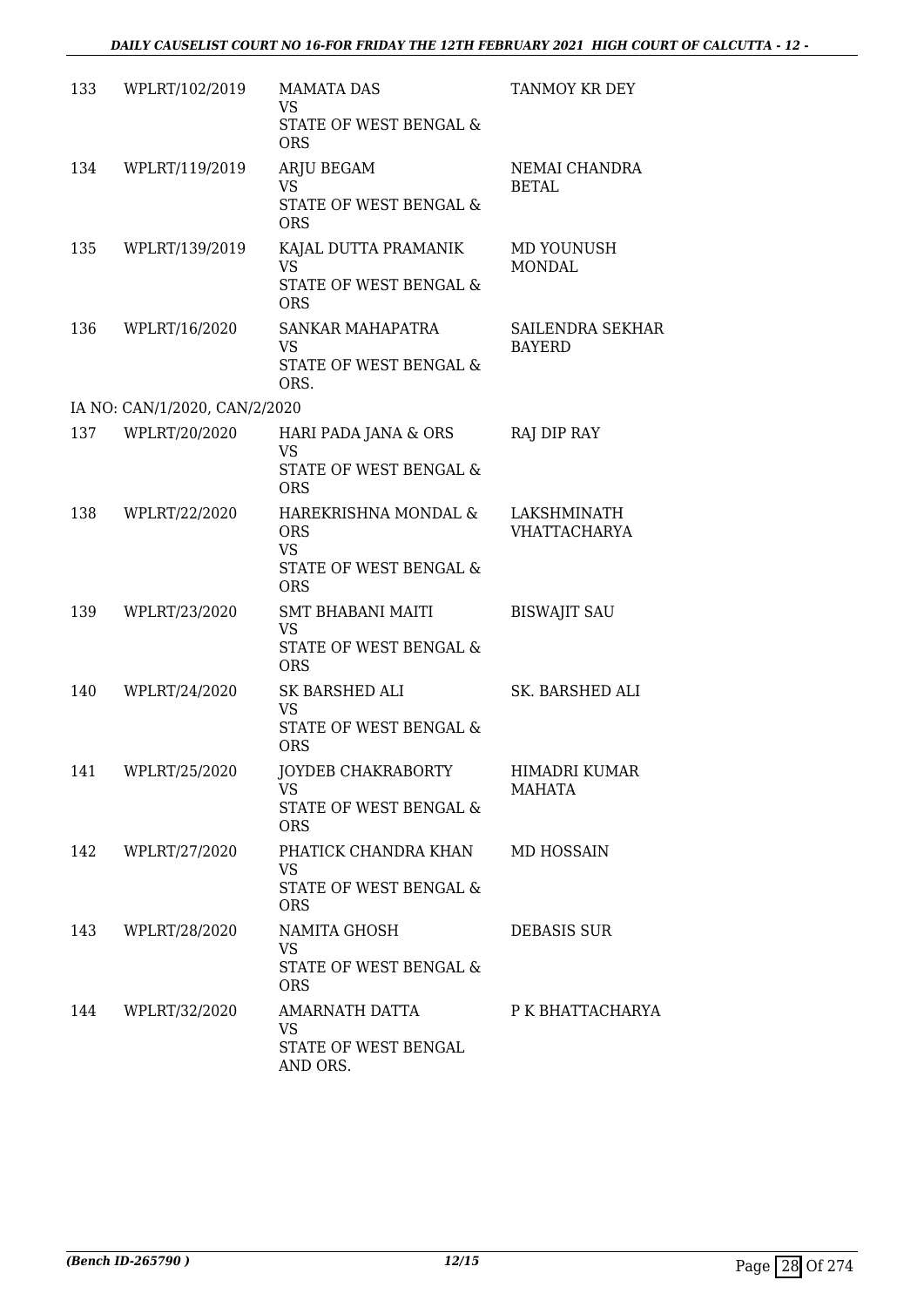| 145 | WPLRT/33/2020     | <b>TARAPADA GHOSH</b><br><b>VS</b><br>STATE OF WEST BENGAL<br>AND ORS.                               | DEBASHISH SARKAR                     |
|-----|-------------------|------------------------------------------------------------------------------------------------------|--------------------------------------|
|     | IA NO: CAN/1/2021 |                                                                                                      |                                      |
| 146 | WPLRT/37/2020     | SIDDESWAR DE<br><b>VS</b><br>STATE OF WEST BENGAL<br>AND ORS.                                        | UTTIYA RAY                           |
|     | 147 WPLRT/38/2020 | <b>SOMA AICH</b><br>VS.<br>STATE OF WEST BENGAL<br>AND ORS.                                          | <b>ABDUS SALAM</b>                   |
| 148 | WPLRT/39/2020     | RANAJIT KUMAR BERA AND SAKYA MAITY<br><b>OTHERS</b><br><b>VS</b><br>STATE OF WEST BENGAL<br>AND ORS. |                                      |
| 149 | WPLRT/40/2020     | <b>ASIT GAYEN</b><br><b>VS</b><br>STATE OF WEST BENGAL<br>AND ORS.                                   | KAPIL CHANDRA<br><b>SAHOO</b>        |
| 150 | WPLRT/41/2020     | <b>BISWANTH MAJHI</b><br><b>VS</b><br>STATE OF WEST BENGAL<br>AND ORS.                               | DIPANKAR PAL                         |
| 151 | WPLRT/42/2020     | STATE OF WEST BENGAL<br>AND ORS.<br>VS<br>NARAYAN CHANDRA SAHA<br><b>AND ORS</b>                     | <b>NILOTPAL</b><br><b>CHATTERJEE</b> |
| 152 | WPLRT/43/2020     | JADAV DAS AND OTHERS<br><b>VS</b><br>STATE OF WEST BENGAL<br>AND ORS.                                | KAPIL CHANDRA<br><b>SAHOO</b>        |
| 153 | WPLRT/44/2020     | JADAV DAS AND OTHERS<br><b>VS</b><br>STATE OF WEST BENGAL<br>AND ORS.                                | KAPIL CHANDRA<br><b>SAHOO</b>        |
| 154 | WPLRT/45/2020     | JADAV DAS AND OTHERS<br>VS<br>STATE OF WEST BENGAL<br>AND ORS.                                       | KAPIL CHANDRA<br><b>SAHOO</b>        |
| 155 | WPLRT/46/2020     | <b>JADAV DAS AND OTHERS</b><br><b>VS</b><br>STATE OF WEST BENGAL<br>AND ORS.                         | KAPIL CHANDRA<br><b>SAHOO</b>        |
| 156 | WPLRT/47/2020     | JADAV DAS AND OTHERS<br><b>VS</b><br>STATE OF WEST BENGAL<br>AND ORS.                                | KAPIL CHGANDRA<br><b>SAHOO</b>       |
| 157 | WPLRT/48/2020     | JADAV DAS AND OTHERS<br>VS.<br>STATE OF WEST BENGAL<br>AND ORS.                                      | KAPIL CHANDRA<br><b>SAHOO</b>        |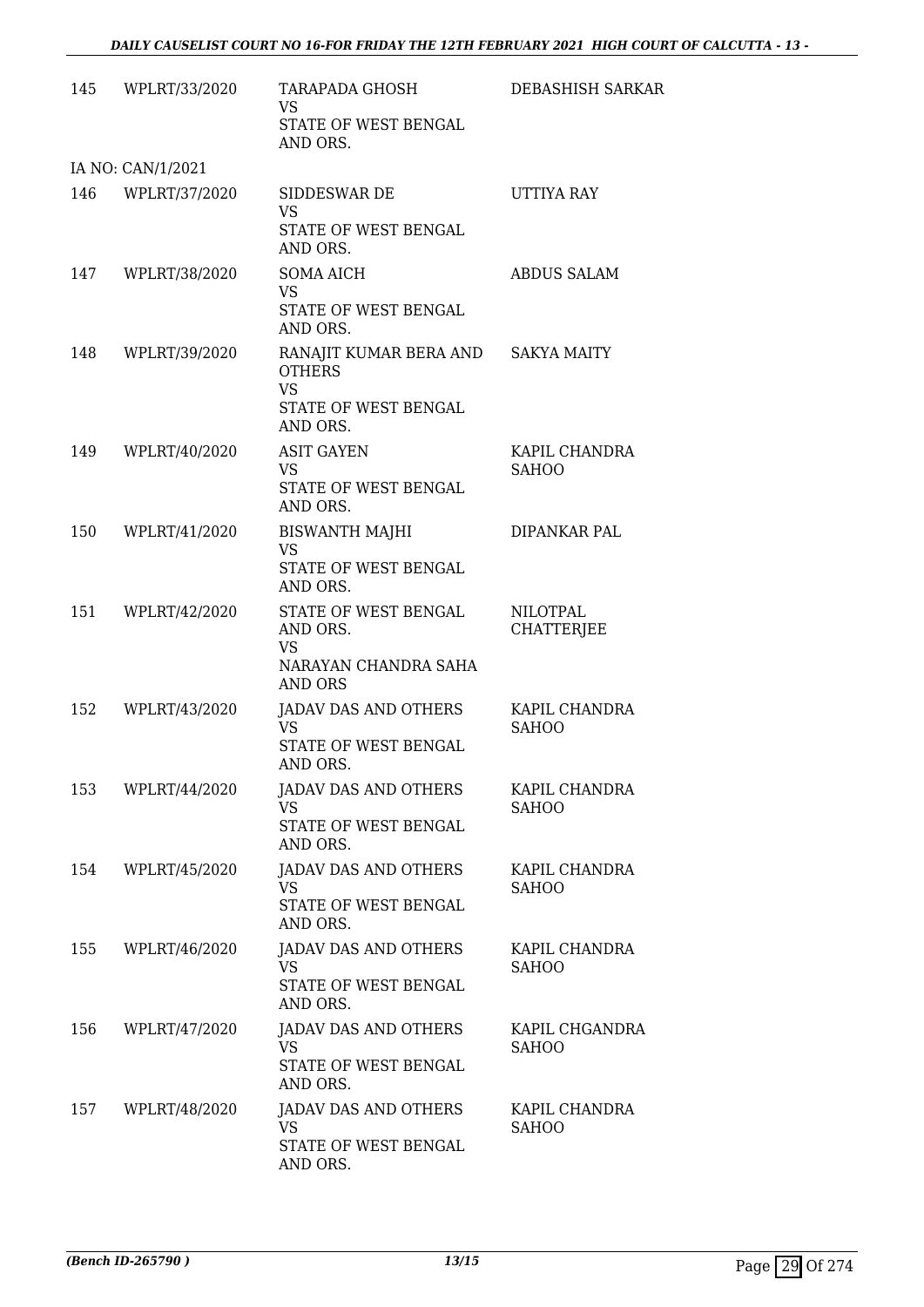#### *DAILY CAUSELIST COURT NO 16-FOR FRIDAY THE 12TH FEBRUARY 2021 HIGH COURT OF CALCUTTA - 14 -*

| 158 | WPLRT/49/2020    | JADAV DAS AND OTHERS<br>VS                                                | KAPIL CHANDRA<br><b>SAHOO</b>  |
|-----|------------------|---------------------------------------------------------------------------|--------------------------------|
|     |                  | STATE OF WEST BENGAL<br>AND ORS.                                          |                                |
| 159 | WPLRT/50/2020    | JADAV DAS AND OTHERS<br><b>VS</b>                                         | KAPIL CHANDRA<br><b>SAHOO</b>  |
|     |                  | STATE OF WEST BENGAL<br>AND ORS.                                          |                                |
| 160 | WPLRT/51/2020    | LATIKA GHOSH AND ORS<br>VS<br>STATE OF WEST BENGAL<br><b>AND ANR</b>      | J.L. ROY                       |
|     | 161 WPLRT/1/2021 | <b>SRIDAM BASAK</b>                                                       | DEBDEEP SINHA                  |
|     |                  | VS<br>STATE OF WEST BENGAL<br>AND ORS.                                    |                                |
| 162 | WPLRT/2/2021     | GIYASUDDIN ZAMADAR<br><b>VS</b>                                           | <b>SANDIP DAS</b>              |
|     |                  | <b>BLOCK LAND AND LAND</b><br>REFORM OFFICER AND ORS                      |                                |
| 163 | WPLRT/3/2021     | NIRMAL KUMAR<br><b>CHATTERJEE</b><br><b>VS</b><br>STATE OF WEST BENGAL    | <b>D BANERJEE</b>              |
|     |                  | AND ORS.                                                                  |                                |
| 164 | WPLRT/4/2021     | <b>SUBODH JANA</b><br><b>VS</b>                                           | AMITAVA DASGUPTA               |
|     |                  | STATE OF WEST BENGAL<br>AND ORS.                                          |                                |
| 165 | WPLRT/5/2021     | <b>ASRAFUL HAQUE</b><br><b>VS</b><br>STATE OF WEST BENGAL<br>AND ORS.     | <b>ARPITA BASU</b>             |
| 166 | WPLRT/6/2021     | <b>BIVAS DE</b><br>VS <b>S</b><br>STATE OF WEST BENGAL<br>AND ORS.        | PRANTICK GHOSH                 |
| 167 | WPLRT/7/2021     | GANESH CHANDRA PALAND HIMADRI KR MAHATA<br><b>ORS</b><br><b>VS</b>        |                                |
|     |                  | STATE OF WEST BENGAL<br>AND ORS.                                          |                                |
| 168 | WPLRT/8/2021     | NAND KUMAR SOMANI<br>VS                                                   | <b>SYED NURUL AREFIN</b>       |
|     |                  | STATE OF WEST BENGAL<br>AND ORS.                                          |                                |
|     |                  | <b>APPLICATION</b>                                                        |                                |
| 169 | WPLRT/572/2001   | MONORAMA LAHA & ANR.<br>VS<br>STATE OF W.B.                               | DEVENDRA KUMAR<br><b>GUPTA</b> |
|     |                  | IA NO: CAN/1/2016(Old No:CAN/2612/2016), CAN/2/2016(Old No:CAN/2676/2016) |                                |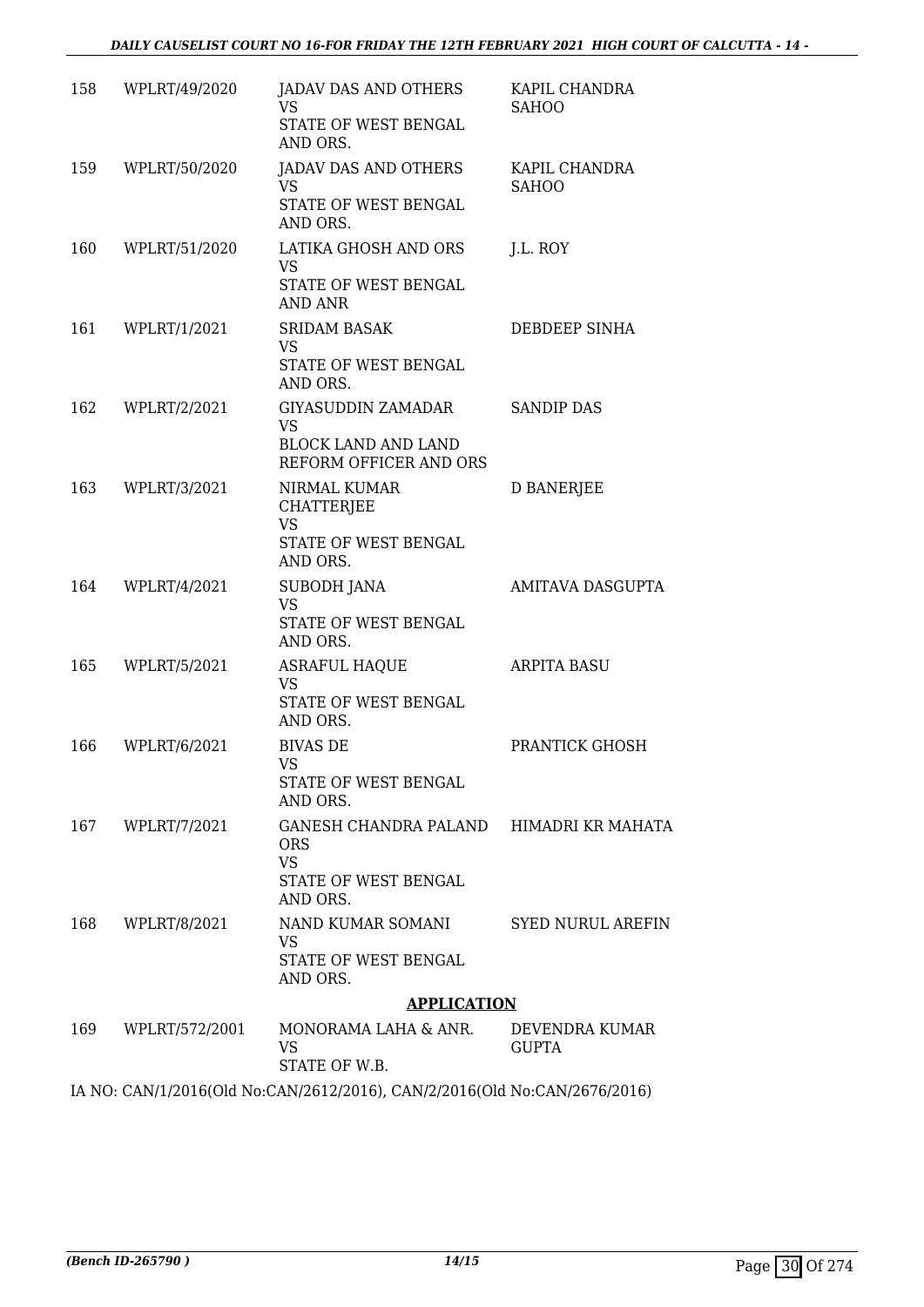| 170 | WP.ST/1607/2008<br>(Applications not<br>here)                                                                  | SRI NIRMAL KUMAR<br><b>CHOWDHURY</b><br>VS<br>STATE OF WEST BENGAL &<br><b>ORS</b>                  | <b>MONIKA GHOSH</b>                                                                       |  |
|-----|----------------------------------------------------------------------------------------------------------------|-----------------------------------------------------------------------------------------------------|-------------------------------------------------------------------------------------------|--|
|     |                                                                                                                | IA NO: CAN/1/2015(Old No:CAN/9835/2015), CAN/2/2015(Old No:CAN/9841/2015)                           |                                                                                           |  |
| 171 | RVW/181/2015                                                                                                   | BOSE INSTITUTE & ORS<br><b>VS</b>                                                                   | AMIT KR. MUHURI                                                                           |  |
|     |                                                                                                                | RAMPADA MANNA & ORS                                                                                 |                                                                                           |  |
|     |                                                                                                                | IA NO: CAN/1/2015(Old No:CAN/8391/2015), CAN/2/2019(Old No:CAN/3948/2019)                           |                                                                                           |  |
|     | wt172 FMA/541/2009                                                                                             | RAMAPADA MANNA & ANR.<br><b>VS</b>                                                                  | <b>SHOVENDU</b><br><b>BANERJEE</b>                                                        |  |
|     |                                                                                                                | UNION OF INDIA & ORS.                                                                               |                                                                                           |  |
| 173 | MAT/840/2017                                                                                                   | M/S SPICE RETAILS LTD.<br>VS                                                                        | <b>SUVAM SINHA</b>                                                                        |  |
|     |                                                                                                                | SALES TAX OFFICER, POSTA<br><b>BAZAR CHARGE &amp; ORS.</b>                                          |                                                                                           |  |
|     | No:CAN/5116/2020)                                                                                              |                                                                                                     | IA NO: CAN/2/2020(Old No:CAN/5114/2020), CAN/3/2020(Old No:CAN/5115/2020), CAN/4/2020(Old |  |
|     | wt174 MAT/844/2017                                                                                             | M/S. SPICE RETAILS LTD<br><b>VS</b><br>THE SALES TAX OFFICER.<br>POSTA BAZAR CHARGE &<br><b>ORS</b> | <b>SUVAM SINHA</b>                                                                        |  |
|     | IA NO: CAN/2/2020(Old No:CAN/5110/2020), CAN/3/2020(Old No:CAN/5112/2020), CAN/4/2020(Old<br>No:CAN/5113/2020) |                                                                                                     |                                                                                           |  |
| 175 | WP.ST/114/2019<br>(Restoration)                                                                                | EJAJ AHMED<br><b>VS</b><br><b>CONSUMER AFFAIRS</b>                                                  | MADHUPARNA<br><b>KANRAR</b>                                                               |  |

IA NO: CAN/1/2019(Old No:CAN/10144/2019)

DEPARTMENT & ORS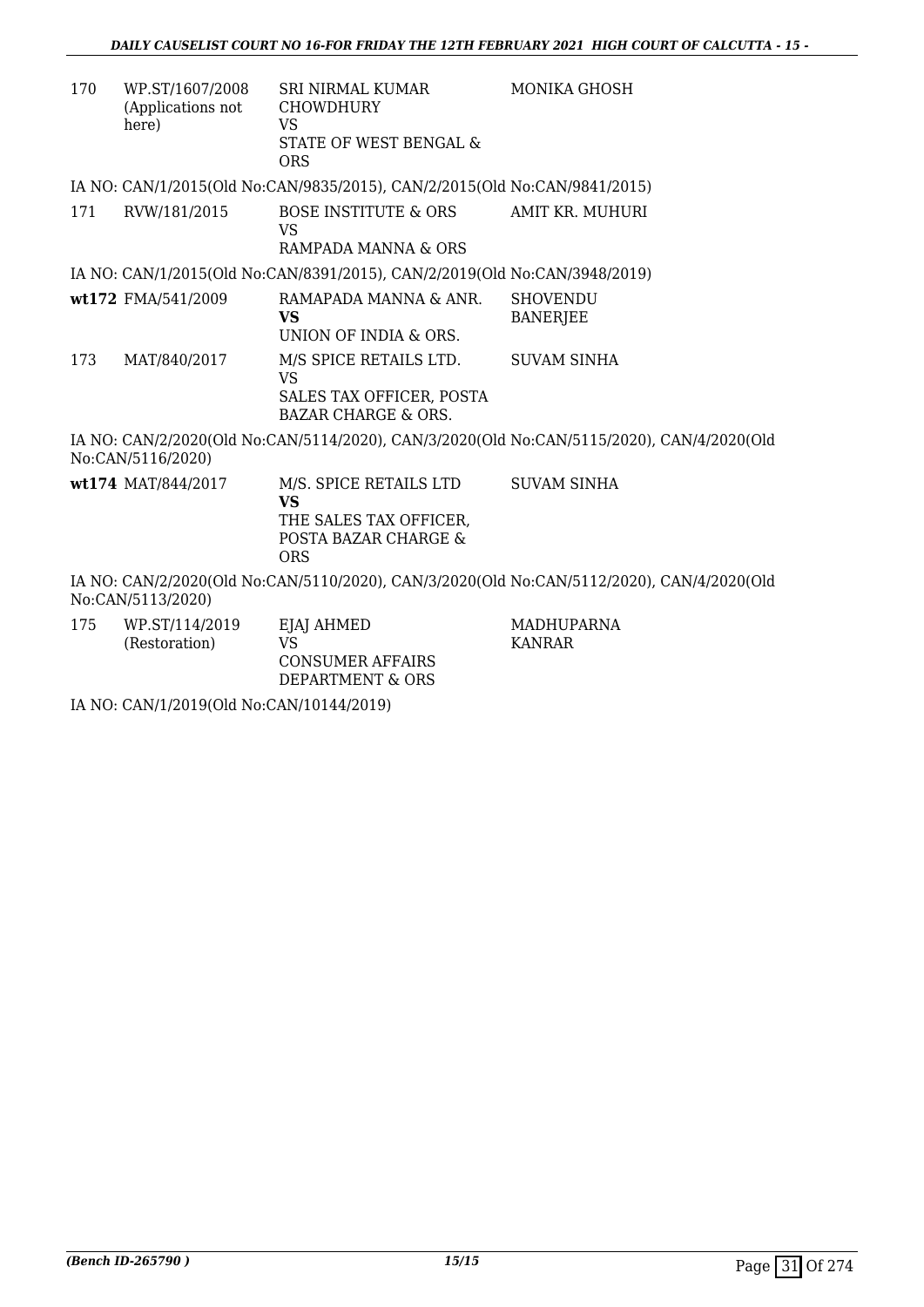

#### **Appellate Side**

**DAILY CAUSELIST For Friday The 12th February 2021**

**COURT NO. 3**

**DIVISION BENCH (DB - III)**

#### **AT 10:45 AM**

**HON'BLE JUSTICE I. P. MUKERJI HON'BLE JUSTICE SUBHASIS DASGUPTA**

**ON AND FROM 1ST FEBRUARY, 2021 TO 15TH FEBRUARY, 2021**

**(VIA VIDEO CONFERENCE)**

**ON AND FROM MONDAY, THE 11TH JANUARY 2021 - AFTER COMPLETION OF COMMERCIAL APPELLATE DIVISION BENCH – WILL TAKE UP APPEALS UNDER ARBITRATION ACT, 1940 AND ARBITRATION & CONCILIATION ACT, 1996, INCLUDING APPLICATIONS CONNECTED THERETO;**

**HEARING OF WRIT APPEALS IRRESPECTIVE OF CLASSIFICATION INCLUDING APPLICATIONS CONNECTED THERETO.**

**AND** 

**ON AND FROM MONDAY, 1ST FEBRUARY, 2021 TO MONDAY, 15TH FEBRUARY, 2021 – WILL SIT TOGETHER AND TAKE UP THE LIST AND DETERMINATION OF HON'BLE JUSTICE I.P.MUKERJI AND HON'BLE JUSTICE MD. NIZAMUDDIN.** 

**ON AND FROM 01.02.2021 APPELLATE SIDE MATTERS WILL BE TAKEN UP FROM 3:00 P.M. OR IMMEDIATELY AFTER EXHAUSTION OF ORIGINAL SIDE LIST.** 

**SPECIAL NOTE: (1) IF THERE IS NO COMMERCIAL COURT MATTER THEN MENTIONING OF COMMERCIAL COURT MATTERS WILL BE ENTERTAINED AT COURT NO. 3 ON REGULAR BASIS.**

**(2) COMMERCIAL COURT SHALL NOT SIT AT COURT NO. 37 IF THERE IS NO COMMERCIAL COURT MATTER IN THE LIST.** 

**(3) MENTIONING WILL BE ENTERTAINED ONLY ON MONDAYS.**

**NOTE: MATTERS WILL BE TAKEN UP THROUGH PHYSICAL HEARING ONLY WHEN BOTH THE PARTIES ARE AGREED.**

|              | <b>FOR JUDGMENT</b>                                 |                                                                               |                           |  |  |
|--------------|-----------------------------------------------------|-------------------------------------------------------------------------------|---------------------------|--|--|
| $\mathbf{1}$ | FMA/4415/2016                                       | PRANAB KUMAR LAYEK<br><b>VS</b><br>EASTERN COALFIELDS LIMITED &<br><b>ORS</b> | A GANGULY                 |  |  |
|              | IA NO: CAN/1/2016(Old No:CAN/4319/2016)             |                                                                               |                           |  |  |
|              |                                                     | <b>TO BE MENTIONED</b>                                                        |                           |  |  |
| 2            | FMA/49/2021                                         | DR. SUBHRANGSHU SUPAKAR<br>VS.<br>MAULANA ABUL KALAM AZAD<br>UNIV. WB & ORS.  | BISWAPRIYA SAMANTA        |  |  |
|              | IA NO: CAN/1/2020(Old No:CAN/1454/2020)             |                                                                               |                           |  |  |
| 3            | FMA/50/2021                                         | DR. AULIE BANERJEE<br><b>VS</b><br>MAULANA ABUL KALAM AZAD<br>UNIV. WB & ORS. | <b>BISWAPRIYA SAMANTA</b> |  |  |
|              | IA NO: CAN/1/2020(Old No:CAN/1453/2020)             |                                                                               |                           |  |  |
|              | <b>FOR HEARING</b>                                  |                                                                               |                           |  |  |
| 4            | FMA/803/2019                                        | AJIJUL ISLAM & ANR<br><b>VS</b><br>STATE OF WEST BENGAL & ORS                 | ANINDA BHATTACHARYA       |  |  |
|              | IA NO: CAN/1/2019(Old No:CAN/7589/2019), CAN/2/2020 |                                                                               |                           |  |  |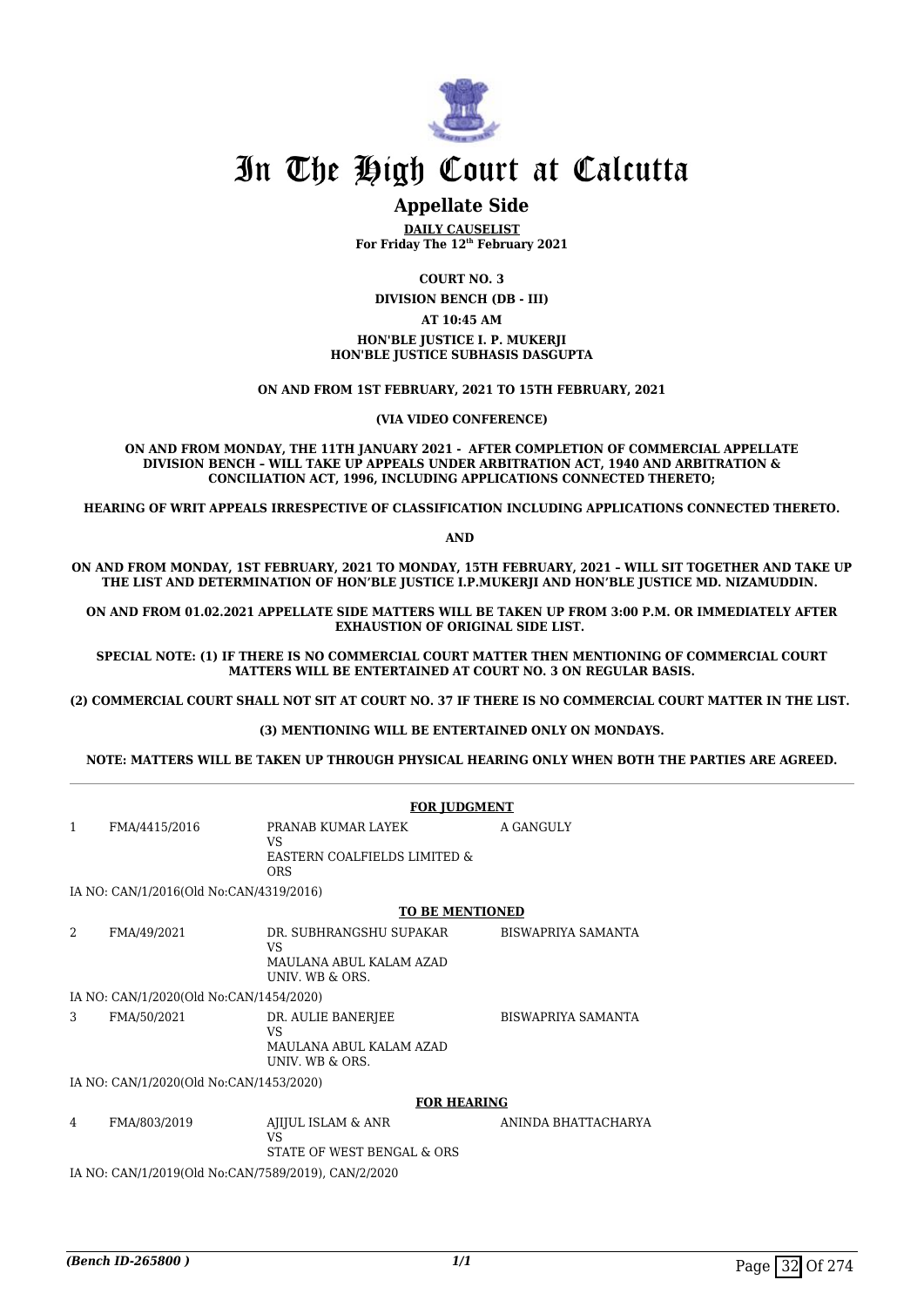

#### **Appellate Side**

**DAILY CAUSELIST For Friday The 12th February 2021**

**COURT NO. 37**

**DIVISION BENCH (DB - III)**

#### **AT 10:45 AM**

#### **HON'BLE JUSTICE I. P. MUKERJI HON'BLE JUSTICE SUBHASIS DASGUPTA**

#### **ON AND FROM 1ST FEBRUARY, 2021 TO 15TH FEBRUARY, 2021**

**(VIA VIDEO CONFERENCE)**

#### **ON AND FROM MONDAY, THE 11TH JANUARY, 2021 - WILL SIT TOGETHER TO TAKE UP ALL APPEALS UNDER COMMERCIAL COURTS, COMMERCIAL DIVISION AND COMMERCIAL APPELLATE DIVISION OF THE HIGH COURT'S ACT, 2015**

**NOTE: IMMEDIATELY AFTER EXHAUSTION OF ORIGINAL SIDE, APPELLATE SIDE MATTERS WILL BE TAKEN UP.**

**SPECIAL NOTE: (1) IF THERE IS NO COMMERCIAL COURT MATTER THEN MENTIONING OF COMMERCIAL COURT MATTERS WILL BE ENTERTAINED AT COURT NO. 3 ON REGULAR BASIS.**

**(2) COMMERCIAL COURT SHALL NOT SIT AT COURT NO. 37 IF THERE IS NO COMMERCIAL COURT MATTER IN THE LIST.** 

**APPELLATE SIDE COMMERCIAL MATTERS WILL BE TAKEN UP FIRST.**

**NOTE: MATTERS WILL BE TAKEN UP THROUGH PHYSICAL HEARING ONLY WHEN BOTH THE PARTIES ARE AGREED.**

|   |                               | <b>APPLICATION</b>                                                                                |                |
|---|-------------------------------|---------------------------------------------------------------------------------------------------|----------------|
|   | FMAT/85/2021                  | M/S DBAR CODE RESTRO BAR AND<br><b>CLUB LLP</b><br>VS<br>SIDDHANT COMMOTRADE PVT.<br>LTD. AND ANR | SWETA GANDHI   |
|   | IA NO: CAN/1/2021, CAN/2/2021 |                                                                                                   |                |
| 2 | FMAT/1253/2019                | ALEXY VANIJYA PVT LTD<br>VS<br>ARCH INFRA PROPERTIES PVT LTD<br>$&$ ORS                           | PRATIK BAGARIA |

IA NO: CAN/1/2020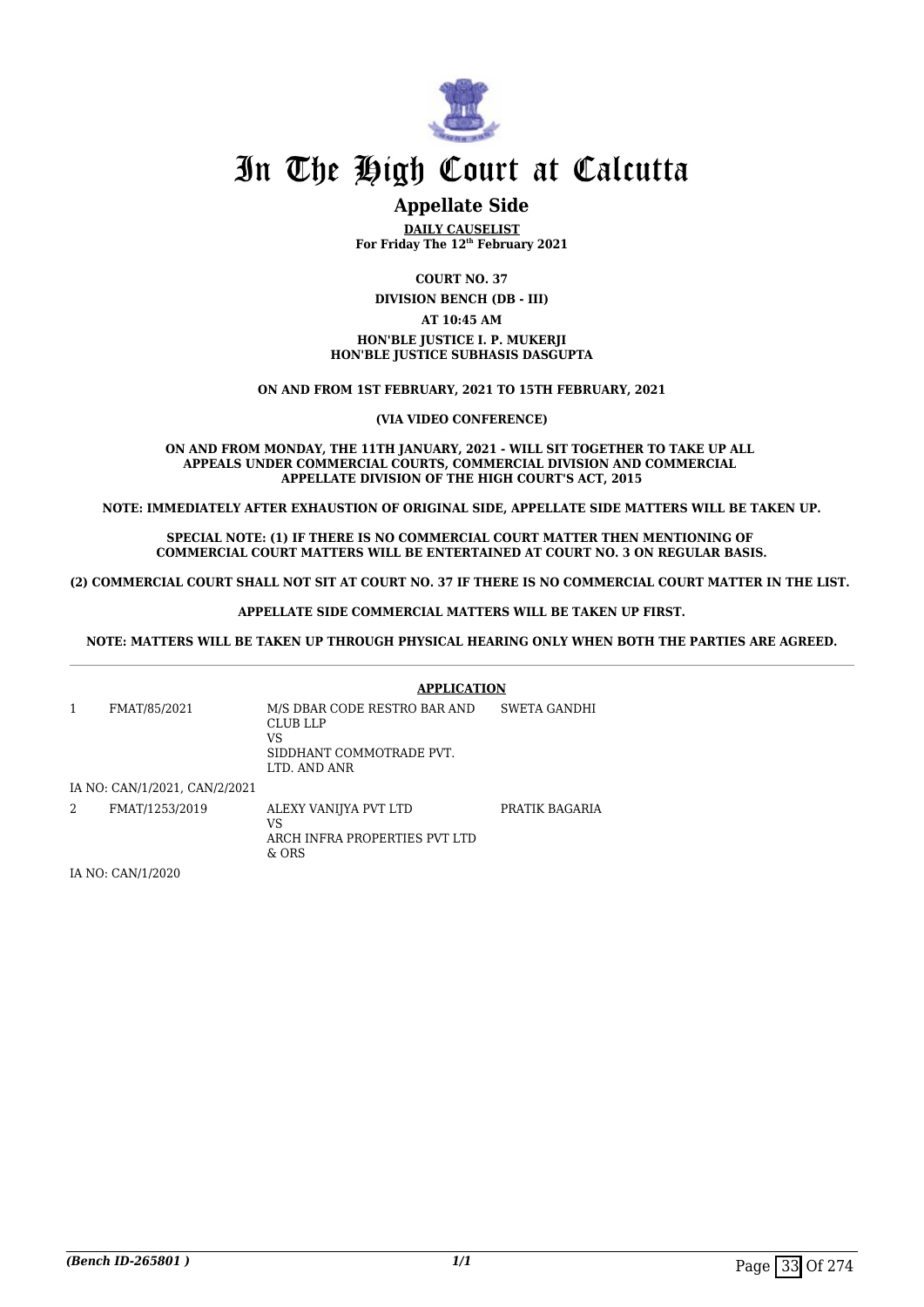

### **Appellate Side**

**DAILY CAUSELIST For Friday The 12th February 2021**

**COURT NO. 2**

#### **DIVISION BENCH (DB- IV)**

**AT 10:45 AM**

**HON'BLE JUSTICE HARISH TANDON HON'BLE JUSTICE KAUSIK CHANDA (VIA VIDEO CONFERENCE)**

#### **ON AND FROM MONDAY, THE 11TH JANUARY, 2021 - ADMISSION OF APPEALS UNDER ORDER XLI OF THE CODE OF CIVIL PROCEDURE INCLUDING APPLICATIONS CONNECTED THERETO;**

**ANY OTHER FIRST APPEALS & FIRST MISCELLANEOUS APPEALS NOT ASSIGNED TO ANY OTHER BENCH & APPLICATIONS CONNECTED THERETO,**

**LAWAZIMA;**

#### **APPEALS RELATING TO LAND UNDER GROUP I AND APPLICATIONS CONNECTED THERETO;**

**APPEALS RELATING TO TRANSPORT & TELECOMMUNICATION UNDER GROUP VII AND REGULATION OF INDUSTRIES & ESSENTIAL COMMODITIES & VARIOUS CENTRAL ORDERS UNDER GROUP VIII AND APPLICATIONS CONNECTED THERETO;**

**ON WEDNESDAY: CONTEMPT, MANDAMUS APPEALS WILL BE TAKEN UP FROM 2 P.M. ONWARDS. IF TIME PERMITS, OTHER MATTERS WILL BE TAKEN UP SERIALLY.**

**NOTE: MATTERS WILL BE TAKEN UP THROUGH PHYSICAL HEARING ONLY WHEN BOTH THE PARTIES ARE AGREED**

#### **TO BE MENTIONED**

| 1 | FA/198/1996<br>[Non Prosecution] | SM. LILABATI GOWSAMI<br>VS<br>SMT. DOLLY NATH                              | S.BHATTACHERJEE                 | N.Y.A |  |
|---|----------------------------------|----------------------------------------------------------------------------|---------------------------------|-------|--|
|   |                                  | IA NO: CAN/1/2002(Old No:CAN/4996/2002), CAN/2/2017(Old No:CAN/10858/2017) |                                 |       |  |
| 2 | MAT/748/2020<br>[Assigned]       | ARUP CHAKRABORTY<br>VS<br>STATE OF WEST BENGAL<br>AND ORS.                 | FALGUNI<br><b>BANDYOPADHYAY</b> |       |  |
|   | IA NO: CAN/1/2020, CAN/2/2020    |                                                                            |                                 |       |  |

#### **FOR ORDERS**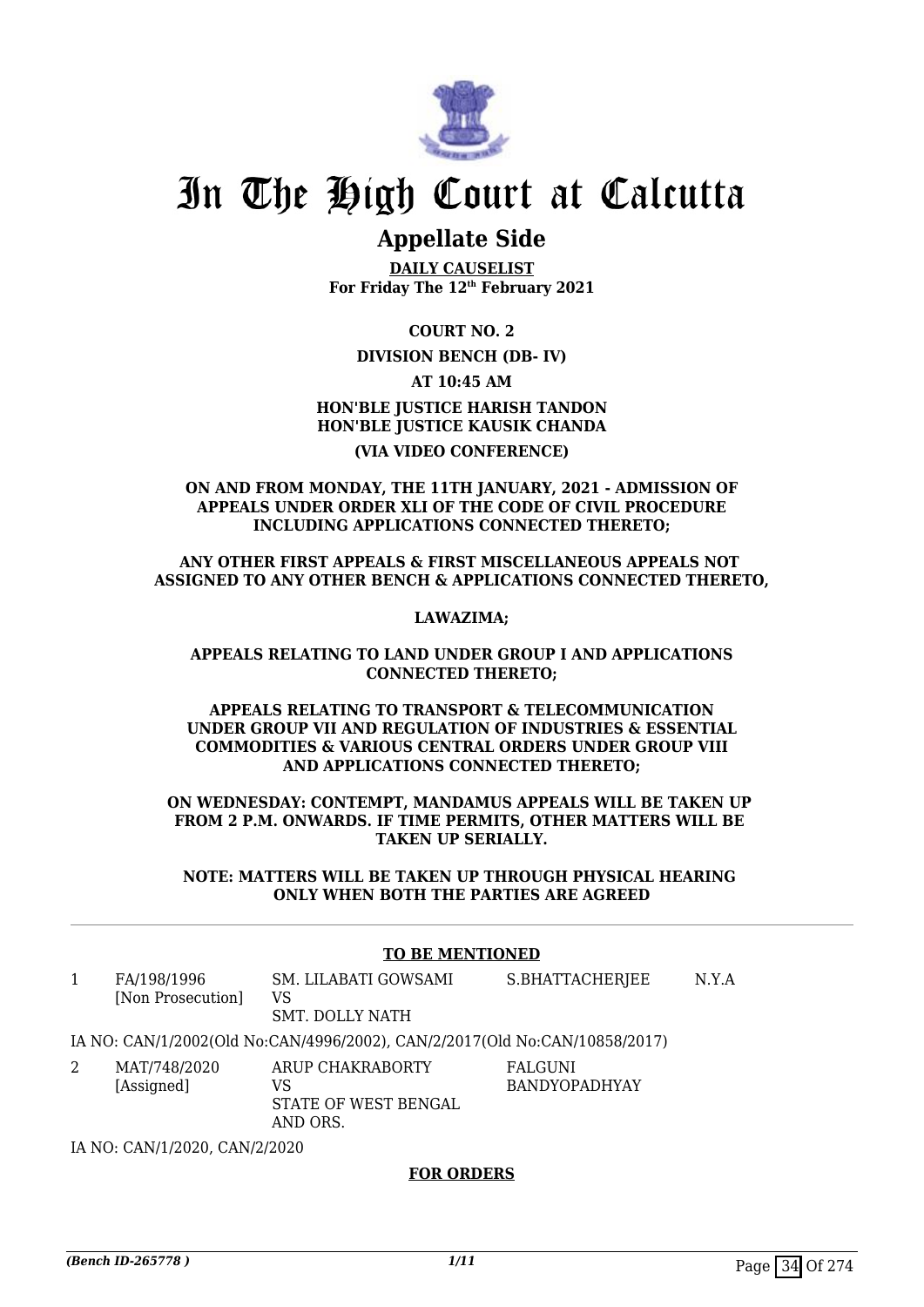| 3  | FMA/322/2009                             | <b>BAIDYANATH MANDAL</b><br><b>VS</b>                                                                 | <b>AMIT BANERJEE</b>                   |
|----|------------------------------------------|-------------------------------------------------------------------------------------------------------|----------------------------------------|
|    | IA NO: CAN/3/2020, CAN/4/2021            | KAMINI MANDAL & ANR                                                                                   |                                        |
| 4  | FA/167/2017                              | <b>BAL KRISHNA KEJRIWAL</b>                                                                           | NITAI CHANDRA                          |
|    |                                          | <b>VS</b><br>OM PRAKASH KEJRIWAL &<br><b>ORS</b>                                                      | <b>MANNA</b>                           |
|    | IA NO: CAN/1/2017(Old No:CAN/4639/2017)  |                                                                                                       |                                        |
| 5  | SAT/179/2018<br>[18.02.2021]             | SK GOLAM LALCHAND<br>VS<br>NANDU LAL SHAW @<br>NANDU LAL KESHRI @<br>NANDU LAL BAYES & ORS            | <b>SURENDRA KUMAR</b><br><b>SHARMA</b> |
|    | IA NO: CAN/1/2018(Old No:CAN/3122/2018)  |                                                                                                       |                                        |
| 6  | FMAT/1321/2019<br>$[18.02.2021] [C-1]$   | <b>KABRA MARBLE</b><br><b>CORPORATION &amp; ANR</b><br>VS<br>SUDIPTO MUKERJEE & ANR                   | <b>SUBHASIS</b><br><b>CHAKRABORTY</b>  |
|    | IA NO: CAN/1/2019(Old No:CAN/12354/2019) |                                                                                                       |                                        |
|    |                                          | <b>ORDER XLI RULE II</b>                                                                              |                                        |
| 7  | SAT/238/2017                             | SABEJAN BEWA & ORS                                                                                    | MD M ALI                               |
|    | [23.02.2021]                             | VS<br>REJAUL HAQUE & ORS                                                                              |                                        |
|    | IA NO: CAN/1/2018(Old No:CAN/7569/2018)  |                                                                                                       |                                        |
| 8  | FMAT/689/2017                            | MIR HASEM ALI & ORS                                                                                   | <b>D K ADHIKARI</b>                    |
|    | [N.T.W]                                  | <b>VS</b><br><b>SAIYAD MAKSHED ALI &amp;</b><br><b>ORS</b>                                            |                                        |
|    |                                          | IA NO: CAN/1/2017(Old No:CAN/6732/2017), CAN/2/2017(Old No:CAN/6929/2017)                             |                                        |
| 9  | SAT/134/2018<br>(Defective)              | MAJEDUR RAHAMAN DEAD<br>R/P BY FARUK HOSSAIN &<br><b>ORS</b><br>VS<br><b>SUNIRMAL SOREN &amp; ORS</b> | <b>ASIF DEWAN</b>                      |
| 10 | SAT/261/2018<br>(Defective)              | <b>GURUDAS</b><br><b>CHATTOPADHYAY</b><br><b>VS</b><br>JAGANNATH<br><b>CHATTOPADHYAY &amp; ORS</b>    | SHEBATEE DATTA                         |
|    | IA NO: CAN/1/2018(Old No:CAN/4635/2018)  |                                                                                                       |                                        |
| 11 | SAT/319/2018                             | NURABANU BIBI & ORS<br><b>VS</b><br>MD JABED                                                          | <b>BARUN CHATTERJEE</b>                |
| 12 | SAT/501/2018                             | ANIL KUMAR JANA<br><b>VS</b><br>ANIL KUMAR PATRA & ORS                                                | PRIYABRATA GHOSH                       |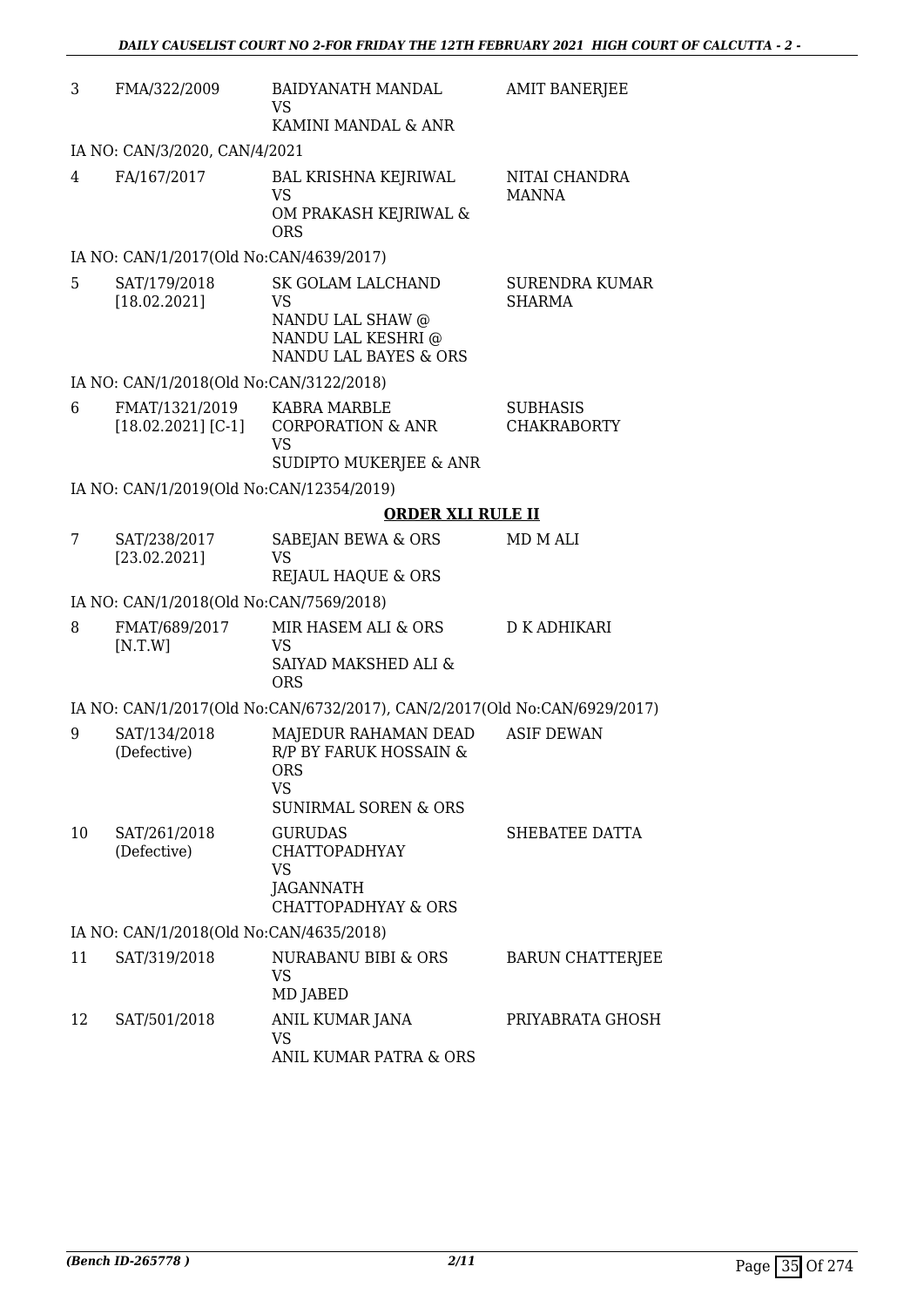| 13 | SAT/298/2019<br>[Defective]              | SRI SRI RADHA GOBINDA<br><b>JEW THAKUR REPTD BY</b><br><b>BADAL KARAK &amp; ORS</b><br><b>VS</b><br>KANAI CHANDRA BERA &<br><b>ORS</b> | AMAL KUMAR SAHA                          |
|----|------------------------------------------|----------------------------------------------------------------------------------------------------------------------------------------|------------------------------------------|
| 14 | SAT/319/2019<br>(Defective)              | MUKUL CHATTERJEE<br>VS<br><b>ANIUP KUMAR DEY</b>                                                                                       | <b>ASIT KUMAR</b><br><b>BHATTACHARYA</b> |
|    | IA NO: CAN/1/2019(Old No:CAN/11304/2019) |                                                                                                                                        |                                          |
| 15 | SAT/321/2019<br>[NT.W.]                  | APURBA GHOSH ROY<br>VS.<br>SAMBHU ROY CHOWDHURY                                                                                        | <b>SAUNAK</b><br><b>BHATTACHARYA</b>     |
|    | IA NO: CAN/1/2019(Old No:CAN/9584/2019)  |                                                                                                                                        |                                          |
| 16 | SAT/341/2019<br>(Defective)              | HRISHIKESH<br><b>CHATTOPADHYAY</b><br><b>VS</b><br>DHANANJOY BAUL DAS &<br>ANR.                                                        | HIMADRI KR.<br><b>MAHATA</b>             |
|    | IA NO: CAN/1/2019(Old No:CAN/10316/2019) |                                                                                                                                        |                                          |
| 17 | SAT/344/2019                             | MOULANA ABDUL KASHEM<br><b>CHOWDHURY</b><br><b>VS</b><br>FIROZ ALI KHAN @ BOBI &<br>ORS.                                               | <b>SANATAN MONDAL</b>                    |
|    | IA NO: CAN/1/2020(Old No:CAN/497/2020)   |                                                                                                                                        |                                          |
| 18 | SAT/355/2019<br>[N.T.W.]                 | <b>SUBIR KUMAR GHOSH</b><br><b>VS</b><br>SITANGSHU MALLICK &<br><b>ORS</b>                                                             | <b>SK ABU ABBASUDDIN</b>                 |
|    | IA NO: CAN/1/2019(Old No:CAN/10954/2019) |                                                                                                                                        |                                          |
| 19 | SAT/378/2019                             | SWADHIN CHANDRA ROY &<br><b>ORS</b><br>VS<br>MUKUL CHANDRA ROY &<br><b>ORS</b>                                                         | DHANANJAY NAYAK                          |
|    | IA NO: CAN/1/2019(Old No:CAN/10624/2019) |                                                                                                                                        |                                          |
| 20 | FMAT/1007/2019                           | ABDUL MONDAL & ORS.<br><b>VS</b><br>SATTAR ALI MONDAL &<br>ORS.                                                                        | <b>ANIRBAN DAS</b>                       |
|    | IA NO: CAN/1/2019(Old No:CAN/10504/2019) |                                                                                                                                        |                                          |
| 21 | FMAT/1010/2019                           | <b>HIRAK NATH SOUNTH</b><br>VS<br>GOURHARI KAMILA                                                                                      | REAZUL ISLAAM                            |
| 22 | FMAT/1390/2019<br>(Inj.)                 | <b>SWETA SARKAR</b><br>VS<br><b>SWAPAN BASU &amp; ORS</b>                                                                              | PRADIP KUMAR<br><b>KUNDU</b>             |
|    |                                          |                                                                                                                                        |                                          |

IA NO: CAN/1/2020(Old No:CAN/6/2020)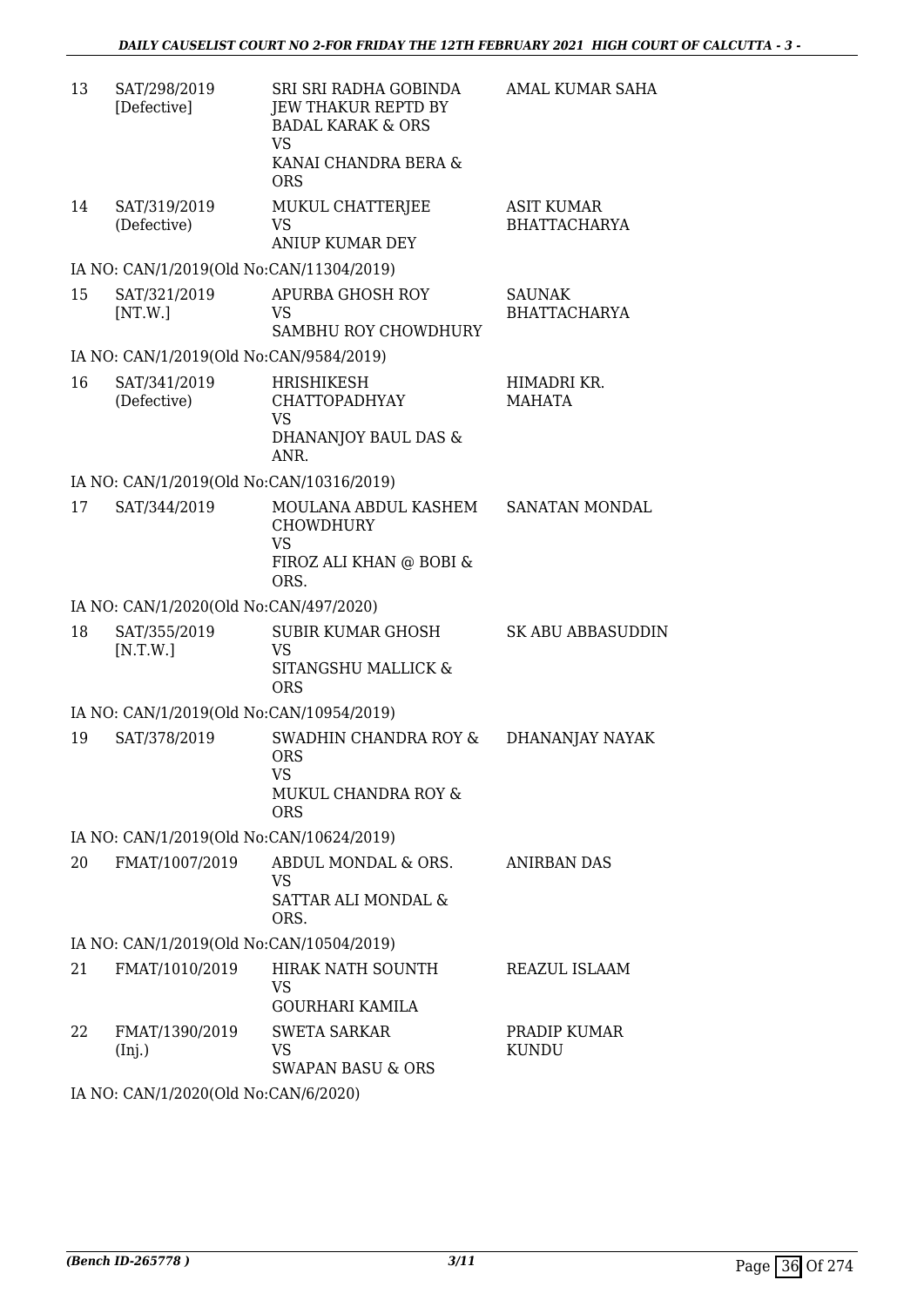| 23 | FMAT/531/2020                  | SMT ANJU AGARWAL AND<br><b>ANR</b><br><b>VS</b><br>HIRALAL AGARWAL AND<br><b>ORS</b>    | MILINDO PAUL                                                                               |
|----|--------------------------------|-----------------------------------------------------------------------------------------|--------------------------------------------------------------------------------------------|
|    | IA NO: CAN/1/2020              |                                                                                         |                                                                                            |
| 24 | FMAT/550/2020                  | LUFTA BEGUUM @<br>LUTFUNNESHA BIBI<br><b>VS</b><br>AFJAL HOSSAIN AND ORS                | <b>SHYAMAL</b><br>MUKHOPADHYAY                                                             |
|    | IA NO: CAN/1/2020              |                                                                                         |                                                                                            |
| 25 | SAT/4/2021<br>[Defective]      | SUDHIR KUMAR GOPE AND<br><b>ORS</b><br><b>VS</b><br>ANATH BANDHU GOPE AND<br><b>ORS</b> | MONIRUZZAMAN                                                                               |
|    | IA NO: CAN/1/2021, CAN/2/2021  |                                                                                         |                                                                                            |
| 26 | FMAT/78/2021                   | <b>BISWAJIT DAS</b><br><b>VS</b><br><b>RATAN ROY NEE DAS</b>                            | <b>RAJEN DUTTA</b>                                                                         |
|    | IA NO: CAN/1/2021              |                                                                                         |                                                                                            |
| 27 | FMAT/100/2021                  | NIRMAL KUMAR SINGHA<br><b>VS</b><br>ANIL KUAMR SINGHA AND<br><b>ORS</b>                 | SOUOMYAJIT<br><b>MUKHERJEE</b>                                                             |
|    | IA NO: CAN/1/2021              |                                                                                         |                                                                                            |
|    |                                | <b>CONTEMPT</b>                                                                         |                                                                                            |
| 28 | CPAN/1493/2016<br>[24.02.2021] | MIRA BHATTACHARYYA &<br>ORS.<br><b>VS</b><br>SUBHAS BHATTACHARYYA                       | <b>BRATINDRA</b><br><b>NARAYAN RAY</b>                                                     |
|    | wt29 SAT/4354/2005             | <b>BISWARUP</b><br><b>BHATTACHARYYA</b><br><b>VS</b><br>SUBHAS BHATTACHARYYA            | <b>BRATINDRA</b><br>NARAYAN RAY                                                            |
|    | No:CAN/5235/2015)              |                                                                                         | IA NO: CAN/1/2005(Old No:CAN/15611/2005), CAN/2/2008(Old No:CAN/1407/2008), CAN/3/2015(Old |
| 30 | CPAN/1133/2017<br>[24.02.2021] | TERAI TEA CO LTD & ANR<br>VS<br>SANJIV CHAKI & ANR                                      | <b>S KAR GHOSH</b>                                                                         |
|    | wt31 FMA/755/2017              | STATE OF WEST BENGAL &<br><b>ORS</b><br><b>VS</b><br>TERAI TEA CO. LTD. & ANR           | PRASANTA BEHARI<br>MAHATA                                                                  |
|    | wt32 RVW/101/2018              | UNION OF INDIA & ANR<br><b>VS</b><br>TERAI TEA COMPANY & ORS                            | RADHAMOHAN RAY                                                                             |
|    |                                | IA NO: CAN/1/2018(Old No:CAN/5251/2018), CAN/2/2018(Old No:CAN/5252/2018)               |                                                                                            |

**GROUP I - APPLICATION**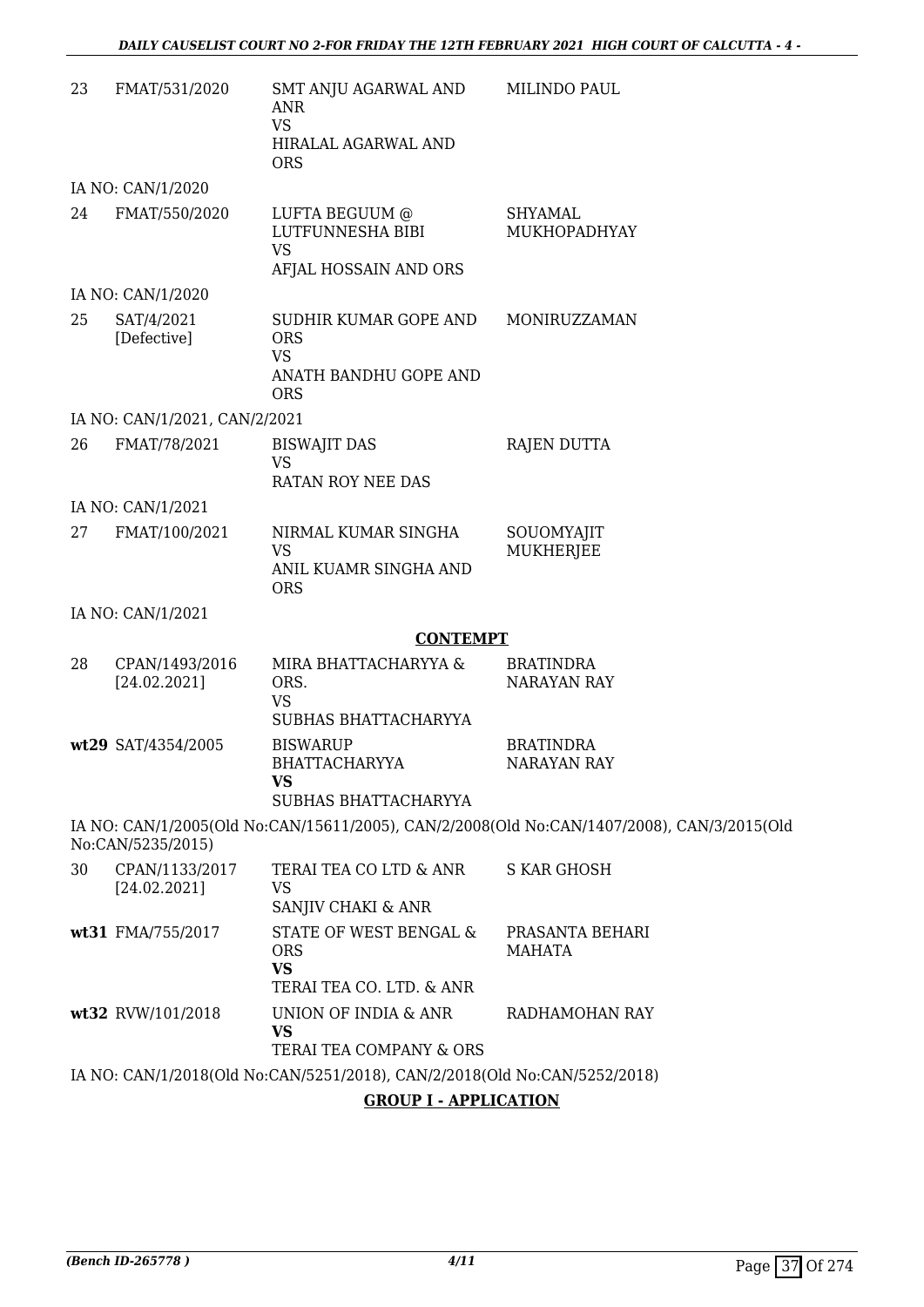| 33 | MAT/179/2019<br>(Defective)              | GOPAL CH. KUNDU<br><b>VS</b>                                                                                                                                                       | DYUTIMAN BANERJEE                   |                        |
|----|------------------------------------------|------------------------------------------------------------------------------------------------------------------------------------------------------------------------------------|-------------------------------------|------------------------|
|    |                                          | STATE OF WEST & ORS.                                                                                                                                                               |                                     |                        |
|    | IA NO: CAN/1/2020(Old No:CAN/1671/2020)  |                                                                                                                                                                                    |                                     |                        |
| 34 | MAT/180/2019<br>(Defective)              | <b>SANTABRATA</b><br><b>BHATTACHARYYA</b><br><b>VS</b><br>STATE OF WEST BENGAL &                                                                                                   | DYUTIMAN BANERJEE                   |                        |
|    |                                          | ORS.                                                                                                                                                                               |                                     |                        |
|    | IA NO: CAN/1/2019(Old No:CAN/12203/2019) |                                                                                                                                                                                    |                                     |                        |
| 35 | MAT/1363/2019                            | MOTHABARI DHIBAR<br>SAMABAY SAMITY LTD<br><b>VS</b>                                                                                                                                | ASHOK KUMAR JHA                     |                        |
|    |                                          | UMA KANTI HALDER & ORS                                                                                                                                                             |                                     |                        |
|    | IA NO: CAN/1/2019(Old No:CAN/9590/2019)  |                                                                                                                                                                                    |                                     |                        |
| 36 | MAT/1520/2019                            | GANESH CHANDRA GHOSH<br>& ORS<br><b>VS</b><br>STATE OF WEST BENGAL<br>&ORS                                                                                                         | SATYAM MUKHERJEE                    |                        |
| 37 | MAT/1687/2019<br>[Defective]             | SHYAMLATA MUNDARI<br><b>VS</b><br>STATE OF WEST BENGAL &<br><b>ORS</b>                                                                                                             | DHANANJAY NAYAK                     |                        |
|    | IA NO: CAN/1/2019(Old No:CAN/11804/2019) |                                                                                                                                                                                    |                                     |                        |
| 38 | MAT/784/2020                             | MINOTI BISWAS AND ORS<br><b>VS</b><br>STATE OF WEST BENGAL<br>AND ORS.                                                                                                             | SARBANADA SANYAL                    |                        |
|    | IA NO: CAN/1/2020, CAN/2/2020            |                                                                                                                                                                                    |                                     |                        |
| 39 | MAT/125/2021<br>[GR. VIII]               | M/S KRISHNA TRADERS<br><b>AND ANR</b><br><b>VS</b><br>STATE OF WEST BENGAL<br>AND ORS.                                                                                             | Santanu Chatterjee                  |                        |
|    | IA NO: CAN/1/2021                        |                                                                                                                                                                                    |                                     |                        |
|    |                                          | <b>APPLICATION (FA AND FMA)</b>                                                                                                                                                    |                                     |                        |
| 40 | SA/696/1988                              | ABDUL KARIM AND ORS<br><b>VS</b><br>DR. A.K.M. BASIRUDDIN                                                                                                                          | MR. ARUN KISHORE<br><b>DASGUPTA</b> | MR. AMIT KUMAR<br>PAIN |
|    |                                          | IA NO: CAN/2/2018(Old No:CAN/612/2018), CAN/3/2018(Old No:CAN/614/2018), CAN/5/2020                                                                                                |                                     |                        |
| 41 | FA/340/1991                              | ABDUL SOVAN MONDAL &<br>ORS.<br><b>VS</b><br><b>JOYNOB BIBI</b>                                                                                                                    | J.BHATTACHARYA                      | N.Y.A.                 |
|    |                                          | IA NO: CAN/1/2002(Old No:CAN/745/2002), CAN/2/2002(Old No:CAN/746/2002), CAN/3/2002(Old<br>No:CAN/747/2002), CAN/4/2014(Old No:CAN/10170/2014), CAN/5/2014(Old No:CAN/10171/2014), |                                     |                        |

No:CAN/747/2002), CAN/4/2014(Old No:CAN/10170/2014), CAN/5/2014(Old No:CAN/10171/2014), CAN/6/2015(Old No:CAN/3182/2015), CAN/7/2019(Old No:CAN/10806/2019), CAN/8/2019(Old No:CAN/10807/2019), CAN/9/2019(Old No:CAN/10808/2019)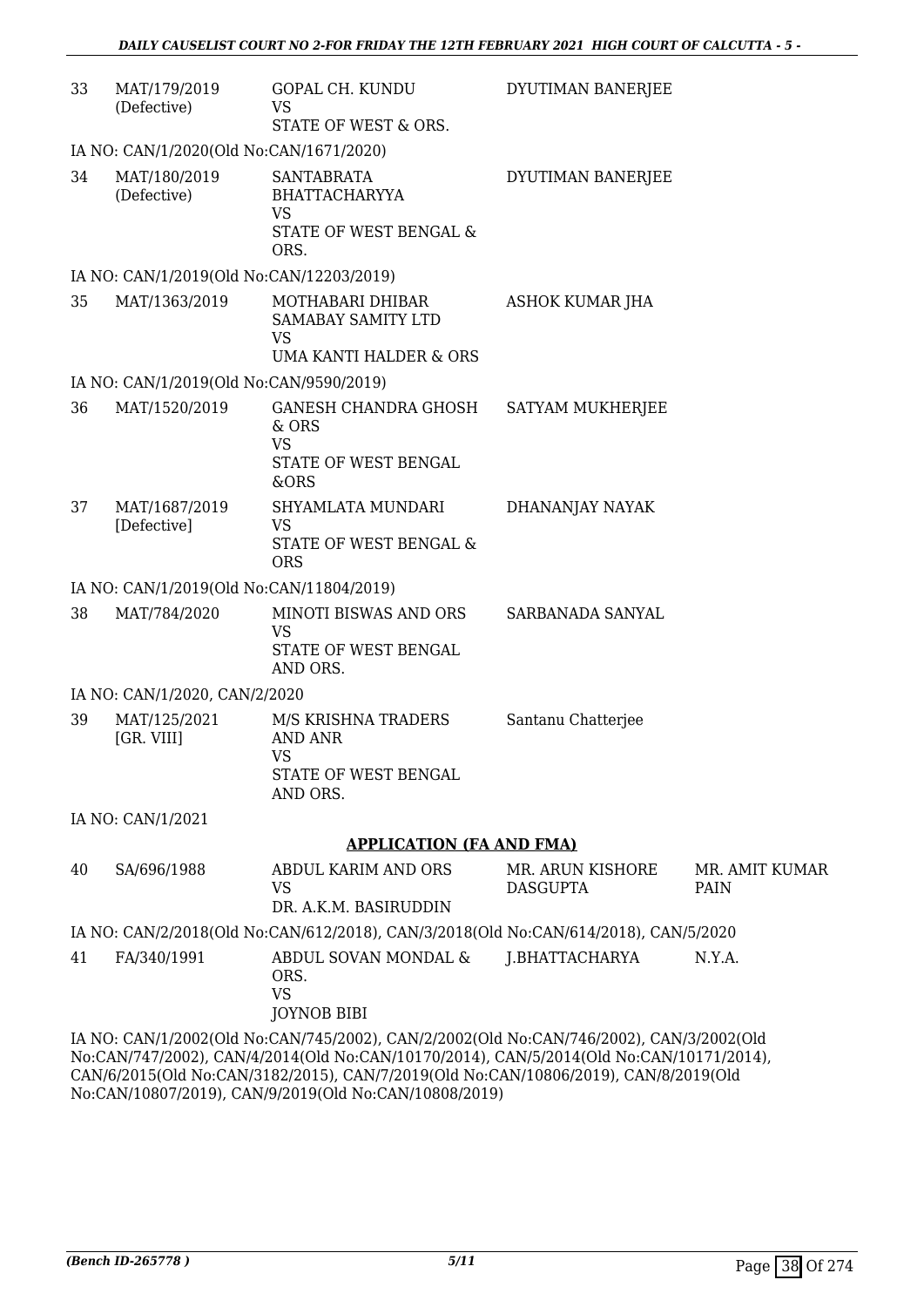| 42 | FA/112/1992                              | SMT BENIA BEWA & ORS.<br><b>VS</b><br><b>ANODA BEWA</b>                                           | MR T.DUTTA GUPTA<br>N.Y.A.                                                                 |  |  |  |
|----|------------------------------------------|---------------------------------------------------------------------------------------------------|--------------------------------------------------------------------------------------------|--|--|--|
|    | No:CAN/12427/2019)                       |                                                                                                   | IA NO: CAN/1/1999(Old No:CAN/4390/1999), CAN/2/2019(Old No:CAN/12426/2019), CAN/3/2019(Old |  |  |  |
| 43 | FA/113/2009                              | <b>GAYATRI PAL</b><br><b>VS</b><br>NETAI NANDI @ NETISH<br>NANDI & ORS.                           | PARTHA PRATIM ROY                                                                          |  |  |  |
|    | No:CAN/2202/2017)                        |                                                                                                   | IA NO: CAN/2/2012(Old No:CAN/3351/2012), CAN/4/2016(Old No:CAN/1864/2016), CAN/5/2017(Old  |  |  |  |
| 44 | FMA/1499/2009                            | DIPENDRA NATH BASU<br><b>VS</b><br>SR. DIVISIONAL<br>COMMERCIAL MANAGER,<br>E.RLY, SEALDAH & ORS. | <b>ANIMESH DAS</b>                                                                         |  |  |  |
|    |                                          | No:CAN/8312/2014), CAN/6/2015(Old No:CAN/11046/2015), CAN/7/2021                                  | IA NO: CAN/1/2010(Old No:CAN/8983/2010), CAN/2/2011(Old No:CAN/7515/2011), CAN/5/2014(Old  |  |  |  |
| 45 | FAT/258/2015                             | ABDUL RAUF & ORS<br><b>VS</b><br>MD. ILLIAS & ORS                                                 | ANAJLI AGARWAL                                                                             |  |  |  |
|    |                                          | IA NO: CAN/1/2015(Old No:CAN/10357/2015), CAN/2/2016(Old No:CAN/2526/2016)                        |                                                                                            |  |  |  |
| 46 | FA/62/2016                               | PIJUSH DEB<br><b>VS</b><br>PRANAB RANJAN DEB &<br><b>ORS</b>                                      | SARMISTHA GHOSH<br><b>SARMA</b>                                                            |  |  |  |
|    |                                          | IA NO: CAN/1/2019(Old No:CAN/6331/2019), CAN/2/2020(Old No:CAN/1234/2020)                         |                                                                                            |  |  |  |
| 47 | FAT/445/2017                             | BRAJ DULAL BORAL<br><b>VS</b><br>MADHAB CH. BORAL & ORS.                                          | KARTIK KR. RAY                                                                             |  |  |  |
|    | IA NO: CAN/3/2019(Old No:CAN/9413/2019)  |                                                                                                   |                                                                                            |  |  |  |
| 48 | FAT/40/2018                              | ASHIM KUMAR HAZRA<br>VS<br>NANDA KISHOR HAZRA &<br>ANR                                            | <b>SUHRID SUR</b>                                                                          |  |  |  |
|    | IA NO: CAN/1/2018(Old No:CAN/1097/2018)  |                                                                                                   |                                                                                            |  |  |  |
| 49 | FAT/69/2018                              | THE STATE OF WB<br><b>VS</b><br>SUSAMA DAS & ORS.                                                 | RAM CH. GUCHAIIT                                                                           |  |  |  |
|    | IA NO: CAN/2/2018(Old No:CAN/2745/2018)  |                                                                                                   |                                                                                            |  |  |  |
| 50 | FA/107/2018                              | <b>BISWAJIT PAL &amp; ANR</b><br><b>VS</b><br>AJIT MOHAN PAL & ORS                                | <b>SOUNAK</b><br><b>BHATTACHARYA</b>                                                       |  |  |  |
|    | IA NO: CAN/3/2019(Old No:CAN/11406/2019) |                                                                                                   |                                                                                            |  |  |  |
| 51 | FMAT/275/2018                            | PETRA STARKE<br><b>VS</b><br>BIKRAM YOGA COLLEGE OF<br><b>INDIA LP &amp; ORS</b>                  | <b>V WADEHRA</b>                                                                           |  |  |  |

IA NO: CAN/1/2018(Old No:CAN/3615/2018), CAN/3/2019(Old No:CAN/7223/2019)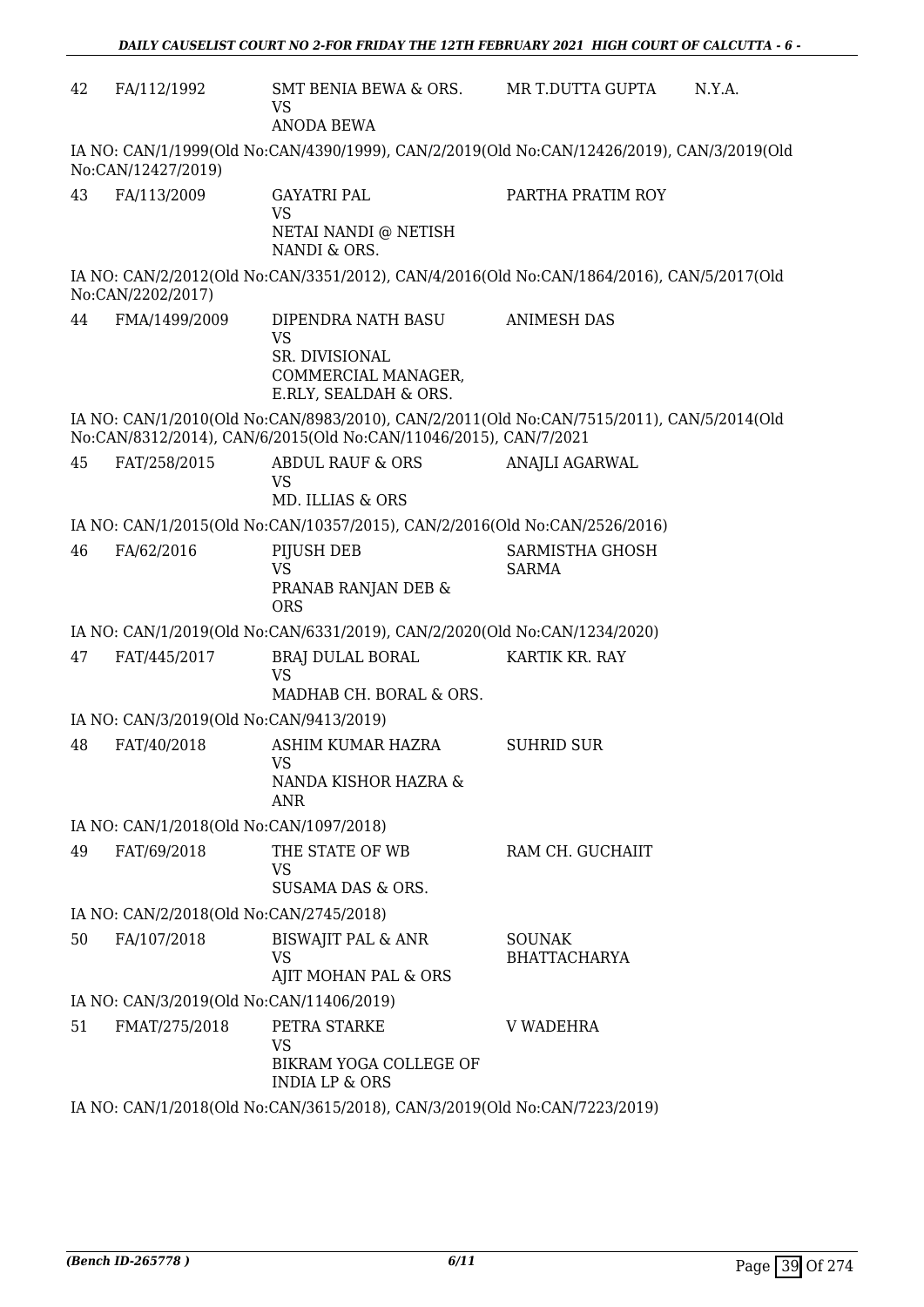| 52 | FAT/316/2018                             | LEGAL HEIRS OF LATE<br>KANU SHARMA ,ASHA<br><b>SHARMA &amp; ANR</b><br><b>VS</b><br>NAKUL SHARMA                     | <b>SUBRATA GHOSH</b>                  |
|----|------------------------------------------|----------------------------------------------------------------------------------------------------------------------|---------------------------------------|
|    | IA NO: CAN/1/2019(Old No:CAN/9789/2019)  |                                                                                                                      |                                       |
| 53 | FAT/523/2018<br>(Defective)              | PINTU GIRI<br><b>VS</b><br><b>SUNIL ADAK &amp; ORS</b>                                                               | UTTIYA RAY                            |
|    |                                          | IA NO: CAN/1/2018(Old No:CAN/7536/2018), CAN/2/2021                                                                  |                                       |
| 54 | FAT/706/2018                             | BIJAY LAXMI GHOSH@MILI<br>@BABLI GHOSH@MILY<br><b>GHOSH</b><br><b>VS</b><br>ALOLIKA GUHA & ANR                       | <b>ARIJIT SARKAR</b>                  |
|    | IA NO: CAN/1/2018(Old No:CAN/10232/2018) |                                                                                                                      |                                       |
|    | wt55 FAT/707/2018                        | BIJAYLAXMI GHOSH@MILI<br>@BABLI GHOSH@MILY<br><b>GHOSH</b><br><b>VS</b><br><b>ALOLIKA GUHA &amp; ANR</b>             | <b>ARIJIT SARKAR</b>                  |
| 56 | FMAT/840/2018<br>[23.02.2021]            | <b>JYOTIRINDRA</b><br><b>CHATTOPADHYAY</b><br><b>VS</b><br><b>GYANENDRA CHANDRA</b><br><b>CHATTOPADHYAY&amp; ORS</b> | <b>AVIROOP</b><br><b>BHATTACHARYA</b> |
|    | IA NO: CAN/1/2018(Old No:CAN/6829/2018)  |                                                                                                                      |                                       |
| 57 | FAT/25/2019<br>[DEFECTIVE]               | SANJOY GHOSH & ORS<br><b>VS</b><br><b>DURGA SHANKAR GHOSH &amp;</b><br><b>ORS</b>                                    | CHITTAPRIYA GHOSH                     |
|    | IA NO: CAN/1/2019(Old No:CAN/518/2019)   |                                                                                                                      |                                       |
| 58 | FAT/38/2019                              | <b>GITA MUKHERJEE &amp; ANR</b><br>VS<br>SHANTA DEY & ANR                                                            | <b>TANMOY MUKHERJEE</b>               |
|    | IA NO: CAN/1/2019(Old No:CAN/808/2019)   |                                                                                                                      |                                       |
| 59 | FAT/66/2019                              | EXE OFFICER , BDA<br>VS<br><b>ABDUL ALIM &amp; ORS</b>                                                               | <b>SANCHARI</b><br><b>CHAKRABORTY</b> |
|    |                                          | IA NO: CAN/1/2019(Old No:CAN/1640/2019), CAN/2/2019(Old No:CAN/1641/2019)                                            |                                       |
| 60 | FAT/67/2019                              | EXE OFFICER, BDA<br>VS<br><b>SAKERA KHATUN &amp; ANR</b>                                                             | <b>SANCHARI</b><br><b>CHAKRABORTY</b> |
|    |                                          | IA NO: CAN/1/2019(Old No:CAN/1642/2019), CAN/2/2019(Old No:CAN/1643/2019)                                            |                                       |
| 61 | FAT/79/2019<br>[NT.W.]                   | KALABARAN SHIT & ORS<br>VS<br>NILANJAN KUNDU & ORS                                                                   | <b>SOUNAK</b><br><b>BHATTACHARYA</b>  |
|    |                                          |                                                                                                                      |                                       |

IA NO: CAN/1/2019(Old No:CAN/1942/2019)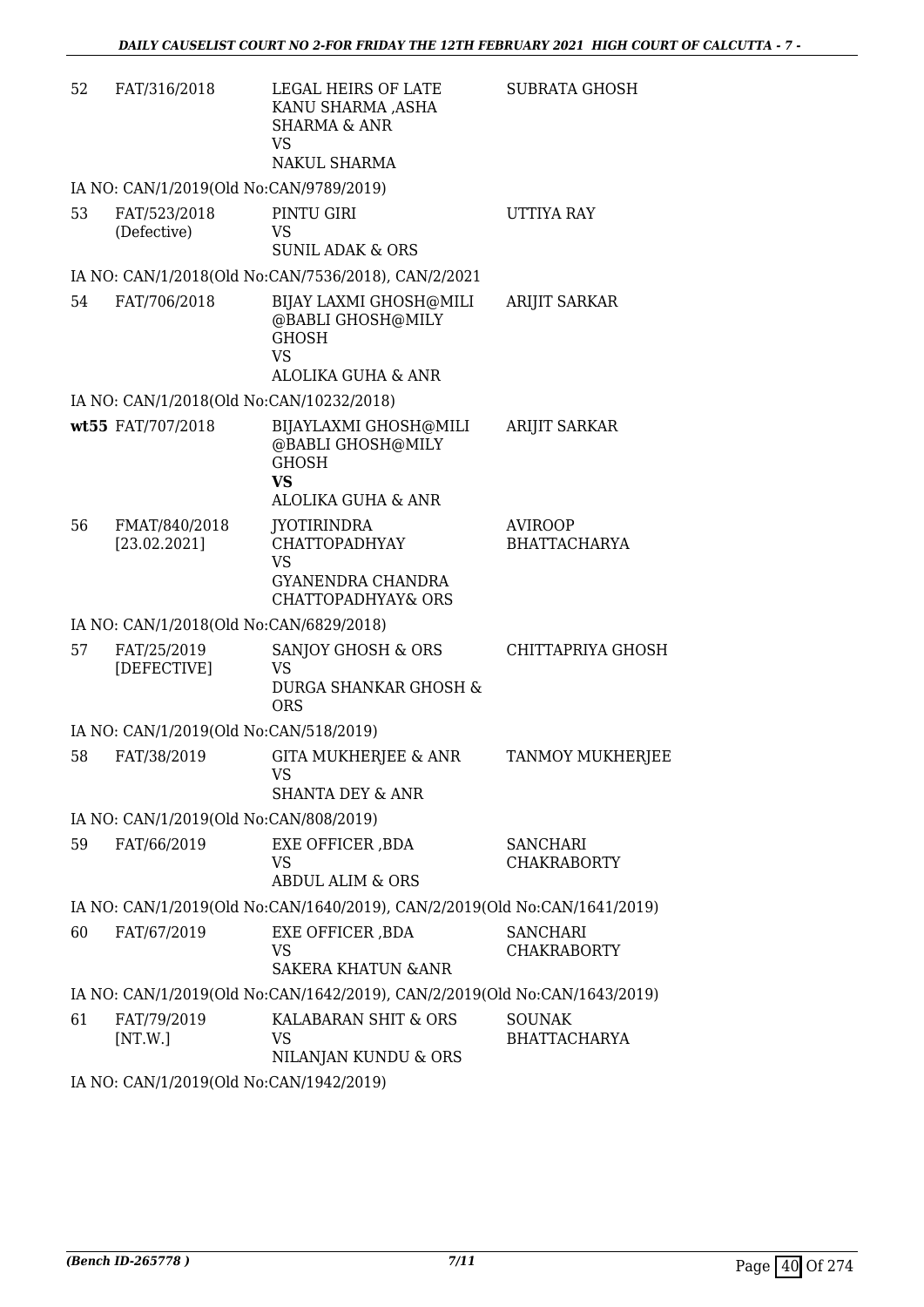| 62 | FA/133/2019                              | MITA RANI BASAK @ MITA<br><b>RANI BASAK &amp; ORS</b><br><b>VS</b>                                            | <b>BIBHASADITYA</b><br><b>CHAKRABARTY</b> |
|----|------------------------------------------|---------------------------------------------------------------------------------------------------------------|-------------------------------------------|
|    | IA NO: CAN/1/2019(Old No:CAN/3961/2019)  | PRABHAT KUMAR BASAK                                                                                           |                                           |
| 63 | FA/144/2019                              | M/S. INFANCY<br><b>HEALTHCARE</b><br><b>VS</b>                                                                | PRIYARTHI ROY                             |
|    |                                          | AJAY KR. ROY & ORS.                                                                                           |                                           |
|    | IA NO: CAN/1/2019(Old No:CAN/12535/2019) |                                                                                                               |                                           |
| 64 | FA/169/2019                              | <b>RAJESH KUMAR</b><br><b>CHOWDHURY</b><br><b>VS</b><br><b>BALKISHORI DEVI &amp; ORS</b>                      | <b>DEBABRATIM</b><br><b>BANERJEE</b>      |
|    | IA NO: CAN/1/2019(Old No:CAN/11147/2019) |                                                                                                               |                                           |
| 65 | FAT/294/2019                             | <b>EXECUTIVE</b><br><b>OFFICERBURDWAN</b><br>DEVELOPMENT ATHORITY<br><b>VS</b><br><b>SK. KORBAN &amp; ORS</b> | <b>SANCHARI</b><br><b>CHAKRABORTY</b>     |
|    |                                          | IA NO: CAN/1/2019(Old No:CAN/5852/2019), CAN/2/2019(Old No:CAN/5854/2019)                                     |                                           |
| 66 | SAT/301/2019<br>[Restoration]            | <b>BHOLANATH SHEET</b><br><b>VS</b><br><b>NAMITA NANDY</b>                                                    | <b>ABHISEK BANERJEE</b>                   |
|    |                                          | IA NO: CAN/2/2020(Old No:CAN/963/2020), CAN/3/2020(Old No:CAN/1746/2020)                                      |                                           |
| 67 | FAT/323/2019                             | <b>MADAN LAL PATNI</b><br><b>VS</b><br><b>HDFC &amp; ORS</b>                                                  | <b>BHUSAN JAIN</b>                        |
|    | IA NO: CAN/1/2019(Old No:CAN/8377/2019)  |                                                                                                               |                                           |
| 68 | FAT/346/2019                             | <b>IBRAHIM &amp; ORS</b><br><b>VS</b><br><b>ABID &amp; ORS</b>                                                | MD. M. NAZAR<br><b>CHOWDHURY</b>          |
|    |                                          | IA NO: CAN/1/2019(Old No:CAN/9707/2019), CAN/2/2019(Old No:CAN/9788/2019)                                     |                                           |
| 69 | FAT/412/2019                             | RAMESH KUMAR SINGH &<br><b>ORS</b><br><b>VS</b><br>KASHI NATH SINGH & ORS                                     | <b>SOURAV ROY</b>                         |
|    |                                          | IA NO: CAN/1/2019(Old No:CAN/9236/2019), CAN/2/2021                                                           |                                           |
| 70 | FAT/448/2019                             | MADHAB KUMAR SAHA<br><b>VS</b><br>TARUN KUMAR SAHA &<br>ANR                                                   | SAPTARSHI DATT                            |
|    | IA NO: CAN/1/2019(Old No:CAN/10788/2019) |                                                                                                               |                                           |
| 71 | FAT/511/2019                             | THE ESTATE OFFICER<br><b>VS</b><br>DIPANKAR CHAKRABORTY                                                       | MUKESH KUMAR<br><b>GUPTA</b>              |
|    | IA NO: CAN/1/2020, CAN/2/2020            |                                                                                                               |                                           |
| 72 | FAT/597/2019                             | <b>SUJIT GHOSH</b><br><b>VS</b><br>PIJUSH KANTI GHOSH                                                         | <b>SOMESH KUMAR</b><br><b>GHOSH</b>       |
|    |                                          | IA NO: CAN/1/2019(Old No:CAN/12620/2019), CAN/2/2019(Old No:CAN/12621/2019)                                   |                                           |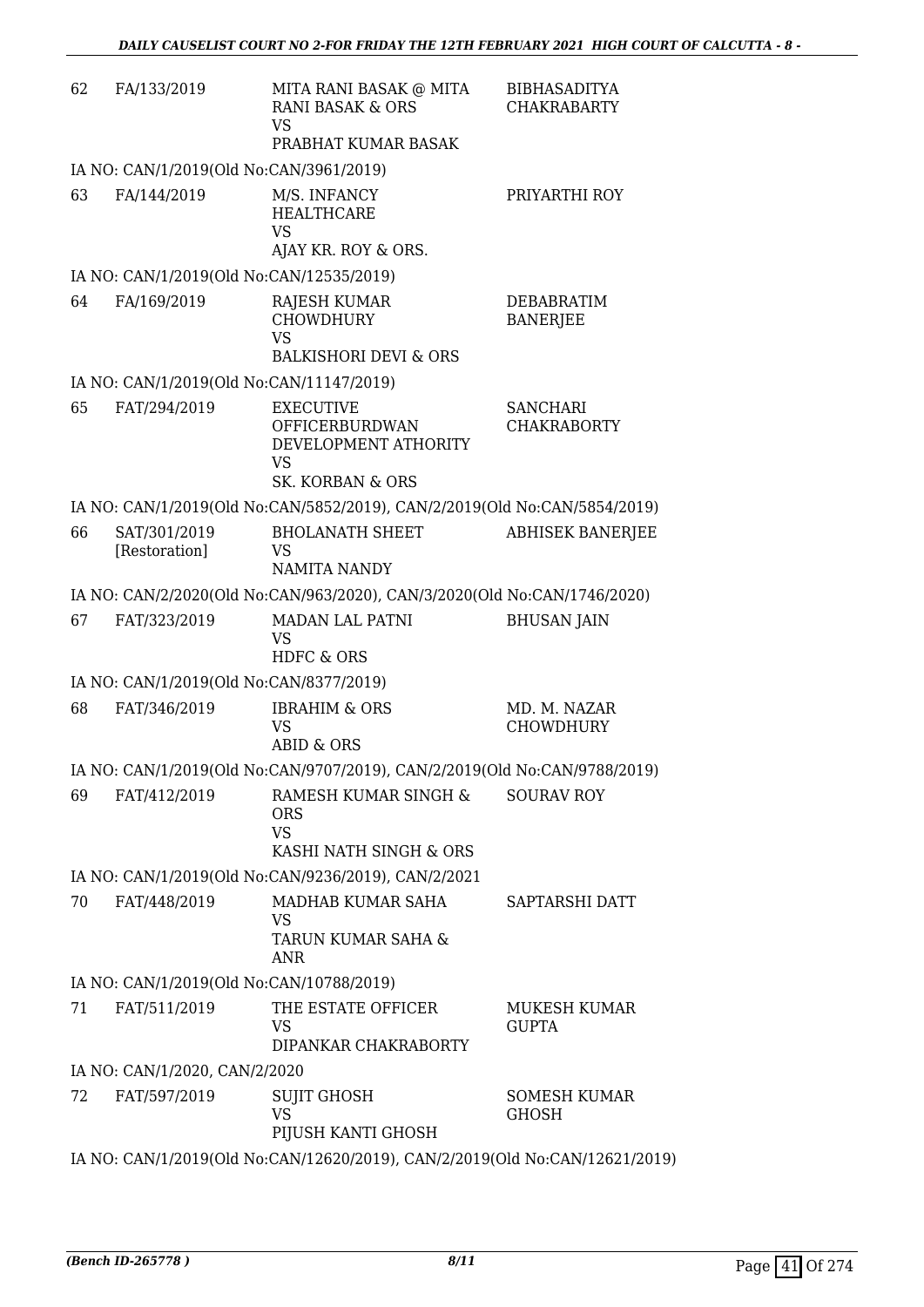| 73 | FAT/604/2019                                                              | <b>ALOK KUMAR DUTT</b><br>VS<br><b>SUSANTA KUMAR DE</b>                   | <b>ARNAB DUTT</b>                         |  |  |
|----|---------------------------------------------------------------------------|---------------------------------------------------------------------------|-------------------------------------------|--|--|
|    | IA NO: CAN/1/2020(Old No:CAN/2518/2020)                                   |                                                                           |                                           |  |  |
| 74 | FAT/607/2019                                                              | <b>BIJON KUMAR SAHA</b><br>VS<br><b>BISHUPRIYA TALUKDAR</b>               | <b>ANIRBAN PAL</b>                        |  |  |
|    | IA NO: CAN/1/2020(Old No:CAN/1359/2020)                                   |                                                                           |                                           |  |  |
| 75 | FAT/620/2019<br>[DEFECTIVE]                                               | DEB NARAYAN JANA<br><b>VS</b><br>LAKSHMI NARAYAN JANA &<br><b>ORS</b>     | <b>SABYASACHI</b><br><b>BHATTACHARYYA</b> |  |  |
|    | IA NO: CAN/1/2020(Old No:CAN/101/2020)                                    |                                                                           |                                           |  |  |
| 76 | FAT/621/2019                                                              | BIDIT KUMAR CHATTERJEE<br>VS<br>AMRIT MUKHOPADHYAY &<br>ANR               | <b>JAYANTA BANERJEE</b>                   |  |  |
|    | IA NO: CAN/1/2020, CAN/2/2020                                             |                                                                           |                                           |  |  |
| 77 | FMAT/1139/2019                                                            | SHYAM SUNDAR KEDIA<br><b>VS</b><br><b>SANDIP KEDIA &amp; ORS</b>          | <b>MUNMUN TEWARY</b>                      |  |  |
|    | IA NO: CAN/1/2019(Old No:CAN/11154/2019)                                  |                                                                           |                                           |  |  |
| 78 | FA/7/2020                                                                 | LA COLLECTOR , HOOGHLY<br><b>VS</b><br>SUJIT KUMAR MANNA                  | R.N. DUTTA                                |  |  |
|    |                                                                           | IA NO: CAN/1/2018(Old No:CAN/7607/2018), CAN/2/2018(Old No:CAN/7621/2018) |                                           |  |  |
| 79 | FAT/62/2020                                                               | KANIZ FATIMA & ORS<br><b>VS</b><br><b>HAROON RASHID &amp; ORS</b>         | <b>ATREYEE DE</b><br><b>GANGULY</b>       |  |  |
|    |                                                                           | IA NO: CAN/1/2020(Old No:CAN/1438/2020), CAN/2/2021                       |                                           |  |  |
| 80 | FA/62/2020                                                                | <b>SANAT KUMAR DEY</b><br>VS<br>SANTANU KUMAR DEY &<br>ANR                | RAJDEEP<br><b>BHATTACHARYA</b>            |  |  |
|    |                                                                           | IA NO: CAN/2/2019(Old No:CAN/7352/2019), CAN/3/2020, CAN/4/2021           |                                           |  |  |
| 81 | FAT/64/2020                                                               | KIRTI BHUSAN MUKHERJEE<br>VS<br>TUPURANI MUKHERJEE &<br>ORS.              | PRAJAAINI DAS                             |  |  |
|    | IA NO: CAN/1/2020(Old No:CAN/1457/2020)                                   |                                                                           |                                           |  |  |
| 82 | FMAT/113/2020                                                             | <b>GOPAL MUKHERJEE</b><br><b>VS</b><br>SITARAM MUKHERJEE &<br>ORS.        | <b>SANTIMAY</b><br><b>BHATTACHARYYA</b>   |  |  |
|    | IA NO: CAN/1/2020(Old No:CAN/1091/2020)                                   |                                                                           |                                           |  |  |
| 83 | FAT/132/2020<br>(DEFECTIVE)                                               | MANJU BANDOPADHYAY &<br>ORS.<br><b>VS</b><br>PARUL CHAKRABORTY            | SUPRATIK SYAMAL                           |  |  |
|    | IA NO: CAN/1/2020(Old No:CAN/2827/2020), CAN/2/2020(Old No:CAN/2828/2020) |                                                                           |                                           |  |  |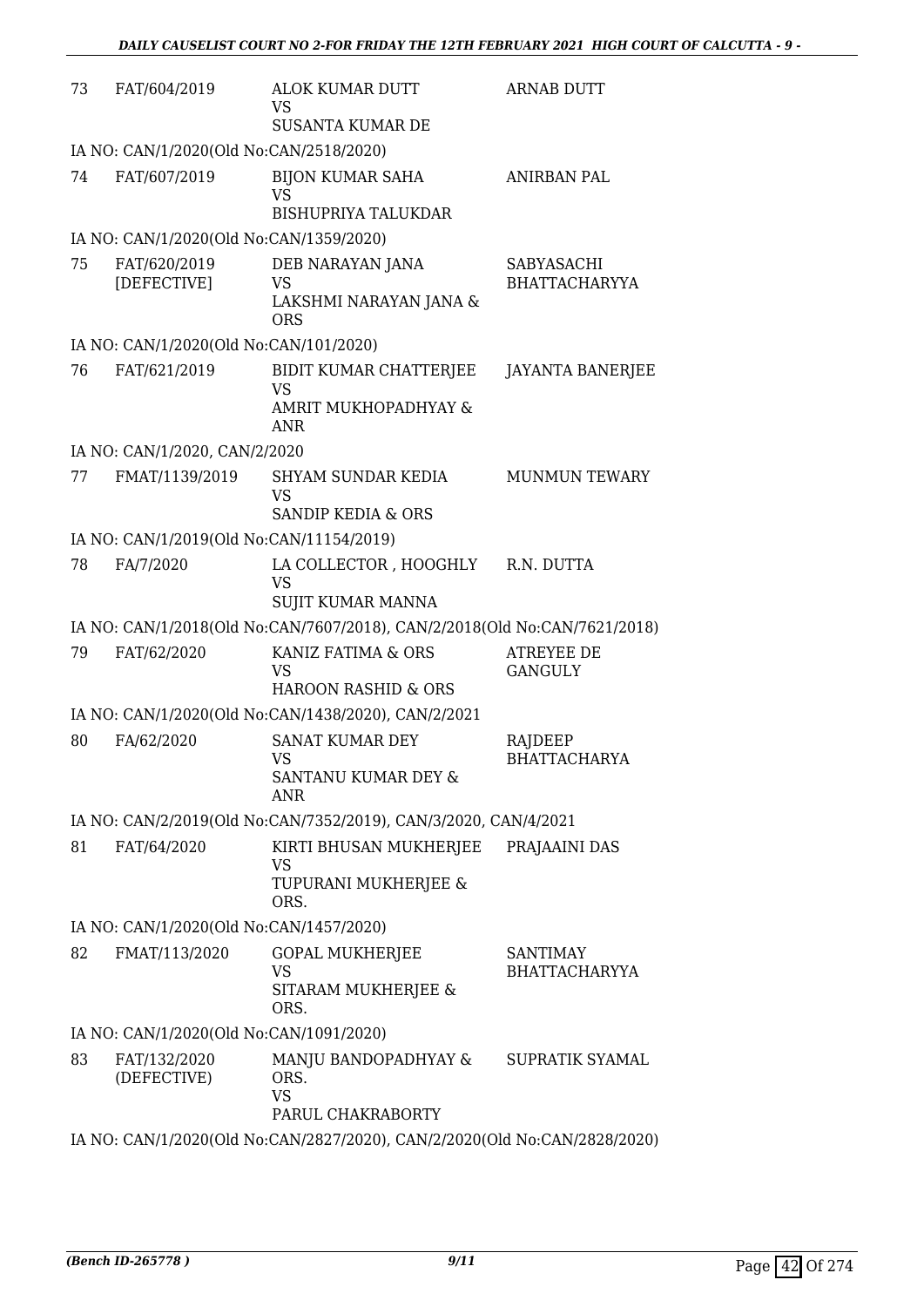| 84 | FAT/140/2020<br>(Defective)                          | THE STATE OF WEST<br><b>BENGAL REP BY LAND</b><br><b>ACQUISTION COLLECTOR</b><br>VS<br>ANIRUDDHA BANERJEE                     | <b>ANIRUDDHA SEN</b>                  |
|----|------------------------------------------------------|-------------------------------------------------------------------------------------------------------------------------------|---------------------------------------|
|    |                                                      | IA NO: CAN/1/2020(Old No:CAN/2944/2020), CAN/2/2020(Old No:CAN/2946/2020)                                                     |                                       |
| 85 | FMAT/184/2020                                        | <b>HETIA ANCHALIK</b><br>HASPATALER SANGATHAN<br>SAMIT. REP BY S K NANDI<br><b>VS</b><br>THE OFFICER IN CHARGE&<br><b>ORS</b> | <b>ARITRA SHANKAR</b><br><b>ROY</b>   |
|    | IA NO: CAN/1/2020(Old No:CAN/1792/2020)              |                                                                                                                               |                                       |
| 86 | FAT/262/2020                                         | <b>BASUDEB DAS</b><br><b>VS</b><br>JHARNA ROY                                                                                 | DEBABRATA DAS<br><b>GUPTA</b>         |
|    | IA NO: CAN/1/2020, CAN/2/2020, CAN/3/2020            |                                                                                                                               |                                       |
| 87 | FAT/325/2020<br>[Defective]                          | AMAL CHANDRA SARKAR<br>VS<br>MIRA GOPE ALIAS MIRA<br><b>SARKAR AND ANR</b>                                                    | <b>BIRENDRA KUMAR</b><br>JHA          |
|    | IA NO: CAN/1/2020                                    |                                                                                                                               |                                       |
| 88 | FMAT/504/2020                                        | M/S S.S. ENTERPRISES<br><b>VS</b><br>KRISHNA RANJAN<br><b>CHAKRABORTY</b>                                                     | <b>ARIF ALI</b>                       |
|    | IA NO: CAN/1/2020                                    |                                                                                                                               |                                       |
| 89 | FAT/5/2021                                           | <b>GOUR MOHAN BOSE</b><br><b>VS</b><br><b>TAPAN BOSE</b>                                                                      | DIPAK DEY                             |
|    | IA NO: CAN/1/2021                                    |                                                                                                                               |                                       |
|    |                                                      | <b>FOR HEARING</b>                                                                                                            |                                       |
| 90 | FA/344/2014<br>$[Pt I+II+4LCR+6]$<br>PB <sub>1</sub> | SONA MAJUMDER<br>VS<br>KISHORI LAL AGARWAL &<br>ANR                                                                           | <b>ARNAB</b><br><b>CHAKRABORTY</b>    |
|    | IA NO: CAN/5/2020                                    |                                                                                                                               |                                       |
| 91 | FA/10/2015<br>$[Pt I+4+LCR+2 PB]$ ORS                | SMT PRANATI GHOSH &<br><b>VS</b><br><b>ANIL KUMAR GHOSH</b>                                                                   | ASHIS KUMAR DUTTA                     |
| 92 | FAT/287/2015<br>$(6$ PB + 2 files of<br>LCR)         | THE EXECUTIVE OFFICER,<br>BURDWAN DEV.<br><b>AUTHORITY</b><br>VS<br>KHONDEKAR HEFAZUL<br>KARIM & ANR                          | <b>SANCHARI</b><br><b>CHAKRABORTY</b> |

IA NO: CAN/2/2015(Old No:CAN/6062/2015), CAN/3/2019(Old No:CAN/5106/2019)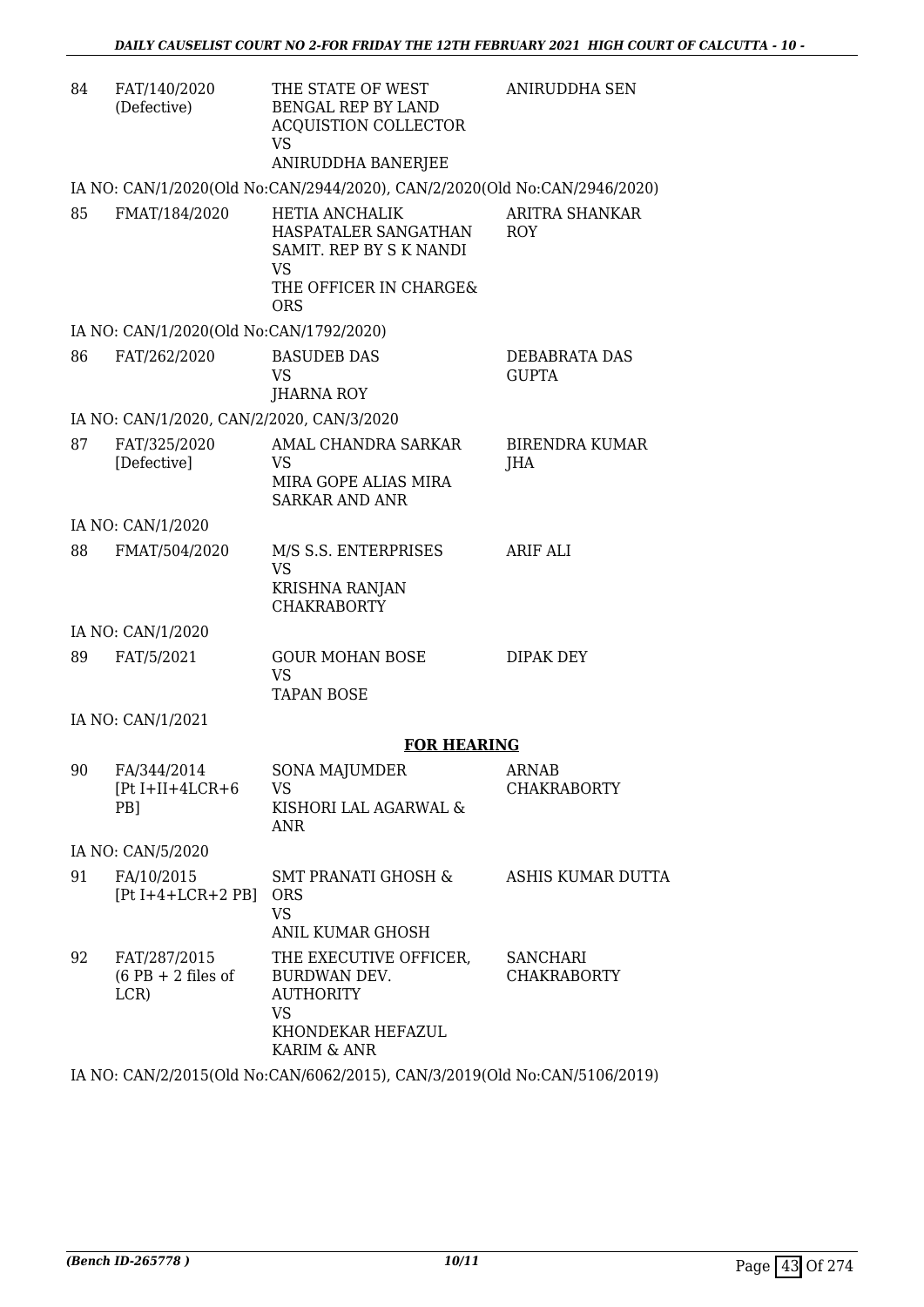| <b>wt93</b> FAT/190/2015 | THE EXECUTIVE OFFICER.<br>BURDWAN DEVELOPMENT<br><b>AUTHORITY</b><br>VS | SANCHARI<br>CHAKRABORTY |
|--------------------------|-------------------------------------------------------------------------|-------------------------|
|                          | UDAY KUMAR SAIN & ANR                                                   |                         |

IA NO: CAN/2/2015(Old No:CAN/4291/2015), CAN/6/2019(Old No:CAN/5110/2019), CAN/7/2019(Old No:CAN/8772/2019)

**wt94** FAT/524/2012 THE EX. OFFICER, BURDWAN DEVP. AUTHORITY **VS** ABDUL ALIM KBS MAHAPATRA

IA NO: CAN/1/2017(Old No:CAN/3193/2017), CAN/2/2019(Old No:CAN/4725/2019), CAN/3/2019(Old No:CAN/8306/2019)

**wt95** FAT/587/2014 BURDWAN DEVELOPMENT AUTHORITY **VS** ANOWAR ALI & ORS **SANCHARI** CHAKRABORTY

IA NO: CAN/2/2014(Old No:CAN/12051/2014), CAN/3/2014(Old No:CAN/12476/2014), CAN/4/2015(Old No:CAN/41/2015), CAN/5/2015(Old No:CAN/10469/2015), CAN/7/2019(Old No:CAN/4726/2019), CAN/8/2019(Old No:CAN/8307/2019)

RAMESH CH. PRUSTI

96 FA/144/2017  $(Pt I + II + 6 PB + LCR VS)$ +one yellow cover file) PUNJAB & SIND BANK M/S. CHAINRUP SAMPATRAM

IA NO: CAN/1/2016(Old No:CAN/1198/2016)

97 FAT/170/2019 (4 PBs + 4LCR+ One ORS. Blue Cover File) BIJOYA LAXMI PARUI & VS DR.RAJENDRANATH PARUI & ORS. SUKANTA DAS

IA NO: CAN/3/2020(Old No:CAN/5267/2020), CAN/4/2020(Old No:CAN/5268/2020)

wt98 FAT/44/2018 A. NATH PARUI SINCE DECEASD REP. BY BIJOYA LAXMI PARUI & ORS **VS** DE. RAJENDRA NATH PARUI & ORS ARUP KUMAR **CHATTERJEE** 

IA NO: CAN/1/2018(Old No:CAN/1227/2018)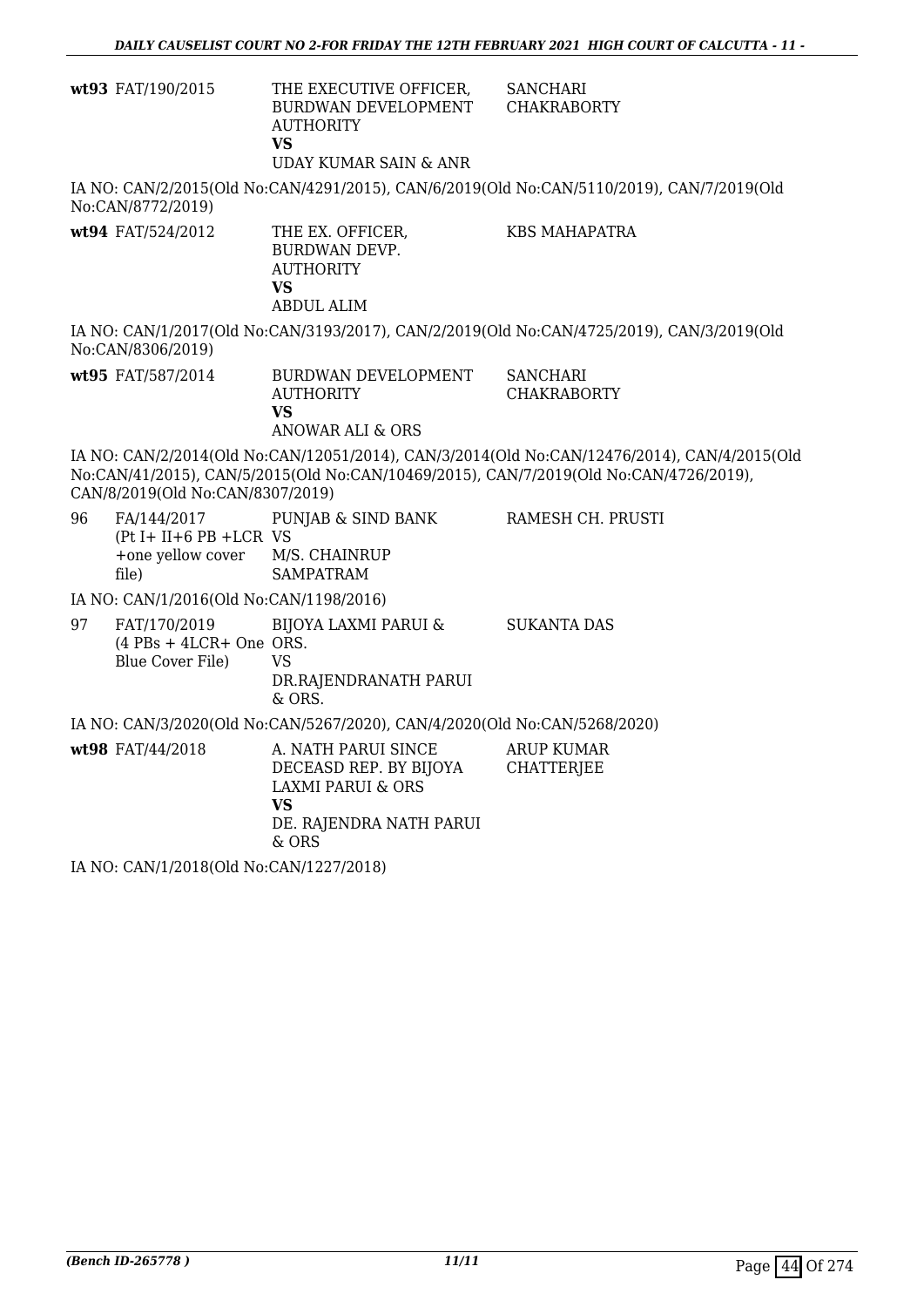

# **Appellate Side**

**DAILY CAUSELIST For Friday The 12th February 2021**

**COURT NO. 12 DIVISION BENCH (DB) AT 1:00 PM HON'BLE JUSTICE SOUMEN SEN HON'BLE JUSTICE RAVI KRISHAN KAPUR**

**ON FRIDAY, THE 12TH FEBRUARY, 2021 AT 1.00 P.M. - WILL SIT TOGETHER FOR TAKING UP ONE CONTEMPT MATTER.**

### **CONTEMPT APPLICATION**

| CPAN/1294/2019  | INDRANI RAHA SARKAR<br>VS<br>DR. SUGAT D SOUZA                                             | ARUNIMA DAS<br>SHARMA |
|-----------------|--------------------------------------------------------------------------------------------|-----------------------|
| wt2 FMA/30/2020 | SALT LAKE SCHOOL<br>(ENGLISH MEDIUM<br>SOCIETY & ORS<br>VS<br>INDRANI RAHA SARKAR &<br>ORS | MUNMUN TEWARI         |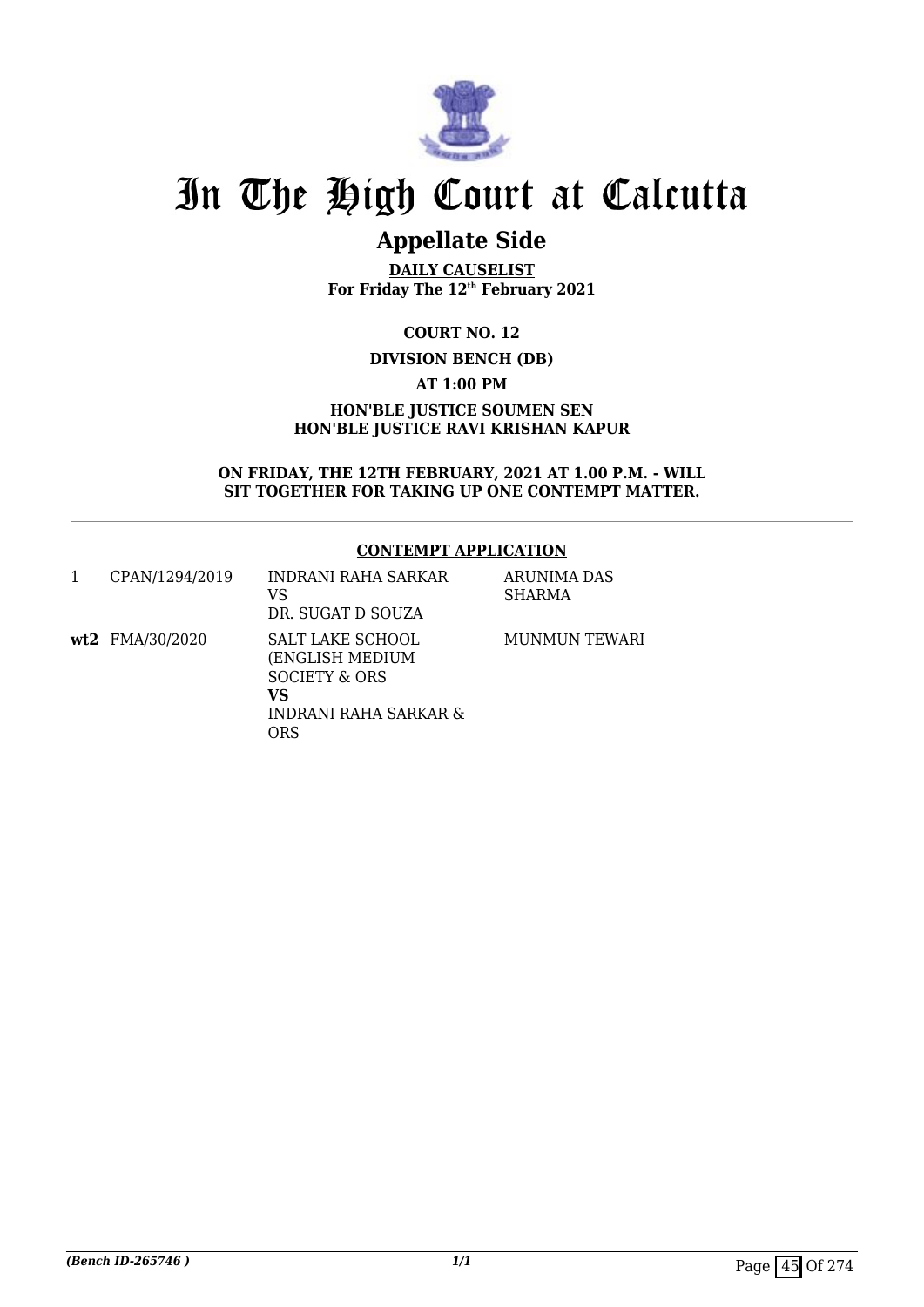

# **Appellate Side**

**DAILY CAUSELIST For Friday The 12th February 2021**

> **COURT NO. 12 DIVISION BENCH (DB-V)**

> > **AT 10:45 AM**

**HON'BLE JUSTICE SOUMEN SEN HON'BLE JUSTICE SAUGATA BHATTACHARYYA ( VIA VIDEO CONFERENCE )**

**ON AND FROM MONDAY, THE 11TH JANUARY, 2021 - APPEALS RELATING TO EDUCATION UNDER GROUP - II AND APPLICATIONS CONNECTED THERETO; HEARING OF CIVIL APPEALS, IRRESPECTIVE OF CLASSIFICATION, FILED TILL 2018. ADMISSION OF APPEALS UNDER ORDER XLI RULE 11 OF CODE OF CIVIL PROCEDURE INCLUDING APPLICATIONS CONNECTED THERETO; FIRST APPEALS RELATING TO EJECTMENT SUITS AND DECREES AND APPLICATIONS CONNECTED THERETO.**

#### **LAWAZIMA;**

**HEARING OF WRIT APPEALS IRRESPECTIVE OF CLASSIFICATION INCLUDING APPLICATIONSCONNECTED THERETO.**

**NOTE : EXCEPT URGENT MATTERS WITH PRIOR NOTICE TO THE OTHER SIDE PRESENTLY,**

#### **NO MENTIONING WILL BE ALLOWED UNTIL FURTHER ORDER.**

**NOTE: MATTERS WILL BE TAKEN UP THROUGH PHYSICAL HEARING ONLY WHEN BOTH THE PARTIES ARE AGREED.**

|                |                                           | <b>TO BE MENTIONED</b>                                             |                     |  |
|----------------|-------------------------------------------|--------------------------------------------------------------------|---------------------|--|
| $\mathbf{1}$   | FAT/317/2020                              | <b>ICICI BANK LTD</b>                                              | <b>AVISHEK GUHA</b> |  |
|                | (ASSIGNED)                                | VS.<br>AGASTYA AGARWAL AND ORS                                     |                     |  |
|                | IA NO: CAN/1/2020, CAN/2/2020             |                                                                    |                     |  |
|                |                                           | <b>APPLICATION</b>                                                 |                     |  |
| 2              | MAT/430/2020<br>(PT.HD.)                  | SUBHADRA DUTTA<br>VS.<br>STATE OF WEST BENGAL                      | KHAIRUL ALAM        |  |
|                | IA NO: CAN/1/2020(Old No:CAN/2925/2020)   |                                                                    |                     |  |
| 3              | MAT/486/2020                              | UNION OF INDIA & ORS<br><b>VS</b><br><b>TARAKESWAR PRASAD</b>      | ARIJIT MAJUMDER     |  |
|                | IA NO: CAN/3/2021, CAN/4/2021, CAN/5/2021 |                                                                    |                     |  |
| $\overline{4}$ | MAT/807/2020                              | KALYAN KUMAR MIRBOR<br>VS<br>STATE OF WEST BENGAL AND<br>ORS.      | SUDIPTA DASGUPTA    |  |
|                | IA NO: CAN/1/2021                         |                                                                    |                     |  |
| 5              | MAT/41/2021                               | BIJAN KUMAR GHOSH<br><b>VS</b><br>STATE OF WEST BENGAL AND<br>ORS. | ANINDA BHATTACHARYA |  |
|                | IA NO: CAN/1/2021                         |                                                                    |                     |  |

#### **ORDER XLI RULE II**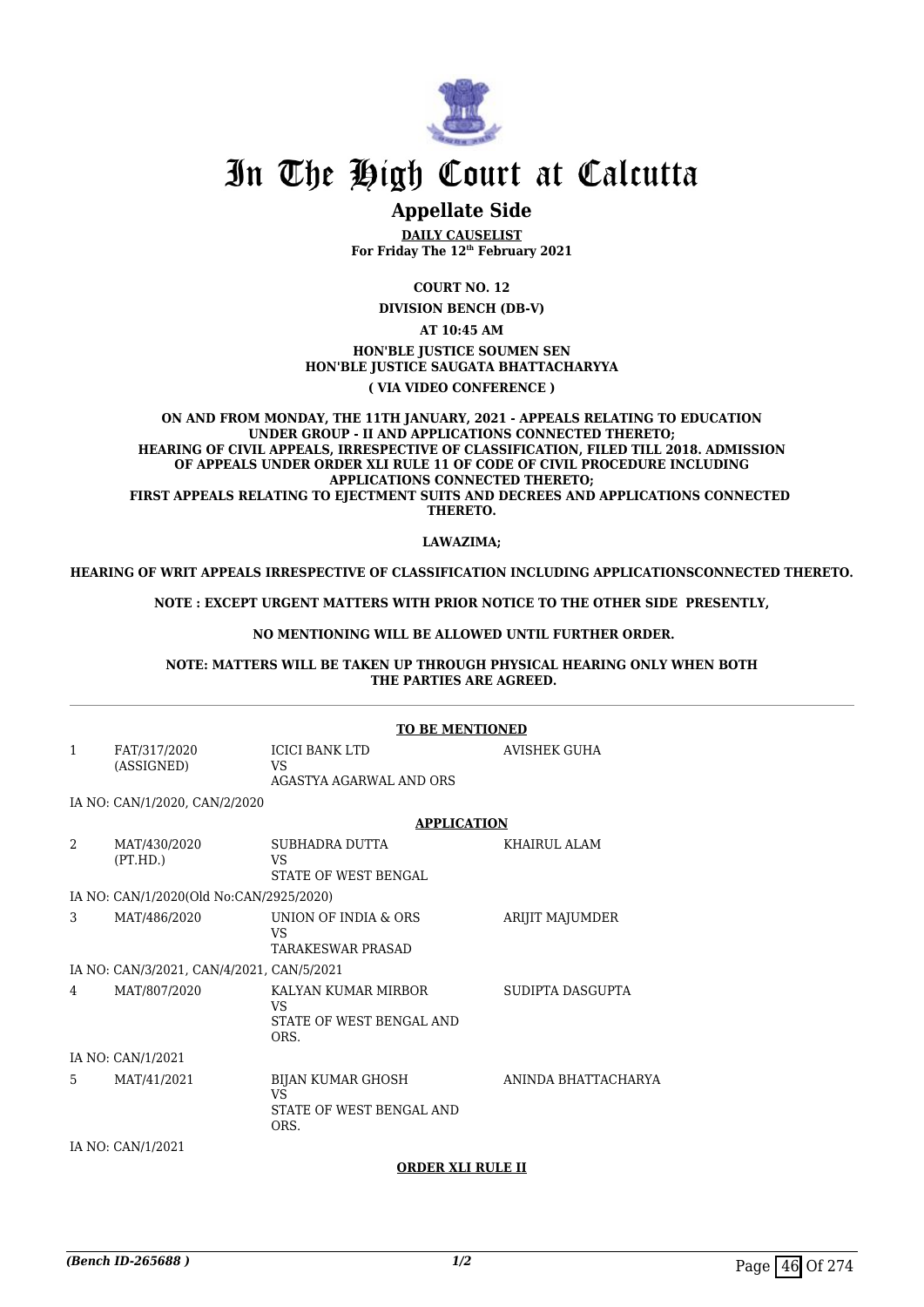| 6   | SAT/133/2020<br>(PT. HD.)                 | ANANDARAM KOLEY<br>VS.                                                                       | RAVI RANJAN KUMAR                                                                                           |
|-----|-------------------------------------------|----------------------------------------------------------------------------------------------|-------------------------------------------------------------------------------------------------------------|
|     |                                           | DILIP MAJHI AND ORS                                                                          |                                                                                                             |
|     | IA NO: CAN/1/2020                         |                                                                                              |                                                                                                             |
| 7   | SAT/303/2018                              | MALLIKA HALDER@MONOHARA<br><b>HALDER &amp; ANR</b><br><b>VS</b><br>ANJU HALDER & ORS         | SHAMIK UL BARI                                                                                              |
|     | IA NO: CAN/1/2018(Old No:CAN/5858/2018)   |                                                                                              |                                                                                                             |
| 8   | FMAT/1046/2018                            | CHANDRA SEKHAR SINGH                                                                         | RAJDEEP BHATTACHARYA                                                                                        |
|     |                                           | VS<br>JITENDRA NATH ROY & ORS                                                                |                                                                                                             |
|     | IA NO: CAN/1/2018(Old No:CAN/8848/2018)   |                                                                                              |                                                                                                             |
| wt9 | FMAT/1047/2018                            | SUBHASH SINGH & ANR<br>VS<br>JITENDRA NATH ROY & ORS                                         | RAJDEE BHATTACHARYA                                                                                         |
|     | IA NO: CAN/1/2018(Old No:CAN/8851/2018)   |                                                                                              |                                                                                                             |
|     | wt10 FMAT/1052/2018                       | NIRMALA CHOWDHURY<br><b>VS</b>                                                               | RAJDEEP BHATTACHARYA                                                                                        |
|     |                                           | JITENDRA NATH ROY & ORS                                                                      |                                                                                                             |
|     | IA NO: CAN/1/2018(Old No:CAN/8852/2018)   |                                                                                              |                                                                                                             |
| 11  | FMAT/357/2020                             | <b>SHANKAR SHAW &amp; ORS</b><br>VS.<br>NAVIN SHAW & ORS                                     | SARBAN BHATTACHARYA                                                                                         |
|     |                                           |                                                                                              | IA NO: CAN/1/2020(Old No:CAN/5190/2020), CAN/2/2020(Old No:CAN/5191/2020), CAN/3/2020(Old No:CAN/5207/2020) |
| 12  | FMAT/512/2018                             | MAHADEB SAMNANTA & ORS.                                                                      | ARITRA SHANKAR RAY                                                                                          |
|     |                                           | <b>VS</b><br>DUKHIRAM SAMANTA (DECEASED<br>SUBTD. BY) KAMALA SAMANTA &<br>ORS.               |                                                                                                             |
| 13  | FMAT/77/2020                              | GUNDA BOUL DAS @ BASUDEB<br><b>BOUL DAS &amp; ANR</b><br><b>VS</b><br>AMIT CHANDRA PAL & ORS | ARUNAVA GANGULY                                                                                             |
|     | IA NO: CAN/1/2020(Old No:CAN/2673/2020)   |                                                                                              |                                                                                                             |
| 14  | FMA/1739/2019                             | TULSIDAS ROY & ORS.<br><b>VS</b>                                                             | <b>MARISHA MULLICK</b>                                                                                      |
|     |                                           | BIMALA DEVI JAISWAL & ORS.                                                                   |                                                                                                             |
|     | IA NO: CAN/1/2019(Old No:CAN/10577/2019)  |                                                                                              |                                                                                                             |
| 15  | FMAT/695/2018                             | <b>GAUTAM CHATTERJEE</b><br>VS                                                               | ABHIJIT CHAKRABORTY                                                                                         |
|     |                                           | SHYAMA PADA BISWAS DEAD R/P<br>BY SUBHENDU BISWAS & ORS                                      |                                                                                                             |
| 16  | FMAT/284/2020                             | <b>SUMAN SARKAR</b><br>VS<br>MANISHA DUTTA SARKAR                                            | SUDIPTA KR. BOSE                                                                                            |
|     | IA NO: CAN/1/2020(Old No:CAN/2616/2020)   |                                                                                              |                                                                                                             |
|     |                                           | <b>CIVIL APPLICATION</b>                                                                     |                                                                                                             |
| 17  | FAT/307/2020                              | swapan kumar datta and ors.                                                                  | <b>SIB SANKAR DAS</b>                                                                                       |
|     | (PT.HD.)                                  | <b>VS</b><br>M/S., P.N. MUKHERJEE AND SONS                                                   |                                                                                                             |
|     | IA NO: CAN/1/2020                         |                                                                                              |                                                                                                             |
|     | wt18 FAT/309/2020                         | SWAPAN KUMAR DATTA AND<br>ORS.<br>VS                                                         | <b>SIB SANKAR DAS</b>                                                                                       |
|     |                                           | M/S. SK. COMBOR ALI AND SONS                                                                 |                                                                                                             |
|     | IA NO: CAN/1/2020, CAN/2/2021, CAN/3/2021 |                                                                                              |                                                                                                             |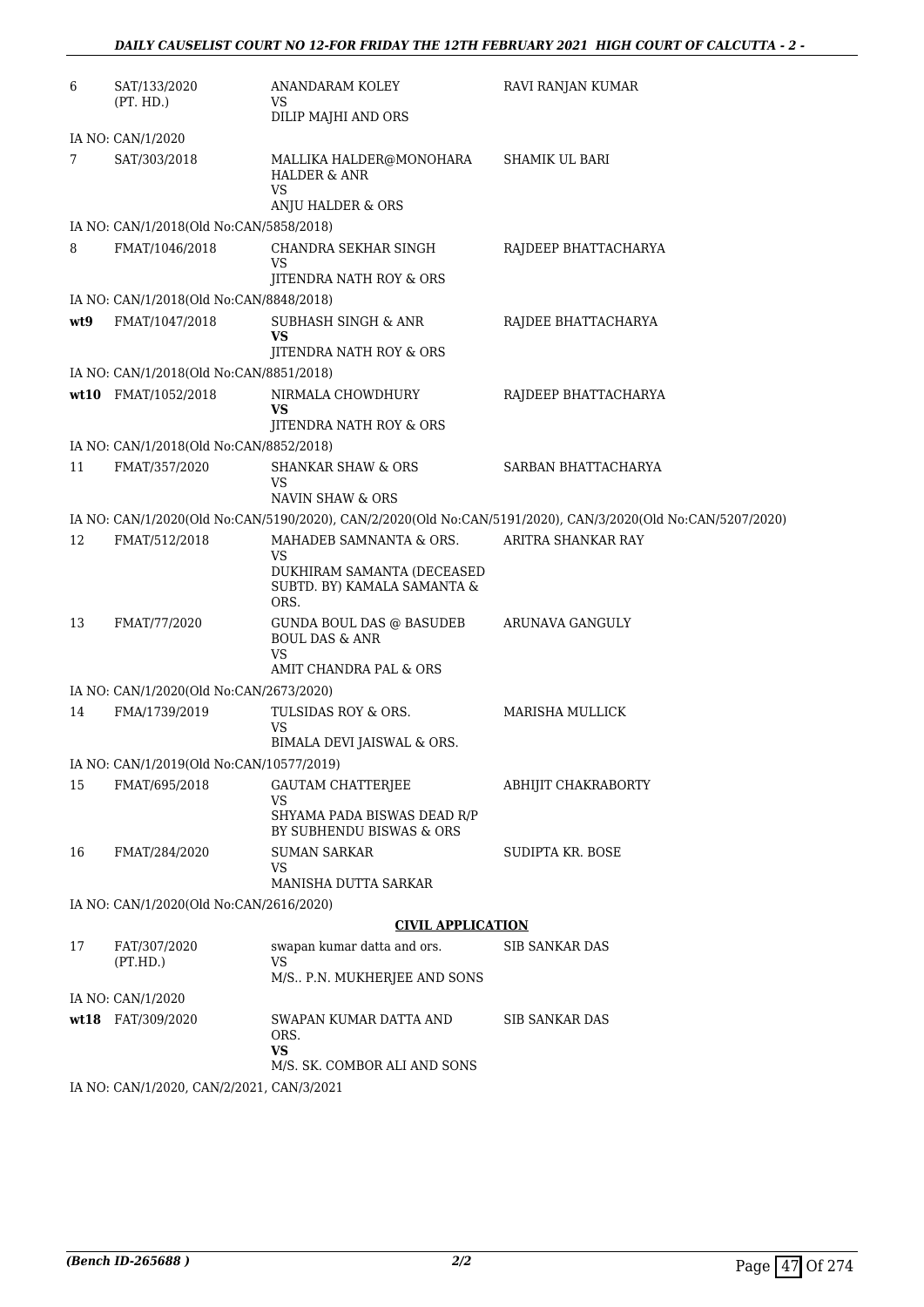

# **Appellate Side**

**DAILY CAUSELIST For Friday The 12th February 2021**

**COURT NO. 11**

## **DIVISION BENCH (DB - VI)**

**AT 10:45 AM**

**HON'BLE JUSTICE SUBRATA TALUKDAR HON'BLE JUSTICE HIRANMAY BHATTACHARYYA (VIA VIDEO CONFERENCE)**

### **ON AND FROM MONDAY, THE 11TH JANUARY 2021 - APPEALS FROM ORDERS RELATING TO MUNICIPALITIES, CO-OPERATIVES & PANCHAYATS UNDER GROUP-V INCLUDING APPLICATIONS CONNECTED THERETO;**

**HEARING OF WRIT APPEALS IRRESPECTIVE OF CLASSIFICATION INCLUDING APPLICATIONS CONNECTED THERETO;**

**SPECIAL NOTE: 1.(A) MENTIONING OF REALLY URGENT MATTERS WILL BE ALLOWED ON EVERY MONDAY AND WEDNESDAY AT THE FIRST SITTING OF THE COURT. (B) MENTIONING SLIPS MUST BE FILED STATING THE GROUNDS OF URGENCY WITH SERVICE OF NOTICE ON THE OPPOSITE SIDE(S). (C) FIXED MATTERS MARKED IN EACH GROUP WILL BE CALLED ON FIRST FROM THE GROUP. 2. APPELLATE SIDE MATTERS WILL BE TAKEN UP UPTO RECESS ON EVERY TUESDAY AND THURSDAY. 3. ON TUESDAYS AND THURSDAYS APPEALS FOR HEARING (SENT FROM DEPARTMENTS) WILL BE CALLED ON FIRST, THEREAFTER, MATTERS WILL BE CALLED ON AS PER LIST.**

**NOTE: MATTERS WILL BE TAKEN UP THROUGH PHYSICAL HEARING ONLY WHEN BOTH THE PARTIES ARE AGREED**

## **FOR JUDGMENT**

( AT 12.55 P.M. )

1 FMA/569/2020 (Assigned) VIJAY SPORTS CLUB & ORS VS MAINAK SWARNOKAR

VIJAY SPORTS CLUB & ANR

IA NO: CAN/1/2020(Old No:CAN/1328/2020), CAN/2/2020(Old No:CAN/2446/2020), CAN/3/2020

## **APPLICATION(S)**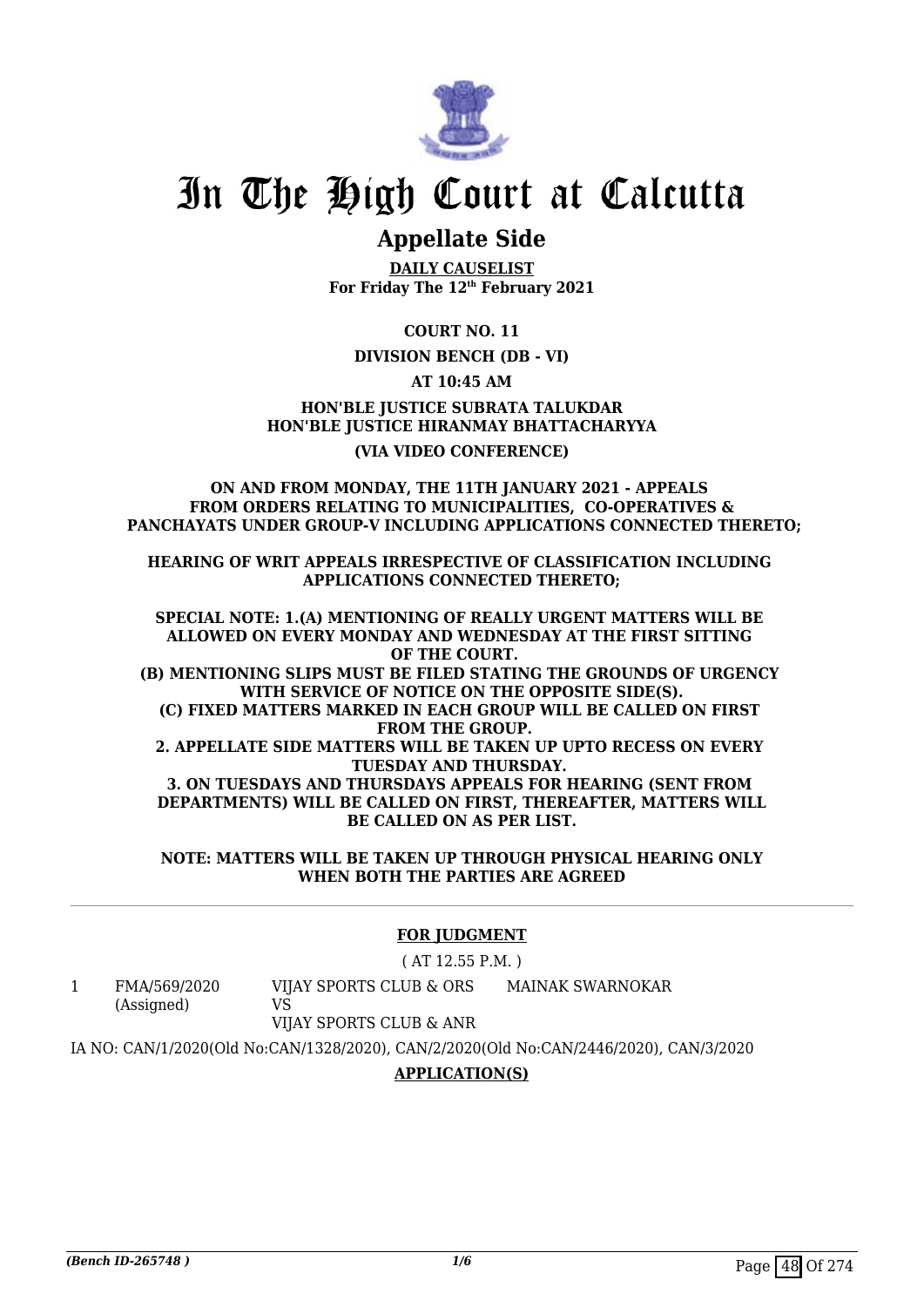| 2   | MAT/121/2021<br>[FIXED]                 | CONTAI CO OPERATIVE<br><b>AGRICULTURE AND RURAL</b><br>DEV BANK LTD AND ORS<br>VS<br>STATE OF WEST BENGAL<br>AND ORS. | <b>ANISH Kumar</b><br>mukherjee   |
|-----|-----------------------------------------|-----------------------------------------------------------------------------------------------------------------------|-----------------------------------|
|     | IA NO: CAN/1/2021                       |                                                                                                                       |                                   |
| 3   | MAT/580/2020<br>[Fixed]                 | THE HOOGHLY CHINSURAH<br>MUNICIPALITY AND ORS<br><b>VS</b><br><b>RAJIB ROY AND ORS</b>                                | <b>TANMOY</b><br><b>CHOWDHURY</b> |
|     | IA NO: CAN/1/2020, CAN/2/2020           |                                                                                                                       |                                   |
| wt4 | MAT/581/2020                            | THE HOOGHLY CHINSURAH<br>MUNICIPALITY AND ORS<br><b>VS</b><br>NARAYAN ADHIUKARI AND<br><b>ORS</b>                     | <b>TANMOY</b><br><b>CHOWDHURY</b> |
|     | IA NO: CAN/1/2020, CAN/2/2020           |                                                                                                                       |                                   |
|     | wt5 MAT/673/2020                        | THE STATE OF WEST<br><b>BENGAL AND ANR</b><br>VS<br>NARAYAN ADHIKARY AND<br><b>ORS</b>                                | <b>SOMNATH NASKAR</b>             |
|     | IA NO: CAN/1/2020, CAN/2/2020           |                                                                                                                       |                                   |
| 6   | MAT/28/2021<br>[Fixed]                  | ATUL BARIK AND ANR<br>VS<br>STATE OF WEST BENGAL<br>AND ORS.                                                          | Manish Kumar Das                  |
|     | IA NO: CAN/1/2021                       |                                                                                                                       |                                   |
| 7   | MAT/297/2020<br>$(FIXED) (Pt.-I+II)$    | <b>MUKTA ARYA</b><br><b>VS</b><br><b>BASED HALDER &amp; ORS</b>                                                       | MANJULI<br><b>CHOUDHURI</b>       |
|     | IA NO: CAN/1/2020(Old No:CAN/2144/2020) |                                                                                                                       |                                   |
| wt8 | WPA/16126/2018                          | <b>BASED HALDER &amp; ORS</b><br><b>VS</b><br>STATE OF WEST BENGAL &<br><b>ORS</b>                                    | P.R.MITRA                         |
| wt9 | WPCRC/275/2019                          | <b>BASED HALDER &amp; ORS</b><br><b>VS</b><br><b>MANGALA ROY</b>                                                      | PINAKI RANJAN<br><b>MITRA</b>     |
| 10  | MAT/383/2020                            | M/S. BHARATI ENTP. & ANR.<br><b>VS</b><br>STATE OF WEST BENGAL &<br>ORS.                                              | SANGHAMITRA<br><b>NANDY</b>       |
|     | IA NO: CAN/1/2020(Old No:CAN/2726/2020) |                                                                                                                       |                                   |
| 11  | MAT/384/2020                            | M/S. BHARATI ENTP. & ANR.<br><b>VS</b><br>STATE OF WEST BENGAL &<br>ORS.                                              | SANGHAMITRA<br><b>NANDY</b>       |

IA NO: CAN/1/2020(Old No:CAN/2727/2020)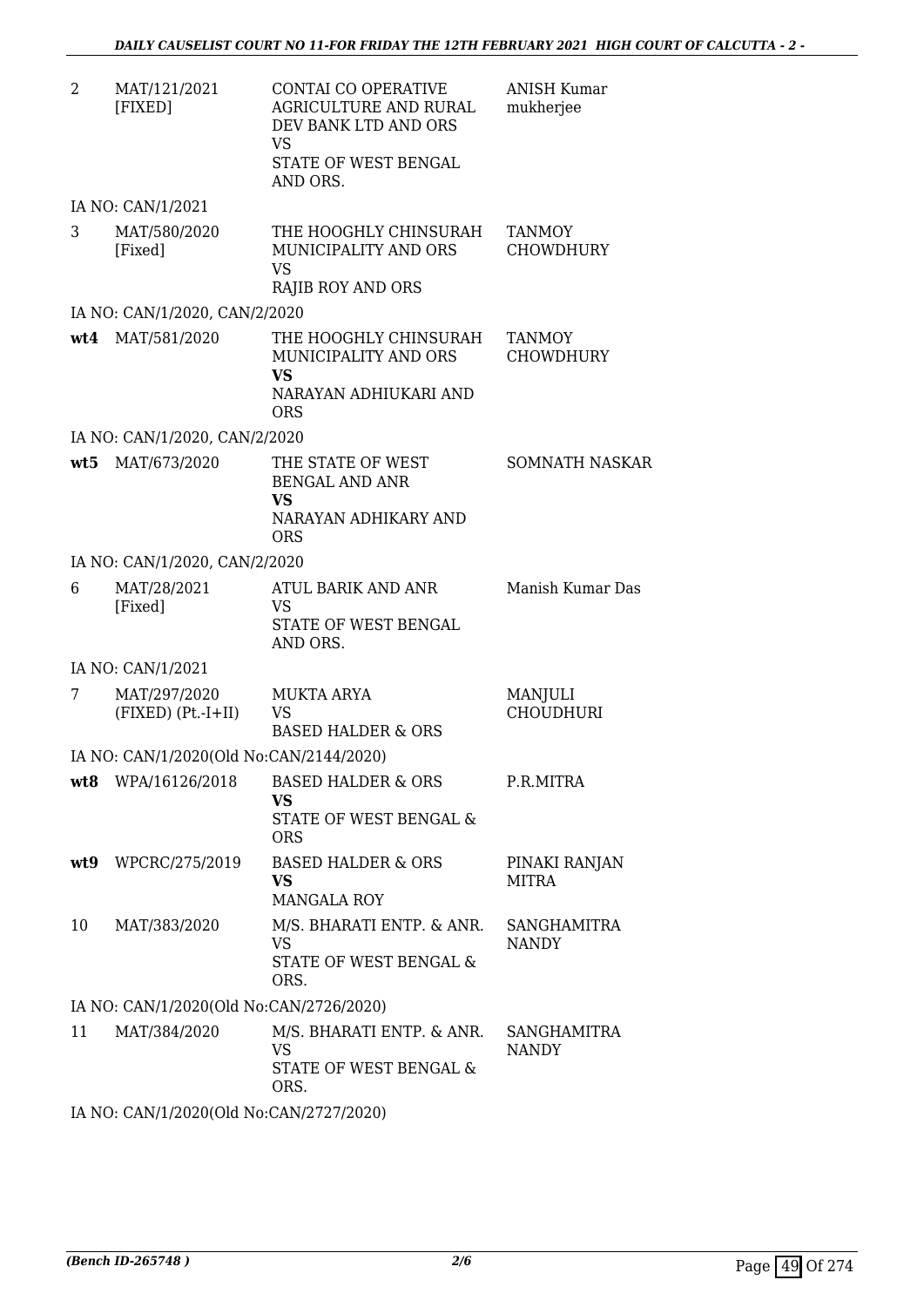|                                         | wt12 WPA/2995/2020                      | M/S BHARATI ENTERPRISE<br>& ANR<br><b>VS</b><br>STATE OF WEST BENGAL &<br><b>ORS</b>                             | <b>SANGHAMITRA</b><br><b>NANDY</b> |  |
|-----------------------------------------|-----------------------------------------|------------------------------------------------------------------------------------------------------------------|------------------------------------|--|
| 13                                      | MAT/799/2020                            | TAPAN KUMAR MUKHERJEE<br>VS<br>THE KOLKATA MUNICIPAL<br><b>CORPORATION AND</b><br><b>OTHERS</b>                  |                                    |  |
|                                         | IA NO: CAN/1/2020, CAN/2/2021           |                                                                                                                  |                                    |  |
| 14                                      | MAT/65/2021                             | THE BAIDYABATI<br>MUNICIPALITY AND ORS<br><b>VS</b><br>SWAPAN CHATTERJEE AND<br><b>ANR</b>                       | KAMALESH DALAL                     |  |
|                                         | IA NO: CAN/1/2021                       |                                                                                                                  |                                    |  |
| 15                                      | MAT/1991/2019                           | RAICHAND GIRI<br><b>VS</b><br>STATE OF WEST BENGAL &<br><b>ORS</b>                                               | <b>SMITA PAL</b>                   |  |
|                                         | IA NO: CAN/1/2020(Old No:CAN/2441/2020) |                                                                                                                  |                                    |  |
|                                         | wt16 WPA/21938/2019                     | RAICHAND GIRI & ANR<br><b>VS</b><br>STATE OF WEST BENGAL &<br><b>ORS</b>                                         | PAMPA DEY DHABAL                   |  |
| 17                                      | MAT/769/2020                            | STATE OF WEST BENGAL<br>AND ORS.<br><b>VS</b><br><b>RUMA BASU</b>                                                | <b>BIPLOB DAS</b>                  |  |
|                                         | IA NO: CAN/1/2020, CAN/2/2021           |                                                                                                                  |                                    |  |
| 18                                      | MAT/540/2020                            | BIDDHAN CHANDRA ROY<br>MAHILA HELP GROUP CO<br>OP SOCIETY LTD &ORS<br>VS<br>STATE OF WEST BENGAL &<br><b>ORS</b> | <b>SWETA GANDHI</b><br>MURGAI      |  |
|                                         |                                         | IA NO: CAN/1/2020(Old No:CAN/5958/2020), CAN/2/2020(Old No:CAN/5961/2020)                                        |                                    |  |
| 19                                      | MAT/848/2018<br>(2nd time)              | M/S PAJ CONSTRUCTIONS<br><b>VS</b><br>STATE OF WEST BENGAL &<br><b>ORS</b>                                       | PINGAL<br><b>BHATTACHARYA</b>      |  |
| IA NO: CAN/1/2018(Old No:CAN/8170/2018) |                                         |                                                                                                                  |                                    |  |
| 20                                      | MAT/1330/2018<br>(4th time)             | SUDHINDRA NATH GHOSH<br>& ANR<br><b>VS</b><br><b>KMC &amp; ORS</b>                                               | <b>BRATIN KUMAR DEY</b>            |  |
|                                         |                                         | IA NO: CAN/1/2019(Old No:CAN/8364/2019), CAN/2/2021, CAN/3/2021                                                  |                                    |  |
| 21                                      | MAT/135/2020<br>CAN/812/2020            | HIMANGSHU SARKAR &<br><b>ORS</b><br><b>VS</b><br><b>SOHAN PRASAD</b><br><b>CHOUDHARY &amp; ORS</b>               | <b>NEIL BASU</b>                   |  |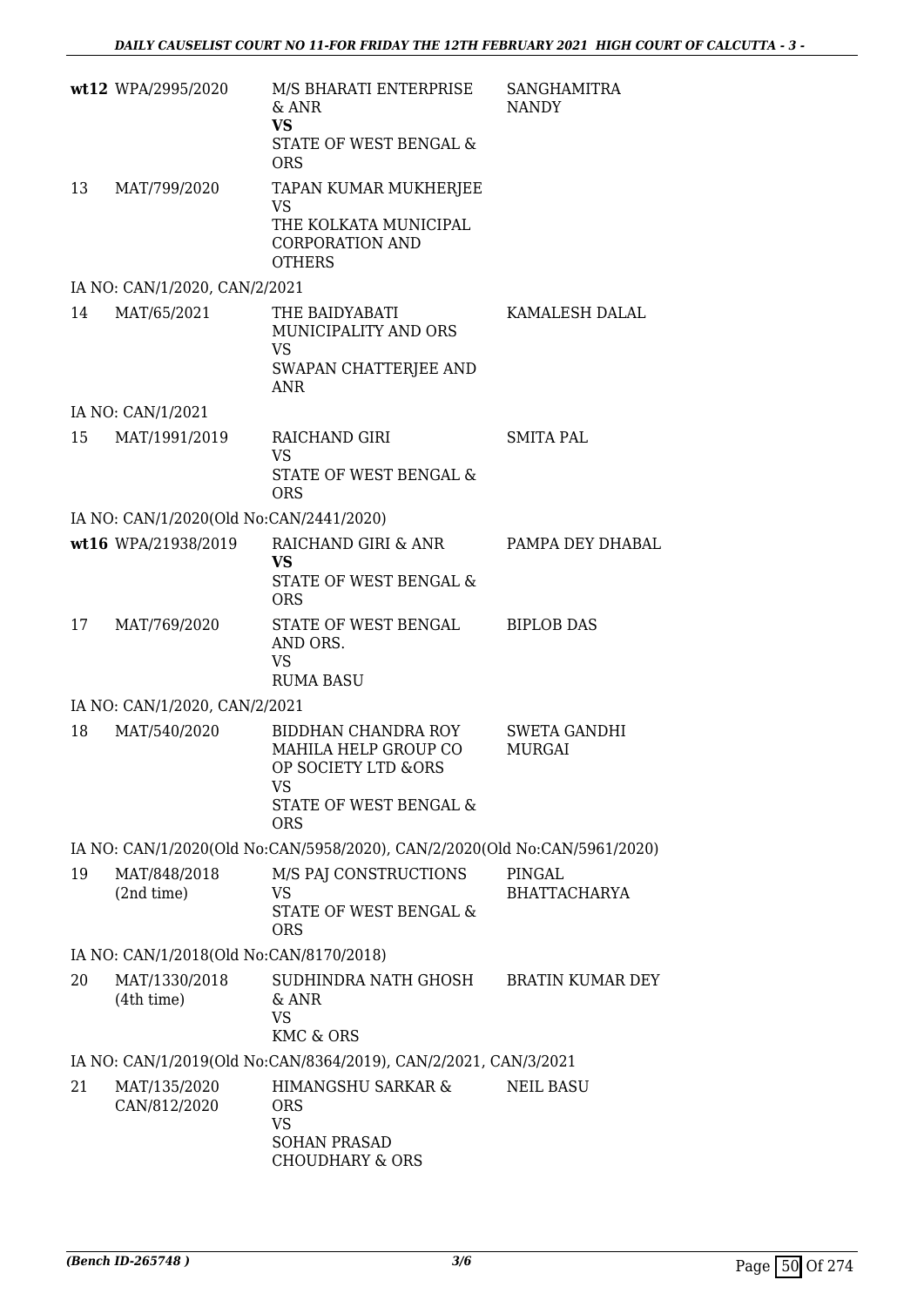| 22 | MAT/582/2020                              | M/S. SINGHI PROJECT PVT<br><b>LTD</b><br><b>VS</b><br>State of West Bengal                                              | <b>ABHISEK VERMA</b>                      |
|----|-------------------------------------------|-------------------------------------------------------------------------------------------------------------------------|-------------------------------------------|
|    | IA NO: CAN/1/2020, CAN/2/2020             |                                                                                                                         |                                           |
| 23 | FMA/614/2017                              | DEBRANJAN BANERJEEE<br><b>VS</b><br><b>SMT ARATI BANERJEE</b>                                                           | <b>S. CHAKRABORTY</b>                     |
|    | wt24 WPA/1357/2016                        | <b>ARATI BANERJEE</b><br><b>VS</b><br><b>STATE OF WEST BENGAL &amp;</b><br><b>ORS</b>                                   | <b>SMT KOYELI</b><br><b>BHATTACHARYYA</b> |
|    |                                           | IA NO: CAN/1/2016(Old No:CAN/3623/2016), CAN/2/2016(Old No:CAN/4548/2016)                                               |                                           |
|    |                                           | <b>APPEALS FOR HEARING (SENT FROM DEPARTMENTS)</b>                                                                      |                                           |
| 25 | FMA/2226/2014<br>[2ND TIME]               | <b>UDAY SANKAR PAL</b><br><b>VS</b><br><b>STATE OF WEST BENGAL &amp;</b><br><b>ORS</b>                                  | <b>SHYAMA PRASAD</b><br><b>PURKAIT</b>    |
|    | IA NO: CAN/1/2014(Old No:CAN/3939/2014)   |                                                                                                                         |                                           |
| 26 | FMA/2239/2014<br>[2ND TIME]               | MD. ABDUL ALIM SARKAR<br>VS<br>STATE OF WEST BENGAL &<br><b>ORS</b>                                                     | MD. SABIR AHMED                           |
| 27 | FMA/1015/2016<br>[2ND TIME]               | <b>CEMIN CONSULTANTS</b><br>PRIVATE LIMITED & ORS<br><b>VS</b><br>THE KOLKATA MUNICIPAL<br><b>CORPORATION &amp; ORS</b> | SUTAPA DUTTA                              |
|    | wt28 FMA/2008/2014                        | COMPANY CONSULTANTS<br>P. LTD. & ORS.<br><b>VS</b><br>KMC & ORS.                                                        | SANJUKTA RAY                              |
|    | IA NO: CAN/1/2014(Old No:CAN/2342/2014)   |                                                                                                                         |                                           |
|    | wt29 WPA/37642/2013                       | CEMIN CONSULTANTS PVT.<br>LTD. & ORS.<br>VS<br>KOLKATA MUNICIPAL<br>CORP. & ORS.                                        | <b>SUTAPA DUTTA</b>                       |
|    | wt30 WPA/744/2014                         | COMPANY CONSULTANTS.<br>PVT. LTD & ORS<br><b>VS</b><br>KOLKATA MUNICIPAL<br>CORP. & ORS                                 | <b>SANJUKTA RAY</b>                       |
| 31 | FMA/846/2011<br>[2ND TIME]                | <b>GOLAM SADIQUE</b><br>VS<br>STATE OF WEST BENGAL &<br><b>ORS</b>                                                      | MD. ABDUL ALIM                            |
|    | wt32 WPA/7488/2010                        | <b>GOLAM SADEQUE</b><br><b>VS</b><br>STATE OF WEST BENGAL &<br><b>ORS</b>                                               | MD. ABDUL ALIM                            |
|    | IA NO. CANI/1/2013(OId No.CANI/2016/2013) |                                                                                                                         |                                           |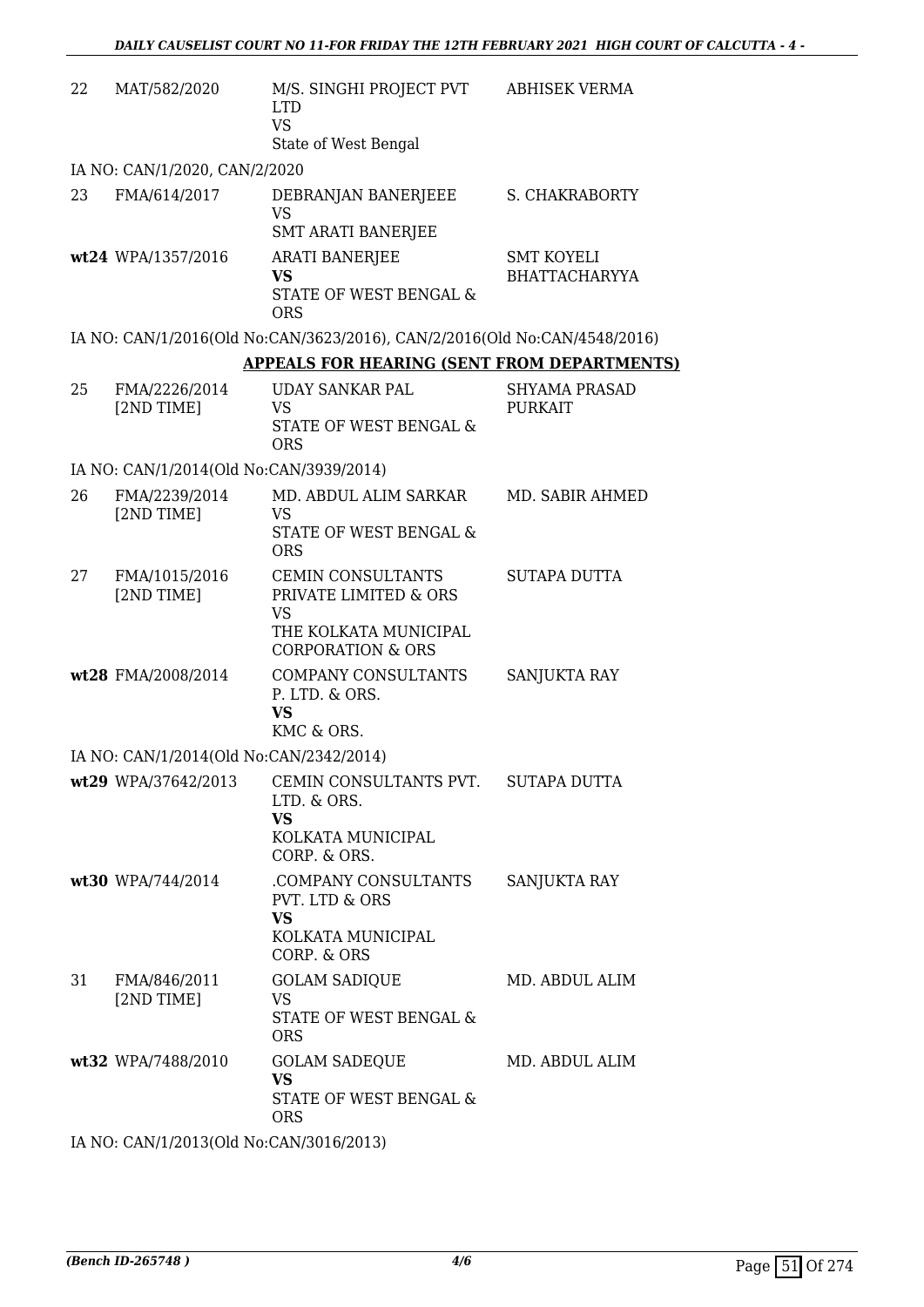| 33 | FMA/1209/2009<br>[2ND TIME]                | SK. ROJMAN ALI<br><b>VS</b><br>STATE OF WB & ORS.                                                                | RAUSHAN ARA<br><b>BEGUM</b>   |
|----|--------------------------------------------|------------------------------------------------------------------------------------------------------------------|-------------------------------|
|    | IA NO: CAN/1/2009(Old No:CAN/6162/2009)    |                                                                                                                  |                               |
|    | wt34 WPA/9841/2009                         | ANUPAM MUKHERJEE<br>VS<br>STATE OF WEST BENGAL &<br><b>ORS</b>                                                   | RAJARSHI<br><b>CHATTERJEE</b> |
| 35 | FMA/464/2010<br>[2ND TIME]                 | MAINUDDIN AHAMED &<br><b>ORS</b><br><b>VS</b>                                                                    | SYED MANSUR ALI               |
|    |                                            | <b>SUBHASISH PAUL &amp; ORS</b>                                                                                  |                               |
|    | IA NO: ASTA/2/2010(Old No:ASTA/50/2010)    |                                                                                                                  |                               |
|    | wt36 WPA/1497/2010                         | <b>SUBHASISH PAUL</b><br><b>VS</b><br>STATE OF WEST BENGAL &<br><b>ORS</b>                                       | <b>GOUTAM DEBNATH</b>         |
| 37 | FMA/514/2020                               | SUPRIYA BARUA @<br><b>MAKHAN BARUA</b><br>VS<br>STATE OF WEST BENGAL &<br>ORS.                                   | SUBHAJIT PANJA                |
|    | IA NO: CAN/1/2019(Old No:CAN/10877/2019)   |                                                                                                                  |                               |
|    |                                            | <b>APPEALS FOR HEARING</b>                                                                                       |                               |
| 38 | FMA/1251/2019<br>(2 P.B.S.) (2ND)<br>TIME) | RELIANCE JIO INFOCOM<br>LTD & ANR<br><b>VS</b><br>REJAUL LASKAR & ORS                                            | DEB KUMAR SEN                 |
|    | wt39 FMA/1228/2019                         | RELIANCE JIO INFOCOM<br>LTD & ANR<br><b>VS</b><br>REJAUL LASKAR & ORS                                            | DEB KUMAR SEN                 |
| 40 | MAT/736/2020<br>$(2$ PBS)                  | <b>GOBINDA MAITI</b><br>VS<br>MIDNAPORE MUNICIPALITY<br>AND ORS                                                  | RAVI RANJAN KUMAR             |
|    | IA NO: CAN/1/2020                          |                                                                                                                  |                               |
| 41 | FMA/252/2014                               | <b>AMAL KR SARKAR</b>                                                                                            | DEBABRATA                     |
|    |                                            | VS<br>STATE OF WEST BENGAL &<br><b>ORS</b>                                                                       | <b>GANGULY</b>                |
|    | IA NO: CAN/1/2014(Old No:CAN/4739/2014)    |                                                                                                                  |                               |
| 42 | FMA/3538/2014<br>(2 P.B.)                  | SURENDRA KUMAR<br><b>GOENKA &amp; ORS</b><br><b>VS</b><br><b>BANGUR AVENUE</b><br>RESIDENTS ASSOCIATION<br>& ORS | RAJSHREE KAJARIA              |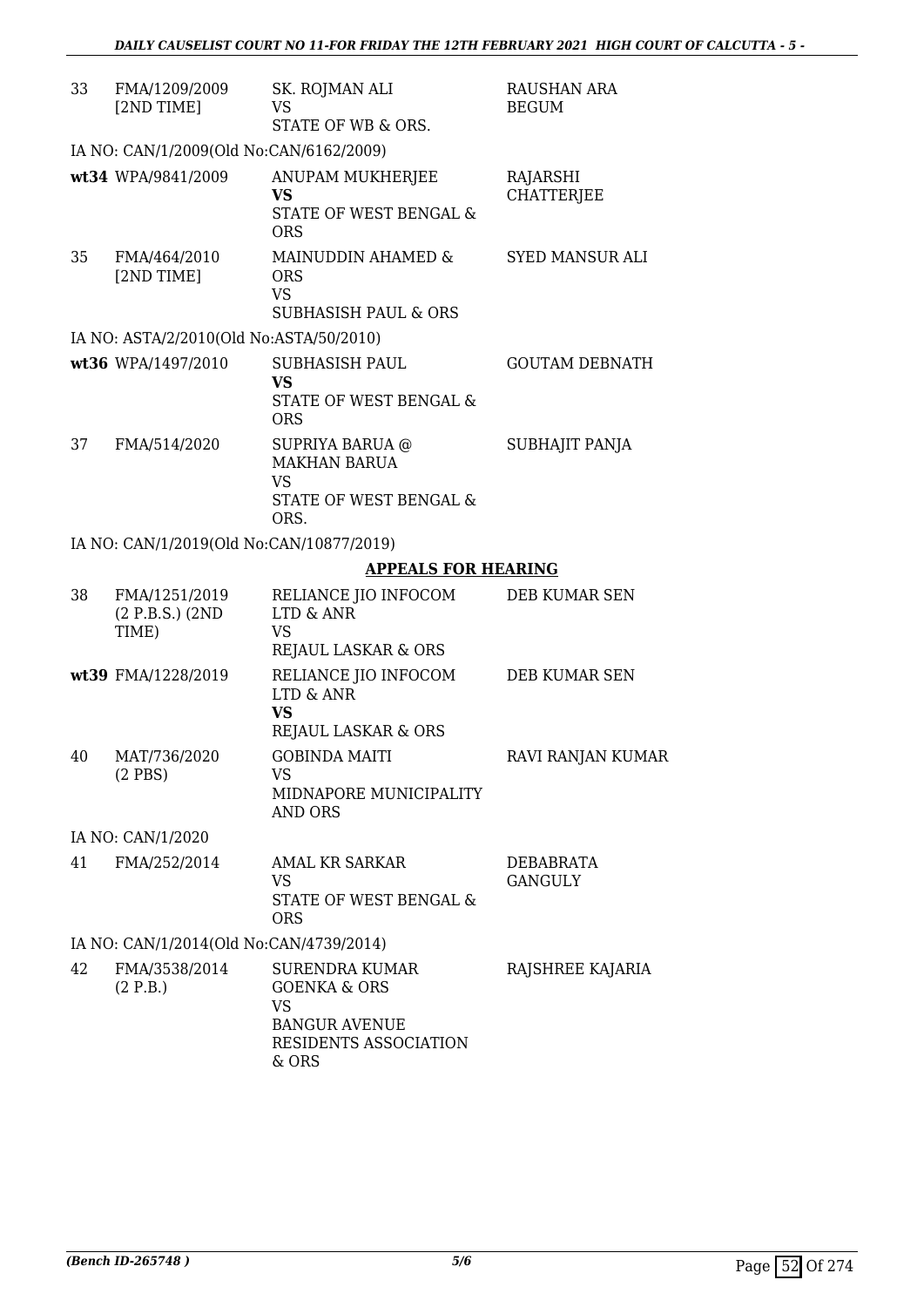|    | wt43 FMA/278/2015                        | <b>KRISHNA MURARI</b><br>GOENKA(K.M. GOENKA) &<br><b>ORS</b><br><b>VS</b><br><b>BANGUR AVENUE</b><br>RESIDENTS' ASSOCIATION<br>& ORS | RAJESH UPADHYAY                                                                           |
|----|------------------------------------------|--------------------------------------------------------------------------------------------------------------------------------------|-------------------------------------------------------------------------------------------|
|    | wt44 FMA/3520/2014                       | <b>SURENDRA KUMAR</b><br><b>GOENKA &amp; ORS</b><br><b>VS</b><br><b>BANGUR AVENUE</b><br>RESIDENTS' ASSOCIATION<br>& ORS             | RAJSHREE KAJARIA                                                                          |
|    | IA NO: ASTA/1/2014(Old No:ASTA/101/2014) |                                                                                                                                      |                                                                                           |
|    | wt45 FMA/3536/2014                       | <b>SURENDRA KUMAR</b><br><b>GOENKA &amp; ORS</b><br><b>VS</b><br><b>SOUTH DUM DUM</b><br><b>MUNICIPAITY</b>                          | RAJSHREE KAJARIA                                                                          |
| 46 | FMA/118/2012<br>[2 P.B.]                 | MANOSH KR GHOSH<br><b>VS</b><br>STATE OF W.B.                                                                                        | RUDRA JYOTI<br><b>BHATTACHARJEE</b>                                                       |
|    |                                          | No:CAN/8448/2014), CAN/4/2014(Old No:CAN/11688/2014)                                                                                 | IA NO: CAN/1/2011(Old No:CAN/9055/2011), CAN/2/2012(Old No:CAN/9408/2012), CAN/3/2014(Old |
| 47 | FMA/2418/2014<br>(2 P.B.)                | MADHUSUDAN DAS & ORS<br><b>VS</b><br>STATE OF WEST BENGAL &<br><b>ORS</b>                                                            | A.K.JHA                                                                                   |
|    | wt48 WPA/33023/2013                      | MADHUSUDAN DAS & ORS<br><b>VS</b><br><b>STATE OFW B &amp; ORS</b>                                                                    | A K JHA                                                                                   |
| 49 | FMA/3538/2013<br>(2 P.B.)                | RAJLAXMI PRADHAN(PAL)<br><b>VS</b><br><b>SUDESHNA</b><br>MAITY(SASHMAL)                                                              | <b>GOURAV DAS</b>                                                                         |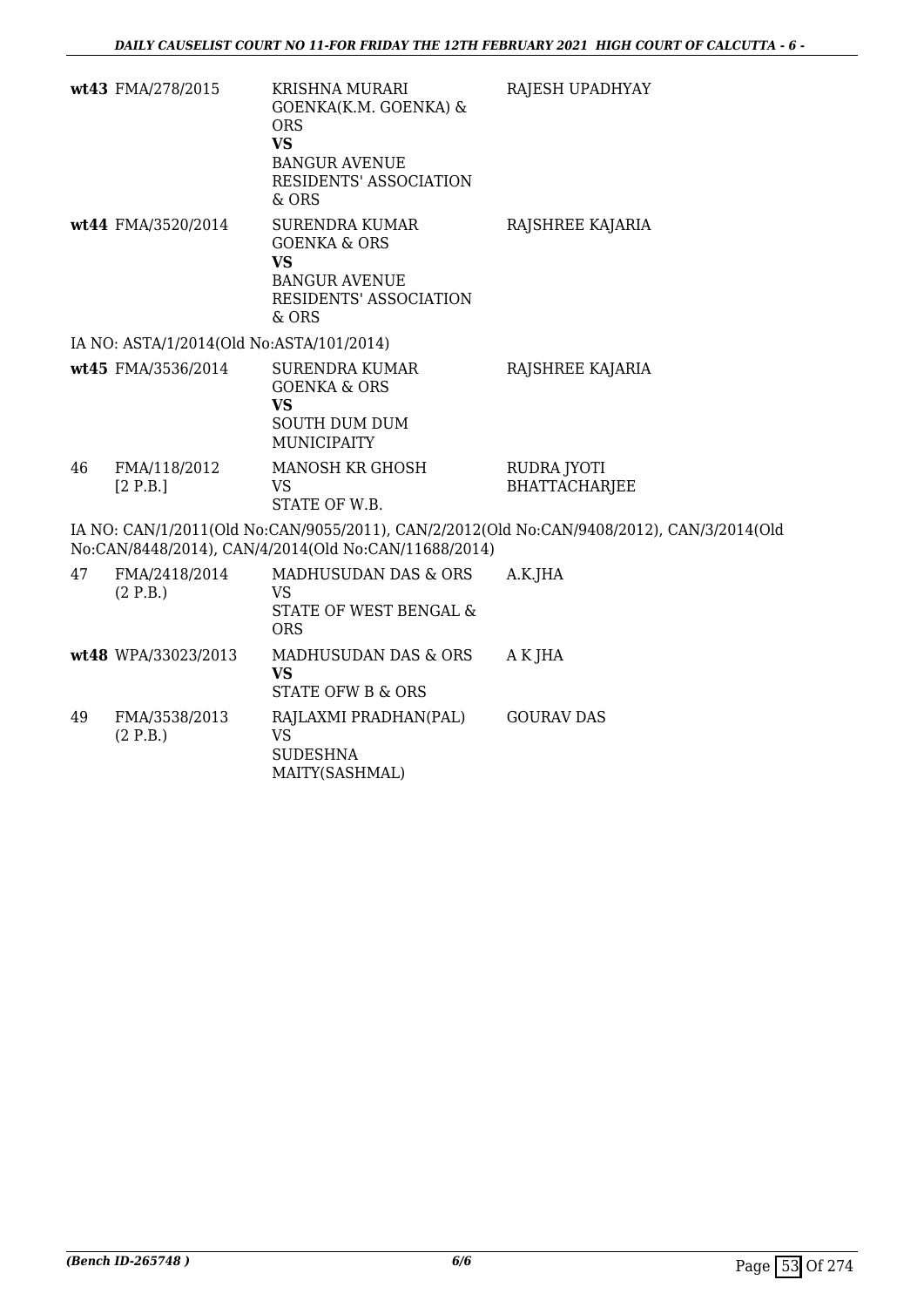

# **Appellate Side**

**DAILY CAUSELIST For Friday The 12th February 2021**

# **COURT NO. 11 SINGLE BENCH (SB) AT 2:00 PM HON'BLE JUSTICE SUBRATA TALUKDAR (VIA VIDEO CONFERENCE)**

**ON FRIDAY, 12TH FEBRUARY, 2021 AT 2:00 P.M. - WILL SIT SINGLY TO TAKE UP FEW CONTEMPT, REVIEW MATTERS.**

## **NOTE: MATTERS WILL BE TAKEN UP THROUGH PHYSICAL HEARING ONLY WHEN BOTH THE PARTIES ARE AGREED.**

|              |                               | <b>TO BE MENTIONED</b>                                             |                              |
|--------------|-------------------------------|--------------------------------------------------------------------|------------------------------|
| $\mathbf{1}$ | WPA/7925/2017<br>$[2$ PBS $]$ | <b>GAURAV SINGH</b><br>VS.<br>UNION OF INDIA & ORS                 | ARUN KR DUTTA                |
|              | IA NO: CAN/1/2020             |                                                                    |                              |
|              |                               | <b>CONTEMPT APPLICATIONS</b>                                       |                              |
| 2            | CPAN/559/2020                 | ANIMA SEN AND ANR<br>VS.<br>PARTHA GHOSH AND ORS                   | PRADIP KUMAR<br><b>GHOSH</b> |
| wt3          | WPA/7480/2018                 | ANIMA SEN & ANR<br>VS.<br>THE PRINCI SECY LAND &<br>LR DEPT & ORS  | PRADIP KUMAR<br><b>GHOSH</b> |
| 4            | CPAN/1347/2013                | SK FAZLUL HAQUE<br>VS<br><b>SRISTIDHAR SANTRA &amp; ANR</b>        | SK ANWAR ALI                 |
| wt5          | WPA/17036/2011                | SK. FAZLUL HAQUE<br>VS<br>STATE OF WEST BENGAL &<br><b>ORS</b>     | JAYATRI BASU RAY             |
| 6            | CPAN/828/2018                 | AKSHARA VANIJYA PVT.<br>LTD. & ORS<br>VS.<br>V. LALITA LAXMI & ORS | A P AGARWALLA                |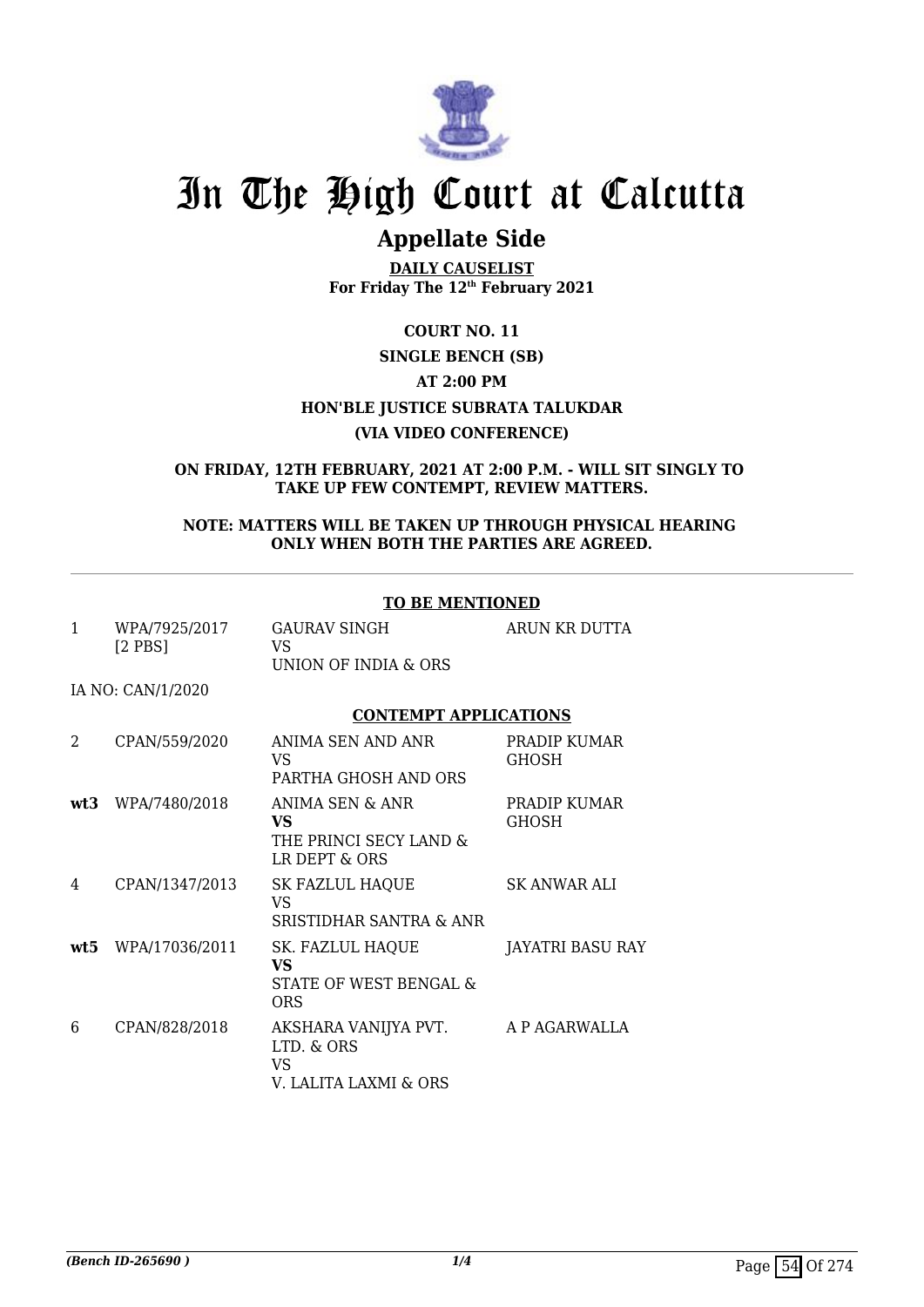| wt7 | WPA/23107/2009               | AKSHARA VANIJYA PVT.<br>LTD. & ORS<br><b>VS</b><br>STATE OF WEST BENGAL &<br><b>ANR</b> | <b>GANESH PRASAD</b><br><b>SHAW</b> |
|-----|------------------------------|-----------------------------------------------------------------------------------------|-------------------------------------|
|     |                              | IA NO: CAN/1/2010(Old No:CAN/1585/2010), CAN/3/2014(Old No:CAN/10793/2014)              |                                     |
| 8   | CPAN/1079/2018               | <b>SURYA BHAN PANDEY</b><br><b>VS</b><br><b>RAVINDRA KUMAR</b>                          | RANANEESH GUHA<br><b>THAKURATA</b>  |
| wt9 | WPA/5573/2016                | THE STATESMAN LIMITED<br><b>VS</b><br>STATE OF WEST BENGAL                              | <b>SAKABADA ROY</b>                 |
|     |                              | IA NO: CAN/1/2016(Old No:CAN/3496/2016), CAN/2/2016(Old No:CAN/3497/2016)               |                                     |
| 10  | CPAN/1117/2018               | SHYAMAGNI DAS<br><b>VS</b><br>ARINDAM MUKHERJEE &<br><b>ANR</b>                         | SUDHANGSHU NATH                     |
|     | wt11 WPA/24335/2017          | SHYAMAGNI DAS<br><b>VS</b><br>STATE OF WEST BENGAL<br><b>&amp;ORS</b>                   | MD. G MOLLA                         |
| 12  | CPAN/1163/2018               | PARTHA SARATHI TA & ORS<br><b>VS</b><br>DR UMA SANKAR S. & ANR                          | <b>BARUN CHATTERJEE</b>             |
|     | wt13 WPA/23424/2017          | PARTHA SARATHI TA & ORS<br><b>VS</b><br>STATE OF WEST BENGAL &<br><b>ORS</b>            | <b>BARUN CHATTERJEE</b>             |
| 14  | WPCRC/119/2019               | <b>SK HABIB</b><br><b>VS</b><br>MOMTAJ KHATUN & ANR                                     | <b>SK ABU ABBASUDDIN</b>            |
|     | wt15 WPA/6219/2018           | <b>SK HABIB</b><br><b>VS</b><br>STATE OF WEST BENGAL &<br><b>ORS</b>                    | <b>ABU ABBASUDDIN</b>               |
| 16  | WPCRC/250/2019               | SAMBHU PRASAD BHAKAT<br><b>VS</b><br><b>STATE OF WEST BENGAL &amp;</b><br><b>ORS</b>    | MAHABOOB AHMED                      |
|     | wt17 WPA/14552/2018          | SHAMBHU PRASAD BHAKAT<br><b>VS</b><br><b>STATE OF WEST BENGAL &amp;</b><br><b>ORS</b>   | MAHABOOB AHMED                      |
| 18  | WPCRC/251/2019<br>$Pt-I+II)$ | <b>TULSHI ROY</b><br><b>VS</b><br>SANCHEETA BERA                                        | SUDHANGSU NATH                      |
|     | wt19 WPA/10612/2018          | <b>TUSLHI ROY</b><br><b>VS</b><br>STATE OF WEST BENGAL &<br><b>ORS</b>                  | <b>S NATH</b>                       |
| 20  | CPAN/300/2019                | APURBA FULMALI<br><b>VS</b><br><b>AMITAVA BISWAS</b>                                    | MD. AHSANUZZAMAN                    |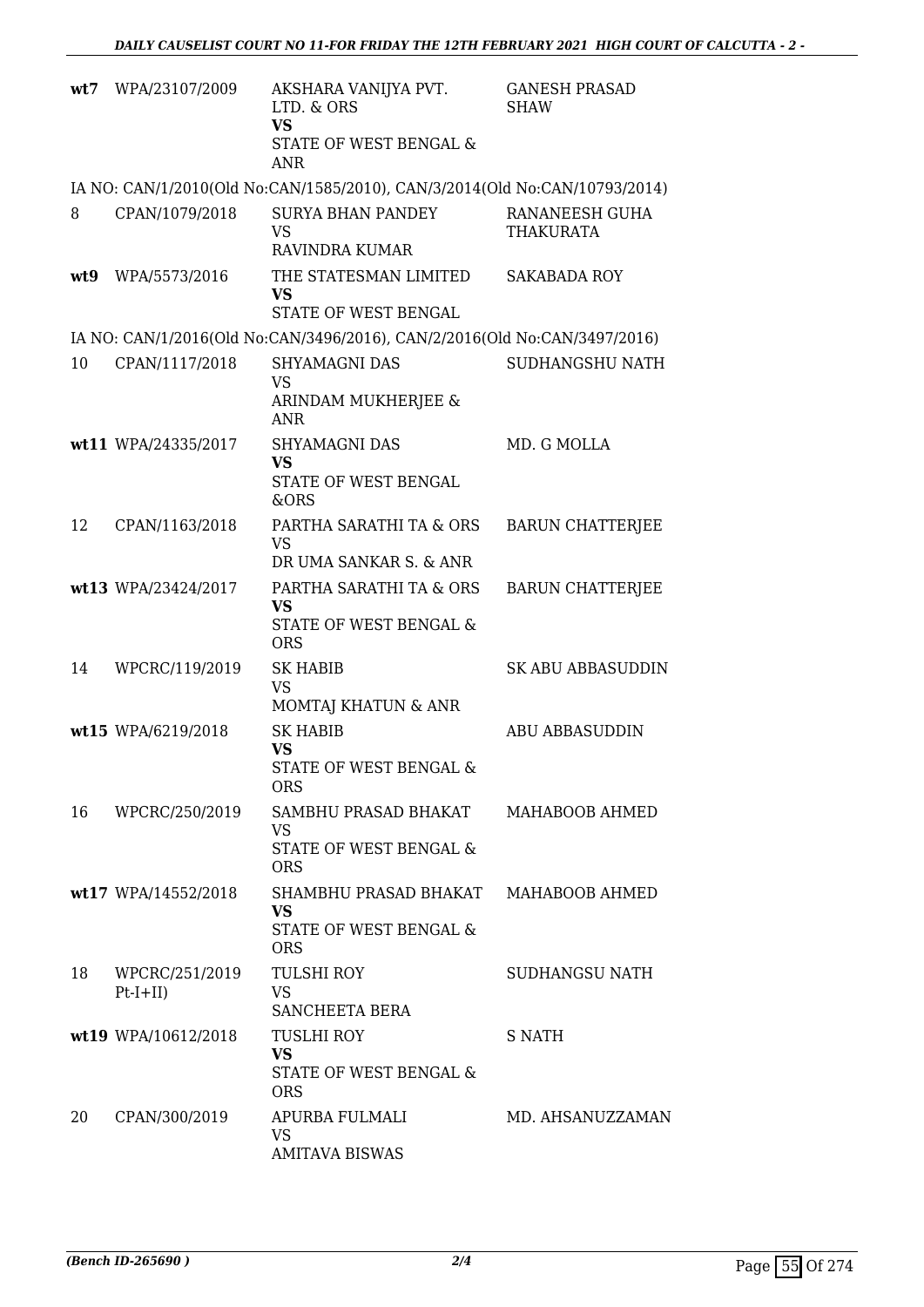|    | wt21 WPA/28803/2017 | APURBA FULMALI<br><b>VS</b><br>STATE OF WEST BENGAL &<br><b>ORS</b>                    | MD. AHSANZZAMAN                    |
|----|---------------------|----------------------------------------------------------------------------------------|------------------------------------|
| 22 | CPAN/353/2019       | RIMA BHAKAT<br>VS<br>SOUMYAJIT DAS                                                     | MONIKA SINHA                       |
|    | wt23 WPA/25890/2017 | RIMA BHAKAT<br><b>VS</b><br>STATE OF WEST BENGAL &<br><b>ORS</b>                       | MONIKA SINHA                       |
| 24 | CPAN/766/2019       | <b>CHANCHAL BASU</b><br>VS.<br>DR R C BEHERA, SR DIV<br>MANAGER,                       | <b>UDAYNARAYAN</b><br><b>BETAL</b> |
|    | wt25 WPA/1926/2019  | <b>CHANCHAL BASU</b><br><b>VS</b><br>STATE OF WEST BENGAL &<br><b>ORS</b>              | <b>BRATIN KUMAR DEY</b>            |
| 26 | CPAN/827/2019       | <b>TAPAN GHOSH</b><br>VS<br>DR M V RAO, IAS & ORS                                      | <b>SAIRA BANU</b>                  |
|    | wt27 WPA/15606/2018 | <b>TAPAN GHOSH</b><br><b>VS</b><br>STATE OF WEST BENGAL &<br><b>ORS</b>                | <b>SAIRA BANU</b>                  |
| 28 | CPAN/1007/2019      | AJIT KUMAR OJHA<br><b>VS</b><br><b>JYOTISHMAN</b><br><b>CHATTOPADHYAY</b>              | <b>DEBASISH DAS</b>                |
|    | wt29 WPA/16278/2013 | AJIT KUMAR OJHA<br><b>VS</b><br>STATE OF W B & ORS                                     | DEBASISH DAS                       |
| 30 | CPAN/1031/2019      | SUBAL CHANDRA SENAPATI<br>VS<br>ASHISH ROY & ANR                                       | MANORANJAN JANA                    |
|    | wt31 WPA/10922/2017 | SUBAL CHANDRA SENAPATI<br>VS<br>THE, SECRETARY, WB<br>DEPARTMENT OF<br>PANCHAYAT & ORS | MANORANJAN JANA                    |
| 32 | CPAN/80/2021        | PAPPU BARAI<br><b>VS</b><br>PARTHA GHOSH AND ANR.                                      | <b>AMLAN KR.</b><br>MUKHERJEE      |
|    | wt33 WPA/5946/2019  | PAPPU BARAI<br><b>VS</b><br>STATE OF WEST BENGAL &<br><b>ORS</b>                       | AMLAN KUMAR<br>MUKHERJEE           |
| 34 | CPAN/43/2020        | <b>TAPAS BAURI</b><br>VS<br>SOUMITRA MOHAN                                             | ASIT BARAN GHOSH                   |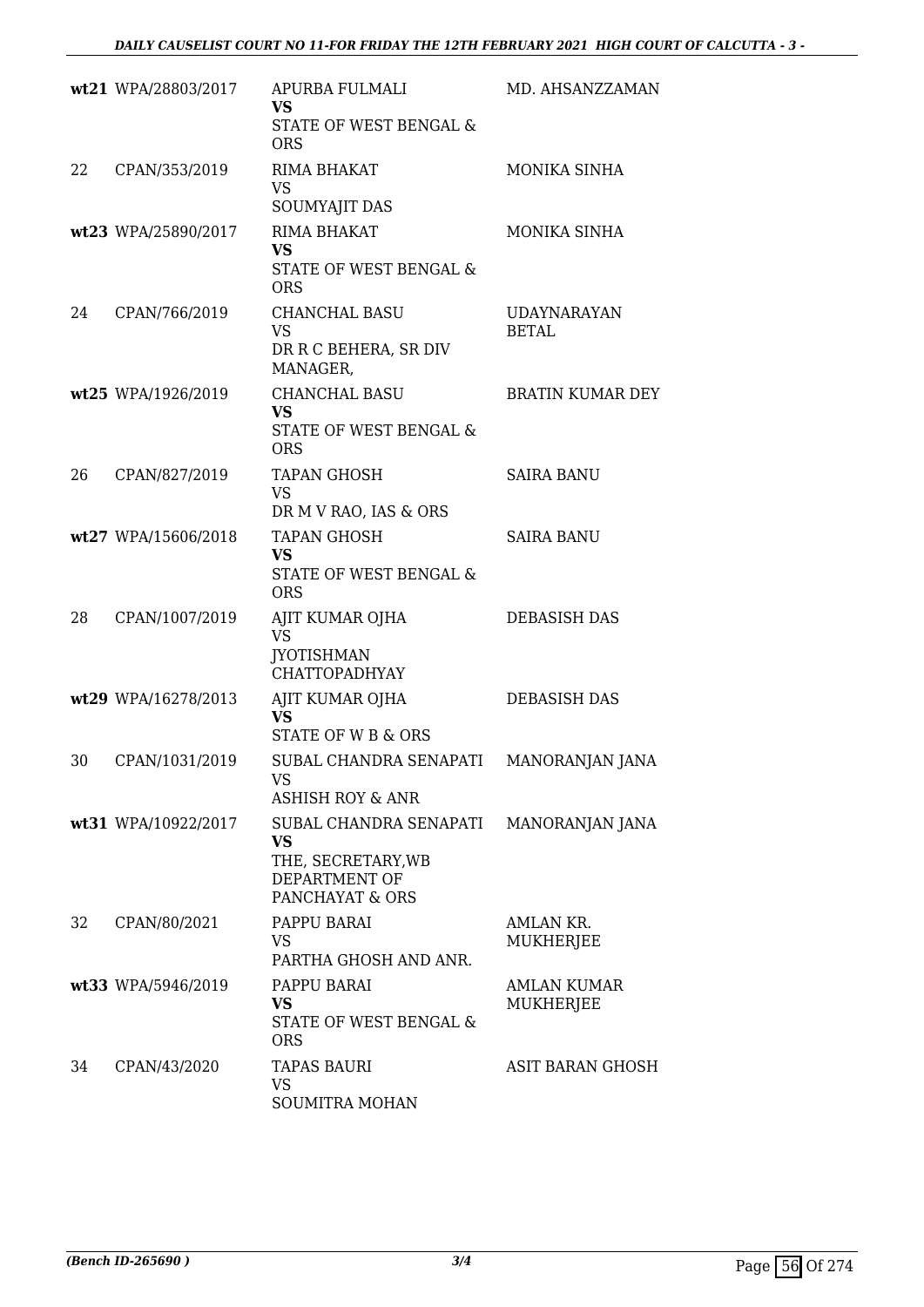|    | wt35 WPA/28438/2016 | <b>TAPAS BAURI</b><br>VS<br>STATE OF WEST BENGAL &<br><b>ORS</b>                  | ASIT BARAN GHOSH |
|----|---------------------|-----------------------------------------------------------------------------------|------------------|
|    |                     | <b>REVIEW APPLICATION</b>                                                         |                  |
| 36 | RVW/102/2019        | STATE OF W B & ORS<br>VS<br>M/S GHOSH TRANSPORT<br><b>BUS SERVICES &amp; ORS</b>  | LAL MOHAN BASU   |
|    | wt37 WPA/3392/2019  | M/S GHOSH TRANSPORT<br><b>BUS SERVICES</b><br>VS<br>STATE OF WEST BENGAL &<br>ORS | <b>RIMA DAS</b>  |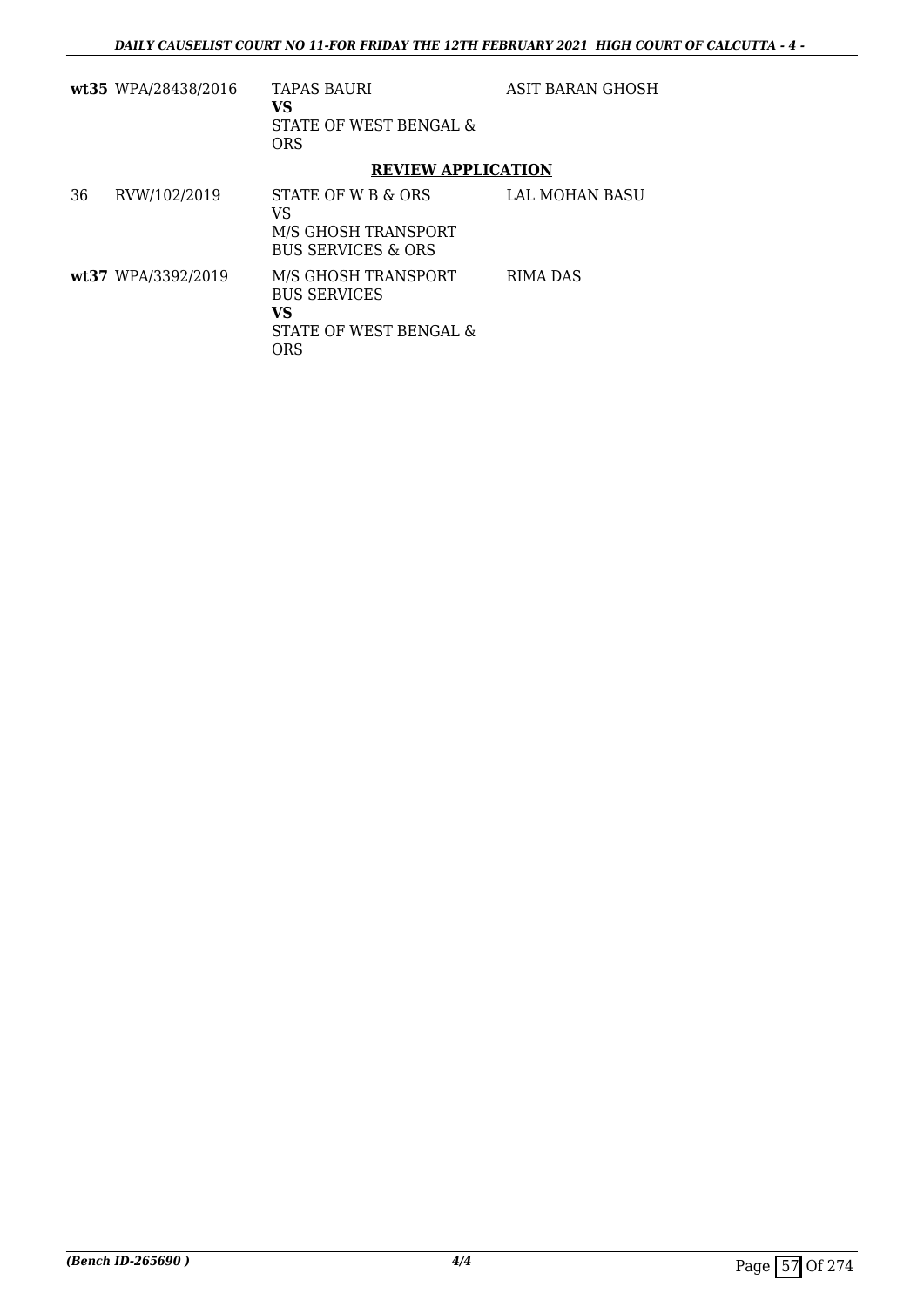

# **Appellate Side**

**DAILY CAUSELIST For Friday The 12th February 2021**

**COURT NO. 28**

**DIVISION BENCH (DB - VII)**

**AT 10:45 AM**

**HON'BLE JUSTICE TAPABRATA CHAKRABORTY HON'BLE JUSTICE TIRTHANKAR GHOSH**

**(VIA VIDEO CONFERENCE)**

**ON AND FROM WEDNESDAY, THE 13TH JANUARY, 2021 - ANTICIPATORY BAIL UNDER SECTION 438 OF THE CODE OF CRIMINAL PROCEDURE INCLUDING MODIFICATION/CANCELLATION AND RELAXATION OF THE SAME;**

**BAIL UNDER SECTION 439 OF THE CODE OF CRIMINAL PROCEDURE (PUNISHMENT ABOVE 7 YEARS) INCLUDING MODIFICATION/CANCELLATION AND RELAXATION OF THE SAME;**

**SPL NOTE:**

**I. FIXED MATTERS AND APPLICATIONS FILED IN THE YEAR 2021 WOULD BE TAKEN UP ON MONDAY, WEDNESDAY AND FRIDAY. II. FIXED MATTERS AND APPLICATIONS FILED IN THE YEAR 2020 WOULD BE TAKEN UP ON TUESDAY AND THURSDAY.**

**SPL. NOTE:** 

 **BAIL APPLICATIONS WILL BE TAKEN UP SERIALLY FROM THE FIRST SITTING OF THE COURT TILL RECESS.**

**FROM 2 P.M. ANTICIPARTORY BAIL APPLICATIONS WILL BE TAKEN UP SERIALLY.**

**ON WEDNESDAY & THURSDAY, APPLICATIONS, RELAXATIONS AND CANCELLATIOS OF BAILS WOULD BE TAKEN UP FROM 3.45 P.M.**

**SPL. NOTE: TODAY, 12TH FEBRUARY, 2021, BAIL APPLICATIONS WILL BE TAKEN UP SERIALLY FROM THE FIRST SITTING OF THE COURT TILL 3 P.M.**

**NOTE: MENTIONING WILL BE ALLOWED ONLY ON MONDAY & THURSDAY AT THE FIRST SITTING OF THE COURT.**

**NOTE: MATTERS WILL BE TAKEN UP THROUGH PHYSICAL HEARING ONLY WHEN BOTH THE PARTIES ARE AGREED**

|                |                           |                                                                        | PERSONAL APPEARANCE               |  |
|----------------|---------------------------|------------------------------------------------------------------------|-----------------------------------|--|
| 1              | CRM/9382/2020<br>(C)      | MABUL SK @MAIMUDDIN SEKH<br>VS<br>State of West Bengal                 | <b>TAMAL BANERJEE</b>             |  |
|                |                           | <b>TO BE MENTIONED</b>                                                 |                                   |  |
| $\mathfrak{D}$ | CRM/2776/2020             | TARUN BANERJEE @ TARUN<br>KUMAR BANERJEE<br>VS<br>STATE OF WEST BENGAL | VIJAY VERMA                       |  |
| 3              | CRM/10696/2020            | <b>SM FAROUE AHAMED</b><br>VS<br>State of West Bengal                  | LAKSHMINATH<br><b>BHATTACHAYA</b> |  |
|                | <b>IA NO: CRAN/1/2021</b> |                                                                        |                                   |  |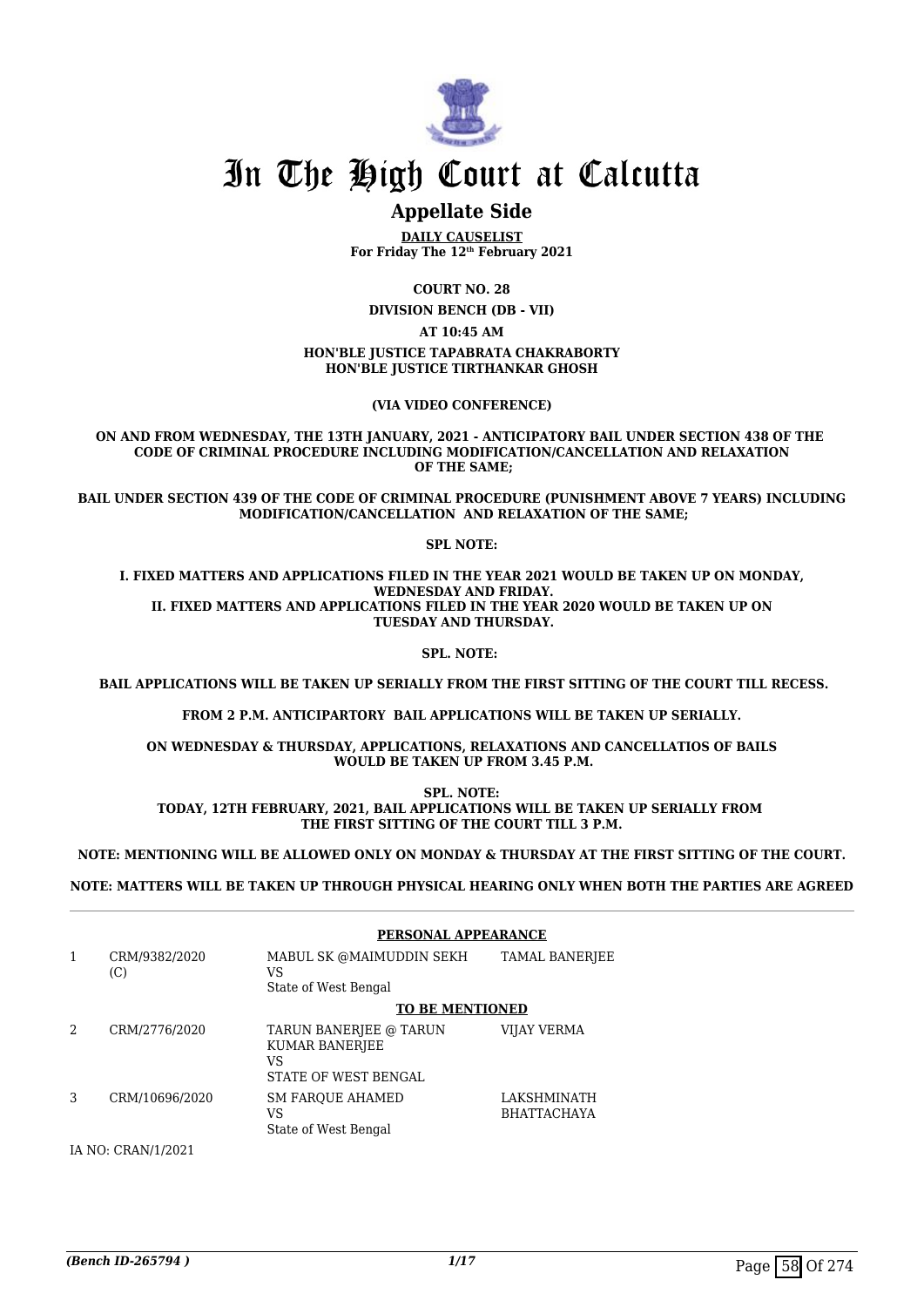| 4  | CRM/10704/2020               | MAHAFUJ ALI PIYADA<br>VS<br>State of West Bengal                                                | LAKSHMINATH<br><b>BHATTACHARYA</b>         |
|----|------------------------------|-------------------------------------------------------------------------------------------------|--------------------------------------------|
|    | IA NO: CRAN/1/2021           |                                                                                                 |                                            |
| 5  | CRM/10999/2020<br>(C)        | SANTU KUMAR SINGH<br>VS<br>THE STATE OF WEST BENGAL                                             | ARINDAM DAS                                |
| 6  | CRM/11108/2020               | SANOJ SINGH AND ORS<br>VS                                                                       | KOMAL SINGH                                |
| 7  | CRM/235/2021<br>(10.45 A.M.) | State of West Bengal<br>MONIRUL MISTRY @ KHOKAN<br><b>MISTRY</b><br>VS                          | AMRITA CHEL                                |
| 8  | CRM/303/2021<br>(C)          | State of West Bengal<br>SK BOSIR @ SK. BOSIRUDDIN<br>VS<br>State of West Bengal                 | Kunal Ganguly                              |
| 9  | CRM/925/2021                 | AYUB SK.<br>VS<br>State of West Bengal                                                          | PRABIR MAJUMDER                            |
|    |                              | <b>FOR ORDERS</b>                                                                               |                                            |
| 10 | CRM/10898/2020<br>(C)        | VIKASH KUMAR YADAV @ VIVESH<br>YADAV @ BIKASH YADAV<br><b>VS</b>                                | <b>SOUMYA BASU ROY</b><br><b>CHOWDHURY</b> |
|    |                              | State of West Bengal                                                                            |                                            |
|    |                              | <b>APPLICATION FOR BAIL</b>                                                                     |                                            |
| 11 | CRM/8804/2020                | PARITOSH SARKAR<br>VS<br>THE STATE OF WEST BENGAL                                               | <b>SAYAN DE</b>                            |
| 12 | CRM/9386/2020                | SANCHITA MONDAL @ BEAUTY<br>PAUL<br><b>VS</b>                                                   | Angshuman Chakrabarty                      |
|    |                              | Union of India                                                                                  |                                            |
| 13 | CRM/9662/2020                | NAZRUL @ NASRUL @ ARJUN @<br>CHIKNA BACHCHA<br><b>VS</b>                                        | DEV KR SHARMA                              |
|    |                              | State of West Bengal                                                                            |                                            |
| 14 | CRM/10069/2020               | <b>BUDDHADEB DAS @ RAJA</b><br><b>VS</b><br>State of West Bengal                                | KAUSHIK GHOSH                              |
| 15 | CRM/10116/2020               | ABHAY KUMAR @ ABHAY TIWARI<br>@ ABHAY KUMAR TEWARI AND<br><b>ANR</b><br><b>VS</b>               | DATTATREYA DUTTA                           |
|    |                              | State of West Bengal                                                                            |                                            |
| 16 | CRM/10761/2020               | <b>GOPAL CHANDRA GHOSH</b><br>VS<br>THE STATE OF WEST BENGAL                                    | <b>SANANDA</b><br><b>BHATTACHARYYA</b>     |
| 17 | CRM/10991/2020               | SUDIPTA JANA<br>VS<br>State of West Bengal                                                      | Deepak Prahladka                           |
| 18 | CRM/11030/2020               | <b>BIPUL BISWAS</b><br>VS<br>State of West Bengal                                               | DEBANGAN<br>BHATTACHARJEE                  |
| 19 | CRM/11033/2020               | ROBIUL MONDAL @ RABIUL<br><b>MONDAL</b><br>VS                                                   | <b>BUSRA KHATOON</b>                       |
| 20 | CRM/11045/2020               | State of West Bengal<br>SUBHOBRATA GUHA<br>THAKURATA@SUBHO<br><b>VS</b><br>State of West Bengal | ARNAB CHATTERJEE                           |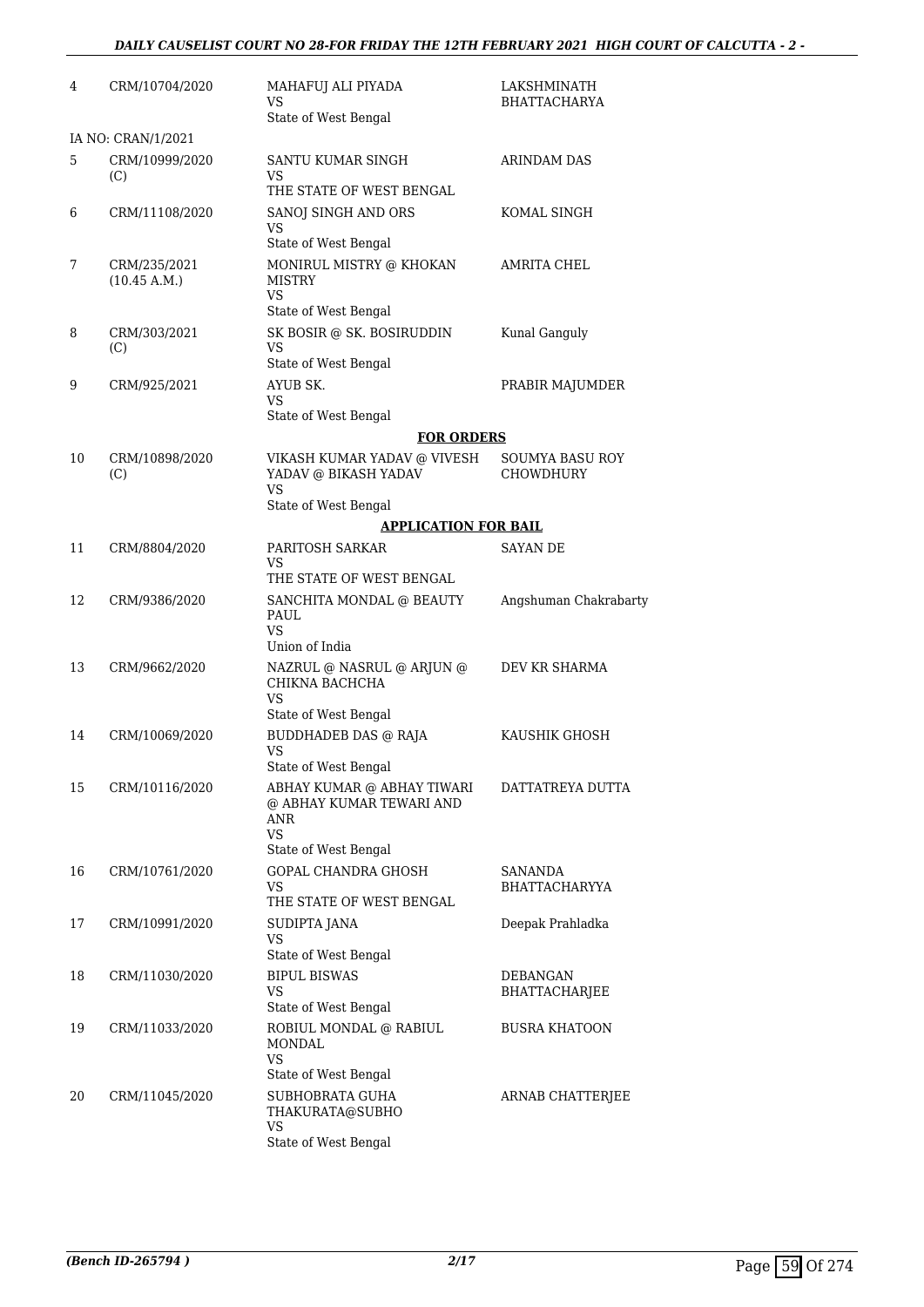### *DAILY CAUSELIST COURT NO 28-FOR FRIDAY THE 12TH FEBRUARY 2021 HIGH COURT OF CALCUTTA - 3 -*

| 21 | CRM/11047/2020 | RAHUL RAM<br>VS<br>State of West Bengal                                                  | ASIS BHATTACHARYYA           |
|----|----------------|------------------------------------------------------------------------------------------|------------------------------|
| 22 | CRM/11048/2020 | ABDUL BAREK<br>VS.                                                                       | MRITYUNJOY CHATTERJEE        |
|    |                | State of West Bengal                                                                     |                              |
| 23 | CRM/11054/2020 | SUNNY HELA<br>VS<br>Union of India                                                       | <b>GAGANJYOT SINGH</b>       |
| 24 | CRM/11082/2020 | AMAR BISWAS@ROHIT<br>VS                                                                  | <b>HUSEN MUSTAFI</b>         |
| 25 | CRM/11085/2020 | State of West Bengal<br>RAHUL CHOWDHURY<br>VS                                            | <b>BUSRA KHATUN</b>          |
| 26 | CRM/11093/2020 | State of West Bengal<br><b>BAIDYA SINGH @ BAIDYANATH</b><br>SINGH<br><b>VS</b>           | <b>BUSRA KHATOON</b>         |
| 27 | CRM/11181/2020 | State of West Bengal<br><b>MITHUN DHARA</b><br>VS<br>Union of India                      | KOUSTAV BAGCHI               |
| 28 | CRM/11193/2020 | <b>GOBINDO SARKAR @ GOBINDA</b><br>SARKAR @ SHIBDAS SARKAR<br>VS                         | DEBAPRIYA SAMANTA            |
| 29 | CRM/11231/2020 | State of West Bengal<br>PROSENJIT MONDAL @BABON<br>AND ANR<br><b>VS</b>                  | ANGSHUMAN<br>CHAKRABORTY     |
| 30 | CRM/47/2021    | State of West Bengal<br>KARTICK DUTTA<br>VS                                              | NAVANIL DE                   |
| 31 | CRM/370/2021   | State of West Bengal<br>ANIRUDDHA GHOSH<br>VS                                            | DATTATREYA DUTTA             |
| 32 | CRM/376/2021   | State of West Bengal<br>SK. ISMAIL @ DULAL AND ORS.<br><b>VS</b><br>State of West Bengal | SK. TOSLIM ALI               |
| 33 | CRM/381/2021   | RAJA KHAN<br><b>VS</b><br>State of West Bengal                                           | KOUSTAV BAGCHI               |
| 34 | CRM/384/2021   | SENTU SK<br>VS<br>State of West Bengal                                                   | SWARNALI SAHA                |
| 35 | CRM/391/2021   | RAJU HOSSAIN PURKAIT<br>VS<br>State of West Bengal                                       | PARTHA SARATHI<br>MONDAL     |
|    |                | <b>BAIL APPLICATION [NEW]</b>                                                            |                              |
| 36 | CRM/410/2021   | TOMIRUL SK<br>VS<br>State of West Bengal                                                 | SOURAV MUKHERJEE             |
| 37 | CRM/411/2021   | RAJESH MONDAL<br>VS<br>State of West Bengal                                              | SUBHAJIT CHATTERJEE          |
| 38 | CRM/415/2021   | DINESH GUPTA<br>VS<br>State of West Bengal                                               | SOUMYA BASU ROY<br>CHOWDHURI |
| 39 | CRM/416/2021   | HARISANKAR GHORUI@SHANKAR<br>GHORAI<br>VS<br>State of West Bengal                        | PRONAY BASAK                 |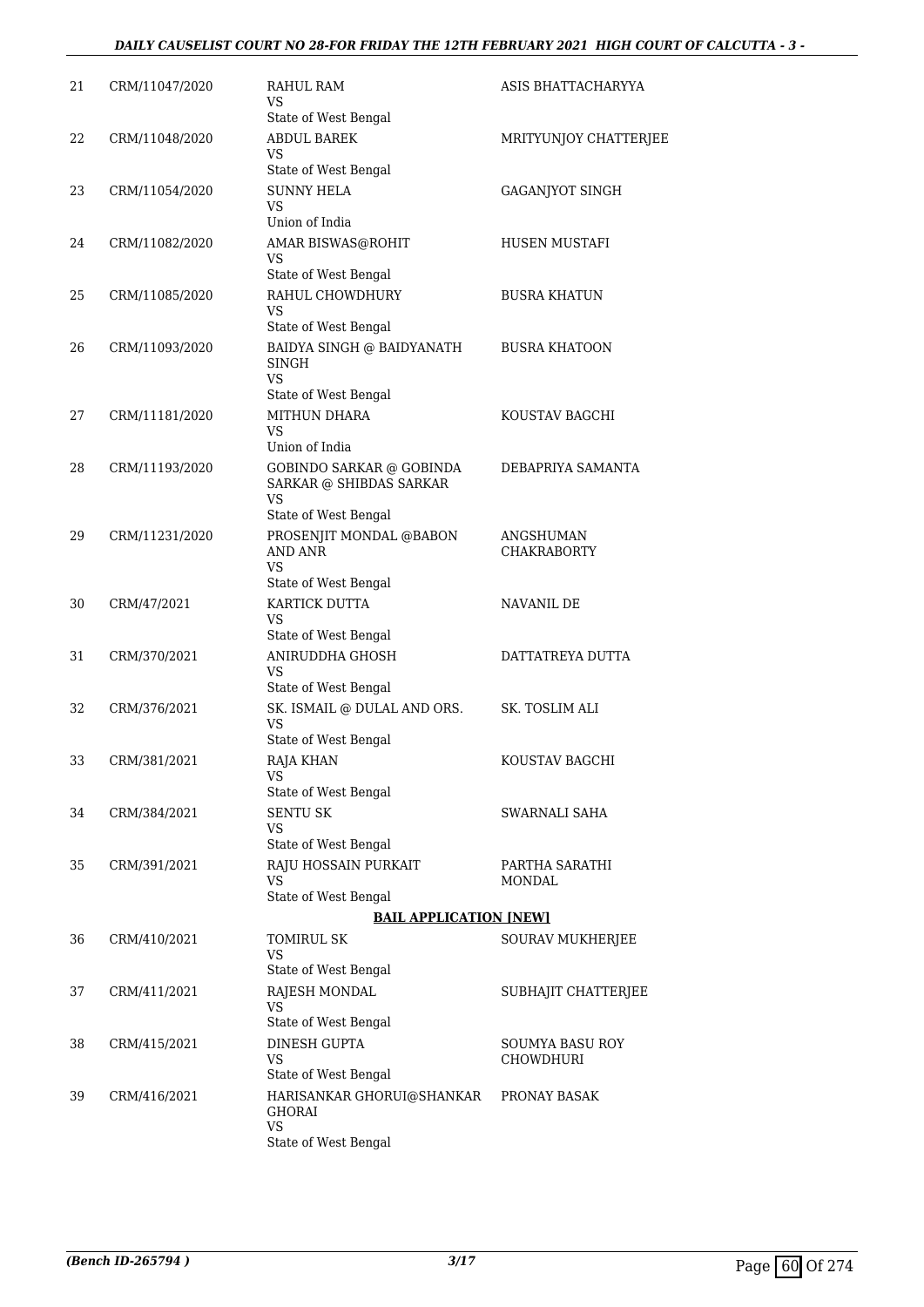| 40 | CRM/418/2021 | <b>BINDU SARKAR @ BINDHU</b><br>SARKAR AND ANR.<br>VS                                                             | <b>KARABI ROY</b>                      |
|----|--------------|-------------------------------------------------------------------------------------------------------------------|----------------------------------------|
|    |              | State of West Bengal                                                                                              |                                        |
| 41 | CRM/420/2021 | MUNTASIR RAHAMAN KHAN @<br><b>MARUF KHAN</b><br>VS<br>State of West Bengal                                        | SNIGDHA SAHA                           |
| 42 | CRM/423/2021 | TARIKUL MAHALAT @TARIQUL<br>MAHALAT@ TORIFUL<br>VS<br>State of West Bengal                                        | <b>BUSRA KHATUN</b>                    |
| 43 | CRM/424/2021 | SAGAR DAS @ LAKHI AND ANR.<br>VS                                                                                  | SUBHAJIT CHOWDHURY                     |
| 44 | CRM/427/2021 | State of West Bengal<br>SUBRATA GUCHHAIT AND ANR<br>VS<br>THE STATE OF WEST BENGAL                                | SK. SAHJAHAN ALI                       |
| 45 | CRM/429/2021 | <b>SUKUMAR BISWAS</b><br>VS<br>State of West Bengal                                                               | ANJAN BHATTACHARYA                     |
| 46 | CRM/433/2021 | <b>RAJU KHAN</b><br>VS                                                                                            | DEBAPRIYA SAMANTA                      |
| 47 | CRM/435/2021 | State of West Bengal<br>SAURAV KAYAL @SOURAV KAYAL<br>VS<br>State of West Bengal                                  | ISHANI SINHA                           |
| 48 | CRM/441/2021 | <b>SHANKAR LOHAR</b><br>VS<br>State of West Bengal                                                                | SK. SALIM                              |
| 49 | CRM/443/2021 | <b>SAJDAR BISWAS</b><br>VS<br>State of West Bengal                                                                | TATHAGATA MAJUMDER                     |
| 50 | CRM/447/2021 | SOUMITRA HALDAR AND<br><b>ANOTHER</b><br>VS<br>State of West Bengal                                               | SUBHAJIT CHOWDHURI                     |
| 51 | CRM/449/2021 | SUBHASH SINGH<br>VS<br>State of West Bengal                                                                       | MOYUKH MUKHERJEE                       |
| 52 | CRM/451/2021 | HAIDER SK@HAIDAR<br>SEKH@HAYDAR SEKH<br>VS<br>State of West Bengal                                                | Anisur Rahaman                         |
| 53 | CRM/452/2021 | IDRISH<br>SEIKH@KANARAJU@IDRISH<br>SHEK@IDRIS SK. @MD IDRISHSK<br>@ RAJU @ PRASANTA<br>VS<br>State of West Bengal | <b>RAJESWHAR</b><br><b>CHAKRABORTY</b> |
| 54 | CRM/454/2021 | BAITUL SK@BAITULLA<br><b>SK@BAIDUL SK</b><br>VS<br>State of West Bengal                                           | ANISUR RAHAMAN                         |
| 55 | CRM/457/2021 | SHAMBHU LAMA<br>VS                                                                                                | SAFDAR AZAM                            |
| 56 | CRM/462/2021 | State of West Bengal<br>NIJAMUDDIN SK @NIJAM SK<br>@NIZAMUDDIN SHAIKH<br>VS<br>State of West Bengal               | TAPODIP GUPTA                          |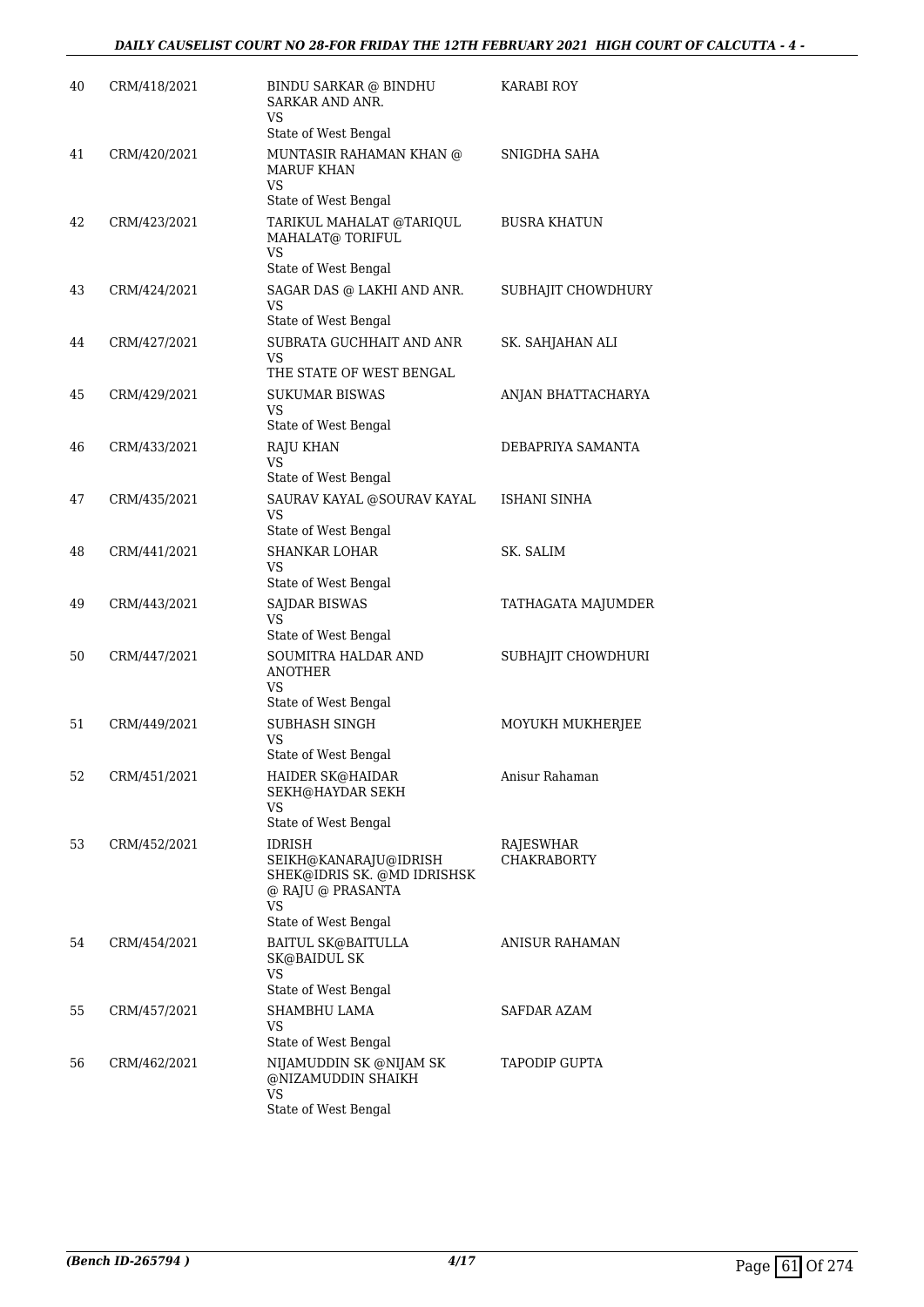| 57 | CRM/463/2021 | MUSTAK AHMED MALLIK @<br><b>BAPAN</b><br>VS                                                 | PAYEL SHOME                                |
|----|--------------|---------------------------------------------------------------------------------------------|--------------------------------------------|
| 58 | CRM/464/2021 | State of West Bengal<br><b>MD KALIM</b><br>VS                                               | <b>JYOTI PRAKASH</b><br><b>CHATTERJEE</b>  |
| 59 | CRM/466/2021 | State of West Bengal<br><b>ALAMIN MALLICK</b><br>VS                                         | SUBHOJIT CHOWDHURY                         |
| 60 | CRM/468/2021 | State of West Bengal<br><b>BABY DAS @ GURIA AND ANR</b><br>VS                               | <b>SOUMYA BASU ROY</b><br><b>CHOWDHURY</b> |
| 61 | CRM/469/2021 | State of West Bengal<br>MD KALU @ ATAUR RAHAMAN<br>VS<br>Union of India                     | SOUMYA NAG                                 |
| 62 | CRM/471/2021 | ASHRAFUL SK.<br>VS<br>State of West Bengal                                                  | SOURAV MUKHERJEE                           |
| 63 | CRM/475/2021 | SOURAV MALAKAR @ BANTI<br>VS<br>State of West Bengal                                        | <b>SHASHANKA SEKHAR</b><br><b>SAHA</b>     |
| 64 | CRM/476/2021 | KAJAL MAHATO<br>VS<br>State of West Bengal                                                  | <b>RATAN DAS</b>                           |
| 65 | CRM/477/2021 | SAJAHAN CHITRAKAR @ SAHAJAN<br>CHITRAKAR<br>VS                                              | ARUP KR. BHOWMICK                          |
| 66 | CRM/480/2021 | State of West Bengal<br><b>DURGAPRASAD TEWARI</b><br>VS.<br>State of West Bengal            | <b>SUMANTA DAS</b>                         |
| 67 | CRM/482/2021 | SANGITA SHAW@SAHU<br>VS<br>State of West Bengal                                             | SEKHAR MUKERJEE                            |
| 68 | CRM/483/2021 | NAKSED SK @MOKSHED SK AND<br>ANR<br>VS                                                      | JISAN IQBAL HOSSAIN                        |
| 69 | CRM/488/2021 | State of West Bengal<br><b>SWARUP ROY</b><br>VS<br>State of West Bengal                     | S.G.CHOWDHURY                              |
| 70 | CRM/489/2021 | ARKA KHATAM<br>VS<br>State of West Bengal                                                   | <b>S G CHOWDHURY</b>                       |
| 71 | CRM/491/2021 | MONOJIT MONDAL @ FOCHEN<br>AND ANR<br>VS.<br>State of West Bengal                           | AMIT SINGH                                 |
| 72 | CRM/492/2021 | RAJA SINGH @ MOTA RAJA @<br>SUMAN SINGH<br>VS<br>State of West Bengal                       | SOUMYADEEP DAS                             |
| 73 | CRM/493/2021 | SHILPA ACHARJEE NEE<br>ADHIKARY @ SHILPA ADHIKARY<br>@ SHILPI<br>VS<br>State of West Bengal | Srimoyee Mukherjee                         |
| 74 | CRM/494/2021 | <b>ALAMGIR SARDAR</b><br>VS<br>State of West Bengal                                         | ASHOK DAS                                  |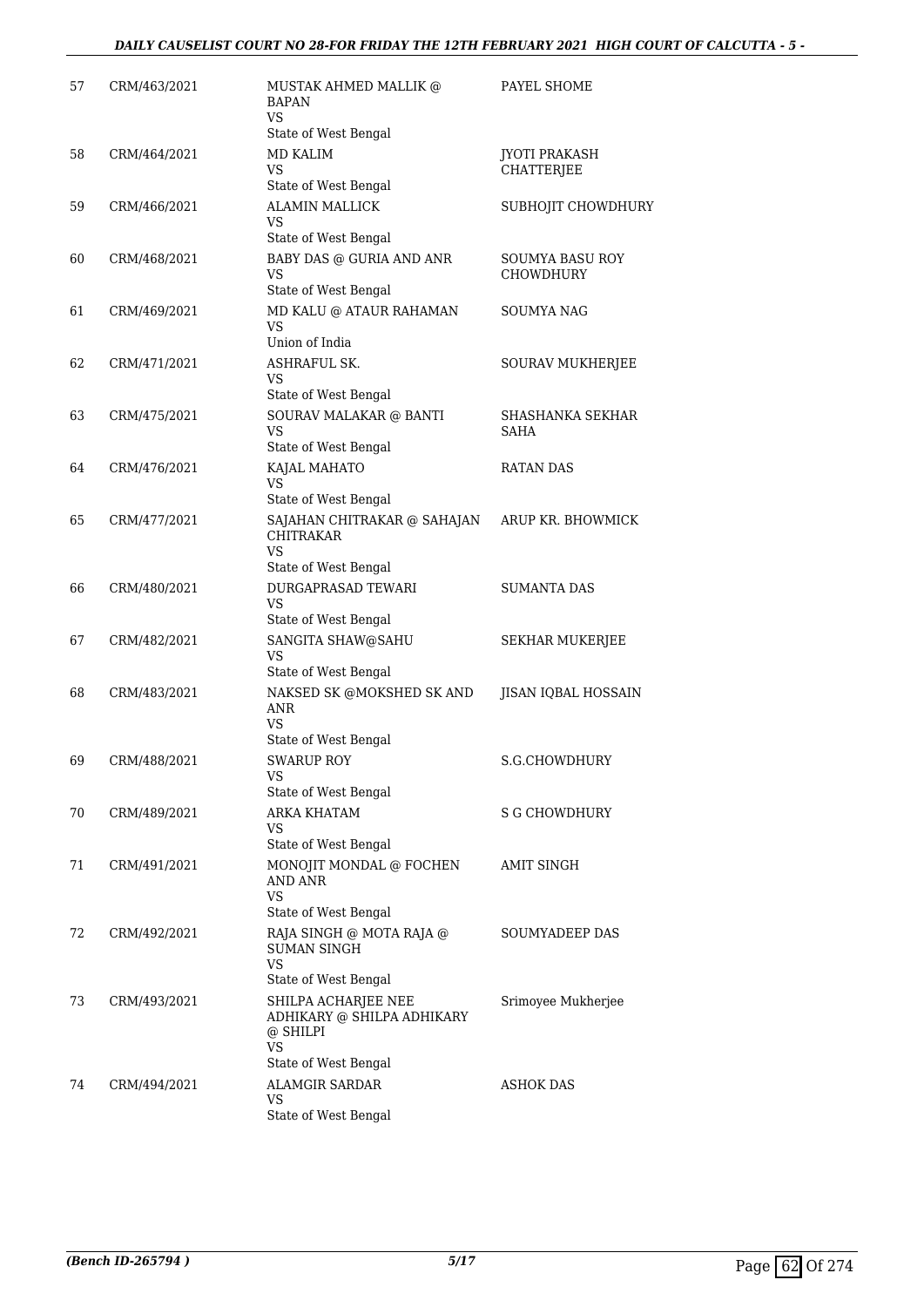| 75 | CRM/496/2021 | ALAMGIR MALLIK@MD ALAMGIR<br><b>MULLICK</b><br>VS.<br>State of West Bengal       | ASHOK DAS                        |
|----|--------------|----------------------------------------------------------------------------------|----------------------------------|
| 76 | CRM/511/2021 | MEHEBUB ALAM @ LITON SK<br><b>VS</b><br>State of West Bengal                     | DIPAYAN KUNDU                    |
| 77 | CRM/520/2021 | NEWTON ROY<br>VS                                                                 | SANANDA BHATTACHARYA             |
| 78 | CRM/524/2021 | State of West Bengal<br>UTPAL DUTTA AND ORS<br><b>VS</b><br>State of West Bengal | RAMESWAR SINHA                   |
| 79 | CRM/527/2021 | MD. MAHMOOD ALAM<br>VS.<br>State of West Bengal                                  | SANTANU DEB ROY                  |
| 80 | CRM/530/2021 | ALI HOSSAIN MALLICK<br>VS.<br>State of West Bengal                               | Srimoyee Mukherjee               |
| 81 | CRM/531/2021 | DEBASHISH MAJUMDAR<br><b>VS</b><br>State of West Bengal                          | MUKUNDALAL SARKAR                |
| 82 | CRM/535/2021 | <b>BRAJAGOPAL SENI</b><br>VS.<br>State of West Bengal                            | TRIPTI PANDEY                    |
| 83 | CRM/536/2021 | NABA BISWAS@LAB BISWAS<br>VS<br>State of West Bengal                             | ABHIJIT KUMAR ADHYA              |
| 84 | CRM/537/2021 | <b>INDRAJIT MONDAL</b><br>VS.<br>THE STATE OF WEST BENGAL                        | SANDIP KUMAR MONDAL              |
| 85 | CRM/541/2021 | HARAN BARAL @ HARUN BARAL<br>VS<br>State of West Bengal                          | SANAT KUMAR DAS                  |
| 86 | CRM/545/2021 | <b>BAPI DAS</b><br>VS<br>State of West Bengal                                    | Jeenia Rudra                     |
| 87 | CRM/546/2021 | <b>MD MANIRUL SK</b><br>VS<br>State of West Bengal                               | ARNAB SAHA                       |
| 88 | CRM/548/2021 | BISWAJIT MONDAL @ GADU @<br>ARIF MONDAL<br><b>VS</b><br>State of West Bengal     | PARTHA PRATIM DAS                |
| 89 | CRM/550/2021 | LAXMAN BISWAS@BISNWAS AND<br>ANR<br><b>VS</b><br>State of West Bengal            | SUSNIGDHO<br><b>BHATTACHARYA</b> |
| 90 | CRM/553/2021 | LUTFAL HAQUE MANDAL AND<br>ANR<br><b>VS</b><br>State of West Bengal              | PRAMITA BANETJEE                 |
| 91 | CRM/554/2021 | AYUSH @ GOVIND YADAV<br>VS<br>THE STATE OF WEST BENGAL                           | SNEHA SINGH                      |
| 92 | CRM/556/2021 | JAWAD ALAM@KAFAN<br>VS<br>State of West Bengal                                   | PINTU KARAR                      |
| 93 | CRM/557/2021 | <b>ALAMGIR MOLLA</b><br><b>VS</b><br>State of West Bengal                        | <b>SONALI DAS</b>                |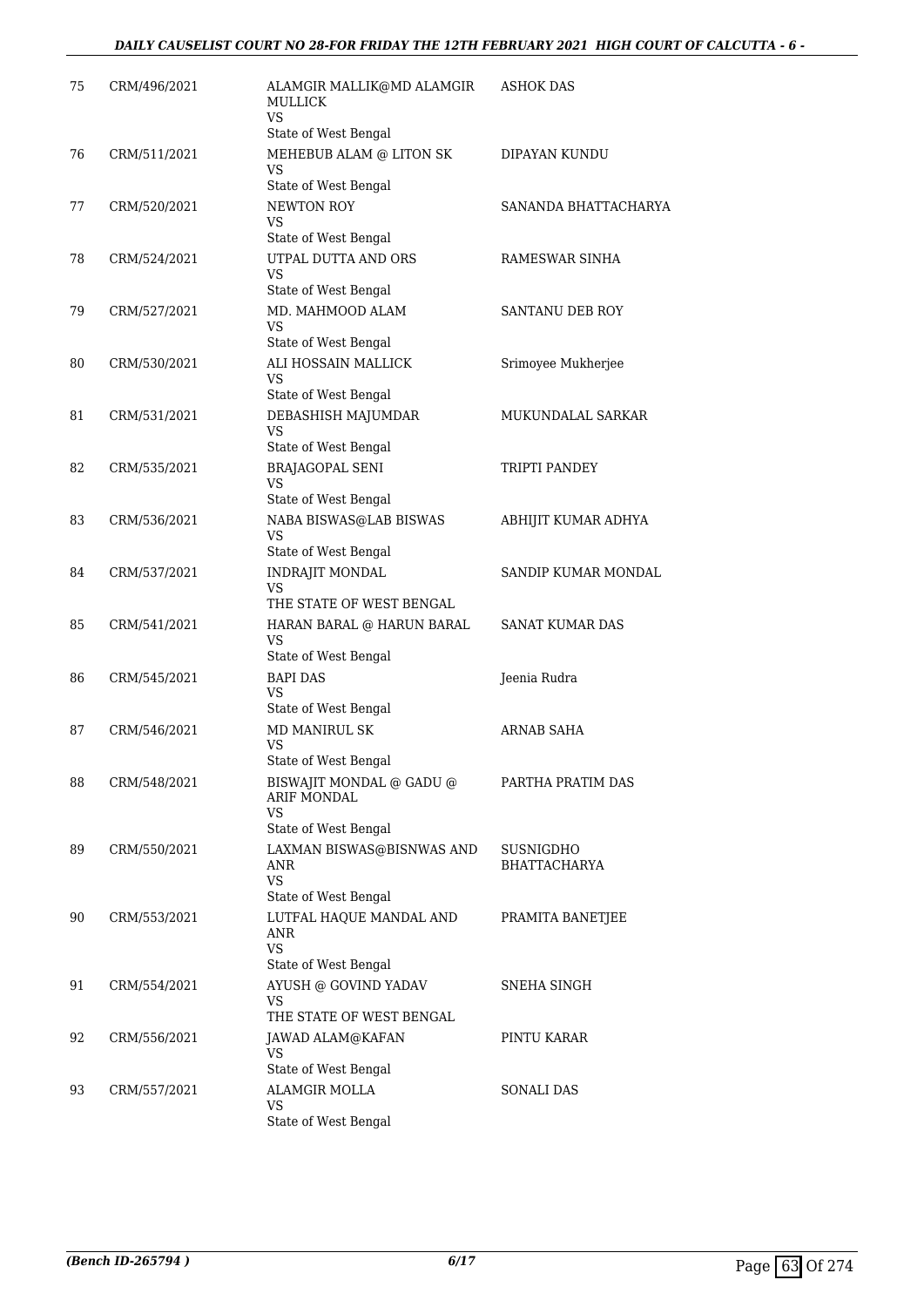| 94  | CRM/560/2021       | BIJOY CHOWDHURY @ BIJAY<br><b>CHOWDHURY</b><br><b>VS</b><br>State of West Bengal             | <b>ARNAB SAHA</b>               |
|-----|--------------------|----------------------------------------------------------------------------------------------|---------------------------------|
|     | IA NO: CRAN/1/2021 |                                                                                              |                                 |
| 95  | CRM/565/2021       | NARAYAN PAUL<br>VS.<br>State of West Bengal                                                  | AINDRILA DE                     |
| 96  | CRM/569/2021       | JAHANGIR MONDAL<br><b>VS</b><br>State of West Bengal                                         | PRABIR KR. BANERJEE             |
| 97  | CRM/571/2021       | SANTANU BOSE AND ANR<br>VS<br>State of West Bengal                                           | SHASANKA SEKHAR SAHA            |
| 98  | CRM/572/2021       | sulekha ghosh @ sola<br>VS<br>State of West Bengal                                           | SHASHANKA SHEKHAR<br>SAHA       |
| 99  | CRM/576/2021       | PRADIP DAS<br>VS<br>State of West Bengal                                                     | ANGSHUMAN<br><b>CHAKRABORTY</b> |
| 100 | CRM/578/2021       | <b>AKASH BALIMIKI</b><br>VS.<br>State of West Bengal                                         | Angshuman Chakrabarty           |
| 101 | CRM/580/2021       | SUKUMAR BISWAS AND ORS.<br><b>VS</b><br>State of West Bengal                                 | DIPTANGSHU BASU                 |
| 102 | CRM/582/2021       | RATHIN THOKDAR @RIJU AND<br><b>ANR</b><br>VS.<br>State of West Bengal                        | ARUP KUMR BHOWMICK              |
| 103 | CRM/584/2021       | ABDUL MANNAN<br><b>VS</b><br>State of West Bengal                                            | ARUP KR. BHOWMICK               |
| 104 | CRM/585/2021       | Sheo shankar Bharti@ Sheo<br>Shankar Bharti<br><b>VS</b><br>STATE OF WEST BENGAL AND<br>ORS. | KOUSTAV BAGCHI                  |
| 105 | CRM/586/2021       | SHIBU MONDAL<br>VS<br>State of West Bengal                                                   | Ali Ahsan Alamgir               |
| 106 | CRM/587/2021       | DR. SRIKANTA PUSTI<br>VS<br>STATE OF WEST BENGAL AND<br>ORS.                                 | DEV KUMAR SHARMA                |
| 107 | CRM/588/2021       | MUSLIMA LASKAR AND ANR<br>VS<br>State of West Bengal                                         | <b>ABDUR RAKIB</b>              |
| 108 | CRM/589/2021       | <b>SAMARPAN SHARMA</b><br>VS.<br>STATE OF WEST BENGAL AND<br>ORS.                            | AMAL KUMAR BANERJEE             |
| 109 | CRM/590/2021       | <b>GOPAL GOUR</b><br><b>VS</b><br>State of West Bengal                                       | ARITRA BHATTACHARYA             |
| 110 | CRM/591/2021       | MERAJUL HAQUE<br>VS<br>State of West Bengal                                                  | <b>MOUNICK GHOSH</b>            |
| 111 | CRM/592/2021       | <b>SWAPAN MONDAL</b><br>VS<br>STATE OF WEST BENGAL AND<br>ORS.                               | MD. YOUNUSH MONDAL              |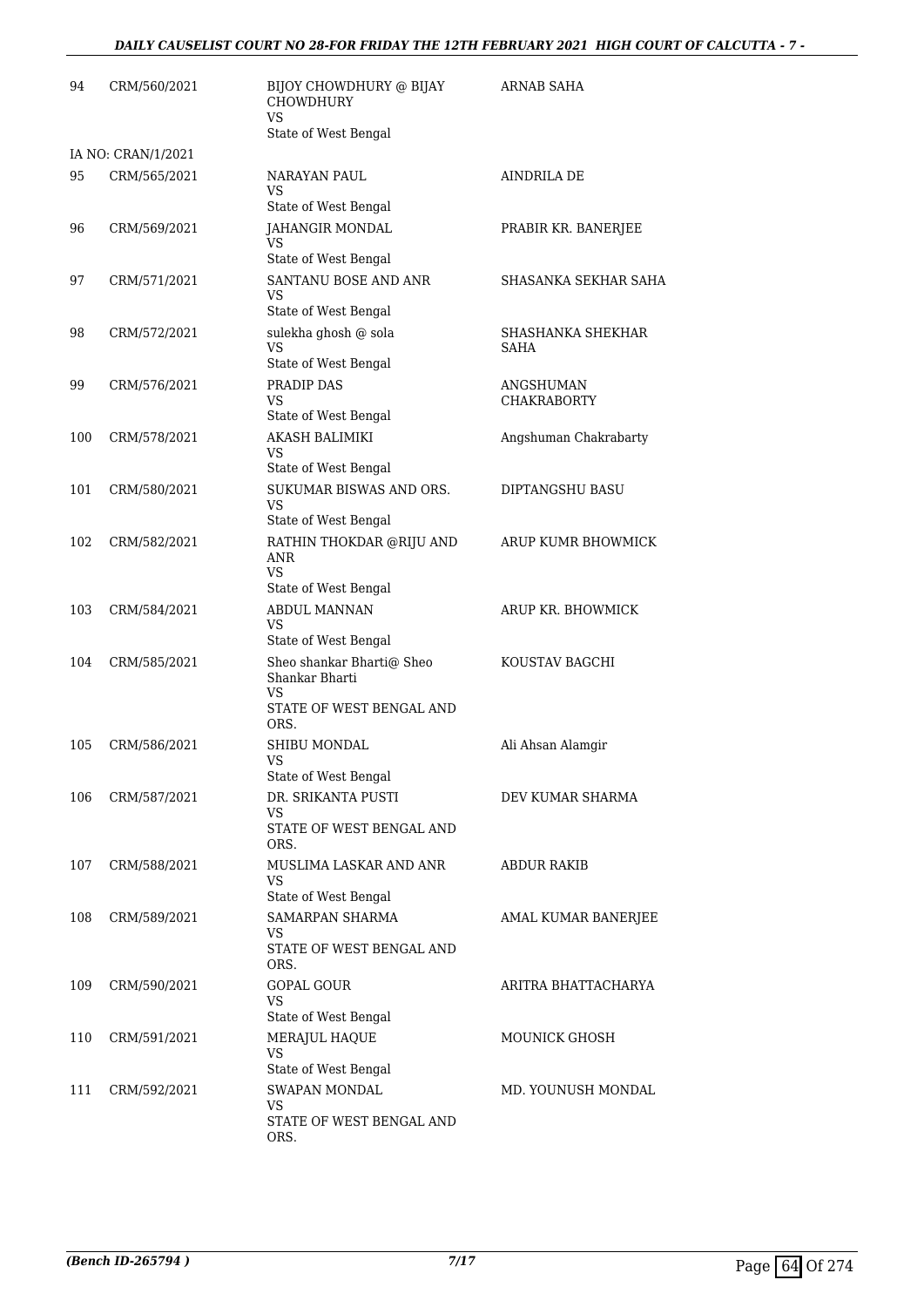### *DAILY CAUSELIST COURT NO 28-FOR FRIDAY THE 12TH FEBRUARY 2021 HIGH COURT OF CALCUTTA - 8 -*

| 112 | CRM/593/2021 | SAYEK SK. AND ANR.<br>VS                                 | MOUNICK GHOSH                             |
|-----|--------------|----------------------------------------------------------|-------------------------------------------|
| 113 | CRM/608/2021 | State of West Bengal<br><b>GANI BISWAS @ GONI BISWAS</b> | SOUMYAJIT BHATTA                          |
|     |              | VS                                                       |                                           |
|     |              | State of West Bengal                                     |                                           |
| 114 | CRM/611/2021 | <b>RIJUL SK AND ORS</b><br>VS                            | <b>MAZHAR HOSSAIN</b><br><b>CHOWDHURY</b> |
|     |              | State of West Bengal                                     |                                           |
| 115 | CRM/612/2021 | SWAPAN MANDAL AND ORS                                    | <b>MOUNICK GHOSH</b>                      |
|     |              | VS                                                       |                                           |
|     |              | State of West Bengal AND ANR                             |                                           |
| 116 | CRM/614/2021 | MAJIBAR SK @ MOJU SK<br><b>VS</b>                        | <b>BENAJIR HASNA</b>                      |
|     |              | State of West Bengal                                     |                                           |
| 117 | CRM/615/2021 | SUROJIT BERA AND ANR                                     | PARTHA SARKAR                             |
|     |              | VS.                                                      |                                           |
|     |              | State of West Bengal                                     |                                           |
| 118 | CRM/618/2021 | AKSHAY SAHA AND ANR<br>VS.                               | SUSNIGDHO<br><b>BHATTACHARYYA</b>         |
|     |              | State of West Bengal                                     |                                           |
| 119 | CRM/621/2021 | <b>ISWAR MANDAL</b>                                      | <b>SAGAR SAHA</b>                         |
|     |              | <b>VS</b>                                                |                                           |
|     |              | State of West Bengal<br>RAHUL MISRA AND ANR              |                                           |
| 120 | CRM/626/2021 | VS                                                       | ARUNABHA JANA                             |
|     |              | State of West Bengal                                     |                                           |
| 121 | CRM/628/2021 | KALIDASI NASKAR                                          | <b>ABDUR RAKIB</b>                        |
|     |              | VS<br>State of West Bengal                               |                                           |
| 122 | CRM/629/2021 | RAHUL MISRA AND ANR                                      |                                           |
|     |              | <b>VS</b>                                                | ARUNABHA JANA                             |
|     |              | State of West Bengal                                     |                                           |
| 123 | CRM/631/2021 | RABIN MONDAL                                             | SABYASACHI MUKHERJEE                      |
|     |              | VS<br>State of West Bengal                               |                                           |
| 124 | CRM/633/2021 | BAPI SAMANTA @ NILMONI                                   | RAMASHIS MUKHERJEE                        |
|     |              | <b>SAMANTA</b>                                           |                                           |
|     |              | VS                                                       |                                           |
|     |              | State of West Bengal                                     |                                           |
| 125 | CRM/635/2021 | <b>BISHU HARIJAN</b><br><b>VS</b>                        | ARUP KUMAR BHOWMICK                       |
|     |              | State of West Bengal                                     |                                           |
| 126 | CRM/641/2021 | MASER ALI@MASER SEKH                                     | ABDUS SALAM                               |
|     |              | VS<br>State of West Bengal                               |                                           |
| 127 | CRM/643/2021 | SK. MOINUDDIN @ PATAL                                    | MANASI ROY                                |
|     |              | <b>VS</b>                                                |                                           |
|     |              | State of West Bengal                                     |                                           |
| 128 | CRM/645/2021 | MUSTAKIN MOLLA@SK                                        | SOURAV MUKHERJEE                          |
|     |              | VS<br>State of West Bengal                               |                                           |
| 129 | CRM/646/2021 | <b>IYAR MONDAL</b>                                       | SOURAV MUKHERJEE                          |
|     |              | <b>VS</b>                                                |                                           |
|     |              | State of West Bengal                                     |                                           |
| 130 | CRM/647/2021 | ARIF ALI MOLLA                                           | SUMANTA CHAKRABORTY                       |
|     |              | <b>VS</b><br>State of West Bengal                        |                                           |
| 131 | CRM/651/2021 | <b>GOLAM RABBANI @RABBANI</b>                            | MUSHARRAF ALAM SK.                        |
|     |              | <b>VS</b>                                                |                                           |
|     |              | State of West Bengal                                     |                                           |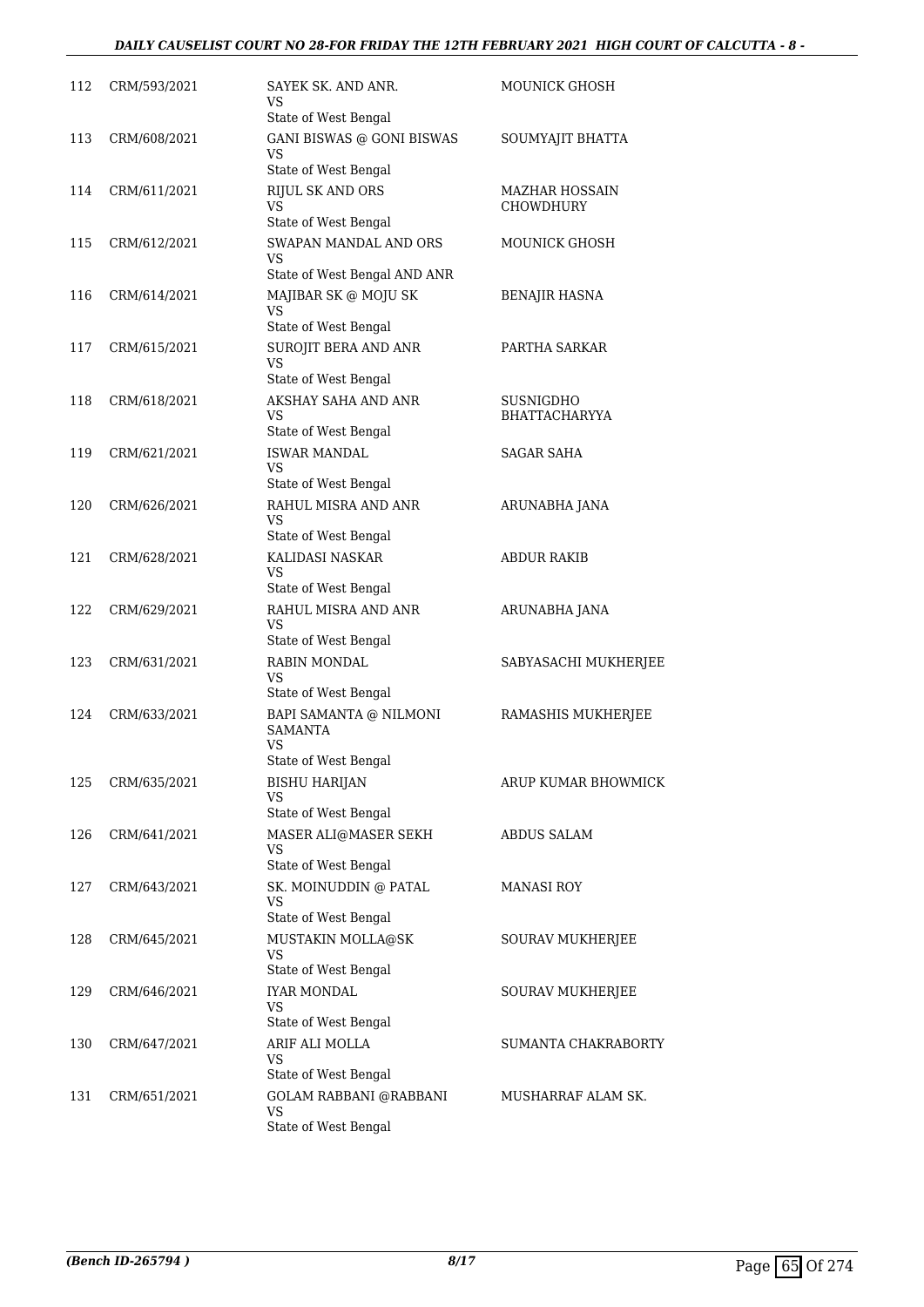| 132 | CRM/652/2021 | BISWAJIT MALI@BISSO@BISWA<br>VS<br>State of West Bengal                                                    | SUMANTA CHAKRABORTY               |
|-----|--------------|------------------------------------------------------------------------------------------------------------|-----------------------------------|
| 133 | CRM/653/2021 | MONOJIT GHOSH @ MONO<br>VS<br>State of West Bengal                                                         | SUBHAJYTOI CHANDRA                |
| 134 | CRM/658/2021 | SADIQUL ISLAM<br>VS<br>State of West Bengal                                                                | SAGAR SAHA                        |
| 135 | CRM/665/2021 | SAIFUDDIN SEKH<br>VS<br>State of West Bengal                                                               | Md. Habibur Rahaman               |
| 136 | CRM/670/2021 | KABITA DUBEY<br>VS<br>State of West Bengal                                                                 | AMIT PAN                          |
| 137 | CRM/673/2021 | <b>GOBINDA MALAKAR</b><br><b>VS</b><br>State of West Bengal                                                | DIPAYAN KUNDU                     |
| 138 | CRM/674/2021 | <b>ENAMUL HOQUE</b><br><b>VS</b><br>State of West Bengal                                                   | KAZI M RAHAMAN                    |
| 139 | CRM/676/2021 | SUDIPTA HALDER @BABLU AND<br><b>ANOTHER</b><br>VS                                                          | SUMANTA CHAKRABORTY               |
| 140 | CRM/679/2021 | State of West Bengal<br>SK. MOMIN HOSAIN @ MOMIN<br><b>HOSSAIN</b><br><b>VS</b>                            | TANMOY CHOWDHURY                  |
| 141 | CRM/680/2021 | State of West Bengal<br><b>SURAJ BHAKTA</b><br>VS<br>State of West Bengal                                  | SUSNIGDHO<br><b>BHATTACHARYYA</b> |
| 142 | CRM/681/2021 | TAPU GAIN ALIAS TOUFIK<br>HOSSAIN GAIN ALIAS TAUFIK<br><b>GAIN</b><br><b>VS</b>                            | PRABIR MAJUMDER                   |
| 143 | CRM/684/2021 | State of West Bengal<br>SK. MD. ANISUR RAHAMAN @<br><b>MD. ANISUR RAHMAN</b><br>VS<br>State of West Bengal | md. musharrof hossain             |
| 144 | CRM/685/2021 | AASMAUL<br>@HSMAUL@BHASMAUL MOLLAH<br>VS<br>State of West Bengal                                           | RITOPRITA GHOSH                   |
| 145 | CRM/688/2021 | RAMJI MONDAL<br><b>VS</b><br>State of West Bengal                                                          | ABHIJIT KR. ADHYA                 |
| 146 | CRM/691/2021 | MIRAJUL ISLAM @ MINORAJ<br><b>MINAJ</b><br><b>VS</b><br>State of West Bengal                               | <b>BUSRA KHATUN</b>               |
| 147 | CRM/692/2021 | PARTHA TALUKDAR<br>VS<br>State of West Bengal                                                              | PATHIK BANDHU<br><b>BANERJEE</b>  |
| 148 | CRM/693/2021 | SAINUR MONDAL<br>VS<br>State of West Bengal                                                                | MAZHAR HOSSAIN<br>CHOWDHURY       |
| 149 | CRM/694/2021 | KHAGEN SAMANTA<br>VS<br>State of West Bengal                                                               | MAZHAR HOSSAIN<br>CHOWDHURY       |
| 150 | CRM/695/2021 | <b>BISWAJIT DAS</b><br><b>VS</b><br>State of West Bengal                                                   | PARTHA SARATHI<br>MONDAL          |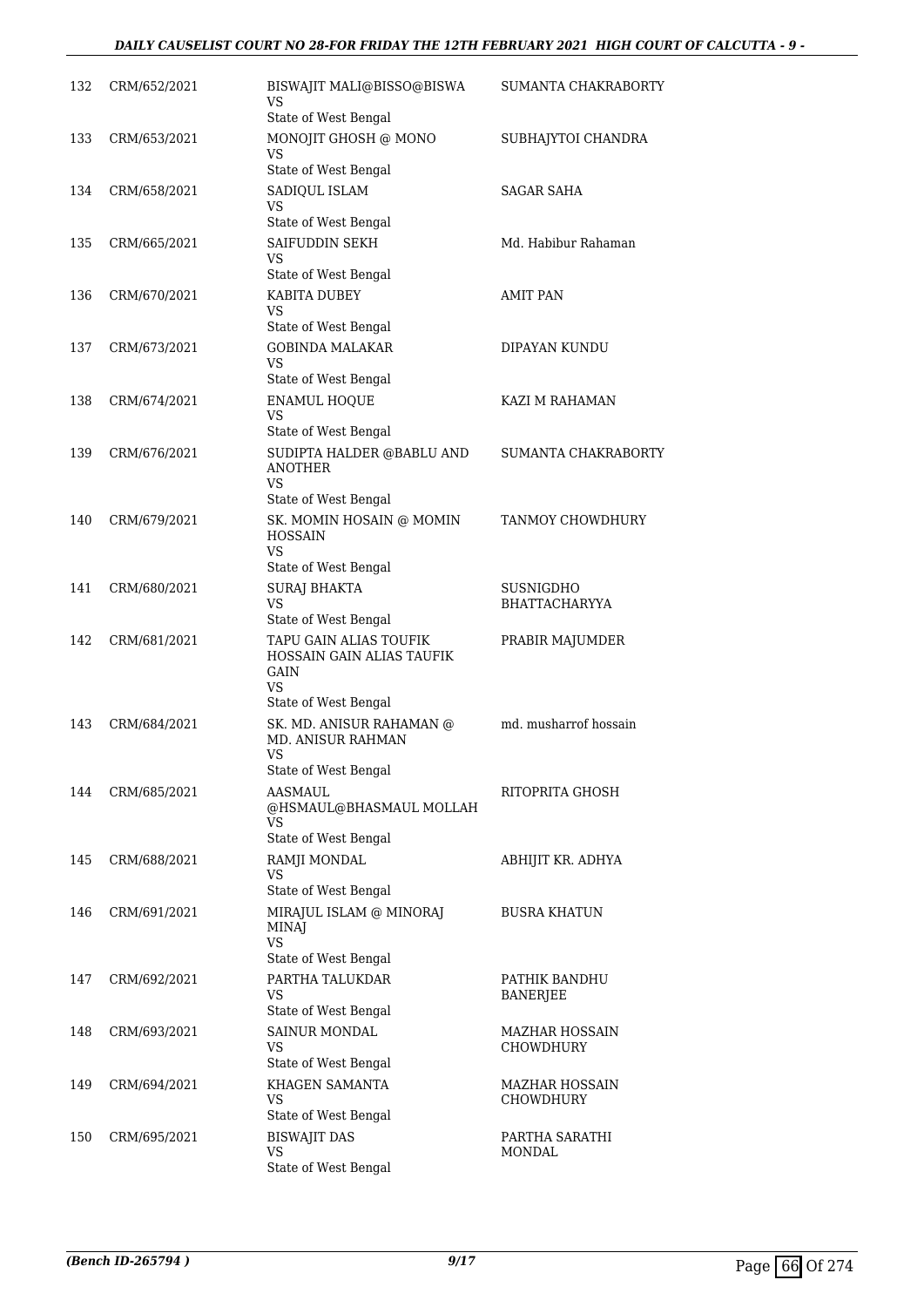| 151 | CRM/698/2021 | RABIUL MONDAL @ BABUSONA<br><b>AND ANR</b><br>VS                                     | Mrinal Kanti Mukherjee             |
|-----|--------------|--------------------------------------------------------------------------------------|------------------------------------|
| 152 | CRM/701/2021 | State of West Bengal<br>SHANKAR PROSAD SHARMA @<br>SHANKAR SHARMA<br>VS              | APURBA KUMAR DUTTA                 |
|     |              | State of West Bengal                                                                 |                                    |
| 153 | CRM/703/2021 | NIJAM PURKAIT<br>VS<br>State of West Bengal                                          | <b>UJJAL ROY</b>                   |
| 154 | CRM/705/2021 | <b>AJIBAR SARDAR</b><br>VS                                                           | SWARNALI SAHA                      |
| 155 | CRM/710/2021 | State of West Bengal<br>MOKKEL SK @ MAKKEL SK<br><b>VS</b>                           | ABHIJIT SINGH                      |
| 156 | CRM/712/2021 | State of West Bengal<br>BABOR ALI @ BABOR ALI SK<br><b>VS</b>                        | SANANDA<br><b>BHATTACHARYYA</b>    |
| 157 | CRM/713/2021 | State of West Bengal<br>SOMNATH MONDAL<br>VS                                         | SUJIY SARKAR                       |
| 158 | CRM/716/2021 | State of West Bengal<br><b>SASTI GHOSH</b><br>VS                                     | <b>SOUVIK DAS</b>                  |
| 159 | CRM/722/2021 | State of West Bengal<br>SUDIP SAMANTA<br><b>VS</b>                                   | Srimoyee Mukherjee                 |
| 160 | CRM/725/2021 | State of West Bengal<br><b>BIDHAN NATH AND ANR</b><br>VS                             | ANANYA CHAKRABORTY                 |
| 161 | CRM/726/2021 | State of West Bengal<br>PRANAB GHOSH @BABU GHOSH<br><b>VS</b>                        | RAJNANDINI DAS                     |
| 162 | CRM/728/2021 | State of West Bengal<br>MUKUL BISWAS ALIAS MAKUL<br>BISWAS ALIAS GOLAM MURTUJA<br>VS | Shibasis Chatterjee                |
| 163 | CRM/733/2021 | State of West Bengal<br>JIARUL SARDAR AND ANR.<br>vs                                 | PRABIR KR. BANERJEE                |
| 164 | CRM/741/2021 | State of West Bengal<br><b>BIKY DAS</b><br>VS                                        | PRABIR MAJUMDER                    |
| 165 | CRM/747/2021 | State of West Bengal<br><b>LAKHAN GHOSH</b><br>VS<br>State of West Bengal AND ANR    | SNEHASISH PAL                      |
| 166 | CRM/748/2021 | NUR ISLAM@NUR ISLAM SK<br>VS<br>State of West Bengal                                 | Anisur Rahaman                     |
| 167 | CRM/750/2021 | <b>BIREN MANDAL</b><br><b>VS</b><br>State of West Bengal                             | PRITHVIRAJ SINHA ROY               |
| 168 | CRM/752/2021 | UTPAL DAS AND ANR<br><b>VS</b><br>State of West Bengal                               | RAJ KUMAR GUPTA                    |
| 169 | CRM/753/2021 | SK NASIM @PAPPU AND ANR<br>VS<br>State of West Bengal                                | <b>JYOTI PROKASH</b><br>CHATTERJEE |
| 170 | CRM/759/2021 | ELEEM BOX MOLLA<br>VS<br>State of West Bengal                                        | MD JAMAT UL FIRDOUS                |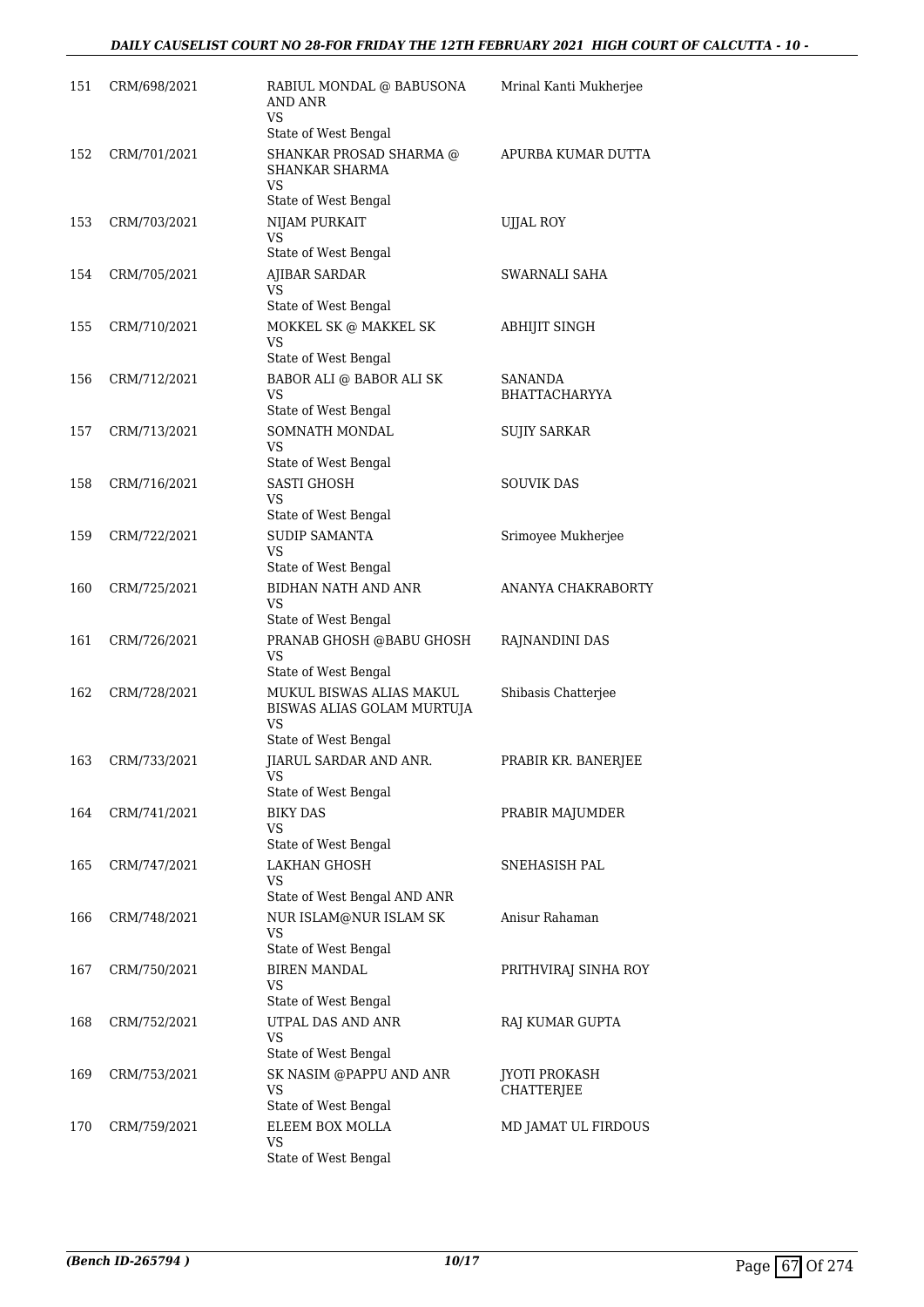| 171 | CRM/760/2021 | BAPPADITYA MONDAL<br>VS<br>State of West Bengal                                          | RAJ KUMAR GUPTA                        |
|-----|--------------|------------------------------------------------------------------------------------------|----------------------------------------|
| 172 | CRM/762/2021 | NOORBOX SK @ BHOLA SK @<br><b>NURBAKS SEKH</b><br><b>VS</b><br>State of West Bengal      | <b>GOPAL DAS</b>                       |
| 173 | CRM/766/2021 | HASAN IMAM @ HASNU @<br>ZUBAIR AHMED @ ASIF HOSSAIN<br>@ ARIF HASAN<br>VS                | PRATIK GHOSH                           |
| 174 | CRM/767/2021 | State of West Bengal<br>IDRISH KHAN@IDRISH ALI KHAN<br><b>VS</b><br>State of West Bengal | <b>SAMIRUL SARDAR</b>                  |
| 175 | CRM/768/2021 | <b>ABDUL HOQUE</b><br><b>VS</b><br>State of West Bengal                                  | <b>SUJATA DAS</b>                      |
| 176 | CRM/769/2021 | DIGANTA MONDAL AND ANR<br>VS<br>State of West Bengal                                     | SUMANTA CHAKRABORTY                    |
| 177 | CRM/770/2021 | <b>ABDUL LATIF</b><br>VS<br>State of West Bengal                                         | <b>BUSRA KHATUN</b>                    |
| 178 | CRM/771/2021 | <b>TAPASH PAHAN@TAPAS</b><br>VS<br>State of West Bengal                                  | <b>BUSRA KHATUN</b>                    |
| 179 | CRM/772/2021 | PARITOSH MISTRY<br>VS<br>State of West Bengal                                            | <b>FRANCIS SAMSON</b><br><b>CORREA</b> |
| 180 | CRM/773/2021 | MUKUL SK<br>VS<br>State of West Bengal                                                   | DIPTENDU BANERJEE                      |
| 181 | CRM/778/2021 | <b>BISWAJIT GHOSH</b><br>VS<br>State of West Bengal                                      | KRISHNENDU BHADRA                      |
| 182 | CRM/779/2021 | MD ZAKIR @MD ZAKIR<br><b>VS</b><br>State of West Bengal                                  | <b>SOUVIK DUTTA</b>                    |
| 183 | CRM/780/2021 | MINATI SAREN @ SOREN AND<br>ANR<br>VS                                                    | PAMPA DEY(DHABAL)                      |
| 184 | CRM/782/2021 | State of West Bengal<br>AYUB ALI MOLLA<br>VS<br>State of West Bengal                     | SHASHANKA SHEKHAR<br>SAHA              |
| 185 | CRM/784/2021 | SATYAJIT DAS @ BABU<br>VS<br>State of West Bengal                                        | SHASHANKA SHEKHAR<br>SAHA              |
| 186 | CRM/785/2021 | NARESH THAKUR @ NORESH<br>THAKUR<br>VS<br>State of West Bengal                           | RAJNISH KUMAR<br>KALAWATIA             |
| 187 | CRM/786/2021 | SK RAMJAN @ FATE<br>VS<br>State of West Bengal                                           | SHASHANKA SHEKHAR<br>SAHA              |
| 188 | CRM/793/2021 | HIMANSHU SINGH<br>VS<br>State of West Bengal                                             | NILENDRA NARAYAN RAY                   |
| 189 | CRM/794/2021 | AMIT SONKAR @ AMIT KR<br>SONKAR @ PARDOOM<br>VS<br>State of West Bengal                  | TANMAY CHOWDHURY                       |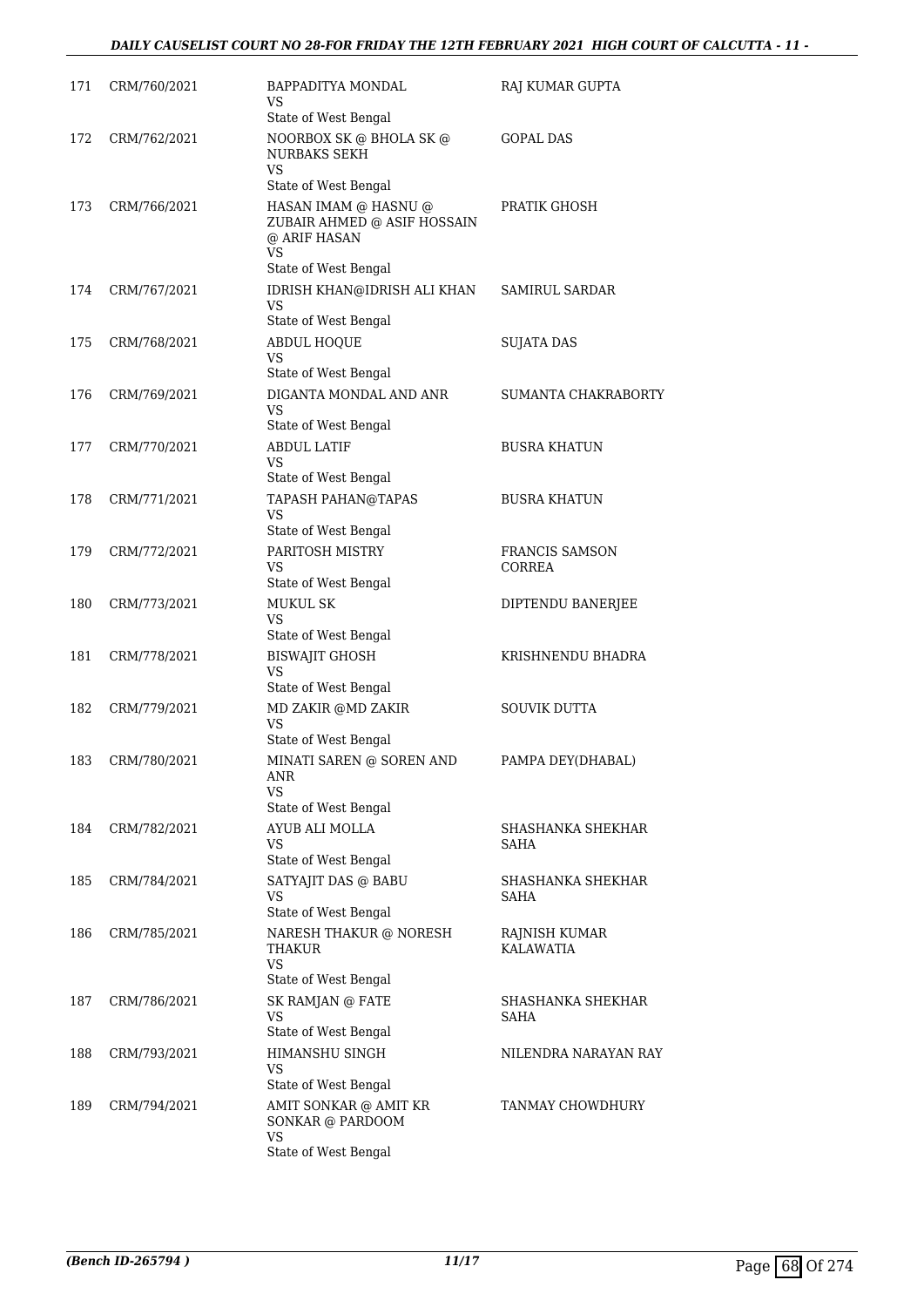### *DAILY CAUSELIST COURT NO 28-FOR FRIDAY THE 12TH FEBRUARY 2021 HIGH COURT OF CALCUTTA - 12 -*

| 190 | CRM/795/2021 | ASHIS @ ASHISH LAL<br>VS                                       | TANMOY CHOWDHURY     |
|-----|--------------|----------------------------------------------------------------|----------------------|
| 191 | CRM/797/2021 | State of West Bengal<br><b>FALGUN ROY</b>                      | SUSNIGDHO            |
|     |              | VS                                                             | <b>BHATTACHARYYA</b> |
| 192 | CRM/800/2021 | State of West Bengal<br>PRAN PRATIM BORA                       | SANJIDA SULTANA      |
|     |              | VS                                                             |                      |
| 193 | CRM/801/2021 | State of West Bengal<br>NASIMA BIBI @ GURIYA AND ANR<br>VS     | <b>ARUN NASKAR</b>   |
|     |              | State of West Bengal                                           |                      |
| 194 | CRM/809/2021 | TINKU KUMAR SINGH<br>VS                                        | DEV KUMAR SHARMA     |
|     |              | State of West Bengal                                           |                      |
| 195 | CRM/810/2021 | <b>TAPAS DAS</b><br><b>VS</b><br>State of West Bengal          | AMAL KRISHNA SAMANTA |
| 196 | CRM/811/2021 | BASHEER AHMED S.M.S.<br>SICKANDER BATCH S.M<br>VS              | NAVANIL DE           |
| 197 | CRM/816/2021 | Union of India AND ANR<br><b>SUMAN BARMAN</b>                  | ROMA ROY             |
|     |              | VS<br>State of West Bengal                                     |                      |
| 198 | CRM/819/2021 | HASIMUDDIN                                                     | <b>AMIT RAY</b>      |
|     |              | VS<br>State of West Bengal                                     |                      |
| 199 | CRM/820/2021 | <b>TARAK MISTRI</b><br>VS<br>State of West Bengal              | MD JANNAT UL FIRDOUS |
| 200 | CRM/821/2021 | ANISUR RAHMAN @ ANISUR<br><b>RAHAMAN</b><br><b>VS</b>          | Ali Ahsan Alamgir    |
|     |              | State of West Bengal                                           |                      |
| 201 | CRM/825/2021 | INDRANATH MUKHERJEE@LATIM<br><b>VS</b><br>State of West Bengal | ROBIUL ISLAM         |
| 202 | CRM/830/2021 | ASIFUL MONDAL AND ANR                                          | <b>SANTANU MAJI</b>  |
|     |              | VS<br>State of West Bengal                                     |                      |
| 203 | CRM/832/2021 | NISHANT KUMAR SHARMA @<br><b>ALOKE KUMAR</b><br>VS             | IMDADUL HOQUE        |
| 204 | CRM/834/2021 | State of West Bengal<br>SOMNATH DUTTA                          | KAUSTAV SHOME        |
|     |              | VS                                                             |                      |
| 205 | CRM/835/2021 | State of West Bengal<br><b>SATTAR AHAMED</b>                   | ASIF DEWAN           |
|     |              | <b>VS</b><br>State of West Bengal                              |                      |
| 206 | CRM/838/2021 | MONORANJAN DAS<br>@MONORANJAN DAS<br><b>VS</b>                 | NAZIR AHMED          |
|     |              | State of West Bengal                                           |                      |
| 207 | CRM/844/2021 | ENDAN SK @ INSAN SK<br>VS<br>State of West Bengal              | ANISUR RAHMAN        |
| 208 | CRM/846/2021 | NILAY SINGHA                                                   | JUIN DUTTA           |
|     |              | VS                                                             | <b>CHAKRABORTY</b>   |
|     |              | State of West Bengal                                           |                      |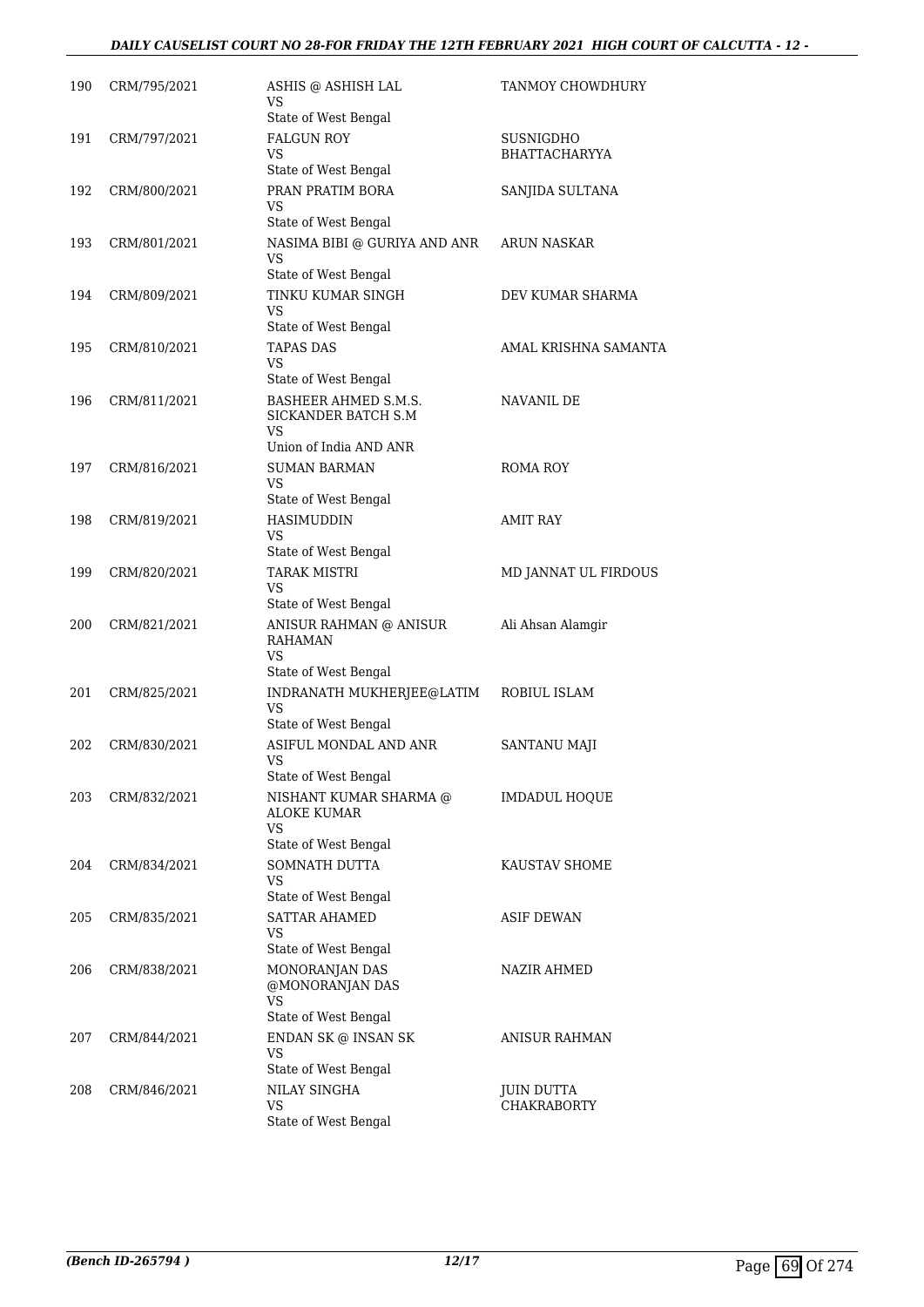| 209 | CRM/847/2021 | BISWANATH ROY@NANDA<br>VS<br>State of West Bengal                                    | <b>BHASKAR CHATTERJEE</b> |
|-----|--------------|--------------------------------------------------------------------------------------|---------------------------|
| 210 | CRM/851/2021 | DEBASISH BAR<br>VS<br>State of West Bengal                                           | sk. sahjahan ali          |
| 211 | CRM/852/2021 | SK. JABER ALI<br>VS<br>State of West Bengal                                          | Srimoyee Mukherjee        |
| 212 | CRM/861/2021 | KOHINOOR BIBI<br>VS<br>State of West Bengal                                          | SOURAV MUKHERJEE          |
| 213 | CRM/864/2021 | SUBHASH GHOSH<br>VS<br>State of West Bengal                                          | SUBHRAJYOTI GHOSH         |
| 214 | CRM/865/2021 | PAPPU SINGH AND ANOTHER<br><b>VS</b><br>State of West Bengal                         | <b>SAGAR SAHA</b>         |
| 215 | CRM/870/2021 | <b>SUJAN BISWAS</b><br>VS.<br>State of West Bengal                                   | ARUP KUMAR BHOWMICK       |
| 216 | CRM/871/2021 | MOKTARUL SK @ KALU<br><b>VS</b><br>State of West Bengal                              | ARUP KUMAR BHOWMICK       |
| 217 | CRM/872/2021 | SAMAR MANDAL@JANGLA<br>VS<br>State of West Bengal                                    | ARUP KUMAR BHOWMICK       |
| 218 | CRM/878/2021 | SHUBHANKAR HALDER<br>VS<br>State of West Bengal                                      | <b>DONA AKTER</b>         |
| 219 | CRM/879/2021 | BACHAN MONDAL @ BACHHAN<br>MONDAL<br>VS.                                             | KUSAL KUMAR<br>MUKHERJEE  |
| 220 | CRM/880/2021 | State of West Bengal<br>MOUSUMI GOMES<br><b>VS</b><br>State of West Bengal           | Deepak Prahladka          |
| 221 | CRM/881/2021 | <b>BISWAJIT SHIL</b><br><b>VS</b><br>State of West Bengal                            | Jeenia Rudra              |
| 222 | CRM/886/2021 | BAPPADITYA PAN @ BAPPA<br>VS<br>State of West Bengal                                 | SIDHANT CHOWDHURY         |
| 223 | CRM/887/2021 | SURAJIT PRAMANIK @ SURAJIT<br>PRAMANICK @ NEPAL<br><b>VS</b><br>State of West Bengal | MINOTI GOMES              |
| 224 | CRM/889/2021 | MANORANJAN MONDAL<br>VS<br>State of West Bengal                                      | MD. JANNAT UL FIRDOUS     |
| 225 | CRM/895/2021 | UTTAM DOLAI<br><b>VS</b><br>State of West Bengal                                     | ANUP DASGUPTA             |
| 226 | CRM/897/2021 | KAMALA BERA<br><b>VS</b><br>State of West Bengal                                     | SK SAHJAHAN ALI           |
| 227 | CRM/910/2021 | NAYAN ADIKARY AND ANR<br><b>VS</b><br>State of West Bengal                           | SAYANTAN HAZRA            |
|     |              | <b>APPLICATION FOR ANTICIPATORY BAIL</b>                                             |                           |
| 228 | CRM/414/2021 | PRASENJIT DALAI                                                                      | ARNAB SAHA                |
|     |              | VS.<br>State of West Bengal                                                          |                           |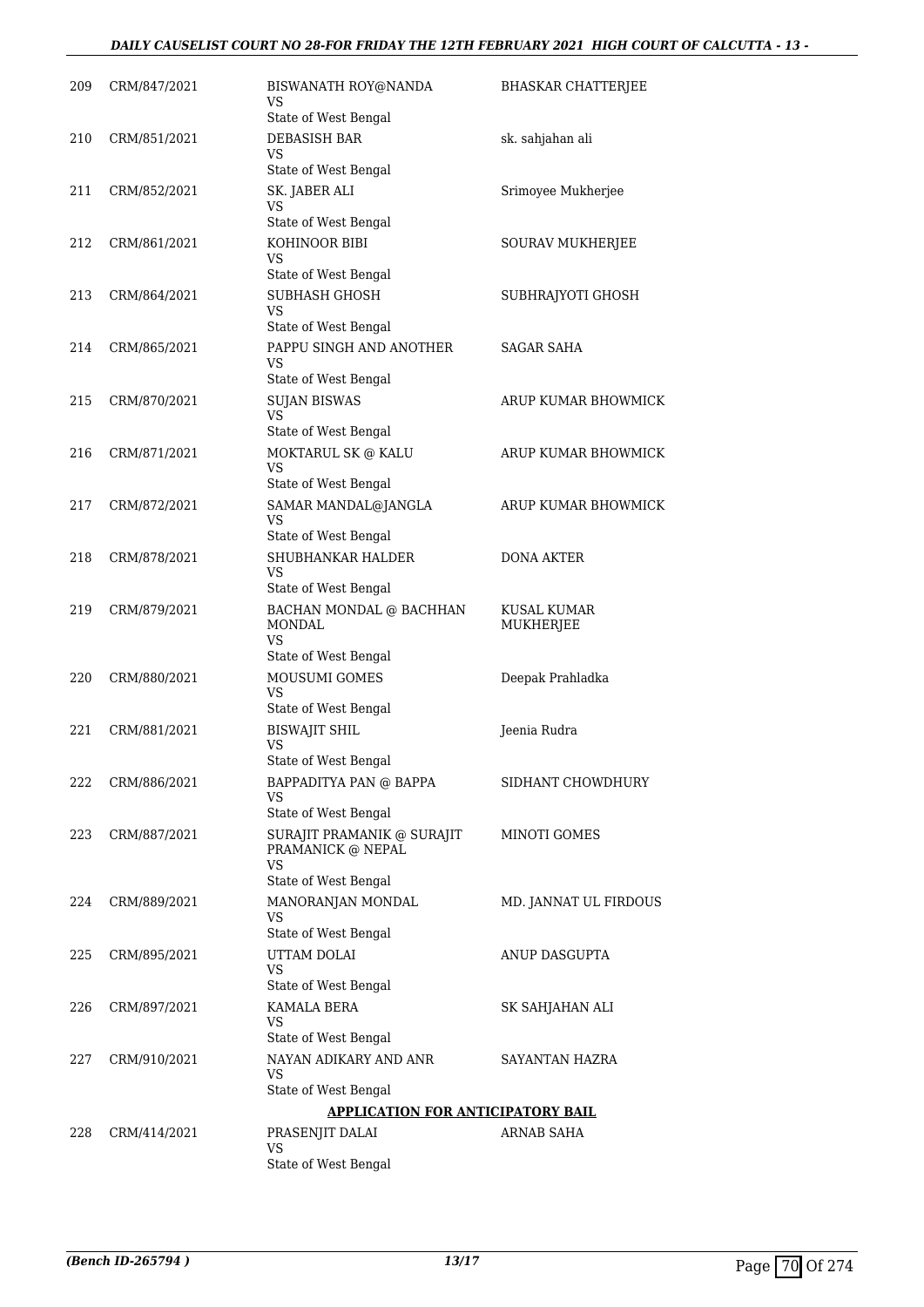### *DAILY CAUSELIST COURT NO 28-FOR FRIDAY THE 12TH FEBRUARY 2021 HIGH COURT OF CALCUTTA - 14 -*

| 229 | CRM/432/2021 | HAZRU@HAJRUDDIN BISWAS<br>VS<br>State of West Bengal                             | <b>IMDADUL HOQUE</b>  |
|-----|--------------|----------------------------------------------------------------------------------|-----------------------|
| 230 | CRM/434/2021 | HAFIJUR RAHAMAN<br>VS                                                            | ARNAB SAHA            |
| 231 | CRM/436/2021 | State of West Bengal<br>CHANDRA BHUSAN SHAW@RAJA<br><b>SHAW AND ANR</b><br>VS    | MRITYUNJOY CHATTERJEE |
| 232 | CRM/437/2021 | State of West Bengal<br>BIBI MABIYA AND ANR<br>VS                                | PRIYANKA GANGULY      |
| 233 | CRM/438/2021 | State of West Bengal<br>AMIT KUMAR MANDAL<br>VS<br>State of West Bengal          | SOMNATH ADHIKARY      |
| 234 | CRM/439/2021 | <b>BAPI SK AND ORS</b><br>VS<br>State of West Bengal                             | SOMNATH ADHIKARY      |
| 235 | CRM/440/2021 | MOSAREF MONDAL@MSAREF<br>HOSSEIN MONDAL<br><b>VS</b>                             | PRABIR MAJUMDER       |
| 236 | CRM/442/2021 | State of West Bengal<br>GOURANGA MANDAL<br><b>VS</b><br>State of West Bengal     | ABHINABA DAN          |
| 237 | CRM/444/2021 | WAKAR SK<br>VS                                                                   | SOUMIK GANGULI        |
| 238 | CRM/446/2021 | State of West Bengal<br>MONOJ PAL@MONOJ KUMAR PAL<br>VS.<br>State of West Bengal | SOURAV MUKHERJEE      |
| 239 | CRM/448/2021 | <b>RUBEL SK AND ORS</b><br>VS<br>State of West Bengal                            | <b>TAPODIP GUPTA</b>  |
| 240 | CRM/450/2021 | ASIT KUMAR DAS AND ORS<br>VS<br>State of West Bengal                             | Anisur Rahaman        |
| 241 | CRM/453/2021 | JAYANTI BALA AND ANR<br>VS<br>State of West Bengal                               | SUMANTA CHAKRABORTY   |
| 242 | CRM/455/2021 | AKBAR HOSSAIN AND ANR<br>VS.<br>State of West Bengal                             | <b>ANISUR RAHAMAN</b> |
| 243 | CRM/456/2021 | ISHRAT JAHAN AND OTHERS<br>VS<br>State of West Bengal                            | Puja Goswami          |
| 244 | CRM/458/2021 | MD. SAHANAWAZ ALAM @ VICKY<br>@ BICKY<br><b>VS</b><br>State of West Bengal       | Puja Goswami          |
| 245 | CRM/460/2021 | DIPU NAYAK @NAYEK<br>VS<br>State of West Bengal                                  | SHIBAJI KUMAR DAS     |
| 246 | CRM/461/2021 | SAMIRAN KARMAKAR@CHEPU<br>AND ORS<br><b>VS</b><br>State of West Bengal           | TAPODIP GUPTA         |
| 247 | CRM/465/2021 | <b>DULAL MAITY</b><br>VS<br>State of West Bengal                                 | SK. SAHJAHAN ALI      |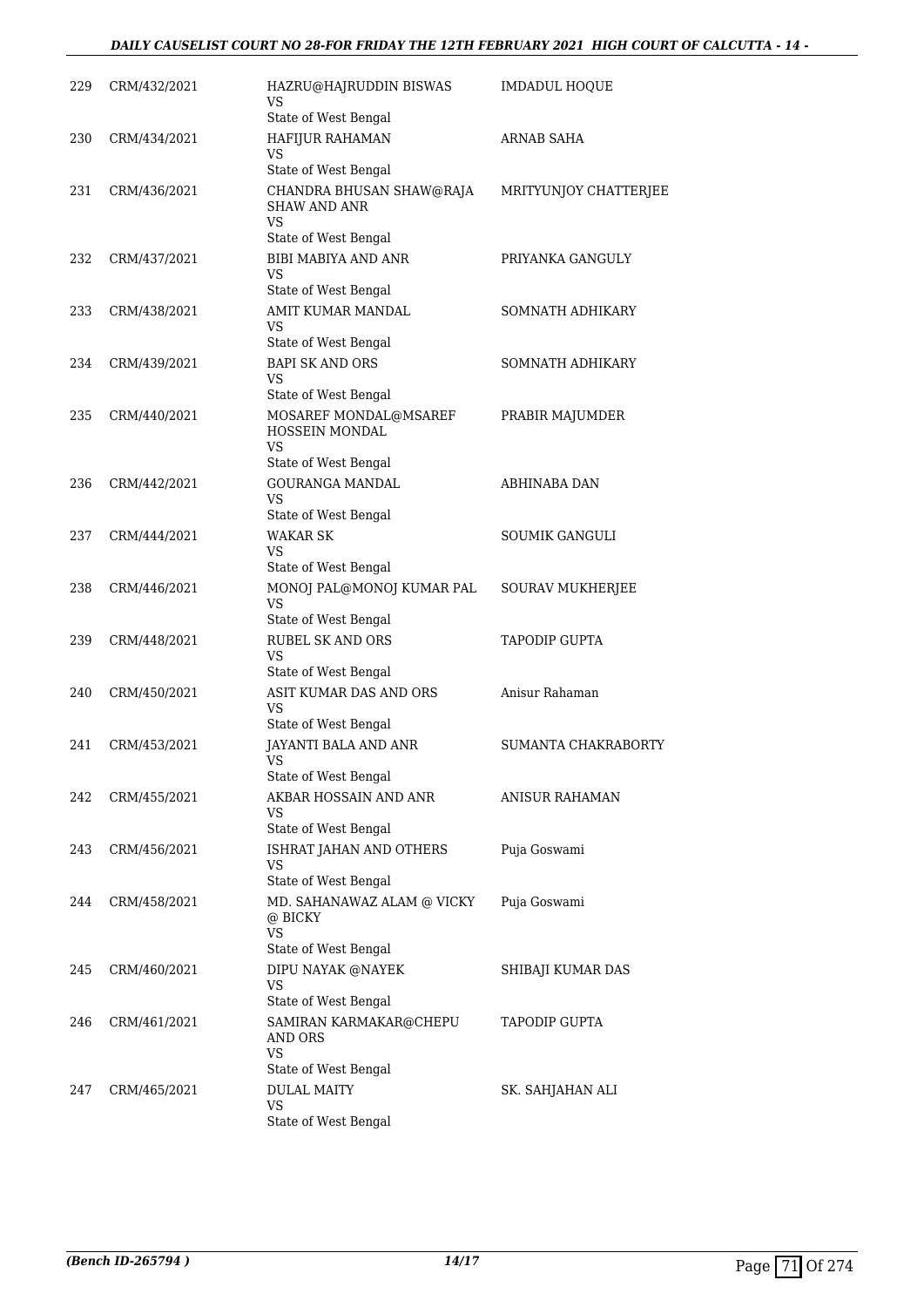| 248 | CRM/467/2021 | KURIAKOSE THANNICKEL<br>GEORGE<br>VS                                                               | <b>MAZHAR HOSSAIN</b><br>CHOWDHURY |
|-----|--------------|----------------------------------------------------------------------------------------------------|------------------------------------|
| 249 | CRM/470/2021 | State of West Bengal<br><b>SATARUPA RAKSHIT</b><br>VS<br>State of West Bengal                      | DHANANJAY BANERJEE                 |
| 250 | CRM/472/2021 | DIPU NAYAK @ NAYEK<br>VS                                                                           | SHIBAJI KUMAR DAS                  |
| 251 | CRM/473/2021 | State of West Bengal<br><b>SATYAM SAHA</b><br>VS<br>State of West Bengal                           | ARUP KR. BHOWMICK                  |
| 252 | CRM/474/2021 | KINGSUK @ KINGSHUK RAKSHIT<br>VS<br>State of West Bengal                                           | DHANANJAY BANERJEE                 |
| 253 | CRM/478/2021 | <b>BISWANATH DAS</b><br>VS<br>State of West Bengal                                                 | Supratick Syamal                   |
| 254 | CRM/479/2021 | RAJIB DAKTAR @ RAVI DAKTAR<br><b>VS</b><br>State of West Bengal                                    | JISAN IQBAL HOSSAIN                |
| 255 | CRM/481/2021 | <b>SUBIR SARKAR</b><br>VS                                                                          | JISAN IQBAL HOSSAIN                |
| 256 | CRM/485/2021 | State of West Bengal<br>BISAKHA RABI DAS @ TUKTUKU<br><b>RABI DAS</b><br>VS                        | JISAN IQUBAL HOSSAIN               |
| 257 | CRM/486/2021 | State of West Bengal<br>EHASAN ISLAM @ EHASAN ALI @<br><b>BADAM</b><br>VS.<br>State of West Bengal | <b>BISWAJIT MITRA</b>              |
| 258 | CRM/487/2021 | RAGHU NATH<br>VS                                                                                   | S. G. CHOWDHURY                    |
| 259 | CRM/490/2021 | State of West Bengal<br>MADAN MOHAN DAS AND ORS.<br>VS<br>State of West Bengal                     | SOUMYAJIT DAS<br><b>MAHAPATRA</b>  |
| 260 | CRM/495/2021 | SIULI BIBI @ SIULI MONDAL<br>VS<br>State of West Bengal                                            | SK. ABU JAFOR                      |
| 261 | CRM/502/2021 | HARE RAM GHOSH AND ORS<br>VS                                                                       | MUSHARRAF ALAM SK                  |
| 262 | CRM/503/2021 | State of West Bengal<br><b>SUKANTA SARKAR AND ORS</b><br>VS                                        | MD. YOUSUF ALI                     |
| 263 | CRM/504/2021 | State of West Bengal<br>DIPAK SAHA AND ORS<br>VS<br>State of West Bengal                           | MINOTI GOMES                       |
| 264 | CRM/505/2021 | MD. MOSTAFA @ MD. MOSTAFA<br>AND ORS<br>VS<br>State of West Bengal                                 | MUSHARRAF ALAM SK                  |
| 265 | CRM/508/2021 | AMIR ALI AND ORS<br>VS                                                                             | <b>MUSHARRAF ALAM SK</b>           |
| 266 | CRM/509/2021 | State of West Bengal<br>GOKUL CHANDRA ROY @ GOKUL<br>ROY<br>VS<br>State of West Bengal             | MINOTI GOMES                       |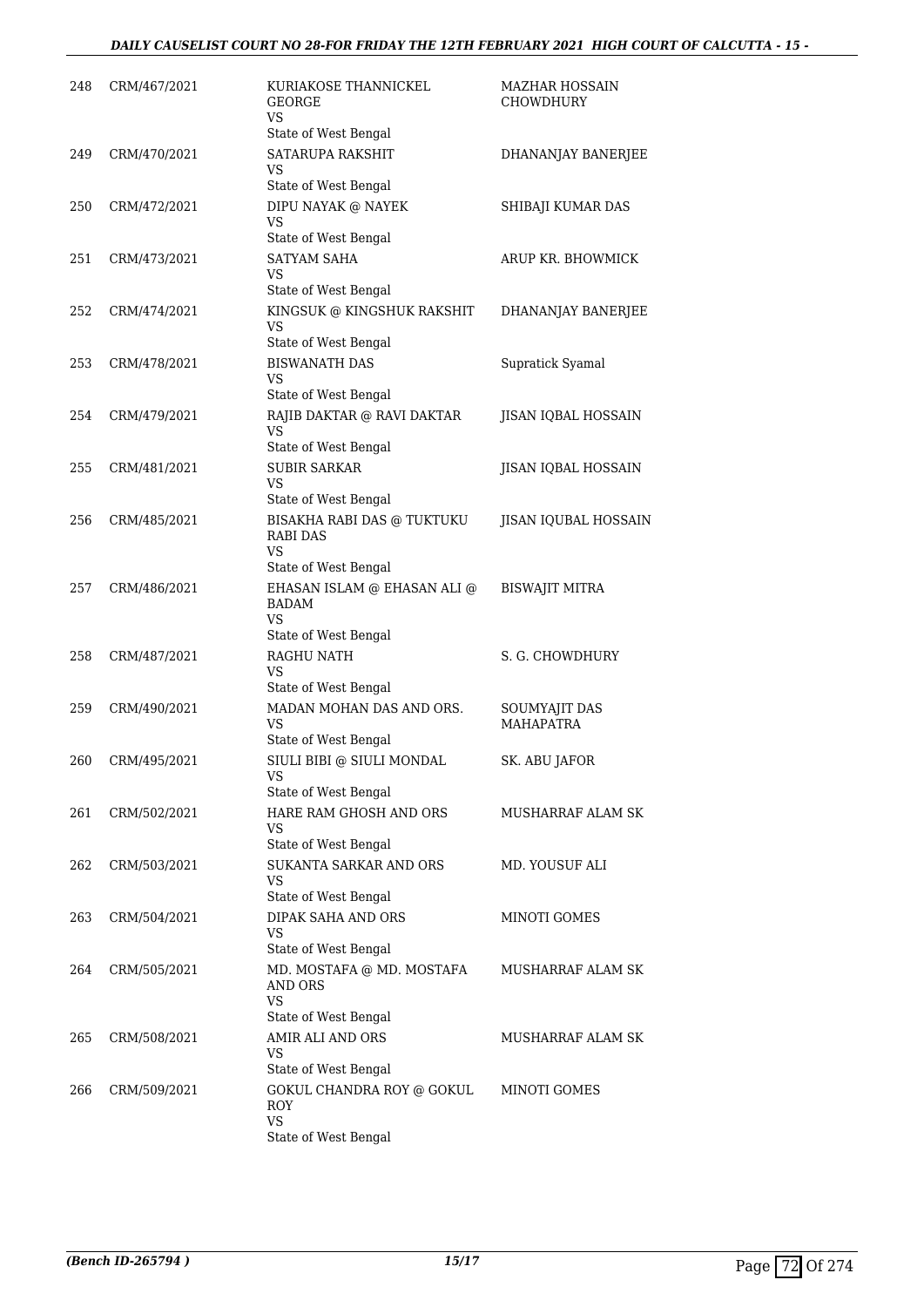| 267 | CRM/510/2021 | SAHA ALAM@SAHLAM SK AND<br>ANR<br>VS                       | <b>MOUNICK GHOSH</b>     |
|-----|--------------|------------------------------------------------------------|--------------------------|
|     |              | State of West Bengal                                       |                          |
| 268 | CRM/512/2021 | <b>UTTAM BARMAN</b><br>VS                                  | <b>BSURA KHATUN</b>      |
|     |              | State of West Bengal                                       |                          |
| 269 | CRM/513/2021 | <b>JYOSTNA BEGAM AND ORS</b><br>VS<br>State of West Bengal | Srimoyee Mukherjee       |
| 270 | CRM/515/2021 | PRADIP MANDAL AND ANR                                      | KAZI M RAHAMAN           |
|     |              | VS<br>State of West Bengal                                 |                          |
| 271 | CRM/516/2021 | ZARIF @ ZARIF MD.<br>VS                                    | SHAHARAYAR ALAM          |
|     |              | State of West Bengal                                       |                          |
| 272 | CRM/517/2021 | ROBIUL AWAL @ JAMAL SK.AND<br>ANR<br><b>VS</b>             | PROBAL SARKAR            |
|     |              | State of West Bengal                                       |                          |
| 273 | CRM/518/2021 | <b>SAYEM BISWAS</b><br>VS                                  | KAZI M RAHAMAN           |
|     |              | State of West Bengal                                       |                          |
| 274 | CRM/519/2021 | <b>JAMEDUL ISLAM</b><br>VS                                 | SHAHARAYAR ALAM          |
|     |              | State of West Bengal<br>SAFIUR RAHAMAN AND ANR             |                          |
| 275 | CRM/522/2021 | VS.<br>State of West Bengal                                | ARNAB SAHA               |
| 276 | CRM/523/2021 | NIRMAL BARMAN                                              | ASIS BHATTACHARYYA       |
|     |              | VS<br>State of West Bengal                                 |                          |
| 277 | CRM/526/2021 | <b>DEBESH SARKAR</b><br><b>VS</b><br>State of West Bengal  | MUKUNDALAL SARKAR        |
| 278 | CRM/528/2021 | MOSTAKIM KHAN@MOSTA                                        | KAZI M RAHAMAN           |
|     |              | VS<br>State of West Bengal                                 |                          |
| 279 | CRM/529/2021 | EMDADUL RAHAMAN@EMADUL<br>SK                               | KAZI M RAHAMAN           |
|     |              | VS                                                         |                          |
|     |              | State of West Bengal<br>KHAGENDRA DAS AND ORS              | ASIS BHATTACHARYA        |
| 280 | CRM/532/2021 | VS<br>State of West Bengal                                 |                          |
| 281 | CRM/534/2021 | ASWANI MANDAL@ASWINI<br>MONDAL<br><b>VS</b>                | SIDDHARTHA SARKAR        |
|     |              | State of West Bengal                                       |                          |
| 282 | CRM/538/2021 | ASAWINI MONDAL AND ANR<br>VS                               | <b>GOLAM NURE IMROHI</b> |
|     |              | State of West Bengal                                       |                          |
| 283 | CRM/542/2021 | PADO ALI<br><b>VS</b><br>State of West Bengal              | Jeenia Rudra             |
| 284 | CRM/544/2021 | NIROL BARMAN@NIRAL BARMAN<br>VS                            | ARNAB SAHA               |
|     |              | State of West Bengal                                       |                          |
| 285 | CRM/551/2021 | <b>MINATI SARDAR</b><br>VS<br>State of West Bengal         | ANINDRILA DE             |
|     |              |                                                            |                          |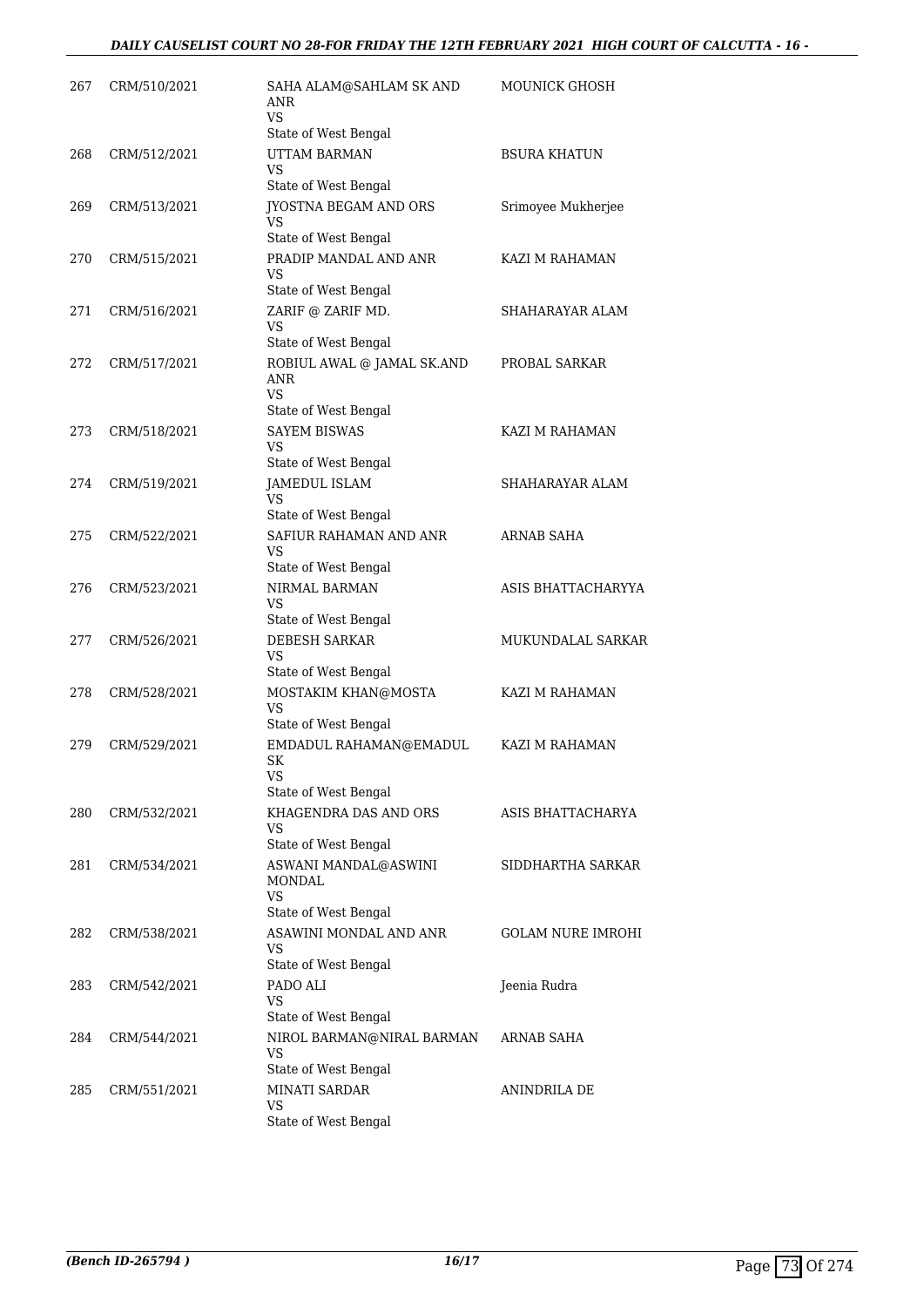### *DAILY CAUSELIST COURT NO 28-FOR FRIDAY THE 12TH FEBRUARY 2021 HIGH COURT OF CALCUTTA - 17 -*

| 286 | CRM/552/2021 | PREM KHAN@ABDUL OUADIR<br>VS<br>State of West Bengal                                 | PINTU KARAR            |
|-----|--------------|--------------------------------------------------------------------------------------|------------------------|
| 287 | CRM/555/2021 | VISHAL VIKASH EKKA@BISHAL<br><b>BIKASH EKKA ANDORS</b><br>VS<br>State of West Bengal | AINDRILA DE            |
| 288 | CRM/561/2021 | <b>GOPAL SARKAR</b><br>VS<br>State of West Bengal                                    | <b>BUSRA KHATUN</b>    |
| 289 | CRM/564/2021 | <b>TAPAN MAJUMDER</b><br>VS<br>State of West Bengal                                  | <b>SUHAJIT CHOWBEY</b> |
| 290 | CRM/566/2021 | NEMAI BISWAS @ SANYASI ALIAS<br>NIMAI BISWAS<br>VS<br>State of West Bengal           | Sumanta Das            |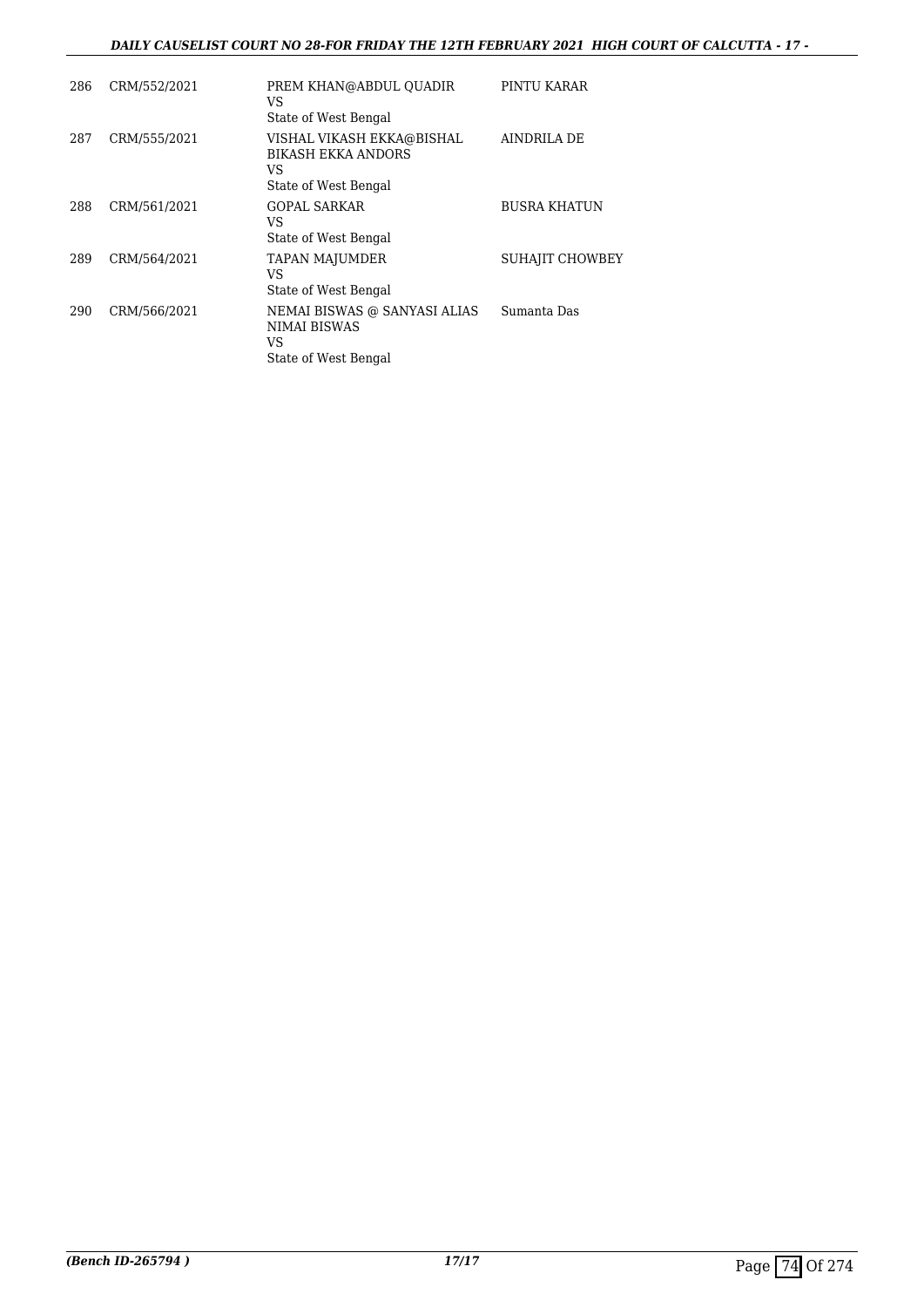

## **Appellate Side**

**DAILY CAUSELIST For Friday The 12th February 2021**

### **COURT NO. 28 SINGLE BENCH (SB ) AT 3:00 PM HON'BLE JUSTICE TAPABRATA CHAKRABORTY (VIA VIDEO CONFERENCE)**

### **ON FRIDAY, 12TH FEBRUARY, 2021 AT 3.00 P.M. - WILL SIT SINGLY AND TAKE UP SOME CONTEMPT, MODIFICATION/CLARIFICATION MATTERS.**

| $\mathbf{1}$ | WPA/17385/2017<br>(Correction) | <b>ASHIM BERA</b><br>VS<br>STATE OF WEST BENGAL<br>&ORS                      | N DUTTA                                |
|--------------|--------------------------------|------------------------------------------------------------------------------|----------------------------------------|
| 2            | WPA/10251/2019<br>(Correction) | JHUMA BANERJEE & ORS<br>VS.<br>STATE OF WEST BENGAL &<br><b>ORS</b>          | <b>GOPA BISWAS</b>                     |
| 3            | WPA/13574/2019<br>(Correction) | <b>BIBHAS MAHAPATRA</b><br><b>VS</b><br>STATE OF WEST BENGAL &<br><b>ORS</b> | ACHINTYA KUMAR<br><b>BISWAS</b>        |
| 4            | WPA/17118/2019<br>(Correction) | <b>SHIPRA DAS</b><br><b>VS</b><br>STATE OF WEST BENGAL &<br><b>ORS</b>       | SHAHARYAR ALAM                         |
|              |                                | <b>CONTEMPT APPLICATION</b>                                                  |                                        |
| 5            | CPAN/1451/2019                 | <b>BANSHIDHAR NAYEK</b><br><b>VS</b>                                         | <b>SUBRATA</b><br><b>BHATTACHARYA</b>  |
|              |                                | <b>MANISH JAIN</b>                                                           |                                        |
| wt6          | WPA/9019/2019                  | <b>BANSHIDHAR NAYAK</b><br><b>VS</b><br>STATE OF WEST BENGAL &<br><b>ORS</b> | <b>SUBRATA</b><br><b>BHATTACHARJEE</b> |
| 7            | CPAN/1618/2016                 | PARAMJIT JANA<br><b>VS</b><br>AVANINDRA SINGH                                | <b>ABHIJIT BASU</b>                    |

### **TO BE MENTIONED**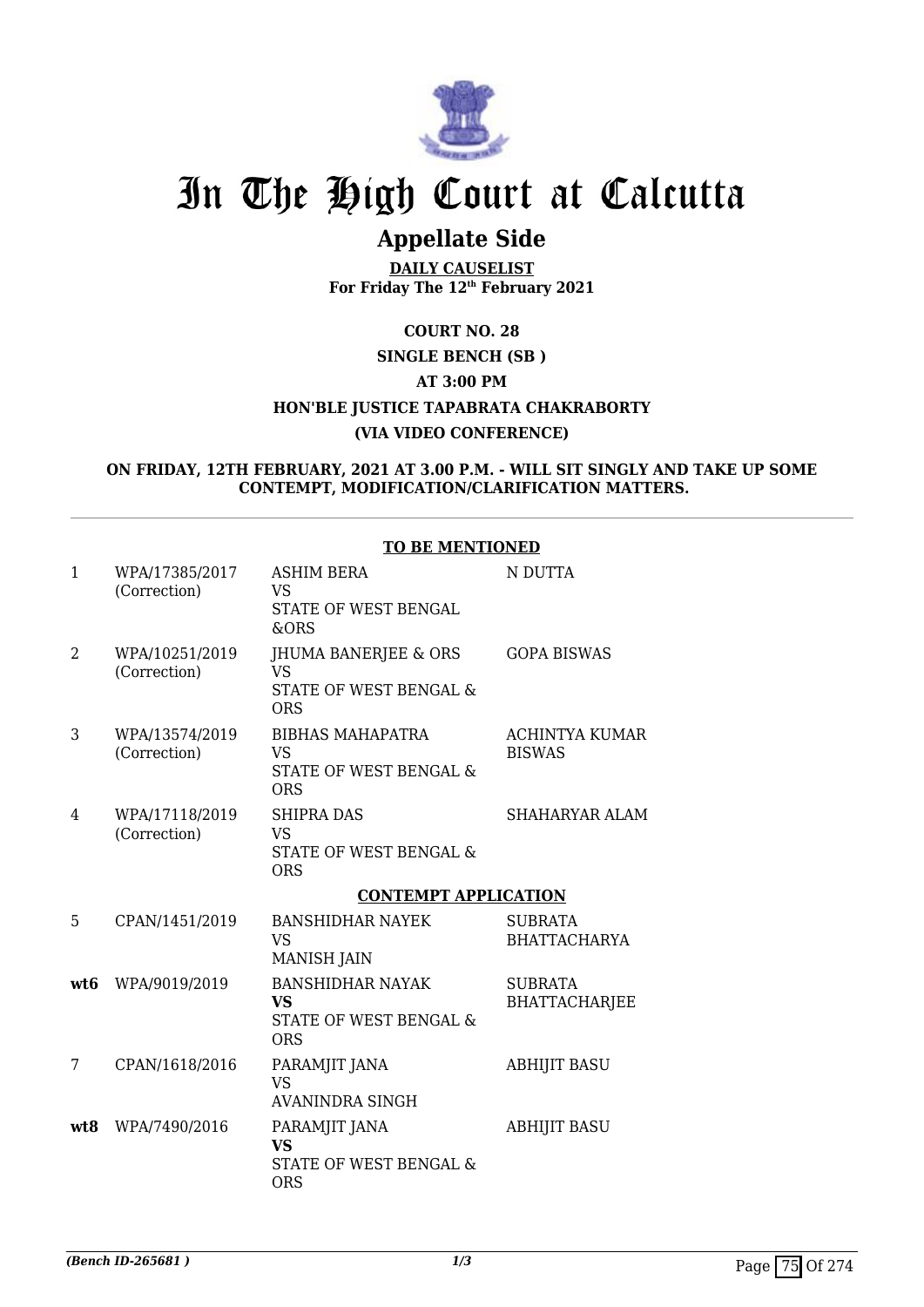| 9  | CPAN/599/2018        | MD ABUL KHAYER<br>VS<br>MANISH JAIN & ORS                                                         | SRIKANTA DATTA                          |
|----|----------------------|---------------------------------------------------------------------------------------------------|-----------------------------------------|
|    | wt10 WPA/27710/2017  | MD. ABUL KHAYER<br><b>VS</b><br>STATE OF WEST BENGAL &<br><b>ORS</b>                              | SRIKANTA DATTA                          |
| 11 | CPAN/888/2018        | <b>RAJIB ROUTH</b><br><b>VS</b><br><b>BALIKA GHOLE</b>                                            | SUBHRANGSU PANDA                        |
|    | wt12 WPA/15024/2017  | RAJIB ROUTH<br><b>VS</b><br>STATE OF WEST BENGAL &<br><b>ORS</b>                                  | S. PANDA                                |
| 13 | CPAN/156/2019        | SUJIT SINGHANIA<br><b>VS</b><br>MD. ENAUR RAHMAN                                                  | SUNIL SINGHANIA                         |
|    | wt14 WPA/13749/2018  | <b>SUJIT SINGHANIA</b><br><b>VS</b><br>STATE OF WEST BENGAL &<br><b>ORS</b>                       | <b>SUNIL SINGHANIA</b>                  |
| 15 | CPAN/482/2019        | SONALI CHAKRABORTY<br><b>VS</b><br>RASHID MUNIR KHAN &<br><b>ANR</b>                              | <b>INDRAJIT</b><br><b>BHATTACHARJEE</b> |
|    | wt16 WPA/25605/2018  | SONALI CHAKRABORTY<br><b>VS</b><br>STATE OF WEST BENGAL &<br><b>ORS</b>                           | <b>INDRAJIT</b><br><b>BHATTACHARJEE</b> |
| 17 | CPAN/666/2019        | TAPAN KUMAR DAS<br>VS<br>RABINDRANATH<br><b>CHATTERJEE</b>                                        | <b>UTTIYA ROY</b>                       |
|    | wt18 WPA/3223/2019   | TAPAN KUMAR DAS<br>VS<br>STATE OF WEST BENGAL &<br><b>ORS</b>                                     | UTTIYA ROY                              |
| 19 | CPAN/672/2019        | SAHANAWAJ ALAM<br>VS<br><b>DIBYENDU DAS</b>                                                       | <b>SUKUMAR SARKAR</b>                   |
|    | wt20 WPA/26133/2017  | SAHANAWAJ ALAM<br><b>VS</b><br>THE SECRETARY, DEPTT.<br>OF PANCHAYET & RURAL<br>DEVELOPMENT & ORS | <b>SUKUMAR SARKAR</b>                   |
| 21 | CPAN/694/2019        | FAJLUR RAHMAN MOLLA<br><b>VS</b><br>KHALIL AHMED & ANR                                            | ANAND FARMANIA                          |
|    | $wt22$ WPA/2385/2019 | RAJEN ROUTH<br>VS<br>STATE OF WEST BENGAL &<br><b>ORS</b>                                         | <b>PUNAM BASU</b>                       |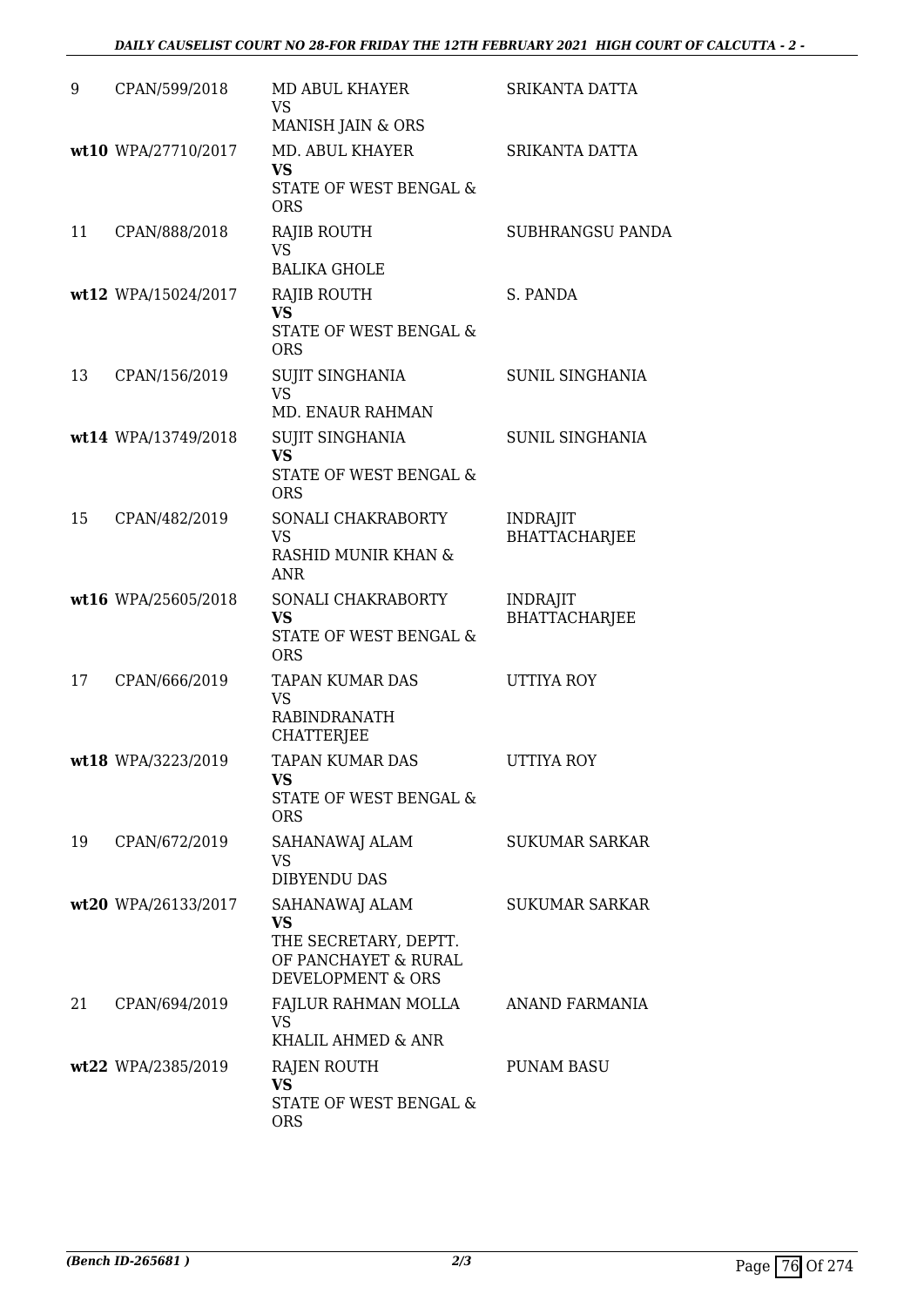| 23 | CPAN/754/2019       | <b>MAYA RANI GIRI &amp; ORS</b><br><b>VS</b><br>SK. JABBAR ALI & ANR                 | <b>DEBRUP</b><br><b>BHATTACHARJEE</b> |
|----|---------------------|--------------------------------------------------------------------------------------|---------------------------------------|
|    | wt24 WPA/4819/2019  | <b>MAYA RANI GIRI &amp; ORS</b><br><b>VS</b><br>STATE OF WEST BENGAL &<br><b>ORS</b> | <b>DEBRUP</b><br><b>BHATTACHARJEE</b> |
| 25 | CPAN/765/2019       | ANANDAMOY SINHA<br><b>VS</b><br><b>MAHIRUDDIN SEKH</b>                               | <b>ARITA SINHA</b>                    |
|    | wt26 WPA/12509/2018 | ANANDAMOY SAHA<br><b>VS</b><br>STATE OF WEST BENGAL &<br><b>ORS</b>                  | ARITRA SINHA                          |
| 27 | CPAN/841/2019       | <b>KARIMUL ISLAM</b><br>VS.<br>JAMALUDDIN MULLICK                                    | MD. YUSUF ALI                         |
|    | wt28 WPA/8407/2018  | <b>KARIMUL ISLAM</b><br><b>VS</b><br>STATE OF WEST BENGAL &<br><b>ORS</b>            | MD. YUSUF ALI                         |
| 29 | CPAN/906/2019       | <b>MAMATA TIKADAR &amp; ORS</b><br><b>VS</b><br>TAPAS MONDAL & ANR                   | <b>DEBANJAN DAS</b>                   |
|    | wt30 WPA/4209/2019  | <b>MAMATA TIKADER &amp; ORS</b><br>VS.<br>STATE OF WEST BENGAL &<br><b>ORS</b>       | DEBANJAN DAS                          |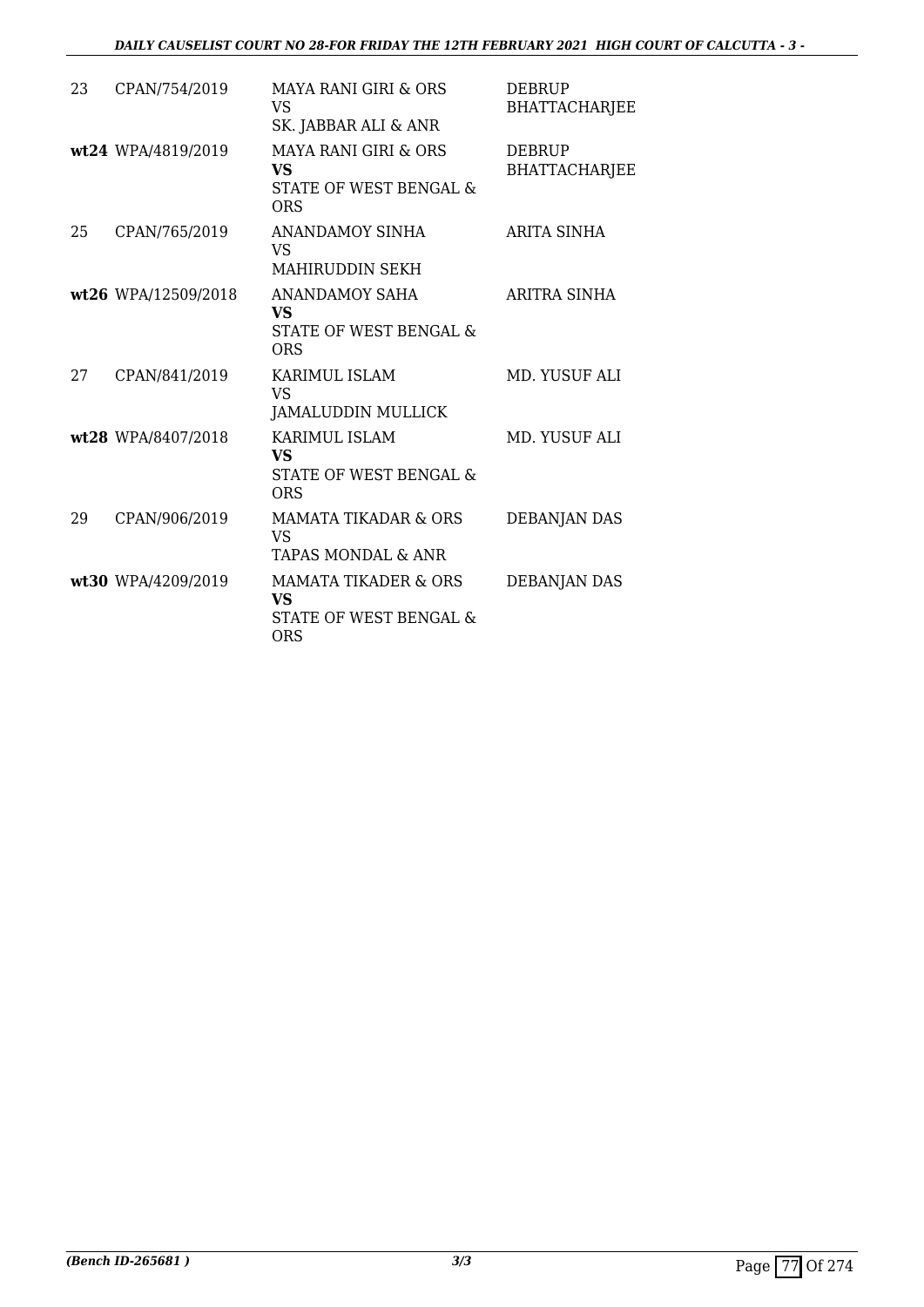

## **Appellate Side**

**DAILY CAUSELIST For Friday The 12th February 2021**

### **COURT NO. 4**

**DIVISION BENCH (DB - VIII)**

### **AT 10:45 AM**

### **HON'BLE JUSTICE ARINDAM SINHA HON'BLE JUSTICE SUVRA GHOSH**

### **(VIA VIDEO CONFERENCE)**

### **ON AND FROM MONDAY, THE 11TH JANUARY , 2021 – APPEALS RELATING TO SERVICE UNDER GROUP VI AND APPLICATIONS CONNECTED THERETO;**

**MATRIMONIAL & FAMILY COURT APPEALS & MATTERS RELATING TO GUARDIANSHIP INCLUDING APPLICATIONS CONNECTED THERETO;**

**ADMISSION OF APPEALS UNDER SECTION 30 OF THE EMPLOYEES' COMPENSATION ACT, 1923;**

**HEARING OF WRIT APPEALS IRRESPECTIVE OF CLASSIFICATION INCLUDING APPLICATIONS CONNECTED THERETO.**

**NOTE: MATTERS WILL BE TAKEN UP THROUGH PHYSICAL HEARING ONLY WHEN BOTH THE PARTIES ARE AGREED.**

|                                                                                                                |                                | <b>FOR JUDGMENT</b>                                           |                          |  |  |
|----------------------------------------------------------------------------------------------------------------|--------------------------------|---------------------------------------------------------------|--------------------------|--|--|
| 1                                                                                                              | FAT/121/2015<br>$(12-02-2021)$ | <b>BULTI CHOUDHURY</b><br>VS<br>PINTU CHOUDHURY               | PINAKI DHOLE             |  |  |
|                                                                                                                |                                | <b>TO BE MENTIONED</b>                                        |                          |  |  |
| 2                                                                                                              | CPAN/1574/2017<br>(Assigned)   | <b>SHILA DAS</b><br>VS<br>MONU GOYEL & ANR.                   | <b>MD. ZAKIR HOSSAIN</b> |  |  |
| wt3                                                                                                            | WP.CT/171/2009                 | UNION OF INDIA & ORS<br>VS<br><b>SMT. SHILA DAS &amp; ANR</b> | KAMALENDU GHOSH          |  |  |
|                                                                                                                |                                | <b>APPLICATION</b>                                            |                          |  |  |
| 4                                                                                                              | MAT/3210/2003<br>(NTW)         | UNION OF INDIA & ORS.<br>VS<br>SUBHAS CHANDRA DAS             | <b>SARBANI GHOSH</b>     |  |  |
| IA NO: CAN/1/2003(Old No:CAN/9663/2003), CAN/2/2003(Old No:CAN/9664/2003), CAN/3/2010(Old<br>No:CAN/4215/2010) |                                |                                                               |                          |  |  |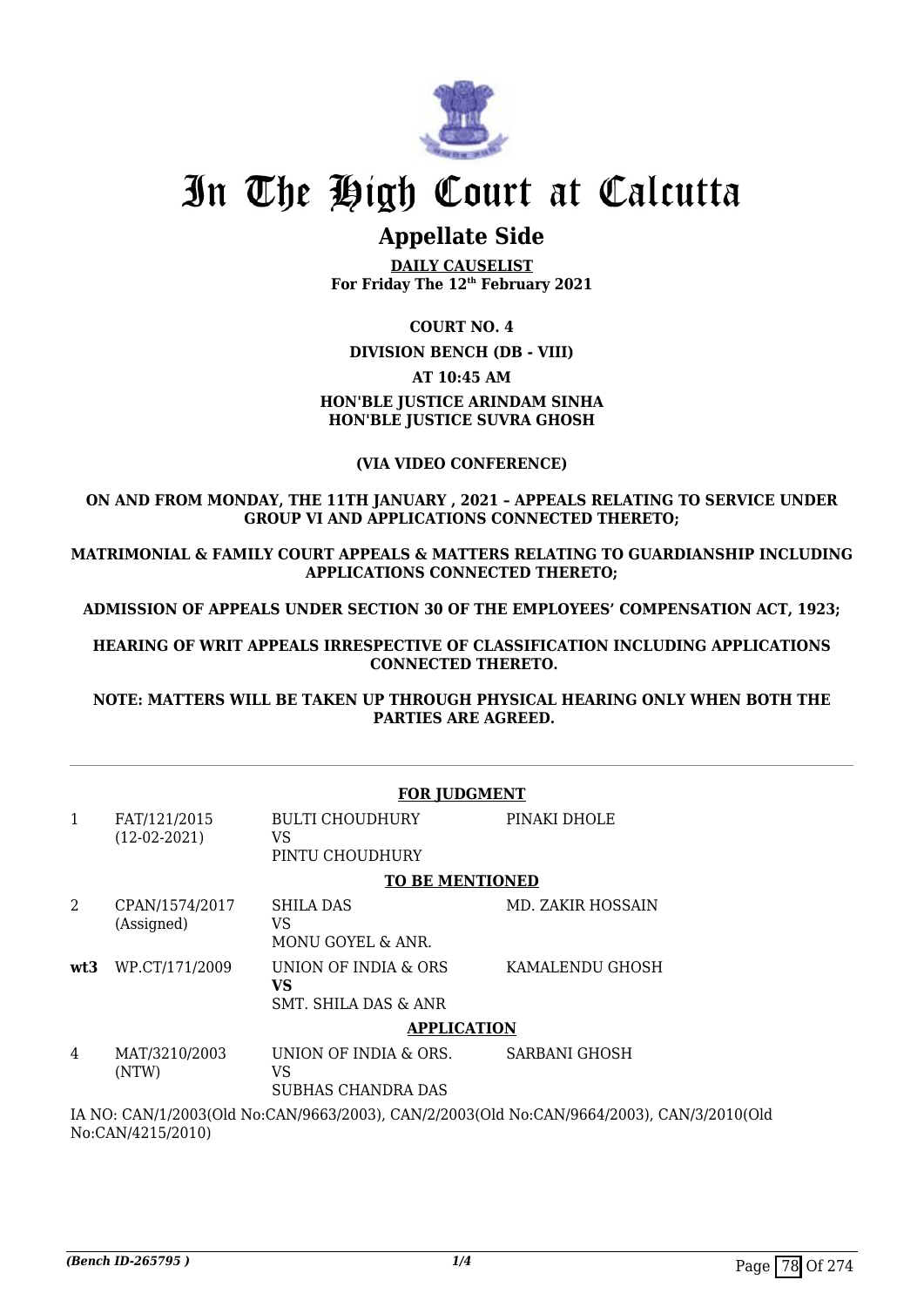| 5  | FAT/216/2017<br>(NTW)                                     | <b>CHANDRANI BISWAS</b><br>VS<br><b>AMIT BISWAS</b>                                                                             | <b>BIKASH KUMAR</b><br><b>CHATTOPADHYAY</b> |  |  |  |
|----|-----------------------------------------------------------|---------------------------------------------------------------------------------------------------------------------------------|---------------------------------------------|--|--|--|
|    | IA NO: CAN/3/2019(Old No:CAN/1668/2019), CAN/4/2021       |                                                                                                                                 |                                             |  |  |  |
| 6  | FMAT/92/2018<br>(CAN 1295/2018)<br>(NTW)                  | MADHUMALA SINGHA<br>VS<br><b>SWARUP CHAKRABORTY</b>                                                                             | PAMPA DEY (DHABAL)                          |  |  |  |
|    | IA NO: CAN/2/2019(Old No:CAN/4836/2019)                   |                                                                                                                                 |                                             |  |  |  |
| 7  | FMA/692/2019                                              | CSTC & ORS.<br>VS<br><b>ASHIT CHAKRABORTY &amp;</b><br>ORS.                                                                     | <b>SHUVRO PROKASH</b><br>LAHIRI             |  |  |  |
|    | IA NO: CAN/2/2020(Old No:CAN/961/2020)                    |                                                                                                                                 |                                             |  |  |  |
| 8  | FMA/343/2020<br>$(18-02-2021)$ (AR)                       | <b>SUMAN SARKAR</b><br><b>VS</b><br>MANISHA DUTTA SARKAR                                                                        | <b>SUDIPTA KUMAR</b><br><b>BOSE</b>         |  |  |  |
|    | IA NO: CAN/1/2019(Old No:CAN/11210/2019)                  |                                                                                                                                 |                                             |  |  |  |
| 9  | MAT/603/2020                                              | Union of India AND ORS<br>VS                                                                                                    | ARITRI MAJUMDER                             |  |  |  |
|    |                                                           | VIRENDRA SINGH                                                                                                                  |                                             |  |  |  |
| 10 | IA NO: CAN/1/2020, CAN/2/2020, CAN/3/2020<br>MAT/104/2021 | <b>GAUTAM KUAMR YADAV</b>                                                                                                       | PALASH MUKHERJEE                            |  |  |  |
|    | $(22-02-2021)$                                            | VS<br>UNION OF INDIA AND ORS.                                                                                                   |                                             |  |  |  |
|    | IA NO: CAN/1/2021                                         |                                                                                                                                 |                                             |  |  |  |
| 11 | MAT/136/2021<br>(V-Volumes) (19-0-<br>$-2021)$ (AR)       | <b>DIPANKAR</b><br>BANDYOPADHYAY<br><b>VS</b><br>DURGAPUR CHEMICALS LTD<br><b>AND ORS</b>                                       | SOUMOULI SARKAR                             |  |  |  |
|    | IA NO: CAN/1/2021                                         |                                                                                                                                 |                                             |  |  |  |
| 12 | MAT/140/2021                                              | THE BRAITHWAITE BURN<br>AND JESSOP<br>CONSTRUCTION COMPANY<br>LIMITED<br><b>VS</b><br>SAROJ AGARWAL AND<br><b>OTHERS</b>        | VICTOR CHATTERJEE                           |  |  |  |
|    | IA NO: CAN/1/2021                                         |                                                                                                                                 |                                             |  |  |  |
| 13 | MAT/141/2021                                              | THE BRAITHWAITE BURN<br>AND JESSOP<br>CONSTRUCTION COMPANY<br><b>LIMITED</b><br><b>VS</b><br>SAROJ AGARWAL AND<br><b>OTHERS</b> | VICTOR CHATTERJEE                           |  |  |  |
|    | IA NO: CAN/1/2021                                         |                                                                                                                                 |                                             |  |  |  |
|    |                                                           | <b>APPEAL FOR HEARING</b>                                                                                                       |                                             |  |  |  |
| 14 | FA/40/2005<br>$(2$ PBS $)$                                | <b>LALU ROY</b><br><b>VS</b><br><b>KABITA ROY</b>                                                                               | <b>SATYABROTO</b><br>CHAKRABORTI            |  |  |  |

IA NO: CAN/2/2017(Old No:CAN/2000/2017)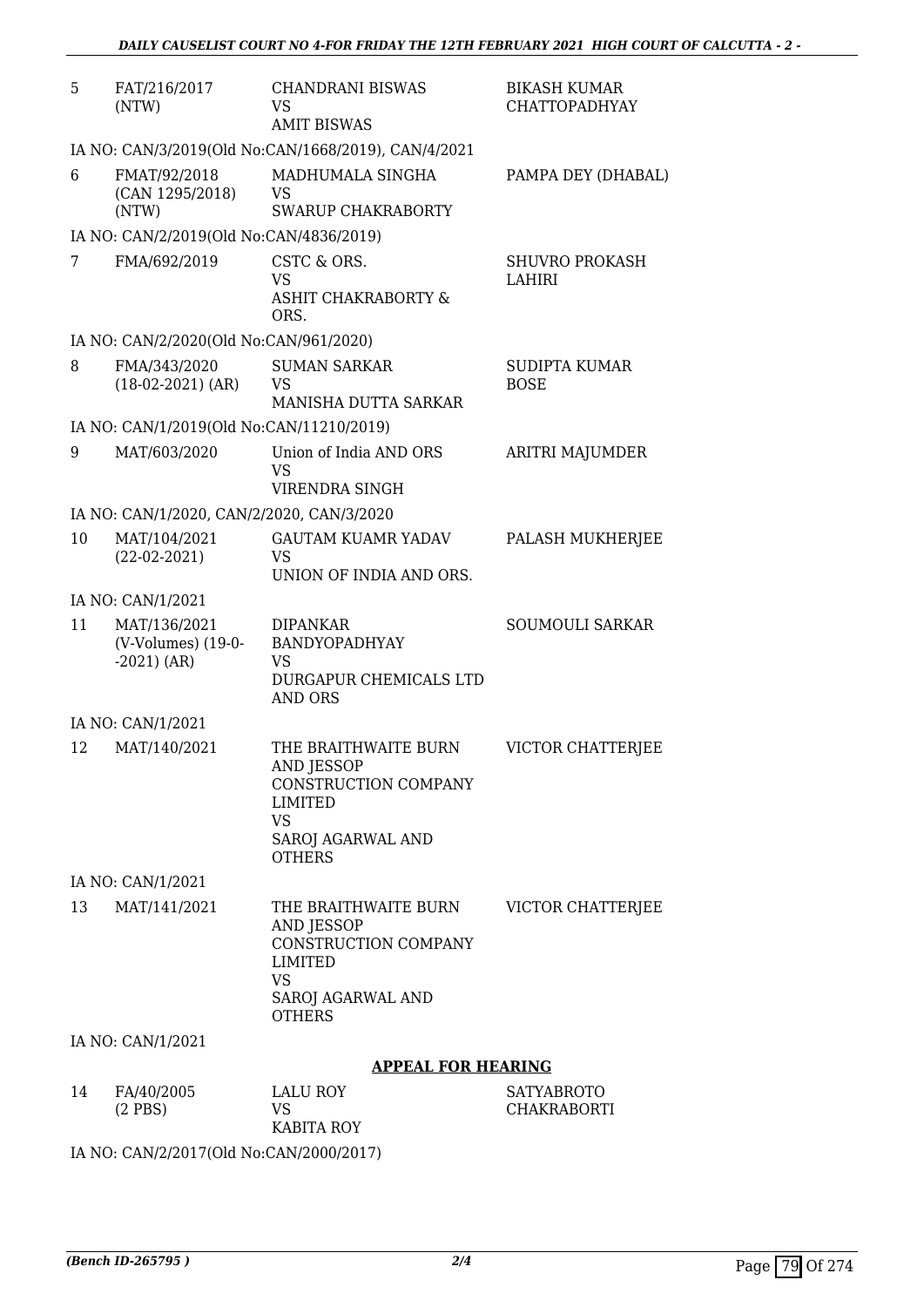| 15 | FMA/448/2015<br>$(2$ PBS)                           | STATE OF WEST BENGAL &<br><b>ORS</b><br><b>VS</b><br><b>ISMAT ARA &amp; ORS</b>                             | <b>BIDHAN BISWAS</b>                  |
|----|-----------------------------------------------------|-------------------------------------------------------------------------------------------------------------|---------------------------------------|
| 16 | FMA/3517/2015                                       | THE CHAIRMAN,<br><b>SELTCTION COMMITTEE &amp;</b><br>CHIF EXECU, OFFICER & AN<br>VS<br><b>GAYATRI DALAI</b> | <b>SALIL KUMAR MAITI</b>              |
| 17 | FA/134/2016<br>$(2$ PBS $)$ (NTW)                   | CHIRANJIB BAG<br>VS<br><b>SUCHANDRA BAG</b>                                                                 | <b>AMAJIT DE</b>                      |
|    | IA NO: CAN/1/2017(Old No:CAN/3609/2017)             |                                                                                                             |                                       |
| 18 | FA/186/2016                                         | TANMOY CHOWDHURY<br>VS                                                                                      | KRISHNA KESHAB<br>PAUL                |
|    |                                                     | CHANDRIKA DAWN                                                                                              |                                       |
| 19 | IA NO: CAN/3/2020<br>FMA/1001/2016                  | KHAIRUL MONDAL<br><b>VS</b>                                                                                 | <b>DURGADAS GANGULY</b>               |
|    |                                                     | <b>COAL INDIA LIMITED &amp; ORS</b>                                                                         |                                       |
|    | IA NO: CAN/1/2020(Old No:CAN/273/2020)              |                                                                                                             | ARPA CHAKRABORTY                      |
| 20 | MAT/1742/2016<br>(NTW)                              | UNION OF INDIA & ORS<br><b>VS</b><br>IRLA NO 19461373, DR RAM<br>KRISHNA PATHAK & ANR                       |                                       |
|    |                                                     | IA NO: CAN/1/2016(Old No:CAN/10372/2016), CAN/2/2016(Old No:CAN/10375/2016)                                 |                                       |
| 21 | FMA/2034/2016<br>$(2$ PBS $)$ (NTW)                 | SANTOSH KUMAR SINGH<br>VS<br>UNION OF INDIA & ORS                                                           | ACHIN KR.<br>MAJUMDER                 |
|    | IA NO: CAN/1/2016(Old No:CAN/6706/2016)             |                                                                                                             |                                       |
|    | wt22 WPA/5845/2016                                  | SANTOSH KUMAR SINGH<br>VS<br>UNION OF INDIA & ORS                                                           | <b>ACHIN KUMAR</b><br><b>MAJUMDAR</b> |
| 23 | FMA/2797/2016                                       | PUNJAB & SIND BANK AND<br><b>ORS</b><br><b>VS</b><br>KASHMIR SING KANG @ K.S.<br><b>KANG</b>                | <b>SANAJIT KUMAR</b><br><b>GHOSH</b>  |
| 24 | FMA/3351/2016<br>(CAN 5972/2015)<br>(CAN 4164/2018) | <b>UJJWAL KANTI</b><br><b>BANDYOPADHYAY &amp; ORS</b><br>VS<br>STATE OF WEST BENGAL &<br><b>ORS</b>         | TAPAS KUMAR<br>MONDAL                 |
| 25 | FMA/868/2017<br>(22-02-2021) (4 PBS) VS             | JNAN RANAJAN DAS & ORS<br><b>SBSTC &amp; ORS</b>                                                            | MRINAL RANJAN<br><b>PRAMANIK</b>      |
|    | IA NO: CAN/3/2019(Old No:CAN/6479/2019)             |                                                                                                             |                                       |
| 26 | FMA/1375/2017<br>(6 PBS) (15-02-2021) VS            | ARUP BASU CHOWDHURY<br><b>UCO BANK &amp; ORS</b>                                                            | PRATIK MAJUMDER                       |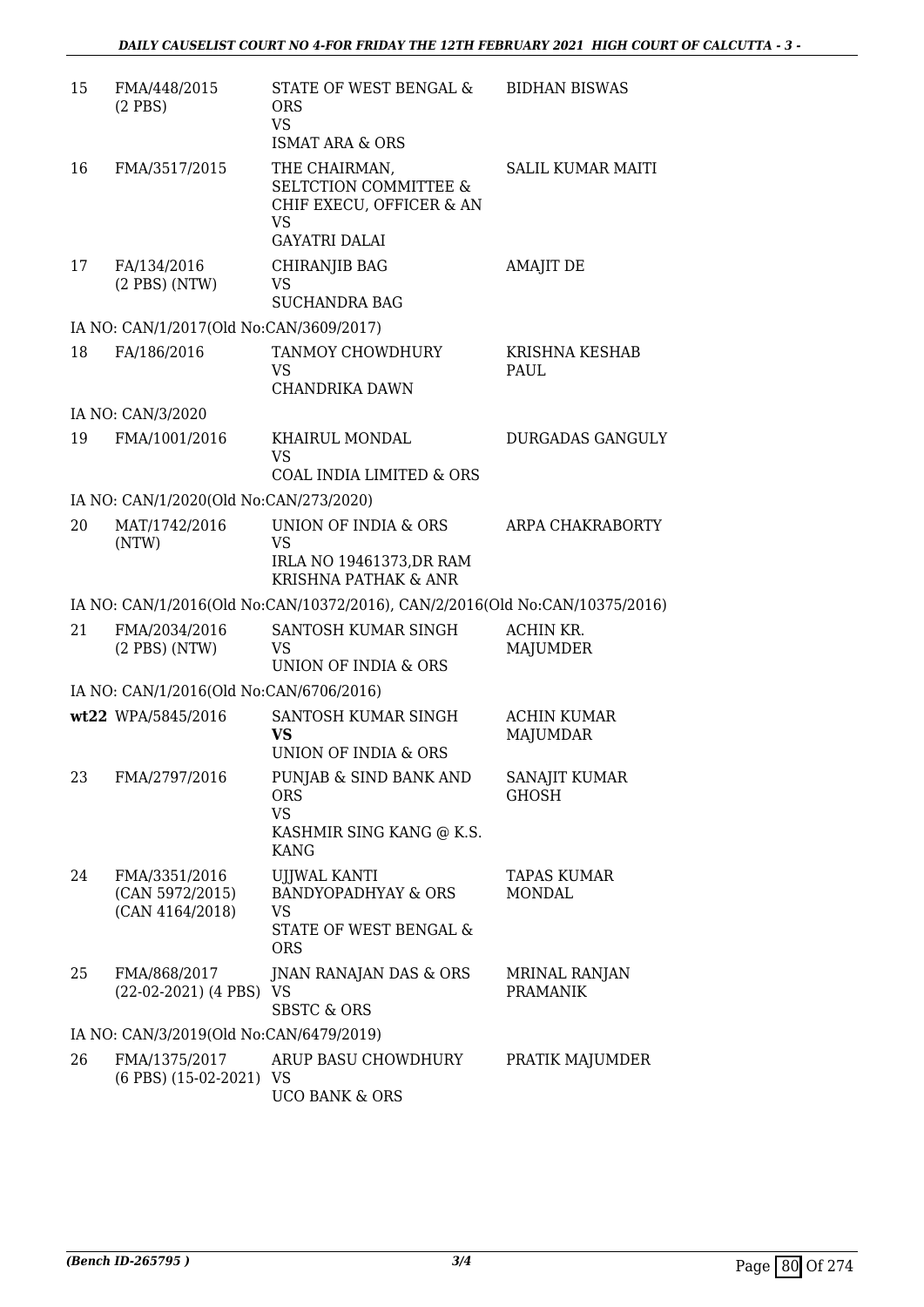| 27 | FAT/96/2019<br>$(15-02-2021)$                                                         | SWAPAN RANA<br>VS<br>SURAJIT RANA           | <b>DEBAPRATIM</b><br><b>BANERJEE</b> |  |  |  |
|----|---------------------------------------------------------------------------------------|---------------------------------------------|--------------------------------------|--|--|--|
|    | IA NO: CAN/2/2019(Old No:CAN/2852/2019)                                               |                                             |                                      |  |  |  |
| 28 | FAT/107/2019<br>(6 PBS)                                                               | ANKUR SHINGAL<br>VS<br>RASIKA SHINGAL       | SHREYA SINGH                         |  |  |  |
|    | IA NO: CAN/2/2020(Old No:CAN/2090/2020), CAN/3/2020(Old No:CAN/4046/2020), CAN/5/2020 |                                             |                                      |  |  |  |
| 29 | MAT/356/2020                                                                          | RAM DAYAL RAI<br>VS<br>UNION OF INDIA & ORS | PAMPA DEY DHABAL                     |  |  |  |

IA NO: CAN/1/2020(Old No:CAN/2445/2020)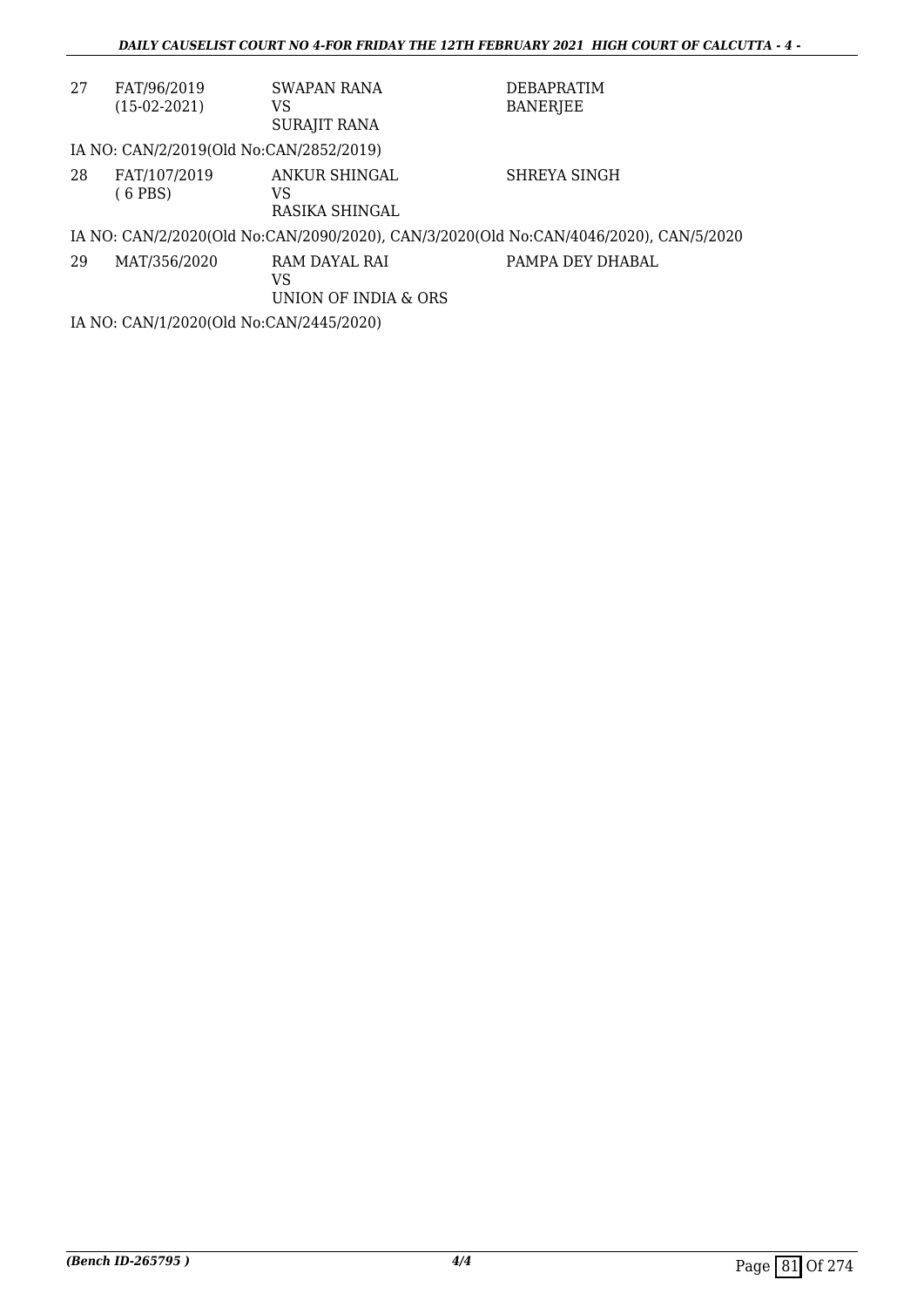

## **Appellate Side**

**DAILY CAUSELIST For Friday The 12th February 2021**

**COURT NO. 4**

**SINGLE BENCH (SB ) AT 3:00 PM HON'BLE JUSTICE ARINDAM SINHA**

#### **(VIA VIDEO CONFERENCE)**

#### **ON EVERY WEDNESDAY, THURSDAY & FRIDAY AT 3 P.M. – WILL SIT SINGLY AND TAKE SOME PART-HEARD, CONTEMPT, ASSIGNED, REVIEW, MODIFICATION/CLARIFICATION MATTERS.**

**SPL. NOTE: 1. ON EVERY THURSDAY, ASSIGNED MATTERS WILL BE TAKEN UP AT 3.00 P.M. 2. ON EVERY FRIDAY, CONTEMPT MATTERS WILL BE TAKEN UP AT 3.00 P.M.**

#### **NOTE: MATTERS WILL BE TAKEN UP THROUGH PHYSICAL HEARING ONLY WHEN BOTH THE PARTIES ARE AGREED.**

|              |                                          | <b>CONTEMPT APPLICATION</b>                                                                    |                                |
|--------------|------------------------------------------|------------------------------------------------------------------------------------------------|--------------------------------|
| $\mathbf{1}$ | CPAN/79/2015<br>$(26-02-2021)$           | <b>KRISHNA GHOSH</b><br><b>VS</b><br>PURNENDU KR MAJHI                                         | <b>S KR CHOUDHURY</b>          |
| wt2          | WPA/18904/2014                           | KRISHNA GHOSH & ANR<br><b>VS</b><br>STATE OF WEST BENGAL & ORS                                 | SUMATH KR CHAUDHURY            |
| 3            | CPAN/245/2017                            | A. PRABHAKARAN<br><b>VS</b><br>R N S BAHAD                                                     | K. B. S. MAHAPATRA             |
|              | IA NO: CAN/1/2019(Old No:CAN/1352/2019)  |                                                                                                |                                |
| wt4          | WPA/12658/2005                           | A.PRABHAKARAN<br><b>VS</b><br>UNION OF INDIA                                                   | K.B.S. MAHAPATRA               |
|              | IA NO: CAN/2/2014(Old No:CAN/10624/2014) |                                                                                                |                                |
| 5            | CPAN/774/2018                            | <b>BASANTI MAHATO</b><br>VS<br><b>SAMIM DAD KHAN</b>                                           | <b>SAURABH MAITRA</b>          |
| wt6          | WPA/29848/2016                           | <b>BASANTI MAHATO &amp; ANR</b><br><b>VS</b><br>PURULIA MUNICIPALITY & ORS                     | <b>GOURAV PURAKAYASTHA</b>     |
|              | IA NO: CAN/1/2020(Old No:CAN/2238/2020)  |                                                                                                |                                |
| 7            | CPAN/817/2018                            | <b>GOUTAM RAM</b><br>VS<br>V K DHAKA & ANR                                                     | <b>ACHIN KUMAR</b><br>MAJUMDER |
| wt8          | WPA/12462/2009                           | <b>GOUTAM RAM</b><br><b>VS</b><br>UNION OF INDIA & ORS.                                        | <b>ACHIN KUMAR</b><br>MAJUMDER |
| 9            | CPAN/455/2019<br>$(19-02-2021)$          | INDIAN JUTE MILLS ASSOCIATION<br>$&$ ANR<br><b>VS</b><br>MOLOY CHANDAN CHAKRABORTTY<br>$&$ ANR | ANIRUDDHA AGARWALLA            |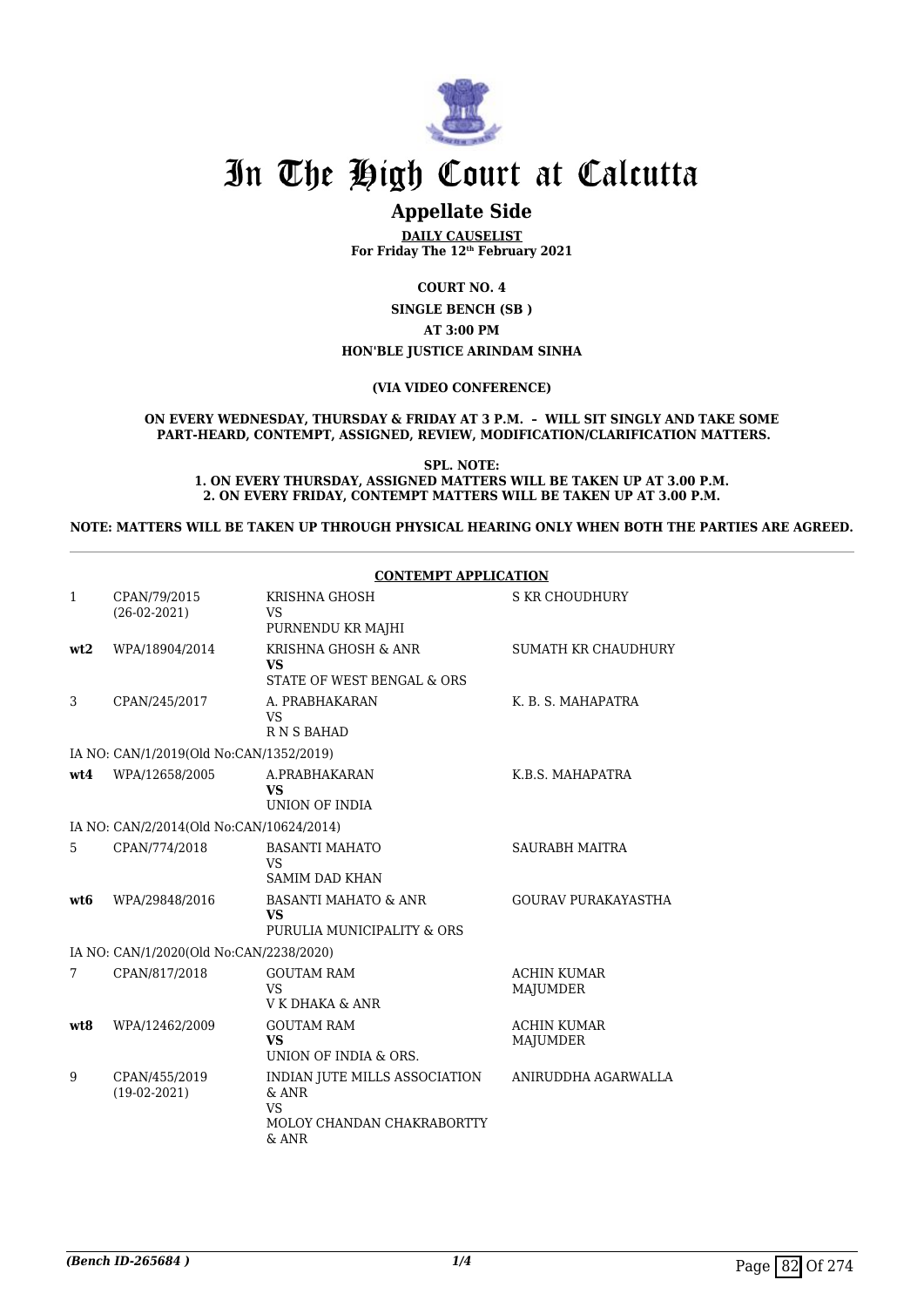|    | $wt10$ WPA/28614/2017                   | INDIAN JUTE MILLS ASSOCIATION<br>& ANR<br><b>VS</b>                                             | ANIRUDDHA AGARWALA                  |
|----|-----------------------------------------|-------------------------------------------------------------------------------------------------|-------------------------------------|
|    |                                         | UNION OF INDIA & ORS                                                                            |                                     |
|    |                                         | IA NO: CAN/1/2019(Old No:CAN/4874/2019), CAN/2/2019(Old No:CAN/4875/2019)                       |                                     |
| 11 | CPAN/842/2019                           | DIPANKAR HALDER<br>VS<br>SANJAY KUMAR & ANR                                                     | DIPAK KUMAR<br><b>BHATTACHARYYA</b> |
|    | wt12 WPA/6591/2018                      | SANJAY KUMAR & ANR<br>VS<br>THE AUTHORITY UNDER MINIMUM<br>WAGES ACT 1948 & ANR                 | <b>GARGI ROY</b>                    |
| 13 | CPAN/843/2019                           | <b>SUMAN DAS</b><br>VS<br>SANJAY KUMAR , CHAIRMAN,<br>RAILWAY RECRUITMENT CELL &<br>ANR         | DIPAK KUMAR<br><b>BHATTACHARYA</b>  |
|    | wt14 WPA/6601/2018                      | SANJAY KUMAR<br>VS<br>THE AUTHORITYUNDER MINIMUM<br>WAGES ACT, 1948 & ANR.                      | MINIMUM WAGES., 1948                |
| 15 | CPAN/883/2019<br>$(12-03-2021)$         | <b>SUBHASH KUMAR &amp; ORS</b><br>VS<br>SRIMAN KUMAR BHATTACHARYYA<br>$&$ ORS                   | ARPA CHAKRABORTY                    |
|    | wt16 WPA/31227/2017                     | SUBHASH KUMAR & ORS<br>VS<br>INDIAN INSTITUTE OF<br>TECHNOLOGY, KHARAGPUR(IIT<br>KHARAGPUR)&ORS | A CHAKRABORTY                       |
| 17 | CPAN/1036/2019                          | DOLGOBINDA SOUMANDAL<br>VS<br>PARWEZ AHMED SIDDIQUI                                             | ASHIS KUMAR PAUL                    |
|    | wt18 WPA/13535/2017                     | DOLGOBINDA SOUMANDAL<br>VS<br>STATE OF WEST BENGAL & ORS                                        | ASHIS KUMAR PAUL                    |
| 19 | CPAN/1250/2019<br>$(12-02-2021)$        | JYOTI PRASAD BANDYOPADHYAY<br>VS<br>MANISH JAIN & ANR                                           | VICTOR CHATTERJEE                   |
|    | wt20 WPA/2710/2016                      | <b>IYOTI PRASAD BANDYOPADHYAY &amp;</b><br><b>ORS</b><br>VS<br>STATE OF WEST BENGAL & ORS       | VICTOR CHATTERJEE                   |
| 21 | CPAN/1346/2019                          | FREE INDIA DRY ACCUMULATORS<br>LTD & ANR<br>VS<br>MANOJ PANT & ORS                              | DIPAYAN CHOWDHURY                   |
|    | wt22 WPA/13495/2005                     | FREE INDIA DRY ACCUMULATOR<br>LTD. & ANR.<br>VS<br>STATE OF W.B.                                | ARUNDHATI MUKHERJEE                 |
|    | IA NO: CAN/1/2008(Old No:CAN/5096/2008) |                                                                                                 |                                     |
| 23 | CPAN/1349/2019                          | KRISHNA GOPAL MONDAL<br>VS<br>PALLAB KUMAR DAS                                                  | SATYAJIT MAHATO                     |
|    | wt24 WPA/1968/2016                      | KRISHNA GOPAL MONDAL<br>VS<br>THE RAJPUR SONARPUR<br><b>MUNICIPALITY &amp; ORS</b>              | SATYAJIT MAHATA                     |
| 25 | WPCRC/5/2020<br>$(12-02-2021)$          | DEBPRASAD SARKAR<br>VS<br>NITYANANDA MONDAL & ORS                                               | SIDDHARTHA SANKAR<br>MONDAL         |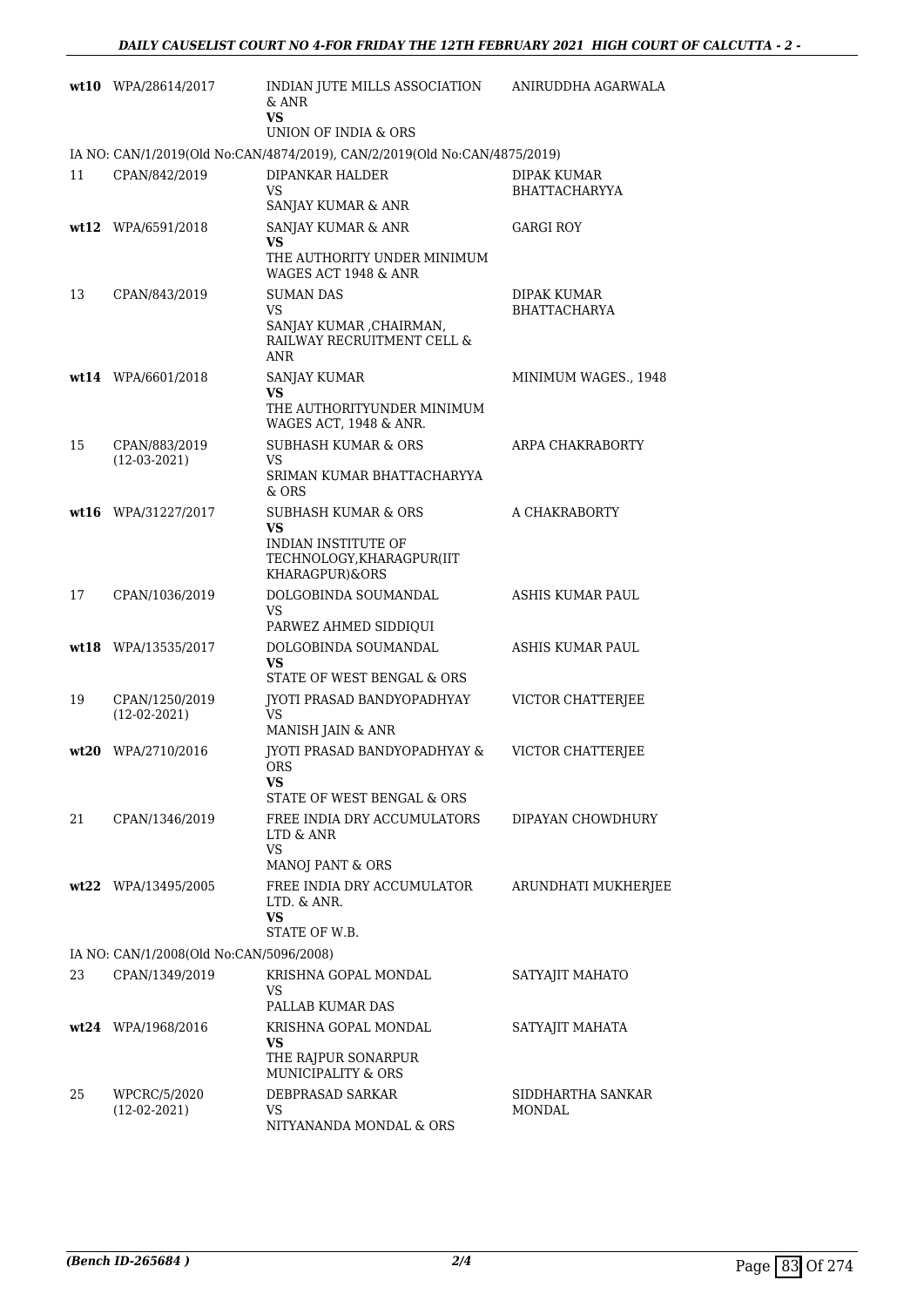### *DAILY CAUSELIST COURT NO 4-FOR FRIDAY THE 12TH FEBRUARY 2021 HIGH COURT OF CALCUTTA - 3 -*

|    | $wt26$ WPA/242/2018                      | DEBAPRASAD SARKAR<br>VS<br>STATE OF WEST BENGAL & ORS.                                                   | ANUSUYA BANERJEE    |
|----|------------------------------------------|----------------------------------------------------------------------------------------------------------|---------------------|
| 27 | WPCRC/24/2020<br>$(26-02-2021)$          | <b>BASUDEV LAHA</b><br>VS<br>SUBRATA MUKHOPADHYAY, THE<br>CHAIRMAN, WB COMPREHENSIVE<br><b>AREA DEVE</b> | DEBASREE DHAMALI    |
|    | $wt28$ WPA/12906/2013                    | <b>BASUDEB LAHA</b><br>VS.<br>WB COMPREHENSIVE AREA<br>DEVELOPMENT CORPORATION &<br><b>ORS</b>           | DEBASREE DHAMALI    |
| 29 | WPCRC/28/2020<br>$(19-02-2021)$          | DILIP KR. SENGUPTA<br><b>VS</b><br>NIRMIKA BAGCHI & ANR.                                                 | BIDYUT KR. BANERJEE |
|    | wt30 WPA/10333/2018                      | DILIP KUMAR SENGUPTA<br>VS<br>THE NEW BARRACKPORE<br>MUNICIPALITY & ORS                                  | <b>SOUVIK DAS</b>   |
|    | wt31 WPA/5302/2014                       | DILIP KR. SENGUPTA<br>VS<br>NEW BARAKPUR MUNICIPALITY &<br>ORS.                                          | BIDYUT KR. BANERJEE |
| 32 | WPCRC/49/2020                            | M/S N.K. MONDAL & SONS<br><b>VS</b><br>ADITYA KUMAR CHOWDHURY &<br>ANR                                   | MONIKA SINHA        |
|    | wt33 WPA/23113/2019                      | M/S. N.K. MONDAL & SONS<br>VS<br>UNION OF INDIA & ORS                                                    | MONIKA SINHA        |
|    | IA NO: CAN/1/2019(Old No:CAN/12647/2019) |                                                                                                          |                     |
| 34 | CPAN/169/2020<br>$(12-02-2021)$          | KANCHAN BARMAN<br>VS<br>ROPNA KHARIA                                                                     | SABYASACHI MONDAL   |
|    | wt35 WPA/23229/2019                      | KANCHAN BARMAN<br>VS<br>UNION OF INDIA & ORS                                                             | MONIKA SINHA        |
| 36 | CPAN/265/2020                            | <b>GOPAL JANA</b><br>VS<br>DINA NARAYAN GHOSH                                                            | RAVI RANJAN KUMAR   |
|    | wt37 WPA/12053/2019                      | <b>GOPAL JANA</b><br>VS<br>STATE OF WEST BENGAL & ORS                                                    | RAVI RANJAN KUMAR   |
| 38 | CPAN/283/2020<br>$(19-02-2021)$          | <b>GURU DAYAL SINGH &amp; ORS</b><br>VS<br>FIRHAD HAKIM & ORS                                            | RAVI RANJAN KUMAR   |
|    | wt39 WPA/22410/2019                      | <b>GURU DAYAL SINGH &amp; ORS</b><br><b>VS</b><br>STATE OF WEST BENGAL & ORS                             | RAVI RANJAN KUMAR   |
| 40 | CPAN/290/2020                            | MD. MUNNA @ MD. SARAFAT<br>VS<br>ARUN KUMAR BANERJEE                                                     | AMIT KUMAR GHOSH    |
|    | wt41 WPA/25181/2018                      | MD MUNNA @ MD SARAFAT<br>VS<br>THE BHATPARA MUNICIPALITY &<br>ORS                                        | AMIT KUMAR GHOSH    |
| 42 | CPAN/400/2020                            | MOHIT LAL GHOSH<br>VS<br>JABA KARMOKAR, PANCHAYAT<br>PRADHAN, SINGUR<br>NO.2GRAMPANCHAYAT&ANR            | ARKA PROVA SEN      |

IA NO: CAN/1/2020(Old No:CAN/5327/2020)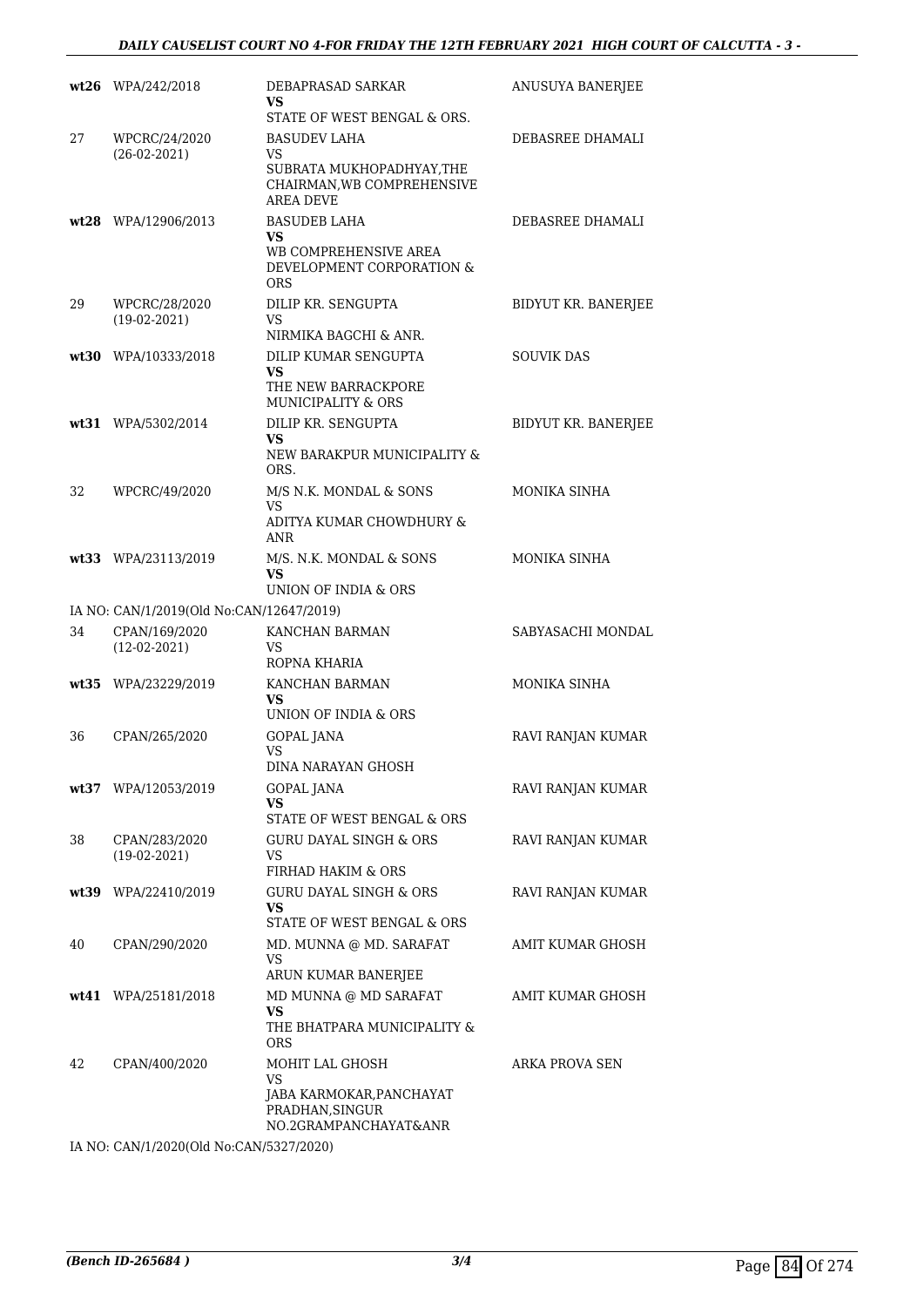### *DAILY CAUSELIST COURT NO 4-FOR FRIDAY THE 12TH FEBRUARY 2021 HIGH COURT OF CALCUTTA - 4 -*

|    | wt43 WPA/3462/2020                      | MOHIT LAL GHOSH<br>VS<br>STATE OF WEST BENGAL & ORS                                                         | ARKAPRAVA SEN                          |
|----|-----------------------------------------|-------------------------------------------------------------------------------------------------------------|----------------------------------------|
| 44 | CPAN/420/2020                           | <b>GOUR HARI GARAIN &amp; ORS</b><br><b>VS</b>                                                              | SYED SHAMSUL AREFIN                    |
|    | wt45 WPA/22694/2019                     | MD. JASIMUDDIN MONDAL & ORS<br><b>GOUR HARI GARAIN &amp; ORS</b><br><b>VS</b><br>STATE OF WEST BENGAL & ORS | <b>SYED SHAMSUL AREFIN</b>             |
|    | IA NO: CAN/1/2020(Old No:CAN/5872/2020) |                                                                                                             |                                        |
| 46 | CPAN/485/2020                           | <b>SURESH MUKHERJEE</b><br>VS<br>GOUTAM MONDAL, THE EXECUTIVE<br>OFFICER                                    | <b>FALGUNI</b><br><b>BANDYOPADHYAY</b> |
|    | wt47 WPA/12755/2019                     | <b>SURESH MUKHERJEE</b><br>VS<br>STATE OF WEST BENGAL & ORS                                                 | KISHALAYA GHOSH                        |
| 48 | CPAN/539/2020                           | NAKUL MONDAL<br><b>VS</b><br>KARTICK GHOSH                                                                  | PRATIVA GHATAK                         |
|    | wt49 WPA/13499/2019                     | NAKUL MONDAL<br>VS<br>STATE OF WEST BENGAL & ORS                                                            | PRATIBHA GHATAK                        |
| 50 | CPAN/619/2020<br>$(19-02-2021)$         | CANARA LIGHTING INDUSTRIES<br><b>PVT LTD</b><br><b>VS</b><br><b>BIKASH SAHA</b>                             | PROJJWAL SANYAL                        |
|    | wt51 WPA/12134/2019                     | CANARA LIGHTING INDUSTRIES<br>PVT. LTD.<br>VS<br>MALDA ZILLA PARISHAD & ORS                                 | RAJARSHI CHATTERJEE                    |
| 52 | CPAN/662/2020                           | KRISHNENDU BARIK AND ORS<br>VS<br>ANINDYA NARAYAN BISWAS                                                    | ASHOK KUMAR JHA                        |
|    | wt53 WPA/5979/2020                      | KRISHNENDU BARIK & ORS<br>VS<br>STATE OF WEST BENGAL & ORS                                                  | ASHOK KUMAR JHA                        |
| 54 | CPAN/663/2020                           | RANAJIT KUMAR PAILAN<br>VS<br>ANINDYA NARAYAN BISWAS                                                        | ASHOK KUMAR JHA                        |
|    | wt55 WPA/5975/2020                      | RANAJIT KUMAR PAILAN<br>VS<br>STATE OF WEST BENGAL & ORS                                                    | <b>ASHOK KUMR JHA /</b><br>9433207977  |
| 56 | CPAN/708/2020                           | GANGADHAR MONDAL<br>VS<br><b>SUMIT GUPTA</b>                                                                | NARAYAN CHANDRA<br>MANDAL              |
|    | wt57 WPA/23604/2019                     | <b>GANGADHAR MONDAL &amp; ORS</b><br>VS<br>STATE OF WEST BENGAL & ORS                                       | <b>BHASKAR MANDAL</b>                  |
| 58 | CPAN/101/2021                           | KASHINATH RAY AND ORS<br><b>VS</b><br><b>SHAMIM MULLICK</b>                                                 | SUSMIA CHATTERJEE                      |
|    | wt59 WPA/8972/2020                      | KASHINATH RAY AND OTHERS<br>VS<br>STATE OF WEST BENGAL AND ORS.                                             | SUSMITA CHATTERJEE                     |
| 60 | CPAN/104/2021                           | AMJAD ALI AND ORS<br>VS<br>NIRUPAMA MONDAL AND ORS                                                          | PARIKSHIT GOSWAMI                      |
|    | wt61 WPA/22413/2019                     | SK AMJAD ALI & ORS<br><b>VS</b><br>STATE OF WEST BENGAL & ORS                                               | PARIKSHIT GOSWAMI                      |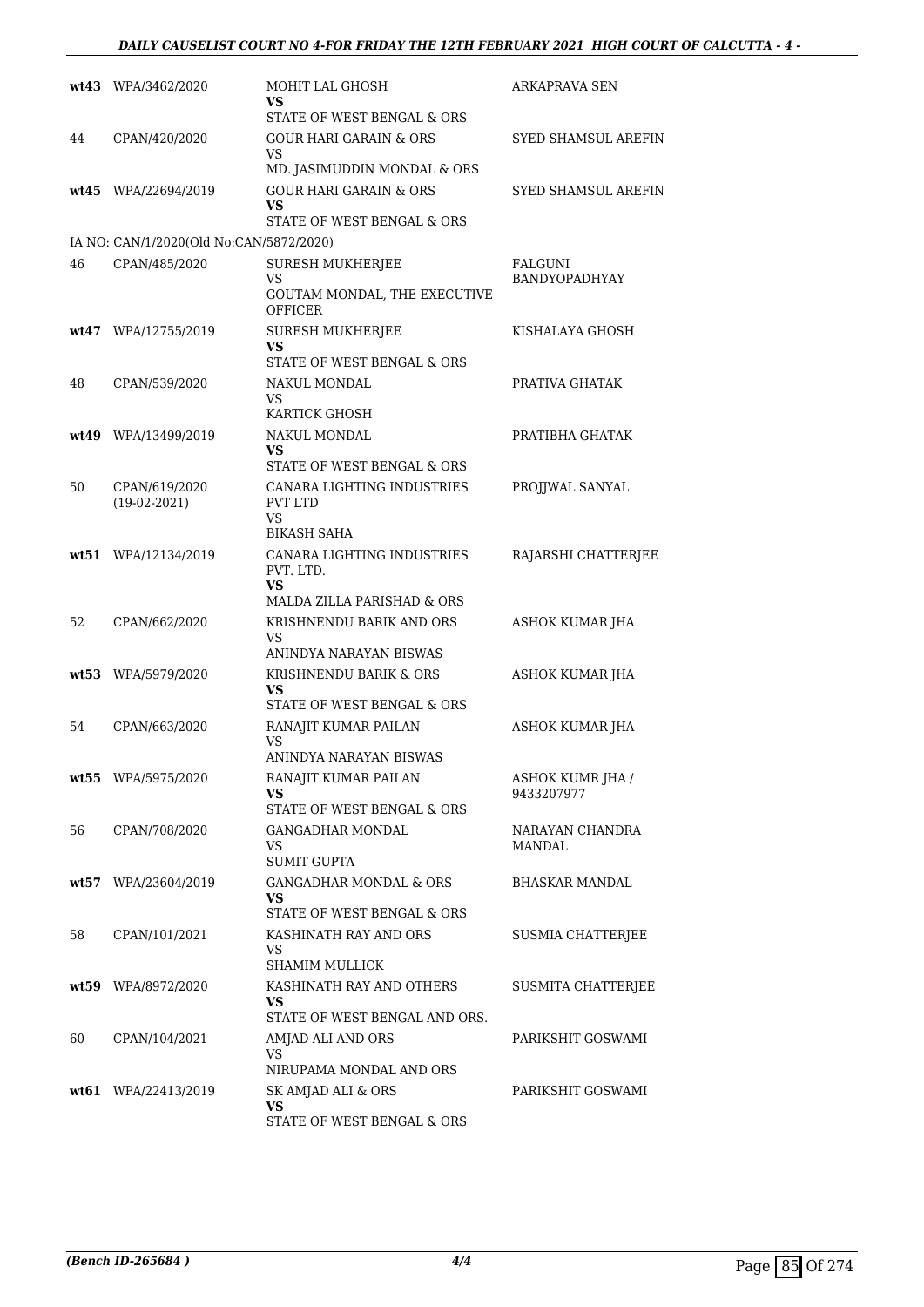

## **Appellate Side**

**DAILY CAUSELIST For Friday The 12th February 2021**

### **COURT NO. 38**

### **SINGLE BENCH (SB) AT 10:45 AM HON'BLE JUSTICE ARIJIT BANERJEE (VIA VIDEO CONFERENCE)**

### **APPELLATE SIDE MATTERS WILL BE TAKEN UP AT THE FIRST SITTING OF THE BENCH TILL RECESS.**

### **ON AND FROM MONDAY, 1ST FEBRUARY, 2021, AS LONG AS THE DIVISION BENCH COMPRISING HON'BLE THE CHIEF JUSTICE THOTTATHIL B. RADHAKRISHNAN AND HON'BLE JUSTICE ARIJIT BANERJEE DOES NOT SIT - WILL SIT SINGLY AND TAKE MATTERS (MOTION & HEARING) UNDER ARTICLE 226 OF THE CONSTITUTION OF INDIA RELATING TO LAND UNDER GROUP- I INCLUDING APPLICATIONS CONNECTED THERETO.**

**AND**

**ON AND FROM TUESDAY, 2ND FEBRUARY, 2021 AS LONG AS THE DIVISION BENCH COMPRISING OF HON'BLE THE CHIEF JUSTICE THOTTATHIL B. RADHAKRISHNAN AND HON'BLE JUSTICE ARIJIT BANERJEE DOES NOT SIT - IN ADDITION TO HIS OWN LIST, WILL SIT SINGLY AND TAKE UP SOME PART-HEARD, CONTEMPT, ASSIGNED, REVIEW, MODIFICATION/ CLARIFICATION MATTERS.**

**NOTE : MATTERS WILL BE TAKEN UP THROUGH PHYSICAL HEARING ONLY WHEN BOTH THE PARTIES ARE AGREED.**

**MENTIONING WILL BE PERMITTED ONLY ON THE VIRTUAL MODE INDICATING GROUP(S) OR SECTION(S) ALONG WITH GROUND OF URGENCY.**

**SPL. NOTE : MATTERS UNDER THE HEADING "FOR HEARING" WILL BE TAKEN UP EVERY WEDNESDAY 12:00 NOON ONWARDS.**

### **FOR HEARING**

| WPA/12347/2017<br>$[24-02-2021]$ | ASHOKE DAS & ORS<br>VS<br>STATE OF WEST BENGAL &<br>ORS          | KRISHANU BANIK               |
|----------------------------------|------------------------------------------------------------------|------------------------------|
| WPA/24560/2017<br>$[24-02-2021]$ | SHYAM SUNDAR MAL &<br>ANR<br>VS<br>STATE OF WEST BENGAL &<br>ORS | UTTAM KUMAR<br><b>MONDAL</b> |

IA NO: CAN/1/2021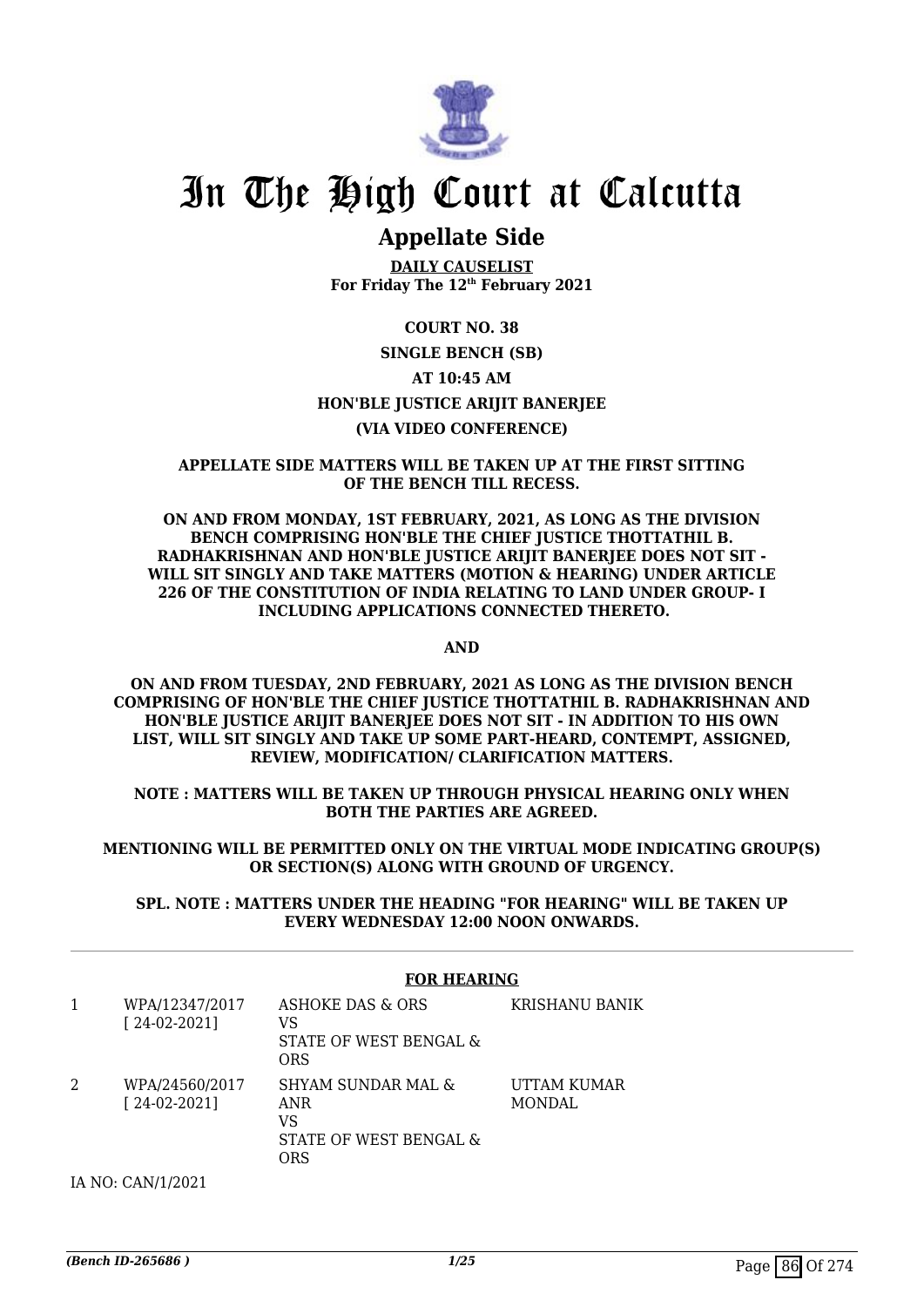| 3   | WPA/7569/2020<br>$[24-02-2021]$         | <b>ABANI ROY</b><br>VS<br>State of West Bengal                                                       | TARUN DAS SARMA                     |
|-----|-----------------------------------------|------------------------------------------------------------------------------------------------------|-------------------------------------|
|     | IA NO: CAN/1/2020                       |                                                                                                      |                                     |
|     |                                         | <b>URGENT MOTION</b>                                                                                 |                                     |
| 4   | WPA/9202/2020<br>$[18-02-2021]$         | JHARNA DAS<br><b>VS</b><br>State of West Bengal                                                      | <b>MONIKA SARKAR</b>                |
| wt5 | WPA/3446/2020                           | <b>JHARNA DAS &amp; ORS</b><br><b>VS</b><br>STATE OF WEST BENGAL &<br><b>ORS</b>                     | <b>KIRAN KUMAR</b><br><b>MAHATO</b> |
|     |                                         | <b>MOTION</b>                                                                                        |                                     |
| 6   | WPA/2556/2019<br>$[18-02-2021]$         | KALYAN GHOSH<br>VS<br>HOWRAH ZILLA PARISHAD<br>& ORS                                                 | SANKHA SUBHRA RAY                   |
|     | IA NO: CAN/1/2020(Old No:CAN/5485/2020) |                                                                                                      |                                     |
| wt7 | WPA/1688/2019                           | <b>TAPAS PAUL</b><br><b>VS</b><br>HOWRAH ZILLA PARISHAD<br>& ORS                                     | APURBA KUMAR<br><b>GHOSH</b>        |
| 8   | WPA/9654/2019<br>$[26 - 02 - 2021]$     | KALLAL KANTI GHOSH<br>VS<br>STATE OF WEST BENGAL &<br><b>ORS</b>                                     | SHAMIK CHATTERJEE                   |
| 9   | WPA/16083/2019                          | AMAR KR PATRA<br><b>VS</b><br>STATE OF WEST BENGAL &<br><b>ORS</b>                                   | <b>SURAJIT ROY</b>                  |
| 10  | WPA/18653/2019                          | <b>USHARANJAN DAS</b><br><b>VS</b><br>STATE OF WEST BENGAL &<br><b>ORS</b>                           | DEBNARAYAN PATRA                    |
| 11  | WPA/18656/2019                          | PRASANTA KUMAR DAS<br>VS<br>STATE OF WEST BENGAL &<br><b>ORS</b>                                     | DEBNARAYAN PATRA                    |
| 12  | WPA/18660/2019                          | SK. IMRUL KAYES & ANR<br><b>VS</b><br>STATE OF WEST BENGAL &<br><b>ORS</b>                           | DEBNARAYAN PATRA                    |
| 13  | WPA/18662/2019                          | BATAKRISHNA JANA<br>VS<br>STATE OF WEST BENGAL &<br><b>ORS</b>                                       | DEBNARAYAN PATRA                    |
| 14  | WPA/18664/2019                          | SUBHAS CHANDRA KAMILA DEBNARAYAN PATRA<br>& ANR<br><b>VS</b><br>STATE OF WEST BENGAL &<br><b>ORS</b> |                                     |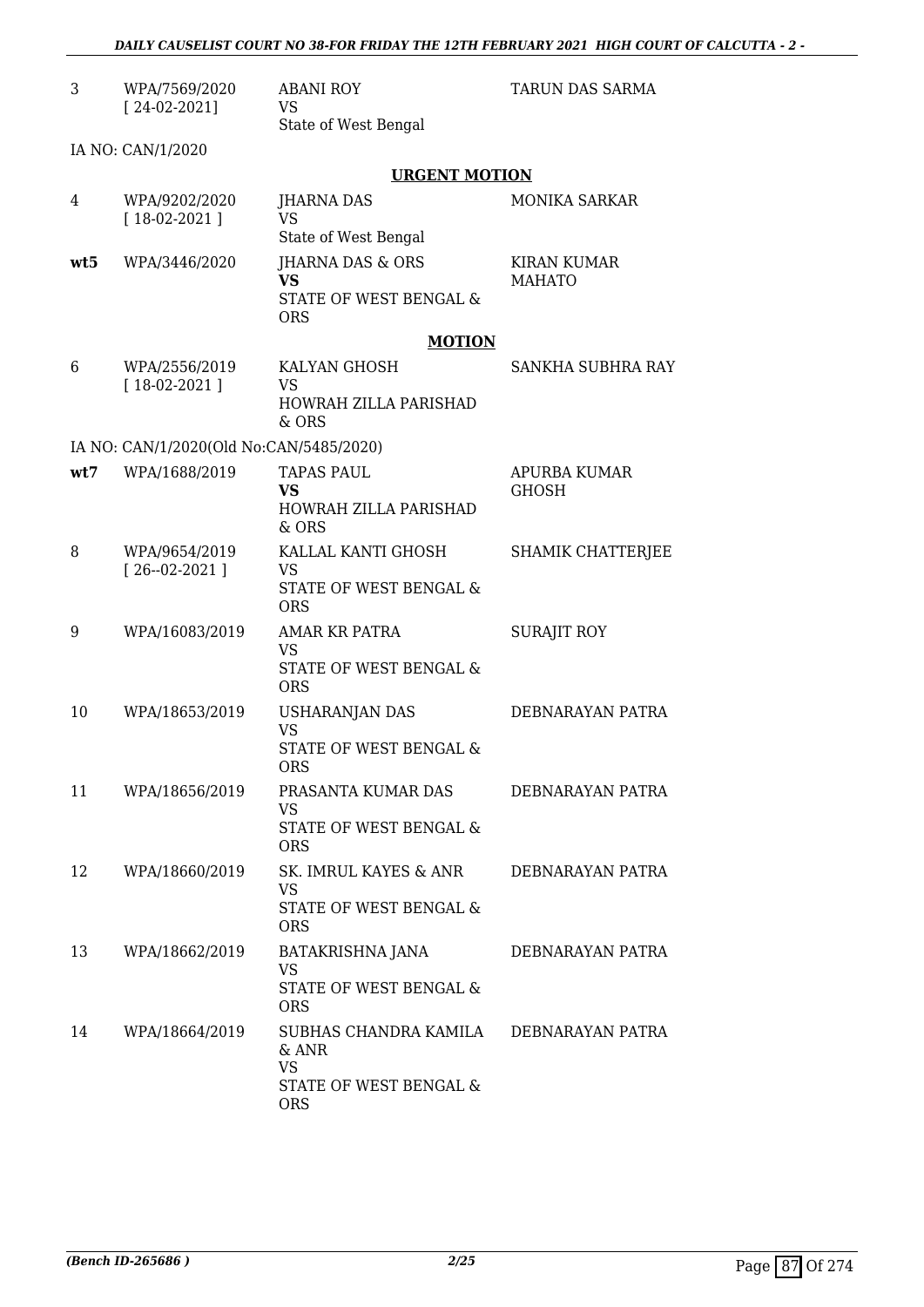| 15 | WPA/18667/2019                   | <b>BHABANI DAS</b><br>VS<br>STATE OF WEST BENGAL &<br><b>ORS</b>                                       | DEBNARAYAN PATRA                       |
|----|----------------------------------|--------------------------------------------------------------------------------------------------------|----------------------------------------|
| 16 | WPA/18668/2019                   | ADHISH KUMAR BHUNIYA<br><b>VS</b><br>STATE OF WEST BENGAL &<br><b>ORS</b>                              | DEBNARAYAN PATRA                       |
| 17 | WPA/18670/2019                   | <b>SUDHAKAR BHUNIA &amp; ORS</b><br><b>VS</b><br>STATE OF WEST BENGAL &<br><b>ORS</b>                  | DEBNARAYAN PATRA                       |
| 18 | WPA/18686/2019                   | SHYAMAPADA DAS<br><b>VS</b><br>STATE OF WEST BENGAL &<br><b>ORS</b>                                    | DEBNARAYAN PATRA                       |
| 19 | WPA/22242/2019<br>$[15-02-2021]$ | <b>SUKDEV BERA</b><br><b>VS</b><br>STATE OF WEST BENGAL &<br><b>ORS</b>                                | <b>DURBA BANERJEE</b>                  |
| 20 | WPA/4907/2020<br>$[24-02-2021]$  | KESHAB CHANDRA GIRI<br><b>VS</b><br>STATE OF WEST BENGAL &<br><b>ORS</b>                               | <b>BHASKAR CHANDRA</b><br><b>MANNA</b> |
| 21 | WPA/4939/2020<br>$[24-02-2021]$  | SHUBHAJIT MANDAL & ANR<br>VS<br>STATE OF WEST BENGAL &<br><b>ORS</b>                                   | DYUTIMAN BANERJEE                      |
| 22 | WPA/5140/2020<br>$[24-02-2021]$  | MD. ABDUR RAJJAK<br>VS.<br>UNION OF INDIA & ORS                                                        | DONA GHOSH                             |
| 23 | WPA/5198/2020<br>$[24-02-2021]$  | NIJAM ALI MONDAL<br><b>VS</b><br>STATE OF WEST BENGAL &<br>ORS                                         | <b>ABDUR RAHAMAN</b>                   |
| 24 | WPA/7492/2020<br>$[24-02-2021]$  | M/S DHANWANTARI TIE UP<br>P. LTD<br><b>VS</b><br>State of West Bengal                                  | SIDDHARTHA PAUL                        |
|    | IA NO: CAN/1/2020                |                                                                                                        |                                        |
| 25 | WPA/7924/2020<br>$[24-02-2021]$  | PRADIP MAITY<br>VS.<br>STATE OF WEST BENGAL<br>AND ORS.                                                | SANTI PADA PAHARI                      |
| 26 | WPA/8254/2020<br>$[15-02-2021]$  | <b>BHOLANATH HALDEWR</b><br>AND ORS<br><b>VS</b><br>STATE OF WEST BENGAL<br>AND ORS.                   | LAKSHMINATH<br><b>BHATTACHARYYA</b>    |
| 27 | WPA/8812/2020<br>$[15-02-2021]$  | PRADIP KUMAR ADHIKARI<br>@ ADHIKARY AND ANR<br><b>VS</b><br>THE STATE OF WEST<br><b>BENGAL AND ORS</b> | PINAKI RANJAN<br><b>CHAKRABORTI</b>    |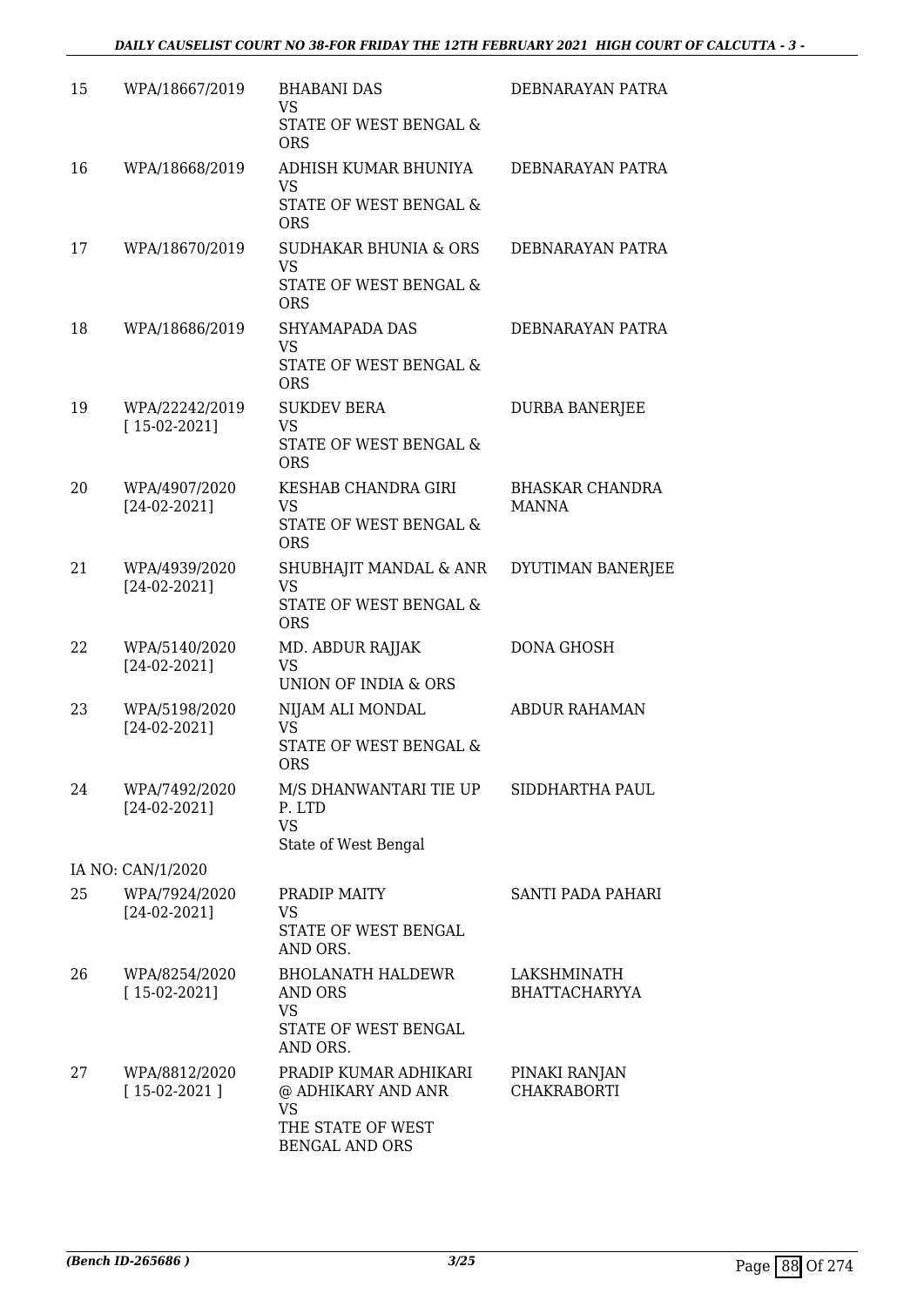| 28 | WPA/8905/2020<br>$[15-02-2021]$  | SUPENDRA NATH BASAK<br>AND ORS<br><b>VS</b><br>STATE OF WEST BENGAL<br>AND ORS                                         | <b>SARBANANDA</b><br><b>SANYAL</b> |
|----|----------------------------------|------------------------------------------------------------------------------------------------------------------------|------------------------------------|
| 29 | WPA/8906/2020<br>$[15-02-2021]$  | SUSHIL CHANDRA BISWAS<br>AND ORS<br><b>VS</b><br>STATE OF WEST BENGAL<br><b>AND ORS</b>                                | <b>SARBANANDA</b><br>SANYAL        |
| 30 | WPA/9681/2020<br>$[15-02-2021]$  | PRABHA SINGH AND<br><b>OTHERS</b><br><b>VS</b><br>STATE OF WEST BENGAL<br>AND ORS.                                     | <b>SUMAN BANERJEE</b>              |
| 31 | WPA/9837/2020<br>[N.T.W.]        | KHEYA ABASAN SAMABAY<br>SAMITY REPRESENTED BY<br><b>ITS SECRETARY</b><br><b>VS</b><br>STATE OF WEST BENGAL<br>AND ORS. | <b>NEIL BASU</b>                   |
| 32 | WPA/10141/2020<br>$[15-02-2021]$ | AKASHTORI CO-OPERATIVE<br>HOUSING SOCIETY LIMITED<br>AND ANOTHER<br>VS<br>STATE OF WEST BENGAL<br>AND ORS.             | SANJAY SAHA                        |
| 33 | WPA/10142/2020                   | <b>AINUDDIN SEK</b><br>VS<br>STATE OF WEST BENGAL<br>AND ORS.                                                          | ARITRA SANKAR RAY                  |
| 34 | WPA/10143/2020                   | KALPANA PAL<br><b>VS</b><br>State of West Bengal                                                                       | <b>ARITRA SHANKAR</b><br>RAY       |
| 35 | WPA/10151/2020                   | <b>TAIMINA BIBI</b><br><b>VS</b><br>STATE OF WEST BENGAL<br>AND ORS.                                                   | ARITRA SHANKAR<br>RAY              |
| 36 | WPA/10168/2020                   | <b>MAJET MONDAL</b><br>VS<br>State of West Bengal                                                                      | <b>ABDUL MURSHID</b>               |
| 37 | WPA/10170/2020                   | ABDUL RASHED MONDAL<br>AND OTHERS<br><b>VS</b><br>STATE OF WEST BENGAL<br>AND ORS.                                     | ABDUL MURSHID                      |
| 38 | WPA/10199/2020                   | NIRMAL KUMAR<br><b>CHATTERJEE</b><br>VS<br>STATE OF WEST BENGAL<br>AND ORS.                                            | DYUTIMAN BANERJEE                  |
| 39 | WPA/10762/2020<br>$[15-02-2021]$ | RAJENDRA KUMAR<br><b>BIDASARIA</b><br><b>VS</b><br>STATE OF WEST BENGAL<br>AND ORS.                                    | SURANJAN SAHA                      |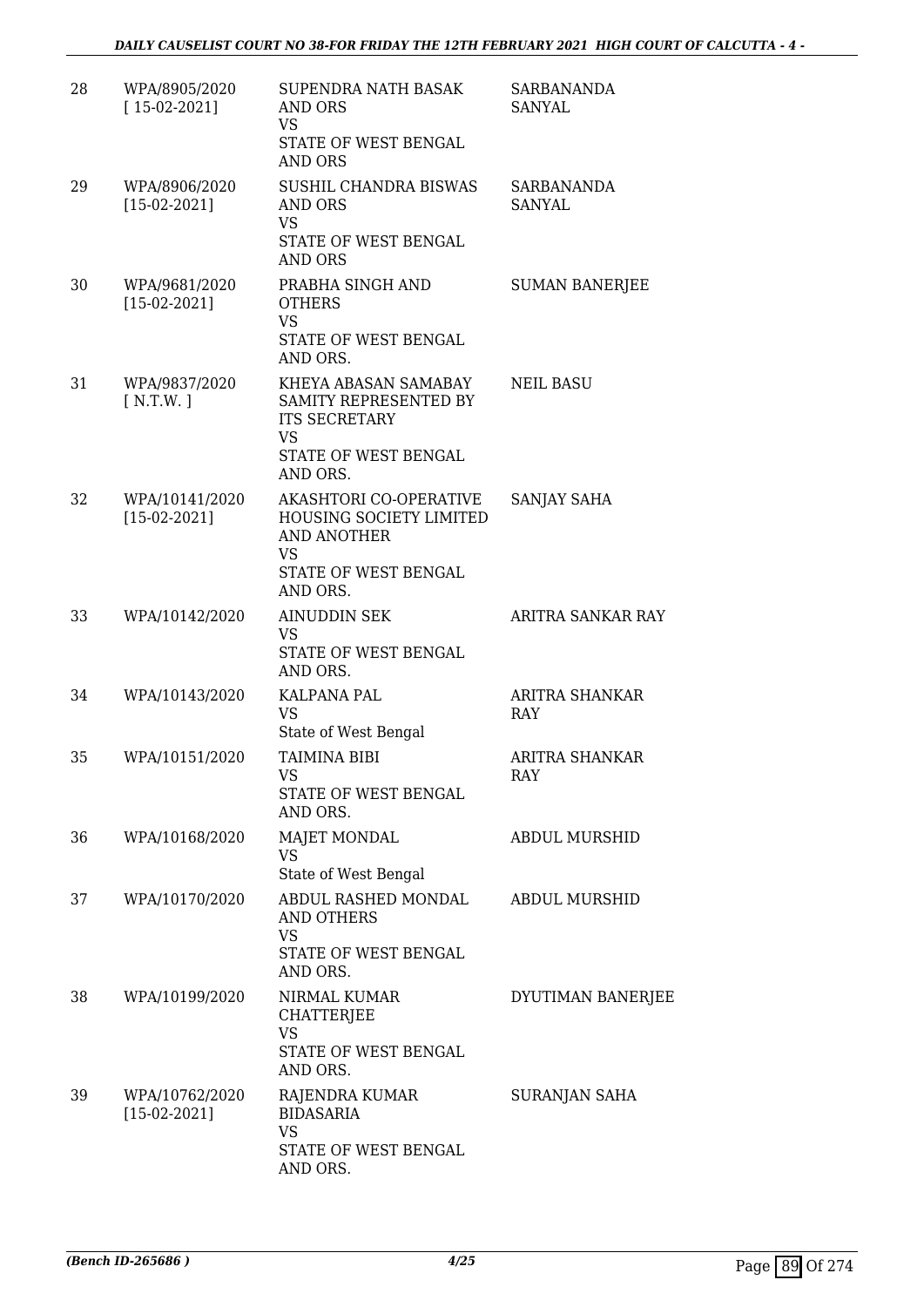| 40 | WPA/10869/2020<br>[N.T.W.]       | <b>SHANKAR PRAMANICK</b><br>VS<br>STATE OF WEST BENGAL<br>AND ORS.                                                                                 | <b>SARBANANDA</b><br>SANYAL           |
|----|----------------------------------|----------------------------------------------------------------------------------------------------------------------------------------------------|---------------------------------------|
| 41 | WPA/10874/2020<br>N.T.W.         | PRADIP MONDAL<br>VS<br>STATE OF WEST BENGAL<br>AND ORS.                                                                                            | SARBANANDA<br>SANYAL                  |
| 42 | WPA/11005/2020                   | <b>AMIT GHOSH</b><br><b>VS</b><br>UNION OF INDIA AND ORS.                                                                                          | <b>SOMESH KUMAR</b><br><b>GHOSH</b>   |
| 43 | WPA/11148/2020<br>[N.T.W.]       | JAYANTA PROSAD ROY<br><b>VS</b><br>STATE OF WEST BENGAL<br>AND ORS.                                                                                | <b>SAMRAT DEY PAUL</b>                |
| 44 | WPA/11154/2020<br>$[18-02-2021]$ | RATAN MANJURI MANDAL<br>VS<br>STATE OF WEST BENGAL<br>AND ORS.                                                                                     | SRIKUMAR MANDAL                       |
| 45 | WPA/11156/2020<br>$[18-02-2021]$ | UTTAM KUMAR MAITY<br><b>VS</b><br>STATE OF WEST BENGAL<br>AND ORS.                                                                                 | <b>ABHILASH SINHA</b><br><b>ROY</b>   |
| 46 | WPA/11224/2020<br>$[18-02-2021]$ | <b>GOPAL MUKHERJEE</b><br>VS<br>UNION OF INDIA AND ORS.                                                                                            | K.M. HOSSAIN                          |
| 47 | WPA/11329/2020                   | JAITA DAS (NEE ROY)<br><b>VS</b><br>WEST BENGAL HOUSING<br><b>INFRASTRUCTURE</b><br>DEVELOPMENT<br><b>CORPORATION LIMITED</b><br><b>AND OTHERS</b> | PRANATI DAS                           |
| 48 | WPA/11391/2020<br>$[18-02-2021]$ | HRISIKESH MAITY AND ORS<br>VS<br>STATE OF WEST BENGAL<br>AND ORS.                                                                                  | SATYAJIT MANDAL                       |
| 49 | WPA/11444/2020<br>$[18-02-2021]$ | BISHAN M. AGARWAL<br>VS<br>UNION OF INDIA AND ORS.                                                                                                 | <b>SAYAK RANJAN</b><br><b>GANGULY</b> |
| 50 | WPA/11447/2020<br>$[18-02-2021]$ | <b>B.M.DEALERS LLP</b><br>VS.<br>UNION OF INDIA AND ORS.                                                                                           | <b>SAYAK RANJAN</b><br><b>GANGULY</b> |
| 51 | WPA/11453/2020<br>$[18-02-2021]$ | <b>B.K. MARCHANTILE LLP</b><br>VS<br>UNION OF INDIA AND ORS.                                                                                       | <b>SAYAK RANJAN</b><br><b>GANGULY</b> |
| 52 | WPA/11477/2020<br>$[18-02-2021]$ | KISHAN M. AGARWAL<br>VS<br>UNION OF INDIA AND ORS.                                                                                                 | SAYAN RANJAN<br><b>GANGULY</b>        |
| 53 | WPA/11480/2020<br>$[18-02-2021]$ | K.K. COMMODITIES LLP<br>(FORMERLY KNOWN AS K.K.<br>COMMODITIES PVT. LTD)<br><b>VS</b><br>UNION OF INDIA AND ORS.                                   | <b>SAYAK RANJAM</b><br><b>GANGULY</b> |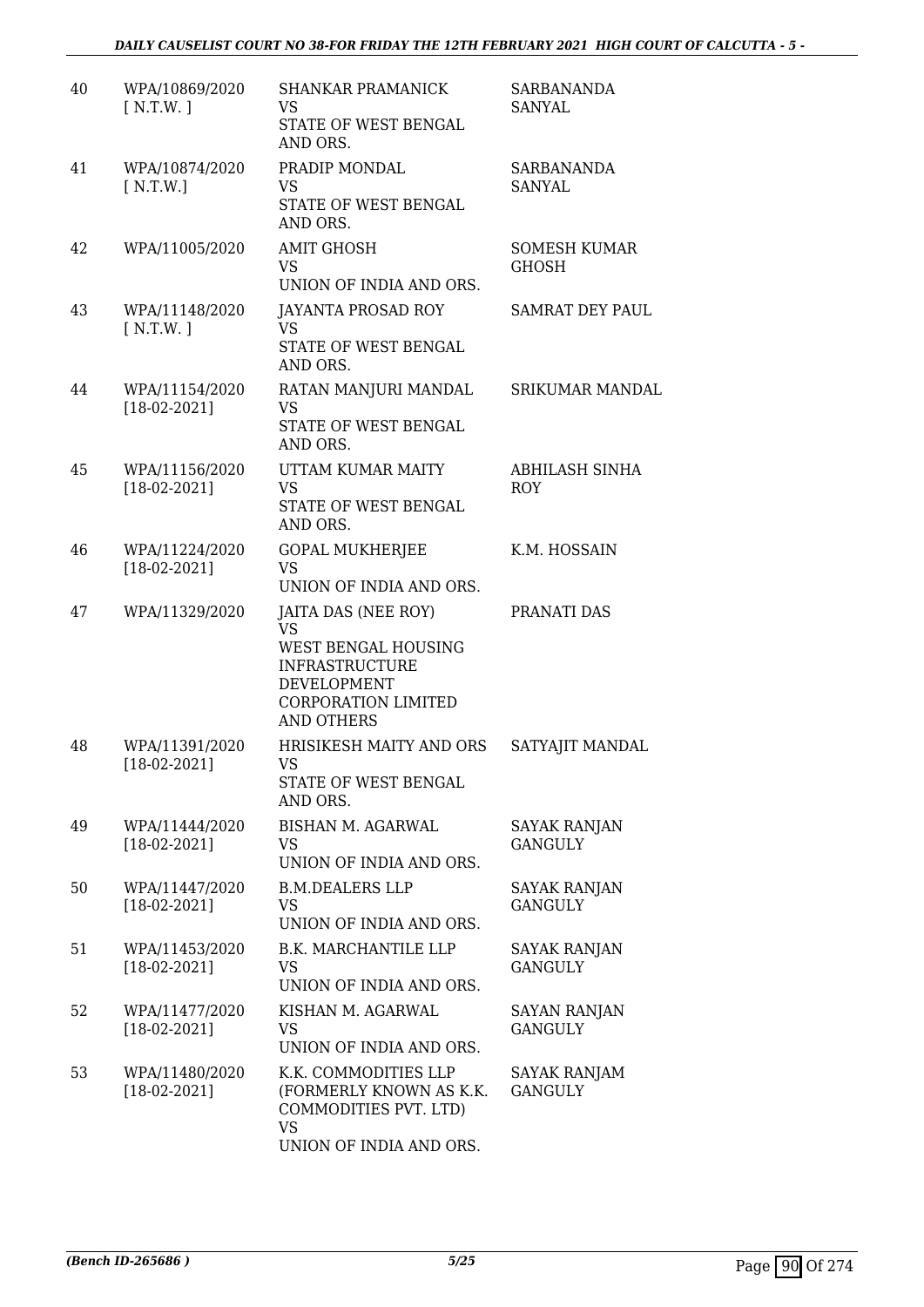| 54 | WPA/11483/2020<br>$[18-02-2021]$ | <b>B.M.A MERCHANDISE LLP</b><br>VS<br>UNION OF INDIA AND ORS.                                                                  | <b>SAYAK RANJAN</b><br><b>GANGULY</b> |
|----|----------------------------------|--------------------------------------------------------------------------------------------------------------------------------|---------------------------------------|
| 55 | WPA/11487/2020<br>$[18-02-2021]$ | <b>B.K. MERCHANTILE LLP</b><br>VS<br>STATE OF WEST BENGAL<br>AND ORS.                                                          | <b>SAYAK RANJAN</b><br><b>GANGULY</b> |
| 56 | WPA/11490/2020<br>$[18-02-2021]$ | MANNALAL SUREKA TRUST<br><b>VS</b><br>UNION OF INDIA AND ORS.                                                                  | <b>SAYAK RANJAN</b><br><b>GANGULY</b> |
| 57 | WPA/11493/2020<br>$[18-02-2021]$ | <b>BISHAN M. AGARWAL</b><br><b>VS</b><br>UNION OF INDIA AND ORS.                                                               | <b>SAYAK RANJAN</b><br><b>GANGULY</b> |
| 58 | WPA/11541/2020<br>$[25-02-2021]$ | RAHUL AMIN MALLICK<br><b>VS</b><br>STATE OF WEST BENGAL<br>AND ORS.                                                            | LAKSHMINATH<br><b>BHATTACHARYA</b>    |
| 59 | WPA/11611/2020<br>$[25-02-2021]$ | <b>SWAGATA BOSE</b><br><b>VS</b><br>STATE OF WEST BENGAL<br>AND ORS.                                                           | PRASANTA KUMAR<br><b>PAKRASHI</b>     |
| 60 | WPA/11694/2020                   | PALSON DERMA PVT LTD<br>AND ANR<br><b>VS</b><br>THE COMPENTENT<br>AUTHORITY, URBAN LAND<br>CEILING DEPT, SDO AND<br><b>ORS</b> | <b>ABHIJIT BISWAS</b>                 |
| 61 | WPA/11707/2020                   | <b>GANGADHAR SAKHA</b><br><b>VS</b><br>STATE OF WEST BENGAL<br>AND ORS.                                                        | SANJIB KUMAR<br><b>GHOSH</b>          |
| 62 | WPA/11775/2020<br>$[04-03-2021]$ | <b>BHAKTIPADA GHOSH</b><br><b>VS</b><br>STATE OF WEST BENGAL<br>AND ORS.                                                       | <b>SASTHI CHARAN</b><br><b>DHARA</b>  |
| 63 | WPA/11837/2020                   | M/S SEWANARAYAN<br>KHUBCHAND AND ANR<br><b>VS</b><br>STATE OF WEST BENGAL<br>AND ORS.                                          | PRANGOPAL DAS                         |
| 64 | WPA/11906/2020                   | MD. ARIFUL ISLAM ALIAS<br><b>MINTU GOLDER</b><br><b>VS</b><br>STATE OF WEST BENGAL<br>AND ORS.                                 | MD. YOUNUS<br><b>MONDAL</b>           |
| 65 | WPA/11919/2020                   | MD. MUCHA MONDAL<br><b>VS</b><br>STATE OF WEST BENGAL<br>AND ORS.                                                              | MD. YOUNUS<br><b>MONDAL</b>           |
| 66 | WPA/11931/2020                   | RABIUL RAHAMAN<br><b>VS</b><br>STATE OF WEST BENGAL<br>AND ORS.                                                                | SK. NIZAMUDDIN                        |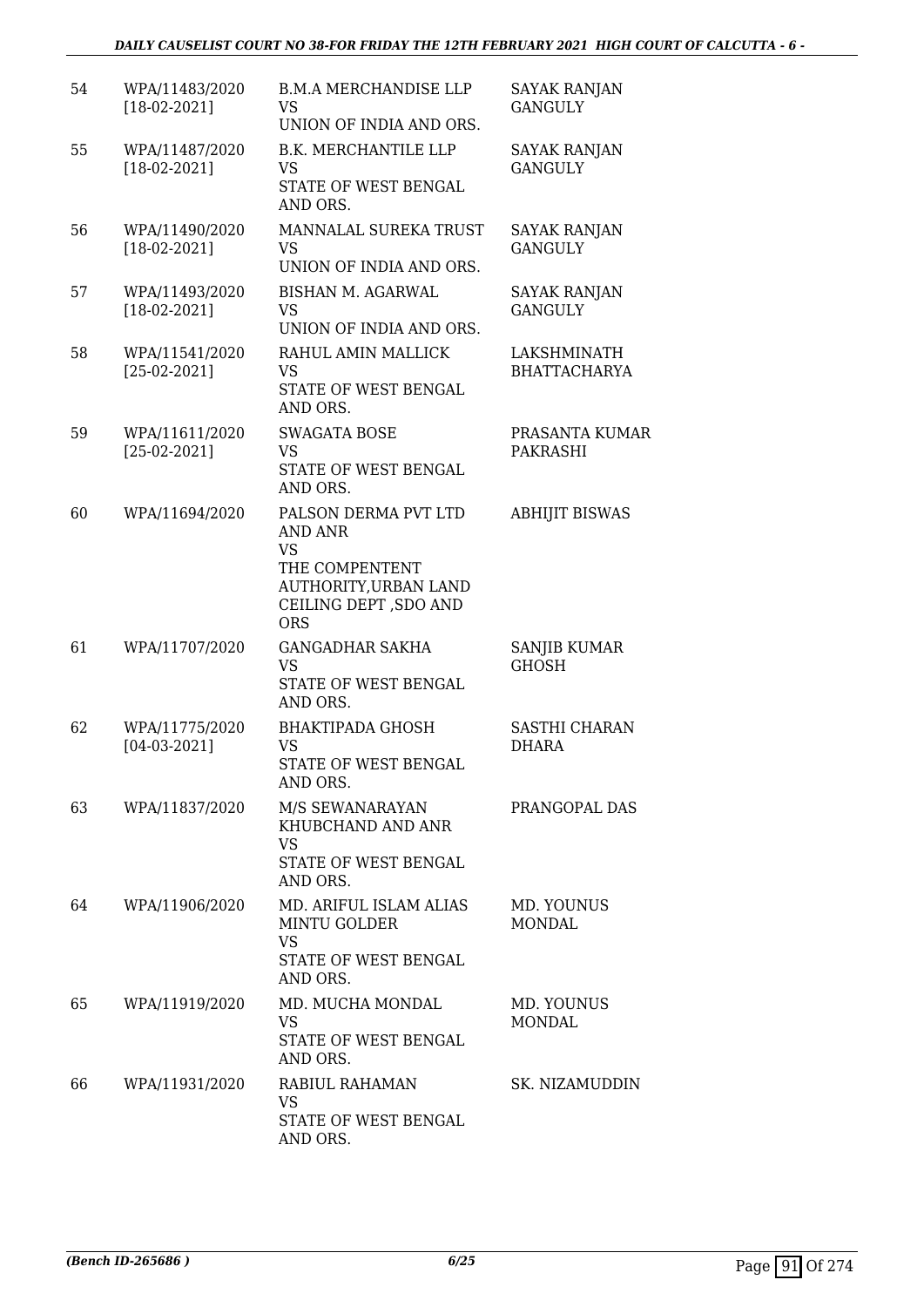| 67 | WPA/11943/2020 | VIDYANANDA<br><b>CHAKRABORTY</b><br><b>VS</b><br>STATE OF WEST BENGAL<br>AND ORS.                                  | <b>BISWAJIT</b><br><b>CHOWDHURY</b>  |
|----|----------------|--------------------------------------------------------------------------------------------------------------------|--------------------------------------|
|    |                | <b>NEW MOTION</b>                                                                                                  |                                      |
| 68 | WPA/91/2021    | SANJAY SAHA AND ANR<br><b>VS</b><br>THE STATE OF WEST                                                              | PRASENJIT SAHA                       |
| 69 | WPA/119/2021   | <b>BENGAL AND ORS</b><br>NARAYAN MOSKARA<br><b>VS</b><br>STATE OF WEST BENGAL<br>AND ORS.                          | <b>MANIKA SARKAR</b>                 |
| 70 | WPA/126/2021   | ARDHENDU SEKHAR RANA<br>VS<br>UNION OF INDIA AND ORS.                                                              | PRIYANKA SAHA                        |
| 71 | WPA/218/2021   | SHAMBHU CHANDRA DAS<br><b>AND ANR</b><br><b>VS</b><br>THE BOARD OF TRUSTEES<br>FOR THE PORT OF<br>CALCUTTA AND ORS | AJAY DEBNATH                         |
| 72 | WPA/255/2021   | MANWAR ALI MOLLA<br><b>VS</b><br>STATE OF WEST BENGAL<br>AND ORS.                                                  | <b>SOUNAK</b><br><b>BHATTACHARYA</b> |
| 73 | WPA/296/2021   | STATE BANK OF INDIA<br>VS<br>STATE OF WEST BENGAL<br>AND ORS.                                                      | OM NARAYAN RAI                       |
| 74 | WPA/600/2021   | DWARIKA NATH MONDAL<br>VS<br>STATE OF WEST BENGAL<br>AND ORS.                                                      | <b>SANDIPAN PAL</b>                  |
| 75 | WPA/689/2021   | KRISHNA DAS AND OTHERS<br>VS.<br>STATE OF WEST BENGAL<br>AND ORS.                                                  | DYUTIMAN BANERJEE                    |
| 76 | WPA/706/2021   | RANJIT KUMAR BISWAS<br><b>ALIAS RANJIT BISWAS</b><br><b>VS</b><br>STATE OF WEST BENGAL                             | TIMIR BARAN SAHA                     |
| 77 | WPA/761/2021   | AND ORS<br>FANIBHUSAN HALDER AND<br><b>ORS</b><br><b>VS</b><br>STATE OF WEST BENGAL<br>AND ORS.                    | LAKSHMINATH<br><b>BHATTACHARYA</b>   |
| 78 | WPA/788/2021   | NIKHILESH BHOWMICK<br>VS<br>STATE OF WEST BENGAL<br>AND ORS.                                                       | <b>SOURAV MONDAL</b>                 |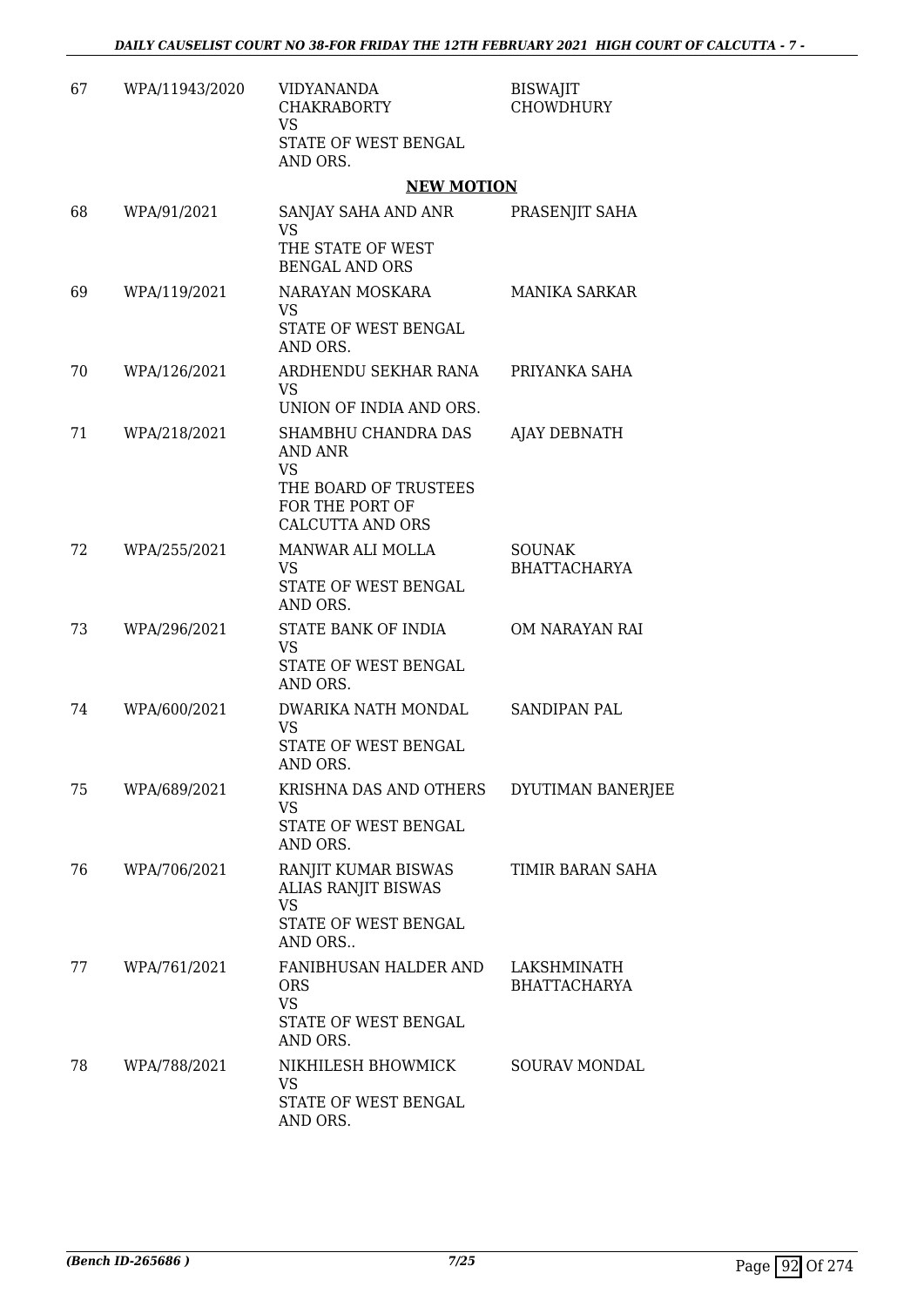| 79 | WPA/958/2021  | BLUECHIP PROJECTS PVT.<br>LTD.<br><b>VS</b><br>STATE OF WEST BENGAL<br>AND ORS.                   | REKHA GHOSH                       |
|----|---------------|---------------------------------------------------------------------------------------------------|-----------------------------------|
| 80 | WPA/993/2021  | SUDHIR PADA DAWN<br>VS<br>Union of India                                                          | <b>BISWAPRIYA</b><br>SAMANTA      |
| 81 | WPA/1061/2021 | KANTA CHARAN DAS AND<br><b>ORS</b><br><b>VS</b><br>STATE OF WEST BENGAL<br>AND ORS.               | RANJAN KUMAR KALI                 |
| 82 | WPA/1214/2021 | <b>EMAMUDDIN MOMIN</b><br>VS.<br>STATE OF WEST BENGAL<br>AND ORS.                                 | TANUSRI SANTRA                    |
| 83 | WPA/1242/2021 | M/S CORONA STEEL<br>INDUSTRY PVT. LTD<br><b>VS</b><br>STATE OF WEST BENGAL<br>AND ORS.            | PAWAN KUMAR<br>JAJODIA            |
| 84 | WPA/1386/2021 | <b>SUSHRUTA DUTTA</b><br><b>VS</b><br>UNION OF INDIA AND ORS.                                     | SOUMYAJIT DAS<br><b>MAHAPATRA</b> |
| 85 | WPA/1389/2021 | <b>SAGAR DUTTA</b><br>VS<br>UNION OF INDIA AND ORS.                                               | SOUMYAJIT DAS<br><b>MAHAPATRA</b> |
| 86 | WPA/1392/2021 | TARUN KUMAR DUTTA<br><b>VS</b><br>UNION OF INDIA AND ORS.                                         | SOUMYAJIT DAS<br><b>MAHAPATRA</b> |
| 87 | WPA/1451/2021 | SARAT CHANDRA KANJI<br>AND ANOTHER<br>VS<br>STATE OF WEST BENGAL<br>AND ORS.                      | PRABIR MAJI                       |
| 88 | WPA/1545/2021 | RABINDRA SEVA BHARATI<br>AND ANOTHER<br>VS.<br>UNION OF INDIA AND ORS.                            | SIDDHARTHA ROY                    |
| 89 | WPA/1783/2021 | <b>PANCHANAN</b><br>MUKHOPADHYAY<br>@MUKHERJEE AND ANR<br>VS.<br>STATE OF WEST BENGAL<br>AND ORS. | <b>SUPREEM NASKAR</b>             |
| 90 | WPA/1992/2021 | DIPAK KAR<br><b>VS</b><br>STATE OF WEST BENGAL<br>AND ORS.                                        | <b>ASHOK KUMAR</b><br>SINGH       |
| 91 | WPA/1999/2021 | SUBHAS CHANDRA KAR<br><b>VS</b><br>STATE OF WEST BENGAL<br>AND ORS.                               | ASHOK KUMAR<br>SINGH              |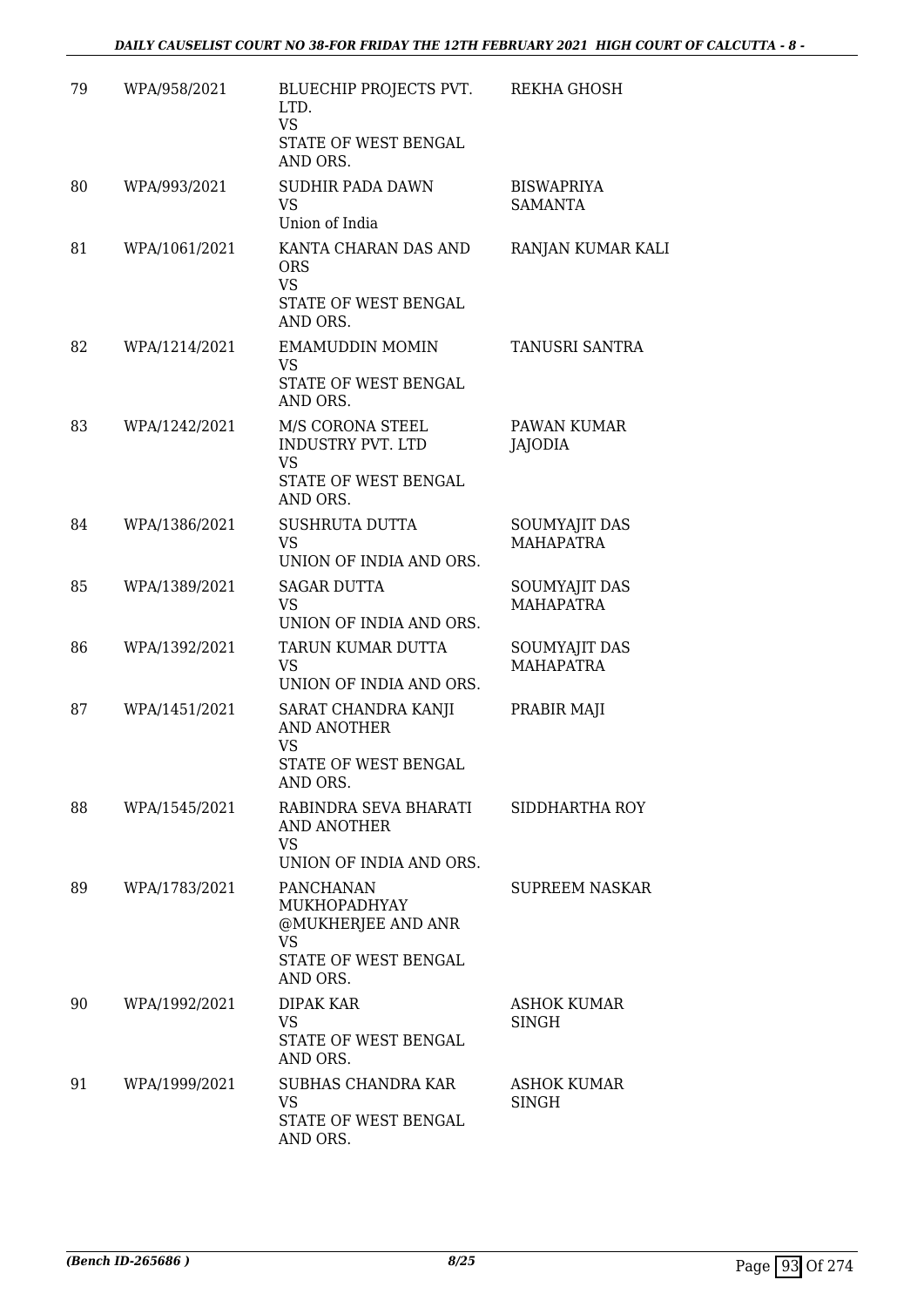| 92  | WPA/2001/2021 | ARUN KR DUTTA ALIAS<br>ARUN DUTTA AND ORS<br>VS<br>UNION OF INDIA AND ORS.             | ANIRBAN SAHA                          |
|-----|---------------|----------------------------------------------------------------------------------------|---------------------------------------|
| 93  | WPA/2005/2021 | DIPALI MAJI<br><b>VS</b><br>UNION OF INDIA AND ORS.                                    | ANIRBAN SAHA                          |
| 94  | WPA/2007/2021 | SANATAN PRAMANIK AND<br>ORS.<br><b>VS</b><br>UNION OF INDIA AND ORS.                   | <b>ANIRBAN SAHA</b>                   |
| 95  | WPA/2009/2021 | <b>MAMATA NATH</b><br><b>VS</b><br>UNION OF INDIA AND ORS.                             | <b>AVIROOP</b><br><b>BHATTACHARYA</b> |
| 96  | WPA/2014/2021 | <b>MANIK PRAMANIK</b><br><b>VS</b><br>UNION OF INDIA AND ORS.                          | ANIRBAN SAHA                          |
| 97  | WPA/2075/2021 | DIPALI BAR<br><b>VS</b><br>STATE OF WEST BENGAL<br>AND ORS.                            | TANUSHRI SANTRA                       |
| 98  | WPA/2323/2021 | PRABHAT DALAI<br><b>VS</b><br>State of West Bengal                                     | <b>ANINDITA AUDDY</b><br>(DAS)        |
| 99  | WPA/2349/2021 | NITYAGOPAL GHOSH AND<br><b>OTHERS</b><br><b>VS</b><br>STATE OF WEST BENGAL<br>AND ORS. | <b>ANIRBAN DAS</b>                    |
| 100 | WPA/2372/2021 | RADHA RANI MISHRA<br><b>VS</b><br>STATE OF WEST BENGAL<br>AND ORS.                     | <b>JOYEE MAITI</b>                    |
| 101 | WPA/2389/2021 | RADHESHYAM GHOSH<br>VS<br>STATE OF WEST BENGAL<br>AND ORS.                             | MD. YOUNUSH<br>MONDAL                 |
| 102 | WPA/2392/2021 | HARAN MONDAL<br><b>VS</b><br>STATE OF WEST BENGAL<br>AND ORS.                          | <b>AMIT SHARMA</b>                    |
| 103 | WPA/2441/2021 | RAFIKUL ISLAM AND ANR<br>VS<br>STATE OF WEST BENGAL<br>AND ORS.                        | MD YOUNUSH<br><b>MONDAL</b>           |
| 104 | WPA/2505/2021 | KESHAB DAS AND ANR.<br><b>VS</b><br>STATE OF WEST BENGAL<br>AND ORS.                   | SUBHAS CH. DUTTA                      |
| 105 | WPA/2528/2021 | <b>GEETA GHOSH</b><br><b>VS</b><br><b>BISVA BHARATI AND ORS</b>                        | ARINDAM GUHA                          |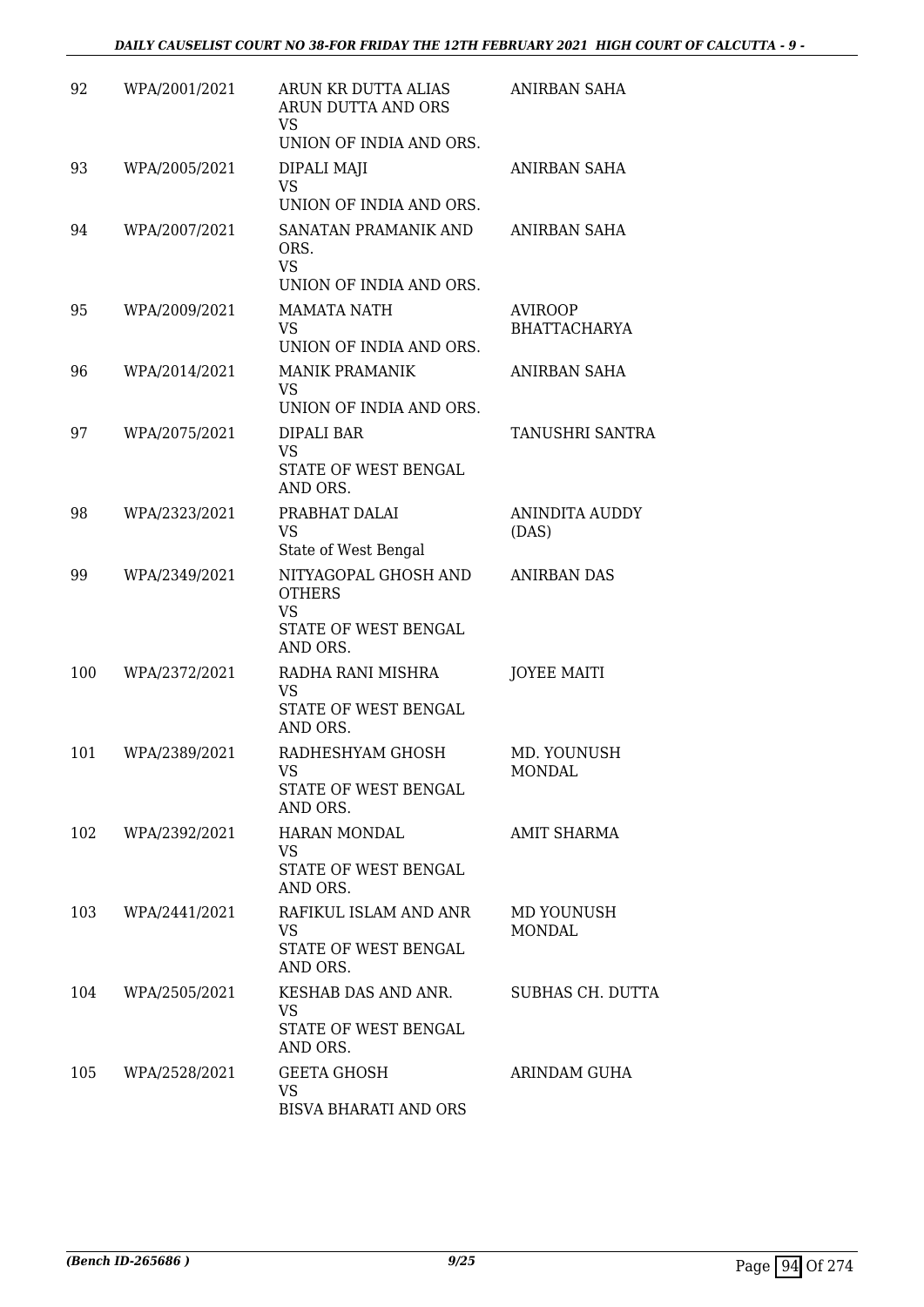| 106 | WPA/2575/2021 | <b>BINAYAK BAIDYA</b><br>VS<br>STATE OF WEST BENGAL<br>AND ORS.                                      | <b>MALAY</b><br><b>BHATTACHARYYA</b> |
|-----|---------------|------------------------------------------------------------------------------------------------------|--------------------------------------|
| 107 | WPA/2600/2021 | MD ZAKIR HOSSAIN<br>MANDAL AND ANR<br>VS<br>STATE OF WEST BENGAL<br>AND ORS.                         | <b>SRIKUMAR MANDAL</b>               |
| 108 | WPA/2724/2021 | TAPAN BERA ALIAS TAPAN<br><b>KUMAR MBERA</b><br><b>VS</b><br>STATE OF WEST BENGAL<br>AND ORS.        | DEBOPRIYO KARAN                      |
| 109 | WPA/2727/2021 | SWAPAN BERA ALIAS<br><b>SWAPANB KUMAR BERA</b><br><b>VS</b><br>STATE OF WEST BENGAL<br>AND ORS.      | DEBOPRIYO KARAN                      |
| 110 | WPA/2736/2021 | <b>MOHAN KUMAR NASKAR</b><br>AND ORS<br><b>VS</b><br>STATE OF WEST BENGAL<br>AND ORS.                | <b>MRINAL KANTI</b><br><b>GHOSH</b>  |
| 111 | WPA/2776/2021 | SAILESWAR PANDEY AND<br><b>OTHERS</b><br><b>VS</b><br>STATE OF WEST BENGAL<br>AND ORS.               | PANCHANAN HAJRA                      |
| 112 | WPA/2779/2021 | PANCHUGOPAL ROY<br>@PANCHU ROY AND<br><b>OTHERS</b><br><b>VS</b><br>STATE OF WEST BENGAL<br>AND ORS. | PANCHANAN ROY                        |
| 113 | WPA/2780/2021 | APARNA PRASAD PANDEY<br>AND OTHERS<br><b>VS</b><br>STATE OF WEST BENGAL<br>AND ORS.                  | PANCHANAN HAJRA                      |
| 114 | WPA/2793/2021 | HARADHAN POREL AND<br><b>ORS</b><br><b>VS</b><br>STATE OF WEST BENGAL<br>AND ORS.                    | PANCHANAN HAJRA                      |
| 115 | WPA/2815/2021 | MANJU BERA<br><b>VS</b><br>STATE OF WEST BENGAL<br>AND ORS.                                          | AMIT BARAN DASH                      |
| 116 | WPA/2830/2021 | MENOKA MANNA AND ORS<br>VS<br>STATE OF WEST BENGAL<br>AND ORS.                                       | PANCHANAN HAZRA                      |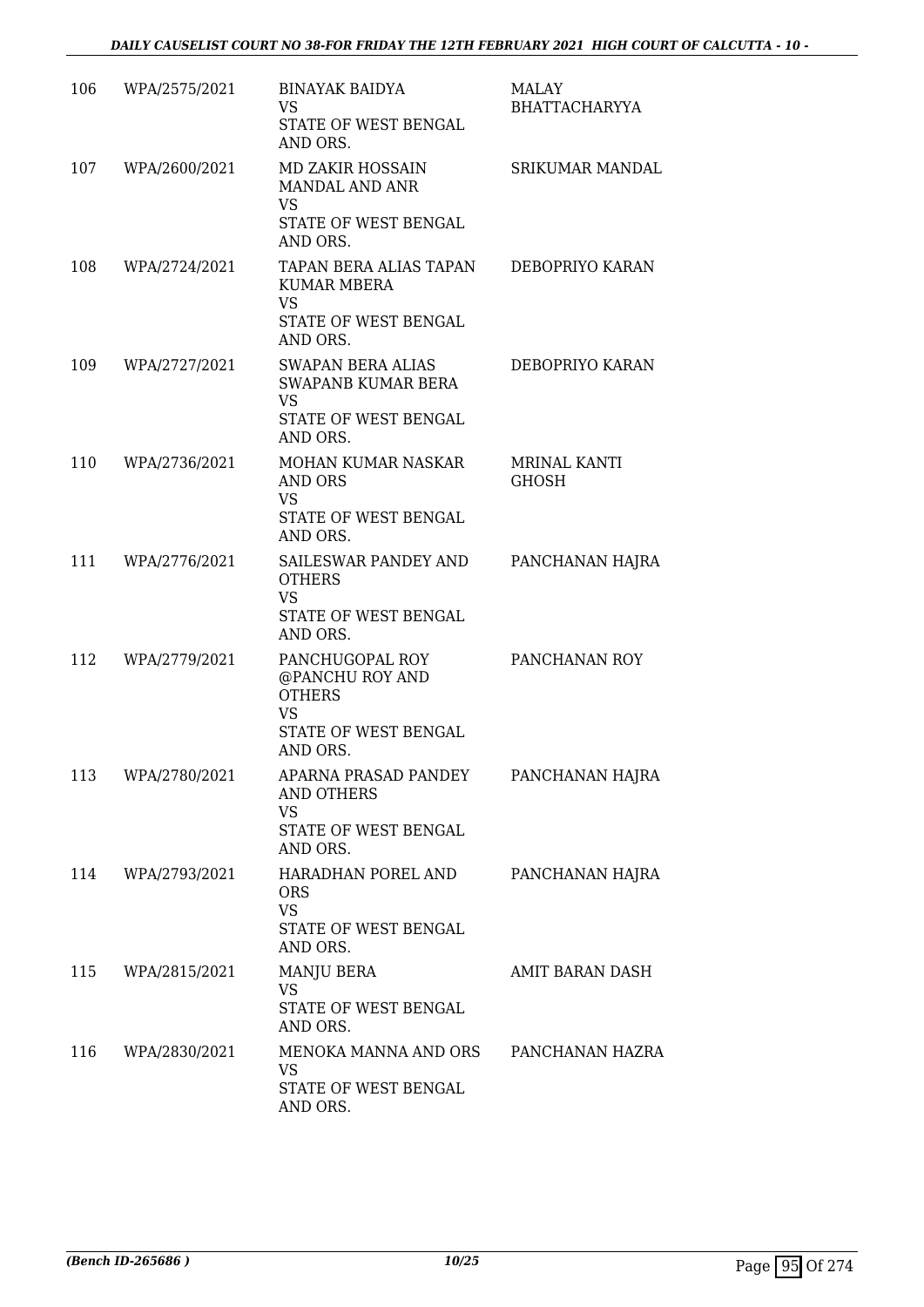| 117 | WPA/2842/2021 | MONOMOHAN PANDEY AND PANCHANAN HAJRA<br><b>ORS</b><br><b>VS</b>                                   |                       |
|-----|---------------|---------------------------------------------------------------------------------------------------|-----------------------|
|     |               | STATE OF WEST BENGAL<br>AND ORS.                                                                  |                       |
| 118 | WPA/2845/2021 | CHINTAMONI GHOSH AND<br><b>ORS</b><br><b>VS</b>                                                   | PANCHANAN HAJRA       |
|     |               | STATE OF WEST BENGAL<br>AND ORS.                                                                  |                       |
| 119 | WPA/2846/2021 | <b>MANJILA KHATUN</b><br><b>VS</b><br>STATE OF WEST BENGAL<br>AND ORS.                            | aBENAJIR HASNA        |
| 120 | WPA/2849/2021 | CHANDRA SEKHAR GHOSH<br><b>VS</b>                                                                 | PANCHANAN HAJRA       |
|     |               | STATE OF WEST BENGAL<br>AND ORS.                                                                  |                       |
| 121 | WPA/3000/2021 | <b>IMRANA BEGAM</b><br>VS                                                                         | ROBIUL ISLAM          |
|     |               | STATE OF WEST BENGAL<br>AND ORS.                                                                  |                       |
| 122 | WPA/3074/2021 | <b>ABANTI GIRI</b><br><b>VS</b>                                                                   | <b>BALARAM PANDIT</b> |
|     |               | STATE OF WEST BENGAL<br>AND ORS.                                                                  |                       |
| 123 | WPA/3081/2021 | <b>HARADHAN</b><br><b>BHATTACHARJEE AND</b><br><b>OTHERS</b><br><b>VS</b><br>STATE OF WEST BENGAL | <b>MANAS MALAKAR</b>  |
| 124 | WPA/3095/2021 | AND ORS.<br><b>GOLAM MOSTAFA SAHAJI</b>                                                           | MD. YOUNUS            |
|     |               | <b>VS</b><br>STATE OF WEST BENGAL<br>AND ORS.                                                     | <b>MONDAL</b>         |
| 125 | WPA/3150/2021 | <b>JAMILA PARVEEN</b><br><b>VS</b>                                                                | DEBASISH KUNDU        |
|     |               | STATE OF WEST BENGAL<br>AND ORS.                                                                  |                       |
| 126 | WPA/3152/2021 | BAGALAPRASAD PRODHAN<br>AND ORS<br><b>VS</b>                                                      | <b>ANIRBAN DAS</b>    |
|     |               | THE STATE OF WEST<br><b>BENGAL AND ORS</b>                                                        |                       |
| 127 | WPA/3156/2021 | KHIROD KHATUA<br>VS                                                                               | <b>ANIRBAN DAS</b>    |
|     |               | THE STATE OF WEST<br><b>BENGAL AND ORS</b>                                                        |                       |
| 128 | WPA/3161/2021 | SAKTI RANI PRADHAN AND<br>ANR<br><b>VS</b>                                                        | <b>ANIRBAN DAS</b>    |
|     |               | THE STATE OF WEST<br><b>BENGAL AND ORS</b>                                                        |                       |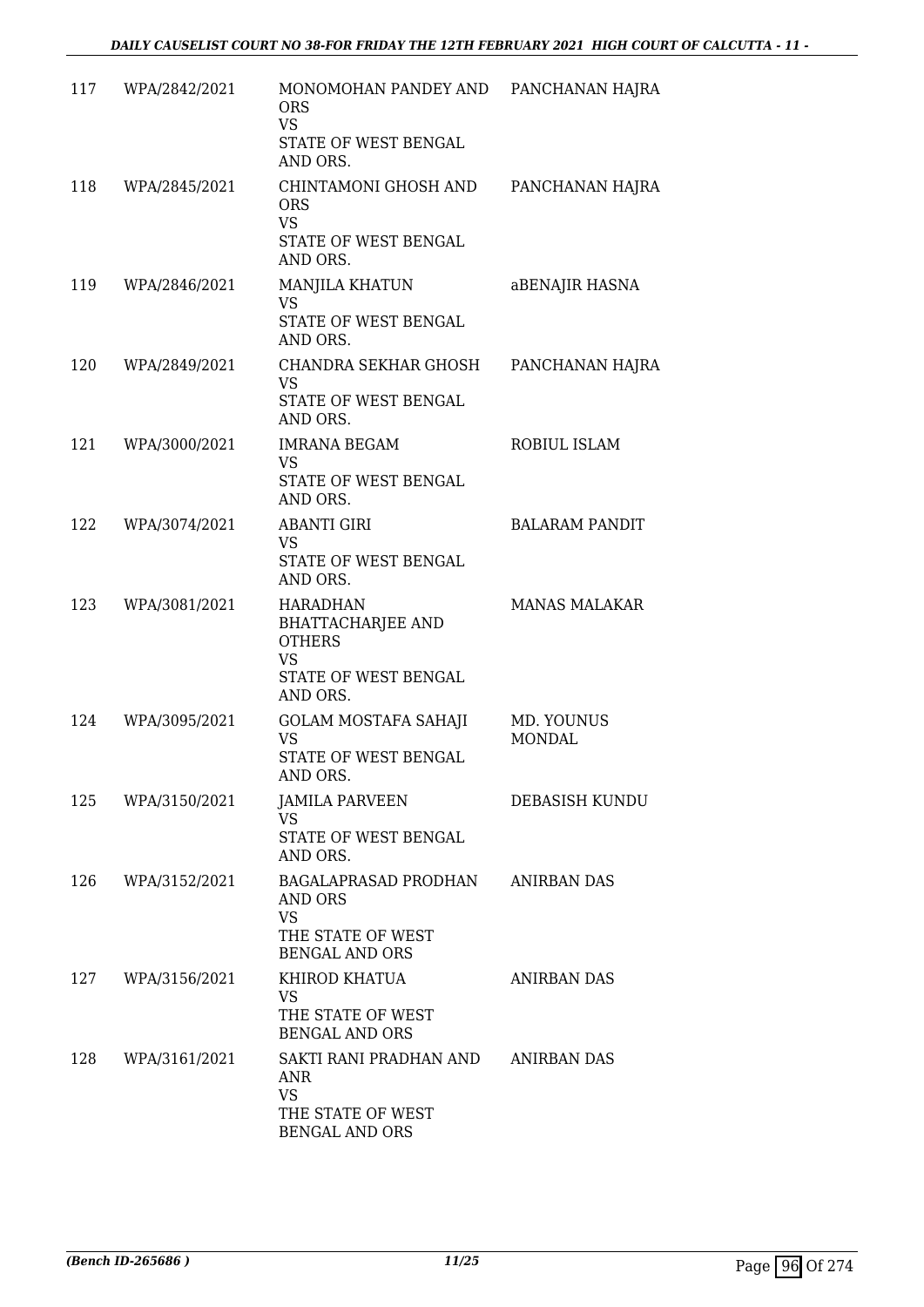| 129 | WPA/3387/2021     | <b>SUSANTA KUMAR DAS</b><br><b>VS</b>              | DEVDUTTA PATHAK                     |
|-----|-------------------|----------------------------------------------------|-------------------------------------|
|     |                   | STATE OF WEST BENGAL<br>AND ORS.                   |                                     |
| 130 | WPA/3412/2021     | MD. MOWAJJEM HOSSAIN<br>AND ANOTHER                | MANIKA SARKAR                       |
|     |                   | <b>VS</b><br>STATE OF WEST BENGAL<br>AND ORS.      |                                     |
| 131 | WPA/3571/2021     | LIAKAT ALI AND ORS<br>VS                           | <b>SUDIP SARKAR</b>                 |
|     |                   | STATE OF WEST BENGAL<br>AND ORS.                   |                                     |
|     | IA NO: CAN/1/2021 |                                                    |                                     |
| 132 | WPA/3581/2021     | <b>JAYANTA MALLICK</b><br><b>VS</b>                | TARA PADA DAS                       |
|     |                   | STATE OF WEST BENGAL<br>AND ORS.                   |                                     |
| 133 | WPA/3586/2021     | KRISHNA ROY CHOWDHURY KRISHNENDU BERA<br><b>VS</b> |                                     |
|     |                   | STATE OF WEST BENGAL<br>AND ORS.                   |                                     |
| 134 | WPA/3590/2021     | <b>GOUTAM JANA</b><br><b>VS</b>                    | KRISHNENDU BERA                     |
|     |                   | STATE OF WEST BENGAL<br>AND ORS.                   |                                     |
| 135 | WPA/3598/2021     | NIRMAL BAIRI<br>VS                                 | KRISHNENDU BERA                     |
|     |                   | STATE OF WEST BENGAL<br>AND ORS.                   |                                     |
| 136 | WPA/3603/2021     | SAFIUDDIN LASKAR AND<br><b>ANR</b>                 | ZIAUL HAQUE                         |
|     |                   | VS<br>STATE OF WEST BENGAL<br>AND ANR              |                                     |
| 137 | WPA/3614/2021     | SAMARESH DUTTA<br>VS                               | <b>KRISHNA DAS</b><br><b>PODDAR</b> |
|     |                   | STATE OF WEST BENGAL<br>AND ORS.                   |                                     |
| 138 | WPA/3631/2021     | MANSUR ALI KHAN AND<br><b>ANOTHER</b>              | ARUNIKA GHOSH                       |
|     |                   | <b>VS</b><br>STATE OF WEST BENGAL<br>AND ORS.      |                                     |
| 139 | WPA/3890/2021     | KRISHNA ROY CHOWDHURY<br>VS                        | KRISHNENDU BERA                     |
|     |                   | STATE OF WEST BENGAL<br>AND ORS.                   |                                     |
| 140 | WPA/3931/2021     | SADHAN MUKHERJEE<br><b>VS</b>                      | ABHINABA DAN                        |
|     |                   | STATE OF WEST BENGAL<br>AND ORS.                   |                                     |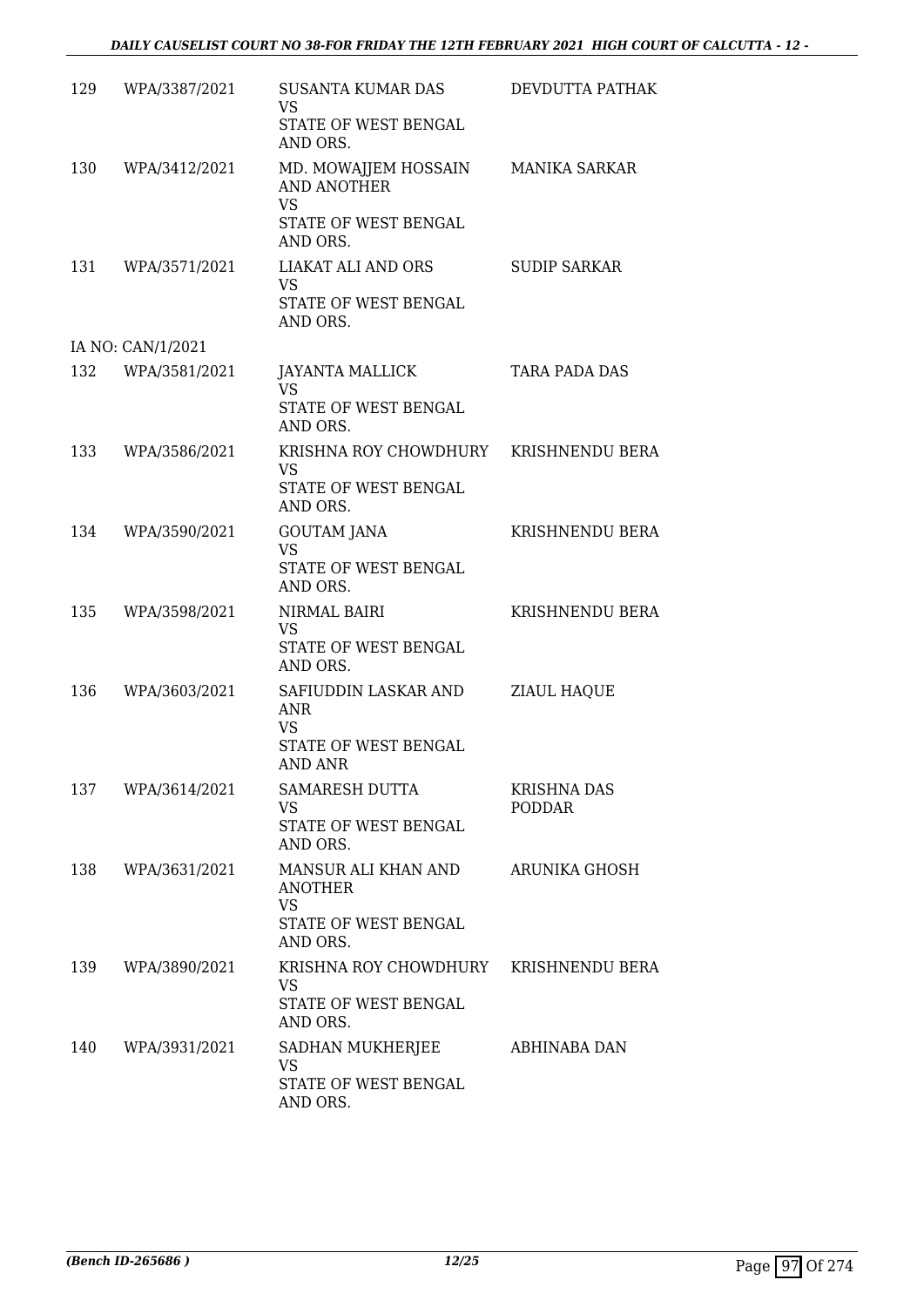| 141 | WPA/4066/2021                            | SHEFALI DAS<br><b>VS</b><br>STATE OF WEST BENGAL<br>AND ORS.       | <b>MUKTESWAR MAITY</b>             |
|-----|------------------------------------------|--------------------------------------------------------------------|------------------------------------|
| 142 | WPA/4075/2021                            | PRAFULLA KUMAR ROY<br>AND ORS<br><b>VS</b>                         | <b>SUKLA DAS</b><br><b>CHANDRA</b> |
|     |                                          | STATE OF WEST BENGAL<br>AND ORS.                                   |                                    |
| 143 | WPA/4107/2021                            | SANDHYA RANI KUNDU<br>AND ORS<br><b>VS</b><br>STATE OF WEST BENGAL | SANDHYA RANI<br><b>KUNDU</b>       |
|     |                                          | AND ORS.                                                           |                                    |
| 144 | WPA/4110/2021                            | AVIJIT GHOSH AND ANR<br><b>VS</b>                                  | <b>SUBHASIS MITRA</b>              |
|     |                                          | STATE OF WEST BENGAL<br>AND ORS.                                   |                                    |
|     |                                          | <b>ADJOURNED MOTIONS</b>                                           |                                    |
| 145 | WPA/2260/2014                            | KASHINATH ROY<br><b>VS</b>                                         | <b>ARUN NASKAR</b>                 |
|     |                                          | STATE OF WEST BENGAL &<br>ORS.                                     |                                    |
|     | IA NO: CAN/1/2019(Old No:CAN/10015/2019) |                                                                    |                                    |
| 146 | WPA/31112/2014                           | <b>USMAN GHANI</b><br><b>VS</b>                                    | TANUSRI SANTRA                     |
|     |                                          | STATE OF WEST BENGAL &<br><b>ORS</b>                               |                                    |
| 147 | WPA/31113/2014                           | HAZI JAAN MOHAMMAD<br><b>VS</b>                                    | TANUSRI SANTRA                     |
|     |                                          | STATE OF WEST BENGAL &<br><b>ORS</b>                               |                                    |
| 148 | WPA/16787/2015                           | <b>NAJRUL ISLAM</b><br>VS                                          | <b>TANUSRI SANTRA</b>              |
|     |                                          | STATE OF WEST BENGAL &<br><b>ORS</b>                               |                                    |
| 149 | WPA/11596/2016                           | RABINDRA NATH<br>MAJUMDER & ORS                                    | <b>TANUSRI SANTRA</b>              |
|     |                                          | <b>VS</b><br>STATE OF WEST BENGAL &<br><b>ORS</b>                  |                                    |
| 150 | WPA/15012/2017                           | JAJNESWAR DE & ORS<br><b>VS</b>                                    | ATRAYEE DE                         |
|     |                                          | STATE OF WEST BENGAL &<br><b>ORS</b>                               |                                    |
| 151 | WPA/20259/2017                           | PANCHANAN DAS & ORS                                                | TANUSRI SANTRA                     |
|     |                                          | <b>VS</b><br>STATE OF WEST BENGAL &<br><b>ORS</b>                  |                                    |
| 152 | WPA/20262/2017                           | NIMAI DAS & ANR<br>VS                                              | TANUSRI SANTRA                     |
|     |                                          | STATE OF WEST BENGAL &<br><b>ORS</b>                               |                                    |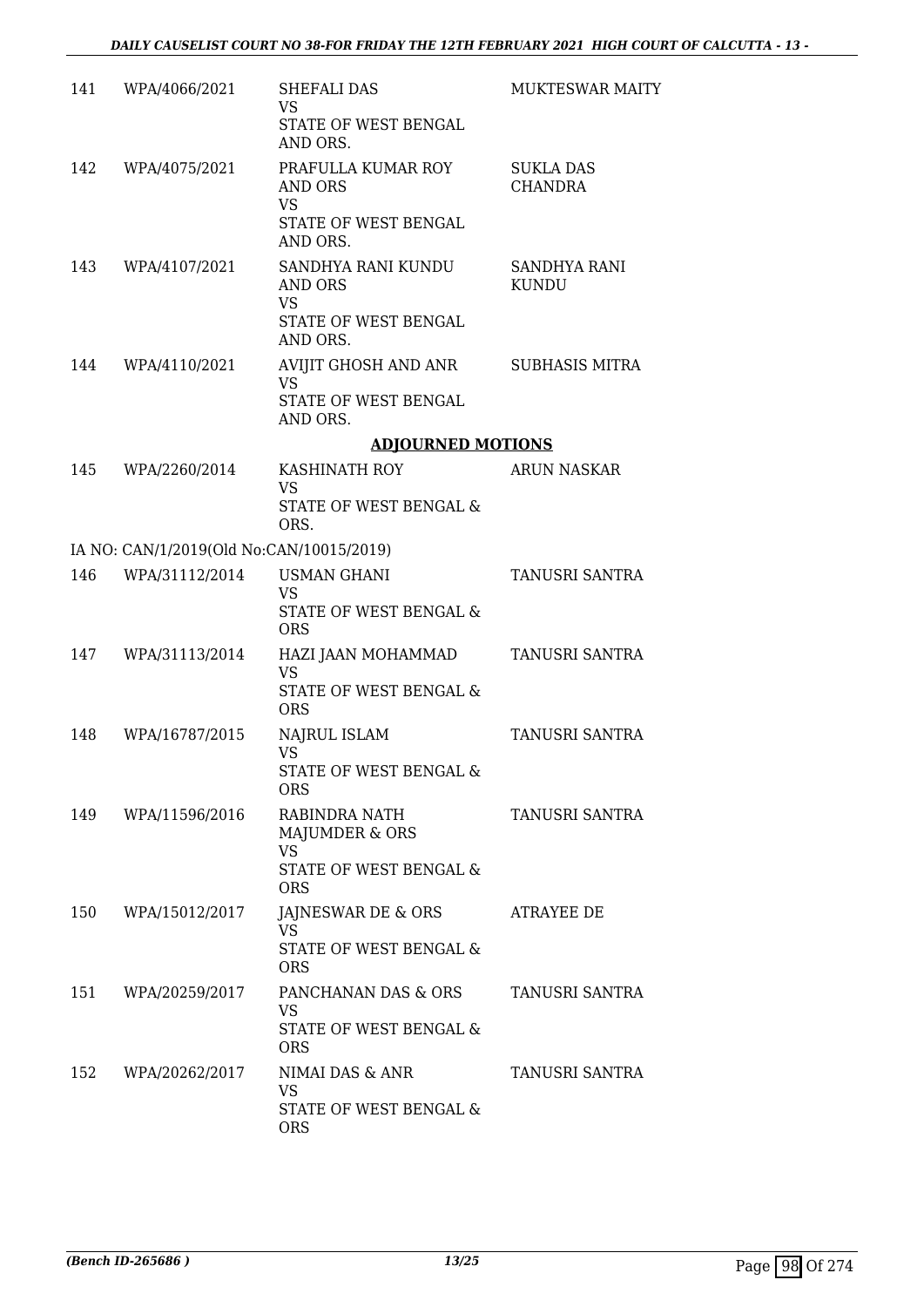| 153 | WPA/26347/2017 | SUBHAS CHANDRA DEY<br>VS.<br>STATE OF WEST BENGAL &<br><b>ORS</b>                          | S DEY                             |
|-----|----------------|--------------------------------------------------------------------------------------------|-----------------------------------|
| 154 | WPA/26348/2017 | CHIDAM GHOSH<br>VS<br>STATE OF WEST BENGAL &<br><b>ORS</b>                                 | S DEY                             |
| 155 | WPA/26350/2017 | <b>SUBHAS CHANDRA NAG</b><br><b>VS</b><br>STATE OF WEST BENGAL &<br><b>ORS</b>             | <b>SUBINAY DEY</b>                |
| 156 | WPA/26352/2017 | ASHUDEB ROY<br><b>VS</b><br>STATE OF WEST BENGAL &<br><b>ORS</b>                           | <b>SUBINAY DEY</b>                |
| 157 | WPA/26476/2017 | ZARINA RESHMA & ORS<br>VS<br><b>STATE OF WEST BENGAL &amp;</b><br><b>ORS</b>               | NILOFER SIDDIQUE<br>ALAM          |
| 158 | WPA/1155/2018  | JAMUNA GHOSH<br><b>VS</b><br>STATE OF WEST BENGAL &<br><b>ORS</b>                          | <b>SUBINAY DEY</b>                |
| 159 | WPA/1162/2018  | KAMALA KANTA BARMAN<br><b>VS</b><br>STATE OF WEST BENGAL &<br><b>ORS</b>                   | <b>SUBINAY DEY</b>                |
| 160 | WPA/1164/2018  | ENESH CHANDRA BARMAN<br><b>VS</b><br>STATE OF WEST BENGAL &<br><b>ORS</b>                  | S. DEY                            |
| 161 | WPA/1185/2018  | SHIBANI GHOSH<br><b>VS</b><br>STATE OF WEST BENGAL<br>&ORS                                 | PRATIP KUMAR<br><b>CHATTERJEE</b> |
| 162 | WPA/8008/2018  | BHARAT CHANDRA<br>BARMAN<br><b>VS</b><br>STATE OF WEST BENGAL &<br><b>ORS</b>              | SUBINAY DEY                       |
| 163 | WPA/8009/2018  | NIKHIL SARKAR<br>VS<br>STATE OF WEST BENGAL &<br><b>ORS</b>                                | <b>SUBINAY DEY</b>                |
| 164 | WPA/9307/2018  | KAMAL CHANDRA ROY<br><b>VS</b><br>STATE OF WEST BENGAL &<br><b>ORS</b>                     | SUBINAY DEY                       |
| 165 | WPA/3151/2019  | ANINDYA KUMAR<br><b>CHATTOPADHYAY</b><br><b>VS</b><br>STATE OF WEST BENGAL &<br><b>ORS</b> | ANINDYA BOSE                      |

IA NO: CAN/1/2020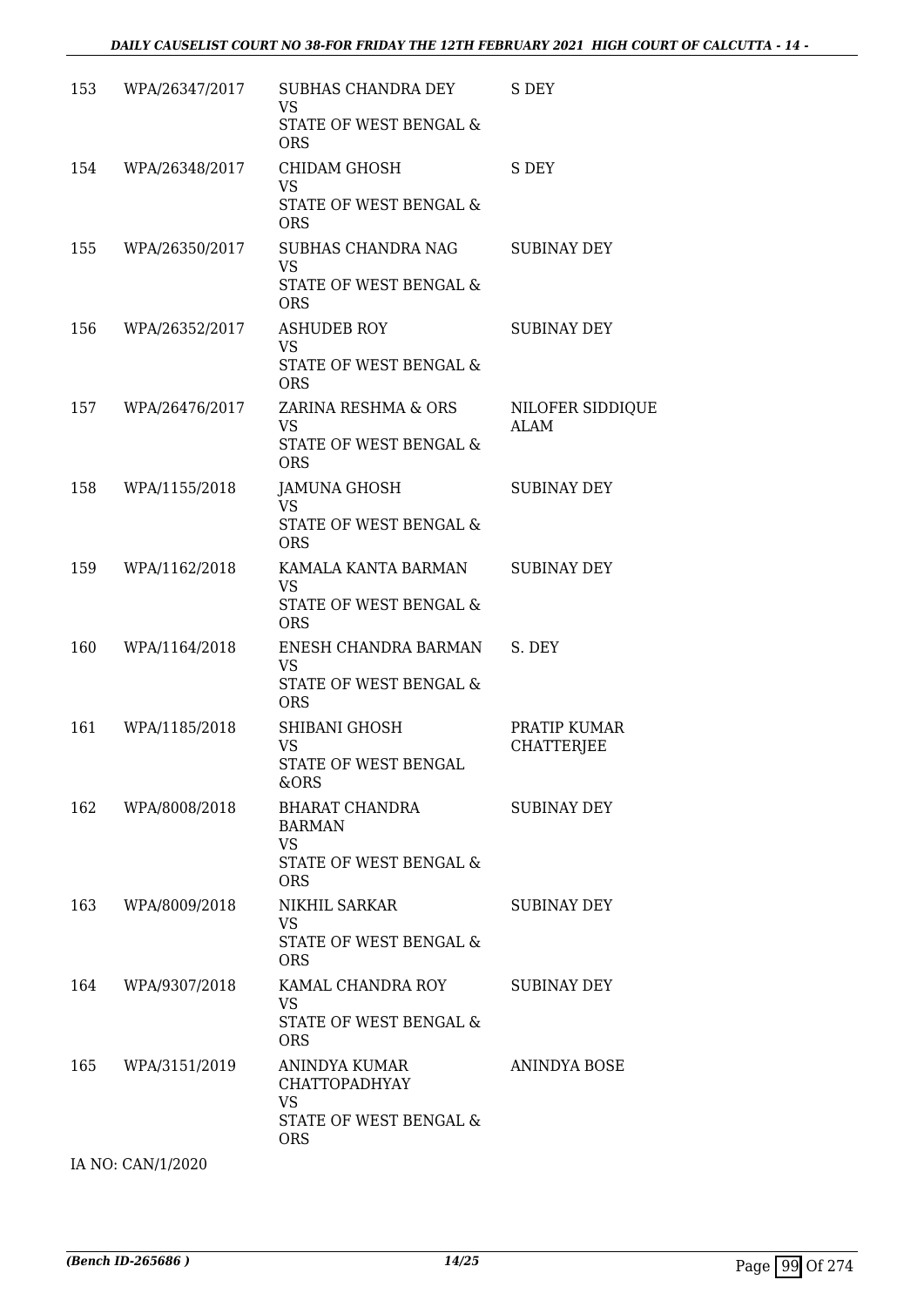| 166 | WPA/3457/2019                           | GOPAL JHUNJHUNWALA &<br><b>ORS</b><br><b>VS</b><br>STATE OF WEST BENGAL &<br><b>ORS</b>             | <b>ARINDAM DAS</b>       |
|-----|-----------------------------------------|-----------------------------------------------------------------------------------------------------|--------------------------|
|     | IA NO: CAN/1/2020(Old No:CAN/3850/2020) |                                                                                                     |                          |
| 167 | WPA/4336/2019                           | UTPAL MONDAL & ORS<br><b>VS</b><br>STATE OF WEST BENGAL &<br><b>ORS</b>                             | TANUSRI SANTRA           |
| 168 | WPA/5157/2019                           | RABINDRANATH<br><b>CHAKRABORTY &amp; ORS</b><br><b>VS</b><br>STATE OF WEST BENGAL &<br><b>ORS</b>   | TANUSRI SANTRA           |
|     | IA NO: CAN/1/2021                       |                                                                                                     |                          |
| 169 | WPA/16325/2019                          | SAYAD HOSSAIN@HOSSAIN<br>SAYAD@SAHADAT HOSSAIN<br><b>VS</b><br>STATE OF WEST BENGAL &<br><b>ORS</b> | DHANANJAY NAYAK          |
| 170 | WPA/16818/2019                          | R.B.DEALERS PVT. LTD. &<br>INCORPORATED COMPANY<br><b>VS</b><br>UNION OF INDIA & ORS                | TANUSRI SANTRA           |
| 171 | WPA/22632/2019                          | SARFUDDIN SAHA<br><b>VS</b><br>STATE OF WEST BENGAL &<br><b>ORS</b>                                 | <b>TARUN KR DAS</b>      |
| 172 | WPA/312/2020                            | SUTAPA GUCHHAIT & ANR<br><b>VS</b><br>STATE OF WEST BENGAL &<br><b>ORS</b>                          | PANCHANAN HAJRA          |
| 173 | WPA/957/2020                            | <b>RUMKI DALAL</b><br><b>VS</b><br>STATE OF WEST BENGAL &<br><b>ORS</b>                             | <b>SHAMIK CHATTERJEE</b> |
| 174 | WPA/1393/2020                           | BILWADAL NANDI & ORS<br>VS<br>STATE OF WEST BENGAL &<br><b>ORS</b>                                  | PANCHANAN HAJRA          |
| 175 | WPA/1403/2020                           | KIRITI BHUSAN NANDI &<br><b>ORS</b><br><b>VS</b><br>STATE OF WEST BENGAL &<br><b>ORS</b>            | PANCHANAN HAJRA          |
| 176 | WPA/1408/2020                           | NIKHIL KUNDU & ORS<br><b>VS</b><br>STATE OF WEST BENGAL &<br><b>ORS</b>                             | PANCHANAN HAJRA          |
| 177 | WPA/1410/2020                           | CHAMPA MAJI & ANR<br>VS<br>STATE OF WEST BENGAL &<br><b>ORS</b>                                     | PANCHANAN HAJRA          |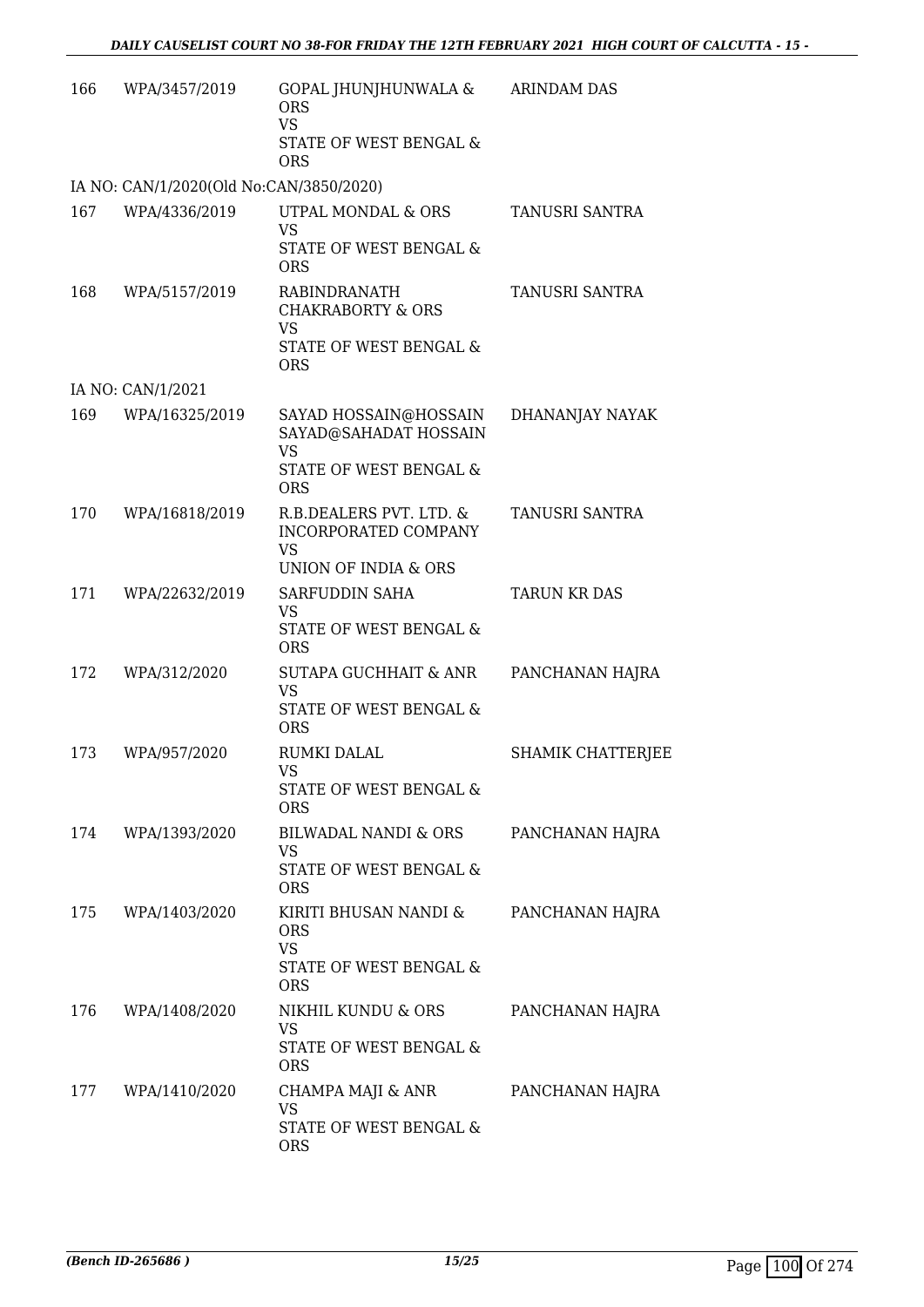| 178 | WPA/1446/2020                 | ALEA BIBI<br><b>VS</b><br>STATE OF WEST BENGAL &<br><b>ORS</b>                   | PANNALAL<br><b>BANDYOPADHYAY</b>   |
|-----|-------------------------------|----------------------------------------------------------------------------------|------------------------------------|
| 179 | WPA/1955/2020                 | BIBHASH KUMAR MONDAL<br><b>VS</b><br>STATE OF WEST BENGAL &<br><b>ORS</b>        | ANGSHUMAN PATRA                    |
| 180 | WPA/2605/2020                 | <b>SIKHA ROY &amp; ANR</b><br><b>VS</b><br>STATE OF WEST BENGAL &<br><b>ORS</b>  | PRADIP KR<br>MAJUMDAR              |
| 181 | WPA/3126/2020                 | PARBATI NATH DEY & ORS<br>VS<br>STATE OF WEST BENGAL &<br><b>ORS</b>             | MAHAMMAD<br><b>MAHMUD</b>          |
| 182 | WPA/3131/2020                 | SUKHA RANJAN DAS & ORS<br><b>VS</b><br>STATE OF WEST BENGAL &<br><b>ORS</b>      | PARIKSHIT GOSWAMI                  |
| 183 | WPA/3176/2020                 | HIMANGSHU DUTTA & ORS<br><b>VS</b><br>STATE OF WEST BENGAL &<br><b>ORS</b>       | <b>TARA PADA DAS</b>               |
| 184 | WPA/3193/2020                 | SUVENDU BIKASH MONDAL<br>@ SUVENDU MONDAL<br><b>VS</b><br>STATE OF WEST BENGAL & | <b>TIRTHANKAR ROY</b>              |
| 185 | WPA/3856/2020                 | <b>ORS</b><br>DAYAMOY MAJI<br><b>VS</b><br>STATE OF WEST BENGAL &<br><b>ORS</b>  | TAPAS KUMAR SAHA                   |
| 186 | WPA/4112/2020                 | <b>BALARAM GHOSH</b><br>VS.<br>UNION OF INDIA & ORS                              | PABITRA BISWAS                     |
| 187 | WPA/4113/2020                 | JAGADISH GHOSH<br>VS<br>UNION OF INDIA & ORS                                     | PABITRA BISWAS                     |
| 188 | WPA/5959/2020                 | <b>RANJIT BISWAS</b><br><b>VS</b><br>STATE OF WEST BENGAL &<br>ORS.              | SOUMYAJIT BHATTA                   |
|     |                               | IA NO: CAN/1/2020(Old No:CAN/4119/2020), CAN/2/2020                              |                                    |
| 189 | WPA/7207/2020                 | DILIP KUMAR KUILA<br>VS<br>State of West Bengal                                  | PRIYANKA JANA                      |
|     | IA NO: CAN/1/2020, CAN/2/2020 |                                                                                  |                                    |
| 190 | WPA/8246/2020                 | BADAL MAJHI @HEMBRAM<br>AND ORS<br><b>VS</b><br>STATE OF WEST BENGAL             | <b>MUKTAKESWAR</b><br><b>MAITY</b> |
|     |                               | AND ORS.                                                                         |                                    |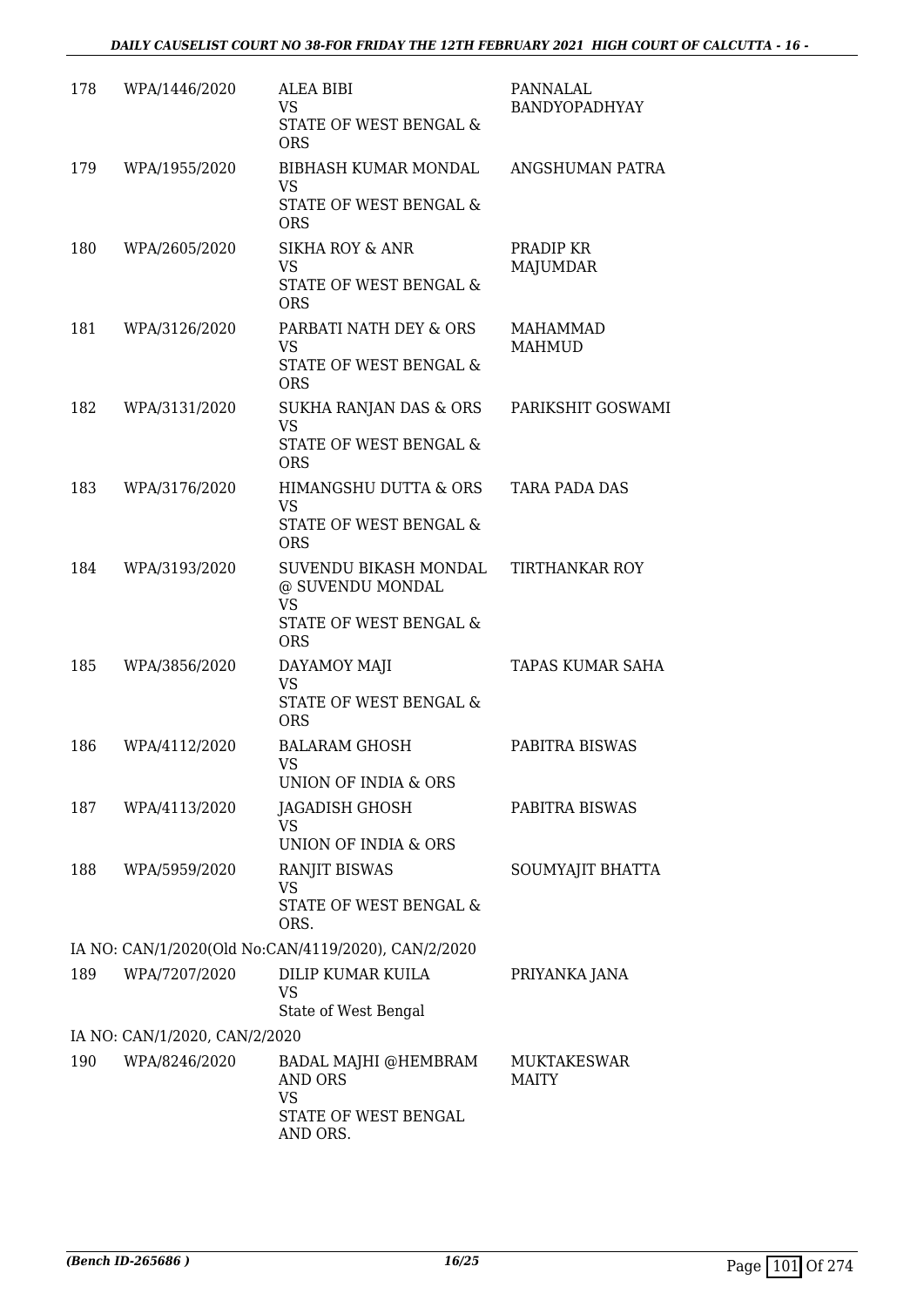| 191 | WPA/8247/2020 | SUKDEV MAITY AND ORS.<br>VS.<br>STATE OF WEST BENGAL<br>AND ORS.                                         | MUKTESWAR MAITY                    |
|-----|---------------|----------------------------------------------------------------------------------------------------------|------------------------------------|
| 192 | WPA/8249/2020 | NATEN MAJHI @HEMBRAM<br>AND ORS<br><b>VS</b><br>STATE OF WEST BENGAL<br>AND ORS.                         | <b>MUKTAKESWAR</b><br><b>MAITY</b> |
| 193 | WPA/8251/2020 | DULAL BARIK AND ORS<br>VS.<br>STATE OF WEST BENGAL<br>AND ORS.                                           | <b>MUKTAKESWAR</b><br><b>MAITY</b> |
| 194 | WPA/8255/2020 | ARATI MAJHI @KISKU AND<br><b>ORS</b><br><b>VS</b><br>STATE OF WEST BENGAL<br>AND ORS.                    | <b>MUKTAKESWAR</b><br><b>MAITY</b> |
| 195 | WPA/8385/2020 | KASHI NATH BERA<br><b>VS</b><br>STATE OF WEST BENGAL<br>AND ANR                                          | PRASANTA KUMAR<br>PAKRASHI         |
| 196 | WPA/8642/2020 | KAZI ENAYETUL BARI<br><b>VS</b><br>THE STATE OF WEST<br><b>BENGAL AND ORS</b>                            | DYUTIMAN BANERJEE                  |
| 197 | WPA/8664/2020 | ANUKUL MAJHI @ MURMU<br><b>AND ORS</b><br><b>VS</b><br>STATE OF WEST BENGAL<br>AND ORS.                  | <b>MUKTESWAR MAITY</b>             |
| 198 | WPA/8666/2020 | BADAL MAJHI @TUDU AND<br><b>ORS</b><br><b>VS</b><br><b>STATE OF WEST BENGAL</b><br>AND ORS.              | <b>MUKTESWAR MAITY</b>             |
| 199 | WPA/8669/2020 | BIJOY KRISHNA KHATUA<br><b>AND ANR</b><br>VS<br>STATE OF WEST BENGAL<br>AND ORS.                         | <b>MUKTESWAR MAITY</b>             |
| 200 | WPA/8670/2020 | BYOMKESH SAHOO AND<br>ORS<br><b>VS</b><br>STATE OF WEST BENGAL<br>AND ORS.                               | <b>MUKTESWAR MAITY</b>             |
| 201 | WPA/8674/2020 | DULALI MAJHI @ BESARI<br>@JABA MAJHI @BESARI AND<br>ANR<br><b>VS</b><br>STATE OF WEST BENGAL<br>AND ORS. | <b>MUKTESWAR MAITY</b>             |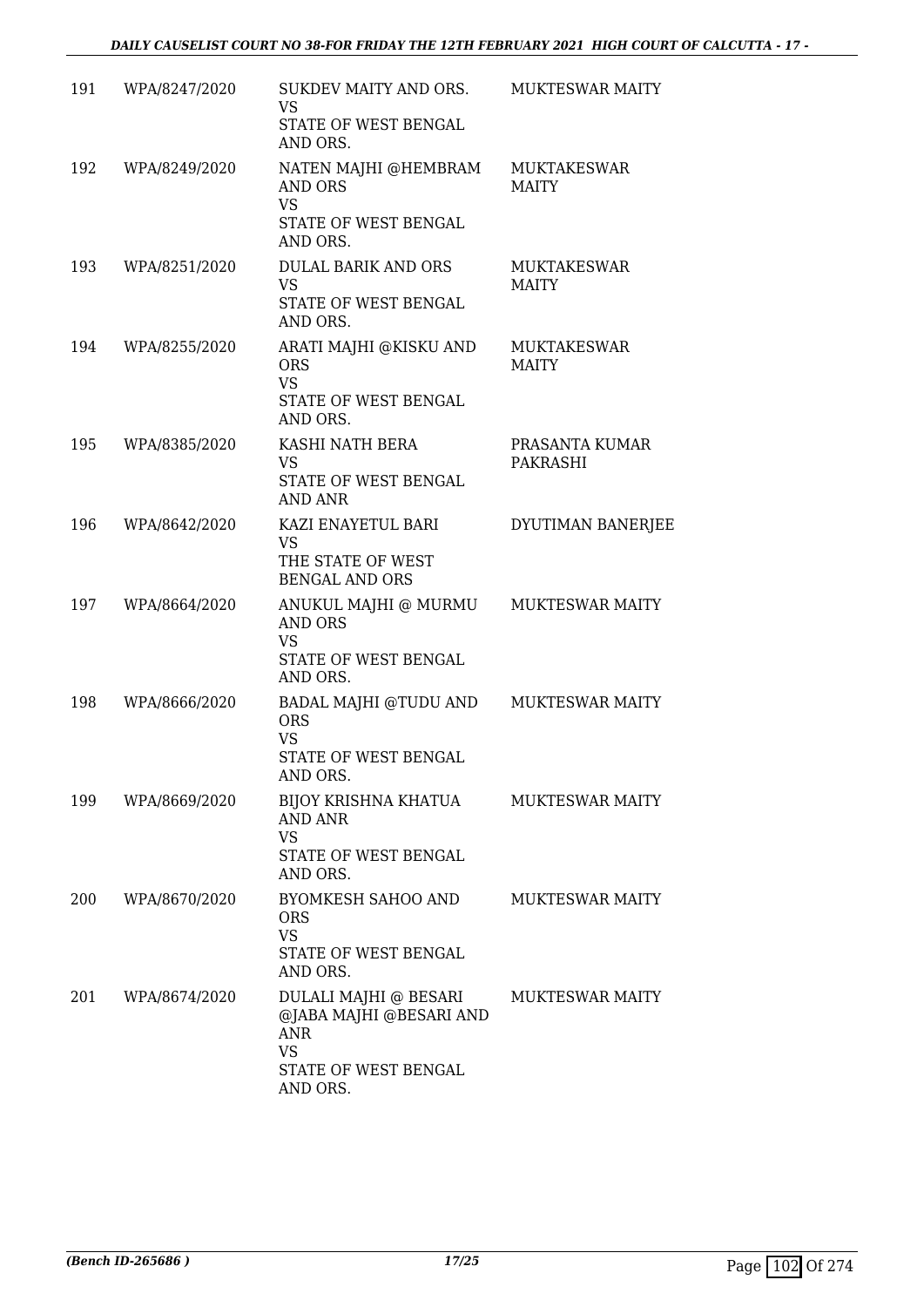| 202 | WPA/8675/2020     | PRABODH CHANDRA<br>MONDAL AND ORS<br><b>VS</b><br>STATE OF WEST BENGAL<br>AND ORS.              | <b>MUKTESWAR MAITY</b>              |
|-----|-------------------|-------------------------------------------------------------------------------------------------|-------------------------------------|
| 203 | WPA/8676/2020     | BADAL MAJHI @ TUDU AND<br>ANR<br><b>VS</b><br>STATE OF WEST BENGAL<br>AND ORS.                  | <b>MUKTESWAR MAITY</b>              |
| 204 | WPA/8677/2020     | BHAGABAN MAJHI @<br><b>HEMBRAM AND ORS</b><br>VS<br>STATE OF WEST BENGAL<br>AND ORS.            | <b>MUKTESWAR MAITY</b>              |
| 205 | WPA/8984/2020     | ABDUL HAI LASKAR<br><b>VS</b><br>Union of India                                                 | AMAR NATH SEN                       |
| 206 | WPA/9422/2020     | <b>NURUL ISLAM</b><br><b>VS</b><br>STATE OF WEST BENGAL<br>AND ORS.                             | NILADRI SAHA                        |
| 207 | WPA/9455/2020     | <b>BAKIBUL ISLAM AND ANR</b><br>VS<br>STATE OF WEST BENGAL<br>AND ORS.                          | MD YOUNUSH<br><b>MONDAL</b>         |
| 208 | WPA/9456/2020     | MUKUNDA MOHAN KHAN<br><b>AND ORS</b><br><b>VS</b><br>THE STATE OF WEST<br><b>BENGAL AND ORS</b> | <b>BARUN CHATTERJEE</b>             |
| 209 | WPA/9554/2020     | <b>DIPAK BISWAS</b><br><b>VS</b><br>STATE OF WEST BENGAL<br>AND ORS.                            | ANINDA<br><b>BHATTACHARYA</b>       |
| 210 | WPA/9843/2020     | SHYAMA PRASAD DEY PAUL<br><b>AND ANR</b><br>VS<br>STATE OF WEST BENGAL<br>AND ORS.              | <b>ARKADIPTA</b><br><b>SENGUPTA</b> |
|     | IA NO: CAN/1/2020 |                                                                                                 |                                     |
| 211 | WPA/9996/2020     | GANESH ADHIKARY<br>VS<br>STATE OF WEST BENGAL<br>AND ORS.                                       | PARTHA<br><b>CHAKRABORTY</b>        |
| 212 | WPA/10443/2020    | SUJIT KUMAR DUTTA<br><b>VS</b><br>THE STATE OF WEST<br><b>BENGAL AND ORS</b>                    | NABANKUR PAUL                       |
|     |                   | <b>MOTION 1</b>                                                                                 |                                     |
| 213 | WPA/14816/2019    | SWAPAN KUMAR PAN<br>VS<br>STATE OF WEST BENGAL &<br><b>ORS</b>                                  | SANKHA SUBHRA RAY                   |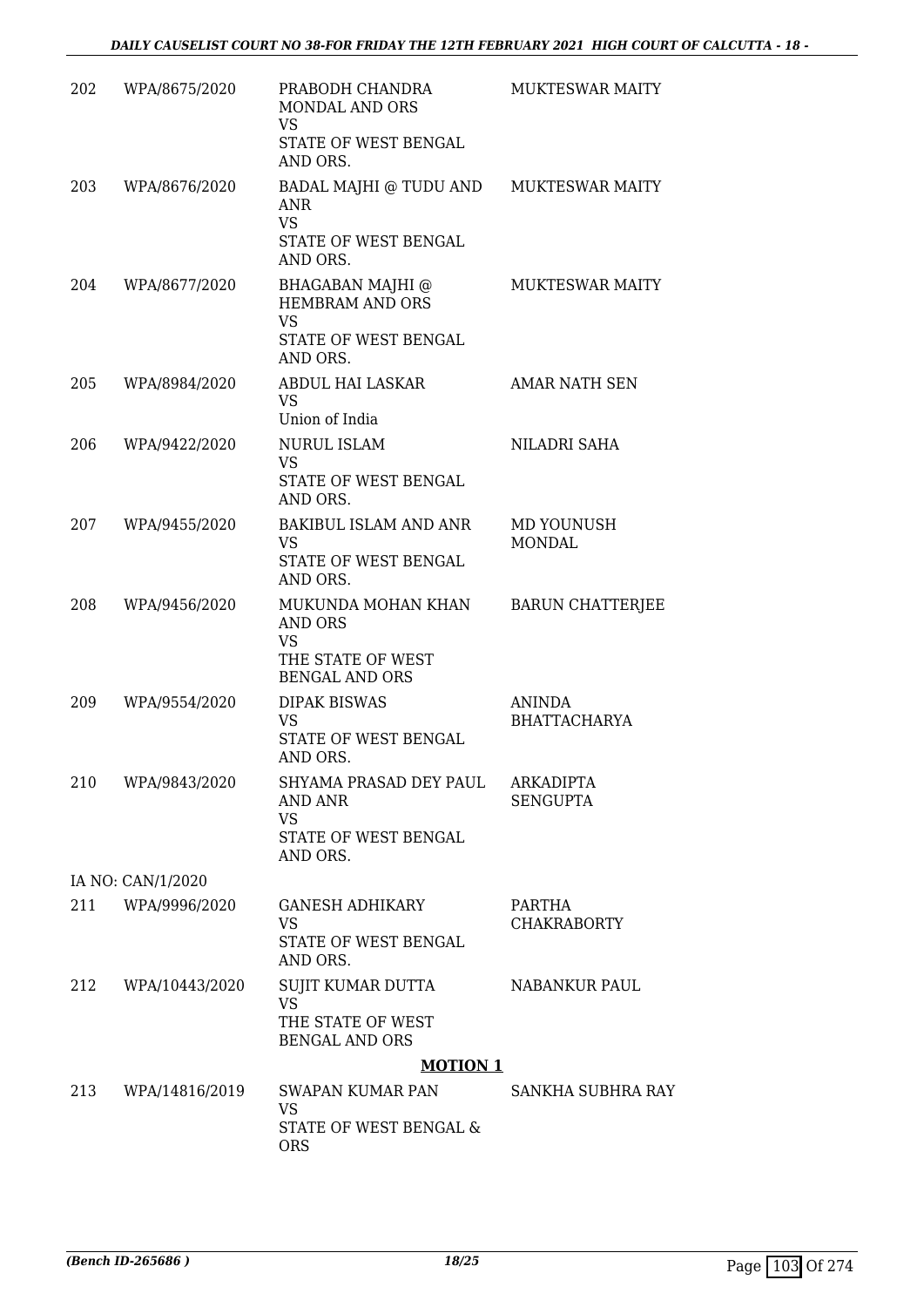| 214 | WPA/564/2020      | <b>ANANDA TARAFDAR</b><br><b>VS</b><br>STATE OF WEST BENGAL &                                                    | <b>GOUTAM WILSON</b>                 |
|-----|-------------------|------------------------------------------------------------------------------------------------------------------|--------------------------------------|
| 215 | WPA/4943/2020     | <b>ORS</b><br>PRATAP GHOSH                                                                                       | KAMAL KANTA KAR                      |
|     |                   | <b>VS</b><br>STATE OF WEST BENGAL &<br><b>ORS</b>                                                                |                                      |
| 216 | WPA/5027/2020     | RATNA GUHA<br><b>VS</b><br>STATE OF WEST BENGAL &<br><b>ORS</b>                                                  | PARTHA PRATIM<br>KANJILAL            |
| 217 | WPA/5049/2020     | AMIYA KR. MONDAL & ANR.<br><b>VS</b><br>STATE OF WEST BENGAL &<br>ORS.                                           | KAMAL KANTA KAR                      |
| 218 | WPA/7505/2020     | <b>SUDHIR KUMAR</b><br><b>UDGIRKKAR</b><br><b>VS</b><br>State of West Bengal                                     | <b>ANAND JHA</b>                     |
|     | IA NO: CAN/1/2020 |                                                                                                                  |                                      |
| 219 | WPA/8002/2020     | <b>SMT MOUSUMI CHAND</b><br><b>VS</b><br>State of West Bengal                                                    | <b>ANKITA DEY</b>                    |
| 220 | WPA/9520/2020     | PRAMITA GAYEN<br><b>VS</b><br>STATE OF WEST BENGAL<br>AND ORS.                                                   | DILIP KUMAR<br>SHYAMAL               |
| 221 | WPA/9521/2020     | <b>GANESH CHAKRABORTY</b><br><b>VS</b><br>STATE OF WEST BENGAL<br>AND ORS.                                       | <b>DILIP KUMAR</b><br><b>SHYAMAL</b> |
| 222 | WPA/9523/2020     | MAA SHITALA BISHALAXMI<br>SANGHA REPD BY SUKHEN<br><b>MITRA</b><br><b>VS</b><br>STATE OF WEST BENGAL<br>AND ORS. | <b>DILIP KUMAR</b><br><b>SHYAMAL</b> |
| 223 | WPA/9524/2020     | SWAPAN KUMAR PAG<br><b>VS</b><br>STATE OF WEST BENGAL<br>AND ORS.                                                | DILIP KUMAR<br>SHYAMAL               |
| 224 | WPA/9525/2020     | DEBABRATA GURIA<br><b>VS</b><br>STATE OF WEST BENGAL<br>AND ORS.                                                 | DILIP KUMAR<br><b>SHYAMAL</b>        |
| 225 | WPA/9528/2020     | UTTAM ROUTH<br><b>VS</b><br>STATE OF WEST BENGAL<br>AND ORS.                                                     | DILIP KUMAR<br>SHYAMAL               |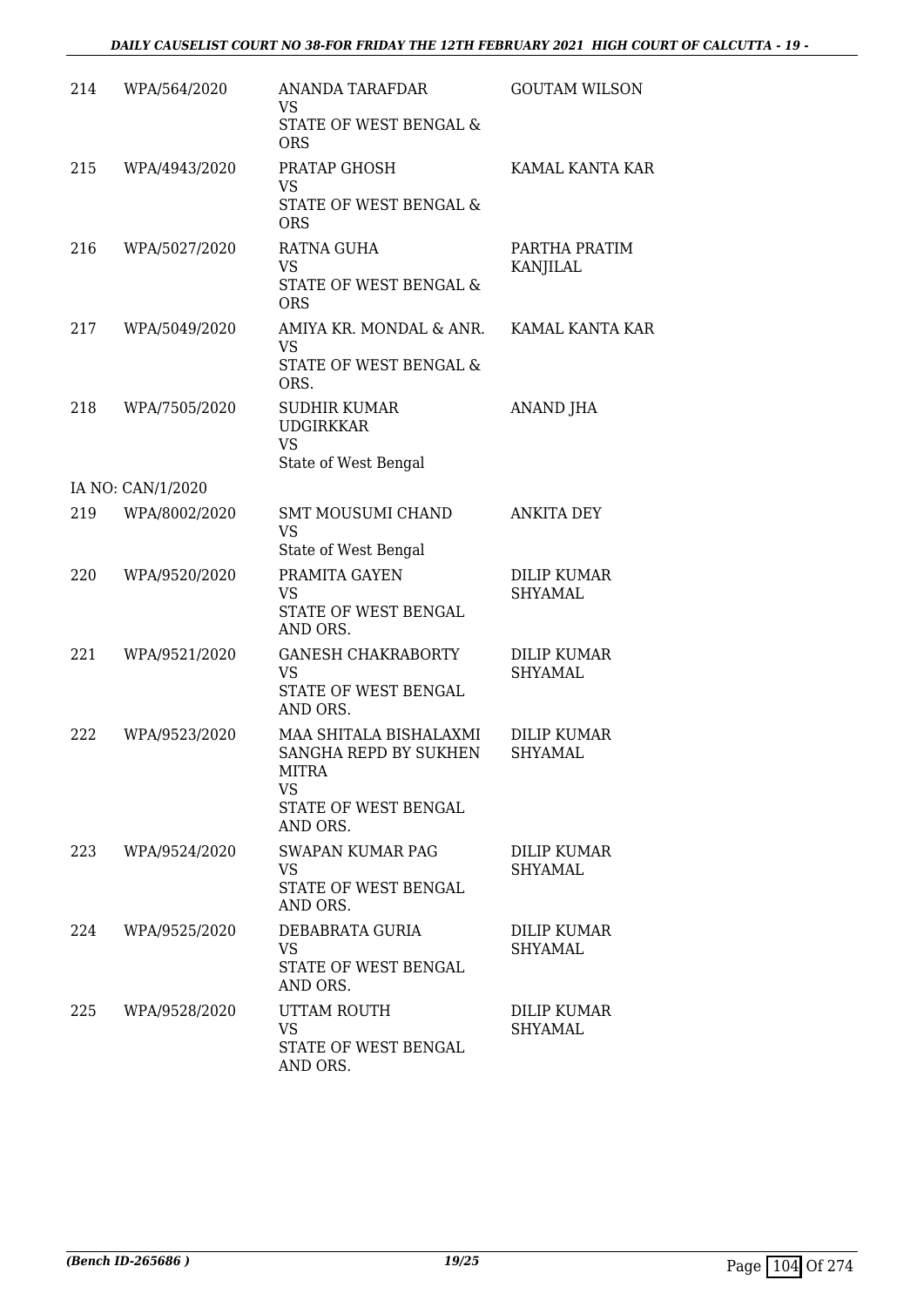| 226 | WPA/9529/2020  | NAMKHANA GRAMBARI<br>REPRESENTED BY AJOY<br>KHATUA<br><b>VS</b><br>STATE OF WEST BENGAL<br>AND ORS. | <b>DILIP KUMAR</b><br><b>SHYAMAL</b> |
|-----|----------------|-----------------------------------------------------------------------------------------------------|--------------------------------------|
| 227 | WPA/9880/2020  | RAMA PRASAD SARKAR<br>VS<br>STATE OF WEST BENGAL                                                    |                                      |
|     |                | AND ORS.                                                                                            |                                      |
| 228 | WPA/9972/2020  | <b>BIDYUT KUMAR BISWAS</b><br><b>VS</b><br>UNION OF INDIA AND ORS.                                  | <b>GIASUDDIN MOLLA</b>               |
| 229 | WPA/10430/2020 | SMTI LAXMI<br>VS<br>THE ANDAMAN AND<br>NICOBAR ADMINISTRATION<br><b>AND ORS</b>                     | K VIJAY KUMAR                        |
| 230 | WPA/10432/2020 | <b>SMTI AMDAMMAL</b><br><b>VS</b><br>THE ANDAMAN AND<br>NICOBAR ADMINISTRATION<br>AND ORS           | K. VIJAY KUMAR                       |
| 231 | WPA/10568/2020 | SANTANU MONDAL<br><b>VS</b><br>THE ADDITIONAL LAND<br><b>ACQUISITION OFFICER</b>                    | NITAI CHANDRA<br>SAHA                |
| 232 | WPA/10579/2020 | MD.MAJEDAR RAHAMAN<br><b>VS</b><br>STATE OF WEST BENGAL<br>AND ORS.                                 | <b>BISWAJIT SAMANTA</b>              |
| 233 | WPA/11229/2020 | <b>BIMAL PAL AND ANR</b><br>VS<br>THE STATE OF WEST<br><b>BENGAL AND ORS</b>                        | <b>ABHIJIT SARKAR</b>                |
| 234 | WPA/11538/2020 | SATYEN KUAMR THAKUR<br>AND ORS<br><b>VS</b><br>UNION OF INDIA AND ORS.                              | NILADRI SAHA                         |
| 235 | WPA/11540/2020 | SWAPAN SAMANTA AND<br><b>ORS</b><br><b>VS</b><br>STATE OF WEST BENGAL<br>AND ORS.                   | SARBANANDA<br>SANYAL                 |
| 236 | WPA/11662/2020 | <b>SANJIB KUNDU</b><br><b>VS</b><br>STATE OF WEST BENGAL<br>AND ORS.                                | <b>SIDHANT</b><br><b>CHOWDHURY</b>   |
| 237 | WPA/11742/2020 | TAPAN KUMAR GHOSH<br><b>VS</b><br>THE STATE OF WEST<br>BENGAL AND ORS                               | <b>SARBANANDA</b><br>SANYAL          |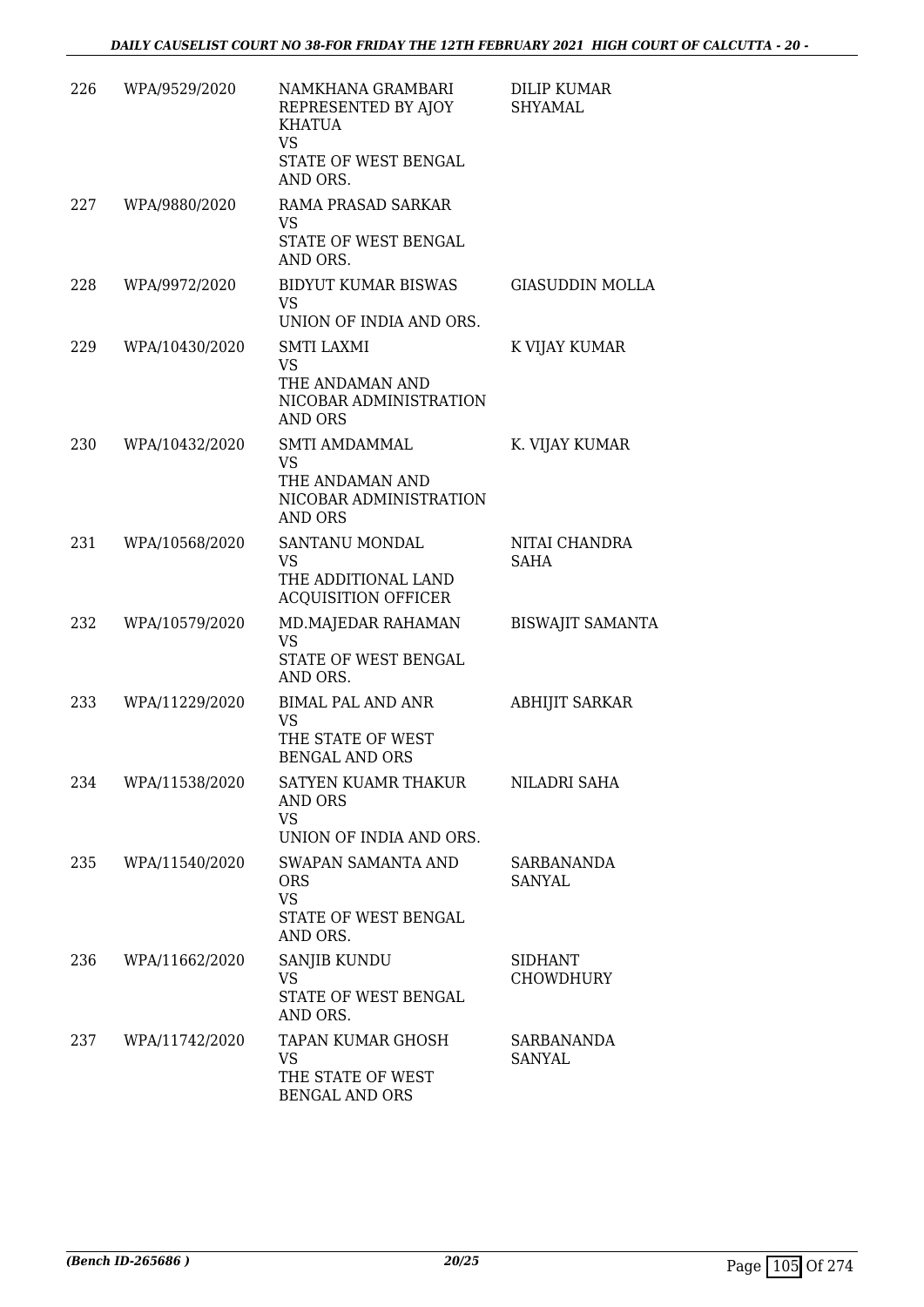| 238 | WPA/11746/2020                          | NURUL ISLAM AND ANR<br>VS<br>THE STATE OF WEST<br><b>BENGAL AND ORS</b>                                       | <b>SARBANANDA</b><br>SANYAL                                                                                                                                                        |
|-----|-----------------------------------------|---------------------------------------------------------------------------------------------------------------|------------------------------------------------------------------------------------------------------------------------------------------------------------------------------------|
| 239 | WPA/11750/2020                          | MD. LOKMAL HAQUE AND<br>ANR<br><b>VS</b>                                                                      | DYUTIMAN BANERJEE                                                                                                                                                                  |
|     |                                         | STATE OF WEST BENGAL<br>AND ORS.                                                                              |                                                                                                                                                                                    |
| 240 | WPA/11833/2020                          | GOUTAM JANA<br><b>VS</b>                                                                                      | KRISHNENDU BERA                                                                                                                                                                    |
|     |                                         | STATE OF WEST BENGAL<br>AND ORS.                                                                              |                                                                                                                                                                                    |
|     |                                         | <b>APPLICATION</b>                                                                                            |                                                                                                                                                                                    |
| 241 | WPA/11404/1993<br>[ File in Dept. ]     | SRI BENOY RANJAN<br><b>BARDHAN</b><br>VS                                                                      | SANJIB KR. BAKSHI<br>N.Y.A.                                                                                                                                                        |
|     |                                         | THE STATE OF W.B.                                                                                             |                                                                                                                                                                                    |
|     |                                         |                                                                                                               | IA NO: CAN/1/2006(Old No:CAN/6271/2006), CAN/2/2006(Old No:CAN/6272/2006), CAN/3/2018(Old<br>No:CAN/8202/2018), CAN/4/2020(Old No:CAN/5567/2020), CAN/5/2020(Old No:CAN/5568/2020) |
| 242 | WPA/2673/2018                           | RAJIB DEY<br>VS                                                                                               | KALYAN SENGUPTA                                                                                                                                                                    |
|     |                                         | STATE OF WEST BENGAL &<br><b>ORS</b>                                                                          |                                                                                                                                                                                    |
|     | IA NO: CAN/2/2019(Old No:CAN/5578/2019) |                                                                                                               |                                                                                                                                                                                    |
|     | wt243 WPA/2674/2018                     | <b>MANAS KUMAR MAITY</b><br><b>VS</b>                                                                         | KALYAN SENGUPTA                                                                                                                                                                    |
|     |                                         | STATE OF WEST BENGAL &<br><b>ORS</b>                                                                          |                                                                                                                                                                                    |
|     | IA NO: CAN/2/2019(Old No:CAN/5577/2019) |                                                                                                               |                                                                                                                                                                                    |
|     | wt244 WPA/2675/2018                     | MADAN CHANDA<br><b>VS</b><br>STATE OF WEST BENGAL &                                                           | K SENGUPTA                                                                                                                                                                         |
|     |                                         | <b>ORS</b>                                                                                                    |                                                                                                                                                                                    |
|     | IA NO: CAN/2/2019(Old No:CAN/5898/2019) |                                                                                                               |                                                                                                                                                                                    |
|     | wt245 WPA/2677/2018                     | TAPAS SAMANTA<br><b>VS</b><br>STATE OF WEST BENGAL &                                                          | KALYAN SENGUPTA                                                                                                                                                                    |
|     |                                         | <b>ORS</b>                                                                                                    |                                                                                                                                                                                    |
|     |                                         | IA NO: CAN/1/2019(Old No:CAN/1389/2019), CAN/2/2020<br><b>CONTEMPT APPLICATION</b>                            |                                                                                                                                                                                    |
|     |                                         |                                                                                                               | SAMIRAN MANDAL                                                                                                                                                                     |
| 246 | WPCRC/137/2017                          | KONNAGAR RISHRA WATER<br>TRANSPORT PASSENGERS<br><b>WELFARE ASS, &amp; ANR</b><br>VS<br>BAPPADITYA CHATTERJEE |                                                                                                                                                                                    |
|     | IA NO: CAN/1/2017(Old No:CAN/8411/2017) |                                                                                                               |                                                                                                                                                                                    |
|     | wt247 WPA/3187/2015                     | KONNAGAR RISHRA WATER<br>TRANSPORT PASSENGER<br><b>WELFARE ASSO &amp; ANR</b><br><b>VS</b>                    | <b>SAMIRAN MANDAL</b>                                                                                                                                                              |
|     |                                         | STATE OF WEST BENGAL &<br><b>ORS</b>                                                                          |                                                                                                                                                                                    |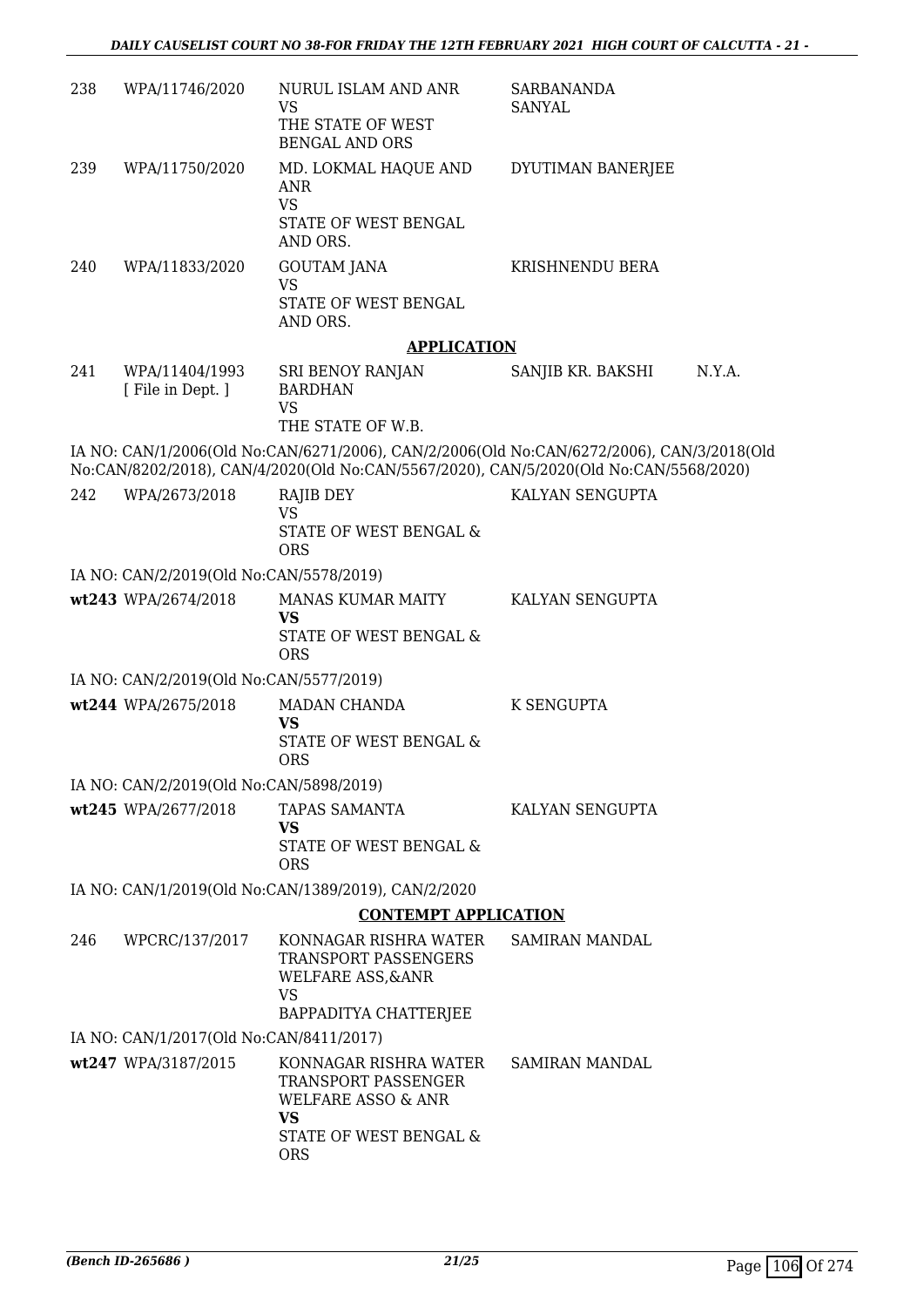### *DAILY CAUSELIST COURT NO 38-FOR FRIDAY THE 12TH FEBRUARY 2021 HIGH COURT OF CALCUTTA - 22 -*

| 248 | WPCRC/170/2017                          | <b>GOUTAM BISWAS &amp; ORS</b><br>VS<br>MRS MITALI DUTTA                              | <b>SIMANTIKA</b><br><b>DASGUPTA</b> |
|-----|-----------------------------------------|---------------------------------------------------------------------------------------|-------------------------------------|
|     | wt249 WPA/24102/2009                    | <b>ASIM MONDAL</b><br><b>VS</b><br>STATE OF WEST BENGAL                               | ABHISHEK GUPTA                      |
| 250 | CPAN/225/2017<br>[12.02.2021]           | <b>SWAPAN KR. SAHU</b><br><b>VS</b><br>SUJIT KR. MAITY                                | SUJIT KR. RATH                      |
|     | wt251 WPA/9788/2016                     | <b>SWAPAN KUMAR SAHU</b><br><b>VS</b><br>STATE OF WEST BENGAL &<br><b>ORS</b>         | <b>SUJIT KUMAR RATH</b>             |
| 252 | CPAN/1146/2017                          | KAMALUDDIN MALLIK<br><b>VS</b><br>PURABI BISWAS DEY                                   | AMAR MITRA                          |
|     | wt253 WPA/2567/2017                     | KAMALUDDIN MALLIK<br><b>VS</b><br>STATE OF WEST BENGAL &<br><b>ORS</b>                | <b>AMAN MITRA</b>                   |
|     | IA NO: CAN/1/2018(Old No:CAN/5367/2018) |                                                                                       |                                     |
| 254 | CPAN/1268/2017                          | <b>SURESH KR. RAI</b><br><b>VS</b><br>PRAN GOBINDA SARKAR &<br>ANR.                   | <b>ARITRA SHANKAR</b><br><b>RAY</b> |
|     | wt255 WPA/24637/2016                    | <b>SURESH KR RAI</b><br><b>VS</b><br>STATE OF WEST BENGAL &<br><b>ORS</b>             | <b>ARITRA SHANKAR</b><br><b>RAY</b> |
| 256 | WPCRC/14/2018                           | <b>MALATI LAYEK</b><br>VS<br>MOON MOON MUKHERJEE<br>$&$ ANR                           | <b>BRATATI DUTTA</b>                |
|     | wt257 WPA/15544/2016                    | M/S AJAY SAHA<br>VS<br>SALES TAX OFFICER,<br>KRISHNAGAR CHRGE & ORS                   | D CHAKRABORTY                       |
| 258 | WPCRC/36/2018                           | ANUPAMA KHATUA<br>VS.<br>RAJU MAZUMDER,<br>TREASURY OFFICER,<br>HALDIA                | A PRADHAN                           |
|     | wt259 WPA/15952/2017                    | ANUPAMA KHATUA<br>VS.<br>STATE OF WEST BENGAL &<br>ORS                                | A PRADHAN                           |
| 260 | WPCRC/46/2018                           | BHARAT CHANDRA BERA<br>VS<br><b>RIKTA DE</b>                                          | T. CHOWDHURY                        |
|     | wt261 WPA/34436/2014                    | BHARAT CHANDRA BERA ANIRBAN SAHA<br><b>VS</b><br>STATE OF WEST BENGAL &<br><b>ORS</b> |                                     |
|     |                                         |                                                                                       |                                     |

IA NO: CAN/1/2018(Old No:CAN/8938/2018)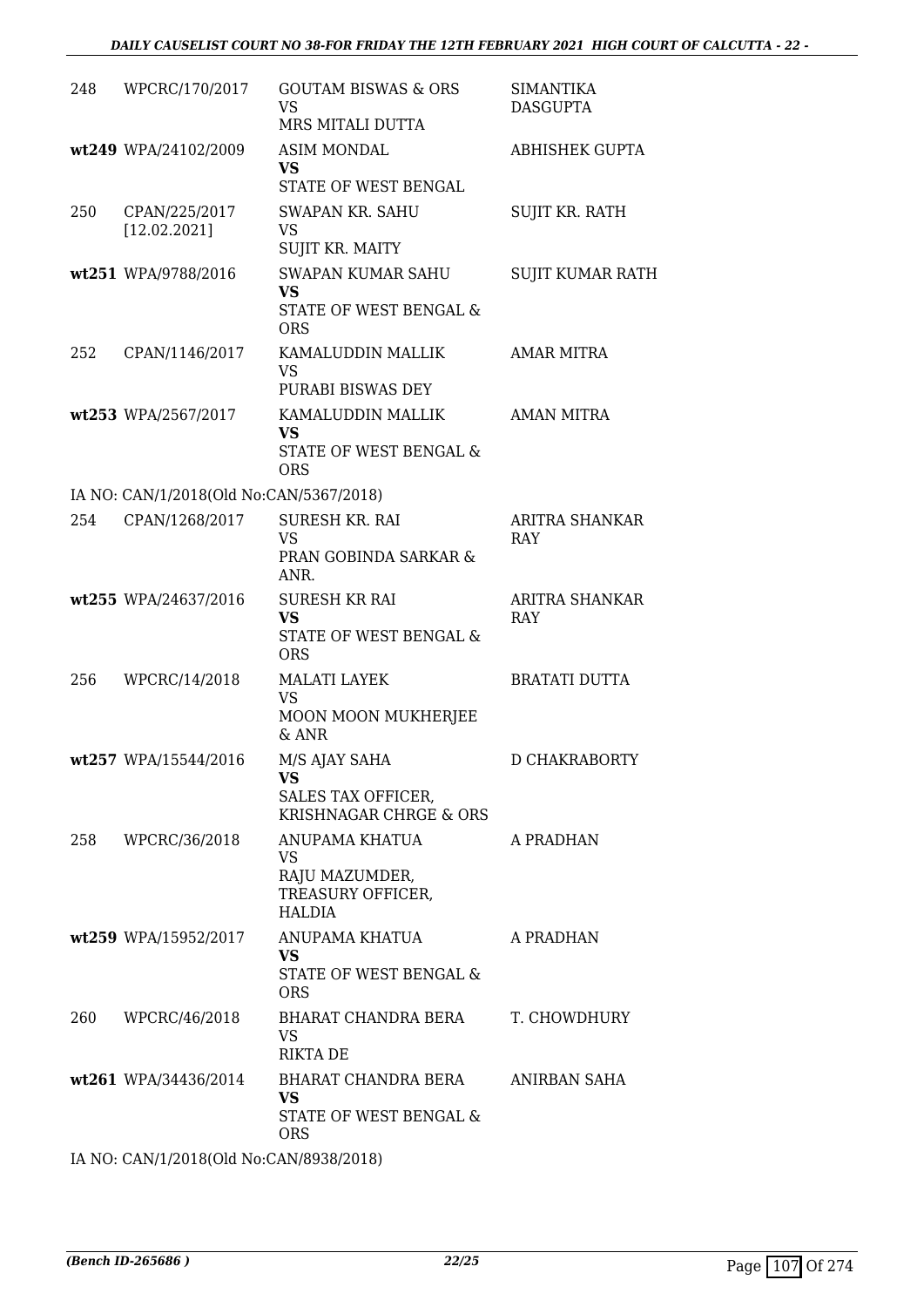| 262 | WPCRC/68/2018<br>[12.02.2021]           | JAHAR ROY<br><b>VS</b><br>NARAYAN CHANDRA<br><b>SARKAR</b>                   | ARDHENDU SEKHAR<br><b>BISWAS</b>    |
|-----|-----------------------------------------|------------------------------------------------------------------------------|-------------------------------------|
|     | wt263 WPA/27417/2015                    | <b>JAHAR ROY</b><br><b>VS</b><br>STATE OF WEST BENGAL &<br><b>ORS</b>        | <b>SANJOY KARAR</b>                 |
|     | IA NO: CAN/1/2019(Old No:CAN/6193/2019) |                                                                              |                                     |
| 264 | CPAN/621/2018                           | SARASWATI JANA<br><b>VS</b><br>ANJAN SAHA                                    | ANUP DASGUPTA                       |
|     | wt265 WPA/10296/2017                    | SSARASWATI JANA<br>VS<br>STATE OF WEST BENGAL &<br><b>ORS</b>                | ANUP DASGUPTA                       |
| 266 | CPAN/1111/2018                          | GIRIDHARI MONDAL & ORS. PRADIP KR. GHOSH<br><b>VS</b><br>ANIL KR. JHA & ORS. |                                     |
|     | wt267 WPA/14212/2012                    | GIRIDHARI MONDAL & ORS.<br>VS<br>UNION OF INDIA & ORS.                       | PRADIP KUMAR<br><b>GHOSH</b>        |
| 268 | WPCRC/95/2019                           | TAPAN KUMAR GHOSH<br>VS<br>MOHAN KUMAR SHARMA                                | S GHOSH                             |
|     | wt269 WPA/13941/2017                    | TAPAN KUMAR GHOSH<br><b>VS</b><br>STATE OF WEST BENGAL<br>&ORS               | <b>S GHOSH</b>                      |
|     | IA NO: CAN/1/2019(Old No:CAN/6656/2019) |                                                                              |                                     |
| 270 | WPCRC/98/2019                           | KABIRUL ISLAM & ANR<br>VS<br>MOHAN KUMAR SHARMA                              | SIMA GHOSH                          |
|     | wt271 WPA/15426/2017                    | KABIRUL ISLAM & ANR<br>VS<br>STATE OF WEST BENGAL &                          | SIMA GHOSH                          |
|     |                                         | <b>ORS</b>                                                                   |                                     |
|     | IA NO: CAN/1/2019(Old No:CAN/1648/2019) |                                                                              |                                     |
| 272 | WPCRC/116/2019                          | SURAJ PALERIA & ORS<br><b>VS</b><br>A K JHA & ANR                            | VICTOR CHATTERJEE                   |
|     | wt273 WPA/11044/2012                    | ARUN KUMAR SINGH &<br>ORS.<br><b>VS</b><br>UNION OF INDIA & ORS.             | PRADIP KUMAR<br><b>GHOSH</b>        |
|     | 274 WPCRC/141/2019                      | DR NAZRUL ISLAM, IPS<br><b>RETD</b><br><b>VS</b><br>MALAY KE DE & ORS        | DR NAZRUL ISLAM IN<br><b>PERSON</b> |
|     | wt275 WPA/27355/2012                    | DR. NAZRUL ISLAM<br><b>VS</b><br>STATE OF WEST BENGAL &<br><b>ORS</b>        | <b>BISWAJIT SAMANTA</b>             |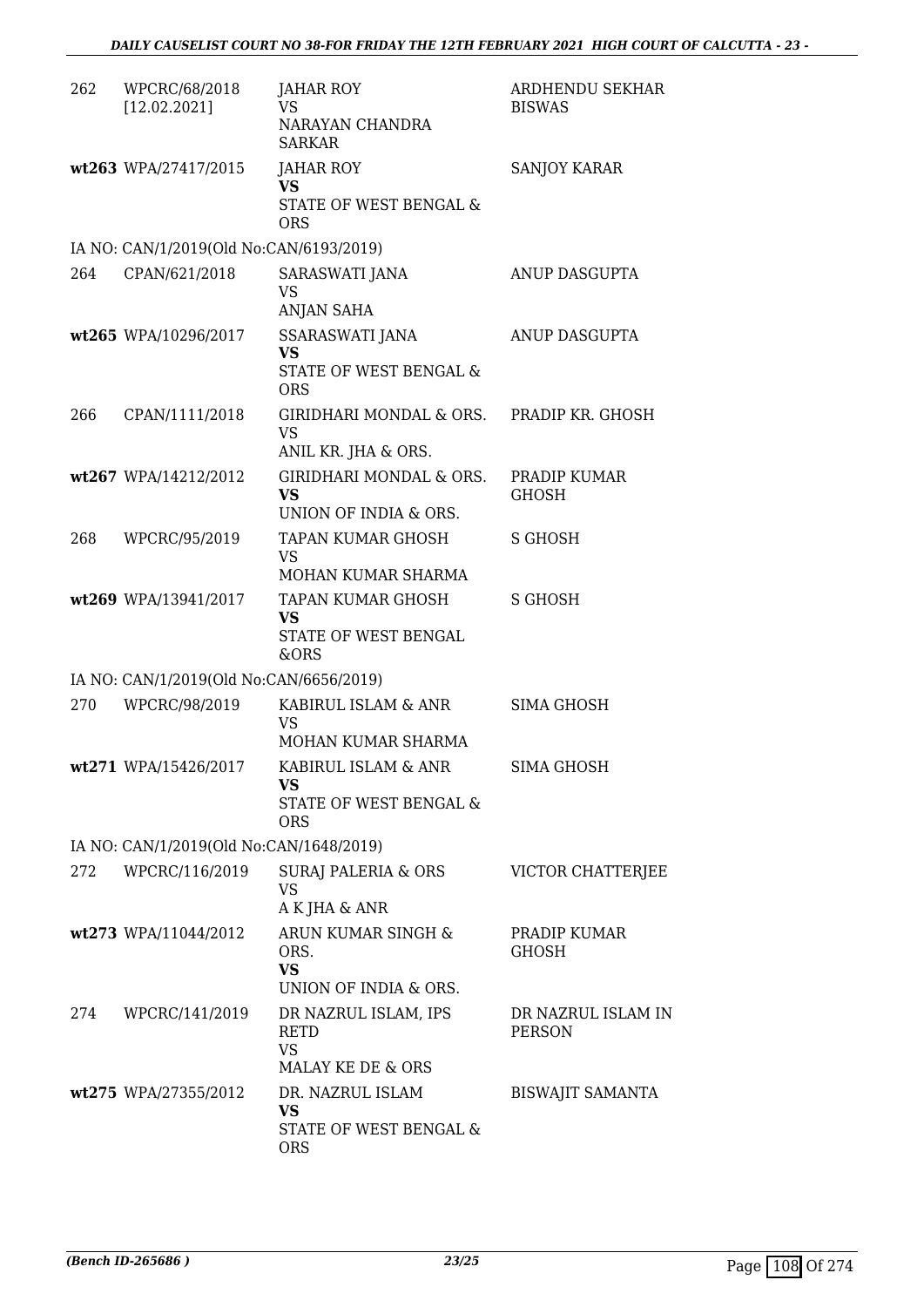| 276 | WPCRC/244/2019                           | PRAMILA MAITY<br>VS<br>TAPAS ROYCHOWDHURY                                                         | <b>GOUTAM KUMAR</b><br><b>MAITY</b>                                                        |
|-----|------------------------------------------|---------------------------------------------------------------------------------------------------|--------------------------------------------------------------------------------------------|
|     | wt277 WPA/7697/2017                      | PRAMILA MAITY<br><b>VS</b><br>STATE OF WEST BENGAL &<br><b>ORS</b>                                | <b>GOUTAM KUMAR</b><br><b>MAITY</b>                                                        |
| 278 | WPCRC/304/2019                           | KAMALA SINGHA<br><b>VS</b><br>NABARUM GOSWAMI                                                     | <b>GOUTAM KUMAR</b><br><b>MAITY</b>                                                        |
|     | wt279 WPA/26162/2016                     | KAMALA SINGHA<br><b>VS</b><br>STATE OF WEST BENGAL &<br><b>ORS</b>                                | G.K. MAITY                                                                                 |
| 280 | WPCRC/307/2019                           | PUSPA MONDAL & ANR<br><b>VS</b><br>TAPAS RAY CHOWDHURY                                            | RIMPY MUKHERJEE                                                                            |
|     | wt281 WPA/12935/2017                     | PUSPA MONDAL & ANR<br><b>VS</b><br>STATE OF WEST BENGAL &<br><b>ORS</b>                           | TAMAL TARU PANDA                                                                           |
|     | IA NO: CAN/1/2017(Old No:CAN/11335/2017) |                                                                                                   |                                                                                            |
| 282 | WPCRC/308/2019                           | MD. ABDUR RAHMAN<br><b>VS</b><br>JAYDEEP MAJEE, THE<br>DIRECTOR OF PENSION,<br>PF& GI, GOVT.OF. W | I. SHAIKH                                                                                  |
|     | wt283 WPA/14620/2017                     | MD. ABDUR RAHMAN<br><b>VS</b><br>STATE OF WEST BENGAL &<br><b>ORS</b>                             | <b>IBRAHIM SHAIKH</b>                                                                      |
|     | No:CAN/66/2018)                          |                                                                                                   | IA NO: CAN/1/2017(Old No:CAN/11364/2017), CAN/2/2017(Old No:CAN/9882/2017), CAN/3/2018(Old |
| 284 | CPAN/922/2019                            | <b>SUVASH CHANDRA</b><br>MAHATA<br><b>VS</b><br>R DURGA SHYAM                                     | SWAPAN KUMAR PAL                                                                           |
|     | wt285 WPA/22621/2018                     | <b>SUVASH CHANDRA</b><br>MAHATA<br><b>VS</b><br>UNION OF INDIA & ORS                              | KABERI GHOSH (DEY)                                                                         |
| 286 | CPAN/1367/2019                           | <b>GITA MAITY</b><br><b>VS</b><br>PARVEZ AHMED SIDDIQUI                                           | CHANDI CHARAN ROY                                                                          |
|     | wt287 WPA/8863/2017                      | <b>GITA MAITY</b><br><b>VS</b><br>STATE OF WEST BENGAL &<br><b>ORS</b>                            | TAMAL TARU PANDA                                                                           |
|     | IA NO: CAN/1/2021                        |                                                                                                   |                                                                                            |
| 288 | CPAN/1458/2019                           | BISWAJIT SHARMA & ORS.<br><b>VS</b><br>MRINAL KANTI SINHA ROY                                     | <b>SIMANTIKA</b><br><b>DASGUPTA</b>                                                        |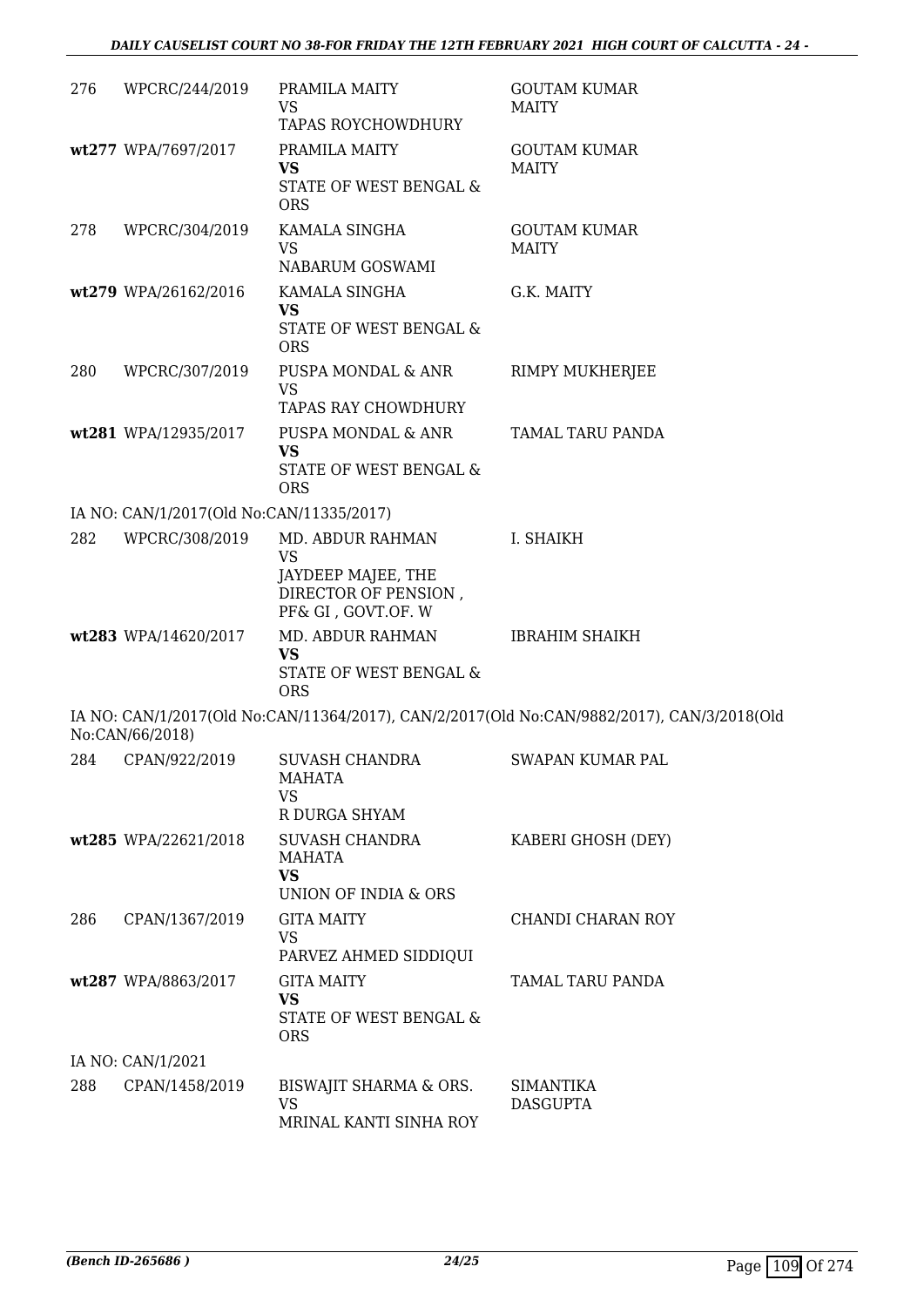|     | wt289 WPA/24107/2009                    | BISWAJIT SHARMA & ORS.<br><b>VS</b>                                                                                       | <b>SIMANTIKA</b><br><b>DASGUPTA</b>    |
|-----|-----------------------------------------|---------------------------------------------------------------------------------------------------------------------------|----------------------------------------|
|     |                                         | STATE OF WEST BENGAL                                                                                                      |                                        |
| 290 | WPCRC/14/2020<br>$[18-02-2021]$         | <b>SUMITRO ADHIKARY</b><br><b>VS</b><br>BROJENDRA NATH MANDAL<br>$&$ ORS                                                  | PRATIK MAJUMDER                        |
|     | wt291 WPA/14057/2015                    | <b>SUMITRO ADHIKARY</b><br><b>VS</b><br>STATE OF WEST BENGAL &<br><b>ORS</b>                                              | ASHIM KUMAR<br><b>HALDAR</b>           |
| 292 | WPCRC/51/2020                           | <b>SUKUMAR GHOSH</b><br>VS<br>MRINAL KANTI SINGH ROY<br>& ORS.                                                            | <b>SIMANTIKA</b><br><b>DASGUPTA</b>    |
|     | wt293 WPA/24099/2009                    | <b>JAHANGIR HOSSAIN</b><br><b>MONDAL &amp; ORS</b><br><b>VS</b><br>STATE OF WEST BENGAL                                   | <b>ABHUSHEK GUPTA</b>                  |
| 294 | CPAN/226/2020<br>[GR - 1 Matters ]      | RAMESWAR PRAMANIK &<br><b>ORS</b><br><b>VS</b><br>MANOJ PANT & ORS                                                        | RASOMAY MONDAL                         |
|     | wt295 WPA/4586/2014                     | RAMESWAR PRAMANIK &<br><b>ORS</b><br><b>VS</b><br>STATE OF WEST BENGAL &<br><b>ORS</b>                                    | RASOMAY MONDAL                         |
|     |                                         | IA NO: CAN/1/2017(Old No:CAN/9841/2017), CAN/3/2019(Old No:CAN/1129/2019)                                                 |                                        |
| 296 | CPAN/392/2020<br>[Gr. - 1 Matters]      | <b>CHARAN KR CHABRIA &amp;</b><br><b>ORS</b><br><b>VS</b><br>DR. P. ULAGANATHAN, THE<br>LAND ACQ COLLECTOR, 24<br>PARG(S) | <b>ANINDITA AUDDY</b><br><b>DAS</b>    |
|     | IA NO: CAN/1/2020(Old No:CAN/5176/2020) |                                                                                                                           |                                        |
|     | wt297 WPA/7624/2015                     | CHARAN KR CHABRIA &<br><b>ORS</b><br><b>VS</b><br>STATE OF WEST BENGAL &<br><b>ORS</b>                                    | ANJANA BANERJEE                        |
|     |                                         | <b>PART HEARD</b>                                                                                                         |                                        |
| 298 | WPA/16104/2012                          | ARUP DAS<br>VS<br>STATE & ORS.                                                                                            | <b>SUVADIP</b><br><b>BHATTACHARYYA</b> |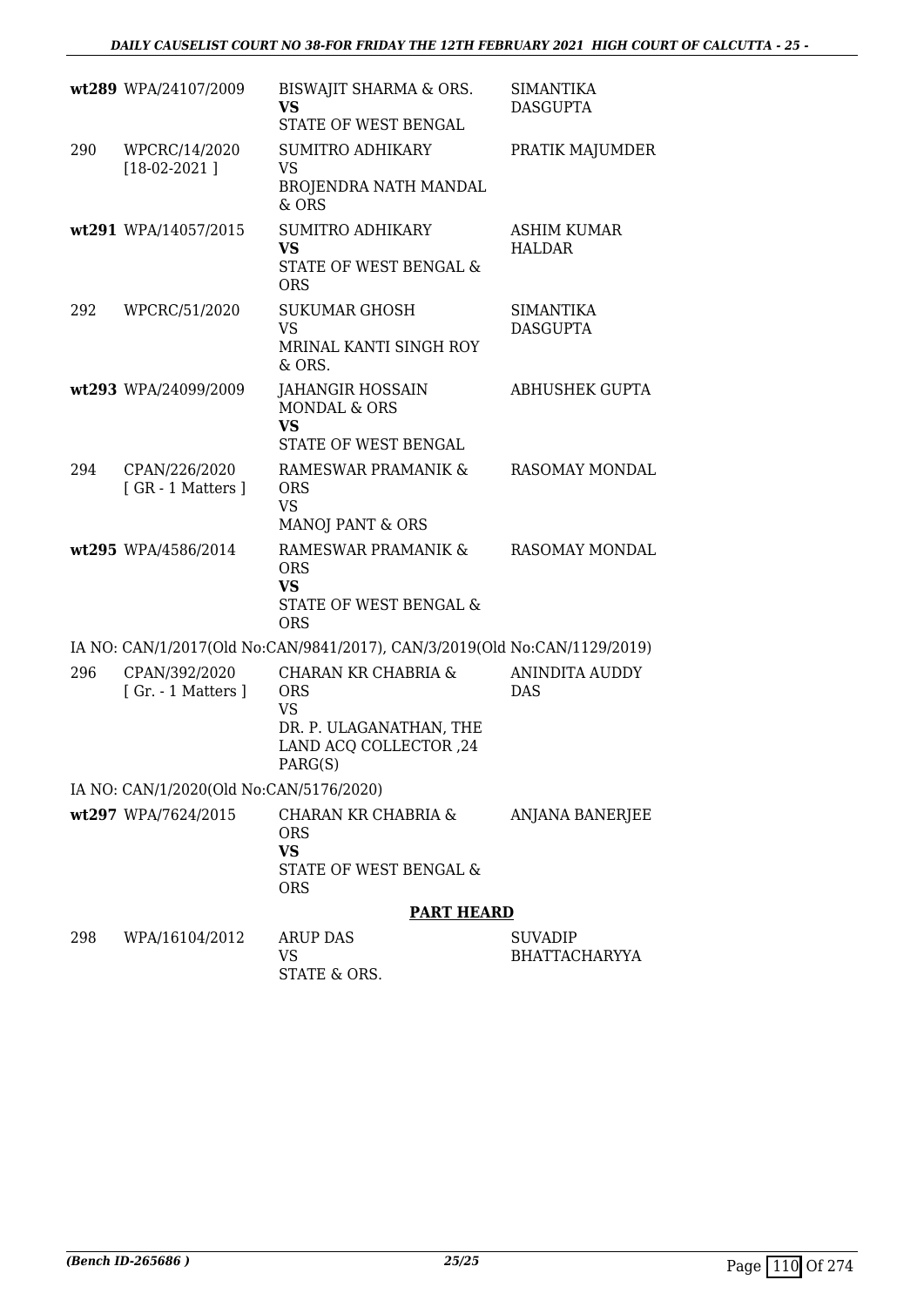

## In The High Court at Calcutta

### **Appellate Side**

**DAILY CAUSELIST For Friday The 12th February 2021**

**COURT NO. 9**

**SINGLE BENCH (SB - II)**

### **AT 10:45 AM**

### **HON'BLE JUSTICE SHIVAKANT PRASAD**

### **(VIA VIDEO CONFERENCE)**

**ON AND FROM MONDAY, THE 11TH JANUARY, 2021 – APPLICATIONS UNDER SECTION 24 OF THE CODE OF CIVIL PROCEDURE, SECOND APPEAL, FIRST MISCELLANEOUS APPEAL, SECOND MISCELLANEOUS APPEAL IRRESPECTIVE OF YEARS INCLUDING APPLICATIONS CONNECT THERETO;**

**MATTERS RELATING TO CONTEMPT (CIVIL) OF SUB-ORDINATE COURTS TO BE HEARD BY A JUDGE SITTING SINGLY.**

**AND**

**ON AND FROM MONDAY 1ST FEBRUARY, 2021 TO FRIDAY, 12TH FEBRUARY, 2021 – IN ADDITION TO HIS OWN LIST AND DETERMINATION, WILL TAKE UP THE LIST AND DETERMINATION OF HON'BLE JUSTICE BIBEK CHAUDHURI.**

### **NOTE: TODAY LIST WILL BE CALLED ON SERIALLY.**

### **NOTE: ASSIGNED MATTER & CONTEMPT APPLICATION SHALL BE TAKEN UP ON FRIDAY.**

**NOTE: MATTERS WILL BE TAKEN UP THROUGH PHYSICAL HEARING ONLY WHEN BOTH THE PARTIES ARE AGREED.**

#### **TO BE MENTIONED**

| SA/304/1992<br>(NON-PROSECUTION) | BISHNUPADA KARMAKAR<br>VS.<br>KARUNAMOY DAS & ANR | MR BIMAL KR<br>CHATTERJEE |
|----------------------------------|---------------------------------------------------|---------------------------|
|----------------------------------|---------------------------------------------------|---------------------------|

IA NO: CAN/1/2016(Old No:CAN/523/2016)

### **CONTEMPT APPLICATION**

|   | CPAN/960/2018                                           | SACHIN CHANDRA MONDAL &<br>ANR<br>VS<br>ASHOKE KUMAR SAIGAL             | <b>SHABUDDIN SARDAR</b> |
|---|---------------------------------------------------------|-------------------------------------------------------------------------|-------------------------|
| 3 | CPAN/174/2020<br>(Original Application not VS)<br>here) | CHANDAN NATH SEN<br>AMBIKA CHARAN SEN                                   | UJJAL RAY               |
| 4 | CPAN/408/2020                                           | KANAILAL CHAKRABORTY &<br>ANR<br>VS<br><b>MAINAK BANERIEE &amp; ORS</b> | ARIF ALI                |

IA NO: CAN/1/2020(Old No:CAN/5524/2020)

### **APPLICATION**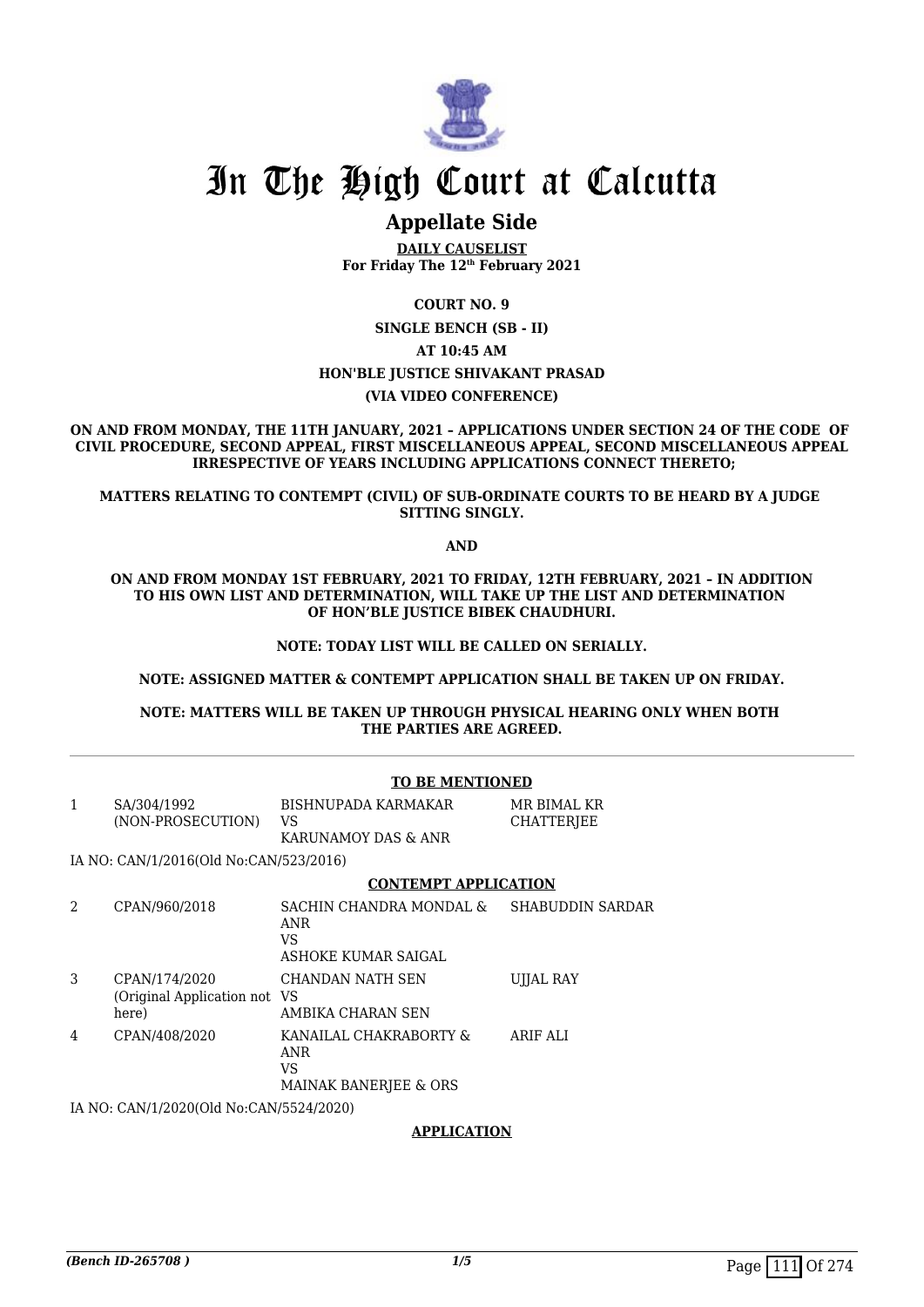| <b>VS</b><br><b>MRINALINI DAS</b><br>IA NO: CAN/8/2014(Old No:CAN/11086/2014), CAN/11/2017(Old No:CAN/5209/2017), CAN/9/2015(Old<br>No:CAN/9394/2015), CAN/6/2013(Old No:CAN/10020/2013), CAN/3/2011(Old No:CAN/3154/2011)<br>STATE OF W B & ANR<br>SA/159/2017<br><b>SUPRATIM DHAR</b><br>[SAT 35/2017]<br><b>VS</b><br>M/S SHIVANI PROPERTIES P<br><b>LTD</b><br>IA NO: CAN/1/2017(Old No:CAN/2083/2017)<br><b>MOTION</b><br>CO/1459/2020<br><b>JYOTI PRAKASH</b><br><b>SARAMA BASAK</b><br><b>VS</b><br><b>CHATTERJEE</b><br>RAJIB KUMAR BASAK<br>CO/1618/2020<br>SULAGNA CHATTERJEE<br><b>SOBHAN KUMAR</b><br><b>VS</b><br><b>PATHAK</b><br>JHOTIRMOY BHATTACHARYA<br>CO/24/2021<br>SANGITA MUKHERJEE<br>Md. Habibur Rahaman<br>(BHAUMIK)<br><b>VS</b><br>SUBHAJYOTI BHAUMIK<br>OINDRILA GHOSH NEE DAS<br>CO/37/2021<br>SUDIPTA GHOSH<br><b>VS</b><br><b>ARIJIT GHOSH</b><br>CO/107/2021<br><b>ANUVA DAS</b><br>SARBANANDA SANYAL<br><b>VS</b><br><b>BISWAJIT DAS</b><br>CO/110/2021<br><b>BIDISHA MONDAL</b><br>NAHIDA PARVIN<br>VS<br>DHANU GHOSH AND ORS<br>CO/147/2021<br>SUDIPTO CHATTERJEE<br><b>SOMNATH</b><br><b>VS</b><br><b>GANGOPADHYAY</b><br>RITUPARNA CHATTERJEE<br>(CHAKRABORTY)<br>CO/165/2021<br>CHANDANA @BANDANA<br>APURBA KUMAR DUTTA<br><b>GORAI</b><br>VS<br><b>BISWAJIT MONDAL</b><br>CO/178/2021<br>DEBLINA DUTTA<br><b>ADITI DUTTA</b><br><b>VS</b><br>ARINDAM HALDAR<br>CO/185/2021<br>MITA AICH NEE ROY<br><b>SARBANANDA SAN YAL</b><br><b>CHOWDHURY</b><br><b>VS</b><br>KOUSHIK AICH<br>CO/310/2021<br>NIRMALENDU ROY<br>NABANKUR PAUL<br><b>VS</b><br>SUPRIYA MUKHERJEE (ROY)<br>CO/311/2021<br>NIRMALENDU ROY<br>NABANKUR PAUL<br><b>VS</b><br>MINOR SHINJINI ROY<br>MUKHERJEE<br><b>FINAL HEARING</b> | 5  | SA/769/1990 | <b>SARMILA DAS</b> | MR.S.PANDA | MR. T.K.SENGUPTA |
|------------------------------------------------------------------------------------------------------------------------------------------------------------------------------------------------------------------------------------------------------------------------------------------------------------------------------------------------------------------------------------------------------------------------------------------------------------------------------------------------------------------------------------------------------------------------------------------------------------------------------------------------------------------------------------------------------------------------------------------------------------------------------------------------------------------------------------------------------------------------------------------------------------------------------------------------------------------------------------------------------------------------------------------------------------------------------------------------------------------------------------------------------------------------------------------------------------------------------------------------------------------------------------------------------------------------------------------------------------------------------------------------------------------------------------------------------------------------------------------------------------------------------------------------------------------------------------------------------------------------------------------------------------------------------------------------------------------------------------------|----|-------------|--------------------|------------|------------------|
|                                                                                                                                                                                                                                                                                                                                                                                                                                                                                                                                                                                                                                                                                                                                                                                                                                                                                                                                                                                                                                                                                                                                                                                                                                                                                                                                                                                                                                                                                                                                                                                                                                                                                                                                          |    |             |                    |            |                  |
|                                                                                                                                                                                                                                                                                                                                                                                                                                                                                                                                                                                                                                                                                                                                                                                                                                                                                                                                                                                                                                                                                                                                                                                                                                                                                                                                                                                                                                                                                                                                                                                                                                                                                                                                          |    |             |                    |            |                  |
|                                                                                                                                                                                                                                                                                                                                                                                                                                                                                                                                                                                                                                                                                                                                                                                                                                                                                                                                                                                                                                                                                                                                                                                                                                                                                                                                                                                                                                                                                                                                                                                                                                                                                                                                          |    |             |                    |            |                  |
|                                                                                                                                                                                                                                                                                                                                                                                                                                                                                                                                                                                                                                                                                                                                                                                                                                                                                                                                                                                                                                                                                                                                                                                                                                                                                                                                                                                                                                                                                                                                                                                                                                                                                                                                          | 6  |             |                    |            |                  |
|                                                                                                                                                                                                                                                                                                                                                                                                                                                                                                                                                                                                                                                                                                                                                                                                                                                                                                                                                                                                                                                                                                                                                                                                                                                                                                                                                                                                                                                                                                                                                                                                                                                                                                                                          |    |             |                    |            |                  |
|                                                                                                                                                                                                                                                                                                                                                                                                                                                                                                                                                                                                                                                                                                                                                                                                                                                                                                                                                                                                                                                                                                                                                                                                                                                                                                                                                                                                                                                                                                                                                                                                                                                                                                                                          |    |             |                    |            |                  |
|                                                                                                                                                                                                                                                                                                                                                                                                                                                                                                                                                                                                                                                                                                                                                                                                                                                                                                                                                                                                                                                                                                                                                                                                                                                                                                                                                                                                                                                                                                                                                                                                                                                                                                                                          |    |             |                    |            |                  |
|                                                                                                                                                                                                                                                                                                                                                                                                                                                                                                                                                                                                                                                                                                                                                                                                                                                                                                                                                                                                                                                                                                                                                                                                                                                                                                                                                                                                                                                                                                                                                                                                                                                                                                                                          | 7  |             |                    |            |                  |
|                                                                                                                                                                                                                                                                                                                                                                                                                                                                                                                                                                                                                                                                                                                                                                                                                                                                                                                                                                                                                                                                                                                                                                                                                                                                                                                                                                                                                                                                                                                                                                                                                                                                                                                                          | 8  |             |                    |            |                  |
|                                                                                                                                                                                                                                                                                                                                                                                                                                                                                                                                                                                                                                                                                                                                                                                                                                                                                                                                                                                                                                                                                                                                                                                                                                                                                                                                                                                                                                                                                                                                                                                                                                                                                                                                          | 9  |             |                    |            |                  |
|                                                                                                                                                                                                                                                                                                                                                                                                                                                                                                                                                                                                                                                                                                                                                                                                                                                                                                                                                                                                                                                                                                                                                                                                                                                                                                                                                                                                                                                                                                                                                                                                                                                                                                                                          | 10 |             |                    |            |                  |
|                                                                                                                                                                                                                                                                                                                                                                                                                                                                                                                                                                                                                                                                                                                                                                                                                                                                                                                                                                                                                                                                                                                                                                                                                                                                                                                                                                                                                                                                                                                                                                                                                                                                                                                                          | 11 |             |                    |            |                  |
|                                                                                                                                                                                                                                                                                                                                                                                                                                                                                                                                                                                                                                                                                                                                                                                                                                                                                                                                                                                                                                                                                                                                                                                                                                                                                                                                                                                                                                                                                                                                                                                                                                                                                                                                          | 12 |             |                    |            |                  |
|                                                                                                                                                                                                                                                                                                                                                                                                                                                                                                                                                                                                                                                                                                                                                                                                                                                                                                                                                                                                                                                                                                                                                                                                                                                                                                                                                                                                                                                                                                                                                                                                                                                                                                                                          | 13 |             |                    |            |                  |
|                                                                                                                                                                                                                                                                                                                                                                                                                                                                                                                                                                                                                                                                                                                                                                                                                                                                                                                                                                                                                                                                                                                                                                                                                                                                                                                                                                                                                                                                                                                                                                                                                                                                                                                                          | 14 |             |                    |            |                  |
|                                                                                                                                                                                                                                                                                                                                                                                                                                                                                                                                                                                                                                                                                                                                                                                                                                                                                                                                                                                                                                                                                                                                                                                                                                                                                                                                                                                                                                                                                                                                                                                                                                                                                                                                          | 15 |             |                    |            |                  |
|                                                                                                                                                                                                                                                                                                                                                                                                                                                                                                                                                                                                                                                                                                                                                                                                                                                                                                                                                                                                                                                                                                                                                                                                                                                                                                                                                                                                                                                                                                                                                                                                                                                                                                                                          | 16 |             |                    |            |                  |
|                                                                                                                                                                                                                                                                                                                                                                                                                                                                                                                                                                                                                                                                                                                                                                                                                                                                                                                                                                                                                                                                                                                                                                                                                                                                                                                                                                                                                                                                                                                                                                                                                                                                                                                                          | 17 |             |                    |            |                  |
|                                                                                                                                                                                                                                                                                                                                                                                                                                                                                                                                                                                                                                                                                                                                                                                                                                                                                                                                                                                                                                                                                                                                                                                                                                                                                                                                                                                                                                                                                                                                                                                                                                                                                                                                          | 18 |             |                    |            |                  |
|                                                                                                                                                                                                                                                                                                                                                                                                                                                                                                                                                                                                                                                                                                                                                                                                                                                                                                                                                                                                                                                                                                                                                                                                                                                                                                                                                                                                                                                                                                                                                                                                                                                                                                                                          |    |             |                    |            |                  |
| SA/176/2018<br>RANJIT KUMAR JHA<br>PRIYANKA DAS<br>$(PT I+II+OB+ 1PB+$<br><b>VS</b><br>6LCR+ 1 Tin Box+RI<br>PRAFULLA KUMAR SAHA &<br>Card)<br>ORS.                                                                                                                                                                                                                                                                                                                                                                                                                                                                                                                                                                                                                                                                                                                                                                                                                                                                                                                                                                                                                                                                                                                                                                                                                                                                                                                                                                                                                                                                                                                                                                                      | 19 |             |                    |            |                  |
| IA NO: CAN/2/2019(Old No:CAN/3705/2019), CAN/3/2019(Old No:CAN/7134/2019)                                                                                                                                                                                                                                                                                                                                                                                                                                                                                                                                                                                                                                                                                                                                                                                                                                                                                                                                                                                                                                                                                                                                                                                                                                                                                                                                                                                                                                                                                                                                                                                                                                                                |    |             |                    |            |                  |

*DAILY CAUSELIST COURT NO 9-FOR FRIDAY THE 12TH FEBRUARY 2021 HIGH COURT OF CALCUTTA - 2 -*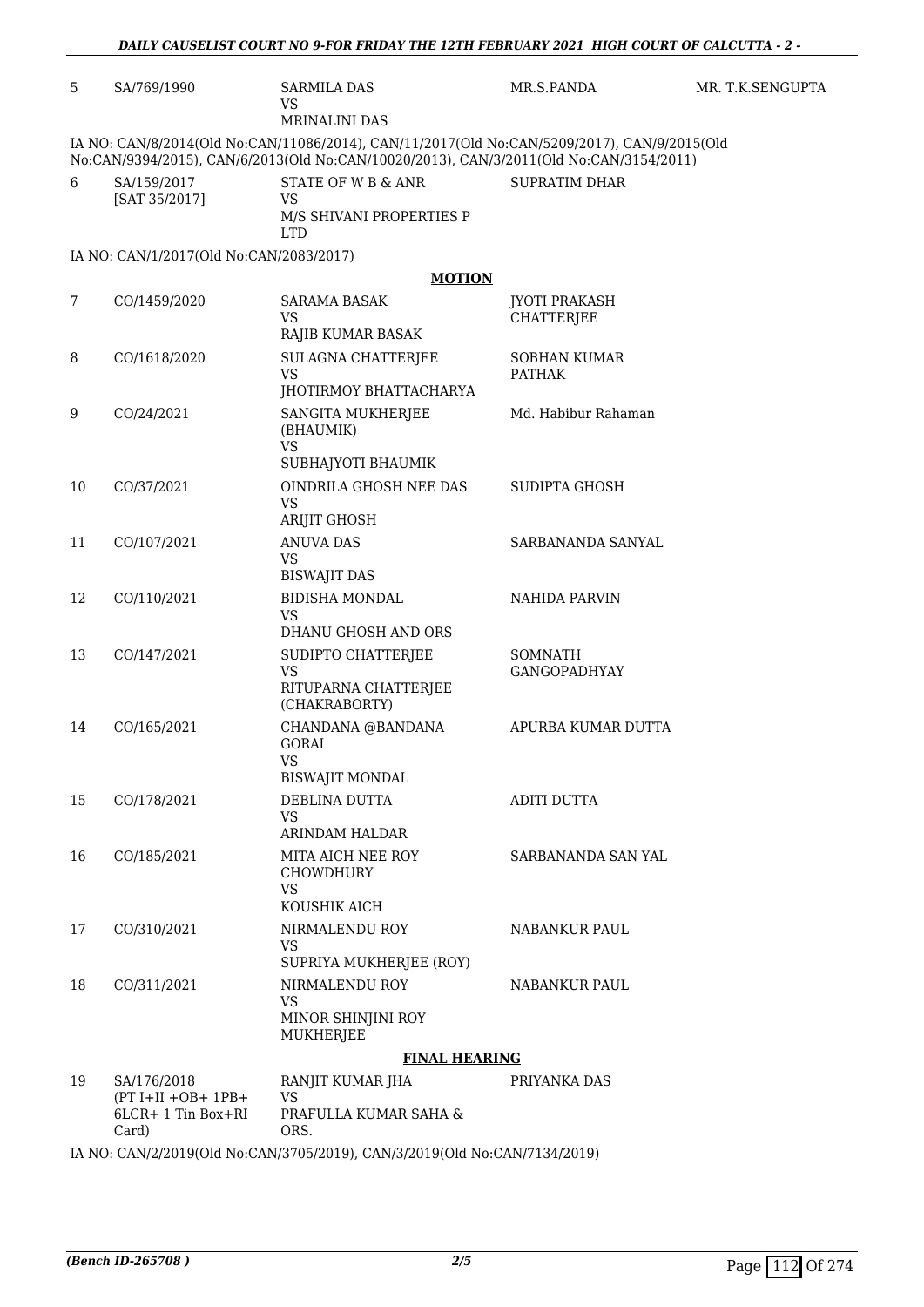| 20 | FMA/2121/2018                                       | ABDUL SUKUR MOLLA & ORS<br>VS<br>BIMAL CHANDRA PIYADA                                           | <b>SOUNAK</b><br><b>BHATTACHARYA</b> |
|----|-----------------------------------------------------|-------------------------------------------------------------------------------------------------|--------------------------------------|
|    | IA NO: CAN/1/2018(Old No:CAN/1469/2018)             |                                                                                                 |                                      |
| 21 | FMA/2122/2018                                       | TAPAN KUMAR GHOSH<br>VS                                                                         | <b>SOUNAK</b><br><b>BHATTACHARYA</b> |
|    |                                                     | <b>SHANKAR ROY CHOWDHURY</b>                                                                    |                                      |
|    | IA NO: CAN/1/2018(Old No:CAN/1092/2018)             |                                                                                                 |                                      |
| 22 | SA/199/2019<br>$(PT I+II+OB+1 PB+7$<br>LCR+RI Card) | BISHNU DAYAL AGARWALA<br><b>VS</b><br>DILIP KR AGARWALA                                         | <b>GP SHAW</b>                       |
|    | IA NO: CAN/2/2020                                   |                                                                                                 |                                      |
|    |                                                     | <b>ADMISSION OF CRIMINAL APPEAL</b>                                                             |                                      |
| 23 | CRA/66/2020                                         | SUKUMAR MAKAL @ BABLU<br>VS<br>STATE OF WEST BENGAL                                             | <b>SUMAN DE</b>                      |
|    | IA NO: CRAN/1/2020(Old No:CRAN/494/2020)            |                                                                                                 |                                      |
| 24 | CRA/218/2020                                        | M/S SHARE MICROFIN<br><b>LIMITED</b><br><b>VS</b><br>State of West Bengal                       | SAPTARSHI<br><b>CHAKRABORTY</b>      |
|    | IA NO: CRAN/1/2020                                  |                                                                                                 |                                      |
| 25 | CRA/231/2020                                        | <b>AVIJIT SIKDER</b><br>VS<br>State of West Bengal                                              | SAILENDRA NATH<br><b>CHAKRABORTI</b> |
| 26 | CRA/46/2021                                         | <b>ENFORCEMENT</b><br>OFFICER, ENFORCEMENT<br><b>DIRECTOR</b><br><b>VS</b><br>LAXMI NARAYAN ROY | RANJAN KUMAR ROY                     |
|    |                                                     | <b>MOTIONS</b>                                                                                  |                                      |
| 27 | CRR/2280/2018                                       | <b>SAMIM RAHAMAN</b><br>VS                                                                      | <b>R GHATAK</b>                      |
|    |                                                     | NASIMA KHATUN & ANR                                                                             |                                      |
| 28 | CRR/3048/2018                                       | SANJAY KUMAR SHAW<br>VS<br>STATE OF WEST BENGAL &<br><b>ANR</b>                                 | DIPANKAR PAL                         |
| 29 | CRR/3551/2019                                       | <b>GOUTAM SEMBI &amp; ORS</b><br><b>VS</b><br>SOMA SEMBI (CHAKRABORTY)                          | <b>SOMEN BANERJEE</b>                |
| 30 | CRR/702/2020                                        | ESHER ALI MOLLA<br>VS<br>AJIMA MOLLA & ANR                                                      | TUSHER KANTI<br>MUKHERJEE            |
|    |                                                     | IA NO: CRAN/1/2020(Old No:CRAN/1239/2020), CRAN/2/2021                                          |                                      |
| 31 | CRR/1069/2020                                       | <b>ARPITA GUIN</b><br>VS<br>STATE OF WEST BENGAL &<br>ORS.                                      | ALI AHSAN ALAMGIR                    |
|    |                                                     | IA NO: CRAN/1/2020(Old No:CRAN/3150/2020), CRAN/2/2020                                          |                                      |
| 32 | CRR/1070/2020                                       | <b>ARPITA GUIN</b><br><b>VS</b><br>STATE OF WEST BENGAL &                                       | ALI AHSAN ALAMGIR                    |
|    | IA NO: CRAN/1/2020(Old No:CRAN/3151/2020)           | ORS.                                                                                            |                                      |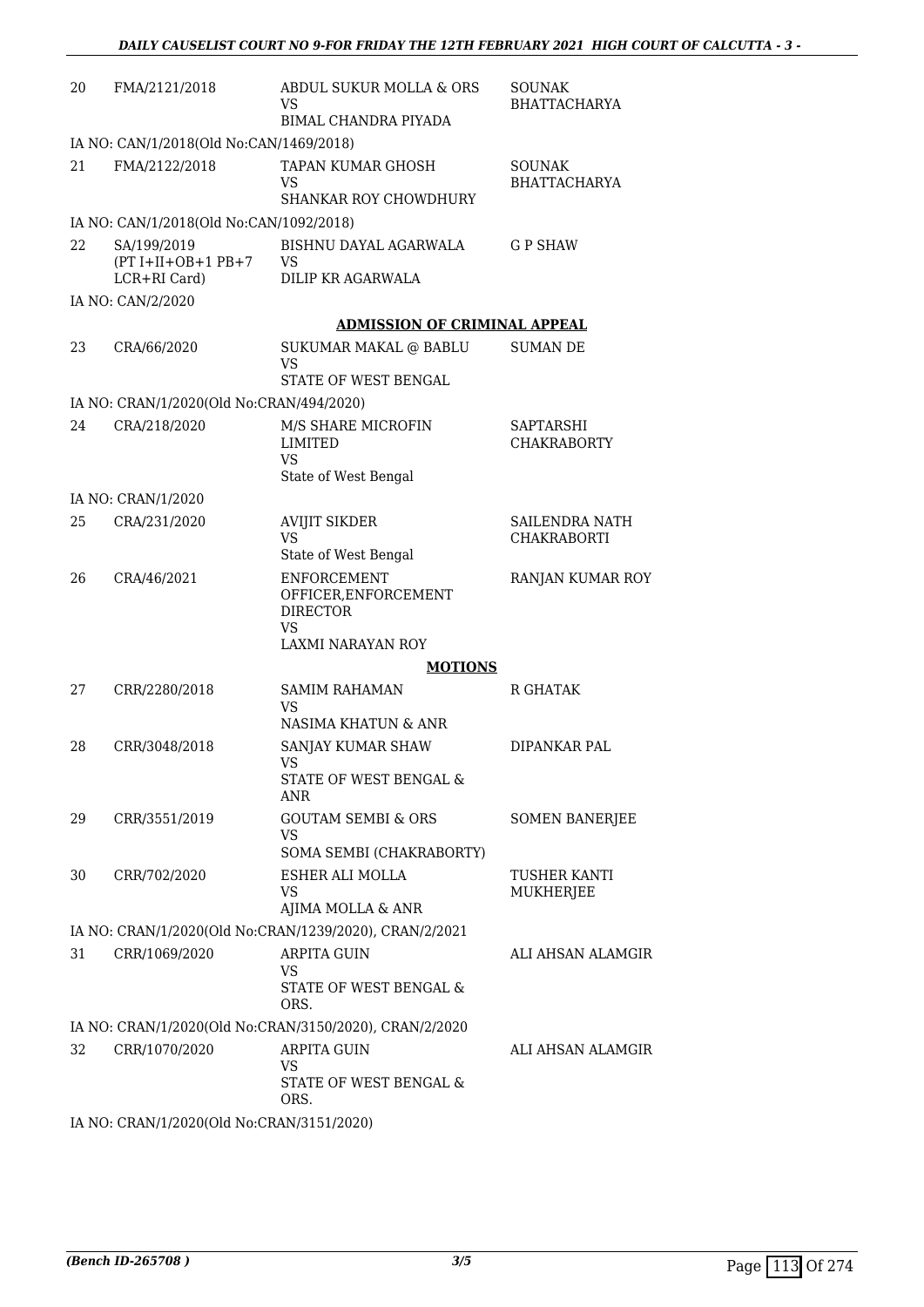| 33 | CRR/1071/2020      | ARPITA GUIN & ANR<br>VS                                                           | ALI AHSAN ALAMGIR              |
|----|--------------------|-----------------------------------------------------------------------------------|--------------------------------|
|    |                    | STATE OF WEST BENGAL &<br><b>ANR</b>                                              |                                |
|    |                    | IA NO: CRAN/1/2020(Old No:CRAN/3152/2020), CRAN/2/2020                            |                                |
| 34 | CRR/1120/2020      | ARINDAM CHAKRABORTY<br>VS<br><b>STATE OF WEST BENGAL</b>                          | <b>RAJU MONDAL</b>             |
|    |                    |                                                                                   |                                |
| 35 |                    | IA NO: CRAN/1/2020(Old No:CRAN/4221/2020), CRAN/2/2020, CRAN/3/2020               |                                |
|    | CRR/1707/2020      | MOUMITA CHATTERJEE @<br><b>MANNA</b><br><b>VS</b>                                 | PROSENJIT MUKHERJEE            |
|    |                    | STATE OF WEST BENGAL AND<br>ANR                                                   |                                |
| 36 | CRR/1854/2020      | SAKTIPADA SANNIGRAHI AND<br>ANR<br>VS.                                            | DEBISREE ADHIKARY              |
|    |                    | State of West Bengal                                                              |                                |
|    | IA NO: CRAN/1/2021 | KALYAN PANDA AND ANR                                                              |                                |
| 37 | CRR/1855/2020      | VS<br>State of West Bengal                                                        | DEBISREE ADHIKARY              |
|    | IA NO: CRAN/1/2021 |                                                                                   |                                |
| 38 | CRR/52/2021        | AMITENDU MONDAL<br>VS                                                             | PRIYANKA SAHA                  |
|    |                    | STATE OF WEST BENGAL AND<br>ORS.                                                  |                                |
| 39 | CRR/222/2021       | PASUPATI MAHATO<br>VS                                                             | <b>ARIJIT DEY</b>              |
|    |                    | SMT RUPALI MAHATO AND<br><b>ORS</b>                                               |                                |
| 40 | CRR/231/2021       | KEDAR<br>SARDAR@MONORANJAN AND<br><b>ORS</b><br><b>VS</b><br>STATE OF WEST BENGAL | MD JANNAT UL<br><b>FIRDOUS</b> |
| 41 | CRR/232/2021       | <b>APU KUNDU</b>                                                                  | RUPSA SREEMANI                 |
|    |                    | <b>VS</b><br>STATE OF WEST BENGAL                                                 |                                |
| 42 | CRR/251/2021       | SUDIPTA SARKAR AND ORS<br>VS<br><b>SUSMITA GHOSH</b>                              | <b>SUBHADIP BISWAS</b>         |
| 43 | CRR/253/2021       | DIPANKAR PARUI                                                                    | <b>SHUVRO PROKASH</b>          |
|    |                    | VS<br>SUCHARITA MONDAL PARUI                                                      | LAHIRI                         |
| 44 | CRR/254/2021       | MINU KUNDU@MINURANI<br>KUNDU AND ANR<br>VS<br>PRIYA SARKAR AND ANR                | RAJ KUMAR GUPTA                |
| 45 | CRR/261/2021       | RIMA MONDAL BISWAS                                                                | <b>SUMANTA</b>                 |
|    |                    | VS<br>STATE OF WEST BENGAL AND<br>ORS.                                            | <b>CHAKRABORTY</b>             |
|    |                    | <b>CONTESTED APPLICATION</b>                                                      |                                |
| 46 | CRR/153/2020       | MD SAFIQUE MALLLICK                                                               | TARUNJYOTI TEWARI              |
|    |                    | <b>VS</b><br>STATE OF WEST BENGAL &<br>ANR                                        |                                |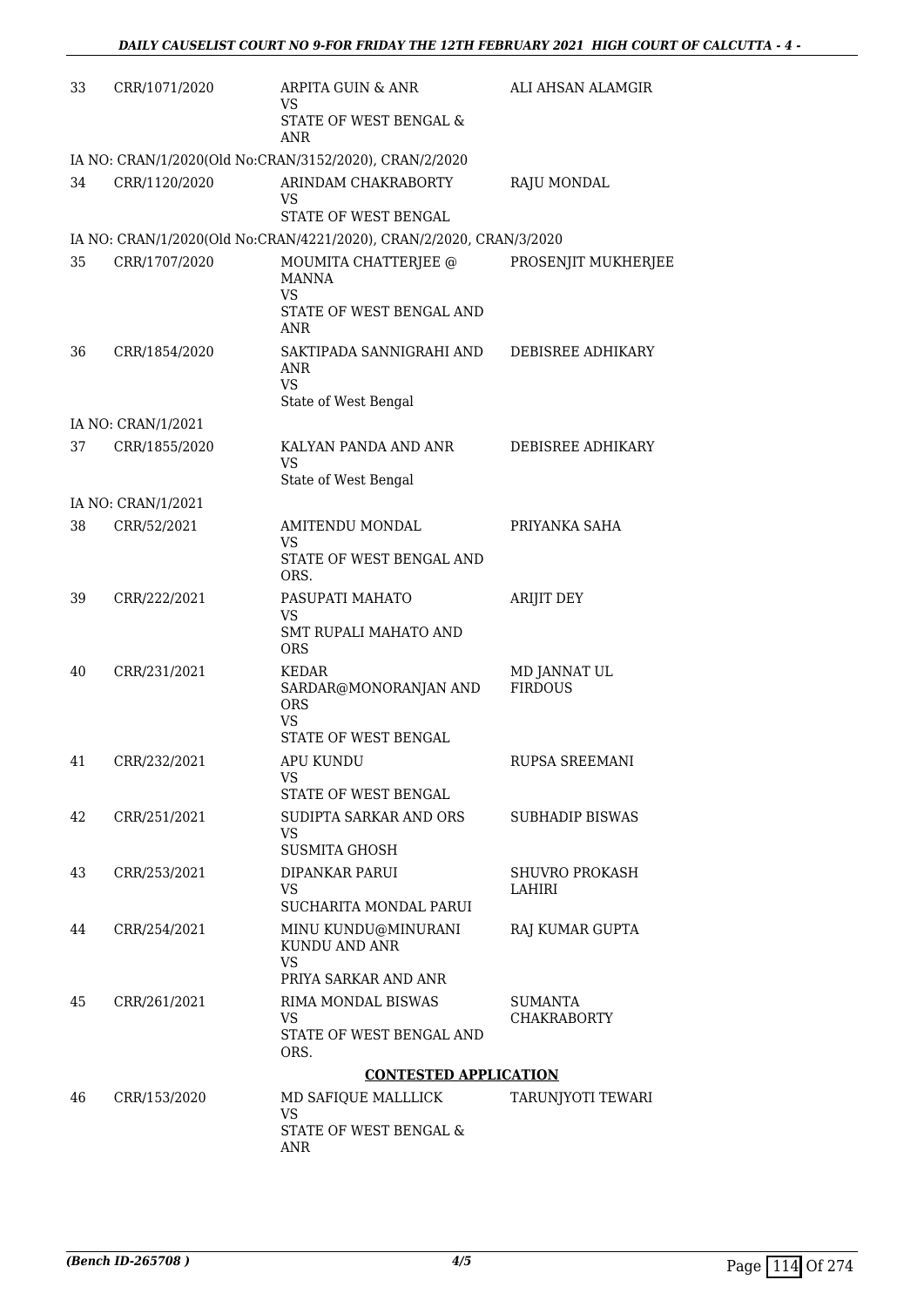|    | wt47 CRR/596/2019                                                                        | MD SAFIQUE MALLICK<br>VS<br>STATE OF WEST BENGAL &<br><b>ANR</b>            | PARTHA SENGUPTA                         |
|----|------------------------------------------------------------------------------------------|-----------------------------------------------------------------------------|-----------------------------------------|
|    |                                                                                          | <b>FOR HEARING</b>                                                          |                                         |
| 48 | SA/114/2003                                                                              | TAPAN KUMAR BISWAS<br>VS.<br>MAHADEV BISWAS                                 | RAM CHANDRA DE                          |
|    | IA NO: CAN/2/2003(Old No:CAN/7482/2003)                                                  |                                                                             |                                         |
|    | wt49 SA/71/2002                                                                          | PANCHU GOPAL BISWAS &<br>ORS<br><b>VS</b><br><b>TAPAN KUMAR BISWAS</b>      | <b>ARPAN KUMAR</b><br><b>CHATTERJEE</b> |
|    | IA NO: CAN/2/2001(Old No:CAN/9534/2001)                                                  |                                                                             |                                         |
| 50 | SA/125/2010                                                                              | <b>LAKSHMI SHAW</b><br>VS<br>RANA PRATAP SINGH                              | RAJDEEP<br>BHATTACHARJEE                |
|    |                                                                                          | IA NO: CAN/3/2019(Old No:CAN/11489/2019), CAN/4/2019(Old No:CAN/11931/2019) |                                         |
| 51 | SA/60/2015<br>CPT.I+OB+II+ONE<br>P.B.+7 FILES OF<br><b>LCR+ONE COVER</b><br>FILE+RI CARD | AMIT SEN & ORS.<br>VS.<br><b>SUKTI GUPTA &amp; ANR.</b>                     | SHEHNAZ TAREQ MINA                      |
|    | IA NO: CAN/1/2019(Old No:CAN/11756/2019)                                                 |                                                                             |                                         |
| 52 | SA/145/2017<br>$(PT+I+OB+P-II+1$<br>PB+3 FILES LCR+ RI<br>CARD+2 COVER FILES)            | SHYAMALI DUTTA<br><b>VS</b><br>SATTYA SANDIP DUTTA                          | S.S. BEYERD                             |
|    | IA NO: CAN/4/2021                                                                        |                                                                             |                                         |
| 53 | CRA/416/2017<br>$(PT I+II+OB+1 PB+4$<br>LCR) (First file has two<br>parts i.e., A & B)   | <b>SURAJIT BHUNIA</b><br><b>VS</b><br>STATE OF WEST BENGAL &<br>ORS.        | PRADIP PAUL                             |
| 54 | SA/12/2019<br>$(PT I+II+OS+1 PB+4$<br>LCR+RI card+ 2 cover<br>files)                     | ASHOK KUMAR SETT<br><b>VS</b><br><b>SMT GITA DAS MAHAPATRA</b>              | ATREYEE DE GANGULY                      |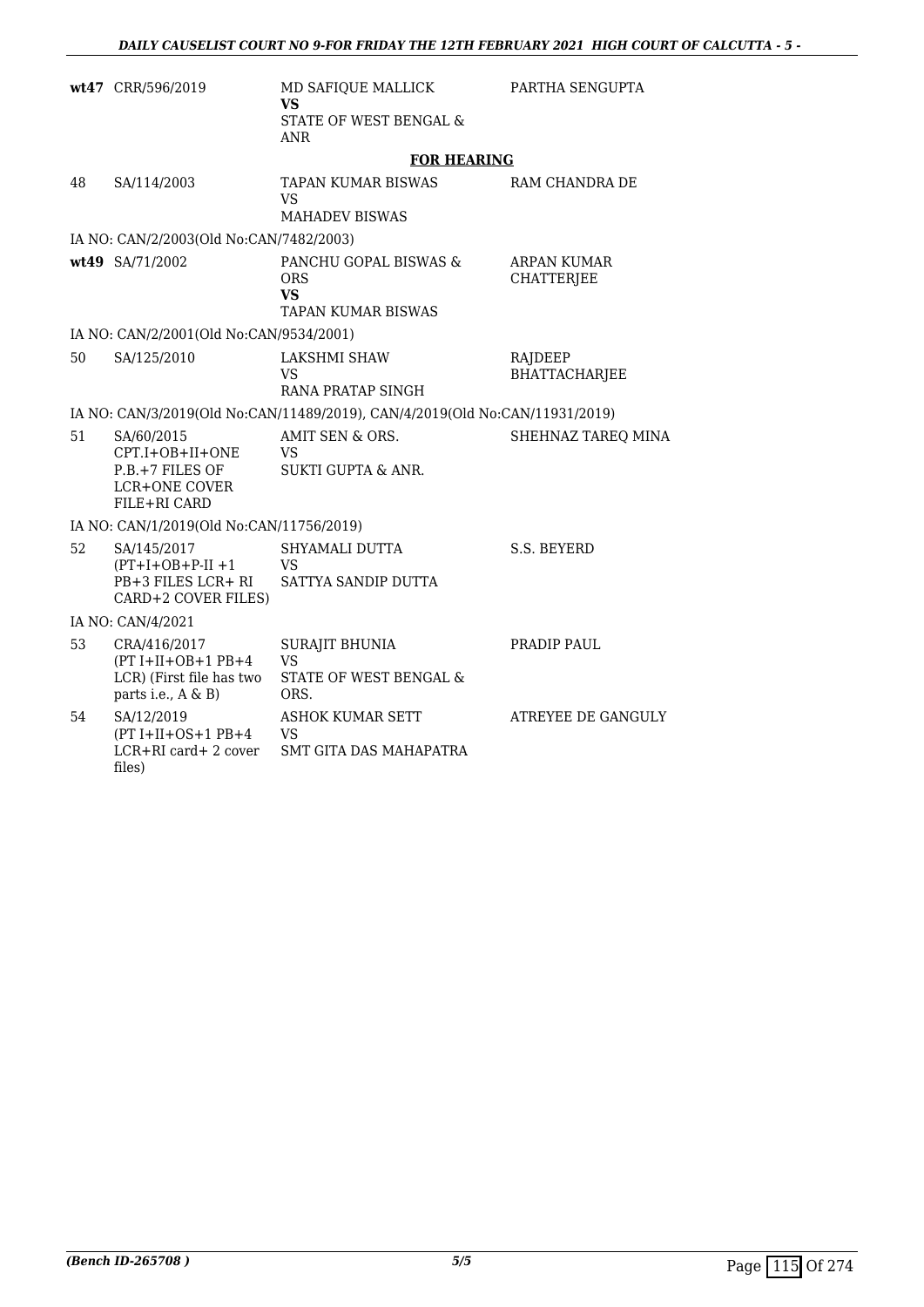

## In The High Court at Calcutta

### **Appellate Side**

**DAILY CAUSELIST For Friday The 12th February 2021**

**COURT NO. 13**

**SINGLE BENCH (SB - III)**

**AT 10:45 AM**

**HON'BLE JUSTICE RAJASEKHAR MANTHA**

**(VIA VIDEO CONFERENCE)**

**ON AND FROM MONDAY, THE 11TH JANUARY, 2021- ROSTER NOTIFIED ON 8TH JANUARY, 2021 IS MODIFIED TO THE FOLLOWING EXTENT :- MATTERS (MOTIONS & HEARING) UNDER ARTICLE 226 OF THE CONSTITUTION RELATING**

 **TO SERVICE UNDER GROUP VI AND APPLICATIONS CONNECTED THERETO; MATTERS (MOTIONS & HEARING) UNDER ARTICLE 226 OF THE CONSTITUTION RELATING TO ALL SERVICE MATTERS RELATING TO PANCHAYATS AND CO-OPERATIVE SOCIETIES UNDER GROUP V AND APPLICATIONS CONNECTED THERETO; HEARING OF WRIT PETITIONS IRRESPECTIVE OF CLASSIFICATIONS AND APPLICATIONS CONNECTED THERETO NOTE :**

**1. MENTIONING WILL BE ALLOWED, AT THE FIRST SITTING OF THE COURT, UPON BEING LISTED AS "TO BE MENTIONED" ONLY IN THE VIRTUAL MODE AS PER NOTIFICATION NO. 4286-RG DATED 27.11.2020 FOLLOWING THE PRESCRIBED PROCEDURE. 2. ALL THE LISTED MATTERS WILL BE TAKEN UP SERIALLY, UNLESS OTHERWISE FIXED. 3. APPELLATE SIDE MATTERS WILL CONTINUE AFTER COMPLETION OF ORIGINAL SIDE. 4. NO HEARING MATTERS SHALL BE INCLUDED UNTIL FURTHER ORDERS. 5. WITH EFFECT FROM MONDAY (15.02.2021) GROUP-V MOTIONS SHALL BE TAKEN UP FIRST ON TUESDAY AND THURSDAY**

### **TO BE MENTIONED**

| 1   | WPA/23217/2017<br>(18.02.2021) | BAIDYANATH ADHYA<br>VS<br>STATE OF WEST BENGAL &<br><b>ORS</b>   | <b>SUHRID SUR</b>               | SAIKAT BANERJEE |
|-----|--------------------------------|------------------------------------------------------------------|---------------------------------|-----------------|
|     |                                | <b>CONTEMPT APPLICATION</b>                                      |                                 |                 |
| 2   | WPA/21574/2019                 | <b>GOLAM HYDER</b><br>VS<br>STATE OF WEST BENGAL &<br><b>ORS</b> | NITYA GOPAL<br><b>MUKHERJEE</b> |                 |
| wt3 | CPAN/727/2020                  | <b>GOLAM HYDER</b><br>VS<br>ABID HOSSAIN AND ANOTHER             | NITYA GOPAL<br><b>MUKHERJEE</b> |                 |
| 4   | CO/1122/2020                   | <b>SAIBAL BASU</b><br>VS.<br><b>SMT SUDEEPTA BASU</b>            | KUMARDEEP<br><b>MAJUMDER</b>    |                 |
|     |                                |                                                                  |                                 |                 |

IA NO: CAN/1/2020(Old No:CAN/3210/2020)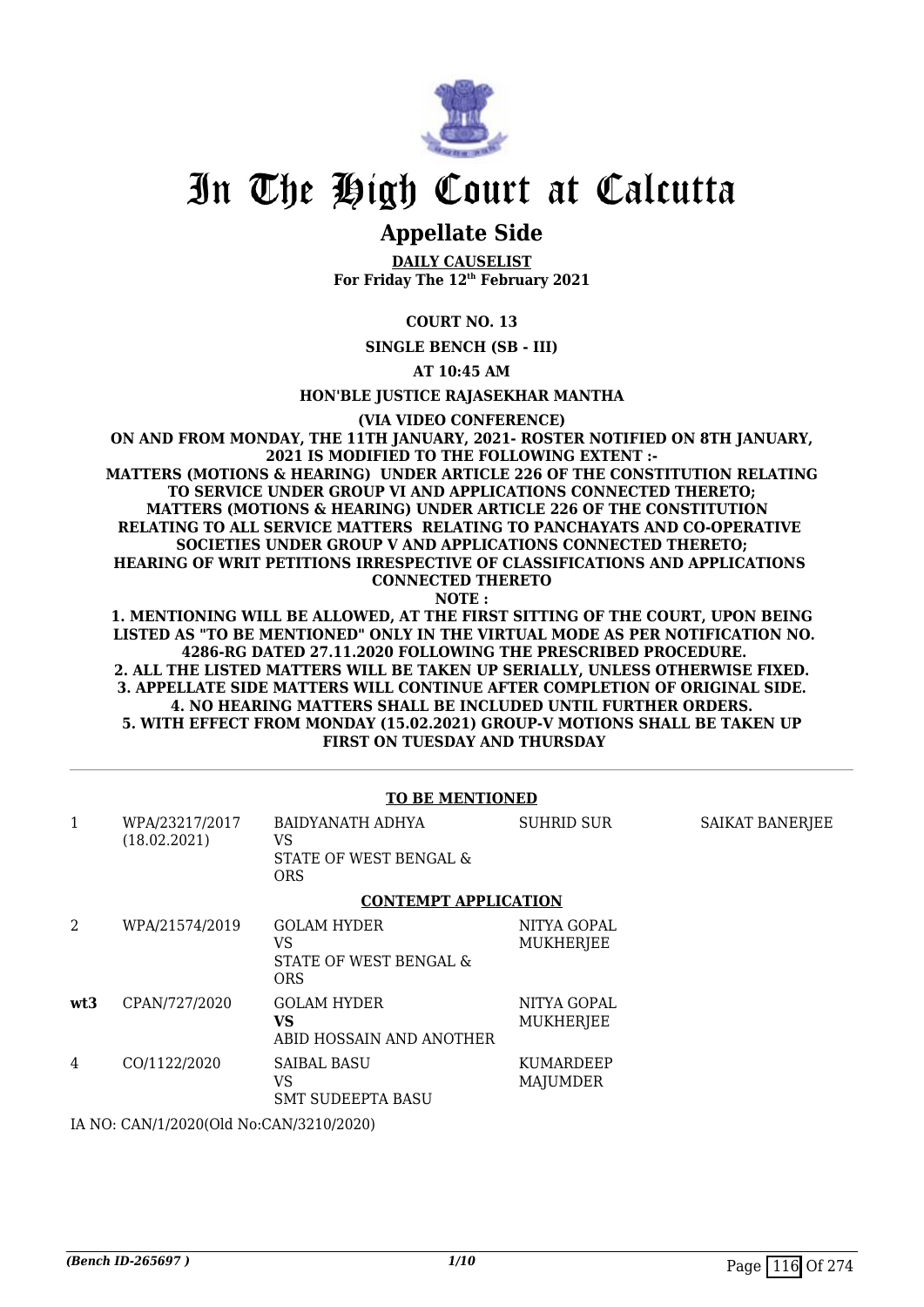| wt5 | CPAN/593/2020                                  | <b>SAIBAL BASU</b><br><b>VS</b><br><b>SUDEEPTA BASU</b>                       | <b>BRATIN KR DEY</b>                        |
|-----|------------------------------------------------|-------------------------------------------------------------------------------|---------------------------------------------|
|     |                                                | <b>APPLICATION</b>                                                            |                                             |
| 6   | RVW/97/2017                                    | <b>SMT JAMUNA TANTUBAI</b><br><b>VS</b><br>FOOD CORPORATION OF                | SOUMALYA GANGULI                            |
|     |                                                | <b>INDIA &amp; ORS</b>                                                        |                                             |
|     |                                                | IA NO: CAN/1/2017(Old No:CAN/3941/2017), CAN/2/2019(Old No:CAN/643/2019)      |                                             |
| wt7 | WPA/16859/2006                                 | <b>JAMUNA TANTUBAI</b><br><b>VS</b><br>FOOD CORPORATION OF<br><b>INDIA</b>    | PRATYUSHA DAS                               |
| 8   | CRR/910/2019<br>(Recalling)                    | RAMESH CHANDRA SINGH &<br>ANR<br><b>VS</b>                                    | <b>SATADRU LAHIRI</b>                       |
|     |                                                | <b>CENTRAL BUREAU OF</b><br>INVESTIGATION, ACB. KOLKATA                       |                                             |
|     | IA NO: CRAN/2/2021                             |                                                                               |                                             |
|     |                                                | <b>ASSIGN MOTION</b>                                                          |                                             |
| 9   | WPA/4810/2020<br>$(Gr. - I)$ $(24.02.2021)$ VS | <b>SUKLA BHOWMICK</b>                                                         | <b>MARY DATTA</b>                           |
|     |                                                | STATE OF WEST BENGAL &<br><b>ORS</b>                                          |                                             |
|     |                                                | <b>MOTION (GROUP VI)</b>                                                      |                                             |
| 10  | WPA/30701/2014<br>$(N.T.W)$ (1)                | <b>GOURI JANA</b><br><b>VS</b><br>STATE OF WEST BENGAL &<br><b>ORS</b>        | ANRUDHA SARKAR                              |
| 11  | WPA/11188/2019<br>$(N.T.W)$ (1)                | TUSHAR KANTI DEY<br><b>VS</b><br><b>UNION OF INDIA &amp; ORS</b>              | <b>SWARVANU SAHA</b>                        |
| 12  | WPA/17501/2019                                 | ABDUS SAMAN SHAIKH @                                                          | <b>MRINAL KANTI</b>                         |
|     | $(25.02.2021)$ (!)                             | <b>SAMAD SK</b><br>VS FOR STRUMP.                                             | <b>GHOSH</b>                                |
|     |                                                | STATE OF WEST BENGAL &<br><b>ORS</b>                                          |                                             |
|     | IA NO: CAN/1/2020                              |                                                                               |                                             |
| 13  | WPA/1402/2020<br>(22.02.2021)                  | <b>BHABANI SINHA</b><br>VS.<br>STATE OF WEST BENGAL &                         | <b>GOUTAM ACHARYA</b>                       |
|     |                                                | <b>ORS</b>                                                                    |                                             |
| 14  | WPA/1405/2020<br>(1)                           | JOYDEB MANIK & ORS<br><b>VS</b><br>STATE OF WEST BENGAL &                     | <b>GOUTAM ACHARYA</b>                       |
| 15  | WPA/1677/2020                                  | <b>ORS</b>                                                                    | KAMAKSHYA PRASAD                            |
|     | $(25.02.2021)$ (1)                             | <b>SUJIT MALLICK</b><br>VS<br>STATE OF WEST BENGAL &<br><b>ORS</b>            | <b>MUKHOPADHYAY</b>                         |
| 16  | WPA/2360/2020<br>$(19.02.2021)$ $(1)$          | <b>UDAY SK &amp; ORS</b><br><b>VS</b><br>STATE OF WEST BENGAL &<br><b>ORS</b> | <b>SANDIP KUMAR</b><br><b>BHATTACHARYYA</b> |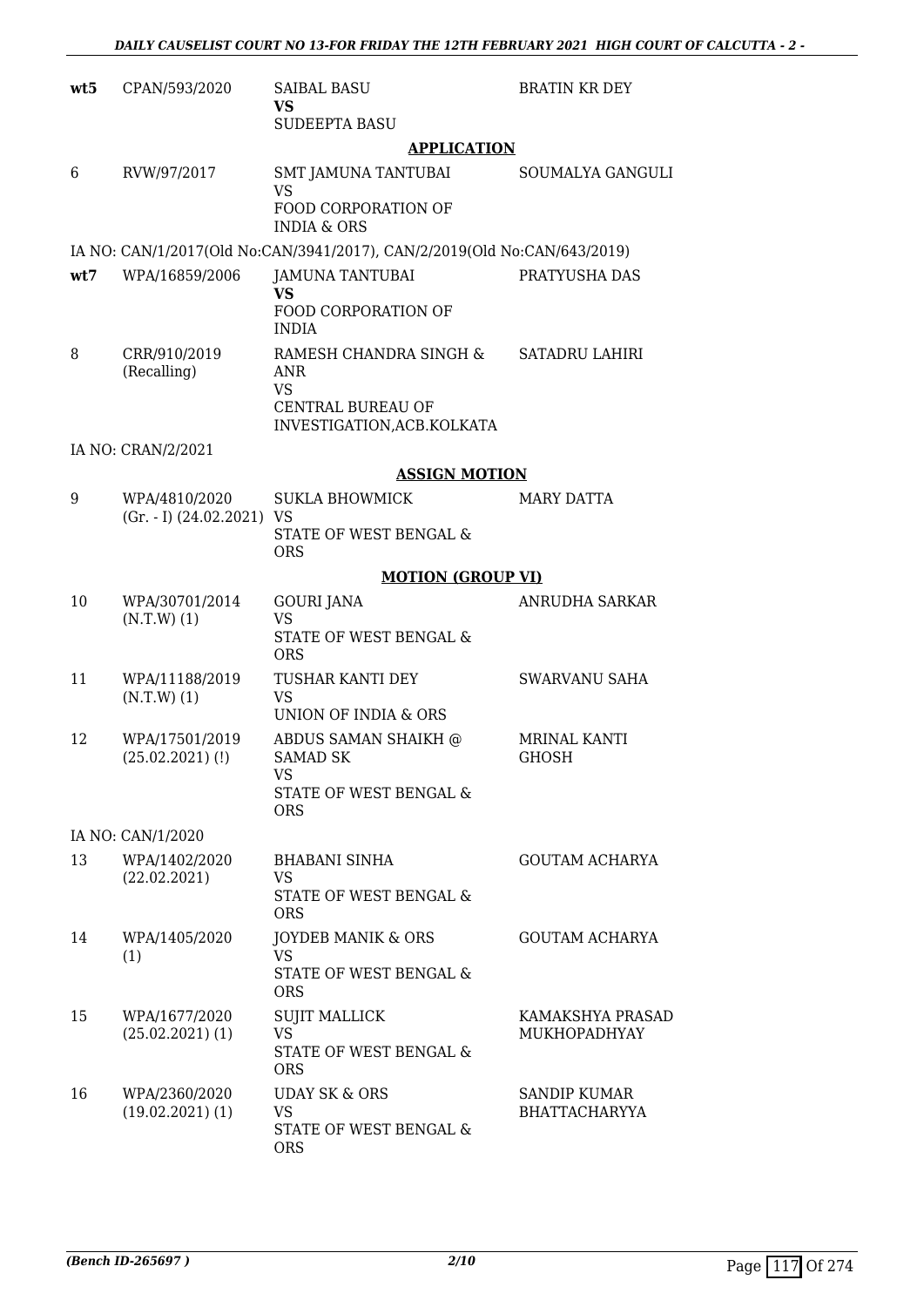| 17 | WPA/3855/2020<br>$(19.02.2021)$ $(1)$ | MITHU RANI GHOSH<br>(PRATIHAR)<br><b>VS</b>                       | <b>SANTANU MAJI</b>     |
|----|---------------------------------------|-------------------------------------------------------------------|-------------------------|
| 18 | WPA/8216/2020                         | UNION OF INDIA & ORS<br>SMT SUMITRA HEMBRAM AND                   | <b>SAMIR KUMAR</b>      |
|    | $(12.02.2021)$ $(2)$                  | <b>ORS</b><br><b>VS</b><br>Union of India AND ORS                 | <b>ADHIKARI</b>         |
| 19 | WPA/9973/2020                         | <b>TAPAS ROY</b>                                                  | <b>UJJAL RAY</b>        |
|    | $(25.02.2021)$ (1)                    | <b>VS</b><br>UNION OF INDIA AND ORS.                              |                         |
| 20 | WPA/11321/2020<br>(1)                 | <b>SUBHASH DAS</b><br><b>VS</b>                                   | <b>DEBASHIS SARKAR</b>  |
|    |                                       | THE EMPLOYEES PROVIDENT<br>FUND ORGANIZATION AND<br><b>OTHERS</b> |                         |
| 21 | WPA/11551/2020<br>(22.02.2021)        | PULAK BARAN CHAKRABORTY<br><b>VS</b>                              | UTTIYA RAY              |
|    |                                       | UNION OF INDIA AND ORS.                                           |                         |
| 22 | WPA/11725/2020<br>$(23.02.2021)$ (1)  | <b>HARU DAS AND ORS</b><br><b>VS</b>                              | <b>SAGAR SINGH</b>      |
|    |                                       | STATE OF WEST BENGAL AND<br>ORS.                                  |                         |
| 23 | WPA/950/2021                          | SOMANGSU BHUSAN SARKAR                                            | Sobhan Majumder         |
|    | $(19.02.2021)$ $(1)$                  | <b>VS</b><br>PUNJAB NATIONAL BANK AND<br><b>OTHERS</b>            |                         |
| 24 | WPA/1057/2021                         | <b>SANGAM CHATURVEDI</b>                                          | <b>BISHALAKSMI</b>      |
|    | $(19.02.2021)$ $(1)$                  | <b>VS</b><br>UNION OF INDIA AND ORS.                              | <b>GHOSH</b>            |
| 25 | WPA/1674/2021                         | JEBUNNESSA MUNSHI                                                 | <b>SUMAN BANERJEE</b>   |
|    | $(18.02.2021)$ $(1)$                  | <b>VS</b><br>WEST BENGAL LEGISLATIVE                              |                         |
|    |                                       | ASSEMBLY SECFRETARIAT<br>AND ANR.                                 |                         |
| 26 | WPA/2230/2021                         | ASIT BARAN KUNDU AND ORS                                          | MEGHAJIT                |
|    |                                       | VS.<br>UNION OF INDIA AND ORS.                                    | <b>MUKHERJEE</b>        |
| 27 | WPA/2679/2021                         | SHARBANI BANERJEE                                                 | <b>OISANI MUKHERJEE</b> |
|    | (18.02.2021)                          | <b>VS</b><br>COAL INDIA LIMITED AND<br><b>ORS</b>                 |                         |
| 28 | WPA/2913/2021                         | RAKESH KUMAR YADAV                                                | PALASH MUKHERJEE        |
|    | (at 11.00 a.m.)                       | VS<br>UNION OF INDIA AND ORS.                                     |                         |
| 29 | WPA/2960/2021                         | <b>BHISHMA KR SINGH</b>                                           | ANGSHUMAN               |
|    | $(19.02.2021)$ $(1)$                  | <b>VS</b><br>UNION OF INDIA AND ORS.                              | <b>CHAKRABARTY</b>      |
| 30 | WPA/3008/2021                         | TOTON GHOSH                                                       | ARPA CHAKRABORTY        |
|    | $(19.02.2021)$ $(1)$                  | <b>VS</b><br><b>PUBLIC SERVICE</b>                                |                         |
|    |                                       | <b>COMMISSION AND ORS</b>                                         |                         |
| 31 | WPA/3027/2021                         | SAJAL KUMAR SENGUPTA                                              | <b>SUMAN BANERJEE</b>   |
|    | $(19.02.2021)$ $(1)$                  | VS<br>THE DURGAPUR PROJECTS                                       |                         |
|    |                                       | LTD AND ORS                                                       |                         |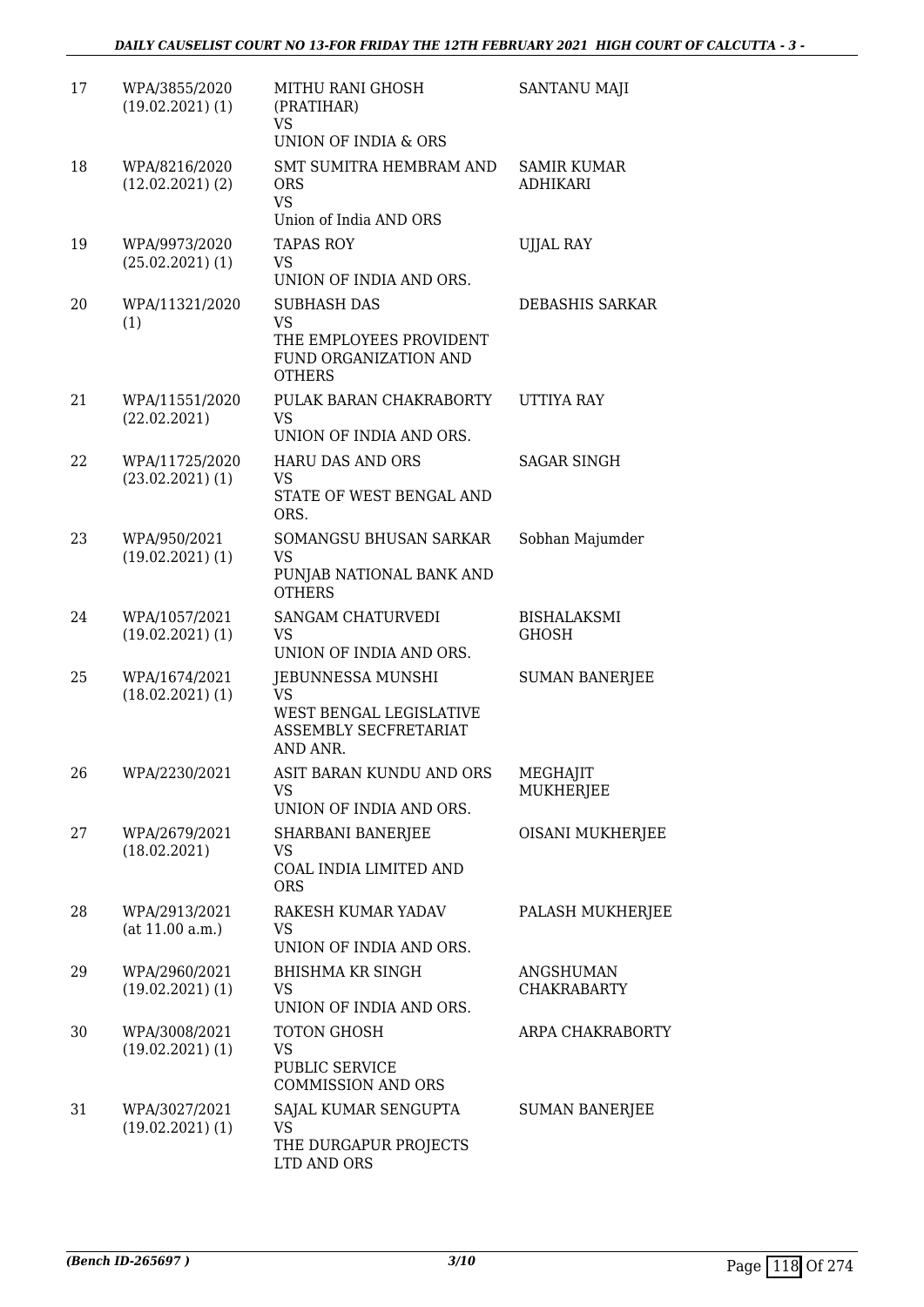| 32   | WPA/3038/2021<br>$(22.02.2021)$ (1)   | <b>HEMANT KUMAR</b><br>VS<br>UNION OF INDIA AND ORS.                                                     | PRATIK MAJUMER    |
|------|---------------------------------------|----------------------------------------------------------------------------------------------------------|-------------------|
| wt33 | WPA/3039/2021                         | ASHIM KUMAR CHAUDHURI<br><b>VS</b><br>UNION OF INDIA AND ORS.                                            | PRATIK MAJUMDER   |
| wt34 | WPA/3044/2021                         | <b>GURUDEV</b><br><b>VS</b><br>UNION OF INDIA AND ORS.                                                   | PRATIK MAJUMDER   |
| wt35 | WPA/3047/2021                         | SACHIN KUMAR MONDAL<br><b>VS</b><br>UNION OF INDIA AND ORS.                                              | PRATIK MAJUMDER   |
| wt36 | WPA/3051/2021                         | MANOJ KUMAR SINGH<br><b>VS</b><br>UNION OF INDIA AND ORS.                                                | PRATIK MAJUMDER   |
| wt37 | WPA/3052/2021                         | RAJNARAYAN KUMAR<br><b>VS</b><br>UNION OF INDIA AND ORS.                                                 | PRATIK MAJUMDER   |
| wt38 | WPA/3054/2021                         | RAJANISH KUAMR RAJAN<br><b>VS</b><br>UNION OF INDIA AND ORS.                                             | PRATIK MAJUMDER   |
| wt39 | WPA/3055/2021                         | <b>SHOBHAKANT KUMAR</b><br><b>VS</b><br>UNION OF INDIA AND ORS.                                          | PRATIK MAJUMDER   |
| 40   | WPA/3043/2021<br>$(22.02.2021)$ (1)   | M/S P.C. DEY ENTERPRISE<br>AND ANR<br><b>VS</b><br>UNION OF INDIA AND ORS.                               | DEBABRATA ROY     |
| wt41 | WPA/3048/2021                         | M/S DEBASISH NAG AND ANR<br><b>VS</b><br>UNION OF INDIA AND ORS.                                         | DEBABRATA RAY     |
| wt42 | WPA/3058/2021                         | M/S KARMAKAR ENTERPRISE<br><b>AND ANOTHER</b><br><b>VS</b><br>UNION OF INDIA AND ORS.                    | DEBABRATA RAY     |
|      | wt43 WPA/3073/2021                    | M/S SHYAM SUNDAR GHOSH<br>VS.<br>UNION OF INDIA AND ORS.                                                 | DEBABRATA ROY     |
|      | wt44 WPA/3085/2021                    | M/S JAGADISH CHANDRA<br><b>ADHIKARY AND ANR</b><br><b>VS</b><br>UNION OF INDIA AND ORS.                  | DEBABRATA RAY     |
| 45   | WPA/3060/2021<br>$(25.02.2021)$ (1)   | MAHENDRA KUMAR<br>VS<br>UNION OF INDIA AND ORS.                                                          | PRATIK MAJUMDER   |
| 46   | WPA/3101/2021<br>$(19.02.2021)$ $(1)$ | <b>BISWANATH MONDAL</b><br>VS<br>WEST BENGAL STATE<br>ELECTRICITY DISTRIBUTION<br><b>COMPANY LIMITED</b> | LIPIKA CHATTERJEE |
| 47   | WPA/3116/2021                         | SUBHAJIT BAYEN<br>VS<br>UNION OF INDIA AND ORS.                                                          | MANISH KUMAR DAN  |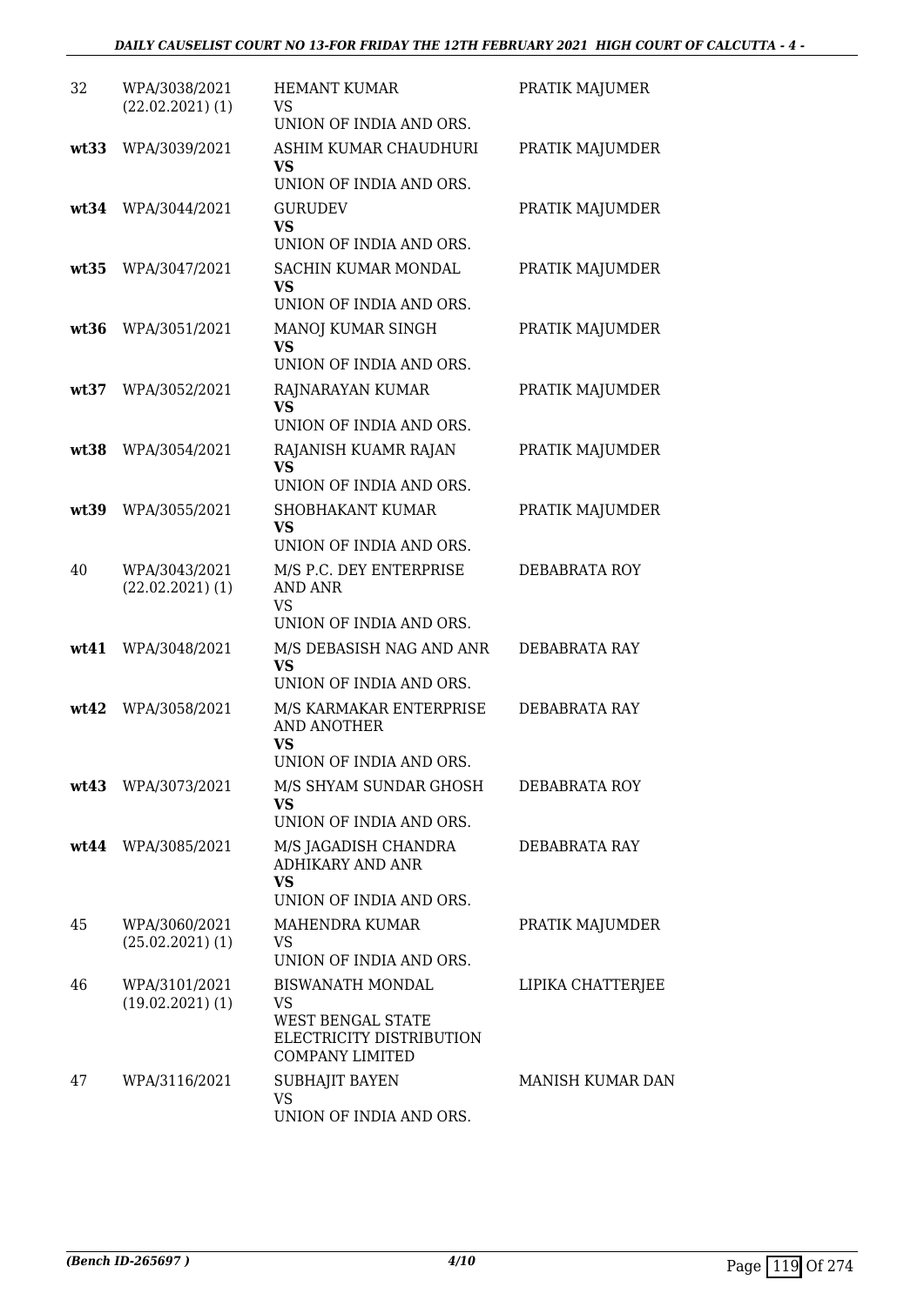| 48 | WPA/3164/2021<br>$(19.02.2021)$ $(1)$ | POULAMI BHATTACHARYA<br>VS<br>UNION OF INDIA AND ORS.                               | KAMAL KANTA KAR                      |
|----|---------------------------------------|-------------------------------------------------------------------------------------|--------------------------------------|
| 49 | WPA/3352/2021<br>(1)                  | <b>FARUK SHAIKH</b><br><b>VS</b><br>STATE OF WEST BENGAL AND<br>ORS.                | PRIYAKSHI BANERJEE                   |
| 50 | WPA/3612/2021                         | <b>BIJOY KRISHNA GIRI</b><br><b>VS</b><br>STATE OF WEST BENGAL AND<br>ORS.          | <b>GOUTAM KUMAR</b><br><b>MAITY</b>  |
| 51 | WPA/3619/2021<br>(1)                  | DR.TANMOY SARKAR<br><b>VS</b><br>UNION OF INDIA AND ORS.                            | <b>SABIR AHMED</b>                   |
| 52 | WPA/3668/2021                         | MD. SIRAJUL ISLAM<br><b>VS</b><br>UNION OF INDIA AND ORS.                           | <b>SYED SHAMSUL</b><br><b>AREFIN</b> |
| 53 | WPA/3677/2021                         | <b>SITA RAM SHAW</b><br><b>VS</b><br>UNION OF INDIA AND ORS.                        | ARPA CHAKRABORTY                     |
| 54 | WPA/3689/2021<br>(19.02.2021)         | SRIMOTI HANSDA<br><b>VS</b><br>M/S EASTERN COAL FIELDS<br>LTD AND ORS               | PARTHA GHOSH                         |
|    | IA NO: CAN/1/2021                     |                                                                                     |                                      |
| 55 | WPA/3709/2021<br>(18.02.2021)         | MADHULEKHA DATTA AND<br><b>ORS</b><br><b>VS</b><br>STATE OF WEST BENGAL AND<br>ORS. | SK JAYED HOSSSAIN                    |
| 56 | WPA/3726/2021                         | SOSTI JANA MANDAL @SOSTI<br>JANA<br><b>VS</b><br>STATE OF WEST BENGAL AND<br>ORS.   | PARTHA SARATHI<br><b>MONDAL</b>      |
| 57 | WPA/3901/2021<br>(26.02.2021)         | <b>ASRAF ALI AND ORS</b><br><b>VS</b><br>STATE OF WEST BENGAL AND<br>ORS.           | <b>BITASOK BANERJEE</b>              |
| 58 | WPA/3943/2021                         | <b>MANISH KUMAR</b><br><b>VS</b><br>UNION OF INDIA AND ORS.                         | SANJUKTA BASU<br><b>MALLICK</b>      |
| 59 | WPA/4024/2021                         | UTAM BATABYAL<br><b>VS</b><br>PASCHIM BANGA GRAMIN<br><b>BANK AND OTHERS</b>        | NEIL BASU                            |
|    |                                       | <b>MOTION GROUP - V</b>                                                             |                                      |
| 60 | WPA/24793/2014                        | SHILA RANI MAITY GAYEN<br><b>VS</b><br>STATE OF WEST BENGAL &<br><b>ORS</b>         | <b>SK AFROJUL HAQUE</b>              |
| 61 | WPA/25956/2015<br>(19.02.2021)        | <b>SANDIP GUPTA</b><br><b>VS</b><br>STATE OF WEST BENGAL &<br><b>ORS</b>            | S BHAGAT                             |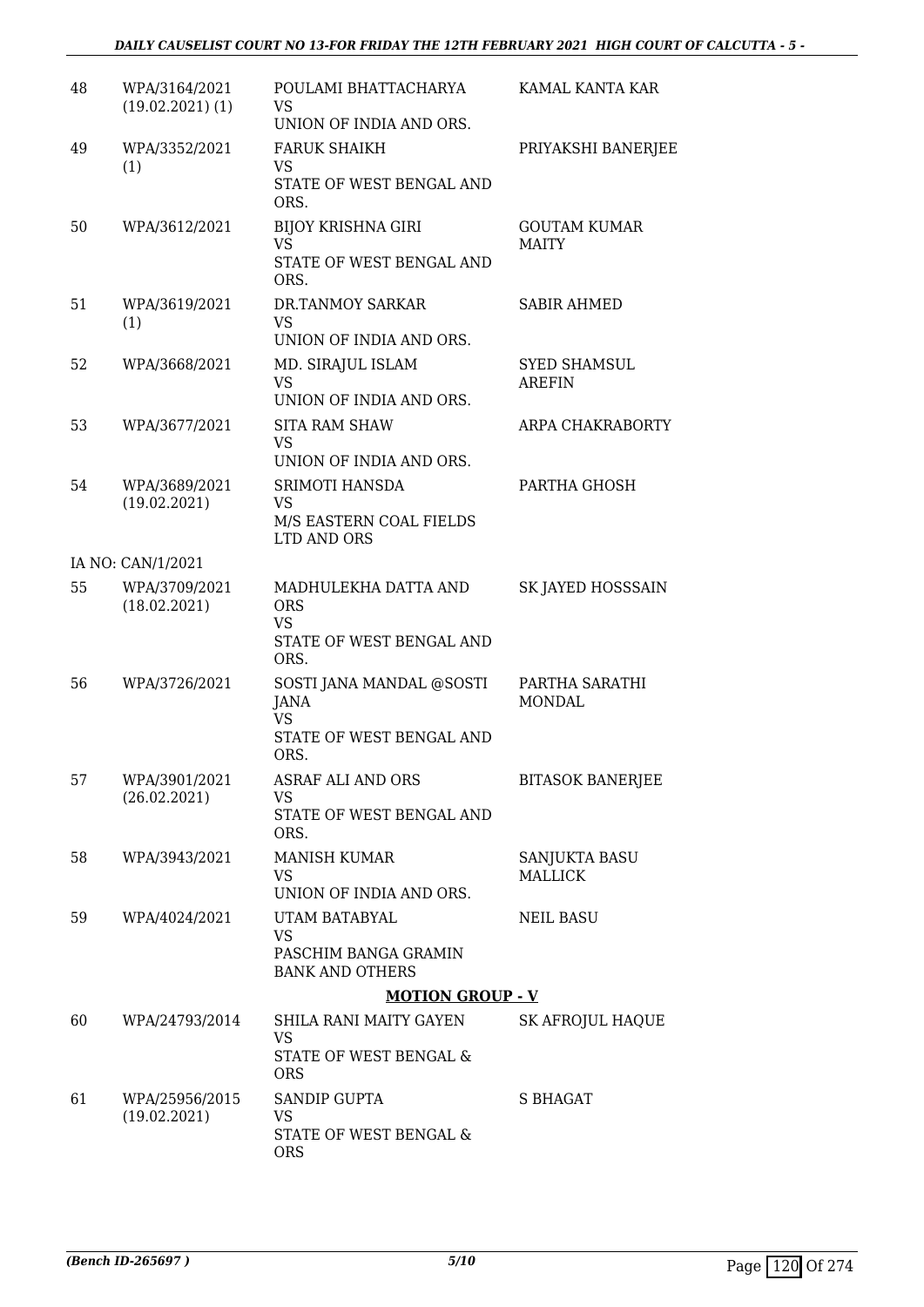| 62 | WPA/6696/2016                           | SK MD NURUZZAMAN<br>VS.<br>STATE OF WEST BENGAL &                                    | PRITHWISH GURIA                  |
|----|-----------------------------------------|--------------------------------------------------------------------------------------|----------------------------------|
|    |                                         | <b>ORS</b>                                                                           |                                  |
| 63 | WPA/2411/2019                           | <b>BISWANATH JANA</b><br>VS<br>STATE OF WEST BENGAL &<br><b>ORS</b>                  | <b>GOURAV DAS</b>                |
| 64 | WPA/6396/2019<br>(18.02.2021)           | SUJIT RAJBANSHI<br>VS<br>STATE OF WEST BENGAL &<br><b>ORS</b>                        | UJANI PAL SAMANTA                |
| 65 | WPA/6397/2019<br>(18.02.2021)           | RAJA RAJBANSHI<br><b>VS</b><br>STATE OF WEST BENGAL &<br><b>ORS</b>                  | UJANI PAL SAMANTA                |
| 66 | WPA/6933/2019<br>(24.02.2021)           | AKBAR ALI & ORS<br>VS.<br>STATE OF WEST BENGAL &<br><b>ORS</b>                       | <b>GOURAV DAS</b>                |
| 67 | WPA/6934/2019<br>(24.02.2021)           | DASHO MURMU & ORS<br>VS<br>STATE OF WEST BENGAL &<br><b>ORS</b>                      | <b>GOURAV DAS</b>                |
| 68 | WPA/6935/2019<br>(24.02.2021)           | <b>ANARUL SEKH &amp; ORS</b><br>VS<br>STATE OF WEST BENGAL &<br><b>ORS</b>           | <b>GOURAV DAS</b>                |
| 69 | WPA/6936/2019<br>(24.02.2021)           | <b>FAZLUR RAHAMAN &amp; ORS</b><br><b>VS</b><br>STATE OF WEST BENGAL &<br><b>ORS</b> | <b>GOURAV DAS</b>                |
| 70 | WPA/11253/2019                          | LALU CHANDRA KAITY & ANR<br><b>VS</b><br>STATE OF WEST BENGAL &<br><b>ORS</b>        | KISHALAYA GHOSH                  |
|    | IA NO: CAN/1/2020(Old No:CAN/4549/2020) |                                                                                      |                                  |
| 71 | WPA/17974/2019<br>(N.T.W.)              | <b>SUTAPA MONDAL HALDAR</b><br><b>VS</b><br>STATE OF WEST BENGAL &<br><b>ORS</b>     | DYUTIMAN BANERJEE                |
| 72 | WPA/256/2020<br>(22.02.2021)            | RANJAN KUMAR DAS<br>VS<br>STATE OF WEST BENGAL &<br><b>ORS</b>                       | MDL HABIBUR<br><b>RAHMAN</b>     |
| 73 | WPA/4095/2020<br>(23.02.2021)           | SMT GANGAMANI BAGDI<br>VS.<br>STATE OF WEST BENGAL &<br><b>ORS</b>                   | <b>SOUMI KUNDU</b>               |
| 74 | WPA/6677/2020                           | SUBHANKAR KUMAR SAHA<br>VS<br>STATE OF WEST BENGAL &<br><b>ORS</b>                   | PAROMITA MALAKAR<br><b>DUTTA</b> |

IA NO: CAN/1/2020(Old No:CAN/5555/2020)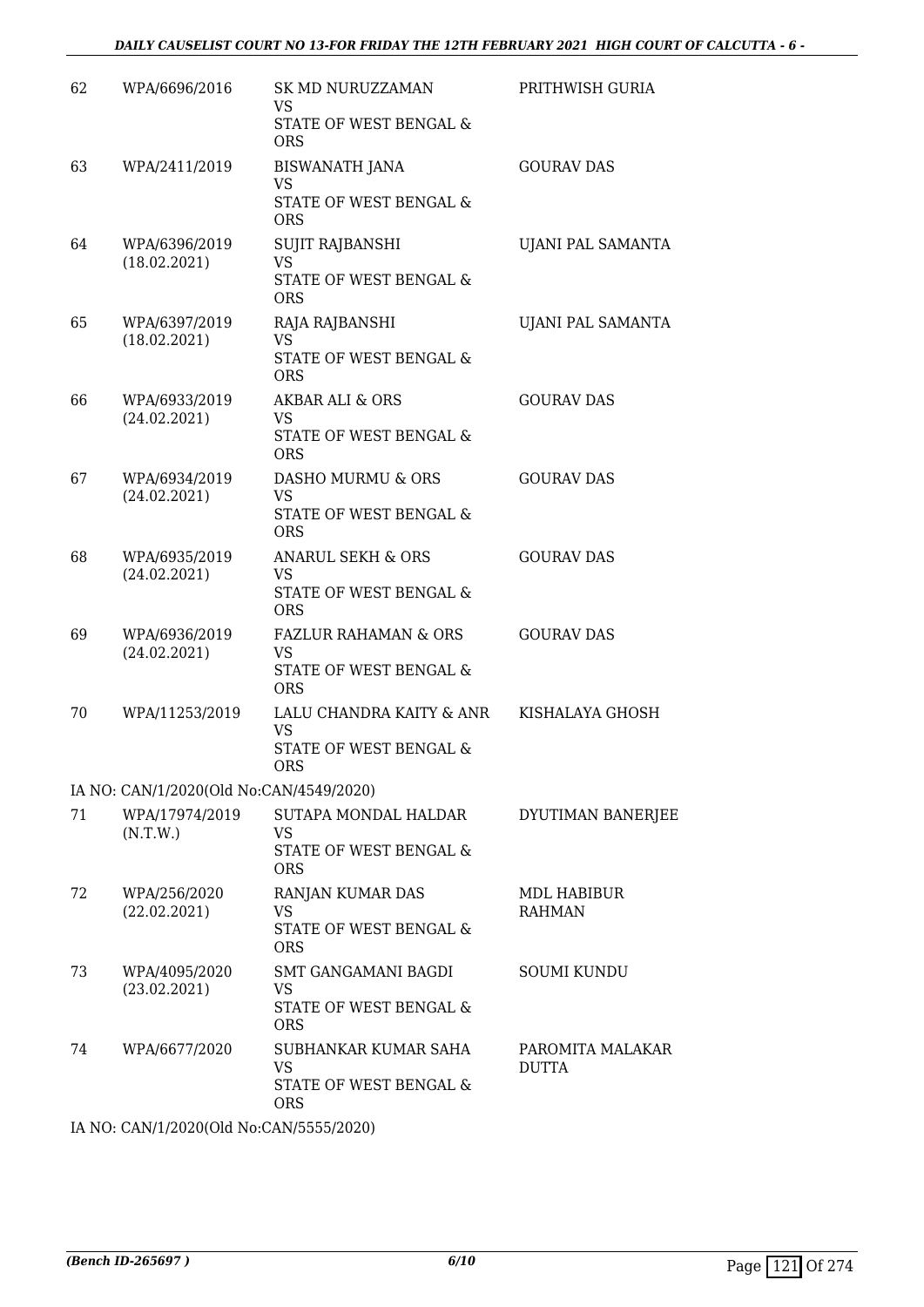### *DAILY CAUSELIST COURT NO 13-FOR FRIDAY THE 12TH FEBRUARY 2021 HIGH COURT OF CALCUTTA - 7 -*

| 75 | WPA/8650/2020<br>(23.02.2021)                                  | PADMA RANBAJ<br><b>VS</b><br>THE STATE OF WEST BENGAL<br><b>AND ORS</b>                                 | <b>SOUMAJIT DAS</b><br><b>MAHAPATRA</b> |
|----|----------------------------------------------------------------|---------------------------------------------------------------------------------------------------------|-----------------------------------------|
| 76 | WPA/11600/2020                                                 | <b>NIMAI PAL</b><br>VS<br>STATE OF WEST BENGAL AND                                                      | <b>ASHOK HALDER</b>                     |
| 77 | WPA/11838/2020<br>(N.T.W.)                                     | ORS.<br>PUNJAB NATIONAL BANK<br><b>SRAMIK UNION AND ANR</b><br>VS<br>UNION OF INDIA AND ORS.            | <b>SUPRIYO</b><br><b>CHATTOPADHYAY</b>  |
| 78 | WPA/2138/2021<br>(Co.-op. society<br>Services)<br>(25.02.2021) | <b>AMAL SARKAR</b><br><b>VS</b><br>THE WEST BENGAL STATE CO-<br>OPERATIVE HOUSING<br>FEDERATION AND ORS | <b>STEVEN SOURODIP</b><br><b>BISWAS</b> |
| 79 | WPA/3028/2021                                                  | BELA RANI SAMANTA AND<br><b>ORS</b><br><b>VS</b><br>STATE OF WEST BENGAL AND<br>ORS.                    | ZIAUL HAQUE                             |
| 80 | WPA/3059/2021<br>(23.02.2021)                                  | SATIBALA BARMAN AND<br><b>ANOTHER</b><br>VS<br>STATE OF WEST BENGAL AND<br>ORS.                         | PANCHANAN LET                           |
| 81 | WPA/3243/2021<br>(25.02.2021)                                  | <b>NAYAN SARKAR</b><br><b>VS</b><br>STATE OF WEST BENGAL AND<br>ORS.                                    | <b>ANKITA DEY</b>                       |
| 82 | WPA/3444/2021                                                  | SUJIT KUMAR DUTTA AND ORS<br><b>VS</b><br>STATE OF WEST BENGAL AND<br>ORS.                              | <b>KRISHNA YADAV</b>                    |
| 83 | WPA/3452/2021                                                  | SIMA BHATTACHARYA AND<br>ANR<br><b>VS</b><br>STATE OF WEST BENGAL AND<br>ORS.                           | <b>KRISHNA YADAV</b>                    |
| 84 | WPA/3601/2021<br>(25.02.2021)                                  | <b>GOUTAM GHOSH</b><br>VS.<br>STATE OF WEST BENGAL AND<br>ORS.                                          | <b>NEIL BASU</b>                        |
| 85 | WPA/3605/2021<br>(25.02.2021)                                  | HARANATH LAI AND ORS<br>VS.<br>STATE OF WEST BENGAL AND<br>ORS.                                         | <b>NEIL BASU</b>                        |
| 86 | WPA/3804/2021<br>(24.02.2021)                                  | SULEKHA KHATUN BIBI AND<br><b>OTHERS</b><br><b>VS</b><br>STATE OF WEST BENGAL AND<br>ORS.               | SRIKANTA DATTA                          |
| 87 | WPA/3825/2021                                                  | TANMAY SARKAR<br>VS.<br>STATE OF WEST BENGAL AND<br>ORS.                                                | <b>MRINAL KANTI MAITY</b>               |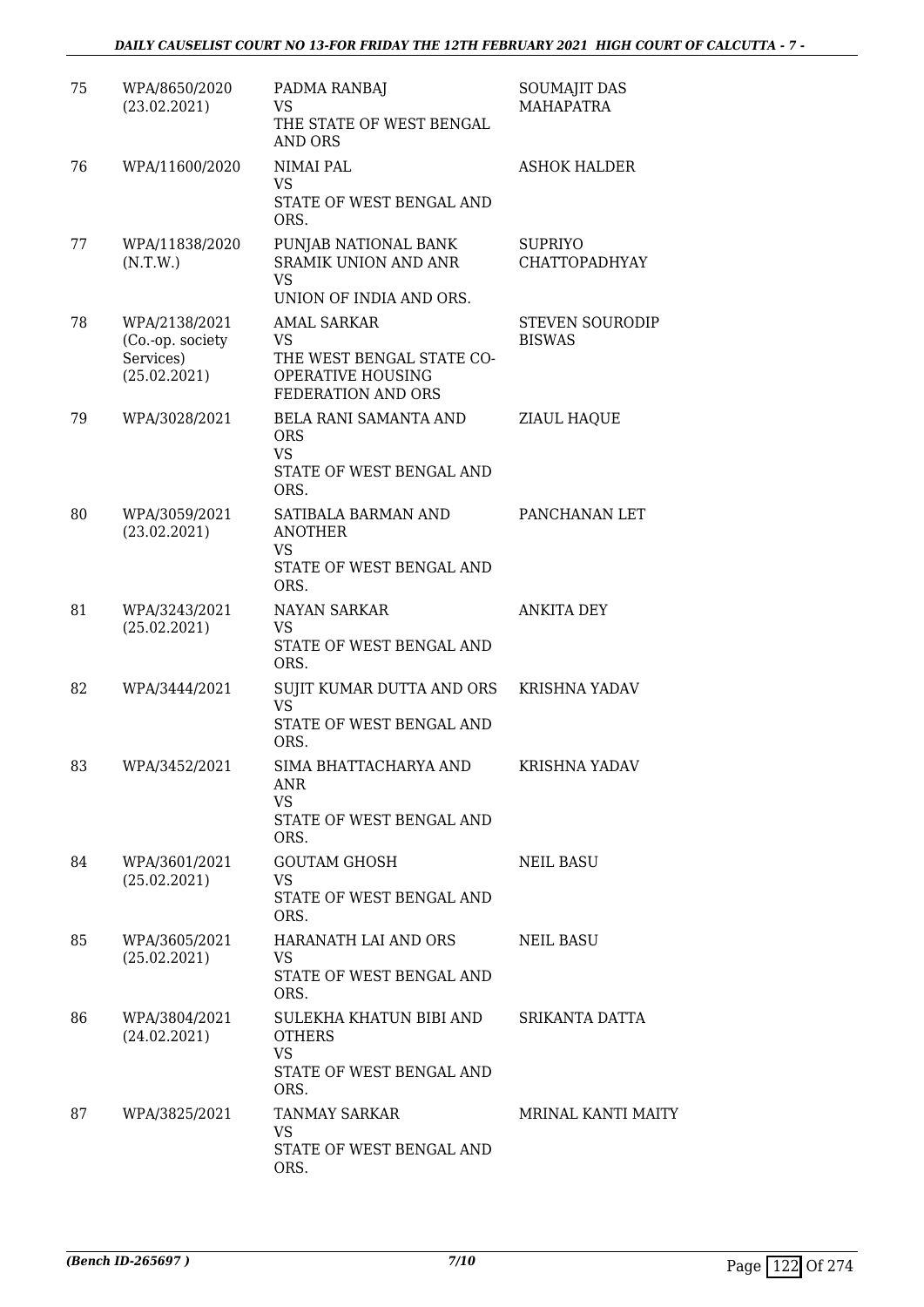| 88 | WPA/3827/2021                                     | RATNA BAR<br><b>VS</b><br>STATE OF WEST BENGAL AND<br>ORS.                                      | <b>MRINAL KANTI MAITY</b>                     |
|----|---------------------------------------------------|-------------------------------------------------------------------------------------------------|-----------------------------------------------|
| 89 | WPA/3831/2021                                     | <b>SAHANGIR SARDAR</b><br><b>VS</b><br>STATE OF WEST BENGAL AND<br>ORS.                         | <b>MRINAL KANTI MAITY</b>                     |
| 90 | WPA/3883/2021                                     | <b>BADAL CHANDRA GANGULY</b><br><b>VS</b><br>STATE OF WEST BENGAL AND<br>ORS.                   | SATYAJIT MAHATA                               |
|    |                                                   | <b>HEARING ASSIGNED</b>                                                                         |                                               |
| 91 | WPA/13095/2018<br>$(Gr.-III)$ (3)<br>(17.02.2021) | C.D. EQUIFINANCE PRIVATE<br><b>LIMITED</b><br><b>VS</b><br>STATE OF WEST BENGAL &<br><b>ORS</b> | AJAY GAGGAR                                   |
|    |                                                   | IA NO: CAN/1/2018(Old No:CAN/5793/2018), CAN/3/2020(Old No:CAN/708/2020)                        |                                               |
|    |                                                   | <b>HEARING</b>                                                                                  |                                               |
| 92 | WPA/924/2009<br>$(Gr.-VI)$ $(3)$<br>(01.03.2021)  | SUBIR BHATTACHARJEE<br><b>VS</b><br>STATE OF WEST BENGAL &<br><b>ORS</b>                        | JASOBANTA RAKSHIT                             |
|    |                                                   | IA NO: CAN/1/2010(Old No:CAN/2267/2010), CAN/2/2015(Old No:CAN/4526/2015)                       |                                               |
| 93 | WPA/19270/2012<br>$(Gr.-VI) (1)$                  | <b>JYOTIRMOY MITRA</b><br><b>VS</b><br>D V C & ORS                                              | <b>ANIMESH</b><br><b>BHATTACHARYA</b>         |
|    | IA NO: CAN/1/2020(Old No:CAN/1000/2020)           |                                                                                                 |                                               |
| 94 | WPA/20544/2015<br>(1)                             | PURNA CHANDRA SARKAR<br>VS<br><b>BANGIYA GRAMIN VIKASH</b><br><b>BANK &amp; ORS</b>             | <b>SUMITA SHAW</b>                            |
|    |                                                   | IA NO: CAN/1/2019(Old No:CAN/12708/2019), CAN/2/2020, CAN/3/2020                                |                                               |
| 95 | WPA/21557/2016<br>$(Gr.-VI) (1)$                  | NAGENDRANATH MURMU<br>VS<br><b>INDIAN OVERSEAS BANK &amp;</b><br><b>ORS</b>                     | CHITTAPRIYA GHOSH                             |
| 96 | WPA/21892/2016<br>$(Gr.-VI)$ $(1)$                | JITENDRA PRASAD MALI<br><b>VS</b><br><b>UNION OF INDIA 7 ORS</b>                                | PAMPA DEY (DHABAL)                            |
|    | IA NO: CAN/1/2019(Old No:CAN/12261/2019)          |                                                                                                 |                                               |
| 97 | WPA/21787/2018<br>$(Gr.-VI)$ $(3)$                | SK SAMUAL HOSSEN & ORS<br><b>VS</b><br>STATE OF WEST BENGAL &<br><b>ORS</b>                     | RAJU<br><b>BHATTACHARYYA</b>                  |
|    |                                                   | IA NO: CAN/1/2020(Old No:CAN/898/2020), CAN/2/2020(Old No:CAN/1329/2020)                        |                                               |
| 98 | WPA/24525/2018<br>$(Gr.-VI) (1)$                  | RAMA PRASAD SARKAR<br><b>VS</b><br>STATE OF WEST BENGAL&<br><b>ORS</b>                          | <b>RAMA PRASAD</b><br><b>SARKAR IN PERSON</b> |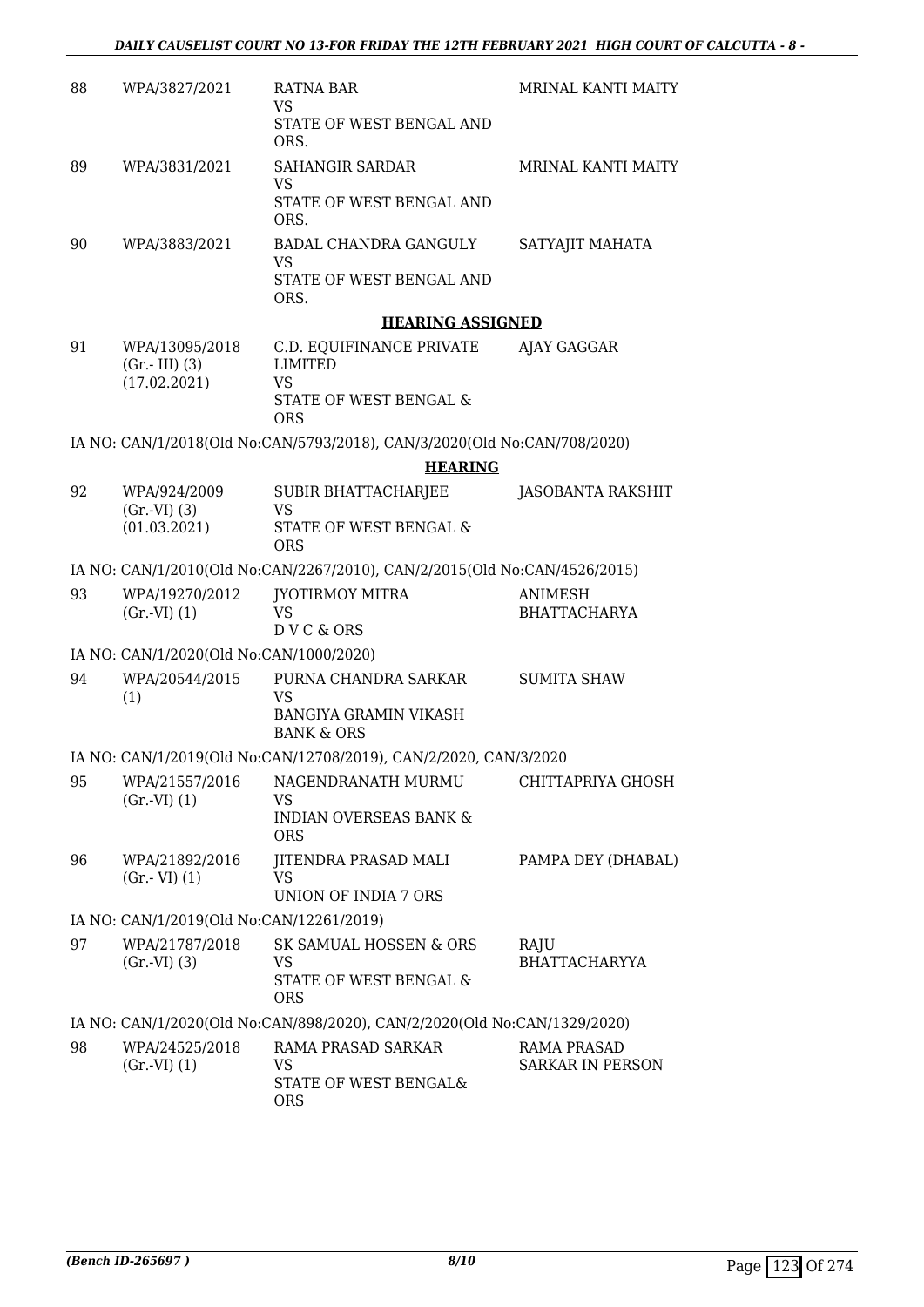| 99  | WPA/24642/2018<br>$(Gr.-VI) (1)$        | RAKESH KUMAR SRIVASTAVA<br>$&$ ANR<br><b>VS</b><br>W.B. S. E. D. CO-LTD & ORS              | V. CHATTERJEE                      |                 |
|-----|-----------------------------------------|--------------------------------------------------------------------------------------------|------------------------------------|-----------------|
|     | IA NO: CAN/1/2019(Old No:CAN/8318/2019) |                                                                                            |                                    |                 |
|     | wt100 WPA/25162/2018                    | ANIRUDDHA KAR & ORS<br><b>VS</b><br>W.B.S. E.D.CO. LTD & ORS                               | VICTOR CHATTERJEE                  |                 |
|     | IA NO: CAN/1/2019(Old No:CAN/8317/2019) |                                                                                            |                                    |                 |
| 101 | WPA/5214/2019                           | MD. RUKNUDDIN                                                                              | SHABAZ ALAM                        | SAIKAT BANERJEE |
|     | (1)                                     | <b>VS</b><br>THE HON'BLE HIGH COURT AT<br><b>CALCUTTA &amp; ORS</b>                        |                                    |                 |
| 102 | WPA/7670/2019<br>(1)                    | ASIM SARKAR @ ASHIM<br><b>SARKAR</b><br><b>VS</b><br>CENTRAL BANK OF INDIA &<br><b>ORS</b> | SAMKHA SUBHRA<br><b>ROY</b>        |                 |
| 103 | WPA/7671/2019<br>(1)                    | <b>JUDHISTHIR MAHATO</b><br><b>VS</b><br>CENTRAL BANK OF INDIA &<br><b>ORS</b>             | <b>SANKHA SUBHRA</b><br>ROY        |                 |
| 104 | WPA/7672/2019<br>(1)                    | <b>BIJOYLAL BEGI</b><br><b>VS</b><br>CENTRAL BANK OF INDIA &<br><b>ORS</b>                 | SANKHA SUBHRA RAY                  |                 |
| 105 | WPA/7673/2019<br>(1)                    | <b>JAMUNA RUI DAS</b><br><b>VS</b><br>CENTRAL BANK OF INDIA &<br><b>ORS</b>                | <b>SANKHA SUBHRA</b><br><b>ROY</b> |                 |
| 106 | WPA/16750/2019<br>(1)                   | BIMALA RANI SINGHA<br>VS<br>STATE OF WEST BENGAL<br>&ORS                                   | MD HABIBUR<br><b>RAHAMAN</b>       |                 |
| 107 | WPA/17541/2019<br>(1)                   | RATNA KARANJAI<br><b>VS</b><br>UNION OF INDIA & ORS                                        | RATNA KARANJAI<br>(INPESON)        |                 |
| 108 | WPA/21485/2019<br>$(Gr.-VI)$ $(3)$      | PARTHA SAKHA ROY<br><b>VS</b><br>STATE OF WEST BENGAL &<br><b>ORS</b>                      | <b>GOUTAM DINDA</b>                |                 |
| 109 | WPA/2728/2020<br>$(Gr.-VI)$ $(3)$       | PRATUL KUMAR NAYAK<br>VS.<br>UNITED BANK OF INDIA &<br><b>ORS</b>                          | <b>GOUTAM ACHARYA</b>              |                 |
| 110 | WPA/6374/2020<br>(1)                    | SUDHANYA DAS& ORS<br><b>VS</b><br>STATE OF WEST BENGAL&<br><b>ORS</b>                      | MAYUKH MAITRA                      |                 |
| 111 | WPA/7126/2020<br>(1)                    | PRATAP MANNA<br>VS<br>STATE OF WEST BENGAL AND<br>ORS.                                     | TIANA<br><b>BHATTACHARYA</b>       |                 |

IA NO: CAN/1/2020, CAN/2/2020, CAN/3/2020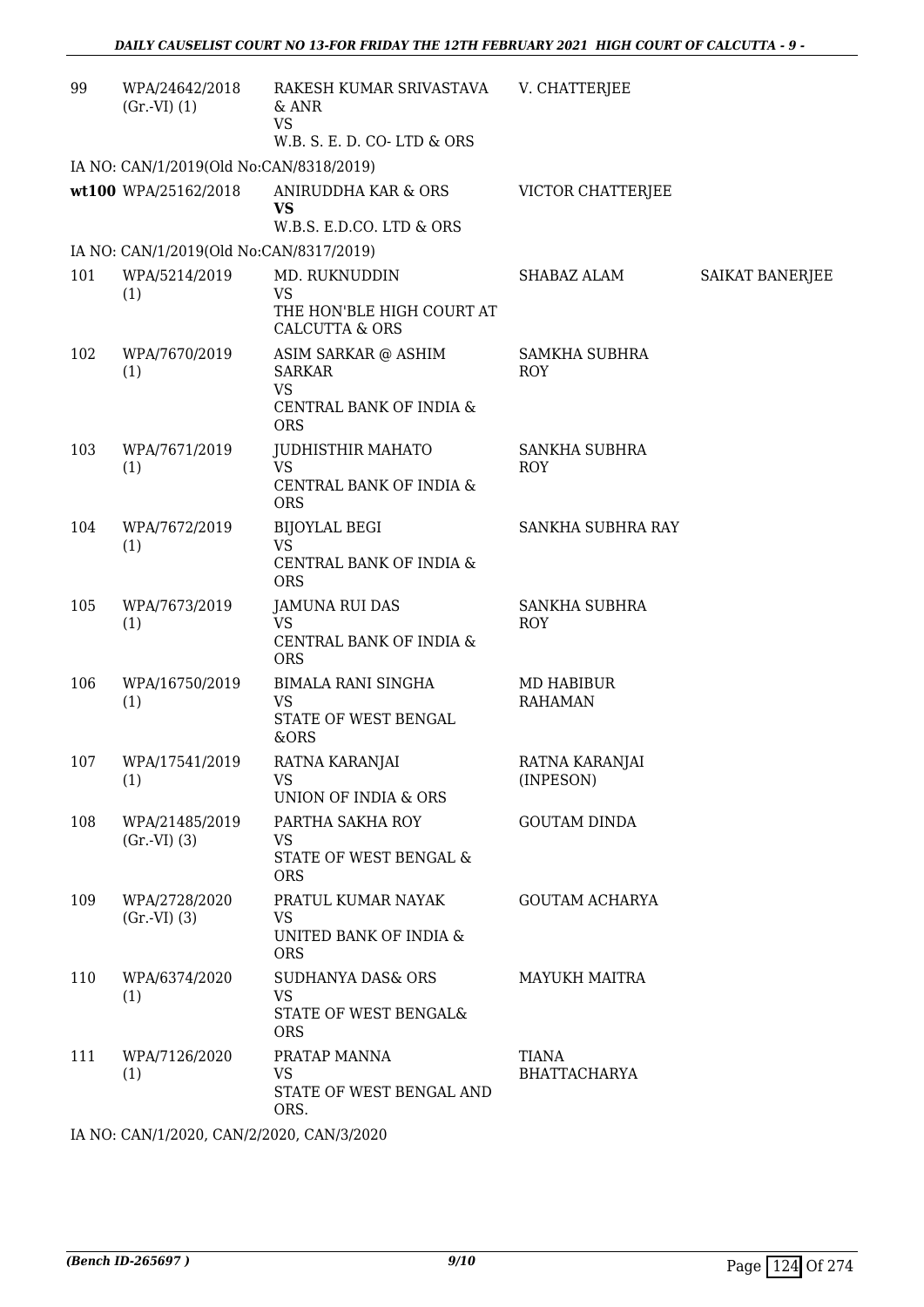| 112 | WPA/7271/2020<br>$(Gr.-VI) (1)$  | SAMIR KUMAR HALDER<br>VS<br>State of West Bengal                                         | PAYEL SHOME                           |
|-----|----------------------------------|------------------------------------------------------------------------------------------|---------------------------------------|
|     | IA NO: CAN/1/2020                |                                                                                          |                                       |
| 113 | WPA/11609/2020<br>$(Gr.-VI) (1)$ | RATNA KARANJAI IN PERSON<br><b>VS</b><br>UNION OF INDIA AND ORS.                         | RATNA KARANJAI IN<br><b>PERSON</b>    |
|     |                                  | <b>HEARING (IRRESPECTIVE OF CLASSIFICATION)</b>                                          |                                       |
| 114 | WPA/7633/2018<br>$(Gr.-II) (1)$  | <b>SMT. GOURI SANTRA</b><br>VS.<br>STATE OF WEST BENGAL &<br><b>ORS</b>                  | <b>SHRABONI SARKAR</b>                |
| 115 | WPA/20342/2018<br>(Gr.V) (1)     | MADHUMITA BANERJEE<br><b>VS</b><br>THE KOLKATA MUNICIPAL<br><b>CORPORATION &amp; ORS</b> | <b>BIDYUT KUMAR</b><br><b>HALDER</b>  |
| 116 | WPA/12664/2019<br>(Gr.V) (1)     | DR. MANAS KUMAR PRATIHAR<br>VS.<br>STATE OF WEST BENGAL &<br><b>ORS</b>                  | <b>SAMIR KUMR</b><br><b>ADHIKARI</b>  |
|     | wt117 WPA/9921/2018              | DR.ARUN CHAKRABORTY<br><b>VS</b><br><b>STATE OF WEST BENGAL&amp;</b><br><b>ORS</b>       | D.K. SAHOO                            |
| 118 | WPA/21815/2019<br>(Gr.V) (1)     | <b>BADAL DAS</b><br><b>VS</b><br>STATE OF WEST BENGAL &<br><b>ORS</b>                    | LAKSHMIKANTA<br><b>BHATTACHARYA</b>   |
| 119 | WPA/4598/2020<br>(Gr.V) (1)      | <b>ABINASH NATH &amp; ORS</b><br><b>VS</b><br>STATE OF WEST BENGAL &<br><b>ORS</b>       | PARTHA SARKAR                         |
| 120 | WPA/4888/2020<br>(Gr.V) (1)      | <b>SOUMEN CHABRI</b><br><b>VS</b><br><b>STATE OF WEST BENGAL &amp;</b><br><b>ORS</b>     | <b>SALONI</b><br><b>BHATTACHARJEE</b> |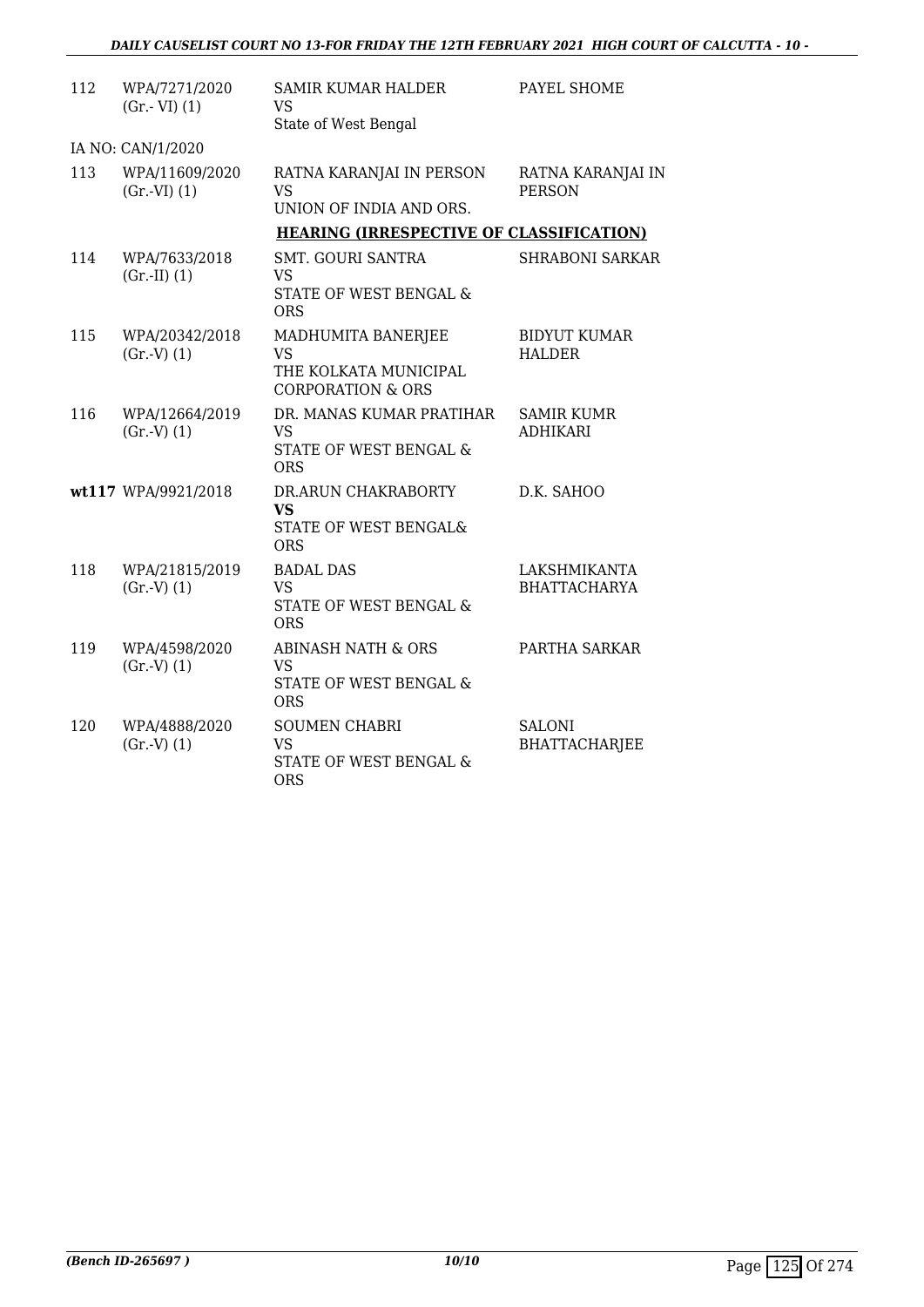

# In The High Court at Calcutta

## **Appellate Side**

**DAILY CAUSELIST For Friday The 12th February 2021**

### **COURT NO. 8**

**SINGLE BENCH (SB - IV)**

**AT 10:45 AM**

### **HON'BLE JUSTICE SABYASACHI BHATTACHARYYA**

**(VIA VIDEO CONFERENCE)**

**ON AND FROM MONDAY, THE 11TH JANUARY, 2021 – MATTERS (MOTION & HEARING ) UNDER ARTICLE 226 OF THE CONSTITUTION RELATING TO RESIDUARY UNDER GROUP IX [EXCLUDING ELECTRICITY MATTERS AND MATTERS UNDER PUBLIC PREMISES (UNAUTHORISED OCCUPANTS) ACT, 1971] INCLUDING APPLICATIONS CONNECTED THERETO.**

**NOTE (1) : ORIGINAL SIDE MATTERS WILL BE TAKEN UP FROM 10:45 A.M. TILL RECESS, ONLY ON TUESDAYS AND THURSDAYS.**

**NOTE ( 2) : APPELLATE SIDE MATTERS WILL BE TAKEN UP FROM 2 P.M. ONWARDS OR IMMEDIATELY AFTER COMPLETION OF ORIGINAL SIDE MATTERS, WHICHEVER IS EARLIER, ON TUESDAY AND THURSDAYS.**

**NOTE (3) : ON MONDAYS, WEDNESDAYS AND FRIDAYS, APPELLATE SIDE MATTERS WILL BE TAKEN THROUGHOUT THE DAY.**

**NOTE (4) : LEARNED ADVOCATES APPEARING IN MATTERS PERTAINING**

**---------------------------------------------------------------------------------------------------------**

**TO DIN (COMPANIES ACT, 2013) ARE REQUESTED TO HAND OVER**

**------------------------------------------------------------------------------------------------- THE DETAILS (NUMBER/ITEM NO. .... ETC.) TO THE COURT OFFICER**

**---------------------------------------------------------------------------------------------------**

**FOR BEING CLUBBED TOGETHER FOR HEARING. -----------------------------------------------------------------------**

**NOTE (5) : MENTIONING WILL BE ALLOWED ONLY AT THE FIRST SITTING OF COURT ON THE FIRST WORKING DAY OF EVERY WEEK.**

> **MATTERS WILL BE TAKEN UP THROUGH PHYSICAL HEARING ONLY WHEN BOTH THE PARTIES ARE AGREED.**

#### **URGENT MOTION** 1 WPA/20391/2019 (TOP) PAPITA DAS VS STATE OF WEST BENGAL & ORS ABHIJIT MONDAL **wt2** CPAN/97/2021 PAPITA DAS **VS** SUKHAMOY CHAKRABORTY ABHIJIT MANDAL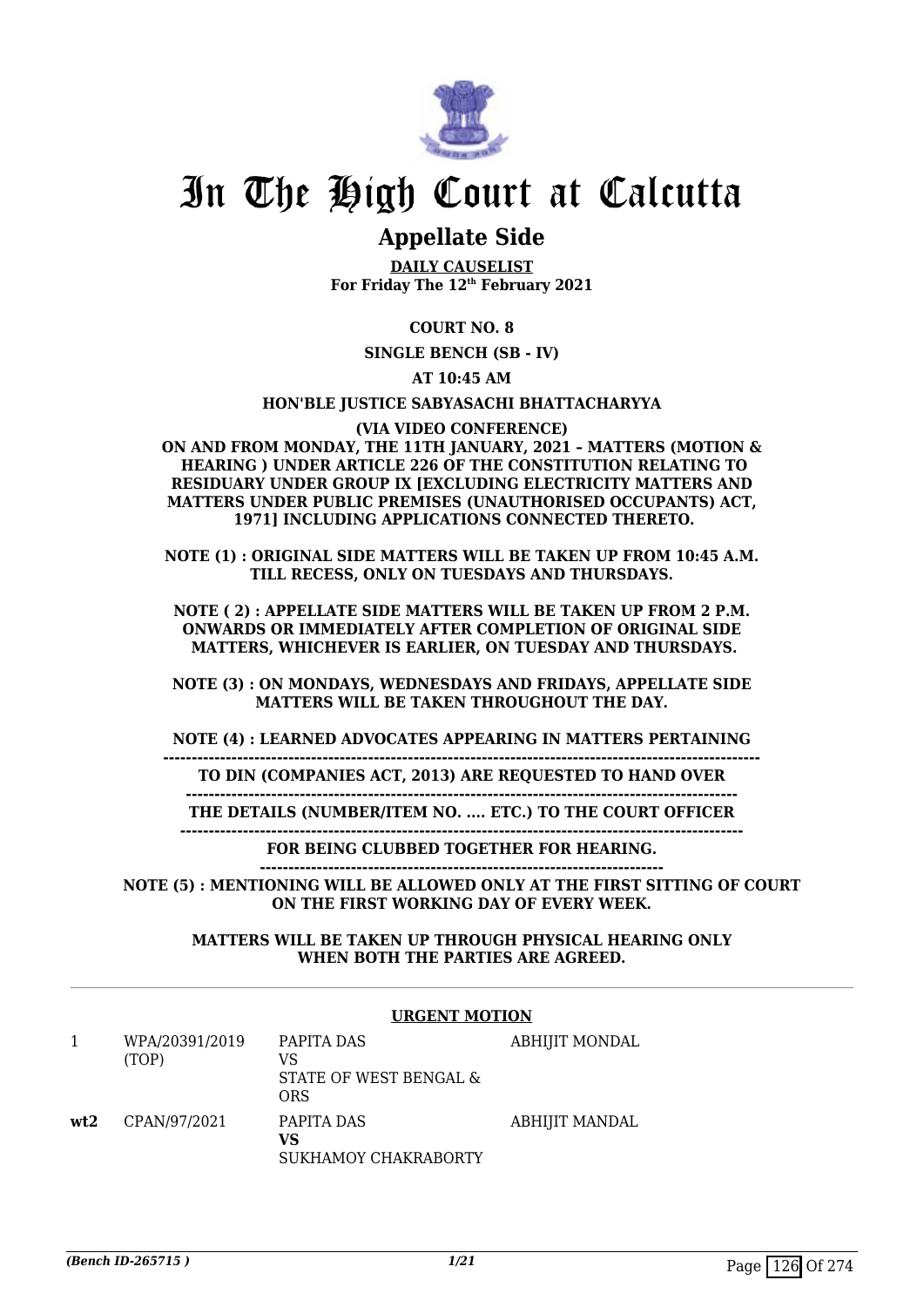| 3  | WPA/2389/2020<br>(TOP)  | CHANCHAL BASU<br>VS<br>STATE OF WEST BENGAL &<br>ORS.                                        | UTSAV MUKHERJEE                        |
|----|-------------------------|----------------------------------------------------------------------------------------------|----------------------------------------|
| 4  | WPA/3925/2020<br>(TOP)  | MST. SALEHA KHATUN<br>VS<br>STATE OF WEST BENGAL &<br><b>ORS</b>                             | LIPIKA CHATTERJEE                      |
| 5  | WPA/6150/2020<br>(TOP)  | JUMMAN MOLLA<br><b>VS</b><br>STATE OF WEST BENGAL &<br><b>ORS</b>                            | <b>SURENDRA KUMAR</b><br><b>SHARMA</b> |
|    |                         | IA NO: CAN/1/2020(Old No:CAN/4437/2020), CAN/2/2020                                          |                                        |
| 6  | WPA/7639/2020<br>(TOP)  | SAMIUL SK.<br><b>VS</b><br>State of West Bengal                                              | RAMDULAL MANNA                         |
|    | IA NO: CAN/1/2020       |                                                                                              |                                        |
| 7  | WPA/8521/2020<br>(TOP)  | DHARAM CHAND AGARWAL<br><b>VS</b><br>STATE OF WEST BENGAL<br>AND ORS.                        | <b>SUPRIYO</b><br><b>CHATTOPADHYAY</b> |
| 8  | WPA/8903/2020<br>(TOP)  | K K INFRAPROMOTERS<br>PRIVATE LIMITED<br>VS<br>STATE OF WEST BENGAL<br>AND ANOTHER           | ABANTIKA GARAI                         |
| 9  | WPA/9795/2020<br>(TOP)  | THE MAHA BODHI SOCIETY<br>OF INDIA<br><b>VS</b><br>STATE OF WEST BENGAL<br>AND ORS.          | <b>B K BANERJEE</b>                    |
| 10 | WPA/10985/2020<br>(TOP) | CHITTARANJAN RAY<br>VS<br>STATE OF WEST BENGAL<br>AND ORS.                                   | CHITTARANJAN RAY<br>(IN PERSON)        |
| 11 | WPA/11408/2020<br>(TOP) | <b>MAKHAN BALA ROY</b><br><b>VS</b><br>UNION OF INDIA AND ORS.                               | <b>SRIKUMAR MANDAL</b>                 |
| 12 | WPA/11431/2020<br>(TOP) | <b>BIJOY BISWAS AND ORS</b><br><b>VS</b><br>THE UNION OF INDIA AND<br><b>ORS</b>             | <b>MAINAK GANGULY</b>                  |
| 13 | WPA/11435/2020<br>(TOP) | KIC RESOURCES LIMITED<br><b>AND ANOTHER</b><br><b>VS</b><br>STATE OF WEST BENGAL<br>AND ORS. | <b>KUM KUM</b><br>MUKHERJEE            |
| 14 | WPA/11695/2020<br>(TOP) | KHOSH MOHAMMAD SEIKH<br>VS.<br>STATE OF WEST BENGAL<br>AND ORS.                              | PAMPA DEY(DHABAL)                      |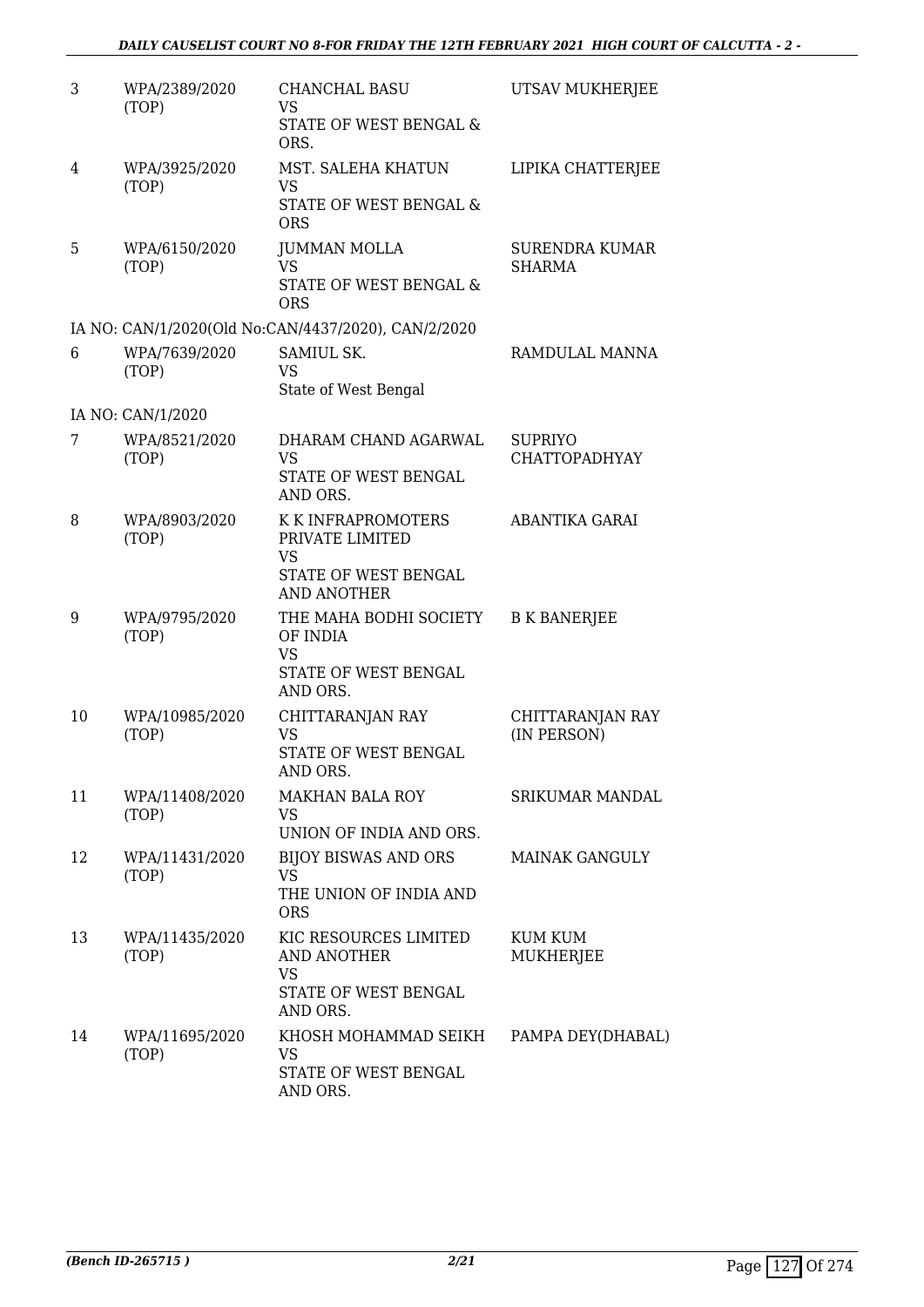### *DAILY CAUSELIST COURT NO 8-FOR FRIDAY THE 12TH FEBRUARY 2021 HIGH COURT OF CALCUTTA - 3 -*

| 15   | WPA/164/2021<br>(TOP)     | SK AMIR @ ARMAN BHOLA<br><b>VS</b><br>STATE OF WEST BENGAL<br>AND ORS.                         | <b>MOYUKH</b><br><b>MUKHERJEE</b> |
|------|---------------------------|------------------------------------------------------------------------------------------------|-----------------------------------|
| 16   | WPA/1375/2021<br>(TOP)    | <b>GOURI BERA</b><br>VS<br>STATE OF WEST BENGAL<br>AND ORS.                                    | <b>SUKANTA DAS</b>                |
| 17   | WPA/1477/2021<br>(TOP)    | ACHAN ULLA MOLLA<br><b>VS</b><br>STATE OF WEST BENGAL<br>AND ORS.                              | <b>NAZIR AHMED</b>                |
| 18   | WPA/1517/2021<br>(TOP)    | KANCHAN MONDAL AND<br>ANR<br><b>VS</b><br>STATE OF WEST BENGAL<br>AND ORS.                     | SABYASACHI<br><b>MONDAL</b>       |
| 19   | WPA/1715/2021<br>(TOP)    | SAJAHAN AND OTHERS<br><b>VS</b><br>STATE OF WEST BENGAL<br>AND ORS.                            | <b>SUJIT KUMAR RATH</b>           |
| wt20 | WPA/1721/2021             | SK AJMIR AND OTHERS<br><b>VS</b><br>STATE OF WEST BENGAL<br><b>AND ORS</b>                     | <b>SU7JIT KUMAR RATH</b>          |
| wt21 | WPA/1724/2021             | MUKHTAR ALI AND OTHERS<br><b>VS</b><br>STATE OF WEST BENGAL<br>AND ORS.                        | SUJIT KUMAR RATH                  |
|      | wt22 WPA/1728/2021        | SK ASLAM AND OTHERS<br><b>VS</b><br>STATE OF WEST BENGAL<br>AND ORS.                           | SUJIT KUMAR RATH                  |
|      | wt23 WPA/1731/2021        | PRADIP RAJAK AND OTHERS<br><b>VS</b><br>STATE OF WEST BENGAL<br>AND ORS.                       | <b>SUJIT KUMAR RATH</b>           |
|      | wt24 WPA/1735/2021        | BEDANA KHATUN AND<br><b>OTHERS</b><br><b>VS</b><br>STATE OF WEST BENGAL<br>AND ORS.            | SUJIT KUMAR RATH                  |
| 25   | WPA/718/2021<br>(TOP)     | M/S. HILTAKE<br>ELECTRONICS PVT LTD<br>AND ANR<br>VS<br>STATE OF WEST BENGAL<br>AND ORS.       | <b>SAMIK SARKAR</b>               |
| 26   | WPA/2504/2021<br>(2 P.M.) | ARONI TUBES PVT LTD<br>VS<br>WEST BENGAL AGRO<br>INDUSTRIES CORPORATION<br><b>LTRD AND ORS</b> | DEBASREE DHAMALI                  |
|      |                           | <b>URGENT MOTION 2</b>                                                                         |                                   |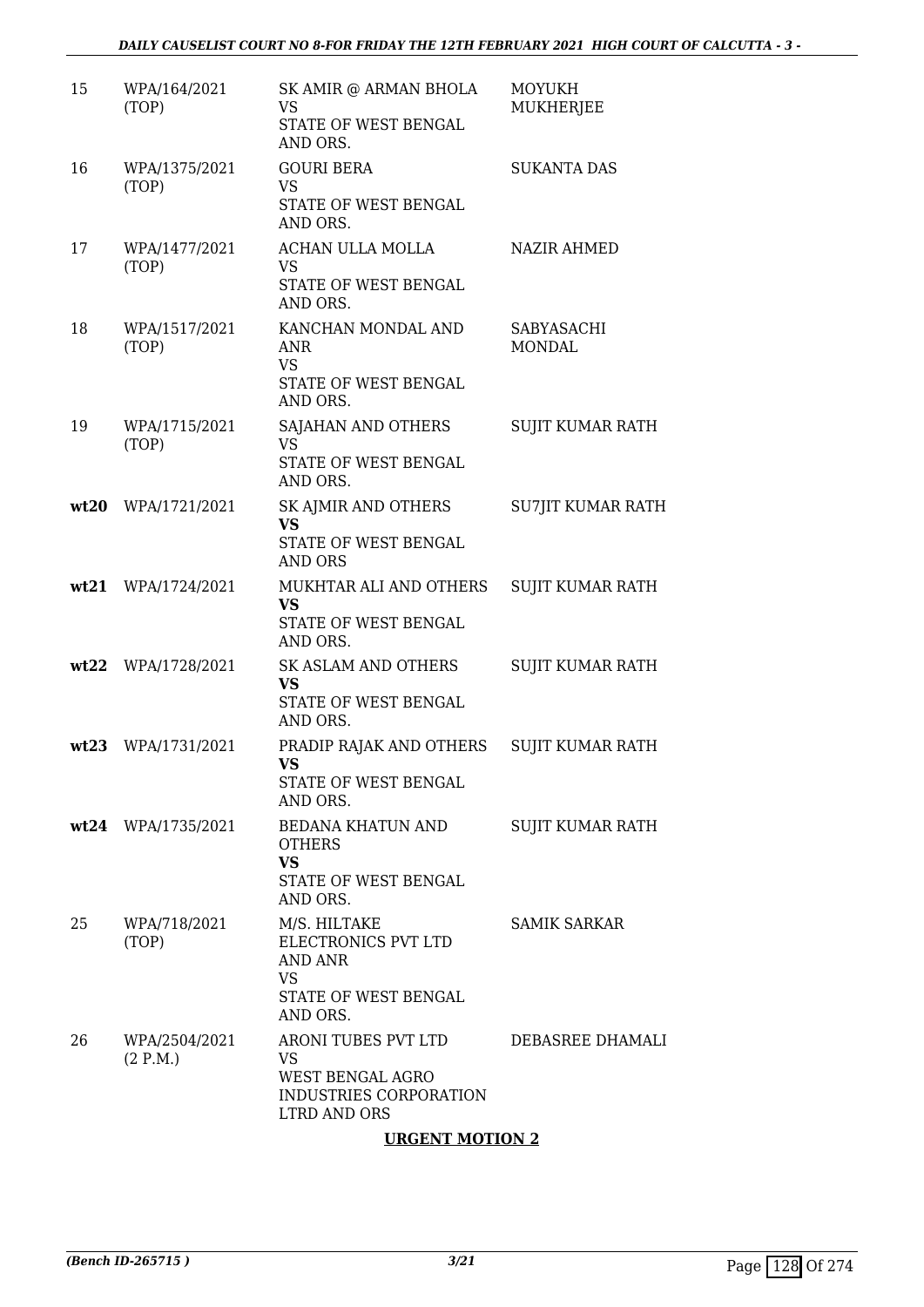| 27 | WPA/2085/2016<br>(TOP)                  | MD AMANULLAH LASKAR<br>VS<br>STATE OF WEST BENGAL &<br><b>ORS</b>                               | <b>M R ABEDIN</b>                     |
|----|-----------------------------------------|-------------------------------------------------------------------------------------------------|---------------------------------------|
| 28 | WPA/15632/2019<br>(TOP)                 | PRABIR KUMAR DHALI &<br><b>ORS</b><br><b>VS</b><br>KOLKATA PORT TRUST &<br><b>ORS</b>           | <b>SATADRU LAHIRI</b>                 |
|    | IA NO: CAN/1/2021                       |                                                                                                 |                                       |
| 29 | WPA/16861/2019<br>(TOP)                 | MAFAJUL HUSSAIN & ORS<br><b>VS</b><br>STATE OF WEST BENGAL &<br><b>ORS</b>                      | MD HABIBUR<br><b>RAHAMAN</b>          |
| 30 | WPA/18519/2019<br>(TOP)                 | CHHABI RANI DAS & ORS.<br><b>VS</b><br>STATE OF WEST BENGAL &<br>ORS.                           | <b>GHANASHYAM PATRA</b>               |
| 31 | WPA/18942/2019<br>(TOP)                 | <b>MINATI MAITY</b><br><b>VS</b><br>STATE OF WEST BENGAL &<br><b>ORS</b>                        | <b>SK SAHJAHAN</b>                    |
| 32 | WPA/21872/2019<br>(TOP)                 | MRINMOY KR MANDAL &<br><b>ORS</b><br><b>VS</b><br>STATE OF WEST BENGAL &<br><b>ORS</b>          | RATUL GHOSH                           |
| 33 | WPA/22075/2019<br>(TOP)                 | SANJIB KUMAR MANDAL<br><b>VS</b><br>STATE OF WEST BENGAL &<br><b>ORS</b>                        | <b>SUJOY KUMAR</b><br><b>HALDER</b>   |
| 34 | WPA/22510/2019<br>(TOP)                 | ANIL KUMAR SINGH<br><b>VS</b><br><b>UCO BANK &amp; ORS</b>                                      | <b>GANESH CHANDRA</b><br><b>PATRA</b> |
| 35 | WPA/22628/2019<br>(TOP)                 | BIKASH NARAYAN BHUTI<br>VS<br>STATE OF WEST BENGAL &<br><b>ORS</b>                              | TIRTHANKAR ROY                        |
|    | IA NO: CAN/1/2020(Old No:CAN/1848/2020) |                                                                                                 |                                       |
| 36 | WPA/23444/2019<br>(TOP)                 | SAHAKAR GLOBAL LTD & SANDIP AGARWAL<br>ANR<br><b>VS</b><br>STATE OF WEST BENGAL &<br><b>ORS</b> |                                       |
|    | wt37 WPA/221/2020                       | SAHAKAR GLOBAL LTD &<br>ANR<br><b>VS</b><br>STATE OF WEST BENGAL &<br><b>ORS</b>                | SANDIP AGARWAL                        |
| 38 | WPA/23994/2019<br>(TOP)                 | RANENDRA NARAYAN SAHA<br>VS<br>STATE OF WEST BENGAL &<br><b>ORS</b>                             | SREEJOYEE BOSE                        |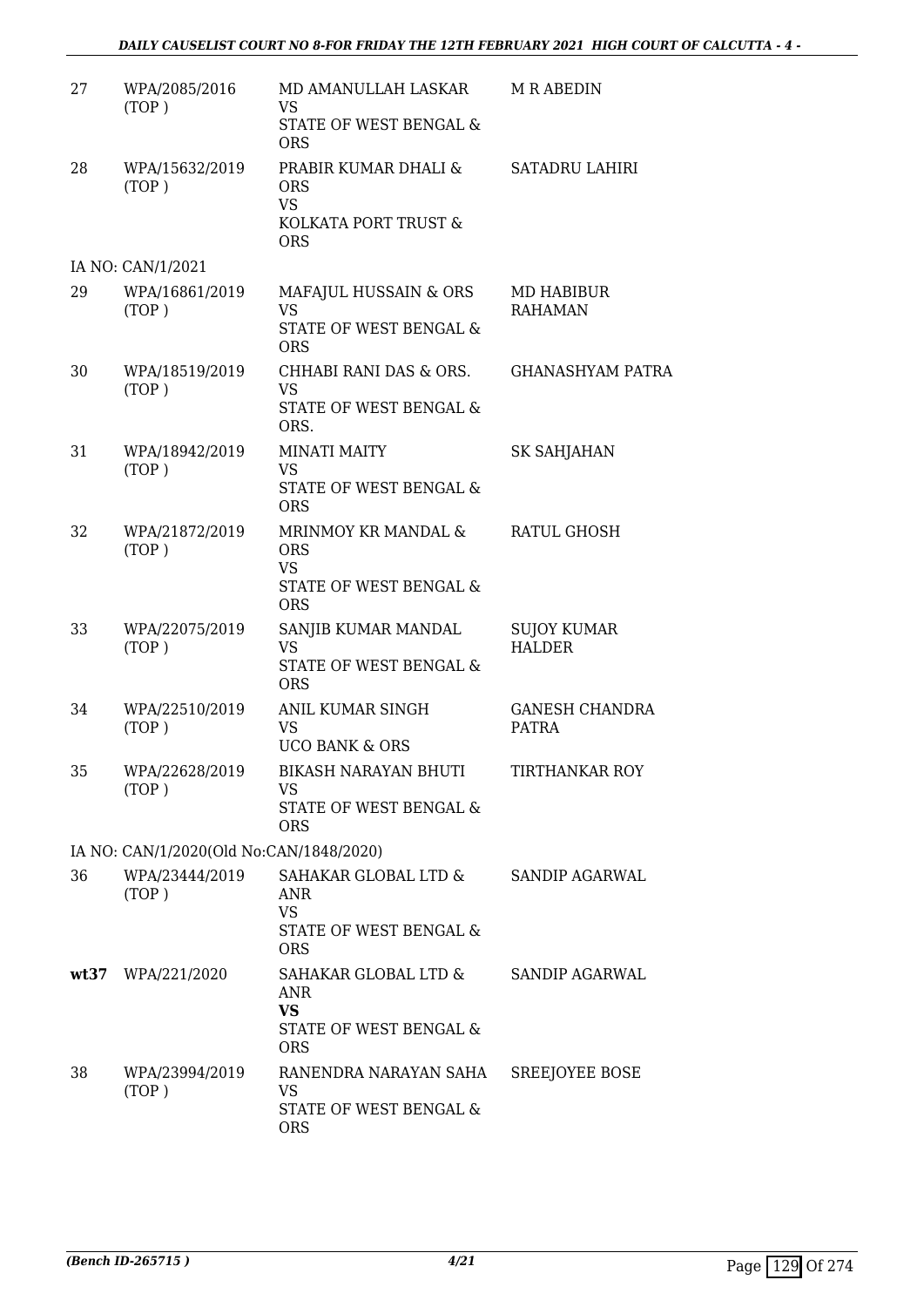| 39 | WPA/286/2020<br>(TOP)  | KABITA MAJHI<br><b>VS</b><br>STATE OF WEST BENGAL &<br><b>ORS</b>                              | <b>BRAJABALLABH SAHA</b>         |
|----|------------------------|------------------------------------------------------------------------------------------------|----------------------------------|
| 40 | WPA/942/2020<br>(TOP)  | RENUBALA MAJHI<br><b>VS</b><br>STATE OF WEST BENGAL &<br><b>ORS</b>                            | <b>DEBASIS SUR</b>               |
| 41 | WPA/2160/2020<br>(TOP) | <b>SWAPAN KR DAS</b><br><b>VS</b><br><b>STATE OF WEST BENGAL &amp;</b><br><b>ORS</b>           | SUBIR KR<br><b>BHATTACHARYYA</b> |
| 42 | WPA/2522/2020<br>(TOP) | PANKAJ MAHATA<br><b>VS</b><br>STATE OF WEST BENGAL &<br><b>ORS</b>                             | <b>SARTHAK BURMAN</b>            |
| 43 | WPA/2989/2020<br>(TOP) | <b>SEKHAR CHANDRA</b><br><b>CHOWDHURY</b><br><b>VS</b><br>STATE OF WEST BENGAL &<br><b>ORS</b> | LIPIKA CHATTERJEE                |
| 44 | WPA/4376/2020<br>(TOP) | TEJPAL RABIDAS & ORS<br><b>VS</b><br>STATE OF WEST BENGAL &<br><b>ORS</b>                      | <b>SUFI KAMAL</b>                |
| 45 | WPA/4379/2020<br>(TOP) | <b>GOPAL MANDAL &amp; ORS</b><br><b>VS</b><br>STATE OF WEST BENGAL &<br><b>ORS</b>             | PRIYANKA MONDAL                  |
| 46 | WPA/4534/2020<br>(TOP) | MANU SARKAR & ANR<br><b>VS</b><br>STATE OF WEST BENGAL &<br><b>ORS</b>                         | RUPSA SREEMANI                   |
| 47 | WPA/4762/2020<br>(TOP) | <b>SUBHAS CHANDRA</b><br>BHATTACHARYYA<br>VS<br>STATE OF WEST BENGAL &<br><b>ORS</b>           | KAMAL KANTA KAR                  |
| 48 | WPA/4923/2020<br>(TOP) | PROF. ANURADHA GHOSH<br>VS<br>STATE OF WEST BENGAL &<br><b>ORS</b>                             | <b>SUMAN BANERJEE</b>            |
| 49 | WPA/4983/2020<br>(TOP) | EYASMINA KHATUN<br>VS<br>STATE OF WEST BENGAL &<br><b>ORS</b>                                  | <b>KRISHNA YADAV</b>             |
| 50 | WPA/4989/2020<br>(TOP) | MUNCY NASHER ALI SAHA<br>& ANR<br><b>VS</b><br>UNION OF INDIA & ORS                            | S. M. HASAN                      |
| 51 | WPA/5647/2020<br>(TOP) | ANATHBANDHU TEACHER'S<br>TRAINING INSTITUTE<br><b>VS</b><br>UNION OF INDIA & ORS               | TUHIN SUBHRA RAUT                |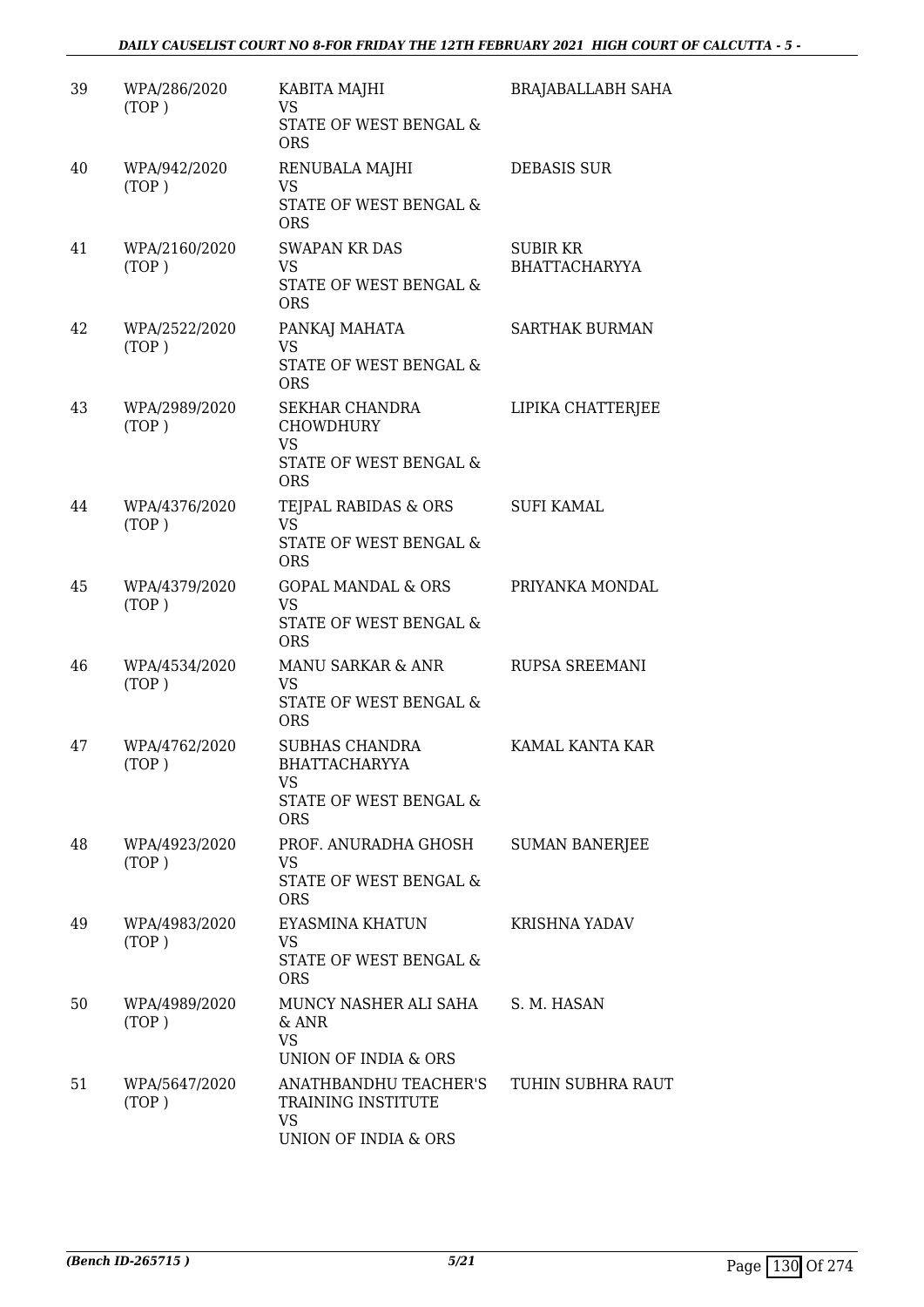| 52 | WPA/5996/2020<br>(TOP)                  | <b>ASHA PAL</b><br>VS<br>STATE OF WEST BENGAL &<br><b>ORS</b>         | MD. ASHRAFUL HUQ              |                        |
|----|-----------------------------------------|-----------------------------------------------------------------------|-------------------------------|------------------------|
|    | IA NO: CAN/1/2020(Old No:CAN/4172/2020) |                                                                       |                               |                        |
| 53 | WPA/7101/2020<br>(TOP)                  | <b>ARATI SOREN</b><br><b>VS</b><br>STATE OF WEST BENGAL               | <b>SOHOM RAY</b>              |                        |
|    | IA NO: CAN/1/2020                       |                                                                       |                               |                        |
| 54 | WPA/7488/2020<br>(TOP)                  | RADHA THAPA @ RADHA<br><b>BAHADUR</b><br><b>VS</b>                    | <b>SANJIB DAS</b>             |                        |
|    |                                         | STATE OF WEST BENGAL<br>AND ORS.                                      |                               |                        |
|    | IA NO: CAN/1/2020                       |                                                                       |                               |                        |
| 55 | WPA/7836/2020<br>(TOP)                  | KAMAL BAGARIA<br><b>VS</b>                                            | <b>JAYSHREE SAHA</b>          |                        |
|    |                                         | State of West Bengal                                                  |                               |                        |
| 56 | WPA/7956/2020<br>(TOP)                  | UTTAM KUMAR DAS<br><b>VS</b>                                          | SAYANTAN HAZRA                | <b>SAIKAT BANERJEE</b> |
|    |                                         | STATE OF WEST BENGAL<br>AND ORS.                                      |                               |                        |
| 57 | WPA/8105/2020<br>(TOP)                  | DR. TUSHAR CHOWDHURY<br><b>VS</b><br>State of West Bengal             | PRADYAT SAHA                  |                        |
| 58 | WPA/8134/2020<br>(TOP)                  | REJAUL SK.<br><b>VS</b>                                               | MANOJ KUMAR ROY               |                        |
| 59 | WPA/8149/2020                           | State of West Bengal<br>TAPAS SAMANTA                                 | RAFIKUL ISLAM                 |                        |
|    | (TOP)                                   | VS<br>STATE OF WEST BENGAL<br>AND ORS.                                |                               |                        |
|    | IA NO: CAN/1/2020                       |                                                                       |                               |                        |
| 60 | WPA/8217/2020<br>(TOP)                  | MANAS KOTAL AND ORS.<br>VS<br>STATE OF WEST BENGAL<br>AND ORS.        | samit bhanja                  |                        |
| 61 | WPA/8232/2020<br>(TOP)                  | <b>FAIDEAL SUPPLIES LTD</b><br><b>AND ANR</b><br><b>VS</b>            | ANIRUDDHA<br><b>AGARWALLA</b> |                        |
|    |                                         | Union of India AND ORS                                                |                               |                        |
| 62 | WPA/8370/2020<br>(TOP)                  | <b>INDRALAL PRAMANIK</b><br>VS<br>STATE OF WEST BENGAL<br>AND ORS.    | <b>GOURANGA KUMAR</b><br>DAS  |                        |
| 63 | WPA/8630/2020<br>(TOP)                  | BHAJAGOBINDA ROY @<br><b>BHAJAN ROY</b><br>VS<br>State of West Bengal | <b>NAZIR AHMED</b>            |                        |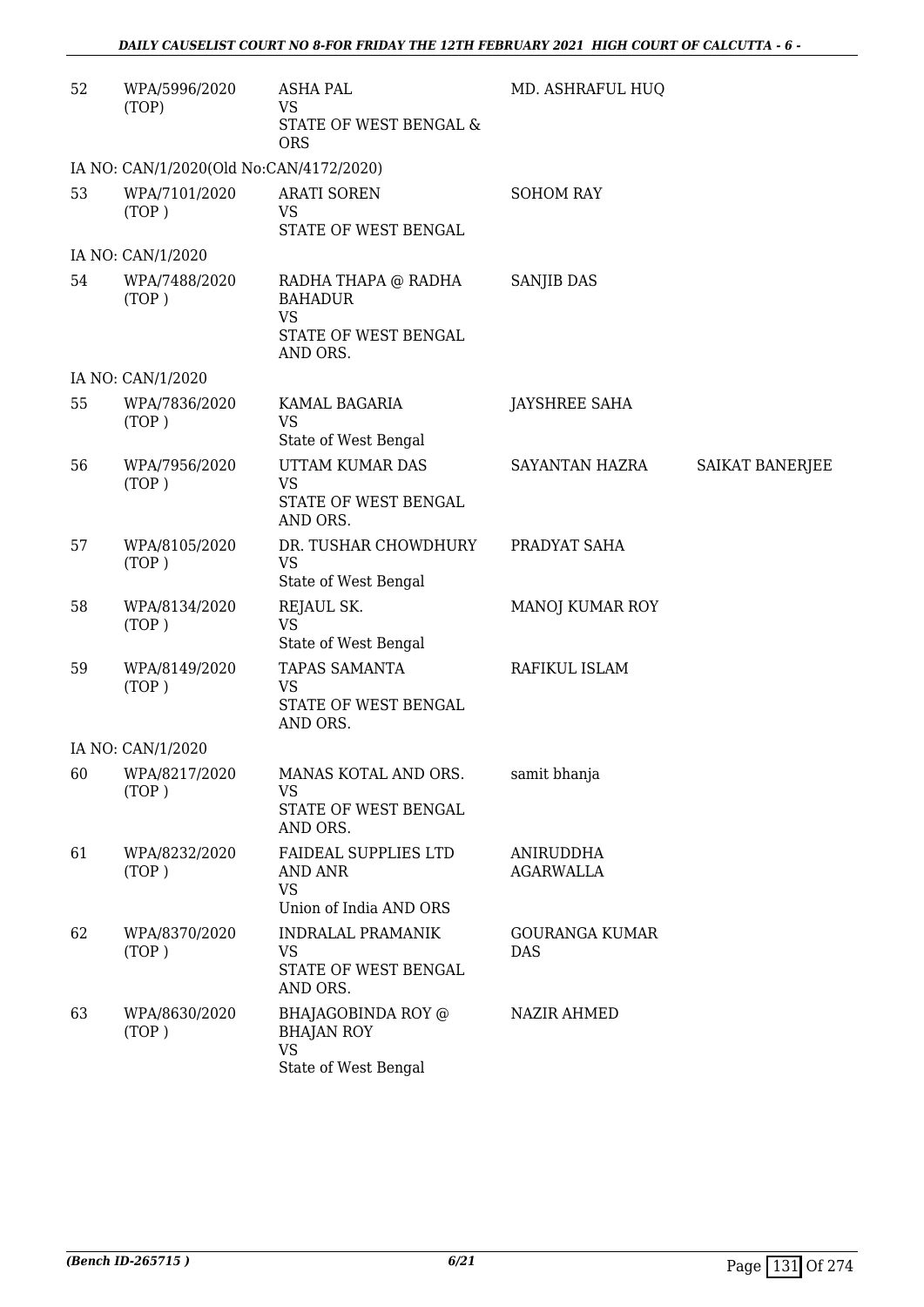| 64 | WPA/8637/2020<br>(TOP) | SOUVIK MUKHERJEE<br><b>VS</b><br>THE ADDL. SECY. AND<br>CHIEF PASSPORT OFFICER,<br>PASSPORT SEVA PRG. AND<br><b>ORS</b> | <b>SUMAN BANERJEE</b>                  |
|----|------------------------|-------------------------------------------------------------------------------------------------------------------------|----------------------------------------|
| 65 | WPA/8661/2020<br>(TOP) | <b>BAIJNATH JAISWAL</b><br>VS<br>STATE OF WEST BENGAL<br>AND ORS.                                                       | <b>AMLAN KUMAR</b><br><b>MUKHERJEE</b> |
| 66 | WPA/8671/2020<br>(TOP) | <b>BISWAJIT SADHUKHAN</b><br><b>VS</b><br>STATE OF WEST BENGAL<br>AND ORS.                                              | SUTAPA UPADHYAY                        |
| 67 | WPA/8696/2020<br>(TOP) | RABINDRA SARKAR<br>VS<br>STATE OF WEST BENGAL<br>AND ORS.                                                               | <b>TARUNJYOTI TEWARI</b>               |
| 68 | WPA/8753/2020<br>(TOP) | SMT REBA MANNA<br>VS<br>STATE OF WEST BENGAL<br>AND ORS.                                                                | <b>SOURADIPTA</b><br><b>BANERJEE</b>   |
| 69 | WPA/8826/2020<br>(TOP) | UTPAL MONDAL<br><b>VS</b><br>THE STATE OF WEST<br><b>BENGAL AND ORS</b>                                                 | <b>DYUTIMOY PAUL</b>                   |
| 70 | WPA/9052/2020<br>(TOP) | <b>BEMALA DEBI</b><br>VS<br>STATE OF WEST BENGAL<br>AND ORS.                                                            | <b>ABHIK SARKAR</b>                    |
| 71 | WPA/9064/2020<br>(TOP) | <b>AMENA BIBI</b><br>VS<br>STATE OF WEST BENGAL<br>AND ORS.                                                             | <b>MARIA RAHAMAN</b>                   |
| 72 | WPA/9198/2020<br>(TOP) | REKHA BARMAN<br><b>VS</b><br>State of West Bengal                                                                       | MADHURIMA<br>MUKHERJEE                 |
| 73 | WPA/9215/2020<br>(TOP) | <b>APU KUNDU</b><br>VS<br>STATE OF WEST BENGAL<br>AND ORS.                                                              | SHIBAJI KUMAR DAS                      |
| 74 | WPA/9297/2020<br>(TOP) | <b>BABURAM SARDAR</b><br>VS<br>STATE OF WEST BENGAL<br>AND ORS.                                                         | <b>MIR ANOWAR</b>                      |
| 75 | WPA/9342/2020<br>(TOP) | <b>SUNIL SARDAR</b><br><b>VS</b><br>UNION OF INDIA AND ORS.                                                             | RAKESH SARKAR                          |
| 76 | WPA/9344/2020<br>(TOP) | ARJUN SHARMA<br><b>VS</b><br>UNION OF INDIA AND ORS.                                                                    | RAKESH SARKAR                          |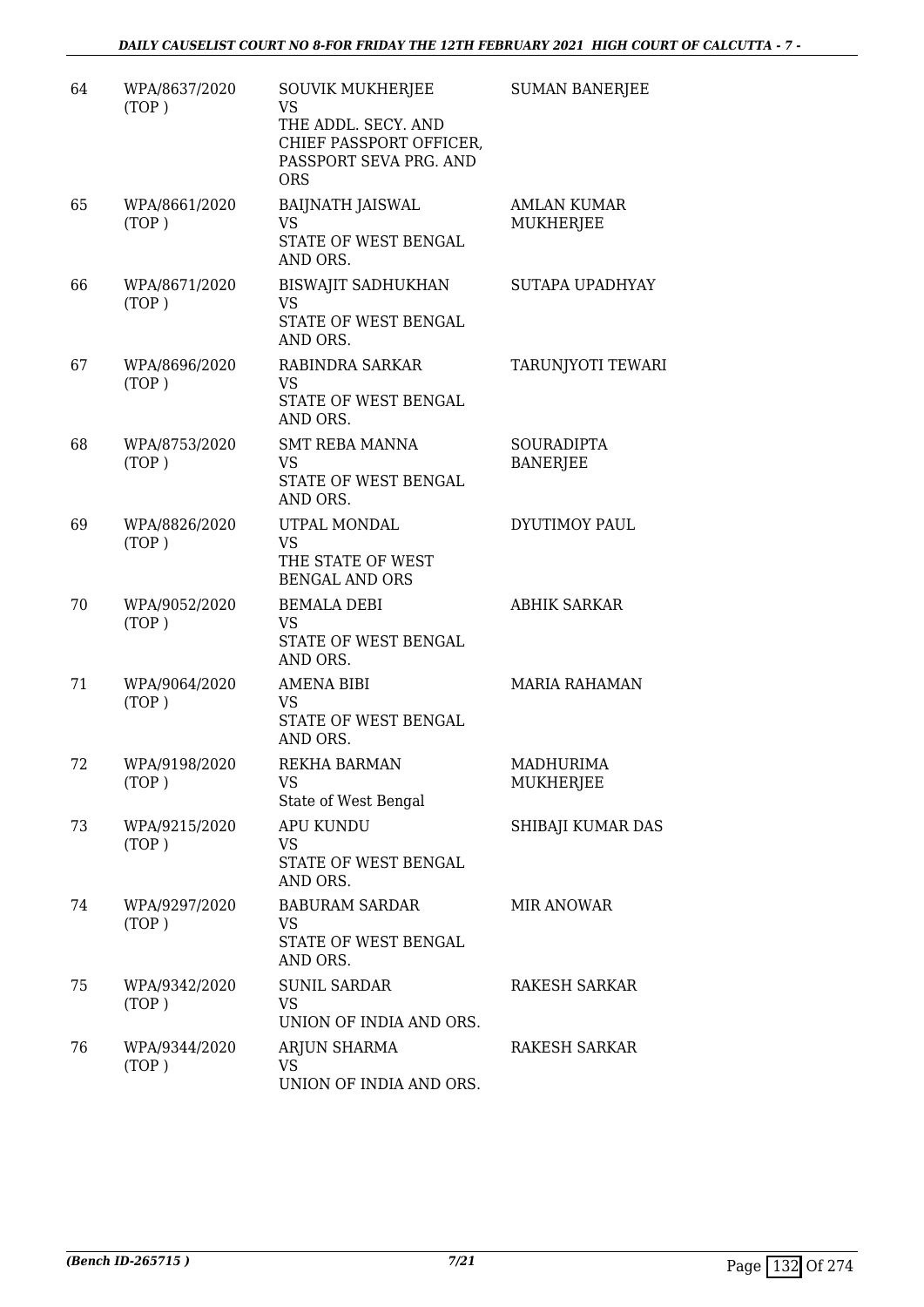| 77 | WPA/9372/2020<br>(TOP) | NITYANANDA CHATTERJEE<br>@ NITAI<br><b>VS</b><br>STATE OF WEST BENGAL<br>AND ORS.                                        | RAJNANDINI DAS                      |
|----|------------------------|--------------------------------------------------------------------------------------------------------------------------|-------------------------------------|
| 78 | WPA/9393/2020<br>(TOP) | IRADHA DAMODAR<br>SALGRAM JEW AND SRI SRI<br>SHIB THAKUR JEW REPD.<br>BY SHEBAITS SAJAL BARAN<br>GHOSH AND ORS.<br>VS    | SUBHAS CH. ATHA                     |
|    |                        | STATE OF WEST BENGAL<br>AND ORS.                                                                                         |                                     |
| 79 | WPA/9419/2020<br>(TOP) | <b>AMIT SINGHA</b><br><b>VS</b><br>STATE OF WEST BENGAL<br>AND ORS.                                                      | KAMAL KANTA KAR                     |
| 80 | WPA/9465/2020<br>(TOP) | MOLOY KUMAR PAL AND<br>ANR<br><b>VS</b><br>PASCHIM BANGA GRAMIM                                                          | SAJAL KUMAR GHOSH                   |
| 81 | WPA/9486/2020<br>(TOP) | <b>BANK AND ORS</b><br>DILL DEVELOPERS<br>PRIVATES LIMITED<br><b>VS</b><br><b>REGISTRAR OF</b><br>COMPANIES, WEST BENGAL | SHEBATEE DATTA                      |
| 82 | WPA/9568/2020<br>(TOP) | <b>SUKUMAR DAS</b><br>VS<br>STATE OF WEST BENGAL<br>AND ORS.                                                             | KAMAK KANTA KAR                     |
| 83 | WPA/9615/2020<br>(TOP) | RAJIB HOSEN BISWAS<br><b>VS</b><br>INDIAN OIL CORP AND ORS                                                               | <b>MARIA RAHAMAN</b>                |
| 84 | WPA/9692/2020<br>(TOP) | <b>BINA MONDAL</b><br>VS<br>STATE OF WEST BENGAL<br>AND ORS.                                                             | KAMAL KANTA KAR                     |
| 85 | WPA/9724/2020<br>(TOP) | <b>SMT SATMINDAR KAUR</b><br><b>AND ANR</b><br>VS<br>STATE OF WEST BENGAL<br>AND ORS.                                    | <b>TRIPTIMOY</b><br><b>TALUKDER</b> |
| 86 | WPA/9729/2020<br>(TOP) | PURNA CHANDRA DAS<br><b>VS</b><br>STATE OF WEST BENGAL<br>AND ORS.                                                       | SK SAHJAHAN ALI                     |
| 87 | WPA/9741/2020<br>(TOP) | MOUSUMI SAHOO<br>VS<br>STATE OF WEST BENGAL<br>AND ORS.                                                                  | SK SAHRAJAHAN ALI                   |
| 88 | WPA/9851/2020<br>(TOP) | RASHBIHARI DOLAI<br>VS<br>STATE OF WEST BENGAL<br>AND ORS.                                                               | <b>SANDIP KUMAR</b><br>MONADAL      |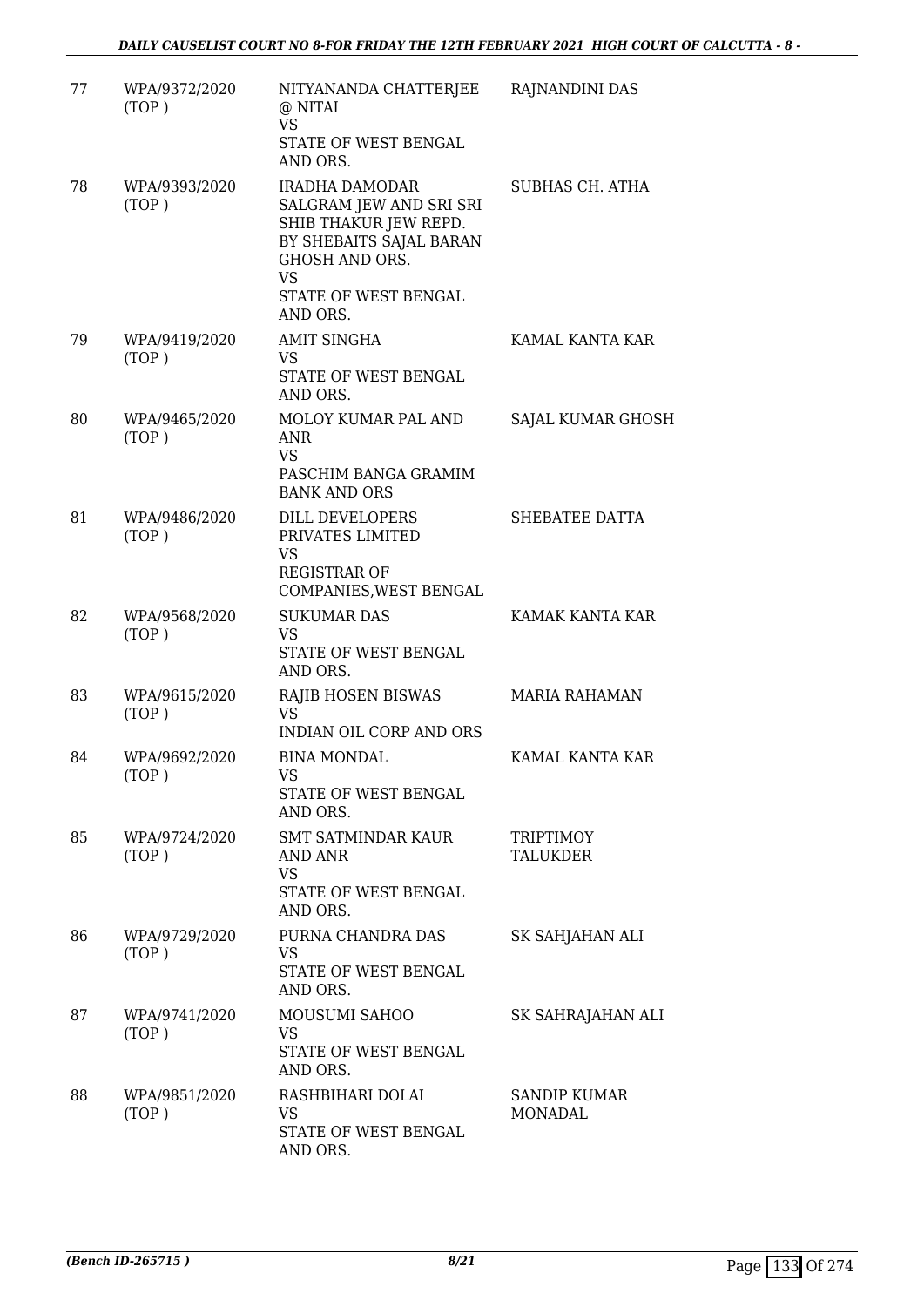### *DAILY CAUSELIST COURT NO 8-FOR FRIDAY THE 12TH FEBRUARY 2021 HIGH COURT OF CALCUTTA - 9 -*

| 89  | WPA/10035/2020<br>(TOP) | RAHUL PALIT<br>VS.<br>STATE OF WEST BENGAL<br>AND ORS.                                                     | <b>SAMIR ROY</b><br><b>CHOWDHURY</b>  |
|-----|-------------------------|------------------------------------------------------------------------------------------------------------|---------------------------------------|
| 90  | WPA/10060/2020<br>(TOP) | <b>ANSURA BIBI</b><br>VS<br>STATE OF WEST BENGAL<br>AND ORS.                                               | SK SUJAUDDIN                          |
| 91  | WPA/10310/2020<br>(TOP) | SAMARTH MEHTA AND ANR<br><b>VS</b><br>THE STATE OF WEST<br><b>BENGAL AND ORS</b>                           | ANURAG BAGARIA                        |
| 92  | WPA/10366/2020<br>(TOP) | PRASANTA BISWAS<br>VS.<br>UNION OF INDIA AND ORS.                                                          | <b>TAPAN ROY</b>                      |
| 93  | WPA/10449/2020<br>(TOP) | <b>BANK OF INDIA THIKA</b><br><b>SHRAMIK SANGRAM</b><br>COMMITTEE(WB)<br><b>VS</b><br><b>BANK OF INDIA</b> | <b>MANIKA SWARNOKAR</b>               |
| 94  | WPA/10466/2020<br>(TOP) | <b>SHAIBAL ROUT AND</b><br><b>ANOTHER</b><br><b>VS</b><br>STATE OF WEST BENGAL<br>AND ORS.                 | <b>BHARAT CHANDRA</b><br><b>SIMAI</b> |
| 95  | WPA/10597/2020<br>(TOP) | SATISH ROSIN AND<br>TURPENTINE WORKS AND<br>ANR<br><b>VS</b><br>STATE OF WEST BENGAL<br>AND ORS.           | NILAY SENGUPTA                        |
| 96  | WPA/10645/2020<br>(TOP) | <b>GOBINDA NAIYA</b><br><b>VS</b><br>THE STATE OF WEST<br><b>BENGAL AND ORS</b>                            | <b>ABDUR RAKIB</b>                    |
| 97  | WPA/10733/2020<br>(TOP) | <b>HIRANMOY PATRA</b><br><b>VS</b><br>THE MARKETING HEAD<br><b>IOCL MD AND ORS</b>                         | SRIKUMAR MANDAL                       |
| 98  | WPA/10870/2020<br>(TOP) | NILOY SAHA<br>VS<br>UNION OF INDIA AND ORS.                                                                | <b>TRIPTIMOY</b><br>TALUKDER          |
| 99  | WPA/10890/2020<br>(TOP) | M/S HICO MULTIFIN<br>PRODUCTS PVT LTD<br><b>VS</b><br>INDIAN CORPORATION LTD<br><b>AND ORS</b>             | PRIYANKA AGARWAL                      |
| 100 | WPA/10904/2020<br>(TOP) | <b>HIMANSU GHORUI</b><br><b>VS</b><br>STATE OF WEST BENGAL<br>AND ORS.                                     | DIPTENDU MONDAL                       |
| 101 | WPA/10964/2020<br>(TOP) | <b>SUSANTA ADHIKARY</b><br><b>VS</b><br>STATE OF WEST BENGAL<br>AND ORS.                                   | KAMAL KANTA KAR                       |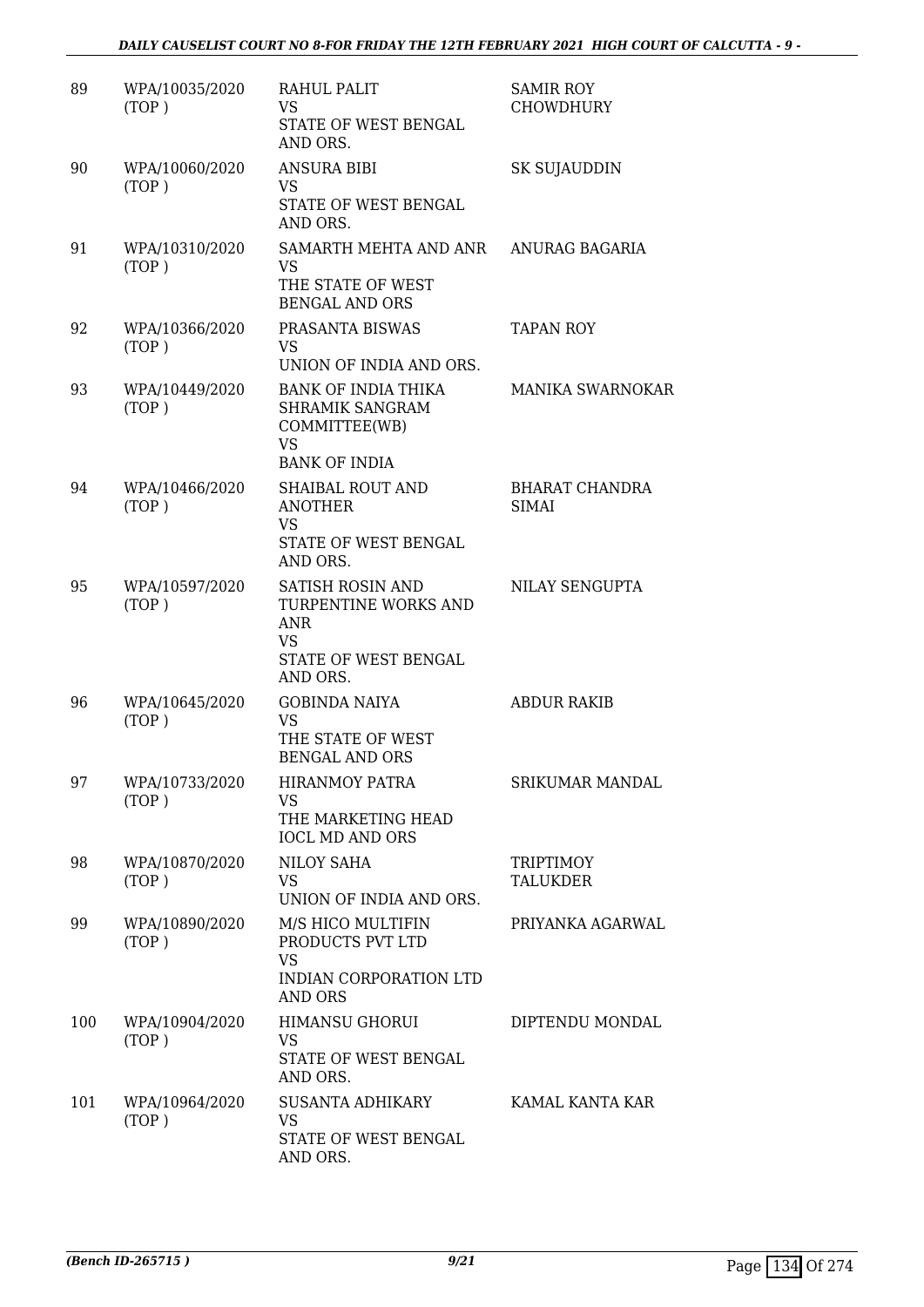| 102 | WPA/10996/2020<br>(TOP) | <b>GEETANJALI</b><br>INFRASTRUCTURE AND<br>EARTHMOVERS AND<br><b>ANOTHER</b><br>VS<br>STATE OF WEST BENGAL<br>AND ORS.        | SAPTARSHI KUMAR<br>MAL                 |
|-----|-------------------------|-------------------------------------------------------------------------------------------------------------------------------|----------------------------------------|
| 103 | WPA/10998/2020<br>(TOP) | <b>GEETANJALI</b><br><b>INFRASTRUCTURE AND</b><br>EARTHMOVERS AND<br><b>ANOTHER</b><br>VS<br>STATE OF WEST BENGAL<br>AND ORS. | SAPTARSHI KUMAR<br>MAI.                |
| 104 | WPA/11524/2020<br>(TOP) | <b>BABLU PAL AND ANR</b><br>VS<br>STATE OF WEST BENGAL<br>AND ORS.                                                            | <b>BRATINDRA</b><br><b>NARAYAN RAY</b> |
| 105 | WPA/11548/2020<br>(TOP) | ABHIJIT KUMAR ADHYA<br>VS<br>STATE OF WEST BENGAL<br>AND ORS.                                                                 | SAUMYAJIT GHOSAL                       |
| 106 | WPA/11640/2020<br>(TOP) | <b>JOYNUR BEWA</b><br><b>VS</b><br>STATE OF WEST BENGAL<br>AND ORS.                                                           | SRIKUMAR MANDAL                        |
| 107 | WPA/11909/2020<br>(TOP) | <b>ISLAM ALI KHAN</b><br>VS<br>STATE OF WEST BENGAL<br>AND ORS.                                                               | ASHIS KUMAR DUTTA                      |
| 108 | WPA/11957/2020<br>(TOP) | ARPITA MANDAL<br><b>VS</b><br>STATE OF WEST BENGAL<br>AND ORS.                                                                | ANJAN<br><b>BHATTACHARYA</b>           |
| 109 | WPA/11973/2020<br>(TOP) | HOSENARA KAZI<br>VS<br>STATE OF WEST BENGAL<br>AND ORS.                                                                       | <b>MAIDUL ISLAM</b><br>KAYAL           |
| 110 | WPA/52/2021<br>(TOP)    | m/s swastik agro tech pvt ltd<br>by amit gupta<br>VS.<br>STATE OF WEST BENGAL<br>AND ORS.                                     | <b>SAKET SHARMA</b>                    |
| 111 | WPA/59/2021<br>(TOP)    | ANITA BHATTACHARYA<br>VS.<br>STATE OF WEST BENGAL<br>AND ORS.                                                                 | PAYEL SHOME                            |
| 112 | WPA/71/2021<br>(TOP)    | <b>ARATI GHOSH</b><br>VS<br>STATE OF WEST BENGAL<br>AND ORS.                                                                  | <b>SAYAK KONAR</b>                     |
| 113 | WPA/73/2021<br>(TOP)    | ARMEX SECURITY PRIVATE<br>LIMITED<br><b>VS</b><br>STATE OF WEST BENGAL<br>AND ORS.                                            | DYUTIMAN BANERJEE                      |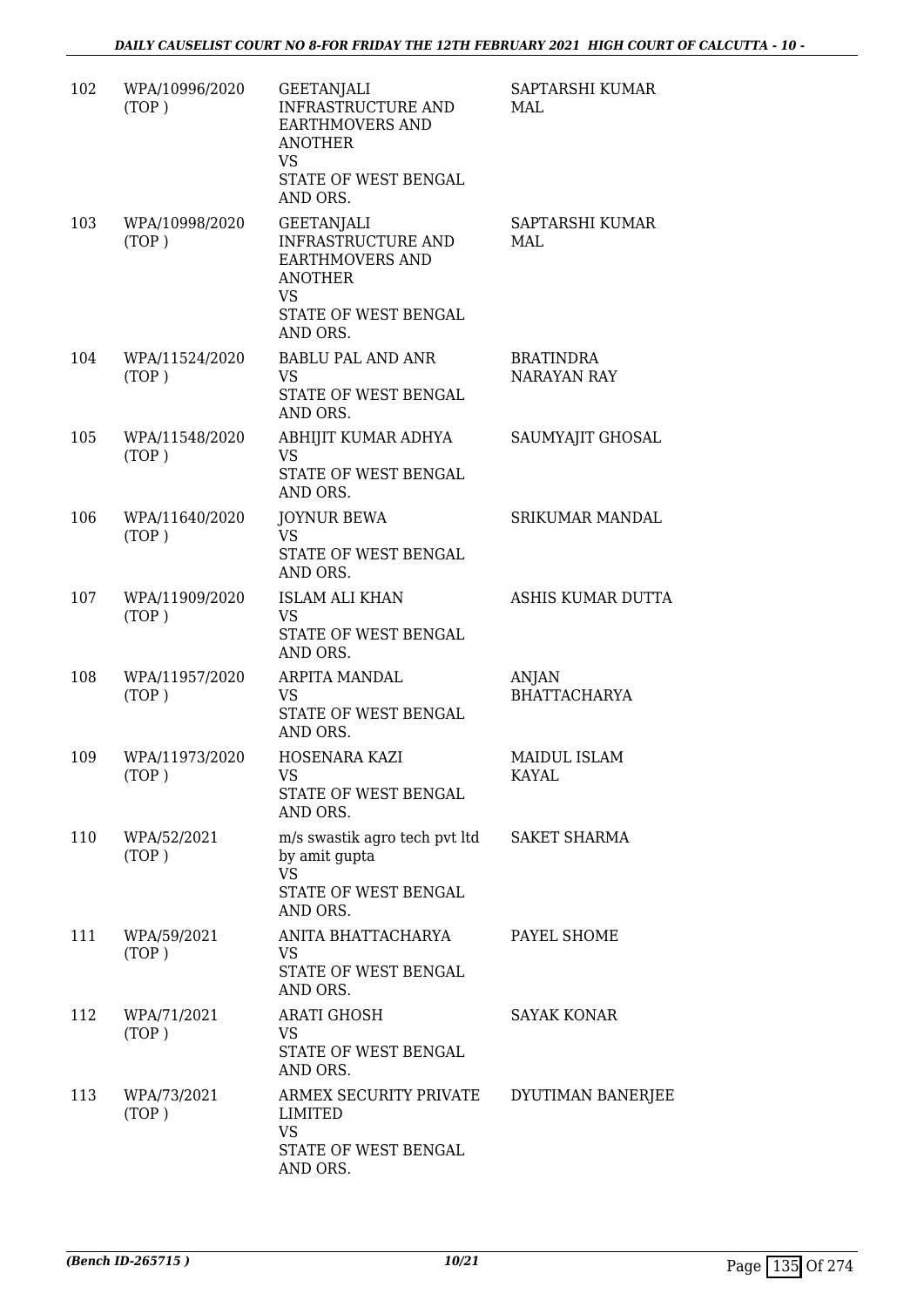| 114 | WPA/105/2021<br>(TOP)  | SMT BHARATI GUPTA<br>VS<br>STATE OF WEST BENGAL<br>AND ORS.                                             | <b>MAHESWARI</b><br><b>SHARMA</b> |
|-----|------------------------|---------------------------------------------------------------------------------------------------------|-----------------------------------|
| 115 | WPA/235/2021<br>(TOP)  | <b>SUSAIL KUMAR SINGH</b><br>VS<br>STATE OF WEST BENGAL<br>AND ORS.                                     | <b>SHAMIK CHATTERJEE</b>          |
| 116 | WPA/582/2021<br>(TOP)  | RAKESH KUMAR DAS<br><b>VS</b><br>STATE OF WEST BENGAL<br>AND ORS.                                       | SNEHA SINGH                       |
| 117 | WPA/621/2021<br>(TOP)  | DWARKA DAS MULCHAND<br><b>MANDANI</b><br><b>VS</b><br>STATE OF WEST BENGAL<br>AND ORS.                  | AISHWARYA<br><b>CHATTERJEE</b>    |
| 118 | WPA/815/2021<br>(TOP)  | AJOY KRISHNA PRADHAN<br><b>VS</b><br>THE MINISTER OF<br><b>BACKWARD CLASS</b><br><b>WELFARE AND ORS</b> | NONIGOPAL<br><b>CHAKRABORTY</b>   |
| 119 | WPA/856/2021<br>(TOP)  | KARAM CHAND THAPAR<br>AND BROS. LTD<br><b>VS</b><br>DOMODAR VALLEY CORP.                                | CHIARANJIB SINHA                  |
|     | IA NO: CAN/1/2021      |                                                                                                         |                                   |
|     | wt120 WPA/862/2021     | KARAM CHAND THAPA4R<br>AND BROS (COAL SALES)<br><b>LTD</b><br><b>VS</b><br>DAMODAR VALLEY CORP.         | CHIRANJIB SINHA                   |
|     | IA NO: CAN/1/2021      |                                                                                                         |                                   |
|     | wt121 WPA/865/2021     | KARAM CHAND THAPAR<br>AND BROS (COAL SALES)<br>LTD.<br><b>VS</b><br>DAMODAR VALLEY CORP                 | CHIRANJIB SINHA                   |
|     | IA NO: CAN/1/2021      |                                                                                                         |                                   |
|     | wt122 WPA/871/2021     | KARAM CHAND THAPAR<br>AND BROS(COAL SALES)<br><b>LTD</b><br><b>VS</b><br>DAMODAR VALLEY CORP            | CHIRANJIB SINHA                   |
|     | IA NO: CAN/1/2021      |                                                                                                         |                                   |
| 123 | WPA/868/2021<br>(TOP)  | SAMRAT REALPRAJECTS<br>PVT. LTD.<br><b>VS</b><br>STATE OF WEST BENGAL<br>AND ORS.                       | PARTHA<br><b>CHAKRABORTY</b>      |
| 124 | WPA/1007/2021<br>(TOP) | SK. SAIFUDDIN<br>VS<br>STATE OF WEST BENGAL<br>AND ORS.                                                 | SK.SALIM                          |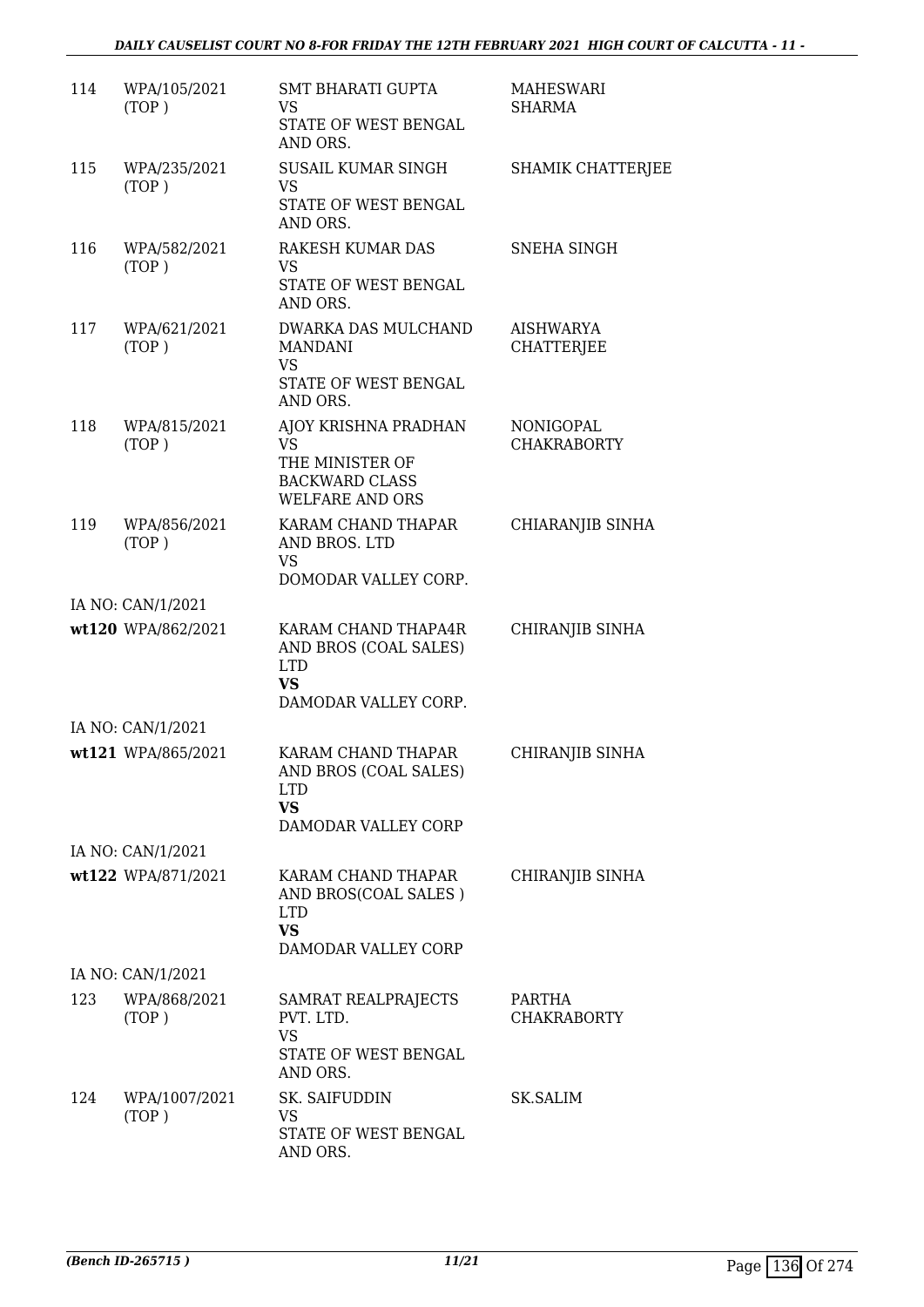| 125 | WPA/1087/2021<br>(TOP) | MISS TANUSHREE ROY<br><b>VS</b><br>STATE OF WEST BENGAL<br>AND ORS.                                 | NILENDRA NARAYAN<br>RAY            |
|-----|------------------------|-----------------------------------------------------------------------------------------------------|------------------------------------|
| 126 | WPA/1178/2021<br>(TOP) | KAMALIKA GHOSH<br>VS<br>LIFE INSURANCE<br><b>CORPORATION OF INDIA</b>                               | DEBDUTTA BASU                      |
| 127 | WPA/1197/2021<br>(TOP) | SUVENDU ADHIKARI<br><b>VS</b><br>STATE OF WEST BENGAL<br>AND ORS.                                   | Debdeep Sinha                      |
| 128 | WPA/1434/2021<br>(TOP) | PRONOBESH PAKHIRA<br>VS.<br>STATE OF WEST BENGAL<br>AND ORS.                                        | LAKSHMINATH<br><b>BHATTACHARYA</b> |
| 129 | WPA/2179/2021<br>(TOP) | NIDHIR RANJAN<br>MAJUMDER<br><b>VS</b><br>UNION OF INDIA AND ORS.                                   | DIPTENDU MANDAL                    |
| 130 | WPA/2499/2021<br>(TOP) | ALL BENGAL YOUTH<br>WELFARE ASS. AND ANR.<br><b>VS</b><br>STATE OF WEST BENGAL                      | SABYASACHI ROY                     |
|     |                        | AND ORS.<br><b>PART HEARD MATTERS</b>                                                               |                                    |
| 131 | WPA/9265/2020          | DOWINS RESOURCE PVT.                                                                                | ABHIRUP                            |
|     |                        | <b>LTD</b><br><b>VS</b><br>Union of India                                                           | <b>CHAKRABORTY</b>                 |
|     |                        | <b>LISTED MOTION</b>                                                                                |                                    |
| 132 | WPA/6534/2018          | SUBRATA DUTTA & ANR<br>VS<br>STATE OF WEST BENGAL<br>&ORS                                           | <b>ABHIJIT PAL</b>                 |
| 133 | WPA/8571/2018          | CHETKI PROPERTIES PVT.<br>LTD & ANR<br><b>VS</b><br><b>STATE OF WEST BENGAL &amp;</b><br><b>ORS</b> | DEBASREE DHAMALI                   |
|     |                        | IA NO: CAN/1/2019(Old No:CAN/565/2019), CAN/2/2019(Old No:CAN/566/2019), CAN/3/2021                 |                                    |
| 134 | WPA/9773/2018          | <b>JAKIR MONDAL</b><br>VS<br>STATE OF WEST BENGAL &<br><b>ORS</b>                                   | ATIS KUMAR BISWAS                  |
| 135 | WPA/2753/2019          | <b>BATESWAR MAITY &amp; ANR</b><br><b>VS</b><br>STATE OF WEST BENGAL &<br><b>ORS</b>                | LIPIKA CHATTERJEE                  |
| 136 | WPA/18635/2019         | PRALAY MAJUMDER<br><b>VS</b><br>STATE OF WEST BENGAL &<br><b>ORS</b>                                | SUDIP GHOSH<br><b>CHOWDHURY</b>    |
|     |                        | IA NO: CAN/1/2020(Old No:CAN/975/2020), CAN/2/2020                                                  |                                    |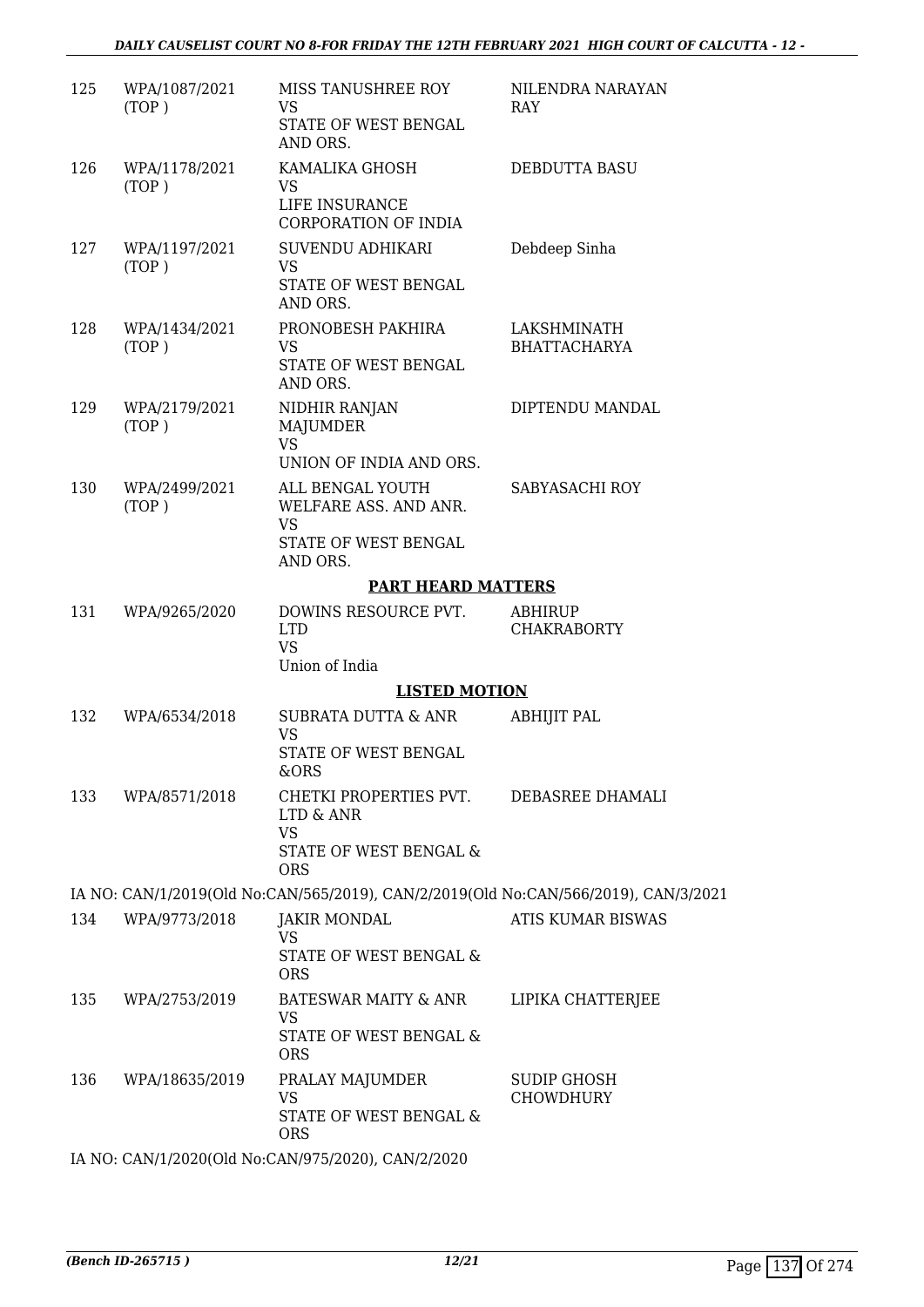| 137 | WPA/23281/2019                          | <b>AMIT MONDAL</b><br><b>VS</b>                                                 | NILANJAN ADHIKARI                 |                     |
|-----|-----------------------------------------|---------------------------------------------------------------------------------|-----------------------------------|---------------------|
|     |                                         | STATE OF WEST BENGAL &<br>ORS.                                                  |                                   |                     |
| 138 | WPA/4347/2020                           | KRISHNA KUMAR RUNGTA<br>VS                                                      | <b>RITIKA SHROFF</b>              |                     |
|     |                                         | UNION OF INDIA & ORS                                                            |                                   |                     |
| 139 | WPA/5662/2020                           | UNA VEDA NATHANIEL<br><b>VS</b><br>STATE OF WEST BENGAL                         | S. G. CHOWDHURY                   |                     |
|     | IA NO: CAN/1/2020(Old No:CAN/3532/2020) |                                                                                 |                                   |                     |
| 140 | WPA/6697/2020                           | <b>GARIMA RUNGTA</b>                                                            | <b>SIDDHARTHA</b>                 |                     |
|     |                                         | <b>VS</b><br>UNION OF INDIA                                                     | <b>SHROFF</b>                     |                     |
|     | IA NO: CAN/1/2020(Old No:CAN/5591/2020) |                                                                                 |                                   |                     |
| 141 | WPA/6810/2020                           | RAJGARIA TIMBER<br>PVT.LTD& ANR<br><b>VS</b>                                    | <b>RAJIB MULLICK</b>              |                     |
|     |                                         | UNION OF INDIA& ORS                                                             |                                   |                     |
|     |                                         | IA NO: CAN/1/2020(Old No:CAN/5791/2020), CAN/2/2020, CAN/3/2021, CAN/4/2021     |                                   |                     |
| 142 | WPA/7011/2020                           | <b>SRIKUMAR GIRI</b><br><b>VS</b>                                               | <b>GAUTAM GURIA</b>               |                     |
|     |                                         | STATE OF WEST BENGAL<br>AND ORS.                                                |                                   |                     |
|     | IA NO: CAN/1/2020                       |                                                                                 |                                   |                     |
| 143 | WPA/7071/2020                           | MADAN MOHAN KHANRA<br><b>VS</b><br>THE STATE OF WEST                            | <b>GAUTAM GURIA</b>               | <b>GAUTAM GURIA</b> |
|     |                                         | <b>BENGAL</b>                                                                   |                                   |                     |
|     | IA NO: CAN/1/2020                       |                                                                                 |                                   |                     |
| 144 | WPA/7656/2020                           | A.J. SARKAR AND CO AND<br><b>ORS</b><br><b>VS</b><br>STATE OF WEST BENGAL       | PRATIP KUMAR<br><b>CHATTERJEE</b> |                     |
|     |                                         | AND ORS.                                                                        |                                   |                     |
|     | IA NO: CAN/1/2020                       |                                                                                 |                                   |                     |
| 145 | WPA/7864/2020                           | CYGNUS EQUIPMENTS AND<br>RENTALS PRIVATE LIMITED<br><b>VS</b><br>Union of India | RAJESH UPADHYAY                   |                     |
| 146 | WPA/8220/2020                           | LAKSHMI NASAKAR                                                                 | <b>MANOJ KUMAR</b>                |                     |
|     |                                         | <b>VS</b><br>STATE OF WEST BENGAL<br>AND ORS.                                   | <b>MONDAL</b>                     |                     |
| 147 | WPA/8333/2020                           | <b>DIBAKAR RANA</b><br><b>VS</b><br>STATE OF WEST BENGAL<br>AND ORS.            | ANJAN<br><b>BHATTACHARYA</b>      |                     |
| 148 | WPA/9146/2020                           | <b>BIPLAB BOSE</b><br><b>VS</b><br>State of West Bengal                         | <b>SUDESHNA BASU</b><br>THAKUR    |                     |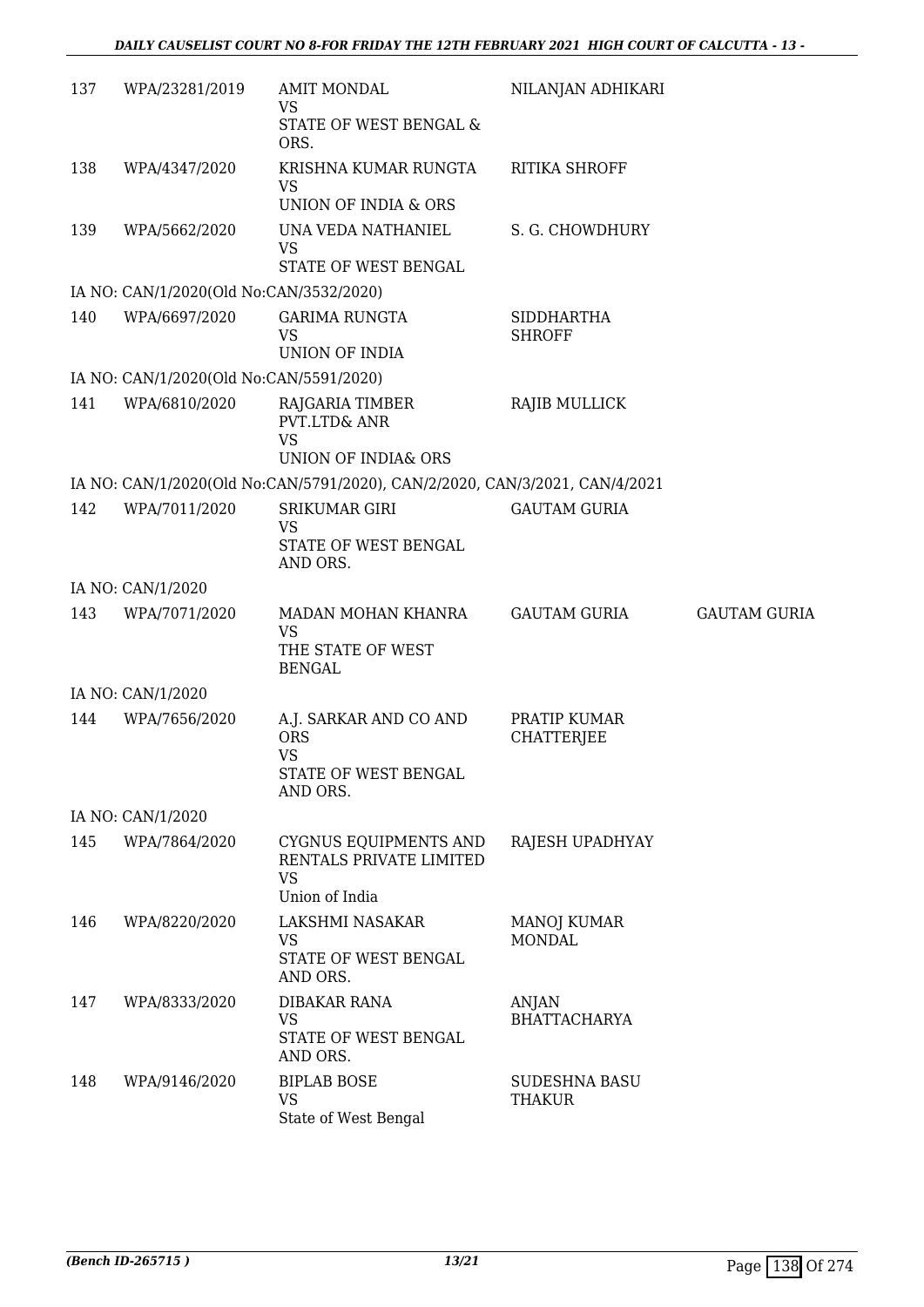| 149 | WPA/9614/2020  | <b>MOHANA GHOSH</b><br>VS.<br>STATE OF WEST BENGAL<br>AND ORS.                                                              | Madhurima Sarkar                       |
|-----|----------------|-----------------------------------------------------------------------------------------------------------------------------|----------------------------------------|
| 150 | WPA/9677/2020  | SHEO CHARAN AGARWAL<br>VS<br>Union of India                                                                                 | PRABHAT KUMAR<br><b>SINGH</b>          |
| 151 | WPA/9827/2020  | <b>SAMAR KUMAR MONDAL</b><br><b>VS</b><br>State of West Bengal                                                              | PINTU KARAR                            |
| 152 | WPA/9828/2020  | HABUL MONDAL AND ORS<br><b>VS</b><br>STATE OF WEST BENGAL<br>AND ORS.                                                       | SUDARSHAN GHOSH                        |
| 153 | WPA/9866/2020  | M/S. KALIMATA VYAPAAR<br><b>PVT LTD AND ANR</b><br><b>VS</b><br>THE GENERAL MANAGER,<br>NORTHERN RAILWAYS AND<br><b>ORS</b> | KALLOL SAHA                            |
| 154 | WPA/9889/2020  | <b>AMALA ROY</b><br><b>VS</b><br>STATE OF WEST BENGAL<br>AND ORS.                                                           | PAMPA DEY DHABAL                       |
| 155 | WPA/10011/2020 | PROSUN BANERJEE AND<br>ANR<br><b>VS</b><br>UNION OF INDIA AND ORS.                                                          | <b>ARIF ALI</b>                        |
| 156 | WPA/10315/2020 | KSHETRIYA SHERI GANDHI<br><b>ASHRAM AND ANR</b><br><b>VS</b><br>STATE OF WEST BENGAL<br>AND ORS.                            | <b>SUJIT SAHA</b>                      |
| 157 | WPA/10442/2020 | PROMOD RANJAN ROY AND<br><b>ANOTHER</b><br>VS<br>RESERVE BANK OF INDIA<br><b>AND OTHERS</b>                                 | <b>GARGI GOSWAMI</b>                   |
| 158 | WPA/10501/2020 | SHEILA BINANI<br>VS<br>UNION OF INDIA AND<br><b>ANOTHERS</b>                                                                | <b>SUBHASIS DEY</b>                    |
| 159 | WPA/10810/2020 | ABDUL RAJAK AND ANR<br><b>VS</b><br>STATE OF WEST BENGAL<br>AND ORS.                                                        | <b>GOLAM KARIM</b><br><b>CHOWDHURY</b> |
| 160 | WPA/11114/2020 | <b>BISWANATH PAL</b><br>VS<br>STATE OF WEST BENGAL<br>AND ORS.                                                              | RAFIKUL ISLAM<br><b>SARDAR</b>         |
| 161 | WPA/11286/2020 | ASHOK GHORAI AND ANR<br><b>VS</b><br>STATE OF WEST BENGAL<br>AND ORS.                                                       | <b>MAINAK SWARNOKAR</b>                |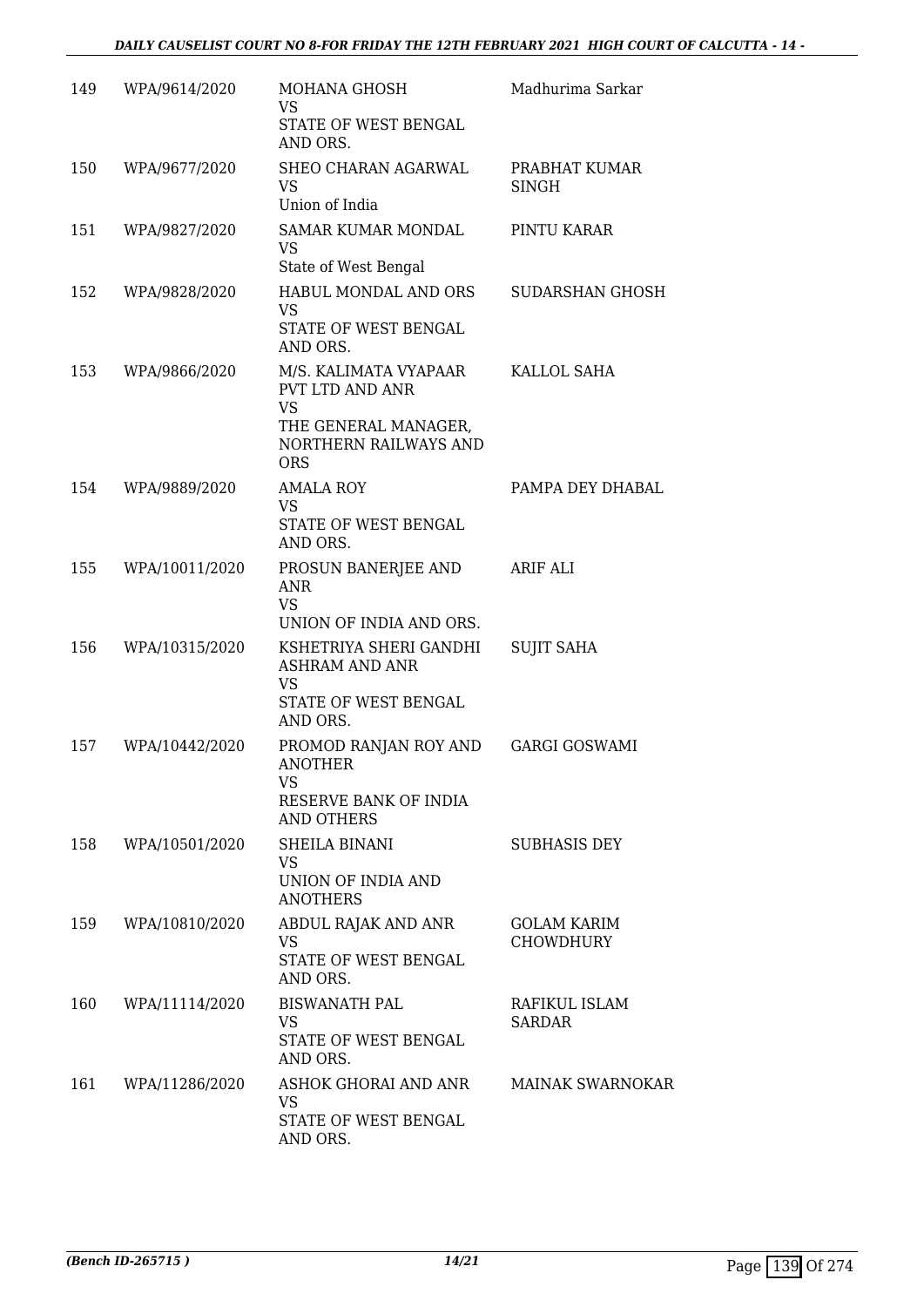| 162 | WPA/11385/2020                           | ASLAM ALI MOLLA<br>VS                                                                         | <b>ASIT KR</b><br><b>BHATTACHARYA</b>                                                              |
|-----|------------------------------------------|-----------------------------------------------------------------------------------------------|----------------------------------------------------------------------------------------------------|
|     |                                          | STATE OF WEST BENGAL<br>AND ORS.                                                              |                                                                                                    |
| 163 | WPA/11406/2020                           | <b>JYOTI SANKAR BERA</b><br><b>VS</b>                                                         | SABYASACHI<br><b>BHATTACHARYA</b>                                                                  |
|     |                                          | STATE OF WEST BENGAL<br>AND ORS.                                                              |                                                                                                    |
| 164 | WPA/11631/2020                           | SAHIDUL ISLAM MOLLA<br><b>AND ORS</b><br><b>VS</b>                                            | <b>JAMUNA SAHA</b>                                                                                 |
|     |                                          | STATE OF WEST BENGAL<br>AND ORS.                                                              |                                                                                                    |
| 165 | WPA/11860/2020                           | <b>SK ALAUDDIN</b><br>VS<br>STATE OF WEST BENGAL<br>AND ORS.                                  | <b>SOUMAJIT DAS</b><br><b>MAHAPATRA</b>                                                            |
| 166 | WPA/11968/2020                           | KOUSHIK DAS<br><b>VS</b><br>STATE OF WEST BENGAL<br>AND ORS.                                  | <b>SANGHITA</b><br><b>CHATTERJEE</b>                                                               |
|     |                                          | <b>APPLICATION</b>                                                                            |                                                                                                    |
| 167 | WPA/23011/2006                           | PRIYA BANERJEE<br><b>VS</b><br>STATE OF W.B.                                                  | <b>MANISHA</b><br><b>CHATTERJEE</b>                                                                |
|     |                                          | IA NO: CAN/1/2008(Old No:CAN/1397/2008), CAN/2/2020(Old No:CAN/2093/2020)                     |                                                                                                    |
| 168 | WPA/326/2014                             | HARAN CH. DAS & ORS<br><b>VS</b><br>STATE OF WEST BENGAL &<br><b>ORS</b>                      | SANKHA PRASAD RAY                                                                                  |
|     |                                          |                                                                                               | IA NO: CAN/3/2015(Old No:CAN/10943/2015), CAN/4/2019(Old No:CAN/4863/2019), CAN/5/2020, CAN/6/2021 |
| 169 | WPA/18171/2016                           | <b>SANGHITA MAITY</b><br>VS<br>STATE OF WEST BENGAL &<br><b>ORS</b>                           | <b>ANJAN</b><br><b>BHATTACHARYA</b>                                                                |
|     | IA NO: CAN/2/2019(Old No:CAN/10975/2019) |                                                                                               |                                                                                                    |
| 170 | WPA/13834/2017                           | CHAITANYA BIKASH PAUL<br><b>VS</b><br>EPF ORGANISATION,<br>MINISTRY OF LABOUR &<br><b>ORS</b> | <b>MRINAL KANTI</b><br><b>KUNDU</b>                                                                |
|     |                                          | IA NO: CAN/1/2019(Old No:CAN/5144/2019), CAN/2/2020                                           |                                                                                                    |
|     |                                          | <b>NEW MOTION</b>                                                                             |                                                                                                    |
| 171 | WPA/2669/2021                            | <b>BANDANA DAS</b><br><b>VS</b><br>STATE OF WEST BENGAL<br>AND ORS.                           | <b>SUBRATA</b><br>MUKHERJEE                                                                        |
| 172 | WPA/2853/2021                            | <b>GITA RANI BERA AND ORS</b><br>VS                                                           | SNEHASIS JANA                                                                                      |
|     |                                          | STATE OF WEST BENGAL<br>AND ORS.                                                              |                                                                                                    |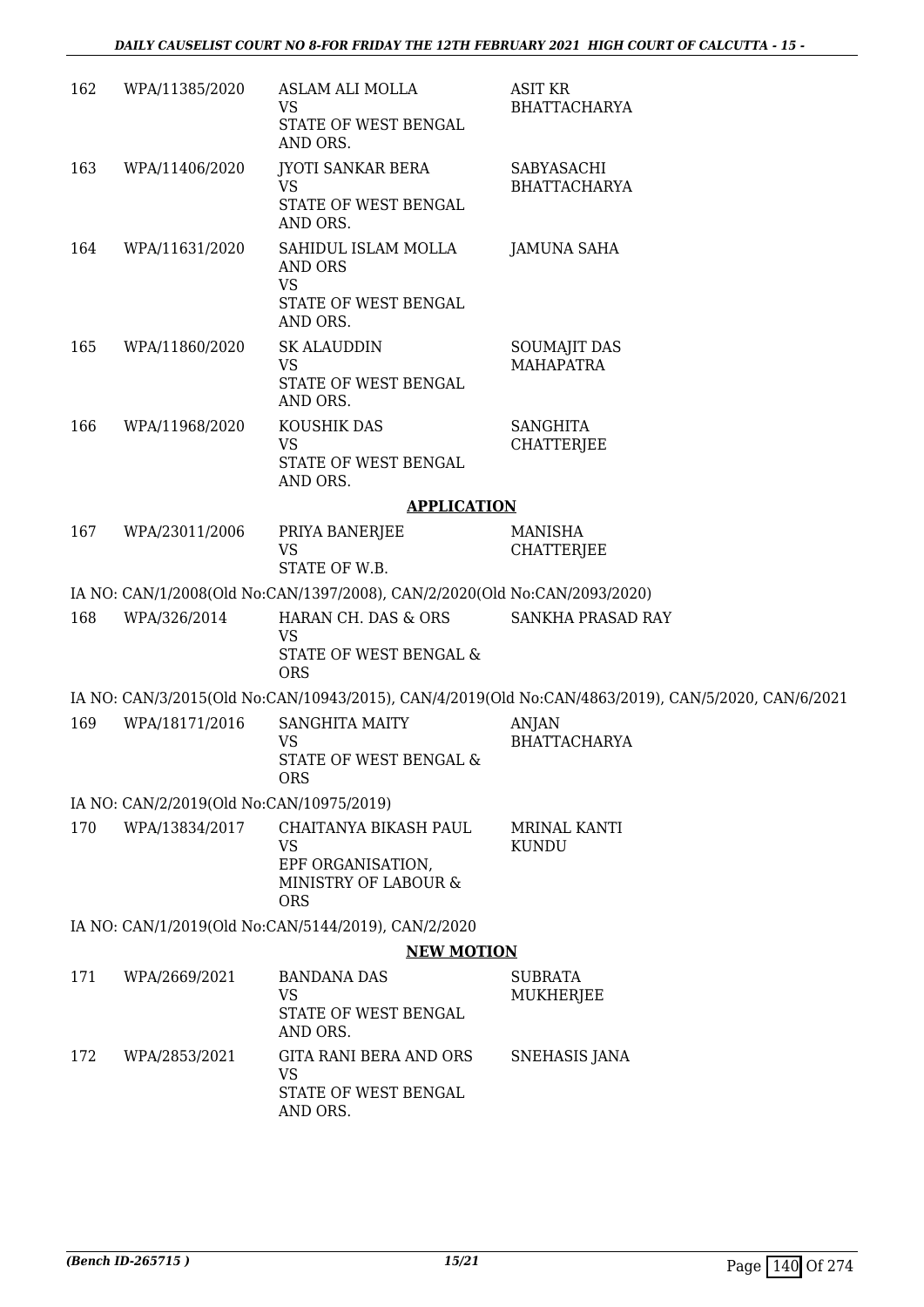| 173 | WPA/2891/2021     | FATEMA BIBI @FATEMA<br><b>VS</b><br>STATE OF WEST BENGAL<br>AND ORS.                                             | <b>GOLAM KARIM</b><br>CHOWDHURY         |
|-----|-------------------|------------------------------------------------------------------------------------------------------------------|-----------------------------------------|
| 174 | WPA/3380/2021     | RITA ADHIKARI<br>VS<br>STATE OF WEST BENGAL<br>AND ORS.                                                          | RIMPY MUKHERJE                          |
| 175 | WPA/3409/2021     | <b>BAIJANATH SINGH</b><br><b>VS</b><br>THE DIVISIONAL MANAGER<br>UNITED INDIA INSURANCE<br><b>CO LTD AND ANR</b> | <b>DEBASIS SUR</b>                      |
| 176 | WPA/3427/2021     | GOUR HARI GHORAMI AND<br><b>ORS</b><br><b>VS</b><br>STATE OF WEST BENGAL<br>AND ORS.                             | SUDARSHAN GHOSH                         |
| 177 | WPA/3481/2021     | MOTAHARA BIBI AND ANR<br><b>VS</b><br>STATE OF WEST BENGAL<br>AND ORS.                                           | <b>DILIP KUMAR</b><br><b>SAMANTA</b>    |
| 178 | WPA/3736/2021     | <b>BADAL SINGH</b><br><b>VS</b><br>STATE OF WEST BENGAL<br>AND ORS.                                              | <b>NANDULAL</b><br><b>BANDYOPADHYAY</b> |
| 179 | WPA/3814/2021     | GEOCON INDIA AND ANR<br><b>VS</b><br>STATE OF WEST BENGAL<br>AND ORS.                                            | RAMANUJ BANERJEE                        |
| 180 | WPA/3875/2021     | KISHORI MONDAL AND ORS<br><b>VS</b><br>STATE OF WEST BENGAL<br>AND ORS.                                          | NARYAN CHANDRA<br><b>MONDAL</b>         |
| 181 | WPA/4027/2021     | MOYTEC AND ANR.<br>VS.<br>STATE OF WEST BENGAL<br>AND ORS.                                                       | DIPESH BASU                             |
|     | 182 WPA/4054/2021 | BIPAD BHANJAN SWAR<br>VS<br>STATE OF WEST BENGAL<br>AND ORS.                                                     | SWADESH PRIYA<br><b>GHOSH</b>           |
|     | 183 WPA/4141/2021 | SAMARENDRA HALDER<br><b>VS</b><br>STATE OF WEST BENGAL<br>AND ORS.                                               | PRIYAKSHI BANERJEE                      |
| 184 | WPA/4171/2021     | DIPANKAR BHANDARY<br><b>VS</b><br>STATE OF WEST BENGAL<br>AND ORS.                                               | ABHIJIT MANDAL                          |
|     | 185 WPA/4190/2021 | SANJIB BHOWMIK<br><b>VS</b><br>STATE OF WEST BENGAL<br>AND ORS.                                                  | ASIS<br><b>BHATTACHARYYA</b>            |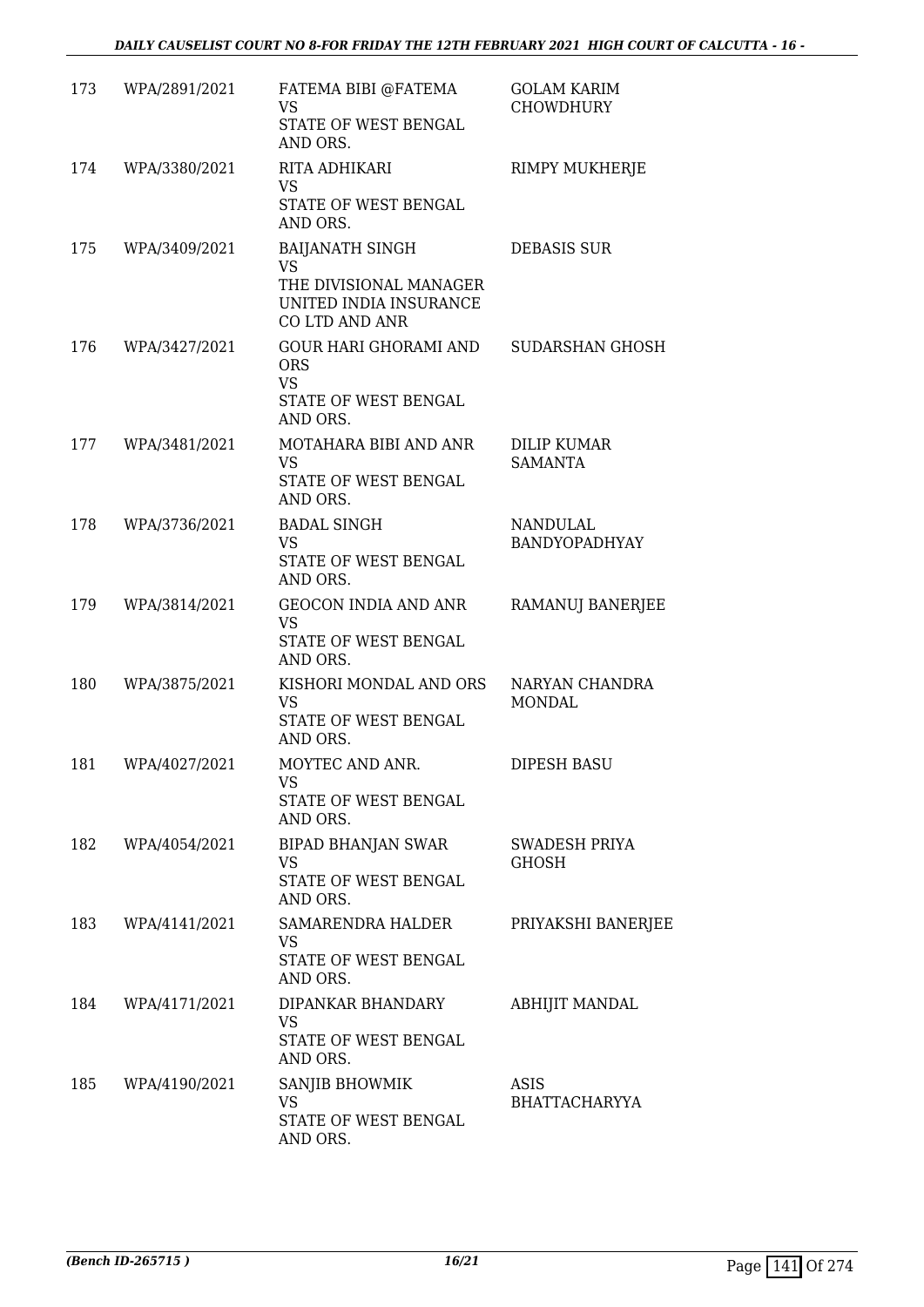| 186 | WPA/4196/2021                           | <b>BISWANATH MAL</b><br>VS.<br>STATE OF WEST BENGAL<br>AND ORS.                                                                          | ASIS<br><b>BHATTACHARYYA</b>   |
|-----|-----------------------------------------|------------------------------------------------------------------------------------------------------------------------------------------|--------------------------------|
| 187 | WPA/4203/2021                           | JAGADISH KARMAKAR<br>VS.<br>STATE OF WEST BENGAL<br>AND ORS.                                                                             | SAMRAT DAS                     |
| 188 | WPA/4584/2021                           | MASIBUR RAHAMAN SEKH<br>VS<br>STATE OF WEST BENGAL<br>AND ORS.                                                                           | ANANYA<br><b>CHAKRABORTY</b>   |
|     |                                         | <b>UPGRADED MATTERS</b>                                                                                                                  |                                |
| 189 | WPA/4476/2017                           | ASHA RANI HIJLI<br><b>VS</b><br>STATE OF WEST BENGAL &<br><b>ORS</b>                                                                     | A. N. NASKAR                   |
|     | IA NO: CAN/1/2020(Old No:CAN/1999/2020) |                                                                                                                                          |                                |
| 190 | WPA/21231/2019                          | ANGEL EDUCATION<br><b>SOCIETY &amp; ORS</b><br><b>VS</b><br>WEST BENGAL INDUSTRIAL<br><b>INFRASTRUCTURE</b><br>DEVELOPMENT<br>CORPORATIO | DEEPAK KR SINGH                |
|     | IA NO: CAN/1/2020                       |                                                                                                                                          |                                |
|     | 191 WPA/22796/2019                      | MATRI SEVAK SANGHA &<br><b>ANR</b><br><b>VS</b><br>STATE OF WEST BENGAL &<br><b>ORS</b>                                                  | ARPITA SAHA                    |
|     | IA NO: CAN/1/2020, CAN/2/2020           |                                                                                                                                          |                                |
| 192 | WPA/22818/2019                          | <b>GARGEE SINGHA ROY</b><br>VS<br>STATE OF WEST BENGAL&<br><b>ORS</b>                                                                    | SANKHA SUBHRA RAY              |
|     | IA NO: CAN/1/2021                       |                                                                                                                                          |                                |
| 193 | WPA/1130/2020                           | <b>BANI DUTTA</b><br>VS.<br>STATE OF WEST BENGAL &<br><b>ORS</b>                                                                         | PRASANTA KR<br><b>BANERJEE</b> |
| 194 | WPA/1998/2020                           | MAA NANDI KESHRI RICE<br>MILL & ANR<br><b>VS</b><br>UNION OF INDIA & ORS                                                                 | <b>SOUMYA MAZUMDER</b>         |
| 195 | WPA/2365/2020                           | SHRIHARI MAITI<br>VS.<br>STATE OF WEST BENGAL &<br><b>ORS</b>                                                                            | ND ASHRAFUL HUQ                |
| 196 | WPA/3518/2020                           | <b>IDFC FIRST BANK LIMITED</b><br>& ANR<br><b>VS</b><br>STATE OF WEST BENGAL &<br><b>ORS</b>                                             | AMAR SINGH                     |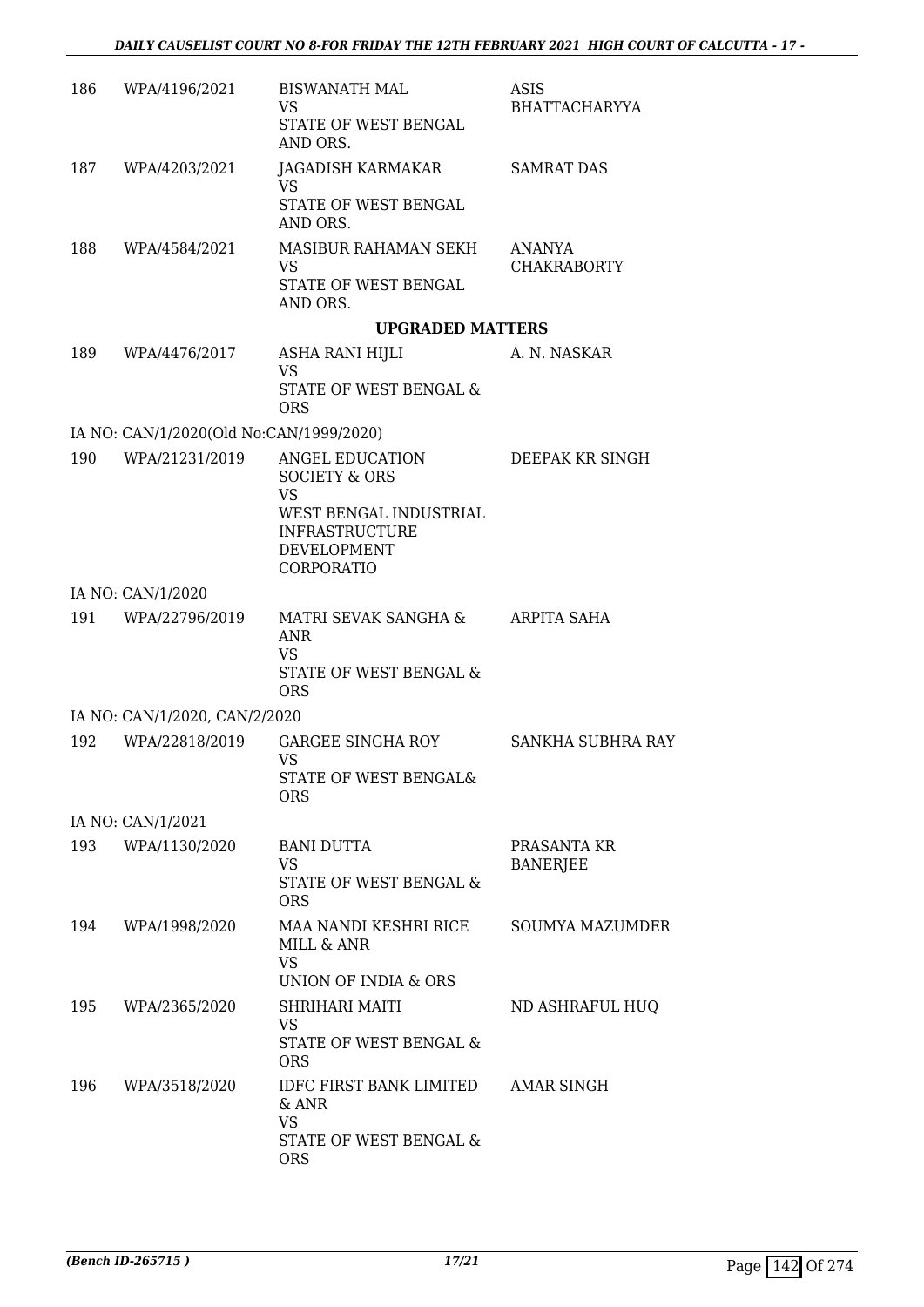| 197 | WPA/3574/2020                           | RELIABLE FACILITIES<br><b>SERVICES PVT.LTD</b><br>VS                                                                           | PRASUN GHOSH                                                                              |
|-----|-----------------------------------------|--------------------------------------------------------------------------------------------------------------------------------|-------------------------------------------------------------------------------------------|
|     |                                         | CHITTARANJAN NATIONAL<br><b>CANCER INSTITUTE &amp; ORS</b>                                                                     |                                                                                           |
| 198 | WPA/3705/2020                           | <b>ANUP KR BAG</b><br><b>VS</b>                                                                                                | SK SAHJAHAN ALI                                                                           |
|     |                                         | STATE OF WEST BENGAL &<br><b>ORS</b>                                                                                           |                                                                                           |
| 199 | WPA/4110/2020                           | MONISHA PAILAN<br><b>VS</b>                                                                                                    | <b>INDRAJEET DEY</b>                                                                      |
|     |                                         | STATE OF WEST BENGAL &<br>ORS.                                                                                                 |                                                                                           |
| 200 | WPA/4111/2020                           | MONISHA PAILAN<br>VS                                                                                                           | <b>INDRAJEET DEY</b>                                                                      |
|     |                                         | UNION OF INDIA & ORS.                                                                                                          |                                                                                           |
| 201 | WPA/4233/2020                           | <b>BISWAJIT BARAM</b><br><b>VS</b>                                                                                             | SUBHOJIT MALLICK                                                                          |
|     |                                         | STATE OF WEST BENGAL &<br><b>ORS</b>                                                                                           |                                                                                           |
| 202 | WPA/4632/2020                           | DARBARI MONDAL                                                                                                                 | <b>ANBU BINDU</b>                                                                         |
|     |                                         | VS<br>STATE OF WEST BENGAL &<br><b>ORS</b>                                                                                     | <b>CHAKRABORTY</b>                                                                        |
| 203 | WPA/5246/2020                           | NETULA DAS & ORS                                                                                                               | <b>AVIROOP</b>                                                                            |
|     |                                         | <b>VS</b><br>STATE OF WEST BENGAL &<br><b>ORS</b>                                                                              | <b>BHATTACHARYA</b>                                                                       |
| 204 | WPA/5588/2020                           | ANAND KUMAR AGARWAL<br><b>VS</b><br>STATE BANK OF INDIA &                                                                      | <b>RAMIJ MUNSI</b>                                                                        |
|     |                                         | <b>ORS</b>                                                                                                                     |                                                                                           |
|     | No:CAN/4764/2020)                       |                                                                                                                                | IA NO: CAN/1/2020(Old No:CAN/3334/2020), CAN/2/2020(Old No:CAN/4763/2020), CAN/3/2020(Old |
|     | 205 WPA/5623/2020                       | SHEIKH NASIM ALI<br>PROPRIETOR OF REGAIN<br><b>CONSTRUCTION &amp; ORS</b><br><b>VS</b><br>STATE OF WEST BENGAL &<br><b>ORS</b> | VICTOR CHATTERJEE                                                                         |
|     | IA NO: CAN/1/2020(Old No:CAN/3414/2020) |                                                                                                                                |                                                                                           |
| 206 | WPA/5691/2020                           | KARTICK PAUL                                                                                                                   | <b>TAPAN ROY</b>                                                                          |
|     |                                         | <b>VS</b><br>STATE OF WEST BENGAL &<br><b>ORS</b>                                                                              |                                                                                           |
|     |                                         | IA NO: CAN/1/2020(Old No:CAN/3587/2020), CAN/3/2020(Old No:CAN/4335/2020)                                                      |                                                                                           |
| 207 | WPA/7352/2020                           | JITENDRA NARAYAN RAY<br>SISHU SEVA BHAWAN REP.<br>BY HON. SECRETARY DR<br>NIHAR RANJAN GHOSH<br>VS                             | PRITHWISH GURIA                                                                           |
|     | IA NO: CAN/1/2020                       | State of West Bengal                                                                                                           |                                                                                           |
|     |                                         |                                                                                                                                |                                                                                           |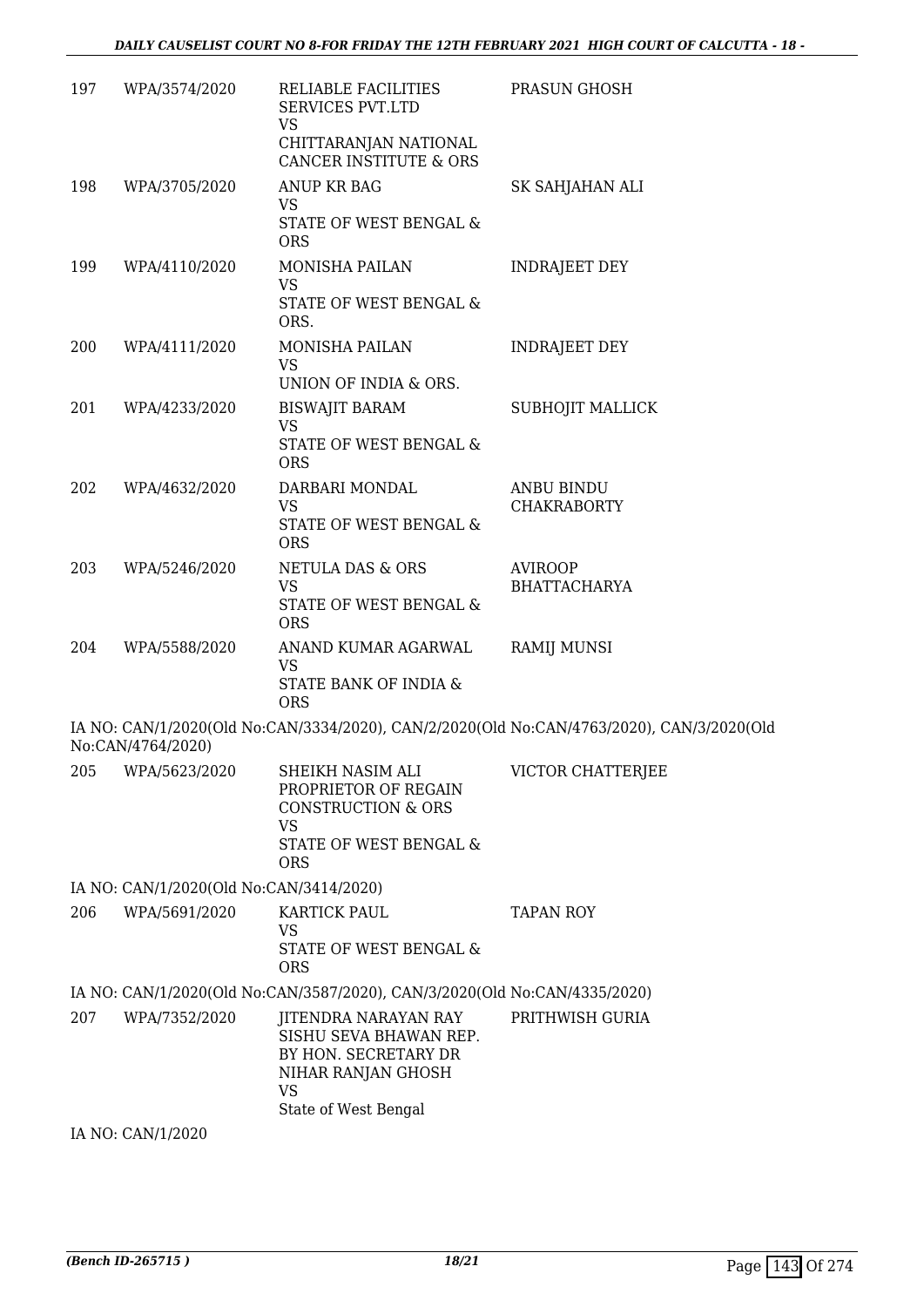| 208 | WPA/7359/2020     | SHOVARANI GHOSH<br>VS<br>THE STATE OF WEST<br><b>BENGAL</b>                                    | <b>AMRITA DE</b>                      |
|-----|-------------------|------------------------------------------------------------------------------------------------|---------------------------------------|
|     | IA NO: CAN/1/2020 |                                                                                                |                                       |
| 209 | WPA/7479/2020     | SK. JAHANGIR<br><b>VS</b><br>State of West Bengal                                              | <b>GOURANGA KUMAR</b><br>DAS          |
|     | IA NO: CAN/1/2020 |                                                                                                |                                       |
| 210 | WPA/7918/2020     | <b>GOUTAM SHAW</b><br>VS<br>STATE OF WEST BENGAL<br>AND ORS.                                   | TIRTHANKAR<br><b>MUKHERJEE</b>        |
| 211 | WPA/8022/2020     | M/S K.M. ENTERPRISE AND<br><b>ORS</b><br><b>VS</b><br>STATE OF WEST BENGAL<br>AND ORS.         | <b>SUDESHNA BASU</b><br>THAKUR        |
| 212 | WPA/8036/2020     | MD. SALAUDDIN<br><b>VS</b><br>State of West Bengal                                             | <b>MANIKA SARKAR</b>                  |
| 213 | WPA/8065/2020     | AJJATUN BIBI PURKAIT<br><b>VS</b><br>STATE OF WEST BENGAL<br>AND ORS.                          | PANKAJ HALDER                         |
| 214 | WPA/8460/2020     | NILLESH PAREKH<br><b>VS</b><br>UNION OF INDIA AND ORS                                          | <b>ANIRUDHA</b><br><b>AGARWALLA</b>   |
| 215 | WPA/8619/2020     | DEUSEN MONDAL<br><b>VS</b><br>THE STATE OF WEST<br><b>BENGAL AND ORS</b>                       | <b>MRINAL KANTI</b><br><b>SARTDAR</b> |
| 216 | WPA/8654/2020     | <b>ARYAN</b><br>SURELIA@BONI@ARIHANT<br><b>SURELIA</b><br>VS<br>State of West Bengal           | <b>SARBAN</b><br><b>BHATTACHARJEE</b> |
| 217 | WPA/8741/2020     | APARNA DAS ALIAS MAITY<br>VS<br>Union of India                                                 | APURBA GHOSH                          |
| 218 | WPA/8794/2020     | MASJIDE TOUHID SAMLA<br>VS<br>STATE OF WEST BENGAL<br>AND ORS.                                 | <b>GAZI FARUQUE</b><br><b>HOSSAIN</b> |
| 219 | WPA/8848/2020     | NIRANJAN LALL SARAFF<br><b>AND OTHERS</b><br><b>VS</b><br>UNION OF IONDIA AND<br><b>OTHERS</b> | A K UPADHYAY                          |
| 220 | WPA/9172/2020     | VINIT KUMAR AND OTHERS<br>VS<br>STATE OF PUNJAB AND ORS                                        | SOUMEN GHOSH                          |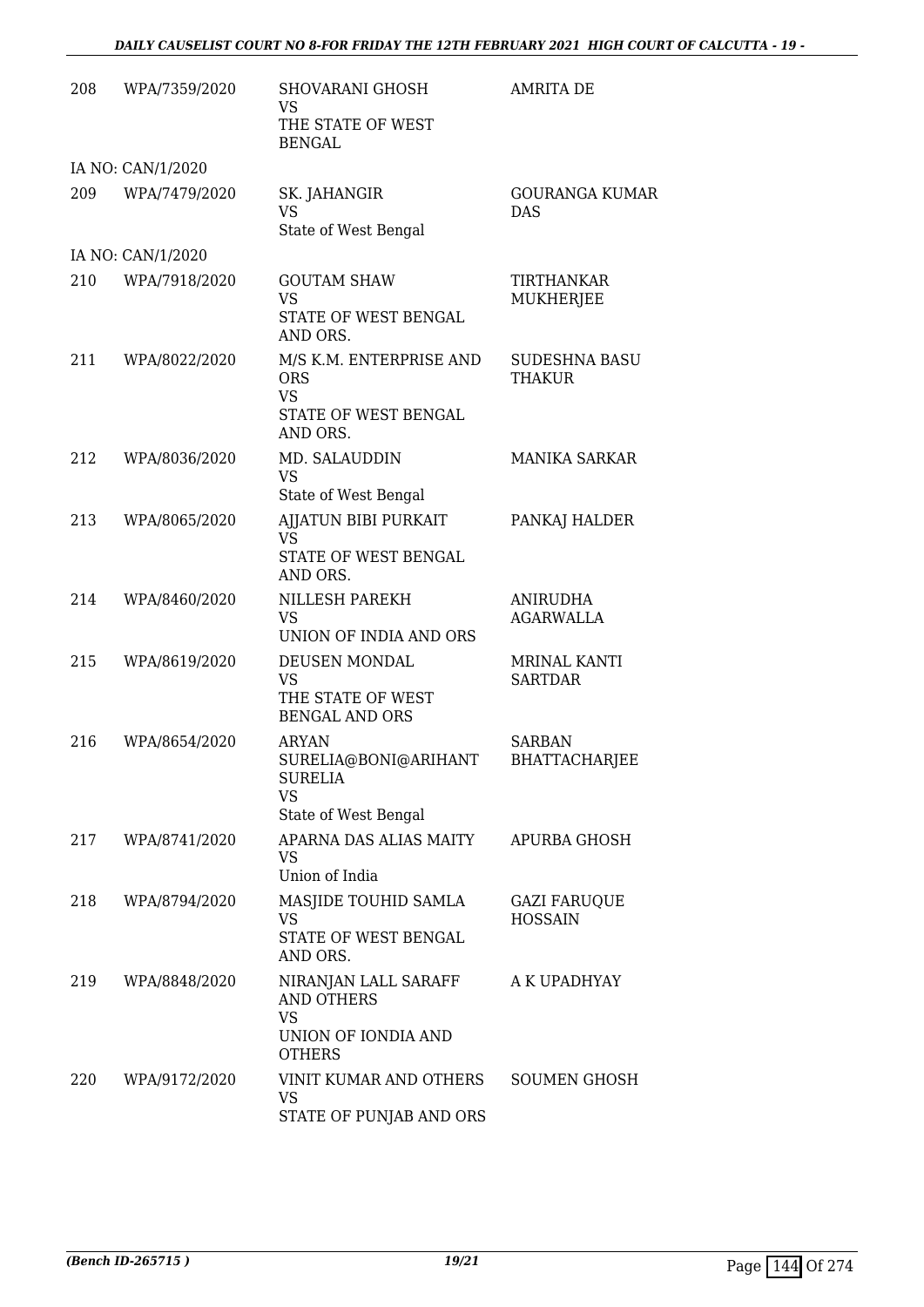| 221 | WPA/9210/2020  | HCC - L AND T PURULIA JV<br><b>VS</b><br><b>RECOVERY OFFICER</b><br>DURGAPUR REGIONAL SUB<br>OFFICE | ASISH CHOUDHURY                       |
|-----|----------------|-----------------------------------------------------------------------------------------------------|---------------------------------------|
| 222 | WPA/9261/2020  | AJMERA STEELS PVT. LTD.<br><b>VS</b><br>STEEL AUTHORITY OF<br><b>INDIA LIMITED</b>                  | TAPAN KUMAR MITRA                     |
| 223 | WPA/9426/2020  | M/S SHUBHVAIBHAV<br>NIRMAN PRIVATELIMITED<br><b>VS</b><br>STATE OF WEST BENGAL<br>AND ORS.          | PARTHA<br><b>CHAKRABORTY</b>          |
| 224 | WPA/9494/2020  | <b>KRISHNA DAS</b><br>VS<br>State of West Bengal                                                    | <b>SANDIP KUMAR</b><br><b>MONDAL</b>  |
| 225 | WPA/9633/2020  | NIRMALA MAITI<br><b>VS</b><br>STATE OF WEST BENGAL<br>AND ORS.                                      | <b>SUBHODIP</b><br><b>CHAKRABORTY</b> |
| 226 | WPA/9842/2020  | <b>BUDDHADEV BISWAS</b><br><b>VS</b><br>RESERVE BANK OF INDIA<br><b>AND OTHER</b>                   | PARTHA<br><b>CHAKRABORTY</b>          |
| 227 | WPA/10056/2020 | <b>GIRISH SHARMA</b><br>VS<br>UNION OF INDIA AND ORS.                                               | <b>AVIJIT GHOSHAL</b>                 |
| 228 | WPA/10434/2020 | RISHI CHOWDHURY<br><b>VS</b><br>UNION OF INDIA AND ORS.                                             | <b>AYUSH JAIN</b>                     |
| 229 | WPA/10790/2020 | JAHAR SHA<br><b>VS</b><br>State of West Bengal AND<br>ANR                                           | <b>SOUMYA NAG</b>                     |
| 230 | WPA/10973/2020 | SUJOY KUMAR GHOSH AND<br><b>ORS</b><br><b>VS</b><br>STATE OF WEST BENGAL<br>AND ORS.                | <b>TANUKA BASU</b>                    |
| 231 | WPA/11427/2020 | SIDDHARTHA SANKAR PAL<br>AND ORS<br><b>VS</b><br>THE STATE OF WEST<br><b>BENGAL AND ORS</b>         | <b>MAINAK GANGULY</b>                 |
| 232 | WPA/11489/2020 | M/S. JAGANNATH<br>CONSTRUCTION<br><b>VS</b><br>STATE OF WEST BENGAL<br>AND ORS.                     | PHATICK CHANDRA<br>DAS                |
| 233 | WPA/11641/2020 | <b>SUPRATIM ROY</b><br><b>VS</b><br>STATE OF WEST BENGAL<br>AND ORS.                                | NILENDRA NARAYAN<br><b>ROY</b>        |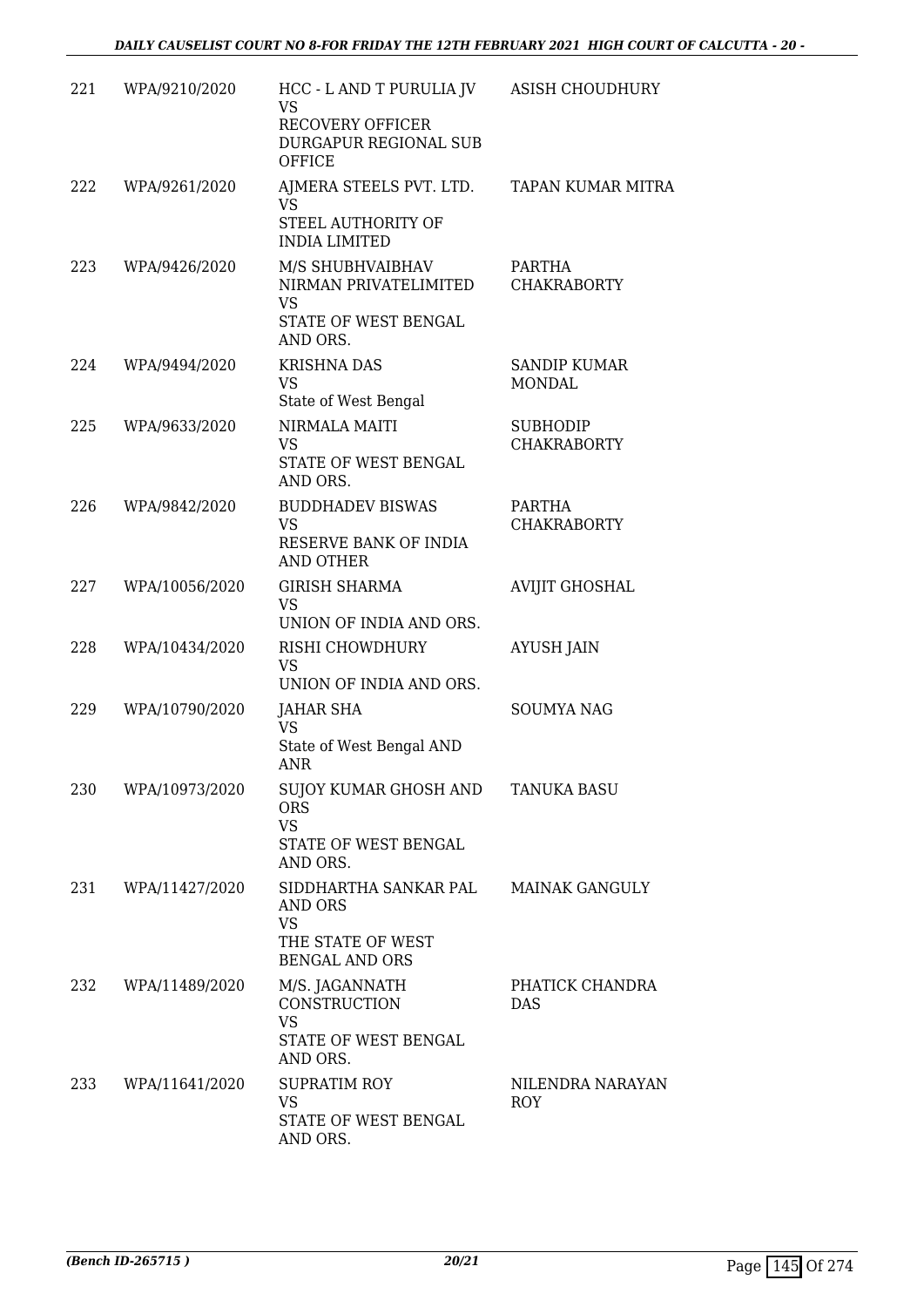| 234 | WPA/11747/2020    | MD. KABIRUDDIN<br><b>AHAMMED</b><br>VS<br>STATE OF WEST BENGAL<br>AND ORS.                                                                                                | SUBRATA SAHA                          |
|-----|-------------------|---------------------------------------------------------------------------------------------------------------------------------------------------------------------------|---------------------------------------|
| 235 | WPA/80/2021       | M/S. RADHASHREE<br><b>FINANCE LTD</b><br>VS.<br>UNION OF INDIA AND ORS.                                                                                                   | DEVYANI SENGUPTA                      |
| 236 | WPA/112/2021      | KANAM LATEX INDUSTRIES<br>PRIVATE LIMITED AND<br><b>ANOTHER</b><br>VS.<br>STATE OF WEST BENGAL<br>AND ORS.                                                                | <b>SALONI</b><br><b>BHATTACHARJEE</b> |
|     | IA NO: CAN/1/2021 |                                                                                                                                                                           |                                       |
| 237 | WPA/494/2021      | RAM KUMAR JHAJHARIA<br><b>VS</b><br>UNION OF INDIA AND ORS.                                                                                                               | <b>SAKET SHARMA</b>                   |
| 238 | WPA/607/2021      | <b>BIPAD TARAN SAHA</b><br><b>VS</b><br>STATE OF WEST BENGAL<br>AND ORS.                                                                                                  | <b>ABHIJIT MANDAL</b>                 |
| 239 | WPA/790/2021      | <b>JITENDRA NARAYAN RAY</b><br>SISHU SEVA BHAWAN AND<br><b>OTHERS</b><br><b>VS</b><br>DIRECTOR, DRUG CONTROL<br>HEADQUARTERS CENTRAL<br>KOLKATA ZONE AND<br><b>OTHERS</b> | <b>KAUSTABH</b><br><b>BAANERJEE</b>   |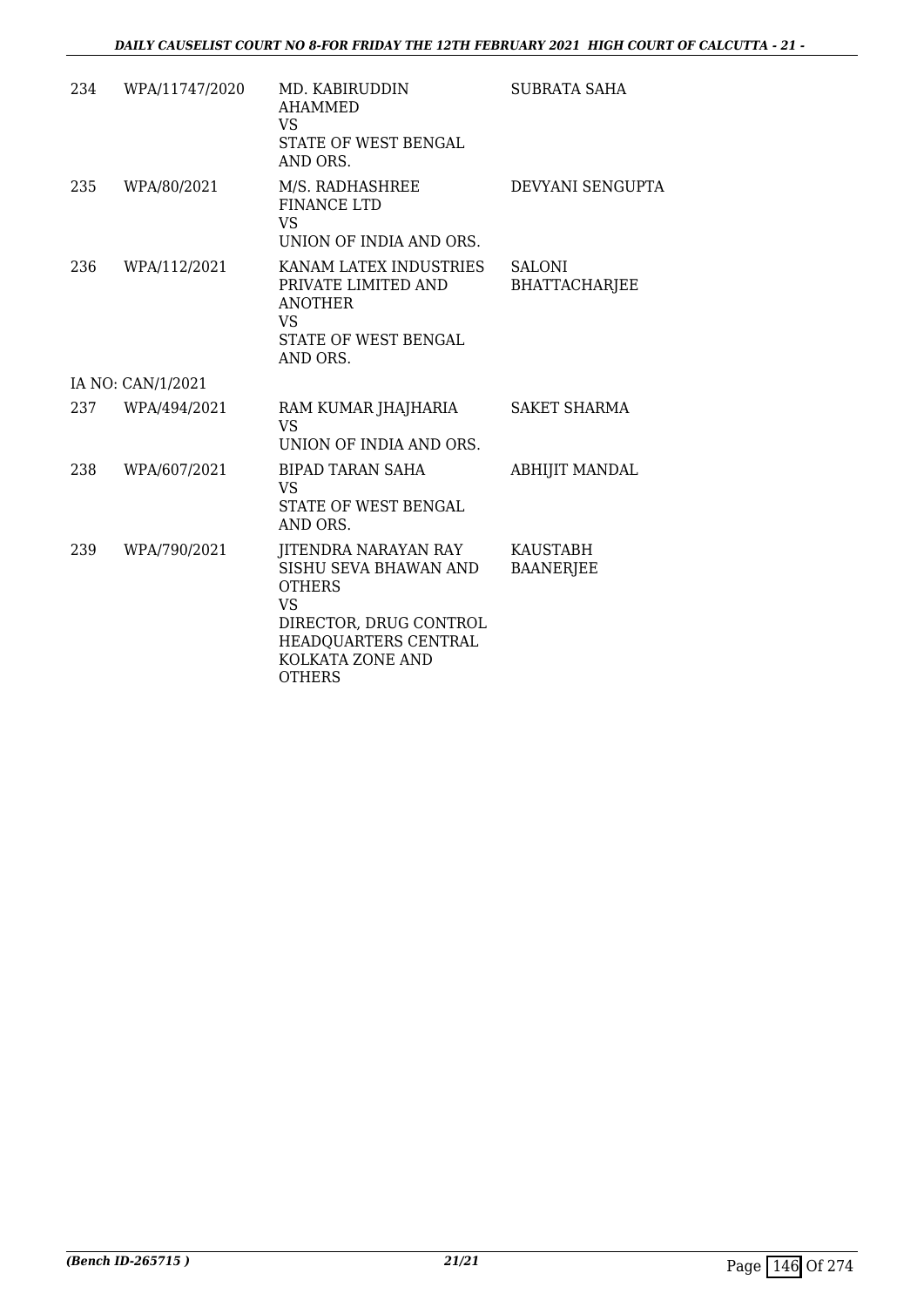

# In The High Court at Calcutta

## **Appellate Side**

**DAILY CAUSELIST For Friday The 12th February 2021**

**COURT NO. 26 SINGLE BENCH (SB - VI) AT 10:45 AM HON'BLE JUSTICE SHEKHAR B. SARAF (VIA VIDEO CONFERENCE)**

**ON AND FROM MONDAY, THE 11TH JANUARY, 2021 – MATTERS (MOTION & HEARING) UNDER ARTICLE 226 OF THE CONSTITUTION RELATING TO SECONDARY AND HIGHER SECONDARY EDUCATION UNDER GROUP II INCLUDING SERVICES AND APPLICATIONS CONNECTED THERETO AND EDUCATIONAL MATTERS NOT ASSIGNED TO ANY OTHER BENCH.**

**HEARING OF WRIT PETITIONS IRRESPECTIVE OF CLASSIFICATION AND APPLICATIONS CONNECTED THERETO.**

**NOTE : MATTERS WILL BE TAKEN UP THROUGH PHYSICAL HEARING WHEN BOTH THE PARTIES ARE AGREED.**

**SPL.NOTE : I) 'HEARING' AND 'ASSIGNED' MATTERS WILL BE TAKEN UP ON FRIDAY OF EACH WEEK AFTER RECESS.**

**II) CONTEMPT MATTERS WILL BE TAKEN UP ON THURSDAY AFTER RECESS.**

#### **III) ORIGINAL SIDE MATTERS WILL NORMALLY BE TAKEN UP AT 3.00 P.M.OR EXHAUSTION OF THE APPELLATE SIDE LIST WHICHEVER IS EARLIER.**

|   |               | <b>TO BE MENTIONED</b>                                               |                                     |
|---|---------------|----------------------------------------------------------------------|-------------------------------------|
| 1 | WPA/3476/2020 | SNEHANGSHU ROUT<br>VS<br>STATE OF WEST BENGAL &<br>ORS.              | <b>RUCHIRA</b><br><b>CHATTERJEE</b> |
| 2 | WPA/6955/2020 | <b>SUBHENDU KUMAR</b><br><b>MAHATA</b><br>VS<br>State of West Bengal | <b>ABHIJIT BORAL</b>                |

IA NO: CAN/1/2020

#### **UPGRADED MATTERS**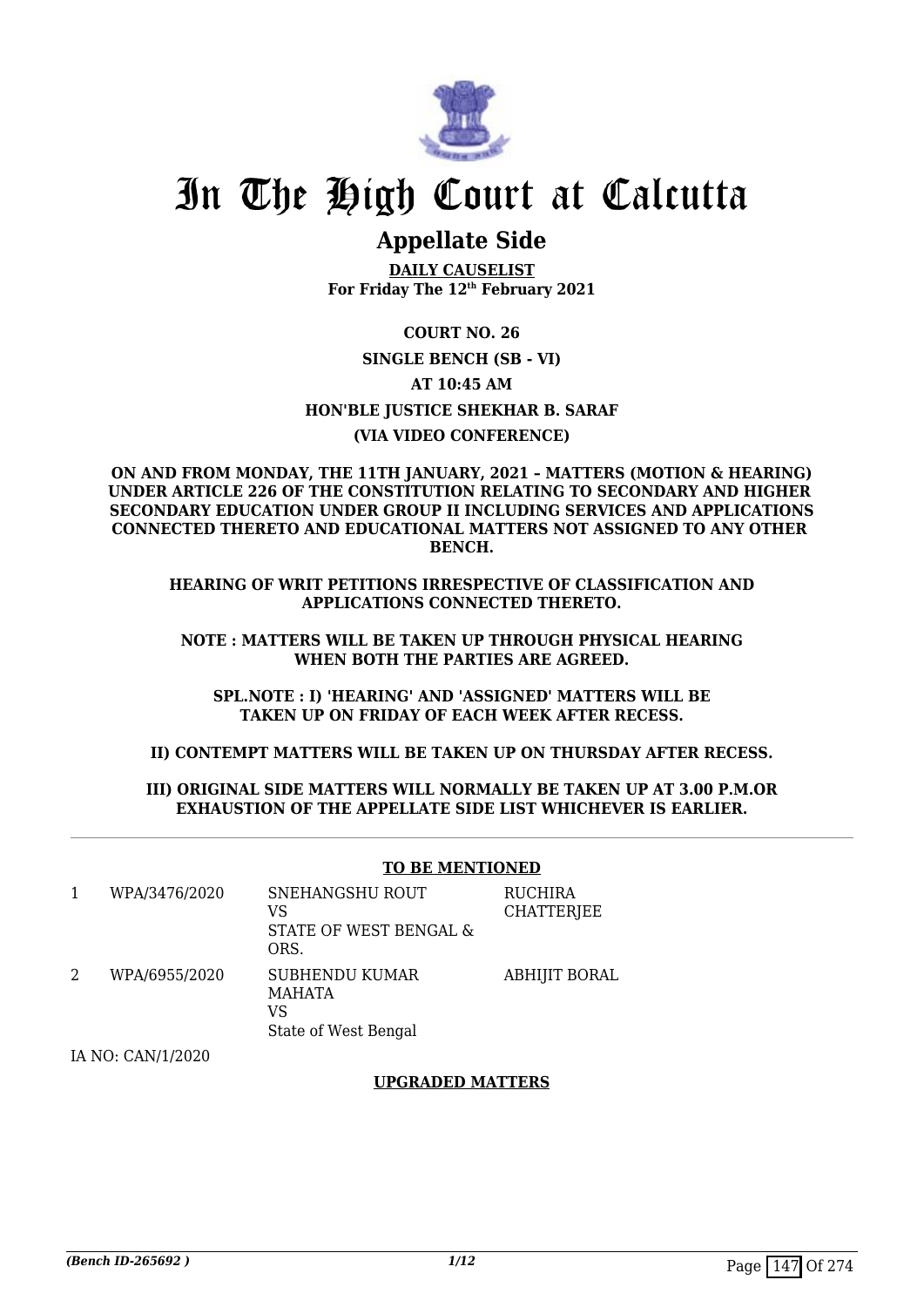| 3  | WPA/3899/2021  | SONALI GHOSH (DAS)<br><b>VS</b><br>STATE OF WEST BENGAL<br>AND ORS.                                            | SUBHRANGSU PANDA                      |
|----|----------------|----------------------------------------------------------------------------------------------------------------|---------------------------------------|
|    |                | <b>NEW MOTION</b>                                                                                              |                                       |
| 4  | WPA/2137/2021  | HABIB MUSTAFA SARKAR<br><b>VS</b><br>WEST BENGAL CENTRAL<br><b>SCHOOL SECVICE</b><br><b>COMMISSION AND ANR</b> | SAKHAWAT<br><b>KHANDAKAR</b>          |
| 5  | WPA/3690/2021  | RANJIT KUMAR MANDAL<br><b>VS</b><br>STATE OF WEST BENGAL<br>AND ORS.                                           | <b>SAMIR KUMAR</b><br><b>ADHIKARI</b> |
| 6  | WPA/4078/2021  | SOUMEN GOSWAMI<br><b>VS</b><br>STATE OF WEST BENGAL<br>AND ORS.                                                | <b>SUBHRANGSHU</b><br><b>PANDA</b>    |
|    |                | <b>MOTION</b>                                                                                                  |                                       |
| 7  | WPA/4336/2014  | SARFARAJ AHMED<br><b>VS</b><br>STATE OF WEST BENGAL &<br><b>ORS</b>                                            | <b>T BASAK</b>                        |
| 8  | WPA/25340/2015 | <b>MOUSUMI ROY</b><br><b>VS</b><br>STATE OF WEST BENGAL &<br><b>ORS</b>                                        | <b>SWADHIN PAN</b>                    |
| 9  | WPA/29935/2016 | MANIK CHANDRA DAS<br><b>VS</b><br>STATE OF WEST BENGAL &<br><b>ORS</b>                                         | TANUJA BASAK                          |
| 10 | WPA/31203/2017 | MUKUL CHAKRABORTY<br><b>VS</b><br>STATE OF WEST BENGAL &<br><b>ORS</b>                                         | NARAYAN CHANDRA<br><b>BHANDARY</b>    |
| 11 | WPA/2196/2018  | KAIMARI JUNIOR HIGH D MONDAL<br><b>SCHOOL &amp; ANR</b><br><b>VS</b><br>STATE OF WEST BENGAL &<br><b>ORS</b>   |                                       |
| 12 | WPA/19642/2018 | SEMANTI SENGUPTA<br><b>VS</b><br><b>STATE OF WEST BENGAL &amp;</b><br><b>ORS</b>                               | <b>MADHUSUDAN</b><br><b>MANDAL</b>    |
| 13 | WPA/23163/2018 | SUJATA SARKAR<br><b>VS</b><br>STATE OF WEST BENGAL &<br>ORS.                                                   | PRIYANKA MONDAL                       |
| 14 | WPA/23203/2018 | ASHOK PRASAD<br>VS<br>STATE OF WEST BENGAL &<br>ORS.                                                           | K.M HOSSAIN                           |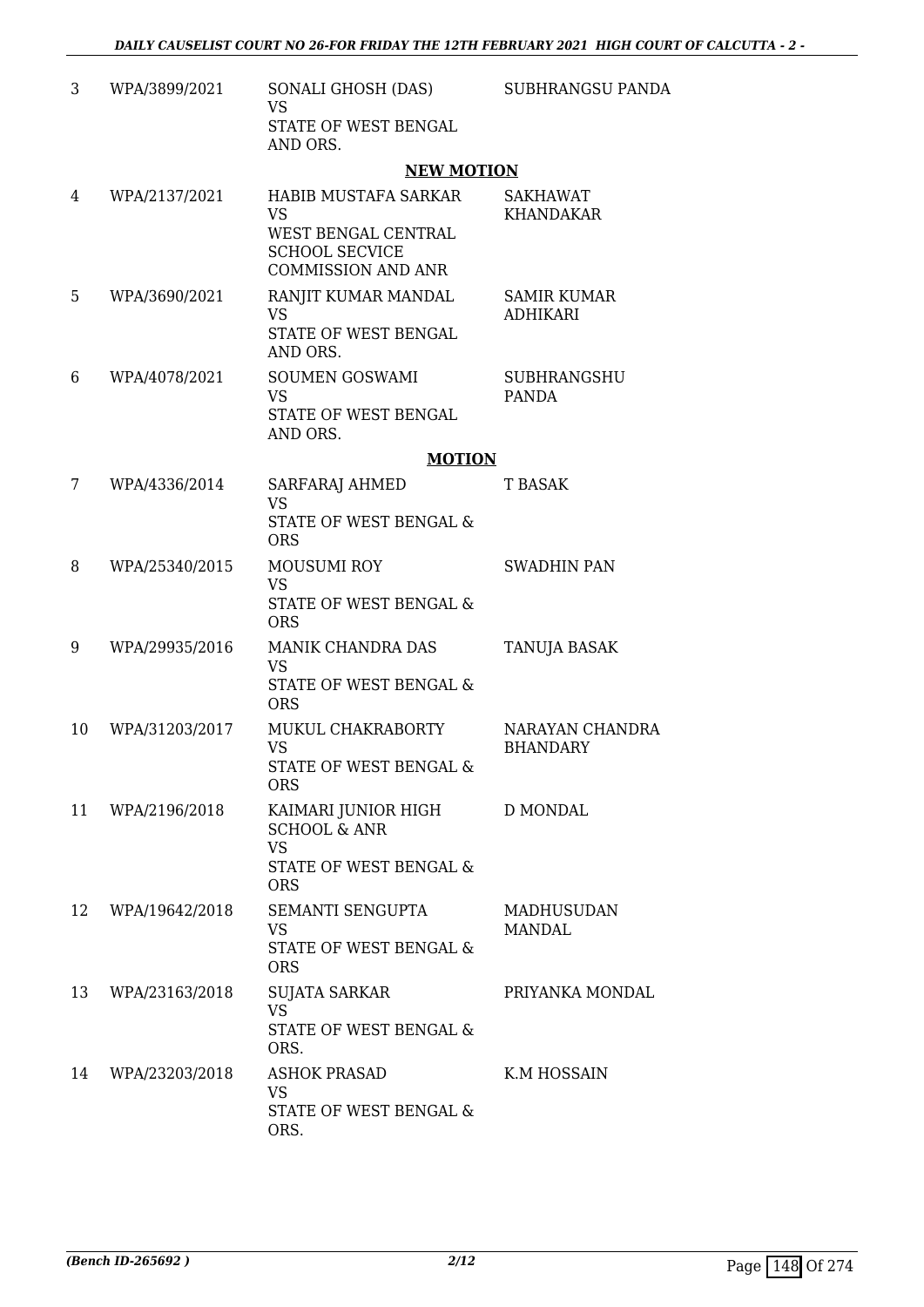| 15 | WPA/24103/2018                           | DINABANDHU PURKAIT<br>VS<br>STATE OF WEST BENGAL &<br><b>ORS</b>                      | PANKAJ HALDER                        |
|----|------------------------------------------|---------------------------------------------------------------------------------------|--------------------------------------|
| 16 | WPA/25082/2018                           | <b>LIAKAT ALI KHAN &amp; ORS</b><br><b>VS</b><br>STATE OF WEST BENGAL &<br><b>ORS</b> | <b>BASUDEV RAKSHIT</b>               |
| 17 | WPA/26110/2018                           | JAGADISH PATTANAYAK<br><b>VS</b><br><b>STATE OF WEST BENGAL &amp;</b><br><b>ORS</b>   | <b>KMHOSSAIN</b>                     |
| 18 | WPA/2281/2019                            | MANGAL MANDI & ORS<br><b>VS</b><br>STATE OF WEST BENGAL &<br><b>ORS</b>               | <b>SUBRATA GHOSH</b>                 |
|    | IA NO: CAN/1/2019(Old No:CAN/11818/2019) |                                                                                       |                                      |
| 19 | WPA/2298/2019                            | RANJIT SARKAR<br>VS.<br>STATE OF WEST BENGAL &<br><b>ORS</b>                          | <b>JHUMA</b><br><b>CHAKRABORTY</b>   |
| 20 | WPA/2655/2019                            | FIRDOUSI KHATUN<br><b>VS</b><br>STATE OF WEST BENGAL &<br>ORS.                        | <b>DIBYENDU</b><br><b>CHATTERJEE</b> |
| 21 | WPA/5254/2019                            | SANDIP KUMAR MAJUMDAR<br><b>VS</b><br>STATE OF WEST BENGAL &<br><b>ORS</b>            | KOUSHIKEE<br><b>BANERJEE</b>         |
| 22 | WPA/5277/2019                            | SUJAN KUMAR GHOSH<br><b>VS</b><br>STATE OF WEST BENGAL &<br><b>ORS</b>                | PRIYANKA MANDAL                      |
| 23 | WPA/5665/2019                            | BIMAL CHANDRA JANA<br><b>VS</b><br>STATE OF WEST BENGAL &<br><b>ORS</b>               | JUIN DUTTA<br><b>CHAKRABORTY</b>     |
| 24 | WPA/8765/2019                            | TATHAGATA BANERJEE<br><b>VS</b><br><b>STATE OF WEST BENGAL &amp;</b><br><b>ORS</b>    | <b>JOYDEEP SEN</b>                   |
| 25 | WPA/12305/2019                           | SANGITA MANDAL<br><b>VS</b><br>STATE OF WEST BENGAL &<br><b>ORS</b>                   | <b>HAMIDUR RAHAMAN</b>               |
|    | IA NO: CAN/1/2020(Old No:CAN/1747/2020)  |                                                                                       |                                      |
| 26 | WPA/14031/2019                           | SOUMO BANDYOPADHYAY<br><b>VS</b><br>STATE OF WEST BENGAL &<br><b>ORS</b>              | PRIYANKA MONDAL                      |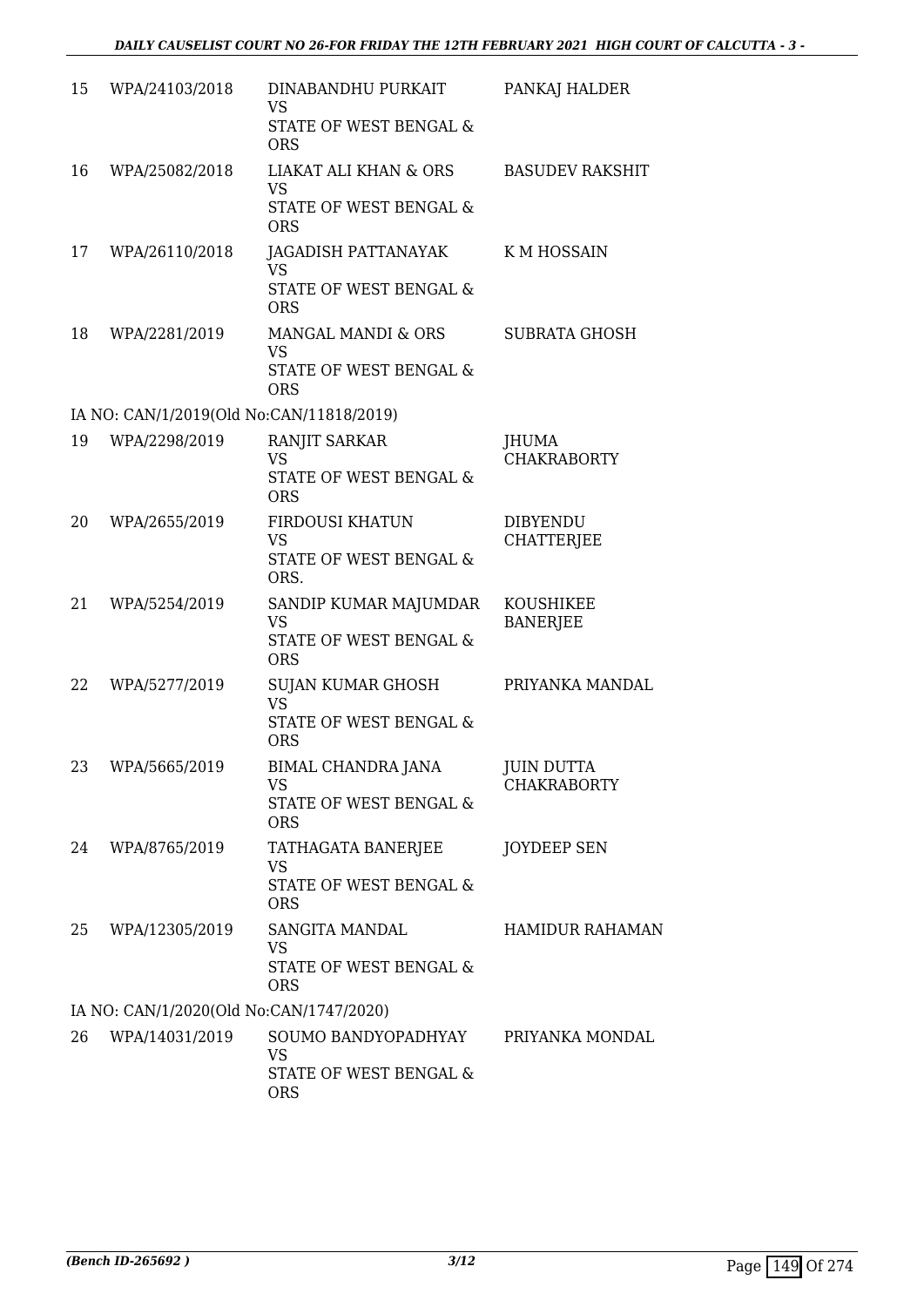| 27 | WPA/14315/2019 | RATAN KUMAR MANNA<br><b>VS</b><br>W.B. CENTRAL SCHOOL<br><b>SERVICE COMMISSION &amp;</b><br><b>ORS</b> | <b>ASISH DUTTA</b>                     |
|----|----------------|--------------------------------------------------------------------------------------------------------|----------------------------------------|
| 28 | WPA/15386/2019 | NAZRUL ISLAM MONDAL<br><b>VS</b><br>STATE OF WEST BENGAL                                               | S.K. HUMAYAN REZA                      |
| 29 | WPA/16649/2019 | PARTHA GHOSH<br><b>VS</b><br>STATE OF WEST BENGAL &<br><b>ORS</b>                                      | PRIYANKA MANDAL                        |
| 30 | WPA/16831/2019 | AJOY KR. MISHRA<br><b>VS</b><br>STATE OF WEST BENGAL &<br>ORS.                                         | SK. SAHJAHAN ALI                       |
| 31 | WPA/16836/2019 | SANJOY MANDAL<br><b>VS</b><br><b>STATE OF WEST BENGAL &amp;</b><br>ORS.                                | <b>NEIL BASU</b>                       |
| 32 | WPA/17434/2019 | <b>BIPLAB PATRA</b><br><b>VS</b><br>STATE OF WEST BENGAL &<br><b>ORS</b>                               | SK. SAHJAHAN ALI                       |
| 33 | WPA/17960/2019 | ASHIS KUMAR SARKAR &<br><b>ORS</b><br><b>VS</b><br>STATE OF WEST BENGAL &<br><b>ORS</b>                | <b>TANUJA BASAK</b>                    |
| 34 | WPA/18177/2019 | <b>SUMANTA CHAUDHURI</b><br><b>VS</b><br>STATE OF WEST BENGAL &<br><b>ORS</b>                          | <b>GOUTAM ACHARYA</b>                  |
| 35 | WPA/18317/2019 | KARTICK KONAI ALIAS<br>KARTIC KONAI<br><b>VS</b><br>STATE OF WEST BENGAL &<br><b>ORS</b>               | SUDAKSHINA DEY                         |
| 36 | WPA/18349/2019 | <b>TAPATI MANDAL</b><br><b>VS</b><br>STATE OF WEST BENGAL &<br><b>ORS</b>                              | <b>AMLAN KUMAR</b><br><b>MUKHERJEE</b> |
| 37 | WPA/18481/2019 | <b>SONALI KOLEY</b><br><b>VS</b><br>STATE OF WEST BENGAL &<br><b>ORS</b>                               | <b>SUDAKSHINA DEY</b>                  |
| 38 | WPA/19315/2019 | KISHORI MAITY<br><b>VS</b><br>STATE OF WEST BENGAL &<br><b>ORS</b>                                     | <b>GOUTAM ACHARYA</b>                  |
| 39 | WPA/20408/2019 | SK. NAJIMUDDIN & ORS<br><b>VS</b><br>STATE OF WEST BENGAL &<br><b>ORS</b>                              | KHANDEKAR<br><b>MOZZAM HOSSAIN</b>     |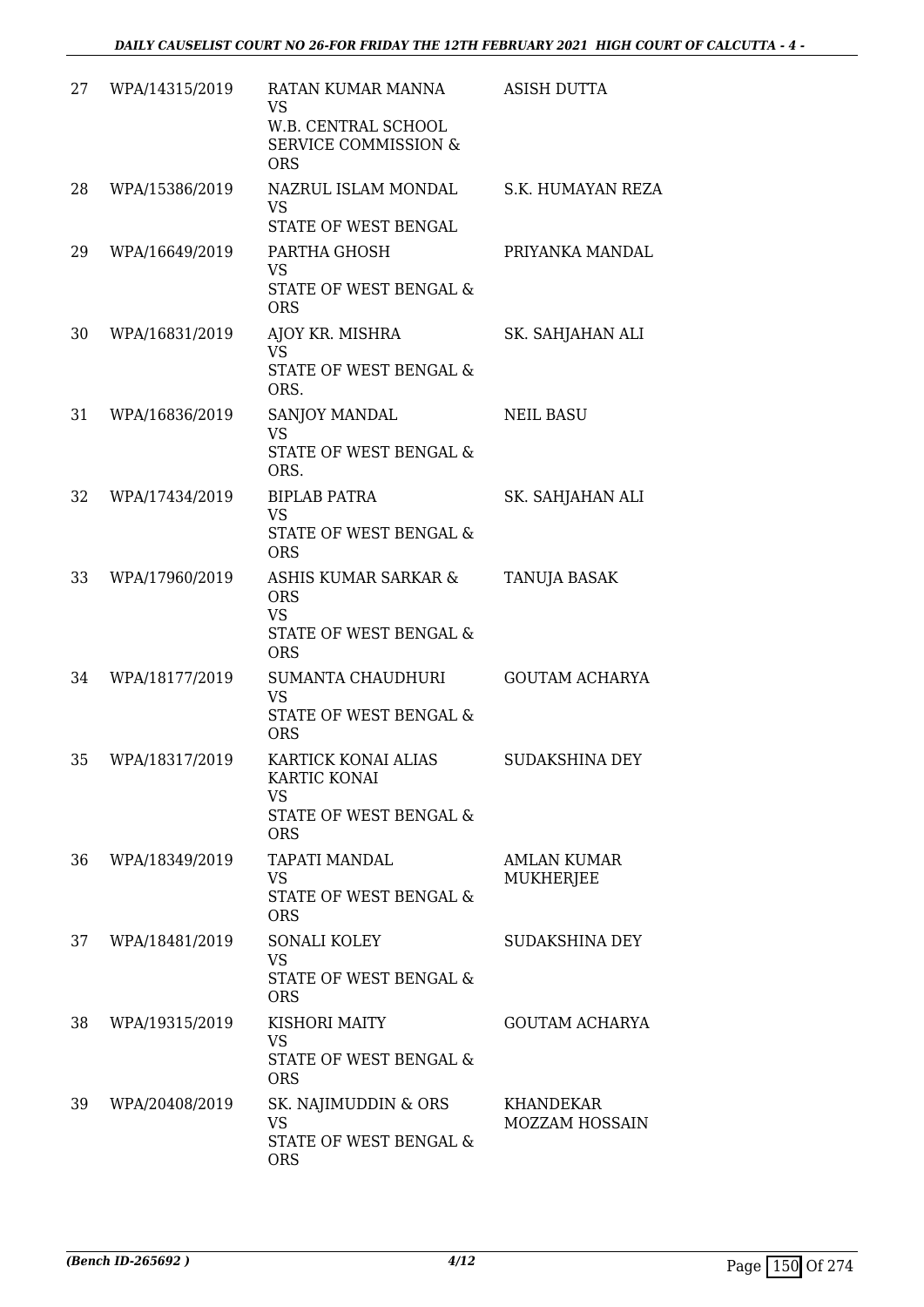| 40 | WPA/21151/2019    | SK. YAKUB HOSSAIN<br><b>VS</b><br>STATE OF WEST BENGAL &<br><b>ORS</b>                               | SABNAM SULTANA                         |
|----|-------------------|------------------------------------------------------------------------------------------------------|----------------------------------------|
| 41 | WPA/22884/2019    | MOMTAJUL HAQUE LASKAR<br><b>VS</b><br>STATE OF WEST BENGAL &<br><b>ORS</b>                           | <b>BIBEK DEY</b>                       |
| 42 | WPA/23015/2019    | <b>RAVI SINHA RAY</b><br><b>VS</b><br>STATE OF WEST BENGAL &<br><b>ORS</b>                           | SIRSENDU SINHA<br><b>ROY</b>           |
| 43 | WPA/23826/2019    | SOUMI BHATTACHARYA<br><b>VS</b><br>STATE OF WEST BENGAL &<br><b>ORS</b>                              | MOLLY SAHA                             |
|    | IA NO: CAN/1/2020 |                                                                                                      |                                        |
| 44 | WPA/23946/2019    | MOUMITA SAMANTA & ORS<br>VS.<br>W.B. CENTRAL SCHOOL<br><b>SERVICE COMMISSION &amp;</b><br><b>ORS</b> | <b>SANTANU MAJI</b>                    |
| 45 | WPA/959/2020      | AMBIKA BISWAS & ORS<br><b>VS</b><br>STATE OF WEST BENGAL &<br><b>ORS</b>                             | <b>SUTIRTHA DAS</b>                    |
| 46 | WPA/1086/2020     | DIPTENDRA NATH MONDAL<br>$&$ ANR<br><b>VS</b><br>STATE OF WEST BENGAL &<br><b>ORS</b>                | <b>TANUJA BASAK</b>                    |
| 47 | WPA/1287/2020     | <b>BIDYA BHARATI GIRL'S</b><br>HIGH SCHOOL<br><b>VS</b><br>STATE OF WEST BENGAL &<br><b>ORS</b>      | <b>SUVADIP</b><br><b>BHATTACHARJEE</b> |
| 48 | WPA/1745/2020     | SHYAMAL KUMAR BISWAS<br>& ORS<br><b>VS</b><br>STATE OF WEST BENGAL &<br><b>ORS</b>                   | <b>SUJAN DAS</b>                       |
| 49 | WPA/1757/2020     | <b>BARUN KUMAR</b><br>CHAKRABORTY<br><b>VS</b><br>STATE OF WEST BENGAL &<br><b>ORS</b>               | <b>SAMIR KUMAR</b><br><b>ADHIKARI</b>  |
| 50 | WPA/2061/2020     | BASUDEB MUKHOPADHYAY<br><b>VS</b><br>STATE OF WEST BENGAL &<br><b>ORS</b>                            | <b>SAMIR HALDER</b>                    |
| 51 | WPA/2183/2020     | MINKU ACHARYA<br><b>VS</b><br>STATE OF WEST BENGAL &<br><b>ORS</b>                                   | <b>SALMAN SULTANA</b>                  |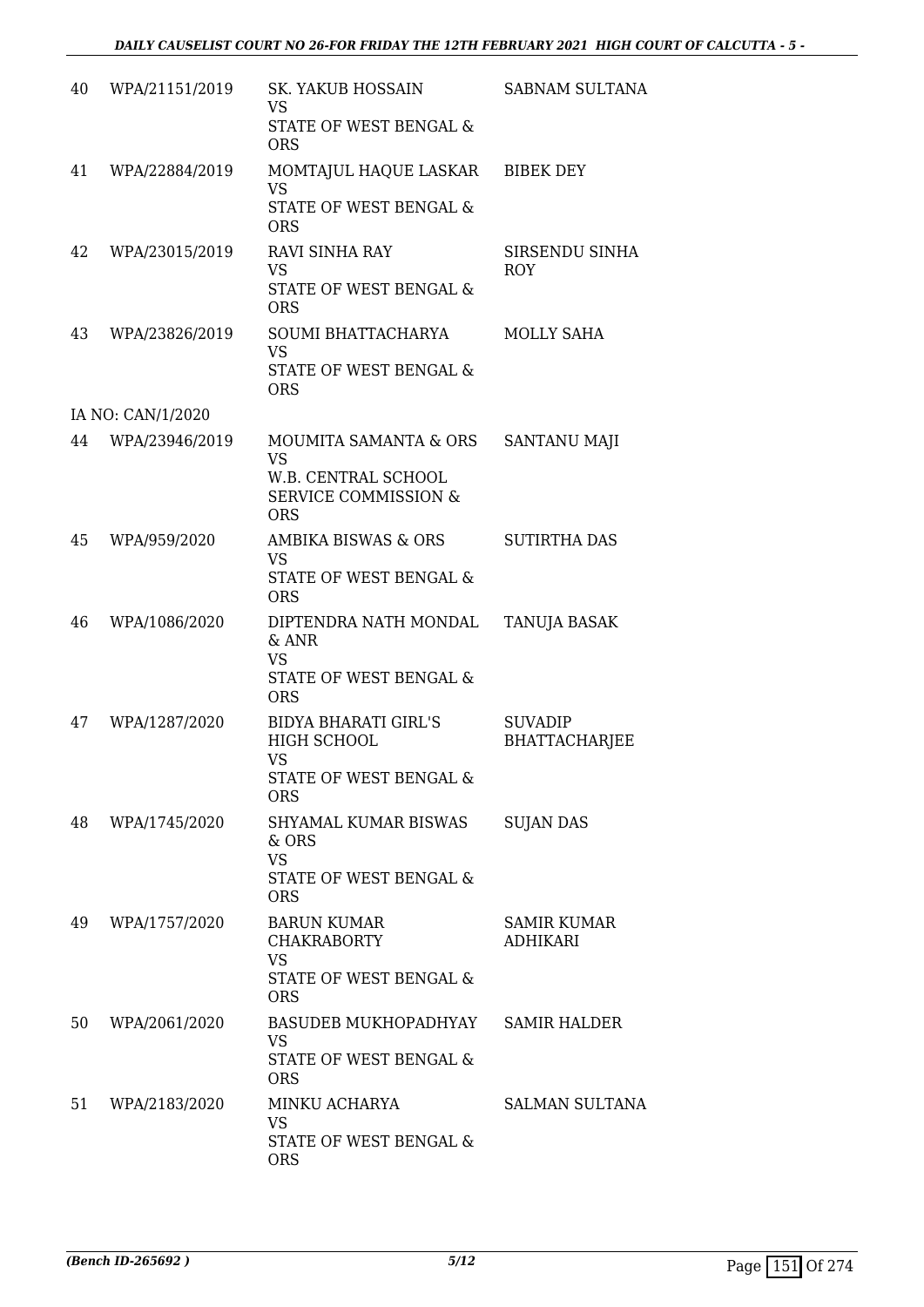| 52 | WPA/2292/2020 | PRITI PATRA<br><b>VS</b><br>THE WB CENTRAL SCHOOL<br><b>SERVICE COMMISSION &amp;</b><br><b>ORS</b> | SANTANU MAJI                           |
|----|---------------|----------------------------------------------------------------------------------------------------|----------------------------------------|
| 53 | WPA/2325/2020 | CHANDAN BHATTACHARYA<br><b>VS</b><br>STATE OF WEST BENGAL &<br><b>ORS</b>                          | <b>SUDDHADEV ADAK</b>                  |
| 54 | WPA/2561/2020 | ASHISH KR TIWARI<br>VS<br>STATE OF WEST BENGAL &<br><b>ORS</b>                                     | <b>SALMAN SULTANA</b>                  |
| 55 | WPA/2562/2020 | SUSHIL KR RAI<br><b>VS</b><br>STATE OF WEST BENGAL &<br><b>ORS</b>                                 | <b>SABNAM SULTANA</b>                  |
| 56 | WPA/2651/2020 | <b>BIDYA BHARATI GIRL'S</b><br>HIGH SCHOOL<br>VS<br>STATE OF WEST BENGAL &<br><b>ORS</b>           | <b>SUVADIP</b><br><b>BHATTACHARJEE</b> |
| 57 | WPA/2652/2020 | <b>BIDYA BHARATI GIRL'S</b><br>HIGH SCHOOL<br><b>VS</b><br>STATE OF WEST BENGAL &<br><b>ORS</b>    | <b>SUVADIP</b><br><b>BHATTACHARJEE</b> |
| 58 | WPA/2772/2020 | <b>RUMA RAY</b><br><b>VS</b><br>STATE OF WEST BENGAL &<br><b>ORS</b>                               | TANUJA BASAK                           |
| 59 | WPA/2774/2020 | <b>DOLLY MAITY</b><br>VS<br>STATE OF WEST BENGAL &<br><b>ORS</b>                                   | TANUJA BASAK                           |
| 60 | WPA/2919/2020 | CHANDAN KHATUA<br><b>VS</b><br>STATE OF WEST BENGAL &<br><b>ORS</b>                                | SAKTI PADA JANA                        |
| 61 | WPA/2921/2020 | <b>BUDDHADEB MAITY</b><br>VS<br>STATE OF WEST BENGAL &<br><b>ORS</b>                               | SAKTI PADA JANA                        |
| 62 | WPA/3519/2020 | SUSMITA MALLIK (NEE<br>KUNDU)<br><b>VS</b><br>STATE OF WEST BENGAL &<br><b>ORS</b>                 | <b>JULEKHA KHATUN</b>                  |
| 63 | WPA/3630/2020 | <b>GHANASHYAM MONDAL</b><br><b>VS</b><br>STATE OF WEST BENGAL &<br>ORS.                            | <b>SUDAKSHINA DEY</b>                  |

IA NO: CAN/1/2020(Old No:CAN/5203/2020)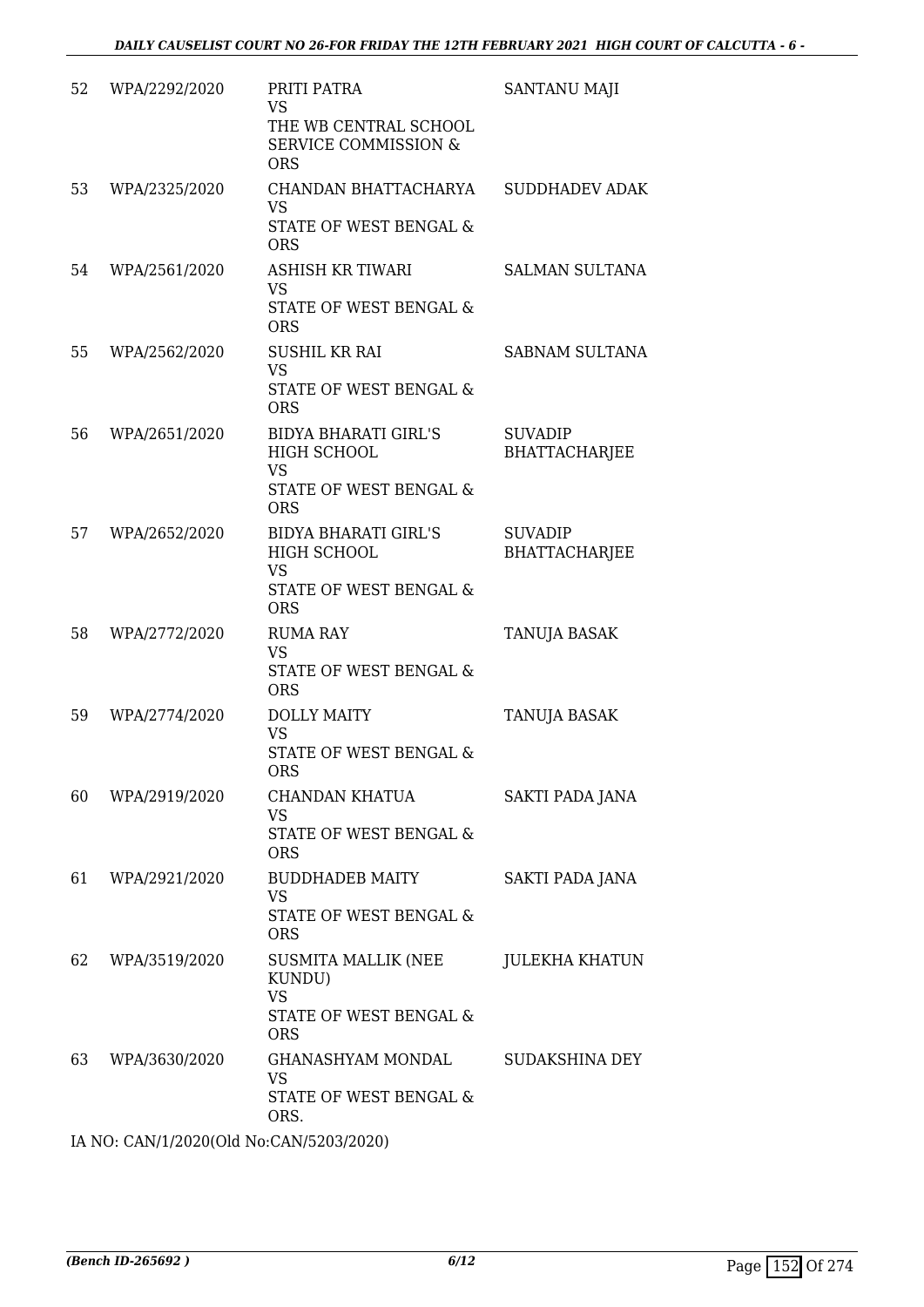| 64 | WPA/3738/2020    | PRAGATI DEY<br><b>VS</b><br>W.B. CENTRAL SCHOOL<br><b>SERVICE COMMISSION &amp;</b><br><b>ORS</b>                       | <b>ASISH DUTTA</b>           |
|----|------------------|------------------------------------------------------------------------------------------------------------------------|------------------------------|
| 65 | WPA/3739/2020    | SANKAR CHANDRA NAYEK<br><b>VS</b><br>W.B. CENTRAL SCHOOL<br><b>SERVICE COMMISSION &amp;</b><br><b>ORS</b>              | <b>ASISH DUTTA</b>           |
| 66 | WPA/3740/2020    | SANGITA KAPAT<br><b>VS</b><br>W.B. CENTRAL SCHOOL<br>SERVICE COMMISSION ACT<br>1963                                    | <b>ASISH DUTTA</b>           |
| 67 | WPA/3741/2020    | CHHITMANI TUDU<br>(MURMU)<br><b>VS</b><br><b>W.BN. CENTRAL SCHOOL</b><br><b>SERVICE COMMISSION &amp;</b><br><b>ORS</b> | <b>ASISH DUTTA</b>           |
| 68 | WPA/3742/2020    | <b>MANI SANKAR BARIK</b><br><b>VS</b><br>W.B. CENTRAL SCHOOL<br><b>SERVICE COMMISSION &amp;</b><br><b>ORS</b>          | <b>ASISH DUTTA</b>           |
| 69 | WPA/3791/2020    | JAYANTA GHATAK<br><b>VS</b><br>STATE OF WEST BENGAL &<br><b>ORS</b>                                                    | PRIYANKA MONDAL              |
| 70 | WPA/3895/2020    | <b>ANANYA BEGUM</b><br><b>VS</b><br>STATE OF WEST BENGAL &<br><b>ORS</b>                                               | <b>SYED MANSUR ALI</b>       |
|    | 71 WPA/4158/2020 | PROBODH KUMAR LAYEK SANCHAYITA DE<br>VS.<br><b>STATE OF WEST BENGAL &amp;</b><br><b>ORS</b>                            |                              |
| 72 | WPA/4197/2020    | CHANDRANATH<br>CHATTERJEE<br><b>VS</b><br>STATE OF WEST BENGAL &<br><b>ORS</b>                                         | SIMA GHOSH                   |
| 73 | WPA/4341/2020    | PRADIP KR. SHANI<br><b>VS</b><br>STATE OF WEST BENGAL &<br>ORS.                                                        | KOUSHIKEE<br><b>BANERJEE</b> |
| 74 | WPA/4355/2020    | <b>SAMISH DAS</b><br><b>VS</b><br>STATE OF WEST BENGAL &<br>ORS.                                                       | MD. HABIBUR<br><b>RAHMAN</b> |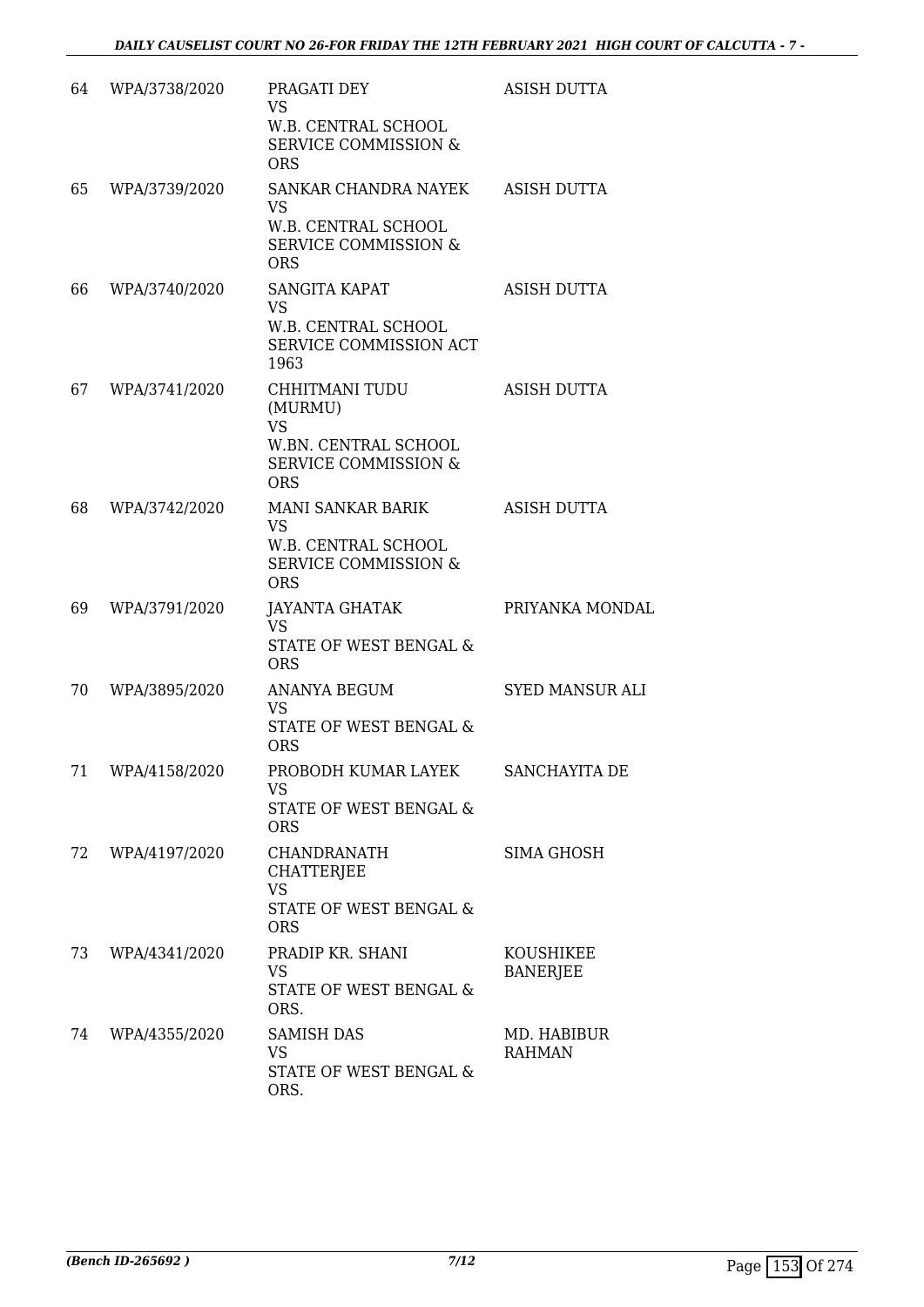| 75 | WPA/4576/2020 | <b>SAIDUL ISLAM</b><br><b>VS</b><br>STATE OF WEST BENGAL &<br><b>ORS</b>                                                              | TANUJA BASAK                              |
|----|---------------|---------------------------------------------------------------------------------------------------------------------------------------|-------------------------------------------|
| 76 | WPA/4686/2020 | MUNMUN BANERJEE<br><b>VS</b><br>STATE OF WEST BENGAL &<br><b>ORS</b>                                                                  | PRIYANKA MONDAL                           |
| 77 | WPA/4750/2020 | MD. FIROJ HOSSAIN<br>VS<br>STATE OF WEST BENGAL &<br><b>ORS</b>                                                                       | MOLLY SAHA                                |
| 78 | WPA/7929/2020 | <b>SISIR ROY</b><br><b>VS</b><br>STATE OF WEST BENGAL<br>AND ORS.                                                                     | <b>ASHIS KUMAR PAUL</b>                   |
| 79 | WPA/8046/2020 | ALL POST GRADUATE<br><b>TEACHERS WELFARE</b><br><b>ASSOCIATION AND ANR</b><br><b>VS</b><br>THE STATE OF WEST<br><b>BENGAL AND ORS</b> | <b>SIDDHARTHA</b><br><b>SANKAR MANDAL</b> |
| 80 | WPA/8095/2020 | SUDIPTA MANDAL<br><b>VS</b><br>STATE OF WEST BENGAL<br><b>AND ORS</b>                                                                 | SOMNATH<br><b>GANGOPADHYAY</b>            |
| 81 | WPA/8178/2020 | <b>SMT ARPITA GUIN</b><br><b>VS</b><br>STATE OF WEST BENGAL<br>AND ORS.                                                               | ALI AHSAN ALAMGIR                         |
| 82 | WPA/8179/2020 | SHIBU JOARDDER<br><b>VS</b><br>STATE OF WEST BENGAL<br>AND ORS.                                                                       | <b>SIDDHARTHA</b><br><b>SANKAR MANDAL</b> |
| 83 | WPA/8319/2020 | KALIPADA JANA<br><b>VS</b><br>STATE OF WEST BENGAL<br>AND ORS.                                                                        | <b>SABITA</b><br>KHUTIA(BHUNYA)           |
| 84 | WPA/8398/2020 | PUNAM CHOUBEY<br><b>VS</b><br>STATE OF WEST BENGAL<br>AND ORS.                                                                        | SAKTI PADA JANA                           |
| 85 | WPA/8588/2020 | SISIR KUMAR SENAPATI<br><b>VS</b><br>STATE OF WEST BENGAL<br>AND ORS.                                                                 | <b>SUBIR SABUD</b>                        |
| 86 | WPA/8592/2020 | RAJANI KANTA MAHATO<br><b>VS</b><br>STATE OF WEST BENGAL<br>AND ORS.                                                                  | ANWASHA HALDER                            |
| 87 | WPA/8819/2020 | SUJOY ROY<br><b>VS</b><br>SAINIK SCHOOL PURULIA<br><b>AND ORS</b>                                                                     | SANJUKTA DUTTA                            |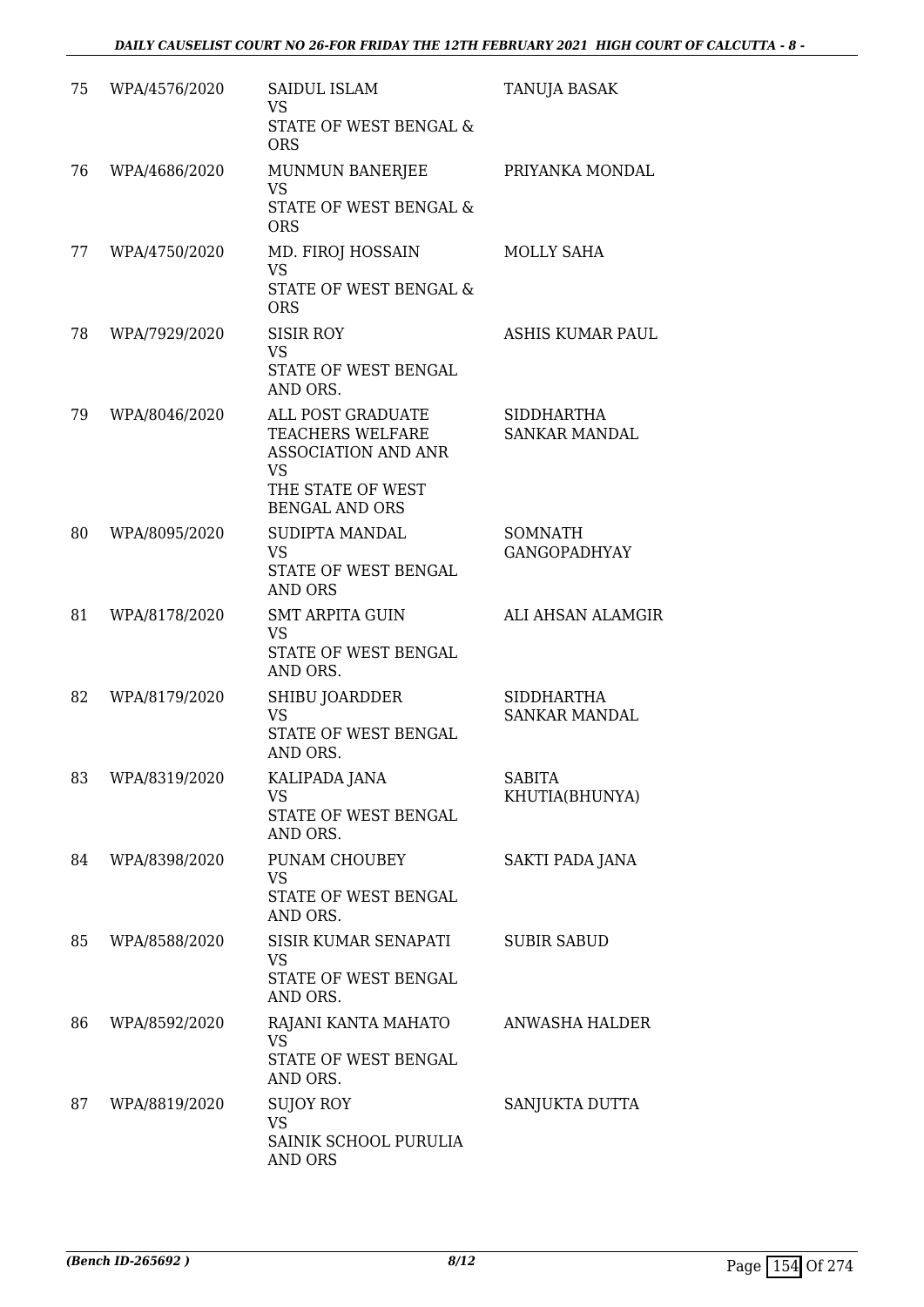| 88 | WPA/8953/2020     | NIHAR RANJAN NASKAR<br>VS<br>STATE OF WEST BENGAL<br>AND ORS.          | <b>ANUPAM DAS</b>                   |
|----|-------------------|------------------------------------------------------------------------|-------------------------------------|
| 89 | WPA/9142/2020     | <b>BASANTI MAHARA</b><br><b>VS</b><br>STATE OF WEST BENGAL<br>AND ORS. | <b>DEBABRATA</b><br><b>DASGUPTA</b> |
| 90 | WPA/9149/2020     | amit sadhukhan<br><b>VS</b><br>STATE OF WEST BENGAL<br>AND ORS.        | DEBABRATA<br><b>DASGUPTA</b>        |
| 91 | WPA/9155/2020     | MUSTAQUE AHMED<br><b>VS</b><br>STATE OF WEST BENGAL<br>AND ORS.        | DEBABRATA<br><b>DASGUPTA</b>        |
| 92 | WPA/9159/2020     | TAPAS KUMAR MONDAL<br><b>VS</b><br>STATE OF WEST BENGAL<br>AND ORS.    | DEBABRATA<br><b>DASGUPTA</b>        |
| 93 | WPA/9165/2020     | <b>MUNMUN GHOSH</b><br><b>VS</b><br>STATE OF WEST BENGAL<br>AND ORS.   | DEBABRATA<br><b>DASGUPTA</b>        |
| 94 | WPA/9186/2020     | <b>RAMA SARKAR</b><br><b>VS</b><br>State of West Bengal                | debabrata das gupta                 |
| 95 | WPA/9191/2020     | DEBASHREE SINHA<br><b>VS</b><br>State of West Bengal                   | DEBABRATA DAS<br><b>GUPTA</b>       |
| 96 | WPA/9200/2020     | CHAMPA JHA<br><b>VS</b><br>State of West Bengal                        | DEBABRATA DAS<br><b>GUPTA</b>       |
| 97 | WPA/9347/2020     | PARTHA PRATIM DE<br>VS.<br>STATE OF WEST BENGAL<br>AND ORS.            | <b>SAKTI PADA JANA</b>              |
| 98 | WPA/9388/2020     | <b>ANIMESH MAITY</b><br>VS.<br>STATE OF WEST BENGAL<br>AND ORS.        | <b>BANDANA MAITY</b>                |
| 99 | WPA/9622/2020     | <b>KRISHNA DAS</b><br>VS<br>STATE OF WEST BENGAL<br>AND ORS.           | TANUJA BASAK                        |
|    | 100 WPA/9673/2020 | SK.SAMSUL HUDA<br>VS<br>STATE OF WEST BENGAL<br>AND ORS.               | Anisur Rahaman                      |
|    | 101 WPA/9850/2020 | RINKI DEY SARKAR<br>VS.<br>STATE OF WEST BENGAL<br>AND ORS.            | <b>ABHIJIT SARKAR</b>               |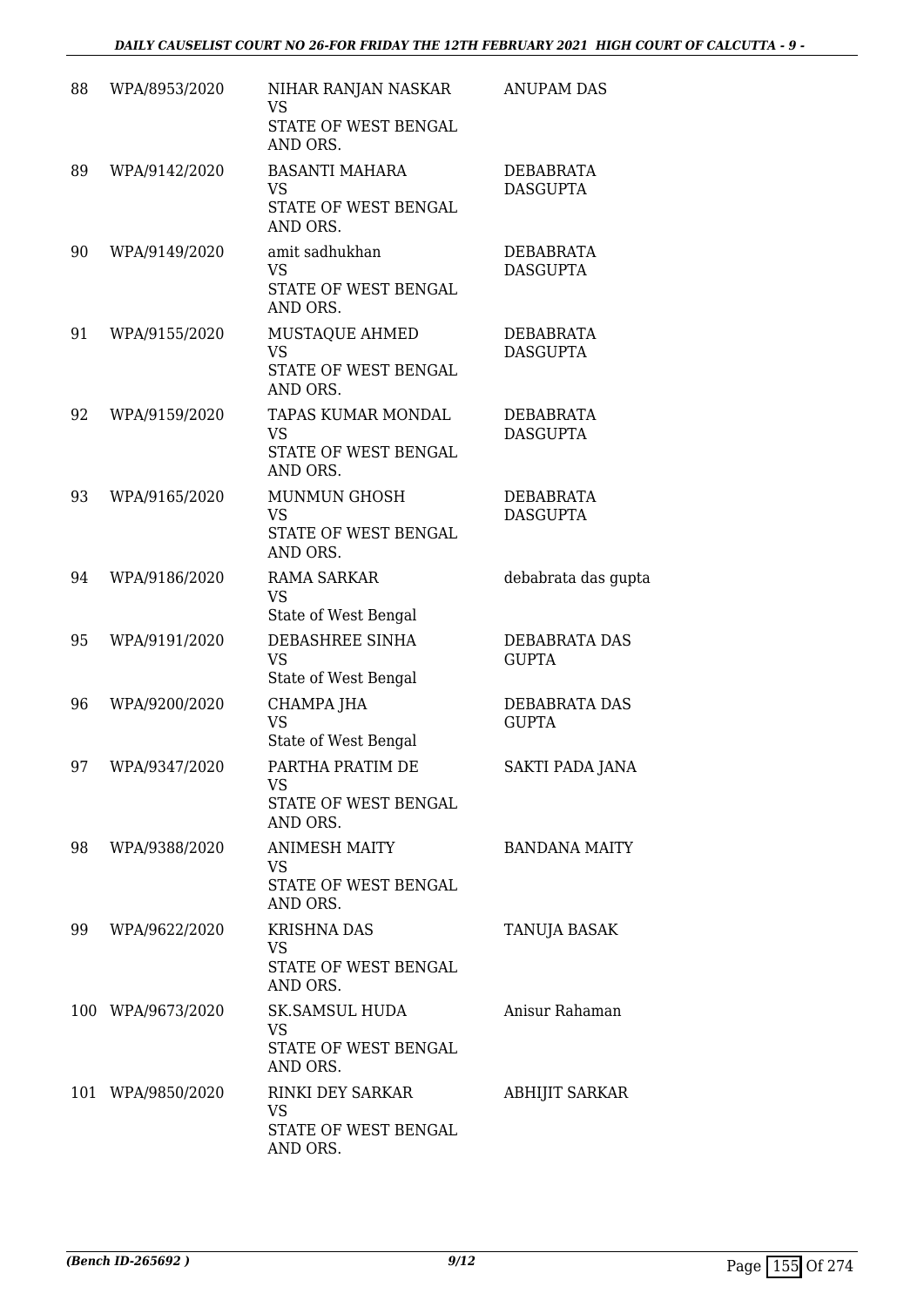| 102 WPA/9905/2020  | MADAN MOHAN POLLEY<br><b>VS</b><br>STATE OF WEST BENGAL<br>AND ORS.                            | <b>ANIL KUMAR</b><br><b>CHATTOPADHYAYA</b> |
|--------------------|------------------------------------------------------------------------------------------------|--------------------------------------------|
| 103 WPA/10033/2020 | UTTAM KUMAR ROY<br><b>VS</b><br>STATE OF WEST BENGAL<br>AND ORS.                               | <b>SOUGATA MITRA</b>                       |
| 104 WPA/10104/2020 | PARTHASARATHI DAS AND<br><b>ORS</b><br><b>VS</b><br>THE STATE OF WEST<br><b>BENGAL AND ORS</b> | <b>SOUGATA MITRA</b>                       |
| 105 WPA/10363/2020 | MITA SASMAL BAG<br><b>VS</b><br>THE STATE OF WEST<br><b>BENGAL AND ORS</b>                     | <b>SOMESH KUMAR</b><br>GHOSH               |
| 106 WPA/10458/2020 | MOUSHUMI<br><b>BHATTACHARYA</b><br><b>VS</b><br>STATE OF WEST BENGAL<br>AND ORS.               | <b>SUKANTA DAS</b>                         |
| 107 WPA/10459/2020 | SAMITA KUSHARI<br><b>VS</b><br>STATE OF WEST BENGAL<br>AND ORS.                                | <b>GITASHREE MISTRY</b>                    |
| 108 WPA/10685/2020 | KEYA MUKHOPADHYAY<br><b>VS</b><br>THE STATE OF WEST<br><b>BENGAL AND ORS</b>                   | TANUJA BASAK                               |
| 109 WPA/10747/2020 | MD ASHIQUE IKBAL<br><b>MANDAL</b><br><b>VS</b><br><b>STATE OF WEST BENGAL</b><br>AND ORS.      | SUDIPTA DASGUPTA                           |
| IA NO: CAN/1/2021  |                                                                                                |                                            |
| 110 WPA/10769/2020 | <b>SANDIP DUTTA</b><br><b>VS</b><br>THE STATE OF WEST<br><b>BENGAL AND ORS</b>                 | SOBHAN MAJUMDER                            |
| 111 WPA/10793/2020 | RINKU MAJUMDER<br><b>VS</b><br>STATE OF WEST BENGAL<br>AND ORS.                                | <b>RAGHUNAYH DAS</b>                       |
| 112 WPA/11125/2020 | AMAL KUMAR BERA<br>VS.<br>STATE OF WEST BENGAL<br>AND ORS.                                     | SUBRATA GHOSH                              |
| 113 WPA/11273/2020 | <b>SAMBIT SARKAR</b><br>VS<br>STATE OF WEST BENGAL<br>AND ORS.                                 | <b>MAHADEB SARKAR</b>                      |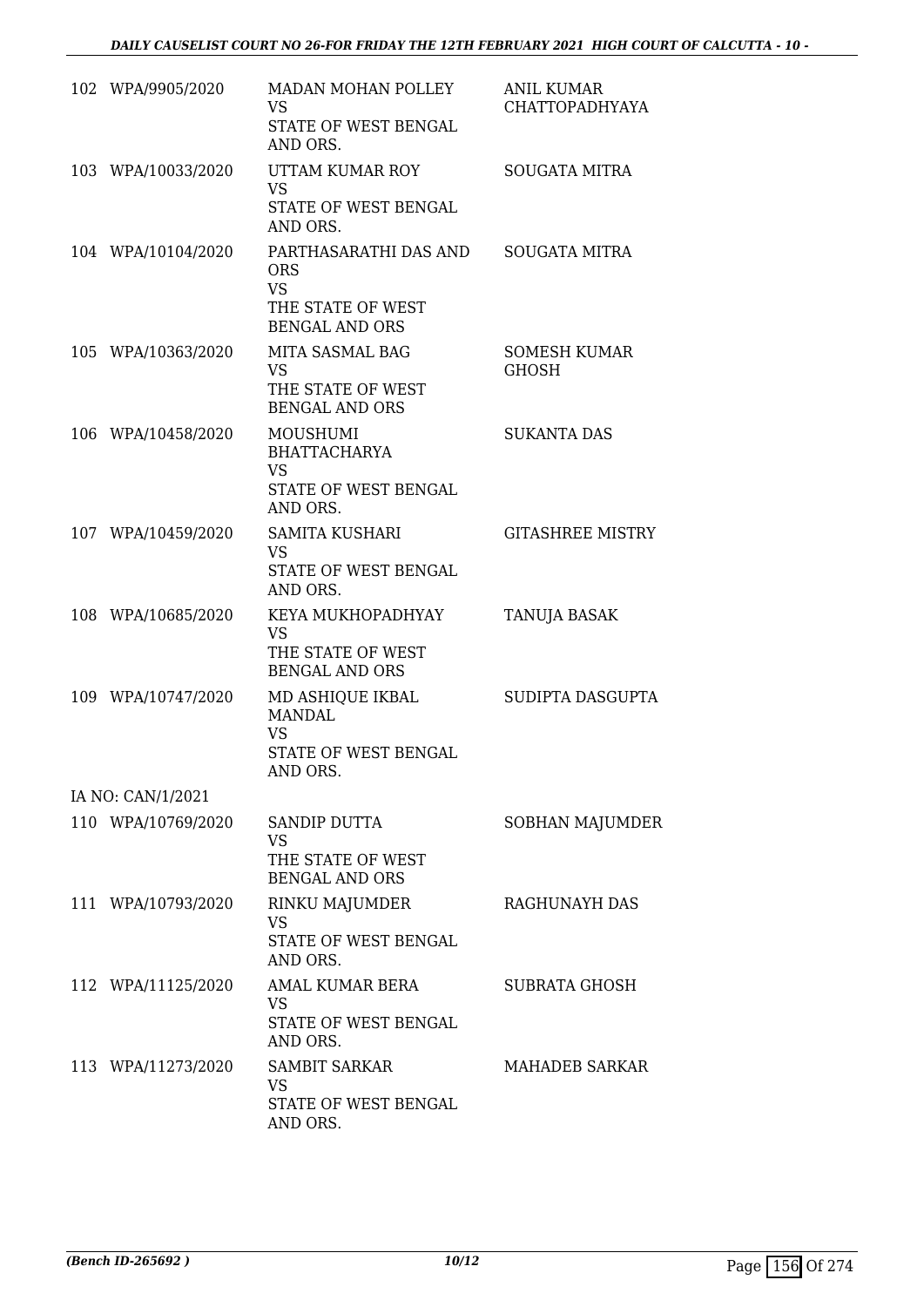| 114 WPA/11301/2020 | BYTE INFOTECH AND<br><b>ANOTHER</b><br><b>VS</b><br>STATE OF WEST BENGAL<br>AND ORS.                      | <b>BIPLAB RANJAN BOSE</b>                |
|--------------------|-----------------------------------------------------------------------------------------------------------|------------------------------------------|
| 115 WPA/11306/2020 | PRADIP KUMAR MAHANTI<br><b>VS</b><br>STATE OF WEST BENGAL<br>AND ORS.                                     | TANUJA BASAK                             |
| 116 WPA/11324/2020 | <b>AVIJIT DAS</b><br><b>VS</b><br>STATE OF WEST BENGAL<br>AND ORS.                                        | RIMPY MUKHERJEE                          |
| 117 WPA/11358/2020 | SAHABUDDIN ALAM<br><b>VS</b><br>STATE OF WEST BENGAL<br>AND ORS.                                          | MISTHI SAHA                              |
| 118 WPA/11390/2020 | <b>BHASKAR ROY</b><br><b>CHOUDHURY</b><br><b>VS</b><br><b>STATE OF WEST BENGAL</b><br>AND ORS.            | <b>TANUJA BASAK</b>                      |
| 119 WPA/11497/2020 | SOMA MAITI AND ORS<br><b>VS</b><br>THE WEST BENGAL<br>CENTRAL SCHOOL SERVICE<br><b>COMMISSION AND ORS</b> | TIRTHANKAR DEY                           |
| 120 WPA/11516/2020 | <b>SMRITIKANA ROY</b><br><b>SENGUPTA</b><br><b>VS</b><br>STATE OF WEST BENGAL<br>AND ORS.                 | <b>BISWAJIT MAL</b>                      |
| 121 WPA/11737/2020 | NAFISA PARVIN KHAN<br>VS<br>STATE OF WEST BENGAL<br>AND ORS.                                              | <b>SARIFUL ISLAM</b><br><b>MALLICK</b>   |
| 122 WPA/11832/2020 | SYED FAZLE RAFIQUE<br><b>VS</b><br>STATE OF WEST BENGAL<br>AND ORS.                                       | SAIKAT CHATTERJII                        |
| 123 WPA/11848/2020 | <b>APARNA GHOSH</b><br><b>VS</b><br>STATE OF WEST BENGAL<br>AND ORS.                                      | <b>SWAPAN KUAMR</b><br><b>CHATTERJEE</b> |
| 124 WPA/11862/2020 | <b>GOUTAM RAKSHIT</b><br><b>VS</b><br>STATE OF WEST BENGAL<br>AND ORS.                                    | ARUNDHUTI<br><b>BANERJEE</b>             |
| 125 WPA/11877/2020 | SRIKANTA KOLEY<br><b>VS</b><br>STATE OF WEST BENGAL<br>AND ORS.                                           | <b>SYED SHAMSUL</b><br><b>AREFIN</b>     |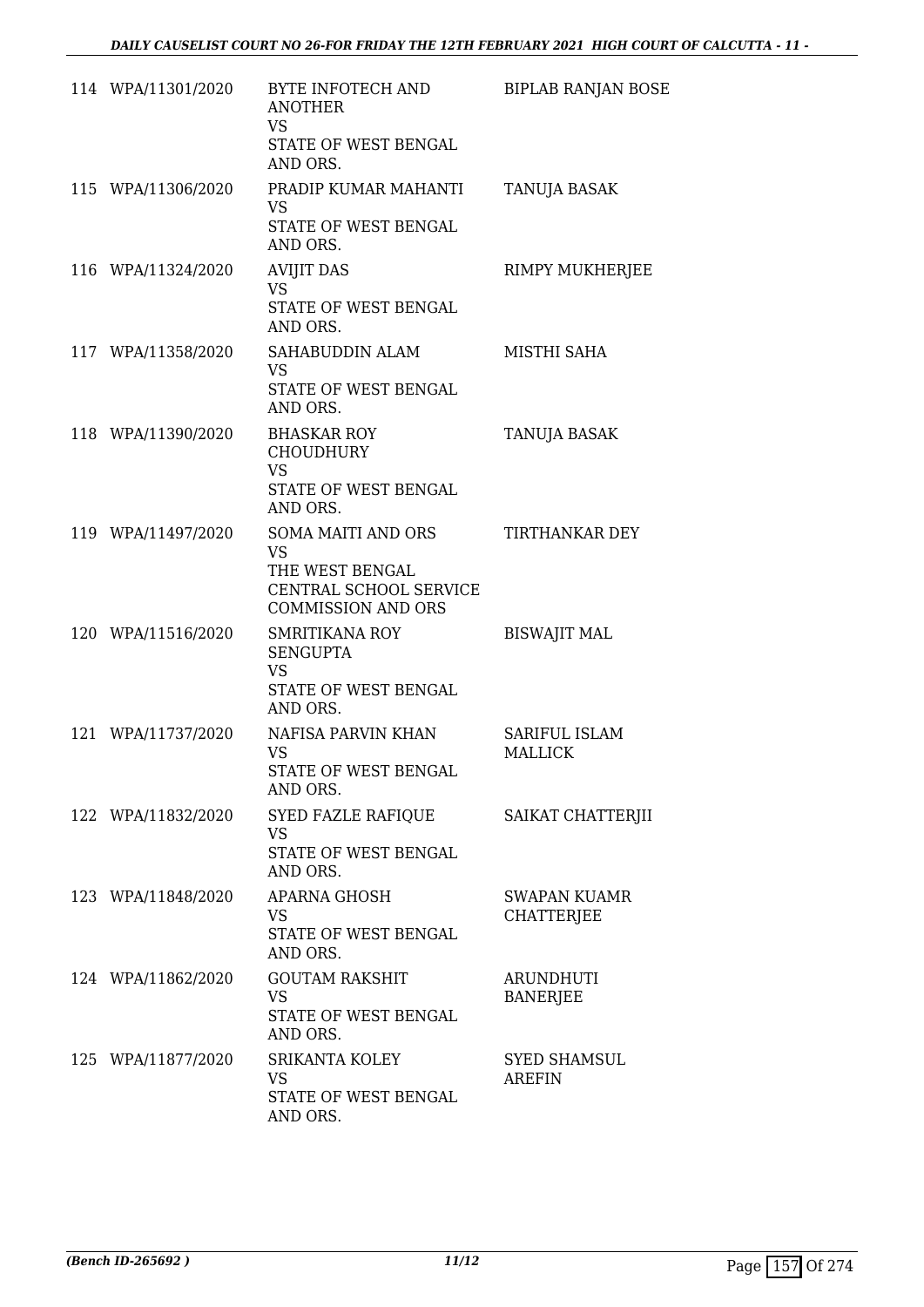|     | 126 WPA/11889/2020 | ARDHENDU MANDAL<br>VS<br>STATE OF WEST BENGAL<br>AND ORS.     | SHIBAJI KUMAR DAS  |
|-----|--------------------|---------------------------------------------------------------|--------------------|
| 127 | WPA/11897/2020     | WASIM FIROZ KHAN<br>VS<br>STATE OF WEST BENGAL<br>AND ORS.    | YOUNUSMONDAL       |
| 128 | WPA/11911/2020     | SK AFSAR ALI<br>VS<br><b>STATE OF WEST BENGAL</b><br>AND ORS. | Raju Bhattacharyya |
| 129 | WPA/11936/2020     | UMA DAS<br>VS<br>STATE OF WEST BENGAL<br>AND ORS.             | SALIL KANTI MAITI  |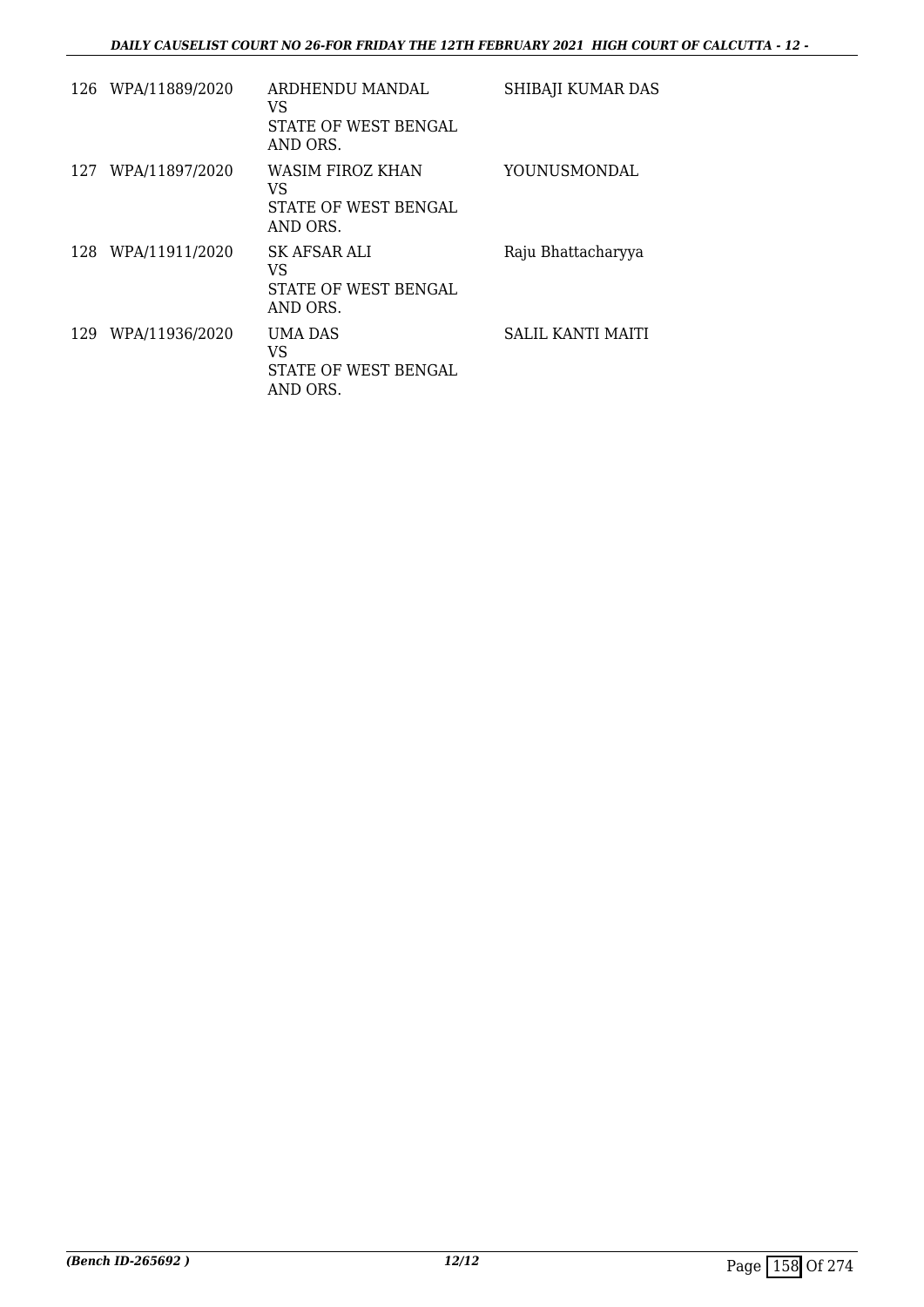

## In The High Court at Calcutta

### **Appellate Side**

**DAILY CAUSELIST For Friday The 12th February 2021**

#### **COURT NO. 15**

**SINGLE BENCH (SB - VII)**

#### **AT 10:45 AM**

#### **HON'BLE JUSTICE RAJARSHI BHARADWAJ**

#### **(VIA VIDEO CONFERENCE)**

#### **ON AND FROM MONDAY, THE 11TH JANUARY, 2021 - MATTERS (MOTION & HEARING) UNDER ARTICLE 226 OF THE CONSTITUTION RELATING TO PRIMARY EDUCATION UNDER GROUP-II INCLUDING SERVICES AND APPLICATIONS CONNECTED THERETO;**

**MATTERS (MOTION & HEARING) UNDER ARTICLE 226 OF THE CONSTITUTION RELATING TO COLLEGES, UNIVERSITIES AND LIBRARIES UNDER GROUP - II INCLUDING SERVICES AND APPLICATIONS CONNECTED THERETO.** 

**HEARING OF WRIT PETITIONS IRRESPECTIVE OF CLASSIFICATION AND APPLICATIONS CONNECTED THERETO.**

**NOTE : EVERY MONDAY TO THURSDAY NEW MOTION, URGENT MOTION AND MOTION WILL BE TAKEN UP SERIALLY.**

**NOTE : EVERY FRIDAY APPLICATION, URGENT MOTION AND MOTION WILL BE TAKEN UP SERIALLY.**

**NOTE : MENTIONING WILL BE ALLOWED ONLY ON VIRTUAL MODE AND ON MONDAY & WEDNESDAY.**

**NOTE : ON 12TH FEBRUARY, 2021 MOTION WILL BE TAKEN UP FROM 11.00 A.M.**

**NOTE : NO UPGRADATION WILL BE ALLOWED.**

**NOTE : MATTERS WILL BE TAKEN UP THROUGH PHYSICAL HEARING WHEN BOTH THE PARTIES ARE AGREED.**

**TO BE MENTIONED**

|                | TO DE MENTIONED                                     |                              |  |
|----------------|-----------------------------------------------------|------------------------------|--|
| WPA/688/2021   | ASMA BIBI<br>VS<br>STATE OF WEST BENGAL<br>AND ORS. | ASHIM KUMAR<br><b>HALDER</b> |  |
|                | <b>NEW MOTION</b>                                   |                              |  |
| WPA/11560/2020 | DILIP DAS<br>VS<br>STATE OF WEST BENGAL<br>AND ORS. | DILIP KUMAR SADHU            |  |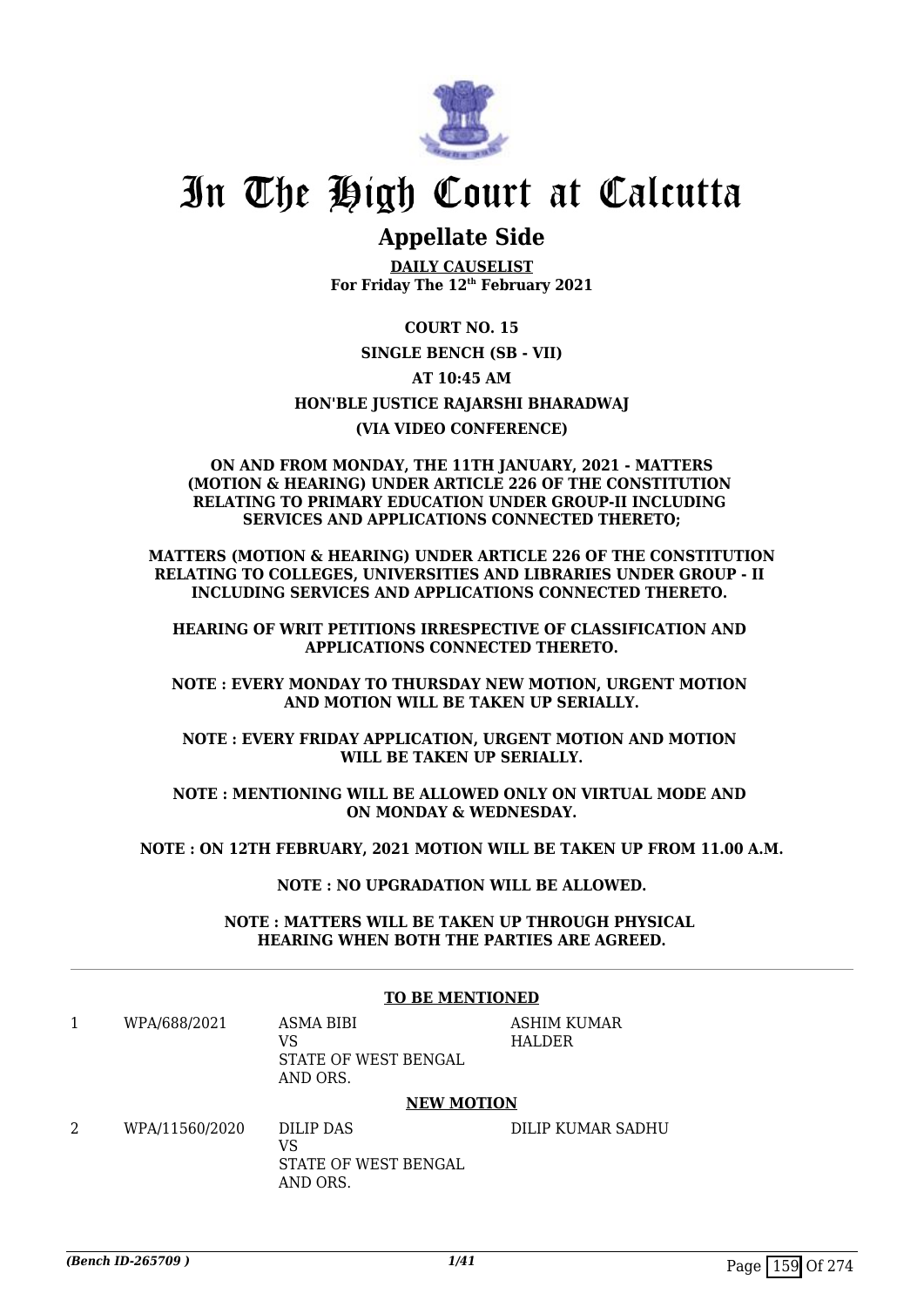| 3   | WPA/29/2021          | ARYA BHARAT SIKSHA<br><b>PRATISTHAN</b><br><b>VS</b>                                                                 | VICTOR CHATTERJEE      |
|-----|----------------------|----------------------------------------------------------------------------------------------------------------------|------------------------|
|     |                      | THE WEST BENGAL<br>UNIVERSITY OF TEACHERS'<br>TRAINING, EDUCATION<br>PLANNING AND<br><b>ADMINISTRATION</b>           |                        |
|     | IA NO: CAN/1/2021    |                                                                                                                      |                        |
|     | wt4 WPA/4996/2020    | NIRANJAN TIKADAR & ORS<br><b>VS</b><br>WB UNIVERSITY OF<br>TEACHERS' TRANING<br><b>EDUCATION PLANNING &amp;&amp;</b> | <b>ATIS KR BISWAS</b>  |
| 5   | WPA/60/2021          | <b>ORS</b><br>TAPASI DAS AND ORS<br><b>VS</b><br>STATE OF WEST BENGAL<br>AND ORS.                                    | SUDIPTA DASGUPTA       |
| wt6 | WPA/89/2021          | APURBA NANDI AND ORS<br><b>VS</b><br>STATE OF WEST BENGAL<br>AND ORS.                                                | SASTHI CHARAN<br>DHARA |
| wt7 | WPA/949/2021         | SUBHANKAR MONDAL<br><b>VS</b><br>STATE OF WEST BENGAL<br>AND ORS.                                                    | SAKTI PADA JANA        |
| wt8 | WPA/1269/2021        | NANDINI MUKHERJEE<br><b>VS</b><br>STATE OF WEST BENGAL<br>AND ORS.                                                   | PAMPA DEY (DHABAL)     |
| wt9 | WPA/1282/2021        | MOUSUMI GARAI AND ANR<br><b>VS</b><br>STATE OF WEST BENGAL<br>AND ORS.                                               | PAMPA DEY (DHABAL)     |
|     | wt10 WPA/1285/2021   | SUBIR KUMAR KIRTANIA<br>VS<br>STATE OF WEST BENGAL<br>AND ORS.                                                       | SHILADITYA BARMA       |
|     | wt11 WPA/1289/2021   | PRASANTA MANIK<br>VS.<br>STATE OF WEST BENGAL<br>AND ORS.                                                            | SHILADITYA BARMA       |
|     | $wt12$ WPA/1291/2021 | <b>BULBUL GHOSH</b><br><b>VS</b><br>STATE OF WEST BENGAL<br>AND ORS.                                                 | SHILADITYA BARMA       |
|     | wt13 WPA/1398/2021   | UMMAR FARUK AND ANR<br>VS<br>STATE OF WEST BENGAL<br>AND ORS.                                                        | SHILADITYA BARMA       |
|     | wt14 WPA/1409/2021   | SUMIT CHAKRABORTY<br><b>VS</b><br>STATE OF WEST BENGAL<br>AND ORS.                                                   | PAMPA DEYT DHABAL      |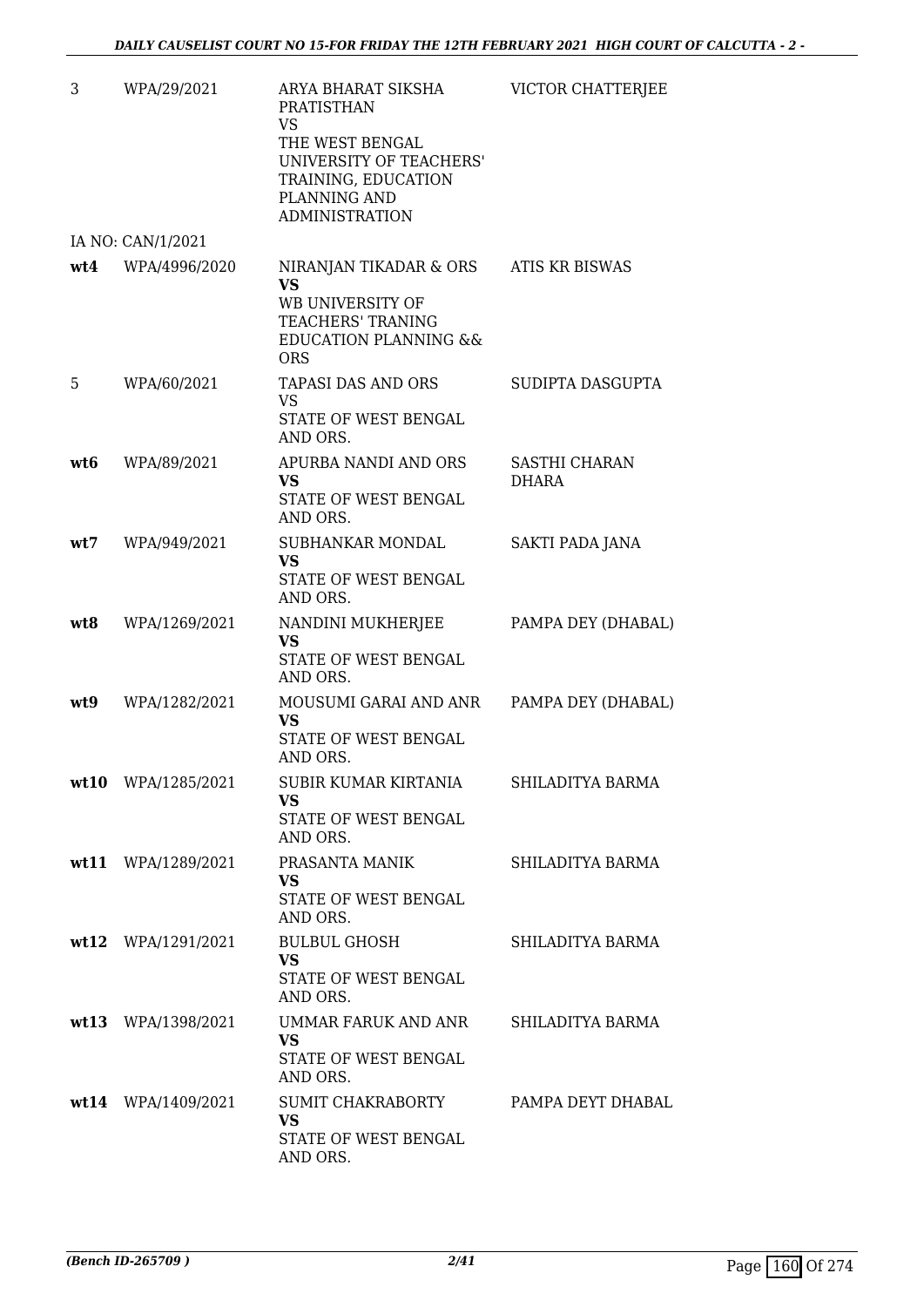|    | wt15 WPA/1424/2021 | SOMNATH SAHA<br>VS.<br>STATE OF WEST BENGAL<br>AND ORS.                                                         | SHILADITYA BARMA                |
|----|--------------------|-----------------------------------------------------------------------------------------------------------------|---------------------------------|
|    | wt16 WPA/1442/2021 | SIDHESWAR BARMAN AND<br><b>ORS</b><br><b>VS</b><br>STATE OF WEST BENGAL<br>AND ORS.                             | AHILADITYA BARMA                |
|    | wt17 WPA/1786/2021 | AMIT KUMAR PATRA AND<br><b>OTHERS</b><br><b>VS</b><br>WEST BENGAL BOARD OF<br>PRIMARY EDUCATION AND<br>OTHERS 3 | TIRTHANKAR DEY                  |
|    | wt18 WPA/165/2021  | SWARNAJIT BASU AND ORS<br>VS.<br>UNION OF INDIA AND ORS.                                                        | SOMESH KR GHOSH                 |
| 19 | WPA/1489/2021      | CHIRANJIT SARDAR AND<br><b>ORS</b><br><b>VS</b><br>STATE OF WEST BENGAL<br>AND ORS.                             | SUDIPTA DASGUPTA                |
| 20 | WPA/1493/2021      | <b>INDRAJIT SAHU</b><br><b>VS</b><br>STATE OF WEST BENGAL<br>AND ORS.                                           | SUDIPTA DASGUPTA                |
| 21 | WPA/1463/2021      | <b>MOTION</b><br>MAHAMAYA SADHUKHAN<br>VS<br>STATE OF WEST BENGAL                                               | <b>SUDIP SARKAR</b>             |
|    |                    | AND ORS.                                                                                                        |                                 |
| 22 | WPA/1601/2021      | MIRA SINHA<br><b>VS</b><br>STATE OF WEST BENGAL<br>AND ORS.                                                     | <b>SUDIP SARKAR</b>             |
| 23 | WPA/1603/2021      | <b>BISWANATH DAS</b><br>VS<br>STATE OF WEST BENGAL<br>AND ORS.                                                  | SABITA<br>KHUTIA(BHUNYA)        |
| 24 | WPA/1614/2021      | ARUP KUMAR KOLEY<br>VS<br>STATE OF WEST BENGAL<br>AND ORS.                                                      | <b>SABITA</b><br>KHUTIA(BHUNYA) |
| 25 | WPA/1660/2021      | NIRMAL CHANDRA GHOSH<br>VS<br>STATE OF WEST BENGAL<br>AND ORS.                                                  | <b>SUDIP SARKAR</b>             |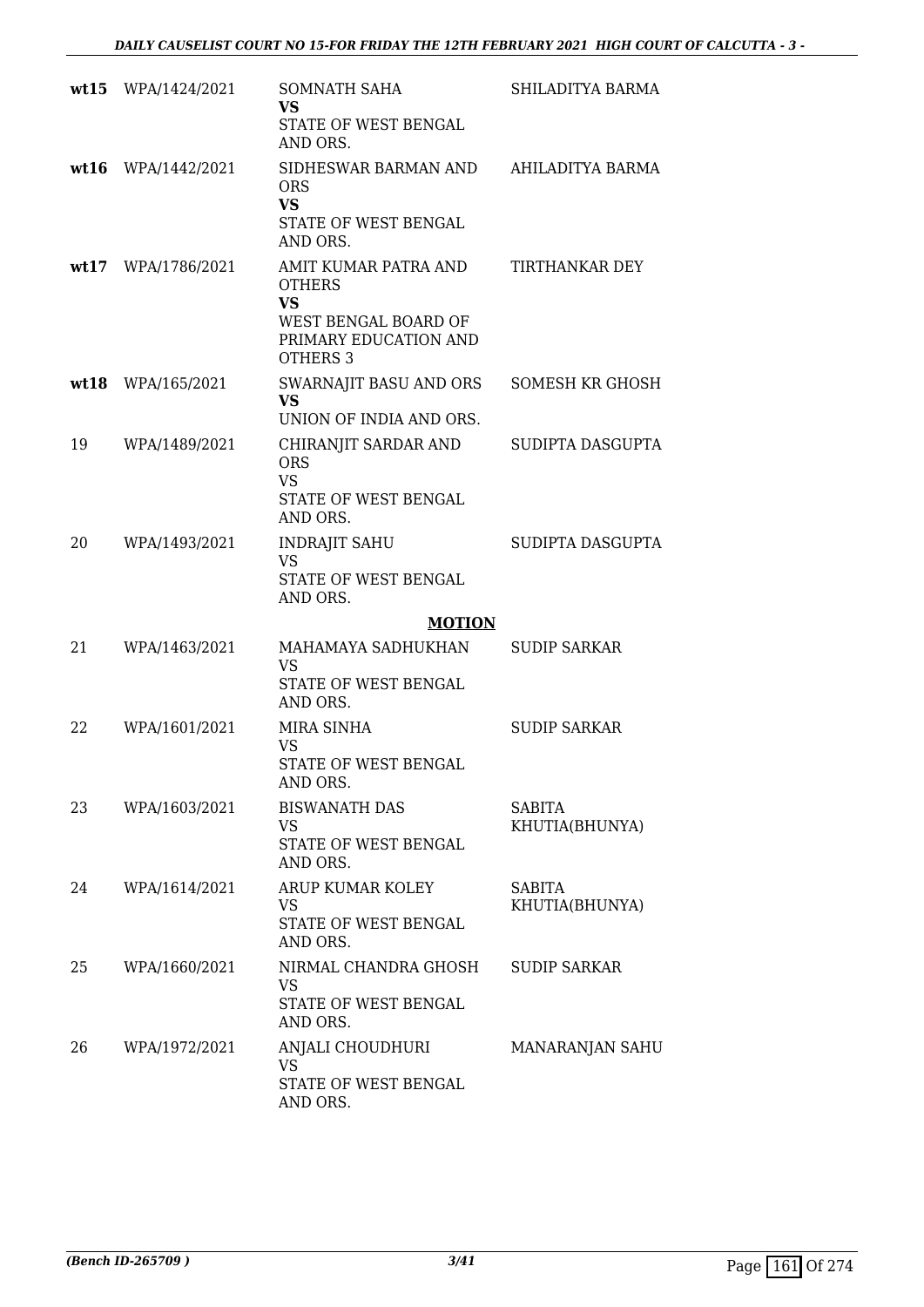| 27 | WPA/2004/2021 | <b>MANABEE DAS</b><br>VS<br>STATE OF WEST BENGAL<br>AND ORS.           | <b>SANDIP GHOSH</b>                  |
|----|---------------|------------------------------------------------------------------------|--------------------------------------|
| 28 | WPA/2015/2021 | KRISHNA BHATTACHARYYA<br><b>VS</b><br>STATE OF WEST BENGAL<br>AND ORS. | <b>RIMPY MUKHERJEE</b>               |
| 29 | WPA/2023/2021 | SHYAMALI PRADHAN<br><b>VS</b><br>STATE OF WEST BENGAL<br>AND ORS.      | <b>GOUTAM KUMAR</b><br><b>MAITY</b>  |
| 30 | WPA/2089/2021 | RAHIMA BEBA<br><b>VS</b><br>STATE OF WEST BENGAL<br>AND ORS.           | <b>GOUTAM KUMAR</b><br><b>MAITY</b>  |
| 31 | WPA/2092/2021 | <b>TIRTHABAS DAS</b><br><b>VS</b><br>STATE OF WEST BENGAL<br>AND ORS.  | <b>TAMAL TARU PANDA</b>              |
| 32 | WPA/2133/2021 | ASHOKE KUMAR BAGCHI<br><b>VS</b><br>STATE OF WEST BENGAL<br>AND ORS.   | <b>SUDIP SARKAR</b>                  |
| 33 | WPA/2242/2021 | <b>ANIMA MAITY</b><br>VS<br>STATE OF WEST BENGAL<br>AND ORS.           | <b>BANSHI BADAN</b><br><b>MAITY</b>  |
| 34 | WPA/2250/2021 | DEBASISH DOLAI<br><b>VS</b><br>STATE OF WEST BENGAL<br>AND ORS.        | <b>BANSHI BADAN</b><br><b>MAITY</b>  |
| 35 | WPA/2262/2021 | PRADIP KUMAR GHOSH<br><b>VS</b><br>STATE OF WEST BENGAL<br>AND ORS.    | <b>SYED NAZMUL</b><br><b>HOSSAIN</b> |
| 36 | WPA/2269/2021 | SHYAMA RANI MUKHERJEE<br>VS<br>STATE OF WEST BENGAL<br>AND ORS.        | DIPA BHATTACHARYA                    |
| 37 | WPA/2297/2021 | KAJAL RANI GUCHHAIT<br><b>VS</b><br>STATE OF WEST BENGAL<br>AND ORS.   | DIPA BHATTACHARYA                    |
| 38 | WPA/2368/2021 | <b>GITA MAITY</b><br>VS<br>STATE OF WEST BENGAL<br>AND ORS.            | MOUMI YASMIN                         |
| 39 | WPA/2414/2021 | DEBRANI MUKHERJEE<br>VS<br>State of West Bengal AND<br><b>ORS</b>      | RAJESH KUMAR<br>SHAH                 |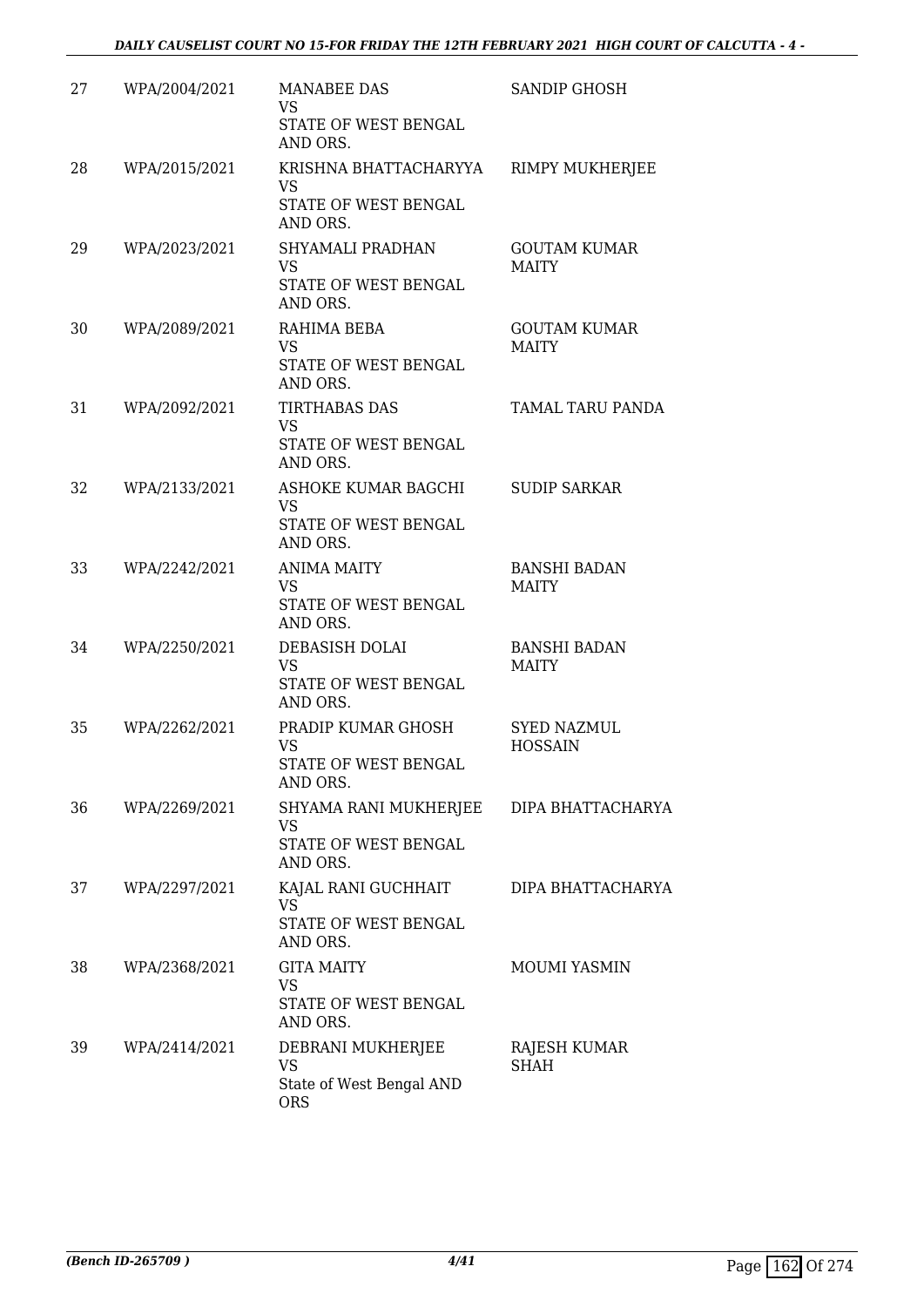| 40 | WPA/2421/2021 | MANJU BALA PALOI<br>(SINGHA)<br><b>VS</b><br>STATE OF WEST BENGAL<br>AND ORS.  | RAJESH KUMAR<br><b>SHAH</b> |
|----|---------------|--------------------------------------------------------------------------------|-----------------------------|
| 41 | WPA/2533/2021 | VILL. AND PO. BOROJ<br>VS<br>STATE OF WEST BENGAL<br>AND ORS.                  | <b>GOUTAM KR. MAITY</b>     |
| 42 | WPA/2540/2021 | CHANDANA PRADHAN<br><b>VS</b><br>STATE OF WEST BENGAL<br>AND ORS.              | <b>GOUTAM KR MAITY</b>      |
| 43 | WPA/2558/2021 | NIHAR RANJAN BERA AND<br>ANR.<br><b>VS</b><br>STATE OF WEST BENGAL<br>AND ORS. | <b>GOUTAM KR. MAITY</b>     |
| 44 | WPA/2586/2021 | KISMOTARA KHATUN AND<br>ANR<br><b>VS</b><br>STATE OF WEST BENGAL<br>AND ORS.   | KRISHNA KESHAB<br>PAUL      |
| 45 | WPA/2588/2021 | ANANGA MOHAN PASARI<br>VS<br>STATE OF WEST BENGAL<br>AND ORS.                  | PRITIKANA GANTAIT           |
| 46 | WPA/2605/2021 | <b>ARATI MAITI</b><br>VS<br>STATE OF WEST BENGAL<br>AND ORS.                   | <b>GOURAB DAS</b>           |
| 47 | WPA/2616/2021 | <b>ASTAMI RANI DAS</b><br>VS<br>STATE OF WEST BENGAL<br>AND ORS.               | <b>GOURAB DAS</b>           |
| 48 | WPA/2686/2021 | SWARNALATA GHOSH<br>VS<br>STATE OF WEST BENGAL<br>AND ORS.                     | <b>IMDADUL BISWAS</b>       |
| 49 | WPA/2707/2021 | ADITYA PRASAD<br>MUKHERJEE<br><b>VS</b><br>STATE OF WEST BENGAL<br>AND ORS.    | <b>IMDADUL BISWAS</b>       |
| 50 | WPA/2721/2021 | SUMIT SAHA AND ORS.<br><b>VS</b><br>STATE OF WEST BENGAL<br>AND ORS.           | <b>ANITA SHAW</b>           |
| 51 | WPA/2730/2021 | <b>GITA RANI PAUL</b><br><b>VS</b><br>STATE OF WEST BENGAL<br>AND ORS.         | <b>IMDADUL BISWAS</b>       |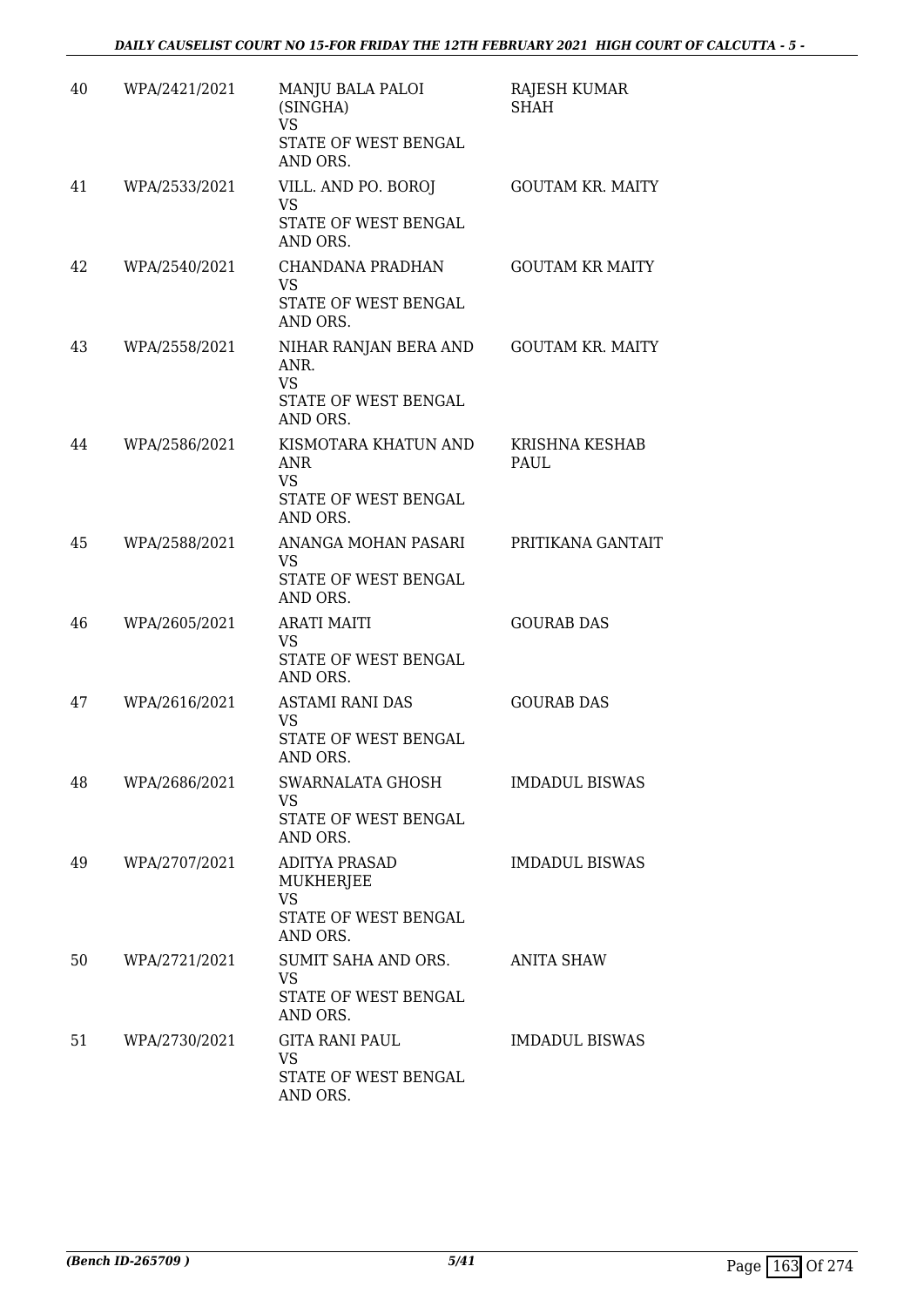| 52 | WPA/2764/2021 | HELEN MUKHERJEE<br>VS<br>STATE OF WEST BENGAL<br>AND ORS.                    | <b>IMDADUL BISWAS</b>          |
|----|---------------|------------------------------------------------------------------------------|--------------------------------|
| 53 | WPA/2802/2021 | <b>SUMITRA BHUNIA</b><br><b>VS</b><br>STATE OF WEST BENGAL<br>AND ORS.       | RAMA HALDER<br><b>SANTRA</b>   |
| 54 | WPA/2804/2021 | <b>BANDANA MUNSHI</b><br><b>VS</b><br>STATE OF WEST BENGAL<br>AND ORS.       | SABITA KHUTIA<br><b>BHUNYA</b> |
| 55 | WPA/2805/2021 | <b>JOYDEB MAJHI</b><br><b>VS</b><br>STATE OF WEST BENGAL<br>AND ORS.         | <b>MOUMI YASMIN</b>            |
| 56 | WPA/2810/2021 | <b>GOUR CHANDRA MANDAL</b><br><b>VS</b><br>STATE OF WEST BENGAL<br>AND ORS.  | <b>SUDIP SARKAR</b>            |
| 57 | WPA/2812/2021 | <b>SAHADEB POREY</b><br><b>VS</b><br>STATE OF WEST BENGAL<br>AND ORS.        | moumi yasmin                   |
| 58 | WPA/2813/2021 | <b>SUSANTA KUMAR DAS</b><br><b>VS</b><br>STATE OF WEST BENGAL<br>AND ORS.    | <b>SUDIP SARKAR</b>            |
| 59 | WPA/2816/2021 | SANJOY KR KARMAKAR<br>VS<br>STATE OF WEST BENGAL<br>AND ORS.                 | <b>MOUMI YASMIN</b>            |
| 60 | WPA/2821/2021 | GITA PURKAIT (MISTRY)<br><b>VS</b><br>STATE OF WEST BENGAL<br>AND ORS.       | moumi yasmin                   |
| 61 | WPA/2824/2021 | SANAT KR. MIDDAY<br>VS<br>STATE OF WEST BENGAL<br>AND ORS.                   | moumi yasmin                   |
| 62 | WPA/2825/2021 | JYOTSNA RANI JANA<br>VS<br>STATE OF WEST BENGAL<br>AND ORS.                  | MOUMI YASMIN                   |
| 63 | WPA/2840/2021 | RINA BHADURI<br>VS<br>STATE OF WEST BENGAL<br>AND ORS.                       | SABITA KHUTIA<br><b>BHUNYA</b> |
| 64 | WPA/2866/2021 | SANJOY KUMAR KARMAKAR MOUMI YASMIN<br>VS<br>STATE OF WEST BENGAL<br>AND ORS. |                                |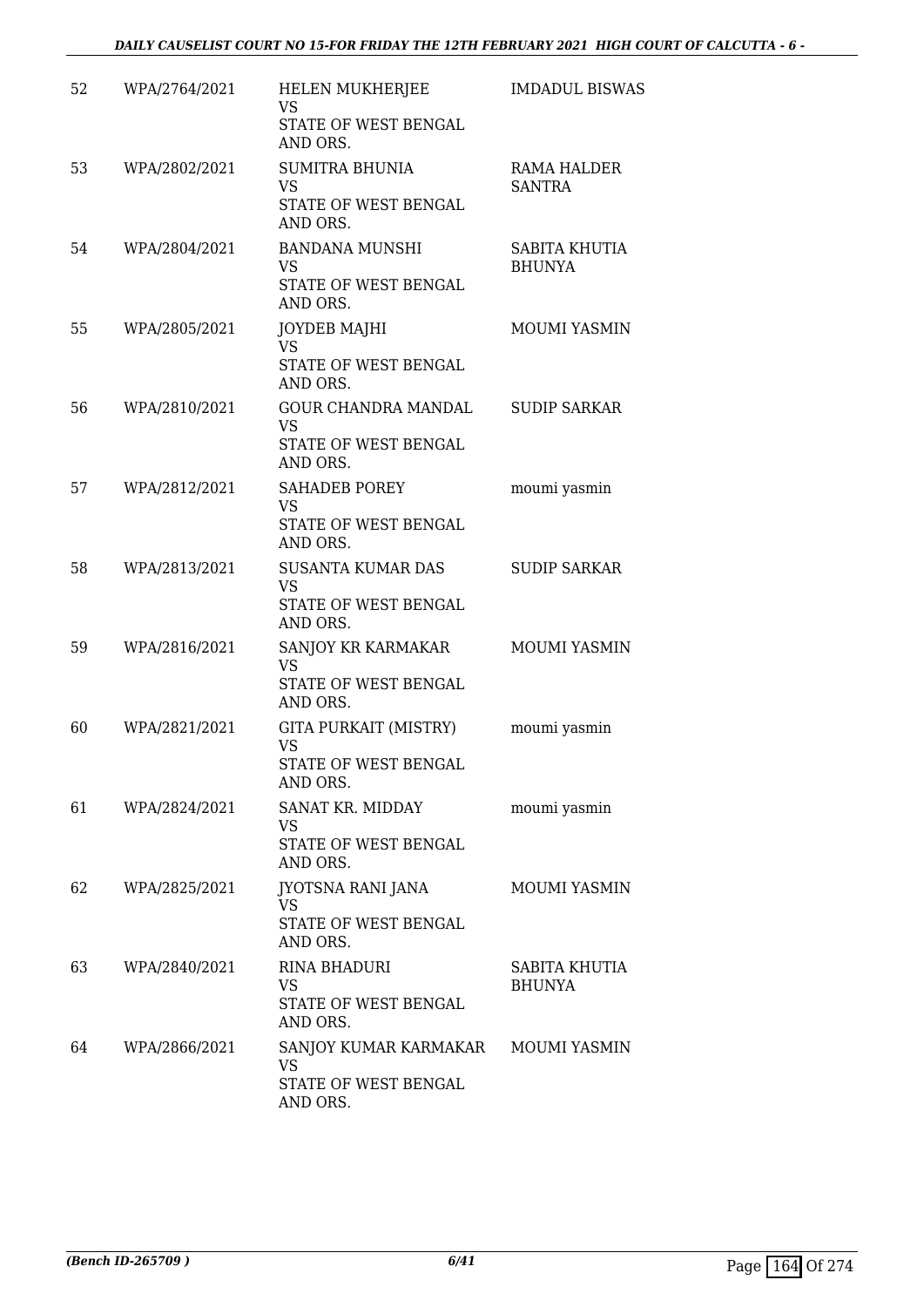| 65 | WPA/2948/2021 | JOYDEB CHAKRABORTY<br><b>VS</b><br>STATE OF WEST BENGAL                       | SANCHAYITA DE                       |
|----|---------------|-------------------------------------------------------------------------------|-------------------------------------|
| 66 | WPA/2950/2021 | AND ORS.<br>KUL BALA SAMANTA<br><b>VS</b><br>STATE OF WEST BENGAL<br>AND ORS. | SANCHAYITA DE                       |
| 67 | WPA/2958/2021 | SUBAL CHANDRA KISKU<br><b>VS</b><br>STATE OF WEST BENGAL<br>AND ORS.          | SAANCHAYITA DE                      |
| 68 | WPA/2962/2021 | KALYANI SAHOO<br><b>VS</b><br>STATE OF WEST BENGAL<br>AND ORS.                | SANCHAYITA DE                       |
| 69 | WPA/2965/2021 | SADHANA ADHIKARI<br>VS<br>STATE OF WEST BENGAL<br>AND ORS.                    | SANCHAYITA DE                       |
| 70 | WPA/2968/2021 | <b>GITA RANI MAITI</b><br><b>VS</b><br>STATE OF WEST BENGAL<br>AND ORS.       | SANCHAYITA DE                       |
| 71 | WPA/2973/2021 | NANIGOPAL MAHAPATRA<br><b>VS</b><br>STATE OF WEST BENGAL<br>AND ORS.          | <b>BANSHI BADAN</b><br><b>MAITY</b> |
| 72 | WPA/2977/2021 | <b>MRINALINI DAS</b><br>VS<br>STATE OF WEST BENGAL<br>AND ORS.                | <b>BANSHI BADAN</b><br><b>MAITY</b> |
| 73 | WPA/2979/2021 | <b>FULMANI MANDI</b><br><b>VS</b><br>STATE OF WEST BENGAL<br>AND ORS.         | <b>BANSHI BADAN</b><br><b>MAITY</b> |
| 74 | WPA/2981/2021 | LAKSHMI KANTA GHOSH<br>VS<br>STATE OF WEST BENGAL<br>AND ORS.                 | <b>SANDIP GHOSH</b>                 |
| 75 | WPA/3001/2021 | <b>ASOKE MAITI</b><br>VS<br>STATE OF WEST BENGAL<br>AND ORS.                  | SANCHAYITA DE                       |
| 76 | WPA/3003/2021 | MALA MAHATA<br>VS<br>STATE OF WEST BENGAL<br>AND ORS.                         | SANCHAYITA DE                       |
| 77 | WPA/3005/2021 | JOYDEB CHAKRABORTY<br><b>VS</b><br>STATE OF WEST BENGAL<br>AND ORS.           | SANCHAYITA DE                       |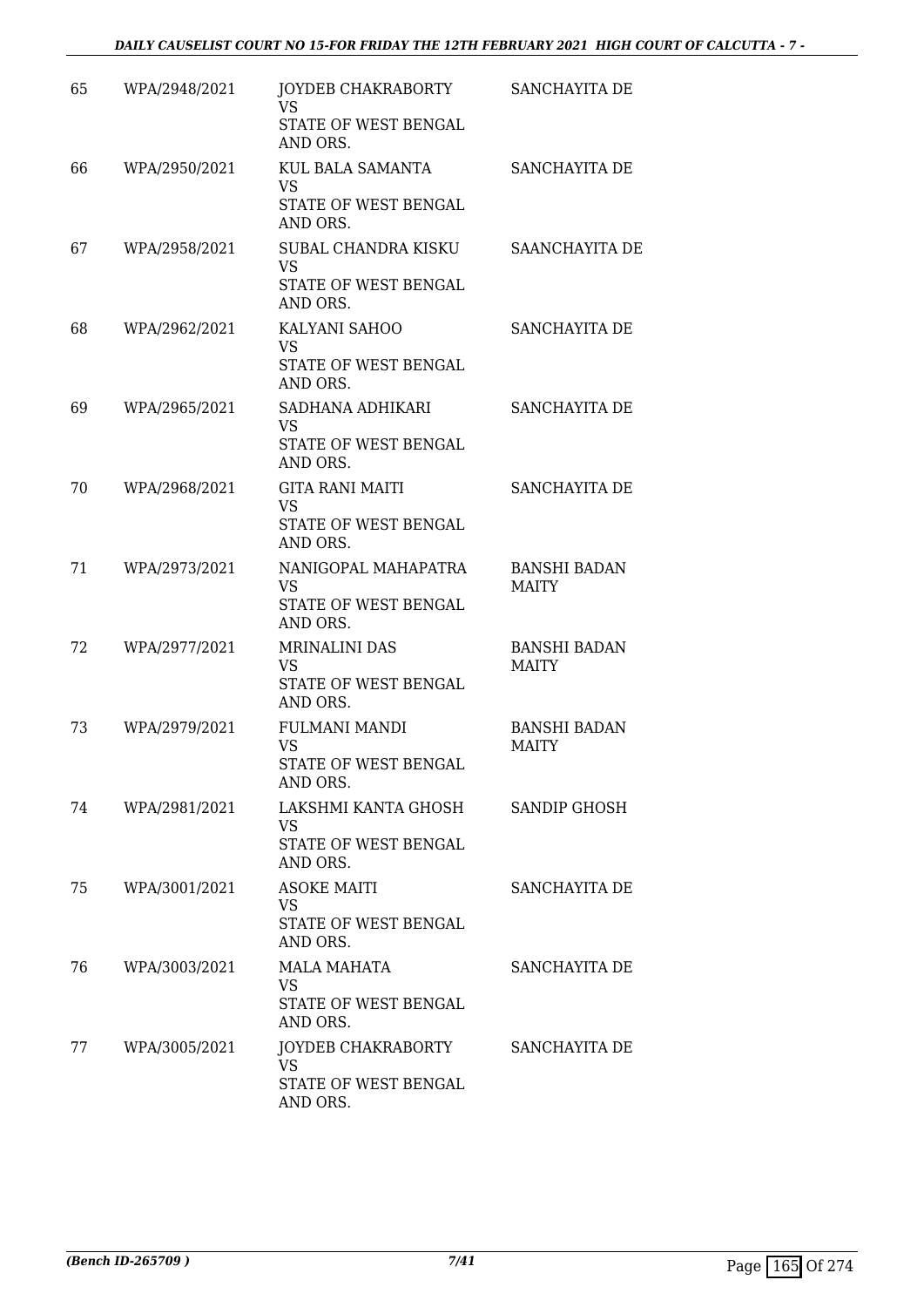| 78 | WPA/3009/2021 | TULSHI CHARAN BAIDYA<br>VS<br>STATE OF WEST BENGAL<br>AND ORS.                             | MOUMI YASMIN             |
|----|---------------|--------------------------------------------------------------------------------------------|--------------------------|
| 79 | WPA/3011/2021 | <b>SAMIR KUMAR PAL</b><br>VS<br>STATE OF WEST BENGAL<br>AND ORS.                           | <b>MOUMI YASMIN</b>      |
| 80 | WPA/3012/2021 | ANANTA CHARAN DAS<br><b>VS</b><br>STATE OF WEST BENGAL<br>AND ORS.                         | SANCHAYITA DE            |
| 81 | WPA/3014/2021 | KISHORI MOHAN SAMANTA<br>VS.<br>STATE OF WEST BENGAL<br>AND ORS.                           | <b>MOUMI YASMIN</b>      |
| 82 | WPA/3016/2021 | KALYANI SARKAR NEOGI<br><b>VS</b><br>STATE OF WEST BENGAL<br>AND ORS.                      | <b>SUDIP SARKAR</b>      |
| 83 | WPA/3017/2021 | <b>SANAT KR DE</b><br><b>VS</b><br>STATE OF WEST BENGAL<br>AND ORS.                        | SANCHAYITA DE            |
| 84 | WPA/3018/2021 | NAMITA SARDAR<br><b>VS</b><br>STATE OF WEST BENGAL<br>AND ORS.                             | <b>SUDIP SARKAR</b>      |
| 85 | WPA/3021/2021 | NARAYAN DAS<br>MOOKHERJEE<br><b>VS</b><br>STATE OF WEST BENGAL<br>AND ORS.                 | <b>SUDIP SARKAR</b>      |
| 86 | WPA/3023/2021 | <b>SANDHYA DAS</b><br>VS.<br>STATE OF WEST BENGAL<br>AND ORS.                              | SANCHAYITA DE            |
| 87 | WPA/3029/2021 | SACHIDA NANDA MISHRA<br>VS<br>STATE OF WEST BENGAL<br>AND ORS.                             | <b>MOUMI YASMIN</b>      |
| 88 | WPA/3032/2021 | LAKSHMI KANTA SAREN<br><b>VS</b><br>STATE OF WEST BENGAL<br>AND ORS.                       | SANCHAYITA DE            |
| 89 | WPA/3035/2021 | <b>SRIS KUMAR</b><br><b>CHATTOPADHYAY</b><br><b>VS</b><br>STATE OF WEST BENGAL<br>AND ORS. | <b>BANSI BADAN MAITY</b> |
| 90 | WPA/3036/2021 | SAMBHU CHARAN MAITY<br>VS<br>STATE OF WEST BENGAL<br>AND ORS.                              | MOUMI YASMIN             |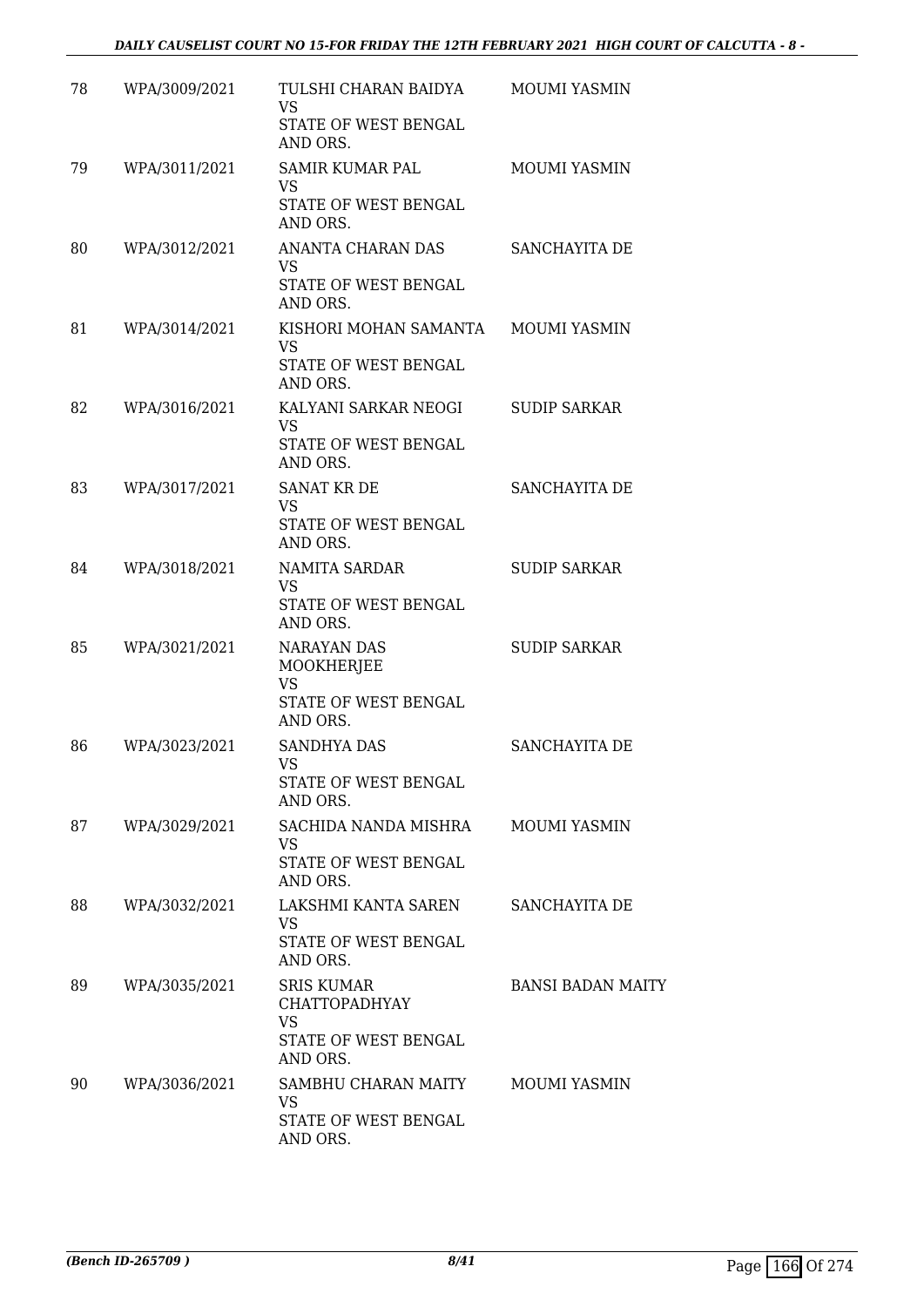| 91  | WPA/3041/2021 | SHIBA NARAYAN PAHARI<br>VS<br>STATE OF WEST BENGAL                                                  | <b>BANSI BADAN MAITY</b>            |
|-----|---------------|-----------------------------------------------------------------------------------------------------|-------------------------------------|
| 92  | WPA/3045/2021 | AND ORS.<br>HENA RANI GAJENDRA<br>MAHAPATRA<br><b>VS</b><br>STATE OF WEST BENGAL                    | MOUMI YASMIN                        |
| 93  | WPA/3050/2021 | AND ORS.<br>HENA RANI GAJENDRA<br><b>MAHAPATRA</b><br><b>VS</b><br>STATE OF WEST BENGAL<br>AND ORS. | <b>MOUMI YASMIN</b>                 |
| 94  | WPA/3053/2021 | <b>SK.ABDUL GAFFAR</b><br>VS<br>STATE OF WEST BENGAL<br>AND ORS.                                    | <b>BANSI BADAN MAITY</b>            |
| 95  | WPA/3064/2021 | BIRENDRA NATH GIRI<br>VS<br>STATE OF WEST BENGAL<br>AND ORS.                                        | <b>BANSHI BADAN</b><br><b>MAITY</b> |
| 96  | WPA/3066/2021 | <b>GOUR RANI JANA</b><br><b>VS</b><br>STATE OF WEST BENGAL<br>AND ORS.                              | <b>BANSI BADAN MAITY</b>            |
| 97  | WPA/3070/2021 | PARUL RANI MAITY<br><b>VS</b><br>STATE OF WEST BENGAL<br>AND ORS.                                   | <b>BANSHI BADAN</b><br><b>MAITY</b> |
| 98  | WPA/3072/2021 | SIBANI GHORAI<br><b>VS</b><br>STATE OF WEST BENGAL<br>AND ORS.                                      | <b>BNASHI BADAN</b><br><b>MAITY</b> |
| 99  | WPA/3075/2021 | <b>GOLOK HARI DANA</b><br><b>VS</b><br>STATE OF WEST BENGAL<br>AND ORS.                             | <b>BANSHI BADAN</b><br><b>MAITY</b> |
| 100 | WPA/3077/2021 | BIJOY KRISHNA MANNAM<br>VS.<br>STATE OF WEST BENGAL<br>AND ORS.                                     | <b>BANSHI BADAM</b><br><b>MAITY</b> |
| 101 | WPA/3080/2021 | MOHANLAL SARKAR<br>VS<br>STATE OF WEST BENGAL<br>AND ORS.                                           | <b>BANSHI BADAN</b><br><b>MAITY</b> |
| 102 | WPA/3094/2021 | GOBINDA CHANDRA<br>ADHIKARI<br><b>VS</b><br>STATE OF WEST BENGAL<br>AND ORS.                        | <b>BANSHI BADAN</b><br><b>MAITY</b> |
| 103 | WPA/3097/2021 | SANJIT KUMAR BANERJEE<br>VS.<br>STATE OF WEST BENGAL<br>AND ORS.                                    | <b>BANSHI BADAN</b><br><b>MAITY</b> |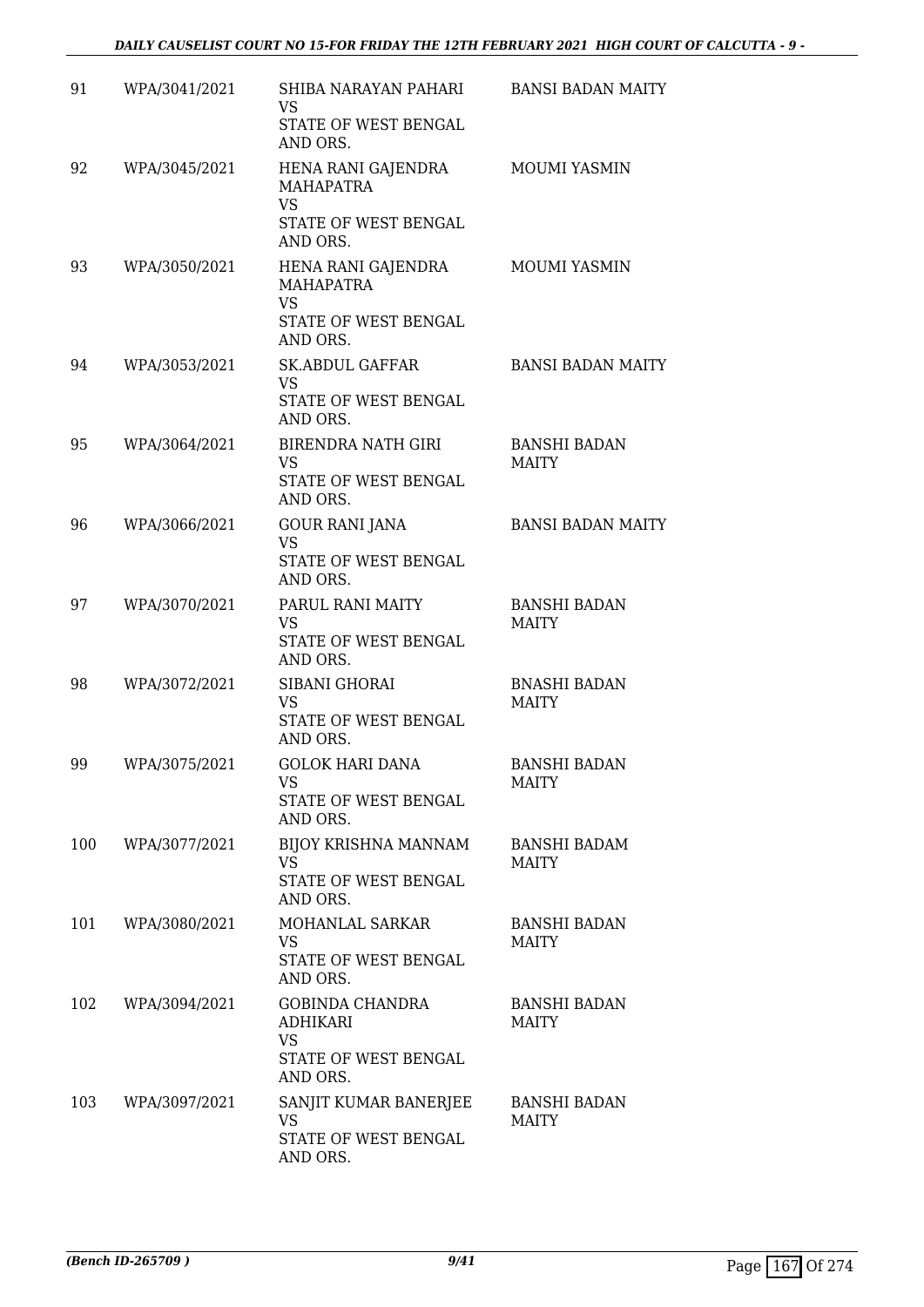| 104 | WPA/3099/2021 | PARUL JANA<br><b>VS</b><br>STATE OF WEST BENGAL<br>AND ORS.                                | <b>BANSHI BADAN</b><br>MAITY        |
|-----|---------------|--------------------------------------------------------------------------------------------|-------------------------------------|
| 105 | WPA/3100/2021 | SWAPAN KUMAR BANERJEE<br>VS<br>STATE OF WEST BENGAL<br>AND ORS.                            | <b>BANSHI BADAN</b><br><b>MAITY</b> |
| 106 | WPA/3102/2021 | NABAB ALI KHAN<br><b>VS</b><br>STATE OF WEST BENGAL<br>AND ORS.                            | <b>BANSHI BADAN</b><br><b>MAITY</b> |
| 107 | WPA/3104/2021 | <b>SRILA DE</b><br><b>VS</b><br>STATE OF WEST BENGAL<br>AND ORS.                           | NARAYAN CHANDRA<br><b>MONDAL</b>    |
| 108 | WPA/3106/2021 | PANCHANAN MONDAL<br>VS<br>STATE OF WEST BENGAL<br>AND ORS.                                 | <b>BANSHI BADAN</b><br><b>MAITY</b> |
| 109 | WPA/3119/2021 | <b>BARNALI SAHIS AND</b><br><b>OTHERS</b><br><b>VS</b><br>STATE OF WEST BENGAL<br>AND ORS. | <b>SATYARANJAN</b><br><b>KUNDU</b>  |
| 110 | WPA/3122/2021 | THUTURA SINGH SARDAR<br><b>VS</b><br>STATE OF WEST BENGAL<br>AND ORS.                      | <b>SATYARANJAN</b><br><b>KUNDU</b>  |
| 111 | WPA/3126/2021 | KIRITY BHUSAN MAHATO<br>VS<br>STATE OF WEST BENGAL<br>AND ORS.                             | <b>SATYARANJAN</b><br><b>KUNDU</b>  |
| 112 | WPA/3130/2021 | <b>BARNALI SAHIS AND</b><br><b>OTHERS</b><br>VS<br>STATE OF WEST BENGAL<br>AND ORS.        | <b>SATYARANJAN</b><br>KUNDU         |
| 113 | WPA/3135/2021 | APARNA RAJAK<br>VS<br>STATE OF WEST BENGAL<br>AND ORS.                                     | SATYARANJAN<br>KUNDU                |
| 114 | WPA/3139/2021 | KABITA CHATTERJEE<br><b>VS</b><br>STATE OF WEST BENGAL<br>AND ORS.                         | SATYARANJAN<br><b>KUNDU</b>         |
| 115 | WPA/3142/2021 | KIRITY BHUSAN MAHATO<br>VS<br>STATE OF WEST BENGAL<br>AND ORS.                             | SATYARANJAN<br><b>KUNDU</b>         |
| 116 | WPA/3145/2021 | CHAMPA PRAMANIK AND<br><b>OTHERS</b><br><b>VS</b><br>STATE OF WEST BENGAL<br>AND ORS.      | SATYARANJAN<br><b>KUNDU</b>         |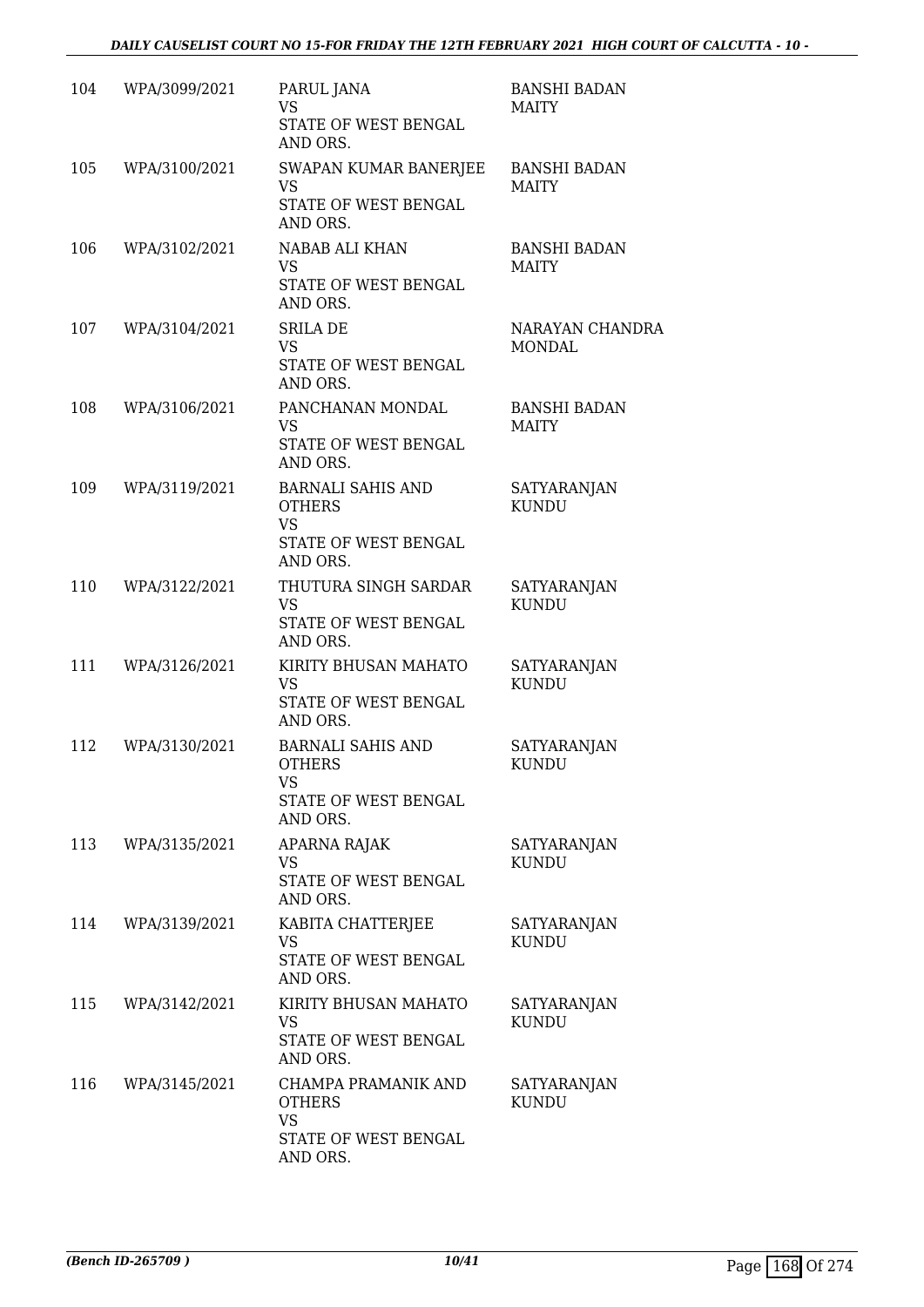| 117 | WPA/3153/2021 | <b>BANSHIDHAR PARBAT</b><br>VS<br>STATE OF WEST BENGAL<br>AND ORS.                | <b>BANSHI BADAN</b><br><b>MAITY</b> |
|-----|---------------|-----------------------------------------------------------------------------------|-------------------------------------|
| 118 | WPA/3159/2021 | <b>JASODA PURKAIT</b><br>VS.<br>STATE OF WEST BENGAL<br>AND ORS.                  | <b>BANSHI BADAN</b><br><b>MAITY</b> |
| 119 | WPA/3162/2021 | NIBARAN CHANDRA<br><b>MAHATO</b><br><b>VS</b><br>STATE OF WEST BENGAL<br>AND ORS. | SATYARANJAN<br><b>KUNDU</b>         |
| 120 | WPA/3167/2021 | <b>JNANJAN MAHATO</b><br>VS<br>STATE OF WEST BENGAL<br>AND ORS.                   | <b>SATYARANJAN</b><br><b>KUNDU</b>  |
| 121 | WPA/3180/2021 | BHIKHAMBAR MAHATO<br><b>VS</b><br>STATE OF WEST BENGAL<br>AND ORS.                | SATYARANJAN<br><b>KUNDU</b>         |
| 122 | WPA/3195/2021 | <b>MATHURA PRASAD</b><br>RAJOWAR<br><b>VS</b><br>STATE OF WEST BENGAL<br>AND ORS. | SATYARANJAN<br><b>KUNDU</b>         |
| 123 | WPA/3198/2021 | <b>GANDHESWARI MAHATO</b><br>VS<br>STATE OF WEST BENGAL<br>AND ORS.               | <b>SATYARANJAN</b><br><b>KUNDU</b>  |
| 124 | WPA/3201/2021 | APARNA RAJAK<br><b>VS</b><br>STATE OF WEST BENGAL<br>AND ORS.                     | <b>SATYARANJAN</b><br><b>KUNDU</b>  |
| 125 | WPA/3202/2021 | MANJUSRI BANERJEE<br>VS<br>STATE OF WEST BENGAL<br>AND ORS.                       | <b>SATYARANJAN</b><br><b>KUNDU</b>  |
| 126 | WPA/3205/2021 | LAKSHMAN CHANDRA JANA<br>VS<br>STATE OF WEST BENGAL<br>AND ORS.                   | <b>MOUMI YASMIN</b>                 |
| 127 | WPA/3206/2021 | MD GOLAM ROSUL MOLLA<br><b>VS</b><br>STATE OF WEST BENGAL<br>AND ORS.             | <b>BANSHI BADAN</b><br><b>MAITY</b> |
| 128 | WPA/3208/2021 | PRAFULLA KR ROY<br>VS<br>STATE OF WEST BENGAL<br>AND ORS.                         | <b>BANSHI BADAN</b><br><b>MAITY</b> |
| 129 | WPA/3211/2021 | NILIMA PRAMANICK<br>VS<br>STATE OF WEST BENGAL<br>AND ORS.                        | SABITA KHUTIA<br><b>BHUNYA</b>      |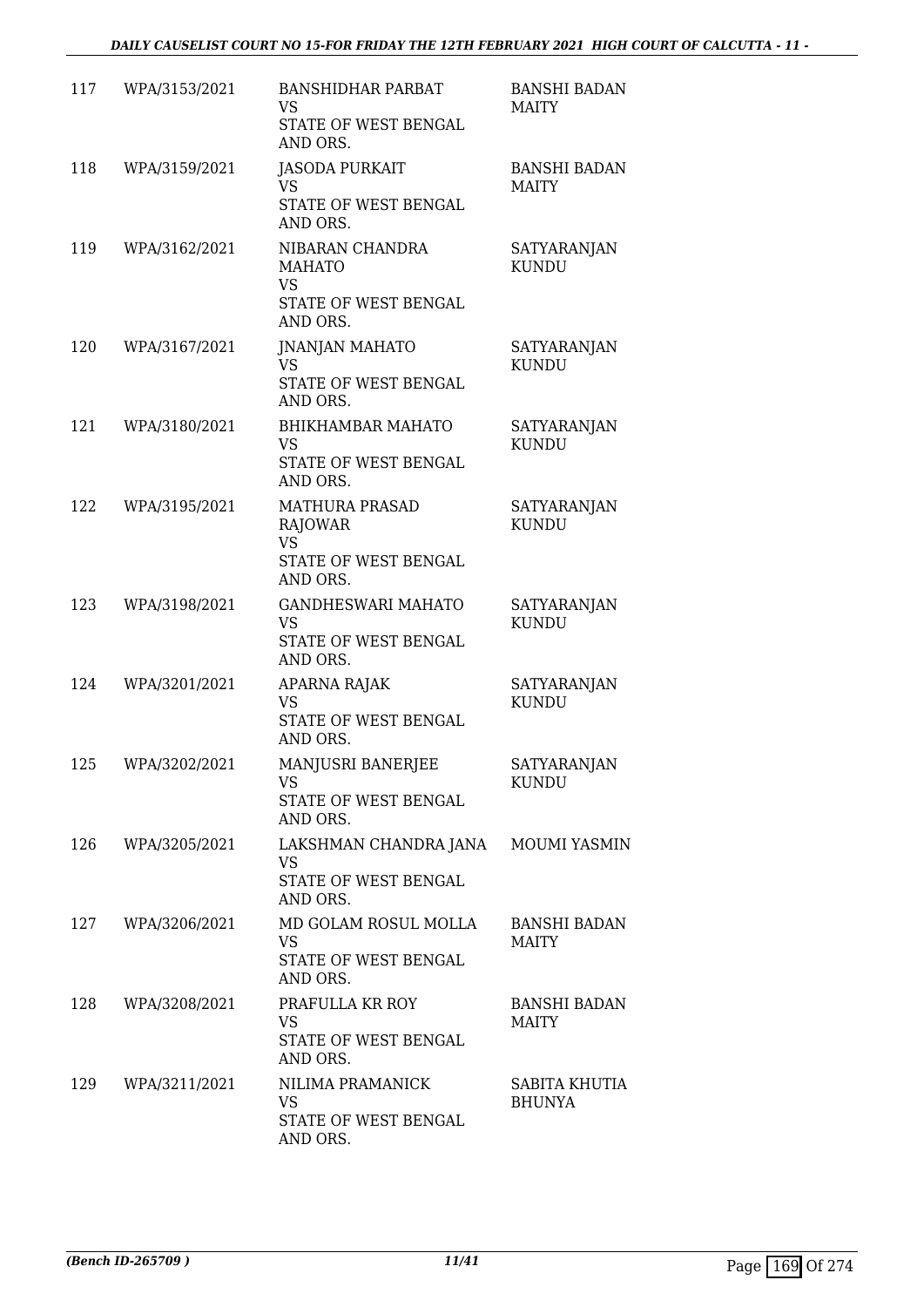| 130 | WPA/3212/2021 | <b>SUBHADRA BARIK</b><br><b>VS</b><br>STATE OF WEST BENGAL<br>AND ORS.     | <b>BANSHI BADAN</b><br><b>MAITY</b> |
|-----|---------------|----------------------------------------------------------------------------|-------------------------------------|
| 131 | WPA/3215/2021 | <b>BANSHIDHAR PARBAT</b><br>VS<br>STATE OF WEST BENGAL<br>AND ORS.         | <b>BANSHI BADAN</b><br><b>MAITY</b> |
| 132 | WPA/3218/2021 | <b>BHANUMATI SARKAR</b><br><b>VS</b><br>STATE OF WEST BENGAL<br>AND ORS.   | <b>BANSHI BADAN</b><br><b>MAITY</b> |
| 133 | WPA/3221/2021 | MD. MADAR BOKSH<br>VS<br>STATE OF WEST BENGAL<br>AND ORS.                  | SABITA KHUTIA<br><b>BHUNYA</b>      |
| 134 | WPA/3223/2021 | NAMITA KARMAKAR<br>VS<br>STATE OF WEST BENGAL<br>AND ORS.                  | <b>SUDIP SARKAR</b>                 |
| 135 | WPA/3224/2021 | <b>BIDYUT LATA SINGHA</b><br><b>VS</b><br>STATE OF WEST BENGAL<br>AND ORS. | <b>BANSHI BADAN</b><br><b>MAITY</b> |
| 136 | WPA/3230/2021 | PROVABATI SHEE<br><b>VS</b><br>STATE OF WEST BENGAL<br>AND ORS.            | <b>BANSHI BADAN</b><br><b>MAITY</b> |
| 137 | WPA/3235/2021 | PANCHU GOPAL PRAMANIK<br>VS<br>STATE OF WEST BENGAL<br>AND ORS.            | <b>BANSHI BADAN</b><br><b>MAITY</b> |
| 138 | WPA/3238/2021 | <b>GOUR MOHAN MANDAL</b><br><b>VS</b><br>STATE OF WEST BENGAL<br>AND ORS.  | <b>BANSHI BADAN</b><br><b>MAITY</b> |
| 139 | WPA/3245/2021 | AMALENDU NAIYA<br>VS<br>STATE OF WEST BENGAL<br>AND ORS.                   | <b>BANSHI BADAN</b><br><b>MAITY</b> |
| 140 | WPA/3246/2021 | REKHA BANERJEE<br>VS<br>STATE OF WEST BENGAL<br>AND ORS.                   | SABITA KHUTIA<br><b>BHUNYA</b>      |
| 141 | WPA/3251/2021 | PRABIR KR SAHA<br>VS.<br>STATE OF WEST BENGAL<br>AND ORS.                  | <b>BANSHI BADAN</b><br><b>MAITY</b> |
| 142 | WPA/3257/2021 | PINGALA TANTI<br>VS<br>STATE OF WEST BENGAL<br>AND ORS.                    | BANSHI BADAN<br><b>MAITY</b>        |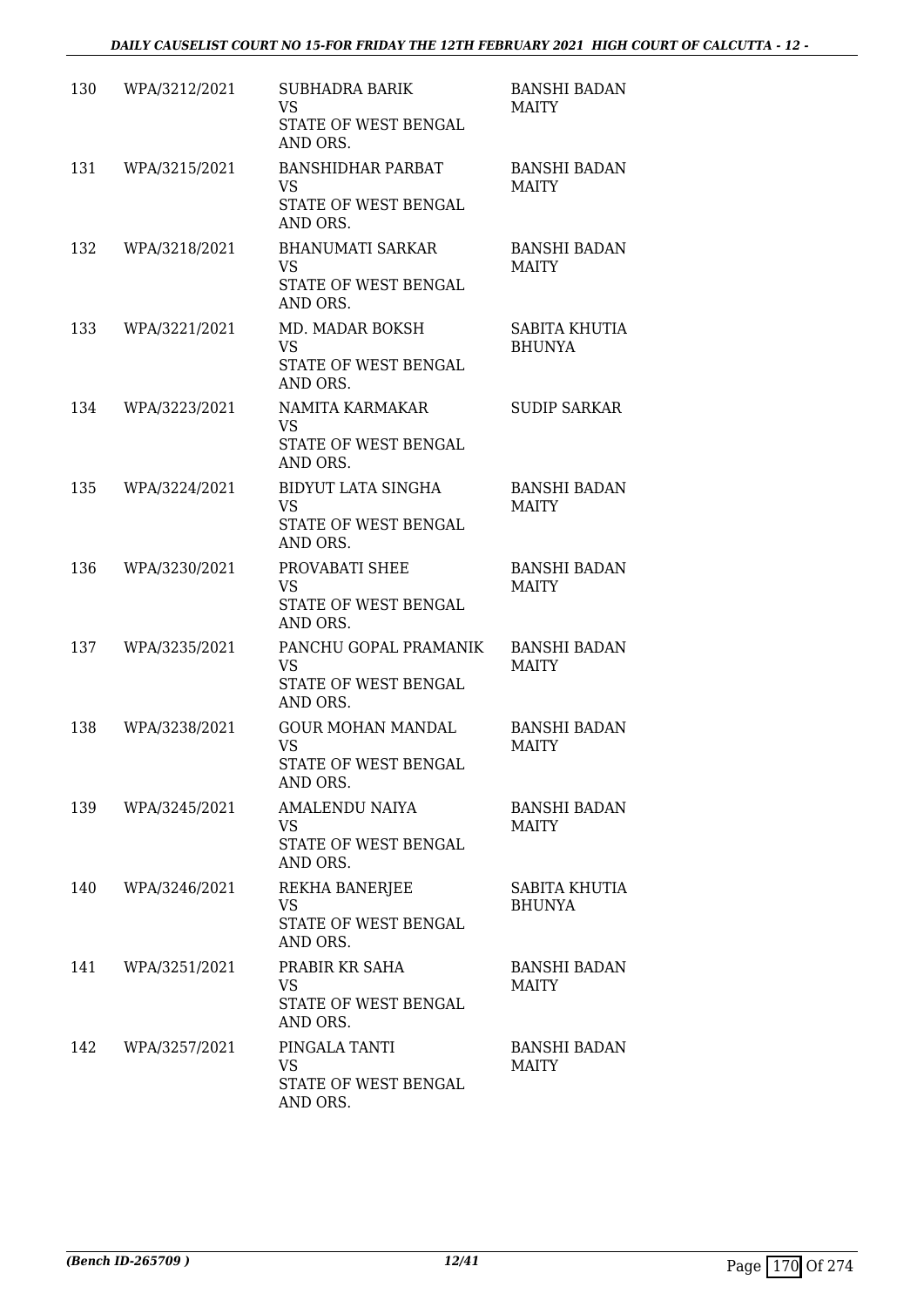| 143 | WPA/3264/2021 | SYEDA JAHANARA KHATUN<br><b>VS</b><br>STATE OF WEST BENGAL                     | <b>SUDIP SARKAR</b>                 |
|-----|---------------|--------------------------------------------------------------------------------|-------------------------------------|
| 144 | WPA/3265/2021 | AND ORS.<br><b>GANGA BALA MONDAL</b><br>VS<br>STATE OF WEST BENGAL<br>AND ORS. | <b>BANSHI BADAN</b><br><b>MAITY</b> |
| 145 | WPA/3266/2021 | <b>JUBEDA BIBI</b><br><b>VS</b><br>STATE OF WEST BENGAL<br>AND ORS.            | SABITA KHUTIA<br><b>BHUNYA</b>      |
| 146 | WPA/3270/2021 | PROVABATI SHEE<br>VS<br>STATE OF WEST BENGAL<br>AND ORS.                       | <b>BANSHI BADAN</b><br><b>MAITY</b> |
| 147 | WPA/3272/2021 | NAMITA KARMAKAR<br>VS<br>STATE OF WEST BENGAL<br>AND ORS.                      | SABITA KHUTIA<br><b>BHUNYA</b>      |
| 148 | WPA/3275/2021 | SNEHAMAYEE BHANDARI<br><b>VS</b><br>STATE OF WEST BENGAL<br>AND ORS.           | <b>BANSHI BADAN</b><br><b>MAITY</b> |
| 149 | WPA/3278/2021 | <b>GOUR MOHAN MANDAL</b><br>VS<br>STATE OF WEST BENGAL<br>AND ORS.             | <b>BANSHI BADAN</b><br><b>MAITY</b> |
| 150 | WPA/3280/2021 | CHHANDA BHATTACHARJEE<br><b>VS</b><br>STATE OF WEST BENGAL<br>AND ORS.         | <b>BANSHI BADAN</b><br><b>MAITY</b> |
| 151 | WPA/3281/2021 | SABITA CHAKRABORTY<br><b>VS</b><br>STATE OF WEST BENGAL<br>AND ORS.            | SABITA KHUTIA<br><b>BHUNYA</b>      |
| 152 | WPA/3283/2021 | PRABIR KR SAHA<br>VS<br>STATE OF WEST BENGAL<br>AND ORS.                       | <b>BANSHI BADAN</b><br><b>MAITY</b> |
| 153 | WPA/3284/2021 | PARIMAL KUMAR MONDAL<br>VS<br>STATE OF WEST BENGAL<br>AND ORS.                 | SABITA KHUTIA<br><b>BHUNYA</b>      |
| 154 | WPA/3285/2021 | ANOWARA KHATUN<br><b>SARDAR</b><br><b>VS</b><br>STATE OF WEST BENGAL           | BANSHI BADAN<br><b>MAITY</b>        |
| 155 | WPA/3287/2021 | AND ORS.<br>BISHNUPADA KAYAL<br><b>VS</b><br>STATE OF WEST BENGAL<br>AND ORS.  | SABITA KHUTIA<br><b>BHUNYA</b>      |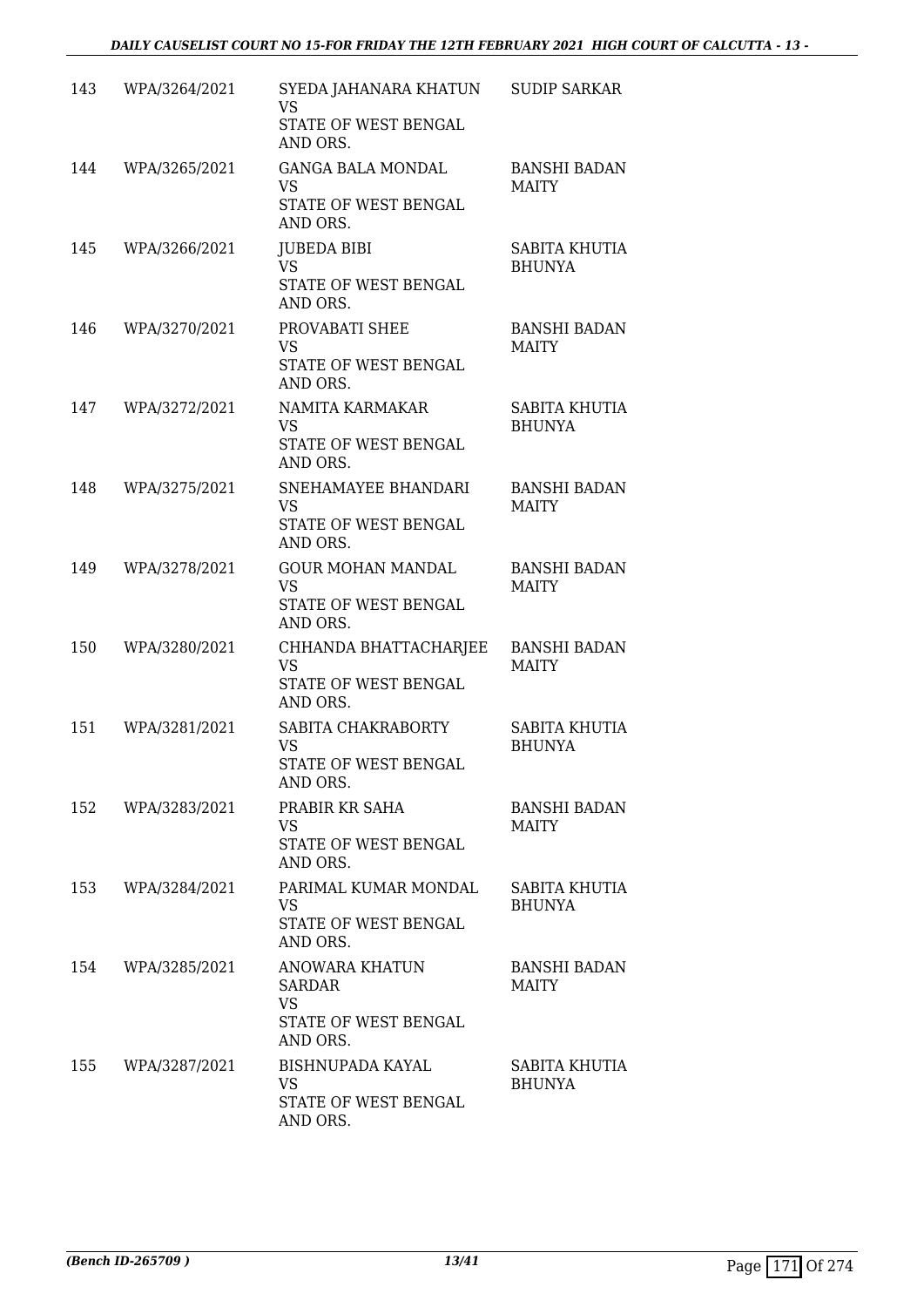| 156 | WPA/3289/2021 | <b>SUKUMAR GHOSH</b><br><b>VS</b><br>STATE OF WEST BENGAL | <b>BANSHI BADAN</b><br><b>MAITY</b> |
|-----|---------------|-----------------------------------------------------------|-------------------------------------|
|     |               | AND ORS.                                                  |                                     |
| 157 | WPA/3291/2021 | SYEDA ROUSENARA BEGUM<br><b>VS</b>                        | <b>BANSHI BADAN</b><br><b>MAITY</b> |
|     |               | STATE OF WEST BENGAL<br>AND ORS.                          |                                     |
| 158 | WPA/3311/2021 | PRAVIT KUMAR GAYEN<br>VS                                  | SABITA KHUTIA<br><b>BHUNYA</b>      |
|     |               | STATE OF WEST BENGAL<br>AND ORS.                          |                                     |
| 159 | WPA/3316/2021 | <b>BASANTI GAIN</b><br>VS                                 | SANDIP GHOSH                        |
|     |               | STATE OF WEST BENGAL<br>AND ORS.                          |                                     |
| 160 | WPA/3318/2021 | <b>CHHAIB BAG</b><br><b>VS</b>                            | SANDIP GHOSH                        |
|     |               | STATE OF WEST BENGAL<br>AND ORS.                          |                                     |
| 161 | WPA/3320/2021 | DULAL CHANDRA DE                                          | SANDIP GHOSH                        |
|     |               | <b>VS</b><br>STATE OF WEST BENGAL<br>AND ORS.             |                                     |
| 162 | WPA/3325/2021 | PRATIMA DAS                                               | SANDIP GHOSH                        |
|     |               | <b>VS</b><br>STATE OF WEST BENGAL<br>AND ORS.             |                                     |
| 163 | WPA/3328/2021 | SAWPNA SAHA                                               | SANDIP GHOSH                        |
|     |               | <b>VS</b><br>STATE OF WEST BENGAL<br>AND ORS.             |                                     |
| 164 | WPA/3331/2021 | SANTOSH KUMAR MANDAL SANDIP GHOSH                         |                                     |
|     |               | VS<br>STATE OF WEST BENGAL<br>AND ORS.                    |                                     |
| 165 | WPA/3345/2021 | PRABIR KUMAR KANSARI                                      | <b>TAMAL TARU PANDA</b>             |
|     |               | <b>VS</b><br>STATE OF WEST BENGAL<br>AND ORS.             |                                     |
| 166 | WPA/3346/2021 | ASHUTOSH BAIDYA<br><b>VS</b>                              | SANDIP GHOSH                        |
|     |               | STATE OF WEST BENGAL<br>AND ORS.                          |                                     |
| 167 | WPA/3349/2021 | SUBODH KUMAR DUTTA                                        | TAMAL TARU PANDA                    |
|     |               | <b>VS</b><br>STATE OF WEST BENGAL<br>AND ORS.             |                                     |
| 168 | WPA/3350/2021 | KALIPADA MISRA                                            | SABITA KHUTIA                       |
|     |               | VS<br>STATE OF WEST BENGAL<br>AND ORS.                    | (BHUNYA)                            |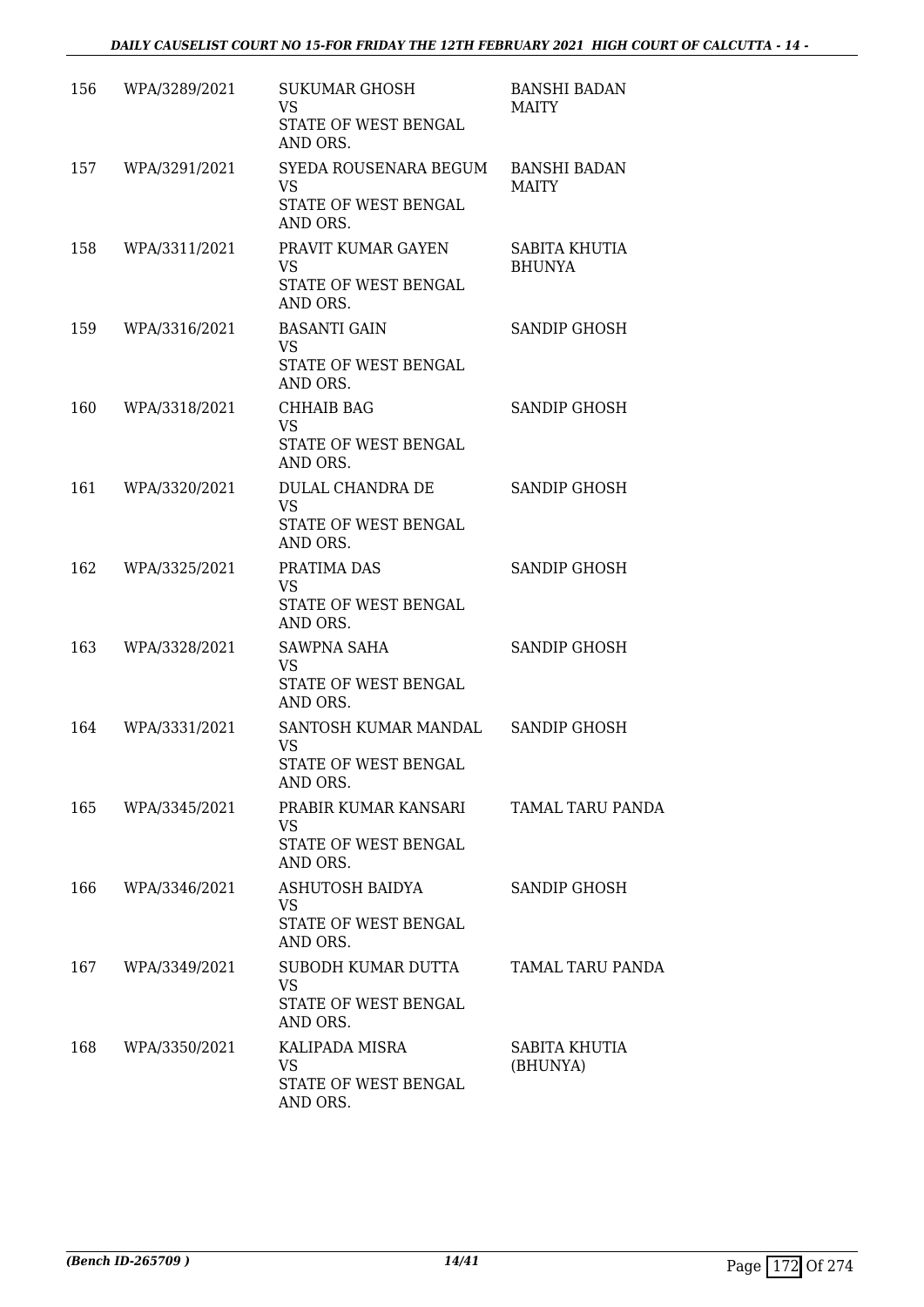| 169 | WPA/3351/2021 | NIRAPADA ROY<br>VS<br>STATE OF WEST BENGAL<br>AND ORS.                       | TAMAL TARU PANDA               |
|-----|---------------|------------------------------------------------------------------------------|--------------------------------|
| 170 | WPA/3353/2021 | MD DAYUD ALI JODDER<br><b>VS</b><br>STATE OF WEST BENGAL<br>AND ORS.         | <b>TAMALTARU PANDA</b>         |
| 171 | WPA/3355/2021 | <b>BISWANATH MANDAL</b><br><b>VS</b><br>STATE OF WEST BENGAL<br>AND ORS.     | TAMAL TARU PANDA               |
| 172 | WPA/3358/2021 | <b>ALAKA PURKAIT</b><br>VS<br>STATE OF WEST BENGAL<br>AND ORS.               | TAMALTARU PANDA                |
| 173 | WPA/3359/2021 | DAYAMAY NASKAR<br><b>VS</b><br>STATE OF WEST BENGAL<br>AND ORS.              | <b>TAMAL TARU PANDA</b>        |
| 174 | WPA/3363/2021 | ASHOKE KUMAR HALDER<br><b>VS</b><br>STATE OF WEST BENGAL<br>AND ORS.         | TAMAL TARU PANDA               |
| 175 | WPA/3364/2021 | SHYAMAPRASAD DAS<br>VS<br>STATE OF WEST BENGAL<br>AND ORS.                   | TAMALTARU PANDA                |
| 176 | WPA/3365/2021 | SUDARSHAN CHANDRA<br>HALDER<br><b>VS</b><br>STATE OF WEST BENGAL<br>AND ORS. | TAMAL TARU PANDA               |
| 177 | WPA/3366/2021 | KRISHNA PADA SARKAR<br>VS.<br>STATE OF WEST BENGAL<br>AND ORS.               | <b>DSNDIP GHOSH</b>            |
| 178 | WPA/3367/2021 | LUCKY SARKAR<br>VS<br>STATE OF WEST BENGAL<br>AND ORS.                       | TAMALTARU PANDA                |
| 179 | WPA/3369/2021 | SUNITI MAJUMDER<br><b>VS</b><br>STATE OF WEST BENGAL<br>AND ORS.             | <b>SUDIP SARKAR</b>            |
| 180 | WPA/3372/2021 | NIRMALENDU DAS<br><b>VS</b><br>STATE OF WEST BENGAL<br>AND ORS.              | SABITA KHUTIA<br><b>BHUNYA</b> |
| 181 | WPA/3373/2021 | SUBRATA KUMAR BISWAS<br>VS<br>STATE OF WEST BENGAL<br>AND ORS.               | TAMAL TARU PANDA               |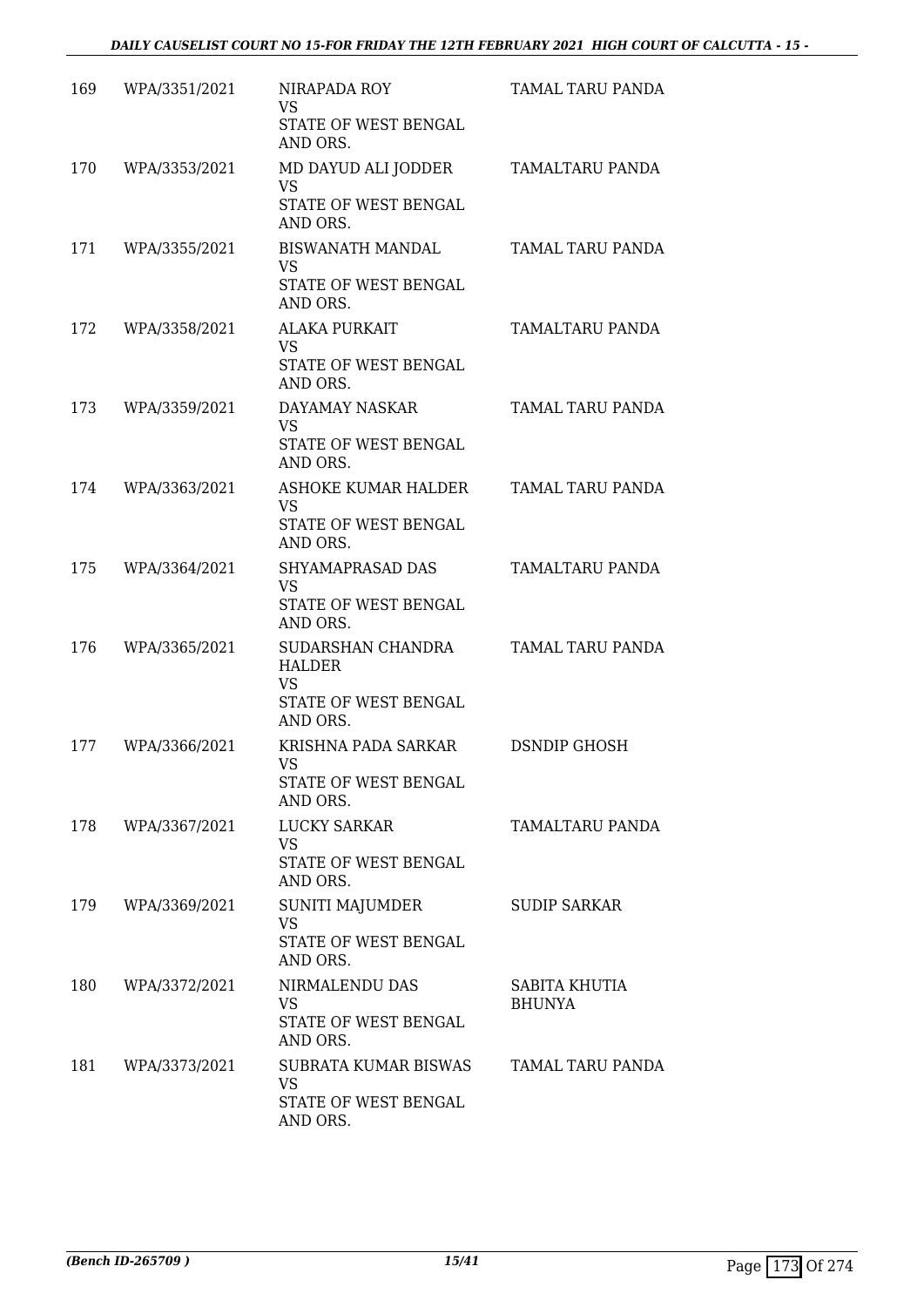| 182 | WPA/3375/2021 | NIRMAL KUMAR BHOWMIK<br>VS<br>STATE OF WEST BENGAL                                 | <b>SUDIP SARKAR</b>                 |
|-----|---------------|------------------------------------------------------------------------------------|-------------------------------------|
| 183 | WPA/3376/2021 | AND ORS.<br>MANINDRA NATH GHOSH<br><b>VS</b><br>STATE OF WEST BENGAL               | SANDIP GHOSH                        |
| 184 | WPA/3377/2021 | AND ORS.<br>KANAILAL MONDAL<br><b>VS</b><br>STATE OF WEST BENGAL                   | <b>SANDIP GHOSH</b>                 |
| 185 | WPA/3378/2021 | AND ORS.<br>KAMAL KRISHNA MANDAL<br><b>VS</b><br>STATE OF WEST BENGAL<br>AND ORS.  | <b>SANDIP GHOSH</b>                 |
| 186 | WPA/3379/2021 | RAMPADA ADHIKARY<br>VS<br>STATE OF WEST BENGAL<br>AND ORS.                         | SANDIP GHOSH                        |
| 187 | WPA/3386/2021 | CHHABI RANI<br><b>CHAKRABORTY</b><br><b>VS</b><br>STATE OF WEST BENGAL<br>AND ORS. | <b>SUDIP SARKAR</b>                 |
| 188 | WPA/3411/2021 | SANDHYA SARDAR<br><b>VS</b><br>STATE OF WEST BENGAL<br>AND ORS.                    | SANDIP GHOSH                        |
| 189 | WPA/3413/2021 | KALIDASI RAY<br><b>VS</b><br>STATE OF WEST BENGAL<br>AND ORS.                      | SANDIP GHOSH                        |
| 190 | WPA/3420/2021 | <b>RAMKRISHNA ROY</b><br>VS.<br>STATE OF WEST BENGAL<br>AND ORS.                   | <b>SUDIP SARKAR</b>                 |
| 191 | WPA/3424/2021 | SYEDA ROUSENARA BEGUM<br>VS<br>STATE OF WEST BENGAL<br>AND ORS.                    | <b>BANSHI BADAN</b><br><b>MAITY</b> |
| 192 | WPA/3425/2021 | REKHA RANI ROY<br><b>VS</b><br>STATE OF WEST BENGAL<br>AND ORS.                    | SABITA KHUTIA<br><b>BHUNYA</b>      |
| 193 | WPA/3428/2021 | <b>BATASI BIBI</b><br><b>VS</b><br>STATE OF WEST BENGAL<br>AND ORS.                | <b>BANSHI BADAN</b><br><b>MAITY</b> |
| 194 | WPA/3429/2021 | RADHASHYAM KARAK<br>VS<br>STATE OF WEST BENGAL<br>AND ORS.                         | <b>SUDIPTA MAITI</b>                |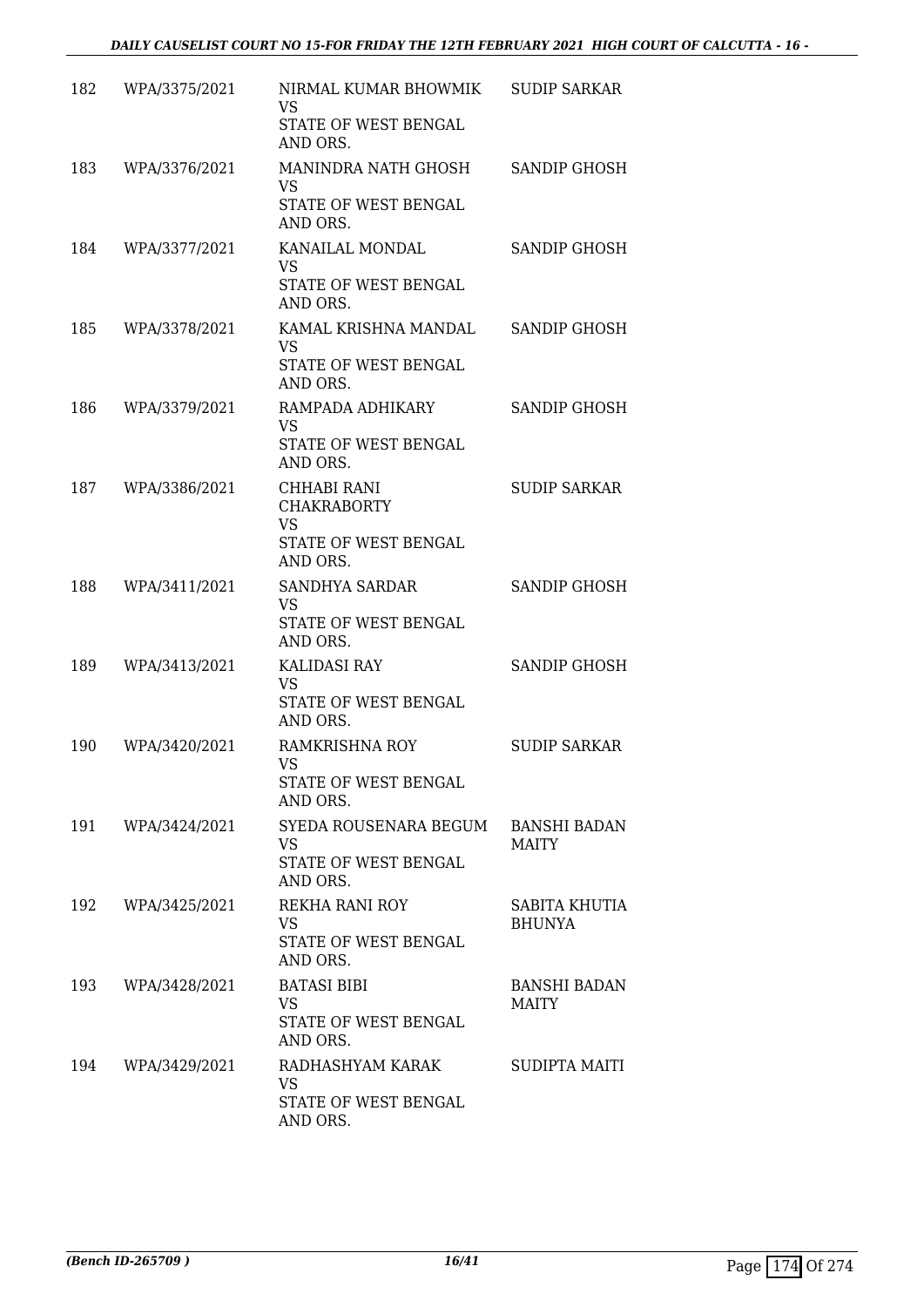| 195 | WPA/3433/2021     | <b>SACHI RANI DAS</b><br><b>VS</b><br>STATE OF WEST BENGAL<br>AND ORS.                  | <b>BANSI BADAN MAITY</b>            |
|-----|-------------------|-----------------------------------------------------------------------------------------|-------------------------------------|
| 196 | WPA/3437/2021     | <b>SACHI RANI DAS</b><br>VS<br>STATE OF WEST BENGAL<br>AND ORS.                         | <b>BANSHI BADAN</b><br><b>MAITY</b> |
| 197 | WPA/3439/2021     | MIRA RANI MONDAL<br><b>VS</b><br>STATE OF WEST BENGAL<br>AND ORS.                       | <b>BANSHI BADAN</b><br><b>MAITY</b> |
| 198 | WPA/3442/2021     | GEETA BHATTACHARYYA<br><b>VS</b><br>STATE OF WEST BENGAL<br>AND ORS.                    | <b>SUDIPTA MAITI</b>                |
| 199 | WPA/3443/2021     | ADITI BOSE NAYAK<br><b>VS</b><br>STATE OF WEST BENGAL<br>AND ORS.                       | <b>SUDIPTA MAITI</b>                |
| 200 | WPA/3445/2021     | <b>ANOWARA KHATUN</b><br><b>SARDAR</b><br><b>VS</b><br>STATE OF WEST BENGAL<br>AND ORS. | <b>BANSHI BADAN</b><br><b>MAITY</b> |
| 201 | WPA/3448/2021     | SYEDA ROUSENARA BEGUM<br><b>VS</b><br>STATE OF WEST BENGAL<br>AND ORS.                  | <b>BANSHI BADAN</b><br><b>MAITY</b> |
| 202 | WPA/3449/2021     | PABAN CHANDRA JANA<br><b>VS</b><br>STATE OF WEST BENGAL<br>AND ORS.                     | <b>SUDIPTA MAITI</b>                |
| 203 | WPA/3450/2021     | ANUBHA BRAHMACHARI<br>(BANERJEE)<br>VS<br>STATE OF WEST BENGAL<br>AND ORS.              | <b>SUDIPTA MAITI</b>                |
|     | 204 WPA/3454/2021 | RENUKA SINHA<br>VS.<br>STATE OF WEST BENGAL<br>AND ORS.                                 | SUDIPTA MAITI                       |
| 205 | WPA/3455/2021     | KRISHNA GHATAK<br><b>VS</b><br>STATE OF WEST BENGAL<br>AND ORS.                         | <b>SUDIPTA MAITI</b>                |
| 206 | WPA/3460/2021     | MD SADEK MIRZA<br>VS.<br>STATE OF WEST BENGAL<br>AND ORS.                               | SUDIPTA MAITI                       |
|     | 207 WPA/3462/2021 | RATAN CHANDRA HEMRAM SUDIPTA MAITI<br><b>VS</b><br>STATE OF WEST BENGAL<br>AND ORS.     |                                     |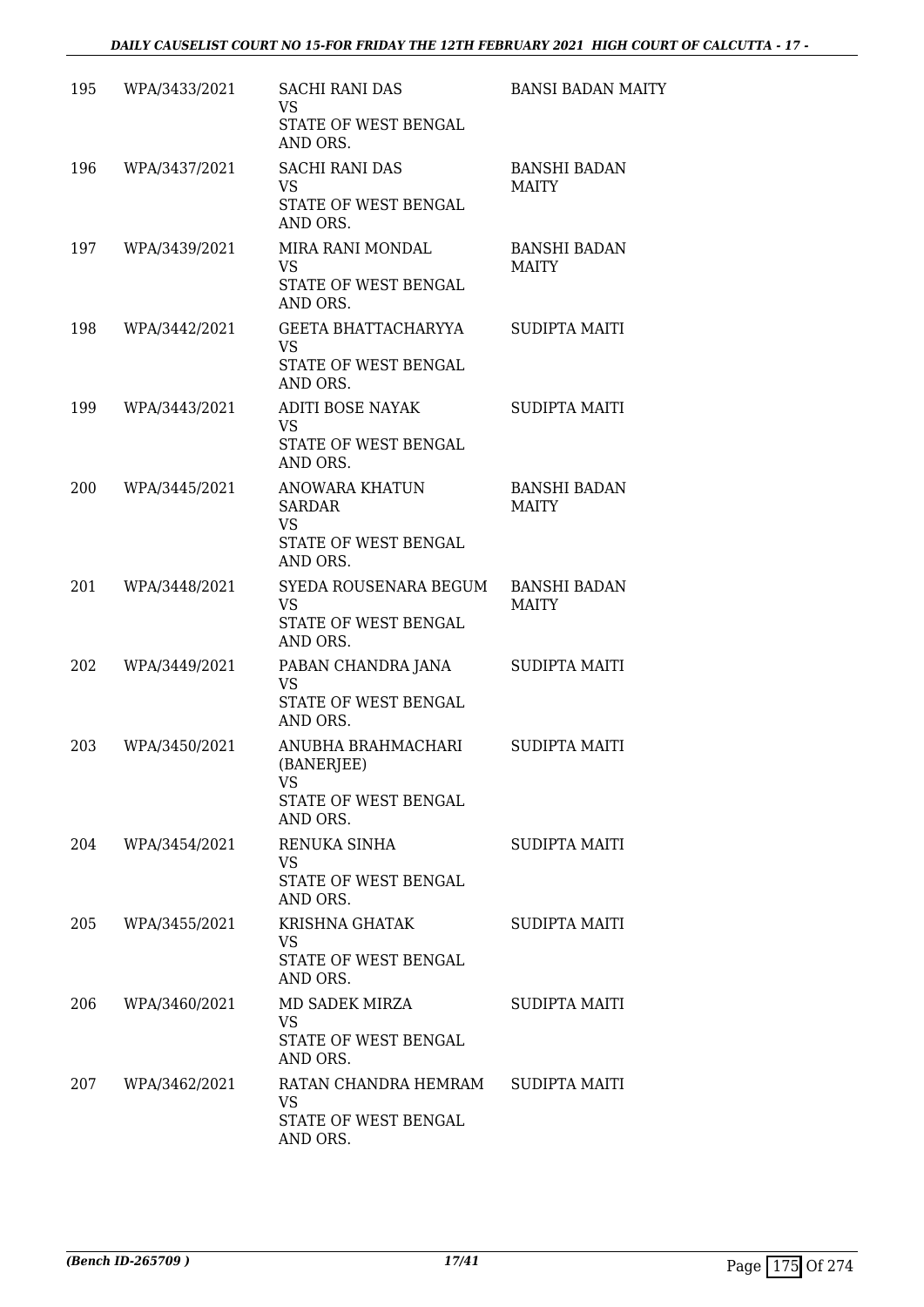| 208 | WPA/3465/2021 | UMA PATI<br><b>VS</b><br>STATE OF WEST BENGAL<br>AND ORS.                           | PRITIKANA GANTAIT                   |
|-----|---------------|-------------------------------------------------------------------------------------|-------------------------------------|
| 209 | WPA/3466/2021 | BISHNUPRIYA PARAMANIK<br>VS<br>STATE OF WEST BENGAL<br>AND ORS.                     | <b>SUDIPTA MAITI</b>                |
| 210 | WPA/3470/2021 | NURUL HAQUE MALLICK<br><b>VS</b><br>STATE OF WEST BENGAL<br>AND ORS.                | PRITIKANA GANTAIT                   |
| 211 | WPA/3473/2021 | JANHABI PATTANAYAK<br><b>VS</b><br>STATE OF WEST BENGAL<br>AND ORS.                 | <b>BAISALI GHOSHAL</b>              |
| 212 | WPA/3494/2021 | ARUN KANTI PATTANAYAK<br><b>VS</b><br>STATE OF WEST BENGAL<br>AND ORS.              | PRITIKANA GANTAIT                   |
| 213 | WPA/3496/2021 | PROBHAT KUMAR<br><b>SAMANTA</b><br>VS<br>STATE OF WEST BENGAL<br>AND ORS.           | PRITIKANA GANTAIT                   |
| 214 | WPA/3498/2021 | <b>BALLAV CHANDRA PATRA</b><br><b>VS</b><br>STATE OF WEST BENGAL<br>AND ORS.        | PRITIKANA GANTAIT                   |
| 215 | WPA/3500/2021 | SANKAR LAL GUPTA<br><b>VS</b><br>STATE OF WEST BENGAL<br>AND ORS.                   | PRITIKANA GANTAIT                   |
| 216 | WPA/3504/2021 | HAREKRISHNA DE<br>VS<br>STATE OF WEST BENGAL<br>AND ORS.                            | <b>SUDIPTA MAITI</b>                |
| 217 | WPA/3507/2021 | BANSHI DHAR DEY<br>VS<br>STATE OF WEST BENGAL<br>AND ORS.                           | <b>SUDIPTA MAITI</b>                |
| 218 | WPA/3569/2021 | RENUKA JANA<br><b>VS</b><br>STATE OF WEST BENGAL<br>AND ORS.                        | <b>GOUTAM KR MAITY</b>              |
| 219 | WPA/3574/2021 | HIMANGSHU SEKHAR<br><b>BHUNIYA</b><br><b>VS</b><br>STATE OF WEST BENGAL<br>AND ORS. | <b>GOUTAM KR MAITY</b>              |
| 220 | WPA/3582/2021 | <b>SUDHANSU SEKHAR</b><br>KHUTIA<br>VS<br>STATE OF WEST BENGAL<br>AND ORS.          | <b>GOUTAM KUMAR</b><br><b>MAITY</b> |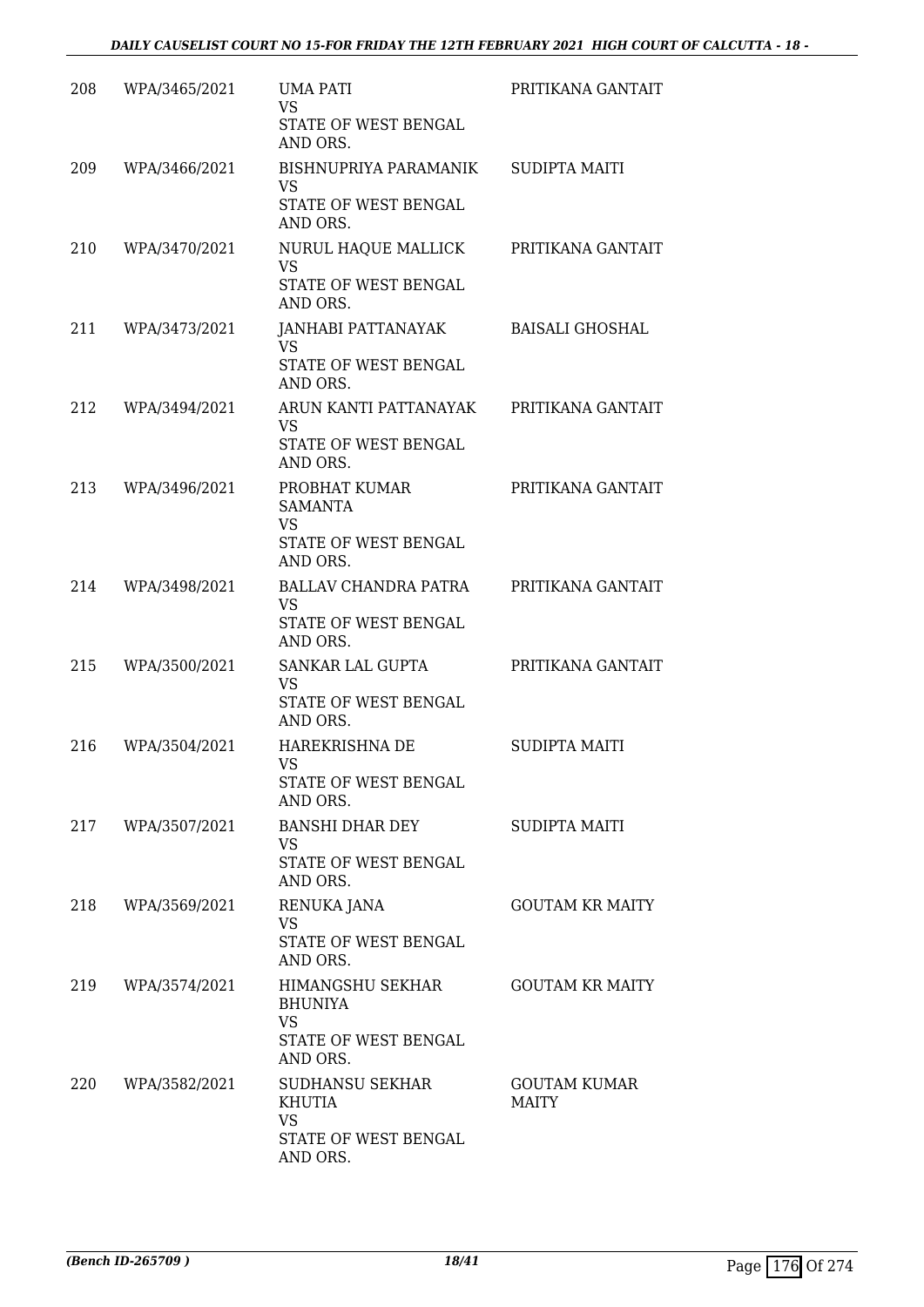| 221 | WPA/3583/2021 | <b>BIRAJ KR BERA</b><br><b>VS</b><br>STATE OF WEST BENGAL<br>AND ORS.       | <b>GOUTAM KR MAITY</b>              |
|-----|---------------|-----------------------------------------------------------------------------|-------------------------------------|
| 222 | WPA/3584/2021 | <b>BADAL KUMAR SAMANTA</b><br><b>VS</b><br>STATE OF WEST BENGAL<br>AND ORS. | <b>GOUTAM KUMAR</b><br><b>MAITY</b> |
| 223 | WPA/3588/2021 | NILIMA BERA<br>VS<br>STATE OF WEST BENGAL<br>AND ORS.                       | <b>GOUTAM KR MAITY</b>              |
| 224 | WPA/3591/2021 | CHITTA RANJAN KHATUA<br><b>VS</b><br>STATE OF WEST BENGAL<br>AND ORS.       | <b>GOUTAM KR MAITY</b>              |
| 225 | WPA/3593/2021 | NIRMAL KUMAR DAS<br><b>VS</b><br>STATE OF WEST BENGAL<br>AND ORS.           | <b>GOUTAM KUMAR</b><br><b>MAITY</b> |
| 226 | WPA/3595/2021 | CHANDICHARAN KOTAL<br><b>VS</b><br>STATE OF WEST BENGAL<br>AND ORS.         | <b>GOUTAM KR MAITY</b>              |
| 227 | WPA/3597/2021 | KALPANA JANA PRADHAN<br><b>VS</b><br>STATE OF WEST BENGAL<br>AND ORS.       | <b>GOUTAM KUMAR</b><br><b>MAITY</b> |
| 228 | WPA/3599/2021 | <b>BISWAJIT ROY</b><br><b>VS</b><br>STATE OF WEST BENGAL<br>AND ORS.        | <b>BAISALI GHOSHAL</b>              |
| 229 | WPA/3600/2021 | <b>NILIMA BERA</b><br><b>VS</b><br>STATE OF WEST BENGAL<br>AND ORS.         | <b>GOUTAM KUMAR</b><br><b>MAITY</b> |
| 230 | WPA/3611/2021 | <b>MAYA MANDAL</b><br><b>VS</b><br>STATE OF WEST BENGAL<br>AND ORS.         | <b>MOUMI YASMIN</b>                 |
| 231 | WPA/3615/2021 | FIROZA BIBI<br><b>VS</b><br>STATE OF WEST BENGAL<br>AND ORS.                | <b>MOUMI YASMIN</b>                 |
| 232 | WPA/3618/2021 | <b>MAYA MANDAL</b><br>VS<br>STATE OF WEST BENGAL<br>AND ORS.                | MOUMI YASMIN                        |
| 233 | WPA/3623/2021 | UTTAM KR KAYAL<br><b>VS</b><br>STATE OF WEST BENGAL<br>AND ORS.             | MOUMI YASMIN                        |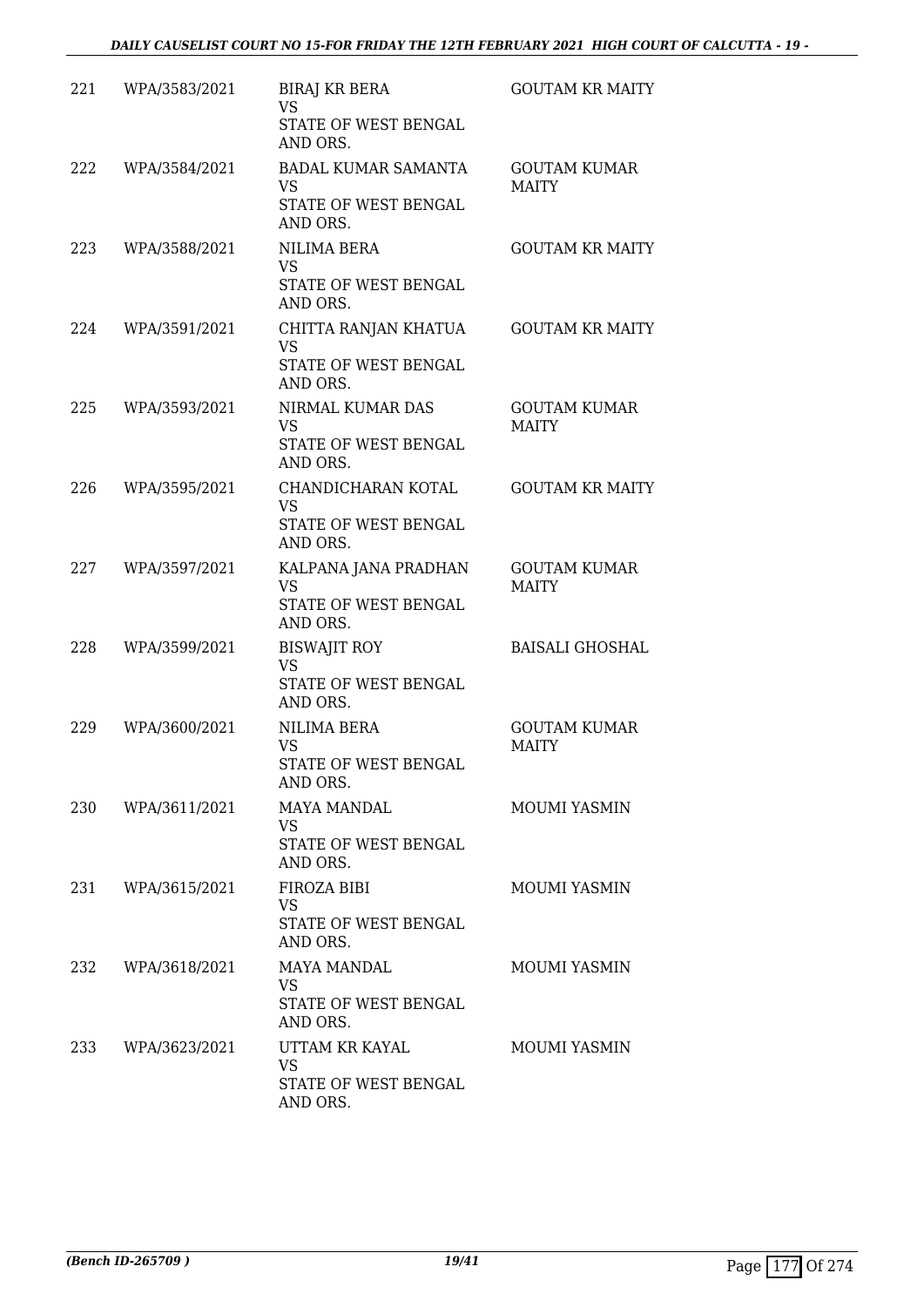#### *DAILY CAUSELIST COURT NO 15-FOR FRIDAY THE 12TH FEBRUARY 2021 HIGH COURT OF CALCUTTA - 20 -*

| 234 | WPA/3625/2021 | SYED SHAMSUR NAHAR<br><b>VS</b><br>STATE OF WEST BENGAL<br>AND ORS.                         | MOUMI YASMIN                        |
|-----|---------------|---------------------------------------------------------------------------------------------|-------------------------------------|
| 235 | WPA/3632/2021 | <b>BINAPANI GIRI</b><br>VS<br>STATE OF WEST BENGAL<br>AND ORS.                              | <b>BAISALI GHOSHAL</b>              |
| 236 | WPA/3633/2021 | <b>MARIUM BIBI</b><br><b>VS</b><br>STATE OF WEST BENGAL<br>AND ORS.                         | <b>BANSHI BADAN</b><br><b>MAITY</b> |
| 237 | WPA/3635/2021 | MD GOLAM AZIZ SARDAR<br><b>VS</b><br>STATE OF WEST BENGAL<br>AND ORS.                       | <b>BANSHI BADAN</b><br><b>MAITY</b> |
| 238 | WPA/3637/2021 | DEBALA BALA BIR<br>VS<br>STATE OF WEST BENGAL<br>AND ORS.                                   | <b>BANSHI BADAN</b><br><b>MAITY</b> |
| 239 | WPA/3639/2021 | <b>BISWANATH HALDER</b><br><b>VS</b><br>STATE OF WEST BENGAL<br>AND ORS.                    | <b>BVANSHI BADAN</b><br>MAIAY       |
| 240 | WPA/3641/2021 | <b>GOSTHA BEHARI</b><br><b>CHAKRABORTY</b><br><b>VS</b><br>STATE OF WEST BENGAL<br>AND ORS. | <b>BANSHI BADAN</b><br><b>MAITY</b> |
| 241 | WPA/3643/2021 | KAZI ABDUR RASHID<br><b>VS</b><br>STATE OF WEST BENGAL<br>AND ORS.                          | <b>BANSHI BADAN</b><br><b>MAITY</b> |
| 242 | WPA/3647/2021 | FIROZA BIBI<br>VS<br>STATE OF WEST BENGAL<br>AND ORS.                                       | <b>MOUMI YASMIN</b>                 |
| 243 | WPA/3702/2021 | DHARANIDHAR RAY<br>VS<br>STATE OF WEST BENGAL<br>AND ORS.                                   | SABITA<br>KHUTIA(BHUNYA)            |
| 244 | WPA/3705/2021 | JAYDEB KARATI<br><b>VS</b><br>STATE OF WEST BENGAL<br>AND ORS.                              | <b>SUDIP SARKAR</b>                 |
| 245 | WPA/3710/2021 | MAYA MAL<br>VS<br>STATE OF WEST BENGAL<br>AND ORS.                                          | <b>SUDIP SARKAR</b>                 |
| 246 | WPA/3718/2021 | SUDHA RANI MANDAL<br><b>VS</b><br>STATE OF WEST BENGAL<br>AND ORS.                          | <b>SUDIP SARKAR</b>                 |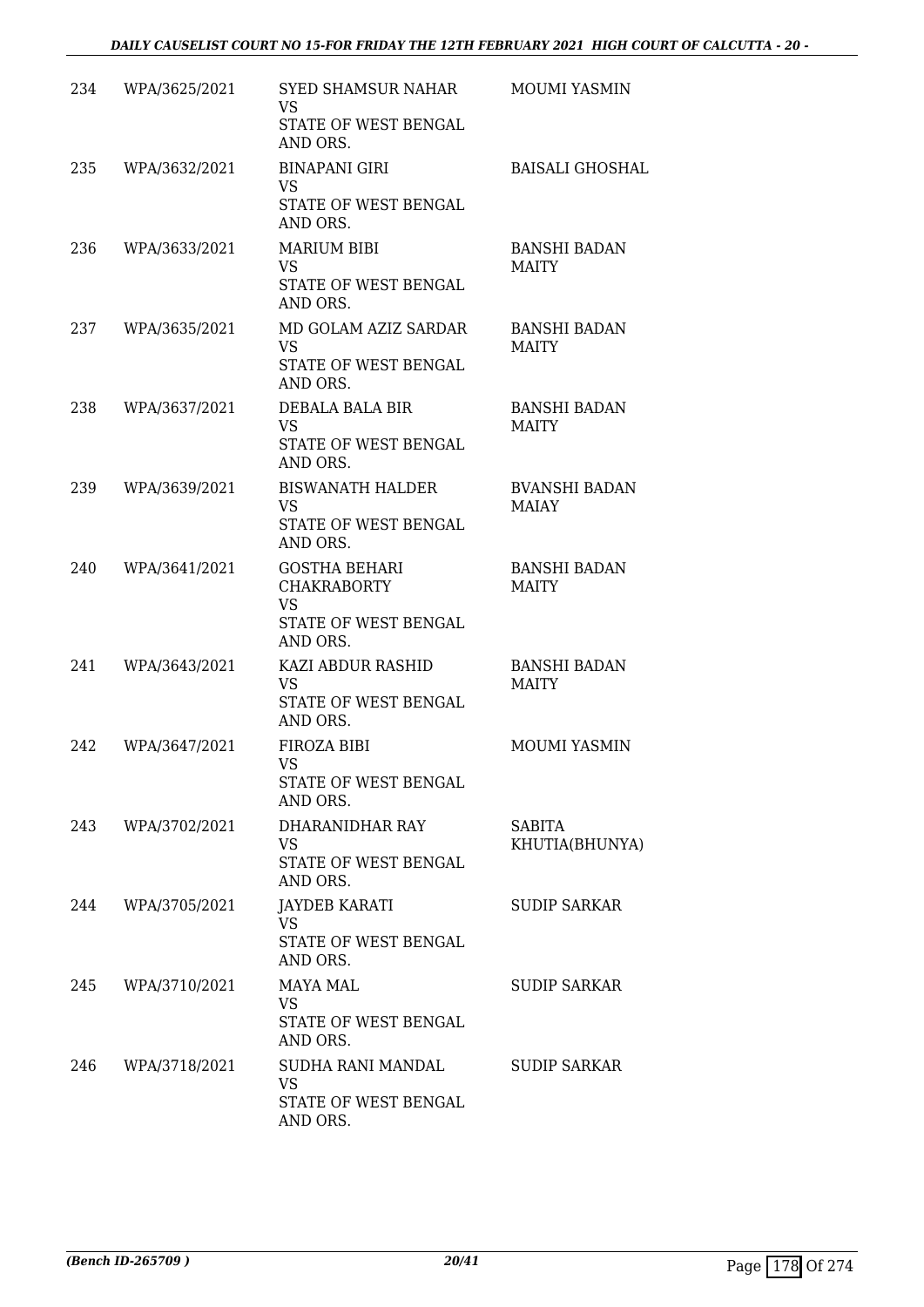| 247 | WPA/3721/2021 | <b>ANITA SINHA</b><br>VS<br>STATE OF WEST BENGAL<br>AND ORS.           | SABITA KHUTIA<br>(BHUNYA)           |
|-----|---------------|------------------------------------------------------------------------|-------------------------------------|
| 248 | WPA/3737/2021 | <b>ANIL KUMAR DAS</b><br>VS<br>STATE OF WEST BENGAL<br>AND ORS.        | <b>GOUTAM KUMAR</b><br><b>MAITY</b> |
| 249 | WPA/3739/2021 | <b>MANOJ KR PARUA</b><br><b>VS</b><br>STATE OF WEST BENGAL<br>AND ORS. | <b>GOUTAM KR MAITY</b>              |
| 250 | WPA/3740/2021 | KANAILAL SAMANTA<br><b>VS</b><br>STATE OF WEST BENGAL<br>AND ORS.      | <b>GOUTAM KUAMR</b><br><b>MAITY</b> |
| 251 | WPA/3742/2021 | <b>NALINI BARAN DAS</b><br>VS.<br>STATE OF WEST BENGAL<br>AND ORS.     | <b>GOUTAM KUMAR</b><br><b>MAITY</b> |
| 252 | WPA/3745/2021 | SARALA BALA GHANTA<br><b>VS</b><br>STATE OF WEST BENGAL<br>AND ORS.    | <b>GOUTAM KR MAITY</b>              |
| 253 | WPA/3747/2021 | PRABHAS CHANDRA BERA<br>VS<br>STATE OF WEST BENGAL<br>AND ORS.         | <b>GOUTAM KUMAR</b><br><b>MAITY</b> |
| 254 | WPA/3750/2021 | SMRITIKANA MONDAL<br>VS<br>STATE OF WEST BENGAL<br>AND ORS.            | <b>GOUTAM KUMAR</b><br><b>MAITY</b> |
| 255 | WPA/3754/2021 | SUBODH CHOWDHURY<br><b>VS</b><br>STATE OF WEST BENGAL<br>AND ORS.      | <b>GOUTAM KR MAITY</b>              |
| 256 | WPA/3758/2021 | SANDHYA RANI SAHOO<br>VS<br>STATE OF WEST BENGAL<br>AND ORS.           | <b>GOUTAM KUMAR</b><br><b>MAITY</b> |
| 257 | WPA/3760/2021 | GORA CHAND DUTTA<br>VS<br>STATE OF WEST BENGAL<br>AND ORS.             | SANCHAYITA DE                       |
| 258 | WPA/3764/2021 | ALOKA RANI GHOSH<br>VS.<br>STATE OF WEST BENGAL<br>AND ORS.            | SANCHAYITA DE                       |
| 259 | WPA/3767/2021 | SASANKA SEKHAR MAITI<br>VS<br>STATE OF WEST BENGAL<br>AND ORS.         | SANCHAYITA DE                       |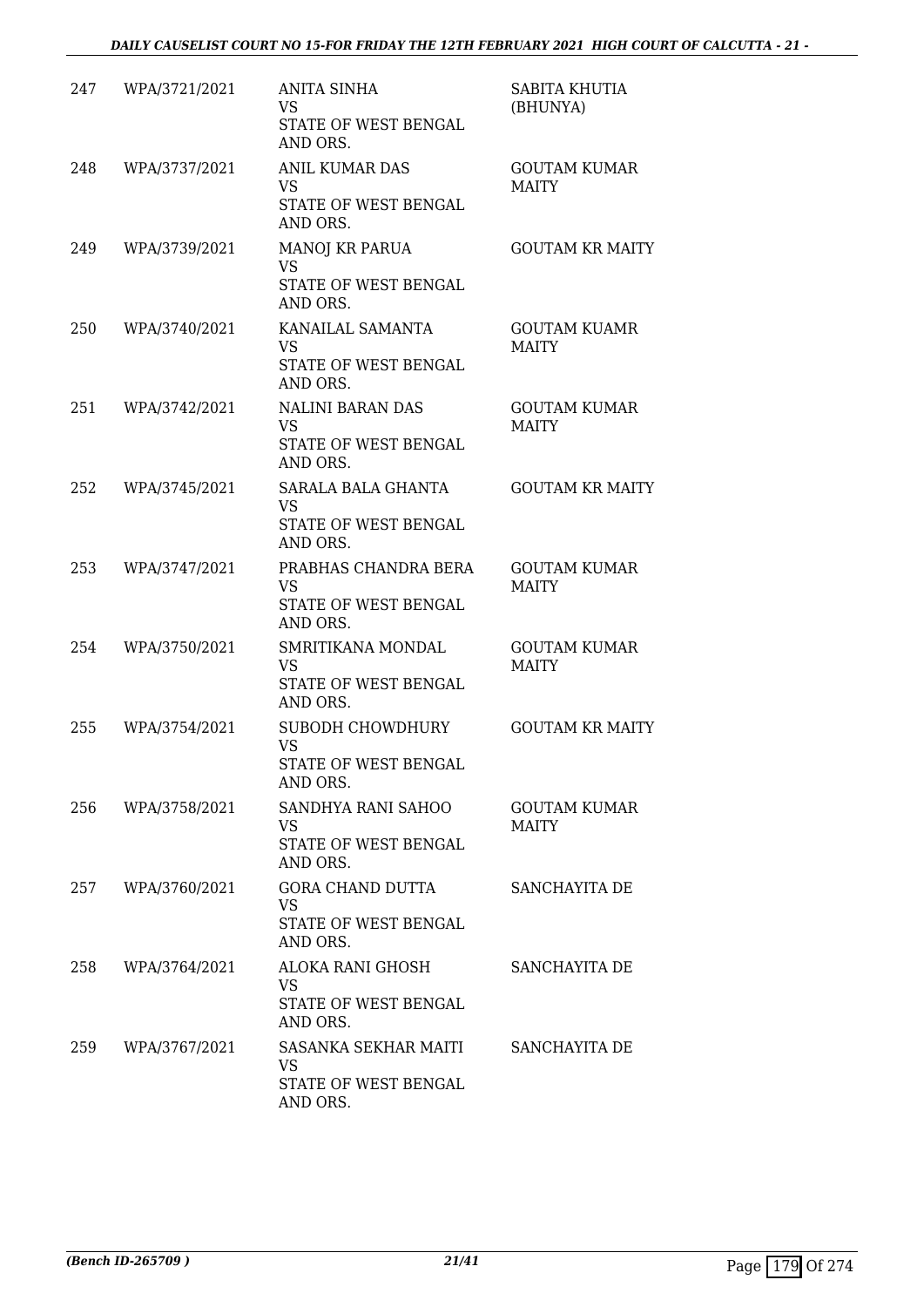| 260 | WPA/3769/2021 | SAKUNTALA JANA<br><b>VS</b><br>STATE OF WEST BENGAL<br>AND ORS.                  | <b>GOUTAM KUMAR</b><br><b>MAITY</b> |
|-----|---------------|----------------------------------------------------------------------------------|-------------------------------------|
| 261 | WPA/3771/2021 | PROMILA DHARA<br><b>VS</b><br>STATE OF WEST BENGAL<br>AND ORS.                   | SANCHAYITA DE                       |
| 262 | WPA/3772/2021 | PRAJAPATI BERA<br><b>VS</b><br>STATE OF WEST BENGAL<br>AND ORS.                  | <b>GOUTAM KUMAR</b><br><b>MAITY</b> |
| 263 | WPA/3774/2021 | AKBAR ALI MIR<br><b>VS</b><br>STATE OF WEST BENGAL<br>AND ORS.                   | <b>GOUTAM KUMAR</b><br><b>MAITY</b> |
| 264 | WPA/3776/2021 | SASANKA SEKHAR MAITI<br>VS<br>STATE OF WEST BENGAL<br>AND ORS.                   | SANCHAYITA DE                       |
| 265 | WPA/3779/2021 | CHITTA RANJAN MONDAL<br><b>VS</b><br>STATE OF WEST BENGAL<br>AND ORS.            | <b>GOUTAM KUMAR</b><br><b>MAITY</b> |
| 266 | WPA/3780/2021 | PUSPA RANI MONDAL<br><b>VS</b><br>STATE OF WEST BENGAL<br>AND ORS.               | SANCHAYITA DE                       |
| 267 | WPA/3783/2021 | ANIL KUMAR MANDAL<br>VS<br>STATE OF WEST BENGAL<br>AND ORS.                      | <b>GOUTAM KUMAR</b><br><b>MAITY</b> |
| 268 | WPA/3787/2021 | <b>ALOK RANI GIRI</b><br><b>VS</b><br>STATE OF WEST BENGAL<br>AND ORS.           | SANCHAYITA DE                       |
| 269 | WPA/3788/2021 | NISHIKANTA JANA<br>VS<br>STATE OF WEST BENGAL<br>AND ORS.                        | <b>GOUTAM KUMAR</b><br><b>MAITY</b> |
| 270 | WPA/3789/2021 | PRATIVA RANI KHATUA<br><b>VS</b><br>STATE OF WEST BENGAL<br>AND ORS.             | <b>GOUTAM KUAMR</b><br><b>MAITY</b> |
| 271 | WPA/3792/2021 | LALMOHAN JANA<br><b>VS</b><br>STATE OF WEST BENGAL<br>AND ORS.                   | <b>GOUTAM KUMAR</b><br><b>MAITY</b> |
| 272 | WPA/3793/2021 | BHUSHAN CHANDRA<br><b>SAHOO</b><br><b>VS</b><br>STATE OF WEST BENGAL<br>AND ORS. | SANCHAYITA DE                       |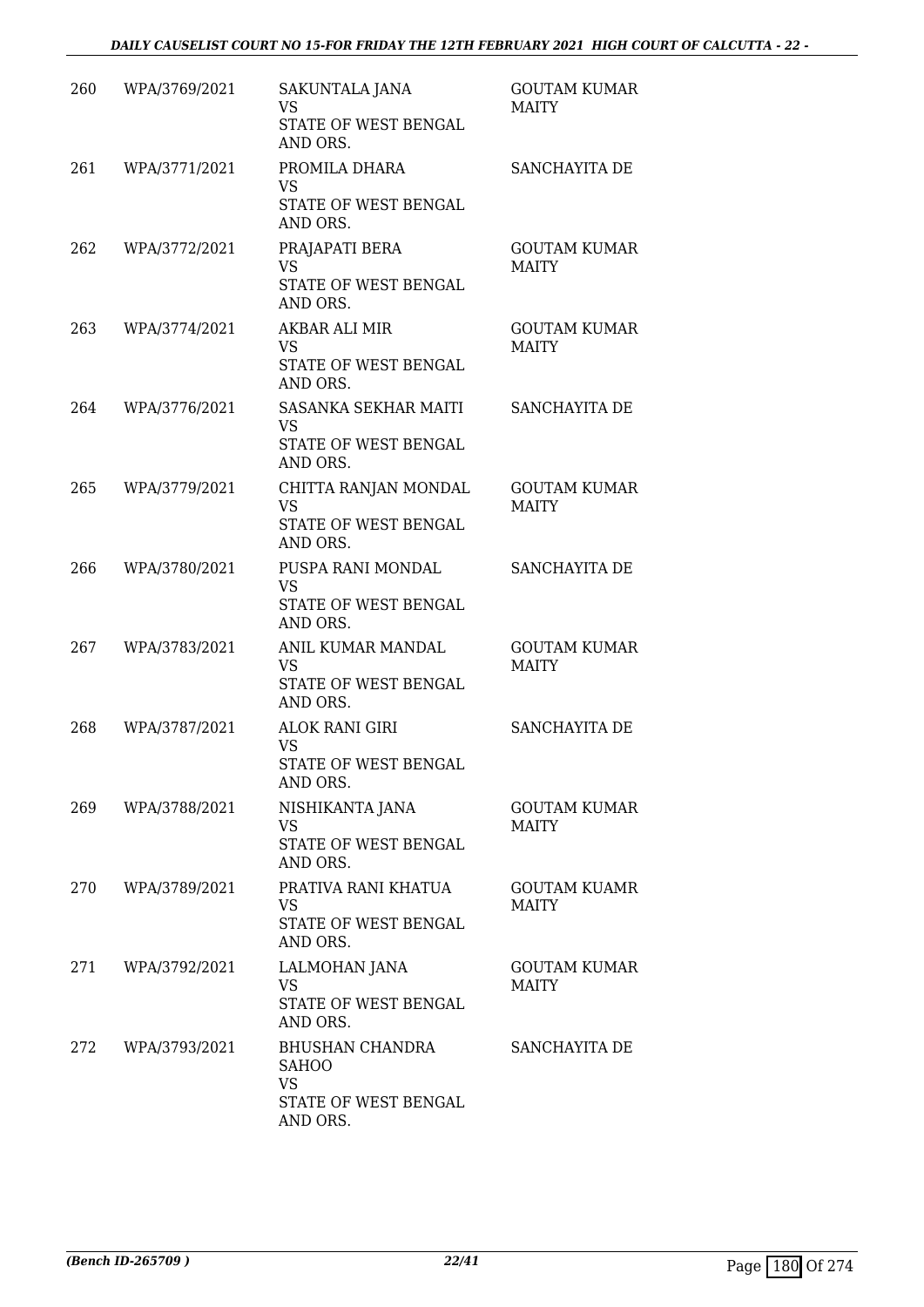| 273 | WPA/3794/2021 | <b>KANAN DAS</b><br><b>VS</b><br>STATE OF WEST BENGAL<br>AND ORS.      | <b>GOUTAM KUMAR</b><br><b>MAITY</b> |
|-----|---------------|------------------------------------------------------------------------|-------------------------------------|
| 274 | WPA/3798/2021 | DIPAK KUMAR HALDER<br><b>VS</b><br>STATE OF WEST BENGAL<br>AND ORS.    | <b>GOUTAM KUMAR</b><br><b>MAITY</b> |
| 275 | WPA/3800/2021 | JUGAL KRISHNA SANKI<br><b>VS</b><br>STATE OF WEST BENGAL<br>AND ORS.   | SANCHAYITA DE                       |
| 276 | WPA/3802/2021 | ANITA JANA(HALDER)<br><b>VS</b><br>STATE OF WEST BENGAL<br>AND ORS.    | <b>GOUTAM KUMAR</b><br><b>MAITY</b> |
| 277 | WPA/3803/2021 | <b>ARABINDA MAITY</b><br><b>VS</b><br>STATE OF WEST BENGAL<br>AND ORS. | <b>GOUTAM KUMAR</b><br><b>MAITY</b> |
| 278 | WPA/3805/2021 | SAROJINI MAITY<br>VS<br>STATE OF WEST BENGAL<br>AND ORS.               | <b>BISWAJIT MAL</b>                 |
| 279 | WPA/3806/2021 | DEBENDRANATH PRADHAN<br><b>VS</b><br>STATE OF WEST BENGAL<br>AND ORS.  | <b>GOUTAM KUMAR</b><br><b>MAITY</b> |
| 280 | WPA/3810/2021 | <b>MANIK KAMILA</b><br><b>VS</b><br>STATE OF WEST BENGAL<br>AND ORS.   | <b>GOUTAM KUMAR</b><br><b>MAITY</b> |
| 281 | WPA/3817/2021 | ANATH BANDHU MONDAL<br><b>VS</b><br>STATE OF WEST BENGAL<br>AND ORS.   | SANCHAYITA DE                       |
| 282 | WPA/3820/2021 | SARALA BALA RAJAK<br>VS<br>STATE OF WEST BENGAL<br>AND ORS.            | SANCHAYITA DE                       |
| 283 | WPA/3822/2021 | NARMADA RANI JANA<br><b>VS</b><br>STATE OF WEST BENGAL<br>AND ORS.     | SANCHAYITA DE                       |
| 284 | WPA/3824/2021 | RAMANI BALA MAHATA<br>VS<br>STATE OF WEST BENGAL<br>AND ORS.           | SANCHAYITA DE                       |
| 285 | WPA/3826/2021 | ANJU ROY<br>VS<br>STATE OF WEST BENGAL<br>AND ORS.                     | SANCHAYITA DE                       |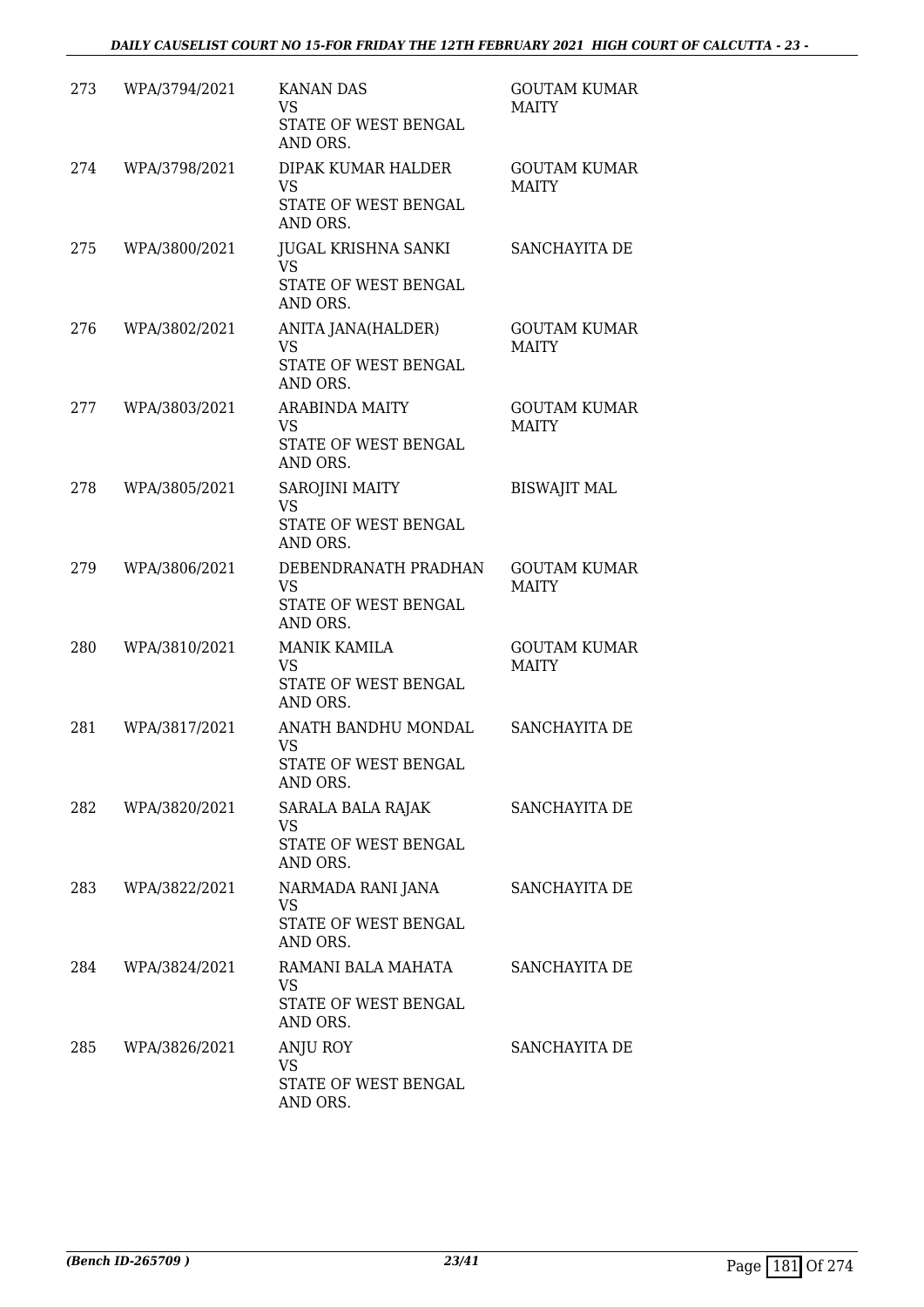| 286 | WPA/3828/2021     | AJIT KUMAR KARMAKAR<br>VS<br>STATE OF WEST BENGAL     | SANCHAYITA DE                |
|-----|-------------------|-------------------------------------------------------|------------------------------|
|     |                   | AND ORS.                                              |                              |
| 287 | WPA/3833/2021     | MADHU SUDAN DAS<br><b>VS</b><br>STATE OF WEST BENGAL  | SANCHAYITA DE                |
|     |                   | AND ORS.                                              |                              |
| 288 | WPA/3835/2021     | DHIRENDRA NATH<br><b>BHATTACHARYA</b><br><b>VS</b>    | SANCHAYITA DE                |
|     |                   | STATE OF WEST BENGAL<br>AND ORS.                      |                              |
| 289 | WPA/3839/2021     | <b>SUNIL KUMAR PAUL</b><br><b>VS</b>                  | SANCHAYITA DE                |
|     |                   | STATE OF WEST BENGAL<br>AND ORS.                      |                              |
| 290 | WPA/3841/2021     | USHA RANI CHANDA<br><b>VS</b>                         | SANCHAYITA DE                |
|     |                   | STATE OF WEST BENGAL<br>AND ORS.                      |                              |
| 291 | WPA/3843/2021     | NATABAR MISHRA<br><b>VS</b>                           | SANCHAYITA DE                |
|     |                   | STATE OF WEST BENGAL<br>AND ORS.                      |                              |
| 292 | WPA/3846/2021     | <b>USHA MAHAR</b><br><b>VS</b>                        | SANCHAYITA DE                |
|     |                   | STATE OF WEST BENGAL<br>AND ORS.                      |                              |
| 293 | WPA/3879/2021     | KUMARI DIPALI RANI PATRA BAISALI GHOSHAL<br><b>VS</b> |                              |
|     |                   | STATE OF WEST BENGAL<br>AND ORS.                      |                              |
| 294 | WPA/3896/2021     | <b>ABDUL BARI</b><br>VS                               | PRADIP KUMAR<br><b>GHOSH</b> |
|     |                   | STATE OF WEST BENGAL<br>AND ORS.                      |                              |
| 295 | WPA/3903/2021     | PRATAP KUMAR MANDAL<br>VS                             | BAISALI GHOSAL               |
|     |                   | STATE OF WEST BENGAL<br>AND ORS.                      |                              |
| 296 | WPA/3906/2021     | TUNJERA KHATUN<br><b>VS</b>                           | PRADIP KUMAR<br><b>GHOSH</b> |
|     |                   | STATE OF WEST BENGAL<br>AND ORS.                      |                              |
|     | 297 WPA/3907/2021 | NARMADA RANI JANA<br><b>VS</b>                        | SANCHAYITA DE                |
|     |                   | STATE OF WEST BENGAL<br>AND ORS.                      |                              |
| 298 | WPA/3912/2021     | MD NAZIMUDDIN<br>VS                                   | <b>NAMITA BASU</b>           |
|     |                   | STATE OF WEST BENGAL<br>AND ORS.                      |                              |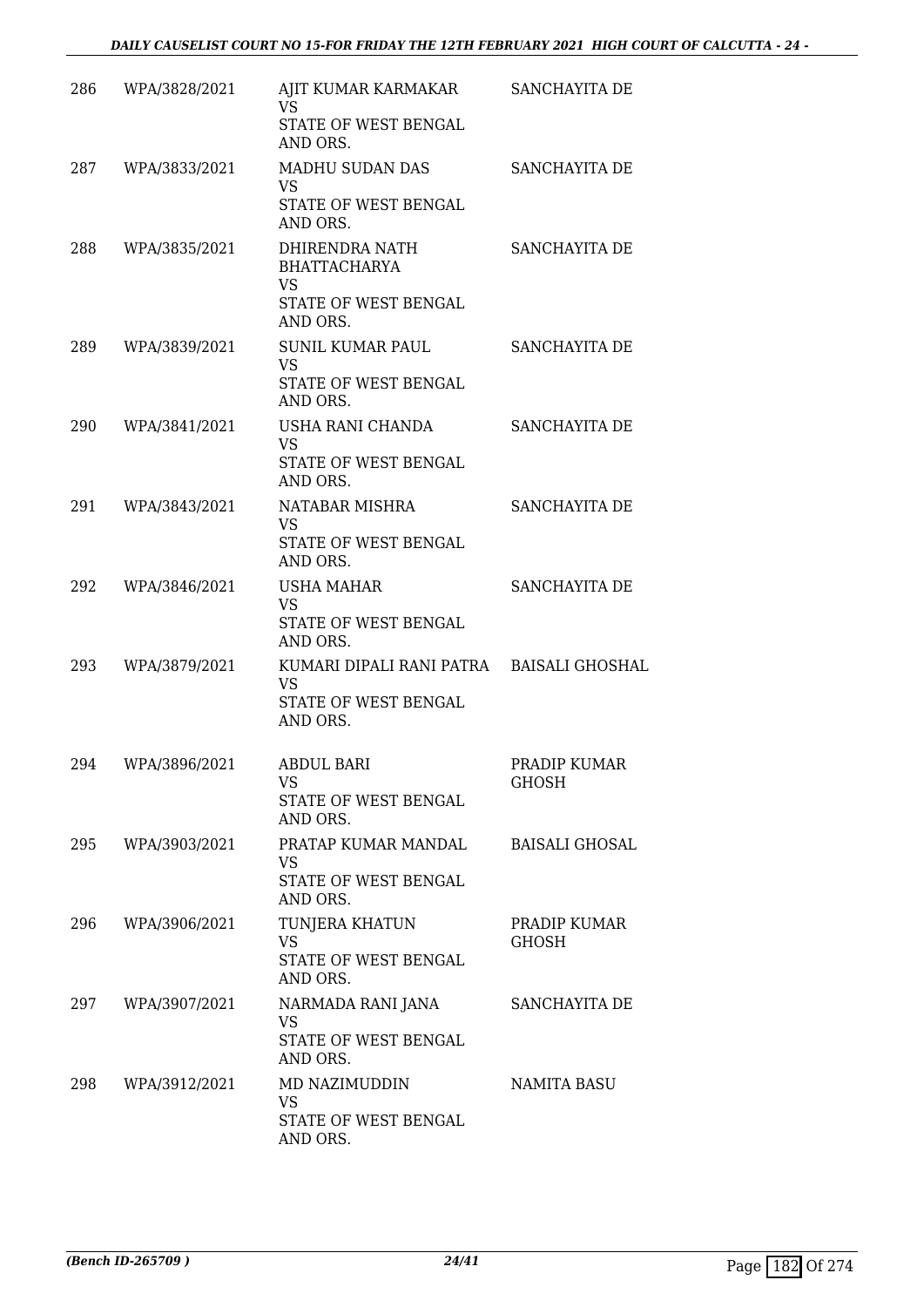| 299 | WPA/3928/2021 | <b>ABUL KALAM</b><br><b>VS</b><br>STATE OF WEST BENGAL<br>AND ORS.                     | PRADIP KUMAR<br>GHOSH               |
|-----|---------------|----------------------------------------------------------------------------------------|-------------------------------------|
| 300 | WPA/3933/2021 | MD ABDUL KUDDUS<br><b>VS</b><br>STATE OF WEST BENGAL<br>AND ORS.                       | PRADIP KUMAR<br><b>GHOSH</b>        |
| 301 | WPA/4010/2021 | JYOTIRMAYEE HAZRA<br><b>VS</b><br>STATE OF WEST BENGAL<br>AND ORS.                     | DIPA BHATTACHARYA                   |
| 302 | WPA/4012/2021 | RADHARANI MAITY<br>VS<br>STATE OF WEST BENGAL<br>AND ORS.                              | DIPA BHATTACHARYA                   |
| 303 | WPA/4015/2021 | SAILENDRANATH GHOSH<br><b>VS</b><br>STATE OF WEST BENGAL<br>AND ORS.                   | DIPA BHATTACHARYA                   |
| 304 | WPA/4020/2021 | AJIT MOHAN GHOSH<br><b>VS</b><br>STATE OF WEST BENGAL<br>AND ORS.                      | DIPA BHATTACHARYA                   |
| 305 | WPA/4025/2021 | KASHAUNISH CHANDRA<br><b>BANERJEE</b><br><b>VS</b><br>STATE OF WEST BENGAL<br>AND ORS. | DIPA BHATTACHARYA                   |
| 306 | WPA/4028/2021 | KARTICK CHANDRA MAYRA<br><b>VS</b><br>STATE OF WEST BENGAL<br>AND ORS.                 | <b>DIPA</b><br><b>BHATTACHARYYA</b> |
| 307 | WPA/4029/2021 | <b>ABDUL FATTAR AKUNJI</b><br><b>VS</b><br>STATE OF WEST BENGAL<br>AND ORS.            | DIPA BHATTACHARYA                   |
| 308 | WPA/4032/2021 | ANIL KUMAR GHOSH<br>VS<br>STATE OF WEST BENGAL<br>AND ORS.                             | DIPA BHATTACHARYA                   |
| 309 | WPA/4033/2021 | SWARNALATA PAL<br>VS.<br>STATE OF WEST BENGAL<br>AND ORS.                              | <b>DIPA</b><br><b>BHATTACHARYYA</b> |
| 310 | WPA/4035/2021 | AKLEMA KHATUN<br><b>VS</b><br>STATE OF WEST BENGAL<br>AND ORS.                         | SABITA KHUTIA<br><b>BHUNYA</b>      |
| 311 | WPA/4036/2021 | ASOK KUMAR SANTRA<br>VS<br>STATE OF WEST BENGAL<br>AND ORS.                            | DIPA BHATTACHARYA                   |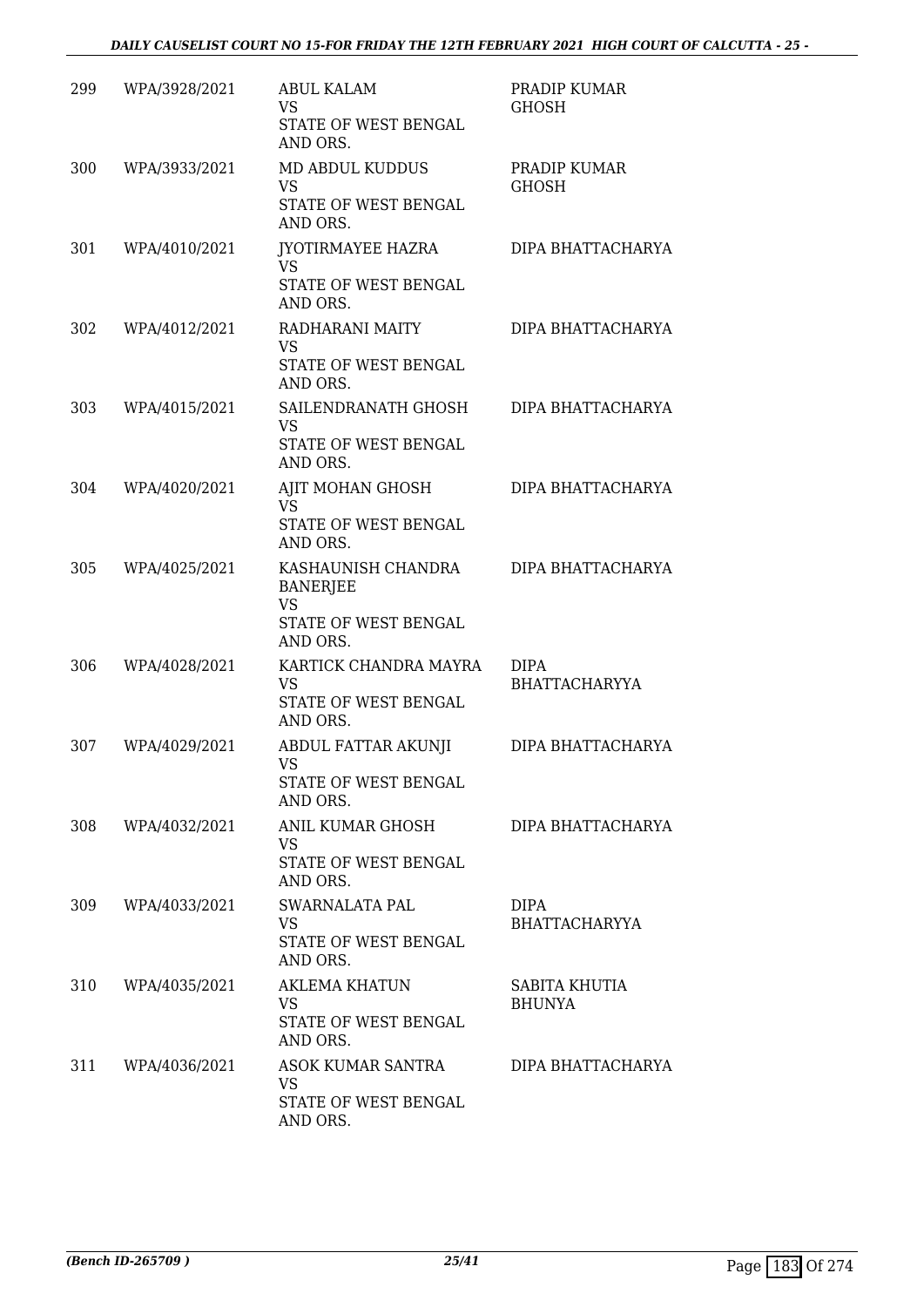| 312 | WPA/4037/2021 | <b>SHANTAMANI BERA</b><br><b>VS</b><br>STATE OF WEST BENGAL<br>AND ORS.   | DIPA BHATTACHARYA              |
|-----|---------------|---------------------------------------------------------------------------|--------------------------------|
| 313 | WPA/4039/2021 | PARIMAL GUPTA<br>VS<br>STATE OF WEST BENGAL<br>AND ORS.                   | SABITA KHUTIA<br><b>BHNUYA</b> |
| 314 | WPA/4043/2021 | <b>RUPCHAND SAREN</b><br><b>VS</b><br>STATE OF WEST BENGAL<br>AND ORS.    | DIPA BHATTACHARYA              |
| 315 | WPA/4045/2021 | NEPAL CHANDRA POREL<br><b>VS</b><br>STATE OF WEST BENGAL<br>AND ORS.      | DIPA BHATTACHARYA              |
| 316 | WPA/4046/2021 | AMAR NATH HALDAR<br>VS<br>STATE OF WEST BENGAL<br>AND ORS.                | DIPA BHATTACHARYA              |
| 317 | WPA/4048/2021 | ALI AKBAR MOLLAH<br><b>VS</b><br>STATE OF WEST BENGAL<br>AND ORS.         | DIPA BHATTACHARYA              |
| 318 | WPA/4050/2021 | HARULAL SENAPATI (ROY)<br><b>VS</b><br>STATE OF WEST BENGAL<br>AND ORS.   | DIPA BHATTACHARYA              |
| 319 | WPA/4055/2021 | ARUN BARAN TARAFDER<br>VS<br>STATE OF WEST BENGAL<br>AND ORS.             | DIPA BHATTACHARYA              |
| 320 | WPA/4058/2021 | <b>BULU SAREN HANSDA</b><br><b>VS</b><br>STATE OF WEST BENGAL<br>AND ORS. | SABITA KHUTIA<br><b>BHNUYA</b> |
| 321 | WPA/4059/2021 | PARBATI SOREN<br>VS<br>STATE OF WEST BENGAL<br>AND ORS.                   | DIPA<br><b>BHATTACHARYYA</b>   |
| 322 | WPA/4060/2021 | TAPAN KR CHAKRABORTY<br><b>VS</b><br>STATE OF WEST BENGAL<br>AND ORS.     | SABITA KHUTIA<br><b>BHNUYA</b> |
| 323 | WPA/4061/2021 | MIRA RANI PATHAK<br>VS<br>STATE OF WEST BENGAL<br>AND ORS.                | DIPA BHATTACHARYA              |
| 324 | WPA/4062/2021 | <b>BASUDEV GHOSH</b><br><b>VS</b><br>STATE OF WEST BENGAL<br>AND ORS.     | DIPA BHATTACHARYA              |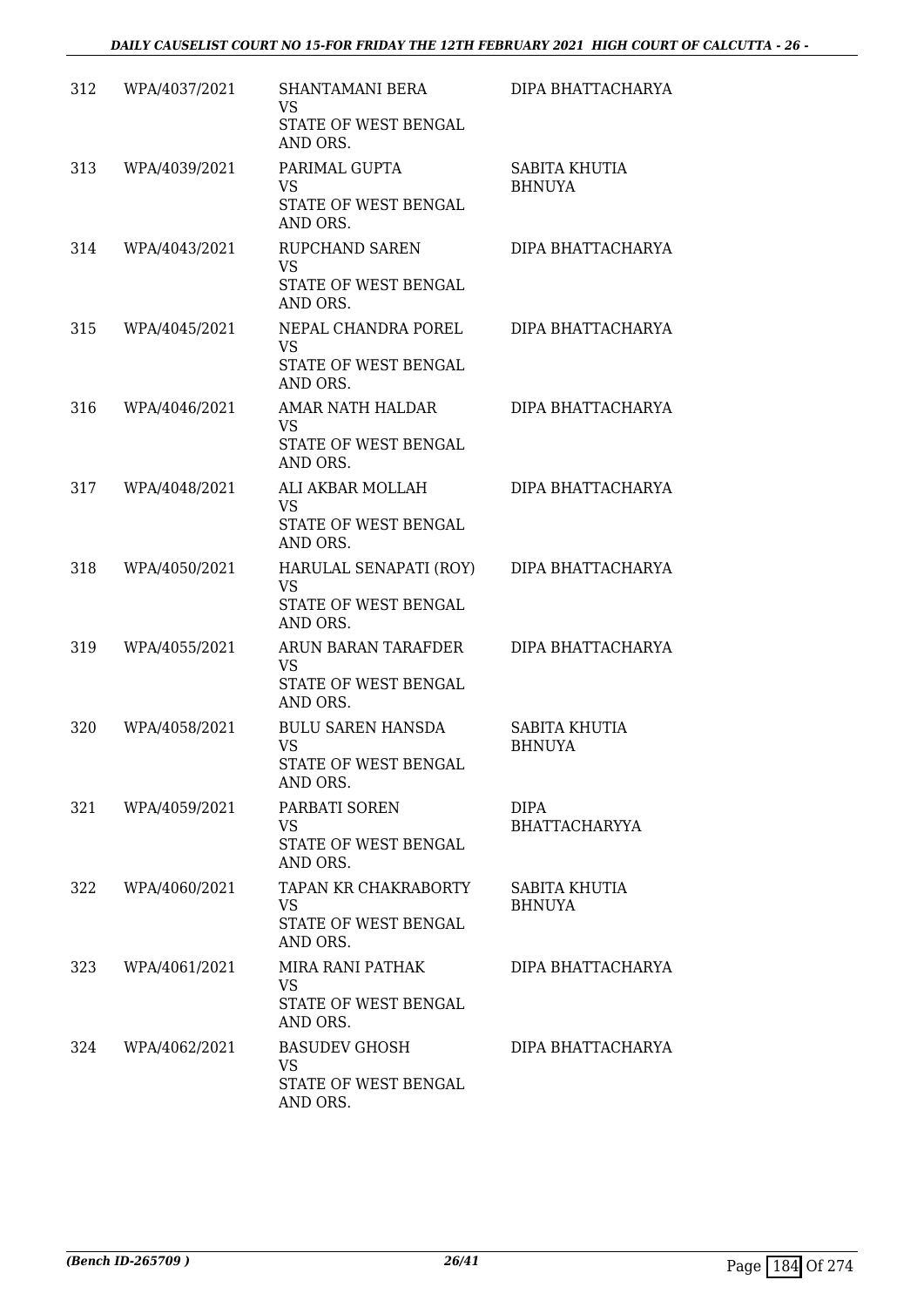| 325 | WPA/4065/2021     | PRADIP KR MONDAL<br>VS<br>STATE OF WEST BENGAL<br>AND ORS.                        | SABITA KHUTIA<br><b>BHUNYA</b> |
|-----|-------------------|-----------------------------------------------------------------------------------|--------------------------------|
| 326 | WPA/4068/2021     | HRISHIKESH SHEE<br>VS<br>STATE OF WEST BENGAL<br>AND ORS.                         | DIPA BHATTACHARYA              |
| 327 | WPA/4089/2021     | GOPAL CHANDRA DAS<br><b>VS</b><br>STATE OF WEST BENGAL<br>AND ORS.                | SABITA KHUTIA<br>(BHUNYA)      |
| 328 | WPA/4090/2021     | RINKU DUTTA PIRI<br><b>VS</b><br>STATE OF WEST BENGAL<br>AND ORS.                 | SANDIP GHOSH                   |
| 329 | WPA/4093/2021     | <b>BISWAJIT SAHA</b><br>VS<br>STATE OF WEST BENGAL<br>AND ORS.                    | SABITA KHUTIA<br>(BHUNIYA)     |
| 330 | WPA/4095/2021     | <b>MALATI TUDU</b><br><b>VS</b><br>STATE OF WEST BENGAL<br>AND ORS.               | SANDIP GHOSH                   |
| 331 | WPA/4097/2021     | <b>ASHALATA</b><br>BHATTACHARJEE<br><b>VS</b><br>STATE OF WEST BENGAL<br>AND ORS. | SANDIP GHOSH                   |
| 332 | WPA/4099/2021     | MAYA RANI MANDAL<br><b>VS</b><br>STATE OF WEST BENGAL<br>AND ORS.                 | SANDIP GHOSH                   |
| 333 | WPA/4101/2021     | DILIP KUMAR DUTTA<br>VS<br>STATE OF WEST BENGAL<br>AND ORS.                       | <b>SANDIP GHOSH</b>            |
| 334 | WPA/4109/2021     | KAMIJUDDIN<br><b>VS</b><br>STATE OF WEST BENGAL<br>AND ORS.                       | SANDIP GHOSH                   |
| 335 | WPA/4112/2021     | NAJIMA KHATUN<br><b>VS</b><br>STATE OF WEST BENGAL<br>AND ORS.                    | SANDIP GHOSH                   |
| 336 | WPA/4113/2021     | SK MD ABDUL HAMID<br><b>VS</b><br>STATE OF WEST BENGAL<br>AND ORS.                | TAMAL TARU PANDA               |
|     | 337 WPA/4115/2021 | BALAI CHANDRA DAS<br>VS<br>STATE OF WEST BENGAL<br>AND ORS.                       | SANDIP GHOSH                   |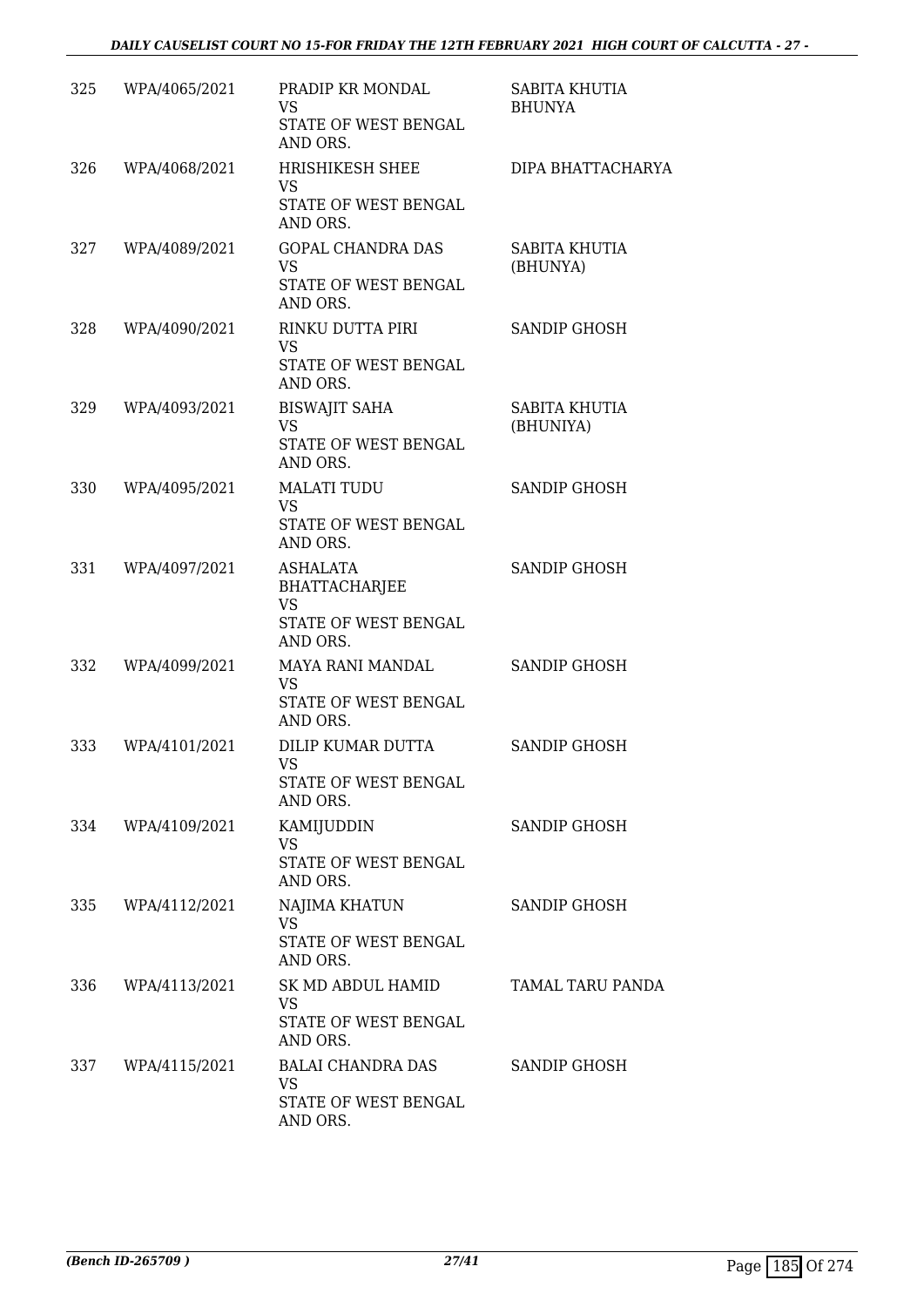| 338 | WPA/4118/2021 | CHITRA DUTTA<br>VS<br>STATE OF WEST BENGAL<br>AND ORS.                         | SABITA KHUTIA<br><b>BHUNYA</b> |
|-----|---------------|--------------------------------------------------------------------------------|--------------------------------|
| 339 | WPA/4122/2021 | KARUNA BANERJEE<br>VS<br>STATE OF WEST BENGAL<br>AND ORS.                      | SABITA KHUTIA<br><b>BHUNYA</b> |
| 340 | WPA/4123/2021 | UMA MAIRA(PURKAIT)<br><b>VS</b><br>STATE OF WEST BENGAL<br>AND ORS.            | TAMALTARU PANDA                |
| 341 | WPA/4125/2021 | SHYAMAPADA MAITI<br>VS<br>STATE OF WEST BENGAL<br>AND ORS.                     | TAMAL TARU PANDA               |
| 342 | WPA/4126/2021 | <b>BEGUM MARUFA KHATUN</b><br><b>VS</b><br>STATE OF WEST BENGAL<br>AND ORS.    | <b>SANDIP GHOSH</b>            |
| 343 | WPA/4127/2021 | MOHITOSH MAJHI<br><b>VS</b><br>STATE OF WEST BENGAL<br>AND ORS.                | TAMAL TARU PANDA               |
| 344 | WPA/4128/2021 | TUSHAR KANTI NASKAR<br>VS<br>STATE OF WEST BENGAL<br>AND ORS.                  | TAMALTARU PANDA                |
| 345 | WPA/4131/2021 | <b>BENIMADHAB GIRI</b><br><b>VS</b><br>STATE OF WEST BENGAL<br>AND ORS.        | TAMAL TARU PANDA               |
| 346 | WPA/4135/2021 | RANJAN KUMAR MONDAL<br><b>VS</b><br>STATE OF WEST BENGAL<br>AND ORS.           | <b>SANDIP GHOSH</b>            |
| 347 | WPA/4136/2021 | <b>SANAT KR KESH</b><br>VS<br>STATE OF WEST BENGAL<br>AND ORS.                 | <b>ARUN KHUTIA</b>             |
| 348 | WPA/4137/2021 | DIPAK KUMAR HALDAR<br>VS.<br>STATE OF WEST BENGAL<br>AND ORS.                  | TAMAL TARU PANDA               |
| 349 | WPA/4139/2021 | <b>ANIL KUMAR DAS</b><br><b>VS</b><br>STATE OF WEST BENGAL<br>AND ORS.         | SABITA KHUTIA<br><b>BHUNYA</b> |
| 350 | WPA/4140/2021 | JAGADISH PATTANAYAK TAMAL TARU PANDA<br>VS<br>STATE OF WEST BENGAL<br>AND ORS. |                                |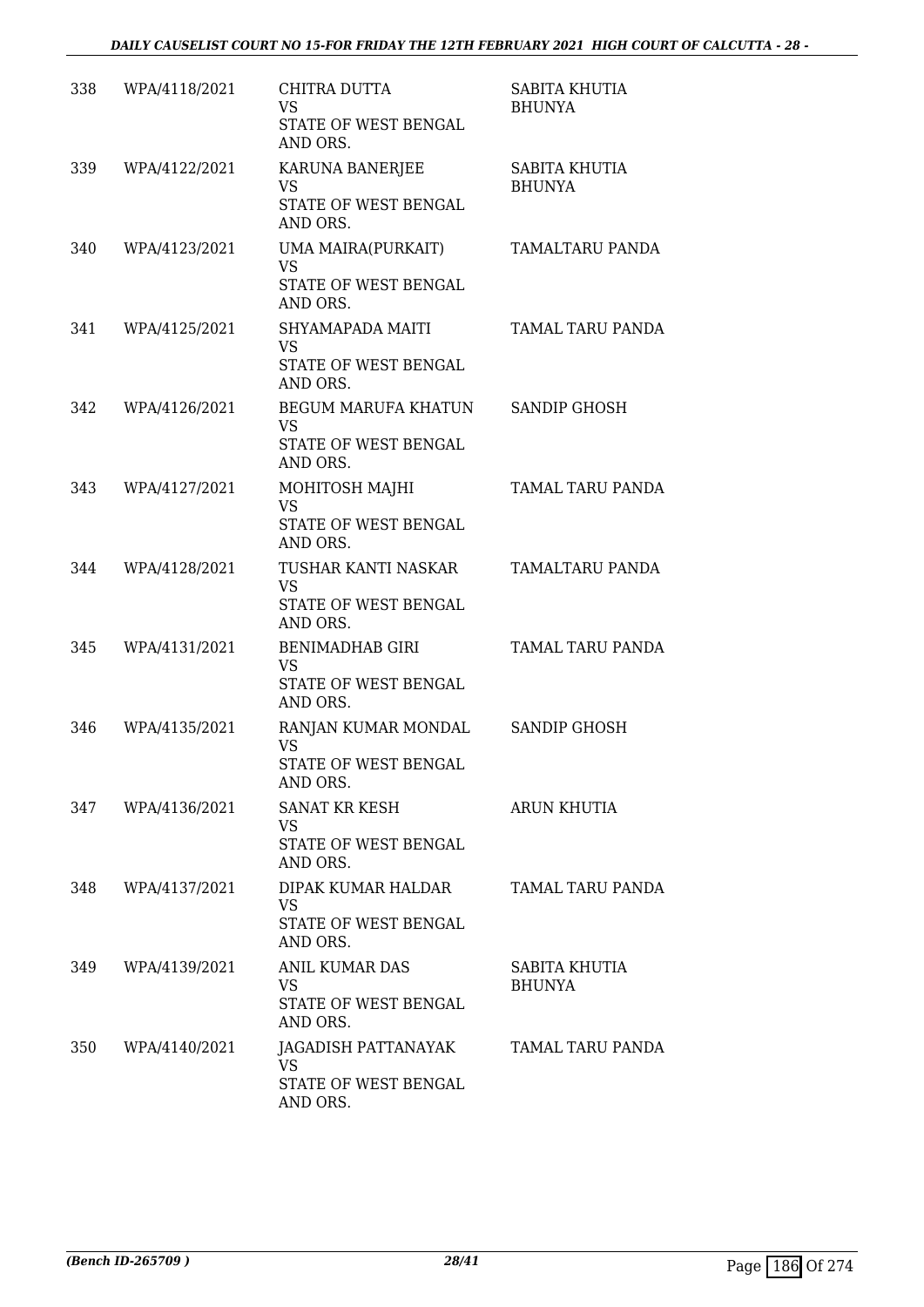| 351 | WPA/4142/2021 | ANIMA MAITI<br>VS<br>STATE OF WEST BENGAL<br>AND ORS.                             | <b>SANDIP GHOSH</b>                   |
|-----|---------------|-----------------------------------------------------------------------------------|---------------------------------------|
| 352 | WPA/4145/2021 | SWAPAN KUMAR RAY<br>VS<br>STATE OF WEST BENGAL<br>AND ORS.                        | <b>TAMAL TARU PANDA</b>               |
| 353 | WPA/4146/2021 | BASUDEB SAMANTA<br><b>VS</b><br>STATE OF WEST BENGAL<br>AND ORS.                  | <b>SUDIP SARKAR</b>                   |
| 354 | WPA/4149/2021 | DIBYENDU HALDER<br>VS.<br>STATE OF WEST BENGAL<br>AND ORS.                        | TAMAL TARU PANDA                      |
| 355 | WPA/4150/2021 | KARTIK CHANDRA<br><b>CHANDRA</b><br><b>VS</b><br>STATE OF WEST BENGAL<br>AND ORS. | <b>KRISHNA PADA</b><br><b>SAMANTA</b> |
| 356 | WPA/4152/2021 | CHANDI CHARAN DAS<br><b>VS</b><br>STATE OF WEST BENGAL<br>AND ORS.                | <b>ARUN KHUTIA</b>                    |
| 357 | WPA/4156/2021 | MD ABDUL MANNAN<br><b>VS</b><br>STATE OF WEST BENGAL<br>AND ORS.                  | <b>ARUN KHUTIA</b>                    |
| 358 | WPA/4158/2021 | ANIMA RANI PRAMANIK<br>VS<br>STATE OF WEST BENGAL<br>AND ORS.                     | ARUN KHUTIA                           |
| 359 | WPA/4161/2021 | <b>SK NURUL HAQUE</b><br>VS<br>STATE OF WEST BENGAL<br>AND ORS.                   | MR. ARUN KHUTIA                       |
| 360 | WPA/4167/2021 | <b>ABDUL HAI</b><br>VS<br>STATE OF WEST BENGAL<br>AND ORS.                        | <b>ARUN KHUTIA</b>                    |
| 361 | WPA/4169/2021 | MD ABUL HOSSAIN<br>VS.<br>STATE OF WEST BENGAL<br>AND ORS.                        | <b>ARUN KHUTIA</b>                    |
| 362 | WPA/4170/2021 | <b>ABDUS SALAM</b><br>VS.<br>STATE OF WEST BENGAL<br>AND ORS.                     | ARUN KUMAR<br><b>KHUTIA</b>           |
| 363 | WPA/4173/2021 | MD SHAJAHAN<br>VS<br>STATE OF WEST BENGAL<br>AND ORS.                             | ARUN KHUTIA                           |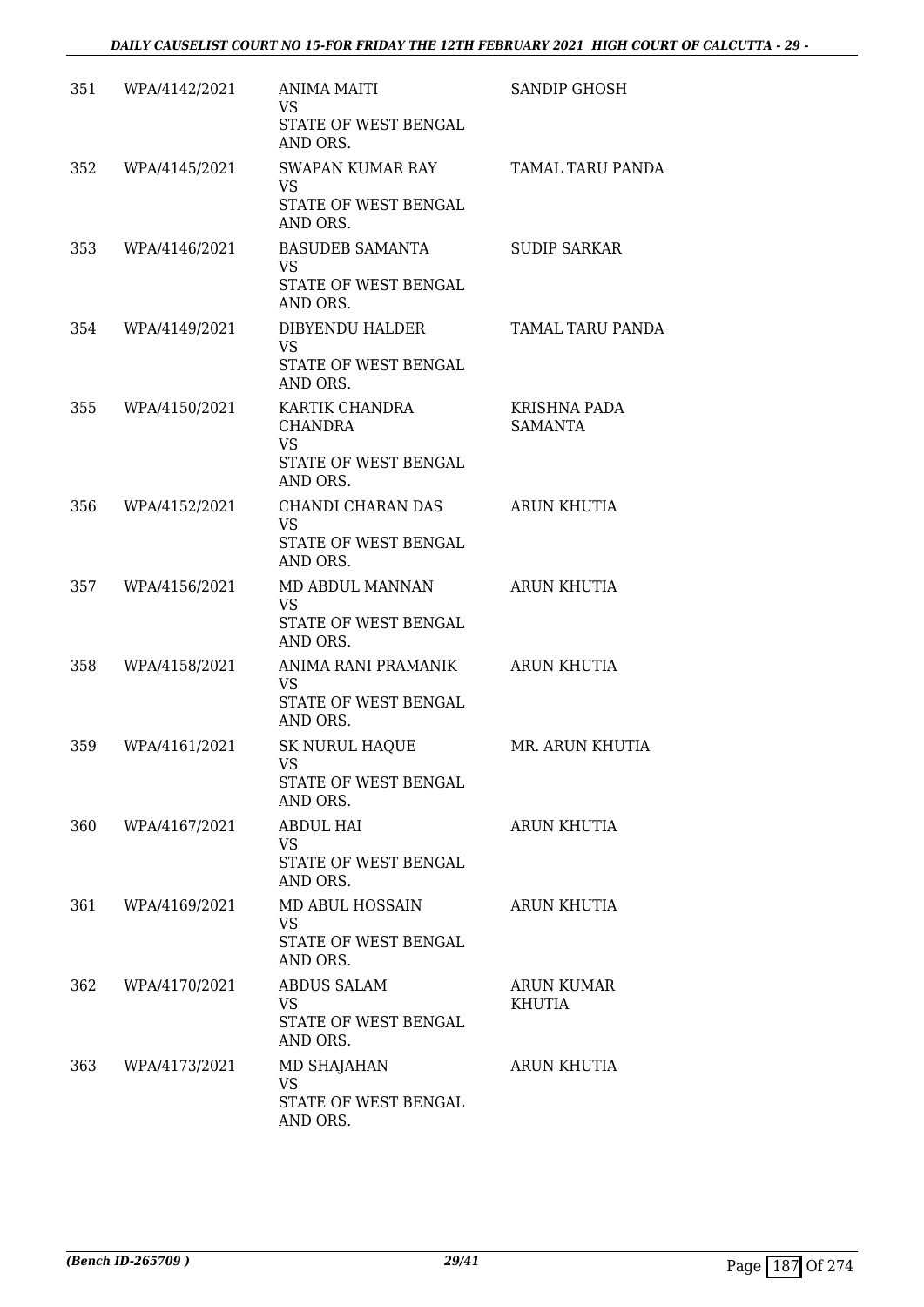| 364 | WPA/4187/2021     | <b>SUBHASH DAS</b><br>VS<br>STATE OF WEST BENGAL<br>AND ORS.        | <b>SUBHRANGSU PANDA</b>             |
|-----|-------------------|---------------------------------------------------------------------|-------------------------------------|
| 365 | WPA/4192/2021     | <b>BISWANATH MAL</b><br>VS<br>STATE OF WEST BENGAL<br>AND ORS.      | <b>ASIS</b><br><b>BHATTACHARYYA</b> |
| 366 | WPA/4201/2021     | NURJAHAN KHATUN<br><b>VS</b><br>STATE OF WEST BENGAL<br>AND ORS.    | <b>ABDUS SALAM</b>                  |
| 367 | WPA/4210/2021     | NIYATI BALA MONDAL<br><b>VS</b><br>STATE OF WEST BENGAL<br>AND ORS. | manaranjan sahu                     |
| 368 | WPA/4211/2021     | PROBODH CHANDRA MAITI<br>VS<br>STATE OF WEST BENGAL<br>AND ORS.     | <b>BANSHI BADAN</b><br><b>MAITY</b> |
| 369 | WPA/4213/2021     | <b>SAMSAD BIBI</b><br><b>VS</b><br>STATE OF WEST BENGAL<br>AND ORS. | <b>BANSHI BADAN</b><br><b>MAITY</b> |
| 370 | WPA/4215/2021     | KAJAL MUKHERJEE<br><b>VS</b><br>STATE OF WEST BENGAL<br>AND ORS.    | <b>BANSHI BADAN</b><br><b>MAITY</b> |
| 371 | WPA/4216/2021     | <b>BINAPANI PANUA</b><br>VS<br>STATE OF WEST BENGAL<br>AND ORS.     | TAMALTARU PANDA                     |
| 372 | WPA/4220/2021     | JAHANARA BEGUM<br><b>VS</b><br>STATE OF WEST BENGAL<br>AND ORS.     | TAMALTARU PANDA                     |
|     | 373 WPA/4222/2021 | CHHAYA RANI ROY<br>VS<br>STATE OF WEST BENGAL<br>AND ORS.           | TAMAL TARU PANDA                    |
|     | 374 WPA/4224/2021 | ASOK KR. PRAMANIK<br>VS<br>STATE OF WEST BENGAL<br>AND ORS.         | MANORANJAN SAHU                     |
| 375 | WPA/4225/2021     | MASUDA BEGAM<br>VS<br>STATE OF WEST BENGAL<br>AND ORS.              | TAMALTARU PANDA                     |
|     | 376 WPA/4228/2021 | KAJAL BAURI<br><b>VS</b><br>STATE OF WEST BENGAL<br>AND ORS.        | <b>BANSHI BADAN</b><br>MAITY        |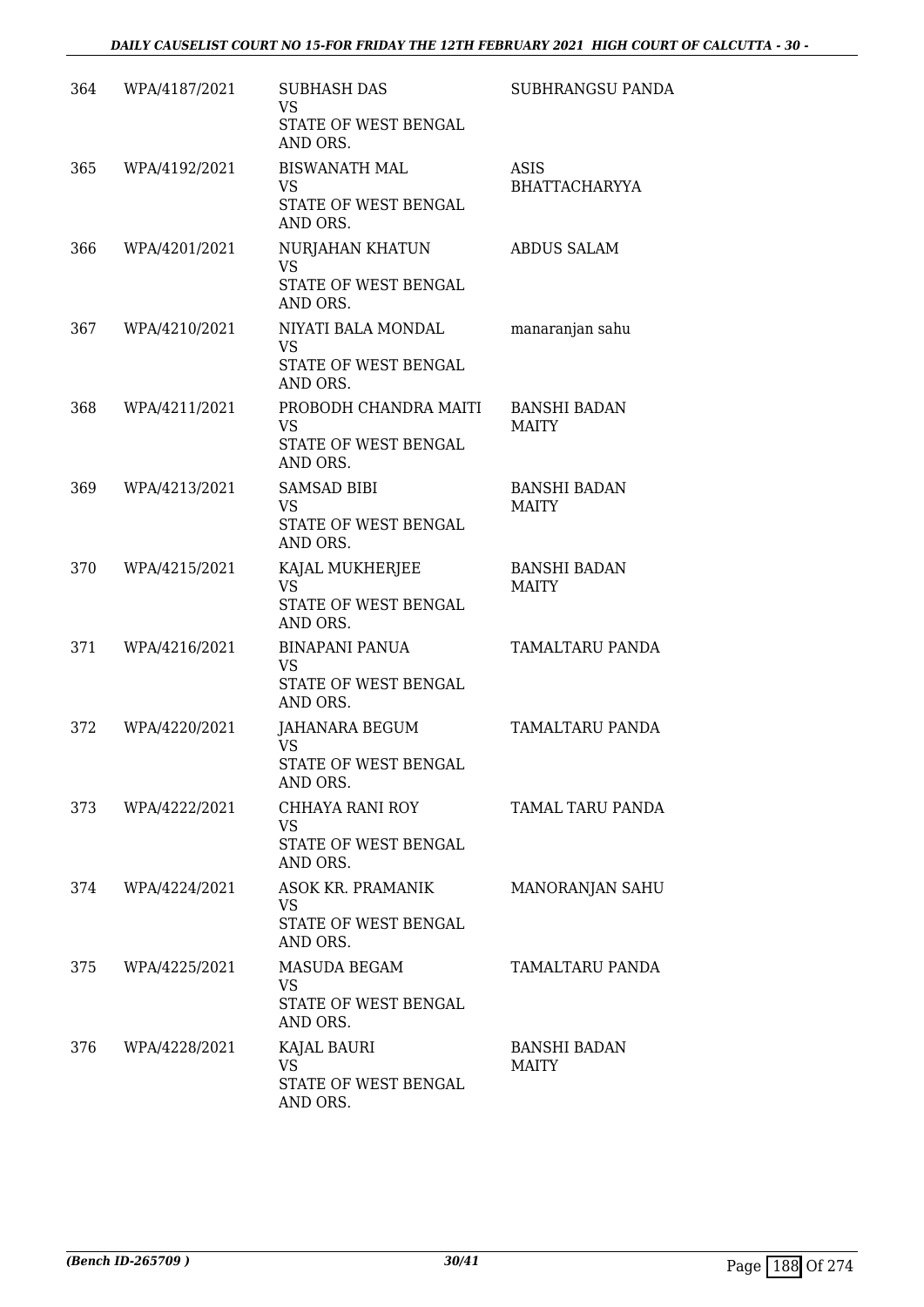| 377 | WPA/4232/2021     | ARDHENDU KUNDAL<br>VS<br>STATE OF WEST BENGAL<br>AND ORS.                    | <b>BANSHI BADAN</b><br><b>MAITY</b> |
|-----|-------------------|------------------------------------------------------------------------------|-------------------------------------|
| 378 | WPA/4235/2021     | <b>MALATI BALA PAL</b><br>VS<br>STATE OF WEST BENGAL<br>AND ORS.             | MANARANJAN SAHU                     |
| 379 | WPA/4237/2021     | NEHARI DAS<br><b>VS</b><br>STATE OF WEST BENGAL<br>AND ORS.                  | MANARANJAN SAHU                     |
| 380 | WPA/4238/2021     | KANAK LATA SADHUKHAN<br><b>VS</b><br>STATE OF WEST BENGAL<br>AND ORS.        | <b>BANSHI BADAN</b><br><b>MAITY</b> |
| 381 | WPA/4239/2021     | <b>SAMSAD BIBI</b><br>VS<br>STATE OF WEST BENGAL<br>AND ORS.                 | <b>BANSHI BADAN</b><br><b>MAITY</b> |
| 382 | WPA/4240/2021     | <b>BIMAL KUMAR GHOSH</b><br><b>VS</b><br>STATE OF WEST BENGAL<br>AND ORS.    | TAMAL TARU PANDA                    |
| 383 | WPA/4241/2021     | <b>MALATI BALA PAL</b><br><b>VS</b><br>STATE OF WEST BENGAL<br>AND ORS.      | MANARANJAN SAHU                     |
| 384 | WPA/4243/2021     | KANAK LATA SADHUKHAN<br>VS<br>STATE OF WEST BENGAL<br>AND ORS.               | <b>BANSHI BADAN</b><br><b>MAITY</b> |
| 385 | WPA/4244/2021     | <b>GOPAL CHANDRA GAYEN</b><br><b>VS</b><br>STATE OF WEST BENGAL<br>AND ORS.  | TAMAL TARU PANDA                    |
|     | 386 WPA/4245/2021 | MADHURI MALLICK<br>VS<br>STATE OF WEST BENGAL<br>AND ORS.                    | TAMAL TARU PANDA                    |
| 387 | WPA/4246/2021     | ARJUN MONDAL<br><b>VS</b><br>THE UNITED COMMERCIAL<br><b>BANK AND OTHERS</b> | SAMBHUNATH DE                       |
| 388 | WPA/4257/2021     | SIKHA KUNDU<br>VS<br>STATE OF WEST BENGAL<br>AND ORS.                        | <b>GOUTAM KUMAR</b><br><b>MAITY</b> |
| 389 | WPA/4258/2021     | <b>SIKHA RANI RAY</b><br>VS<br>STATE OF WEST BENGAL<br>AND ORS.              | <b>GOUTAM KUMAR</b><br>MAITY        |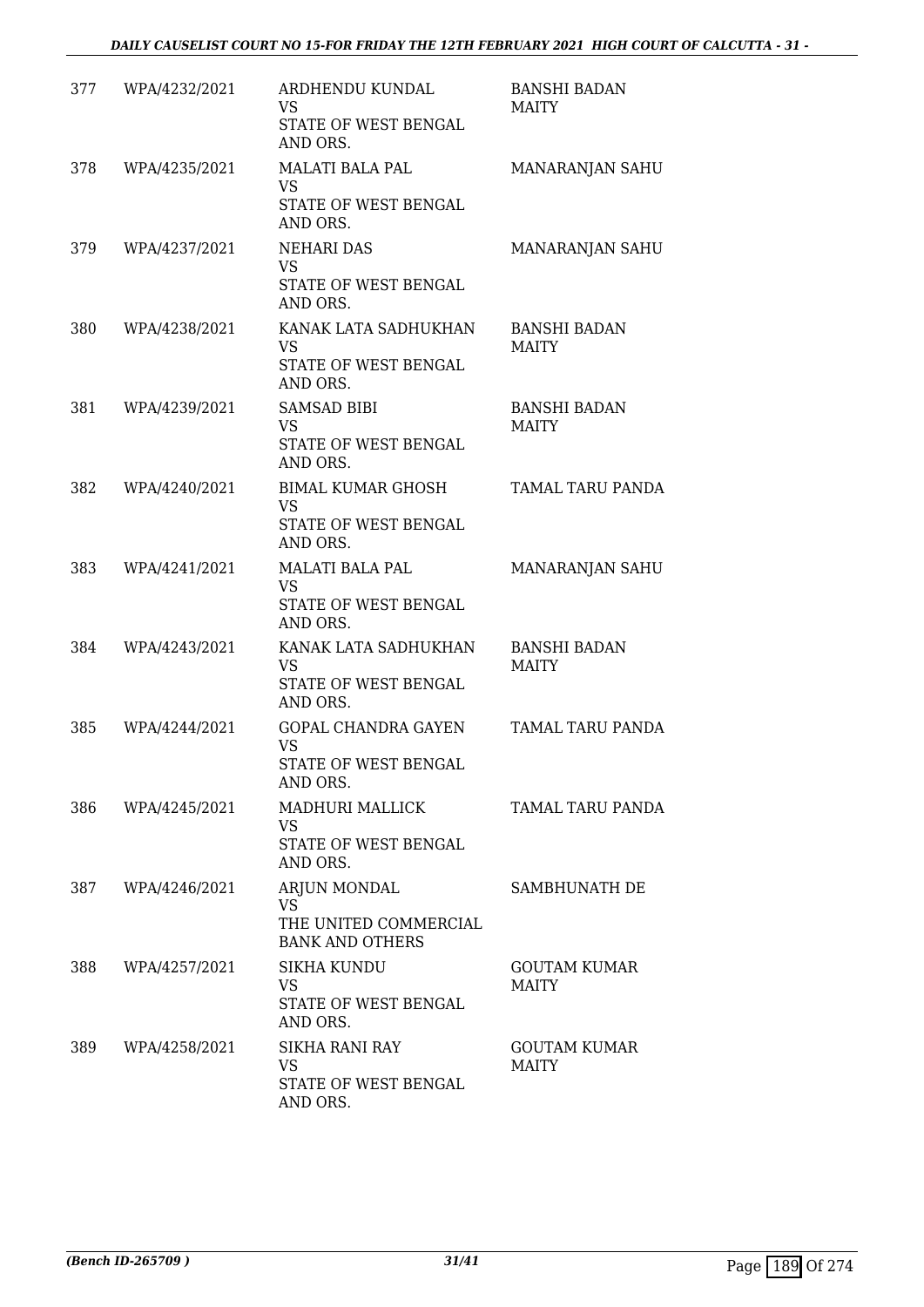| 390 | WPA/4260/2021 | ASWINI KUMAR PRADHAN<br><b>VS</b><br>STATE OF WEST BENGAL<br>AND ORS.                      | <b>GOUTAM KUMAR</b><br><b>MAITY</b> |
|-----|---------------|--------------------------------------------------------------------------------------------|-------------------------------------|
| 391 | WPA/4263/2021 | NEHAR KANA KAMILA<br><b>VS</b><br>STATE OF WEST BENGAL<br>AND ORS.                         | <b>GOUTAM KUMAR</b><br><b>MAITY</b> |
| 392 | WPA/4265/2021 | <b>SUCHHANDA</b><br><b>CHAKRABORTI</b><br><b>VS</b><br>STATE OF WEST BENGAL<br>AND ORS.    | <b>GOUTAM KUMAR</b><br><b>MAITY</b> |
| 393 | WPA/4267/2021 | GOPAL CHANDRA MANDAL<br>VS<br>STATE OF WEST BENGAL<br>AND ORS.                             | <b>GOUTAM KUMAR</b><br><b>MAITY</b> |
| 394 | WPA/4269/2021 | <b>MAMATA CHAKRABORTY</b><br>MUKHOPADHYAY<br><b>VS</b><br>STATE OF WEST BENGAL<br>AND ORS. | <b>GOUTAM KUMAR</b><br><b>MAITY</b> |
| 395 | WPA/4271/2021 | <b>DURGA SHEE</b><br><b>VS</b><br>STATE OF WEST BENGAL<br>AND ORS.                         | <b>GOUTAM KUMAR</b><br><b>MAITY</b> |
| 396 | WPA/4272/2021 | <b>NEHARI DAS</b><br>VS<br>STATE OF WEST BENGAL<br>AND ORS.                                | MANARANJAN SAHU                     |
| 397 | WPA/4273/2021 | KAJAL BAURI<br><b>VS</b><br>STATE OF WEST BENGAL<br>AND ORS.                               | <b>BANSHI BADAN</b><br><b>MAITY</b> |
| 398 | WPA/4274/2021 | <b>BUDDHISWAR HALDER</b><br>VS<br>STATE OF WEST BENGAL<br>AND ORS.                         | <b>GOUTAM KUMAR</b><br><b>MAITY</b> |
| 399 | WPA/4276/2021 | NITYATI BALA MONDAL<br>VS<br>STATE OF WEST BENGAL<br>AND ORS.                              | <b>MANARANJAN SAHU</b>              |
| 400 | WPA/4278/2021 | DARSHAN CHANDRA PAUL<br><b>VS</b><br>STATE OF WEST BENGAL<br>AND ORS.                      | <b>GOUTAM KUMAR</b><br><b>MAITY</b> |
| 401 | WPA/4279/2021 | KIRITI BHUSON CHOUNI<br><b>VS</b><br>STATE OF WEST BENGAL<br>AND ORS.                      | <b>BANSHI BADAN</b><br><b>MAITY</b> |
| 402 | WPA/4281/2021 | <b>BINATA GHOSH</b><br>VS.<br>STATE OF WEST BENGAL<br>AND ORS.                             | <b>GOUTAM KUMAR</b><br><b>MAITY</b> |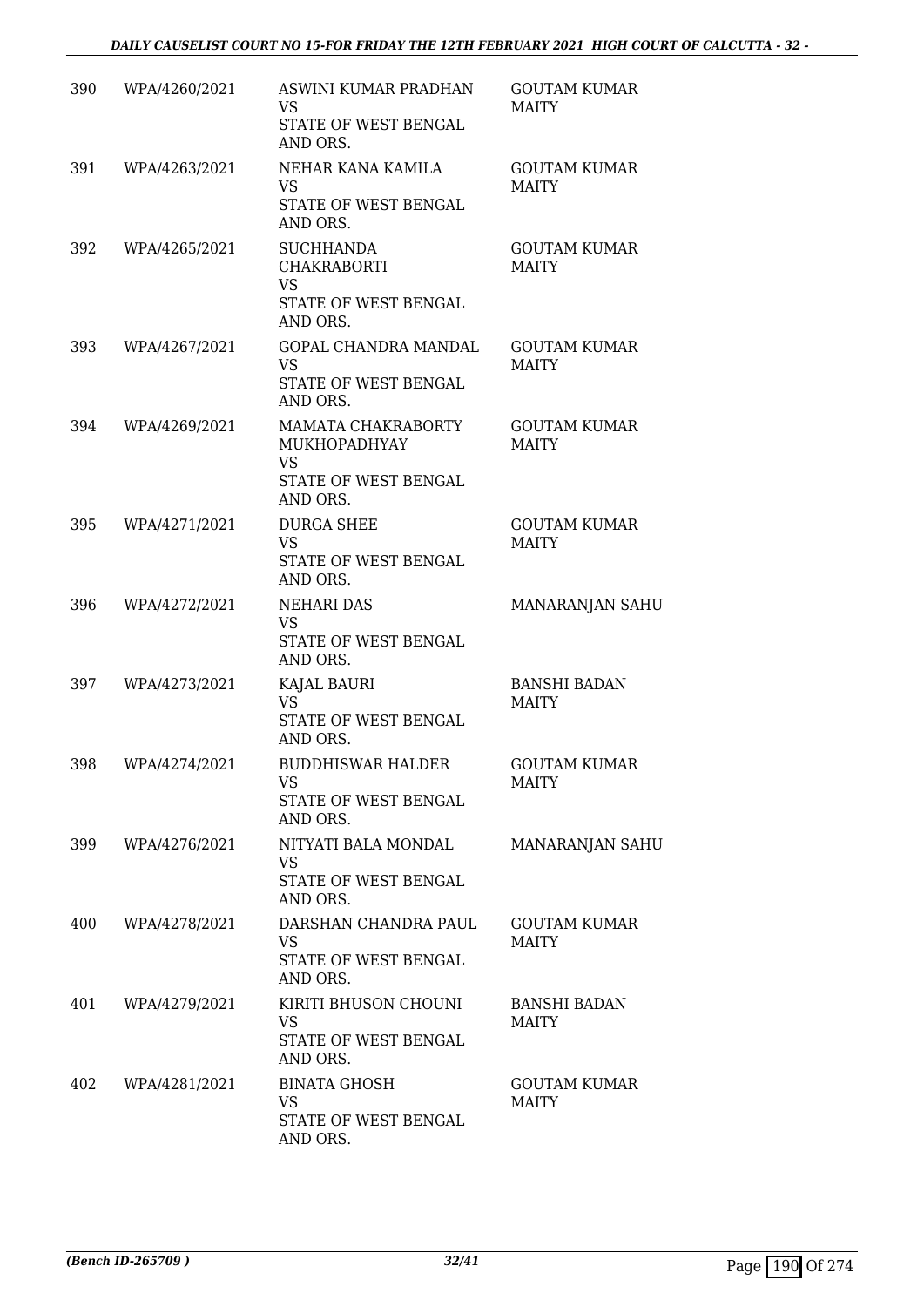| 403 | WPA/4284/2021     | <b>BISHNU PADA PATLA</b><br>VS<br>STATE OF WEST BENGAL<br>AND ORS.                       | <b>GOUTAM KUMAR</b><br><b>MAITY</b> |
|-----|-------------------|------------------------------------------------------------------------------------------|-------------------------------------|
| 404 | WPA/4288/2021     | PARESH CHANDRA PALUE<br>VS<br>STATE OF WEST BENGAL<br>AND ORS.                           | <b>GOUTAM KUMAR</b><br><b>MAITY</b> |
| 405 | WPA/4290/2021     | BASANTI NANDI DEY<br><b>VS</b><br>STATE OF WEST BENGAL<br>AND ORS.                       | <b>GOUTAM KUMAR</b><br><b>MAITY</b> |
| 406 | WPA/4292/2021     | SANTOSH KUMAR DAS<br><b>VS</b><br>STATE OF WEST BENGAL<br>AND ORS.                       | <b>GOUTAM KUMAR</b><br><b>MAITY</b> |
| 407 | WPA/4294/2021     | JADUBALA ROY<br><b>VS</b><br>STATE OF WEST BENGAL<br>AND ORS.                            | <b>GOUTAM KUMAR</b><br><b>MAITY</b> |
| 408 | WPA/4298/2021     | <b>JHARNA MANDAL</b><br><b>VS</b><br>STATE OF WEST BENGAL<br>AND ORS.                    | <b>TAMAL TARU PANDA</b>             |
| 409 | WPA/4309/2021     | KALA CHAND DUTTA<br><b>VS</b><br>STATE OF WEST BENGAL<br>AND ORS.                        | RAJESH KUMAR<br><b>SHAH</b>         |
| 410 | WPA/4311/2021     | <b>BISWANATH</b><br><b>BHATTACHARYA</b><br><b>VS</b><br>STATE OF WEST BENGAL<br>AND ORS. | RAJESH KUMAR<br><b>SHAH</b>         |
| 411 | WPA/4313/2021     | USHA RANI DAS<br>VS<br>STATE OF WEST BENGAL<br>AND ORS.                                  | <b>RAJESH KUMAR</b><br><b>SHAH</b>  |
|     | 412 WPA/4314/2021 | SUNIL KUMAR BHUNIA<br>VS<br>STATE OF WEST BENGAL<br>AND ORS.                             | TAMAL TARU PANDA                    |
|     | 413 WPA/4315/2021 | MIRA RANI DE<br><b>VS</b><br>STATE OF WEST BENGAL<br>AND ORS.                            | RAJESH KUMAR<br><b>SHAH</b>         |
| 414 | WPA/4317/2021     | MUKTI DHAR PAL<br>VS<br>STATE OF WEST BENGAL<br>AND ORS.                                 | RAJESH KUMAR<br><b>SHAH</b>         |
|     | 415 WPA/4319/2021 | GANDA RANI HALDAR<br>VS<br>STATE OF WEST BENGAL<br>AND ORS.                              | TAMAL TARU PANDA                    |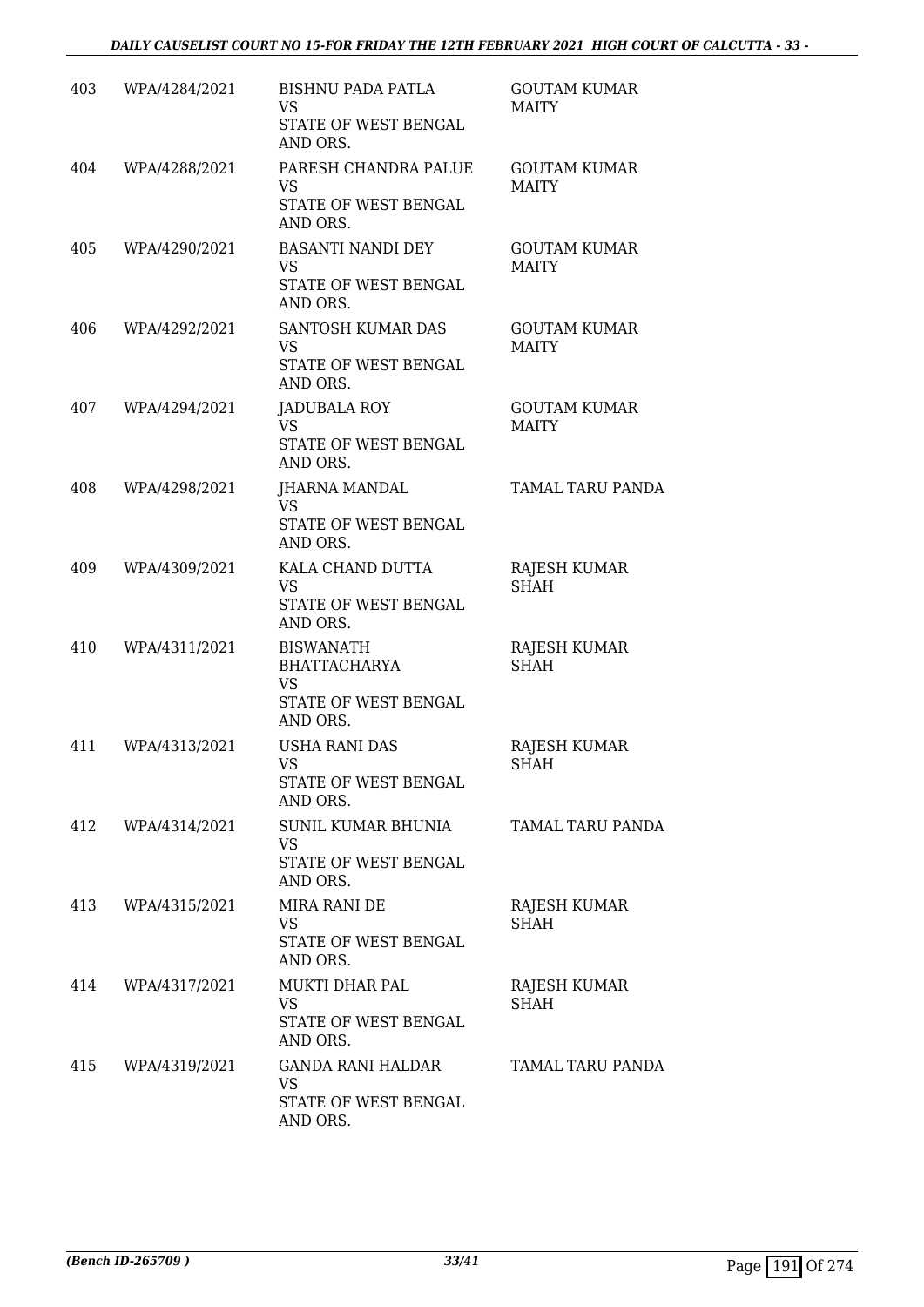| 416 | WPA/4320/2021     | <b>BUDDI MANTA SARKER</b><br><b>VS</b><br>STATE OF WEST BENGAL<br>AND ORS. | <b>RAJESH KUMAR</b><br><b>SHAH</b> |
|-----|-------------------|----------------------------------------------------------------------------|------------------------------------|
| 417 | WPA/4322/2021     | SRIDAMDHIBAR<br>VS<br>STATE OF WEST BENGAL<br>AND ORS.                     | RAJESH KUMAR<br><b>SHSDH</b>       |
| 418 | WPA/4325/2021     | RENUKA RANI HAZRA<br><b>VS</b><br>STATE OF WEST BENGAL<br>AND ORS.         | RAJESH KUMAR<br><b>SINGH</b>       |
| 419 | WPA/4330/2021     | JAYANTI BANDOPADHYAY<br>VS.<br>STATE OF WEST BENGAL<br>AND ORS.            | RAJESH KUMAR<br><b>SHAH</b>        |
| 420 | WPA/4333/2021     | RAFIQUL HASAN LASKAR<br><b>VS</b><br>STATE OF WEST BENGAL<br>AND ORS.      | TAMAL TARU PANDA                   |
| 421 | WPA/4335/2021     | TUSUBALA MANDAL<br><b>VS</b><br>STATE OF WEST BENGAL<br>AND ORS.           | <b>RAJESH KUMAR</b><br><b>SHAH</b> |
| 422 | WPA/4337/2021     | ARABINDA BHANDARI<br><b>VS</b><br>STATE OF WEST BENGAL<br>AND ORS.         | TAMAL TARU PANDA                   |
| 423 | WPA/4339/2021     | JUTHIKA RANI JANA<br><b>VS</b><br>STATE OF WEST BENGAL<br>AND ORS.         | <b>BISWAJIT MAL</b>                |
| 424 | WPA/4341/2021     | MANORANJAN HALDAR<br><b>VS</b><br>STATE OF WEST BENGAL<br>AND ORS.         | TAMAL TARU PANDA                   |
|     | 425 WPA/4342/2021 | REKHA RANI MANDAL<br><b>VS</b><br>STATE OF WEST BENGAL<br>AND ORS.         | <b>BISWAJIT MAL</b>                |
| 426 | WPA/4345/2021     | NIMAI CHAND SARDAR<br>VS.<br>STATE OF WEST BENGAL<br>AND ORS.              | TAMAL TARU PANDA                   |
|     | 427 WPA/4346/2021 | ASHALATA BHUNIA<br>VS.<br>STATE OF WEST BENGAL<br>AND ORS.                 | <b>BISWAJIT MAL</b>                |
| 428 | WPA/4348/2021     | DIPTI RANI BHUIYAN<br>VS<br>STATE OF WEST BENGAL<br>AND ORS.               | <b>BISWAJIT MAL</b>                |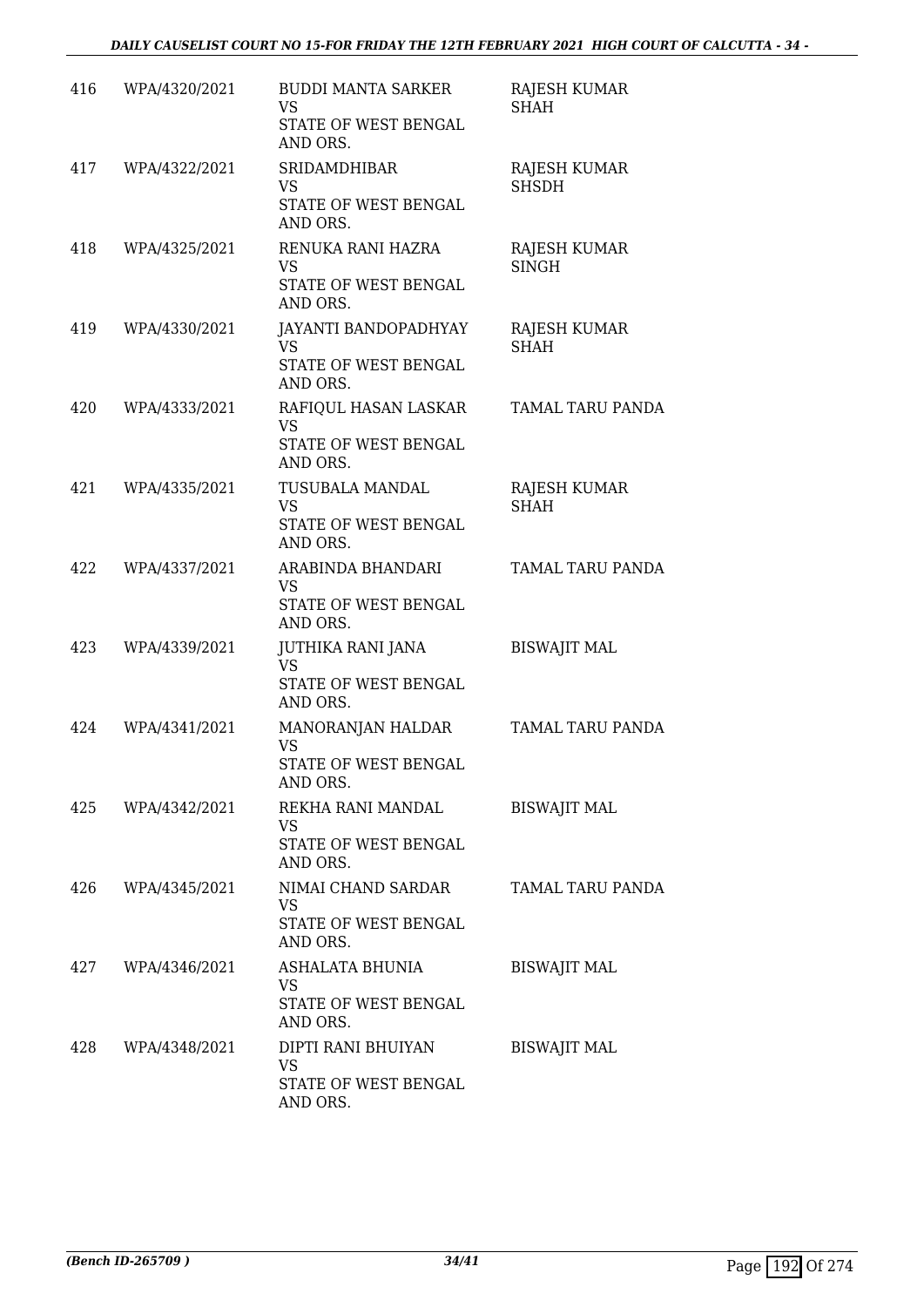| 429 | WPA/4350/2021 | SATADAL BASINI BEJ<br><b>VS</b><br>STATE OF WEST BENGAL<br>AND ORS.      | <b>BISWAJIT MAL</b> |
|-----|---------------|--------------------------------------------------------------------------|---------------------|
| 430 | WPA/4351/2021 | PRATIVA DAS<br><b>VS</b><br>STATE OF WEST BENGAL<br>AND ORS.             | <b>BISWAJIT MAL</b> |
| 431 | WPA/4356/2021 | <b>BANGA RANI MAITY</b><br><b>VS</b><br>STATE OF WEST BENGAL<br>AND ORS. | <b>BISWAJIT MAL</b> |
| 432 | WPA/4358/2021 | <b>JAYANTI SAHOO</b><br><b>VS</b><br>STATE OF WEST BENGAL<br>AND ORS.    | <b>BISWAJIT MAL</b> |
| 433 | WPA/4366/2021 | PRADYOT KUMAR SANTRA<br><b>VS</b><br>STATE OF WEST BENGAL<br>AND ORS.    | <b>BISWAJIT MAL</b> |
| 434 | WPA/4368/2021 | PASHUPATI MAITY<br><b>VS</b><br>STATE OF WEST BENGAL<br>AND ORS.         | <b>BISWAJIT MAL</b> |
| 435 | WPA/4371/2021 | PRATIVA DAS<br><b>VS</b><br>STATE OF WEST BENGAL<br>AND ORS.             | <b>BISWAJIT MAL</b> |
| 436 | WPA/4376/2021 | KALYANI BHOWMIK<br><b>VS</b><br>STATE OF WEST BENGAL<br>AND ORS.         | <b>BISWAJIT MAL</b> |
| 437 | WPA/4384/2021 | DURGAPADA MISHRA<br><b>VS</b><br>STATE OF WEST BENGAL<br>AND ORS.        | <b>BISWAJIT MAL</b> |
| 438 | WPA/4389/2021 | ALPANA LAJA<br>VS<br>STATE OF WEST BENGAL<br>AND ORS.                    | <b>BISWAJIT MAL</b> |
| 439 | WPA/4394/2021 | ANJALI RANI JANA<br><b>VS</b><br>STATE OF WEST BENGAL<br>AND ORS.        | <b>BISWAJIT MAL</b> |
| 440 | WPA/4398/2021 | SUBAL CHANDRA JANA<br>VS<br>STATE OF WEST BENGAL<br>AND ORS.             | <b>BISWAJIT MAL</b> |
| 441 | WPA/4401/2021 | KALYANI DAS BERA<br>VS<br>STATE OF WEST BENGAL<br>AND ORS.               | <b>BISWAJIT MAL</b> |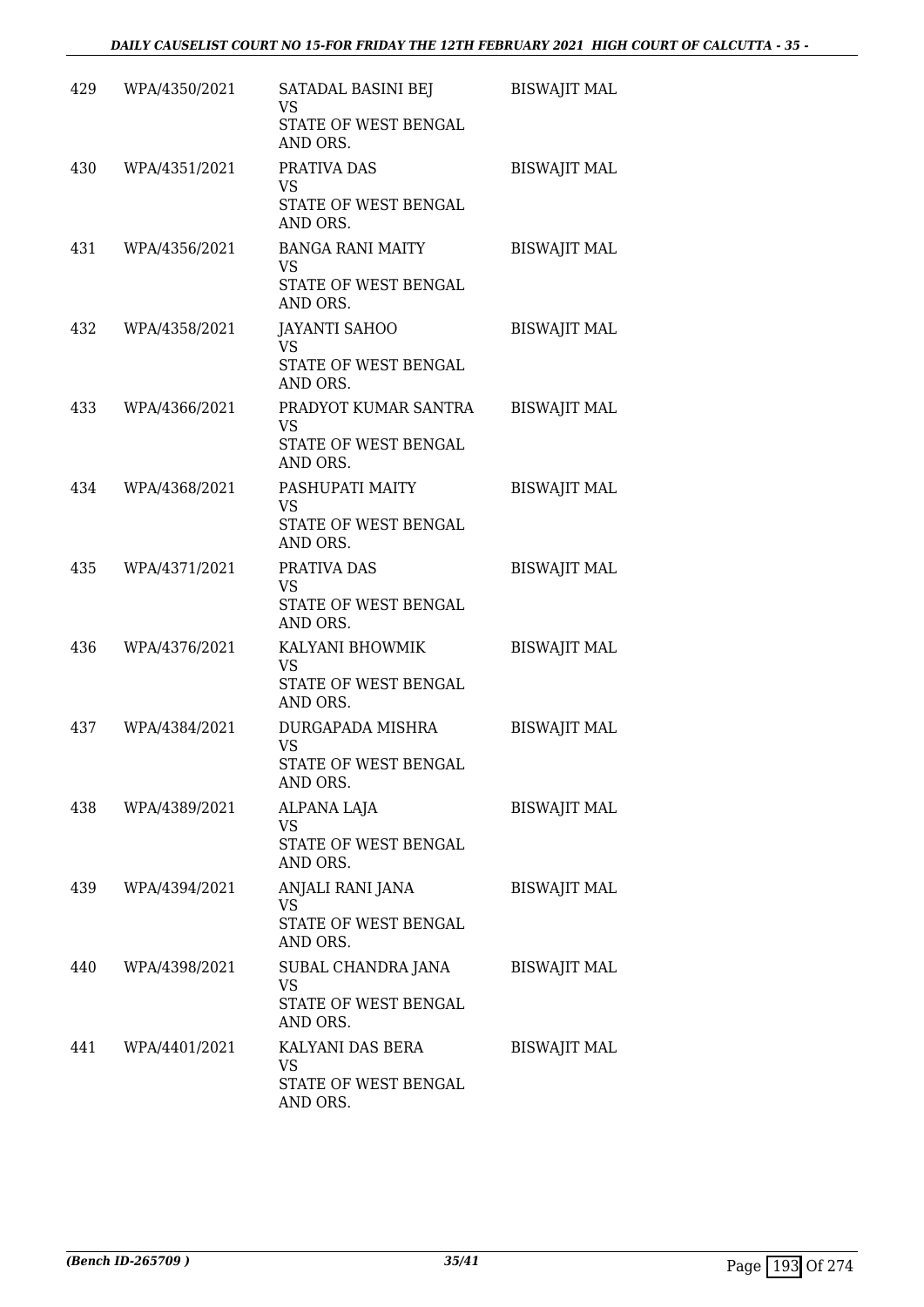| 442 | WPA/4418/2021     | ASHALATA BHUNIA<br>VS<br>STATE OF WEST BENGAL<br>AND ORS.                   | <b>BISWAJIT MAL</b> |
|-----|-------------------|-----------------------------------------------------------------------------|---------------------|
| 443 | WPA/4420/2021     | HEMANTA KUMAR DAS<br><b>VS</b><br>STATE OF WEST BENGAL<br>AND ORS.          | <b>BISWAJIT MAL</b> |
| 444 | WPA/4422/2021     | RAJ KRISHNA MAITY<br><b>VS</b><br>STATE OF WEST BENGAL<br>AND ORS.          | <b>BISWAJIT MAL</b> |
| 445 | WPA/4470/2021     | GOPAL CHANDRA MANDAL<br><b>VS</b><br>STATE OF WEST BENGAL<br>AND ORS.       | SABITA KHUTIA       |
| 446 | WPA/4472/2021     | <b>SUKUMAR ROY</b><br><b>VS</b><br>STATE OF WEST BENGAL<br>AND ORS.         | SABITA KHUTIA       |
| 447 | WPA/4473/2021     | KRIPASINDHU MAHATA<br><b>VS</b><br>STATE OF WEST BENGAL<br>AND ORS.         | KRISHNENDU BERA     |
| 448 | WPA/4475/2021     | AMAL CHANDRA PAUL<br>VS<br>STATE OF WEST BENGAL<br>AND ORS.                 | SABITA KHUTIA       |
| 449 | WPA/4476/2021     | KRIPASINDHU MAHATA<br>VS<br>STATE OF WEST BENGAL<br>AND ORS.                | KRISHNENDU BERA     |
| 450 | WPA/4478/2021     | <b>SISIR KUMAR ROY</b><br><b>VS</b><br>STATE OF WEST BENGAL<br>AND ORS.     | SABITA KHUTIA       |
|     | 451 WPA/4481/2021 | MURARI MOHAN SARAKR SABITA KHUTIA<br>VS<br>STATE OF WEST BENGAL<br>AND ORS. |                     |
|     | 452 WPA/4485/2021 | GITA DALAL (GHOSH)<br><b>VS</b><br>STATE OF WEST BENGAL<br>AND ORS.         | SABITA KHUTIA       |
| 453 | WPA/4493/2021     | <b>JHARNA SARDAR</b><br><b>VS</b><br>STATE OF WEST BENGAL<br>AND ORS.       | TAMALTARU PANDA     |
|     | 454 WPA/4496/2021 | DULALI HALDER<br><b>VS</b><br>STATE OF WEST BENGAL<br>AND ORS.              | TAMAL TARU PANDA    |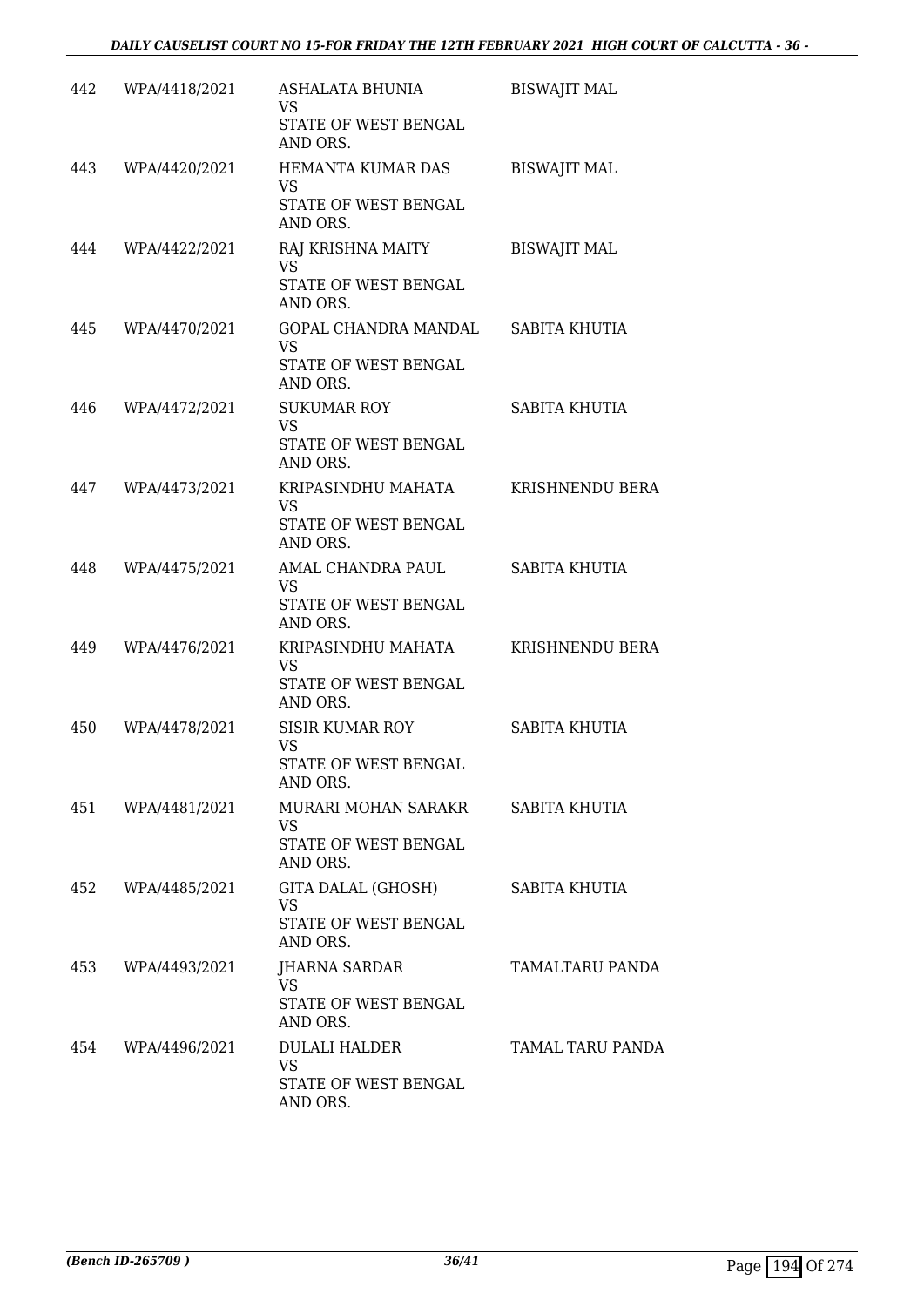| 455 | WPA/4497/2021 | JOBEDA BIBI<br><b>VS</b><br>STATE OF WEST BENGAL<br>AND ORS.                            | TAMAL TARU PANDA               |
|-----|---------------|-----------------------------------------------------------------------------------------|--------------------------------|
| 456 | WPA/4498/2021 | LILA RANI BERA<br><b>VS</b><br>STATE OF WEST BENGAL<br>AND ORS.                         | TAMAL TARU PANDA               |
| 457 | WPA/4503/2021 | PURNENDU SEKHAR<br><b>BHATTACHARYA</b><br><b>VS</b><br>STATE OF WEST BENGAL<br>AND ORS. | SABITA KHUTIA<br><b>BHNUYA</b> |
| 458 | WPA/4505/2021 | <b>MAMATA MITRA</b><br>(BANERJEE)<br><b>VS</b><br>STATE OF WEST BENGAL<br>AND ORS.      | SABITA KHUTIA<br><b>BHUNYA</b> |
| 459 | WPA/4508/2021 | <b>SUNIL KR DAS</b><br><b>VS</b><br>STATE OF WEST BENGAL<br>AND ORS.                    | SABITA KHUTIA<br><b>BHUNYA</b> |
| 460 | WPA/4512/2021 | NARAYAN CHANDRA SAHA<br><b>VS</b><br>STATE OF WEST BENGAL<br>AND ORS.                   | SABITA KHUTIA<br><b>BHUNYA</b> |
| 461 | WPA/4517/2021 | ALO GUPTA (SENGUPTA)<br><b>VS</b><br>STATE OF WEST BENGAL<br>AND ORS.                   | SABITA KHUTIA<br><b>BHUNYA</b> |
| 462 | WPA/4519/2021 | RANJITA NASKAR<br>VS<br>STATE OF WEST BENGAL<br>AND ORS.                                | TAMAL TARU PANDA               |
| 463 | WPA/4523/2021 | BISWANATH SENGUPTA<br>VS<br>STATE OF WEST BENGAL<br>AND ORS.                            | SABITA KHUTIA<br>BHUNYA        |
| 464 | WPA/4549/2021 | DIPAK KUMAR HALDAR<br>VS<br>STATE OF WEST BENGAL<br>AND ORS.                            | TAMALTARU PANDA                |
| 465 | WPA/4554/2021 | <b>LAKSHMI DAS</b><br>VS<br>STATE OF WEST BENGAL<br>AND ORS.                            | TAMAL TARU PANDA               |
| 466 | WPA/4557/2021 | SMRITIKANA MONDAL<br><b>VS</b><br>STATE OF WEST BENGAL<br>AND ORS.                      | TAMALTARU PANDA                |
| 467 | WPA/4562/2021 | SANDHYA RANI PAL<br>VS<br>STATE OF WEST BENGAL<br>AND ORS.                              | TAMALTARU PANDA                |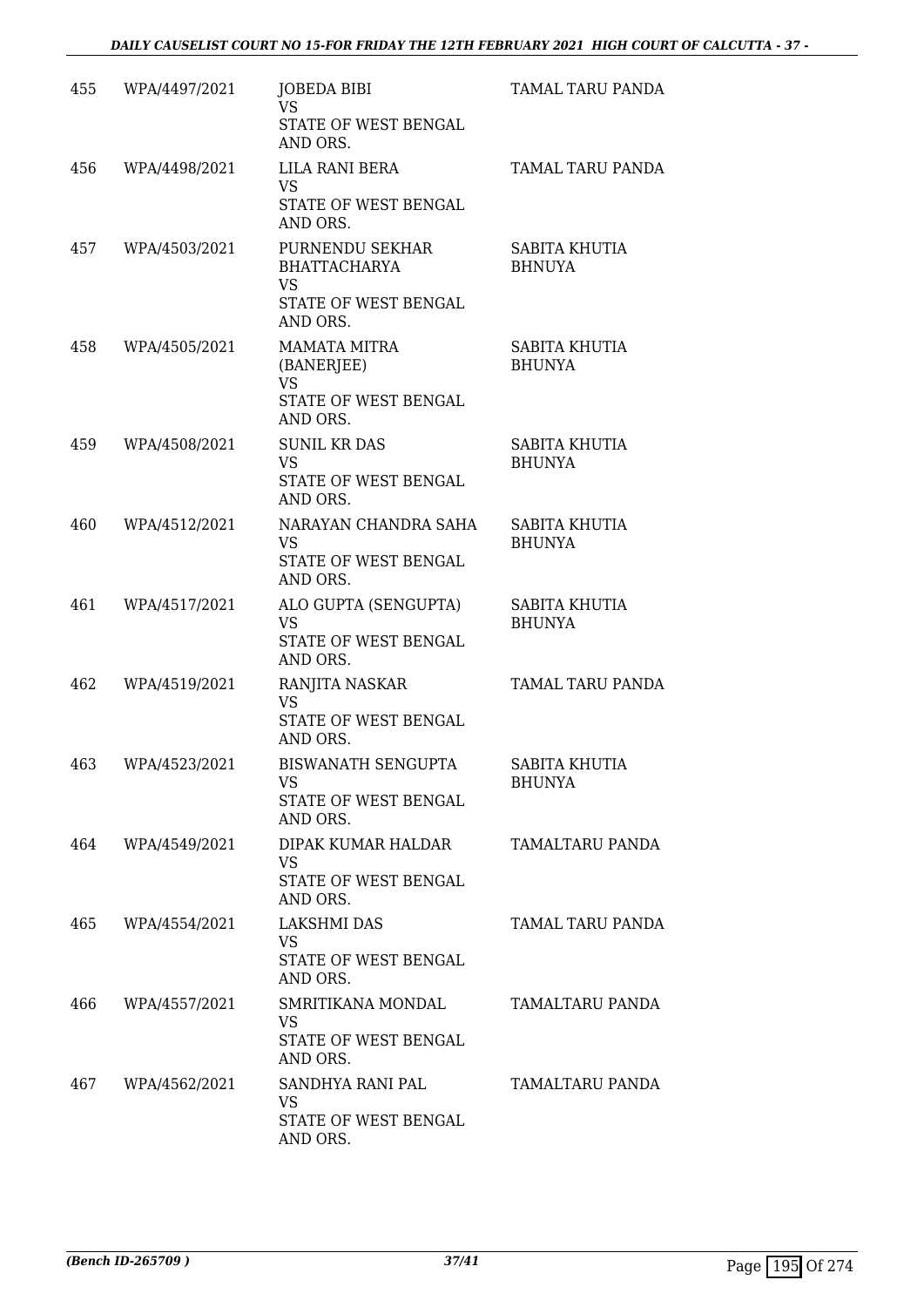| 468 | WPA/4563/2021                            | DIBYENDU HALDER<br><b>VS</b>                                                     | <b>TAMALTARU PANDA</b> |
|-----|------------------------------------------|----------------------------------------------------------------------------------|------------------------|
|     |                                          | STATE OF WEST BENGAL<br>AND ORS.                                                 |                        |
|     |                                          | <b>APPLICATION</b>                                                               |                        |
| 469 | WPCRC/246/2019                           | ABRITI ADHIKARY & ORS<br><b>VS</b>                                               | UTSAV DUTTA            |
|     |                                          | DR RATNA CHAKRABORTY                                                             |                        |
|     | IA NO: CAN/1/2019(Old No:CAN/10836/2019) |                                                                                  |                        |
|     | wt470 WPA/25886/2017                     | <b>ABRITI ADHIKARY &amp; ORS</b><br>VS<br>STATE OF WEST BENGAL<br>&ORS           | UTSAV DUTTA            |
| 471 | CPAN/711/2019                            | <b>BIJALI GHOSH</b><br><b>VS</b><br>SAIKAT SAHOO                                 | SRIKANTA DATTA         |
|     | wt472 WPA/4984/2018                      | <b>BIJOLI GHOSH</b><br><b>VS</b><br>STATE OF WEST BENGAL &<br><b>ORS</b>         | SRIKANTA DATTA         |
| 473 | CPAN/712/2019                            | <b>ESARUN BEWA</b><br><b>VS</b><br><b>SAIKAT SAHOO</b>                           | SRIKANTA DATTA         |
|     | wt474 WPA/2194/2018                      | <b>ESARUN BEWA</b><br><b>VS</b><br>STATE OF WEST BENGAL &<br><b>ORS</b>          | SRIKANTA DATTA         |
| 475 | CPAN/713/2019                            | <b>ANUBALA SAHA</b><br><b>VS</b><br><b>TAPAN MONDAL</b>                          | SRIKANTA DATTA         |
|     | wt476 WPA/2866/2018                      | ANUBALA SAHA<br><b>VS</b><br>STATE OF WEST BENGAL &<br><b>ORS</b>                | KRIKANTA DATTA         |
| 477 | CPAN/735/2019                            | ANNAPURNA DE<br>VS<br><b>TAPAN MONDAL</b>                                        | SRIKANTA DATTA         |
|     | wt478 WPA/2636/2018                      | ANNAPURNA DE<br>VS.<br>STATE OF WEST BENGAL &<br><b>ORS</b>                      | S DATTA                |
| 479 | CPAN/870/2019                            | ANNAPURNA<br>BANDHYAPADHYAY<br>VS<br>KOUSHIK SAHA                                | SRIKANTA DATTA         |
|     | wt480 WPA/3839/2018                      | ANNAPURNA<br>BANDHYAPADHYAY<br><b>VS</b><br>STATE OF WEST BENGAL &<br><b>ORS</b> | SRIKANTA DATTA         |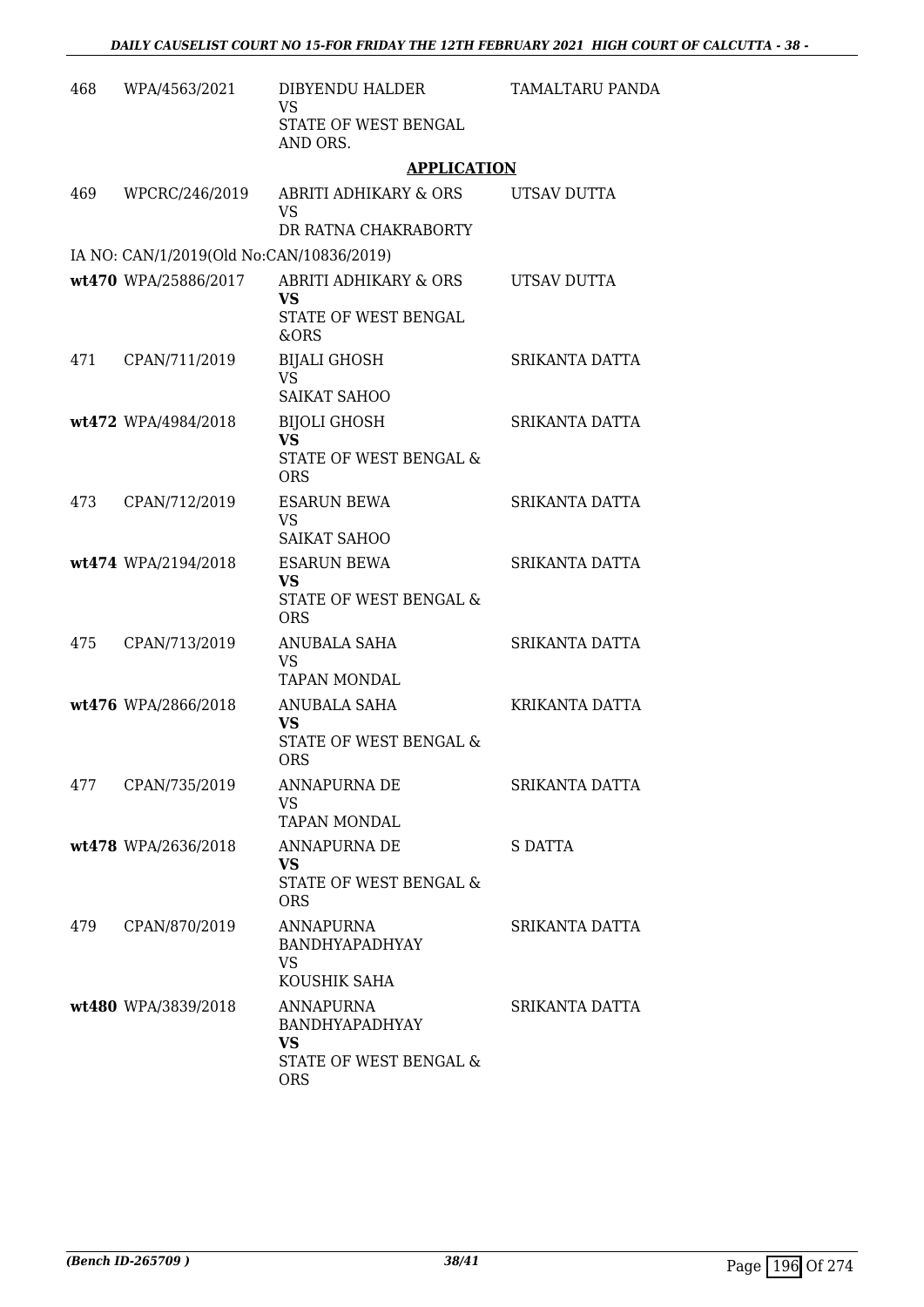| 481 | CPAN/949/2019        | JAGANNATH NASKAR<br>VS                                                         | SUBHRAJYOTI GHOSH                     |
|-----|----------------------|--------------------------------------------------------------------------------|---------------------------------------|
|     |                      | K. MOCHHARY , JT.<br>SECRETARY, DEPT. OF<br><b>SCHOOL EDUCATION</b>            |                                       |
|     | wt482 WPA/6309/2019  | JAGANNATH NASKAR<br><b>VS</b>                                                  | SUBHRAJYOTI GHOSH                     |
|     |                      | STATE OF WEST BENGAL &<br><b>ORS</b>                                           |                                       |
| 483 | CPAN/1067/2019       | MD KHAIRUL ALAM & ORS<br><b>VS</b><br><b>SAIKAT SAHOO</b>                      | SRIKANTA DATTA                        |
|     | wt484 WPA/21746/2018 | MD KHAIRUL ALAM & ORS<br>VS.<br>STATE OF WEST BENGAL &<br><b>ORS</b>           | SRIKANTA DATTA                        |
| 485 | CPAN/1191/2019       | <b>SMT PRIYANKA GIRI</b><br><b>VS</b><br>DR RATNA CHAKRABORTY<br><b>BAGCHI</b> | DEBAPRATIM<br><b>BANERJEE</b>         |
|     | wt486 WPA/13499/2017 | PRIYANKA GIRI<br><b>VS</b><br>STATE OF WEST BENGAL &<br><b>ORS</b>             | <b>BHARAT CHANDRA</b><br><b>SIMAI</b> |
| 487 | CPAN/1422/2019       | <b>SANTU MANDAL</b><br>VS<br>RATNA CHKARABORTY<br>(BAGCHI)                     | <b>SANTANU</b><br><b>CHATTERJEE</b>   |
|     | wt488 WPA/10995/2017 | SANTU MANDAL<br><b>VS</b><br>STATE OF WEST BENGAL &<br><b>ORS</b>              | <b>S CHATTERJEE</b>                   |
| 489 | CPAN/458/2020        | SK. LIAKAT ALI<br><b>VS</b><br>ASIS KUMAR DANDAPAT                             | <b>SHUVRO PROKASH</b><br>LAHIRI       |
|     | IA NO: CAN/1/2020    |                                                                                |                                       |
|     | wt490 WPA/12326/2012 | SK LIAKAT ALI<br>VS.<br>STATE OF W B & ORS                                     | <b>BHARAT CHANDRA</b><br>SIMAI        |
|     |                      | IA NO: CAN/1/2019(Old No:CAN/10198/2019), CAN/2/2019(Old No:CAN/10199/2019)    |                                       |
| 491 | CPAN/770/2020        | APARNA JANA(BARMAN)<br><b>VS</b><br><b>AMINUL AHASAN</b>                       | <b>SUBIR SABUD</b>                    |
|     | wt492 WPA/101/2020   | APARNA JANA (BARMAN)<br><b>VS</b><br>STATE OF WEST BENGAL &<br><b>ORS</b>      | <b>SUBIR SABUD</b>                    |
| 493 | CPAN/771/2020        | <b>BANI MISRA</b><br>VS<br><b>AMINUL AHASAN</b>                                | <b>SUBIR SABUD</b>                    |
|     | wt494 WPA/5201/2018  | <b>BANI MISRA</b><br>VS<br>STATE OF WEST BENGAL &<br>ORS.                      | <b>ANUPAM DAS</b>                     |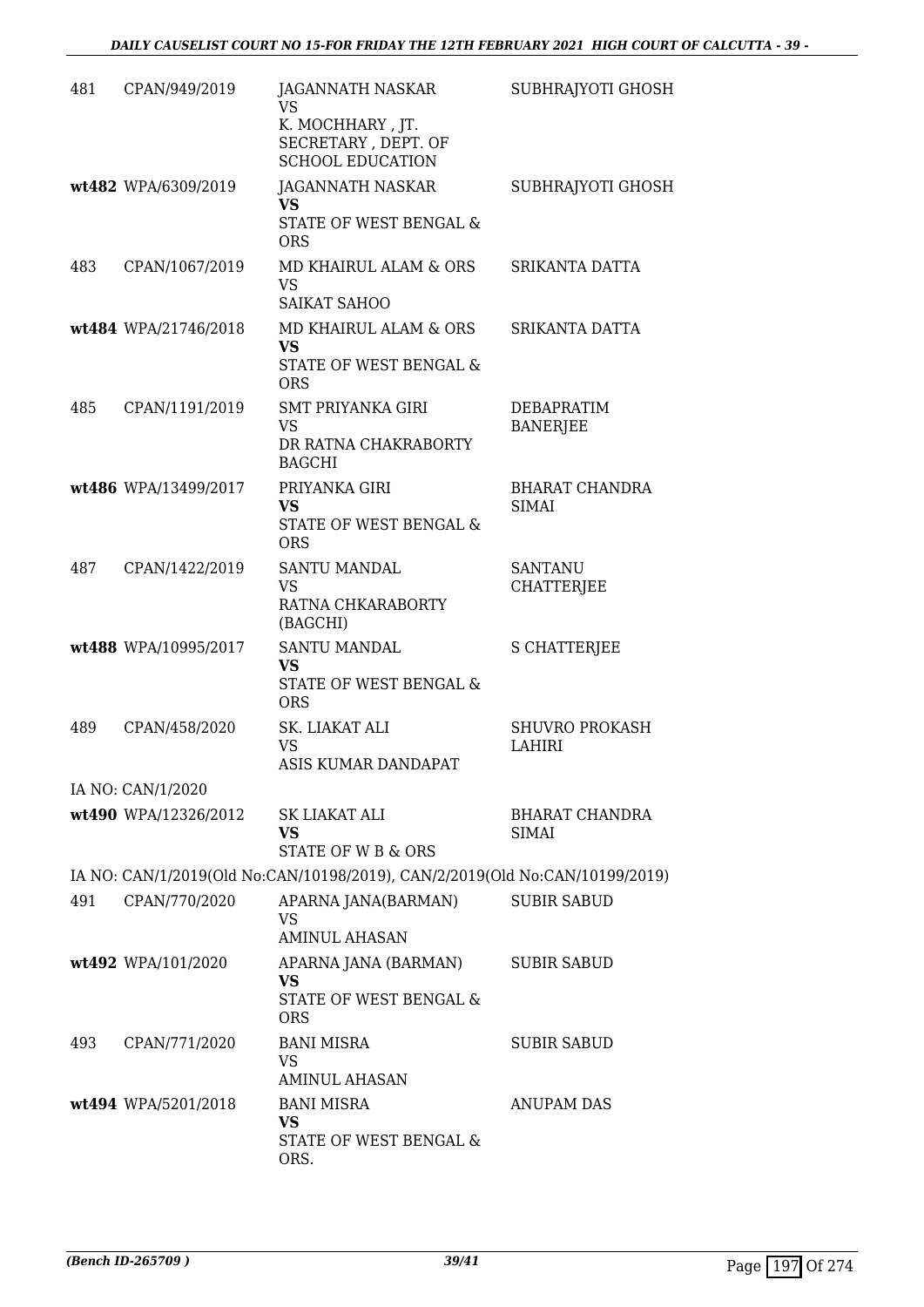| 495 | WPA/5394/2020                           | THE UNIVERSITY OF<br>CALCUTTA & ORS.<br><b>VS</b><br>BAR COUNCIL OF INDIA &<br>ORS. | <b>SANDIP DASGUPTA</b>                                                                   |
|-----|-----------------------------------------|-------------------------------------------------------------------------------------|------------------------------------------------------------------------------------------|
|     | IA NO: CAN/1/2020(Old No:CAN/3080/2020) |                                                                                     |                                                                                          |
| 496 | WPA/5607/2020                           | DR BADAL KUMAR MAITY<br><b>VS</b><br>STATE OF WEST BENGAL &                         | DILIP KUMAR MAITI                                                                        |
|     |                                         | <b>ORS</b>                                                                          |                                                                                          |
|     | CAN/6/2020, CAN/7/2020                  |                                                                                     | IA NO: CAN/1/2020(Old No:CAN/3367/2020), CAN/2/2020, CAN/3/2020, CAN/4/2020, CAN/5/2020, |
| 497 | WPA/6010/2020                           | DR. MD. IQBAL ALAM                                                                  | <b>SALONI</b>                                                                            |
|     |                                         | <b>VS</b><br>STATE OF WEST BENGAL &<br>ORS.                                         | <b>BHATTACHARJEE</b>                                                                     |
|     |                                         | IA NO: CAN/1/2020(Old No:CAN/4194/2020), CAN/2/2020                                 |                                                                                          |
| 498 | WPA/6178/2020                           | DR DALLIYA ROY                                                                      | SUROJIT DUTTA                                                                            |
|     |                                         | <b>VS</b><br>STATE OF WEST BENGAL &<br><b>ORS</b>                                   |                                                                                          |
|     |                                         | IA NO: CAN/1/2020(Old No:CAN/5688/2020), CAN/2/2020(Old No:CAN/5690/2020)           |                                                                                          |
| 499 | WPA/6384/2020                           | ANUPAM MANDAL & ORS                                                                 | <b>SUMAN BANERJEE</b>                                                                    |
|     |                                         | <b>VS</b><br>THE UNION OF INDIA &<br><b>ORS</b>                                     |                                                                                          |
|     |                                         |                                                                                     | IA NO: CAN/1/2020(Old No:CAN/4972/2020), CAN/2/2020, CAN/3/2020, CAN/4/2020, CAN/5/2020  |
| 500 | WPA/6539/2020                           | PURNENDU SARKAR<br><b>VS</b><br>STATE OF WEST BENGAL &<br><b>ORS</b>                | PROBAL SARKAR                                                                            |
|     | IA NO: CAN/1/2020(Old No:CAN/5302/2020) |                                                                                     |                                                                                          |
| 501 | WPA/6737/2020                           | ARDHENDU GHOSH & ORS.<br>VS                                                         | <b>DIBYENDU</b><br><b>CHATTERJEE</b>                                                     |
|     |                                         | STATE OF WEST BENGAL &<br>ORS.                                                      |                                                                                          |
|     | IA NO: CAN/1/2020(Old No:CAN/5651/2020) |                                                                                     |                                                                                          |
| 502 | WPA/6766/2020                           | <b>SONIA GHOSH</b><br>VS                                                            | DIPAYAN KUNDU                                                                            |
|     |                                         | STATE OF WEST BENGAL &<br>ORS.                                                      |                                                                                          |
|     | IA NO: CAN/1/2020(Old No:CAN/5704/2020) |                                                                                     |                                                                                          |
| 503 | WPA/6816/2020                           | PARTHA DAS<br><b>VS</b>                                                             | <b>GOPA BISWAS</b>                                                                       |
|     |                                         | STATE OF WEST BENGAL&<br><b>ORS</b>                                                 |                                                                                          |
|     | IA NO: CAN/1/2020(Old No:CAN/5801/2020) |                                                                                     |                                                                                          |
| 504 | WPA/6873/2020                           | SRIYAM PANDA & ANR<br>VS                                                            | SK. JAYED HOSSAIN                                                                        |
|     |                                         | STATE OF WEST BENGAL&<br><b>ORS</b>                                                 |                                                                                          |
|     | IA NO: CAN/1/2020(Old No:CAN/5938/2020) |                                                                                     |                                                                                          |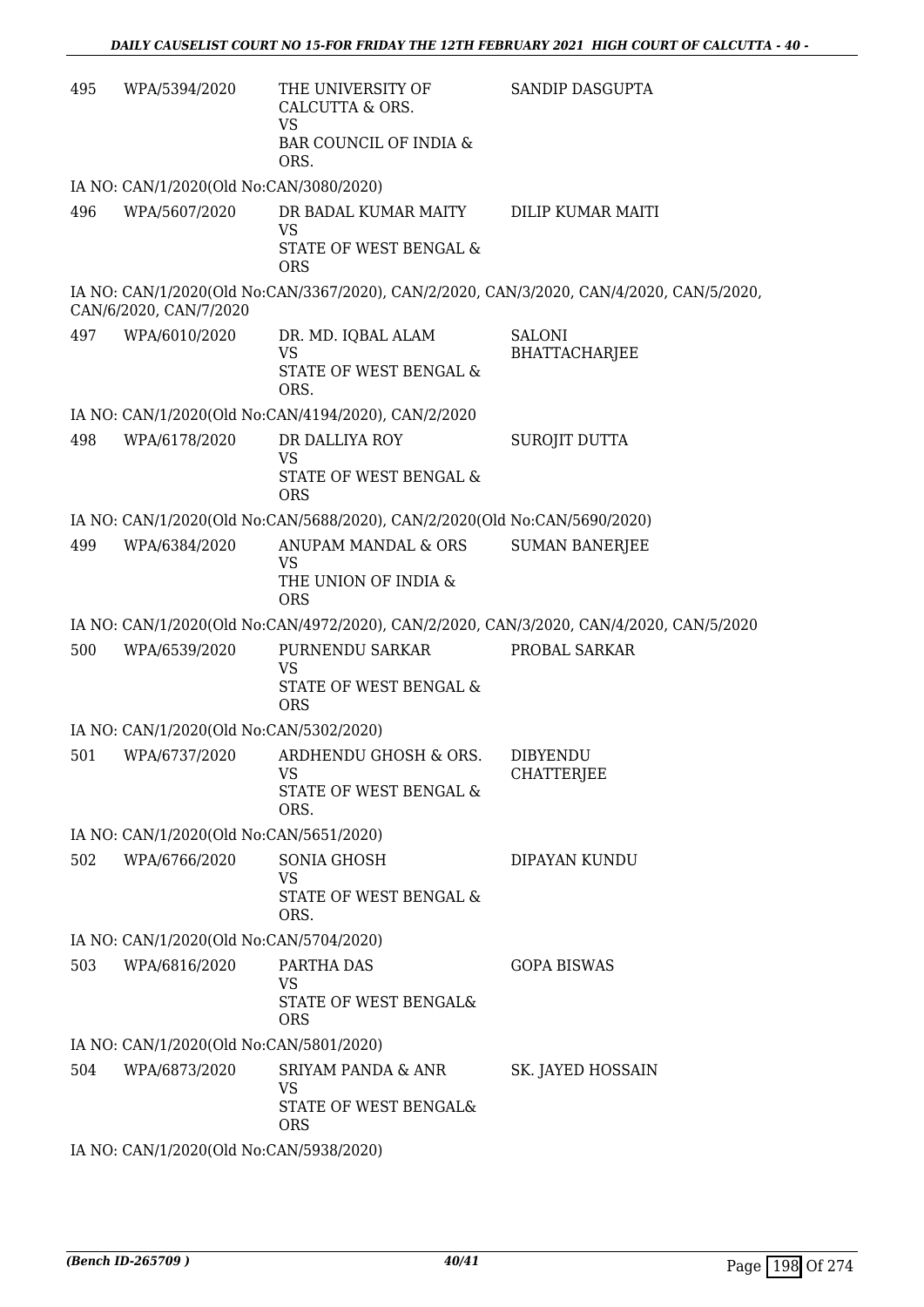### *DAILY CAUSELIST COURT NO 15-FOR FRIDAY THE 12TH FEBRUARY 2021 HIGH COURT OF CALCUTTA - 41 -*

| 505 | WPA/7058/2020        | <b>TANMOY DAS</b><br>VS<br>State of West Bengal                        | AVINABA PATRA         |
|-----|----------------------|------------------------------------------------------------------------|-----------------------|
|     | IA NO: CAN/1/2020    |                                                                        |                       |
| 506 | WPA/7170/2020        | PRADIP SINGHA<br><b>VS</b><br>STATE OF WEST BENGAL<br>AND ORS.         | <b>BISWAJIT HAZRA</b> |
|     | IA NO: CAN/1/2020    |                                                                        |                       |
| 507 | WPA/7296/2020        | ABDUL KADIR ZILANI<br><b>VS</b><br>State of West Bengal                | ROBIUL ISLAM          |
|     | IA NO: CAN/1/2020    |                                                                        |                       |
| 508 | WPA/7297/2020        | <b>SAMPA GAYAN</b><br>VS.<br>State of West Bengal                      | NILANJAN ADHIKARI     |
|     | IA NO: CAN/1/2020    |                                                                        |                       |
| 509 | WPA/9281/2020        | <b>JOYDEEP SIL</b><br><b>VS</b><br>Union of India AND ORS              | DIPANJAN KUNDU        |
|     | IA NO: CAN/1/2021    |                                                                        |                       |
| 510 | CPAN/66/2021         | <b>SUSMITA SARDAR</b><br><b>VS</b><br>dr. ratna chakraborty            | SK. SAHJAHAN ALI      |
|     | wt511 WPA/11294/2020 | <b>SUSMITA SARDAR</b><br><b>VS</b><br>STATE OF WEST BENGAL<br>AND ORS. | SHJAHAN ALI           |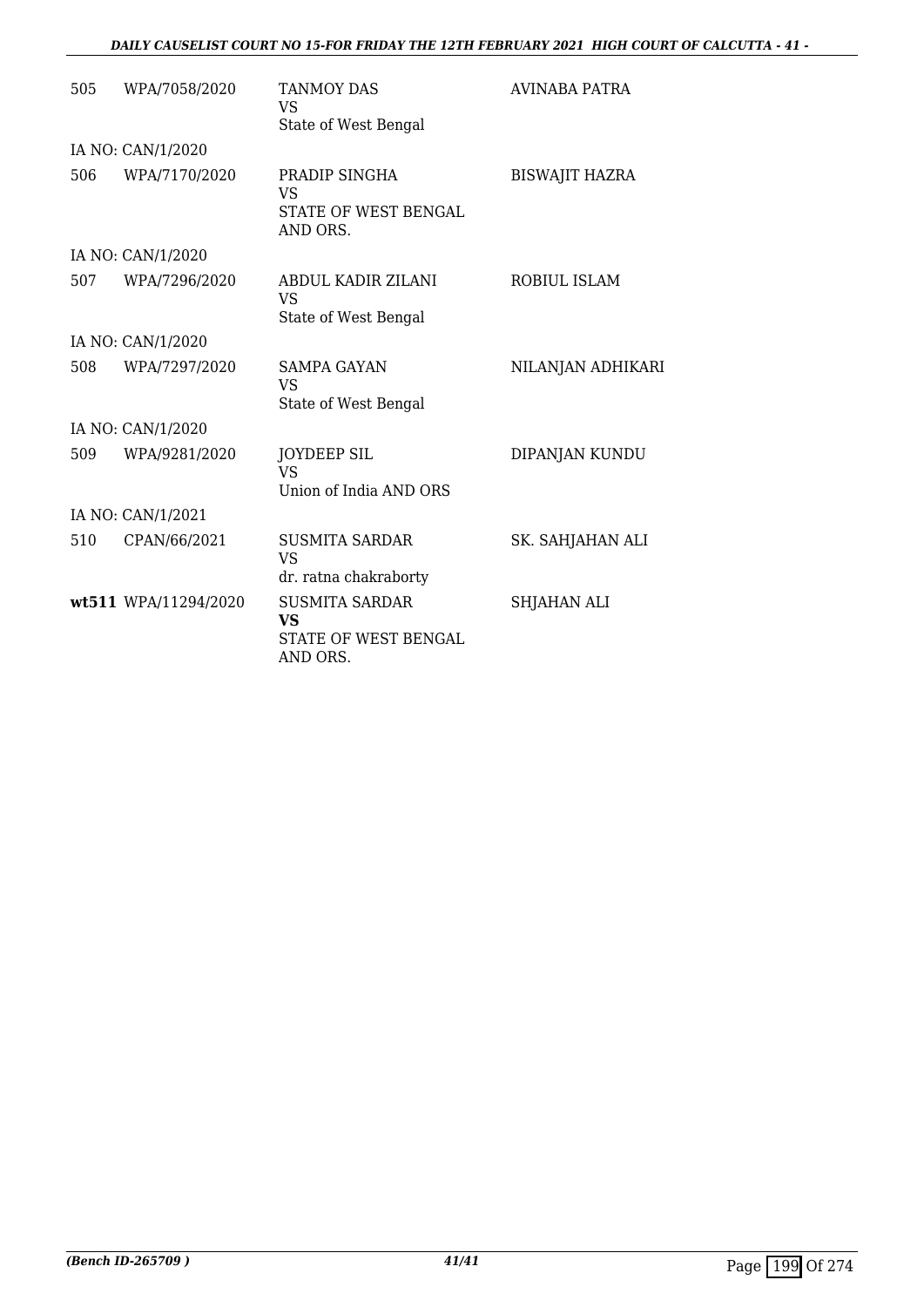

# In The High Court at Calcutta

## **Appellate Side**

**DAILY CAUSELIST For Friday The 12th February 2021**

### **COURT NO. 19**

**SINGLE BENCH (SB - VIII)**

**AT 10:45 AM**

### **HON'BLE JUSTICE SHAMPA SARKAR**

### **(VIA VIDEO CONFERENCE) ON AND FROM MONDAY, THE 11TH JANUARY, 2021 - ADMISSION AND HEARING OF CIVIL REVISION APPLICATIONS AND APPLICATIONS UNDER ARTICLE 227 OF THE CONSTITUTION INCLUDING APPLICATIONS CONNECTED THERETO [EXCLUDING CIVIL REVISIONS ARISING OUT OF TESTAMENTARY AND EJECTMENT / EVICTION SUITS AND PUBLIC PREMISES (UNAUTHORISED OCCUPANTS) ACT, 1971**

**SPECIAL NOTE : TODAY "UPON MENTIONING" MATTERS WILL BE TAKEN UP FIRST. THEREAFTER "NEW MOTION" WILL BE TAKEN UP.**

**IF 'HEARING' MATTERS ARE EXHAUSTED, THERAFTER 'MOTION' WILL BE TAKEN UP.**

**NOTE : MENTIONING ONLY ON MONDAYS AT THE FIRST SITTING OF THE COURT.**

### **NOTE: MATTERS WILL BE TAKEN UP THROUGH PHYSICAL HEARING ONLY WHEN BOTH THE PARTIES ARE AGREED.**

|                |                      | <b>NEW MOTION</b>                                                                                        |                   |  |
|----------------|----------------------|----------------------------------------------------------------------------------------------------------|-------------------|--|
| 1              | CO/2874/2018         | <b>ABHISHEK PARIA</b><br>VS.<br>NUPUR PARIA & ANR                                                        | SWARUPA GHOSH     |  |
| $\overline{2}$ | CO/394/2020          | <b>JOYDEB BISWAS</b><br>VS<br>LAXMI PRASAD MITRA                                                         | SAPTARSHI BASU    |  |
| 3              | CO/221/2021<br>(NTW) | SRI SRI BANESWAR JEW<br>REP BY ITS TRUST AND<br>SHEBAIT NAYAN RANJAN<br>MUKHERJEE<br>VS<br>NO OPPOSITION | KOEL SARKAR       |  |
| 4              | CO/260/2021          | PRATIK SUREKA<br>VS<br>KIRAN SUREKA NEE<br><b>AGARWAL AND ANR</b>                                        | TRIPTI PANDEY     |  |
| 5              | CO/263/2021          | SHEFALI DAS<br>VS<br><b>ASUTOSH ROY</b>                                                                  | <b>MIR ANOWAR</b> |  |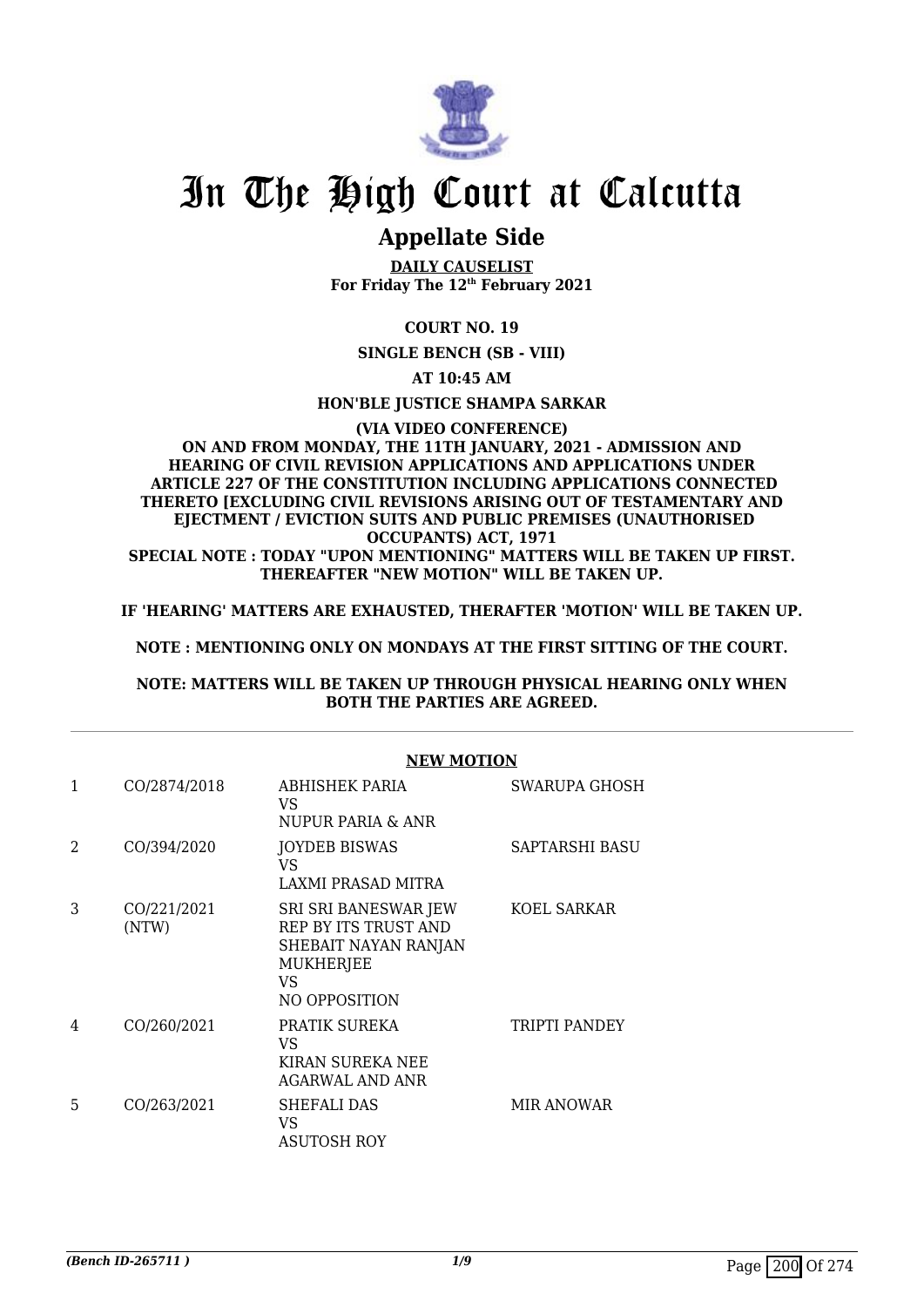| 6  | CO/264/2021 | <b>INDER SINGH HURA</b><br>VS<br><b>SMT SARANJIT KAUR</b>                                                                    | SAJAL KUMAR GHOSH              |
|----|-------------|------------------------------------------------------------------------------------------------------------------------------|--------------------------------|
| 7  | CO/266/2021 | <b>BHUTTU SEKH</b><br>VS<br>JAYED HOSSAIN ANR ORS                                                                            | <b>ANIRBAN DAS</b>             |
| 8  | CO/268/2021 | DEBASREE DE<br>VS<br>DIPANKAR DEY                                                                                            | <b>SAILEN NASKAR</b>           |
| 9  | CO/269/2021 | SAMIM SULTANA AND ANR<br>VS<br><b>SREELEKHA</b><br>SINHA(KARMAKAR)                                                           | MAHAMMAD<br><b>MAHMUD</b>      |
| 10 | CO/270/2021 | SWIFT FREIGHT(INDIA) PVT.<br><b>LTD</b><br><b>VS</b><br>M/S JINDAL<br>INTERNATIONAL(INDIA)<br><b>AND ANR</b>                 | AMRITA PANJA<br><b>MOULICK</b> |
| 11 | CO/271/2021 | SRI SRI ISWAR LAXMI<br>NARAYAN JEW THAKUR<br>VS<br>PANCHUGOPAL LAXMAN<br><b>AND ORS</b>                                      | <b>SUKANTA DAS</b>             |
| 12 | CO/272/2021 | SHRIMATI SANDHYA RANI<br><b>BHOWMIK</b><br>VS<br><b>GITA RANI KAR AND ORS</b>                                                | ANITRA SHANKAR<br><b>ROY</b>   |
| 13 | CO/273/2021 | KAJI KAMAL AND ANR<br><b>VS</b><br>BADRUDDIN SUJAT KAJI<br><b>AND ORS</b>                                                    | Sandip Kundu                   |
| 14 | CO/274/2021 | <b>GOUTAM KUMAR BISWAS</b><br><b>VS</b><br>OSMITA MITRA AND ORS                                                              | <b>KUSHAL PAUL</b>             |
| 15 | CO/275/2021 | UCO BANK<br><b>VS</b><br>PIJUSH KANTI NASKAR AND<br><b>ANR</b>                                                               | SACHETAN GHOSH                 |
| 16 | CO/276/2021 | <b>REZINA KHATUN</b><br>VS<br>RAIBUL KARIM                                                                                   | SNIGDHA SAHA                   |
| 17 | CO/278/2021 | FORWARD SEAMEN UNION<br>AND ANR<br>VS<br><b>NARESH BHIKU</b><br>BIRWADKAR@NARESH<br><b>BHIKU BIRDWAKAR AND</b><br><b>ORS</b> | ASHISH KUMAR<br>MUKHERJEE      |
| 18 | CO/280/2021 | PRASANTA CHOWDHURY<br>AND ANR<br><b>VS</b><br>MADAN DAS AND ORS                                                              | <b>SOUMO CHAUDHURY</b>         |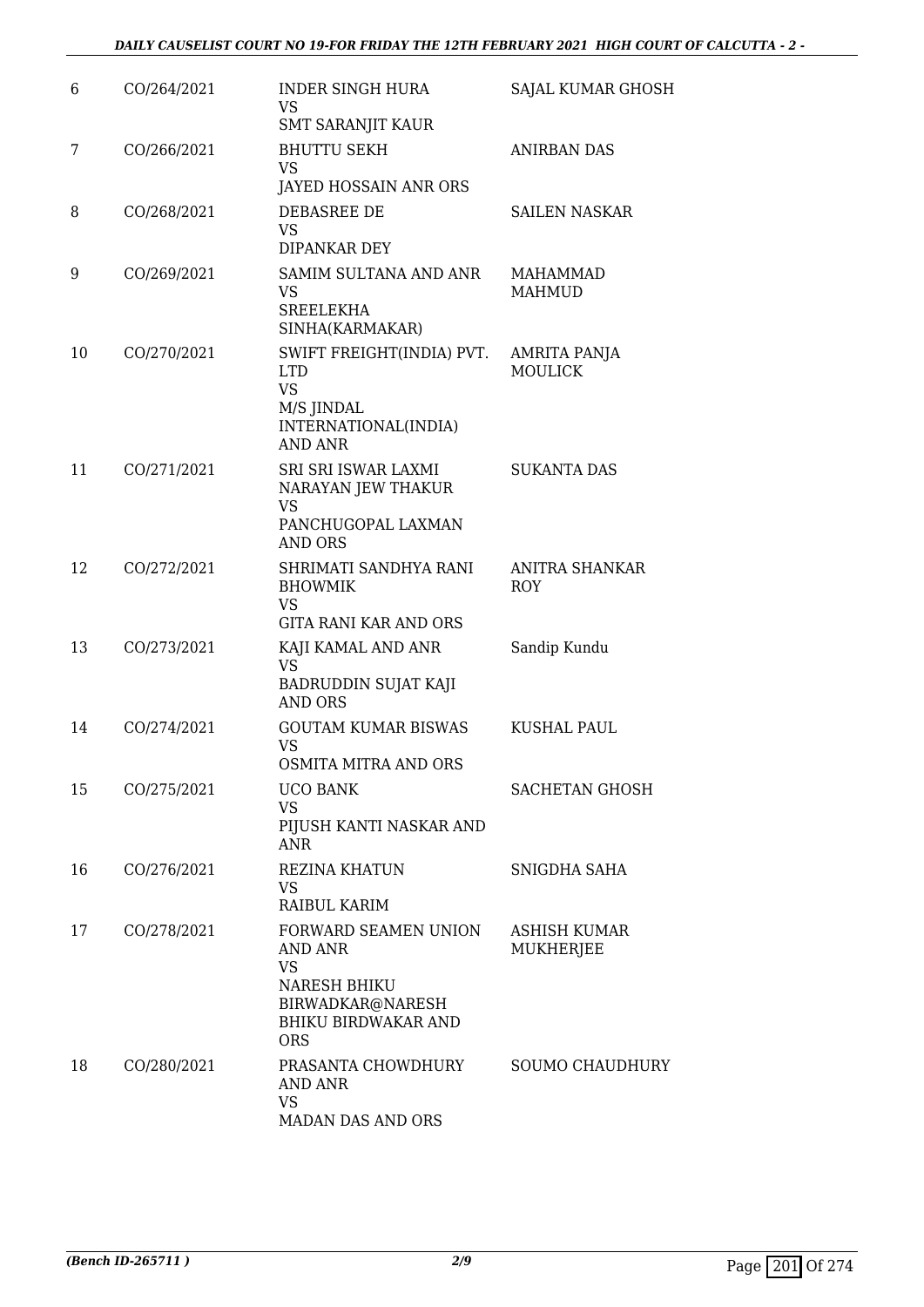| 19 | CO/281/2021 | NURJAMAL SK AND ORS<br>VS.<br>SABAYIT, DIPENDRA                | MD HAFIJ ALI                        |
|----|-------------|----------------------------------------------------------------|-------------------------------------|
|    |             | <b>NARAYAN ROY</b>                                             |                                     |
| 20 | CO/282/2021 | BIPULANANDA PANDA<br>VS<br>SHYAM SUNDAR SASMAL                 | RABINDRA NATH<br><b>DATTA</b>       |
| 21 | CO/284/2021 | AND ORS<br><b>TAPAS DAS</b>                                    | <b>URBI ROY</b>                     |
|    |             | VS.                                                            |                                     |
|    |             | BAJORIA APPLIANCES PVT.<br><b>LTD</b>                          |                                     |
| 22 | CO/285/2021 | SOUTH CITY PROJECTS<br>KOLKATA LIMITED AND<br><b>ANOTHER</b>   | SAPTARSHI<br>MUKHERJEE              |
|    |             | VS.<br>AXIS BANK LIMITED AND<br><b>OTHERS</b>                  |                                     |
| 23 | CO/286/2021 | CHITRA ADHIKARI SHROFF<br>VS                                   | ANINDYA HALDER                      |
|    |             | <b>GAUTAM SHROFF</b><br>@GAUTAM ROY GOVIND<br><b>SHROFF</b>    |                                     |
| 24 | CO/287/2021 | JOYDEV MONDAL AND ORS<br><b>VS</b><br>JAYANTA ROY AND ORS      | <b>MRINAL KANTI</b><br><b>GHOSH</b> |
| 25 | CO/288/2021 | <b>GUNJAN JAISWAL</b><br><b>VS</b>                             | DIANA GHOSH<br><b>DASTIDAR</b>      |
| 26 | CO/289/2021 | SANJAY JAISWAL<br>ARUP SEN AND ORS                             | DEBJANI SENGUPTA                    |
|    |             | <b>VS</b><br>THE ARCH BISHOP OF<br><b>CALCUTTA AND ORS</b>     |                                     |
| 27 | CO/291/2021 | <b>MANOJ YADAV</b><br>VS<br><b>FORWARD SEAMENS</b>             | <b>ASHIS KUMAR</b><br>MUKHERJEE     |
|    |             | UNION OF INDIAN AND ORS                                        |                                     |
| 28 | CO/294/2021 | KALPANA BANERJEE AND<br><b>ORS</b><br><b>VS</b>                | SUMITAVA<br><b>CHAKRABORTY</b>      |
| 29 | CO/295/2021 | ASHOK AGARWAL AND ORS<br><b>NEWTON DAS</b>                     | DIPAK KUMAR                         |
|    |             | <b>VS</b><br>M/S ANIMA ENTERPRISES<br><b>AND ORS</b>           | <b>CHAKRABORTI</b>                  |
| 30 | CO/296/2021 | SEFALI ROY AND ORS<br>VS.<br>MAHALAYA HALDAR AND<br><b>ORS</b> | <b>Bidyut Baran Biswas</b>          |
| 31 | CO/297/2021 | VIKASH NAGELIA<br>VS                                           | <b>SURYANEEL DAS</b>                |
|    |             | REGISTRAR, INCOME TAX<br>APPELLATE TRIBUNAL                    |                                     |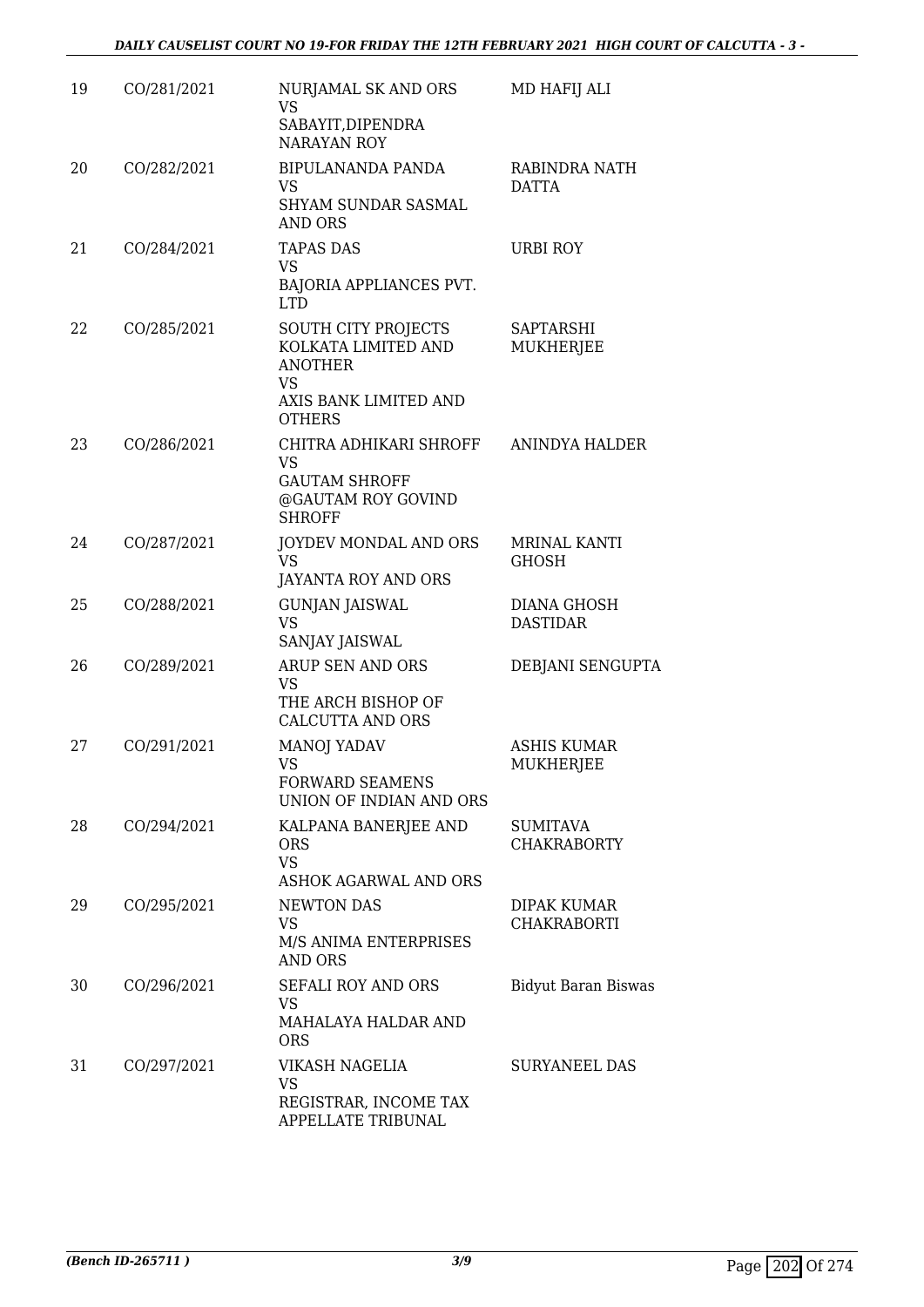| 32 | CO/299/2021 | <b>ATASI GHOSH AND ORS</b><br>VS<br>NILANJANA CHAKRABORTY                                                           | <b>SASWATI</b><br><b>CHATTERJEE</b> |
|----|-------------|---------------------------------------------------------------------------------------------------------------------|-------------------------------------|
| 33 | CO/301/2021 | <b>SUKDEB BARMAN</b><br><b>VS</b><br>KAKALI BARMAN (MANNA)                                                          | Kaustav Bhattacharya                |
| 34 | CO/302/2021 | <b>BHAGIRATH ROY</b><br>VS<br>ANITA BISWAS AND ANR                                                                  | <b>BIMLESH KUMAR</b><br>JAIN        |
| 35 | CO/303/2021 | PROVAT SAHA AND ORS<br>VS.<br>SOMA GHOSH AND ORS                                                                    | B.K. SANTRA                         |
| 36 | CO/306/2021 | SHYAMA PRASAD BANGAL<br>AND ORS<br>VS<br>PHANI BHUSAN MANIK<br><b>AND ORS</b>                                       | <b>SUKANTA DAS</b>                  |
| 37 | CO/307/2021 | WINSHER TIE-UP PRIVATE<br>LTD AND ANR<br><b>VS</b><br>M/S GTR COMPANY<br>PRIVATE LTD AND ORS                        | <b>ARNAB SARDAR</b>                 |
| 38 | CO/312/2021 | TARAPADA MAL AND ORS<br><b>VS</b><br><b>ASIT MAL AND ORS</b>                                                        | PRANTICK GHOSH                      |
| 39 | CO/313/2021 | MRINAL KANTI GIRI<br>VS<br>SRIMAYTA ALOKA GIRI AND<br><b>ANR</b>                                                    | AMIT BARAN DASH                     |
| 40 | CO/315/2021 | NIRMAL CHANDRA<br>MONDAL @ NIRMAL<br>MONDAL AND OTHERS<br><b>VS</b><br>ADITI GOSWAMI AND<br><b>OTHERS</b>           | ARUP KRISHNA DAS                    |
| 41 | CO/319/2021 | ABDUL HAMID LASKAR<br>VS<br>M/S A S CONSTRUCTION<br>AND OTHERS                                                      | <b>MOBAIDUR HOSSAIN</b>             |
| 42 | CO/321/2021 | M/S TIGER ENTERPRISES<br>AND ANOTHER<br><b>VS</b><br>LEARNED CERTIFICATE<br>OFFICER SOUTH 24<br>PARGANASAND ANOTHER | <b>ALOTRIYA</b><br>MUKHERJEE        |
| 43 | CO/322/2021 | <b>SMT MOUSUMI BISWAS</b><br>VS<br><b>SUBIR BISWAS</b>                                                              | <b>GOUTAM KR BOSE</b>               |
| 44 | CO/325/2021 | SUPRIYA PRADHAN AND<br><b>ORS</b><br><b>VS</b><br><b>SHYAMAL KUMAR</b><br>PRADHAN AND ORS                           | <b>SUDIP KUMAR MAITI</b>            |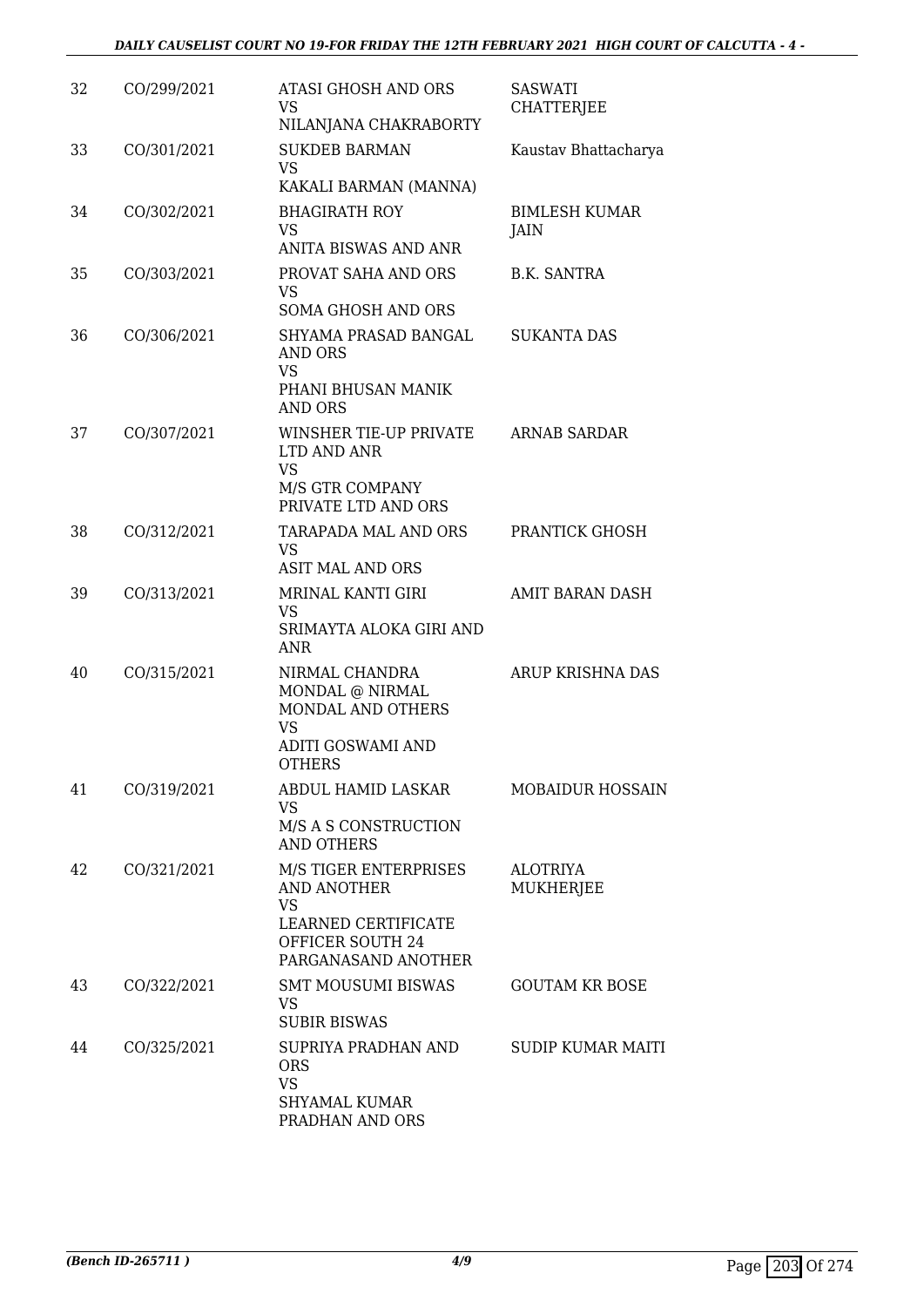| 45 | CO/330/2021           | CLEARMEDI HEALTH CARE<br>PRIVATE LIMITED<br>VS                                                                                  | <b>SOMNATH ROY</b><br><b>CHOWDHURY</b>    |
|----|-----------------------|---------------------------------------------------------------------------------------------------------------------------------|-------------------------------------------|
|    |                       | THE SECRETARY,<br>CHIKITSABORTI UDDYOG                                                                                          |                                           |
| 46 | CO/332/2021           | <b>MANJU MAHATO</b><br>VS<br><b>BAIJNATH MAHATO</b>                                                                             | <b>SOMNATH ROY</b><br><b>CHOWDHURY</b>    |
| 47 | CO/333/2021           | RATAN CHANDRA DUTTA<br><b>VS</b>                                                                                                | <b>SIBSANKAR</b><br><b>BVANDYOPADHYAY</b> |
| 48 | CO/338/2021           | PRATIMA ROY AND OTHERS<br><b>SUBRATA PAL</b><br>VS                                                                              | kajal ray                                 |
| 49 | CO/343/2021           | <b>RANU BALA DAS</b><br>DULICHAND AUTO SALES<br>PVT. LIMITED AND ORS<br><b>VS</b><br>HDFC BANK LIMITED AND<br>ANR               | KAUSHIK BISWAS                            |
| 50 | CO/344/2021           | SANIYA BAHIRWANI (NEE<br><b>AGARWAL)</b><br><b>VS</b>                                                                           | <b>ANIMESH PAUL</b>                       |
|    |                       | VARUN BAHIRWANI                                                                                                                 |                                           |
|    |                       | <b>ADJOURNED MOTIONS</b>                                                                                                        |                                           |
| 51 | CO/49/2021            | <b>MAA PARVATI TRAVELS</b><br>PROP. DILIP KUMAR AND<br>ANR<br><b>VS</b><br>M/S. NILACHAL IRON AND<br>POWER LTD AND ORS          | <b>SK SHAMIM AKHTER</b>                   |
| 52 | CO/164/2021           | SHYAMALI SAHA AND ANR<br><b>VS</b><br><b>SHYAMAL KUNDU</b>                                                                      | <b>SAGARMAY GHOSH</b>                     |
| 53 | CO/202/2021           | ASIT MONDAL AND ANR<br>VS 7<br>SUBHENDU KHANARA AND<br><b>ORS</b>                                                               | <b>MANO</b><br><b>CHAKRABORTY</b>         |
| 54 | CO/218/2021           | <b>ECCHA MONDAL</b><br><b>VS</b><br>JAMIR ALI MONDAL                                                                            | <b>GENIYA MUKHERJEE</b>                   |
|    |                       | <b>FOR HEARING</b>                                                                                                              |                                           |
| 55 | CO/3255/2018          | SK SAHABUDDIN                                                                                                                   | SHAHZAMAL HAZRA                           |
|    |                       | VS<br>THE CHIEF EXECUTIVE<br>OFFICER BOARD OF AUQAF<br>WB                                                                       |                                           |
| 56 | CO/1536/2020<br>(NTW) | <b>MINOR KHANDEKAR</b><br>TAMANNA KHATUN REP. BY<br>KHANDEKAR MOHINUDDIN<br><b>HOSSAIN</b><br><b>VS</b><br>SK KASEM ALI AND ORS | SARBANANDA<br><b>SANYAL</b>               |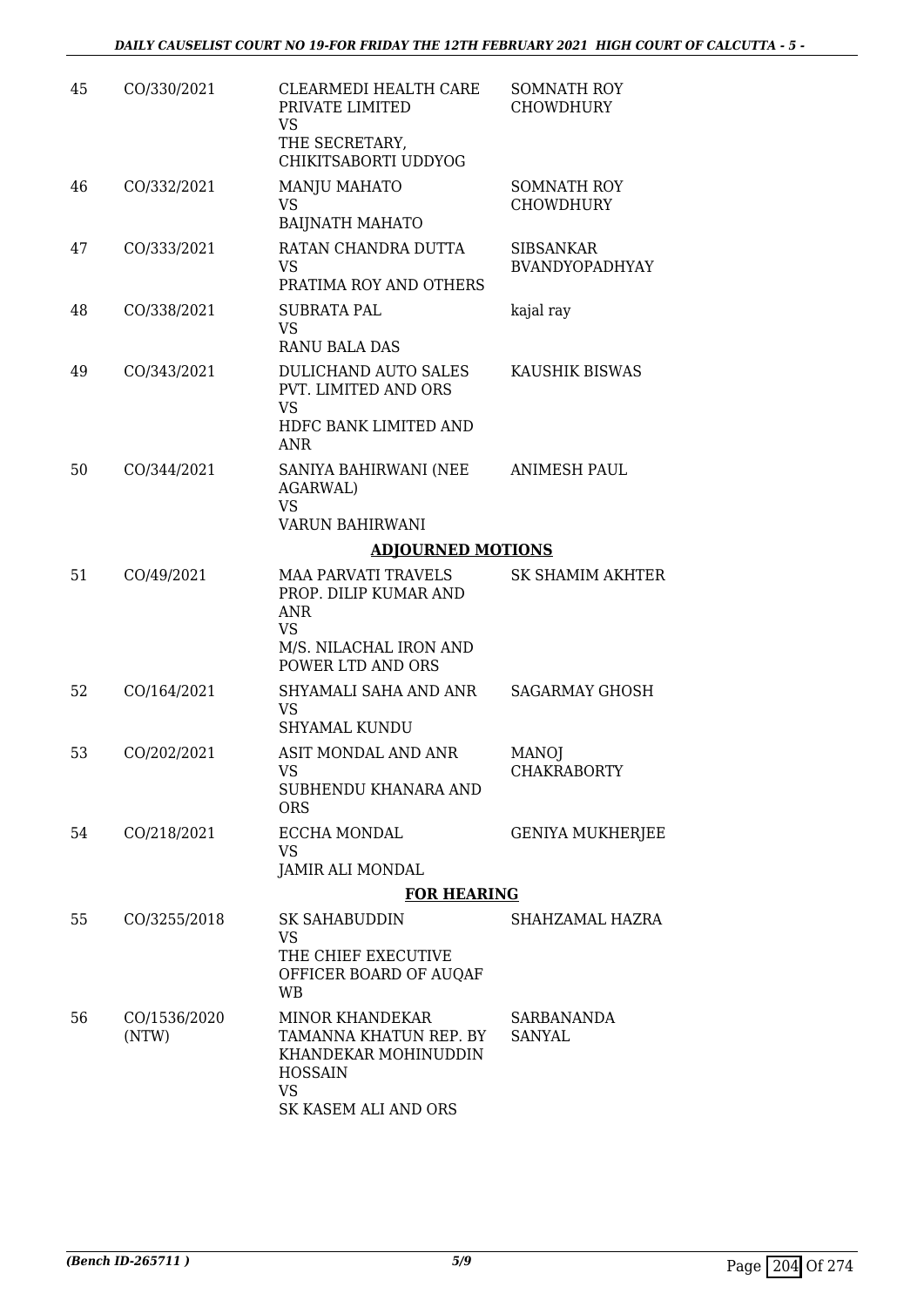| 57 | CO/102/2021                              | ASHOK BAGUI AND ORS<br>VS                                                                           | ANIRUDDHA MITRA                                                                         |
|----|------------------------------------------|-----------------------------------------------------------------------------------------------------|-----------------------------------------------------------------------------------------|
|    |                                          | PINTU GHOSH                                                                                         |                                                                                         |
| 58 | CO/139/2021<br>(3:45 P.M.)               | RAYEES ALAM<br>VS                                                                                   | <b>IFTEKAR MUNSHI</b>                                                                   |
|    |                                          | M/S GANGES GARDEN<br>REALTORS PVT LTD AND<br><b>ORS</b>                                             |                                                                                         |
|    |                                          | <b>APPLICATION</b>                                                                                  |                                                                                         |
|    |                                          | (AT 2:00 P.M.)                                                                                      |                                                                                         |
| 59 | CO/809/2009                              | JAGANNATH MAITY & ORS<br>VS<br><b>BISWAMAYEE GOLAYA &amp;</b><br><b>ORS</b>                         | SHAHJAHAN ALI<br><b>KHAN</b>                                                            |
|    | IA NO: CAN/1/2020, CAN/2/2020            |                                                                                                     |                                                                                         |
| 60 | CO/4189/2012                             | RAJESH NARAYAN & ANR<br><b>VS</b>                                                                   | <b>DEBLEENA</b><br><b>BHATTACHARYYA</b>                                                 |
|    |                                          | SMITA CHATTERJEE & ANR                                                                              |                                                                                         |
|    |                                          | No:CAN/660/2020), CAN/4/2020(Old No:CAN/665/2020)                                                   | IA NO: CAN/1/2015(Old No:CAN/654/2015), CAN/2/2015(Old No:CAN/655/2015), CAN/3/2020(Old |
| 61 | CO/2490/2016                             | <b>SWAPNA PAUL</b>                                                                                  | M. SASMAL                                                                               |
|    |                                          | <b>VS</b><br>SANJIB MALLICK                                                                         |                                                                                         |
| 62 | CO/3714/2016                             | KALAKUNJ PROPERTIES PVT S M HASSAN<br>LTD & ORS<br><b>VS</b><br>MS SHAHANAZ PARVEEN &<br><b>ORS</b> |                                                                                         |
|    | IA NO: CAN/1/2021                        |                                                                                                     |                                                                                         |
| 63 | CO/3589/2017                             | M/S. DUTTA LAHIRI AND<br><b>COMPANY</b><br><b>VS</b><br><b>SMT RATNA SUR</b>                        | KUSHAL CHATTERJEE                                                                       |
|    | IA NO: CAN/3/2020                        |                                                                                                     |                                                                                         |
| 64 | CO/963/2018                              | MRIGANKA SHEKHAR<br><b>MONDAL</b><br><b>VS</b><br><b>GOURI BALA MAJHI &amp; ORS</b>                 | ARITRA SHANKAR<br><b>RAY</b>                                                            |
|    | IA NO: CAN/1/2020                        |                                                                                                     |                                                                                         |
| 65 | RVW/275/2019                             | DR. ABHIJIT GHOSH<br><b>VS</b><br>DR. JOYITA GHOSH (NEE<br>CHATTERJEE)                              | CHHANDAK DUTTA                                                                          |
|    |                                          | IA NO: CAN/1/2019(Old No:CAN/11439/2019), CAN/2/2019(Old No:CAN/11446/2019)                         |                                                                                         |
| 66 | CO/416/2019                              | OM PRAKASH JHAWAR<br>VS<br>KANA DUTTA & ORS.                                                        | REEMA COOMAR                                                                            |
|    | IA NO: CAN/1/2019(Old No:CAN/12275/2019) |                                                                                                     |                                                                                         |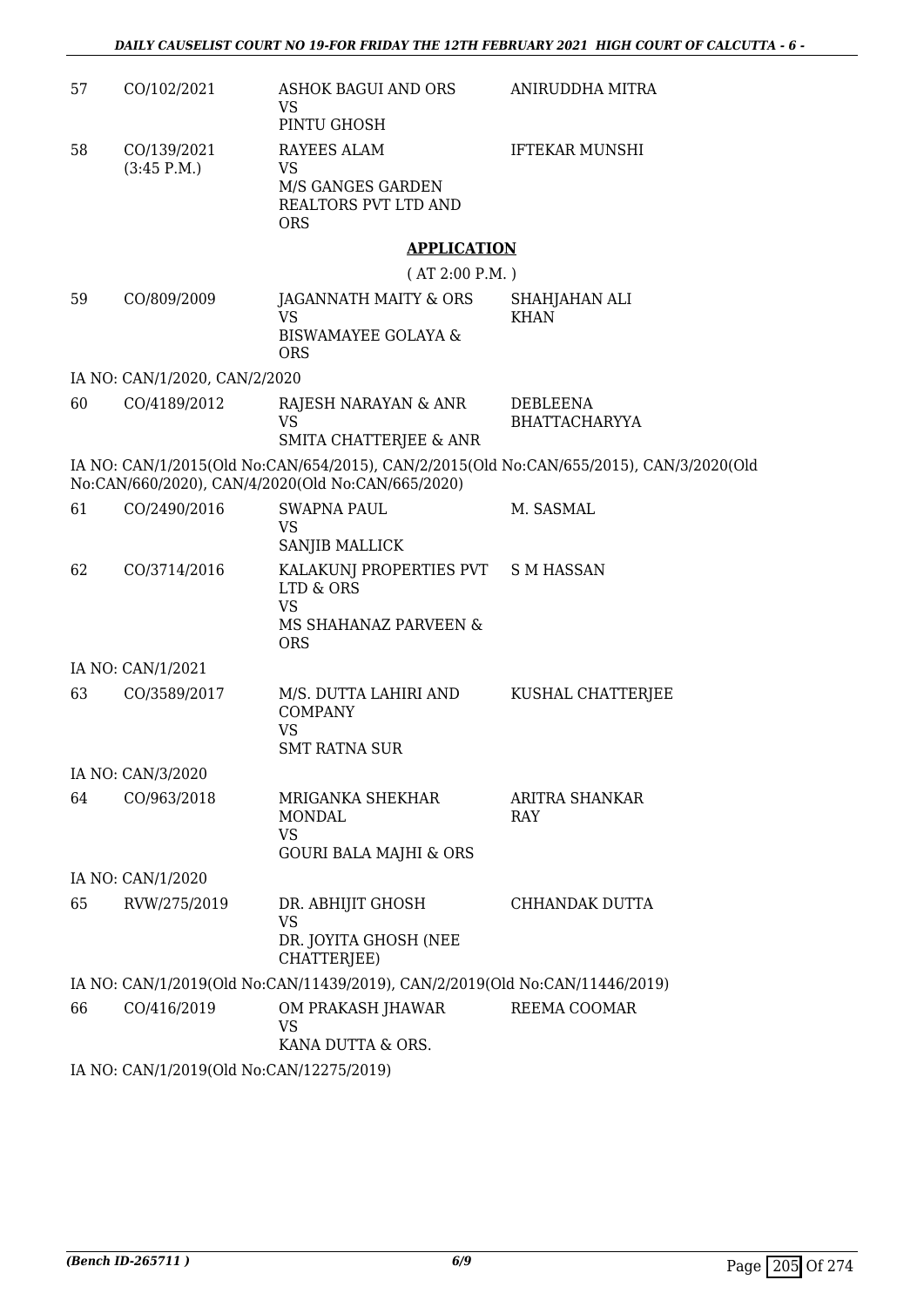| 67 | CO/849/2019                               | <b>ARUP NATH</b><br><b>BHATTACHARYYA</b><br>VS<br>DURGA MULLICK & ORS                  | <b>SAYANI DAS</b>                    |
|----|-------------------------------------------|----------------------------------------------------------------------------------------|--------------------------------------|
|    |                                           | IA NO: CAN/1/2019(Old No:CAN/4872/2019), CAN/3/2019(Old No:CAN/12200/2019)             |                                      |
| 68 | CO/2120/2019                              | <b>RINA MALLICK</b><br>VS<br>ASHIM KUMAR GANGULY @<br><b>GANGOPADHYAY &amp; ORS</b>    | DIPTYENDU KUMAR<br><b>PAL</b>        |
|    | IA NO: CAN/1/2019(Old No:CAN/8670/2019)   |                                                                                        |                                      |
| 69 | CO/3381/2019                              | <b>BIJOY SHEE &amp; ORS</b><br><b>VS</b>                                               | <b>MAHAMMAD</b><br><b>MAHMUD</b>     |
|    |                                           | <b>GOUR SHEE &amp; ORS</b>                                                             |                                      |
|    |                                           | IA NO: CAN/1/2020(Old No:CAN/1087/2020), CAN/2/2020(Old No:CAN/1089/2020)              |                                      |
| 70 | CO/3398/2019                              | DEBOTOSH GHOSH<br><b>VS</b><br><b>UCO BANK</b>                                         | <b>SOMNATH</b><br>MUKHERJEE          |
|    | IA NO: CAN/1/2019(Old No:CAN/11726/2019)  |                                                                                        |                                      |
| 71 | CO/3538/2019                              | <b>GAYATREE BANIK &amp; ORS.</b><br><b>VS</b>                                          | ABHIJIT SINGHA RAY                   |
|    |                                           | AJIT NASKAR @ AJIT KR.<br>NASKAR & ANR.                                                |                                      |
|    | IA NO: CAN/1/2020, CAN/2/2020             |                                                                                        |                                      |
| 72 | CO/3664/2019                              | <b>SAILEN SARKAR</b><br>VS<br>RATHINDRA NATH GAYEN &<br><b>ORS</b>                     | <b>DILIP KUMAR</b><br><b>SHYAMAL</b> |
|    | IA NO: CAN/1/2020                         |                                                                                        |                                      |
| 73 | CO/3789/2019                              | M/S. SHREE SANKAR<br><b>SERVICE STATION</b><br>VS<br>KOTAK MAHINDRA BANK<br>LTD. & ORS | SK. MASOOM ALI                       |
|    |                                           | IA NO: CAN/1/2020(Old No:CAN/4545/2020), CAN/2/2020(Old No:CAN/4547/2020)              |                                      |
| 74 | CO/3812/2019                              | ARUP GOSWAMI<br>VS<br>SUCHANDA GOSWAMI                                                 | <b>AMITABHA GHOSH</b>                |
|    | IA NO: CAN/1/2020(Old No:CAN/1009/2020)   |                                                                                        |                                      |
| 75 | CO/4175/2019                              | APEEJAY SURENDRA PARK<br><b>HOTELS LTD</b><br><b>VS</b><br><b>M/S TRINCUS</b>          | <b>BISWAJIT KUMAR</b>                |
|    | IA NO: CAN/1/2020(Old No:CAN/2629/2020)   |                                                                                        |                                      |
| 76 | CO/4195/2019                              | <b>HASINA BIBI</b>                                                                     | NEMAI CHANDRA                        |
|    |                                           | VS<br>SIBU PRASAD DAS & ANR                                                            | BETAL                                |
|    | IA NO: CAN/1/2020                         |                                                                                        |                                      |
| 77 | CO/4358/2019                              | SHYAMAL KUMAR PAL<br><b>VS</b><br><b>SWETA PAL &amp; ORS</b>                           | ARINDAM PAUL                         |
|    | IA NO: CAN/1/2020, CAN/2/2020, CAN/3/2021 |                                                                                        |                                      |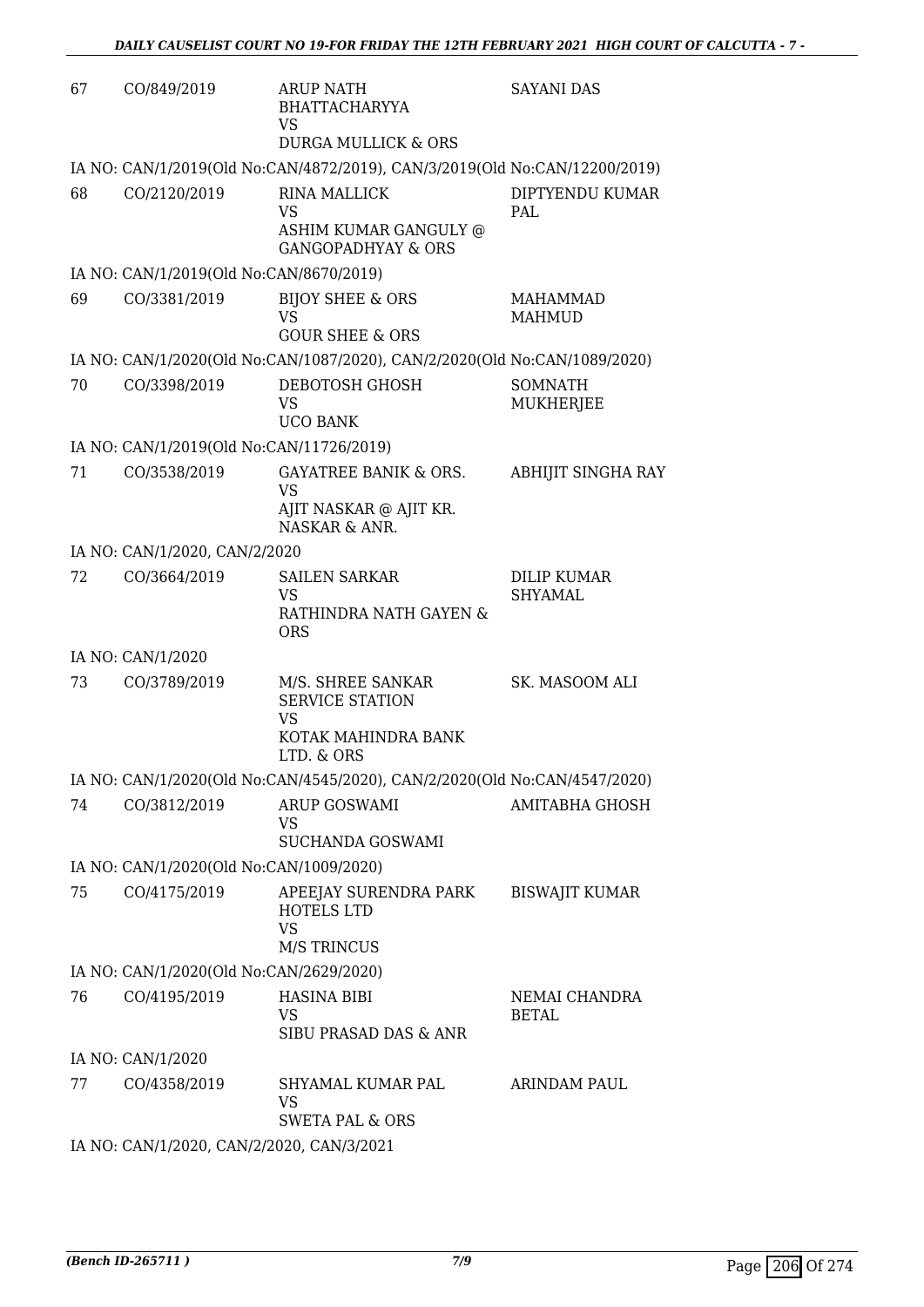### *DAILY CAUSELIST COURT NO 19-FOR FRIDAY THE 12TH FEBRUARY 2021 HIGH COURT OF CALCUTTA - 8 -*

| 78   | RVW/42/2020                             | JIBAN KRISHNA BANIK<br>VS<br>KANIKA SAHA                                                     | <b>ABHIJIT BORAL</b>            |
|------|-----------------------------------------|----------------------------------------------------------------------------------------------|---------------------------------|
| wt79 | CO/2877/2018                            | <b>JIBAN KRIHSNA BANIK</b><br><b>VS</b><br><b>PUSPA RANI DAS</b>                             | ABHIJIT BORAL                   |
| 80   | CO/437/2020                             | JAGAT SINGH DUGAR<br><b>VS</b><br>SAJJAN KUMAR AGARWAL                                       | <b>FALGUNI</b><br>BANDYOPADHYAY |
|      | IA NO: CAN/1/2021                       |                                                                                              |                                 |
| 81   | CO/489/2020                             | THE COMMISSIONER OF<br>WAKFS, WEST BENGAL<br><b>VS</b><br><b>SYED AMIRUL ISLAM &amp; ORS</b> | ABU SIDDIQUE<br><b>MALLIK</b>   |
|      | IA NO: CAN/1/2021                       |                                                                                              |                                 |
| 82   | CO/566/2020                             | <b>MADHURI SHAW</b><br>VS<br>INDIRA KUMARI SHAW                                              | DILIP KUMAR<br>MANDAL           |
|      |                                         | IA NO: CAN/1/2020(Old No:CAN/2906/2020), CAN/2/2021                                          |                                 |
| 83   | CO/999/2020                             | <b>SUNIL KUMAR</b><br><b>VS</b><br>HDFC BANK LTD. & ORS                                      | MONOJIT CHATTERJE               |
|      | IA NO: CAN/1/2020                       |                                                                                              |                                 |
| 84   | CO/1073/2020                            | <b>SULATA DAS</b><br><b>VS</b>                                                               | <b>SANDIP DINDA</b>             |
|      | IA NO: CAN/1/2020                       | RANJIT KR. KALAPAHAR                                                                         |                                 |
| 85   | CO/1161/2020                            | ASHER ALI MONDAL                                                                             | DYTIMAN BANERJEE                |
|      |                                         | VS<br><b>INSAN ALI BISWAS &amp; ORS</b>                                                      |                                 |
|      | IA NO: CAN/1/2020(Old No:CAN/4792/2020) |                                                                                              |                                 |
| 86   | CO/1521/2020                            | <b>SUSHIL KUAMR BANERJEE</b><br>VS<br><b>BHABANI DASSI AND ORS</b>                           | ANIRUDDHA MITRA                 |
|      | IA NO: CAN/1/2021                       |                                                                                              |                                 |
|      |                                         | <b>CONTEMPT APPLICATION</b>                                                                  |                                 |
| 87   | WPCRC/273/2019                          | MAKHLUFAR<br>VS<br>SARASWATI NASKAR                                                          | SUDARSHAN GHOSH                 |
| wt88 | CPAN/457/2020                           | <b>MAKHLUFAR RAHAMAN</b><br>GAZI<br><b>VS</b><br>SARASWATI NASKAR                            | SUDARSHAN GHOSH                 |
|      | IA NO: CAN/1/2020                       |                                                                                              |                                 |
|      | wt89 WPA/1441/2018                      | MAKHLUFAR RAHAMAN<br>GAZI<br><b>VS</b><br>STATE OF WEST BENGAL &<br><b>ORS</b>               | SUDARSHAN GHOSH                 |
| 90   | CPAN/831/2019                           | <b>AZMAUL SK</b><br><b>VS</b><br>DIBYENDU SARKAR                                             | MD AHSANUZZAMAN                 |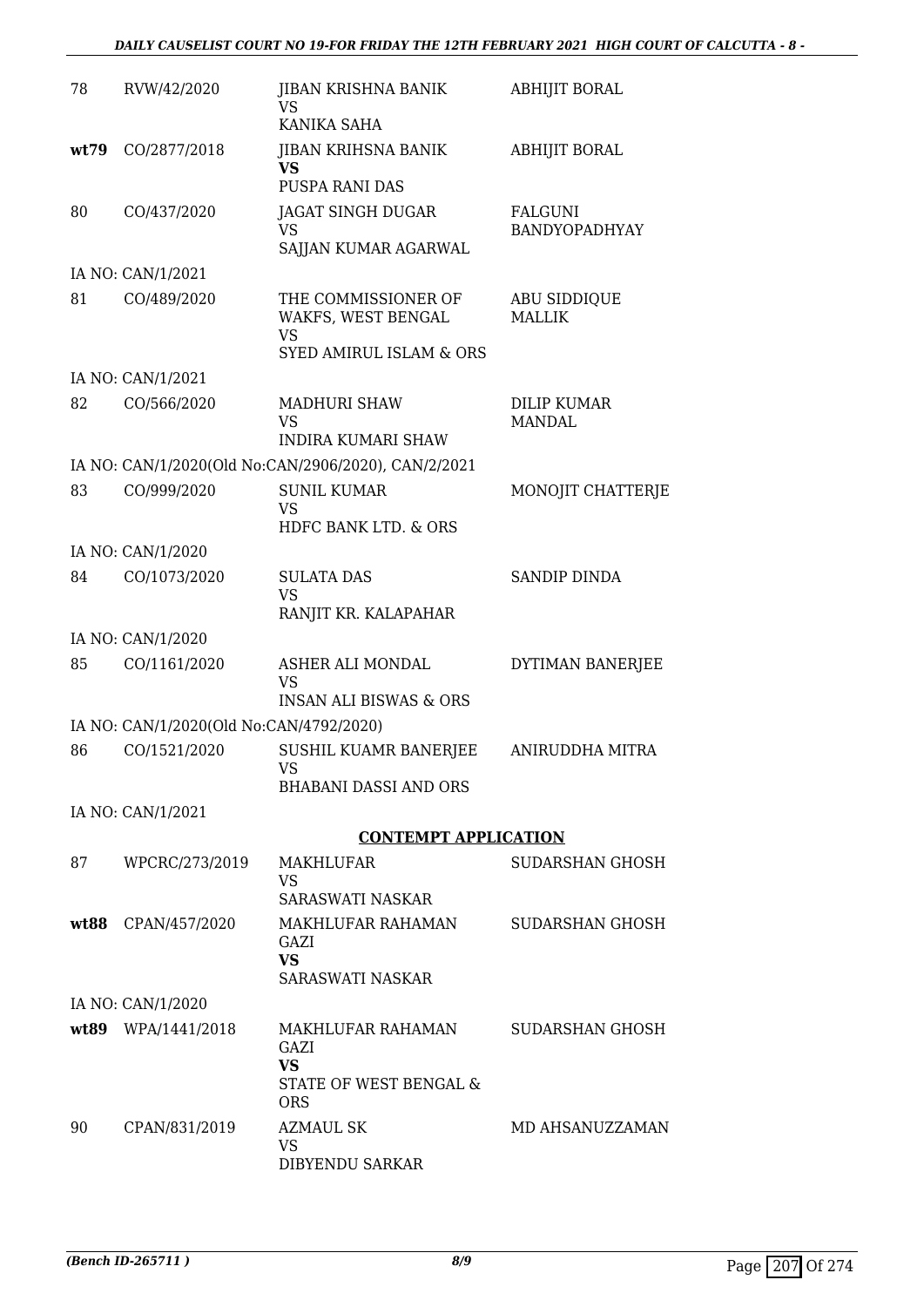|      | wt91 WPA/30452/2017                     | <b>AMAZUL SK</b><br>VS<br>STATE OF WEST BENGAL<br>&ORS                      | MD. AHSANUZZAMAN                      |
|------|-----------------------------------------|-----------------------------------------------------------------------------|---------------------------------------|
| 92   | CPAN/102/2020                           | <b>SHARMILA BOSE &amp; ORS</b><br>VS<br>HARENDRA SINGH                      | <b>SUROJIT ROY</b>                    |
|      | IA NO: CAN/1/2021                       |                                                                             |                                       |
|      | wt93 WPA/1267/2018                      | <b>SHARMILA BOSE &amp; ORS</b><br><b>VS</b><br>STATE OF WEST BENGAL<br>&ORS | <b>SASWATI GHOSH ROY</b>              |
|      | IA NO: CAN/4/2019(Old No:CAN/907/2019)  |                                                                             |                                       |
| 94   | CPAN/221/2020                           | DEBASISH ASH & ANR.<br><b>VS</b><br><b>SHASHANK SETHI</b>                   | ARUNAVA GANGULY                       |
| wt95 | WPA/17642/2018                          | DEBASHISH ASH & ANR<br><b>VS</b><br>STATE OF WEST BENGAL &<br><b>ORS</b>    | MD. Z. RAHAMAN                        |
| 96   | CPAN/284/2020                           | DIPAK KUMAR DAS<br>VS<br>NISHANTA MUKHERJEE                                 | <b>GOURAV</b><br><b>PURKAYASTHA</b>   |
| wt97 | WPA/76/2017                             | <b>DIPAK KUMAR DAS</b><br><b>VS</b><br>STATE OF WEST BENGAL &<br><b>ORS</b> | <b>GAURAV</b><br>PURKAYASTHA          |
|      | IA NO: CAN/1/2017(Old No:CAN/7540/2017) |                                                                             |                                       |
| 98   | CPAN/537/2020                           | PRADIP KUMAR DINDA<br><b>VS</b><br>SHIBU BHUSAN DAS, SUPT<br>ENGINEER, W.C. | <b>ABHISHEK</b><br><b>CHAKRABORTY</b> |
| wt99 | WPA/18575/2019                          | PRADIP KUMAR DINDA<br>VS.<br>STATE OF WEST BENGAL &<br><b>ORS</b>           | ABHISHEK<br><b>CHAKRABORTY</b>        |
| 100  | CPAN/716/2020                           | SAILENDRA NATH BARMAN<br>VS<br>DR M V RAO                                   | <b>UDAY NARAYAN</b><br><b>BETAL</b>   |
| 101  | CPAN/717/2020                           | KUNAL ADHIKARY<br>VS.<br>DR M V RAO                                         | <b>UDAY NARAYAN</b><br><b>BETAL</b>   |
| 102  | CPAN/90/2021                            | MD. ABBAS<br>VS.<br>ABHISHEK KUMAR TIWARY<br>AND ANR                        | Sanjay Saha                           |
|      | wt103 WPA/7374/2020                     | MD. ABBAS<br><b>VS</b><br>HOWRAH MUNICIPAL<br>CORPORATION                   | SANJAY SAHA                           |

IA NO: CAN/1/2020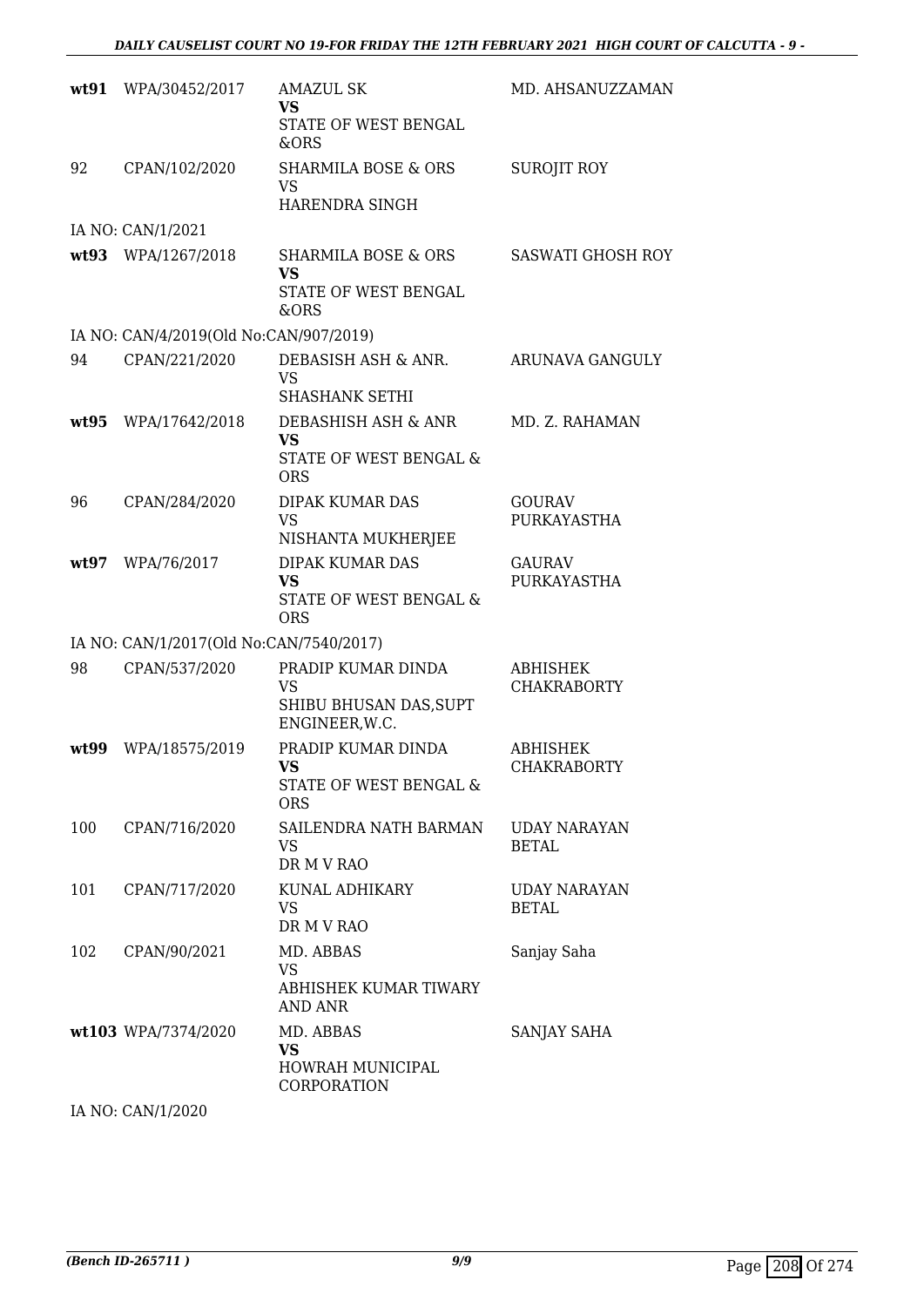

# In The High Court at Calcutta

### **Appellate Side**

**DAILY CAUSELIST For Friday The 12th February 2021**

**COURT NO. 10 SINGLE BENCH (SB - IX) AT 10:45 AM HON'BLE JUSTICE RAVI KRISHAN KAPUR (VIA VIDEO CONFERENCE)** 

### **ON AND FROM MONDAY, THE 11TH JANUARY, 2021 - MATTERS (MOTIONS & HEARING) UNDER ARTICLE 226 OF THE CONSTITUTION RELATING TO MADHYAMIK SIKSHYA KENDRA, INCLUDING APPLICATIONS CONNECTED THERETO;**

**MATTERS (MOTION & HEARING) UNDER ARTICLE 226 OF THE CONSTITUTION RELATING TO RESIDUARY UNDER GROUP IX RELATING TO PUBLIC PREMISES (UNAUTHORISED OCCUPANTS) ACT, 1971 INCLUDING APPLICATION CONNECTED THERETO;**

**MATTERS (MOTION & HEARING) UNDER ARTICLE 226 OF THE CONSTITUTION OF INDIA RELATING TO CO-OPERATIVE SOCIETIES UNDER GROUP V (EXCLUDING SERVICE MATTERS) AND APPLICATIONS CONNECTED THERETO;**

**HEARING OF WRIT PETITIONS IRRESPECTIVE OF CLASSIFICATION AND APPLICATIONS CONNECTED THERETO;**

**NOTE : MATTERS WILL BE TAKEN UP THROUGH PHYSICAL HEARING WHEN BOTH THE PARTIES ARE AGREED.**

### **SPECIALLY FIXED MATTERS**

| WPA/2631/2002                           | M/S. LOTUS LITHO WORKS | <b>MRINAL KANTI</b> |
|-----------------------------------------|------------------------|---------------------|
|                                         | & ANR.                 | CHATTERJEE          |
|                                         | VS                     |                     |
|                                         | COMMISSIONER OF        |                     |
|                                         | CENTRAL                |                     |
|                                         | EXCISE, CALCUTTA       |                     |
| IA NO: CAN/1/2009(Old No:CAN/5153/2009) |                        |                     |
|                                         |                        |                     |

2 WPA/16219/2016 TARAKESWAR MUNICIPALITY & ORS VS UNION OF INDIA & ORS KESHAB CHANDRA DAS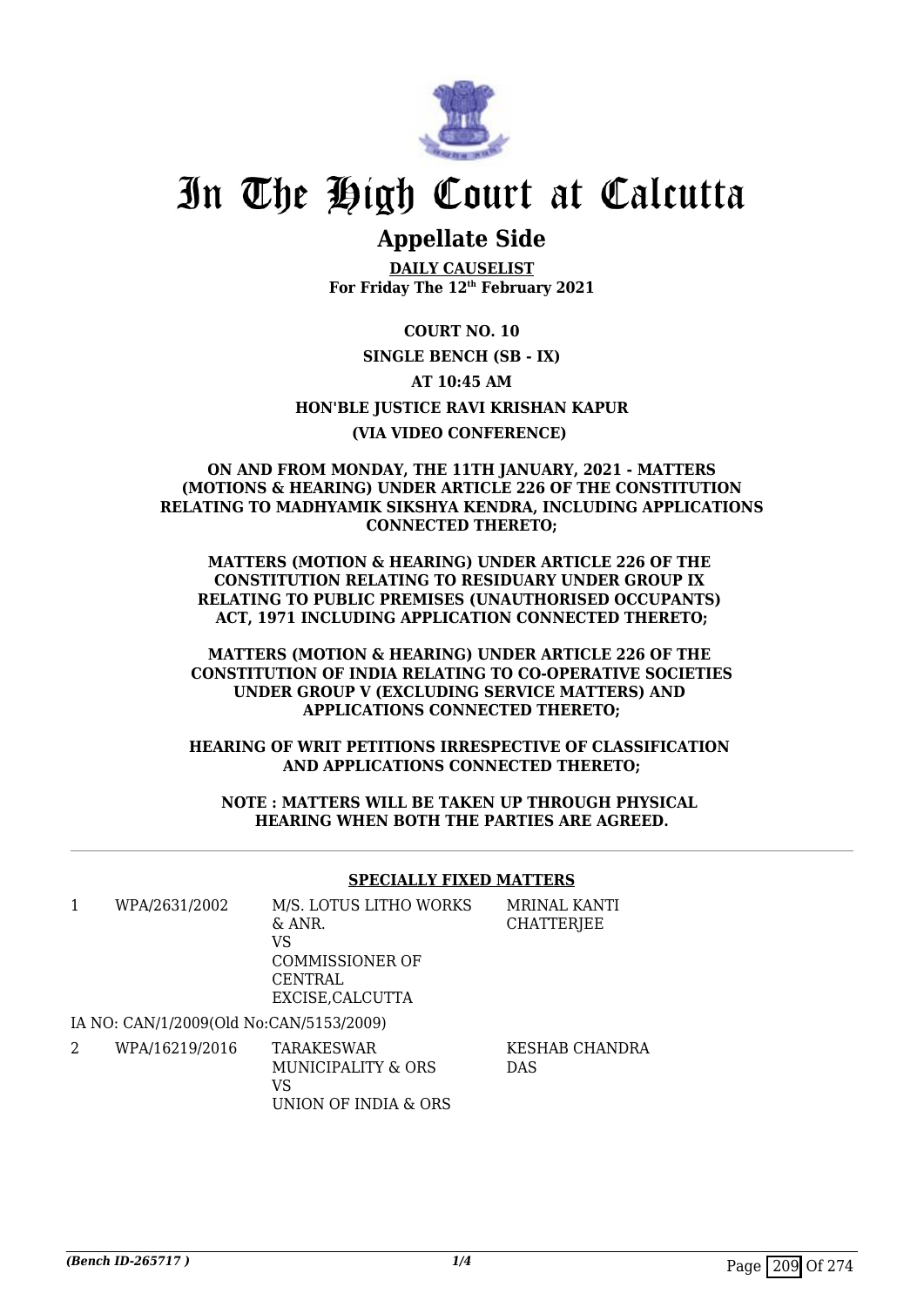| 3  | WPA/25725/2016                           | <b>HARISH KUMAR</b><br>HIMATSINGKA & ANR<br><b>VS</b>                      | <b>ANIL CHOUDHURY</b>                |
|----|------------------------------------------|----------------------------------------------------------------------------|--------------------------------------|
|    |                                          | NORTH DUM DUM<br><b>MUNICIPALITY &amp; ORS</b>                             |                                      |
|    |                                          | <b>MOTION</b>                                                              |                                      |
| 4  | WPA/1192/2021                            | <b>ASHOK SARKAR</b><br><b>VS</b>                                           | <b>AVISHEK PRASAD</b>                |
|    |                                          | STATE OF WEST BENGAL<br>AND ORS.                                           |                                      |
|    |                                          | <b>PART HEARD MATTERS</b>                                                  |                                      |
| 5  | WPA/28047/2015                           | SRI SAMIRAN GOSWAMI<br><b>VS</b>                                           | DIPIKA BANU                          |
|    |                                          | THE NATIONAL INSTITUTE<br>OF T. T. T. & R. KOL. & ORS                      |                                      |
|    |                                          | IA NO: CAN/1/2017(Old No:CAN/10608/2017), CAN/2/2018(Old No:CAN/8199/2018) |                                      |
|    |                                          | <b>FOR HEARING</b>                                                         |                                      |
| 6  | WPA/14155/2005                           | RATISH CHANDRA ROY<br><b>VS</b><br>STATE OF W.B.                           | <b>SYED MANSUR ALI</b>               |
|    |                                          |                                                                            |                                      |
| 7  | WPA/22129/2009                           | <b>BASURI DUTTA &amp; ANR</b><br><b>VS</b><br>STATE OF WEST BENGAL &       | <b>MALABIKA ROY DEY</b>              |
|    |                                          | <b>ORS</b>                                                                 |                                      |
| 8  | WPA/35569/2013                           | ANJUM BEGUM NASIM<br><b>VS</b><br><b>STATE OFW B &amp; ORS</b>             | <b>SAIRA BANU</b>                    |
|    |                                          |                                                                            |                                      |
|    | IA NO: CAN/2/2019(Old No:CAN/9431/2019)  |                                                                            |                                      |
| 9  | WPA/23847/2014                           | THE STATESMAN LIMITED<br><b>VS</b><br>STATE OF WEST BENGAL                 | <b>SUKANTA</b><br><b>CHAKRABORTY</b> |
|    | IA NO: CAN/1/2015(Old No:CAN/2049/2015)  |                                                                            |                                      |
| 10 | WPA/30202/2014                           | RAGHUNANDANPUR<br>S.K.U.S. LTD & ANR                                       | <b>ZIAUL HAQUE</b>                   |
|    |                                          | <b>VS</b><br>STATE OF WEST BENGAL &<br><b>ORS</b>                          |                                      |
|    | IA NO: CAN/1/2016(Old No:CAN/11143/2016) |                                                                            |                                      |
| 11 | WPA/15392/2017                           | <b>RAJ KUMAR</b>                                                           | <b>S GHOSH II</b>                    |
|    |                                          | <b>BHATTACHARYYA</b><br><b>VS</b>                                          |                                      |
|    |                                          | STATE OF WEST BENGAL &<br><b>ORS</b>                                       |                                      |
| 12 | WPA/30747/2017                           | RUPA CHAKRABORTY &<br>ANR.                                                 | PINKI HALDAR                         |
|    |                                          | <b>VS</b><br>STATE OF WEST BENGAL &<br>ORS.                                |                                      |
| 13 | WPA/20497/2018                           | <b>BIJON CHATTERJEE</b><br><b>VS</b>                                       | S. MAJUMDER                          |

UNION OF INDIA & ORS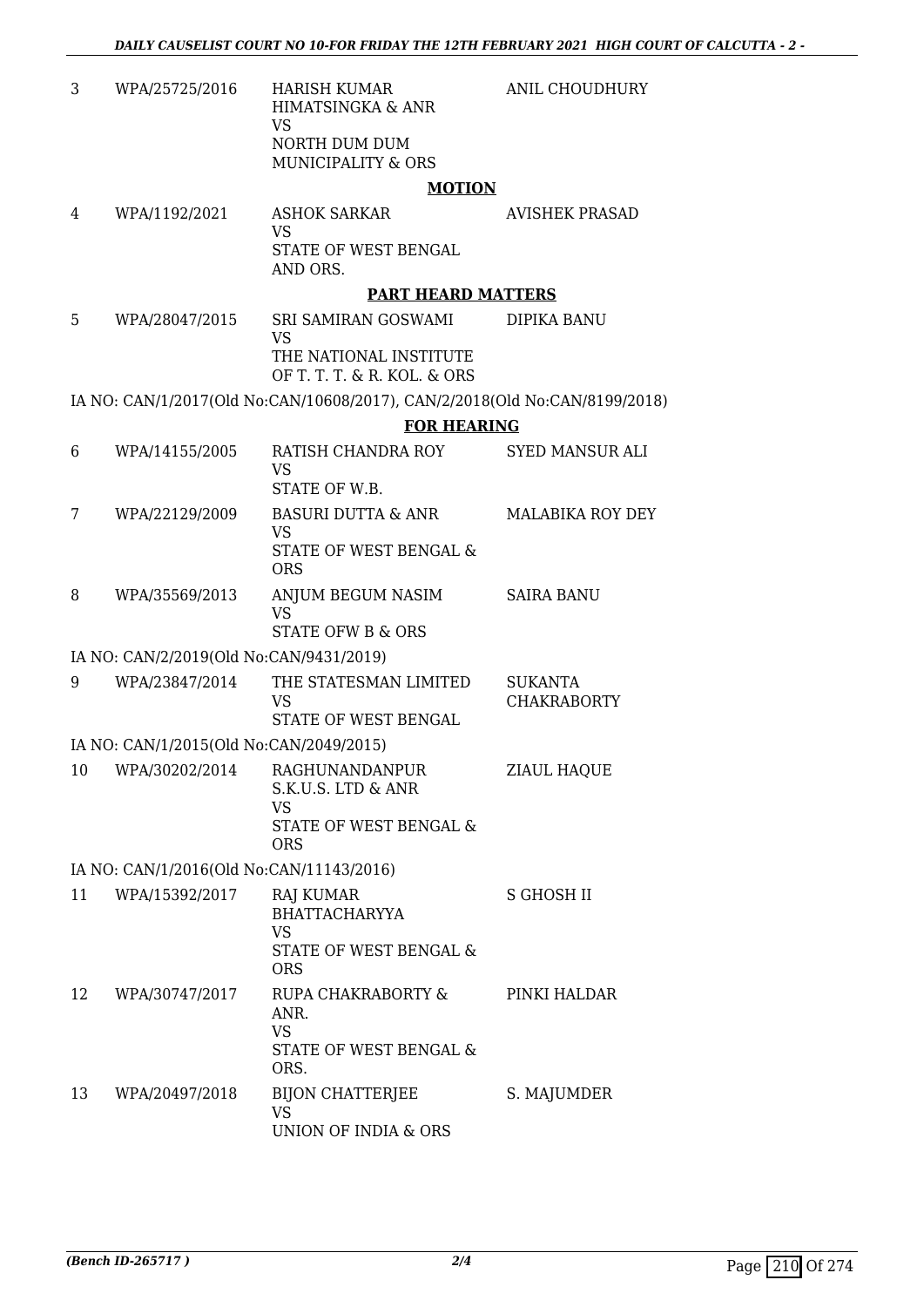| 14 | WPA/12825/2019      | SARASWATI KAR & ANR<br>VS                                                                             | SUDIPTA MONDAL                                                                                                                                                                            |
|----|---------------------|-------------------------------------------------------------------------------------------------------|-------------------------------------------------------------------------------------------------------------------------------------------------------------------------------------------|
|    |                     | STATE OF WEST BENGAL &<br><b>ORS</b>                                                                  |                                                                                                                                                                                           |
| 15 | WPA/15752/2019      | <b>SOMA GHOSH</b><br><b>VS</b><br>LIFE INSURANCE<br>CORPORATION OF INDIA &<br><b>ORS</b>              | TIRTHANKAR ROY                                                                                                                                                                            |
| 16 | WPA/15811/2019      | M/S MAA SRBAMANGALA<br><b>UDYOGAND &amp; ANR</b><br>VS<br>UNION OF INDIA & ORS                        | <b>SANDIP KUNDU</b>                                                                                                                                                                       |
| 17 | WPA/16090/2019      | PANCHAMI DAS<br><b>VS</b><br>STATE OF WEST BENGAL &<br><b>ORS</b>                                     | GHANASHYAM PATRA                                                                                                                                                                          |
| 18 | WPA/17842/2019      | DEEPANJAN ROY<br><b>VS</b><br>MAULANA ABUL KALAM<br>AZAD UNIVERSITY OF<br><b>TECHNOLOGY &amp; ORS</b> | RANANEESH GUHA<br><b>THAKURTA</b>                                                                                                                                                         |
| 19 | WPA/19209/2019      | <b>ABDUS SATTAR &amp; ORS</b><br><b>VS</b><br>STATE OF WEST BENGAL &<br><b>ORS</b>                    | TARASANKAR<br><b>SAMANTA</b>                                                                                                                                                              |
| 20 | WPA/22367/2019      | ISHITA GHOSH PAL & ORS<br>VS<br>STATE OF WEST BENGAL &<br><b>ORS</b>                                  | <b>RITUPARANA</b><br><b>SENGUPTA</b>                                                                                                                                                      |
|    |                     | No:CAN/5397/2020), CAN/4/2020(Old No:CAN/5400/2020), CAN/5/2020, CAN/6/2020                           | IA NO: CAN/1/2020(Old No:CAN/1608/2020), CAN/2/2020(Old No:CAN/1811/2020), CAN/3/2020(Old                                                                                                 |
|    | wt21 WPA/19469/2019 | PARAMITA PRAMANIK<br>&ORS<br><b>VS</b><br>STATE OF WEST BENGAL &<br><b>ORS</b>                        | <b>RITUPARNA</b><br><b>SENGUPTA</b>                                                                                                                                                       |
|    |                     |                                                                                                       | IA NO: CAN/1/2020(Old No:CAN/654/2020), CAN/2/2020(Old No:CAN/2285/2020), CAN/3/2020, CAN/4/2020,<br>CAN/5/2021, CAN/6/2021, CAN/7/2021, CAN/8/2021, CAN/9/2021, CAN/10/2021, CAN/11/2021 |

| 22 | WPA/24123/2019 | SK. GHAFFAR & ANR<br>VS<br>THE CESC LTD & ORS                                     | <b>GORA CHAND</b><br><b>SAMANTA</b> |
|----|----------------|-----------------------------------------------------------------------------------|-------------------------------------|
| 23 | WPA/177/2020   | MAYURESWAR AMBEDKAR<br>SMRITI SANGHA & ANR<br>VS<br>STATE OF WEST BENGAL &<br>ORS | <b>TAPAN ROY</b>                    |

IA NO: CAN/1/2020(Old No:CAN/4322/2020), CAN/2/2020(Old No:CAN/4323/2020)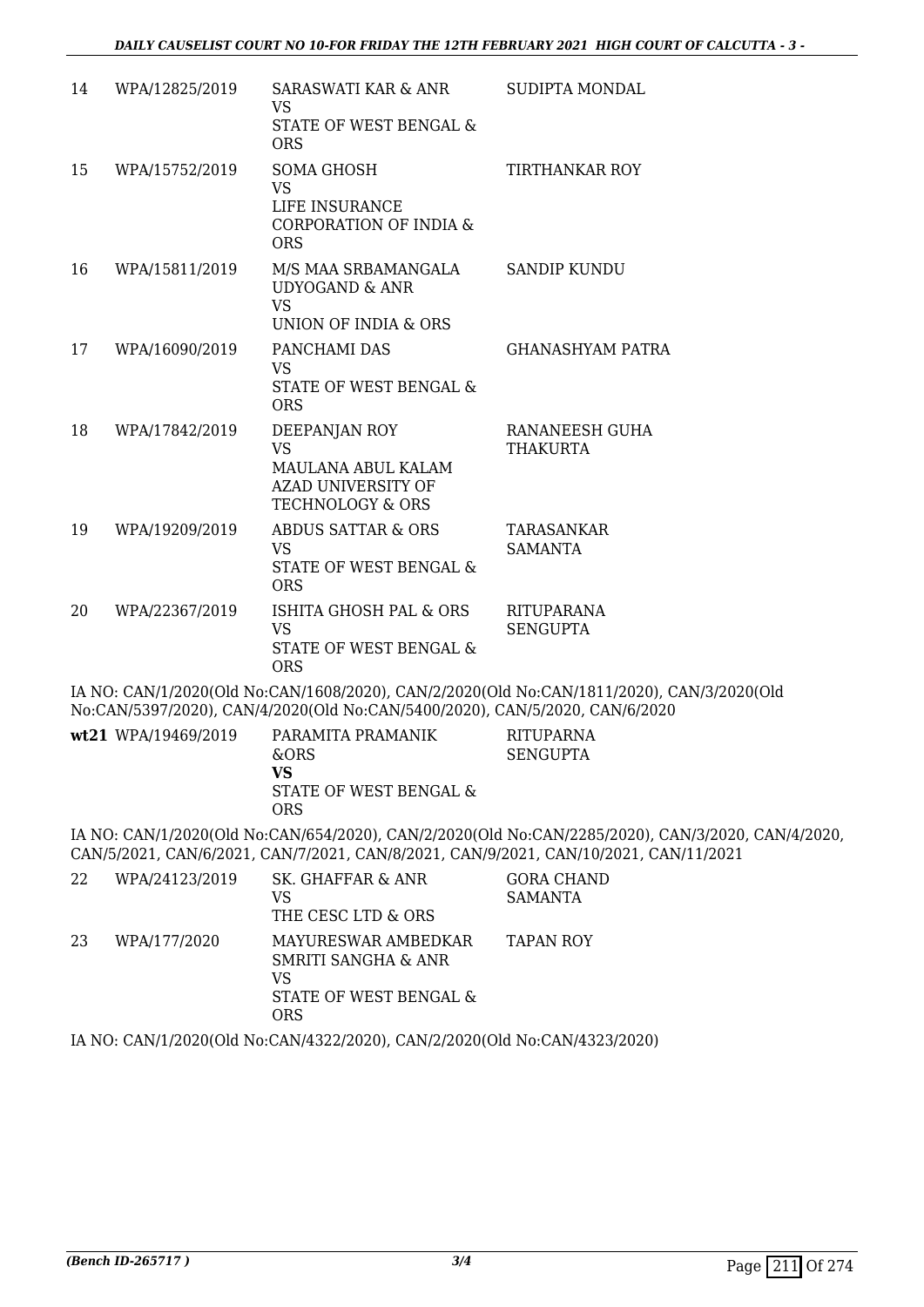| 24 | WPA/5949/2020                           | <b>SPS STEELS ROLLING</b><br>MILLS LTD. & ORS.<br>VS.<br>THE ASANSOL DURGAPUR<br>DEVELOPMENT AUTHORITY<br>$&$ ORS.                                                     | <b>SINTHIA BALA</b>                     |
|----|-----------------------------------------|------------------------------------------------------------------------------------------------------------------------------------------------------------------------|-----------------------------------------|
|    | IA NO: CAN/1/2020(Old No:CAN/4097/2020) |                                                                                                                                                                        |                                         |
| 25 | WPA/7432/2020                           | <b>SUNANDA BISWAS</b><br><b>VS</b><br>State of West Bengal                                                                                                             | PRONAY BASAK                            |
|    | IA NO: CAN/1/2020                       |                                                                                                                                                                        |                                         |
| 26 | WPA/7702/2020                           | POWER CABLES<br><b>INDUSTRIES</b><br><b>VS</b><br><b>SHYAMA PRASAD</b><br>MUKHERJEE PORT                                                                               | <b>DIPAK RANJAN</b><br><b>MUKHERJEE</b> |
| 27 | WPA/9177/2020                           | M/S POWER CABLES<br><b>INDUSTRIES REPRESENTED</b><br>BY ITS PROPRIETOR HANS<br>RAJ PAAGRI<br><b>VS</b><br><b>SHYAMA PRASAD</b><br>MUKHERJEE PORT AND<br><b>ANOTHER</b> | <b>DIPAK RANJAN</b><br><b>MUKHERJEE</b> |
| 28 | WPA/9323/2020                           | AVIJIT BANERJEE AND ORS<br><b>VS</b><br>Union of India AND ORS                                                                                                         | <b>SUMOULI SARKAR</b>                   |
|    | IA NO: CAN/1/2020                       |                                                                                                                                                                        |                                         |
| 29 | WPA/9424/2020                           | <b>HIRAK DAS</b><br><b>VS</b><br>STATE OF WEST BENGAL<br>AND ORS.                                                                                                      | NILADRI SAHA                            |
| 30 | WPA/525/2021                            | <b>GOUTAM MAITY</b><br><b>VS</b><br>STATE OF WEST BENGAL<br>AND ORS.                                                                                                   | MOUSUMI<br><b>MUKHERJEE</b>             |
| 31 | WPA/2338/2021                           | TAMLUK CO OPERATIVE<br><b>AGRICULTURAL AND</b><br>RURAL DEVELOPMENT<br><b>BANK LIMITED</b><br><b>VS</b><br>STATE OF WEST BENGAL<br>AND ORS.                            | SWETA SAHA                              |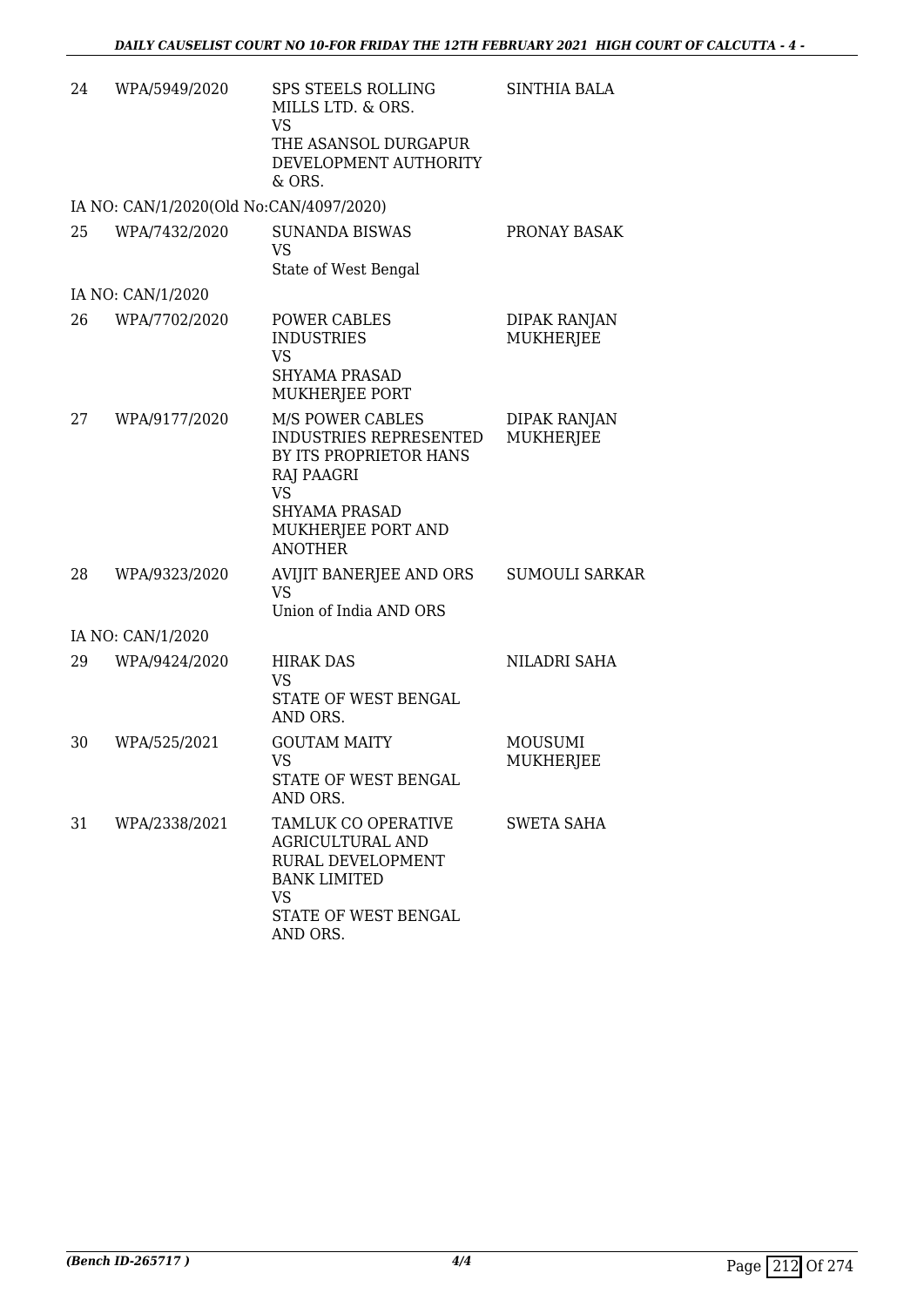

# In The High Court at Calcutta

### **Appellate Side**

**DAILY CAUSELIST For Friday The 12th February 2021**

**COURT NO. 23 SINGLE BENCH (SB - X) AT 10:45 AM HON'BLE JUSTICE ARINDAM MUKHERJEE (VIA VIDEO CONFERENCE)** 

#### **ON AND FROM MONDAY, THE 11TH JANUARY, 2021 - MATTERS (MOTION & HEARING) UNDER ARTICLE 226 OF THE CONSTITUTION RELATING TO RESIDUARY UNDER GROUP IX (ELECTRICITY ONLY) INCLUDING APPLICATIONS CONNECTED THERETO.**

**MATTERS (MOTION & HEARING) RELATING TO REVENUE AND TAX LAWS (EXCLUDING LAND REVENUE) UNDER GROUP IV INCLUDING APPLICATIONS CONNECTED THERETO;**

**HEARING OF CIVIL REVISION APPLICATIONS AND APPLICATIONS UNDER ARTICLE 227 OF THE CONSTITUTION INCLUDING APPLICATIONS CONNECTED THERETO.**

**IF NO ONE APPEARS FOR THE PETITIONER FOR TWO CONSECUTIVE DATES, MATTERS WILL BE TAKEN UP IN THEIR ABSENCE.**

**NOTE : APPELLATE SIDE MATTERS WILL BE TAKEN UP FIRST.**

**ORIGINAL SIDE MATTERS WILL BE TAKEN UP FROM 2 :00 P.M. AFTER COMPLETION OF ORIGINAL SIDE MATTERS,IF TIME PERMITS APPELLATE SIDE GROUP IV MATTERS WILL BE TAKEN UP, IF GROUP IV MATTER ARE COMPLETED THEN AGAIN GROUP IX MATTERS WILL BE TAKEN UP.**

**NOTE : 1. MATTERS WILL BE TAKEN UP THROUGH PHYSICAL HEARING WHEN BOTH THE PARTIES ARE AGREED.**

**NOTE : 2. NO MENTIONING OF HEARING MATTERS FOR INCLUSION.**

**NOTE : 3. MATTERS MARKED AS LAST CHANCE SHALL BE TAKEN UP FIRST & IF NO ONE APPEARS MATTER SHALL BE DISMISSED.**

### **TO BE MENTIONED**

1 WPA/9983/2020 (Assigned Matter) SUKDEB HALDER VS STATE OF WEST BENGAL AND ORS. ANINDYA HALDER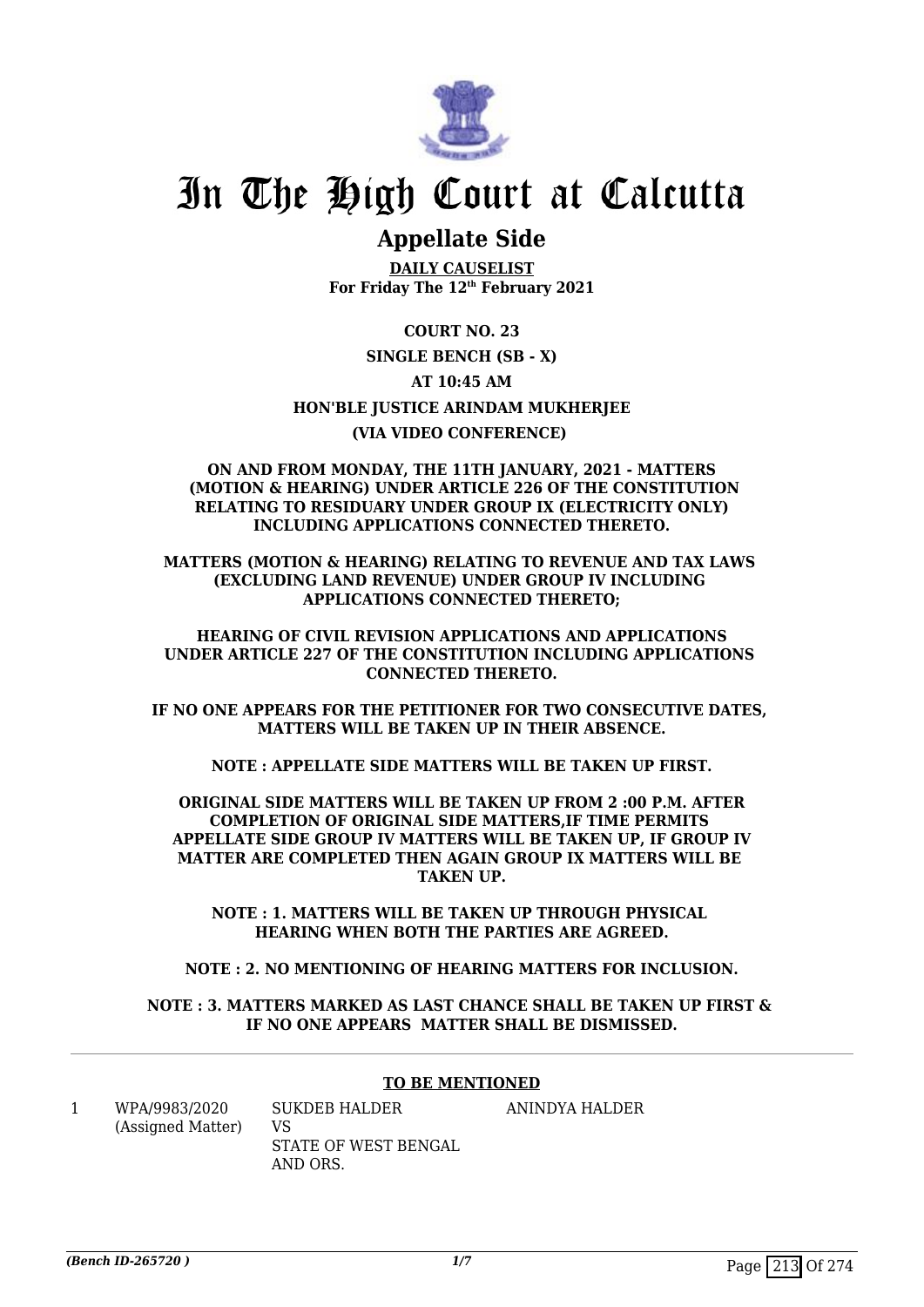| 2  | WPA/9987/2020<br>(Assigned Matter)  | <b>SUBHAS CHANDRA</b><br><b>BHATTACHARYYA</b><br><b>VS</b><br>STATE OF WEST BENGAL<br>AND ORS.                                            | ANINDYA HALDER                        |
|----|-------------------------------------|-------------------------------------------------------------------------------------------------------------------------------------------|---------------------------------------|
| 3  | WPA/11836/2020<br>(Assigned Matter) | SALAUDDIN MD. SIRAJI AND ANINDYA HALDER<br><b>ORS</b><br><b>VS</b><br>STATE OF WEST BENGAL<br>AND ORS.                                    |                                       |
| 4  | WPA/784/2021<br>(Correction)        | MING SHENG XUAN<br>LIMITED COMPANY<br><b>VS</b><br>PRINCIPAL CHIEF<br><b>COMMISSIONER OF</b><br><b>INCOME TAX AND OTHERS</b>              | AVRA MAZUMDER                         |
|    |                                     | <b>SPECIALLY FIXED MATTERS</b>                                                                                                            |                                       |
|    |                                     | (CONTINUING MATTER)                                                                                                                       |                                       |
| 5  | WPA/4034/2021                       | SHREE VAISHANAVI ISPAT<br>LIMITED AND ANR<br><b>VS</b>                                                                                    | CHHANDAK DUTTA                        |
|    |                                     | <b>WEST BENGAL</b><br>ELECTRICITY REGULATORY<br><b>COMMISSION AND ORS</b>                                                                 |                                       |
| 6  | WPA/4163/2021                       | PURULIA METAL CASTING<br>PVT LTD AND ANR<br><b>VS</b><br><b>DAMODAR VALLEY</b><br><b>CORPORAION AND ORS</b>                               | <b>NEIL BASU</b>                      |
| 7  | WPA/4168/2021                       | DEBEANJANA HARD COKE<br>PRIVATE LIMITED AND ANR<br><b>VS</b><br><b>WEST BENGAL</b><br>ELECTRICITY REGULATORY<br><b>COMMISSION AND ORS</b> | SIDDHARTH SHROFF                      |
| 8  | WPA/4174/2021                       | ALISHAN STEELS PRIVATE<br>LIMITED AND ANR<br>VS<br><b>WEST BENGAL</b><br>ELECTRICITY REGULATORY                                           | SIDDHARTH SHROFF                      |
| 9  | WPA/4405/2021                       | <b>COMMISSION AND ORS</b><br>EAST INDIA HOLDINGS PVT<br>LTD AND ANR<br><b>VS</b>                                                          | <b>SANCHARI</b><br><b>CHAKRABORTY</b> |
|    |                                     | DAMODAR VALLEY<br><b>CORPORATION AND ORS</b>                                                                                              |                                       |
|    |                                     | <b>MOTION</b>                                                                                                                             |                                       |
|    |                                     | (GROUP - IX ELECTRICITY)                                                                                                                  |                                       |
| 10 | WPA/4340/2017                       | ABDUL JABBAR & ANR.                                                                                                                       | KAMAL                                 |
|    |                                     | <b>VS</b>                                                                                                                                 | JAHIRUZZAMAN                          |

WBSEDCL & ORS.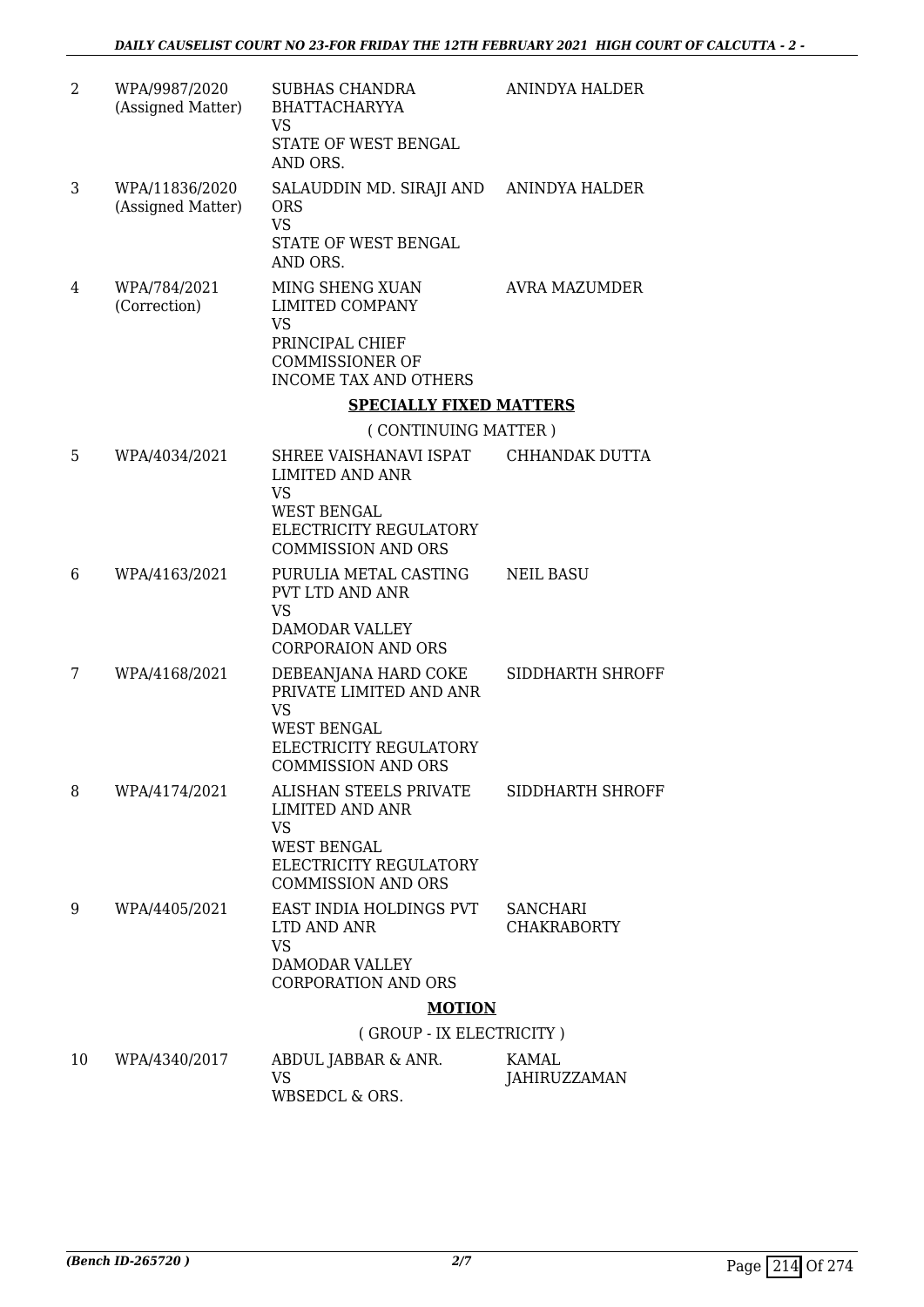|    | wt11 WPA/4956/2020                      | <b>HARUN</b><br><b>VS</b><br>W.B. STATE ELECTRICITY<br>DISTRIBUTION COMPANY<br>LTD. & ORS                                          | KALIDAS SAHA                         |
|----|-----------------------------------------|------------------------------------------------------------------------------------------------------------------------------------|--------------------------------------|
| 12 | WPA/3077/2019                           | SURYA ALLOY INDUSTRIES<br><b>LIMITED &amp; ANR</b><br><b>VS</b><br>W.B. ELECTRICITY<br>REGULATORY COMMISSION<br>& ORS              | <b>GAUTAM SHROFF</b>                 |
|    | IA NO: CAN/1/2021, CAN/2/2021           |                                                                                                                                    |                                      |
| 13 | WPA/21219/2019                          | <b>BIVASH CHAKRABORTY</b><br><b>VS</b><br>CALCUTTA ELECTRIC<br>SUPPLY CORPORATION<br><b>LIMITED &amp; ORS</b>                      | SATYAJIT SENAPATI                    |
| 14 | WPA/21986/2019                          | MAHADEB BARIK & ANR<br><b>VS</b><br>STATE OF WEST BENGAL &<br><b>ORS</b>                                                           | <b>SHIBASIS</b><br><b>CHATTERJEE</b> |
| 15 | WPA/6548/2020                           | SURYA ALLOY INDUSTRIES<br>LTD & ANR<br><b>VS</b><br>DAMODAR VALLEY<br>CORPORATION (DVC) & ORS                                      | <b>UTTAM SHARMA</b>                  |
|    | IA NO: CAN/1/2020(Old No:CAN/5313/2020) |                                                                                                                                    |                                      |
| 16 | WPA/8038/2020                           | <b>SUDHIR KR SHAW</b><br><b>VS</b><br>CALCUTTA ELECTRICITY<br>SUPPLY CORPORATION LTD<br><b>AND ORS</b>                             | <b>GAURAV</b><br>PURAKAYASTHA        |
| 17 | WPA/9678/2020                           | CALCUTTA EXPANDED<br>METAL MANUFACTURING<br><b>COMPANY PRIVATE</b><br>LIMITED<br><b>VS</b><br>STATE OF WEST BENGAL<br>AND ORS.     | DEOBRAT UPADHYAY                     |
| 18 | WPA/10301/2020                          | JYOTISH CHANDRA RICE<br>MILL<br><b>VS</b><br>THE WEST BENGAL STATE<br><b>ELECTRICITY</b><br>DISTRIBUTION COMPANY<br><b>LIMITED</b> | PAYEL SHOME                          |
| 19 | WPA/10682/2020                          | <b>BANSHI PURKAIT</b><br><b>VS</b><br>W.B.S.E.D.C.L. AND ORS                                                                       | <b>ARUN NASKAR</b>                   |
| 20 | WPA/10692/2020                          | <b>INDRAJIT KAR</b><br><b>VS</b><br>STATE OF WEST BENGAL<br>AND ORS.                                                               | JANARDAN MANDAL                      |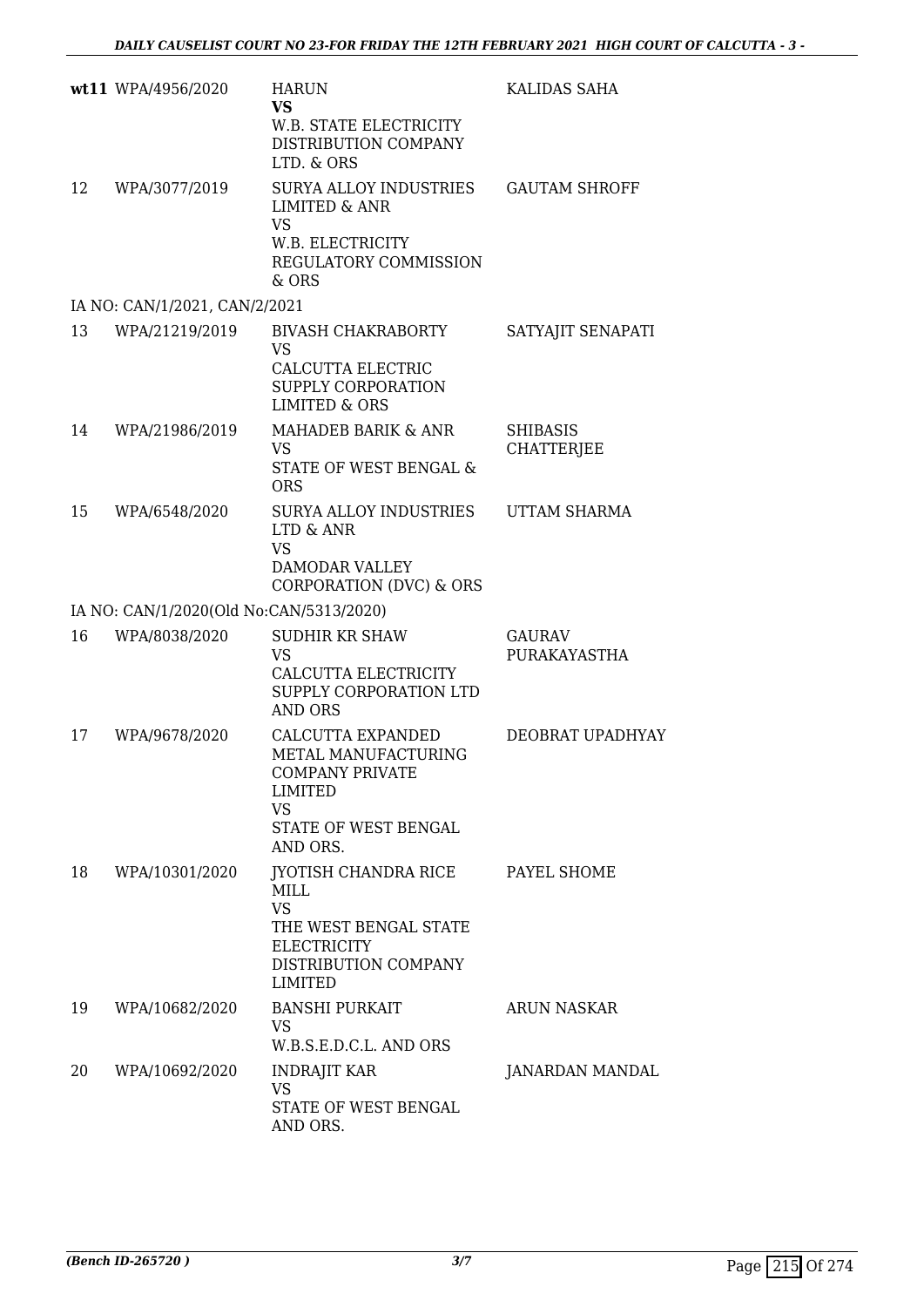| 21 | WPA/10847/2020 | <b>JIBAN KRISHNA DAS</b><br><b>VS</b><br>WEST BENGAL<br><b>ELECTRICITY</b><br>DISTRIBUTION COMPANY<br><b>LIMITED</b>                             | <b>BHASKAR CHANDRA</b><br><b>MANNA</b> |
|----|----------------|--------------------------------------------------------------------------------------------------------------------------------------------------|----------------------------------------|
| 22 | WPA/11020/2020 | JAI VENKATESH CONCAST<br>PRIVATE LIMITED<br><b>VS</b><br><b>DAMODAR VALLEY</b><br><b>CORPORATION</b>                                             | <b>MOUMITA GHOSH</b>                   |
| 23 | WPA/11272/2020 | ABDUL RASHID MONDAL<br><b>VS</b><br>STATE OF WEST BENGAL<br>AND ORS.                                                                             | MD. MANSOOR ALAM                       |
| 24 | WPA/11278/2020 | CONSOLE MANAGEMENT<br>CONSULTANTS PVT LTD<br><b>AND ANR</b><br><b>VS</b><br>WBSEDCLBY<br><b>CHAIRMAN AND ORS</b>                                 | SANCHITA BARMAN<br><b>ROY</b>          |
| 25 | WPA/11284/2020 | <b>SWAPAN MAITY</b><br><b>VS</b><br>W.B.S.E.D.C.L. AND ORS                                                                                       | KAPIL CHANDRA<br><b>SAHOO</b>          |
| 26 | WPA/11528/2020 | CHITTARANJAN BASAK<br><b>VS</b><br>W.B.S.E.D.C.L. AND ORS                                                                                        | <b>MANIKA SARKAR</b>                   |
| 27 | WPA/11972/2020 | SAIFUL RAHAMAN<br><b>VS</b><br>THE CESC LIMITED                                                                                                  | MD. HASANUZ<br><b>ZAMAN</b>            |
| 28 | WPA/709/2021   | <b>ANUP SARKAR</b><br><b>VS</b><br><b>STATE OF WEST BENGAL</b><br>AND ORS                                                                        | TIMIR BARAN SAHA                       |
| 29 | WPA/917/2021   | TAPAS DAS AND ANR<br><b>VS</b><br>W.B.S.E.D.C.L AND ORS                                                                                          | CHANDRA NATH<br><b>SARKAR</b>          |
| 30 | WPA/1085/2021  | <b>BELA HOLYDAYS PVT LTD</b><br>AND ANR<br><b>VS</b><br>THE CALCUTTA<br>ELECTRICITY SUPPLY<br><b>CORPORATION LTD AND</b><br><b>ORS</b>           | DEBASISH<br><b>CHOWDHURY</b>           |
| 31 | WPA/1168/2021  | KAUSICK DHOLE AND<br><b>ANOTHER</b><br><b>VS</b><br>WEST BENGAL STATE<br><b>ELECTRICITY</b><br>DISTRIBUTION COMPANY<br><b>LIMITED AND OTHERS</b> | <b>SUMJAN BANERJERE</b>                |
| 32 | WPA/1284/2021  | JAGABANDHU MONDAL<br><b>VS</b><br>STATE OF WEST BENGAL<br>AND ORS.                                                                               | SNIGDHA SAHA                           |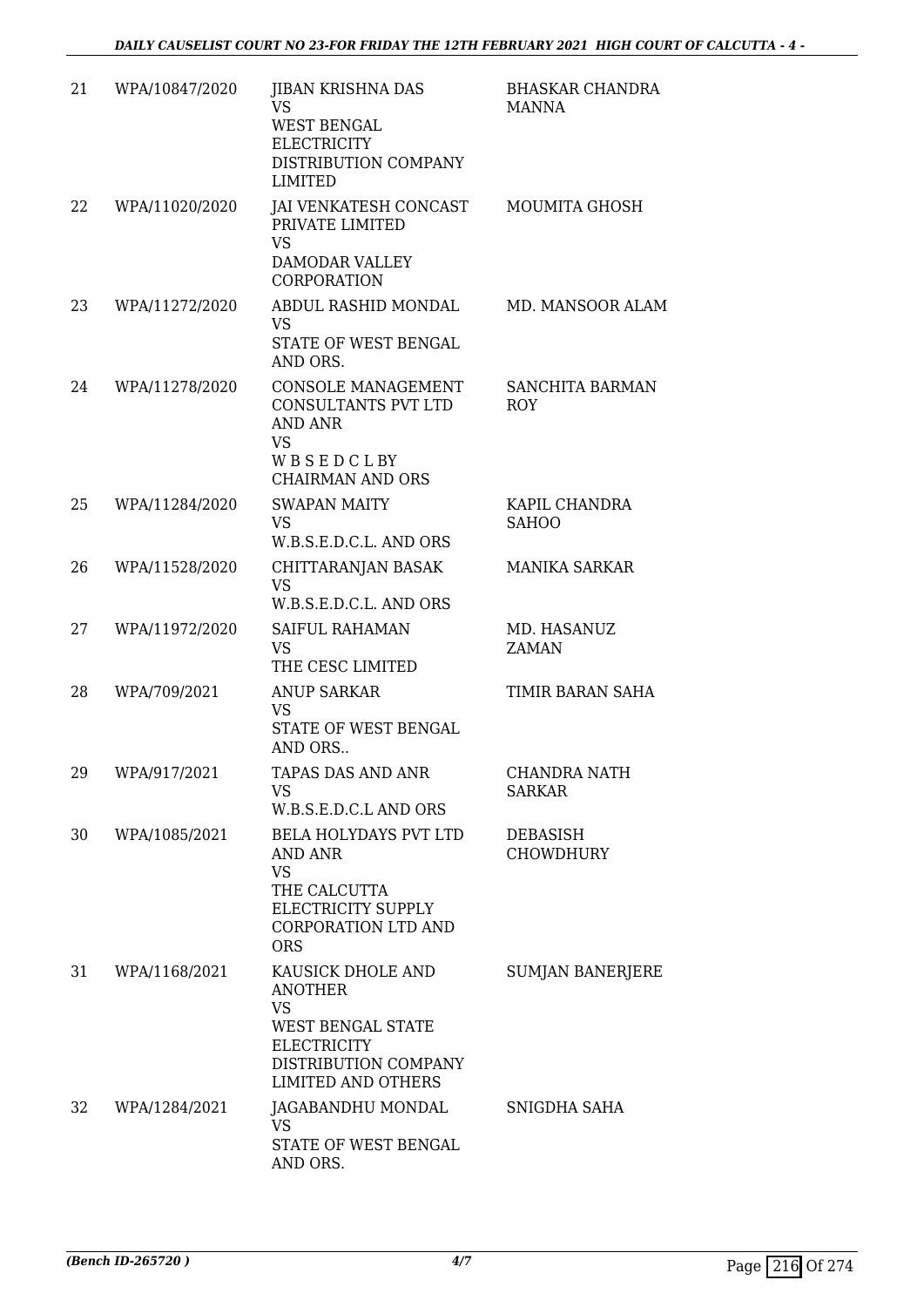| 33 | WPA/1490/2021 | RAFIK SEKH<br><b>VS</b><br><b>WEST BENGAL STATE</b><br><b>ELECTRICITY</b><br>DISTRIBUTION COMPANY<br>LTD. AND OTHERS                                  | HARADHAN MONDAL                      |
|----|---------------|-------------------------------------------------------------------------------------------------------------------------------------------------------|--------------------------------------|
| 34 | WPA/1610/2021 | <b>ABBAS BANU ALIAS</b><br><b>BANARASI</b><br><b>VS</b><br><b>CESC LIMITED</b>                                                                        | <b>INDRANIL HALDER</b>               |
| 35 | WPA/1630/2021 | <b>ASHIT ROUTH ALIAS</b><br><b>ASHIQUE ROUTH</b><br><b>VS</b><br><b>CESC LIMITED</b>                                                                  | <b>MANAS DASGUPTA</b>                |
| 36 | WPA/1648/2021 | <b>MALATI SARDAR</b><br><b>VS</b><br>CESC LIMITED AND<br><b>OTHERS</b>                                                                                | CHANCHAL KUMAR<br><b>SAHA</b>        |
| 37 | WPA/1769/2021 | <b>BHARAT MONDAL</b><br><b>VS</b><br><b>CALCUTTA ELECTRIC</b><br>SUPPLY CORPORATION AND<br><b>OTHERS</b>                                              | <b>MAIDUL ISLAM</b><br><b>KAYAL</b>  |
| 38 | WPA/1834/2021 | MKD. SAHID<br><b>VS</b><br><b>CESC LIMITED AND</b><br><b>OTHERS</b>                                                                                   | MD. SHAKIR                           |
| 39 | WPA/2134/2021 | TARAKNATH KARFA<br><b>VS</b><br>WEST BENGAL STATE<br><b>ELECTRICITY</b><br>DISTRIBUTION COMPANY<br>LTD. AND ORS                                       | <b>MASTA FIZUR</b><br><b>RAHAMAN</b> |
| 40 | WPA/2333/2021 | TIYAS CHATTOPADHYAY<br>VS.<br><b>WBSEDC LIMITED</b>                                                                                                   | <b>SWARUP LAL GHOSH</b>              |
| 41 | WPA/2627/2021 | M/S PARAS PARVATI<br>REALTY PRIVATE LIMITED<br><b>VS</b><br><b>WEST BENGAL STATE</b><br><b>ELECTRICITY</b><br>DISTRIBUTION COMPANY<br>LTD. AND OTHERS | <b>BHUSAN JAIN</b>                   |
| 42 | WPA/2712/2021 | NRS COLD STORAGE PVT.<br>LTD AND ANR<br><b>VS</b><br>STATE OF WEST BENGAL<br>AND ORS.                                                                 | <b>SOUMYA SANKAR</b><br><b>CHINI</b> |
| 43 | WPA/3078/2021 | DHIRAJ KUAMR HALDER<br><b>VS</b><br><b>WEST BENGAL STATE</b><br>ELECTRICITY DIST. COM<br>LTD AND ORS                                                  | CHANDRACHUR<br><b>CHATTERJEE</b>     |

# **APPLICATION**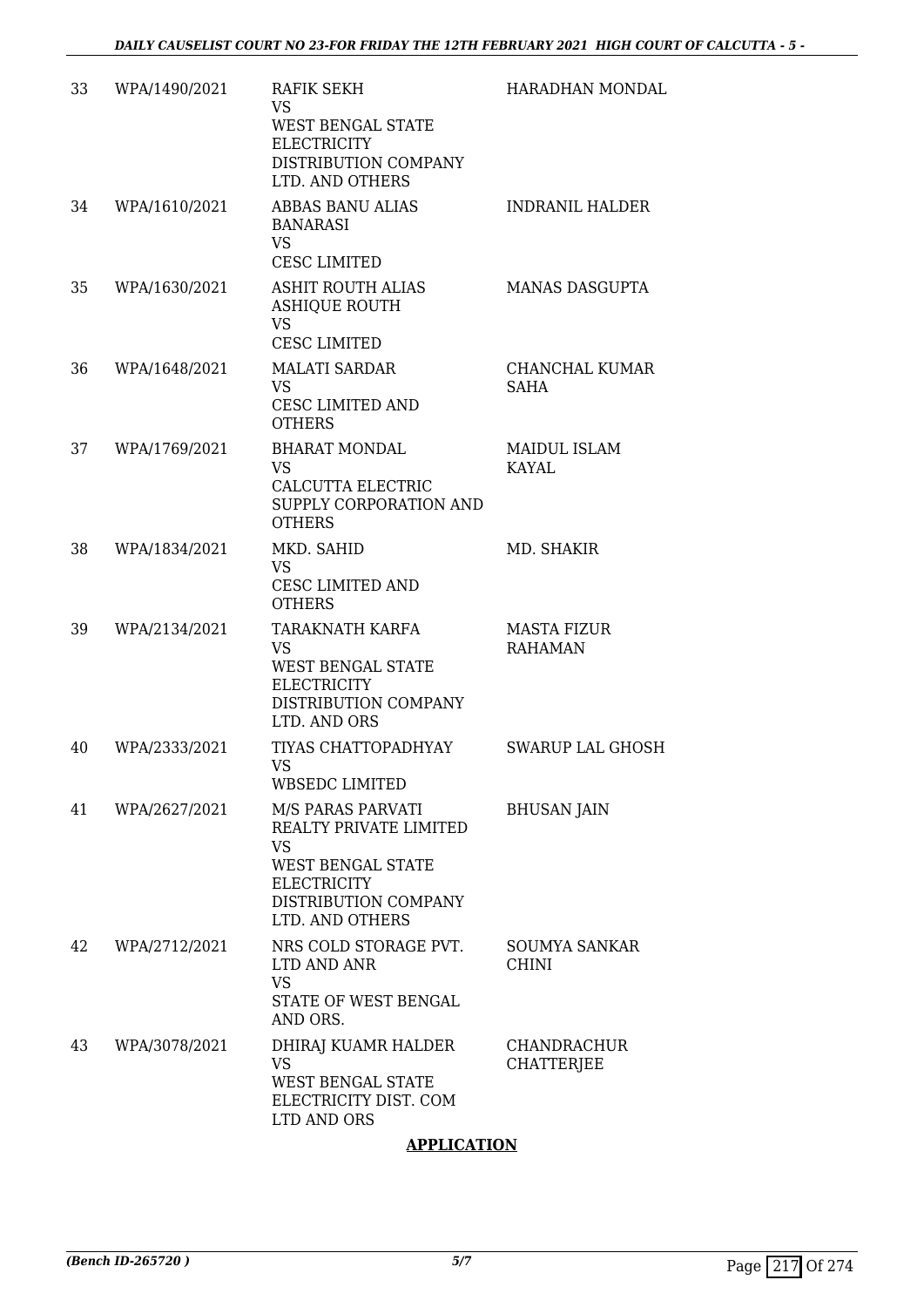| 44 | CPAN/625/2019                           | HARU MALIK & ANR.<br><b>VS</b><br>PARTHA RANJAN MONDAL<br>& ANR.                                                          | <b>ARUN NASKAR</b>                     |
|----|-----------------------------------------|---------------------------------------------------------------------------------------------------------------------------|----------------------------------------|
|    | wt45 WPA/14160/2017                     | <b>HARU MALIK &amp; ANR</b><br><b>VS</b><br>STATE OF WEST BENGAL &<br><b>ANR</b>                                          | <b>ARUN NASKAR</b>                     |
| 46 | WPA/9758/2019<br>(Addition of Party)    | LOUDON PROPERTIES (P)<br><b>LIMITED &amp; ANR</b><br><b>VS</b><br><b>CESC LIMITED &amp; ORS</b>                           | <b>SWADIN PAN</b>                      |
|    | IA NO: CAN/1/2019(Old No:CAN/9474/2019) |                                                                                                                           |                                        |
| 47 | CPAN/493/2020                           | KHAGENDRA NATH DAS<br><b>VS</b><br><b>SOUMITRA MOHAN</b>                                                                  | ANIMESH<br><b>BHATTACHARYA</b>         |
|    | wt48 WPA/25978/2014                     | KHAGENDRA NATH DAS<br><b>VS</b><br>STATE OF WEST BENGAL                                                                   | <b>ANIMESH</b><br><b>BHATTACHARYYA</b> |
|    |                                         | <b>MOTION (GROUP IV)</b>                                                                                                  |                                        |
|    |                                         | (REVENUE AND TAX)                                                                                                         |                                        |
| 49 | WPA/4006/2020                           | VIJANDER KR. GOEL<br><b>VS</b>                                                                                            | PAVEL DAS                              |
|    |                                         | ASST. COM. CGST & CEN.<br>TAX, BBD BAG-1, DIV. KOL.<br>& ORS.                                                             |                                        |
| 50 | WPA/9010/2020                           | <b>CREMECUP FOODWORKS</b><br><b>LLP</b><br><b>VS</b><br>Union of India AND ORS                                            | <b>SHOVAN GHOSH</b>                    |
| 51 | WPA/9384/2020                           | MAGMA HDI GENERAL<br>INSURANCE COMPANY LTD<br><b>AND ANR</b><br>VS<br>Union of India AND ANR                              | PARITOSH SINHA                         |
| 52 | WPA/10947/2020                          | <b>EMPORIS PROPERTIES</b><br>PRIVATE LIMITED<br>VS<br><b>ASSISTANT</b><br><b>COMMISSIONER OF CGST</b><br>AND CX, RANGE-II | AKSHAT AGARWAL                         |
| 53 | WPA/1629/2021                           | RAJ METAL INDUSTRIES<br><b>AND ANR</b><br><b>VS</b><br>UNION OF INDIA AND ORS.                                            | <b>HIMANGHSU KUMAR</b><br><b>ROY</b>   |
| 54 | WPA/2893/2021                           | WISHNET INFOTECH PVT.<br><b>LTD</b><br><b>VS</b><br>UNION OF INDIA AND ORS.                                               | MANIK LAL PODDAR                       |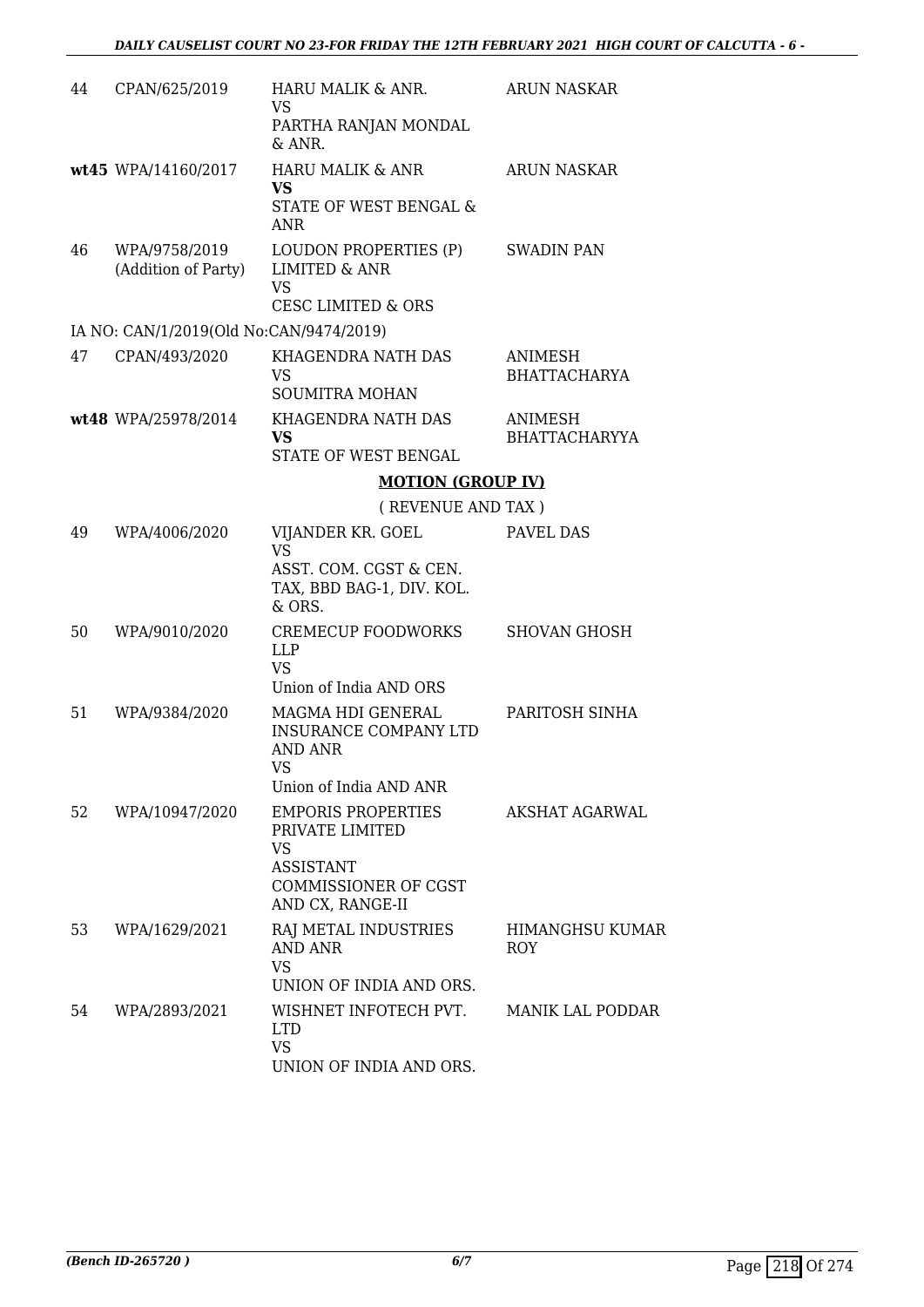55 WPA/3410/2021 RISHABH RAI VS PRINCIPAL COMMISSIONER PF CUSTOM (PORT) AND ORS0

SHAKEEL MOHAMMED AKHTER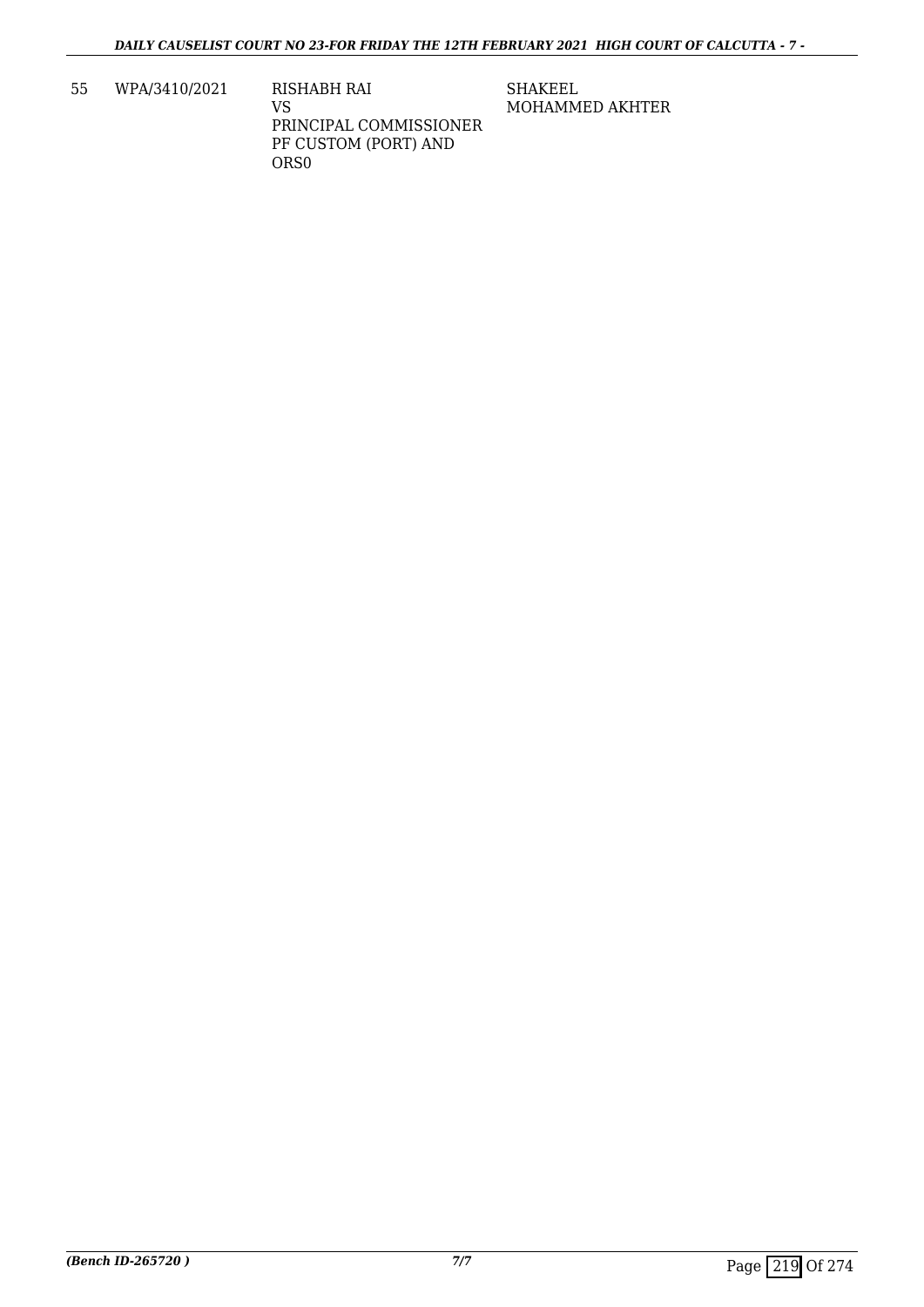

# **Appellate Side**

**DAILY CAUSELIST For Friday The 12th February 2021**

**COURT NO. 18 SINGLE BENCH (SB - XI) AT 10:45 AM HON'BLE JUSTICE BISWAJIT BASU (VIA VIDEO CONFERENCE)**

**ROSTER, WHICH HAS COME INTO EFFECT FROM 11TH JANUARY, 2021 AND HAS BEEN NOTIFIED ON 8TH JANUARY, 2021 IS MODIFIED TO THE FOLLOWING EXTENT:-**

**MATTERS (MOTION & HEARING) UNDER ARTICLE 226 OF THE CONSTITUTION RELATING TO MADRASAH EDUCATION UNDER GROUP II AND APPLICATIONS CONNECTED THERETO;**

**MATTERS (MOTION & HEARING) UNDER ARTICLE 226 OF THE CONSTITUTION RELATING TO APPOINTMENT AND SERVICE CONDITION OF PARA TEACHERS UNDER GROUP II AND APPLICATIONS CONNECTED THERETO;**

**APPEALS RELATING TO ALL CLAIM CASES INCLUDING APPLICATIONS CONNECTED THERETO (EXCLUDING ADMISSION OF APPEALS UNDER SECTION 30 OF THE EMPLOYEES' COMPENSATION ACT, 1923);**

**ADMISSION AND HEARING OF CIVIL REVISION APPLICATIONS AND APPLICATIONS UNDER ARTICLE 227 OF THE CONSTITUTION OF INDIA ARISING OUT OF TESTAMENTARY, EJECTMENT / EVICTION SUITS AND PUBLIC PREMISES (UNAUTHORISED OCCUPANTS) ACT, 1971 INCLUDING APPLICATIONS CONNECTED THERETO.** 

**NOTE: MATTERS WILL BE TAKEN UP THROUGH PHYSICAL HEARING ONLY WHEN BOTH THE PARTIES ARE AGREED.**

**SPECIAL NOTE : 1. APPLICATION (MACC) WILL BE TAKEN UP ON EVERY MONDAY AND THURSDAY.**

**2. CONTESTED APPLICATION WILL BE TAKEN UP ON EVERY WEDNESDAY AND FRIDAY.**

**3. WRIT HEARING MATTERS WILL BE TAKEN UP ON EVERY THURSDAY.** 

**4. MENTIONING WILL BE TAKEN UP ON EVERY MONDAY AND THURSDAY ONLY.** 

|              |                              | <b>NEW MOTION</b>                                                      |                                     |  |
|--------------|------------------------------|------------------------------------------------------------------------|-------------------------------------|--|
| $\mathbf{1}$ | CO/4158/2019<br>(18.02.2021) | HIRALAL SHAW & SONS (HUF)<br>VS<br>MANNI LAL JAISWAL & ORS.            | ABIRLAL CHARAVARTI                  |  |
| wt2          | CO/4280/2019                 | MANNI LAL JAISWAL & ORS<br>VS<br>HIRALAL SHAW & SONS (HUF)             | SOURADIPTA BANERJEE                 |  |
| 3            | CO/241/2021<br>(NO CAVEAT)   | SUBHAS HAZRA AND ORS<br>VS.<br><b>TAPAN BHANDARI</b>                   | <b>TAPAN BHANDARI</b>               |  |
| 4            | CO/339/2021<br>(NO CAVEAT)   | SHYAM SUNDAR MITTAL<br>VS.<br>SANTOSH KUMAR BANERJEE AND<br><b>ANR</b> | ARUN GOSWAMI                        |  |
| 5            | WPA/3461/2021                | SANJOY KUMAR GHOSH<br>VS.<br>STATE OF WEST BENGAL AND<br>ORS.          | KHANDEKAR MOAZZEM<br><b>HOSSAIN</b> |  |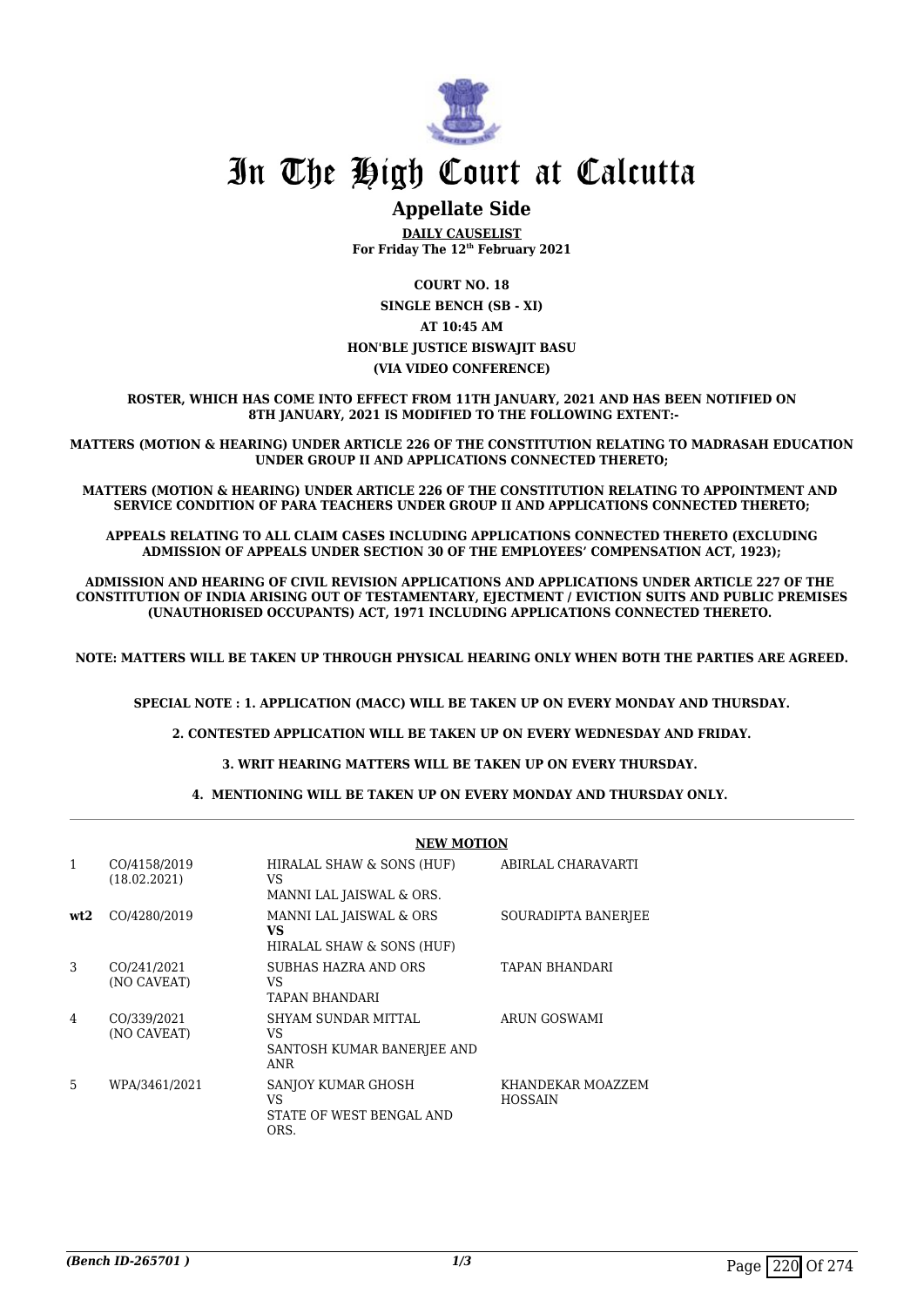# *DAILY CAUSELIST COURT NO 18-FOR FRIDAY THE 12TH FEBRUARY 2021 HIGH COURT OF CALCUTTA - 2 -*

| 6  | WPA/3463/2021                             | <b>MANAS MANDAL</b><br>VS<br>STATE OF WEST BENGAL AND                                                                 | K.M.HOSSAIN           |
|----|-------------------------------------------|-----------------------------------------------------------------------------------------------------------------------|-----------------------|
|    |                                           | ORS.                                                                                                                  |                       |
| 7  | WPA/3544/2021<br>(18.02.2021)             | <b>RAZZAQUE HOSSAIN</b><br>VS                                                                                         | TARASANKAR SAMANTA    |
|    |                                           | STATE OF WEST BENGAL AND<br>ORS.                                                                                      |                       |
| 8  | WPA/3838/2021                             | PARVEJ KHAN<br>VS                                                                                                     | <b>SANTANU MAJI</b>   |
|    |                                           | STATE OF WEST BENGAL AND<br>ORS.                                                                                      |                       |
| 9  | WPA/3840/2021                             | <b>ARUP SAMANTA</b><br>VS                                                                                             | SANTANU MAJI          |
|    |                                           | STATE OF WEST BENGAL AND<br>ORS.                                                                                      |                       |
|    |                                           | <b>APPLICATION (MACC)</b>                                                                                             |                       |
| 10 | FMA/2293/2016                             | NATIONAL INSURANCE CO. LTD.<br>VS                                                                                     | SAIBALENDU BHOWMIK    |
|    |                                           | RASHMI KUMARI & ORS                                                                                                   |                       |
| 11 | FMA/3668/2016                             | IA NO: CAN/1/2015(Old No:CAN/10780/2015), CAN/3/2017(Old No:CAN/7114/2017), CAN/4/2021<br><b>RINKU SAHA &amp; ORS</b> | <b>SAIDUR RAHAMAN</b> |
|    |                                           | VS                                                                                                                    |                       |
|    |                                           | NATIONAL INSURANCE CO LTD &<br>ORS                                                                                    |                       |
|    | IA NO: CAN/1/2017(Old No:CAN/10930/2017)  |                                                                                                                       |                       |
| 12 | FMAT/229/2020<br>(STAY)                   | ICICI MLOMBARD GENARAL<br><b>INSURANCE CO LTD</b><br>VS                                                               | PARIMAL KUMAR PAHARI  |
|    | IA NO: CAN/1/2020                         | ANJALI PAL & ORS                                                                                                      |                       |
| 13 | FMAT/505/2020                             | THE NEW INDIA ASSURANCE CO                                                                                            | <b>SANJAY PAUL</b>    |
|    | (STAY)                                    | <b>LTD</b><br>VS<br>SMT MOUSUMI MAJUMDER AND                                                                          |                       |
|    | IA NO: CAN/1/2020                         | <b>ORS</b>                                                                                                            |                       |
|    |                                           | <b>MOTION</b>                                                                                                         |                       |
| 14 | CO/3322/2010                              | MINOR SUBRAN MULLICK                                                                                                  | PARTHA PRATIM         |
|    |                                           | VS<br>DOLPHIN CLUB                                                                                                    | <b>MUKHERJEE</b>      |
|    | IA NO: CAN/1/2020, CAN/2/2020, CAN/3/2020 |                                                                                                                       |                       |
| 15 | CO/755/2020                               | SABITA SHAW                                                                                                           | SAKTIDHAR DAS         |
|    |                                           | VS<br>ARJUN THAKUR                                                                                                    |                       |
| 16 | CO/1376/2020                              | <b>MANASI MISHRA</b>                                                                                                  | <b>ABHIJIT ROY</b>    |
|    | (15.02.2021)                              | VS<br>PRABIR KUMAR GHOSH AND ORS                                                                                      |                       |
| 17 | CO/1612/2020                              | RABI SHANKAR GUPTA @ HARI                                                                                             | MD RIZWAN ALAM        |
|    | (15.02.2021)                              | SHANKAR GUPTA<br>VS                                                                                                   |                       |
|    |                                           | DEEPSIKHA SENGUPTA                                                                                                    |                       |
| 18 | WPA/7667/2020                             | SK ARIF ABBAS<br>VS                                                                                                   | TANUJA BASAK          |
|    |                                           | State of West Bengal                                                                                                  |                       |
|    | IA NO: CAN/1/2020                         |                                                                                                                       |                       |
| 19 | CO/83/2021<br>(18.02.2021)                | SUBHASH CHANDRA MONDAL<br>AND OTHERS<br>VS                                                                            | KOUSHIKEE BANERJEE    |
|    |                                           | SOUMEN SARKAR AND OTHERS                                                                                              |                       |
|    |                                           | <b>CONTESTED APPLICATION</b>                                                                                          |                       |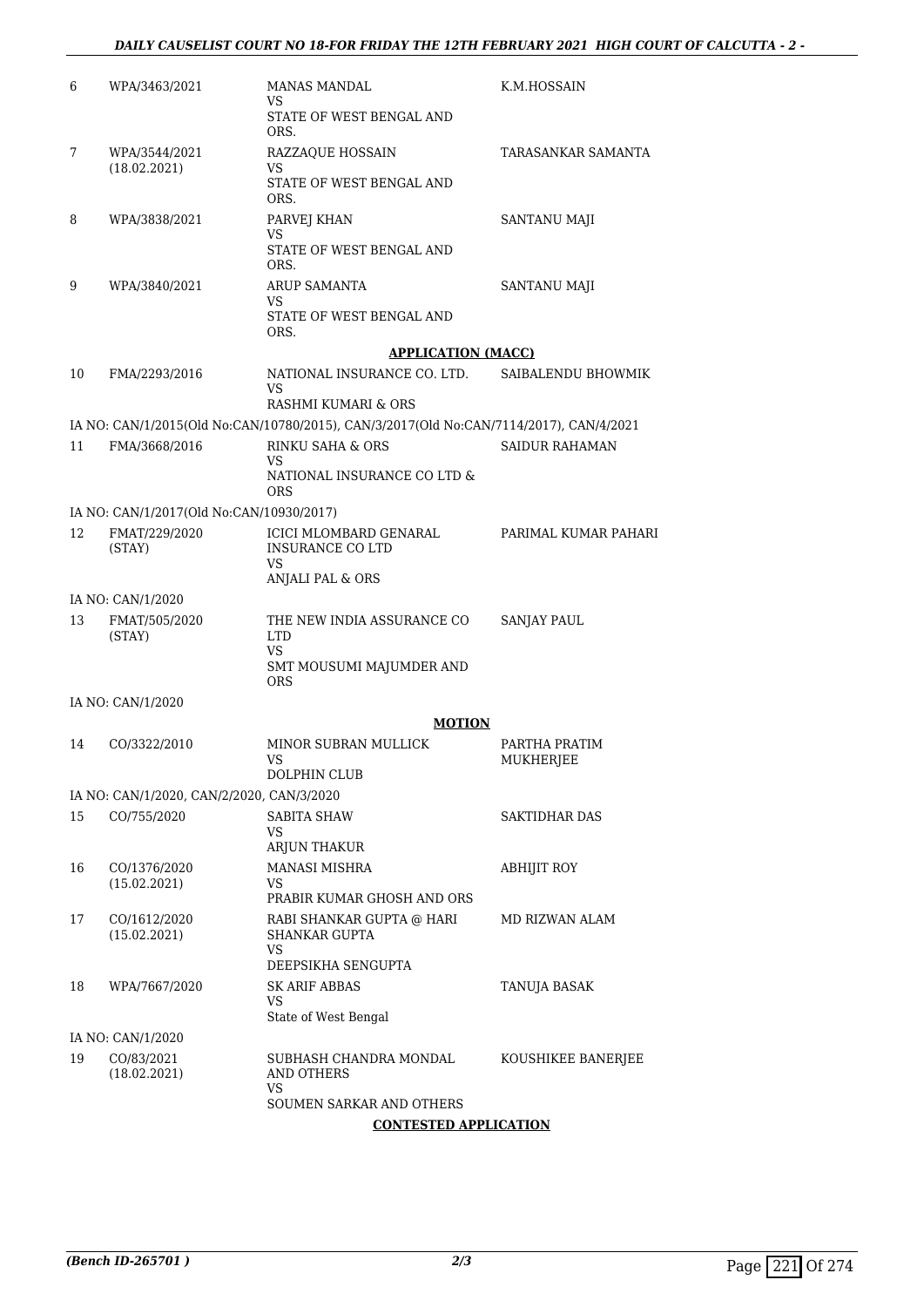| 20  | CO/1237/2019                                        | DR ANIRBAN SENGUPTA<br>VS                                                                                                     | ADITYA MONDAL          |
|-----|-----------------------------------------------------|-------------------------------------------------------------------------------------------------------------------------------|------------------------|
|     |                                                     | USHA RANI CHOWDHURY & ORS                                                                                                     |                        |
|     | IA NO: CAN/1/2020, CAN/2/2020                       |                                                                                                                               |                        |
| 21  | CO/1170/2020                                        | KABITA BISWAS & ORS<br>VS                                                                                                     | <b>BALARAM SARDAR</b>  |
|     |                                                     | SADHAN DASGUPTA                                                                                                               |                        |
|     | IA NO: CAN/1/2020(Old No:CAN/5167/2020), CAN/2/2020 |                                                                                                                               |                        |
| 22. | CO/1526/2020                                        | SHREE SHREE RADHA KRISHNA<br>JEW THAKUR AND THAKURANI<br>REP BY ARUN KUMAR KUNDU<br><b>AND ANR</b><br>VS<br>NIRMALENDU SANYAL | <b>SOURAV BANERJEE</b> |
|     |                                                     | <b>WRIT HEARING</b>                                                                                                           |                        |
| 23  | WPA/16973/2019                                      | JARIS HOSSAIN<br>VS<br>STATE OF WEST BENGAL & ORS                                                                             | <b>KHAIRUL ALAM</b>    |
| 24  | WPA/16974/2019                                      | MD. ALAMGIR HOSSAIN<br>VS<br>STATE OF WEST BENGAL & ORS                                                                       | <b>KHAIRUL ALAM</b>    |
| 25  | WPA/10094/2020                                      | SK REWANUL HAQUE<br>VS<br>STATE OF WEST BENGAL AND<br>ORS.                                                                    | TANUJA BASAK           |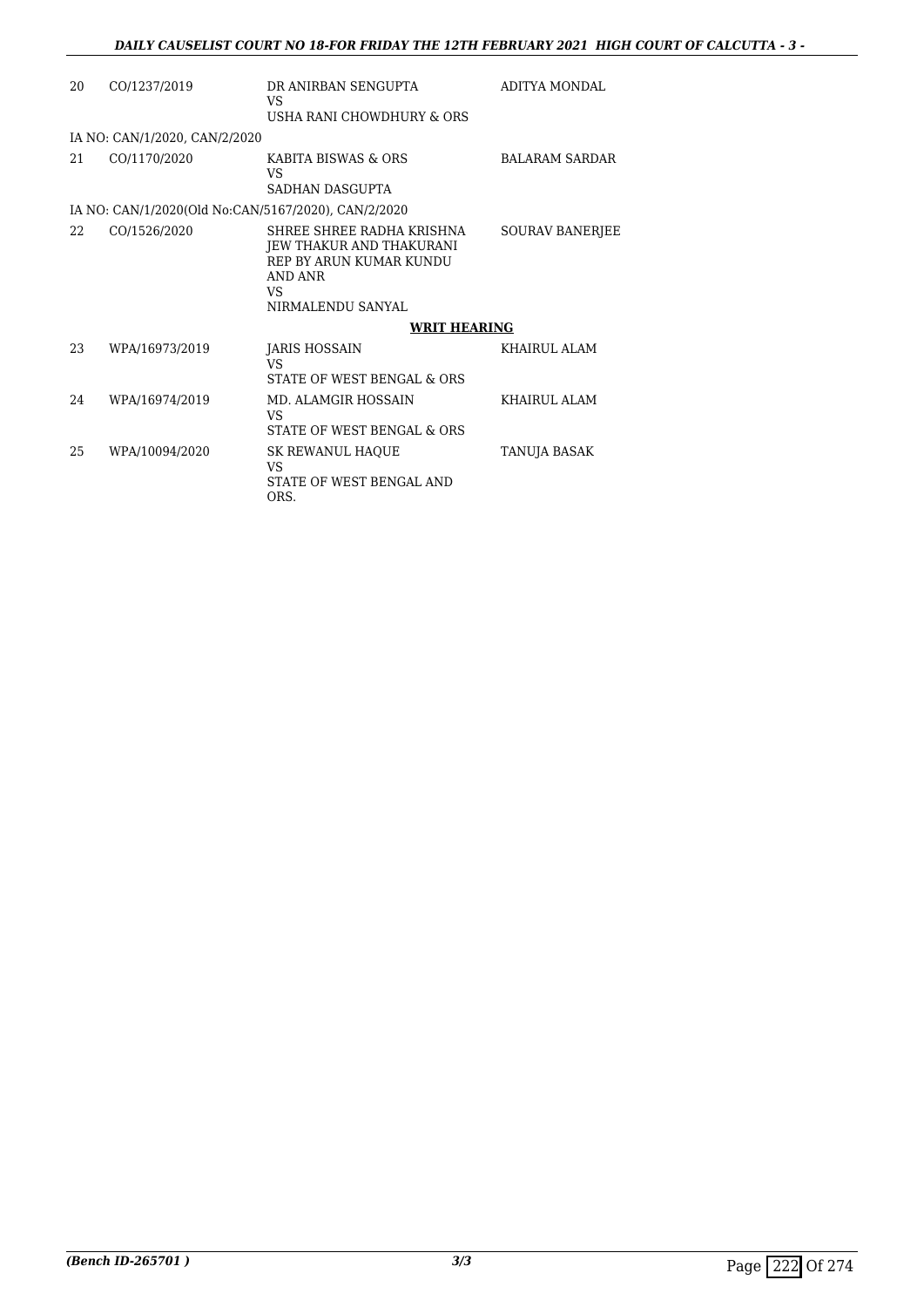

# **Appellate Side**

**DAILY CAUSELIST For Friday The 12th February 2021**

**COURT NO. 24**

**SINGLE BENCH (SB - XII) AT 10:45 AM**

#### **HON'BLE JUSTICE AMRITA SINHA**

#### **(VIA VIDEO CONFERENCE)**

**ON AND FROM MONDAY, 11TH JANUARY, 2021 ROSTER NOTIFIED ON 8TH JANUARY, 2021 IS MODIFIED TO THE FOLLOWING EXTENT :- MATTERS (MOTION & HEARING) UNDER ARTICLE 226 OF THE CONSTITUTION RELATING TO MUNICIPALITIES AND PANCHAYATS (EXCLUDING MATTERS RELATED TO CO-OPERATIVE SOCIETIES) UNDER GROUP V AND APPLICATIONS CONNECTED THERETO (INCLUDING ALL SERVICE MATTERS RELATED TO MUNICIPALITY AND CONNECTED APPLICATIONS CONNECTED THERETO).** 

**THE FOLLOWING NOTES WILL BE EFFECTIVE ON AND FROM 11.01.2021.**

**SPECIAL NOTE : NO FURTHER INCLUSION IN THE LIST WILL BE ALLOWED UNTIL FURTHER ORDER.** 

**1.ON EVERY MONDAY MUNICIPALITY MOTIONS WILL BE TAKEN UP FOR THE WHOLE DAY. IF TIME PERMITS PANCHAYAT MOTIONS WILL BE TAKEN UP.** 

**2. ON EVERY TUESDAY PANCHAYAT MOTIONS WILL BE TAKEN UP TILL RECESS. AFTER RECESS APPLICATIONS WILL BE TAKEN UP AND IF TIME PERMITS PANCHAYAT MOTIONS WILL BE TAKEN UP AND THEREAFTER MUNICIPALITY MOTIONS WILL BE TAKEN UP.**

**3. ON EVERY WEDNESDAY MUNICIPALITY MOTIONS WILL BE TAKEN UP TILL RECESS. AFTER RECESS CONTEMPT MATTERS WILL BE TAKEN UP AND IF TIME PERMITS MUNICIPALITY MOTIONS WILL BE TAKEN UP AND THEREAFTER PANCHAYAT MOTIONS WILL BE TAKEN UP.** 

**4. ON EVERY THURSDAY PANCHAYAT MOTIONS WILL BE TAKEN UP TILL RECESS. AFTER RECESS HEARING MATTERS WILL BE TAKEN UP. IF TIME PERMITS PANCHAYAT MOTIONS WILL BE TAKEN UP AND THEREAFTER MUNICIPALITY MOTIONS WILL BE TAKEN UP.**

**5. ON EVERY FRIDAY PANCHAYAT MOTIONS WILL BE TAKEN UP TILL RECESS. AFTER RECESS HEARING MATTERS WILL BE TAKEN UP AND IF TIME PERMITS PANCHAYAT MOTIONS WILL BE TAKEN UP AND THEREAFTER MUNICIPALITY MOTIONS WILL BE TAKEN UP.** 

**NOTE: MATTERS WILL BE TAKEN UP THROUGH PHYSICAL HEARING ONLY WHEN BOTH THE PARTIES ARE AGREED.**

|   |                                         | <b>TO BE MENTIONED</b>                                           |                     |  |
|---|-----------------------------------------|------------------------------------------------------------------|---------------------|--|
| 1 | WPA/15067/2016<br>(NON-PROSECUTION)     | AMIT CHATTERJEE<br>VS<br>HOWRAH MUNICIPAL<br>CORPORTION & ORS    | D. GANGULY          |  |
|   | IA NO: CAN/1/2017(Old No:CAN/1995/2017) |                                                                  |                     |  |
|   |                                         | <b>FIXED MATTERS (UNAUTHORISED CONSTRUCTION)</b>                 |                     |  |
|   |                                         | (TODAY (12.02.2021))                                             |                     |  |
| 2 | WPA/18391/2019                          | ASIM KUMAR SAHA<br>VS<br>THE ENGLISH BAZAR<br>MUNICIPALITY & ORS | CHANDRA NATH SARKAR |  |
| 3 | WPA/21164/2019                          | <b>SANJOY SARKAR</b><br>VS<br>STATE OF WEST BENGAL & ORS         | SANDEEP PRASAD SHAW |  |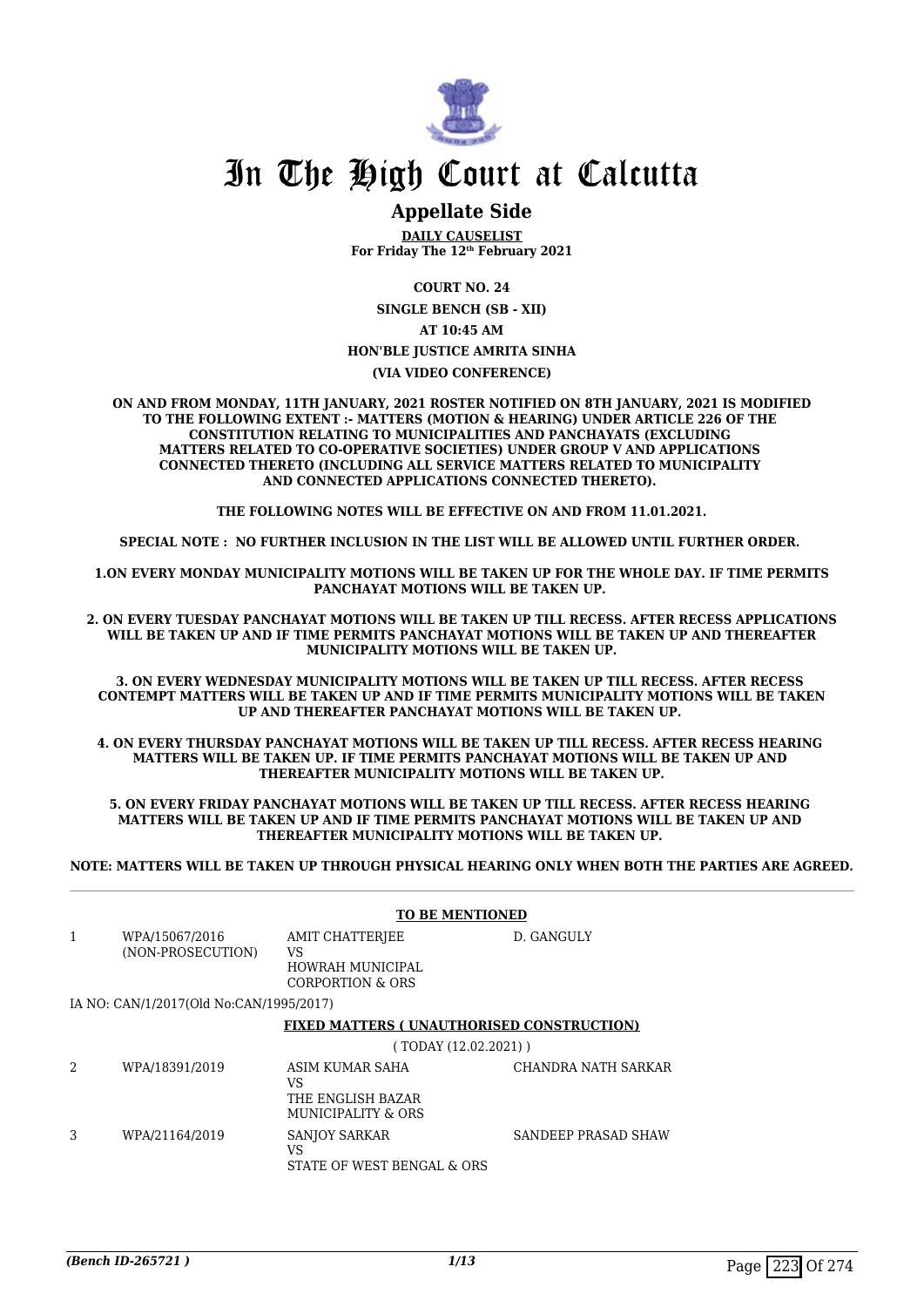# *DAILY CAUSELIST COURT NO 24-FOR FRIDAY THE 12TH FEBRUARY 2021 HIGH COURT OF CALCUTTA - 2 -*

| 4  | WPA/24206/2019    | ANITA DAS<br>VS                                               | GANGADHAR DAS              |
|----|-------------------|---------------------------------------------------------------|----------------------------|
|    |                   | ENGLISH BAZAR MUNICIPALITY<br>& ORS                           |                            |
| 5  | WPA/10098/2020    | <b>SUDIP BOSE AND ORS</b><br>VS<br>THE KOLKATA MUNICIPAL CORP | SANJAY MUKHERJEE           |
| 6  | WPA/10900/2020    | AND ORS<br><b>SHAKTI MALIK</b>                                | PRASENJIT DE               |
|    |                   | VS<br>STATE OF WEST BENGAL AND<br>ORS.                        |                            |
| 7  | WPA/11303/2020    | RANJIT BERA AND OTHERS<br>VS<br>STATE OF WEST BENGAL AND      | <b>MALAYSREE MAITY</b>     |
| 8  | WPA/269/2021      | ORS.                                                          | SANJIB SETH                |
|    |                   | RAJU KUMAR<br>VS<br>STATE OF WEST BENGAL AND<br>ORS.          |                            |
| 9  | WPA/1973/2021     | ANIMA RANI HAJARI                                             | CHANDANA GHOSH             |
|    |                   | VS<br>STATE OF WEST BENGAL AND<br>ORS.                        |                            |
| 10 | WPA/2909/2021     | KAZI ARIFIN HOSSAIN                                           | NEMAI CHANDRA BETAL        |
|    |                   | VS<br>THE STATE OF WEST BENGAL<br>AND ORS                     |                            |
| 11 | WPA/3040/2021     | NBCCSC OWNERS ASSOCIATION<br><b>AND OTHERS</b><br>VS          | <b>ARINDAM SEN</b>         |
|    |                   | STATE OF WEST BENGAL AND<br>ORS.                              |                            |
| 12 | WPA/3185/2021     | SARASWATI GHOSH<br>VS                                         | SAMIR RANJAN AICH          |
|    |                   | <b>KMC AND ORS</b>                                            |                            |
| 13 | WPA/3388/2021     | ASIT PAUL ALIAS ASIT KUMAR<br>PAUL<br>VS                      | PAROMITA<br>MALAKAR(DUTTA) |
|    |                   | HOWRAH MUNICIPAL<br>CORPORATION                               |                            |
| 14 | WPA/3483/2021     | RANJAN ROY AND ANOTHER<br>VS                                  | DILIPKUMAR MANDAL          |
|    |                   | STATE OF WEST BENGAL AND<br>ORS.                              |                            |
| 15 | WPA/4275/2021     | CHANDI CHARAN MONDAL AND<br>ORS.<br>VS.                       | SAYAN ROY                  |
|    |                   | STATE OF WEST BENGAL AND<br>ORS.                              |                            |
|    |                   | <b>MUNICIPALITY - MOTIONS</b>                                 |                            |
| 16 | WPA/8275/2020     | <b>BISWARUP PAUL</b><br>VS.                                   | SUTHIRTHA DAS              |
|    |                   | THE KOLKATA MUNICIPAL<br>CORPORATION AND OTHERS               |                            |
| 17 | WPA/8599/2020     | <b>SUKUL SHAW AND ORS</b><br>VS                               | SUNNY NANDI                |
|    |                   | kolkata municipality corporation<br>and ors                   |                            |
|    | IA NO: CAN/1/2021 |                                                               |                            |
| 18 | WPA/9174/2020     | ASHOK KUMAR PAL<br>VS                                         | SANDIP KUNDU               |
|    |                   | STATE OF WEST BENGAL AND<br>ORS.                              |                            |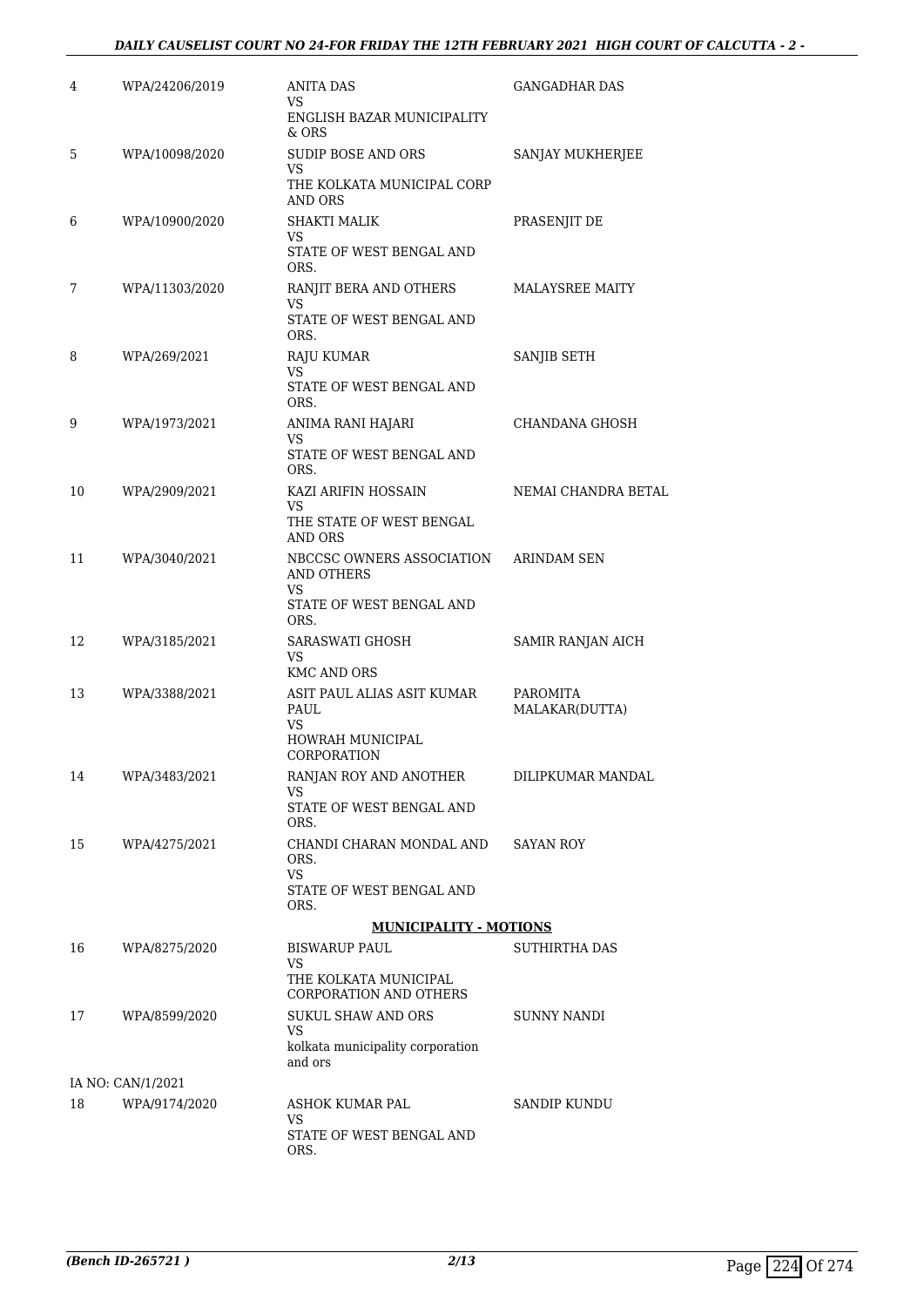| 19 | WPA/9401/2020  | CHANDANA BANERJEE<br>VS                                                              | Kunal Ganguly              |
|----|----------------|--------------------------------------------------------------------------------------|----------------------------|
|    |                | UTTARPARA KOTRANG<br>MUNICIPALITY AND ORS                                            |                            |
| 20 | WPA/9594/2020  | <b>GAYATRI SAHA AND ANR.</b><br>VS                                                   | MAHABOOB AHMED             |
|    |                | KOLKATA MUNICIPAL<br>CORPORATION AND ORS.                                            |                            |
| 21 | WPA/9835/2020  | SABIUNNESSA HEQUE<br>VS                                                              | <b>SYED NURUL AREFIN</b>   |
|    |                | THE MUNICIPAL<br>COMMISSIONER, KOLKATA<br>MUNICIPAL CORPORATION AND<br><b>OTHERS</b> |                            |
| 22 | WPA/9873/2020  | MASIHUDDIN QURESHI<br>VS.<br>THE KOLKATA MUNICIPAL<br>CORPORATION AND OTHERS         | ARANYA SAHA                |
| 23 | WPA/9955/2020  | PUSPA BARIK @ PUSHPA BARIK<br>VS<br>STATE OF WEST BENGAL AND<br>ORS.                 | GOUTAM ACHARYA             |
| 24 | WPA/10313/2020 | PREM KUMAR NASKAR AND ORS<br>VS.<br>STATE OF WEST BENGAL AND                         | TANMAY BASU                |
| 25 | WPA/10635/2020 | ORS.<br>KAMAL YADAV                                                                  | MAHESWARI SHARMA           |
|    |                | VS<br>KOLKATA MUNICIPAL<br>CORPORATION AND OTHER                                     |                            |
| 26 | WPA/10665/2020 | PRADIP KUMAR DEBNATH                                                                 | <b>SUKANTA DAS</b>         |
|    |                | VS.<br>STATE OF WEST BENGAL AND<br>ORS.                                              |                            |
| 27 | WPA/11238/2020 | NANDIA MITRA<br>VS                                                                   | <b>MD IMRAN</b>            |
|    |                | THE KOLKATA MUNICIPAL<br><b>CORPORATION AND ORS</b>                                  |                            |
| 28 | WPA/11415/2020 | RITA MANNA<br>VS<br>HOWRAH MUNICIPAL                                                 | <b>ANIMESH DAS</b>         |
| 29 | WPA/11436/2020 | CORPORATION AND OTHERS<br><b>ISRAT BEGUM</b>                                         | SK REJAUL ALAM             |
|    |                | VS<br>STATE OF WEST BENGAL AND<br>ORS.                                               |                            |
| 30 | WPA/11466/2020 | SUJATA CHATTERJEE<br>VS.<br>BHADRESHWAR MUNICIPALITY                                 | <b>BHASKAR GHOSH</b>       |
| 31 | WPA/11646/2020 | PRADYUMNA SINHA                                                                      | SIDHANT CHOWDHURY          |
|    |                | VS.<br>BIDHANNAGAR MUNICIPAL<br><b>CORPORATION AND OTHERS</b>                        |                            |
| 32 | WPA/101/2021   | PURNIMA PAL<br>VS                                                                    | PRASANTA KUMAR<br>PAKRASHI |
|    |                | STATE OF WEST BENGAL AND<br>ORS.                                                     |                            |
| 33 | WPA/129/2021   | SANKAR DAS<br>VS.                                                                    | IFTEKAR MUNSHI             |
|    |                | KOLKATA MUNICIPAL<br>CORPORATION AND ORS                                             |                            |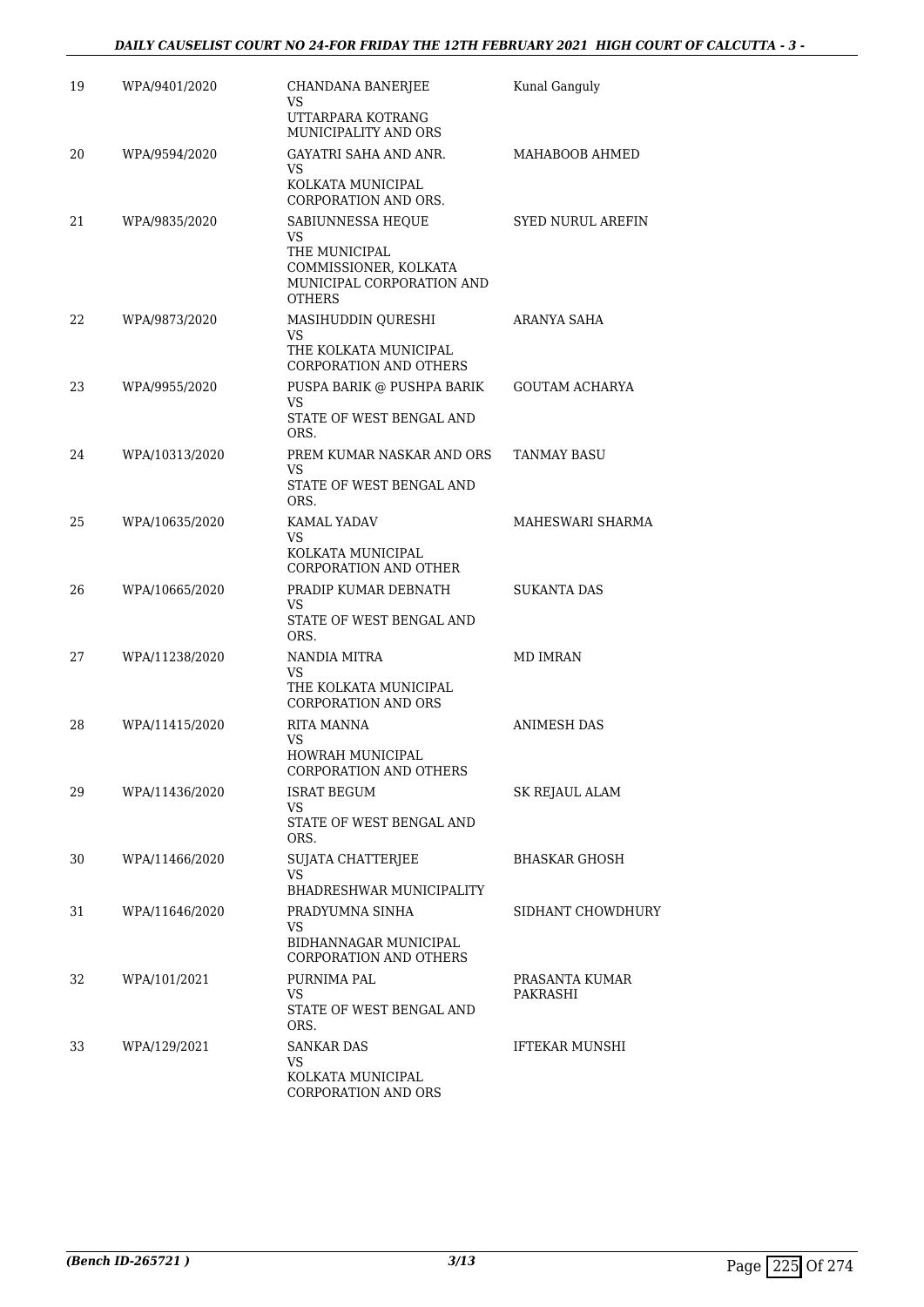| 34 | WPA/407/2021      | NATURAL CITY FLAT OWNERS'<br><b>ASSOCIATION</b><br>VS | PRANTICK GHOSH                            |
|----|-------------------|-------------------------------------------------------|-------------------------------------------|
|    |                   | STATE OF WEST BENGAL AND<br>ORS.                      |                                           |
|    | IA NO: CAN/1/2021 |                                                       |                                           |
| 35 | WPA/740/2021      | <b>BANASRI MONDAL</b><br>VS                           | RAMESHWAR SINHA                           |
|    |                   | STATE OF WEST BENGAL AND<br>ORS.                      |                                           |
| 36 | WPA/878/2021      | CHANDAN SARKAR AND OTHERS<br>VS                       | SAPTYARSHI<br><b>CHAKLRABORTY</b>         |
|    |                   | STATE OF WEST BENGAL AND<br>ORS.                      |                                           |
| 37 | WPA/1012/2021     | ALI ENTERPRISE<br>VS                                  | <b>IQBAL HUSSAIN</b>                      |
|    |                   | THE BHATPARA MUNICIPALITY<br>AND ORS                  |                                           |
| 38 | WPA/1015/2021     | SUBHASH MONDAL<br>VS                                  | KRISHNENDU BERA                           |
|    |                   | THE RAJPUR SONARPUR<br><b>MUNICIPALITY</b>            |                                           |
| 39 | WPA/1092/2021     | SATIRANI GHOSH<br>VS                                  | KAUSHIK CHANDRA<br><b>GUPTA</b>           |
|    |                   | YHE KOLKATA MUNICIAL<br><b>CORPORATION AND ORS</b>    |                                           |
| 40 | WPA/1095/2021     | CHAITALI BARMAN<br><b>VS</b>                          | SALONI BHATTACHARJEE                      |
|    |                   | STATE OF WEST BENGAL AND<br>ORS.                      |                                           |
| 41 | WPA/1106/2021     | SUBODH MALAKAR AND ORS<br>VS                          | SALONI BHATTACHARJEE                      |
|    |                   | STATE OF WEST BENGAL AND<br>ORS.                      |                                           |
| 42 | WPA/1113/2021     | SNEHASIS BARUA<br>VS                                  | <b>ANIL KUMAR</b><br><b>CHATTOPADHYAY</b> |
|    |                   | STATE OF WEST BENGAL AND<br>ORS.                      |                                           |
| 43 | WPA/1145/2021     | CHANDRA MADHAB GHOSH<br>VS                            | <b>INDRAJIT CHATTERJEE</b>                |
|    |                   | STATE OF WEST BENGAL AND<br>ORS.                      |                                           |
| 44 | WPA/1161/2021     | SHARWAN GANERIWALA<br>VS                              | SUBHARANSHU TRIVEDI                       |
|    |                   | THE WEST BENGAL MUNICIPAL<br>CORPORATION              |                                           |
| 45 | WPA/1173/2021     | SHYAMAL NARAYAN BASU<br>VS                            | DEBDUTTA BASU                             |
|    |                   | THE KOLKATA MUNICIPAL<br><b>NORPORATION</b>           |                                           |
| 46 | WPA/1182/2021     | KAMRUN NISHA<br>VS                                    | SANJIB SETH                               |
|    |                   | STATE OF WEST BENGAL AND<br>ORS.                      |                                           |
| 47 | WPA/1184/2021     | NARAYAN CHANDRA DATTA @<br>NARAYAN DATTA              | Arjun Samanta                             |
|    |                   | VS<br>STATE OF WEST BENGAL AND<br>ORS.                |                                           |
| 48 | WPA/1188/2021     | KISHOR KUMAR OJHA                                     | MD. JALALUDDIN                            |
|    |                   | VS<br>THE KOLKATA MUNICIPAL<br>CORPORATION            |                                           |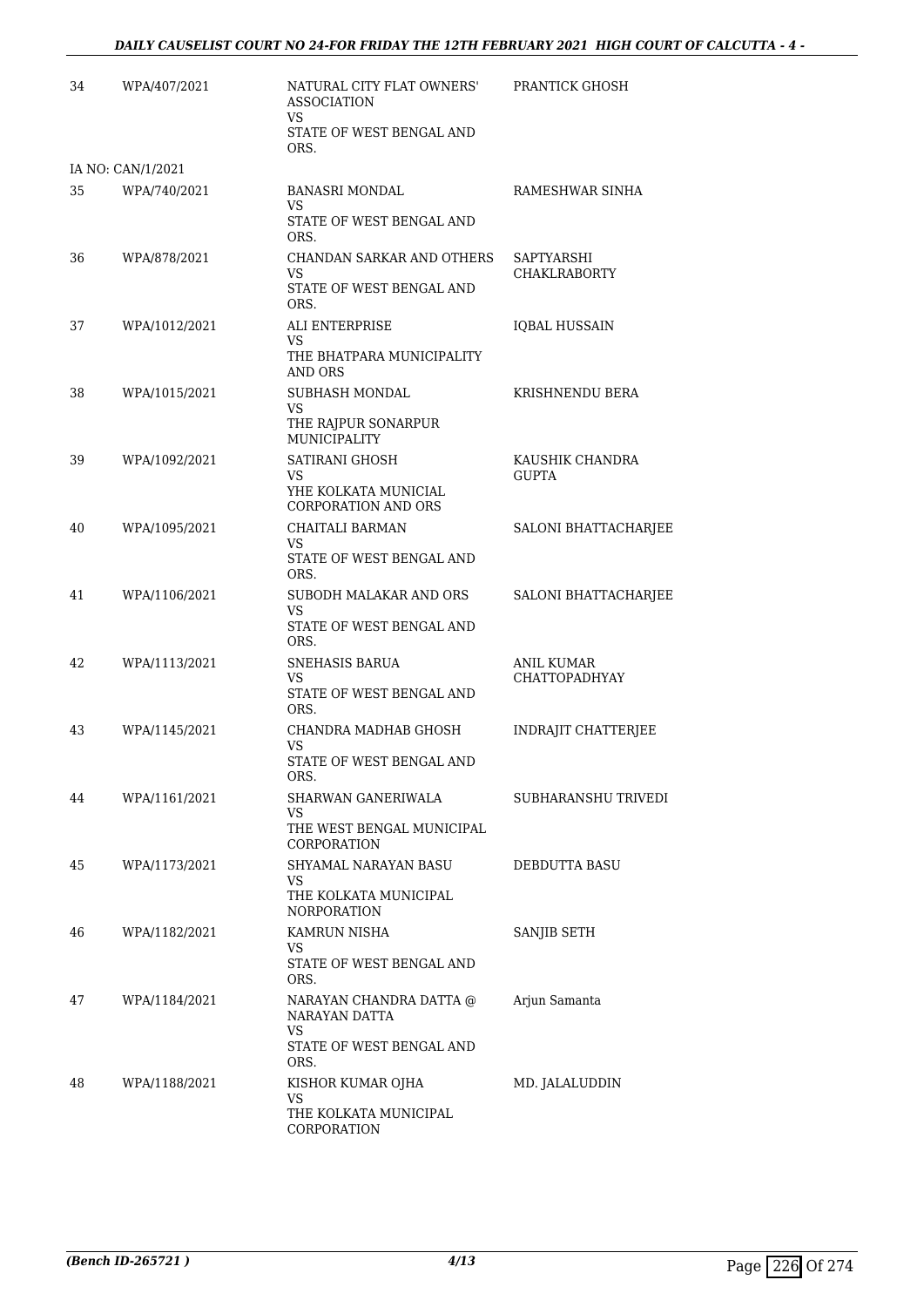| 49 | WPA/1195/2021 | RAJ RAM PAL<br>VS.<br>THE KOLKATA MUNICIPAL<br>CORPORATION                                                             | SAMIRUL SARDAR           |
|----|---------------|------------------------------------------------------------------------------------------------------------------------|--------------------------|
| 50 | WPA/1278/2021 | <b>SULOK BANDHU BAG</b><br>VS<br>STATE OF WEST BENGAL AND<br>ORS.                                                      | DEBASISH DAS             |
| 51 | WPA/1279/2021 | SUBIR SAHA<br>VS.<br>STATE OF WEST BENGAL AND<br>ORS.                                                                  | SARTHAK BARMAN           |
| 52 | WPA/1292/2021 | <b>INDIA MOTOR PARTS AND</b><br>ACCESSORIES LTD. AND ANR<br>VS.<br>THE KOLKATA MUNICIPAL<br><b>CORPORATION AND ORS</b> | AJAY GAGGAR              |
| 53 | WPA/1303/2021 | KRISHNENDU ROY<br>VS.<br>STATE OF WEST BENGAL AND<br>ORS.                                                              | <b>BHUSAN KUMAR JAIN</b> |
| 54 | WPA/1314/2021 | SANJIB SINGHA ROY<br>VS<br>STATE OF WEST BENGAL AND<br>ORS.                                                            | AMITABRATA RAY           |
| 55 | WPA/1380/2021 | VISHAL PRASAD AND ANOTHER<br>VS<br>STATE OF WEST BENGAL AND<br>ORS.                                                    | MD. BANI ISRAIL          |
| 56 | WPA/1384/2021 | VISHAL PRASAD<br>VS.<br>STATE OF WEST BENGAL AND<br>ORS.                                                               | MD BANI ISRAIL           |
| 57 | WPA/1403/2021 | SWAPAN KUMAR DEY<br>VS.<br>STATE OF WEST BENGAL AND<br>ORS.                                                            | SURYA MAITY              |
| 58 | WPA/1408/2021 | <b>SANTU GHOSH</b><br>VS<br>STATE OF WEST BENGAL AND<br>ORS.                                                           | PALASH MUKHERJEE         |
| 59 | WPA/1433/2021 | <b>GARIMA DEVELOPERS AND</b><br>ANOTHER<br>VS<br>KOLKATA MUNICIPAL<br><b>CORPORATION AND OTHERS</b>                    | ANUJIT MOOKHERJI         |
| 60 | WPA/1464/2021 | UMA KARMAKAR<br>VS<br>STATE OF WEST BENGAL AND<br>ORS.                                                                 | SOUMYAJIT BHATTA         |
| 61 | WPA/1511/2021 | RUHUL ISLAM AND ORS<br>VS<br>STATE OF WEST BENGAL AND<br>ORS.                                                          | ANJANA BANERJEE          |
| 62 | WPA/1559/2021 | GULAB CHAND KAIRI AND<br>OTHERS<br>VS<br>THE SOUTH DUM DUM                                                             | BIBEK DEY                |
| 63 | WPA/1578/2021 | MUNICIPALITY AND OTHERS<br>SABITA HALDER AND ANR<br>VS<br>KOLKATA MUNICIPAL<br>CORPORATION AND ORS                     | SULAGNA<br>BHATTACHARYA  |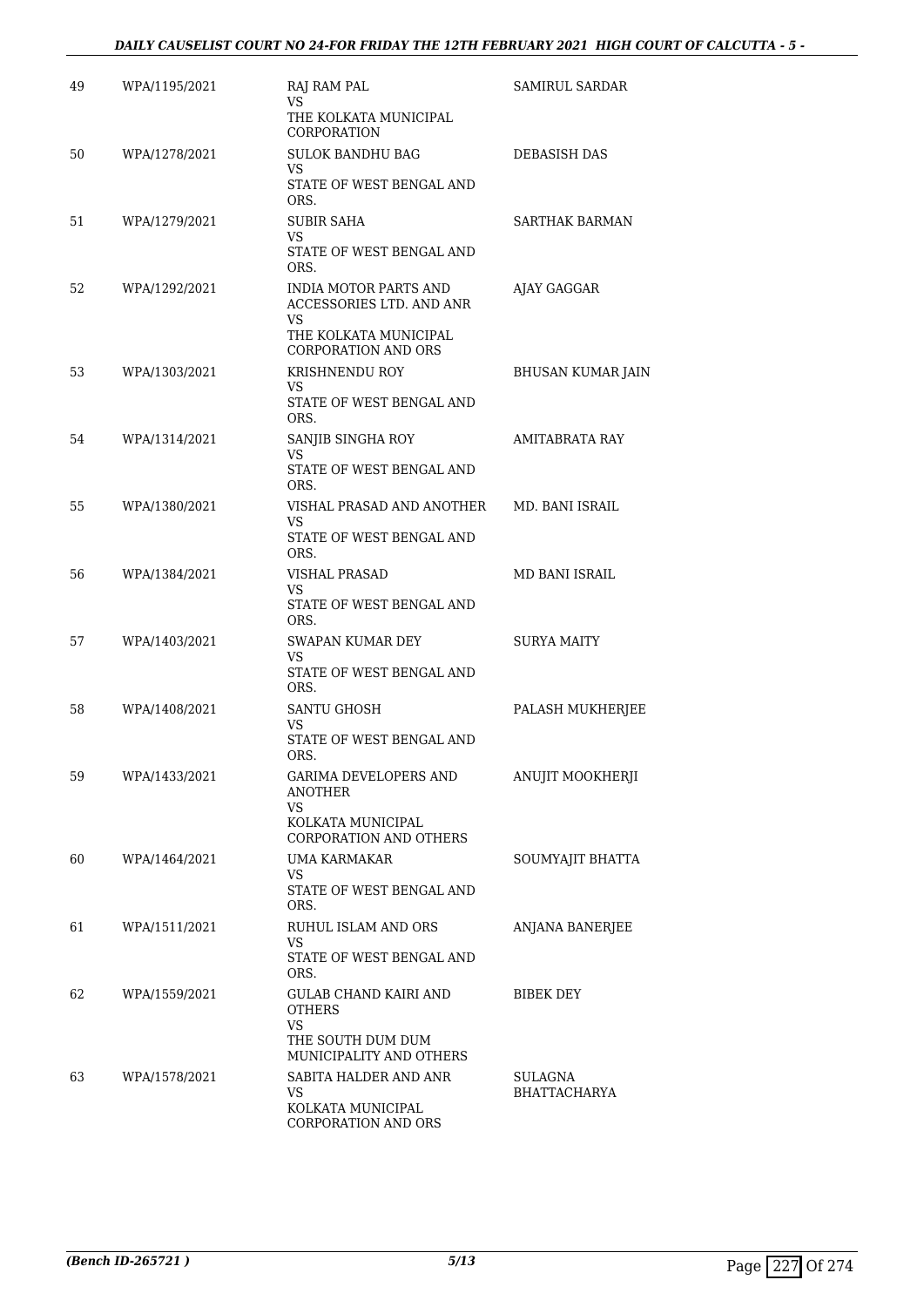| 64 | WPA/1607/2021     | ALAM ARA BIBI<br>VS<br>KOLKATA MUNICIPAL<br>CORPORATION                                   | INDRAJIT<br><b>BHATTACHARJEE</b>   |
|----|-------------------|-------------------------------------------------------------------------------------------|------------------------------------|
| 65 | WPA/1620/2021     | ANJANA ROY<br>VS<br>STATE OF WEST BENGAL AND<br>ORS.                                      | PROBAL SARKAR                      |
| 66 | WPA/1626/2021     | MUNNI DOM<br>VS<br>STATE OF WEST BENGAL AND<br>ORS.                                       | PROBAL SARKAR                      |
| 67 | WPA/1654/2021     | RINA DAS<br>VS<br>STATE OF WEST BENGAL AND<br>ORS.                                        | PROBAL SARKAR                      |
| 68 | WPA/1669/2021     | JITENDRA NARAYAN SINGH AND<br><b>ORS</b><br><b>VS</b><br>STATE OF WEST BENGAL AND<br>ORS. | RAMESHWAR SINHA                    |
| 69 | WPA/1754/2021     | <b>SOUMYABRATA BOSE</b><br>VS<br>BIDHANNAGAR MUNICIPAL<br><b>CORPORATION AND ORS</b>      | MANIKA SARKAR                      |
| 70 | WPA/1765/2021     | RATAN BAURI AND ORS<br><b>VS</b><br>STATE OF WEST BENGAL AND<br>ORS.                      | RAMESHWAR SINHA                    |
| 71 | WPA/1770/2021     | <b>BIPLAB SARKAR</b><br>VS<br>STATE OF WEST BENGAL AND<br>ORS.                            | <b>SUPREEM NASKAR</b>              |
| 72 | WPA/1926/2021     | NEMAI SENAPATI<br>VS<br>STATE OF WEST BENGAL AND<br>ORS.                                  | AYANAVA<br><b>BHATTACHARYYA</b>    |
| 73 | WPA/1944/2021     | SANKAR KUMAR SAHA AND<br>OTHERS<br>VS<br>STATE OF WEST BENGAL AND<br>ORS.                 | SANGHAMITRA NANDY                  |
| 74 | WPA/1978/2021     | CHANDRABATI GAYEN (BAG)<br>VS<br>THE ULUBERIA MUNICIPALITY                                | ANIL KUMAR<br><b>VHATTOPADHYAY</b> |
| 75 | WPA/1981/2021     | AMIT KUMAR RAI<br>VS<br>HOWRAH MUNICIPAL<br>CORPORATION AND OTHERS                        | ANIMESH PAUL                       |
| 76 | WPA/1987/2021     | <b>ISRAR AHMED</b><br>VS<br>KOLKATA MUNICIPAL<br>CORPORATIONA AND OTHERS                  | AVINASH KUMAR VERMA                |
|    | IA NO: CAN/1/2021 |                                                                                           |                                    |
| 77 | WPA/2020/2021     | NABANITA GHOSH<br>VS.<br>STATE OF WEST BENGAL AND<br>ORS.                                 | KAJAL RAY                          |
| 78 | WPA/2043/2021     | BHASKAR SINGHA<br>VS<br>UTTARPARA KOTRUNG<br>MUNICIPALITY                                 | Kunal Ganguly                      |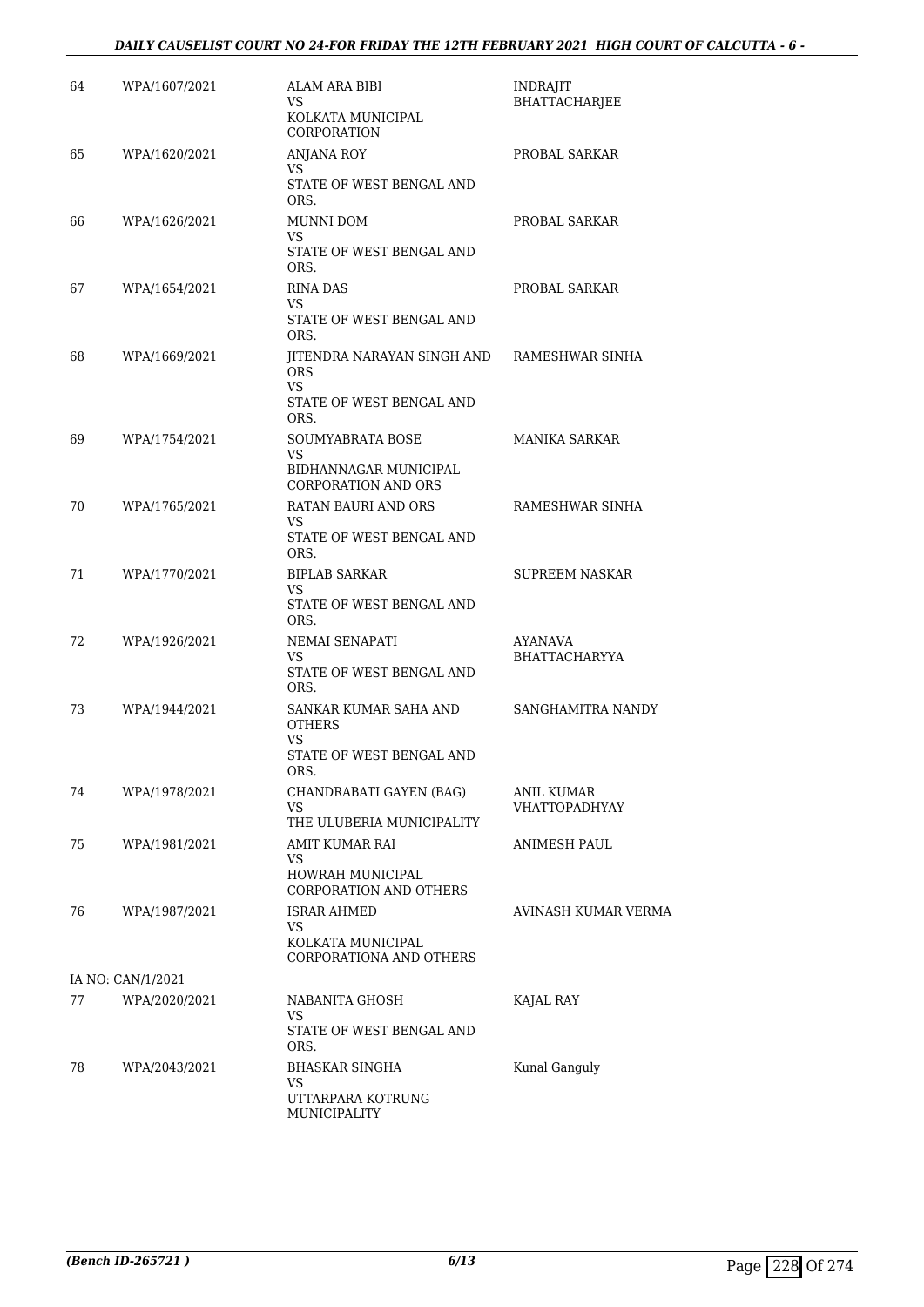| 79 | WPA/2080/2021 | SALAUDDIN LODHI AND ANR<br><b>VS</b><br>KOLKATA MUNICIPAL<br><b>CORPORATION AND ORS</b>   | SULAGNA<br><b>BHATTACHARYA</b> |
|----|---------------|-------------------------------------------------------------------------------------------|--------------------------------|
| 80 | WPA/2109/2021 | LUBNA RAHIM<br>VS<br>STATE OF WEST BENGAL AND<br>ORS.                                     | SOMRAJ DHAR                    |
| 81 | WPA/2122/2021 | SANJOY CHATTERJEE<br><b>VS</b><br>STATE OF WEST BENGAL AND<br>ORS.                        | SARIFUL ISLAM MALLIK           |
| 82 | WPA/2162/2021 | <b>G P ENTERPRISE AND ANR</b><br>VS<br>STATE OF WEST BENGAL AND<br>ORS.                   | SANGHAMITRA NANDY              |
| 83 | WPA/2165/2021 | G.P. ENTERPRISE AND ANR<br><b>VS</b><br>STATE OF WEST BENGAL AND<br>ORS.                  | SANGHAMITRA NANDY              |
| 84 | WPA/2166/2021 | JAGADISH CHANDRA BAG<br>VS<br>STATE OF WEST BENGAL AND<br>ORS.                            | MANABENDRA THAKUR              |
| 85 | WPA/2171/2021 | <b>G.P. ENTERPRISE ANR ANR</b><br>VS<br>STATE OF WEST BENGAL AND<br>ORS.                  | SANGHAMITRA NANDY              |
| 86 | WPA/2174/2021 | SIPRA BARAI<br>VS<br>STATE OF WEST BENGAL AND<br>ORS.                                     | <b>SOURI GHOSHAL</b>           |
| 87 | WPA/2234/2021 | SK. KABIR UDDIN<br>VS.<br>STATE OF WEST BENGAL AND<br>ORS.                                | MARIA RAHAMAN                  |
| 88 | WPA/2256/2021 | UTTAM KUMAR DAS<br>VS<br>STATE OF WEST BENGAL AND<br>ORS.                                 | SANKAR NARAYAN SAHA            |
| 89 | WPA/2311/2021 | GORACHAND MANDAL<br><b>VS</b><br>KOLKATA MUNICIPAL<br><b>CORPORATION AND OTHERS</b>       | PINGAL BHATTACHARYA            |
| 90 | WPA/2321/2021 | KAMAL KUMAR VIJAY AND ORS<br><b>VS</b><br>KOLKATA MUNICIPAL<br><b>CORPORATION AND ORS</b> | SUBHAJIT MANNA                 |
| 91 | WPA/2330/2021 | ANIL MAJZUMDAR<br>VS<br><b>HOWRAH MUNICIPAL</b><br><b>CORPOPRATION</b>                    | PINAKI RANJAN MITRA            |
| 92 | WPA/2385/2021 | <b>ARINDAM DAS</b><br>VS<br>THE STATE OF WEST BENGAL<br>AND ORS                           | TAPAS SINGHA ROY               |
| 93 | WPA/2386/2021 | NITYANANDA DAS<br>VS.<br>STATE OF WEST BENGAL AND<br>ORS.                                 | PRADIP KUMAR KUNDU             |
| 94 | WPA/2388/2021 | ARINDAM DAS<br><b>VS</b><br>THE STATE OF WEST BENGAL<br>AND ORS                           | TAPAS SINGHA ROY               |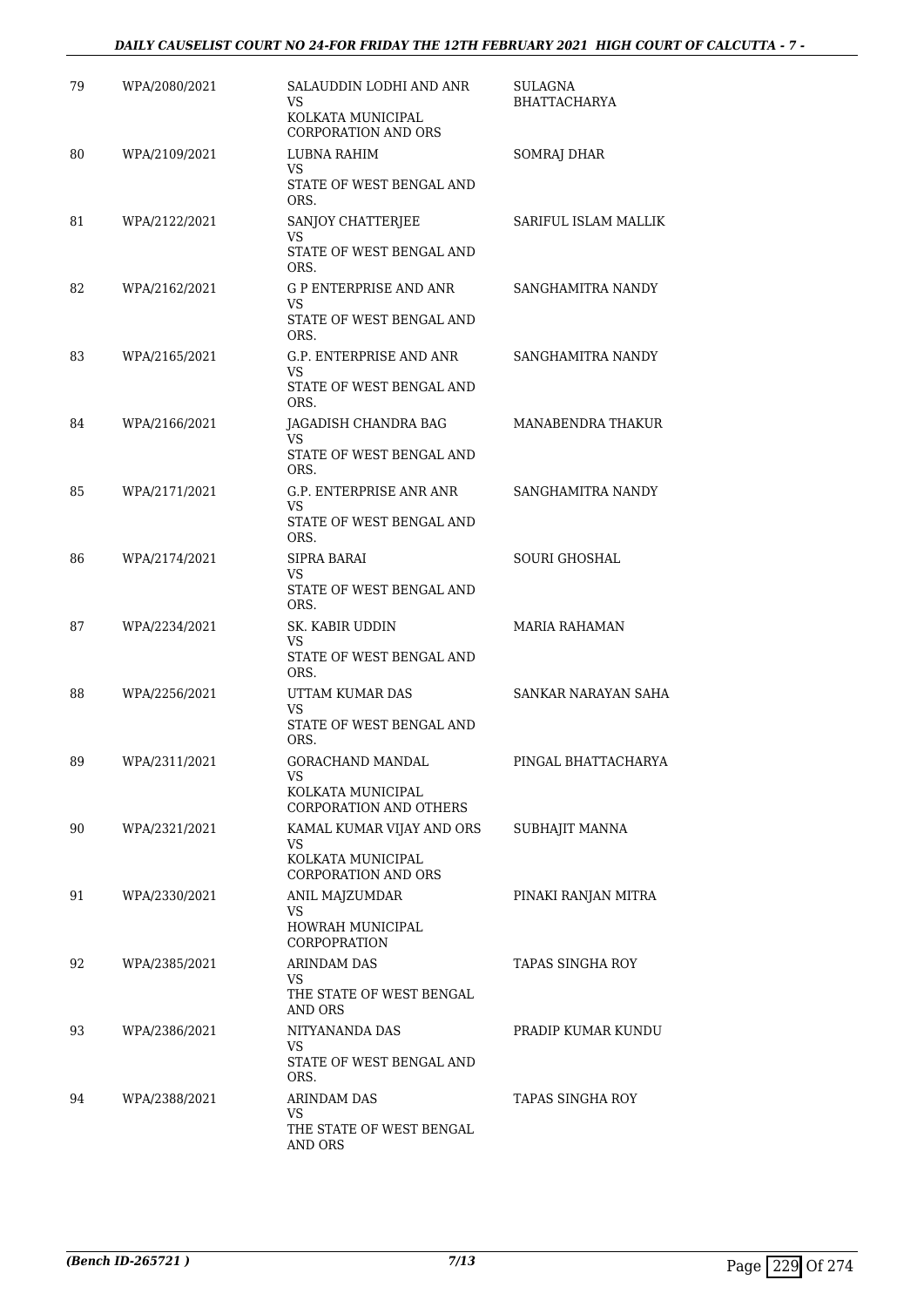| 95  | WPA/2404/2021 | LAB KUMAR DUTTA<br>VS                                    | ARUP KRISHNA DAS      |
|-----|---------------|----------------------------------------------------------|-----------------------|
|     |               | STATE OF WEST BENGAL AND<br>ORS.                         |                       |
| 96  | WPA/2407/2021 | CHANCHAL BANERJEE<br>VS                                  | ARUP KRISHNA DAS      |
|     |               | STATE OF WEST BENGAL AND<br>ORS.                         |                       |
| 97  | WPA/2443/2021 | DEBASISH SRIMANY<br>VS                                   | AVIROOP BHATTACHARYA  |
|     |               | THE BARANAGAR MUNICIPALITY<br>AND ORS                    |                       |
| 98  | WPA/2461/2021 | <b>ARATRIKA GHOSH</b><br>VS                              | <b>SAGARMAY GHOSH</b> |
|     |               | STATE OF WEST BENGAL AND<br>ORS.                         |                       |
| 99  | WPA/2510/2021 | R K DEVELOPERS<br>CONTRACTORS AND ENGINEERS<br><b>VS</b> | MRINALINI MAJUMDER    |
|     |               | HOWRAH MUNICIPAL<br><b>CORPORATION AND ORS</b>           |                       |
| 100 | WPA/2598/2021 | NASIR ALI MOLLA<br>VS                                    | MD GOLAM NURE IMROHI  |
|     |               | STATE OF WEST BENGAL AND<br>ORS.                         |                       |
| 101 | WPA/2610/2021 | MALIKA MAFRUDA BANU<br>VS.                               | DONA GHOSH            |
|     |               | STATE OF WEST BENGAL AND<br>ORS.                         |                       |
| 102 | WPA/2622/2021 | SHIV KUMARI DEVI ALIAS SHIV<br>KUMAREE<br>VS             | SOMNATH DE            |
|     |               | HOWRAH MUNICIPAL<br><b>CORPORATION AND OTHERS</b>        |                       |
| 103 | WPA/2629/2021 | DIPANKAR PAL RAM<br><b>VS</b>                            | DILIP KUMAR SAILA     |
|     |               | THE STATE OF WEST BENGAL<br>AND ORS                      |                       |
| 104 | WPA/2670/2021 | RAM NARAYAN SHARMA<br>VS                                 | RAHUL SHARMA          |
|     |               | STATE OF WEST BENGAL AND<br>ORS.                         |                       |
| 105 | WPA/2685/2021 | <b>ASHOKE BANERIEE</b><br>VS                             | SUPREEM NASKAR        |
|     |               | STATE OF WEST BENGAL AND<br>ORS.                         |                       |
| 106 | WPA/2690/2021 | SUBAL CHANDRA MANNA<br>VS.                               | BAPIN BAIDYA          |
|     |               | STATE OF WEST BENGAL AND<br>ORS.                         |                       |
| 107 | WPA/2693/2021 | PIJUSH DEBNATH AND ORS<br>VS                             | ALLEN FELIX           |
|     |               | STATE OF WEST BENGAL AND<br>ORS.                         |                       |
| 108 | WPA/2788/2021 | UDAY DUTTA AND ORS<br>VS                                 | PARTHA SARKAR         |
|     |               | THE DURGAPUR MUNICIPAL<br><b>CORPORATION AND ORS</b>     |                       |
| 109 | WPA/2860/2021 | SMT BANI SAMANTA<br>VS                                   | KRISHANU BANIK        |
|     |               | STATE OF WEST BENGAL AND<br>ORS.                         |                       |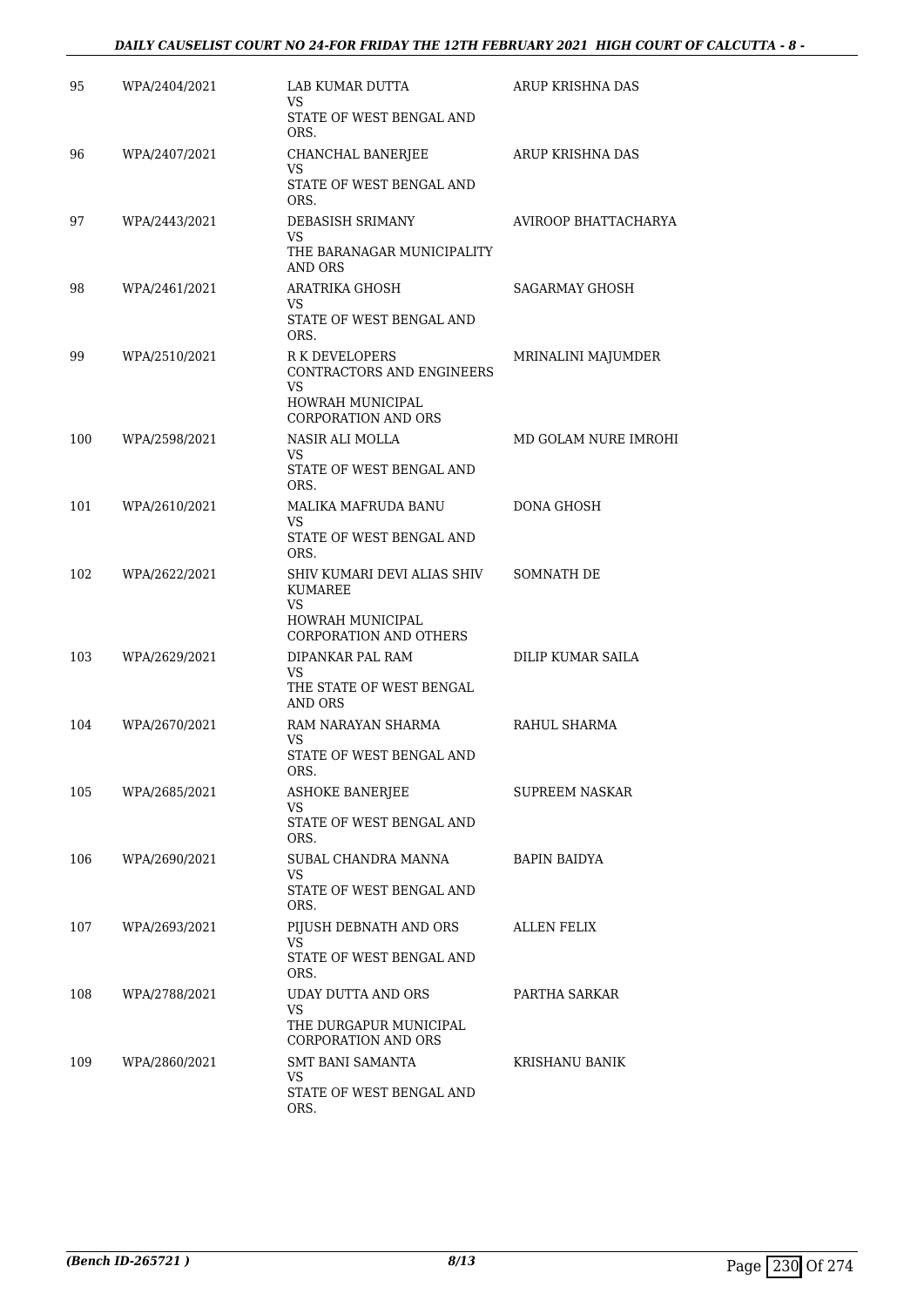| 110 | WPA/3046/2021        | TAPAN KUMAR BHUNIA AND<br>ANR<br><b>VS</b>                                      | SYED SHAMSUL AREFIN                    |
|-----|----------------------|---------------------------------------------------------------------------------|----------------------------------------|
| 111 | WPA/3084/2021        | THE KMC AND ORS<br>KAILASH CHAND DAGA AND<br><b>OTHES</b>                       | PRIYANKAR BASU<br>MALLICK              |
|     |                      | <b>VS</b><br>KOLKATA MUNICIPAL<br>CORPORATION AND OTHERS                        |                                        |
|     |                      | PANCHAYAT - MOTIONS                                                             |                                        |
| 112 | WPA/2059/2020        | GOUTAM MUKHERJEE & ANR<br>VS                                                    | ANIMESH PAUL                           |
|     |                      | STATE OF WEST BENGAL & ORS                                                      |                                        |
|     | wt113 WPA/23750/2019 | <b>GOUTAM MUKHERJEE</b><br><b>VS</b><br>THE HOWRAH ZILLA PARISHAD<br>$&$ ORS    | ANIMESH PAUL                           |
| 114 | WPA/2803/2020        | <b>ABDUR RASHID</b><br>VS                                                       | SRIKANTA SATTA                         |
|     |                      | STATE OF WEST BENGAL & ORS                                                      |                                        |
| 115 | WPA/8204/2020        | KAUSHIK GHOSH<br><b>VS</b><br>STATE OF WEST BENGAL AND                          | DYUTIMAN BANERJEE                      |
| 116 | WPA/10677/2020       | ORS.<br>LAKSHMI KANTA MAHATO AND<br><b>OTHERS</b>                               | SULAGNA<br><b>BHATTACHARJEE BAGCHI</b> |
|     |                      | <b>VS</b><br>STATE OF WEST BENGAL AND<br>ORS.                                   |                                        |
| 117 | WPA/11106/2020       | REKHA SARKAR TIKADAR AND<br><b>ORS</b><br><b>VS</b><br>STATE OF WEST BENGAL AND | <b>SARTHAK BARMAN</b>                  |
| 118 | WPA/11274/2020       | ORS.<br>BUILDCON AND ANR<br><b>VS</b>                                           | DEBASISH GHOSH                         |
|     |                      | UNION OF INDIA AND ORS.                                                         |                                        |
| 119 | WPA/11530/2020       | MAFIZUR RAHAMAN<br><b>VS</b><br>STATE OF WEST BENGAL AND                        | NILADRI SAHA                           |
| 120 | WPA/11667/2020       | ORS.<br>AJIT SINGH                                                              | DEBBRATA RAY                           |
|     |                      | VS<br>STATE OF WEST BENGAL AND<br>ORS.                                          |                                        |
|     | wt121 WPA/11668/2020 | TAPANJYOTI DEY<br>VS                                                            | DEBABRATA DEY                          |
|     |                      | STATE OF WEST BENGAL AND<br>ORS.                                                |                                        |
|     | wt122 WPA/11671/2020 | AVIJIT DEY<br>VS                                                                | DEBABRATA RAY                          |
|     |                      | STATE OF WEST BENGAL AND<br>ORS.                                                |                                        |
| 123 | WPA/11769/2020       | RAJU ADHIKARY<br>VS.<br>STATE OF WEST BENGAL AND<br>ORS.                        | Nemai Chandra Saha                     |
| 124 | WPA/11785/2020       | NIRMAL DINDA                                                                    | SK REJAUL ALAM                         |
|     |                      | VS<br>STATE OF WEST BENGAL AND<br>ORS.                                          |                                        |
| 125 | WPA/11803/2020       | <b>MANGAL MAITY</b><br>VS<br>STATE OF WEST BENGAL AND                           | RAMA HALDAR                            |
|     |                      | ORS.                                                                            |                                        |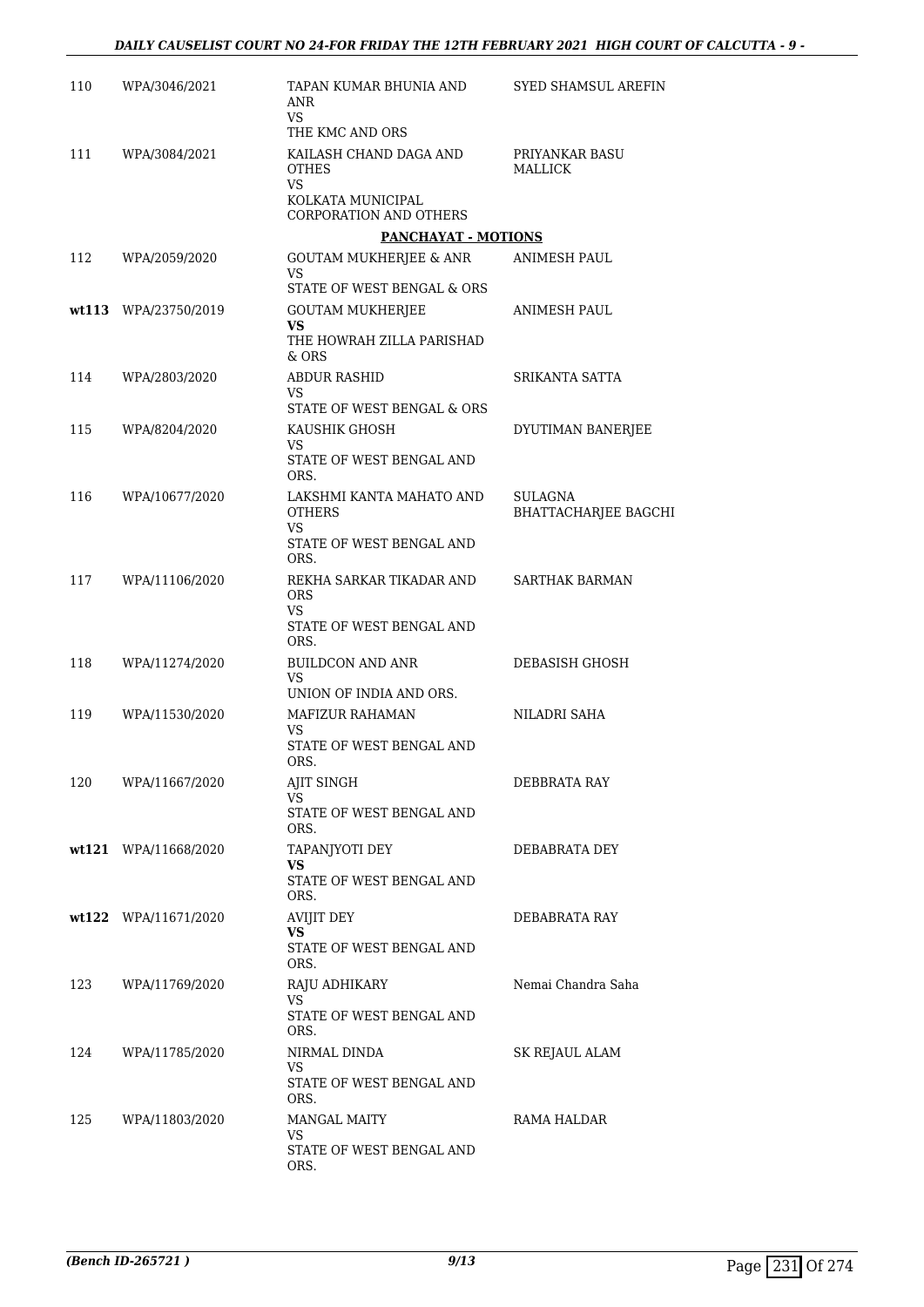# *DAILY CAUSELIST COURT NO 24-FOR FRIDAY THE 12TH FEBRUARY 2021 HIGH COURT OF CALCUTTA - 10 -*

| 126 | WPA/11805/2020 | RATAN MAITY<br>VS                                            | RAMA HALDAR                         |
|-----|----------------|--------------------------------------------------------------|-------------------------------------|
|     |                | STATE OF WEST BENGAL AND<br>ORS.                             |                                     |
| 127 | WPA/11835/2020 | SANTOSHPARA SWARNA JYANTI<br>MAHILA DAL OF SANTOSHPARA<br>VS | KINGSHUK MONDAL                     |
|     |                | STATE OF WEST BENGAL AND<br>ORS.                             |                                     |
| 128 | WPA/11847/2020 | SHIKHA RANI JANA AND ORS<br>VS                               | UTTAM KUMAR<br><b>BHATTACHARYYA</b> |
|     |                | THE STATE OF WEST BENGAL<br>AND ORS                          |                                     |
| 129 | WPA/11934/2020 | SAKINA AKHAN @KHATUN<br>VS                                   | WASIM RAJ SARDAR                    |
|     |                | STATE OF WEST BENGAL AND<br>ORS.                             |                                     |
| 130 | WPA/27/2021    | JANAKI MONDAL AND OTHERS<br>VS                               | MADHURIMA SARKAR                    |
|     |                | STATE OF WEST BENGAL AND<br>ORS.                             |                                     |
| 131 | WPA/86/2021    | MADAN MOHAN MONDAL AND<br>ORS<br>VS.                         | SARBANANDA SANNYAL                  |
|     |                | STATE OF WEST BENGAL AND<br>ORS.                             |                                     |
| 132 | WPA/376/2021   | SK.ISRAFIL ALI ALIAS SK.<br><b>ISRAFIL</b><br>VS             | RAVI RANJAN KUMAR                   |
|     |                | STATE OF WEST BENGAL AND<br>ORS.                             |                                     |
| 133 | WPA/389/2021   | NAB KUMAR DESMUKH<br>VS                                      | AMIT KUMAR DUTTA                    |
|     |                | STATE OF WEST BENGAL AND<br>ORS.                             |                                     |
| 134 | WPA/656/2021   | NANDITA PAUL (HALDER)<br>VS                                  | SRIKUMAR MANDAL                     |
|     |                | STATE OF WEST BENGAL AND<br>ORS.                             |                                     |
| 135 | WPA/700/2021   | <b>DILIP SETH</b><br>VS                                      | ANIMESH PAUL                        |
|     |                | STATE OF WEST BENGAL AND<br>ORS.                             |                                     |
| 136 | WPA/1043/2021  | SREEKANTA BAG<br>VS                                          | KAMAKSHYA<br>MUKHOPADHYAY           |
|     |                | STATE OF WEST BENGAL AND<br>ORS.                             |                                     |
| 137 | WPA/1044/2021  | PRABHANJAN BIJULI<br>VS                                      | KAMAKASHYA PRASAD<br>MUKHOPADHYAY   |
|     |                | STATE OF WEST BENGAL AND<br>ORS.                             |                                     |
| 138 | WPA/1140/2021  | TAPAS MAHAJAN ALIAS TAPAS<br><b>MOHAJAN</b>                  | ABDUR RAKIB                         |
|     |                | <b>VS</b><br>STATE OF WEST BENGAL AND<br>ORS.                |                                     |
| 139 | WPA/1147/2021  | MADAN MOHAN MANDAL<br>VS                                     | CHITTAPRIYA GHOSH                   |
|     |                | STATE OF WEST BENGAL AND<br>ORS.                             |                                     |
| 140 | WPA/1164/2021  | SWAPAN JANA<br>VS                                            | SANKHA SUBHRA RAY                   |
|     |                | STATE OF WEST BENGAL AND<br>ORS.                             |                                     |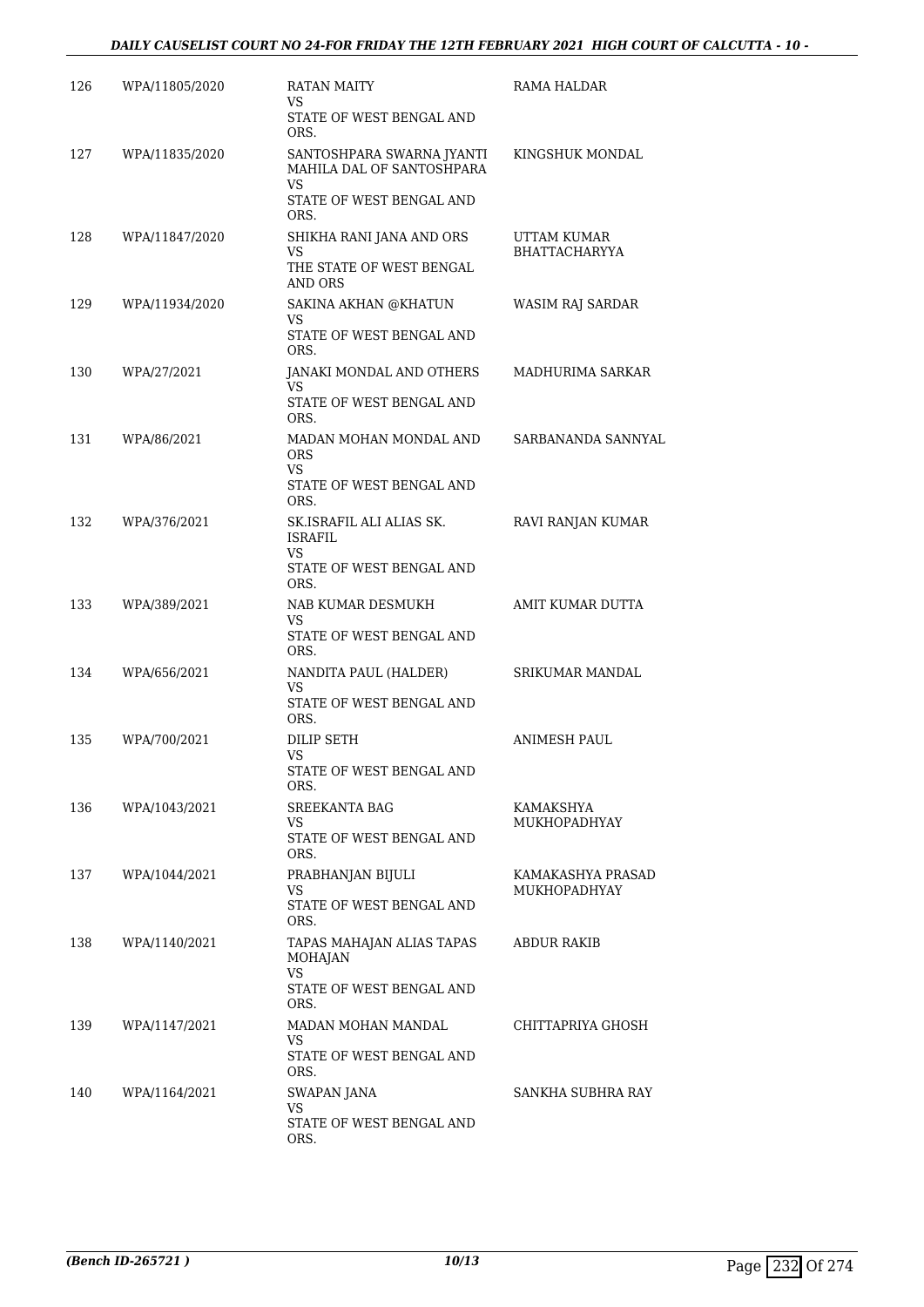# *DAILY CAUSELIST COURT NO 24-FOR FRIDAY THE 12TH FEBRUARY 2021 HIGH COURT OF CALCUTTA - 11 -*

| 141 | WPA/1302/2021 | KRISHNA PRIYA DAS AND ANR<br>VS                                        | <b>SANTIMAY</b><br><b>BHATTACHARYA</b> |
|-----|---------------|------------------------------------------------------------------------|----------------------------------------|
|     |               | STATE OF WEST BENGAL AND<br>ORS.                                       |                                        |
| 142 | WPA/1394/2021 | SUSMITA MONDAL AND ORS<br>VS<br>STATE OF WEST BENGAL AND               | <b>SUNNY NANDY</b>                     |
|     |               | ORS.                                                                   |                                        |
| 143 | WPA/1458/2021 | SUPROVAT MONDAL AND<br>OTHERS<br><b>VS</b>                             | SANKHA SUBHRO RAY                      |
|     |               | STATE OF WEST BENGAL AND<br>ORS.                                       |                                        |
| 144 | WPA/1510/2021 | SRIMANTI ORAW<br><b>VS</b>                                             | UTTAM BANERJEE                         |
|     |               | STATE OF WEST BENGAL AND<br>ORS.                                       |                                        |
| 145 | WPA/1514/2021 | <b>BALARAM MONDAL</b><br>VS                                            | PANKAJ HALDER                          |
|     |               | STATE OF WEST BENGAL AND<br>ORS.                                       |                                        |
| 146 | WPA/1528/2021 | HANGSHA KR SHIT<br>VS                                                  | <b>BHARAT CHANDRA SIMAI</b>            |
|     |               | STATE OF WEST BENGAL AND<br>ORS.                                       |                                        |
| 147 | WPA/1709/2021 | AHSAN AHMED<br><b>VS</b>                                               | <b>GOLA KARIM</b><br>CHOWDHURY         |
|     |               | STATE OF WEST BENGAL AND<br>ORS.                                       |                                        |
| 148 | WPA/1766/2021 | MIHIR RANJAN BALA<br><b>VS</b>                                         | MAIDUL ISLAM KAYAL                     |
|     |               | STATE OF WEST BENGAL AND<br>ORS.                                       |                                        |
| 149 | WPA/1794/2021 | HAPPYY SANGHA MAHILA<br>SAMABAY SAMITY LTD AND<br><b>ANOTHER</b><br>VS | PRIYASHI BANERJEE                      |
|     |               | STATE OF WEST BENGAL AND<br>ORS.                                       |                                        |
| 150 | WPA/1835/2021 | HASEN SAH<br>VS                                                        | PAMPA DEY (DHABAL)                     |
|     |               | STATE OF WEST BENGAL AND<br>ORS.                                       |                                        |
| 151 | WPA/1959/2021 | JHANTU KUMAR GHOSH AND<br>ORS.                                         | SUBIR KUMAR<br>BHATTACHARYA            |
|     |               | <b>VS</b><br>STATE OF WEST BENGAL AND<br>ORS.                          |                                        |
| 152 | WPA/2061/2021 | JOYDEB MAITY<br>VS.                                                    | SUKUMAR GHOSH                          |
|     |               | STATE OF WEST BENGAL AND<br>ORS.                                       |                                        |
| 153 | WPA/2066/2021 | MITHU BAGDI<br>VS.                                                     | UTTAM BANERJEE                         |
|     |               | STATE OF WEST BENGAL AND<br>ORS.                                       |                                        |
| 154 | WPA/2074/2021 | GOURI SHANKAR MAHATO<br>VS.                                            | SIVA PRASAD GHOSE                      |
|     |               | STATE OF WEST BENGAL AND<br>ORS.                                       |                                        |
| 155 | WPA/2088/2021 | ANITA CHOWDHURY<br>VS.                                                 | DEBAPRIYA SAMANTA                      |
|     |               | STATE OF WEST BENGAL AND<br>ORS.                                       |                                        |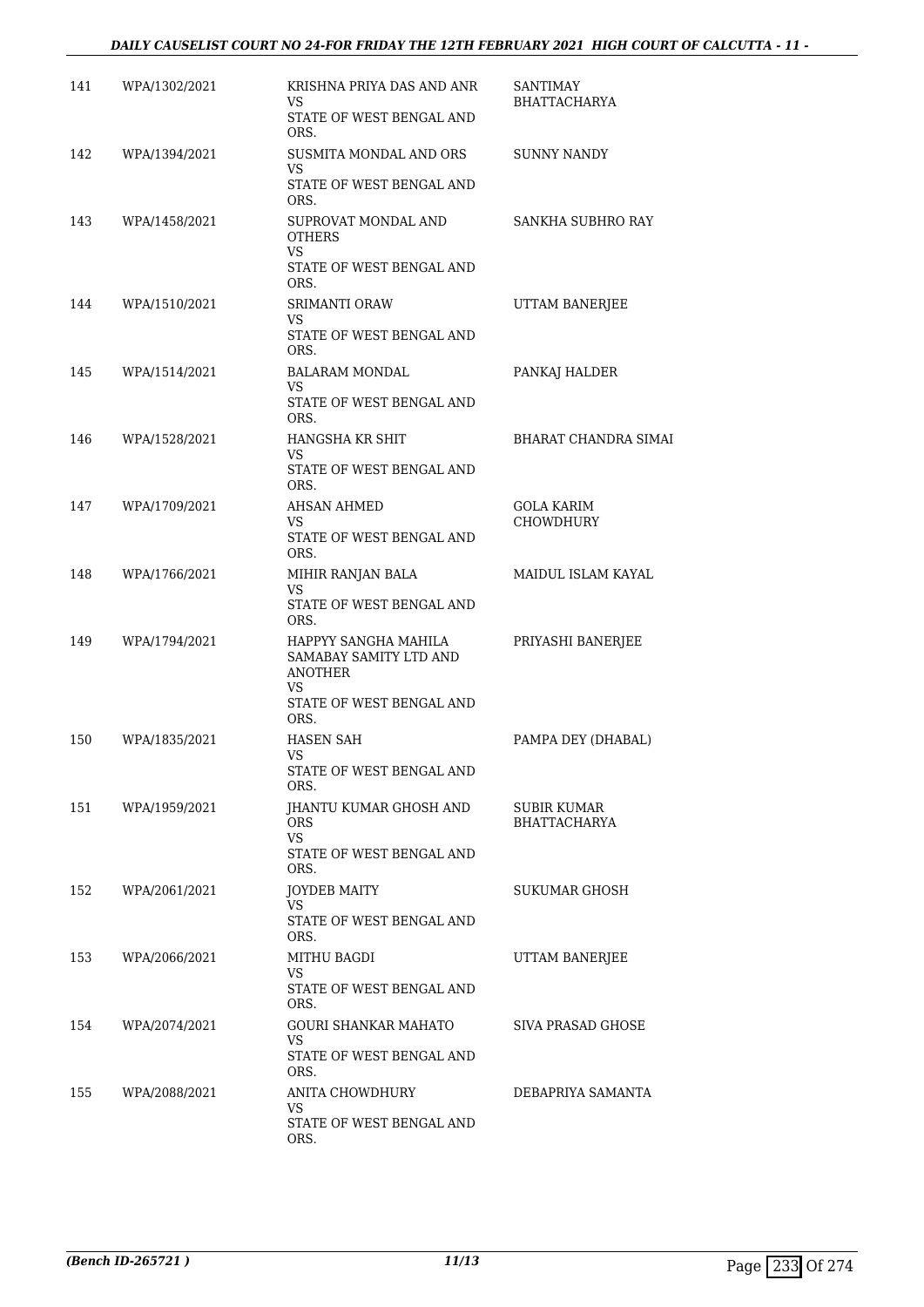| 156 | WPA/2094/2021     | ANUP MISHRA<br>VS<br>STATE OF WEST BENGAL AND                                       | SRIKANTA DATTA        |
|-----|-------------------|-------------------------------------------------------------------------------------|-----------------------|
| 157 | WPA/2181/2021     | ORS.<br><b>SWAPNA BISWAS</b><br><b>VS</b>                                           | HIMANGSHU GHOSH       |
|     |                   | State of West Bengal                                                                |                       |
| 158 | WPA/2190/2021     | DIPIKA SINGHA<br>VS<br>STATE OF WEST BENGAL AND<br>ORS.                             | SUFI KAMAL            |
| 159 | WPA/2391/2021     | AMAL CHAUDHURY<br>VS.<br>THE STATE OF WEST BENGAL                                   | KALIDAS SAHA          |
| 160 | WPA/2394/2021     | AND ORS<br>TAPAN JANA AND ORS<br><b>VS</b><br>STATE OF WEST BENGAL AND<br>ORS.      | <b>SAMIRUL SARDAR</b> |
| 161 | WPA/2430/2021     | <b>BHAIRAB ROY</b><br>VS<br>STATE OF WEST BENGAL AND<br>ORS.                        | PAMPA DEY (DHABAL)    |
| 162 | WPA/2431/2021     | NIBARAN GHOSH AND ORS<br>VS<br>STATE OF WEST BENGAL AND<br>ORS.                     | Nemai Chandra Saha    |
| 163 | WPA/2471/2021     | NAZRUL TARAFDAR<br><b>VS</b><br>STATE OF WEST BENGAL AND<br>ORS.                    | SUJIT KUMAR GHOSH     |
| 164 | WPA/2487/2021     | BETHUADAHARI JCM HIGH<br><b>SCHOOL</b><br><b>VS</b><br>State of West Bengal AND ORS | <b>RITA GANGULY</b>   |
| 165 | WPA/2495/2021     | ASHIS CHANDRA GHOSH AND<br>ANR<br><b>VS</b><br>THE STATE OF WEST BENGAL<br>AND ORS  | RITA PATRA            |
| 166 | WPA/2576/2021     | <b>BASANA DUTTA</b><br>VS<br>STATE OF WEST BENGAL AND<br>ORS.                       | BHARAT CHANDRA SIMAI  |
| 167 | WPA/2579/2021     | MD. HAFIZ MULLICK<br>VS.<br>STATE OF WEST BENGAL AND<br>ORS.                        | MASUM ALI SARDAR      |
| 168 | WPA/2650/2021     | <b>SAMIRAN MITRA</b><br>VS.<br>STATE OF WEST BENGAL AND<br>ORS.                     | ASHIS KUMAR DUTTA     |
|     | IA NO: CAN/1/2021 |                                                                                     |                       |
| 169 | WPA/2799/2021     | NIKHIL CHANDRA MAHATO<br>VS.<br>STATE OF WEST BENGAL AND                            | SIVA PRASAD GHOSE     |
| 170 | WPA/2872/2021     | <b>ORS</b><br>SOURAV KUMAR BORAL<br>VS<br>STATE OF WEST BENGAL AND<br>ORS.          | SUPREEM NASKAR        |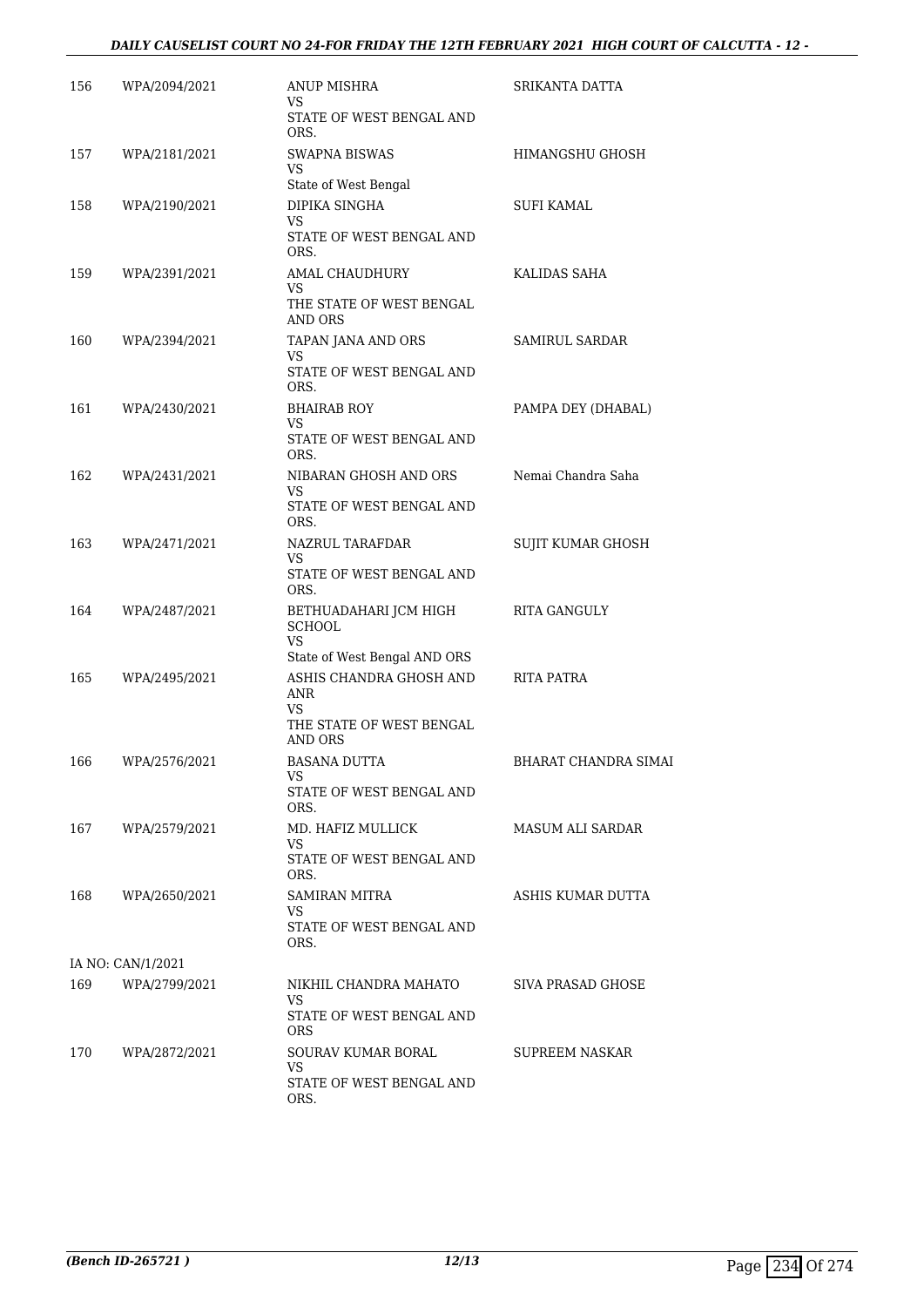| 171 | WPA/3092/2021                          | <b>BIDHAN MAITY</b><br>VS<br>STATE OF WEST BENGAL AND<br>ORS.             | AVIJIT CHAKRABORTY                |
|-----|----------------------------------------|---------------------------------------------------------------------------|-----------------------------------|
|     |                                        | <b>FOR HEARING</b>                                                        |                                   |
| 172 | WPA/24009/2019<br>(FIXED AT 2:00 P.M.) | DR. TAPAS KUMAR MANDAL<br>VS<br>UNION OF INDIA & ORS                      | TAPAS KUMAR MANDAL<br>(IN PERSON) |
|     |                                        | IA NO: CAN/1/2020(Old No:CAN/1577/2020), CAN/2/2020(Old No:CAN/2808/2020) |                                   |
| 173 | WPA/1011/2021                          | PRONAB MANDAL AND OTHERS<br>VS.<br>STATE OF WEST BENGAL AND<br>ORS.       | ANJANA BANERJEE                   |
|     | IA NO: CAN/1/2021                      |                                                                           |                                   |
| 174 | WPA/1042/2021                          | SAHID AKTAR AND OTHERS<br>VS<br>STATE OF WEST BENGAL AND<br>ORS.          | PRADEEP PANDEY                    |
| 175 | WPA/1045/2021                          | SADIKUL ISLAM AND OTHERS<br>VS<br>STATE OF WEST BENGAL AND<br>ORS.        | AINDRILA DE                       |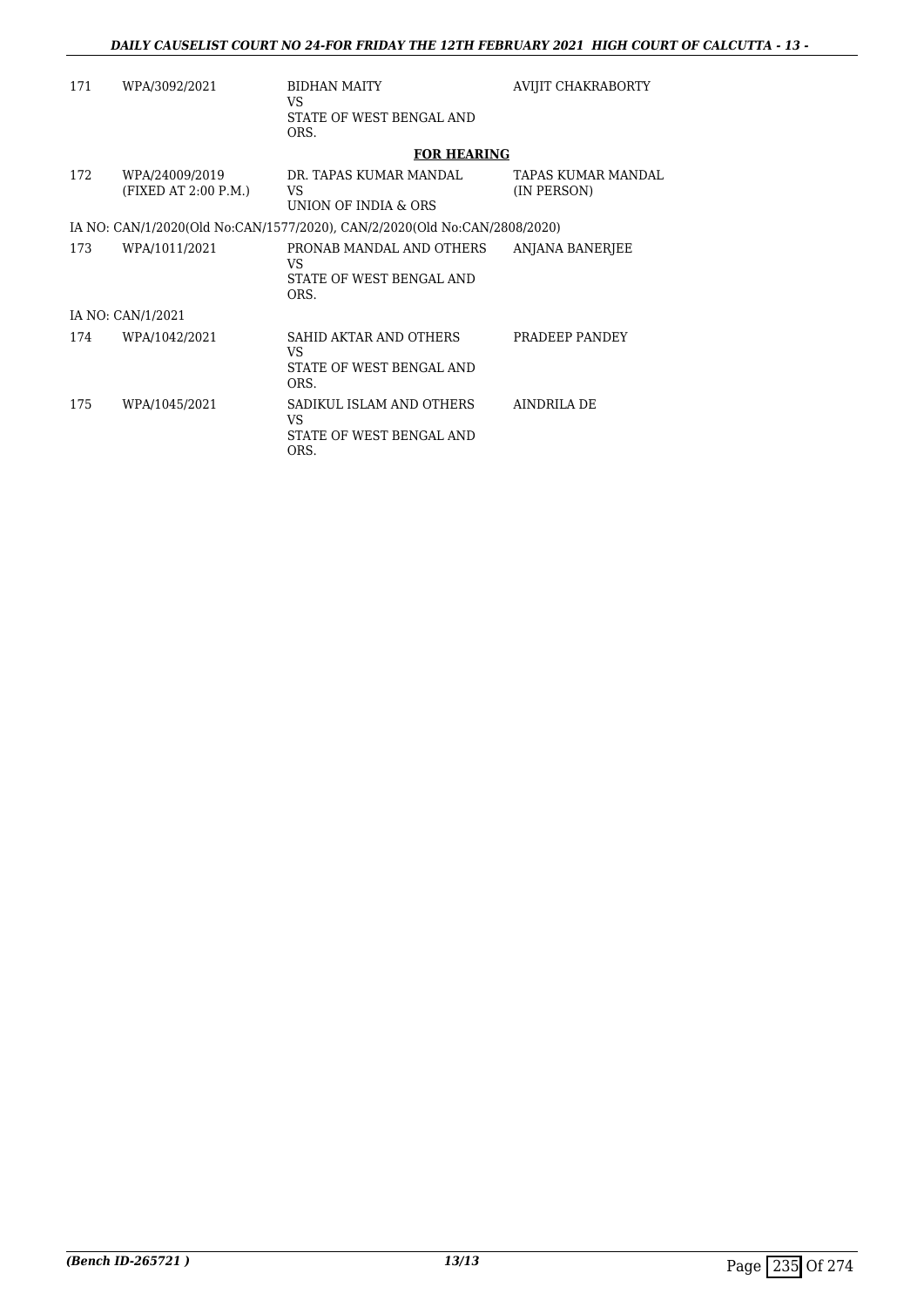

# **Appellate Side**

**DAILY CAUSELIST For Friday The 12th February 2021**

# **COURT NO. 22**

**SINGLE BENCH (SB - XIII)**

# **AT 10:45 AM**

## **HON'BLE JUSTICE ABHIJIT GANGOPADHYAY**

# **(VIA VIDEO CONFERENCE)**

**ON AND FROM MONDAY, THE 11TH JANUARY, 2021 – MATTERS ( MOTION & HEARING) UNDER ARTICLE 226 OF THE CONSTITUTION OF INDIA RELATING TO LABOUR UNDER GROUP III ;MATTERS (MOTION & HEARING) UNDER ARTICLE 226 OF THE CONSTITUTION RELATING TOTRANSPORT & TELECOMMUNICATION UNDER GROUP VII INCLUDING HEARING OF WRITPETITIONS AND APPLICATIONS CONNECTED THERETO;MATTERS (MOTION & HEARING) RELATING TO REGULATION OF INDUSTRIES & ESSENTIALCOMMODITIES & VARIOUS CENTRAL ORDERS UNDER GROUP VIII INCLUDING APPLICATIONSCONNECTED THERTO. FROM MONDAY, (25.01.2021) THE SCHEDULE GIVEN BELOW WILL BE FOLLOWED.**

**1. GROUP III MATTERS WILL BE TAKEN UP FROM 10.45 A.M. TO 12.00 NOON.**

**2. GROUP VII MATTERS WILL BE TAKEN UP AFTER GROUP III MATTERS ARE OVER OR FROM 12.00 NOON TO 1.00 P.M, WHICHEVER IS EARLIER.**

**3. FIXED MATTERS WILL BE TAKEN UP FROM 2.00 P.M. AND NOT AFTER 3.00 P.M.**

**4. GROUP VIII MATTERS WILL BE TAKEN UP AFTER 2.00 P.M. MATTERS ARE OVER OR FROM 3.00 P.M. WHICHEVER IS EARLIER.**

**FROM 25TH JANUARY, 2021 TO 26TH FEBRUARY 2021 - NO MENTIONING WILL BE TAKEN FOR INCLUSION IN THE LIST EXCEPT SENIOR CITIZEN MATTERS AND MATTERS OF LEGAL AID.**

## **NOTE: MATTERS WILL BE TAKEN UP THROUGH PHYSICAL HEARING ONLY WHEN BOTH THE PARTIES ARE AGREED**

## **TO BE MENTIONED**

| WPA/122/2012<br>(2:00 P.M.) | MD. SAHABJAN<br>VS<br>STATE OF WEST BENGAL &<br><b>ORS</b>           | <b>UDDIPAN BANERJEE</b> |
|-----------------------------|----------------------------------------------------------------------|-------------------------|
| WPA/20899/2018              | M/S. HORIZON TRAVELS &<br>CO.<br>VS<br>STATE OF WEST BENGAL &<br>ORS | PRANTAI DAS             |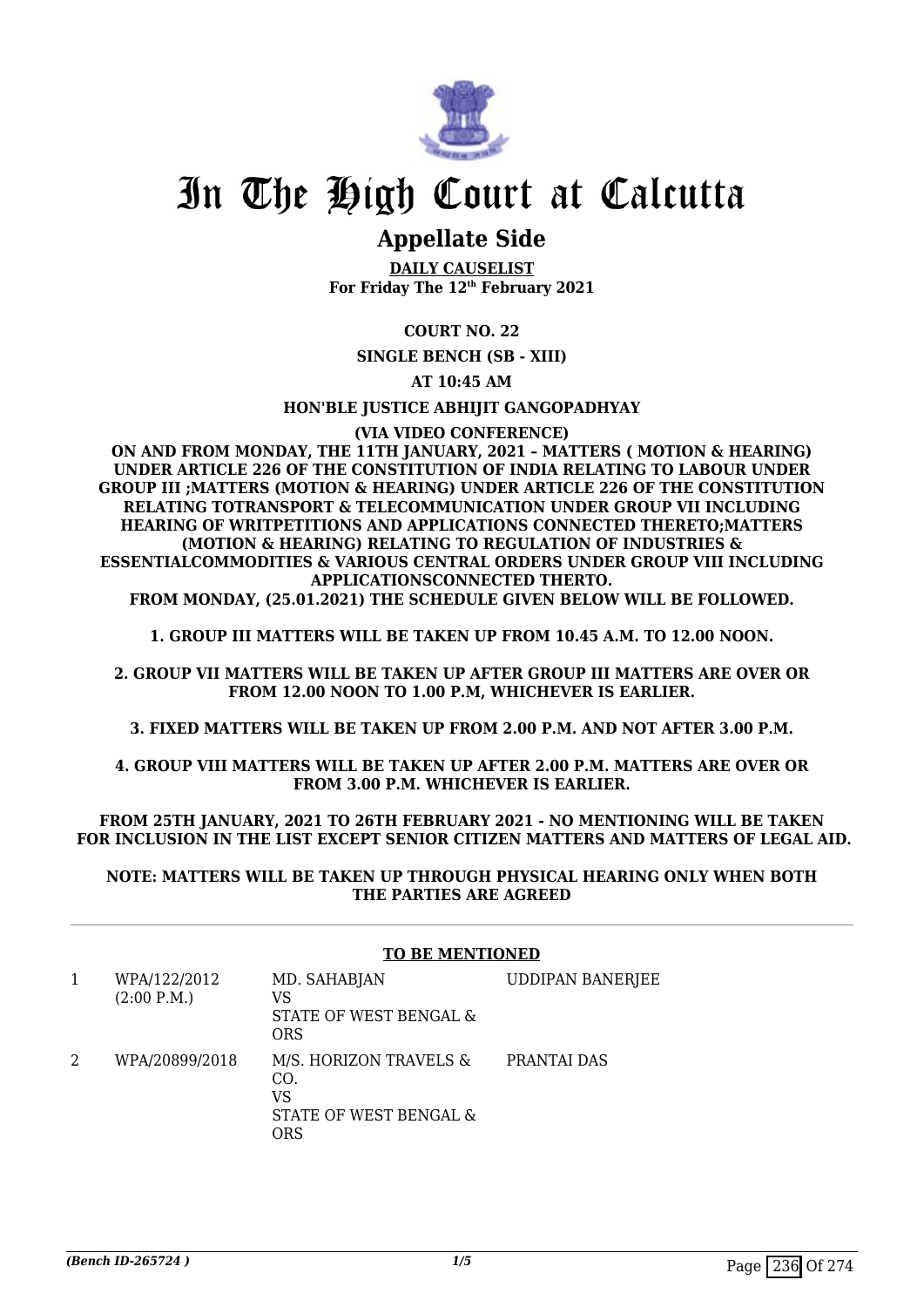| 3  | WPA/630/2021                     | SANJOY KESHRI<br><b>VS</b><br>STATE OF WEST BENGAL<br>AND ORS.                                         | <b>SUBHANKAR DAS</b>                   |
|----|----------------------------------|--------------------------------------------------------------------------------------------------------|----------------------------------------|
|    |                                  | <b>GR. - III (MOTION)</b>                                                                              |                                        |
| 4  | WPA/3111/2016                    | KANCHAN OIL INDUSTRIES<br><b>LIMITED</b><br><b>VS</b><br>RANGANATH SUKLA & ANR                         | <b>SOURAV</b><br><b>CHAKRABORTY</b>    |
| 5  | WPA/29582/2016<br>(AT 2:00 P.M.) | M/S LUDLOW JUTE &<br><b>SPECIALITIES LTD &amp; ANR</b><br><b>VS</b><br>STATE OF WEST BENGAL &          | <b>RAVI KUMAR DUBEY</b>                |
| 6  | WPA/6504/2018<br>(AT 2:00 P.M.)  | <b>ORS</b><br>KUSESWAR YADAV @<br>KUSHESWAR YADAV<br><b>VS</b><br>STATE OF WEST BENGAL &<br><b>ORS</b> | RANANEESH GUHA<br><b>THAKURTA</b>      |
| 7  | WPA/22095/2019                   | MD. JAMAL<br><b>VS</b><br><b>STATE OF WEST BENGAL &amp;</b><br><b>ORS</b>                              | <b>BIKASH SHAW</b>                     |
| 8  | WPA/3439/2020                    | JADUNATH DHALI<br><b>VS</b><br>STATE OF WEST BENGAL &<br><b>ORS</b>                                    | <b>SUVADIP</b><br><b>BHATTACHARJEE</b> |
| 9  | WPA/3441/2020                    | SAMSUDDIN SK.<br><b>VS</b><br>STATE OF WEST BENGAL &<br><b>ORS</b>                                     | <b>SUVADIP</b><br><b>BHATTACHARJEE</b> |
| 10 | WPA/3442/2020                    | PARESH CHANDRA SARDAR<br><b>VS</b><br>STATE OF WEST BENGAL &<br>ORS                                    | <b>SUVADIP</b><br><b>BHATTACHARJEE</b> |
| 11 | WPA/8108/2020                    | KHAIRULLAH KHAN<br><b>VS</b><br>State of West Bengal                                                   | Suvadip Bhattacharjee                  |
| 12 | WPA/9513/2020                    | CHITTA RANJAN JANA<br><b>VS</b><br>INDIAN OIL CORPORATION                                              | <b>ADITYA SEN</b>                      |
| 13 | WPA/11794/2020                   | ASRAF ALI ANSARI<br><b>VS</b><br>STATE OF WEST BENGAL<br>AND ORS.                                      | <b>SUVADIP</b><br><b>BHATTACHARJEE</b> |
| 14 | WPA/189/2021                     | NIRMALENDU KONAR<br><b>VS</b><br>UNION OF INDIA AND ORS.                                               | <b>SALONI</b><br><b>BHATTACHARJEE</b>  |
| 15 | WPA/485/2021                     | KAJAL SARDAR<br><b>VS</b><br>STATE OF WEST BENGAL<br>AND ORS.                                          | RANANEESH GUHA<br><b>THAKURTA</b>      |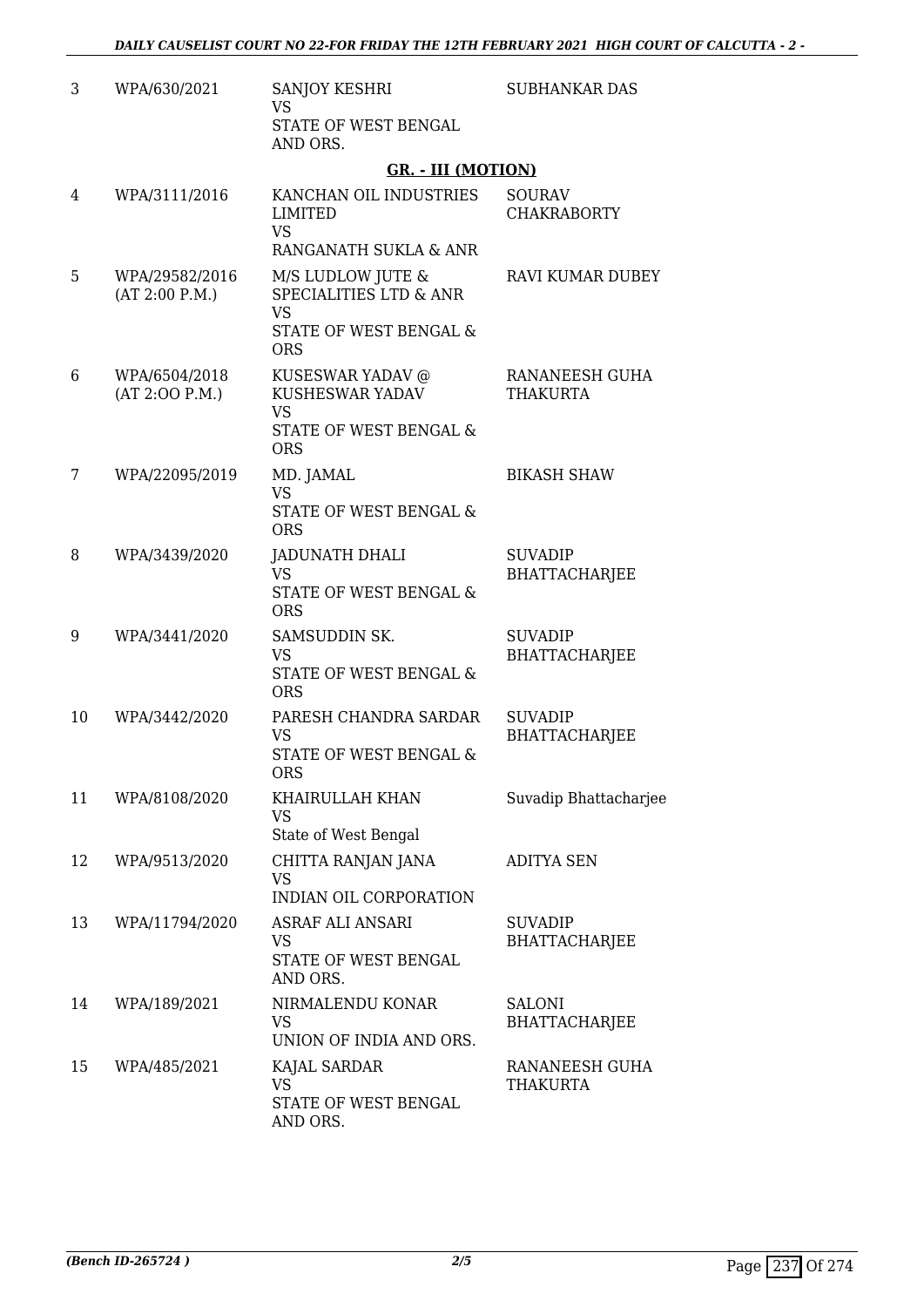| 16 | WPA/487/2021                       | <b>DIPALI SARDAR</b><br><b>VS</b><br>STATE OF WEST BENGAL<br>AND ORS.                                              | RANANEESH GUHA<br><b>THAKURTA</b> |
|----|------------------------------------|--------------------------------------------------------------------------------------------------------------------|-----------------------------------|
| 17 | WPA/2618/2021                      | M/S CROWN TANNERY<br><b>VS</b><br>THE REGIONAL PROVIDENT<br>FUND COMMISSIONER AND<br><b>ORS</b>                    | <b>RAVI KUMAR DUBEY</b>           |
| 18 | WPA/3339/2021<br>(PERSONAL<br>P.M. | SUDIPTYA SEN<br><b>VS</b><br>APPEARANCE) 2:00 THE RIGIONAL PROVIDENT<br>COMMISSIONER, KOLKATA<br><b>AND OTHERS</b> | RAMIJ MUJNSI                      |
| 19 | WPA/3354/2021<br>(PERSONAL<br>P.M. | KALI SANKAR SEAL<br>VS<br>APPEARANCE) 2:00 THE REGIONAL PROVIDENT<br>FUND COMMISSIONER AND<br><b>ORS</b>           | <b>RAMJI MUNSI</b>                |
| 20 | WPA/3575/2021<br>(AT 2:00 P.M.)    | MOSIM ALI ANSARI<br><b>VS</b><br>STATE OF WEST BENGAL<br>AND ORS.                                                  | RANANEESH GUHA<br><b>THAKURTA</b> |
| 21 | WPA/3812/2021                      | PEERLESS HOTELS AND<br>TRAVELS WORKERS UNION<br><b>VS</b><br>STATE OF WEST BENGAL<br>AND ORS.                      | RANANEESH GUHA<br><b>THAKURTA</b> |
| 22 | WPA/3916/2021                      | DAYANANDA DAS<br><b>VS</b><br>STATE OF WEST BENGAL<br>AND ORS.                                                     | <b>SOMNATH ROY</b>                |
| 23 | WPA/3925/2021                      | <b>ASHOK MAHATO</b><br><b>VS</b><br>STATE OF WEST BENGAL<br>AND ORS.                                               | <b>SOMNATH ROY</b>                |
| 24 | WPA/4105/2021                      | RAGHUNATH MANJHI<br>VS<br>STATE OF WEST BENGAL<br>AND ORS.                                                         | RANANESH GUHA<br><b>THAKURTA</b>  |
| 25 | WPA/4117/2021                      | MD. AZIZ ALIAS MD. AJIJ<br><b>VS</b><br>STATE OF WEST BENGAL<br>AND ORS.                                           | RANANESH GUHA<br>THAKURTA         |
| 26 | WPA/4119/2021                      | SUBID SK. ALIAS SUBIR SK.<br><b>VS</b><br>STATE OF WEST BENGAL<br>AND ORS.                                         | RANANESH GUHA<br><b>THAKURTA</b>  |
| 27 | WPA/4121/2021                      | ABDUL KHALIL KHAN ALIAS<br>AB KHALIL KHAN<br>VS<br>STATE OF WEST BENGAL<br>AND ORS.                                | RANANESH GUHA<br><b>THAKURTA</b>  |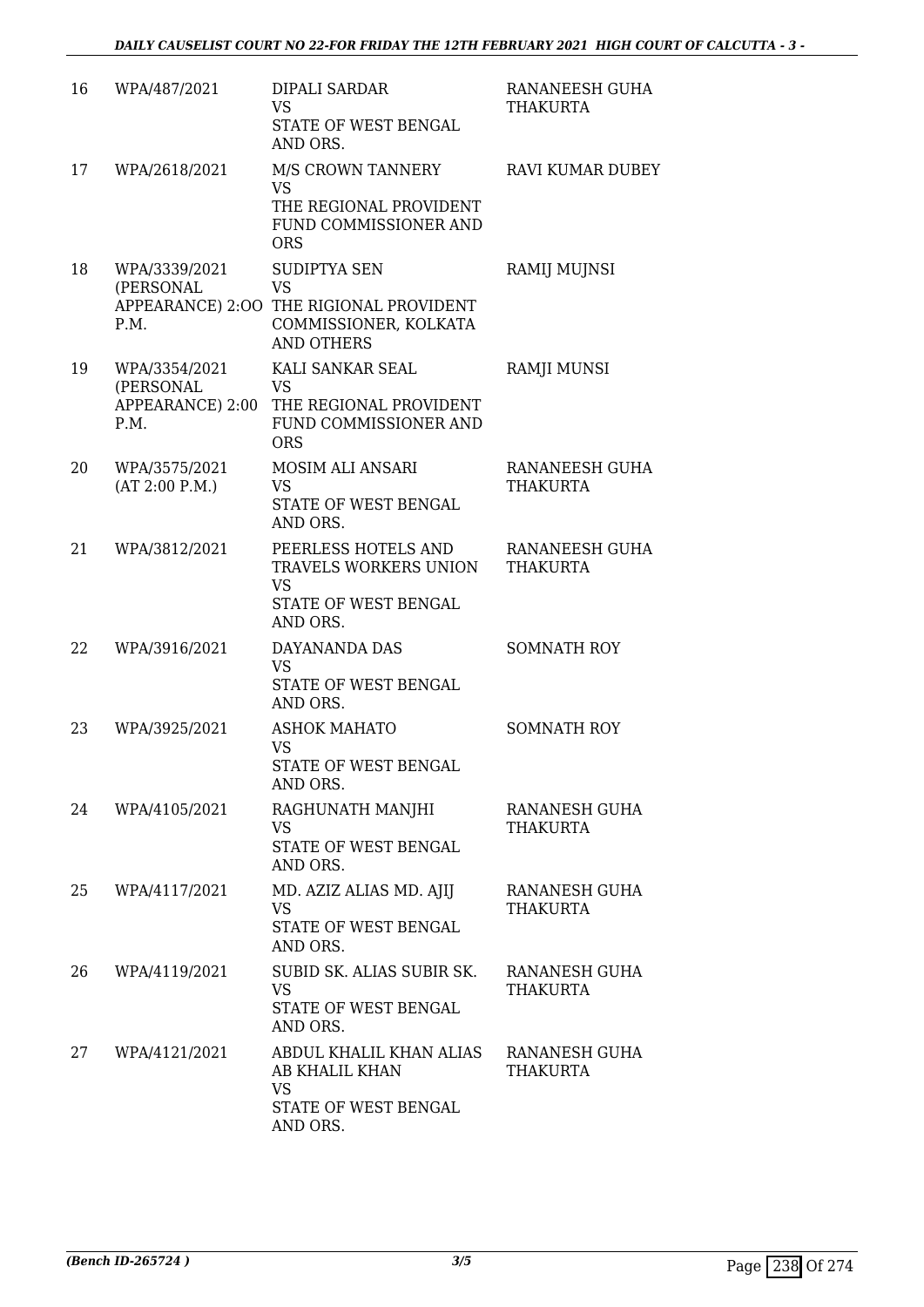| 28 | WPA/4153/2021     | TULSYAN FLEXSYS PRIVATE VICTOR CHATTERJEE<br>LIMITED<br><b>VS</b><br>ASSISTANT PROVIDENT<br><b>FUND COMMISSIONER</b>            |                                          |
|----|-------------------|---------------------------------------------------------------------------------------------------------------------------------|------------------------------------------|
| 29 | WPA/4165/2021     | <b>CALCUTTA MINT</b><br><b>EMPLOYEES UNION OF</b><br>AND ORS<br><b>VS</b><br>UNION OF INDIA AND ORS.                            | <b>AMRTIAM MANDA</b>                     |
|    |                   | <b>GROUP - VII (MOTION)</b>                                                                                                     |                                          |
| 30 | WPA/29/2020       | AMIT SHAW & ORS<br><b>VS</b><br>STATE OF WEST BENGAL &<br><b>ORS</b>                                                            | <b>AMLAN KUMAR</b><br><b>MUKHERJEE</b>   |
| 31 | WPA/33/2020       | MD. ASLAM & ANR<br><b>VS</b><br><b>STATE OF WEST BENGAL &amp;</b><br><b>ORS</b>                                                 | <b>AMLAN KUMAR</b><br>MUKHERJEE          |
| 32 | WPA/11657/2020    | <b>SUMAN PAUL</b><br>VS<br>STATE OF WEST BENGAL<br>AND ORS.                                                                     | SANJIB DUTTA                             |
|    | IA NO: CAN/1/2021 |                                                                                                                                 |                                          |
| 33 | WPA/833/2021      | JAGADISH GUPTA<br><b>VS</b><br>STATE OF WEST BENGAL<br>AND ORS.                                                                 | <b>ABHISHEK BANERJEE</b>                 |
| 34 | WPA/838/2021      | PRANABANANDA<br><b>CHATTERJEE</b><br><b>VS</b><br>STATE OF WEST BENGAL<br>AND ORS.                                              | <b>ABHISHEK BANERJEE</b>                 |
| 35 | WPA/2961/2021     | TRIMULA SPONE IRON<br>PRIVATE LIMITED<br><b>VS</b><br>UNION OF INDIA AND ORS.                                                   | <b>RAJNISH KUMAR</b><br><b>KALAWATIA</b> |
| 36 | WPA/3112/2021     | BALLYHALT TO ECO SPACE<br>VIA DAKHINESWAR MAGIC<br>MAXI CABS OWNERS AND<br>ANR<br><b>VS</b><br>STATE OF WEST BENGAL<br>AND ORS. | Arjun Samanta                            |
| 37 | WPA/4283/2021     | TUSHAR KANTI SARDAR<br><b>VS</b><br>STATE OF WEST BENGAL<br>AND ORS.                                                            | ANJAN BANERJEE                           |

**GR. - VIII (MOTION)**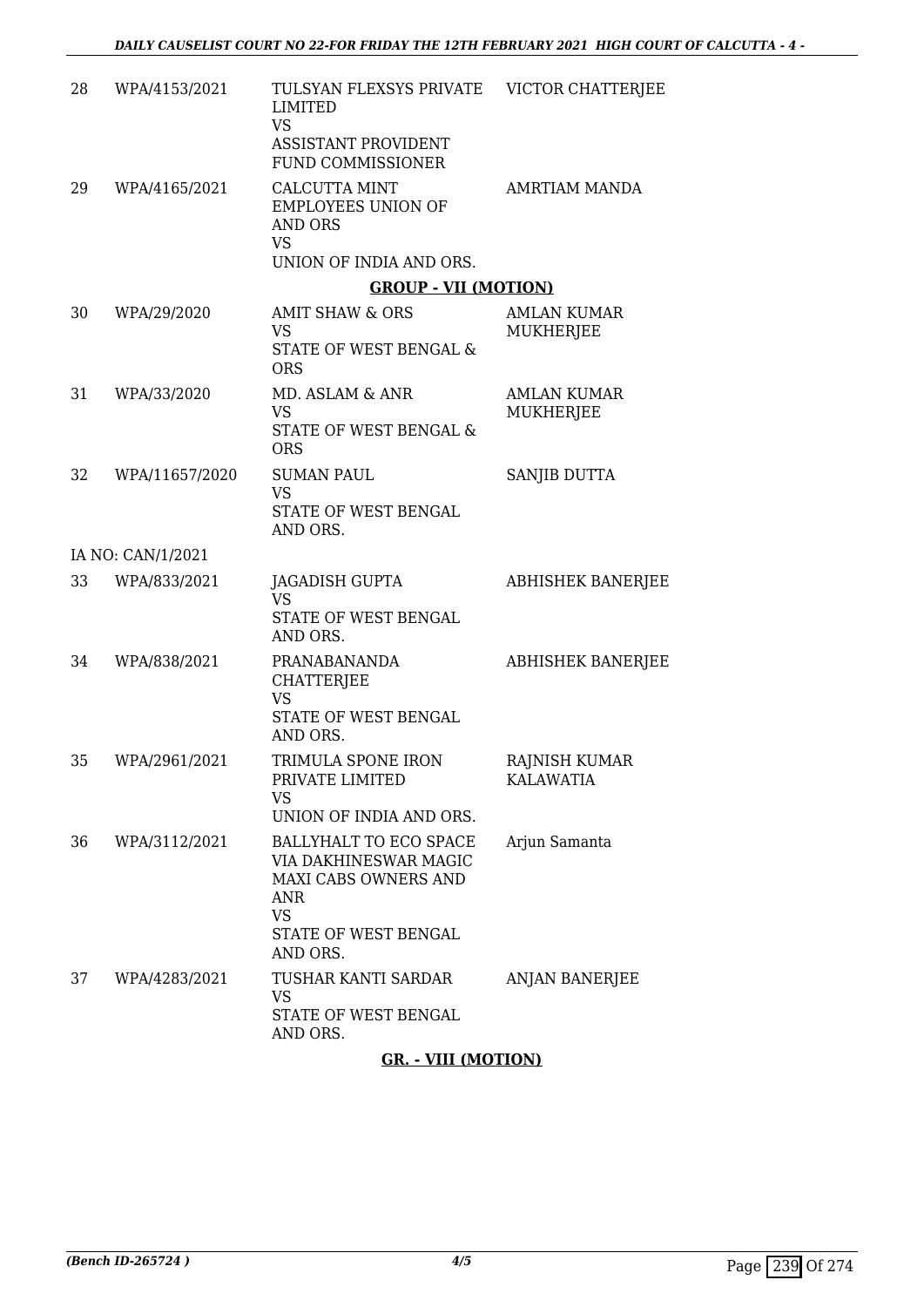| 38 | WPA/2839/2021                                             | <b>BIMALA DEVI AGARWAL</b><br>AND OTHERS<br>VS.<br>STATE OF WEST BENGAL<br>AND ORS.       | PALASH BAPARI                         |
|----|-----------------------------------------------------------|-------------------------------------------------------------------------------------------|---------------------------------------|
|    |                                                           | <b>CONTEMPT APPLICATION</b>                                                               |                                       |
| 39 | CPAN/696/2020                                             | DULAL CHANDRA MANNA<br>VS.<br>ANJANA KUITI                                                | <b>SYED CHANDAN</b><br><b>HOSSAIN</b> |
|    | wt40 WPA/6227/2020                                        | DULAL CHANDRA MANNA<br><b>VS</b><br>STATE OF WEST BENGAL&<br><b>ORS</b>                   | <b>SYED CHANDAN</b><br><b>HOSSAIN</b> |
|    | IA NO: CAN/1/2020(Old No:CAN/4597/2020)                   |                                                                                           |                                       |
| 41 | CPAN/731/2020<br>(3:00 P.M.)                              | SWAPAN KUMAR DUTTA<br>AND ANR<br>VS.<br><b>HOWRAH ZILLA PARISHAD</b><br><b>AND ORS</b>    | <b>SOUMEN</b><br><b>BHATTACHARYA</b>  |
|    | wt42 WPA/6205/2020                                        | SWAPAN KUMAR DUTTA &<br><b>ANR</b><br><b>VS</b><br><b>HOWRAH ZILLA PARISHAD</b><br>& ORS. | <b>SOUMEN</b><br><b>BHATTACHARJEE</b> |
|    | $I_A$ MO $A$ MUS (2020(01-1 M <sub>i</sub> $A$ MUS (2020) |                                                                                           |                                       |

IA NO: CAN/1/2020(Old No:CAN/4548/2020)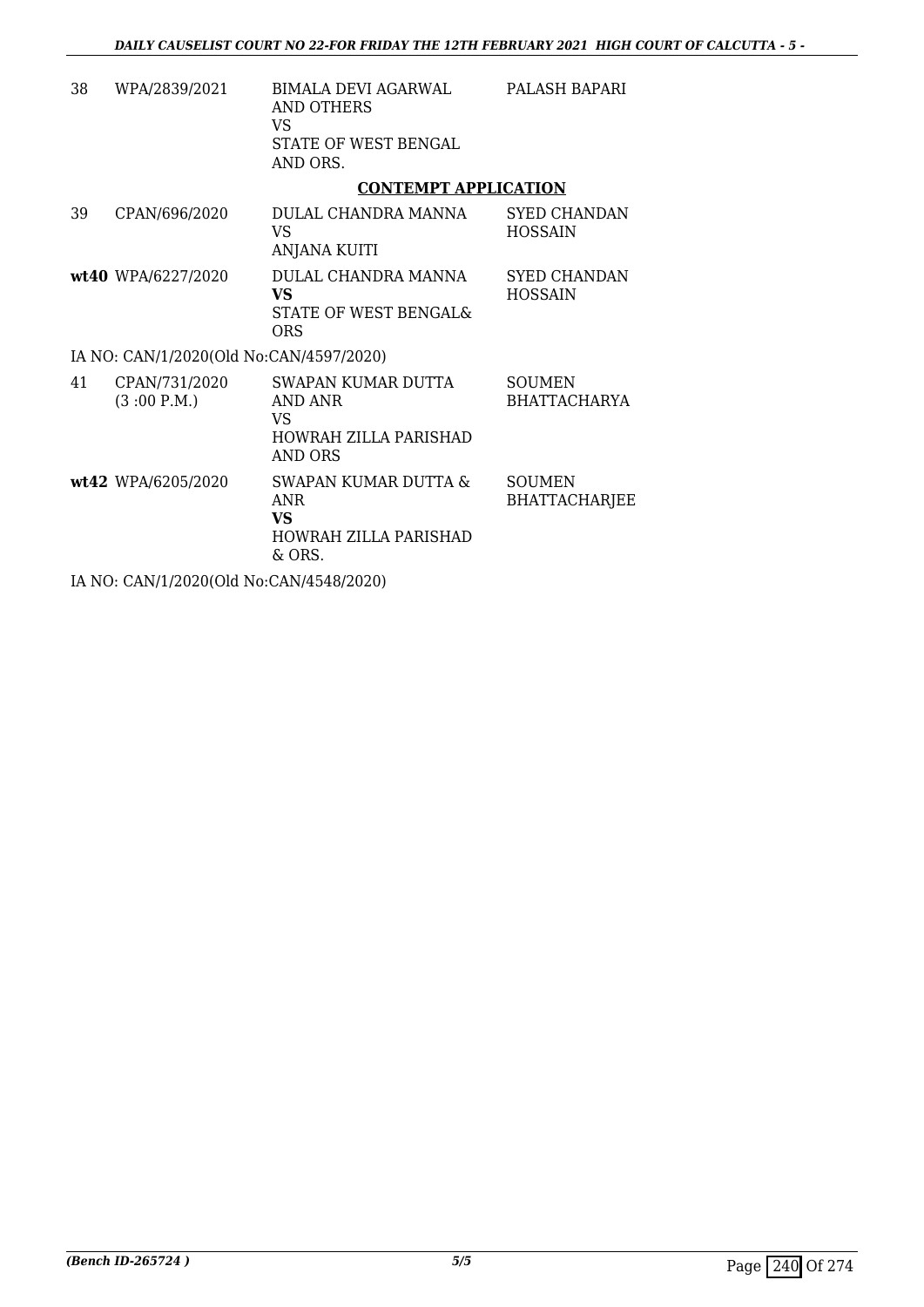

# **Appellate Side**

**DAILY CAUSELIST For Friday The 12th February 2021**

**COURT NO. 32**

**SINGLE BENCH (SB - XIV)**

**AT 10:45 AM**

**HON'BLE JUSTICE JAY SENGUPTA**

**VIA VIDEO CONFERENCE)**

**ON AND FROM MONDAY, THE 11TH JANUARY, 2021 - ADMISSION OF CRIMINAL MOTIONS AND HEARING OF CRIMINAL REVISIONS ARISING OUT OF N.I. ACT; POCSO; MAINTENANCE AND CRIME AGAINST WOMEN (NOT ASSIGNED TO ANY OTHER BENCH) INCLUDING APPLICATIONS CONNECTED THERETO;**

**HEARING OF CRIMINAL REVISIONS (IRRESPECTIVE OF CLASSIFICATION) FILED FROM 2016 INCLUDING CONNECTED APPLICATIONS;**

**HEARING OF CRIMINAL APPEALS.**

 **AND**

**ON AND FROM MONDAY, 1ST FEBRUARY, 2021 TO MONDAY, 15TH FEBRUARY, 2021 - IN ADDITION TO HIS OWN LIST AND DETERMINATION, WILL TAKE UP THE LIST AND DETERMINATION OF HON'BLE JUSTICE SUBHASIS DASGUPTA.** 

**NOTE :**

**1. "TO BE MENTIONED", "LISTED MOTION", "EXTENSION OF INTERIM ORDER" SHALL BE TAKEN UP FIRST. THEREAFTER, ALL OTHER MATTERS SHALL BE TAKEN UP SERIALLY. 2. MENTIONING FOR INCLUSION IN THE LIST WILL BE PERMITTED ONLY ON THE FIRST WORKING DAY OF THE WEEK AT THE FIRST SITTING. 3. MENTIONING SLIP SHALL SPECIFICALLY INDICATE WHETHER THE MATTER WAS DIRECTED TO "GO OUT OF LIST" ON THE LAST OCCASION. 4. HEARING OF APPEAL SHALL BE TAKEN UP EVERY TUESDAY & THURSDAY AT 3.00 P.M. OR AFTER COMPLETION OF THE OTHER MATTERS WHICHEVER IS EARLIER. 5. ON 12.02.2021, 'BAIL IN CONNECTION WITH APPEAL', 'EXTENSION OF INTERIM ORDER' AND 'APPLICATION' SHALL BE TAKEN UP BEFORE "LISTED MOTION" NOTE : MATTERS WILL BE TAKEN UP THROUGH PHYSICAL HEARING WHEN BOTH THE PARTIES ARE AGREED**

## **TO BE MENTIONED**

| CRR/442/2018<br>(Correction) | SUSHIL KUMAR SINGHA<br>VS<br>STATE OF WEST BENGAL &<br>ANR. | <b>BHASKAR CHANDRA</b><br><b>MANNA</b> |
|------------------------------|-------------------------------------------------------------|----------------------------------------|
| CRR/1865/2020<br>(Withdrawn) | SOURAV KOTHARI<br>VS<br>STATE OF WEST BENGAL<br>AND ANOTHER | RAJIVE KUMAR                           |

IA NO: CRAN/1/2020

## **BAIL IN CONNECTION WITH APPEAL**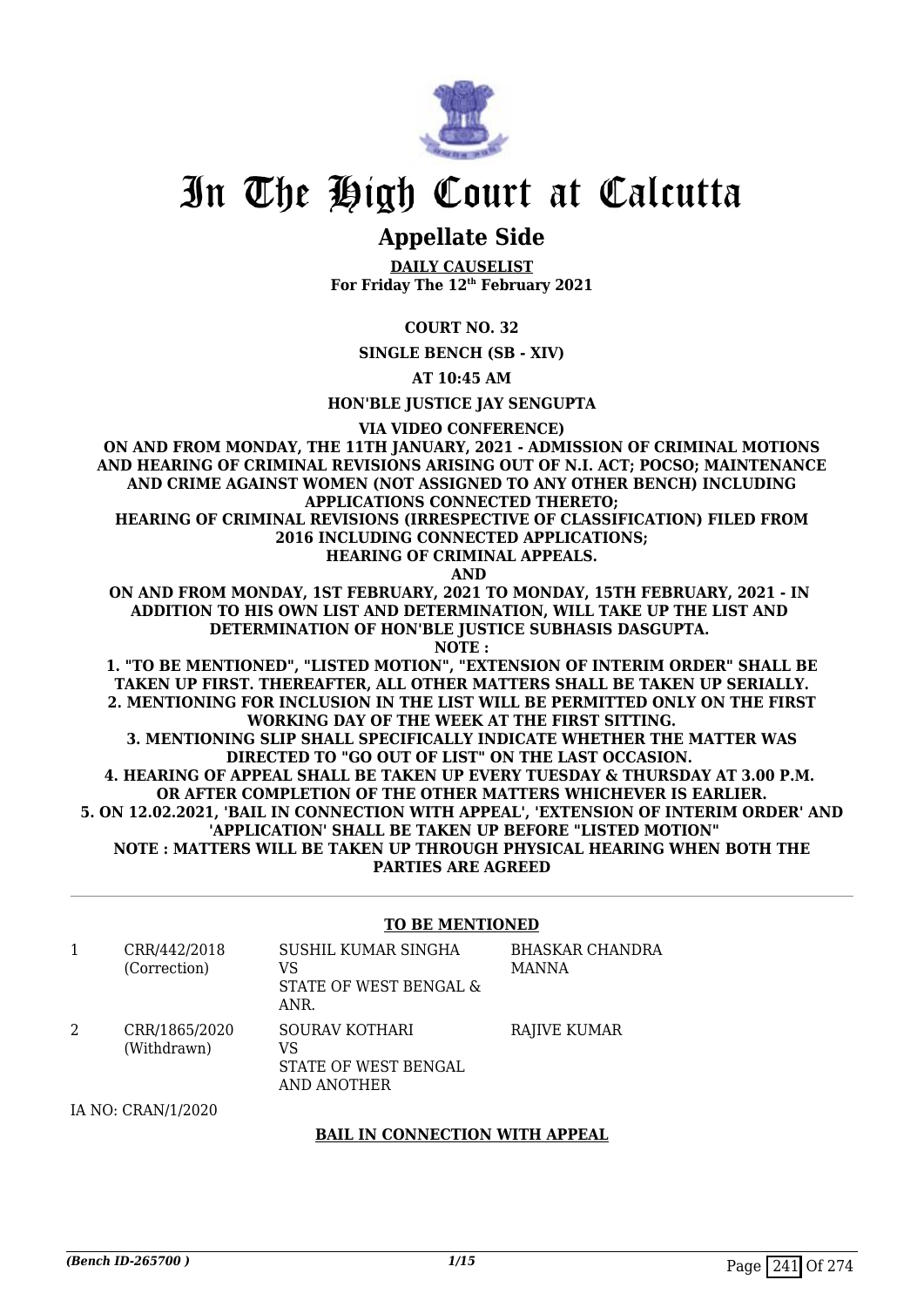| CRA/279/2020       | <b>SUNIR MUKHERJEE</b><br><b>VS</b><br><b>CENTRAL BUREAU OF</b><br><b>INVESTIGATION</b> | PRATIP KUMAR<br><b>CHATTERJEE</b>                                                                                                                                                                                                            |
|--------------------|-----------------------------------------------------------------------------------------|----------------------------------------------------------------------------------------------------------------------------------------------------------------------------------------------------------------------------------------------|
| IA NO: CRAN/1/2020 |                                                                                         |                                                                                                                                                                                                                                              |
|                    |                                                                                         |                                                                                                                                                                                                                                              |
| CRR/2159/2019      | SODEPUR BHAVISWAT<br>KALYAN FOUNDATION<br><b>VS</b>                                     | <b>ANINDYA GHOSH</b>                                                                                                                                                                                                                         |
|                    | <b>ANR</b>                                                                              |                                                                                                                                                                                                                                              |
| CRR/2160/2019      | SODEPUR BHAVISWAT<br>KALYAN FOUNDATION<br><b>VS</b><br>STATE OF WEST BENGAL &<br>ANR    | ANINDYA GHOSH                                                                                                                                                                                                                                |
| CRR/2393/2019      | SODEPUR BHAVISWAT<br>KALYAN FOUNDATION<br><b>VS</b>                                     | ANINDYA GHOSH                                                                                                                                                                                                                                |
|                    | <b>ANR</b>                                                                              |                                                                                                                                                                                                                                              |
| CRR/2394/2019      | SODEPUR BHAVISWAT<br>KALYAN FOUNDATION                                                  | ANINDYA GHOSH                                                                                                                                                                                                                                |
|                    | STATE OF WEST BENGAL &<br><b>ANR</b>                                                    |                                                                                                                                                                                                                                              |
| CRR/3320/2019      | DILIP MEDDYA @ MEDYA<br><b>VS</b>                                                       | PAMPA DEY (DHABAL)                                                                                                                                                                                                                           |
|                    | ANR                                                                                     |                                                                                                                                                                                                                                              |
| CRR/846/2020       | SABITA HELA<br><b>VS</b><br>STATE OF WEST BENGAL                                        | <b>SAFDAR AZAM</b>                                                                                                                                                                                                                           |
|                    |                                                                                         |                                                                                                                                                                                                                                              |
| CRR/1455/2020      | SITANSHU SEKHAR<br>MONDAL<br><b>VS</b><br>State of West Bengal AND                      | DEBARSHI BRAHMA                                                                                                                                                                                                                              |
|                    |                                                                                         |                                                                                                                                                                                                                                              |
| CRR/1648/2020      | LUBIN SOREN @ NABIN<br>SOREN @ LOBIN SOREN<br><b>VS</b>                                 | SABYASACHI<br><b>BHATTACHARJEE</b>                                                                                                                                                                                                           |
|                    | AND ANOTHER                                                                             |                                                                                                                                                                                                                                              |
| CRR/1756/2020      | <b>SMT BANDANA ROY</b><br>VS<br>STATE OF WEST BENGAL                                    | <b>SACHIT TALUKDER</b>                                                                                                                                                                                                                       |
|                    | AND ORS.                                                                                |                                                                                                                                                                                                                                              |
|                    | <b>VS</b><br>STATE OF WEST BENGAL                                                       | <b>BISWAJIT HAZRA</b>                                                                                                                                                                                                                        |
|                    | IA NO: CRAN/1/2020<br>CRR/1825/2020                                                     | <b>LISTED MOTION 1</b><br>STATE OF WEST BENGAL &<br>STATE OF WEST BENGAL &<br><b>VS</b><br>STATE OF WEST BENGAL &<br>IA NO: CRAN/1/2020(Old No:CRAN/1086/2020)<br><b>ANOTHER</b><br>STATE OF WEST BENGAL<br>GOUTAM BHATTACHARJEE<br>AND ORS. |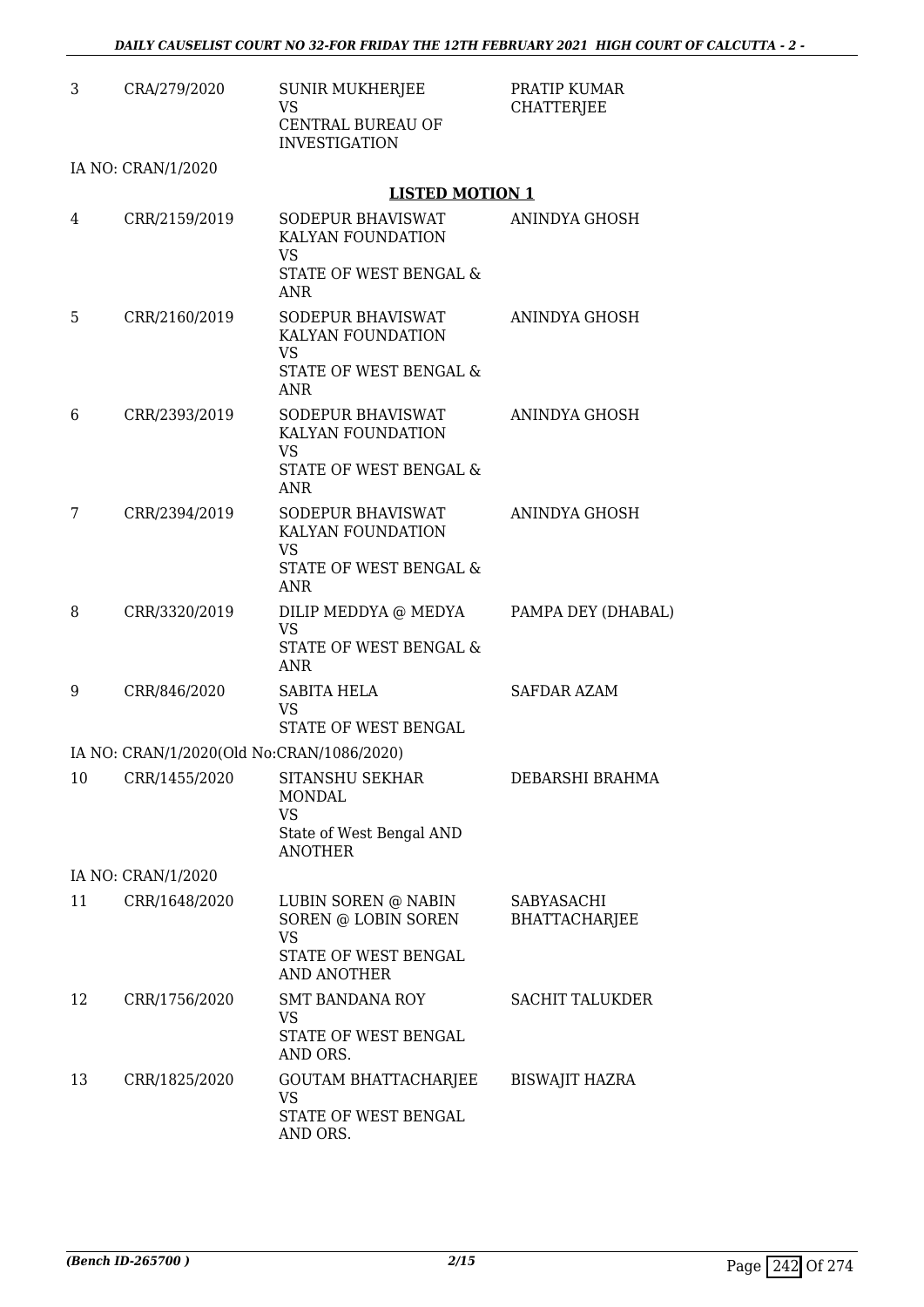## *DAILY CAUSELIST COURT NO 32-FOR FRIDAY THE 12TH FEBRUARY 2021 HIGH COURT OF CALCUTTA - 3 -*

| 14 | CRR/1838/2020                            | PRANATI DAS @PUJA SHIL<br><b>VS</b>                              | <b>SHASANKA SEKHAR</b><br><b>SAHA</b>                                                      |
|----|------------------------------------------|------------------------------------------------------------------|--------------------------------------------------------------------------------------------|
|    |                                          | STATE OF WEST BENGAL<br>AND ORS.                                 |                                                                                            |
| 15 | CRR/89/2021                              | DINESH KUMAR PATEL<br><b>VS</b>                                  | <b>MD RAHIM WARSI</b>                                                                      |
|    |                                          | State of West Bengal AND<br>ANR                                  |                                                                                            |
|    | IA NO: CRAN/1/2021                       |                                                                  |                                                                                            |
| 16 | CRR/167/2021                             | MOUMITA CHAKRABORTY<br><b>VS</b>                                 | <b>SUJIT SAHA</b>                                                                          |
|    |                                          | State of West Bengal AND<br><b>ANR</b>                           |                                                                                            |
| 17 | CRR/189/2021                             | <b>SAHANARA KHATUN</b><br><b>VS</b>                              | <b>MAHAMMAD</b><br><b>MAHMUD</b>                                                           |
|    |                                          | SK FIROJ MAHAMMAD AND<br><b>ANOTHER</b>                          |                                                                                            |
| 18 | CRR/211/2021                             | <b>BHUPESH RASHODE</b><br><b>VS</b>                              | <b>USHA DOSHI</b>                                                                          |
|    |                                          | State of West Bengal AND<br><b>ANR</b>                           |                                                                                            |
| 19 | CRR/363/2021                             | <b>SHADEB AHMED</b><br><b>VS</b>                                 | <b>MARIA RAHAMAN</b>                                                                       |
|    |                                          | <b>GHAZALA PARVEEN AND</b><br>ANR                                |                                                                                            |
| 20 | CRR/367/2021                             | SUBHAPRIYA MAJUMDER<br><b>VS</b><br>STATE OF WEST BENGAL         | <b>DHANANJAY</b><br><b>BANERJEE</b>                                                        |
| 21 | CRR/381/2021                             | SIDDESH GUPTA AND ORS                                            | SANWAL TIBREWAL                                                                            |
|    |                                          | <b>VS</b><br>STATE OF WEST BENGAL<br><b>AND ANR</b>              |                                                                                            |
| 22 | CRR/385/2021                             | SK HABIBUR RAHAMAN ALI<br>ALIAS SK HASIBUL ALI AND<br><b>ORS</b> | SOUMYAJIT DAS<br><b>MAHAPATRA</b>                                                          |
|    |                                          | <b>VS</b><br>STATE OF WEST BENGAL<br>AND ORS.                    |                                                                                            |
|    | IA NO: CRAN/1/2021                       |                                                                  |                                                                                            |
| 23 | CRR/389/2021                             | SARSAGUN MURMU<br><b>VS</b>                                      | Malay Bhattacharyya                                                                        |
|    |                                          | STATE OF WEST BENGAL                                             |                                                                                            |
|    |                                          | <b>EXTENSION OF INTERIM ORDER</b>                                |                                                                                            |
| 24 | CRR/152/2013                             | BIPLAB ACHARYA<br><b>VS</b><br>STATE OF WEST BENGAL &<br>ANR     | <b>UMA SANKAR</b><br><b>BANERJEE</b>                                                       |
|    |                                          |                                                                  | IA NO: CRAN/4/2014(Old No:CRAN/1400/2014), CRAN/5/2014(Old No:CRAN/3973/2014), CRAN/6/2021 |
| 25 | CRR/338/2016                             | THE DIRECTORS OF VILOL<br>FINERIES PVT. LTD<br><b>VS</b>         | R. DE GHOSHE                                                                               |
|    |                                          | THE STATE OF WEST<br><b>BENGAL &amp; ANR</b>                     |                                                                                            |
|    | IA NO: CRAN/3/2017(Old No:CRAN/220/2017) |                                                                  |                                                                                            |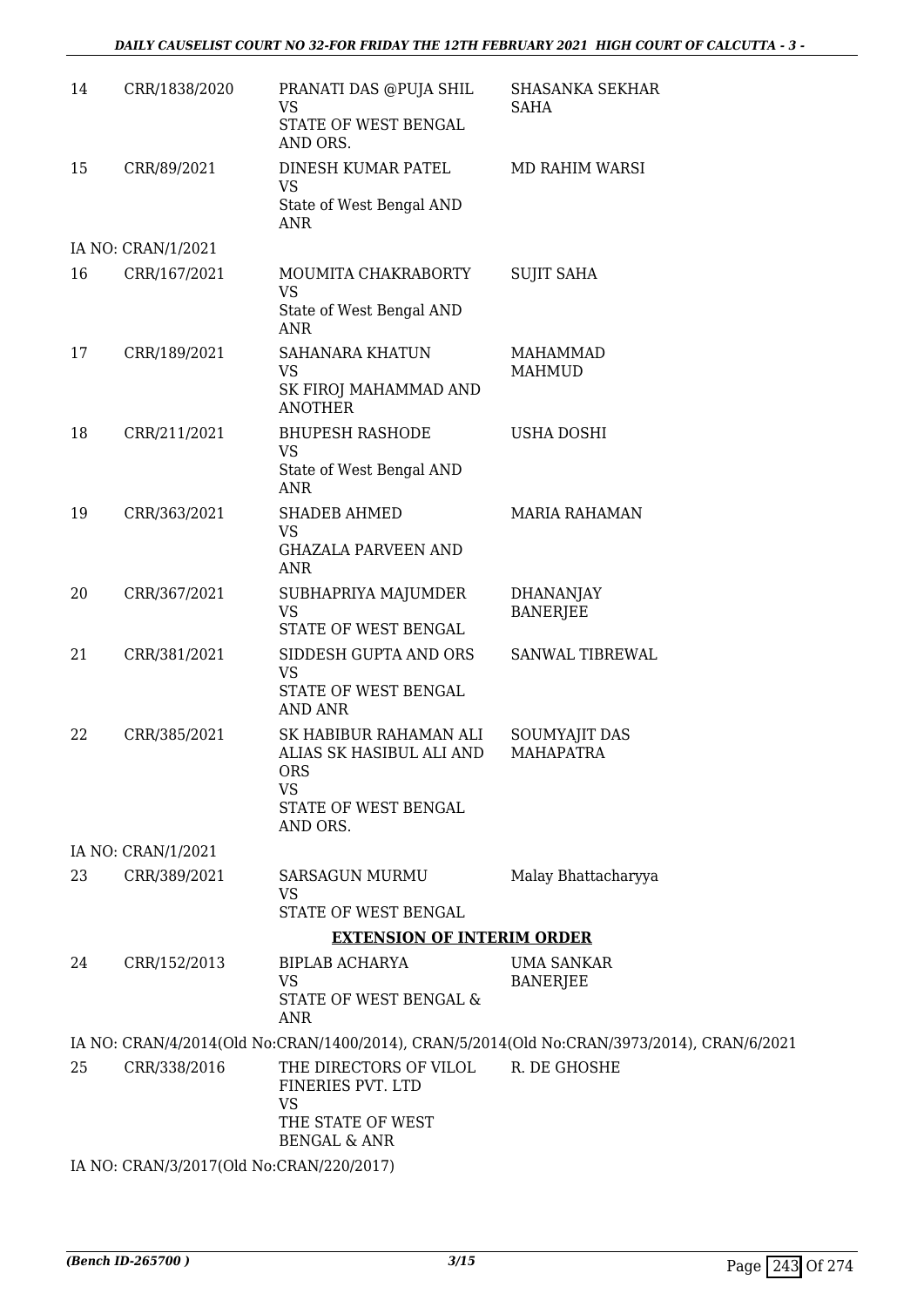| 26   | CRR/1374/2016                              | DR. DILIP KUMAR PAHARI<br><b>VS</b><br><b>STATE OF WEST BENGAL &amp;</b><br>ANR.                     | ANIRBAN DUTTA                                                                                                                                                                                 |  |  |
|------|--------------------------------------------|------------------------------------------------------------------------------------------------------|-----------------------------------------------------------------------------------------------------------------------------------------------------------------------------------------------|--|--|
|      |                                            |                                                                                                      | IA NO: CRAN/5/2017(Old No:CRAN/3711/2017), CRAN/6/2017(Old No:CRAN/4550/2017), CRAN/8/2021                                                                                                    |  |  |
|      | wt27 CRR/442/2016                          | MEDICA SUPERSPECIALITY<br><b>HOSPITAL</b><br><b>VS</b><br>STATE OF WEST BENGAL &<br><b>ANR</b>       | <b>S DASGUPTA</b>                                                                                                                                                                             |  |  |
|      | No:CRAN/947/2020)                          |                                                                                                      | IA NO: CRAN/9/2017(Old No:CRAN/4549/2017), CRAN/14/2019(Old No:CRAN/2789/2019), CRAN/20/2020(Old                                                                                              |  |  |
| 28   | CRR/2126/2016                              | GUJARAT NRE COKE LTD &<br><b>ORS</b><br><b>VS</b><br><b>SEBI</b>                                     | M SAGAR TIWARI                                                                                                                                                                                |  |  |
|      |                                            |                                                                                                      | IA NO: CRAN/7/2019(Old No:CRAN/695/2019), CRAN/8/2019(Old No:CRAN/1209/2019), CRAN/9/2019(Old<br>No:CRAN/1788/2019), CRAN/10/2019(Old No:CRAN/2268/2019), CRAN/16/2020(Old No:CRAN/1280/2020) |  |  |
| 29   | CRR/2831/2016                              | M/S BHARAT NRE COKE<br><b>LIMITED &amp; ANR</b><br><b>VS</b><br>STATE OF WEST BENGAL &<br><b>ORS</b> | <b>MOTI SAGAR TIWARI</b>                                                                                                                                                                      |  |  |
|      | IA NO: CRAN/13/2020(Old No:CRAN/1277/2020) |                                                                                                      |                                                                                                                                                                                               |  |  |
| 30   | CRR/3807/2017                              | KALYAN KUMAR MAITI<br><b>VS</b><br>STATE OF WEST BENGAL &<br><b>ORS</b>                              | <b>B N MUNI</b>                                                                                                                                                                               |  |  |
|      | IA NO: CRAN/2/2020(Old No:CRAN/666/2020)   |                                                                                                      |                                                                                                                                                                                               |  |  |
| wt31 | CRR/3808/2017                              | KALYAN KUMAR MAITI<br><b>VS</b><br>STATE OF WEST BENGAL &<br><b>ORS</b>                              | <b>B N MUNI</b>                                                                                                                                                                               |  |  |
| 32   | CRR/823/2018                               | NEHA CHAUDHARY<br><b>VS</b><br>STATE OF WEST BENGAL&<br>ORS                                          | <b>M.S TEWARI</b>                                                                                                                                                                             |  |  |
|      | IA NO: CRAN/8/2020(Old No:CRAN/1276/2020)  |                                                                                                      |                                                                                                                                                                                               |  |  |
| 33   | CRR/842/2018                               | NEHA CHAUDHURY<br><b>VS</b><br>STATE OF WEST BENGAL &<br>ANR                                         | <b>MOTI S TIWARI</b>                                                                                                                                                                          |  |  |
|      | IA NO: CRAN/7/2020(Old No:CRAN/1278/2020)  |                                                                                                      |                                                                                                                                                                                               |  |  |
| 34   | CRR/1828/2018                              | USHANATH SARKAR @<br>USHA NATH SARKAR &<br>ORS.<br><b>VS</b><br>STATE OF WEST BENGAL &<br>ANR.       | ANIRUDDHA<br><b>BHATTACHARYYA</b>                                                                                                                                                             |  |  |
|      | IA NO: CRAN/1/2019(Old No:CRAN/1573/2019)  |                                                                                                      |                                                                                                                                                                                               |  |  |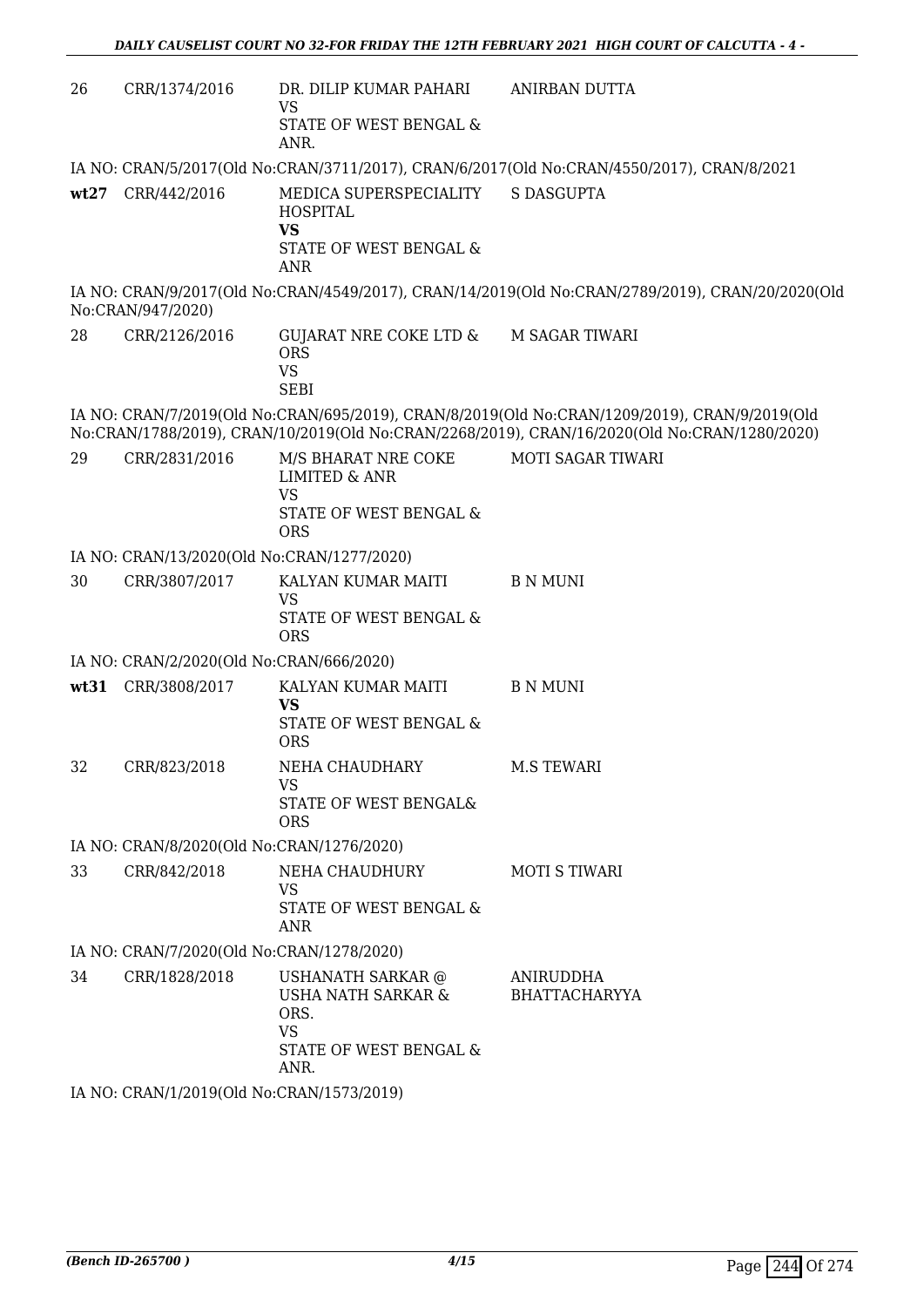| 35   | CRR/124/2019                                 | NATAKRISHNA PARUA<br>VS                                | ARPITA CHOWDHURY          |
|------|----------------------------------------------|--------------------------------------------------------|---------------------------|
|      |                                              | KRISHNA PADA SAMANTA &<br><b>ANR</b>                   |                           |
|      |                                              | IA NO: CRAN/2/2019(Old No:CRAN/4155/2019), CRAN/3/2020 |                           |
| 36   | CRR/591/2019                                 | CHHANGOOLAL GUPTA<br><b>VS</b>                         | SARNALI SAHA              |
|      |                                              | STATE OF WEST BENGAL &<br>ANR                          |                           |
|      | IA NO: CRAN/2/2019(Old No:CRAN/4588/2019)    |                                                        |                           |
| 37   | CRR/2714/2019                                | SHYAMAL KUMAR MITRA<br><b>VS</b>                       | <b>DILIP KUMAR SADHU</b>  |
|      |                                              | SAMPA MITRA & ANR                                      |                           |
|      |                                              | IA NO: CRAN/1/2019(Old No:CRAN/4508/2019), CRAN/2/2021 |                           |
| 38   | CRR/1347/2020                                | NEHA KAJARIA<br><b>VS</b>                              | MD ZAKIR RAUF             |
|      |                                              | State of West Bengal                                   |                           |
|      | IA NO: CRAN/1/2020, CRAN/2/2020, CRAN/3/2021 |                                                        |                           |
| wt39 | CRR/1348/2020                                | NEHA KAJARIA<br><b>VS</b>                              | MD ZOHAIB ROUF            |
|      |                                              | STATE OF WEST BENGAL                                   |                           |
|      | IA NO: CRAN/1/2020                           |                                                        |                           |
| wt40 | CRR/2915/2019                                | <b>BRESCON PARNERS LLP</b>                             | ZULFIQAR ALI              |
|      |                                              | <b>VS</b><br>STATE OF WEST BENGAL &<br>ANR.            | <b>ALQUADERI</b>          |
| wt41 | CRR/2916/2019                                | DEEP INVESTRADE                                        | ZULFIQAR ALI              |
|      |                                              | (BOMBAY) P. LTD.<br><b>VS</b>                          | <b>ALQUADERI</b>          |
|      |                                              | STATE OF WEST BENGAL &                                 |                           |
|      |                                              | ANR.                                                   |                           |
| wt42 | CRR/3761/2019                                | NIRMAL KUMAR GANGWAL                                   | ZULFIQAR ALI              |
|      |                                              | VS<br>STATE OF WEST BENGAL &                           | <b>ALQUADERI</b>          |
|      |                                              | <b>ANR</b>                                             |                           |
| 43   | CRR/1522/2020                                | <b>RABIN KUMAR</b>                                     | PRANTICK GHOSH            |
|      |                                              | CHAKRABORTY AND<br><b>OTHERS</b>                       |                           |
|      |                                              | <b>VS</b>                                              |                           |
|      |                                              | State of West Bengal                                   |                           |
|      | IA NO: CRAN/1/2021                           |                                                        |                           |
| 44   | CRR/1704/2020                                | MOFIDUL ISLAM MONDAL<br>AND ORS<br><b>VS</b>           | SHASHANKA<br>SHEKHAR SAHA |
|      |                                              | THE STATE OF WEST<br><b>BENGAL AND ANR</b>             |                           |
|      | IA NO: CRAN/1/2021, CRAN/2/2021              |                                                        |                           |
| 45   | CRR/8/2021                                   | DEBASISH MAITRA<br><b>VS</b>                           | <b>SANTANU TALUKDER</b>   |
|      |                                              | State of West Bengal AND<br><b>ANR</b>                 |                           |
|      | IA NO: CRAN/1/2021                           |                                                        |                           |

# **ASSIGNED MATTERS**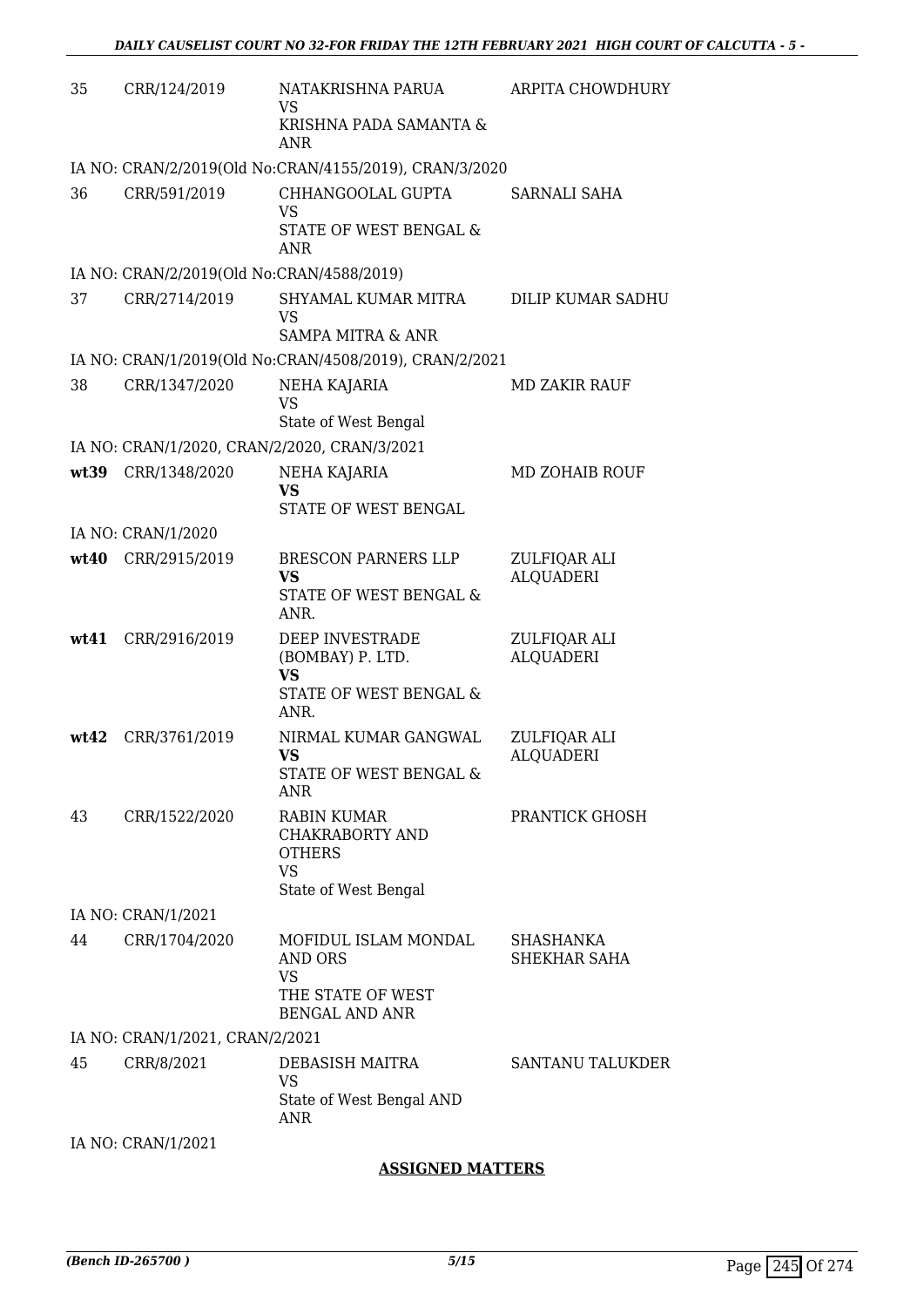| 46 | CRR/209/2006                              | <b>ASHOK PRASAD</b><br><b>VS</b><br><b>STATE</b>                              | KOUSHIK KUNDU                                                                                  |
|----|-------------------------------------------|-------------------------------------------------------------------------------|------------------------------------------------------------------------------------------------|
|    | No:CRAN/4977/2019)                        |                                                                               | IA NO: CRAN/1/2019(Old No:CRAN/4867/2019), CRAN/2/2019(Old No:CRAN/4868/2019), CRAN/3/2019(Old |
| 47 | CRR/931/2019                              | SABITA PAL & ORS<br>VS<br>STATE OF WEST BENGAL &<br><b>ANR</b>                | <b>SATADRU LAHIRI</b>                                                                          |
| 48 | CRR/368/2020                              | RAJIB CHANDA<br><b>VS</b><br>STATE OF WEST BENGAL &<br><b>ANR</b>             | PRITAM ROY                                                                                     |
|    |                                           | <b>RESTORATION APPLICATION</b>                                                |                                                                                                |
| 49 | CRR/2688/2019                             | <b>BISWAJIT RAUT</b><br><b>VS</b>                                             | PRIYANKA GUPTA                                                                                 |
|    |                                           | LAKSHMI RANI MANNA &<br>ANR.                                                  |                                                                                                |
|    | IA NO: CRAN/1/2020                        |                                                                               |                                                                                                |
|    |                                           | <b>APPLICATION</b>                                                            |                                                                                                |
| 50 | CRR/4022/2017                             | <b>HASIBA BIBI</b><br><b>VS</b>                                               | D. SAMANTA                                                                                     |
|    |                                           | RAKIBUL ISLAM & ANR                                                           |                                                                                                |
|    | IA NO: CRAN/1/2021                        |                                                                               |                                                                                                |
| 51 | CRR/3693/2018                             | <b>SUBRATA BISWAS</b><br><b>VS</b><br>STATE OF WEST BENGAL &<br><b>ANR</b>    | <b>DEBANJAN</b><br>MUKHERJEE                                                                   |
|    | IA NO: CRAN/1/2019(Old No:CRAN/2037/2019) |                                                                               |                                                                                                |
| 52 | CRR/2886/2019                             | POOJA SHARMA<br><b>VS</b><br>STATE OF WEST BENGAL &<br><b>ANR</b>             | <b>ATISH GHOSH</b>                                                                             |
|    |                                           | IA NO: CRAN/1/2020(Old No:CRAN/3830/2020), CRAN/2/2020(Old No:CRAN/3832/2020) |                                                                                                |
| 53 | CRR/346/2020                              | <b>INDRAJIT MITRA &amp; ORS</b><br>VS<br>STATE OF WEST BENGAL &<br>ANR        | <b>ESHITA DUTA</b>                                                                             |
|    | IA NO: CRAN/1/2020(Old No:CRAN/473/2020)  |                                                                               |                                                                                                |
| 54 | CRR/1109/2020                             | COUNTY DEVELOPERS PVT.<br>LTD. (CDPL) & ANR.<br><b>VS</b>                     | DEEPAK KR. SINGH                                                                               |
|    |                                           | STATE OF WEST BENGAL &<br>ANR.                                                |                                                                                                |
|    |                                           | IA NO: CRAN/1/2020(Old No:CRAN/3977/2020), CRAN/2/2020                        |                                                                                                |
| 55 | CRR/1569/2020                             | <b>INDRAJIT DAS</b><br><b>VS</b><br>State of West Bengal AND<br>ANR           | <b>AMAR SINGH</b>                                                                              |
|    | IA NO: CRAN/2/2021                        |                                                                               |                                                                                                |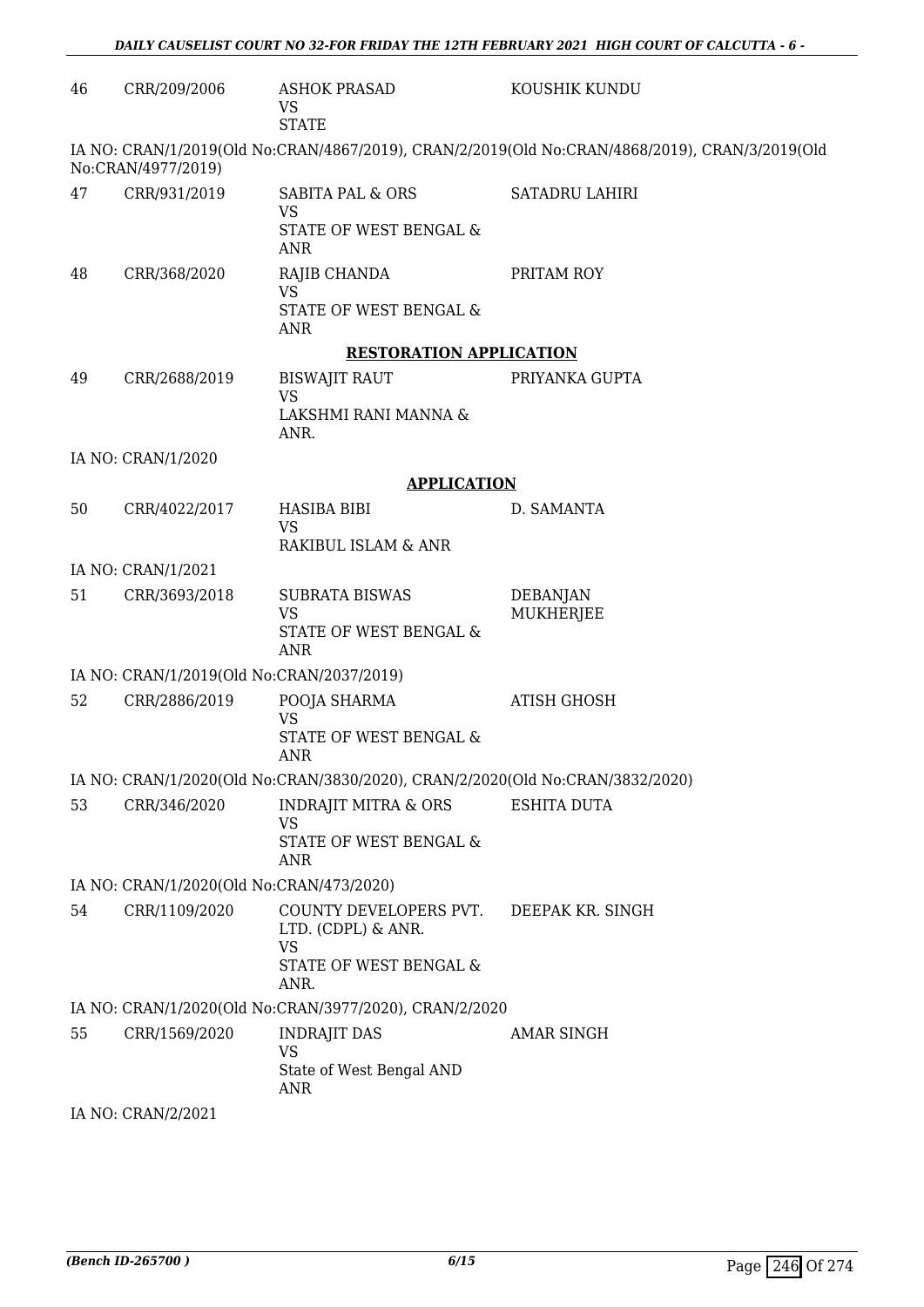| 56   | CRR/1777/2020                             | SHEIKH HASNABUL HAQUE<br>AND ANR<br><b>VS</b><br>THE STATE OF WEST<br><b>BENGAL AND ANR</b> | <b>GAGANJYOT SINGH</b>                                                              |
|------|-------------------------------------------|---------------------------------------------------------------------------------------------|-------------------------------------------------------------------------------------|
|      | IA NO: CRAN/1/2021, CRAN/2/2021           |                                                                                             |                                                                                     |
| 57   | CRR/1833/2020                             | DR. LAV KOCHGAWAY AND<br>ANR.<br><b>VS</b><br>State of West Bengal and anr.                 | kishwar rahman                                                                      |
|      | IA NO: CRAN/1/2021                        |                                                                                             |                                                                                     |
|      |                                           | <b>CONTESTED APPLICATION 1</b>                                                              |                                                                                     |
| 58   | CRR/196/2016                              | HANS RAJ JAIN @ HANSRAJ<br>JAIN & ORS<br><b>VS</b><br>STATE OF WEST BENGAL &<br><b>ANR</b>  | A BANERJEE                                                                          |
|      |                                           | IA NO: CRAN/8/2018(Old No:CRAN/607/2018), CRAN/13/2020(Old No:CRAN/1155/2020)               |                                                                                     |
| wt59 | CRR/197/2016                              | SANJAY JAIN & ORS.<br>VS<br>STATE OF WEST BENGAL &<br>ANR.                                  | <b>ANJAN DATTA</b>                                                                  |
|      |                                           | IA NO: CRAN/8/2018(Old No:CRAN/608/2018), CRAN/13/2020(Old No:CRAN/1156/2020)               |                                                                                     |
| wt60 | CRR/278/2016                              | M/S AKJ MINERAL LTD<br><b>VS</b><br>STATE OF WEST BENGAL &<br><b>ANR</b>                    | A DUTTA                                                                             |
|      |                                           | IA NO: CRAN/14/2020(Old No:CRAN/1154/2020), CRAN/1/2016(Old No:CRAN/1721/2016)              |                                                                                     |
| 61   | CRR/4001/2016                             | NARESH KHATAU PAREKH<br><b>VS</b><br>STATE OF WEST BENGAL &<br>ANR                          | AYAN CHAKRABORTY                                                                    |
|      | IA NO: CRAN/3/2019(Old No:CRAN/2392/2019) |                                                                                             |                                                                                     |
| 62   | CRR/812/2017                              | MD MOBARAK HOSSAIN<br><b>VS</b><br>STATE OF WEST BENGAL &<br><b>ORS</b>                     | <b>I NANDI</b>                                                                      |
| 63   | CRR/1053/2017                             | SMT SADHANA SINGH<br>VS<br>STATE OF WEST BENGAL &<br><b>ORS</b>                             | MD SABIR AHMED                                                                      |
|      | IA NO: CRAN/4/2018(Old No:CRAN/1717/2018) |                                                                                             |                                                                                     |
| 64   | CRR/1956/2017                             | DR PRADIP KR BARMA &<br><b>ORS</b><br><b>VS</b><br>STATE OF WEST BENGAL &<br>ANR            | M H CHOWDHURY                                                                       |
|      |                                           |                                                                                             | IA NO: CRAN/1/2017(Old No:CRAN/3596/2017), CRAN/3/2017(Old No:CRAN/4951/2017), CRAN |

 $N/5/2018$ (Old No:CRAN/771/2018), CRAN/9/2019(Old No:CRAN/681/2019), CRAN/10/2019(Old No:CRAN/1875/2019), CRAN/12/2019(Old No:CRAN/4113/2019)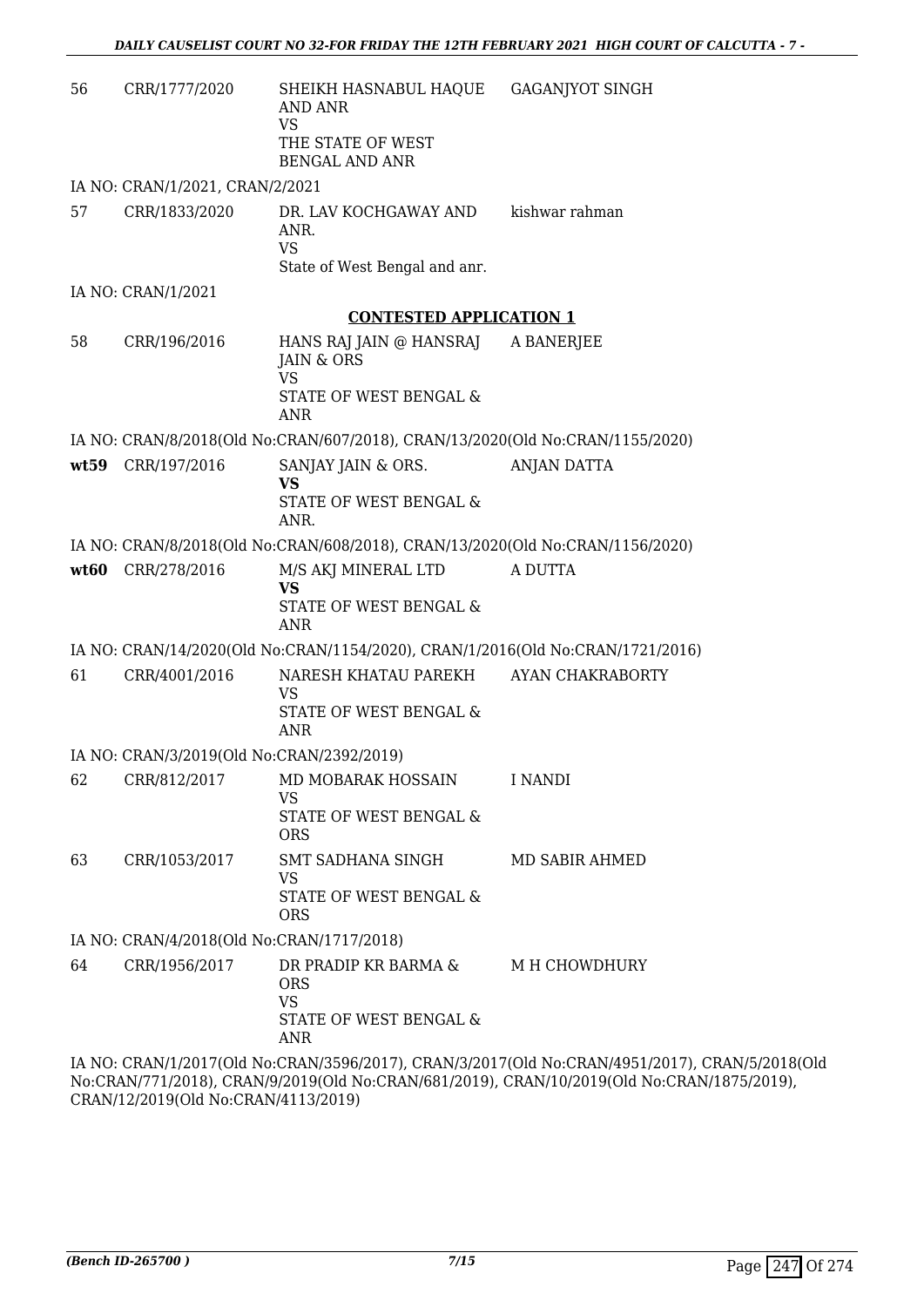| 65 | CRR/2886/2017                             | <b>RAINY GHOSH</b>                                                                      | <b>AVISHEK PRASAD</b>        |
|----|-------------------------------------------|-----------------------------------------------------------------------------------------|------------------------------|
|    |                                           | <b>VS</b><br>STATE OF WEST BENGAL &<br>ORS.                                             |                              |
| 66 | CRR/2984/2017                             | <b>KEDAR NATH SEN</b><br><b>VS</b>                                                      | MOBAKSHAR ISLAM              |
|    |                                           | PRABIR KUMAR SEN & ORS                                                                  |                              |
|    | IA NO: CRAN/3/2018(Old No:CRAN/3433/2018) |                                                                                         |                              |
| 67 | CRR/3120/2017                             | <b>MA KREENG</b><br>CONSTRUCTION P LTD &<br><b>ORS</b><br><b>VS</b><br>DIPAK SAHA & ANR | MS A TIWARI                  |
| 68 | CRR/3797/2017                             | M/S MASHA ENTERPRISE &<br>ORS.<br><b>VS</b><br>STATE OF WEST BENGAL &<br>ANR.           | SANJIDA SULTANA              |
|    | IA NO: CRAN/2/2018(Old No:CRAN/2411/2018) |                                                                                         |                              |
| 69 | CRR/469/2018                              | ACHEWAR NATH SHUKLA<br><b>VS</b>                                                        | K GANGULY                    |
|    |                                           | STATE OF WEST BENGAL &<br>ANR                                                           |                              |
|    | IA NO: CRAN/1/2020(Old No:CRAN/796/2020)  |                                                                                         |                              |
|    | wt70 CRR/470/2018                         | ACHEWAR NATH SHUKLA<br><b>VS</b><br>STATE OF WEST BENGAL &                              | K GANGULY                    |
|    |                                           | ANR                                                                                     |                              |
|    | IA NO: CRAN/1/2020(Old No:CRAN/799/2020)  |                                                                                         |                              |
|    | wt71 CRR/471/2018                         | ACHEWAR NATH SHUKLA<br><b>VS</b><br>STATE OF WEST BENGAL &<br><b>ANR</b>                | K GANGULY                    |
|    | IA NO: CRAN/1/2020(Old No:CRAN/797/2020)  |                                                                                         |                              |
|    | wt72 CRR/472/2018                         | ACHEWAR NATH SHUKLA<br>VS<br>STATE OF WEST BENGAL &                                     | K GANGULY                    |
|    |                                           | ANR                                                                                     |                              |
|    | IA NO: CRAN/1/2020(Old No:CRAN/798/2020)  |                                                                                         |                              |
| 73 | CRR/985/2018                              | SOVA SINGH @ SINHA &<br>ANR<br><b>VS</b><br>LATA SINHA & ANR                            | HILLOL SAHA<br><b>PODDAR</b> |
| 74 | CRR/1097/2018                             | NIRA SHARMA<br>VS                                                                       | K MEHROTRA                   |
|    |                                           | STATE OF WEST BENGAL                                                                    |                              |
| 75 | CRR/1128/2018                             | DINESH PODDAR<br><b>VS</b><br>STATE OF WEST BENGAL &                                    | A.GHATAK                     |
|    |                                           | <b>ORS</b>                                                                              |                              |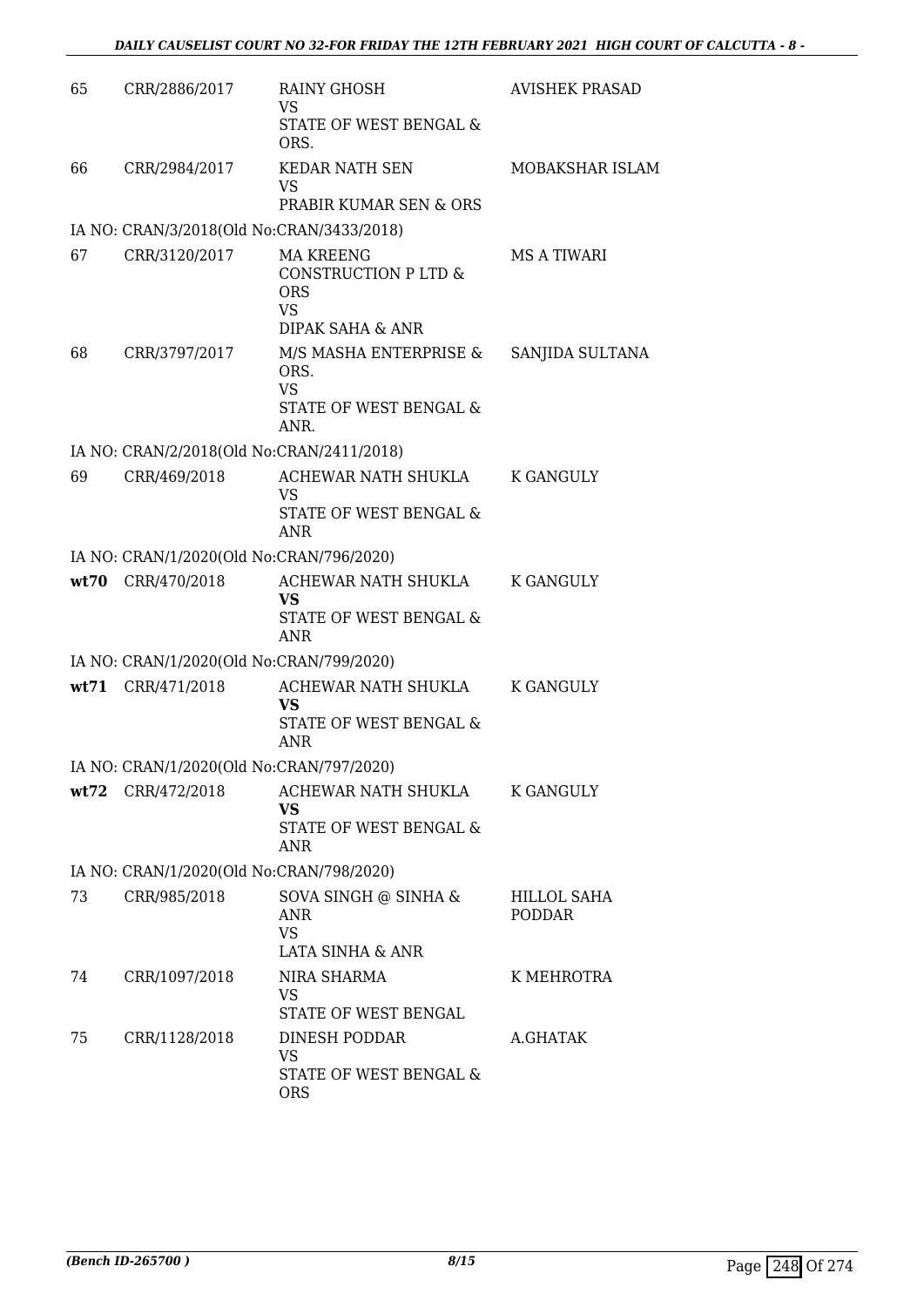| wt76 | CRR/3496/2018                            | <b>DINESH PODDAR</b><br>VS<br>STATE OF WEST BENGAL &<br><b>ORS</b>                          | <b>APZAL ANSARI</b>                                                                        |
|------|------------------------------------------|---------------------------------------------------------------------------------------------|--------------------------------------------------------------------------------------------|
|      | IA NO: CRAN/1/2020(Old No:CRAN/736/2020) |                                                                                             |                                                                                            |
| 77   | CRR/2222/2018                            | BALAGERIA CENTRAL CO-<br>OPERATIVE BANK LTD.<br><b>VS</b><br>STATE OF WEST BENGAL &<br>ANR  | <b>MADAN MOHAN ROY</b>                                                                     |
| 78   | CRR/2224/2018                            | BALAGERIA CENTRAL CO-<br>OPERATIVE BANK LTD.<br><b>VS</b><br>STATE OF WEST BENGAL &<br>ANR. | <b>MADAN MOHAN ROY</b>                                                                     |
| 79   | CRR/2382/2018<br>(LCR)                   | DHIRAJ THARD<br><b>VS</b><br>M/S CAR CHASSIS PVT.LTD                                        | S. AGARWAL                                                                                 |
| 80   | CRR/2540/2018                            | SMT SUTAPA GHOSH<br><b>VS</b><br>STATE OF WEST BENGAL &<br><b>ORS</b>                       | UTTIYA ROY                                                                                 |
| 81   | CRR/3319/2018                            | RITESH PANDA<br><b>VS</b><br>STATE OF WEST BENGAL                                           | P. KUNDU                                                                                   |
| 82   | CRR/1515/2019                            | SOMESH DASGUPTA<br><b>VS</b><br>STATE OF WEST BENGAL &<br>ANR                               | <b>BRATIN KUMAR DEY</b>                                                                    |
|      |                                          | IA NO: CRAN/1/2019(Old No:CRAN/3776/2019), CRAN/3/2020(Old No:CRAN/300/2020)                |                                                                                            |
| 83   | CRR/1711/2019                            | <b>SMT LAXMI DAS</b><br><b>VS</b><br>MADHUSUDAN DAS & ANR                                   | D K ADHIKARY                                                                               |
| 84   | CRR/2752/2019                            | TAPAN KUMAR GHOSH<br><b>VS</b><br><b>GOPAL CHANDRA MAITY &amp;</b><br>ANR                   | MUKTESWAR MAITY                                                                            |
|      |                                          |                                                                                             | IA NO: CRAN/2/2020(Old No:CRAN/3409/2020), CRAN/3/2020(Old No:CRAN/3410/2020), CRAN/4/2020 |
| 85   | CRR/3125/2019                            | AMIT KR CHAKRABORTY<br>VS<br><b>SMT PRATYUSHA</b><br><b>CHAKRABORTY &amp; ANR</b>           | APURBA KR DATTA                                                                            |
| 86   | CRR/3436/2019                            | <b>SAMIR SARDAR</b><br><b>VS</b><br>STATE OF WEST BENGAL &<br>ANR                           | PRIYANJIT KUNDU                                                                            |
| 87   | CRR/3525/2019                            | <b>VIVEK BHASKARAN</b><br><b>VS</b><br>STATE OF WEST BENGAL &<br><b>ANR</b>                 | ABHIRUP<br><b>CHAKRABORTY</b>                                                              |
|      |                                          |                                                                                             |                                                                                            |

IA NO: CRAN/2/2020(Old No:CRAN/488/2020), CRAN/3/2020(Old No:CRAN/855/2020)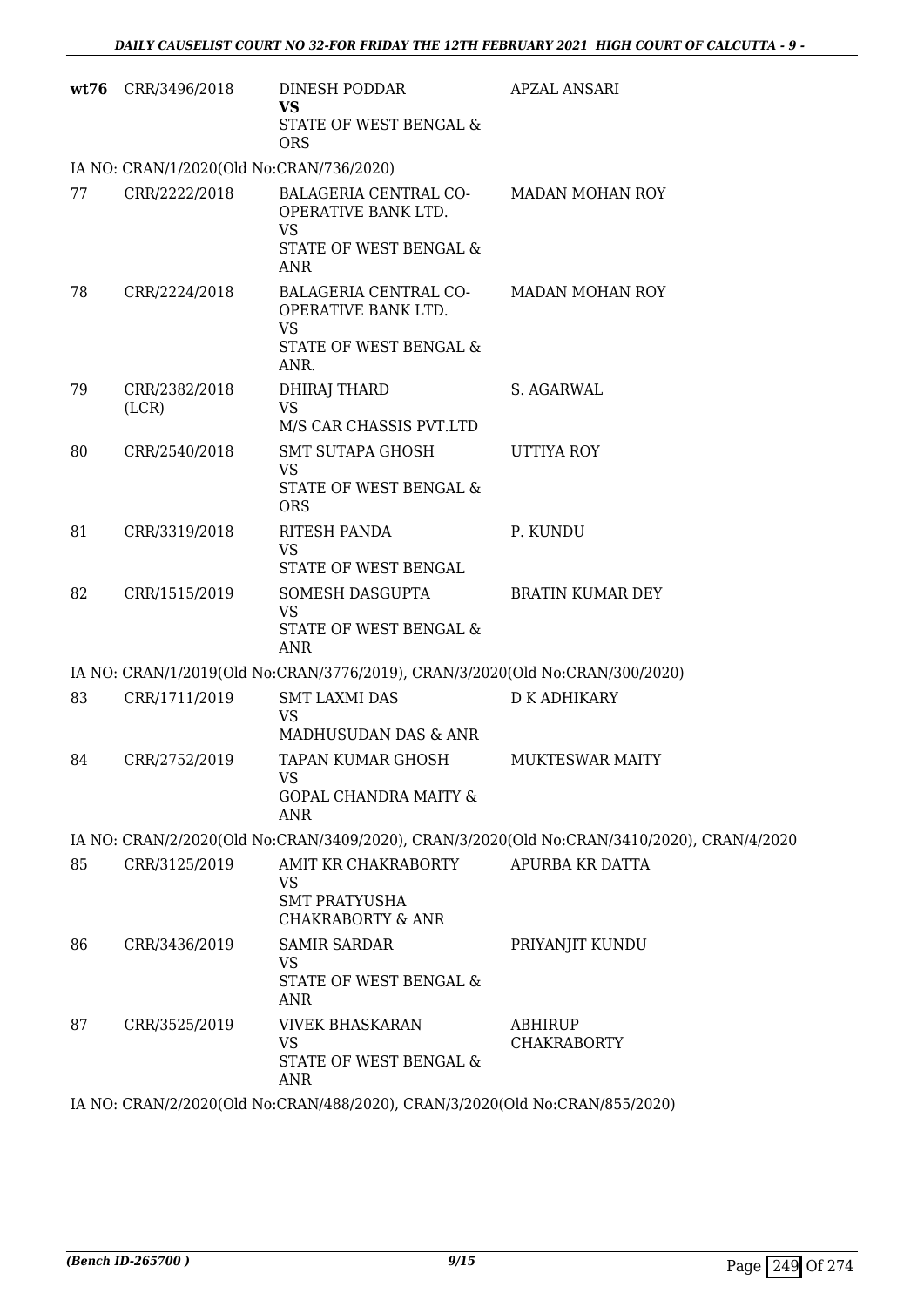| 88   | CRR/3832/2019      | CHANDAN ARORA<br>VS<br>AMBIKA ARORA & ANR                                                  | SHIBAJI KUMAR DAS                                                                             |
|------|--------------------|--------------------------------------------------------------------------------------------|-----------------------------------------------------------------------------------------------|
|      | No:CRAN/638/2020)  |                                                                                            | IA NO: CRAN/1/2019(Old No:CRAN/4999/2019), CRAN/2/2020(Old No:CRAN/565/2020), CRAN/3/2020(Old |
| 89   | CRR/107/2020       | MIHIR CHAKRABORTY &<br>ANR<br><b>VS</b><br>STATE OF WEST BENGAL                            | MD. IDRISH                                                                                    |
| 90   | CRR/185/2020       | <b>CHANDAN ARIRA</b><br><b>VS</b><br>AMBIKA ARORA& ANR                                     | SHIBAJI KUMAR DAS                                                                             |
| wt91 | CRR/3829/2019      | <b>CHANDAN ARORA</b><br><b>VS</b><br>AMBIKA ARORA & ANR                                    | SHIBAJI KR DAS                                                                                |
|      |                    | IA NO: CRAN/1/2019(Old No:CRAN/4996/2019), CRAN/2/2020(Old No:CRAN/680/2020)               |                                                                                               |
| 92   | CRR/394/2020       | <b>SAMSUR</b><br>DOHA@MANTAJ@FAKIR<br><b>VS</b><br><b>SMT SUMITA</b><br>SHEE(SANTRA) & ANR | SYED JULFIKAR ALI                                                                             |
| 93   | CRR/1098/2020      | SOUMOJIT PATRA<br><b>VS</b><br>STATE OF WEST BENGAL &<br><b>ANR</b>                        | <b>RAJIV KUMAR</b>                                                                            |
|      |                    | IA NO: CRAN/1/2020(Old No:CRAN/3524/2020), CRAN/2/2020                                     |                                                                                               |
| 94   | CRR/1646/2020      | BIKRAM CHATTERJEE @<br>VIKRAM CHATTERJEE<br><b>VS</b><br>State of West Bengal              | <b>ABHRIUP</b><br><b>CHAKRABORTY</b>                                                          |
| 95   | CRR/1763/2020      | <b>SWAPAN BERA</b><br><b>VS</b><br>State of West Bengal AND<br>ANR                         | LIPIKA NATH                                                                                   |
| 96   | CRR/1903/2020      | DEBASISH BRATA<br>BHATTACHARJEE<br><b>VS</b><br><b>SHARMISTHA</b><br><b>BHATTACHARJEE</b>  | <b>PINAKI</b><br><b>BHATTACHARYYA</b>                                                         |
|      | IA NO: CRAN/1/2021 |                                                                                            |                                                                                               |
|      |                    | <b>LISTED MOTION</b>                                                                       |                                                                                               |
| 97   | CRR/1652/2019      | INDUSIND BANK LTD &<br>ANR<br><b>VS</b><br>STATE OF WEST BENGAL &<br><b>ORS</b>            | <b>AMAR SINGH</b>                                                                             |
| 98   | CRR/2221/2019      | <b>GAUTAM DAS</b><br><b>VS</b><br>STATE OF WEST BENGAL &<br>ANR                            | <b>SUBRA PODDAR</b>                                                                           |
|      | IA NO: CRAN/1/2020 |                                                                                            |                                                                                               |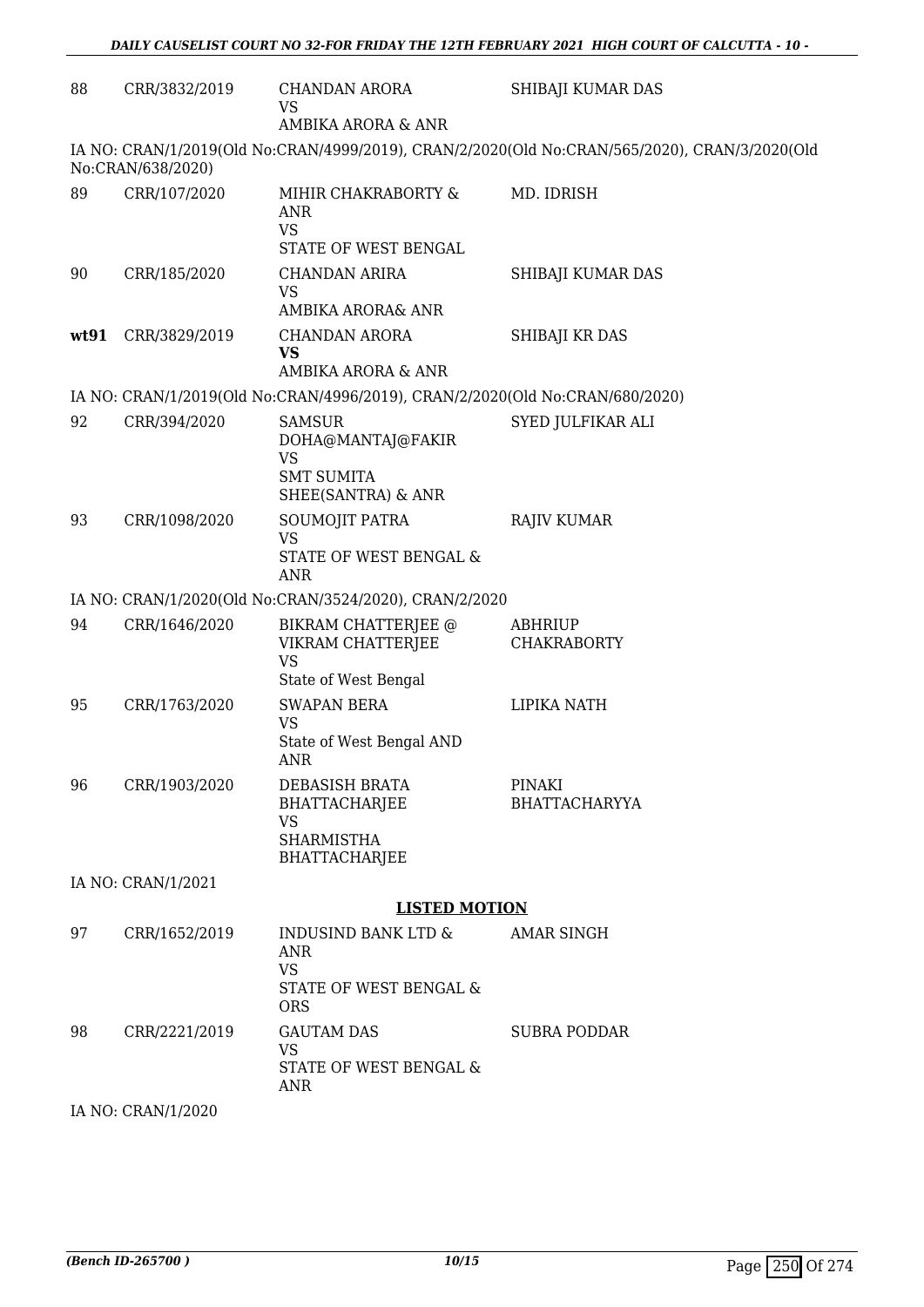| 99  | CRR/2336/2019 | <b>BALARAM BARAL</b><br><b>VS</b><br>STATE OF WEST BENGAL &<br><b>ORS</b>                                          | <b>SHYAMAL KUMAR</b><br>MUKHOPADHYAY      |
|-----|---------------|--------------------------------------------------------------------------------------------------------------------|-------------------------------------------|
| 100 | CRR/3799/2019 | <b>SRI SWARUP BISWAS &amp; ORS</b><br><b>VS</b><br>STATE OF WEST BENGAL &<br><b>ANR</b>                            | SANKHA SUBHRA<br><b>ROY</b>               |
| 101 | CRR/685/2020  | <b>SUNIL LAHERI &amp; ORS</b><br><b>VS</b><br>STATE OF WEST BENGAL                                                 | <b>ANSUMAN BERA</b>                       |
| 102 | CRR/1504/2020 | MANIK CHANDRA NASKAR<br>VS<br>STATE OF WEST BENGAL<br>AND ORS.                                                     | <b>GOPAL MONDAL</b>                       |
| 103 | CRR/1647/2020 | LUBIN SOREN@NABIN<br>SOREN @ LOBIN SOREN<br><b>VS</b><br>STATE OF WEST BENGAL<br>AND ORS.                          | <b>SABYASACHI</b><br><b>BHATTACHARJEE</b> |
| 104 | CRR/342/2021  | MOSTAKIN MOLLA @<br>MOSTAQIN MOLLA @ RAJU<br><b>AND ORS</b><br><b>VS</b><br>STATE OF WEST BENGAL<br><b>AND ANR</b> | PRONOJIT ROY                              |
| 105 | CRR/343/2021  | SPOTOFFERS ONLINE<br>SOLUTION P. LTD. AND<br>ORS.<br><b>VS</b><br>STATE OF WEST BENGAL<br>AND ANR.                 | SUDESHNA BAGCHI                           |
| 106 | CRR/356/2021  | <b>SOUMEN SAHA @</b><br><b>BABUSONA</b><br><b>VS</b><br>STATE OF WEST BENGAL                                       | SUDIP GHOSH<br><b>CHOWDHURY</b>           |
| 107 | CRR/357/2021  | KOUSHIK WADDER @<br>BAPPA<br>VS.<br>STATE OF WEST BENGAL                                                           | <b>S.G CHOWDHURY</b>                      |
| 108 | CRR/358/2021  | MUKTAR ALI @ SAHEB<br>VS<br>STATE OF WEST BENGAL                                                                   | SUDIP GHOSH<br><b>CHOWDHURY</b>           |
| 109 | CRR/364/2021  | JAY PRAKASH SONI<br><b>VS</b><br>STATE OF WEST BENGAL                                                              | PURNENDU MAITY                            |
| 110 | CRR/365/2021  | SENBO ENGG. LTD.<br>VS<br>STATE OF WEST BENGAL<br>AND ANR.                                                         | NILAY SENGUPTA                            |
| 111 | CRR/366/2021  | AFROZ ALI<br>VS<br>STATE OF WEST BENGAL                                                                            | ARUNAVA GANGULY                           |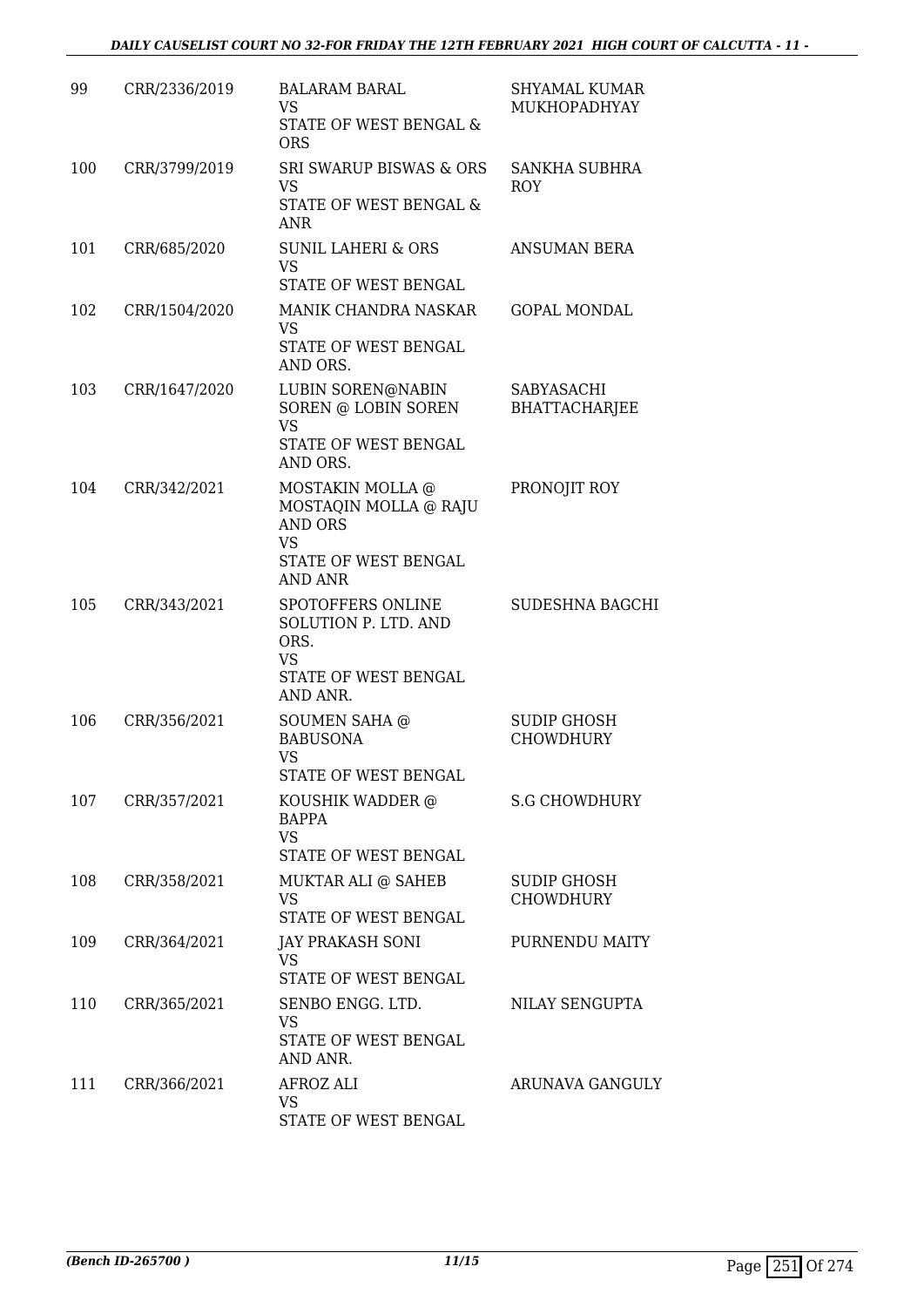| 112 | CRR/369/2021       | <b>SAHEB MONDAL</b><br>VS<br>STATE OF WEST BENGAL                                       | Surajit Basu                           |
|-----|--------------------|-----------------------------------------------------------------------------------------|----------------------------------------|
| 113 | CRR/370/2021       | HEMANTA KUMAR DAS<br><b>VS</b><br>STATE OF WEST BENGAL<br>AND ORS.                      | RAJKUMAR SAIN                          |
| 114 | CRR/372/2021       | GOPAL CHANDRA DAS AND<br>ANR<br><b>VS</b><br>STATE OF WEST BENGAL<br><b>AND ANR</b>     | <b>GOURANGA KUMAR</b><br><b>DAS</b>    |
| 115 | CRR/373/2021       | PARWEZ ALAM @ MD.<br>PERWEZ ALAM<br><b>VS</b><br>STATE OF WEST BENGAL<br><b>AND ANR</b> | MD. ZOHAIB RAUF                        |
| 116 | CRR/374/2021       | SANAT ISHWAR PARMAR<br>AND ANR<br>VS<br>STATE OF WEST BENGAL                            | SAYANTA SINHA                          |
|     |                    | <b>AND ANR</b>                                                                          |                                        |
| 117 | CRR/376/2021       | NIRMALYA SARKAR<br><b>VS</b><br>STATE OF WEST BENGAL                                    | <b>KARABI ROY</b>                      |
| 118 | CRR/377/2021       | SAIFUDDIN MALLICK @<br><b>SARU</b><br><b>VS</b><br>STATE OF WEST BENGAL                 | <b>SHASHANKA SEKHAR</b><br><b>SAHA</b> |
| 119 | CRR/378/2021       | <b>SUKUMAR SAU</b><br><b>VS</b><br>BRAJOGOPAL HAZRA AND<br>ANR.                         | sk. toslim ali                         |
| 120 | CRR/379/2021       | LAKSHMI KANTA SAU<br>VS.<br>THE STATE OF WEST<br><b>BENGAL AND ANR</b>                  | <b>RISHAV THAKUR</b>                   |
|     | IA NO: CRAN/1/2021 |                                                                                         |                                        |
| 121 | CRR/380/2021       | ASRAF ALI MOLLA<br><b>VS</b><br>STATE OF WEST BENGAL                                    | SHASHANKA<br>SHEKHAR SAHA              |
| 122 | CRR/382/2021       | KAUSHIK NATH<br>VS<br>THE STATE OF WEST<br>BENGAL AND ANR                               | RAVI RANJAN KUMAR                      |
|     | IA NO: CRAN/1/2021 |                                                                                         |                                        |
| 123 | CRR/383/2021       | RUDRA PRASAD GHATAK<br><b>VS</b><br>STATE OF WEST BENGAL                                | RAHUL<br><b>CHAKRABORTY</b>            |
| 124 | CRR/384/2021       | <b>BIJIT CHATTERJEE</b><br>VS<br>STATE OF WEST BENGAL                                   | RAHUL<br><b>CHAKRABORTY</b>            |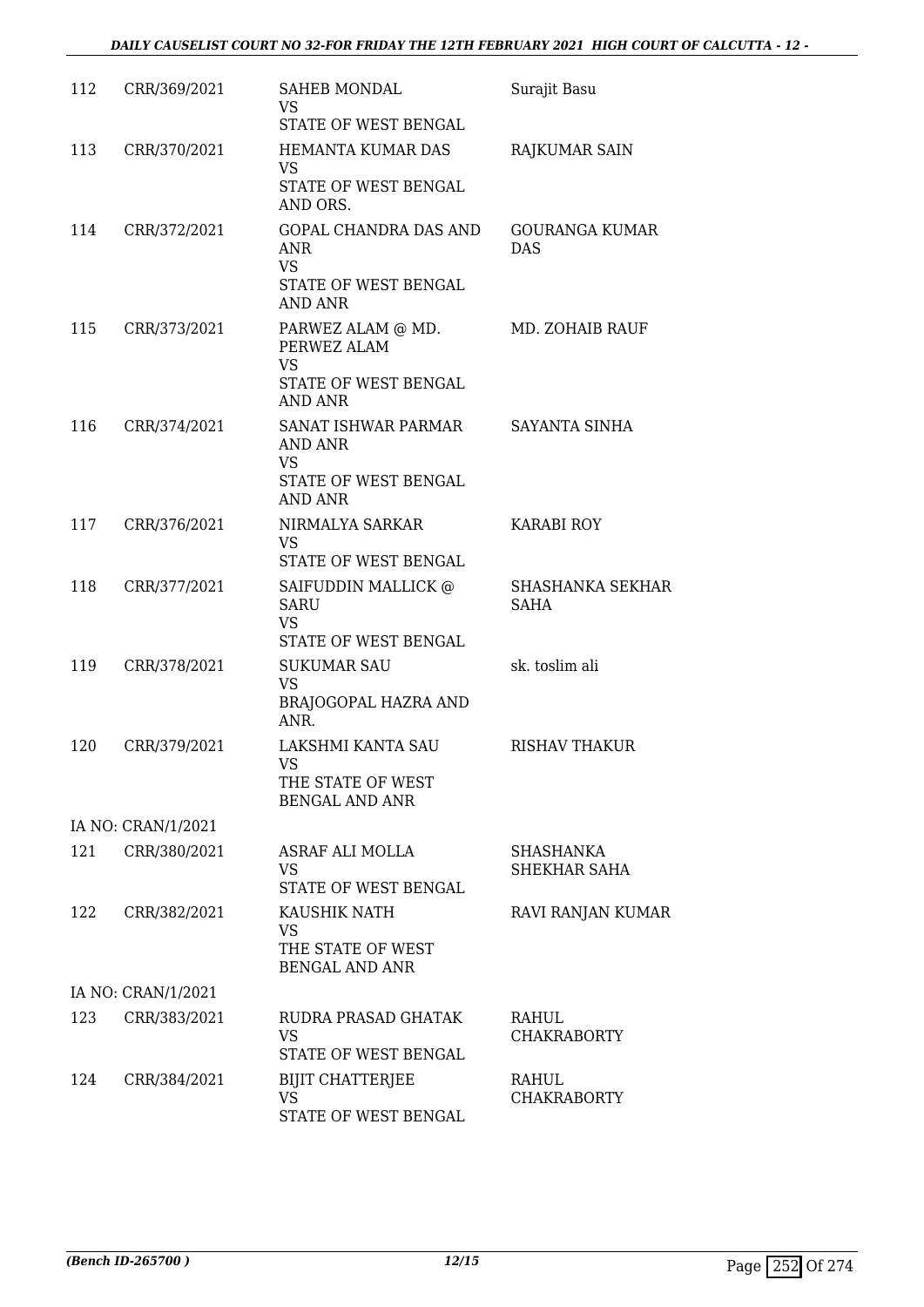| 125 | CRR/386/2021       | <b>SANDIP DUTTA</b><br><b>VS</b><br>STATE OF WEST BENGAL                                                                                             | KAMAL KRISHNA<br><b>GUHA</b>           |
|-----|--------------------|------------------------------------------------------------------------------------------------------------------------------------------------------|----------------------------------------|
| 126 | CRR/387/2021       | GIRISH CHANDRA DAS AND<br><b>ANR</b><br><b>VS</b><br>STATE OF WEST BENGAL                                                                            | PURNASIS BHUNIYA                       |
| 127 | CRR/388/2021       | <b>JOSCHNA ROY</b><br><b>VS</b><br>STATE OF WEST BENGAL                                                                                              | DEVIPRIYA MITRA                        |
|     | IA NO: CRAN/1/2021 |                                                                                                                                                      |                                        |
| 128 | CRR/390/2021       | WESTERN INDIA<br>TRANSPORT FINANCE<br><b>COMPANY PRIVATE</b><br><b>LIMITED AND OTHERS</b><br><b>VS</b><br>STATE OF WEST BENGAL<br><b>AND ANOTHER</b> | <b>SURYANEEL DAS</b>                   |
| 129 | CRR/391/2021       | <b>SUBHRA BRAMHA</b><br><b>VS</b><br>STATE OF WEST BENGAL                                                                                            | <b>SUDIP GHOSH</b><br><b>CHOWDHURY</b> |
| 130 | CRR/392/2021       | MONORANJAN<br>GHOSH@KALI<br><b>VS</b><br>STATE OF WEST BENGAL                                                                                        | <b>SUDIP GHOSH</b><br><b>CHOWDHURY</b> |
| 131 | CRR/394/2021       | <b>MONISHA HALDER AND</b><br><b>ORS</b><br><b>VS</b><br>STATE OF WEST BENGAL<br><b>AND ANR</b>                                                       | Mrinal Kanti<br>Mukherjee              |
| 132 | CRR/395/2021       | MEGHNATH DAS @BHOLA<br>DAS<br>VS<br>STATE OF WEST BENGAL                                                                                             | <b>SUBHADEEP GHOSH</b>                 |
| 133 | CRR/396/2021       | RATNESH VERMA<br>VS<br>CENTRAL BUREAU OF<br><b>INVESTIGATION</b>                                                                                     | SAIBAL KUMAR<br><b>DASGUPTA</b>        |
| 134 | CRR/398/2021       | <b>SOMA BAIDYA</b><br><b>VS</b><br>RAJU BAIDYA                                                                                                       | <b>GOURANGA KUMAR</b><br>DAS           |
|     |                    | <b>ADJOURNED MOTIONS</b>                                                                                                                             |                                        |
| 135 | CRR/165/2021       | SUKANTA CHAKRABORTY<br>VS<br>State of West Bengal AND<br>ANR                                                                                         | PRADYUT SAHA                           |
|     |                    | <b>APPLICATION 1</b>                                                                                                                                 |                                        |
| 136 | CRR/3756/2019      | KANKAN BHATTACHARYA<br>VS.<br>CBI                                                                                                                    | <b>BISWAJIT MANNA</b>                  |
|     |                    |                                                                                                                                                      |                                        |

IA NO: CRAN/1/2020(Old No:CRAN/502/2020)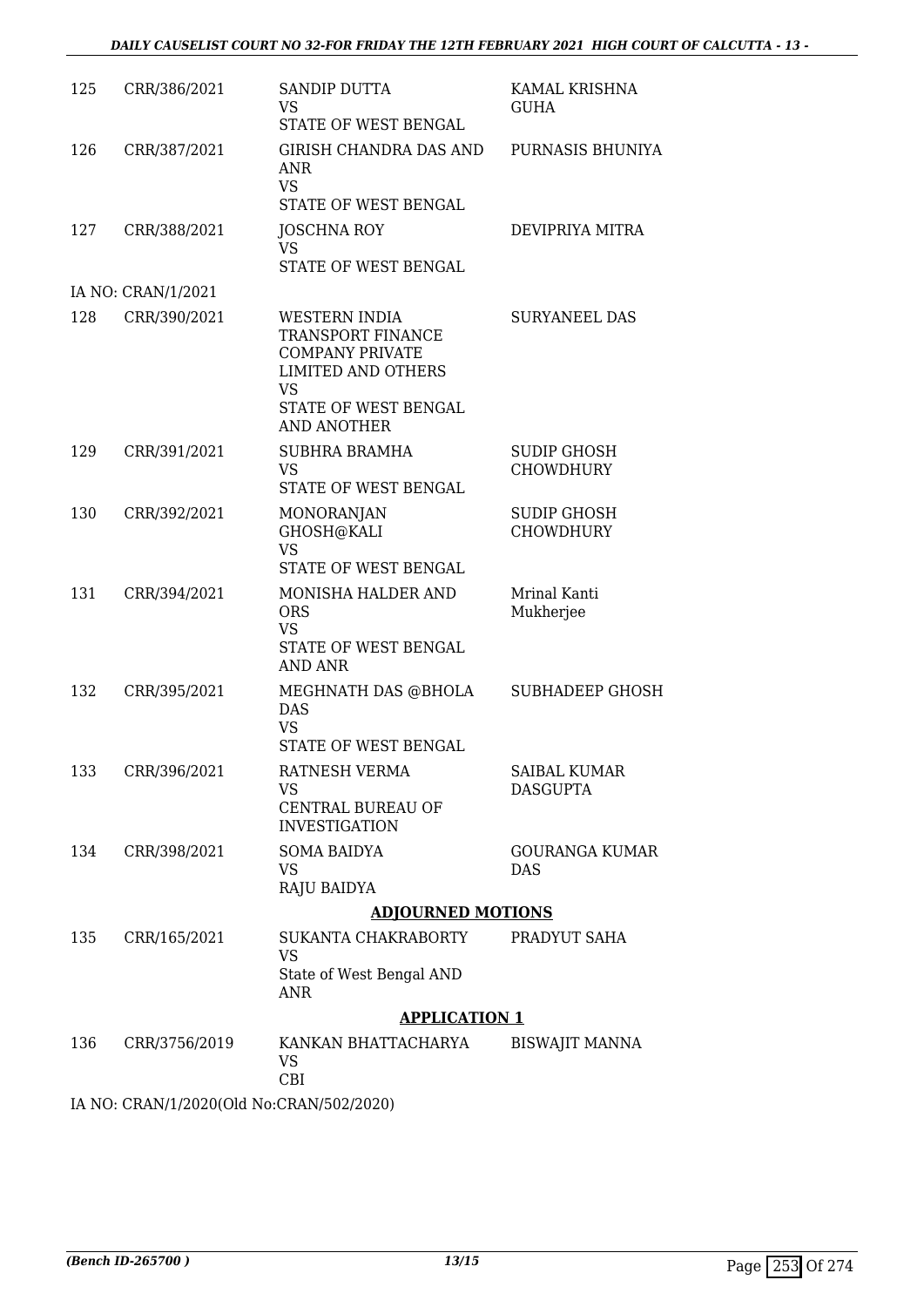|     | wt137 CRR/4097/2017                       | KANKAN BHATTACHARYA<br><b>VS</b><br>C.B.I                                                   | <b>BISWAJIT MANNA</b>        |
|-----|-------------------------------------------|---------------------------------------------------------------------------------------------|------------------------------|
|     |                                           | <b>FOR ORDERS</b>                                                                           |                              |
| 138 | CRR/3794/2019                             | <b>ISMAIL SK</b><br><b>VS</b><br>STATE OF WEST BENGAL                                       | ABHIMANYU<br><b>BANERJEE</b> |
|     |                                           | <b>CONTESTED APPLICATION</b>                                                                |                              |
| 139 | CRR/3081/2016                             | <b>SITA DAS</b><br>VS<br><b>STATE OF WEST BENGAL</b>                                        | <b>SURAJIT BASU</b>          |
| 140 | CRR/869/2018                              | <b>TANIA</b><br>HALDER(MUKHERJEE) &<br>ORS.<br><b>VS</b><br>STATE OF WEST BENGAL &<br>ANR.  | <b>BISWAJIT HAZRA</b>        |
|     | wt141 CRR/870/2018                        | <b>TANIA</b><br>HALDER(MUKHERJEE) &<br>ORS.<br><b>VS</b><br>STATE OF WEST BENGAL &<br>ANR.  | <b>BISWAJIT HAZRA</b>        |
|     | wt142 CRR/871/2018                        | TANIA<br>HALDER(MUKHERJEE) &<br>ANR.<br><b>VS</b><br>STATE OF WEST BENGAL &<br>ANR.         | <b>BISWAJIT HAZRA</b>        |
| 143 | CRR/2325/2018                             | <b>CHINMOY PANDA</b><br><b>VS</b><br><b>STATE OF WEST BENGAL &amp;</b><br><b>ORS</b>        | <b>BISWAJIT MANNA</b>        |
|     | IA NO: CRAN/1/2018(Old No:CRAN/2792/2018) |                                                                                             |                              |
| 144 | CRR/452/2020                              | MOHIT LAL GHOSH<br><b>VS</b><br>STATE OF WEST BENGAL                                        | <b>BISWAJIT MANNA</b>        |
| 145 | CRR/1563/2020                             | LATIKA MONDAL<br>VS<br>State of West Bengal AND<br><b>ANR</b>                               | <b>GANESH MANNA</b>          |
| 146 | CRR/1576/2020                             | ABHISHEK BHUWALKA<br>VS<br>State of West Bengal AND<br>ANR                                  | SINTHIA BALA                 |
| 147 | CRR/1754/2020                             | RAMESH CHANDRA<br><b>AGARWAL</b><br><b>VS</b><br>THE STATE OF WEST<br><b>BENGAL AND ANR</b> | <b>INDRADEEP BASU</b>        |

IA NO: CRAN/1/2021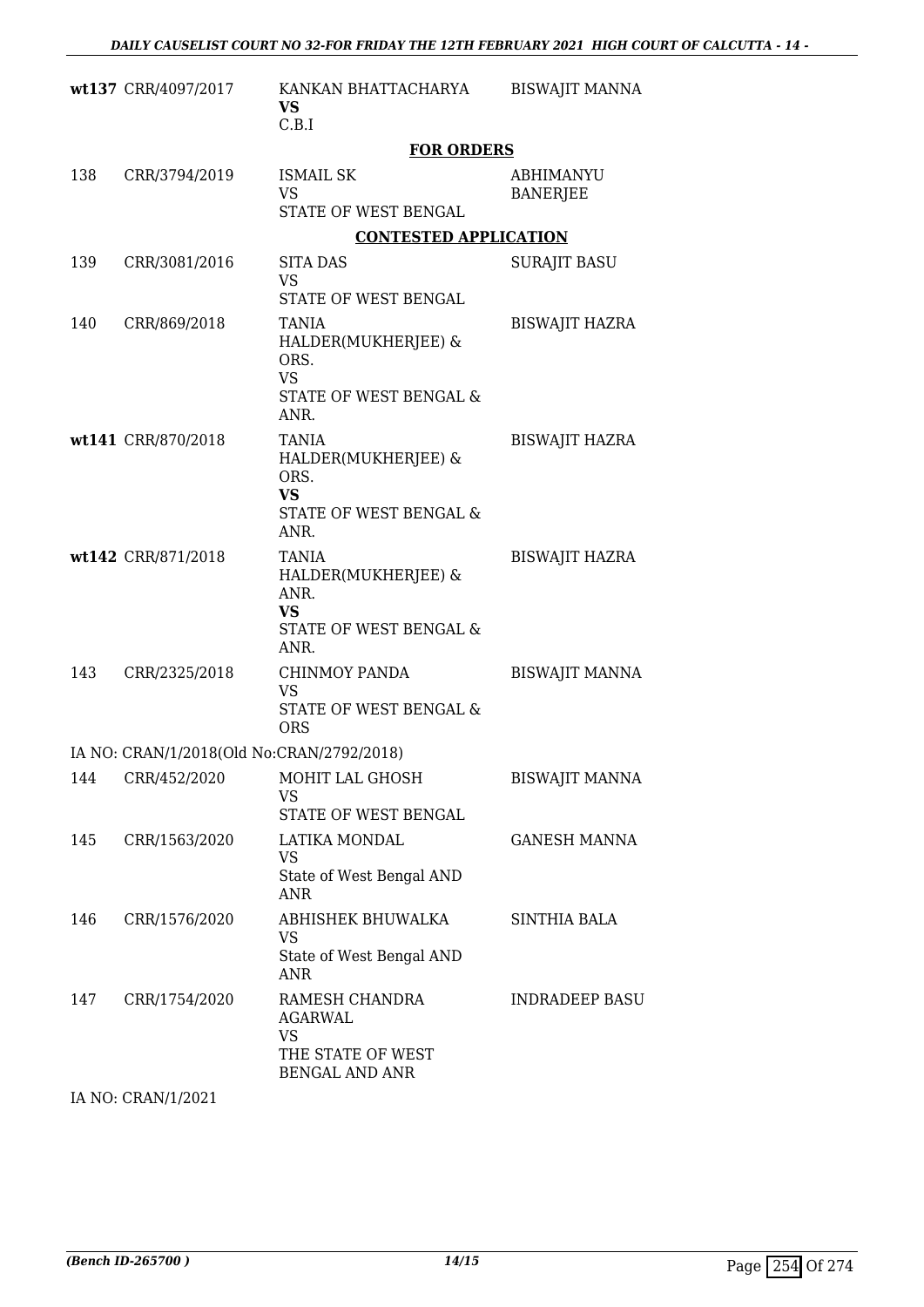| 148 | CRR/1782/2020      | MONOTOSH DUTTA<br><b>VS</b>                                                                  | ROHIT KR SHAW                        |
|-----|--------------------|----------------------------------------------------------------------------------------------|--------------------------------------|
|     |                    | State of West Bengal AND<br><b>ANOTHER</b>                                                   |                                      |
| 149 | CRR/1785/2020      | SMT SADHANA JOSHOHARA<br><b>DUTTA</b><br><b>VS</b><br>State of West Bengal                   | KRISHNENDU<br><b>BHADRA</b>          |
| 150 | CRR/1792/2020      | <b>SUJIT KUMAR BISWAS</b><br><b>VS</b><br>State of West Bengal                               | KRISHNENDU<br><b>BHADRA</b>          |
| 151 | CRR/1938/2020      | PRITISH DAS<br><b>VS</b><br>STATE OF WEST BENGAL<br>AND ORS.                                 | <b>ARUP KUMAR</b><br><b>BHOWMICK</b> |
| 152 | CRR/40/2021        | <b>GOUTAM PAL</b><br>VS<br>STATE OF WEST BENGAL<br>AND ANR                                   | <b>ALOTRIYA</b><br>MUKHERJEE         |
| 153 | CRR/56/2021        | BENGAL EMTA COAL MINES<br>LIMITED<br>VS<br>THE STATE OF WEST<br><b>BENGAL AND ANR</b>        | <b>NAYNA</b><br><b>CHAKRABORTY</b>   |
|     | IA NO: CRAN/1/2021 |                                                                                              |                                      |
|     | wt154 CRR/57/2021  | BENGAL EMTA COAL MINES<br>VS<br>THE STATE OF WEST<br><b>BENGAL AND ANR</b>                   | SANTANU TALUKDAR                     |
|     | IA NO: CRAN/1/2021 |                                                                                              |                                      |
|     | wt155 CRR/58/2021  | UJJAL KUMAR UPADHYAY<br><b>VS</b><br>THE STATE OF WEST<br><b>BENGAL AND ANR</b>              | <b>BISWAJIT MANNA</b>                |
|     | IA NO: CRAN/1/2021 |                                                                                              |                                      |
|     | wt156 CRR/61/2021  | <b>GAURAV UPADHYAY AND</b><br>ANR<br><b>VS</b><br>THE STATE OF WEST<br><b>BENGAL AND ANR</b> | <b>BISWAJIT MANNA</b>                |
|     | IA NO: CRAN/1/2021 |                                                                                              |                                      |
| 157 | CRR/170/2021       | <b>HABIBA KHATUN</b><br>VS<br>KHAIRUL RAHAMAN                                                | MUJIBAR ALI NASKAR                   |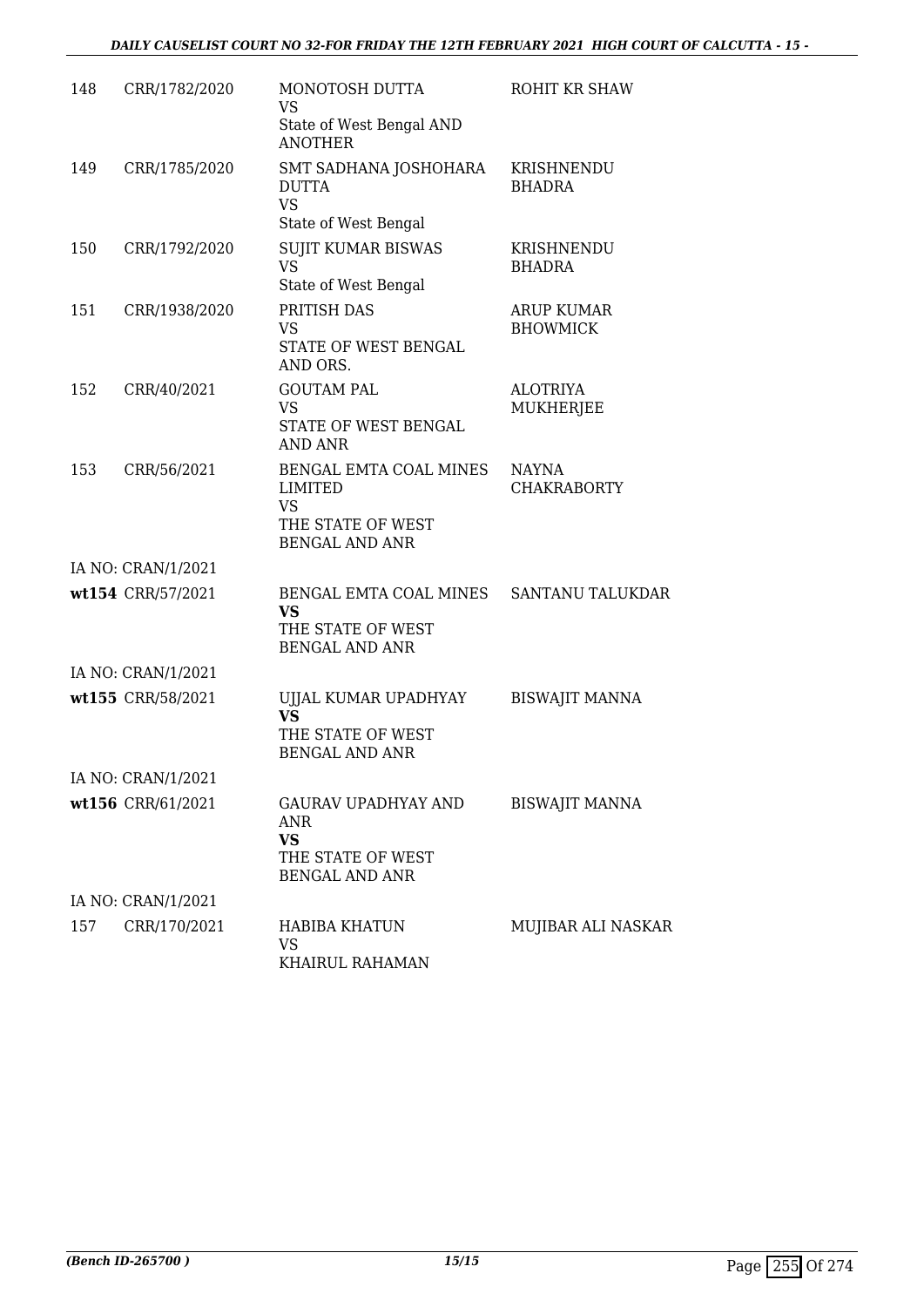

# In The High Court at Calcutta

# **Appellate Side**

**DAILY CAUSELIST For Friday The 12th February 2021**

**COURT NO. 35 SINGLE BENCH (SB - XVII) AT 3:00 PM HON'BLE JUSTICE SUVRA GHOSH (VIA VIDEO CONFERENCE)**

#### **ON EVERY WEDNESDAY, THURSDAY & FRIDAY AT 3.00 P.M.- WILL SIT SINGLY AND TAKE UP HEARING OF CRIMINAL REVISIONS (IRRESPECTIVE OF CLASSIFICATION) UPTO2019 INCLUDING CONNECTED APPLICATIONS THERETO.**

### **NOTE: MATTERS WILL BE TAKEN UP THROUGH PHYSICAL HEARING ONLY WHEN BOTH THE PARTIES ARE AGREED**

# **TO BE MENTIONED**

|        | CRR/3686/2018<br>[CORRECTION]                           | MD. MAHFUJ ALAM @ MD.<br>MAIFUZ ALAM<br>VS<br>STATE OF WEST BENGAL &<br>ORS. | HILLOL SAHA<br><b>PODDER</b> |
|--------|---------------------------------------------------------|------------------------------------------------------------------------------|------------------------------|
|        |                                                         | <b>CONTESTED APPLICATION 1</b>                                               |                              |
| $\sim$ | $\sim$ $\sim$ $\sim$ $\sim$ $\sim$ $\sim$ $\sim$ $\sim$ |                                                                              | -----------                  |

2 CRR/3703/2019 SANJAY KUMAR GUPTA & ANR VS STATE OF WEST BENGAL& ANR ROHIT JALAN

IA NO: CRAN/1/2020(Old No:CRAN/1234/2020)

# **CONTESTED APPLICATION**

3 CRR/485/2007 PURNIMA CHOWDHURY VS **STATE** SOUMIK GANGULY 4 CRR/4489/2008 HIDAYATULLA KHAN VS STATE OF WEST BENGAL SAIBAL MANDAL

IA NO: CRAN/1/2009(Old No:CRAN/1049/2009), CRAN/4/2010(Old No:CRAN/720/2010)

5 CRR/4082/2009 DEEPANKAR MITTAL & ORS. VS STATE OF WEST BENGAL & ANR. S. P. TEWARY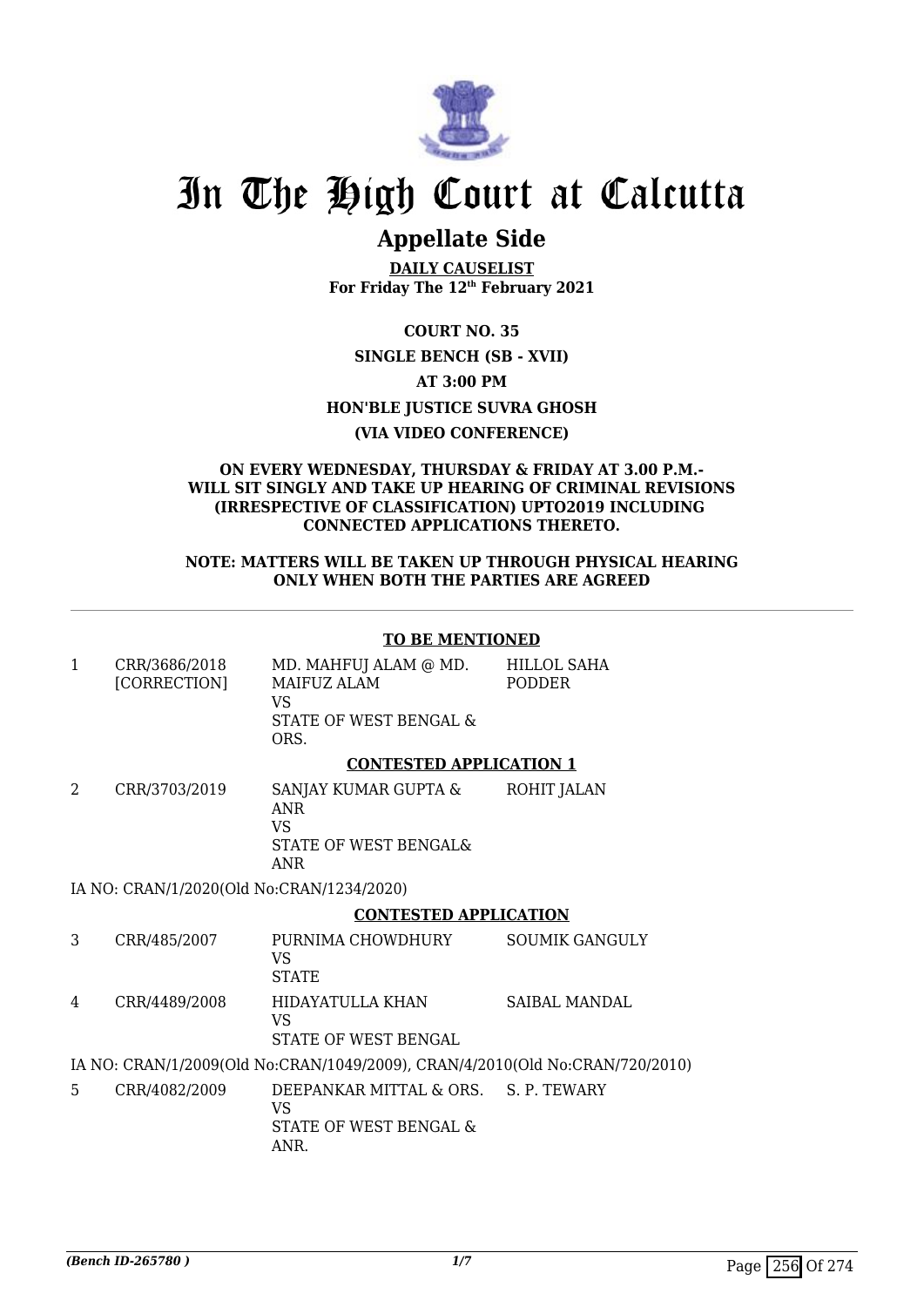| 6               | CRR/3094/2012                             | TRIBHUWAN NATH JAISWAL<br><b>VS</b><br>STATE OF WEST BENGAL&<br><b>ORS</b>                       | PARTHA PRATIM<br><b>SARKAR</b>                                                                 |  |  |  |
|-----------------|-------------------------------------------|--------------------------------------------------------------------------------------------------|------------------------------------------------------------------------------------------------|--|--|--|
|                 | IA NO: CRAN/2/2019(Old No:CRAN/1387/2019) |                                                                                                  |                                                                                                |  |  |  |
| $7\overline{ }$ | CRR/3984/2012                             | CHANCHAL HALDAR<br><b>VS</b><br>STATE OF WEST BENGAL &<br>ANR                                    | <b>BISWAJIT MANNA</b>                                                                          |  |  |  |
|                 | IA NO: CRAN/5/2015(Old No:CRAN/2250/2015) |                                                                                                  |                                                                                                |  |  |  |
| 8               | CRR/44/2015                               | <b>CHITRANI BISWAS</b><br><b>VS</b><br>STATE OF WEST BENGAL &                                    | K. ROY                                                                                         |  |  |  |
|                 |                                           | <b>ORS</b>                                                                                       |                                                                                                |  |  |  |
|                 | IA NO: CRAN/7/2018(Old No:CRAN/3793/2018) |                                                                                                  |                                                                                                |  |  |  |
| 9               | CRR/397/2015                              | MANOJ KUMAR AGARWAL &<br><b>ORS</b><br><b>VS</b><br>STATE OF WEST BENGAL &<br><b>ANR</b>         | K RAY                                                                                          |  |  |  |
|                 | IA NO: CRAN/8/2020(Old No:CRAN/585/2020)  |                                                                                                  |                                                                                                |  |  |  |
| 10              | CRR/2074/2015                             | R K KANOI & ORS<br><b>VS</b><br>STATE OF WEST BENGAL &<br><b>ANR</b>                             | <b>SPTEWARY</b>                                                                                |  |  |  |
| 11              | CRR/2163/2015                             | MALAY CHAKRABORTY &<br>ANR.<br><b>VS</b><br>STATE OF WEST BENGAL &<br>ANR.                       | <b>SUBHANKAR</b><br><b>CHAKRABORTY</b>                                                         |  |  |  |
|                 | IA NO: CRAN/8/2020(Old No:CRAN/719/2020)  |                                                                                                  |                                                                                                |  |  |  |
| 12              | CRR/2581/2016                             | <b>SMT RUMA KHAN @</b><br><b>CHANDRA &amp; ORS</b><br>VS<br>STATE OF WEST BENGAL &<br><b>ANR</b> | R GANGULY                                                                                      |  |  |  |
|                 |                                           | No:CRAN/1743/2018), CRAN/6/2019(Old No:CRAN/3676/2019)                                           | IA NO: CRAN/3/2017(Old No:CRAN/1441/2017), CRAN/4/2017(Old No:CRAN/4673/2017), CRAN/5/2018(Old |  |  |  |
| 13              | CRR/2798/2016                             | <b>BALBINA TANDON &amp; ORS</b><br><b>VS</b><br>STATE OF WEST BENGAL &<br><b>ORS</b>             | <b>BISWAJIT MANNA</b>                                                                          |  |  |  |
|                 | IA NO: CRAN/1/2018(Old No:CRAN/2019/2018) |                                                                                                  |                                                                                                |  |  |  |
| 14              | CRR/88/2018                               | RITAM SINHA<br><b>VS</b><br>STATE OF WEST BENGAL &<br><b>ORS</b>                                 | SANDIP AGARWAL &<br>CO                                                                         |  |  |  |
| 15              | CRR/419/2018                              | SAFIK KHAN @ SAFIQUL<br><b>KHAN</b><br><b>VS</b><br>STATE OF WEST BENGAL &<br>ORS.               | <b>KRISHAN RAY</b>                                                                             |  |  |  |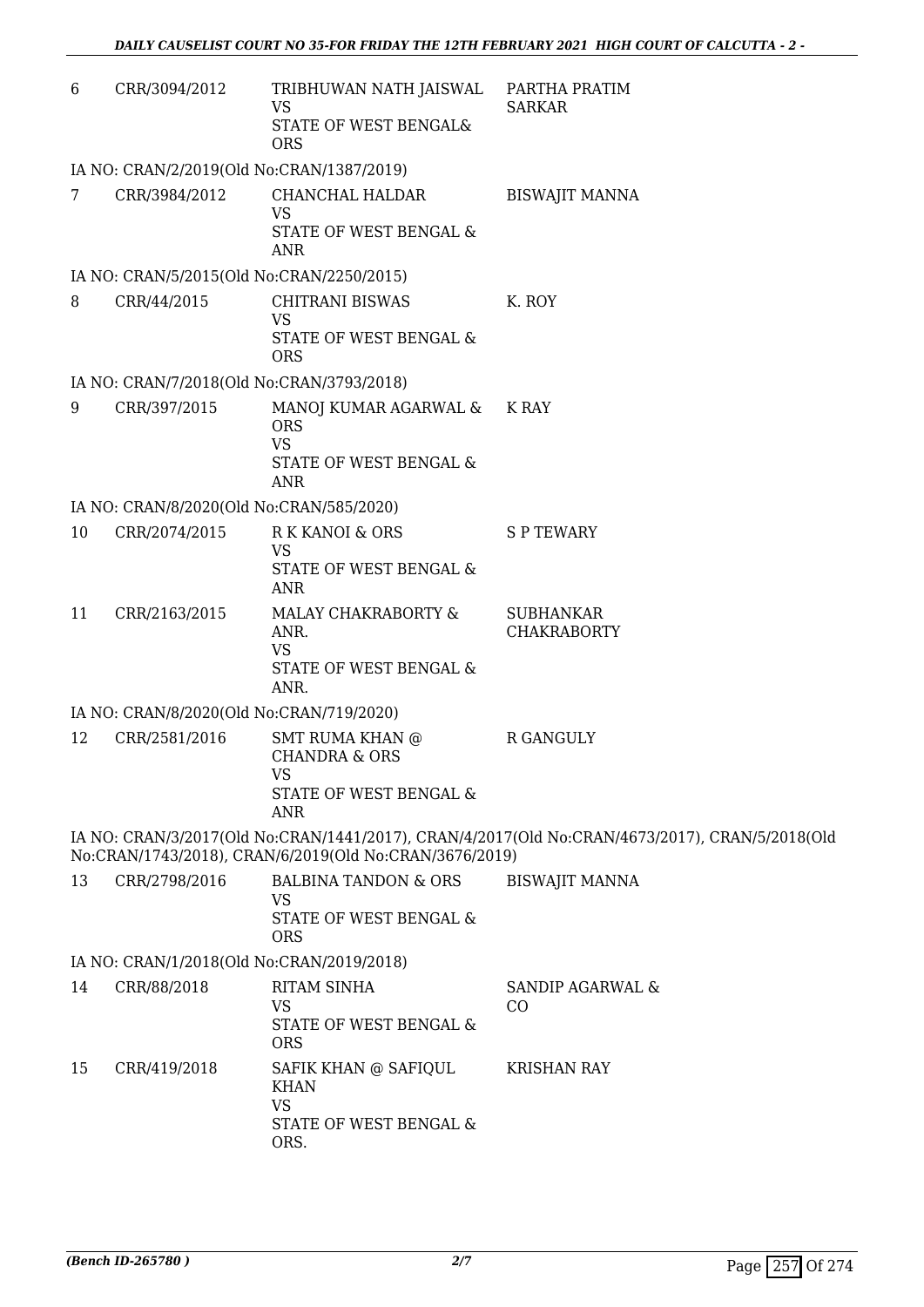| 16 | CRR/510/2018       | CHINTA BARMAN & ANR.<br><b>VS</b><br>KANAKLATA GAYEN & ANR.                                       | <b>IMDADUL BISWAS</b>                                                                          |
|----|--------------------|---------------------------------------------------------------------------------------------------|------------------------------------------------------------------------------------------------|
|    |                    | IA NO: CRAN/1/2018(Old No:CRAN/1179/2018), CRAN/5/2020(Old No:CRAN/40/2020)                       |                                                                                                |
| 17 | CRR/752/2018       | ARUN DAS & ORS<br><b>VS</b>                                                                       | <b>S GHOSH</b>                                                                                 |
|    |                    | STATE OF WEST BENGAL &<br><b>ANR</b>                                                              |                                                                                                |
| 18 | CRR/755/2018       | <b>AARTI GUPTA</b><br><b>VS</b><br>ABHIK KUMAR GUPTA                                              | S S DAS                                                                                        |
| 19 | CRR/1088/2018      | SHUBAHNKARI GHOSH NEE S. GANGULY<br><b>SUVANKARI GHOSH</b><br><b>VS</b><br><b>BHAGIRATH GHOSH</b> |                                                                                                |
| 20 | CRR/1123/2018      | SATYABRATA BARIK @<br><b>MITHU</b><br><b>VS</b><br>STATE OF WEST BENGAL                           | S. CHATTERJEE                                                                                  |
|    |                    | IA NO: CRAN/1/2018(Old No:CRAN/3498/2018)                                                         |                                                                                                |
| 21 | CRR/1683/2018      | SUBHAJIT KUNDU<br><b>VS</b><br>STATE OF WEST BENGAL &<br>ANR.                                     | <b>SAMIRAN MANDAL</b>                                                                          |
|    |                    | IA NO: CRAN/1/2018(Old No:CRAN/2173/2018), CRAN/6/2019(Old No:CRAN/1882/2019)                     |                                                                                                |
|    | wt22 CRR/1584/2018 | <b>REBA KUNDU</b><br><b>VS</b><br>STATE OF WEST BENGAL &                                          | <b>SAMIRAN MANDAL</b>                                                                          |
|    |                    | ANR.<br>IA NO: CRAN/1/2018(Old No:CRAN/2679/2018)                                                 |                                                                                                |
|    | wt23 CRR/522/2018  | KANAKENDRA DAS<br>VS<br>STATE OF WEST BENGAL &<br><b>ANR</b>                                      | <b>S MANDAL</b>                                                                                |
|    | No:CRAN/1883/2019) |                                                                                                   | IA NO: CRAN/1/2018(Old No:CRAN/1714/2018), CRAN/2/2018(Old No:CRAN/1861/2018), CRAN/7/2019(Old |
| 24 | CRR/2033/2018      | SACHIDRANATH BISWAS<br>VS<br>STATE OF WEST BENGAL                                                 | P CHATTERJEE                                                                                   |
|    |                    | IA NO: CRAN/1/2018(Old No:CRAN/3354/2018)                                                         |                                                                                                |
| 25 | CRR/2160/2018      | <b>SURESH KR BERIA</b><br><b>VS</b>                                                               | K DUDHWEWALA                                                                                   |
| 26 | CRR/94/2019        | NAVIN KR KAJARIA<br><b>RAKESH PODDAR</b><br><b>VS</b>                                             | TIRTHANKAR DEY                                                                                 |
|    |                    | M/S RANGALI AGROTECH<br>PVT. LTD. & ORS.                                                          |                                                                                                |
| 27 | CRR/136/2019       | RAJ SINGH CHOPRA & ORS<br><b>VS</b><br>STATE OF WEST BENGAL                                       | RAJIB MULLICK                                                                                  |
|    |                    | IA NO: CRAN/4/2020(Old No:CRAN/647/2020)                                                          |                                                                                                |
|    |                    |                                                                                                   |                                                                                                |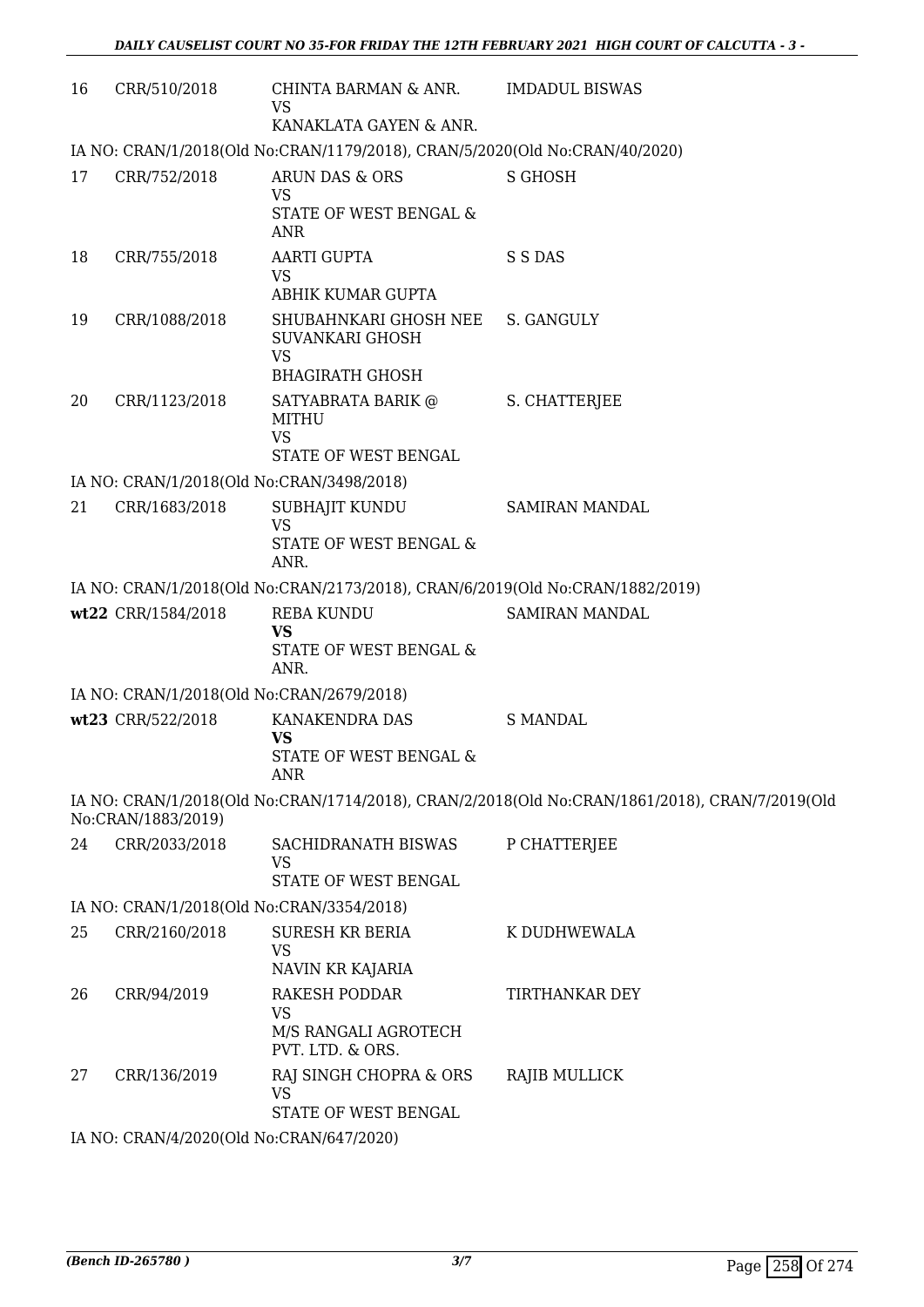| 28 | CRR/425/2019  | SAMARESH MONDAL<br><b>VS</b><br>STATE OF WEST BENGAL &<br><b>ANR</b>                             | PARTHA SARATHI<br>MONDAL                  |
|----|---------------|--------------------------------------------------------------------------------------------------|-------------------------------------------|
| 29 | CRR/507/2019  | KARITICK CHANDRA<br><b>BHUNIA &amp; ORS</b><br><b>VS</b><br>STATE OF WEST BENGAL &<br><b>ANR</b> | <b>ABHIJIT MUKHERJEE</b>                  |
| 30 | CRR/545/2019  | <b>SOUMIK GANGULY &amp; ORS.</b><br><b>VS</b><br>BARNALI GANGULY & ANR.                          | <b>SUCHANA BANERJEE</b>                   |
| 31 | CRR/888/2019  | CHIRANJAY DAS<br><b>VS</b><br>STATE OF WEST BENGAL &<br>ORS.                                     | SOURABH SENGUPTA                          |
| 32 | CRR/945/2019  | <b>SOMNATH GUPTAS</b><br><b>VS</b><br>STATE OF WEST BENGAL &<br>ORS.                             | <b>GOBINDA CHANDRA</b><br><b>BAIDYA</b>   |
| 33 | CRR/1128/2019 | BANHI SHIKHA MONDAL &<br><b>ANR</b><br><b>VS</b><br>STATE OF WEST BENGAL &<br>ANR                | PRABIR KUMAR<br><b>GHOSH</b>              |
| 34 | CRR/1369/2019 | SUPRAKAS PATTANAYAK<br><b>VS</b><br><b>BASUDEV DAS</b>                                           | SARYATI DATTA                             |
|    |               | IA NO: CRAN/2/2019(Old No:CRAN/3108/2019), CRAN/4/2020(Old No:CRAN/1331/2020)                    |                                           |
| 35 | CRR/1371/2019 | SUDIP KUMAR CHANDRA<br><b>VS</b><br>STATE OF WEST BENGAL &<br><b>ANR</b>                         | <b>BIBHASADITYA</b><br><b>CHAKRABORTY</b> |
| 36 | CRR/1490/2019 | PALAM KRISHNA MONDAL<br>& ORS<br><b>VS</b><br>STATE OF WEST BENGAL &<br><b>ANR</b>               | <b>VIJAY VARMA</b>                        |
| 37 | CRR/1766/2019 | ALOK KUMAR BHANJA<br>VS<br>STATE OF WEST BENGAL &<br><b>ANR</b>                                  | SOUMAJIT<br><b>CHATTERJEE</b>             |
| 38 | CRR/1804/2019 | SATYAJIT SRIVASTAVA &<br><b>ORS</b><br><b>VS</b><br><b>AMITAVO PAL</b>                           | RAJESH UPADHYAY                           |
| 39 | CRR/1861/2019 | <b>SANJAY MASTER</b><br><b>VS</b><br>STATE OF WEST BENGAL &<br><b>ANR</b>                        | MD. ZOHAIB RAUF                           |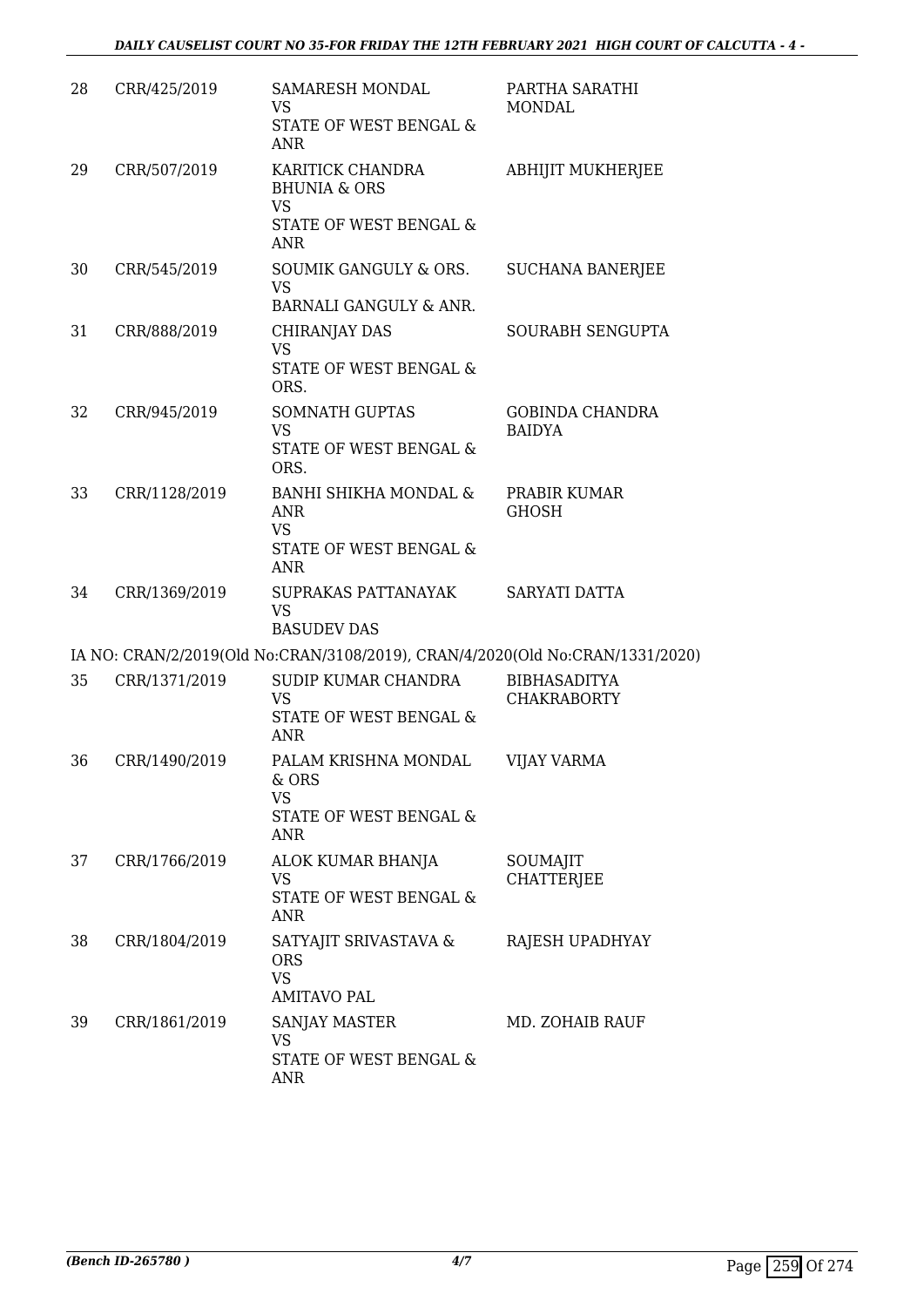| 40 | CRR/2043/2019      | SWAMI<br><b>BRAHMATMANANDA</b><br>MAHARAJ @ SWAMI<br><b>BRAHATMANANDA</b><br><b>MAHARAJ</b><br><b>VS</b><br>DR. ALAK KUMAR MAITI | SOUMAJIT<br><b>CHATTERIEE</b>          |
|----|--------------------|----------------------------------------------------------------------------------------------------------------------------------|----------------------------------------|
| 41 | CRR/2072/2019      | SK MAHIUDDIN AHAMMED<br>VS<br><b>STATE OF WEST BENGAL &amp;</b><br><b>ANR</b>                                                    | MADHUMITA BASAK                        |
|    |                    | IA NO: CRAN/1/2019(Old No:CRAN/4689/2019), CRAN/3/2020(Old No:CRAN/968/2020)                                                     |                                        |
| 42 | CRR/2168/2019      | SUSANTA PODDAR & ANR<br><b>VS</b><br>STATE OF WEST BENGAL                                                                        | <b>UJJAL RAY</b>                       |
|    |                    | IA NO: CRAN/1/2019(Old No:CRAN/5028/2019), CRAN/2/2020(Old No:CRAN/1249/2020)                                                    |                                        |
| 43 | CRR/2244/2019      | SANJAY JINDAL & ORS<br><b>VS</b><br><b>STATE OF WEST BENGAL &amp;</b><br><b>ANR</b>                                              | <b>MRITYUNJOY</b><br><b>CHATTERJEE</b> |
|    |                    | IA NO: CRAN/1/2020(Old No:CRAN/298/2020)                                                                                         |                                        |
| 44 | CRR/2471/2019      | VE COMMERCIAL VEHICLES<br><b>LIMITED &amp; ORS</b><br><b>VS</b><br>STATE OF WEST BENGAL &<br><b>ANR</b>                          | <b>GOUTAM DEY</b>                      |
|    | IA NO: CRAN/3/2020 |                                                                                                                                  |                                        |
| 45 | CRR/2472/2019      | VE COMMERCIAL VEHICLES<br><b>LIMITED &amp; ORS</b><br><b>VS</b><br>STATE OF WEST BENGAL &<br><b>ANR</b>                          | <b>GOUTAM DEY</b>                      |
|    |                    | IA NO: CRAN/2/2020(Old No:CRAN/726/2020), CRAN/3/2020                                                                            |                                        |
|    |                    | 46 CRR/2500/2019 M/S. INDUS TOWER LTD.<br>VS<br>NARAYAN CH. RAJAK                                                                | RAJESH UPADHYAY                        |
| 47 | CRR/2502/2019      | SUBHADIP PARAMANIK<br><b>VS</b><br>STATE OF WEST BENGAL                                                                          | MD ASIF IQBAL                          |
| 48 | CRR/2537/2019      | M/S. ESBI TRANSMISSIONS<br><b>PVT LTD</b><br><b>VS</b><br>RAJESH MISHRA                                                          | SARYATI DATTA                          |
| 49 | CRR/2546/2019      | KHOKAN GHOSH<br><b>VS</b><br>STATE OF WEST BENGAL &<br><b>ANR</b>                                                                | SUJIT KUMAR GHOSH                      |
|    |                    | IA NO: CRAN/1/2019(Old No:CRAN/4026/2019)                                                                                        |                                        |
| 50 | CRR/2588/2019      | DINESH CHANDRA GHOSH<br>VS<br>STATE OF WEST BENGAL &<br><b>ANR</b>                                                               | ASIM KUMAR KUNDU                       |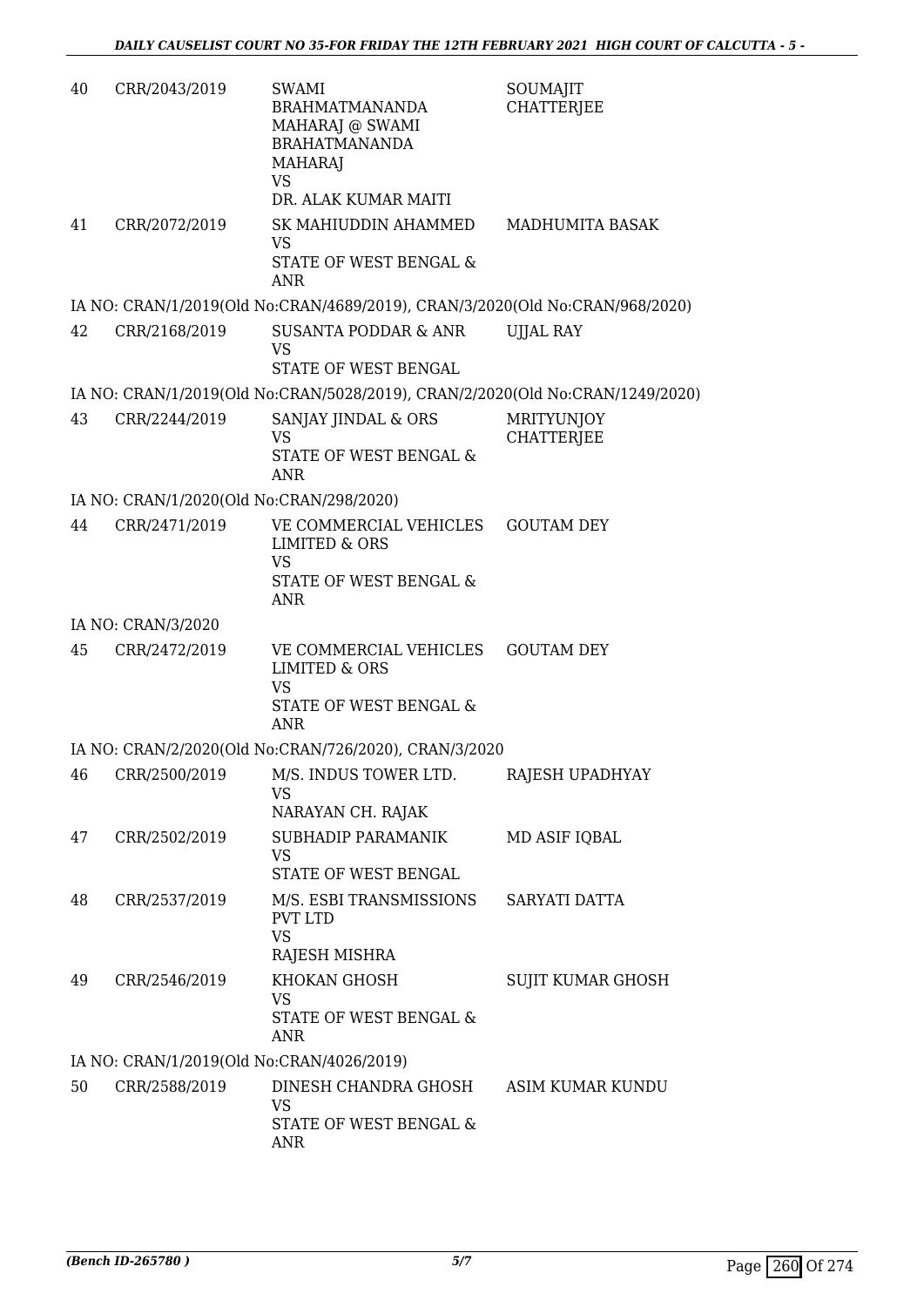| 51 | CRR/2604/2019                             | PRAFULLA KUMAR PAL &<br><b>ANR</b><br><b>VS</b><br>PABITRA KUMAR DAS                                                   | UTTAM KUMAR DE4                         |
|----|-------------------------------------------|------------------------------------------------------------------------------------------------------------------------|-----------------------------------------|
| 52 | CRR/2664/2019                             | <b>DIPIKA</b><br>JHUNJHUNWALA@DIPIKA<br><b>AGARWAL</b><br><b>VS</b><br><b>STATE OF WEST BENGAL &amp;</b><br><b>ANR</b> | ANIRBAN TARAFDAR                        |
|    | IA NO: CRAN/1/2020(Old No:CRAN/540/2020)  |                                                                                                                        |                                         |
| 53 | CRR/2750/2019<br>[LCR]                    | MADHUSUDHAN BHOWMIK<br>& ANR<br><b>VS</b><br>STATE OF WEST BENGAL &<br><b>ANR</b>                                      | <b>SOUMYA KHAN</b>                      |
| 54 | CRR/2838/2019                             | <b>SWARUP KUMAR SIKDER</b><br><b>VS</b><br>SAYANI SIKDER MAJUMDER<br>$&$ ANR                                           | <b>NEHA ROY</b>                         |
| 55 | CRR/2926/2019                             | DR. ANAGH BANERJEE<br><b>VS</b><br>STATE OF WEST BENGAL &<br><b>ORS</b>                                                | <b>MOYUKH</b><br>MUKHERJEE              |
|    | wt56 CRR/62/2018                          | DR ANAGH BANERJEE<br><b>VS</b><br>STATE OF WEST BENGAL &<br><b>ANR</b>                                                 | <b>MOYUKH</b><br><b>MUKHERJEE</b>       |
|    | IA NO: CRAN/3/2018(Old No:CRAN/3559/2018) |                                                                                                                        |                                         |
| 57 | CRR/3371/2019                             | <b>BISWANATH KUNDU</b><br><b>VS</b><br>RAKHI KUNDU<br><b>CHOWDHURY</b>                                                 | SAIBAL KRISHNA<br><b>DASGUPTA</b>       |
| 58 | CRR/3396/2019                             | VIKASH SHARMA & ANR<br><b>VS</b><br>STATE OF WEST BENGAL &<br><b>ANR</b>                                               | <b>SHRESTHA</b><br><b>BHATTACHARJEE</b> |
| 59 | CRR/3450/2019                             | SUDIP GUIN & ANR.<br><b>VS</b><br>STATE OF WEST BENGAL &<br>ANR.                                                       | <b>TANMAY</b><br><b>CHOWDHURY</b>       |
| 60 | CRR/3464/2019                             | KOUSHIK BHATTACHARYA<br>$&$ ORS<br><b>VS</b><br>STATE OF WEST BENGAL&<br><b>ANR</b>                                    | <b>APURBA KUMAR</b><br><b>DATTA</b>     |
| 61 | CRR/3512/2019                             | JABA BISWAS @ JABA & ORS<br><b>VS</b><br>STATE OF WEST BENGAL &<br><b>ANR</b>                                          | ABHISHEK BISWAS                         |
| 62 | CRR/3584/2019                             | PUNIT KR TRIVEDI<br><b>VS</b><br>STATE OF WEST BENGAL &<br><b>ANR</b>                                                  | <b>SAKET CHAUDHURY</b>                  |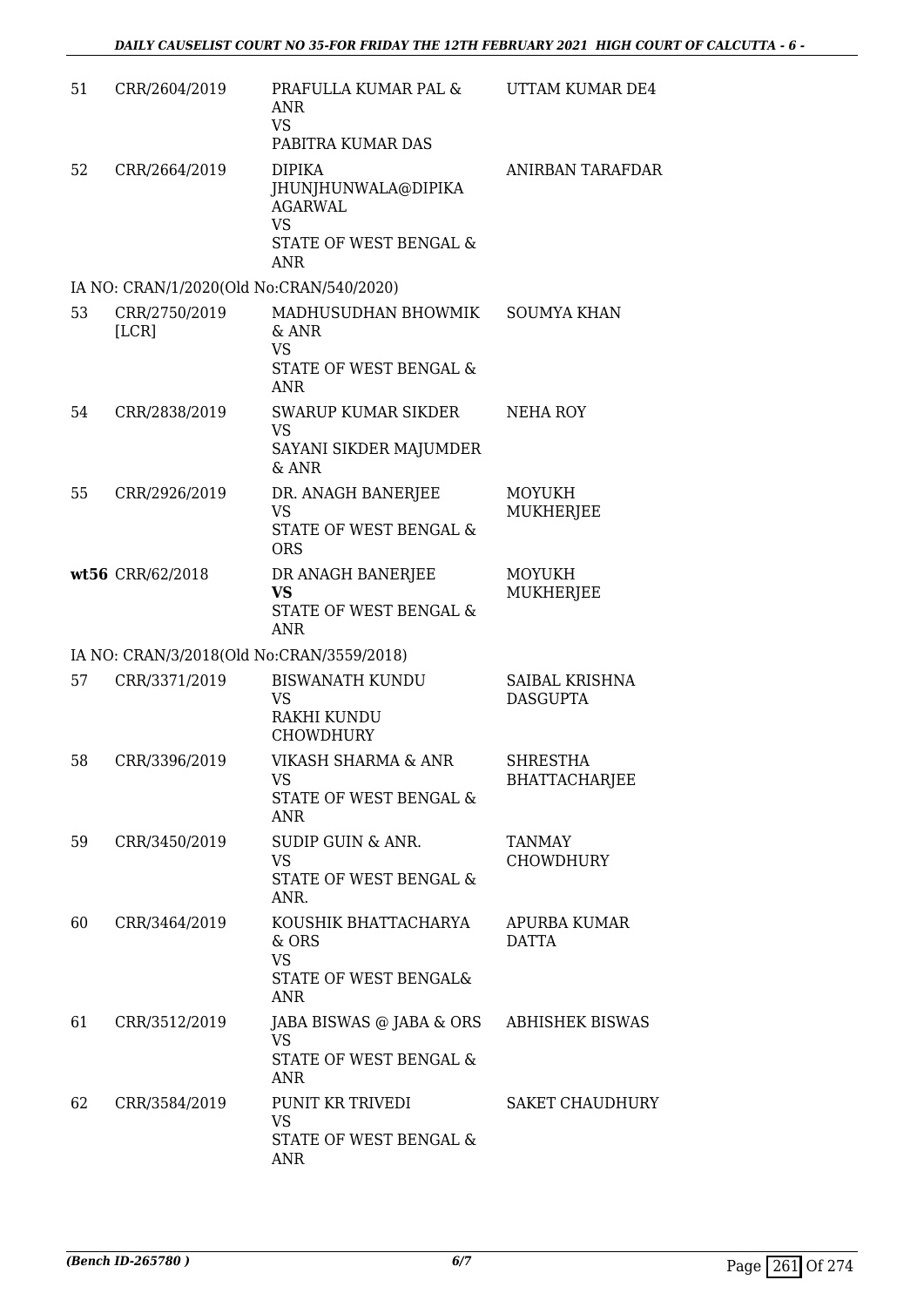| 63 | CRR/3701/2019                             | <b>BISWANATH MAHATO</b><br>VS<br>STATE OF WEST BENGAL&<br>ANR      | KUNAL GANGULY |
|----|-------------------------------------------|--------------------------------------------------------------------|---------------|
| 64 | CRR/3828/2019                             | SOUVARI PRABAR KONER<br>VS<br>STATE OF WEST BENGAL &<br><b>ANR</b> | SANTANU MAJI  |
|    | IA NO: CRAN/1/2020(Old No:CRAN/1192/2020) |                                                                    |               |

### **APPLICATION**

65 CRR/401/2018 ABHIJIT ROY BURMAN & ORS. VS STATE OF WEST BENGAL & ANR. BIJOY BAG

IA NO: CRAN/1/2021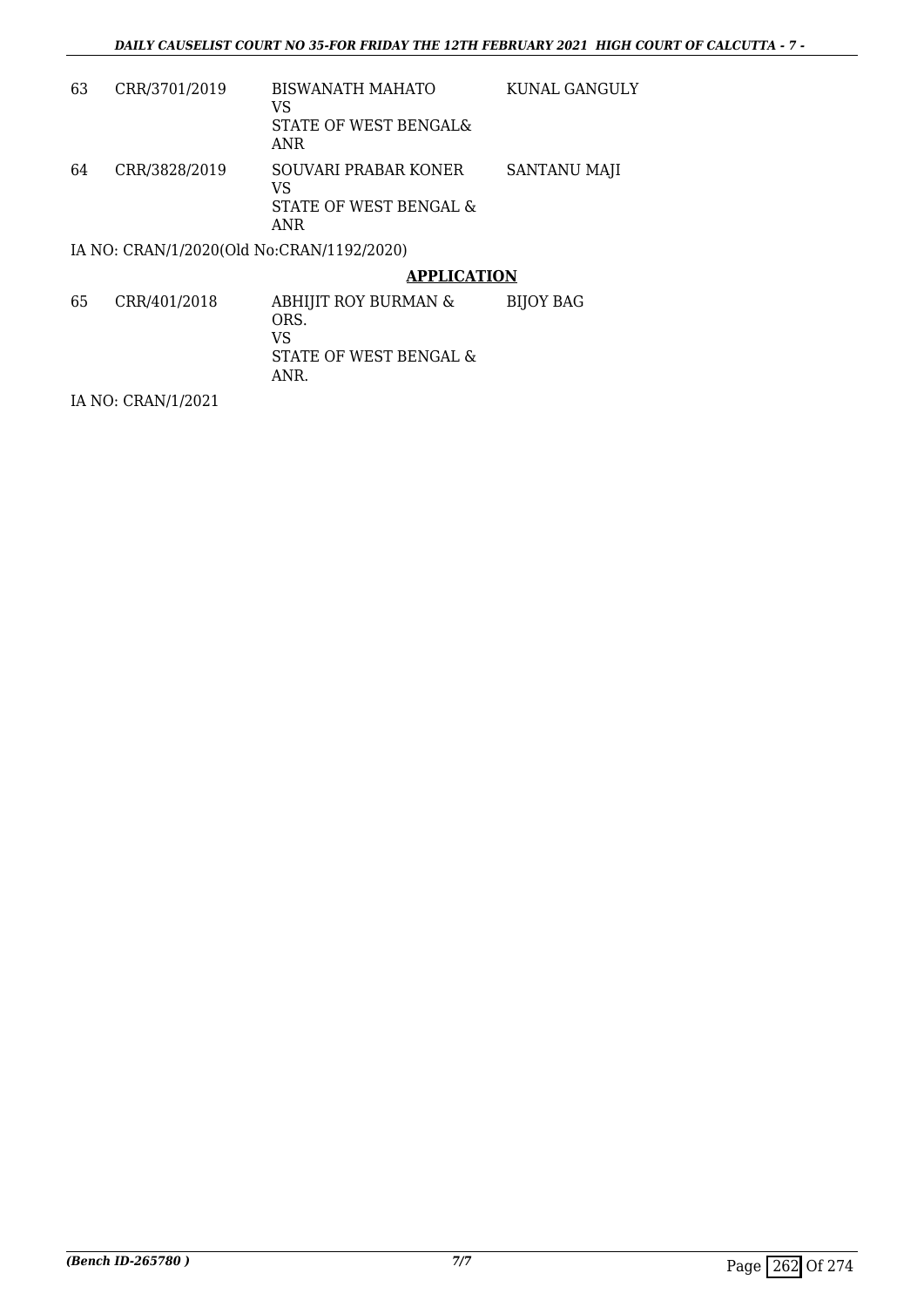

# In The High Court at Calcutta

# **Appellate Side**

**DAILY CAUSELIST For Friday The 12th February 2021**

**COURT NO. 34 SINGLE BENCH (SB ) AT 3:00 AM HON'BLE JUSTICE TIRTHANKAR GHOSH (VIA VIDEO CONFERENCE)**

#### **ON FRIDAY, 12TH FEBRUARY, 2021 AT 3.00 P.M. - WILL SIT SINGLY AND TAKE UP THE LISTED MATTERS BEFORE HIM ON 5TH FEBRUARY, 2021 (EXCEPT THE MATTERS WHICH ARE DISPOSED OF OR ORDERED OTHERWISE)**

#### **NOTE: MATTERS WILL BE TAKEN UP THROUGH PHYSICAL HEARING ONLY WHEN BOTH THE PARTIES ARE AGREED.**

|   |                                               | <b>CRIMINAL APPEAL HEARING</b>                                                            |                      |  |
|---|-----------------------------------------------|-------------------------------------------------------------------------------------------|----------------------|--|
| 1 | CRA/672/2016<br>(Pt. Hd.)                     | HARADHAN DUTTA<br><b>VS</b><br><b>STATE OF WEST BENGAL</b>                                | <b>AINDRILA DE</b>   |  |
|   |                                               | <b>CRIMINAL REVISION</b>                                                                  |                      |  |
| 2 | CRR/370/2018                                  | <b>PRANAB SARKAR</b><br>VS<br>STATE OF WEST BENGAL &<br><b>ORS</b>                        | A. BANERJEE          |  |
| 3 | CRR/371/2018                                  | <b>MUNILAL RAM</b><br><b>VS</b><br>STATE OF WEST BENGAL &<br><b>ORS</b>                   | A AGARWAL            |  |
| 4 | CRR/376/2018                                  | SMT SARBANI MONDAL & ANR P SINHA ROY<br><b>VS</b><br>STATE OF WEST BENGAL &<br><b>ANR</b> |                      |  |
| 5 | CRR/377/2018                                  | RAMLAL HELA @ SANKAR<br><b>HELA</b><br><b>VS</b><br>REKHA HELA & ANR                      | S BASU               |  |
| 6 | CRR/383/2018                                  | BANASREE MAHATO & ORS.<br>VS.<br><b>STATE OF WEST BENGAL</b>                              | PRASENJIT SARKAR     |  |
| 7 | CRR/385/2018                                  | JOYSHREE DAS & ANR.<br><b>VS</b><br><b>STATE OF WEST BENGAL &amp;</b><br>ORS.             | PARTHA SENGUPTA      |  |
| 8 | CRR/387/2018                                  | ANIMEGH MANDAL<br><b>VS</b><br>POUSALI PAL                                                | <b>S CHAKRABARTY</b> |  |
|   | $I$ AIO, CDANIO (0010(011 NL, CDANIO3CO/3010) |                                                                                           |                      |  |

IA NO: CRAN/2/2018(Old No:CRAN/3368/2018)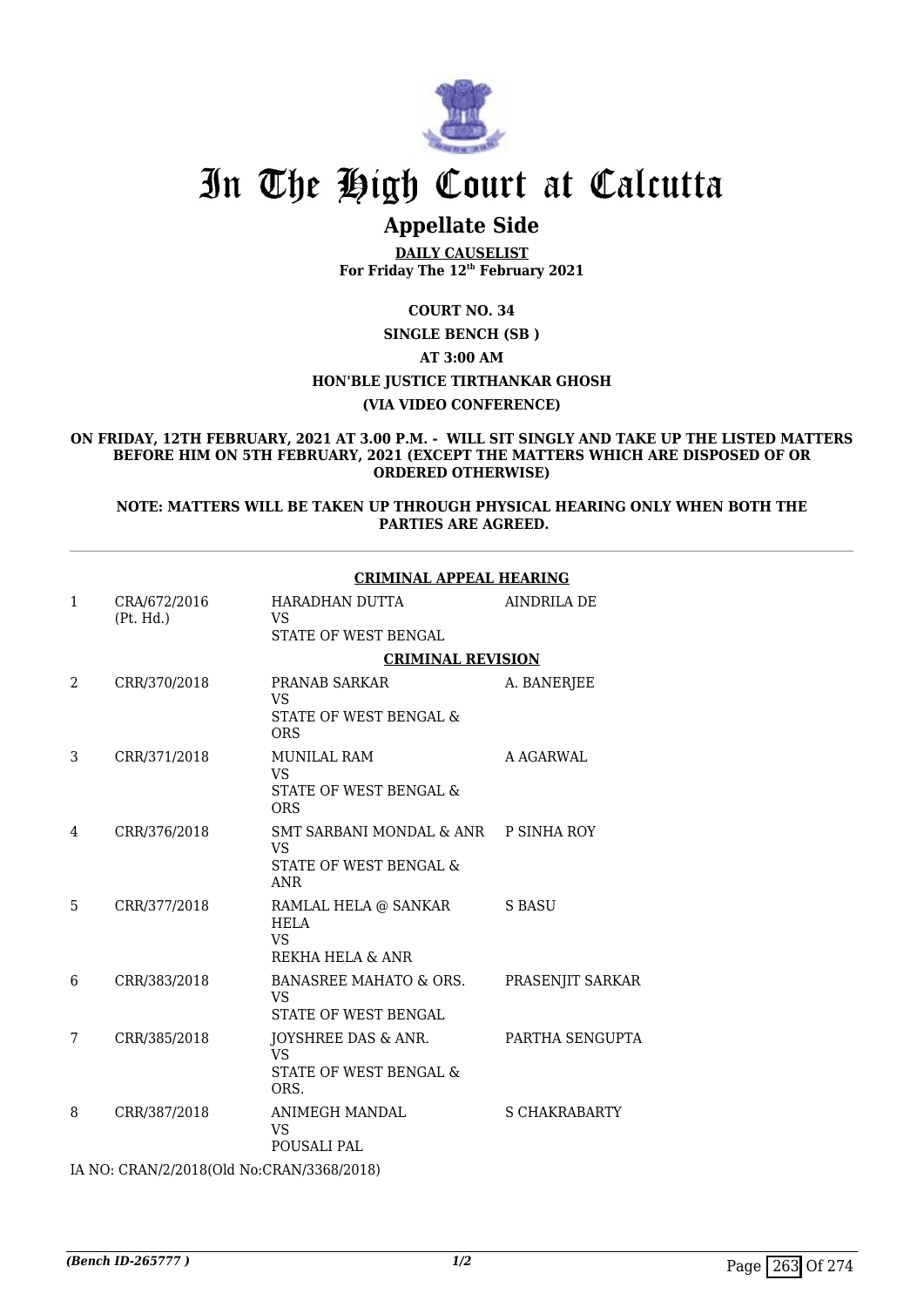| 9  | CRR/389/2018                              | RATHIN CHAKRABORTY & ORS<br><b>VS</b><br>STATE OF WEST BENGAL<br><b>&amp;ANR</b>                      | <b>KRISHANU BANIK</b>          |
|----|-------------------------------------------|-------------------------------------------------------------------------------------------------------|--------------------------------|
| 10 | CRR/390/2018                              | RATHIN CHAKRABORTY @<br><b>HABU &amp; ORS</b><br><b>VS</b><br>STATE OF WEST BENGAL &<br><b>ANR</b>    | K BANIK                        |
| 11 | CRR/391/2018                              | RATHIN CHAKRABORTY & ORS<br><b>VS</b><br>STATE OF WEST BENGAL &<br><b>ANR</b>                         | KRISHANU BANIK                 |
| 12 | CRR/1143/2019                             | ALOKENDU CHAKRABORTY @<br><b>BAPI &amp; ORS.</b><br><b>VS</b><br>STATE OF WEST BENGAL &<br><b>ANR</b> | SAIKAT MONDAL                  |
|    | IA NO: CRAN/4/2020(Old No:CRAN/1337/2020) |                                                                                                       |                                |
| 13 | CRR/1210/2019                             | DEBJIT SAHANI<br><b>VS</b><br>STATE OF WEST BENGAL &<br>ORS.                                          | SASHIKANTA<br><b>PRAMANIK</b>  |
| 14 | CRR/1455/2019                             | TAPAS KUMAR BERA & ANR<br>VS<br>STATE OF WEST BENGAL &<br><b>ANR</b>                                  | SUJIT KUMAR RATH               |
|    | IA NO: CRAN/1/2019(Old No:CRAN/4047/2019) |                                                                                                       |                                |
| 15 | CRR/2734/2019                             | <b>JYOTSNA GHOSH</b>                                                                                  | SHARMISTHA CHINA               |
|    |                                           | <b>VS</b><br>STATE OF WEST BENGAL &<br><b>ORS</b>                                                     |                                |
| 16 | CRR/3262/2019<br>$(05-03-2021)$           | M RAGHAVENDRA GOWDA<br><b>VS</b><br>L & T FIN LTD                                                     | AISHWARYA KR<br><b>AWASTHI</b> |
| 17 | CRR/3715/2019                             | M/S MAKUM MOTORS<br><b>VS</b><br>HARI KRISHNA KANOI& ANR                                              | PAYEL SHOME                    |
| 18 | CRR/3836/2019                             | NAMITA MANDAL                                                                                         | TIRTHANKAR DHALI               |
|    |                                           | VS.<br>STATE OF WEST BENGAL &<br><b>ORS</b>                                                           |                                |
|    |                                           | <b>CONTESTED APPLICATION</b>                                                                          |                                |
| 19 | CRR/213/2019                              | SUBRATA SANKU BISWAS<br>VS.                                                                           | ASIS BHATTACHARYYA             |
|    |                                           | STATE OF WEST BENGAL &<br><b>ANR</b>                                                                  |                                |
|    |                                           | <b>APPLICATION</b>                                                                                    |                                |
| 20 | CPAN/538/2020                             | SHYAM LAL LYADAV                                                                                      | ARPAN GUHA                     |
|    |                                           | VS.<br>SRI KUNAL AGGARWAL AND<br>ANR                                                                  |                                |
|    | wt21 WPA/6172/2020                        | SHYAM LAL YADAV<br><b>VS</b>                                                                          | ARPAN GUHA                     |
|    |                                           | STATE OF WEST BENGAL &<br>ORS                                                                         |                                |
|    | IA NO: CAN/1/2020(Old No:CAN/4473/2020)   |                                                                                                       |                                |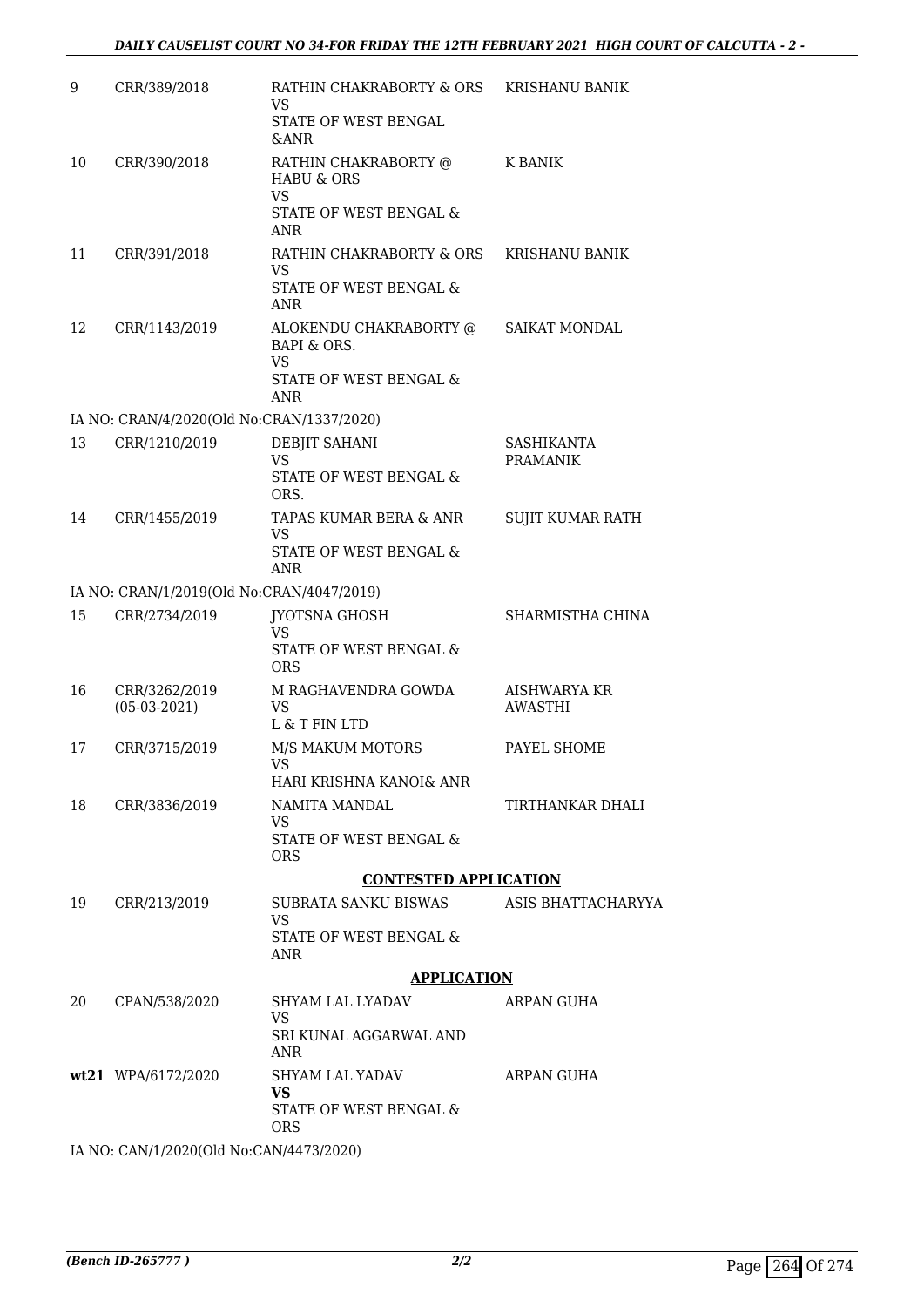

# In The High Court at Calcutta

# **Appellate Side**

**DAILY CAUSELIST For Friday The 12th February 2021**

# **COURT NO. 7**

**SINGLE BENCH ( )**

# **AT 2:00 PM**

### **HON'BLE JUSTICE HIRANMAY BHATTACHARYYA**

### **(VIA VIDEO CONFERENCE) FROM 2.00 P.M. TO 3.15 P.M.**

### **ON FRIDAY, 12TH FEBRUARY, 2021 AT 2.00 P.M. - WILL SIT SINGLY AND TAKE UP LISTED MATTERS BEFORE HIM ON 29TH JANUARY 2021 (EXCEPT THE MATTERS WHICH ARE DISPOSED OF OR ORDERED . OTHERWISE).**

# **FILES ARE LYING IN COURT NO. 7**

### **NOTE : MATTERS WILL BE TAKEN UP THROUGH PHYSICAL HEARING WHEN BOTH THE PARTIES ARE AGREED**

# **TO BE MENTIONED**

| 1 | CO/2939/2011   | PINKI ROY<br>VS.<br><b>BIMAL DEY &amp; ORS</b>                                                    | KAMLESH JHA                        |
|---|----------------|---------------------------------------------------------------------------------------------------|------------------------------------|
|   |                | <b>NEW MOTION - 1</b>                                                                             |                                    |
| 2 | WPA/11021/2020 | SANTOSH KUMAR ROY<br>VS.<br>THE STATE OF WEST<br><b>BENGAL AND ORS</b>                            | SARBANANDA<br>SANYAL               |
| 3 | WPA/11027/2020 | DIPIKA MANDAL<br>VS.<br>CHIEF MEDICAL OFFICER<br>OF HEALTH, RAMPURHAT                             | SAMIDDHA SANKAR<br><b>SENGUPTA</b> |
| 4 | WPA/11065/2020 | <b>BURNPUR CEMENT</b><br>LIMITED AND ANOTHER<br>VS.<br>RESERVE BANK OF INDIA<br><b>AND OTHERS</b> | SOUMALYA GANGULI                   |
| 5 | WPA/11153/2020 | YASHPAL MEHRA<br>VS<br>THE DENA BANK AND ORS                                                      | <b>SYED NURUL AREFIN</b>           |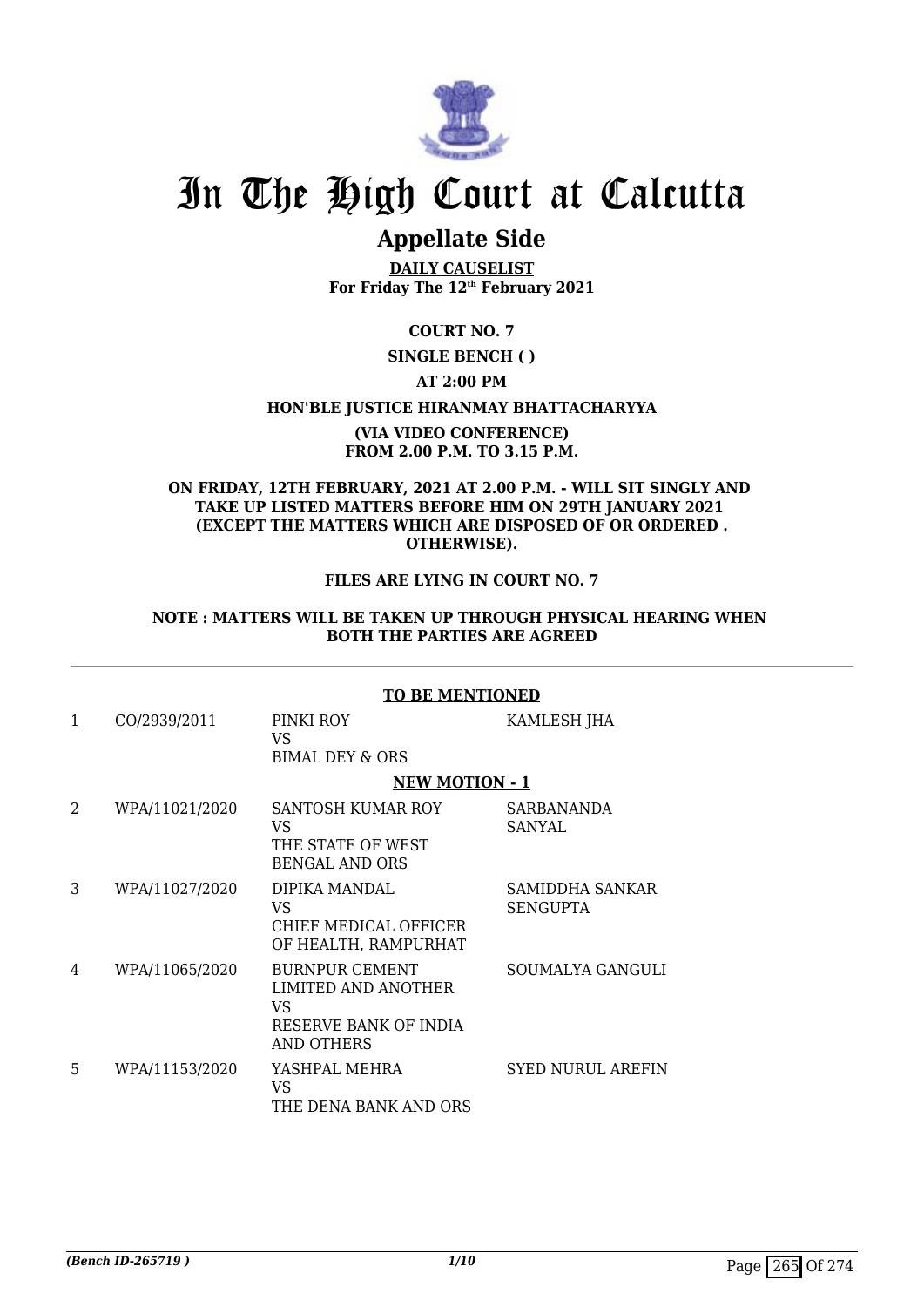| 6  | WPA/11201/2020 | ATANU PARAMANICK<br><b>VS</b><br>STATE OF WEST BENGAL<br>AND ORS.                                              | <b>SOUMEN PRADHAN</b>                  |
|----|----------------|----------------------------------------------------------------------------------------------------------------|----------------------------------------|
| 7  | WPA/11204/2020 | UTTAM PAKHIRA<br><b>VS</b><br>STATE OF WEST BENGAL<br>AND ORS.                                                 | KAPIL GUHA                             |
| 8  | WPA/11214/2020 | RITA ROY<br>VS<br>STATE OF WEST BENGAL<br>AND ORS.                                                             | <b>ASHOK KUMAR</b><br><b>CHOWDHURY</b> |
| 9  | WPA/11222/2020 | <b>ASHIS KUMAR</b><br><b>CHAKRABORTY AND</b><br><b>OTHERS</b><br><b>VS</b><br>STATE OF WEST BENGAL<br>AND ORS. | SANTANU DEB ROY                        |
| 10 | WPA/11228/2020 | NURUL ISLAM GAZI AND<br><b>ANR</b><br><b>VS</b><br>STATE OF WEST BENGAL<br>AND ORS.                            | <b>MAIRA RAHMAN</b>                    |
| 11 | WPA/11234/2020 | MINATI SARKAR AND ANR<br>VS<br>STATE OF WEST BENGAL<br>AND ORS.                                                | IN PERSON(MINATI<br>SARKAR)            |
| 12 | WPA/11257/2020 | JYOTSNA DEY HALDER<br><b>VS</b><br>STATE OF WEST BENGAL<br>AND ORS.                                            | TUHINA PARVIN                          |
| 13 | WPA/11262/2020 | SK. SUDDIN BISWAS<br><b>VS</b><br>STATE OF WEST BENGAL<br><b>AND ORS</b>                                       | <b>SOUMEN</b><br><b>BHATTACHARJEE</b>  |
| 14 | WPA/11275/2020 | BANAMALI BERA AND ANR<br>VS<br>STATE BANK OF INDIA AND<br><b>ORS</b>                                           | <b>RUMA DAS MAITY</b>                  |
| 15 | WPA/11282/2020 | SWAPAN KUMAR JANA<br><b>VS</b><br>THE STATE OF WEST<br><b>BENGAL AND ORS</b>                                   | PRADIP PAUL                            |
| 16 | WPA/11298/2020 | JIAUR RAHAMAN AND<br><b>OTHERS</b><br><b>VS</b><br>STATE OF WEST BENGAL                                        | D BANERJEE                             |
| 17 | WPA/11342/2020 | AND ORS.<br>KRISHNENDU BERA<br>VS<br>STATE OF WEST BENGAL<br>AND ORS.                                          | <b>GOURAV DAS</b>                      |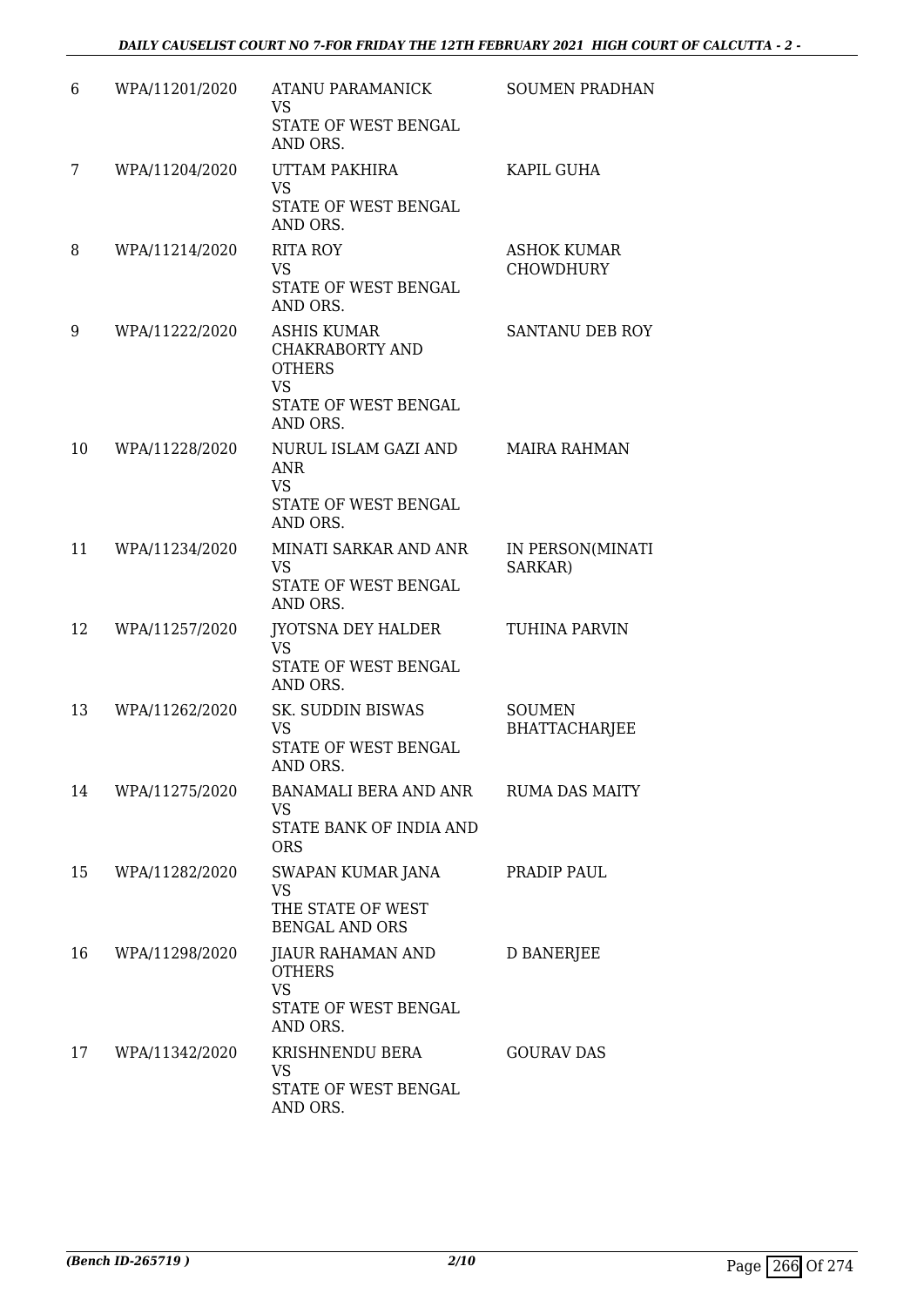| 18 | WPA/11402/2020      | PAKASH SINHA<br><b>VS</b><br>STATE OF WEST BENGAL<br>AND ORS.                                                                  | ARUNABHA DEB                          |
|----|---------------------|--------------------------------------------------------------------------------------------------------------------------------|---------------------------------------|
| 19 | WPA/11403/2020      | DEBASHIS MITRA<br><b>VS</b><br>THE ORIENTAL BANK OF<br><b>COMMERCE</b>                                                         | <b>ARANI GUHA</b>                     |
|    |                     | <b>NEW MOTION - 2</b>                                                                                                          |                                       |
| 20 | WPA/878/2020        | M/S. SONAR BANGLA<br><b>CATERER &amp; ANR</b><br><b>VS</b><br>STATE OF WEST BENGAL &<br><b>ORS</b>                             | SOMA KAR GHOSH                        |
|    | wt21 WPA/18675/2019 | UNITED ORDER & SUPP.<br>COOP. SO. LTD.<br><b>VS</b><br>STATE OF WEST BENGAL &<br>ORS.                                          | <b>AMRITA MAJI</b>                    |
|    | IA NO: CAN/1/2020   |                                                                                                                                |                                       |
| 22 | WPA/3525/2020       | AMIT DINDA<br><b>VS</b><br>STATE OF WEST BENGAL &<br>ORS.                                                                      | <b>ARUN</b><br>BANDYOPADHYAY          |
| 23 | WPA/8981/2020       | RAJESH KUMAR SARDAR<br><b>VS</b><br>STATE OF WEST BENGAL<br>AND ORS.                                                           | <b>AMAR NATH SEN</b>                  |
| 24 | WPA/9224/2020       | RAMJAN GAZI<br><b>VS</b><br>THE BOARD OF WAKF                                                                                  | PRANTICK GHOSH                        |
|    | IA NO: CAN/1/2021   |                                                                                                                                |                                       |
| 25 | WPA/9307/2020       | SARAF TREXIM LTD. AND<br>ANR<br>VS<br>STATE OF WEST BENGAL<br>AND ORS.                                                         | <b>SANTANU</b><br><b>CHATTERJEE</b>   |
| 26 | WPA/9381/2020       | UNITED STUDENTS AND<br><b>RESEARCH SCHOLARS</b><br><b>ASSOCIATION AND ANR</b><br><b>VS</b><br>STATE OF WEST BENGAL<br>AND ORS. | <b>INDRANUJ DUTTA</b>                 |
| 27 | WPA/9658/2020       | JAYARSHI BHATTACHARYA<br><b>VS</b><br>STATE OF WEST BENGAL<br>AND ORS.                                                         | <b>SALONI</b><br><b>BHATTACHARJEE</b> |
| 28 | WPA/10113/2020      | <b>AMENA BIBI</b><br>VS<br>STATE OF WEST BENGAL<br>AND ORS.                                                                    | <b>GOPAL MONDAL</b>                   |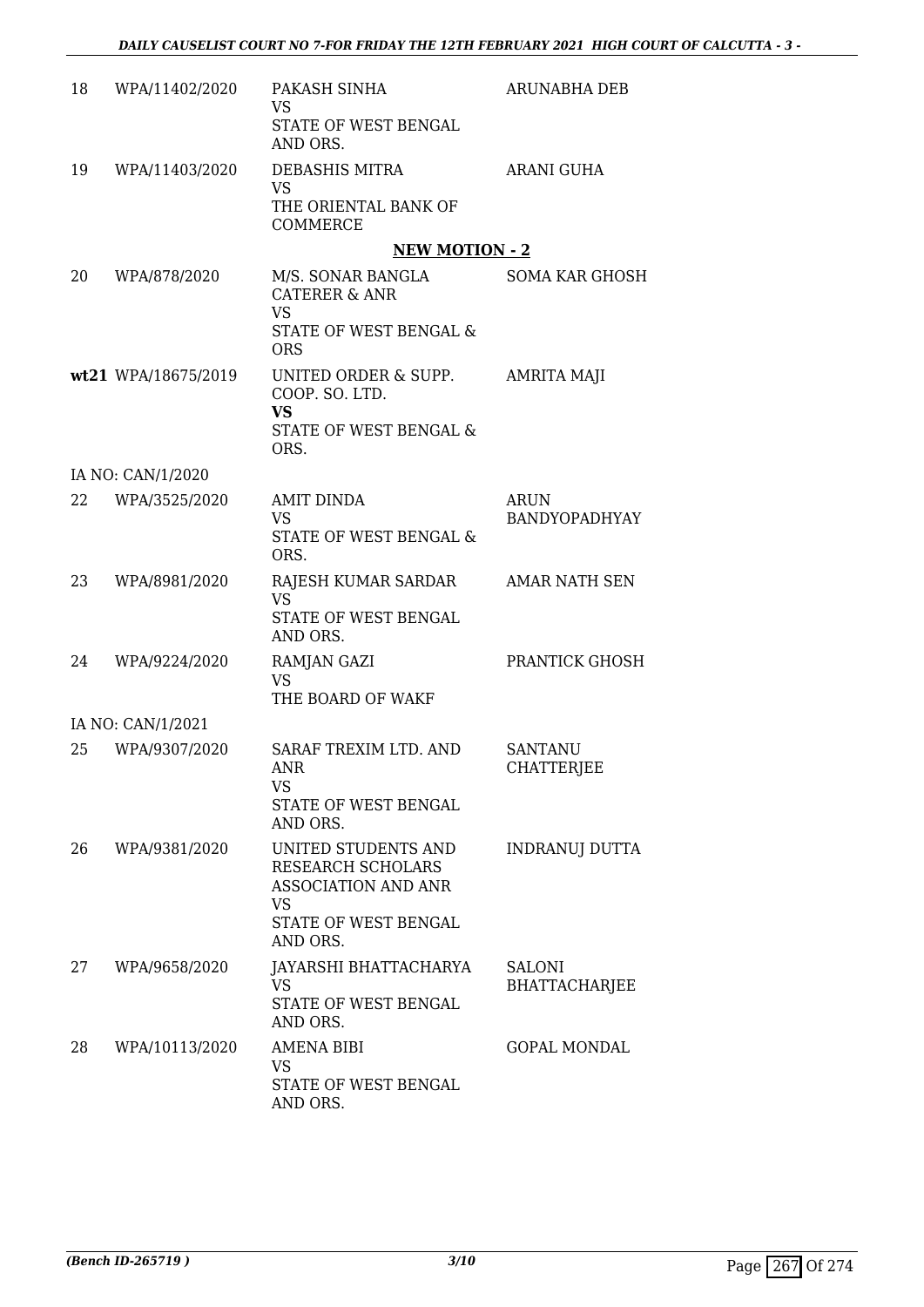| 29 | WPA/10130/2020 | NIAZ MOHAMMAD<br><b>VS</b><br>STATE OF WEST BENGAL<br>AND ORS.                                                                          | PRASANTA PAKRASHI                       |
|----|----------------|-----------------------------------------------------------------------------------------------------------------------------------------|-----------------------------------------|
| 30 | WPA/10135/2020 | <b>BASIRHAT FOOD SUPPLY</b><br>MAHILA CO-OPERATIVE<br><b>SOCIETY LIMITED</b><br><b>VS</b><br>THE STATE OF WEST<br><b>BENGAL AND ORS</b> | SATRAJIT SINHA ROY                      |
| 31 | WPA/10150/2020 | <b>SK.ABDUL RASHID</b><br><b>VS</b><br>STATE OF WEST BENGAL<br>AND ORS.                                                                 | <b>MAIDUL ISLAM</b><br><b>KAYAL</b>     |
| 32 | WPA/10155/2020 | KAKOLI SARKAR<br><b>VS</b><br>INDIAN OIL CORPORATION<br><b>LIMITED AND OTHERS</b>                                                       | <b>IBRAHIM SHAIKH</b>                   |
| 33 | WPA/10161/2020 | SHAINE LEX ADVISORS LLP<br><b>VS</b><br>State of West Bengal                                                                            | <b>STEVEN SOURODIP</b><br><b>BISWAS</b> |
| 34 | WPA/10165/2020 | MAJET MONDAL<br><b>VS</b><br>STATE OF WEST BENGAL<br>AND ORS.                                                                           | <b>ABDUL MURSHID</b>                    |
| 35 | WPA/10179/2020 | SIDDHARTHA PAL<br><b>VS</b><br>STATE OF WEST BENGAL<br>AND ORS.                                                                         | CHIRANJIB ROY                           |
| 36 | WPA/10188/2020 | <b>GOURGOPAL PRADHAN</b><br><b>VS</b><br>STATE OF WEST BENGAL<br>AND ORS.                                                               | PAMPA DEY(DHABAL)                       |
| 37 | WPA/10194/2020 | <b>GOUTAM KISHOR</b><br>ROYCHOWDHURY<br><b>VS</b><br>STATE OF WEST BENGAL<br>AND ORS.                                                   | <b>SARBANANDA</b><br>SANYAL             |
| 38 | WPA/10206/2020 | SHEFALI AND GHOSH AND<br>ANOTHER<br><b>VS</b><br>STATE OF WEST BENGAL<br>AND ORS.                                                       | SK JAYED HOSSAIN                        |
| 39 | WPA/10210/2020 | EAST HOOGHLY POLYPLAST<br>PRIVATE LIMITED<br><b>VS</b><br>State of West Bengal                                                          | <b>ANIRUDHA</b><br><b>AGARWALLA</b>     |
| 40 | WPA/10213/2020 | MEDIPOL<br>PHARMACEUTICALS INDIA<br>PRIVATE LIMITED<br>VS<br>UNION OF INDIA AND ORS.                                                    | INDRAJIT DASGUPTA                       |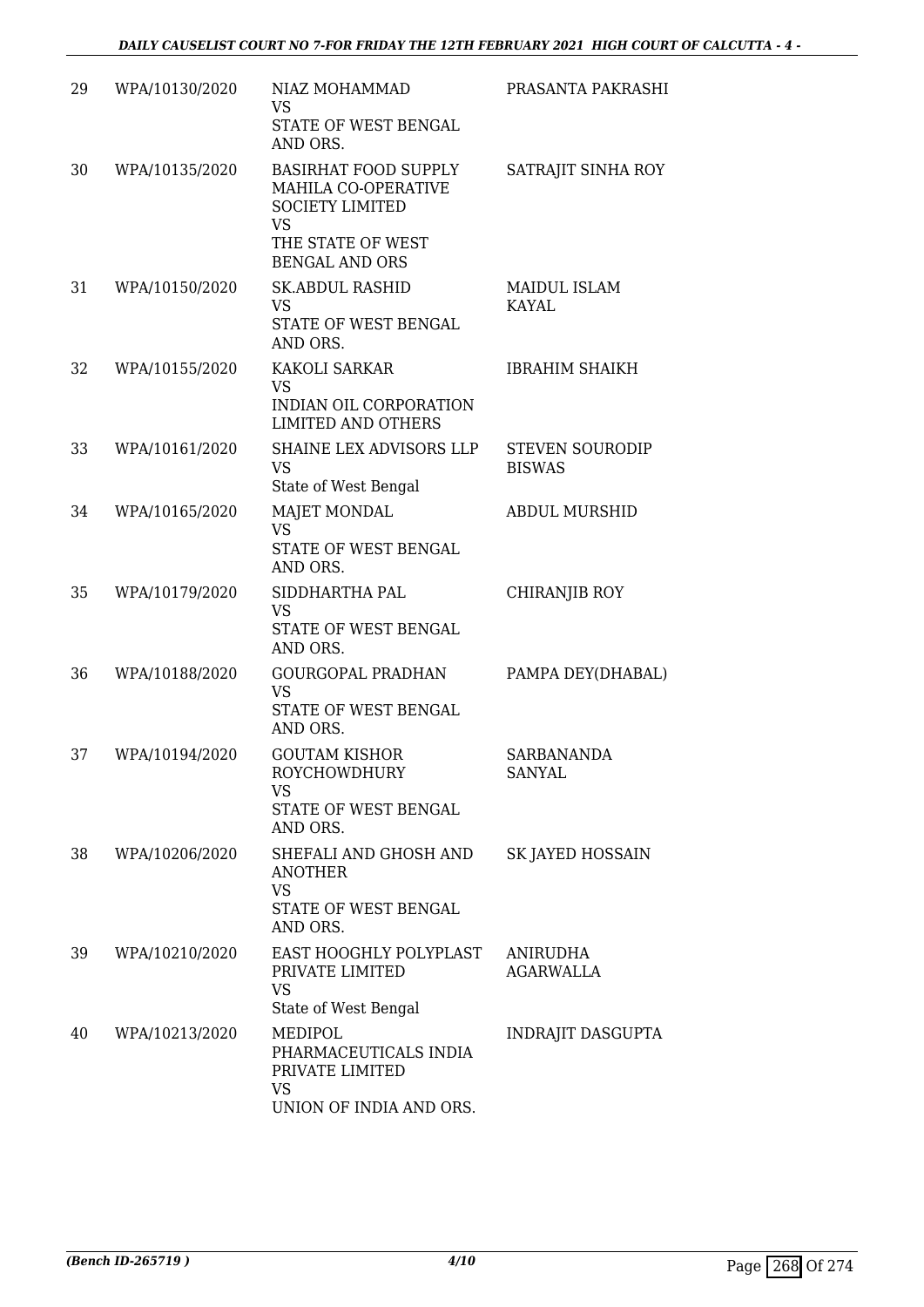| 41 | WPA/10225/2020 | MIRA BANERJEE AND ORS<br><b>VS</b><br>THE DISTRICT<br>MAGISTRATE, NORTH 24<br>PARGANAS AND ORS | <b>SOMNATH</b><br>MUKHERJEE          |
|----|----------------|------------------------------------------------------------------------------------------------|--------------------------------------|
| 42 | WPA/10255/2020 | AMRI HOSPITALS LTD AND<br>ANR<br><b>VS</b><br>STATE OF WEST BENGAL<br>AND ORS.                 | SANJAY GINODIA                       |
| 43 | WPA/10268/2020 | <b>BAIDYANATH GHOSH</b><br><b>VS</b><br>STATE OF WEST BENGAL<br>AND ORS.                       | DEBABRATA DAS<br><b>GUPTA</b>        |
| 44 | WPA/10289/2020 | ANADI JANA AND ORS<br>VS<br>STATE OF WEST BENGAL<br>AND ORS.                                   | PARDIP PAUL                          |
| 45 | WPA/10311/2020 | <b>JAKIR ALI MOLLA</b><br><b>VS</b><br>STATE OF WEST BENGAL<br>AND ORS.                        | ANINDITA AUDDY                       |
| 46 | WPA/10319/2020 | MONORANJAN MANNA<br><b>VS</b><br>STATE OF WEST BENGAL<br>AND ORS.                              | PRASANTA KUMAR<br>PAKRASHI           |
| 47 | WPA/10444/2020 | PULAK MAJUMDER<br><b>VS</b><br>STATE OF WEST BENGAL<br>AND ORS.                                | MANDOBI<br><b>CHOWDHURY</b>          |
| 48 | WPA/11018/2020 | <b>ABDUL HALIM</b><br><b>VS</b><br>STATE OF WEST BENGAL<br>AND ORS.                            | <b>ANINDA</b><br><b>BHATTACHARYA</b> |
| 49 | WPA/11216/2020 | AMIT KUMAR<br>VS<br>UNION OF INDIA AND ORS                                                     | A. K. UPADHYAY                       |
| 50 | WPA/11250/2020 | <b>HASIBUR RAHAMAN</b><br><b>VS</b><br>STATE OF WEST BENGAL<br>AND ORS.                        | <b>Bidyut Baran Biswas</b>           |
| 51 | WPA/11251/2020 | ABDUL ANNAS KHAN<br>VS<br>STATE OF WEST BENGAL<br>AND ORS.                                     | <b>GAUTAM GURIA</b>                  |
| 52 | WPA/11297/2020 | <b>MOU ROY BISWAS</b><br><b>VS</b><br>STATE OF WEST BENGAL<br>AND ORS.                         | SNEHA DUTA                           |
| 53 | WPA/11316/2020 | DARSHANA DEVI SINGHAL<br>VS<br>UNION OF INDIA AND ORS.                                         | <b>ARUN KUMAR</b><br><b>UPADHYAY</b> |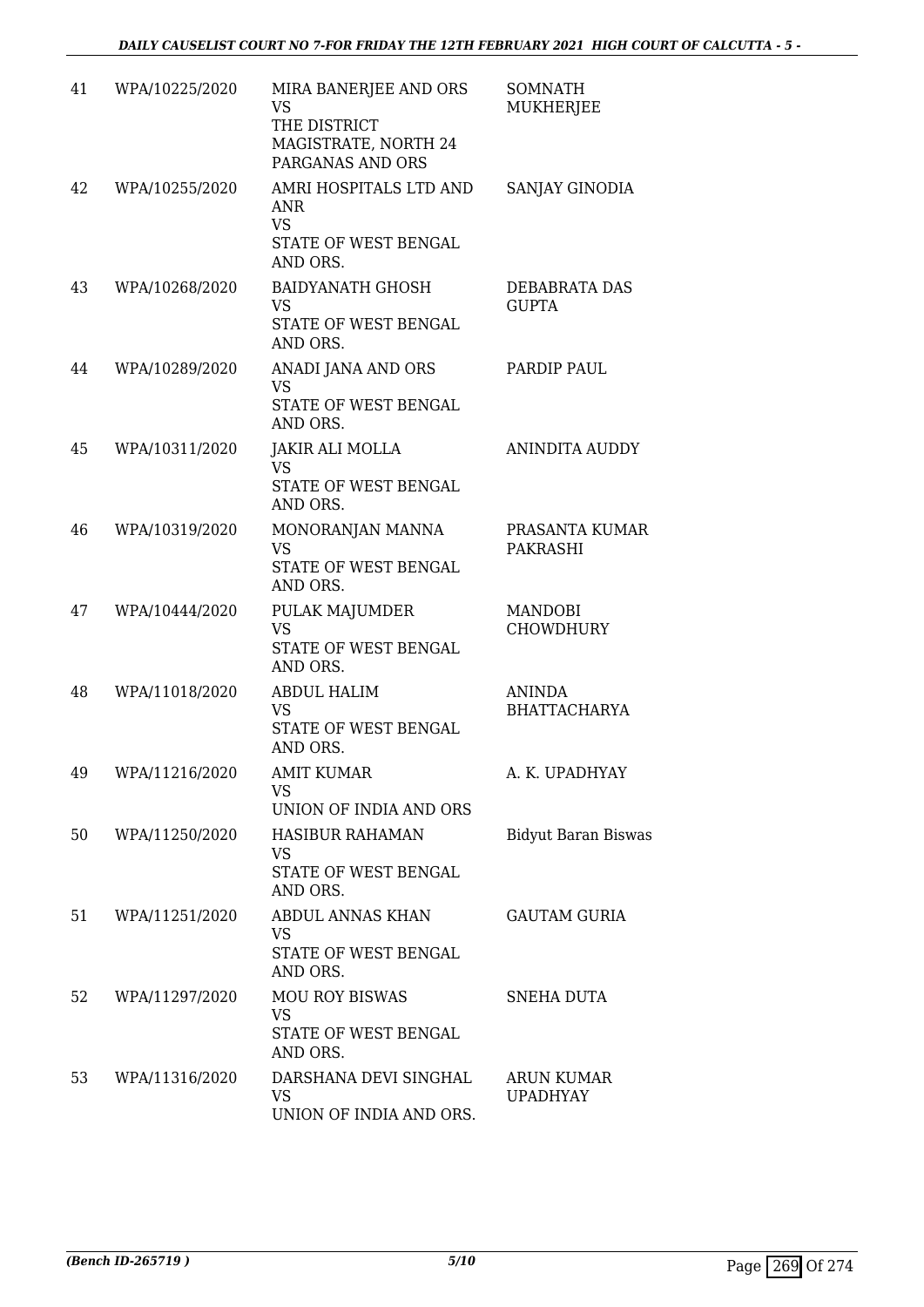| 54 | WPA/11319/2020 | AJAY KUMAR SINGHAL<br><b>VS</b>                                                                         | <b>ARUN KUMAR</b><br><b>UPADHYAY</b>  |
|----|----------------|---------------------------------------------------------------------------------------------------------|---------------------------------------|
| 55 | WPA/11328/2020 | UNION OF INDIA AND ORS.<br>VEENA SINGHAL KUMARI<br><b>VS</b><br>UNION OF INDIA AND ORS.                 | <b>ARUN KUMAR</b><br><b>UPADHYAY</b>  |
| 56 | WPA/11330/2020 | <b>SOUVIK BANERJEE</b><br><b>VS</b><br>UNION OF INDIA AND ORS.                                          | <b>ARUN KUAMR</b><br><b>UPADHDYAY</b> |
| 57 | WPA/11335/2020 | DEBASREE BANERJEE<br><b>VS</b><br>Union of India AND ORS                                                | <b>ARUN KUKMAR</b><br><b>UPADHYAY</b> |
| 58 | WPA/11339/2020 | PUJA ARJUN PRASAD<br><b>VS</b><br>UNION OF INDIA AND ORS.                                               | <b>ARUN KUMAR</b><br><b>UPADHYAY</b>  |
| 59 | WPA/11343/2020 | <b>HIMANSHU JHAWAR</b><br><b>VS</b><br>UNION OF INDIA AND ORS.                                          | <b>ARUN KUMAR</b><br><b>UPADHYAY</b>  |
|    |                | <b>NEW MOTION</b>                                                                                       |                                       |
| 60 | CO/2290/2011   | ANIL KR. DAS                                                                                            | <b>DIBASHIS BASU</b>                  |
|    |                | <b>VS</b><br><b>SANKAR DAS</b>                                                                          |                                       |
| 61 | CO/3727/2017   | <b>GITA DAS &amp; ANR</b><br><b>VS</b><br>SEPHALI LATA DAS                                              | <b>SUMITRA DAS</b>                    |
|    |                | IA NO: CAN/1/2019(Old No:CAN/10626/2019), CAN/2/2021                                                    |                                       |
| 62 | CO/683/2018    | KAMALA DEVI SHAW<br><b>VS</b><br>SRI SRI ISWAR GOPINATH<br>JEW THAKUR.REPT BY ANIL<br><b>KUMAR DEY</b>  | <b>ADITYA SINGH</b>                   |
| 63 | CO/1368/2018   | <b>JHARNA SINGH</b><br><b>VS</b><br><b>SMT JAYANTI BOSE</b>                                             | <b>KUHU ROY</b>                       |
| 64 | CO/1370/2018   | M/S PASHUPATI DAS &<br>SONS PVT. LTD.<br><b>VS</b><br>RITA DE & ORS.                                    | <b>ASHOK KUMAR</b><br>MONDAL          |
| 65 | CO/1388/2018   | PURANMAL AGARWAL<br><b>VS</b><br><b>MEGHDOOT TOWRS</b><br><b>OWNERS COMMI. REP BY S</b><br>K JAIN & ORS | S SANYYAL                             |
| 66 | CO/1389/2018   | NURSING DAS MOHATTA &<br><b>ANR</b><br><b>VS</b><br>DIPALI SUR & ORS                                    | A RAY                                 |
| 67 | CO/1393/2018   | DHRUBA KUMAR<br>MUKHOPADHYAY<br>VS<br>MIHIR KUMAR SARKAR &                                              | S SANNAL                              |
|    |                | <b>ORS</b>                                                                                              |                                       |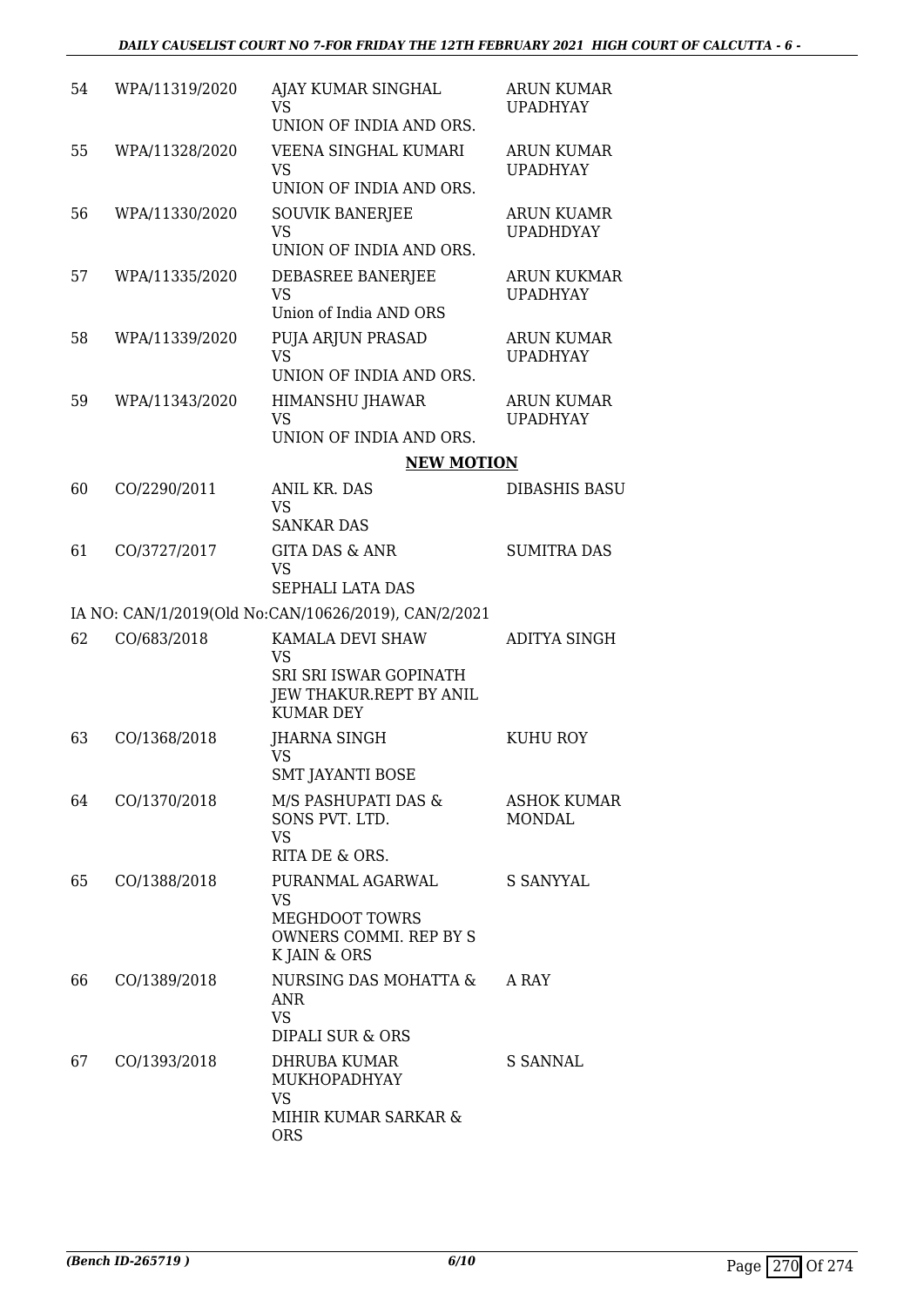| 68 | CO/1423/2018      | <b>GRAVITY VINIMAY PRIVATE</b><br><b>LIMITED</b><br><b>VS</b><br>HARIHAR SENAPATI & ORS | ARIJIT BARDHAN                              |
|----|-------------------|-----------------------------------------------------------------------------------------|---------------------------------------------|
| 69 | CO/1456/2018      | <b>RAKESH JAIN</b><br><b>VS</b><br>PARESH CH. MAJUMDER &<br>ORS.                        | <b>ASOK BANERJEE</b>                        |
| 70 | CO/1459/2018      | SANTOSH NANDY & ORS.<br><b>VS</b><br>KALIPADA YADAV & ORS.                              | <b>GAUTAM DAS</b>                           |
| 71 | CO/1476/2018      | <b>BISWANATH CHANDRA</b><br><b>VS</b><br>SHANTI SHAW & ANR.                             | <b>SUBHO SANKAR</b><br><b>BHATTACHARJEE</b> |
| 72 | CO/1479/2018      | NARAYAN CH. GIRI<br><b>VS</b><br><b>SUNDAR GIRI &amp; ANR.</b>                          | <b>ANYASHA DAS</b>                          |
| 73 | CO/1480/2018      | <b>GYANODA GIRI</b><br><b>VS</b><br><b>SUNDAR GIRI &amp; ANR.</b>                       | <b>ANYASHA DAS</b>                          |
|    | IA NO: CAN/1/2020 |                                                                                         |                                             |
| 74 | CO/1489/2018      | BIJOY KRISHNA SAMANTA<br><b>VS</b>                                                      | S. SARKAR                                   |
|    |                   | LALIT KUMAR PANDEY &<br><b>ORS</b>                                                      |                                             |
| 75 | CO/1510/2018      | PYARE LAL AGARWAL<br><b>VS</b><br><b>INDRASHANI PANDEY &amp;</b><br><b>ORS</b>          | <b>DHIRAJ TRIVEDI</b>                       |
| 76 | CO/1539/2018      | <b>MALAY HALDER</b><br><b>VS</b><br>SULOCHANA GUPTA NEE<br><b>HALDER</b>                | <b>SUBHAS CHANDRA</b><br><b>SAHA</b>        |
| 77 | CO/1544/2018      | SK ARIFUL HAQUE & ORS<br><b>VS</b><br>SK KHAIRUL HAQUE & ORS                            | <b>ALLEN FELIX</b>                          |
| 78 | CO/1549/2018      | LATIKA CHOWDHURY<br><b>VS</b><br><b>SURESH CHOWDHURY &amp;</b><br><b>ORS</b>            | <b>CHANDRADOY ROY</b>                       |
| 79 | CO/1553/2018      | <b>TRUSTCON</b><br><b>VS</b><br>SHAIKH JOYNAL ABEDIN &<br><b>ANR</b>                    | <b>TARUNJYOTI TEWARI</b>                    |
| 80 | CO/2835/2018      | M/S. LGW INDUSTRIES LTD<br><b>VS</b><br>SHYAMAL KANTI SAHA                              | DEBNATH MAHATA                              |
| 81 | CO/2964/2018      | PRADIP KUMAR ROY<br><b>VS</b><br>RANU ROY @ SABITA                                      | <b>RIYA DAS</b>                             |
| 82 | CO/3088/2018      | KALYANI DAS & ORS<br><b>VS</b><br><b>AMITAVA DHENKI &amp; ORS</b>                       | <b>GOURAB</b><br>MUKHOPADHYAY               |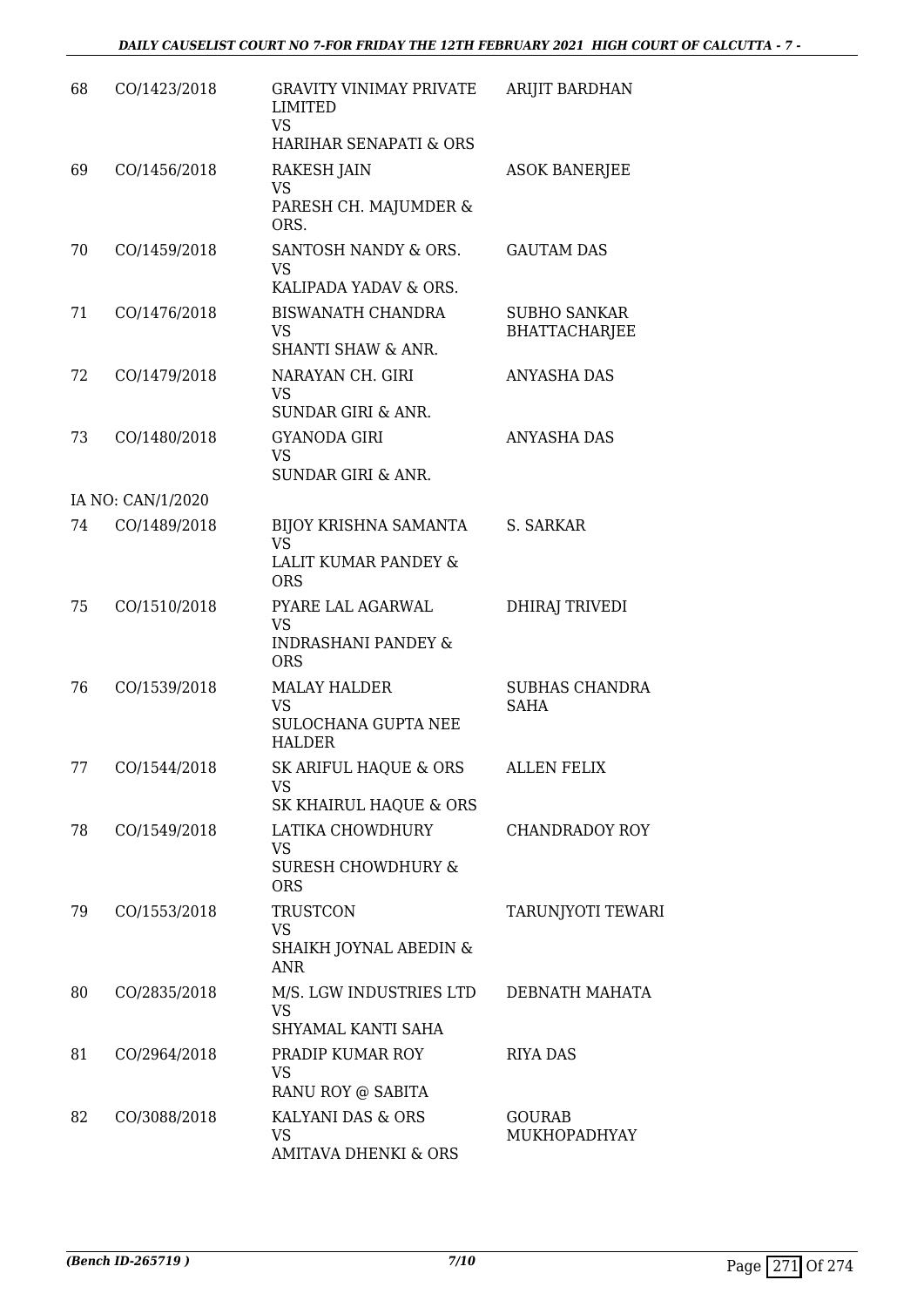| 83 | CO/3120/2018 | <b>JOLLY CHAKRABORTY</b><br><b>VS</b><br>RINTU CHAKRABORTY                               | SHYAMALI DAS                        |
|----|--------------|------------------------------------------------------------------------------------------|-------------------------------------|
| 84 | CO/3126/2018 | SANJIT CHAKRABORTY &<br><b>ORS</b><br><b>VS</b><br>BINOY NANDI @ CHOTKA<br><b>NANDI</b>  | <b>SOUMITRA DEB</b>                 |
| 85 | CO/3139/2018 | <b>SARAT MONDAL &amp; ORS</b><br><b>VS</b><br>STATE OF WEST BENGAL &<br><b>ORS</b>       | <b>SARBANANDA</b><br><b>SANNYAL</b> |
| 86 | CO/3143/2018 | SANKAR GUHA MAJUMDAR<br><b>VS</b><br><b>SMT. SUMITRA</b><br><b>CHAKRABORTY &amp; ORS</b> | P.CHAKRBORTY                        |
| 87 | CO/3177/2018 | SAILENDRA NATH GHOSH<br>& ORS<br><b>VS</b><br><b>SURYA KANTA DAS &amp; ORS</b>           | PRASANTA BISHAL                     |
| 88 | CO/3184/2018 | RASBEHARI GHOSH & ANR<br><b>VS</b><br>AJIT KUMAR GHOSH & ORS                             | SIRSENDU SINHA<br><b>ROY</b>        |
| 89 | CO/3201/2018 | SUPRIYA DUTTA<br><b>VS</b><br>MAHUA DUTTA<br>(CHOUDHURY)                                 | PRASHANT PATHAK                     |
| 90 | CO/3205/2018 | <b>BADANI MEHJAN</b><br><b>VS</b><br>BADAL CH. MURMU & ORS.                              | <b>SANDIP DINDA</b>                 |
| 91 | CO/3211/2018 | <b>HARIPAL SINGH</b><br><b>CHANDHOK</b><br><b>VS</b><br><b>BADRI PRASAD JAISWAL</b>      | SOMALI<br>MUKHOPADHYAY              |
| 92 | CO/3225/2018 | SMT. PIKU LAHIRI<br><b>VS</b><br><b>SANKAR NATH LAHIRI</b>                               | D. SINHA                            |
| 93 | CO/3239/2018 | ARABINDA SAMANTA & ANR<br><b>VS</b><br>THE UTTARPARA KOTRANG<br><b>MUNI &amp; ORS</b>    | <b>ASHIM KUMAR</b><br>RAUTH         |
| 94 | CO/3303/2018 | KARTIK CHANDRA ADAK &<br><b>ORS</b><br><b>VS</b><br>SATISH CHANDRA BHUNIA<br>& ORS       | <b>ABHIJIT MUKHERJEE</b>            |
| 95 | CO/3333/2018 | SUBRATA SHAW @<br>SUBRATA SAAHA<br><b>VS</b><br>SARASWATI SADHUKHAN &<br>ORS.            | ANINDYA HALDER                      |
| 96 | CO/3352/2018 | MITALI MUKHOPADHYAY<br><b>VS</b><br>SRIPARNA BANERJEE & ORS                              | <b>B P MONDAL</b>                   |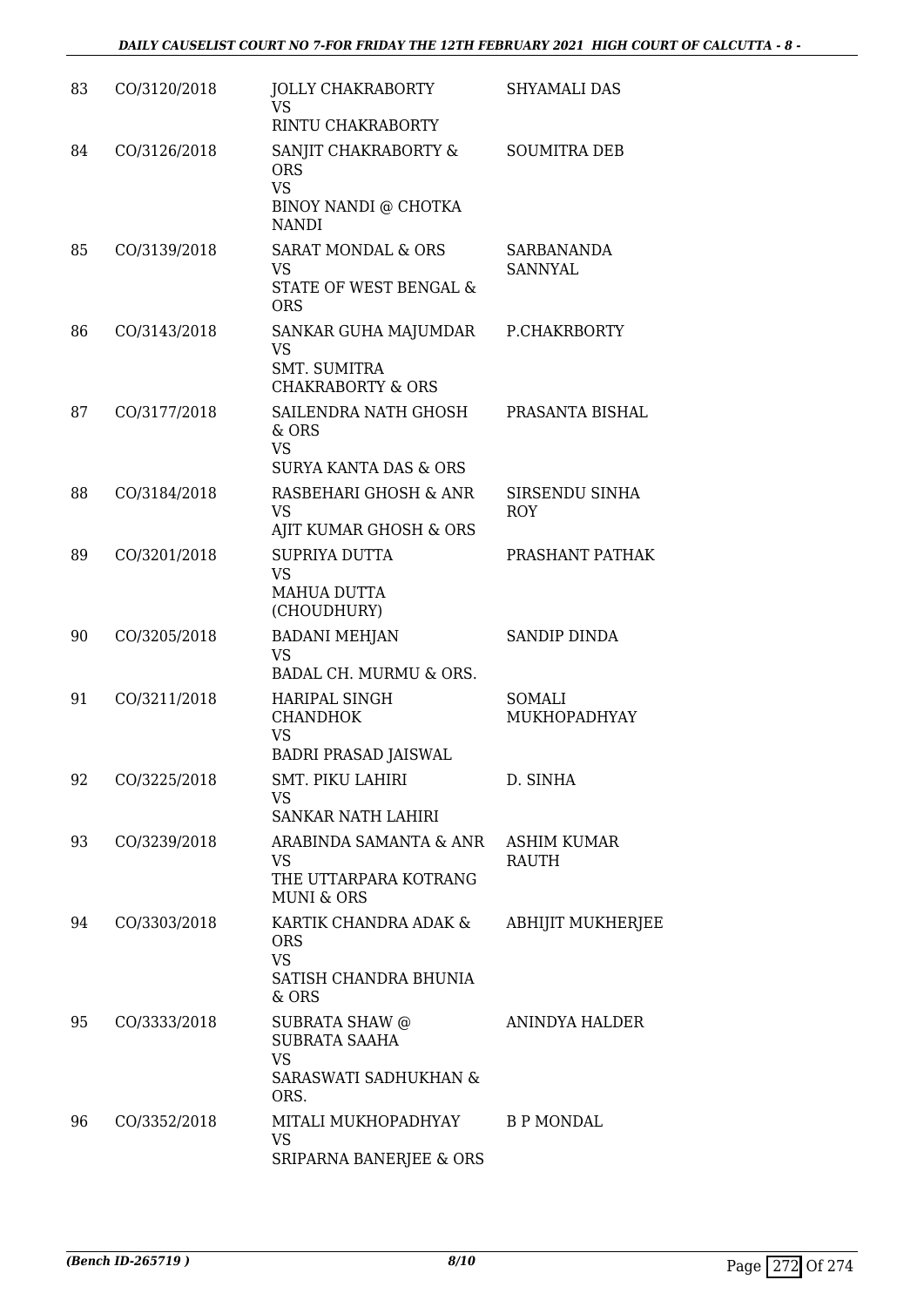| 97  | CO/3372/2018      | <b>TARAPADA DALUI</b><br><b>VS</b><br>M/S. JOY MATADI<br><b>ENTERPRISE REP BY</b><br>PRATEEM CHAKRABORTY &<br><b>ORS</b> | <b>ARPITA SAHA</b>                       |
|-----|-------------------|--------------------------------------------------------------------------------------------------------------------------|------------------------------------------|
| 98  | CO/3387/2018      | SMT. SHARMISTHA PAL<br>(GANGULY)<br><b>VS</b><br><b>MAMATA SINGH</b>                                                     | R. CHATTERJEE                            |
| 99  | CO/3445/2018      | SUDHA KUNDU (MISRA)<br><b>VS</b><br><b>BISWANATH KUNDU</b>                                                               | <b>SIDDHARTHA</b><br><b>BHATTACHARYA</b> |
| 100 | CO/3492/2018      | SHANKARI CHITRAKAR<br><b>VS</b><br>TAPAN CHITRAKAR & ORS                                                                 | ANYASHA DAS                              |
| 101 | CO/3534/2018      | SHAUNAK CHATTERJEE<br><b>VS</b><br>DOYEL CHAKRABORTY                                                                     | SAYANI<br><b>BHATTACHARYA</b>            |
| 102 | CO/3554/2018      | M/S. THE ATLANTIC OIL CO. L.P TIWARI<br>P. LTD.<br><b>VS</b><br>THE BOARD OF TRUSTEES<br>OF THE PORT OF KOL. &<br>ORS.   |                                          |
| 103 | CO/3592/2018      | <b>SMT INDRANI</b><br><b>BHATTACHARJEE</b><br><b>VS</b><br>KALIDAS BANNERJEE                                             | AIS KUMAR DAS                            |
| 104 | CO/3639/2018      | ROSHAN ARA & ORS.<br><b>VS</b><br><b>BELAL AHMED</b>                                                                     | JAVED K<br><b>SANWARWALA</b>             |
| 105 | CO/3941/2018      | PRANABESH MANDAL &<br>ANR<br><b>VS</b><br><b>INDRA PRASTHA</b><br><b>DEVELOPER &amp; ORS</b>                             | <b>SUBRATA</b><br>MUKHERJEE              |
| 106 | CO/3970/2018      | <b>SAMAR SEN &amp; ORS</b><br><b>VS</b>                                                                                  | <b>BADAL SAHA</b>                        |
| 107 | CO/4342/2018      | VIJAYA BANK<br><b>VS</b><br>RAJ NAIR & ORS                                                                               | <b>AVISHEK GUHA</b>                      |
| 108 | CO/158/2019       | M/S IIJT EDU PVT LTD& ANR AVIRUP CHATTERJEE<br><b>VS</b><br>THE KMC                                                      |                                          |
|     | IA NO: CAN/1/2021 |                                                                                                                          |                                          |
| 109 | CO/350/2019       | MAHENDRA BAID<br>VS<br>MUNICIPAL<br><b>COMMISSIONER &amp; ANR</b>                                                        | HEMANT KR SINGH                          |
| 110 | CO/1083/2019      | SHANTI RANJAN PAUL<br>VS<br>PAROMITA KAYAL & ANR                                                                         | <b>ARKA PRATIM</b><br><b>CHOWDHURY</b>   |